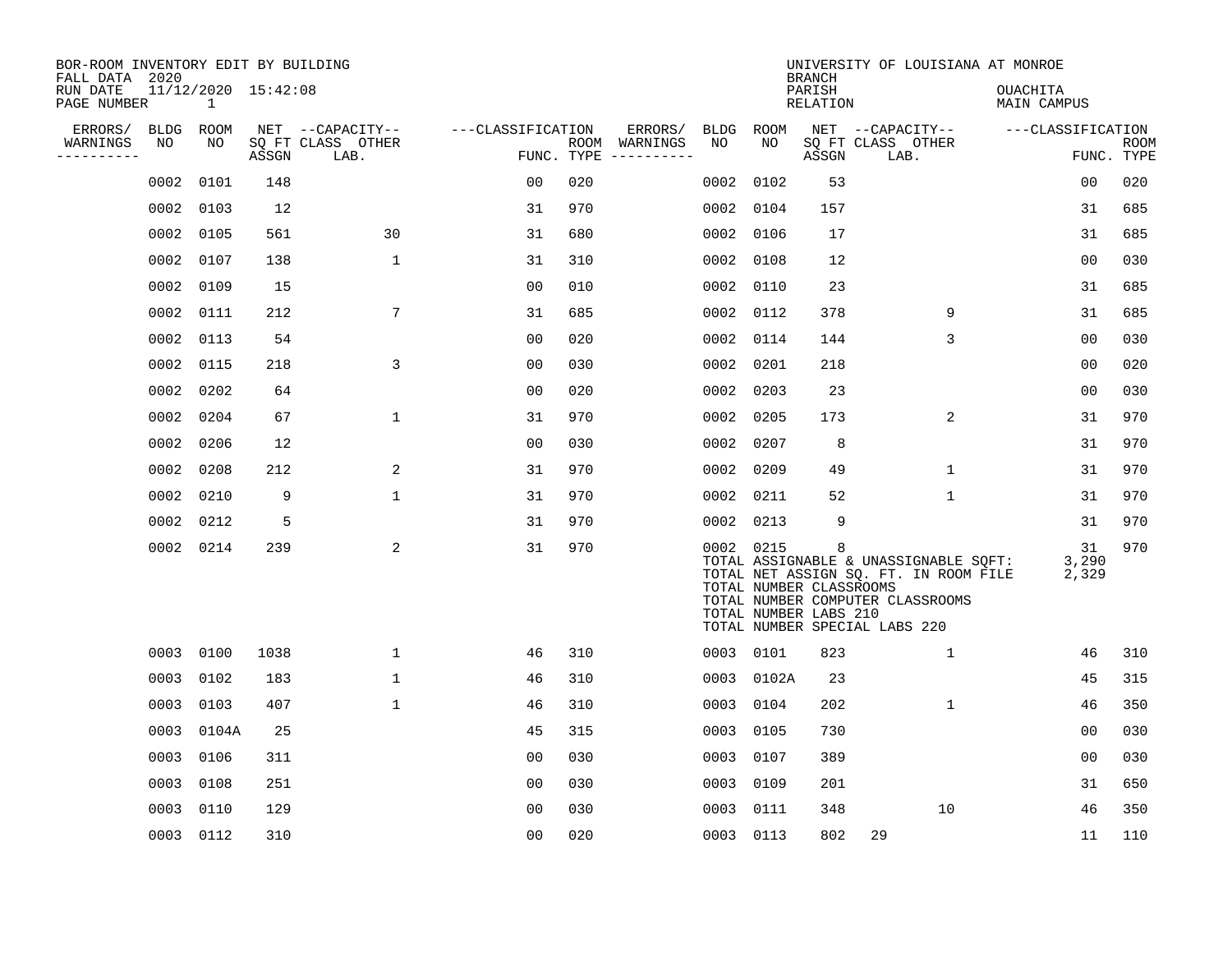| BOR-ROOM INVENTORY EDIT BY BUILDING<br>FALL DATA 2020 |                   |                          |       |                                       |                   |            |                                                                                                            |             | <b>BRANCH</b>             |          |                                       | UNIVERSITY OF LOUISIANA AT MONROE |                |             |
|-------------------------------------------------------|-------------------|--------------------------|-------|---------------------------------------|-------------------|------------|------------------------------------------------------------------------------------------------------------|-------------|---------------------------|----------|---------------------------------------|-----------------------------------|----------------|-------------|
| RUN DATE<br>PAGE NUMBER                               |                   | 11/12/2020 15:42:08<br>2 |       |                                       |                   |            |                                                                                                            |             | PARISH<br><b>RELATION</b> |          |                                       | <b>OUACHITA</b><br>MAIN CAMPUS    |                |             |
| ERRORS/<br>WARNINGS                                   | <b>BLDG</b><br>NO | ROOM<br>NO               |       | NET --CAPACITY--<br>SQ FT CLASS OTHER | ---CLASSIFICATION |            | ERRORS/<br><b>BLDG</b><br>ROOM WARNINGS<br>NO                                                              | ROOM<br>NO. |                           |          | NET --CAPACITY--<br>SQ FT CLASS OTHER | ---CLASSIFICATION                 |                | <b>ROOM</b> |
| ---------                                             |                   |                          | ASSGN | LAB.                                  |                   | FUNC. TYPE | $\begin{tabular}{ccccccccc} - & - & - & - & - & - & - & - \\ & - & - & - & - & - & - & - \\ \end{tabular}$ |             | ASSGN                     |          | LAB.                                  |                                   |                | FUNC. TYPE  |
|                                                       | 0003              | 0113A                    | 16    |                                       | 45                | 115        | 0003                                                                                                       | 0114        | 960                       |          |                                       |                                   | 00             | 020         |
|                                                       | 0003              | 0115                     | 314   | $\mathbf 1$                           | 46                | 314        | 0003                                                                                                       | 0116        | 294                       |          |                                       |                                   | 45             | 315         |
|                                                       | 0003              | 0117                     | 48    | $\mathbf{1}$                          | 31                | 919        | 0003                                                                                                       | 0118        | 70                        |          |                                       |                                   | 00             | 020         |
|                                                       | 0003              | 0119                     | 78    | $\mathbf{1}$                          | 46                | 310        | 0003                                                                                                       | 0120        | 21                        |          | 5                                     |                                   | 45             | 315         |
|                                                       | 0003              | 0121                     | 861   | 37                                    | 11                | 110        | 0003                                                                                                       | 0122        | 112                       |          |                                       |                                   | 77             | 731         |
|                                                       |                   | 0003 0123                | 92    |                                       | 77                | 731        | 0003                                                                                                       | 0124        | 1050                      | 42       |                                       |                                   | 11             | 110         |
|                                                       |                   | 0003 0126                | 57    |                                       | 0 <sub>0</sub>    | 010        | 0003                                                                                                       | 0126A       | 36                        |          |                                       |                                   | 64             | 715         |
|                                                       |                   | 0003 0127                | 48    |                                       | 0 <sub>0</sub>    | 030        | 0003                                                                                                       | 0128        | 35                        |          |                                       |                                   | 00             | 030         |
|                                                       | 0003              | 0129                     | 227   | 4                                     | 31                | 919        | 0003                                                                                                       | 0130        | 238                       |          |                                       |                                   | 31             | 919         |
|                                                       |                   | 0003 0131                | 318   |                                       | 0 <sub>0</sub>    | 020        | 0003                                                                                                       | 0132        | 57                        |          |                                       |                                   | 45             | 115         |
|                                                       | 0003              | 0133                     | 57    |                                       | 45                | 115        | 0003                                                                                                       | 0134        |                           | 2224 124 |                                       |                                   | 11             | 110         |
|                                                       |                   | 0003 0135                | 1248  |                                       | 0 <sub>0</sub>    | 020        | 0003                                                                                                       | 0136        | 310                       |          |                                       |                                   | 0 <sub>0</sub> | 020         |
|                                                       | 0003              | 0137                     | 70    | $\mathbf 1$                           | 46                | 315        | 0003                                                                                                       | 0138        | 115                       |          | $\mathbf 1$                           |                                   | 46             | 310         |
|                                                       | 0003              | 0139                     | 174   | $\mathbf 1$                           | 11                | 310        | 0003                                                                                                       | 0140        | 87                        |          |                                       |                                   | 44             | 315         |
|                                                       | 0003              | 0141                     | 277   | $\mathbf 1$                           | 11                | 310        | 0003                                                                                                       | 0142        | 53                        |          | 1                                     |                                   | 11             | 310         |
|                                                       | 0003              | 0143                     | 372   | $\mathbf 1$                           | 11                | 310        | 0003                                                                                                       | 0144        | 100                       |          | 1                                     |                                   | 11             | 310         |
|                                                       | 0003              | 0145                     | 100   | $\mathbf{1}$                          | 11                | 310        | 0003                                                                                                       | 0146        | 100                       |          | 1                                     |                                   | 11             | 310         |
|                                                       | 0003              | 0147                     | 55    |                                       | 0 <sub>0</sub>    | 020        | 0003                                                                                                       | 0148        | 482                       |          |                                       |                                   | 0 <sub>0</sub> | 020         |
|                                                       | 0003              | 0149                     | 104   | $\mathbf{1}$                          | 11                | 310        | 0003                                                                                                       | 0150        | 106                       |          | 1                                     |                                   | 11             | 310         |
|                                                       | 0003              | 0151                     | 106   | $\mathbf{1}$                          | 11                | 310        | 0003                                                                                                       | 0152        | 106                       |          | 1                                     |                                   | 46             | 310         |
|                                                       | 0003              | 0153                     | 106   | $\mathbf{1}$                          | 11                | 310        | 0003                                                                                                       | 0154        | 104                       |          | 1                                     |                                   | 11             | 310         |
|                                                       | 0003              | 0155                     | 106   | $\mathbf{1}$                          | 11                | 310        | 0003                                                                                                       | 0156        | 108                       |          | 1                                     |                                   | 11             | 310         |
|                                                       | 0003              | 0157                     | 108   | 1                                     | 11                | 310        | 0003                                                                                                       | 0158        | 104                       |          | 1                                     |                                   | 11             | 310         |
|                                                       | 0003              | 0159                     | 396   |                                       | 46                | 325        | 0003                                                                                                       | 0160        | 633                       | 19       |                                       |                                   | 11             | 110         |
|                                                       | 0003              | 0160A                    | 15    |                                       | 45                | 115        | 0003                                                                                                       | 0201        | 1563                      | 48       |                                       |                                   | 11             | 110         |
|                                                       |                   | 0003 0202                | 480   |                                       | 0 <sub>0</sub>    | 030        |                                                                                                            | 0003 0203   | 1340                      | 41       |                                       |                                   | 11             | 140         |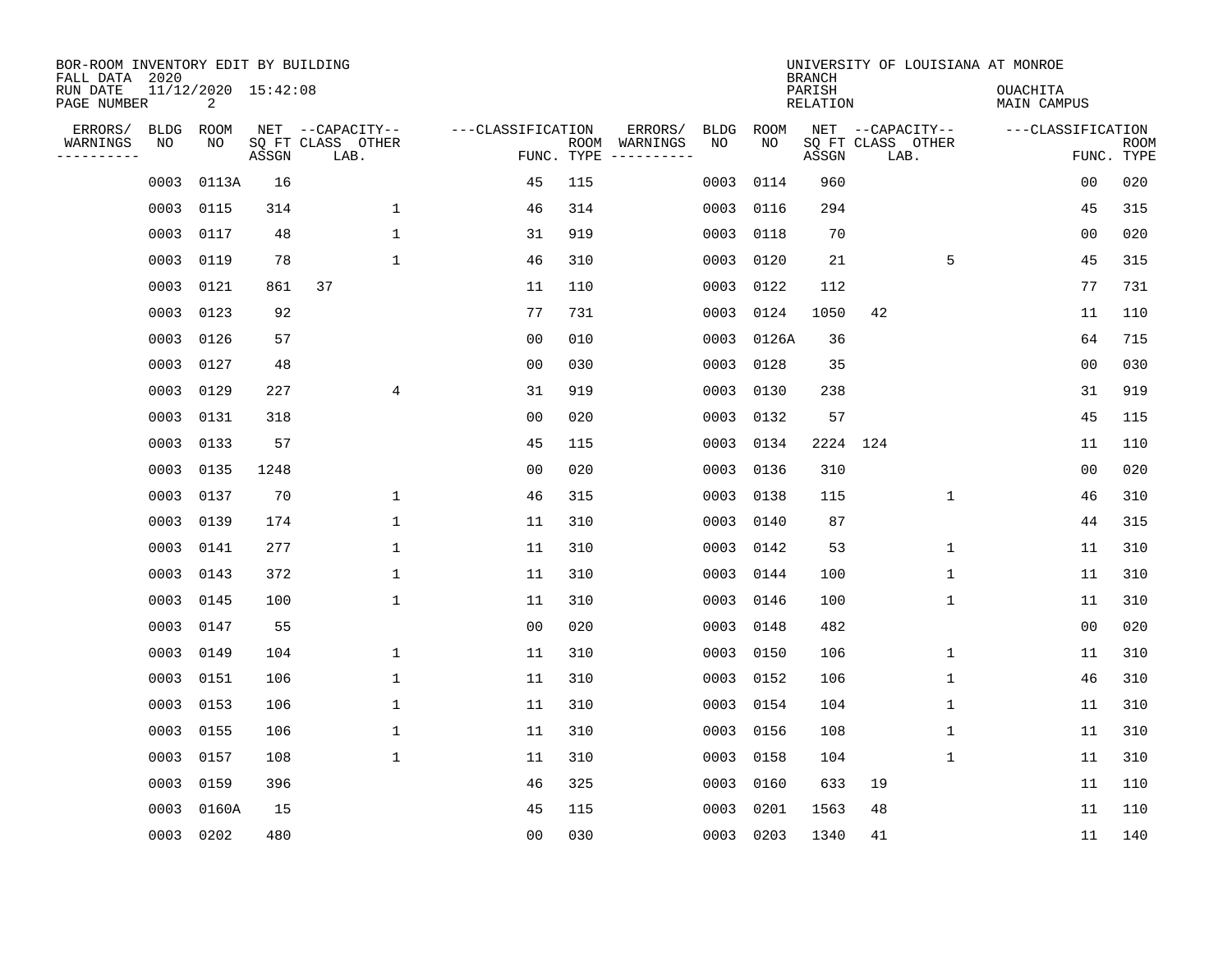| BOR-ROOM INVENTORY EDIT BY BUILDING<br>FALL DATA 2020 |             |                          |       |      |                   |                   |     |                                                                                                                             |      |             | <b>BRANCH</b>             |    |                           | UNIVERSITY OF LOUISIANA AT MONROE |                |             |
|-------------------------------------------------------|-------------|--------------------------|-------|------|-------------------|-------------------|-----|-----------------------------------------------------------------------------------------------------------------------------|------|-------------|---------------------------|----|---------------------------|-----------------------------------|----------------|-------------|
| RUN DATE<br>PAGE NUMBER                               |             | 11/12/2020 15:42:08<br>3 |       |      |                   |                   |     |                                                                                                                             |      |             | PARISH<br><b>RELATION</b> |    |                           | <b>OUACHITA</b><br>MAIN CAMPUS    |                |             |
| ERRORS/                                               | <b>BLDG</b> | ROOM<br>NO               |       |      | NET --CAPACITY--  | ---CLASSIFICATION |     | ERRORS/                                                                                                                     | BLDG | ROOM<br>NO. |                           |    | NET --CAPACITY--          | ---CLASSIFICATION                 |                |             |
| WARNINGS<br>----------                                | NO          |                          | ASSGN | LAB. | SQ FT CLASS OTHER | FUNC. TYPE        |     | ROOM WARNINGS<br>$\begin{tabular}{ccccccccc} - & - & - & - & - & - & - & - \\ & - & - & - & - & - & - & - \\ \end{tabular}$ | NO   |             | ASSGN                     |    | SQ FT CLASS OTHER<br>LAB. |                                   | FUNC. TYPE     | <b>ROOM</b> |
|                                                       | 0003        | 0204                     | 310   |      |                   | 0 <sub>0</sub>    | 020 |                                                                                                                             | 0003 | 0205        | 1207                      |    |                           |                                   | 0 <sub>0</sub> | 020         |
|                                                       | 0003        | 0206                     | 228   |      |                   | 0 <sub>0</sub>    | 020 |                                                                                                                             | 0003 | 0207        | 1889                      | 70 |                           |                                   | 11             | 110         |
|                                                       | 0003        | 0208                     | 1000  | 39   |                   | 11                | 110 | 9                                                                                                                           | 0003 | 0212        | 404                       |    | 4                         |                                   | 11             | 410         |
|                                                       | 0003        | 0213                     | 69    |      |                   | 0 <sub>0</sub>    | 010 |                                                                                                                             | 0003 | 0214        | 57                        |    |                           |                                   | 0 <sub>0</sub> | 010         |
|                                                       | 0003        | 0214A                    | 29    |      |                   | 64                | 715 |                                                                                                                             | 0003 | 0215        | 48                        |    |                           |                                   | 00             | 030         |
|                                                       | 0003 0216   |                          | 227   |      |                   | 31                | 919 |                                                                                                                             | 0003 | 0217        | 238                       |    |                           |                                   | 31             | 919         |
|                                                       | 0003        | 0218                     | 185   |      |                   | 0 <sub>0</sub>    | 020 |                                                                                                                             | 0003 | 0219        | 1202                      |    |                           |                                   | 0 <sub>0</sub> | 020         |
|                                                       | 0003 0220   |                          | 310   |      |                   | 0 <sub>0</sub>    | 020 |                                                                                                                             | 0003 | 0221        | 710                       |    | 30                        |                                   | 44             | 240         |
|                                                       | 0003        | 0221A                    | 690   |      | 26                | 44                | 410 |                                                                                                                             | 0003 | 0222        | 995                       | 36 |                           |                                   | 11             | 110         |
|                                                       | 0003        | 0223                     | 995   | 40   |                   | 11                | 140 |                                                                                                                             | 0003 | 0301A       | 110                       |    | $\mathbf 1$               |                                   | 46             | 310         |
|                                                       | 0003        | 0301B                    | 100   |      | 2                 | 46                | 310 |                                                                                                                             | 0003 | 0301C       | 110                       |    | 2                         |                                   | 46             | 310         |
|                                                       | 0003        | 0302                     | 184   |      | $\mathbf{1}$      | 46                | 310 |                                                                                                                             | 0003 | 0303        | 175                       |    | $\mathbf 1$               |                                   | 11             | 310         |
|                                                       | 0003        | 0304                     | 158   |      | $\mathbf{1}$      | 11                | 310 |                                                                                                                             | 0003 | 0305        | 149                       |    | 2                         |                                   | 46             | 325         |
|                                                       | 0003        | 0306                     | 372   |      |                   | 46                | 325 |                                                                                                                             | 0003 | 0307        | 575                       |    |                           |                                   | 0 <sub>0</sub> | 030         |
|                                                       | 0003        | 0308                     | 1002  | 38   |                   | 11                | 140 |                                                                                                                             | 0003 | 0309        | 130                       |    | 1                         |                                   | 11             | 310         |
|                                                       | 0003        | 0310                     | 85    |      |                   | 11                | 315 |                                                                                                                             | 0003 | 0311        | 130                       |    |                           |                                   | 11             | 315         |
|                                                       | 0003        | 0312                     | 310   |      |                   | 0 <sub>0</sub>    | 020 |                                                                                                                             | 0003 | 0313        | 1082                      |    |                           |                                   | 0 <sub>0</sub> | 020         |
|                                                       | 0003        | 0314                     | 222   |      |                   | 0 <sub>0</sub>    | 020 |                                                                                                                             | 0003 | 0315        | 765                       | 18 |                           |                                   | 11             | 140         |
|                                                       | 0003        | 0316                     | 775   | 25   |                   | 11                | 140 |                                                                                                                             | 0003 | 0317        | 409                       |    | 2                         |                                   | 31             | 650         |
|                                                       | 0003        | 0318                     | 1114  | 50   |                   | 11                | 110 |                                                                                                                             | 0003 | 0319        | 57                        |    |                           |                                   | 0 <sub>0</sub> | 010         |
|                                                       | 0003        | 0319A                    | 29    |      |                   | 45                | 115 |                                                                                                                             | 0003 | 0320        | 48                        |    |                           |                                   | 0 <sub>0</sub> | 030         |
|                                                       | 0003        | 0321                     | 238   |      |                   | 31                | 919 |                                                                                                                             | 0003 | 0322        | 238                       |    |                           |                                   | 31             | 919         |
|                                                       | 0003        | 0323                     | 272   |      |                   | 0 <sub>0</sub>    | 020 |                                                                                                                             | 0003 | 0324        | 1127                      |    |                           |                                   | 0 <sub>0</sub> | 020         |
|                                                       | 0003        | 0325                     | 310   |      |                   | 0 <sub>0</sub>    | 020 |                                                                                                                             | 0003 | 0326        | 71                        |    |                           |                                   | 0 <sub>0</sub> | 020         |
|                                                       | 0003        | 0327                     | 64    |      | 1                 | 31                | 919 |                                                                                                                             | 0003 | 0328        | 36                        |    |                           |                                   | 72             | 731         |
|                                                       | 0003 0329   |                          | 64    |      | $\mathbf{1}$      | 31                | 919 |                                                                                                                             |      | 0003 0330   | 112                       |    | 1                         |                                   | 11             | 310         |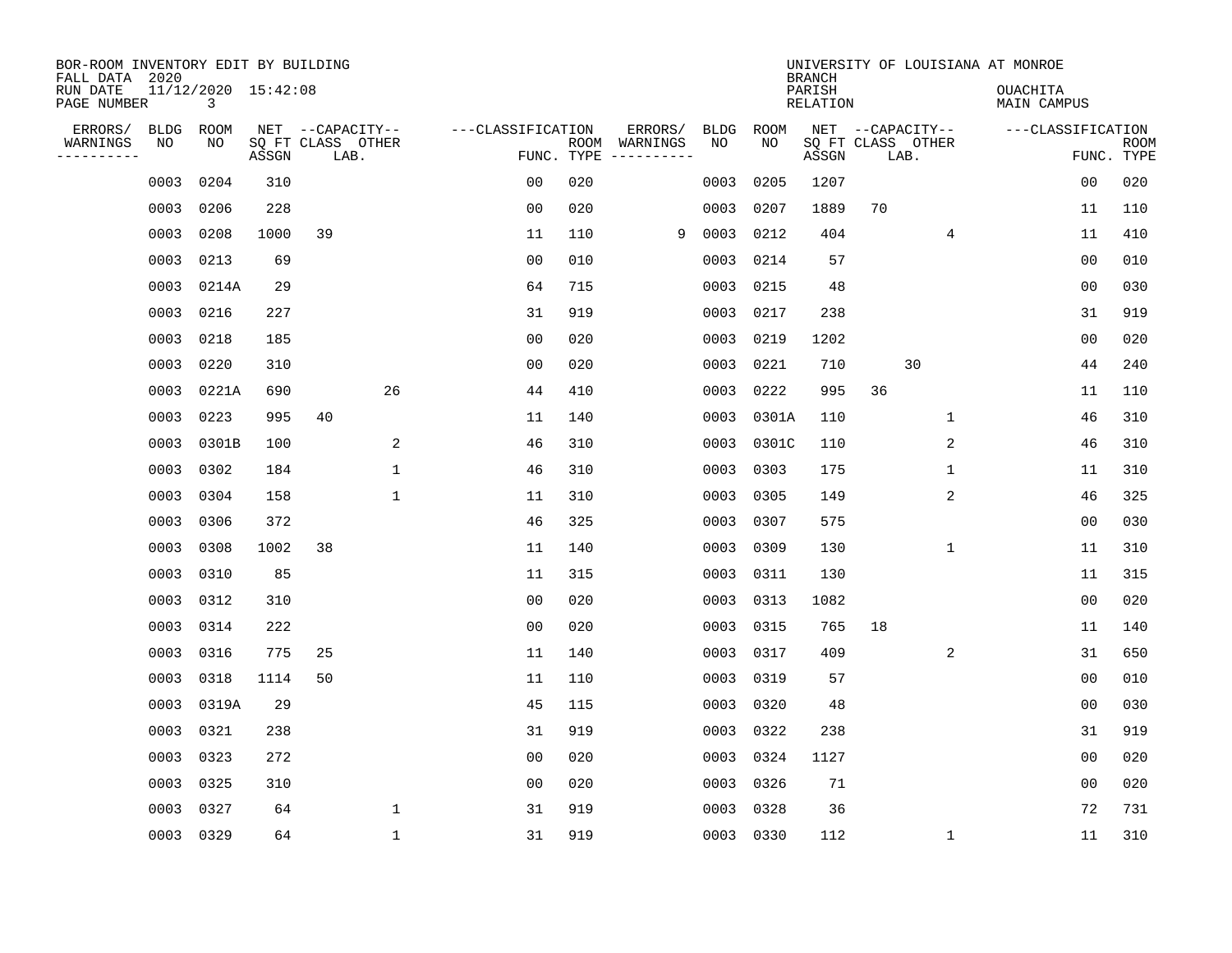| BOR-ROOM INVENTORY EDIT BY BUILDING<br>FALL DATA 2020 |      |            |                     |                           |                   |                    |          |           |            | <b>BRANCH</b>                                    | UNIVERSITY OF LOUISIANA AT MONROE                                                                                                                   |                                |                           |
|-------------------------------------------------------|------|------------|---------------------|---------------------------|-------------------|--------------------|----------|-----------|------------|--------------------------------------------------|-----------------------------------------------------------------------------------------------------------------------------------------------------|--------------------------------|---------------------------|
| RUN DATE<br>PAGE NUMBER                               |      | 4          | 11/12/2020 15:42:08 |                           |                   |                    |          |           |            | PARISH<br><b>RELATION</b>                        |                                                                                                                                                     | OUACHITA<br><b>MAIN CAMPUS</b> |                           |
| ERRORS/                                               | BLDG | ROOM       |                     | NET --CAPACITY--          | ---CLASSIFICATION |                    | ERRORS/  | BLDG      | ROOM       |                                                  | NET --CAPACITY--                                                                                                                                    | ---CLASSIFICATION              |                           |
| WARNINGS<br>. <u>.</u> .                              | NO   | NO         | ASSGN               | SQ FT CLASS OTHER<br>LAB. |                   | ROOM<br>FUNC. TYPE | WARNINGS | NO        | NO         | ASSGN                                            | SQ FT CLASS OTHER<br>LAB.                                                                                                                           |                                | <b>ROOM</b><br>FUNC. TYPE |
|                                                       | 0003 | 0331       | 114                 | $\mathbf 1$               | 11                | 310                |          | 0003      | 0332       | 114                                              | $\mathbf 1$                                                                                                                                         | 11                             | 310                       |
|                                                       | 0003 | 0333       | 114                 | $\mathbf 1$               | 11                | 310                |          |           | 0003 0334  | 114                                              | $\mathbf 1$                                                                                                                                         | 11                             | 310                       |
|                                                       | 0003 | 0335       | 345                 | 8                         | 22                | 250                |          | 0003      | 0337       | 53                                               |                                                                                                                                                     | 0 <sub>0</sub>                 | 020                       |
|                                                       |      | 0003 0338  | 101                 | 1                         | 11                | 310                |          | 0003 0339 |            | 22                                               |                                                                                                                                                     | 45                             | 731                       |
|                                                       | 0003 | 0340       | 516                 |                           | 0 <sub>0</sub>    | 020                |          | 0003      | 0341       | 19                                               |                                                                                                                                                     | 45                             | 731                       |
|                                                       |      | 0003 0342  | 100                 | $\mathbf{1}$              | 11                | 310                |          | 0003 0343 |            | 104                                              | $\mathbf{1}$                                                                                                                                        | 11                             | 310                       |
|                                                       | 0003 | 0344       | 102                 | $\mathbf{1}$              | 11                | 310                |          | 0003      | 0345       | 104                                              | 1                                                                                                                                                   | 11                             | 310                       |
|                                                       |      | 0003 0346  | 104                 | $\mathbf 1$               | 11                | 310                |          | 0003 0347 |            | 102                                              | $\mathbf 1$                                                                                                                                         | 11                             | 310                       |
|                                                       | 0003 | 0348       | 104                 | $\mathbf 1$               | 11                | 310                |          | 0003      | 0349       | 102                                              | 1                                                                                                                                                   | 11                             | 310                       |
|                                                       | 0003 | 0350       | 104                 | $\mathbf 1$               | 11                | 310                |          |           | 0003 0351  | 104                                              | 1                                                                                                                                                   | 11                             | 310                       |
|                                                       | 0003 | 0352       | 104                 | $\mathbf{1}$              | 11                | 310                |          | 0003 0353 |            | 104                                              | 1                                                                                                                                                   | 11                             | 310                       |
|                                                       |      | 0003 0354  | 103                 | $\mathbf 1$               | 11                | 310                |          |           |            | TOTAL NUMBER CLASSROOMS<br>TOTAL NUMBER LABS 210 | TOTAL ASSIGNABLE & UNASSIGNABLE SQFT:<br>TOTAL NET ASSIGN SQ. FT. IN ROOM FILE<br>TOTAL NUMBER COMPUTER CLASSROOMS<br>TOTAL NUMBER SPECIAL LABS 220 | 46,682<br>32,240<br>10<br>5    |                           |
|                                                       |      | 0004 1101A | 260                 | 2                         | 91                | 920                |          |           | 0004 1101B | 65                                               | 1                                                                                                                                                   | 91                             | 920                       |
|                                                       |      | 0004 1102A | 260                 | 2                         | 91                | 920                |          |           | 0004 1102B | 65                                               | 1                                                                                                                                                   | 91                             | 920                       |
|                                                       |      | 0004 1103A | 260                 | 2                         | 91                | 920                |          |           | 0004 1103B | 65                                               | $\mathbf 1$                                                                                                                                         | 91                             | 920                       |
|                                                       |      | 0004 1104A | 260                 | 2                         | 91                | 920                |          |           | 0004 1104B | 65                                               | $\mathbf 1$                                                                                                                                         | 91                             | 920                       |
|                                                       |      | 0004 1105A | 260                 | $\overline{a}$            | 91                | 920                |          |           | 0004 1105B | 65                                               | $\mathbf{1}$                                                                                                                                        | 91                             | 920                       |
|                                                       |      | 0004 1106A | 260                 | 2                         | 91                | 920                |          |           | 0004 1106B | 65                                               | $\mathbf 1$                                                                                                                                         | 91                             | 920                       |
|                                                       |      | 0004 1107A | 260                 | 2                         | 91                | 920                |          |           | 0004 1107B | 65                                               | $\mathbf{1}$                                                                                                                                        | 91                             | 920                       |
|                                                       |      | 0004 1108A | 260                 | 2                         | 91                | 920                |          |           | 0004 1108B | 65                                               | $\mathbf 1$                                                                                                                                         | 91                             | 920                       |
|                                                       |      | 0004 1109A | 260                 | 2                         | 91                | 920                |          |           | 0004 1109B | 65                                               | 1                                                                                                                                                   | 91                             | 920                       |
|                                                       |      | 0004 1110A | 260                 | 2                         | 91                | 920                |          |           | 0004 1110B | 65                                               | $\mathbf 1$                                                                                                                                         | 91                             | 920                       |
|                                                       |      | 0004 1111A | 260                 | 2                         | 91                | 920                |          |           | 0004 1111B | 65                                               | $\mathbf 1$                                                                                                                                         | 91                             | 920                       |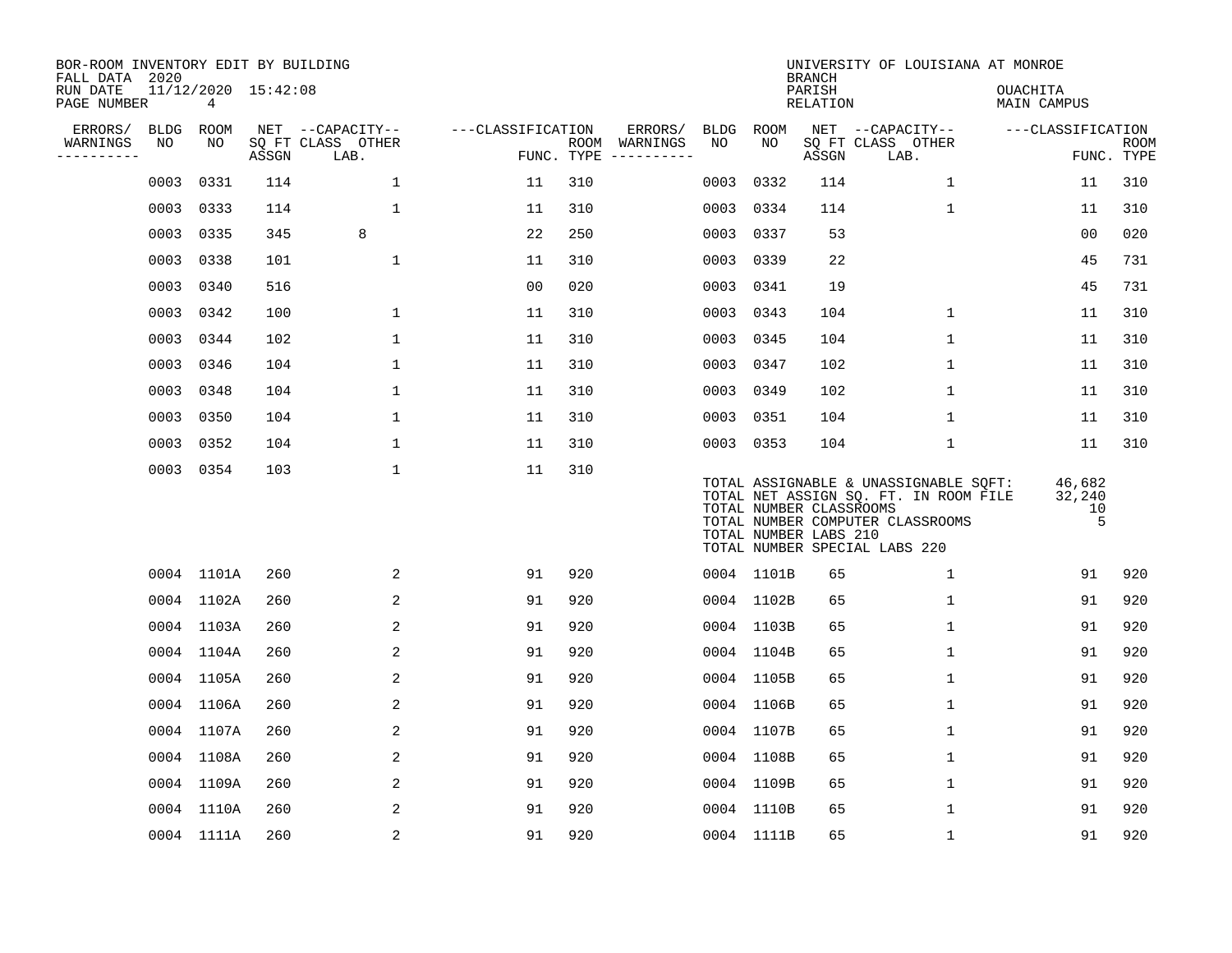| BOR-ROOM INVENTORY EDIT BY BUILDING<br>FALL DATA 2020<br>RUN DATE<br>PAGE NUMBER |                   | 11/12/2020 15:42:08<br>5 |       |                                               |                                 |     |                                                                                                                                        |                   |            | <b>BRANCH</b><br>PARISH<br>RELATION | UNIVERSITY OF LOUISIANA AT MONROE             | OUACHITA<br>MAIN CAMPUS |                    |
|----------------------------------------------------------------------------------|-------------------|--------------------------|-------|-----------------------------------------------|---------------------------------|-----|----------------------------------------------------------------------------------------------------------------------------------------|-------------------|------------|-------------------------------------|-----------------------------------------------|-------------------------|--------------------|
| ERRORS/<br>WARNINGS<br>---------                                                 | <b>BLDG</b><br>NO | ROOM<br>NO               | ASSGN | NET --CAPACITY--<br>SQ FT CLASS OTHER<br>LAB. | ---CLASSIFICATION<br>FUNC. TYPE |     | ERRORS/<br>ROOM WARNINGS<br>$\begin{tabular}{ccccccccc} - & - & - & - & - & - & - & - \\ & - & - & - & - & - & - & - \\ \end{tabular}$ | <b>BLDG</b><br>NO | ROOM<br>NO | ASSGN                               | NET --CAPACITY--<br>SQ FT CLASS OTHER<br>LAB. | ---CLASSIFICATION       | ROOM<br>FUNC. TYPE |
|                                                                                  |                   | 0004 1112A               | 260   | 2                                             | 91                              | 920 |                                                                                                                                        |                   | 0004 1112B | 65                                  | 1                                             | 91                      | 920                |
|                                                                                  |                   | 0004 1113A               | 260   | 2                                             | 91                              | 920 |                                                                                                                                        |                   | 0004 1113B | 65                                  | $\mathbf{1}$                                  | 91                      | 920                |
|                                                                                  |                   | 0004 1114A               | 260   | 2                                             | 91                              | 920 |                                                                                                                                        |                   | 0004 1114B | 65                                  | $\mathbf{1}$                                  | 91                      | 920                |
|                                                                                  |                   | 0004 1115A               | 260   | $\overline{a}$                                | 91                              | 920 |                                                                                                                                        |                   | 0004 1115B | 65                                  | $\mathbf{1}$                                  | 91                      | 920                |
|                                                                                  |                   | 0004 1116A               | 260   | 2                                             | 91                              | 920 |                                                                                                                                        |                   | 0004 1116B | 65                                  | $\mathbf{1}$                                  | 91                      | 920                |
|                                                                                  |                   | 0004 1117A               | 260   | 2                                             | 91                              | 920 |                                                                                                                                        |                   | 0004 1117B | 65                                  | $\mathbf 1$                                   | 91                      | 920                |
|                                                                                  |                   | 0004 1118A               | 260   | 2                                             | 91                              | 920 |                                                                                                                                        |                   | 0004 1118B | 65                                  | $\mathbf 1$                                   | 91                      | 920                |
|                                                                                  |                   | 0004 1119A               | 260   | 2                                             | 91                              | 920 |                                                                                                                                        |                   | 0004 1119B | 65                                  | $\mathbf{1}$                                  | 91                      | 920                |
|                                                                                  |                   | 0004 1120A               | 260   | 2                                             | 91                              | 920 |                                                                                                                                        |                   | 0004 1120B | 65                                  | $\mathbf 1$                                   | 91                      | 920                |
|                                                                                  |                   | 0004 1121A               | 260   | 2                                             | 91                              | 920 |                                                                                                                                        |                   | 0004 1121B | 65                                  | $\mathbf 1$                                   | 91                      | 920                |
|                                                                                  |                   | 0004 1122A               | 260   | 2                                             | 91                              | 920 |                                                                                                                                        |                   | 0004 1122B | 65                                  | $\mathbf{1}$                                  | 91                      | 920                |
|                                                                                  |                   | 0004 1123A               | 260   | 2                                             | 91                              | 920 |                                                                                                                                        |                   | 0004 1123B | 65                                  | $\mathbf{1}$                                  | 91                      | 920                |
|                                                                                  |                   | 0004 1124A               | 260   | 2                                             | 91                              | 920 |                                                                                                                                        |                   | 0004 1124B | 65                                  | $\mathbf{1}$                                  | 91                      | 920                |
|                                                                                  |                   | 0004 1125A               | 260   | 2                                             | 91                              | 920 |                                                                                                                                        |                   | 0004 1125B | 65                                  | $\mathbf{1}$                                  | 91                      | 920                |
|                                                                                  |                   | 0004 1126A               | 260   | 2                                             | 91                              | 920 |                                                                                                                                        |                   | 0004 1126B | 65                                  | 1                                             | 91                      | 920                |
|                                                                                  |                   | 0004 1127A               | 260   | 2                                             | 91                              | 920 |                                                                                                                                        |                   | 0004 1127B | 65                                  | $\mathbf{1}$                                  | 91                      | 920                |
|                                                                                  |                   | 0004 1128A               | 260   | 2                                             | 91                              | 920 |                                                                                                                                        |                   | 0004 1128B | 65                                  | 1                                             | 91                      | 920                |
|                                                                                  |                   | 0004 1129A               | 260   | 2                                             | 91                              | 920 |                                                                                                                                        |                   | 0004 1129B | 65                                  | 1                                             | 91                      | 920                |
|                                                                                  |                   | 0004 1130A               | 260   | 2                                             | 91                              | 920 |                                                                                                                                        |                   | 0004 1130B | 65                                  | 1                                             | 91                      | 920                |
|                                                                                  |                   | 0004 1131A               | 260   | 2                                             | 91                              | 920 |                                                                                                                                        |                   | 0004 1131B | 65                                  | $\mathbf 1$                                   | 91                      | 920                |
|                                                                                  |                   | 0004 1132A               | 260   | 2                                             | 91                              | 920 |                                                                                                                                        |                   | 0004 1132B | 65                                  | 1                                             | 91                      | 920                |
|                                                                                  |                   | 0004 1133A               | 260   | 2                                             | 91                              | 920 |                                                                                                                                        |                   | 0004 1133B | 65                                  | $\mathbf 1$                                   | 91                      | 920                |
|                                                                                  |                   | 0004 1134A               | 260   | 2                                             | 91                              | 920 |                                                                                                                                        |                   | 0004 1134B | 65                                  | $\mathbf{1}$                                  | 91                      | 920                |
|                                                                                  |                   | 0004 1135A               | 260   | 2                                             | 91                              | 920 |                                                                                                                                        |                   | 0004 1135B | 65                                  | $\mathbf 1$                                   | 91                      | 920                |
|                                                                                  |                   | 0004 1136A               | 260   | 2                                             | 91                              | 920 |                                                                                                                                        |                   | 0004 1136B | 65                                  | 1                                             | 91                      | 920                |
|                                                                                  |                   | 0004 1137A               | 260   | $\overline{2}$                                | 91                              | 920 |                                                                                                                                        |                   | 0004 1137B | 65                                  | 1                                             | 91                      | 920                |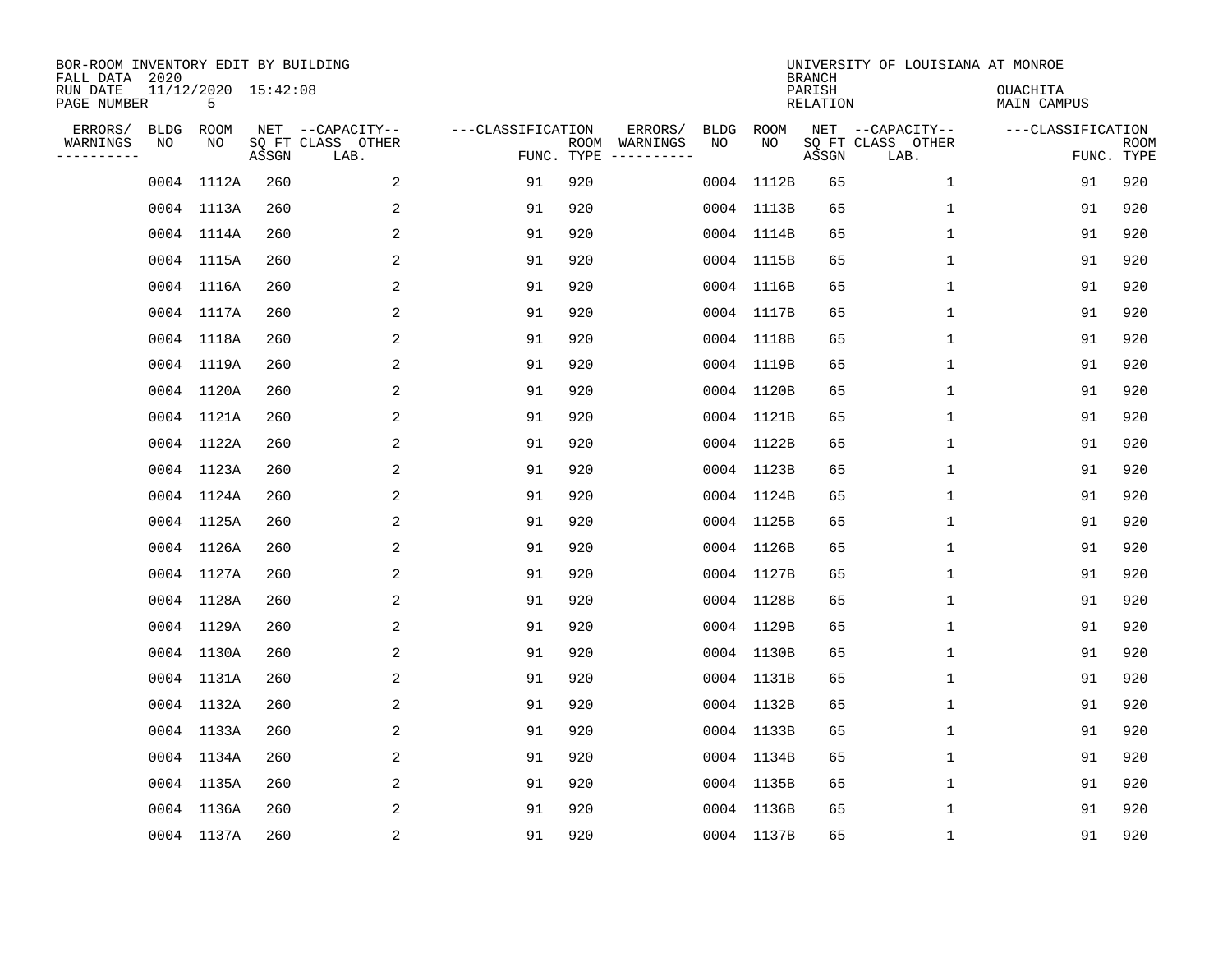| BOR-ROOM INVENTORY EDIT BY BUILDING<br>FALL DATA 2020 |           |                          |       |                           |                   |            |               |      |            | <b>BRANCH</b>      | UNIVERSITY OF LOUISIANA AT MONROE |                                |                           |
|-------------------------------------------------------|-----------|--------------------------|-------|---------------------------|-------------------|------------|---------------|------|------------|--------------------|-----------------------------------|--------------------------------|---------------------------|
| RUN DATE<br>PAGE NUMBER                               |           | 11/12/2020 15:42:08<br>6 |       |                           |                   |            |               |      |            | PARISH<br>RELATION |                                   | <b>OUACHITA</b><br>MAIN CAMPUS |                           |
| ERRORS/                                               | BLDG      | ROOM                     |       | NET --CAPACITY--          | ---CLASSIFICATION |            | ERRORS/       | BLDG | ROOM       |                    | NET --CAPACITY--                  | ---CLASSIFICATION              |                           |
| WARNINGS<br>---------                                 | NO        | NO                       | ASSGN | SQ FT CLASS OTHER<br>LAB. |                   | FUNC. TYPE | ROOM WARNINGS | NO   | NO         | ASSGN              | SQ FT CLASS OTHER<br>LAB.         |                                | <b>ROOM</b><br>FUNC. TYPE |
|                                                       |           | 0004 1138A               | 260   | 2                         | 91                | 920        |               |      | 0004 1138B | 65                 | $\mathbf{1}$                      | 91                             | 920                       |
|                                                       |           | 0004 1139A               | 260   | 2                         | 91                | 920        |               |      | 0004 1139B | 65                 | $\mathbf{1}$                      | 91                             | 920                       |
|                                                       |           | 0004 1140A               | 260   | 2                         | 91                | 920        |               |      | 0004 1140B | 65                 | $\mathbf{1}$                      | 91                             | 920                       |
|                                                       |           | 0004 1141                | 1160  |                           | 0 <sub>0</sub>    | 020        |               |      | 0004 1142  | 154                |                                   | 0 <sub>0</sub>                 | 020                       |
|                                                       | 0004 1143 |                          | 160   |                           | 0 <sub>0</sub>    | 020        |               |      | 0004 1144  | 154                |                                   | 0 <sub>0</sub>                 | 020                       |
|                                                       | 0004 1145 |                          | 1269  |                           | 0 <sub>0</sub>    | 020        | 9             |      | 0004 1150  | 529                | 5                                 | 91                             | 410                       |
|                                                       | 0004 1151 |                          | 36    |                           | 0 <sub>0</sub>    | 030        |               |      | 0004 1152  | 53                 |                                   | 0 <sub>0</sub>                 | 020                       |
|                                                       | 0004 1153 |                          | 82    |                           | 0 <sub>0</sub>    | 030        |               |      | 0004 1154  | 115                | 2                                 | 0 <sub>0</sub>                 | 020                       |
|                                                       | 0004 1156 |                          | 65    |                           | 0 <sub>0</sub>    | 030        |               |      | 0004 1156A | 58                 |                                   | 0 <sub>0</sub>                 | 020                       |
|                                                       | 0004 1157 |                          | 187   |                           | 00                | 020        |               |      | 0004 1158  | 323                |                                   | 00                             | 020                       |
|                                                       | 0004 1159 |                          | 35    |                           | 00                | 030        |               |      | 0004 1160  | 16                 |                                   | 00                             | 030                       |
|                                                       |           | 0004 1201A               | 260   | 2                         | 91                | 920        |               |      | 0004 1201B | 65                 | 1                                 | 91                             | 920                       |
|                                                       |           | 0004 1202A               | 260   | 2                         | 91                | 920        |               |      | 0004 1202B | 65                 | 1                                 | 91                             | 920                       |
|                                                       |           | 0004 1203A               | 260   | 2                         | 91                | 920        |               |      | 0004 1203B | 65                 | 1                                 | 91                             | 920                       |
|                                                       |           | 0004 1204A               | 260   | 2                         | 91                | 920        |               |      | 0004 1204B | 65                 | 1                                 | 91                             | 920                       |
|                                                       |           | 0004 1205A               | 260   | 2                         | 91                | 920        |               |      | 0004 1205B | 65                 | 1                                 | 91                             | 920                       |
|                                                       |           | 0004 1206A               | 260   | 2                         | 91                | 920        |               |      | 0004 1206B | 65                 | 1                                 | 91                             | 920                       |
|                                                       |           | 0004 1207A               | 260   | 2                         | 91                | 920        |               |      | 0004 1207B | 65                 | 1                                 | 91                             | 920                       |
|                                                       |           | 0004 1208A               | 260   | 2                         | 91                | 920        |               |      | 0004 1208B | 65                 | 1                                 | 91                             | 920                       |
|                                                       |           | 0004 1209A               | 260   | 2                         | 91                | 920        |               |      | 0004 1209B | 65                 | 1                                 | 91                             | 920                       |
|                                                       |           | 0004 1210A               | 260   | 2                         | 91                | 920        |               |      | 0004 1210B | 65                 | 1                                 | 91                             | 920                       |
|                                                       |           | 0004 1211A               | 260   | 2                         | 91                | 920        |               |      | 0004 1211B | 65                 | 1                                 | 91                             | 920                       |
|                                                       |           | 0004 1212A               | 260   | 2                         | 91                | 920        |               |      | 0004 1212B | 65                 | 1                                 | 91                             | 920                       |
|                                                       |           | 0004 1213A               | 260   | 2                         | 91                | 920        |               |      | 0004 1213B | 65                 | 1                                 | 91                             | 920                       |
|                                                       |           | 0004 1214A               | 260   | 2                         | 91                | 920        |               |      | 0004 1214B | 65                 | $\mathbf 1$                       | 91                             | 920                       |
|                                                       |           | 0004 1215A               | 260   | 2                         | 91                | 920        |               |      | 0004 1215B | 65                 | $\mathbf{1}$                      | 91                             | 920                       |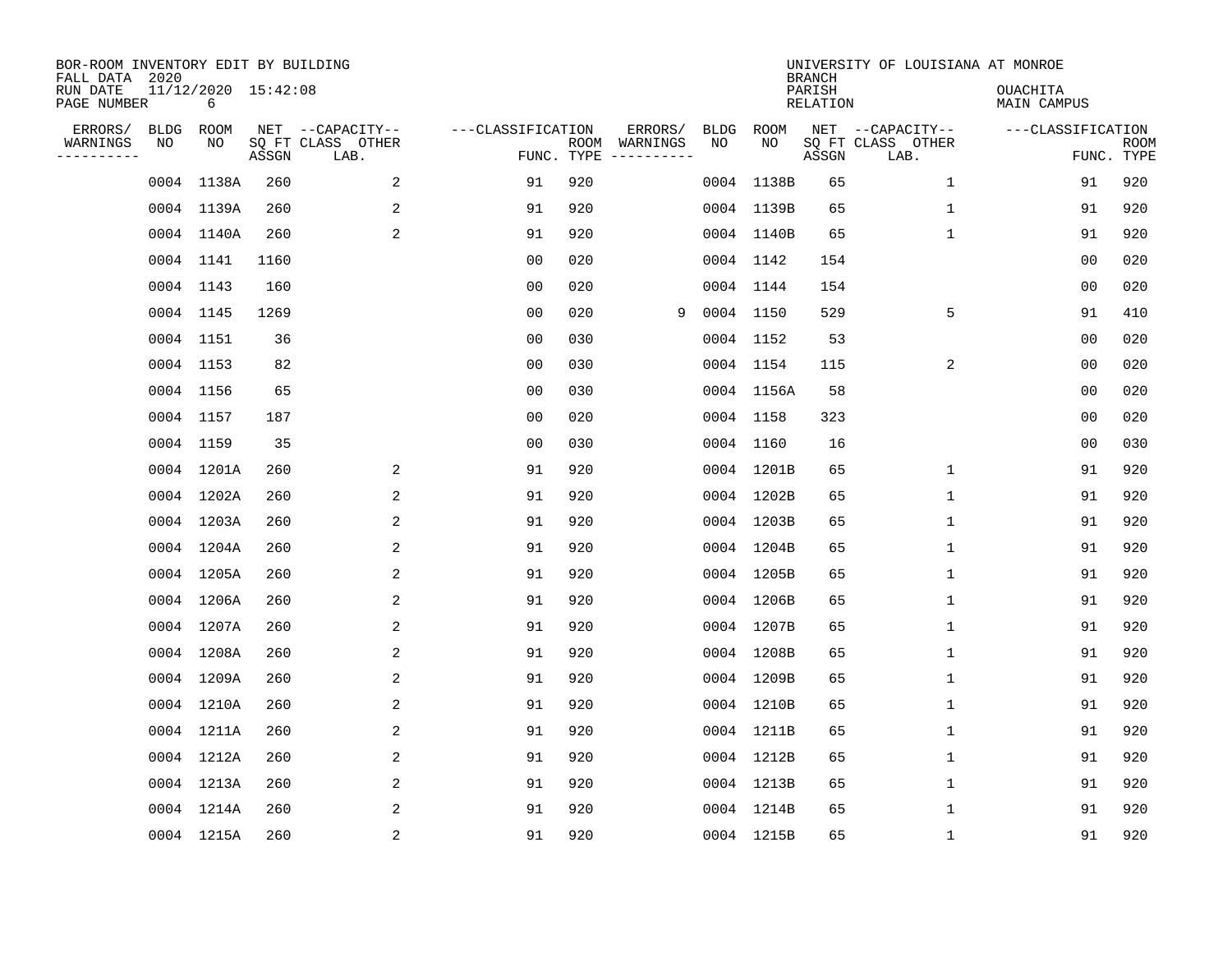| BOR-ROOM INVENTORY EDIT BY BUILDING<br>FALL DATA 2020<br>RUN DATE<br>PAGE NUMBER |                   | 11/12/2020 15:42:08<br>7 |       |                                               |                                 |     |                                                                                                                                        |            |            | <b>BRANCH</b><br>PARISH<br>RELATION | UNIVERSITY OF LOUISIANA AT MONROE             | OUACHITA<br>MAIN CAMPUS |                    |
|----------------------------------------------------------------------------------|-------------------|--------------------------|-------|-----------------------------------------------|---------------------------------|-----|----------------------------------------------------------------------------------------------------------------------------------------|------------|------------|-------------------------------------|-----------------------------------------------|-------------------------|--------------------|
| ERRORS/<br>WARNINGS<br>---------                                                 | <b>BLDG</b><br>NO | ROOM<br>NO               | ASSGN | NET --CAPACITY--<br>SQ FT CLASS OTHER<br>LAB. | ---CLASSIFICATION<br>FUNC. TYPE |     | ERRORS/<br>ROOM WARNINGS<br>$\begin{tabular}{ccccccccc} - & - & - & - & - & - & - & - \\ & - & - & - & - & - & - & - \\ \end{tabular}$ | BLDG<br>NO | ROOM<br>NO | ASSGN                               | NET --CAPACITY--<br>SQ FT CLASS OTHER<br>LAB. | ---CLASSIFICATION       | ROOM<br>FUNC. TYPE |
|                                                                                  |                   | 0004 1216A               | 260   | 2                                             | 91                              | 920 |                                                                                                                                        |            | 0004 1216B | 65                                  | $\mathbf{1}$                                  | 91                      | 920                |
|                                                                                  |                   | 0004 1217A               | 260   | 2                                             | 91                              | 920 |                                                                                                                                        |            | 0004 1217B | 65                                  | $\mathbf 1$                                   | 91                      | 920                |
|                                                                                  |                   | 0004 1218A               | 260   | 2                                             | 91                              | 920 |                                                                                                                                        |            | 0004 1218B | 65                                  | $\mathbf{1}$                                  | 91                      | 920                |
|                                                                                  |                   | 0004 1219A               | 260   | $\overline{a}$                                | 91                              | 920 |                                                                                                                                        |            | 0004 1219B | 65                                  | $\mathbf{1}$                                  | 91                      | 920                |
|                                                                                  |                   | 0004 1220A               | 260   | 2                                             | 91                              | 920 |                                                                                                                                        |            | 0004 1220B | 65                                  | $\mathbf{1}$                                  | 91                      | 920                |
|                                                                                  |                   | 0004 1221A               | 260   | 2                                             | 91                              | 920 |                                                                                                                                        |            | 0004 1221B | 65                                  | $\mathbf 1$                                   | 91                      | 920                |
|                                                                                  |                   | 0004 1222A               | 260   | 2                                             | 91                              | 920 |                                                                                                                                        |            | 0004 1222B | 65                                  | $\mathbf 1$                                   | 91                      | 920                |
|                                                                                  |                   | 0004 1223A               | 260   | 2                                             | 91                              | 920 |                                                                                                                                        |            | 0004 1223B | 65                                  | $\mathbf{1}$                                  | 91                      | 920                |
|                                                                                  |                   | 0004 1224A               | 260   | 2                                             | 91                              | 920 |                                                                                                                                        |            | 0004 1224B | 65                                  | $\mathbf 1$                                   | 91                      | 920                |
|                                                                                  |                   | 0004 1225A               | 260   | 2                                             | 91                              | 920 |                                                                                                                                        |            | 0004 1225B | 65                                  | $\mathbf 1$                                   | 91                      | 920                |
|                                                                                  |                   | 0004 1226A               | 260   | 2                                             | 91                              | 920 |                                                                                                                                        |            | 0004 1226B | 65                                  | $\mathbf{1}$                                  | 91                      | 920                |
|                                                                                  |                   | 0004 1227A               | 260   | 2                                             | 91                              | 920 |                                                                                                                                        |            | 0004 1227B | 65                                  | $\mathbf{1}$                                  | 91                      | 920                |
|                                                                                  |                   | 0004 1228A               | 260   | 2                                             | 91                              | 920 |                                                                                                                                        |            | 0004 1228B | 65                                  | $\mathbf{1}$                                  | 91                      | 920                |
|                                                                                  |                   | 0004 1229A               | 260   | 2                                             | 91                              | 920 |                                                                                                                                        |            | 0004 1229B | 65                                  | $\mathbf 1$                                   | 91                      | 920                |
|                                                                                  |                   | 0004 1230A               | 260   | 2                                             | 91                              | 920 |                                                                                                                                        |            | 0004 1230B | 65                                  | 1                                             | 91                      | 920                |
|                                                                                  |                   | 0004 1231A               | 260   | 2                                             | 91                              | 920 |                                                                                                                                        |            | 0004 1231B | 65                                  | $\mathbf{1}$                                  | 91                      | 920                |
|                                                                                  |                   | 0004 1232A               | 260   | 2                                             | 91                              | 920 |                                                                                                                                        |            | 0004 1232B | 65                                  | 1                                             | 91                      | 920                |
|                                                                                  |                   | 0004 1234A               | 260   | 2                                             | 91                              | 920 |                                                                                                                                        |            | 0004 1234B | 65                                  | 1                                             | 91                      | 920                |
|                                                                                  |                   | 0004 1235A               | 260   | 2                                             | 91                              | 920 |                                                                                                                                        |            | 0004 1235B | 65                                  | 1                                             | 91                      | 920                |
|                                                                                  |                   | 0004 1236A               | 260   | 2                                             | 91                              | 920 |                                                                                                                                        |            | 0004 1236B | 65                                  | $\mathbf 1$                                   | 91                      | 920                |
|                                                                                  |                   | 0004 1237A               | 260   | 2                                             | 91                              | 920 |                                                                                                                                        |            | 0004 1237B | 65                                  | 1                                             | 91                      | 920                |
|                                                                                  |                   | 0004 1238A               | 260   | 2                                             | 91                              | 920 |                                                                                                                                        |            | 0004 1238B | 65                                  | 1                                             | 91                      | 920                |
|                                                                                  |                   | 0004 1239A               | 260   | $\overline{a}$                                | 91                              | 920 |                                                                                                                                        |            | 0004 1239B | 65                                  | $\mathbf 1$                                   | 91                      | 920                |
|                                                                                  |                   | 0004 1240A               | 260   | 2                                             | 91                              | 920 |                                                                                                                                        |            | 0004 1240B | 65                                  | $\mathbf{1}$                                  | 91                      | 920                |
|                                                                                  |                   | 0004 1241                | 1160  |                                               | 00                              | 020 |                                                                                                                                        |            | 0004 1242  | 154                                 |                                               | 00                      | 020                |
|                                                                                  |                   | 0004 1243                | 160   |                                               | 0 <sub>0</sub>                  | 020 |                                                                                                                                        |            | 0004 1244  | 154                                 |                                               | 0 <sub>0</sub>          | 020                |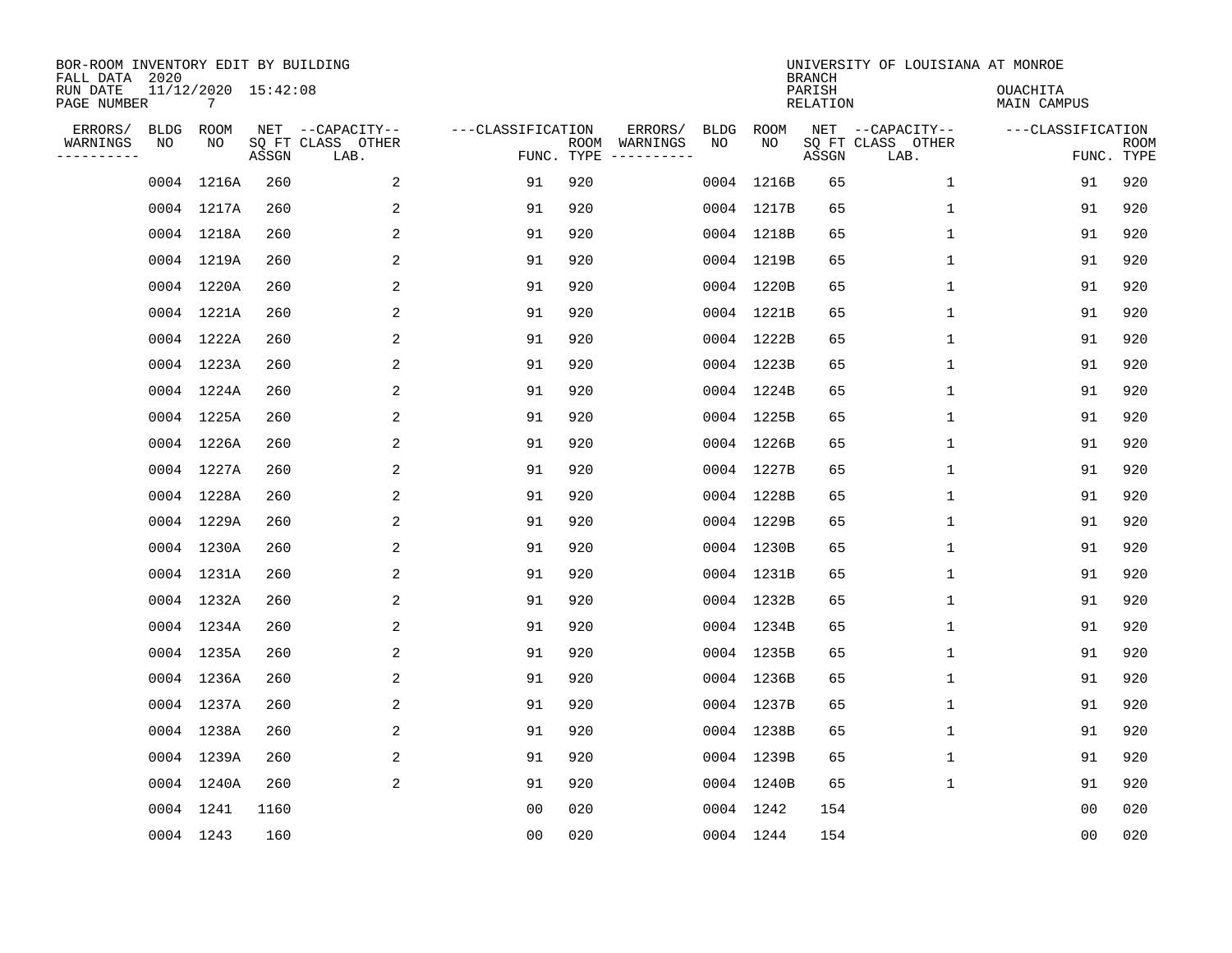| BOR-ROOM INVENTORY EDIT BY BUILDING<br>FALL DATA 2020 |      |                          |       |                           |                   |                    |                        |             |            | <b>BRANCH</b>             | UNIVERSITY OF LOUISIANA AT MONROE |                         |                           |
|-------------------------------------------------------|------|--------------------------|-------|---------------------------|-------------------|--------------------|------------------------|-------------|------------|---------------------------|-----------------------------------|-------------------------|---------------------------|
| RUN DATE<br>PAGE NUMBER                               |      | 11/12/2020 15:42:08<br>8 |       |                           |                   |                    |                        |             |            | PARISH<br><b>RELATION</b> |                                   | OUACHITA<br>MAIN CAMPUS |                           |
| ERRORS/                                               | BLDG | ROOM                     |       | NET --CAPACITY--          | ---CLASSIFICATION |                    | ERRORS/                | <b>BLDG</b> | ROOM       |                           | NET --CAPACITY--                  | ---CLASSIFICATION       |                           |
| WARNINGS<br>----------                                | ΝO   | NO                       | ASSGN | SQ FT CLASS OTHER<br>LAB. |                   | ROOM<br>FUNC. TYPE | WARNINGS<br>---------- | NO          | NO         | ASSGN                     | SQ FT CLASS OTHER<br>LAB.         |                         | <b>ROOM</b><br>FUNC. TYPE |
|                                                       |      | 0004 1245                | 1269  |                           | 00                | 020                | 9                      |             | 0004 1250  | 529                       | 5                                 | 91                      | 410                       |
|                                                       |      | 0004 1253                | 58    |                           | 00                | 030                |                        |             | 0004 1253A | 22                        |                                   | 00                      | 030                       |
|                                                       |      | 0004 1257                | 187   |                           | 00                | 020                |                        |             | 0004 1258  | 482                       | 10                                | 00                      | 020                       |
|                                                       |      | 0004 1258A               | 58    |                           | 0 <sub>0</sub>    | 020                |                        |             | 0004 1259  | 35                        |                                   | 0 <sub>0</sub>          | 030                       |
|                                                       |      | 0004 1260                | 237   | 10                        | 91                | 410                |                        |             | 0004 1301A | 260                       | 2                                 | 91                      | 920                       |
|                                                       |      | 0004 1301B               | 65    | 1                         | 91                | 920                |                        |             | 0004 1302A | 260                       | 2                                 | 91                      | 920                       |
|                                                       |      | 0004 1302B               | 65    | $\mathbf{1}$              | 91                | 920                |                        |             | 0004 1303A | 260                       | 2                                 | 91                      | 920                       |
|                                                       |      | 0004 1303B               | 65    | $\mathbf{1}$              | 91                | 920                |                        |             | 0004 1304A | 260                       | 2                                 | 91                      | 920                       |
|                                                       |      | 0004 1304B               | 65    | $\mathbf{1}$              | 91                | 920                |                        |             | 0004 1305A | 260                       | 2                                 | 91                      | 920                       |
|                                                       |      | 0004 1305B               | 65    | 1                         | 91                | 920                |                        |             | 0004 1306A | 260                       | 2                                 | 91                      | 920                       |
|                                                       |      | 0004 1306B               | 65    | 1                         | 91                | 920                |                        |             | 0004 1307A | 260                       | 2                                 | 91                      | 920                       |
|                                                       |      | 0004 1307B               | 65    | 1                         | 91                | 920                |                        |             | 0004 1308A | 260                       | 2                                 | 91                      | 920                       |
|                                                       |      | 0004 1308B               | 65    | 1                         | 91                | 920                |                        |             | 0004 1309A | 260                       | 2                                 | 91                      | 920                       |
|                                                       |      | 0004 1309B               | 65    | 1                         | 91                | 920                |                        |             | 0004 1310A | 260                       | 2                                 | 91                      | 920                       |
|                                                       |      | 0004 1310B               | 65    | 1                         | 91                | 920                |                        |             | 0004 1311A | 260                       | 2                                 | 91                      | 920                       |
|                                                       |      | 0004 1311B               | 65    | $\mathbf{1}$              | 91                | 920                |                        |             | 0004 1312A | 260                       | 2                                 | 91                      | 920                       |
|                                                       |      | 0004 1312B               | 65    | 1                         | 91                | 920                |                        |             | 0004 1313A | 260                       | 2                                 | 91                      | 920                       |
|                                                       |      | 0004 1313B               | 65    | 1                         | 91                | 920                |                        |             | 0004 1314A | 260                       | $\overline{2}$                    | 91                      | 920                       |
|                                                       |      | 0004 1314B               | 65    | 1                         | 91                | 920                |                        |             | 0004 1315A | 260                       | 2                                 | 91                      | 920                       |
|                                                       |      | 0004 1315B               | 65    | 1                         | 91                | 920                |                        |             | 0004 1316A | 260                       | 2                                 | 91                      | 920                       |
|                                                       |      | 0004 1316B               | 65    | 1                         | 91                | 920                |                        |             | 0004 1317A | 260                       | 2                                 | 91                      | 920                       |
|                                                       |      | 0004 1317B               | 65    | $\mathbf{1}$              | 91                | 920                |                        |             | 0004 1318A | 260                       | 2                                 | 91                      | 920                       |
|                                                       |      | 0004 1318B               | 65    | $\mathbf{1}$              | 91                | 920                |                        |             | 0004 1319A | 260                       | 2                                 | 91                      | 920                       |
|                                                       |      | 0004 1319B               | 65    | $\mathbf{1}$              | 91                | 920                |                        |             | 0004 1320A | 260                       | 2                                 | 91                      | 920                       |
|                                                       |      | 0004 1320B               | 65    | $\mathbf{1}$              | 91                | 920                |                        |             | 0004 1321A | 260                       | 2                                 | 91                      | 920                       |
|                                                       |      | 0004 1321B               | 65    | 1                         | 91                | 920                |                        |             | 0004 1322A | 260                       | 2                                 | 91                      | 920                       |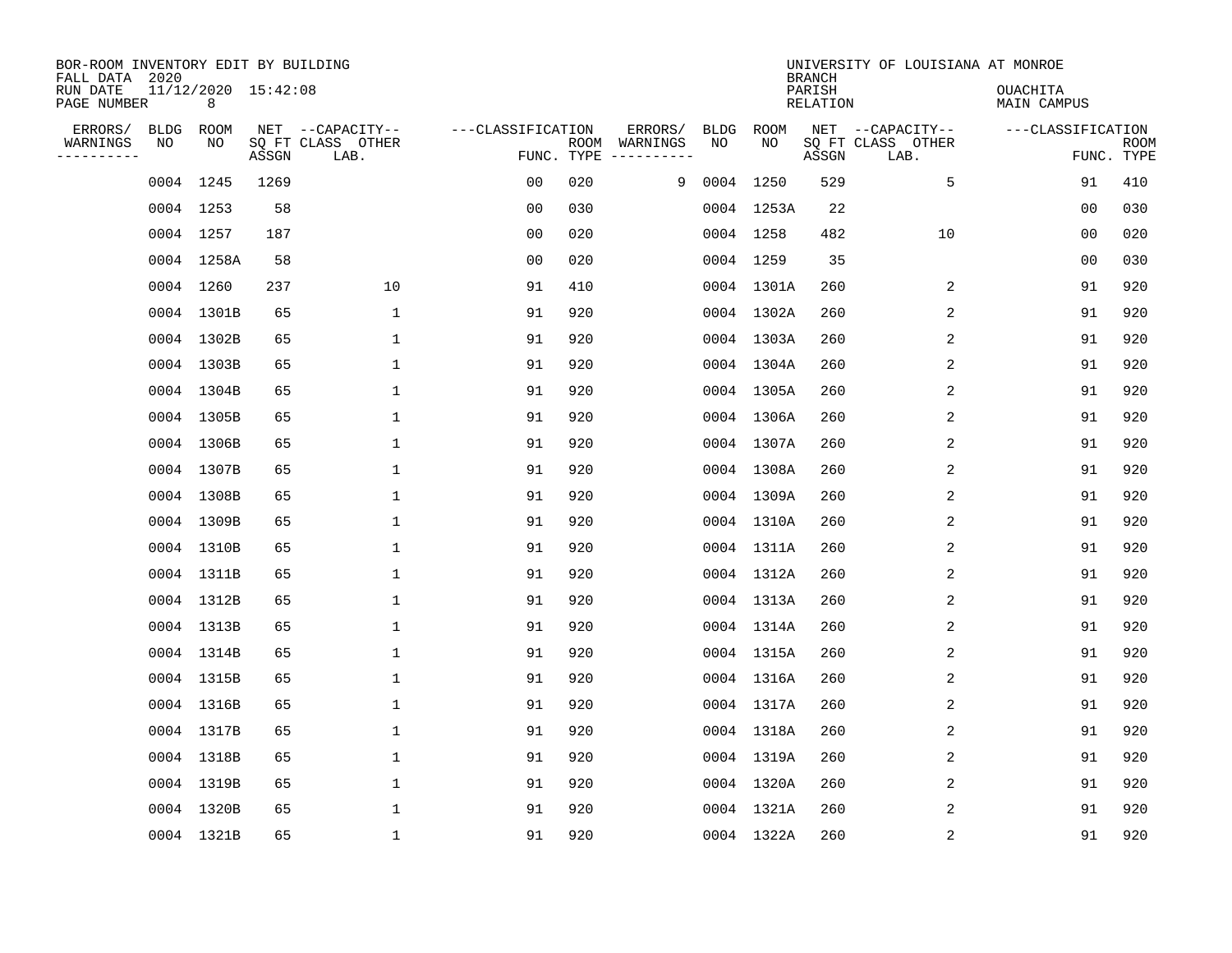| BOR-ROOM INVENTORY EDIT BY BUILDING<br>FALL DATA 2020 |                          |       |                           |                   |                             |                   |            | <b>BRANCH</b>      | UNIVERSITY OF LOUISIANA AT MONROE           |                                |                           |
|-------------------------------------------------------|--------------------------|-------|---------------------------|-------------------|-----------------------------|-------------------|------------|--------------------|---------------------------------------------|--------------------------------|---------------------------|
| RUN DATE<br>PAGE NUMBER                               | 11/12/2020 15:42:08<br>9 |       |                           |                   |                             |                   |            | PARISH<br>RELATION |                                             | <b>OUACHITA</b><br>MAIN CAMPUS |                           |
| ERRORS/<br>BLDG                                       | ROOM                     |       | NET --CAPACITY--          | ---CLASSIFICATION |                             | ERRORS/<br>BLDG   | ROOM       |                    | NET --CAPACITY--                            | ---CLASSIFICATION              |                           |
| WARNINGS<br>NO<br>--------                            | NO                       | ASSGN | SQ FT CLASS OTHER<br>LAB. |                   | ROOM WARNINGS<br>FUNC. TYPE | NO<br>----------- | NO         | ASSGN              | SQ FT CLASS OTHER<br>LAB.                   |                                | <b>ROOM</b><br>FUNC. TYPE |
|                                                       | 0004 1322B               | 65    | $\mathbf 1$               | 91                | 920                         |                   | 0004 1323A | 260                | 2                                           | 91                             | 920                       |
|                                                       | 0004 1323B               | 65    | 1                         | 91                | 920                         |                   | 0004 1324A | 260                | 2                                           | 91                             | 920                       |
|                                                       | 0004 1324B               | 65    | $\mathbf{1}$              | 91                | 920                         |                   | 0004 1325A | 260                | 2                                           | 91                             | 920                       |
|                                                       | 0004 1325B               | 65    | $\mathbf{1}$              | 91                | 920                         |                   | 0004 1326A | 260                | 2                                           | 91                             | 920                       |
|                                                       | 0004 1326B               | 65    | $\mathbf{1}$              | 91                | 920                         |                   | 0004 1327A | 260                | 2                                           | 91                             | 920                       |
|                                                       | 0004 1327B               | 65    | $\mathbf{1}$              | 91                | 920                         |                   | 0004 1328A | 260                | 2                                           | 91                             | 920                       |
|                                                       | 0004 1328B               | 65    | $\mathbf{1}$              | 91                | 920                         |                   | 0004 1329A | 260                | 2                                           | 91                             | 920                       |
|                                                       | 0004 1329B               | 65    | $\mathbf{1}$              | 91                | 920                         |                   | 0004 1330A | 260                | 2                                           | 91                             | 920                       |
|                                                       | 0004 1330B               | 65    | $\mathbf{1}$              | 91                | 920                         |                   | 0004 1331A | 260                | 2                                           | 91                             | 920                       |
|                                                       | 0004 1331B               | 65    | 1                         | 91                | 920                         |                   | 0004 1332A | 260                | $\overline{2}$                              | 91                             | 920                       |
|                                                       | 0004 1332B               | 65    | $\mathbf{1}$              | 91                | 920                         |                   | 0004 1333A | 260                | 2                                           | 91                             | 920                       |
|                                                       | 0004 1333B               | 65    | $\mathbf{1}$              | 91                | 920                         |                   | 0004 1334A | 260                | 2                                           | 91                             | 920                       |
|                                                       | 0004 1334B               | 65    | $\mathbf{1}$              | 91                | 920                         |                   | 0004 1335A | 260                | 2                                           | 91                             | 920                       |
|                                                       | 0004 1335B               | 65    | 1                         | 91                | 920                         |                   | 0004 1336A | 260                | 2                                           | 91                             | 920                       |
|                                                       | 0004 1336B               | 65    | 1                         | 91                | 920                         |                   | 0004 1337A | 260                | 2                                           | 91                             | 920                       |
|                                                       | 0004 1337B               | 65    | $\mathbf{1}$              | 91                | 920                         |                   | 0004 1338A | 260                | 2                                           | 91                             | 920                       |
|                                                       | 0004 1338B               | 65    | $\mathbf{1}$              | 91                | 920                         |                   | 0004 1339A | 260                | 2                                           | 91                             | 920                       |
|                                                       | 0004 1339B               | 65    | $\mathbf{1}$              | 91                | 920                         |                   | 0004 1340A | 260                | 2                                           | 91                             | 920                       |
|                                                       | 0004 1340B               | 65    | $\mathbf{1}$              | 91                | 920                         |                   | 0004 1341  | 1160               |                                             | 00                             | 020                       |
|                                                       | 0004 1342                | 154   |                           | 0 <sub>0</sub>    | 020                         |                   | 0004 1343  | 160                |                                             | 0 <sub>0</sub>                 | 020                       |
|                                                       | 0004 1344                | 154   |                           | 00                | 020                         |                   | 0004 1345  | 1269               |                                             | 0 <sub>0</sub>                 | 020                       |
| 9                                                     | 0004 1350                | 529   | 2                         | 91                | 410                         |                   | 0004 1353  | 58                 | 2                                           | 00                             | 030                       |
|                                                       | 0004 1353A               | 22    | 2                         | 00                | 030                         |                   | 0004 1357  | 187                | 2                                           | 91                             | 935                       |
|                                                       | 0004 1358                | 482   | 2                         | 0 <sub>0</sub>    | 020                         |                   | 0004 1358A | 58                 |                                             | 0 <sub>0</sub>                 | 020                       |
|                                                       | 0004 1359                | 35    | 2                         | 00                | 030                         |                   | 0004 1360  | 237                | 10<br>TOTAL ASSIGNABLE & UNASSIGNABLE SQFT: | 00<br>52,081                   | 020                       |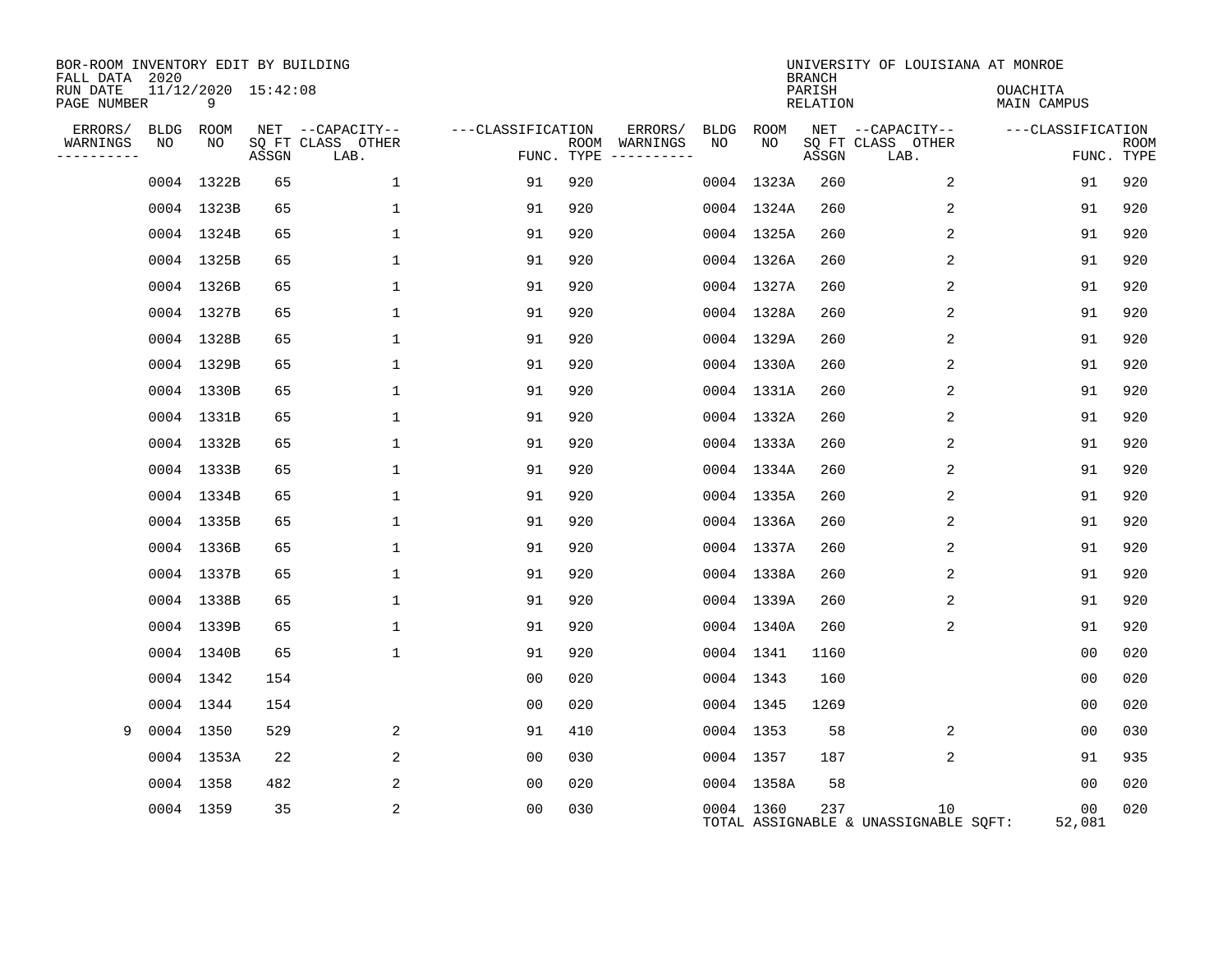| BOR-ROOM INVENTORY EDIT BY BUILDING<br>FALL DATA 2020<br>RUN DATE<br>PAGE NUMBER |           | 11/12/2020 15:42:08<br>10 |       |                                               |                   |     |                                                 |                 |                                                                                   | <b>BRANCH</b><br>PARISH<br>RELATION | UNIVERSITY OF LOUISIANA AT MONROE                                         | <b>OUACHITA</b> | MAIN CAMPUS       |                           |
|----------------------------------------------------------------------------------|-----------|---------------------------|-------|-----------------------------------------------|-------------------|-----|-------------------------------------------------|-----------------|-----------------------------------------------------------------------------------|-------------------------------------|---------------------------------------------------------------------------|-----------------|-------------------|---------------------------|
| ERRORS/ BLDG ROOM<br>WARNINGS<br>----------                                      | NO        | NO                        | ASSGN | NET --CAPACITY--<br>SQ FT CLASS OTHER<br>LAB. | ---CLASSIFICATION |     | ERRORS/<br>ROOM WARNINGS<br>FUNC. TYPE $------$ | BLDG ROOM<br>NO | NO                                                                                | ASSGN                               | NET --CAPACITY--<br>SQ FT CLASS OTHER<br>LAB.                             |                 | ---CLASSIFICATION | <b>ROOM</b><br>FUNC. TYPE |
|                                                                                  |           |                           |       |                                               |                   |     |                                                 |                 | TOTAL NUMBER CLASSROOMS<br>TOTAL NUMBER LABS 210<br>TOTAL NUMBER SPECIAL LABS 220 |                                     | TOTAL NET ASSIGN SQ. FT. IN ROOM FILE<br>TOTAL NUMBER COMPUTER CLASSROOMS |                 | 40,686            |                           |
|                                                                                  |           | 0005 2101A                | 110   | $\mathbf{1}$                                  | 91                | 920 |                                                 |                 | 0005 2101B                                                                        | 110                                 | $\mathbf{1}$                                                              |                 | 91                | 920                       |
|                                                                                  | 0005      | 2101C                     | 38    | $\mathbf 1$                                   | 91                | 919 |                                                 | 0005            | 2101D                                                                             | 102                                 |                                                                           |                 | 0 <sub>0</sub>    | 020                       |
|                                                                                  | 0005      | 2102A                     | 110   | $\mathbf{1}$                                  | 91                | 920 |                                                 | 0005            | 2102B                                                                             | 110                                 | $\mathbf{1}$                                                              |                 | 91                | 920                       |
|                                                                                  | 0005      | 2102C                     | 38    | 1                                             | 91                | 919 |                                                 | 0005            | 2102D                                                                             | 102                                 |                                                                           |                 | 00                | 020                       |
|                                                                                  | 0005      | 2103A                     | 110   | 1                                             | 91                | 920 |                                                 | 0005            | 2103B                                                                             | 110                                 | $\mathbf{1}$                                                              |                 | 91                | 920                       |
|                                                                                  | 0005      | 2103C                     | 38    | $\mathbf{1}$                                  | 91                | 919 |                                                 | 0005            | 2103D                                                                             | 102                                 |                                                                           |                 | 00                | 020                       |
|                                                                                  | 0005      | 2104A                     | 110   | $\mathbf{1}$                                  | 91                | 920 |                                                 | 0005            | 2104B                                                                             | 110                                 | $\mathbf 1$                                                               |                 | 91                | 920                       |
|                                                                                  | 0005      | 2104C                     | 38    | $\mathbf{1}$                                  | 91                | 919 |                                                 | 0005            | 2104D                                                                             | 102                                 |                                                                           |                 | 00                | 020                       |
|                                                                                  | 0005      | 2105A                     | 110   | 1                                             | 91                | 920 |                                                 | 0005            | 2105B                                                                             | 110                                 | $\mathbf{1}$                                                              |                 | 91                | 920                       |
|                                                                                  | 0005      | 2105C                     | 38    | $\mathbf 1$                                   | 91                | 919 |                                                 | 0005            | 2105D                                                                             | 102                                 |                                                                           |                 | 0 <sub>0</sub>    | 020                       |
|                                                                                  | 0005      | 2106A                     | 110   | $\mathbf 1$                                   | 91                | 920 |                                                 | 0005            | 2106B                                                                             | 110                                 | $\mathbf 1$                                                               |                 | 91                | 920                       |
|                                                                                  | 0005      | 2106C                     | 38    | $\mathbf 1$                                   | 91                | 919 |                                                 |                 | 0005 2106D                                                                        | 102                                 |                                                                           |                 | 0 <sub>0</sub>    | 020                       |
|                                                                                  | 0005      | 2107A                     | 110   | $\mathbf{1}$                                  | 91                | 920 |                                                 | 0005            | 2107B                                                                             | 110                                 | $\mathbf 1$                                                               |                 | 91                | 920                       |
|                                                                                  | 0005      | 2107C                     | 38    | 1                                             | 91                | 919 |                                                 | 0005            | 2107D                                                                             | 102                                 |                                                                           |                 | 00                | 020                       |
|                                                                                  | 0005      | 2108A                     | 110   | $\mathbf 1$                                   | 91                | 920 |                                                 | 0005            | 2108B                                                                             | 110                                 | $\mathbf 1$                                                               |                 | 91                | 920                       |
|                                                                                  | 0005      | 2108C                     | 38    | 1                                             | 91                | 919 |                                                 | 0005            | 2108D                                                                             | 102                                 |                                                                           |                 | 0 <sub>0</sub>    | 020                       |
|                                                                                  | 0005      | 2109A                     | 110   | $\mathbf{1}$                                  | 91                | 920 |                                                 | 0005            | 2109B                                                                             | 110                                 | $\mathbf{1}$                                                              |                 | 91                | 920                       |
|                                                                                  | 0005      | 2109C                     | 38    | 1                                             | 91                | 919 |                                                 | 0005            | 2109D                                                                             | 102                                 |                                                                           |                 | 00                | 020                       |
|                                                                                  | 0005      | 2110A                     | 110   | $\mathbf{1}$                                  | 91                | 920 |                                                 | 0005            | 2110B                                                                             | 110                                 | $\mathbf{1}$                                                              |                 | 91                | 920                       |
|                                                                                  | 0005      | 2110C                     | 38    | $\mathbf{1}$                                  | 91                | 919 |                                                 | 0005            | 2110D                                                                             | 102                                 |                                                                           |                 | 00                | 020                       |
|                                                                                  | 0005      | 2111                      | 140   |                                               | 0 <sub>0</sub>    | 020 |                                                 | 0005            | 2112                                                                              | 151                                 |                                                                           |                 | 00                | 020                       |
|                                                                                  | 0005      | 2113                      | 140   |                                               | 0 <sub>0</sub>    | 020 |                                                 | 0005 2114       |                                                                                   | 180                                 |                                                                           |                 | 0 <sub>0</sub>    | 020                       |
|                                                                                  | 0005 2115 |                           | 140   |                                               | 00                | 020 |                                                 | 0005 2116       |                                                                                   | 140                                 |                                                                           |                 | 00                | 020                       |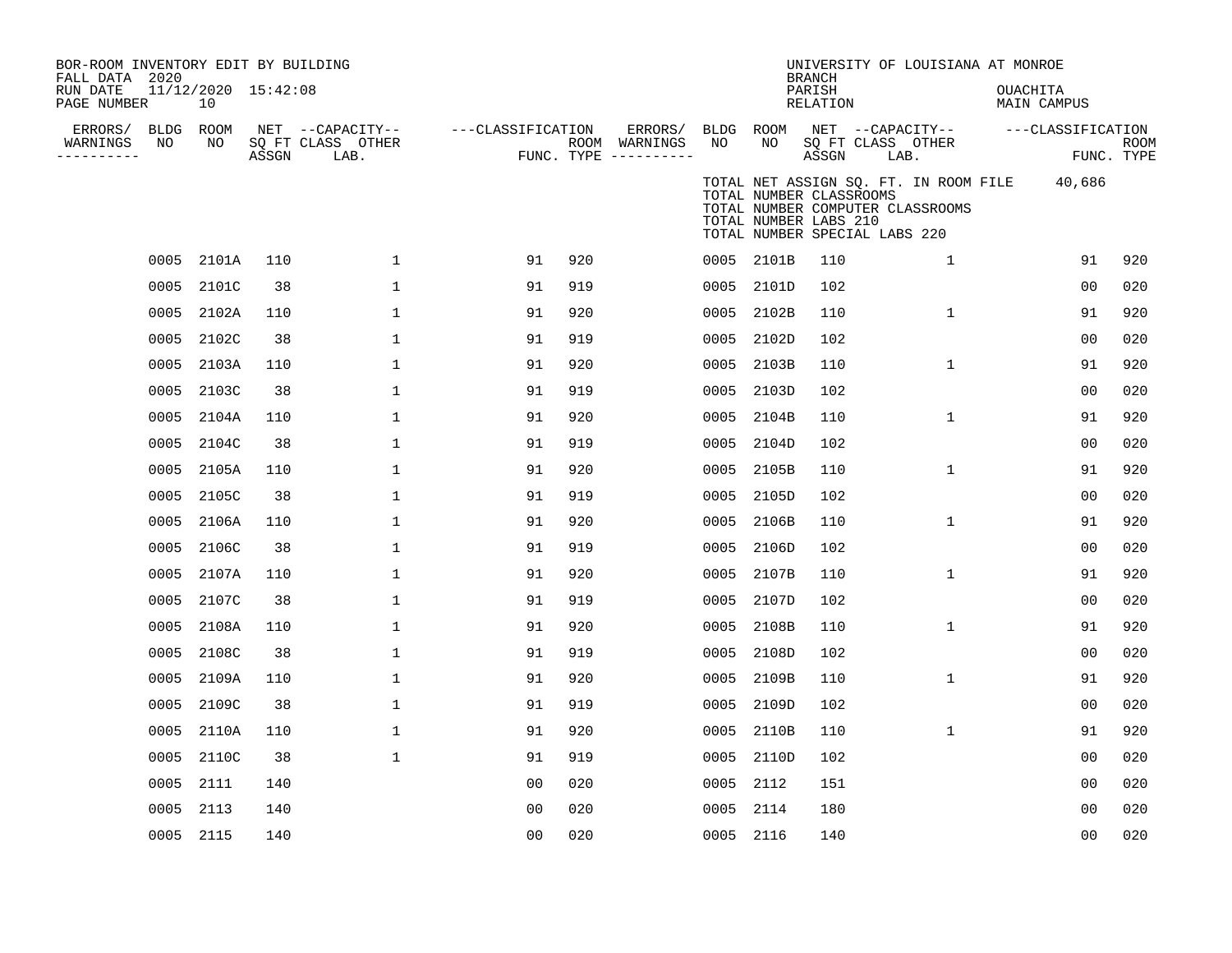| BOR-ROOM INVENTORY EDIT BY BUILDING<br>FALL DATA 2020 |             |            |                     |                           |                   |     |                                                                                                                             |             |             | <b>BRANCH</b>             | UNIVERSITY OF LOUISIANA AT MONROE |                                |                           |
|-------------------------------------------------------|-------------|------------|---------------------|---------------------------|-------------------|-----|-----------------------------------------------------------------------------------------------------------------------------|-------------|-------------|---------------------------|-----------------------------------|--------------------------------|---------------------------|
| RUN DATE<br>PAGE NUMBER                               |             | 11         | 11/12/2020 15:42:08 |                           |                   |     |                                                                                                                             |             |             | PARISH<br><b>RELATION</b> |                                   | <b>OUACHITA</b><br>MAIN CAMPUS |                           |
| ERRORS/                                               | <b>BLDG</b> | ROOM<br>NO |                     | NET --CAPACITY--          | ---CLASSIFICATION |     | ERRORS/                                                                                                                     | <b>BLDG</b> | ROOM<br>NO. |                           | NET --CAPACITY--                  | ---CLASSIFICATION              |                           |
| WARNINGS<br>---------                                 | NO          |            | ASSGN               | SQ FT CLASS OTHER<br>LAB. | FUNC. TYPE        |     | ROOM WARNINGS<br>$\begin{tabular}{ccccccccc} - & - & - & - & - & - & - & - \\ & - & - & - & - & - & - & - \\ \end{tabular}$ | NO          |             | ASSGN                     | SQ FT CLASS OTHER<br>LAB.         |                                | <b>ROOM</b><br>FUNC. TYPE |
|                                                       | 0005        | 2117       | 193                 |                           | 0 <sub>0</sub>    | 020 |                                                                                                                             | 0005        | 2118        | 390                       |                                   | 00                             | 020                       |
|                                                       | 0005        | 2119       | 110                 |                           | 0 <sub>0</sub>    | 020 |                                                                                                                             | 0005        | 2120        | 578                       |                                   | 0 <sub>0</sub>                 | 020                       |
|                                                       | 0005        | 2121       | 480                 | 5                         | 0 <sub>0</sub>    | 020 |                                                                                                                             | 0005        | 2122        | 14                        |                                   | 00                             | 030                       |
|                                                       | 0005        | 2123       | 26                  |                           | 0 <sub>0</sub>    | 030 |                                                                                                                             | 0005        | 2124        | 29                        |                                   | 0 <sub>0</sub>                 | 030                       |
|                                                       | 0005        | 2125       | 29                  |                           | 0 <sub>0</sub>    | 030 |                                                                                                                             | 0005        | 2150        | 53                        |                                   | 00                             | 020                       |
|                                                       | 0005        | 2152       | 856                 | 3                         | 92                | 665 |                                                                                                                             | 0005        | 2153        | 856                       | 3                                 | 92                             | 665                       |
|                                                       | 0005        | 2154       | 790                 | 3                         | 91                | 660 |                                                                                                                             | 0005        | 2155        | 131                       |                                   | 0 <sub>0</sub>                 | 030                       |
|                                                       | 0005        | 2156       | 52                  | 10                        | 0 <sub>0</sub>    | 030 |                                                                                                                             | 0005        | 2156A       | 58                        |                                   | 0 <sub>0</sub>                 | 020                       |
|                                                       | 0005        | 2157       | 1525                |                           | 91                | 630 |                                                                                                                             | 0005        | 2157A       | 57                        | $\mathbf 1$                       | 91                             | 919                       |
|                                                       | 0005        | 2157B      | 57                  | $\mathbf 1$               | 91                | 919 |                                                                                                                             | 0005        | 2157C       | 284                       |                                   | 91                             | 635                       |
|                                                       | 0005        | 2157D      | 284                 | 5                         | 91                | 635 |                                                                                                                             | 0005        | 2158        | 592                       | 5                                 | 0 <sub>0</sub>                 | 020                       |
|                                                       | 0005        | 2158A      | 106                 |                           | 0 <sub>0</sub>    | 030 |                                                                                                                             | 0005        | 2158B       | 12                        |                                   | 00                             | 030                       |
|                                                       | 0005        | 2158C      | 77                  |                           | 0 <sub>0</sub>    | 030 |                                                                                                                             | 0005        | 2158D       | 100                       | 1                                 | 91                             | 310                       |
|                                                       | 0005        | 2158E      | 66                  |                           | 0 <sub>0</sub>    | 020 |                                                                                                                             | 0005        | 2159        | 234                       | 5                                 | 91                             | 350                       |
|                                                       | 0005        | 2160       | 170                 |                           | 0 <sub>0</sub>    | 020 |                                                                                                                             | 0005        | 2161        | 435                       | 8                                 | 92                             | 310                       |
|                                                       | 0005        | 2162       | 308                 | 4                         | 92                | 310 |                                                                                                                             | 0005        | 2162A       | 61                        | 1                                 | 91                             | 919                       |
|                                                       | 0005        | 2163       | 132                 | $\mathbf 1$               | 92                | 310 |                                                                                                                             | 0005        | 2164A       | 134                       | 1                                 | 92                             | 310                       |
|                                                       | 0005        | 2164B      | 143                 | $\mathbf{1}$              | 92                | 310 |                                                                                                                             | 0005        | 2165        | 234                       | 1                                 | 92                             | 310                       |
|                                                       | 0005        | 2166       | 149                 |                           | 91                | 315 |                                                                                                                             | 0005        | 2167        | 95                        | 1                                 | 92                             | 310                       |
|                                                       | 0005        | 2168       | 145                 | $\mathbf 1$               | 92                | 310 |                                                                                                                             | 0005        | 2169        | 126                       | 1                                 | 92                             | 310                       |
|                                                       | 0005        | 2170       | 257                 | 3                         | 91                | 650 |                                                                                                                             | 0005        | 2170A       | 23                        |                                   | 0 <sub>0</sub>                 | 030                       |
|                                                       | 0005        | 2171A      | 210                 | $\mathbf{1}$              | 91                | 950 |                                                                                                                             | 0005        | 2171B       | 179                       | $\mathbf 1$                       | 91                             | 950                       |
|                                                       | 0005        | 2171C      | 95                  | $\mathbf{1}$              | 91                | 919 |                                                                                                                             | 0005        | 2171D       | 372                       |                                   | 91                             | 950                       |
|                                                       | 0005        | 2171E      | 74                  |                           | 91                | 919 |                                                                                                                             | 0005        | 2172A       | 88                        | $\mathbf 1$                       | 91                             | 950                       |
|                                                       | 0005        | 2172B      | 203                 | $\mathbf{1}$              | 91                | 950 |                                                                                                                             | 0005        | 2172C       | 82                        | 1                                 | 91                             | 919                       |
|                                                       |             | 0005 2172D | 207                 |                           | 91                | 950 |                                                                                                                             |             | 0005 2174A  | 115                       | 1                                 | 91                             | 950                       |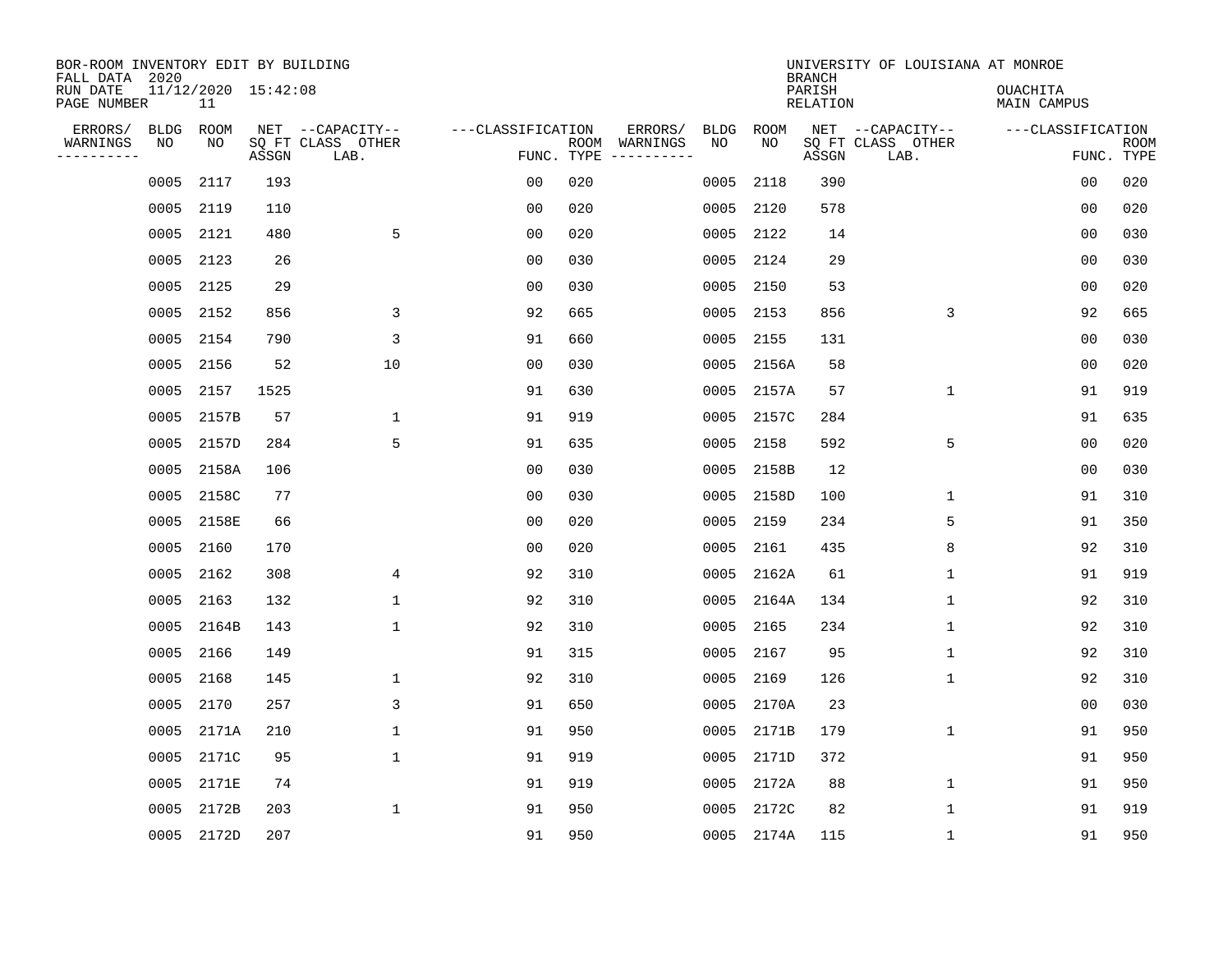| BOR-ROOM INVENTORY EDIT BY BUILDING<br>FALL DATA 2020<br>RUN DATE<br>PAGE NUMBER |                   | 11/12/2020 15:42:08<br>12 |       |                                               |                                 |     |                          |                   |            | <b>BRANCH</b><br>PARISH<br>RELATION | UNIVERSITY OF LOUISIANA AT MONROE             | <b>OUACHITA</b><br>MAIN CAMPUS |                           |
|----------------------------------------------------------------------------------|-------------------|---------------------------|-------|-----------------------------------------------|---------------------------------|-----|--------------------------|-------------------|------------|-------------------------------------|-----------------------------------------------|--------------------------------|---------------------------|
| ERRORS/<br>WARNINGS<br>---------                                                 | <b>BLDG</b><br>ΝO | ROOM<br>NO                | ASSGN | NET --CAPACITY--<br>SQ FT CLASS OTHER<br>LAB. | ---CLASSIFICATION<br>FUNC. TYPE |     | ERRORS/<br>ROOM WARNINGS | <b>BLDG</b><br>NO | ROOM<br>NO | ASSGN                               | NET --CAPACITY--<br>SQ FT CLASS OTHER<br>LAB. | ---CLASSIFICATION              | <b>ROOM</b><br>FUNC. TYPE |
|                                                                                  | 0005              | 2174B                     | 163   | $\mathbf 1$                                   | 91                              | 950 |                          | 0005              | 2174C      | 77                                  | $\mathbf{1}$                                  | 91                             | 919                       |
|                                                                                  | 0005              | 2176A                     | 176   | 1                                             | 91                              | 950 |                          | 0005              | 2176B      | 113                                 | $\mathbf 1$                                   | 91                             | 950                       |
|                                                                                  | 0005              | 2176C                     | 76    | $\mathbf{1}$                                  | 91                              | 919 |                          | 0005              | 2201A      | 110                                 | $\mathbf{1}$                                  | 91                             | 920                       |
|                                                                                  | 0005              | 2201B                     | 110   | $\mathbf{1}$                                  | 91                              | 920 |                          | 0005              | 2201C      | 38                                  | $\mathbf{1}$                                  | 91                             | 919                       |
|                                                                                  | 0005              | 2201D                     | 102   |                                               | 91                              | 935 |                          | 0005              | 2202A      | 110                                 | $\mathbf{1}$                                  | 91                             | 920                       |
|                                                                                  | 0005              | 2202B                     | 110   | 1                                             | 91                              | 920 |                          | 0005              | 2202C      | 38                                  | $\mathbf 1$                                   | 91                             | 919                       |
|                                                                                  | 0005              | 2202D                     | 102   |                                               | 91                              | 935 |                          | 0005              | 2203A      | 110                                 | $\mathbf 1$                                   | 91                             | 920                       |
|                                                                                  | 0005              | 2203B                     | 110   | 1                                             | 91                              | 920 |                          | 0005              | 2203C      | 38                                  | $\mathbf 1$                                   | 91                             | 919                       |
|                                                                                  | 0005              | 2203D                     | 102   |                                               | 91                              | 935 |                          | 0005              | 2204A      | 110                                 | $\mathbf 1$                                   | 91                             | 920                       |
|                                                                                  | 0005              | 2204B                     | 110   | 1                                             | 91                              | 920 |                          | 0005              | 2204C      | 38                                  | $\mathbf 1$                                   | 91                             | 919                       |
|                                                                                  | 0005              | 2204D                     | 102   |                                               | 91                              | 935 |                          | 0005              | 2205A      | 110                                 | $\mathbf{1}$                                  | 91                             | 920                       |
|                                                                                  | 0005              | 2205B                     | 110   | 1                                             | 91                              | 920 |                          | 0005              | 2205C      | 38                                  | $\mathbf{1}$                                  | 91                             | 919                       |
|                                                                                  | 0005              | 2205D                     | 102   |                                               | 91                              | 935 |                          | 0005              | 2206A      | 110                                 | $\mathbf 1$                                   | 91                             | 920                       |
|                                                                                  | 0005              | 2206B                     | 110   | $\mathbf{1}$                                  | 91                              | 920 |                          | 0005              | 2206C      | 38                                  | $\mathbf 1$                                   | 91                             | 919                       |
|                                                                                  | 0005              | 2206D                     | 102   |                                               | 91                              | 935 |                          | 0005              | 2207A      | 110                                 | 1                                             | 91                             | 920                       |
|                                                                                  | 0005              | 2207B                     | 110   | 1                                             | 91                              | 920 |                          | 0005              | 2207C      | 38                                  | 1                                             | 91                             | 919                       |
|                                                                                  | 0005              | 2207D                     | 102   |                                               | 91                              | 935 |                          | 0005              | 2208A      | 110                                 | 1                                             | 91                             | 920                       |
|                                                                                  | 0005              | 2208B                     | 110   | 1                                             | 91                              | 920 |                          | 0005              | 2208C      | 38                                  | 1                                             | 91                             | 919                       |
|                                                                                  | 0005              | 2208D                     | 102   |                                               | 91                              | 935 |                          | 0005              | 2209A      | 110                                 | 1                                             | 91                             | 920                       |
|                                                                                  | 0005              | 2209B                     | 110   | $\mathbf{1}$                                  | 91                              | 920 |                          | 0005              | 2209C      | 38                                  | $\mathbf 1$                                   | 91                             | 919                       |
|                                                                                  | 0005              | 2209D                     | 102   |                                               | 91                              | 935 |                          | 0005              | 2210A      | 110                                 | $\mathbf 1$                                   | 91                             | 920                       |
|                                                                                  | 0005              | 2210B                     | 110   | 1                                             | 91                              | 920 |                          | 0005              | 2210C      | 38                                  | $\mathbf 1$                                   | 91                             | 919                       |
|                                                                                  | 0005              | 2210D                     | 102   |                                               | 91                              | 935 |                          | 0005              | 2211A      | 110                                 | $\mathbf 1$                                   | 91                             | 920                       |
|                                                                                  | 0005              | 2211B                     | 110   | $\mathbf{1}$                                  | 91                              | 920 |                          | 0005              | 2211C      | 38                                  | $\mathbf 1$                                   | 91                             | 919                       |
|                                                                                  | 0005              | 2211D                     | 102   |                                               | 91                              | 935 |                          | 0005              | 2212A      | 110                                 | 1                                             | 91                             | 920                       |
|                                                                                  |                   | 0005 2212B                | 110   | 1                                             | 91                              | 920 |                          |                   | 0005 2212C | 38                                  | $\mathbf 1$                                   | 91                             | 919                       |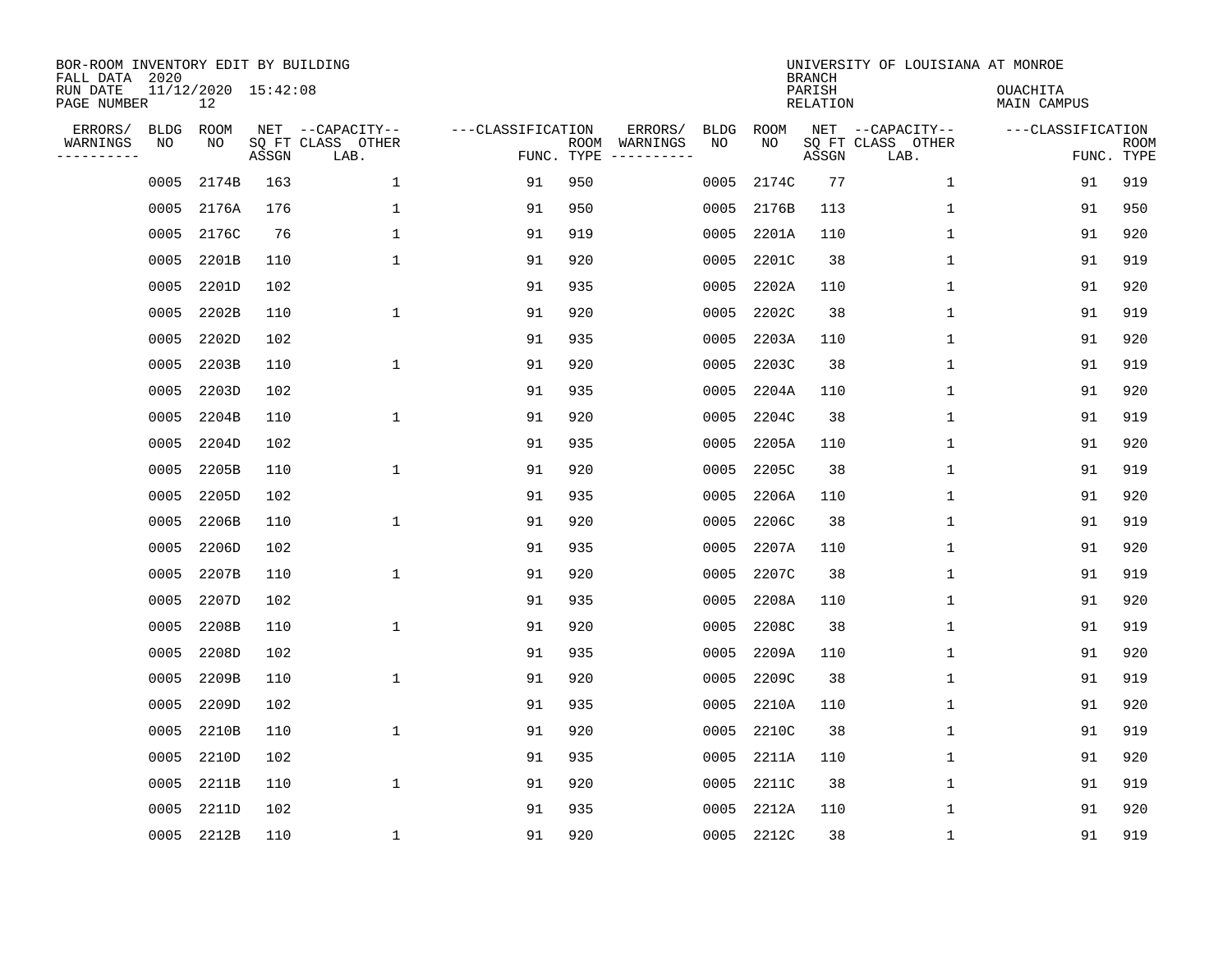| BOR-ROOM INVENTORY EDIT BY BUILDING<br>FALL DATA 2020<br>RUN DATE<br>PAGE NUMBER |                   | 11/12/2020 15:42:08<br>13 |       |                                               |                                 |     |                          |                   |            | <b>BRANCH</b><br>PARISH<br>RELATION | UNIVERSITY OF LOUISIANA AT MONROE             | <b>OUACHITA</b><br>MAIN CAMPUS |                           |
|----------------------------------------------------------------------------------|-------------------|---------------------------|-------|-----------------------------------------------|---------------------------------|-----|--------------------------|-------------------|------------|-------------------------------------|-----------------------------------------------|--------------------------------|---------------------------|
|                                                                                  |                   |                           |       |                                               |                                 |     |                          |                   |            |                                     |                                               |                                |                           |
| ERRORS/<br>WARNINGS<br>---------                                                 | <b>BLDG</b><br>ΝO | ROOM<br>NO                | ASSGN | NET --CAPACITY--<br>SQ FT CLASS OTHER<br>LAB. | ---CLASSIFICATION<br>FUNC. TYPE |     | ERRORS/<br>ROOM WARNINGS | <b>BLDG</b><br>NO | ROOM<br>NO | ASSGN                               | NET --CAPACITY--<br>SQ FT CLASS OTHER<br>LAB. | ---CLASSIFICATION              | <b>ROOM</b><br>FUNC. TYPE |
|                                                                                  | 0005              | 2212D                     | 102   |                                               | 91                              | 935 |                          | 0005              | 2213A      | 110                                 | $\mathbf{1}$                                  | 91                             | 920                       |
|                                                                                  | 0005              | 2213B                     | 110   | $\mathbf{1}$                                  | 91                              | 920 |                          | 0005              | 2213C      | 38                                  | $\mathbf 1$                                   | 91                             | 919                       |
|                                                                                  | 0005              | 2213D                     | 102   |                                               | 91                              | 935 |                          | 0005              | 2214A      | 110                                 | $\mathbf{1}$                                  | 91                             | 920                       |
|                                                                                  | 0005              | 2214B                     | 110   | $\mathbf{1}$                                  | 91                              | 920 |                          | 0005              | 2214C      | 38                                  | $\mathbf{1}$                                  | 91                             | 919                       |
|                                                                                  | 0005              | 2214D                     | 102   |                                               | 91                              | 935 |                          | 0005              | 2215A      | 110                                 | $\mathbf{1}$                                  | 91                             | 920                       |
|                                                                                  | 0005              | 2215B                     | 110   | 1                                             | 91                              | 920 |                          | 0005              | 2215C      | 38                                  | $\mathbf 1$                                   | 91                             | 919                       |
|                                                                                  | 0005              | 2215D                     | 102   |                                               | 91                              | 935 |                          | 0005              | 2216A      | 110                                 | $\mathbf{1}$                                  | 91                             | 920                       |
|                                                                                  | 0005              | 2216B                     | 110   | 1                                             | 91                              | 920 |                          | 0005              | 2216C      | 38                                  | $\mathbf 1$                                   | 91                             | 919                       |
|                                                                                  | 0005              | 2216D                     | 102   |                                               | 91                              | 935 |                          | 0005              | 2217A      | 110                                 | $\mathbf 1$                                   | 91                             | 920                       |
|                                                                                  | 0005              | 2217B                     | 110   | 1                                             | 91                              | 920 |                          | 0005              | 2217C      | 38                                  | $\mathbf 1$                                   | 91                             | 919                       |
|                                                                                  | 0005              | 2217D                     | 102   |                                               | 91                              | 935 |                          | 0005              | 2218A      | 110                                 | $\mathbf{1}$                                  | 91                             | 920                       |
|                                                                                  | 0005              | 2218B                     | 110   | 1                                             | 91                              | 920 |                          | 0005              | 2218C      | 38                                  | $\mathbf{1}$                                  | 91                             | 919                       |
|                                                                                  | 0005              | 2218D                     | 102   |                                               | 91                              | 935 |                          | 0005              | 2219A      | 110                                 | $\mathbf 1$                                   | 91                             | 920                       |
|                                                                                  | 0005              | 2219B                     | 110   | $\mathbf{1}$                                  | 91                              | 920 |                          | 0005              | 2219C      | 38                                  | $\mathbf 1$                                   | 91                             | 919                       |
|                                                                                  | 0005              | 2219D                     | 102   |                                               | 91                              | 935 |                          | 0005              | 2220A      | 110                                 | 1                                             | 91                             | 920                       |
|                                                                                  | 0005              | 2220B                     | 110   | 1                                             | 91                              | 920 |                          | 0005              | 2220C      | 38                                  | 1                                             | 91                             | 919                       |
|                                                                                  | 0005              | 2220D                     | 102   |                                               | 91                              | 935 |                          | 0005              | 2221A      | 110                                 | 1                                             | 91                             | 920                       |
|                                                                                  | 0005              | 2221B                     | 110   | 1                                             | 91                              | 920 |                          | 0005              | 2221C      | 38                                  | 1                                             | 91                             | 919                       |
|                                                                                  | 0005              | 2221D                     | 102   |                                               | 91                              | 935 |                          | 0005              | 2222A      | 110                                 | 1                                             | 91                             | 920                       |
|                                                                                  | 0005              | 2222B                     | 110   | $\mathbf{1}$                                  | 91                              | 920 |                          | 0005              | 2222C      | 38                                  | $\mathbf 1$                                   | 91                             | 919                       |
|                                                                                  | 0005              | 2222D                     | 102   |                                               | 91                              | 935 |                          | 0005              | 2223A      | 110                                 | $\mathbf 1$                                   | 91                             | 920                       |
|                                                                                  | 0005              | 2223B                     | 110   | 1                                             | 91                              | 920 |                          | 0005              | 2223C      | 38                                  | $\mathbf 1$                                   | 91                             | 919                       |
|                                                                                  | 0005              | 2223D                     | 102   |                                               | 91                              | 935 |                          | 0005              | 2224A      | 110                                 | $\mathbf 1$                                   | 91                             | 920                       |
|                                                                                  | 0005              | 2224B                     | 110   | $\mathbf{1}$                                  | 91                              | 920 |                          | 0005              | 2224C      | 38                                  | $\mathbf 1$                                   | 91                             | 919                       |
|                                                                                  | 0005              | 2224D                     | 102   |                                               | 91                              | 935 |                          | 0005              | 2225A      | 110                                 | 1                                             | 91                             | 920                       |
|                                                                                  |                   | 0005 2225B                | 110   | 1                                             | 91                              | 920 |                          |                   | 0005 2225C | 38                                  | $\mathbf 1$                                   | 91                             | 919                       |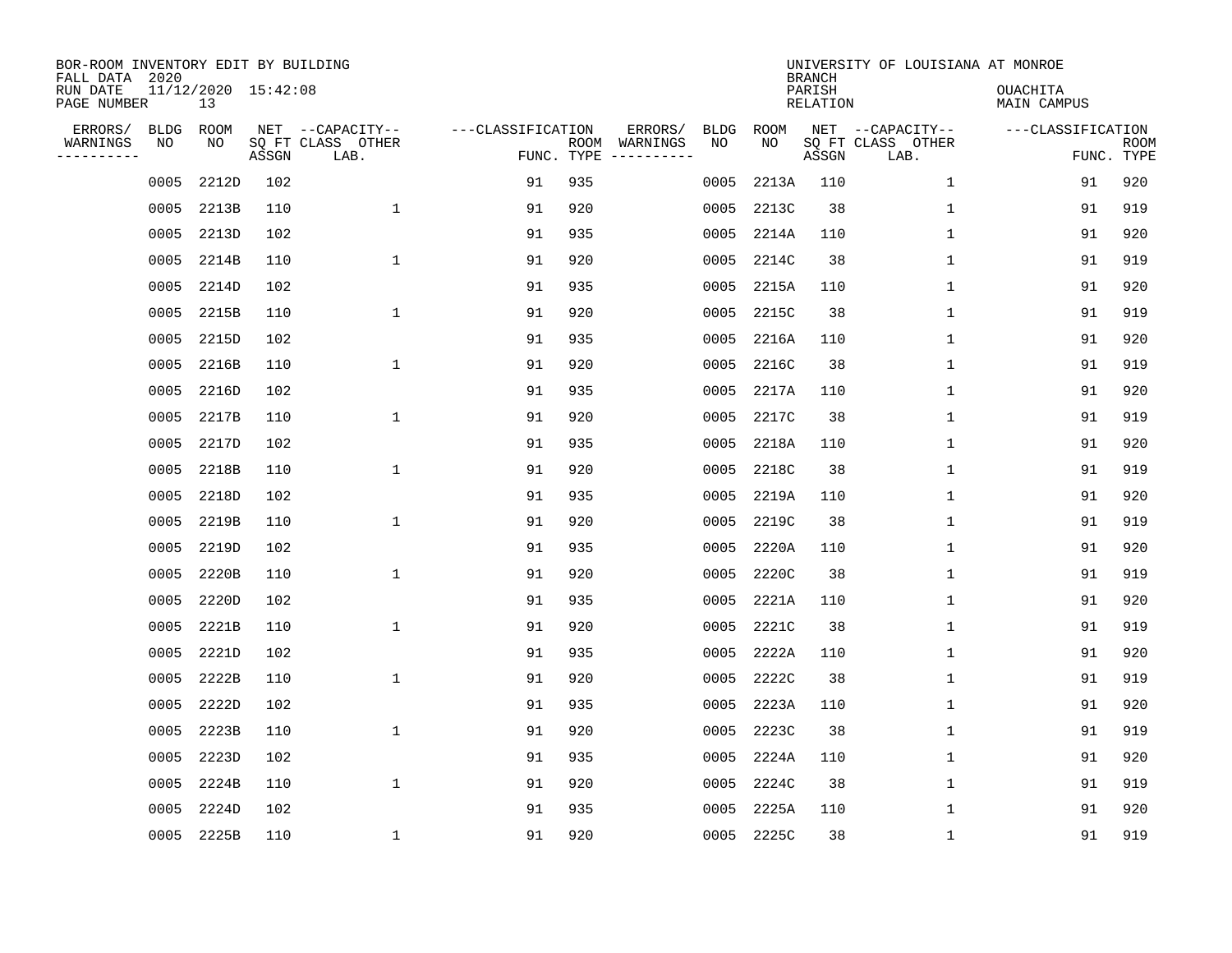| BOR-ROOM INVENTORY EDIT BY BUILDING<br>FALL DATA 2020 |           |                           |       |                           |                   |                    |                                                                                                                                                                                                                                                                                                                                                                                                                                                                                         |             |             | <b>BRANCH</b>      | UNIVERSITY OF LOUISIANA AT MONROE |                                |                           |
|-------------------------------------------------------|-----------|---------------------------|-------|---------------------------|-------------------|--------------------|-----------------------------------------------------------------------------------------------------------------------------------------------------------------------------------------------------------------------------------------------------------------------------------------------------------------------------------------------------------------------------------------------------------------------------------------------------------------------------------------|-------------|-------------|--------------------|-----------------------------------|--------------------------------|---------------------------|
| RUN DATE<br>PAGE NUMBER                               |           | 11/12/2020 15:42:08<br>14 |       |                           |                   |                    |                                                                                                                                                                                                                                                                                                                                                                                                                                                                                         |             |             | PARISH<br>RELATION |                                   | <b>OUACHITA</b><br>MAIN CAMPUS |                           |
| ERRORS/                                               | BLDG      | ROOM                      |       | NET --CAPACITY--          | ---CLASSIFICATION |                    | ERRORS/                                                                                                                                                                                                                                                                                                                                                                                                                                                                                 | <b>BLDG</b> | ROOM<br>NO. |                    | NET --CAPACITY--                  | ---CLASSIFICATION              |                           |
| WARNINGS<br>---------                                 | NO        | NO                        | ASSGN | SQ FT CLASS OTHER<br>LAB. |                   | ROOM<br>FUNC. TYPE | WARNINGS<br>$\begin{tabular}{ccccccccc} \multicolumn{2}{c }{\multicolumn{2}{c }{\multicolumn{2}{c }{\multicolumn{2}{c }{\multicolumn{2}{c}}}} & \multicolumn{2}{c }{\multicolumn{2}{c }{\multicolumn{2}{c }{\multicolumn{2}{c}}}} & \multicolumn{2}{c }{\multicolumn{2}{c }{\multicolumn{2}{c }{\multicolumn{2}{c}}}} & \multicolumn{2}{c }{\multicolumn{2}{c }{\multicolumn{2}{c }{\multicolumn{2}{c}}}} & \multicolumn{2}{c }{\multicolumn{2}{c }{\multicolumn{2}{c }{\multicolumn{2$ | NO          |             | ASSGN              | SQ FT CLASS OTHER<br>LAB.         |                                | <b>ROOM</b><br>FUNC. TYPE |
|                                                       | 0005      | 2225D                     | 102   |                           | 91                | 935                |                                                                                                                                                                                                                                                                                                                                                                                                                                                                                         | 0005        | 2226A       | 110                | $\mathbf{1}$                      | 91                             | 920                       |
|                                                       | 0005      | 2226B                     | 110   | $\mathbf{1}$              | 91                | 920                |                                                                                                                                                                                                                                                                                                                                                                                                                                                                                         | 0005        | 2226C       | 38                 | 1                                 | 91                             | 919                       |
|                                                       | 0005      | 2226D                     | 102   |                           | 91                | 935                |                                                                                                                                                                                                                                                                                                                                                                                                                                                                                         | 0005        | 2227A       | 110                | $\mathbf{1}$                      | 91                             | 920                       |
|                                                       | 0005      | 2227B                     | 110   | $\mathbf{1}$              | 91                | 920                |                                                                                                                                                                                                                                                                                                                                                                                                                                                                                         | 0005        | 2227C       | 38                 | $\mathbf 1$                       | 91                             | 919                       |
|                                                       | 0005      | 2227D                     | 102   |                           | 91                | 935                |                                                                                                                                                                                                                                                                                                                                                                                                                                                                                         | 0005        | 2228A       | 110                | $\mathbf 1$                       | 91                             | 920                       |
|                                                       | 0005      | 2228B                     | 110   | 1                         | 91                | 920                |                                                                                                                                                                                                                                                                                                                                                                                                                                                                                         | 0005        | 2228C       | 38                 | 1                                 | 91                             | 919                       |
|                                                       | 0005      | 2228D                     | 102   |                           | 91                | 935                |                                                                                                                                                                                                                                                                                                                                                                                                                                                                                         | 0005        | 2229A       | 110                | 1                                 | 91                             | 920                       |
|                                                       | 0005      | 2229B                     | 110   | 1                         | 91                | 920                |                                                                                                                                                                                                                                                                                                                                                                                                                                                                                         | 0005        | 2229C       | 38                 | 1                                 | 91                             | 919                       |
|                                                       | 0005      | 2229D                     | 102   |                           | 91                | 935                |                                                                                                                                                                                                                                                                                                                                                                                                                                                                                         | 0005        | 2230A       | 110                | $\mathbf 1$                       | 91                             | 920                       |
|                                                       | 0005      | 2230B                     | 110   | 1                         | 91                | 920                |                                                                                                                                                                                                                                                                                                                                                                                                                                                                                         | 0005        | 2230C       | 38                 | $\mathbf 1$                       | 91                             | 919                       |
|                                                       | 0005      | 2230D                     | 102   |                           | 91                | 935                |                                                                                                                                                                                                                                                                                                                                                                                                                                                                                         | 0005        | 2231A       | 110                | 1                                 | 91                             | 920                       |
|                                                       | 0005      | 2231B                     | 110   | 1                         | 91                | 920                |                                                                                                                                                                                                                                                                                                                                                                                                                                                                                         | 0005        | 2231C       | 38                 | 1                                 | 91                             | 919                       |
|                                                       | 0005      | 2231D                     | 102   |                           | 91                | 935                |                                                                                                                                                                                                                                                                                                                                                                                                                                                                                         | 0005        | 2232A       | 110                | 1                                 | 91                             | 920                       |
|                                                       | 0005      | 2232B                     | 110   | $\mathbf{1}$              | 91                | 920                |                                                                                                                                                                                                                                                                                                                                                                                                                                                                                         | 0005        | 2232C       | 38                 | 1                                 | 91                             | 919                       |
|                                                       | 0005      | 2232D                     | 102   |                           | 91                | 935                |                                                                                                                                                                                                                                                                                                                                                                                                                                                                                         | 0005        | 2234A       | 110                | 1                                 | 91                             | 920                       |
|                                                       | 0005      | 2234B                     | 110   | 1                         | 91                | 920                |                                                                                                                                                                                                                                                                                                                                                                                                                                                                                         | 0005        | 2234C       | 38                 | 1                                 | 91                             | 919                       |
|                                                       | 0005      | 2234D                     | 102   |                           | 91                | 935                |                                                                                                                                                                                                                                                                                                                                                                                                                                                                                         | 0005        | 2236A       | 110                | 1                                 | 91                             | 920                       |
|                                                       | 0005      | 2236B                     | 110   | $\mathbf 1$               | 91                | 920                |                                                                                                                                                                                                                                                                                                                                                                                                                                                                                         | 0005        | 2236C       | 38                 | 1                                 | 91                             | 919                       |
|                                                       | 0005      | 2236D                     | 102   |                           | 91                | 935                |                                                                                                                                                                                                                                                                                                                                                                                                                                                                                         | 0005        | 2238A       | 110                | 1                                 | 91                             | 920                       |
|                                                       | 0005      | 2238B                     | 110   | $\mathbf 1$               | 91                | 920                |                                                                                                                                                                                                                                                                                                                                                                                                                                                                                         | 0005        | 2238C       | 38                 | 1                                 | 91                             | 919                       |
|                                                       | 0005      | 2238D                     | 102   |                           | 91                | 935                |                                                                                                                                                                                                                                                                                                                                                                                                                                                                                         | 0005        | 2239        | 1553               |                                   | 0 <sub>0</sub>                 | 020                       |
|                                                       | 0005      | 2240                      | 489   |                           | 0 <sub>0</sub>    | 020                |                                                                                                                                                                                                                                                                                                                                                                                                                                                                                         | 0005        | 2241        | 720                |                                   | 00                             | 020                       |
|                                                       | 0005      | 2242                      | 140   |                           | 0 <sub>0</sub>    | 020                |                                                                                                                                                                                                                                                                                                                                                                                                                                                                                         | 0005        | 2243        | 151                |                                   | 0 <sub>0</sub>                 | 020                       |
|                                                       | 0005      | 2244                      | 140   |                           | 0 <sub>0</sub>    | 020                |                                                                                                                                                                                                                                                                                                                                                                                                                                                                                         | 0005        | 2250        | 260                | 5                                 | 0 <sub>0</sub>                 | 020                       |
|                                                       | 0005      | 2250A                     | 16    |                           | 00                | 030                |                                                                                                                                                                                                                                                                                                                                                                                                                                                                                         | 0005        | 2250B       | 24                 |                                   | 00                             | 030                       |
|                                                       | 0005 2251 |                           | 195   | $\overline{3}$            | 0 <sub>0</sub>    | 020                | 9                                                                                                                                                                                                                                                                                                                                                                                                                                                                                       | 0005 2252   |             | 483                | 5                                 | 91                             | 410                       |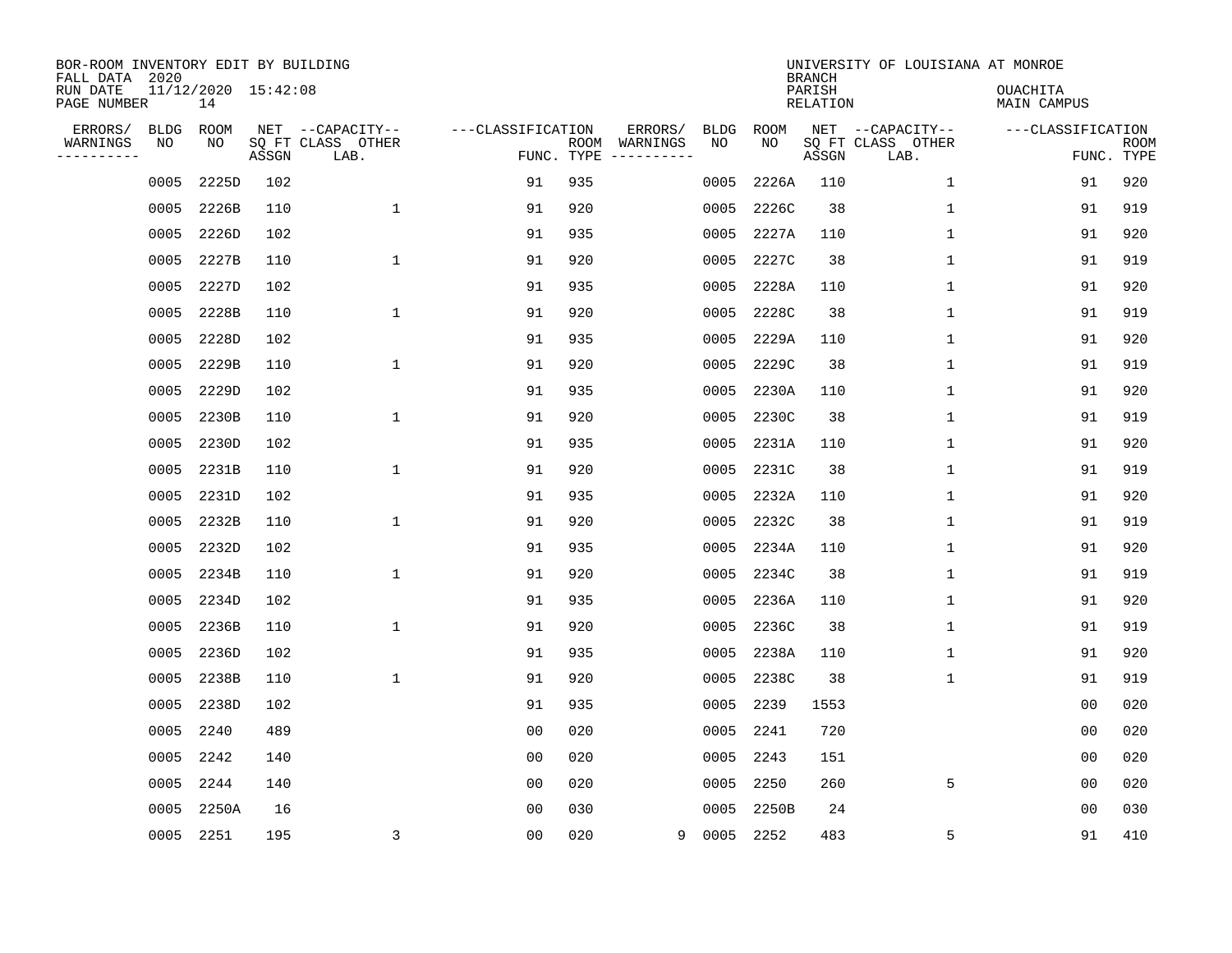| BOR-ROOM INVENTORY EDIT BY BUILDING<br>FALL DATA 2020 |            |                           |       |                                               |                   |                    |                     |                   |            | <b>BRANCH</b>      | UNIVERSITY OF LOUISIANA AT MONROE             |                                |                           |
|-------------------------------------------------------|------------|---------------------------|-------|-----------------------------------------------|-------------------|--------------------|---------------------|-------------------|------------|--------------------|-----------------------------------------------|--------------------------------|---------------------------|
| RUN DATE<br>PAGE NUMBER                               |            | 11/12/2020 15:42:08<br>15 |       |                                               |                   |                    |                     |                   |            | PARISH<br>RELATION |                                               | <b>OUACHITA</b><br>MAIN CAMPUS |                           |
| ERRORS/<br>WARNINGS<br>---------                      | BLDG<br>NO | ROOM<br>NO                | ASSGN | NET --CAPACITY--<br>SQ FT CLASS OTHER<br>LAB. | ---CLASSIFICATION | ROOM<br>FUNC. TYPE | ERRORS/<br>WARNINGS | <b>BLDG</b><br>NO | ROOM<br>NO | ASSGN              | NET --CAPACITY--<br>SQ FT CLASS OTHER<br>LAB. | ---CLASSIFICATION              | <b>ROOM</b><br>FUNC. TYPE |
|                                                       | 0005       | 2253                      | 45    |                                               | 0 <sub>0</sub>    | 030                |                     | 0005              | 2253A      | 31                 |                                               | 00                             | 030                       |
|                                                       | 0005       | 2253B                     | 58    |                                               | 0 <sub>0</sub>    | 030                |                     | 0005              | 2254       | 22                 |                                               | 00                             | 030                       |
|                                                       | 0005       | 2254A                     | 17    |                                               | 0 <sub>0</sub>    | 030                |                     | 0005              | 2301A      | 110                | 1                                             | 91                             | 920                       |
|                                                       | 0005       | 2301B                     | 110   | $\mathbf{1}$                                  | 91                | 920                |                     | 0005              | 2301C      | 38                 | $\mathbf{1}$                                  | 91                             | 919                       |
|                                                       | 0005       | 2301D                     | 102   |                                               | 91                | 935                |                     | 0005              | 2302A      | 110                | $\mathbf 1$                                   | 91                             | 920                       |
|                                                       | 0005       | 2302B                     | 110   | 1                                             | 91                | 920                |                     | 0005              | 2302C      | 38                 | 1                                             | 91                             | 919                       |
|                                                       | 0005       | 2302D                     | 102   |                                               | 91                | 935                |                     | 0005              | 2303A      | 110                | 1                                             | 91                             | 920                       |
|                                                       | 0005       | 2303B                     | 110   | 1                                             | 91                | 920                |                     | 0005              | 2303C      | 38                 | 1                                             | 91                             | 919                       |
|                                                       | 0005       | 2303D                     | 102   |                                               | 91                | 935                |                     | 0005              | 2304A      | 110                | $\mathbf 1$                                   | 91                             | 920                       |
|                                                       | 0005       | 2304B                     | 110   | 1                                             | 91                | 920                |                     | 0005              | 2304C      | 38                 | $\mathbf 1$                                   | 91                             | 919                       |
|                                                       | 0005       | 2304D                     | 102   |                                               | 91                | 935                |                     | 0005              | 2305A      | 110                | 1                                             | 91                             | 920                       |
|                                                       | 0005       | 2305B                     | 110   | 1                                             | 91                | 920                |                     | 0005              | 2305C      | 38                 | 1                                             | 91                             | 919                       |
|                                                       | 0005       | 2305D                     | 102   |                                               | 91                | 935                |                     | 0005              | 2306A      | 110                | 1                                             | 91                             | 920                       |
|                                                       | 0005       | 2306B                     | 110   | $\mathbf{1}$                                  | 91                | 920                |                     | 0005              | 2306C      | 38                 | 1                                             | 91                             | 919                       |
|                                                       | 0005       | 2306D                     | 102   |                                               | 91                | 935                |                     | 0005              | 2307A      | 110                | 1                                             | 91                             | 920                       |
|                                                       | 0005       | 2307B                     | 110   | 1                                             | 91                | 920                |                     | 0005              | 2307C      | 38                 | 1                                             | 91                             | 919                       |
|                                                       | 0005       | 2307D                     | 102   |                                               | 91                | 935                |                     | 0005              | 2308A      | 110                | 1                                             | 91                             | 920                       |
|                                                       | 0005       | 2308B                     | 110   | $\mathbf 1$                                   | 91                | 920                |                     | 0005              | 2308C      | 38                 | 1                                             | 91                             | 919                       |
|                                                       | 0005       | 2308D                     | 102   |                                               | 91                | 935                |                     | 0005              | 2309A      | 110                | 1                                             | 91                             | 920                       |
|                                                       | 0005       | 2309B                     | 110   | $\mathbf 1$                                   | 91                | 920                |                     | 0005              | 2309C      | 38                 | 1                                             | 91                             | 919                       |
|                                                       | 0005       | 2309D                     | 102   |                                               | 91                | 935                |                     | 0005              | 2310A      | 110                | 1                                             | 91                             | 920                       |
|                                                       | 0005       | 2310B                     | 110   | $\mathbf{1}$                                  | 91                | 920                |                     | 0005              | 2310C      | 38                 | $\mathbf 1$                                   | 91                             | 919                       |
|                                                       | 0005       | 2310D                     | 102   |                                               | 91                | 935                |                     | 0005              | 2311A      | 110                | 1                                             | 91                             | 920                       |
|                                                       | 0005       | 2311B                     | 110   | $\mathbf{1}$                                  | 91                | 920                |                     | 0005              | 2311C      | 38                 | $\mathbf 1$                                   | 91                             | 919                       |
|                                                       | 0005       | 2311D                     | 102   |                                               | 91                | 935                |                     | 0005              | 2312A      | 110                | 1                                             | 91                             | 920                       |
|                                                       |            | 0005 2312B                | 110   | 1                                             | 91                | 920                |                     |                   | 0005 2312C | 38                 | 1                                             | 91                             | 919                       |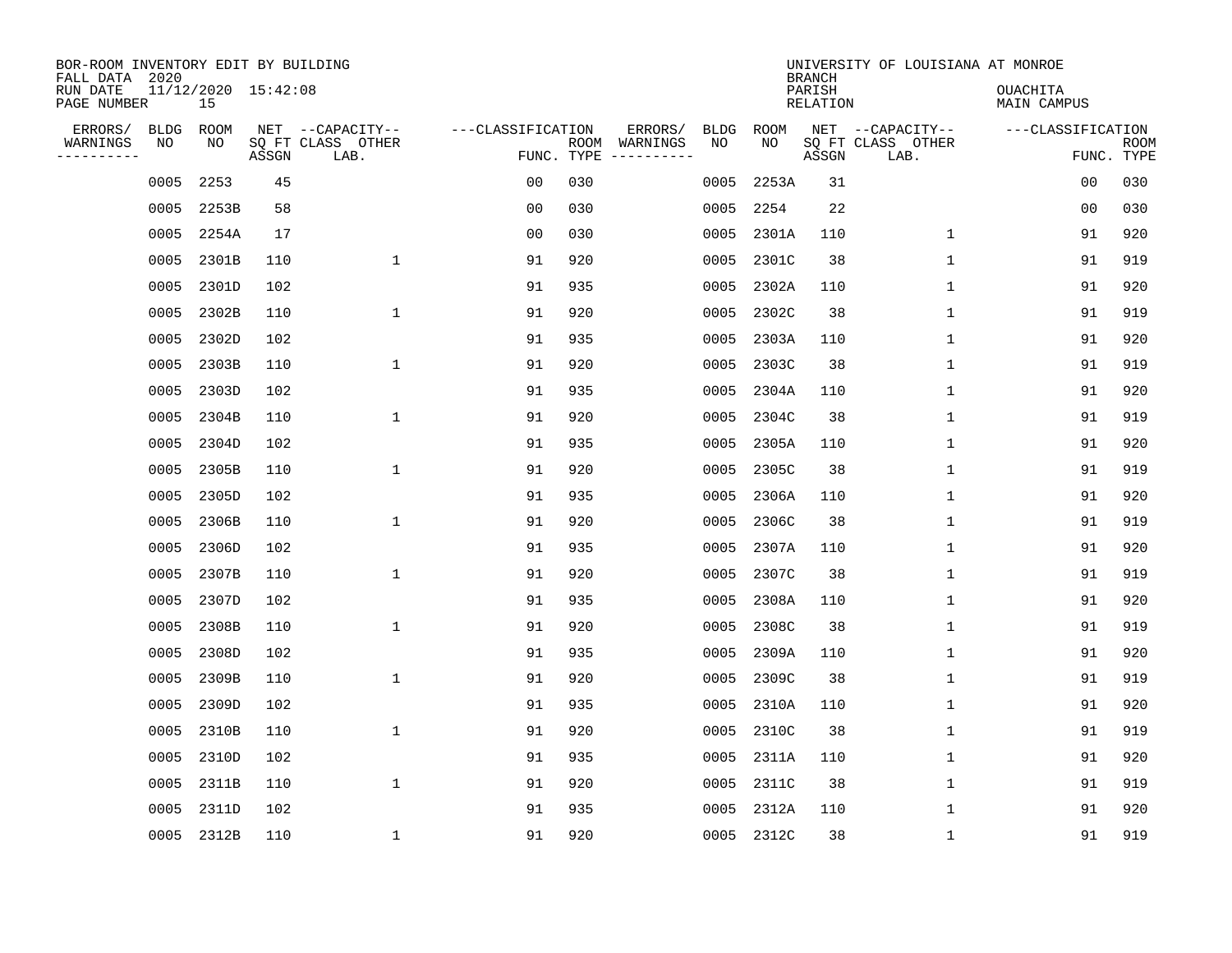| BOR-ROOM INVENTORY EDIT BY BUILDING<br>FALL DATA 2020<br>RUN DATE<br>PAGE NUMBER |                   | 11/12/2020 15:42:08<br>16 |       |                                               |                                 |     |                                                                                                                             |                   |            | <b>BRANCH</b><br>PARISH<br>RELATION | UNIVERSITY OF LOUISIANA AT MONROE             | <b>OUACHITA</b><br>MAIN CAMPUS |                           |
|----------------------------------------------------------------------------------|-------------------|---------------------------|-------|-----------------------------------------------|---------------------------------|-----|-----------------------------------------------------------------------------------------------------------------------------|-------------------|------------|-------------------------------------|-----------------------------------------------|--------------------------------|---------------------------|
| ERRORS/<br>WARNINGS<br>---------                                                 | <b>BLDG</b><br>ΝO | ROOM<br>NO                | ASSGN | NET --CAPACITY--<br>SQ FT CLASS OTHER<br>LAB. | ---CLASSIFICATION<br>FUNC. TYPE |     | ERRORS/<br>ROOM WARNINGS<br>$\begin{tabular}{cccccc} - & - & - & - & - & - & - \\ & - & - & - & - & - & - \\ \end{tabular}$ | <b>BLDG</b><br>NO | ROOM<br>NO | ASSGN                               | NET --CAPACITY--<br>SQ FT CLASS OTHER<br>LAB. | ---CLASSIFICATION              | <b>ROOM</b><br>FUNC. TYPE |
|                                                                                  | 0005              | 2312D                     | 102   |                                               | 91                              | 935 |                                                                                                                             | 0005              | 2313A      | 110                                 | $\mathbf{1}$                                  | 91                             | 920                       |
|                                                                                  | 0005              | 2313B                     | 110   | $\mathbf{1}$                                  | 91                              | 920 |                                                                                                                             | 0005              | 2313C      | 38                                  | $\mathbf 1$                                   | 91                             | 919                       |
|                                                                                  | 0005              | 2313D                     | 102   |                                               | 91                              | 935 |                                                                                                                             | 0005              | 2314A      | 110                                 | $\mathbf{1}$                                  | 91                             | 920                       |
|                                                                                  | 0005              | 2314B                     | 110   | $\mathbf{1}$                                  | 91                              | 920 |                                                                                                                             | 0005              | 2314C      | 38                                  | $\mathbf{1}$                                  | 91                             | 919                       |
|                                                                                  | 0005              | 2314D                     | 102   |                                               | 91                              | 935 |                                                                                                                             | 0005              | 2315A      | 110                                 | $\mathbf{1}$                                  | 91                             | 920                       |
|                                                                                  | 0005              | 2315B                     | 110   | $\mathbf{1}$                                  | 91                              | 920 |                                                                                                                             | 0005              | 2315C      | 38                                  | $\mathbf 1$                                   | 91                             | 919                       |
|                                                                                  | 0005              | 2315D                     | 102   |                                               | 91                              | 935 |                                                                                                                             | 0005              | 2316A      | 110                                 | $\mathbf{1}$                                  | 91                             | 920                       |
|                                                                                  | 0005              | 2316B                     | 110   | $\mathbf{1}$                                  | 91                              | 920 |                                                                                                                             | 0005              | 2316C      | 38                                  | $\mathbf 1$                                   | 91                             | 919                       |
|                                                                                  | 0005              | 2316D                     | 102   |                                               | 91                              | 935 |                                                                                                                             | 0005              | 2317A      | 110                                 | $\mathbf 1$                                   | 91                             | 920                       |
|                                                                                  | 0005              | 2317B                     | 110   | $\mathbf{1}$                                  | 91                              | 920 |                                                                                                                             | 0005              | 2317C      | 38                                  | $\mathbf 1$                                   | 91                             | 919                       |
|                                                                                  | 0005              | 2317D                     | 102   |                                               | 91                              | 935 |                                                                                                                             | 0005              | 2318A      | 110                                 | $\mathbf{1}$                                  | 91                             | 920                       |
|                                                                                  | 0005              | 2318B                     | 110   | $\mathbf{1}$                                  | 91                              | 920 |                                                                                                                             | 0005              | 2318C      | 38                                  | $\mathbf{1}$                                  | 91                             | 919                       |
|                                                                                  | 0005              | 2318D                     | 102   |                                               | 91                              | 935 |                                                                                                                             | 0005              | 2319A      | 110                                 | $\mathbf 1$                                   | 91                             | 920                       |
|                                                                                  | 0005              | 2319B                     | 110   | $\mathbf{1}$                                  | 91                              | 920 |                                                                                                                             | 0005              | 2319C      | 38                                  | $\mathbf 1$                                   | 91                             | 919                       |
|                                                                                  | 0005              | 2319D                     | 102   |                                               | 91                              | 935 |                                                                                                                             | 0005              | 2320A      | 110                                 | 1                                             | 91                             | 920                       |
|                                                                                  | 0005              | 2320B                     | 110   | 1                                             | 91                              | 920 |                                                                                                                             | 0005              | 2320C      | 38                                  | 1                                             | 91                             | 919                       |
|                                                                                  | 0005              | 2320D                     | 102   |                                               | 91                              | 935 |                                                                                                                             | 0005              | 2321A      | 110                                 | 1                                             | 91                             | 920                       |
|                                                                                  | 0005              | 2321B                     | 110   | $\mathbf{1}$                                  | 91                              | 920 |                                                                                                                             | 0005              | 2321C      | 38                                  | 1                                             | 91                             | 919                       |
|                                                                                  | 0005              | 2321D                     | 102   |                                               | 91                              | 935 |                                                                                                                             | 0005              | 2322A      | 110                                 | 1                                             | 91                             | 920                       |
|                                                                                  | 0005              | 2322B                     | 110   | $\mathbf{1}$                                  | 91                              | 920 |                                                                                                                             | 0005              | 2322C      | 38                                  | $\mathbf 1$                                   | 91                             | 919                       |
|                                                                                  | 0005              | 2322D                     | 102   |                                               | 91                              | 935 |                                                                                                                             | 0005              | 2323A      | 110                                 | $\mathbf 1$                                   | 91                             | 920                       |
|                                                                                  | 0005              | 2323B                     | 110   | $\mathbf{1}$                                  | 91                              | 920 |                                                                                                                             | 0005              | 2323C      | 38                                  | $\mathbf 1$                                   | 91                             | 919                       |
|                                                                                  | 0005              | 2323D                     | 102   |                                               | 91                              | 935 |                                                                                                                             | 0005              | 2324A      | 110                                 | $\mathbf 1$                                   | 91                             | 920                       |
|                                                                                  | 0005              | 2324B                     | 110   | $\mathbf{1}$                                  | 91                              | 920 |                                                                                                                             | 0005              | 2324C      | 38                                  | $\mathbf 1$                                   | 91                             | 919                       |
|                                                                                  | 0005              | 2324D                     | 102   |                                               | 91                              | 935 |                                                                                                                             | 0005              | 2325A      | 110                                 | 1                                             | 91                             | 920                       |
|                                                                                  |                   | 0005 2325B                | 110   | 1                                             | 91                              | 920 |                                                                                                                             |                   | 0005 2325C | 38                                  | $\mathbf 1$                                   | 91                             | 919                       |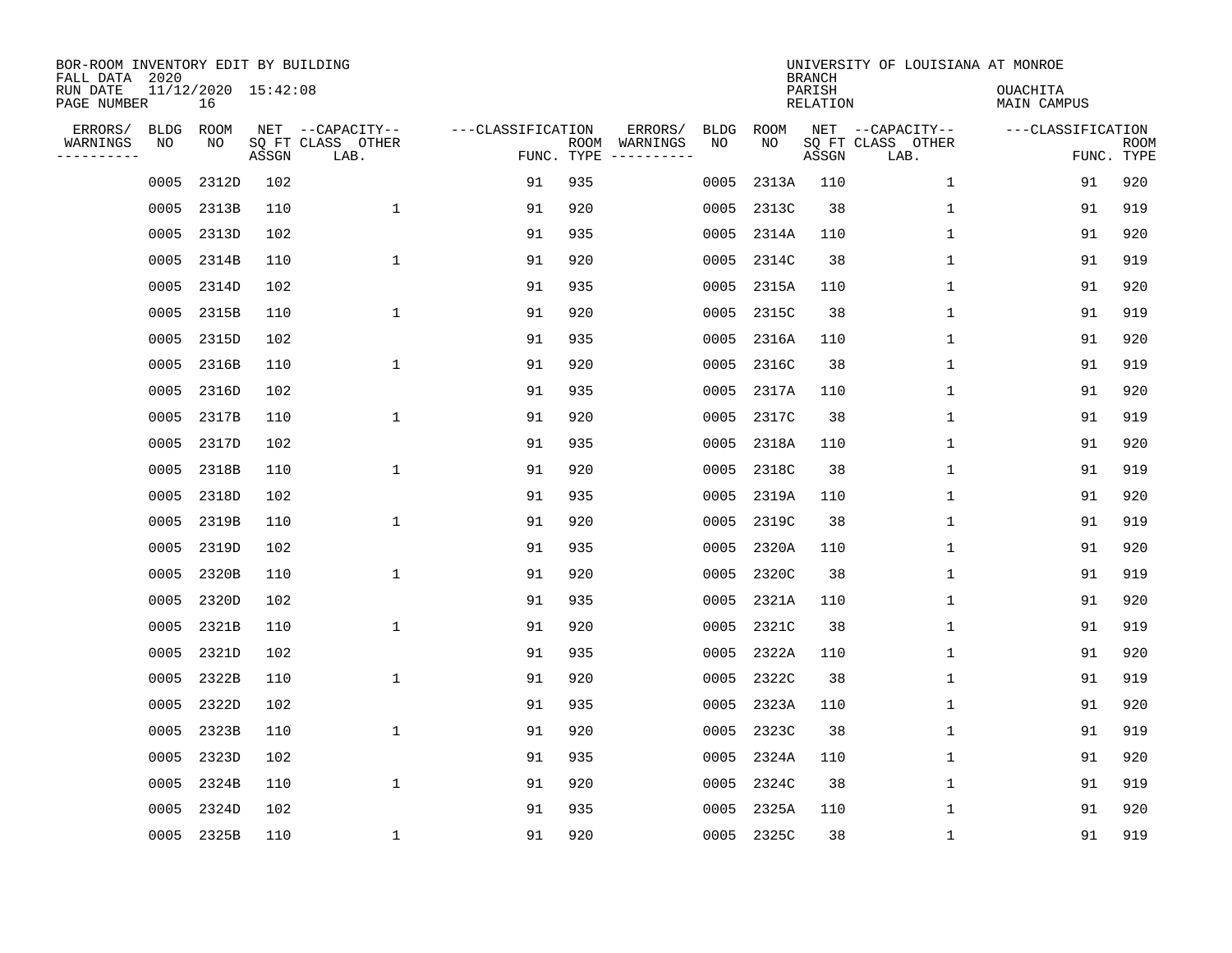| BOR-ROOM INVENTORY EDIT BY BUILDING<br>FALL DATA 2020<br>RUN DATE<br>PAGE NUMBER |                   | 11/12/2020 15:42:08<br>17 |       |                                               |                                 |     |                                                                                                                             |                   |            | <b>BRANCH</b><br>PARISH<br>RELATION | UNIVERSITY OF LOUISIANA AT MONROE             | <b>OUACHITA</b><br>MAIN CAMPUS |                           |
|----------------------------------------------------------------------------------|-------------------|---------------------------|-------|-----------------------------------------------|---------------------------------|-----|-----------------------------------------------------------------------------------------------------------------------------|-------------------|------------|-------------------------------------|-----------------------------------------------|--------------------------------|---------------------------|
| ERRORS/<br>WARNINGS<br>---------                                                 | <b>BLDG</b><br>ΝO | ROOM<br>NO                | ASSGN | NET --CAPACITY--<br>SQ FT CLASS OTHER<br>LAB. | ---CLASSIFICATION<br>FUNC. TYPE |     | ERRORS/<br>ROOM WARNINGS<br>$\begin{tabular}{cccccc} - & - & - & - & - & - & - \\ & - & - & - & - & - & - \\ \end{tabular}$ | <b>BLDG</b><br>NO | ROOM<br>NO | ASSGN                               | NET --CAPACITY--<br>SQ FT CLASS OTHER<br>LAB. | ---CLASSIFICATION              | <b>ROOM</b><br>FUNC. TYPE |
|                                                                                  | 0005              | 2325D                     | 102   |                                               | 91                              | 935 |                                                                                                                             | 0005              | 2326A      | 110                                 | $\mathbf{1}$                                  | 91                             | 920                       |
|                                                                                  | 0005              | 2326B                     | 110   | $\mathbf{1}$                                  | 91                              | 920 |                                                                                                                             | 0005              | 2326C      | 38                                  | $\mathbf 1$                                   | 91                             | 919                       |
|                                                                                  | 0005              | 2326D                     | 102   |                                               | 91                              | 935 |                                                                                                                             | 0005              | 2327A      | 110                                 | $\mathbf{1}$                                  | 91                             | 920                       |
|                                                                                  | 0005              | 2327B                     | 110   | $\mathbf{1}$                                  | 91                              | 920 |                                                                                                                             | 0005              | 2327C      | 38                                  | $\mathbf{1}$                                  | 91                             | 919                       |
|                                                                                  | 0005              | 2327D                     | 102   |                                               | 91                              | 935 |                                                                                                                             | 0005              | 2328A      | 110                                 | $\mathbf{1}$                                  | 91                             | 920                       |
|                                                                                  | 0005              | 2328B                     | 110   | $\mathbf{1}$                                  | 91                              | 920 |                                                                                                                             | 0005              | 2328C      | 38                                  | $\mathbf 1$                                   | 91                             | 919                       |
|                                                                                  | 0005              | 2328D                     | 102   |                                               | 91                              | 935 |                                                                                                                             | 0005              | 2329A      | 110                                 | $\mathbf{1}$                                  | 91                             | 920                       |
|                                                                                  | 0005              | 2329B                     | 110   | $\mathbf{1}$                                  | 91                              | 920 |                                                                                                                             | 0005              | 2329C      | 38                                  | $\mathbf{1}$                                  | 91                             | 919                       |
|                                                                                  | 0005              | 2329D                     | 102   |                                               | 91                              | 935 |                                                                                                                             | 0005              | 2330A      | 110                                 | $\mathbf 1$                                   | 91                             | 920                       |
|                                                                                  | 0005              | 2330B                     | 110   | $\mathbf{1}$                                  | 91                              | 920 |                                                                                                                             | 0005              | 2330C      | 38                                  | $\mathbf 1$                                   | 91                             | 919                       |
|                                                                                  | 0005              | 2330D                     | 102   |                                               | 91                              | 935 |                                                                                                                             | 0005              | 2331A      | 110                                 | $\mathbf{1}$                                  | 91                             | 920                       |
|                                                                                  | 0005              | 2331B                     | 110   | $\mathbf{1}$                                  | 91                              | 920 |                                                                                                                             | 0005              | 2331C      | 38                                  | $\mathbf{1}$                                  | 91                             | 919                       |
|                                                                                  | 0005              | 2331D                     | 102   |                                               | 91                              | 935 |                                                                                                                             | 0005              | 2332A      | 110                                 | $\mathbf{1}$                                  | 91                             | 920                       |
|                                                                                  | 0005              | 2332B                     | 110   | $\mathbf{1}$                                  | 91                              | 920 |                                                                                                                             | 0005              | 2332C      | 38                                  | $\mathbf 1$                                   | 91                             | 919                       |
|                                                                                  | 0005              | 2332D                     | 102   |                                               | 91                              | 935 |                                                                                                                             | 0005              | 2334A      | 110                                 | 1                                             | 91                             | 920                       |
|                                                                                  | 0005              | 2334B                     | 110   | 1                                             | 91                              | 920 |                                                                                                                             | 0005              | 2334C      | 38                                  | $\mathbf{1}$                                  | 91                             | 919                       |
|                                                                                  | 0005              | 2334D                     | 102   |                                               | 91                              | 935 |                                                                                                                             | 0005              | 2336A      | 110                                 | 1                                             | 91                             | 920                       |
|                                                                                  | 0005              | 2336B                     | 110   | $\mathbf{1}$                                  | 91                              | 920 |                                                                                                                             | 0005              | 2336C      | 38                                  | 1                                             | 91                             | 919                       |
|                                                                                  | 0005              | 2336D                     | 102   |                                               | 91                              | 935 |                                                                                                                             | 0005              | 2338A      | 110                                 | 1                                             | 91                             | 920                       |
|                                                                                  | 0005              | 2338B                     | 110   | $\mathbf{1}$                                  | 91                              | 920 |                                                                                                                             | 0005              | 2338C      | 38                                  | $\mathbf{1}$                                  | 91                             | 919                       |
|                                                                                  | 0005              | 2338D                     | 102   |                                               | 91                              | 935 |                                                                                                                             | 0005              | 2339       | 1553                                |                                               | 0 <sub>0</sub>                 | 020                       |
|                                                                                  | 0005              | 2340                      | 489   |                                               | 0 <sub>0</sub>                  | 020 |                                                                                                                             | 0005              | 2341       | 720                                 |                                               | 0 <sub>0</sub>                 | 020                       |
|                                                                                  | 0005              | 2342                      | 140   |                                               | 0 <sub>0</sub>                  | 020 |                                                                                                                             |                   | 0005 2343  | 151                                 |                                               | 0 <sub>0</sub>                 | 020                       |
|                                                                                  | 0005              | 2344                      | 140   |                                               | 0 <sub>0</sub>                  | 020 |                                                                                                                             | 0005              | 2350       | 260                                 | 3                                             | 0 <sub>0</sub>                 | 020                       |
|                                                                                  | 0005              | 2350A                     | 16    |                                               | 00                              | 030 |                                                                                                                             | 0005              | 2350B      | 24                                  |                                               | 00                             | 030                       |
|                                                                                  | 0005 2351         |                           | 195   | 3                                             | 0 <sub>0</sub>                  | 020 | 9                                                                                                                           | 0005 2352         |            | 483                                 | 5                                             | 91                             | 410                       |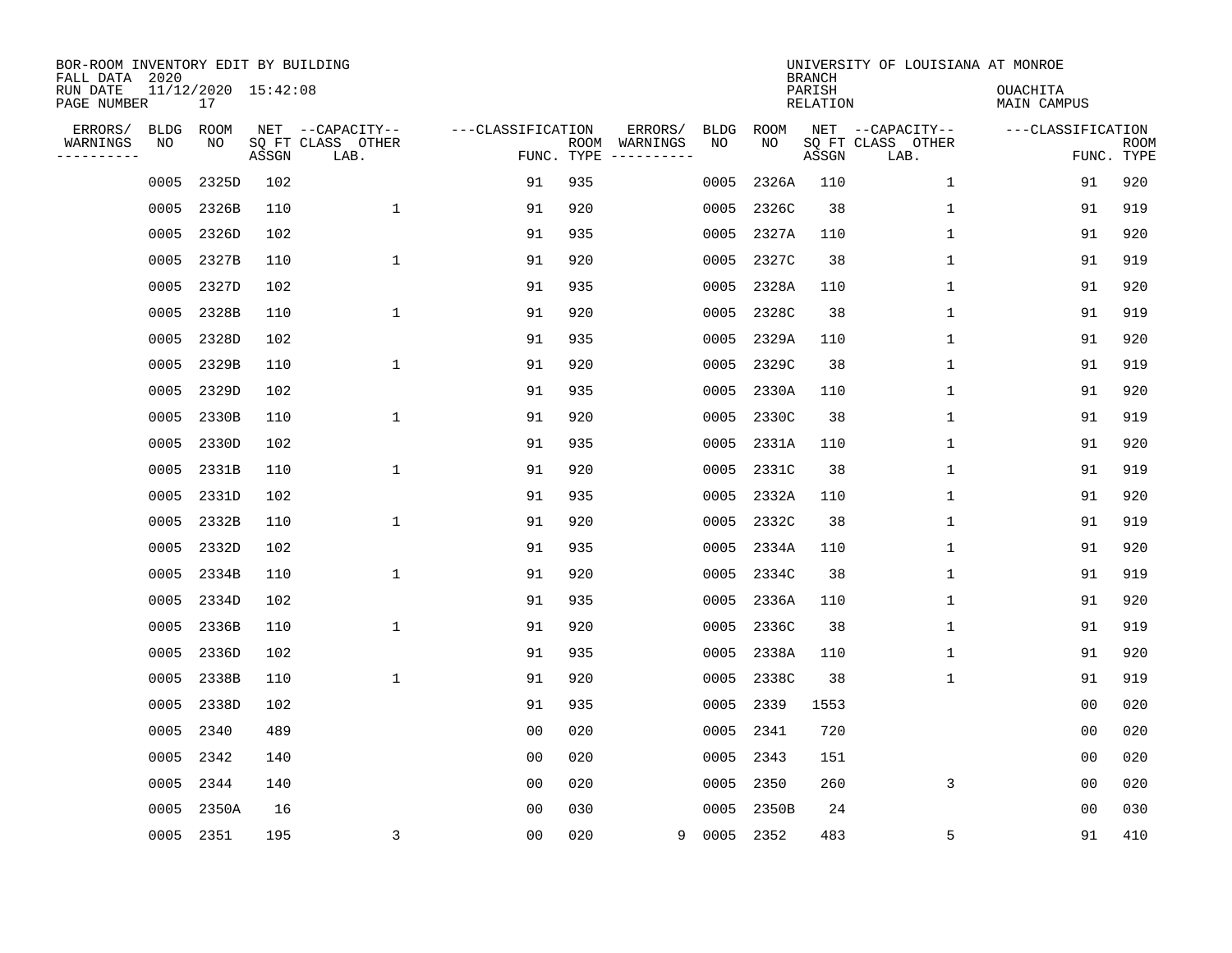| BOR-ROOM INVENTORY EDIT BY BUILDING<br>FALL DATA 2020 |             |                           |       |                           |                   |                    |          |             |             | <b>BRANCH</b>             | UNIVERSITY OF LOUISIANA AT MONROE |                                |                           |
|-------------------------------------------------------|-------------|---------------------------|-------|---------------------------|-------------------|--------------------|----------|-------------|-------------|---------------------------|-----------------------------------|--------------------------------|---------------------------|
| RUN DATE<br>PAGE NUMBER                               |             | 11/12/2020 15:42:08<br>18 |       |                           |                   |                    |          |             |             | PARISH<br><b>RELATION</b> |                                   | OUACHITA<br><b>MAIN CAMPUS</b> |                           |
| ERRORS/                                               | <b>BLDG</b> | ROOM                      |       | NET --CAPACITY--          | ---CLASSIFICATION |                    | ERRORS/  | <b>BLDG</b> | <b>ROOM</b> |                           | NET --CAPACITY--                  | ---CLASSIFICATION              |                           |
| WARNINGS<br>----------                                | NO          | NO                        | ASSGN | SQ FT CLASS OTHER<br>LAB. |                   | ROOM<br>FUNC. TYPE | WARNINGS | NO          | NO          | ASSGN                     | SQ FT CLASS OTHER<br>LAB.         |                                | <b>ROOM</b><br>FUNC. TYPE |
|                                                       | 0005        | 2353                      | 45    |                           | 00                | 030                |          | 0005        | 2353A       | 31                        |                                   | 00                             | 030                       |
|                                                       | 0005        | 2353B                     | 58    |                           | 00                | 020                |          | 0005        | 2354        | 22                        |                                   | 00                             | 030                       |
|                                                       | 0005        | 2354A                     | 17    |                           | 0 <sub>0</sub>    | 030                |          | 0005        | 2401A       | 110                       | 1                                 | 91                             | 920                       |
|                                                       | 0005        | 2401B                     | 110   | $\mathbf{1}$              | 91                | 920                |          | 0005        | 2401C       | 38                        | 1                                 | 91                             | 919                       |
|                                                       | 0005        | 2401D                     | 102   |                           | 91                | 935                |          | 0005        | 2402A       | 110                       | $\mathbf{1}$                      | 91                             | 920                       |
|                                                       | 0005        | 2402B                     | 110   | $\mathbf{1}$              | 91                | 920                |          | 0005        | 2402C       | 38                        | 1                                 | 91                             | 920                       |
|                                                       | 0005        | 2402D                     | 102   |                           | 91                | 935                |          | 0005        | 2403A       | 110                       | $\mathbf 1$                       | 91                             | 920                       |
|                                                       | 0005        | 2403B                     | 110   | $\mathbf{1}$              | 91                | 920                |          | 0005        | 2403C       | 38                        | $\mathbf 1$                       | 91                             | 919                       |
|                                                       | 0005        | 2403D                     | 102   |                           | 91                | 935                |          | 0005        | 2404A       | 110                       | 1                                 | 91                             | 920                       |
|                                                       | 0005        | 2404B                     | 110   | 1                         | 91                | 920                |          | 0005        | 2404C       | 38                        | 1                                 | 91                             | 919                       |
|                                                       | 0005        | 2404D                     | 102   |                           | 91                | 935                |          | 0005        | 2405A       | 110                       | 1                                 | 91                             | 920                       |
|                                                       | 0005        | 2405B                     | 110   | 1                         | 91                | 920                |          | 0005        | 2405C       | 38                        | 1                                 | 91                             | 919                       |
|                                                       | 0005        | 2405D                     | 102   |                           | 91                | 935                |          | 0005        | 2406A       | 110                       | 1                                 | 91                             | 920                       |
|                                                       | 0005        | 2406B                     | 110   | 1                         | 91                | 920                |          | 0005        | 2406C       | 38                        | 1                                 | 91                             | 919                       |
|                                                       | 0005        | 2406D                     | 102   |                           | 91                | 935                |          | 0005        | 2407A       | 110                       | 1                                 | 91                             | 920                       |
|                                                       | 0005        | 2407B                     | 110   | $\mathbf{1}$              | 91                | 920                |          | 0005        | 2407C       | 38                        | 1                                 | 91                             | 919                       |
|                                                       | 0005        | 2407D                     | 102   |                           | 91                | 935                |          | 0005        | 2408A       | 110                       | 1                                 | 91                             | 920                       |
|                                                       | 0005        | 2408B                     | 110   | 1                         | 91                | 920                |          | 0005        | 2408C       | 38                        | 1                                 | 91                             | 919                       |
|                                                       | 0005        | 2408D                     | 102   |                           | 91                | 935                |          | 0005        | 2409A       | 110                       | 1                                 | 91                             | 920                       |
|                                                       | 0005        | 2409B                     | 110   | $\mathbf 1$               | 91                | 920                |          | 0005        | 2409C       | 38                        | 1                                 | 91                             | 919                       |
|                                                       | 0005        | 2409D                     | 102   |                           | 91                | 935                |          | 0005        | 2410A       | 110                       | 1                                 | 91                             | 920                       |
|                                                       | 0005        | 2410B                     | 110   | 1                         | 91                | 920                |          | 0005        | 2410C       | 38                        | 1                                 | 91                             | 919                       |
|                                                       | 0005        | 2410D                     | 102   |                           | 91                | 935                |          | 0005        | 2411A       | 110                       | 1                                 | 91                             | 920                       |
|                                                       | 0005        | 2411B                     | 110   | $\mathbf 1$               | 91                | 920                |          | 0005        | 2411C       | 38                        | $\mathbf 1$                       | 91                             | 919                       |
|                                                       | 0005        | 2411D                     | 102   |                           | 91                | 935                |          | 0005        | 2412A       | 110                       | $\mathbf{1}$                      | 91                             | 920                       |
|                                                       |             | 0005 2412B                | 110   | 1                         | 91                | 920                |          |             | 0005 2412C  | 38                        | 1                                 | 91                             | 919                       |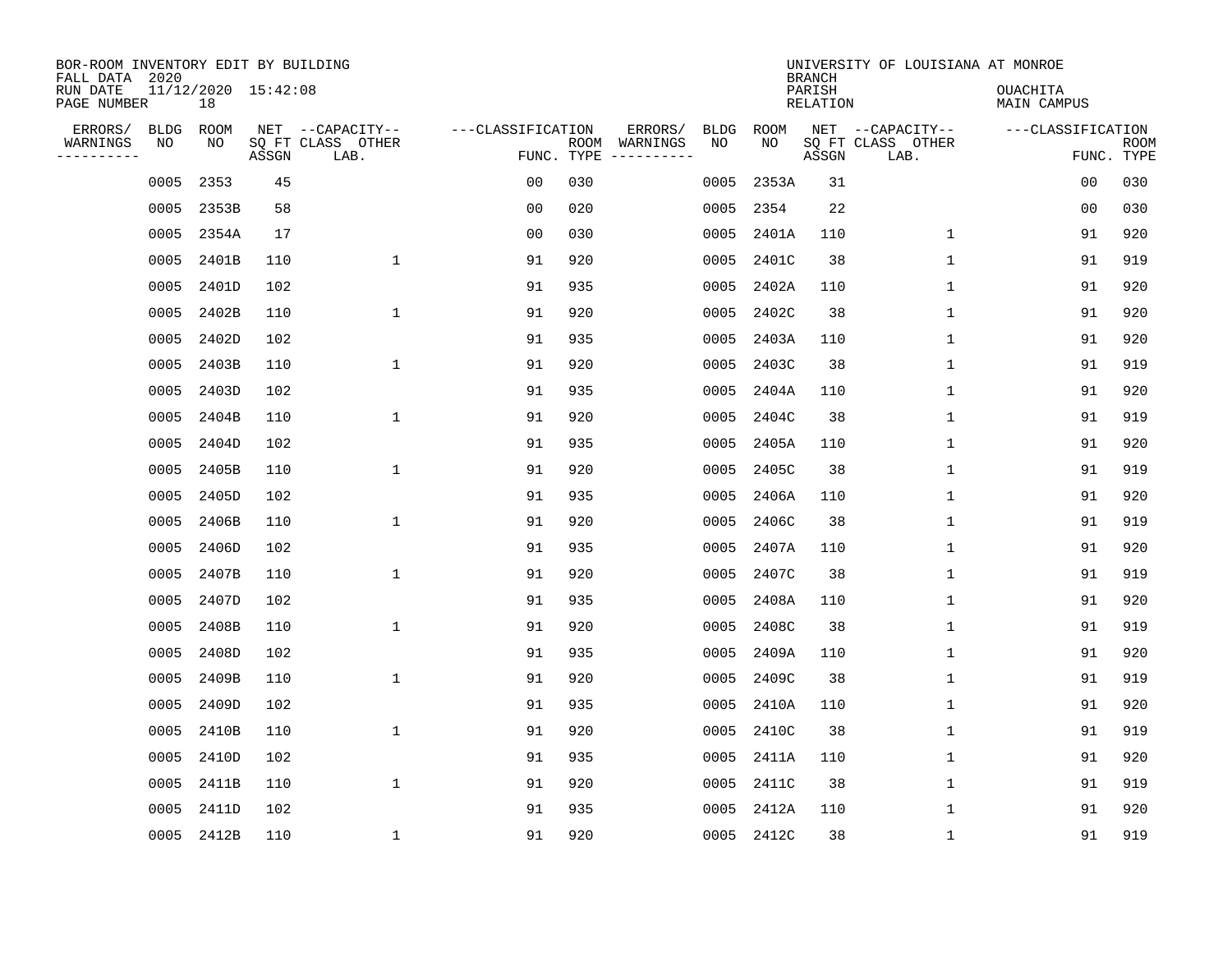| BOR-ROOM INVENTORY EDIT BY BUILDING<br>FALL DATA 2020 |      |                           |       |                           |                   |                    |                         |             |             | <b>BRANCH</b>             | UNIVERSITY OF LOUISIANA AT MONROE |                                |                           |
|-------------------------------------------------------|------|---------------------------|-------|---------------------------|-------------------|--------------------|-------------------------|-------------|-------------|---------------------------|-----------------------------------|--------------------------------|---------------------------|
| RUN DATE<br>PAGE NUMBER                               |      | 11/12/2020 15:42:08<br>19 |       |                           |                   |                    |                         |             |             | PARISH<br><b>RELATION</b> |                                   | OUACHITA<br><b>MAIN CAMPUS</b> |                           |
| ERRORS/                                               | BLDG | ROOM                      |       | NET --CAPACITY--          | ---CLASSIFICATION |                    | ERRORS/                 | <b>BLDG</b> | <b>ROOM</b> |                           | NET --CAPACITY--                  | ---CLASSIFICATION              |                           |
| WARNINGS<br>----------                                | ΝO   | NO                        | ASSGN | SQ FT CLASS OTHER<br>LAB. |                   | ROOM<br>FUNC. TYPE | WARNINGS<br>----------- | NO          | NO          | ASSGN                     | SQ FT CLASS OTHER<br>LAB.         |                                | <b>ROOM</b><br>FUNC. TYPE |
|                                                       | 0005 | 2412D                     | 102   |                           | 91                | 935                |                         | 0005        | 2413A       | 110                       | $\mathbf{1}$                      | 91                             | 920                       |
|                                                       | 0005 | 2413B                     | 110   | 1                         | 91                | 920                |                         | 0005        | 2413C       | 38                        | 1                                 | 91                             | 919                       |
|                                                       | 0005 | 2413D                     | 102   |                           | 91                | 935                |                         | 0005        | 2414A       | 110                       | 1                                 | 91                             | 920                       |
|                                                       | 0005 | 2414B                     | 110   | $\mathbf{1}$              | 91                | 920                |                         | 0005        | 2414C       | 38                        | $\mathbf 1$                       | 91                             | 919                       |
|                                                       | 0005 | 2414D                     | 102   |                           | 91                | 935                |                         | 0005        | 2415A       | 110                       | $\mathbf{1}$                      | 91                             | 920                       |
|                                                       | 0005 | 2415B                     | 110   | $\mathbf{1}$              | 91                | 920                |                         | 0005        | 2415C       | 38                        | $\mathbf 1$                       | 91                             | 919                       |
|                                                       | 0005 | 2415D                     | 102   |                           | 91                | 935                |                         | 0005        | 2416A       | 110                       | $\mathbf{1}$                      | 91                             | 920                       |
|                                                       | 0005 | 2416B                     | 110   | $\mathbf{1}$              | 91                | 920                |                         | 0005        | 2416C       | 38                        | $\mathbf{1}$                      | 91                             | 919                       |
|                                                       | 0005 | 2416D                     | 102   |                           | 91                | 935                |                         | 0005        | 2417A       | 110                       | $\mathbf{1}$                      | 91                             | 920                       |
|                                                       | 0005 | 2417B                     | 110   | $\mathbf{1}$              | 91                | 920                |                         | 0005        | 2417C       | 38                        | 1                                 | 91                             | 919                       |
|                                                       | 0005 | 2417D                     | 102   |                           | 91                | 935                |                         | 0005        | 2418A       | 110                       | 1                                 | 91                             | 920                       |
|                                                       | 0005 | 2418B                     | 110   | $\mathbf{1}$              | 91                | 920                |                         | 0005        | 2418C       | 38                        | $\mathbf 1$                       | 91                             | 919                       |
|                                                       | 0005 | 2418D                     | 102   |                           | 91                | 935                |                         | 0005        | 2419A       | 110                       | $\mathbf 1$                       | 91                             | 920                       |
|                                                       | 0005 | 2419B                     | 110   | $\mathbf{1}$              | 91                | 920                |                         | 0005        | 2419C       | 38                        | 1                                 | 91                             | 919                       |
|                                                       | 0005 | 2419D                     | 102   |                           | 91                | 935                |                         | 0005        | 2420A       | 110                       | 1                                 | 91                             | 920                       |
|                                                       | 0005 | 2420B                     | 110   | $\mathbf{1}$              | 91                | 920                |                         | 0005        | 2420C       | 38                        | $\mathbf 1$                       | 91                             | 919                       |
|                                                       | 0005 | 2420D                     | 102   |                           | 91                | 935                |                         | 0005        | 2421A       | 110                       | 1                                 | 91                             | 920                       |
|                                                       | 0005 | 2421B                     | 110   | $\mathbf{1}$              | 91                | 920                |                         | 0005        | 2421C       | 38                        | 1                                 | 91                             | 919                       |
|                                                       | 0005 | 2421D                     | 102   |                           | 91                | 935                |                         | 0005        | 2422A       | 110                       | 1                                 | 91                             | 920                       |
|                                                       | 0005 | 2422B                     | 110   | $\mathbf{1}$              | 91                | 920                |                         | 0005        | 2422C       | 38                        | 1                                 | 91                             | 919                       |
|                                                       | 0005 | 2422D                     | 102   |                           | 91                | 935                |                         | 0005        | 2423A       | 110                       | 1                                 | 91                             | 920                       |
|                                                       | 0005 | 2423B                     | 110   | $\mathbf{1}$              | 91                | 920                |                         | 0005        | 2423C       | 38                        | $\mathbf 1$                       | 91                             | 919                       |
|                                                       | 0005 | 2423D                     | 102   |                           | 91                | 935                |                         | 0005        | 2424A       | 110                       | $\mathbf 1$                       | 91                             | 920                       |
|                                                       | 0005 | 2424B                     | 110   | $\mathbf{1}$              | 91                | 920                |                         | 0005        | 2424C       | 38                        | $\mathbf 1$                       | 91                             | 919                       |
|                                                       | 0005 | 2424D                     | 102   |                           | 91                | 935                |                         | 0005        | 2425A       | 110                       | $\mathbf 1$                       | 91                             | 920                       |
|                                                       |      | 0005 2425B                | 110   | 1                         | 91                | 920                |                         |             | 0005 2425C  | 38                        | $\mathbf 1$                       | 91                             | 919                       |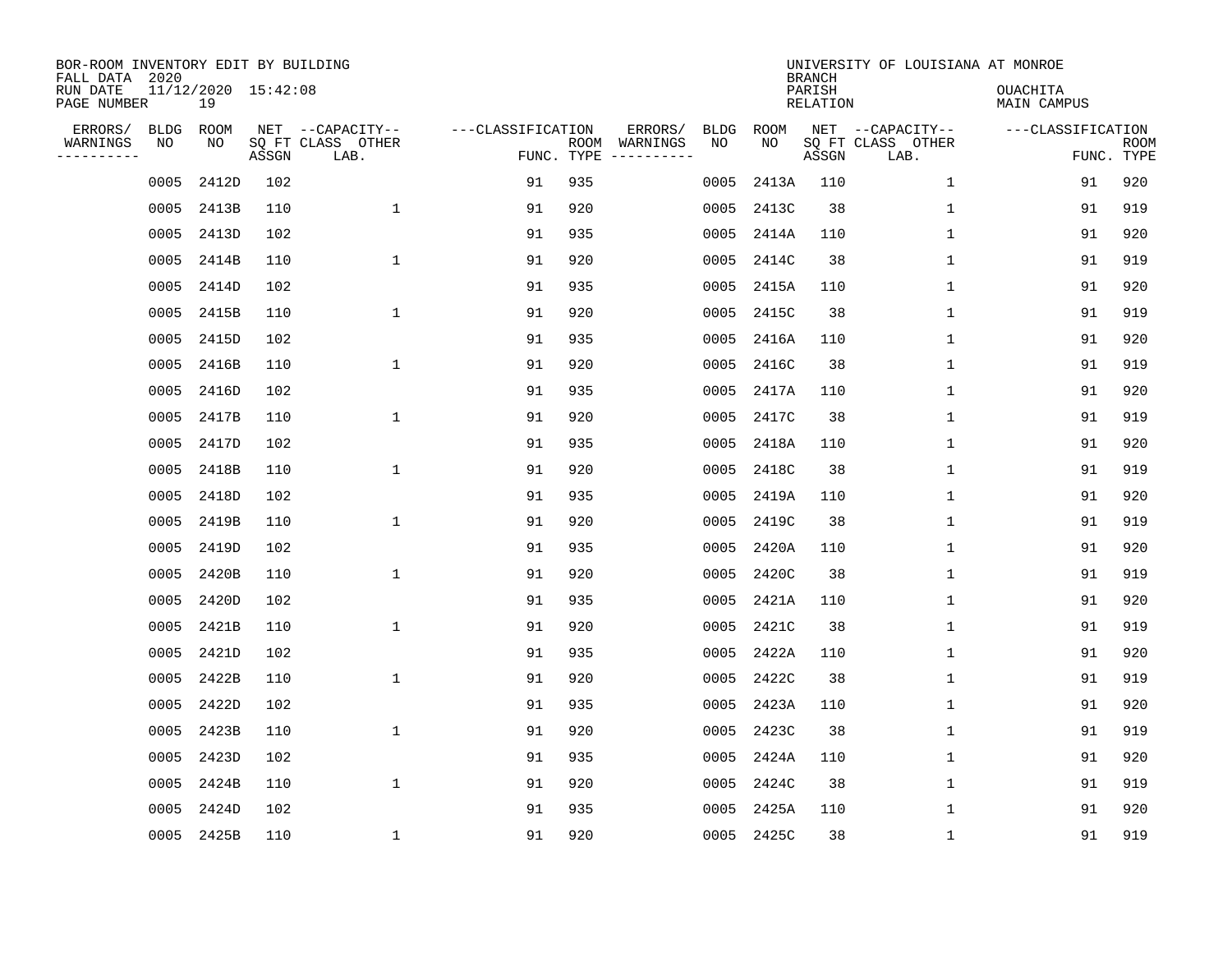| BOR-ROOM INVENTORY EDIT BY BUILDING<br>FALL DATA 2020 |            |                           |       |                                       |                   |            |                          |                   |             | <b>BRANCH</b>      | UNIVERSITY OF LOUISIANA AT MONROE     |                                |             |
|-------------------------------------------------------|------------|---------------------------|-------|---------------------------------------|-------------------|------------|--------------------------|-------------------|-------------|--------------------|---------------------------------------|--------------------------------|-------------|
| RUN DATE<br>PAGE NUMBER                               |            | 11/12/2020 15:42:08<br>20 |       |                                       |                   |            |                          |                   |             | PARISH<br>RELATION |                                       | <b>OUACHITA</b><br>MAIN CAMPUS |             |
| ERRORS/<br>WARNINGS                                   | BLDG<br>NO | ROOM<br>NO                |       | NET --CAPACITY--<br>SQ FT CLASS OTHER | ---CLASSIFICATION |            | ERRORS/<br>ROOM WARNINGS | <b>BLDG</b><br>NO | ROOM<br>NO. |                    | NET --CAPACITY--<br>SQ FT CLASS OTHER | ---CLASSIFICATION              | <b>ROOM</b> |
| ---------                                             |            |                           | ASSGN | LAB.                                  |                   | FUNC. TYPE |                          |                   |             | ASSGN              | LAB.                                  |                                | FUNC. TYPE  |
|                                                       | 0005       | 2425D                     | 102   |                                       | 91                | 935        |                          | 0005              | 2426A       | 110                | $\mathbf{1}$                          | 91                             | 920         |
|                                                       | 0005       | 2426B                     | 110   | $\mathbf{1}$                          | 91                | 920        |                          | 0005              | 2426C       | 38                 | 1                                     | 91                             | 919         |
|                                                       | 0005       | 2426D                     | 102   |                                       | 91                | 935        |                          | 0005              | 2427A       | 110                | $\mathbf{1}$                          | 91                             | 920         |
|                                                       | 0005       | 2427B                     | 110   | $\mathbf{1}$                          | 91                | 920        |                          | 0005              | 2427C       | 38                 | $\mathbf 1$                           | 91                             | 919         |
|                                                       | 0005       | 2427D                     | 102   |                                       | 91                | 935        |                          | 0005              | 2428A       | 110                | $\mathbf 1$                           | 91                             | 920         |
|                                                       | 0005       | 2428B                     | 110   | 1                                     | 91                | 920        |                          | 0005              | 2428C       | 38                 | 1                                     | 91                             | 919         |
|                                                       | 0005       | 2428D                     | 102   |                                       | 91                | 935        |                          | 0005              | 2429A       | 110                | $\mathbf 1$                           | 91                             | 920         |
|                                                       | 0005       | 2429B                     | 110   | 1                                     | 91                | 920        |                          | 0005              | 2429C       | 38                 | 1                                     | 91                             | 919         |
|                                                       | 0005       | 2429D                     | 102   |                                       | 91                | 935        |                          | 0005              | 2430A       | 110                | $\mathbf 1$                           | 91                             | 920         |
|                                                       | 0005       | 2430B                     | 110   | 1                                     | 91                | 920        |                          | 0005              | 2430C       | 38                 | $\mathbf 1$                           | 91                             | 919         |
|                                                       | 0005       | 2430D                     | 102   |                                       | 91                | 935        |                          | 0005              | 2431A       | 110                | 1                                     | 91                             | 920         |
|                                                       | 0005       | 2431B                     | 110   | $\mathbf 1$                           | 91                | 920        |                          | 0005              | 2431C       | 38                 | 1                                     | 91                             | 919         |
|                                                       | 0005       | 2431D                     | 102   |                                       | 91                | 935        |                          | 0005              | 2432A       | 110                | 1                                     | 91                             | 920         |
|                                                       | 0005       | 2432B                     | 110   | $\mathbf{1}$                          | 91                | 920        |                          | 0005              | 2432C       | 38                 | 1                                     | 91                             | 919         |
|                                                       | 0005       | 2432D                     | 102   |                                       | 91                | 935        |                          | 0005              | 2434A       | 110                | 1                                     | 91                             | 920         |
|                                                       | 0005       | 2434B                     | 110   | 1                                     | 91                | 920        |                          | 0005              | 2434C       | 38                 | 1                                     | 91                             | 919         |
|                                                       | 0005       | 2434D                     | 102   |                                       | 91                | 935        |                          | 0005              | 2436A       | 110                | 1                                     | 91                             | 920         |
|                                                       | 0005       | 2436B                     | 110   | $\mathbf 1$                           | 91                | 920        |                          | 0005              | 2436C       | 38                 | 1                                     | 91                             | 919         |
|                                                       | 0005       | 2436D                     | 102   |                                       | 91                | 935        |                          | 0005              | 2438A       | 110                | 1                                     | 91                             | 920         |
|                                                       | 0005       | 2438B                     | 110   | $\mathbf 1$                           | 91                | 920        |                          | 0005              | 2438C       | 38                 | 1                                     | 91                             | 919         |
|                                                       | 0005       | 2438D                     | 102   |                                       | 91                | 935        |                          | 0005              | 2439        | 1553               |                                       | 0 <sub>0</sub>                 | 020         |
|                                                       | 0005       | 2440                      | 489   |                                       | 0 <sub>0</sub>    | 020        |                          | 0005              | 2441        | 720                |                                       | 00                             | 020         |
|                                                       | 0005       | 2442                      | 140   |                                       | 0 <sub>0</sub>    | 020        |                          | 0005              | 2443        | 151                |                                       | 0 <sub>0</sub>                 | 020         |
|                                                       | 0005       | 2444                      | 140   |                                       | 0 <sub>0</sub>    | 020        |                          | 0005              | 2450        | 260                | 5                                     | 0 <sub>0</sub>                 | 020         |
|                                                       | 0005       | 2450A                     | 16    |                                       | 00                | 030        |                          | 0005              | 2450B       | 24                 |                                       | 00                             | 030         |
|                                                       | 0005 2451  |                           | 195   | $\overline{3}$                        | 0 <sub>0</sub>    | 020        | 9                        | 0005 2452         |             | 483                | 5                                     | 91                             | 410         |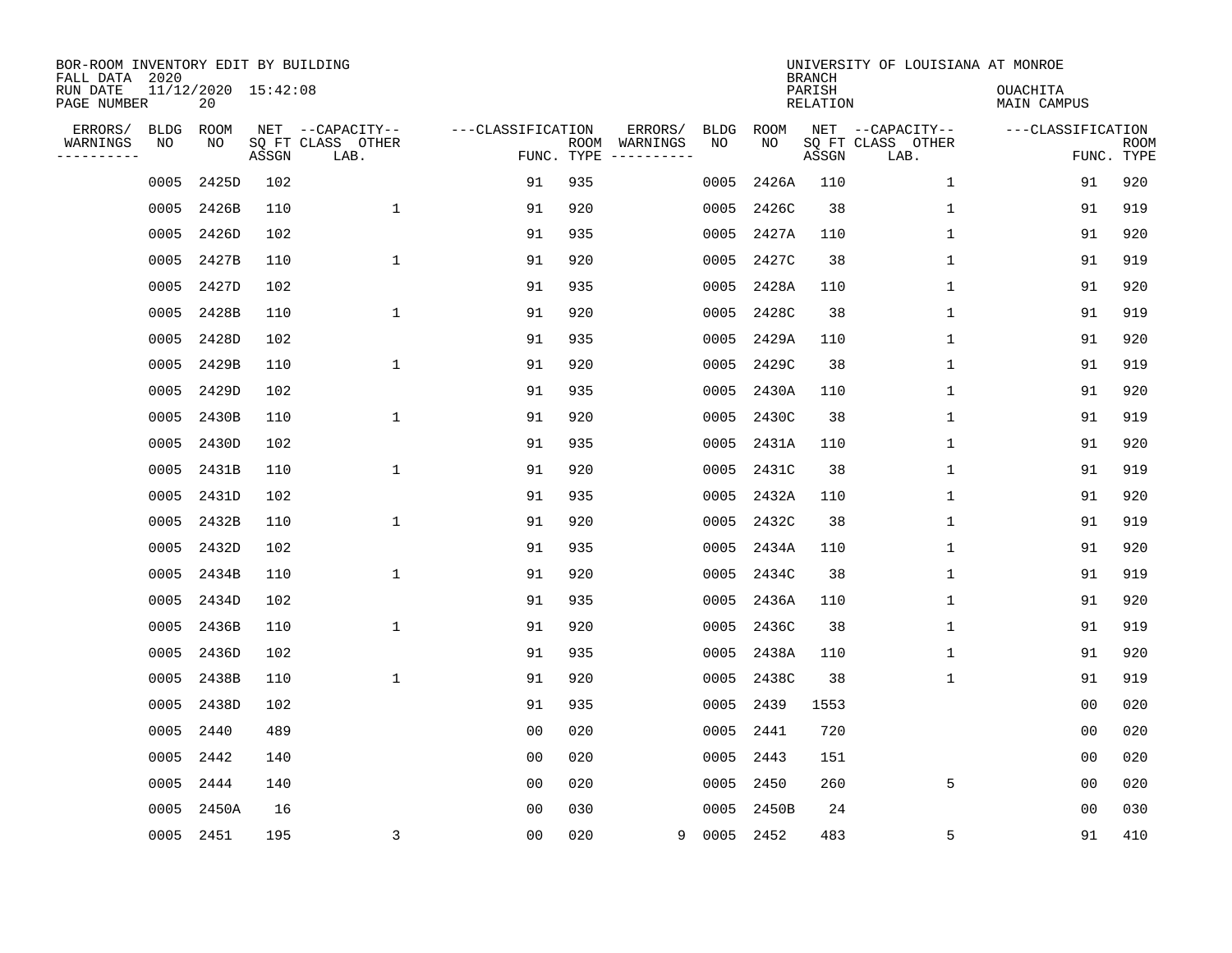| BOR-ROOM INVENTORY EDIT BY BUILDING<br>FALL DATA 2020 |      |                           |       |                           |                   |                                        |             |             | <b>BRANCH</b>                                    | UNIVERSITY OF LOUISIANA AT MONROE                                                                                                                   |                                |                           |
|-------------------------------------------------------|------|---------------------------|-------|---------------------------|-------------------|----------------------------------------|-------------|-------------|--------------------------------------------------|-----------------------------------------------------------------------------------------------------------------------------------------------------|--------------------------------|---------------------------|
| RUN DATE<br>PAGE NUMBER                               |      | 11/12/2020 15:42:08<br>21 |       |                           |                   |                                        |             |             | PARISH<br><b>RELATION</b>                        |                                                                                                                                                     | OUACHITA<br><b>MAIN CAMPUS</b> |                           |
| ERRORS/                                               | BLDG | <b>ROOM</b>               |       | NET --CAPACITY--          | ---CLASSIFICATION | ERRORS/                                | <b>BLDG</b> | <b>ROOM</b> |                                                  | NET --CAPACITY--                                                                                                                                    | ---CLASSIFICATION              |                           |
| WARNINGS<br>----------                                | NO   | NO                        | ASSGN | SQ FT CLASS OTHER<br>LAB. | FUNC. TYPE        | ROOM WARNINGS<br>$- - - - - - - - - -$ | NO          | NO          | ASSGN                                            | SQ FT CLASS OTHER<br>LAB.                                                                                                                           |                                | <b>ROOM</b><br>FUNC. TYPE |
|                                                       | 0005 | 2453                      | 45    |                           | 00                | 030                                    | 0005        | 2453A       | 31                                               |                                                                                                                                                     | 0 <sub>0</sub>                 | 030                       |
|                                                       | 0005 | 2453B                     | 58    |                           | 0 <sub>0</sub>    | 020                                    |             | 0005 2454   | 22                                               |                                                                                                                                                     | 0 <sub>0</sub>                 | 030                       |
|                                                       |      | 0005 2454A                | 17    |                           | 0 <sub>0</sub>    | 030                                    |             |             | TOTAL NUMBER CLASSROOMS<br>TOTAL NUMBER LABS 210 | TOTAL ASSIGNABLE & UNASSIGNABLE SQFT:<br>TOTAL NET ASSIGN SQ. FT. IN ROOM FILE<br>TOTAL NUMBER COMPUTER CLASSROOMS<br>TOTAL NUMBER SPECIAL LABS 220 | 68,004<br>51,321               |                           |
|                                                       | 0006 | 4101A                     | 113   | $\mathbf{1}$              | 91                | 920                                    |             | 0006 4101B  | 113                                              | $\mathbf 1$                                                                                                                                         | 91                             | 920                       |
|                                                       | 0006 | 4101C                     | 39    | $\mathbf{1}$              | 91                | 919                                    | 0006        | 4101D       | 103                                              |                                                                                                                                                     | 91                             | 935                       |
|                                                       | 0006 | 4102A                     | 113   | $\mathbf 1$               | 91                | 920                                    | 0006        | 4102B       | 113                                              | $\mathbf 1$                                                                                                                                         | 91                             | 920                       |
|                                                       | 0006 | 4102C                     | 39    | $\mathbf{1}$              | 91                | 919                                    | 0006        | 4102D       | 103                                              |                                                                                                                                                     | 91                             | 935                       |
|                                                       | 0006 | 4103A                     | 113   | $\mathbf{1}$              | 91                | 920                                    | 0006        | 4103B       | 113                                              | $\mathbf 1$                                                                                                                                         | 91                             | 920                       |
|                                                       | 0006 | 4103C                     | 39    | $\mathbf{1}$              | 91                | 919                                    | 0006        | 4103D       | 103                                              |                                                                                                                                                     | 91                             | 935                       |
|                                                       | 0006 | 4104A                     | 113   | $\mathbf 1$               | 91                | 920                                    | 0006        | 4104B       | 113                                              | $\mathbf 1$                                                                                                                                         | 91                             | 920                       |
|                                                       | 0006 | 4104C                     | 39    | $\mathbf 1$               | 91                | 919                                    | 0006        | 4104D       | 103                                              |                                                                                                                                                     | 91                             | 935                       |
|                                                       | 0006 | 4105A                     | 113   | 1                         | 91                | 920                                    | 0006        | 4105B       | 113                                              | 1                                                                                                                                                   | 91                             | 920                       |
|                                                       | 0006 | 4105C                     | 39    | $\mathbf 1$               | 91                | 919                                    | 0006        | 4105D       | 103                                              |                                                                                                                                                     | 91                             | 935                       |
|                                                       | 0006 | 4106A                     | 113   | $\mathbf{1}$              | 91                | 920                                    | 0006        | 4106B       | 113                                              | 1                                                                                                                                                   | 91                             | 920                       |
|                                                       | 0006 | 4106C                     | 39    | $\mathbf{1}$              | 91                | 919                                    | 0006        | 4106D       | 103                                              |                                                                                                                                                     | 91                             | 935                       |
|                                                       | 0006 | 4107A                     | 113   | $\mathbf{1}$              | 91                | 920                                    | 0006        | 4107B       | 113                                              | 1                                                                                                                                                   | 91                             | 920                       |
|                                                       | 0006 | 4107C                     | 39    | $\mathbf 1$               | 91                | 919                                    | 0006        | 4107D       | 103                                              |                                                                                                                                                     | 91                             | 935                       |
|                                                       | 0006 | 4108A                     | 109   | $\mathbf 1$               | 91                | 920                                    | 0006        | 4108B       | 109                                              | 1                                                                                                                                                   | 91                             | 920                       |
|                                                       | 0006 | 4108C                     | 46    | $\mathbf 1$               | 91                | 919                                    | 0006        | 4108D       | 108                                              |                                                                                                                                                     | 91                             | 935                       |
|                                                       | 0006 | 4109A                     | 113   | $\mathbf 1$               | 91                | 920                                    | 0006        | 4109B       | 113                                              | 1                                                                                                                                                   | 91                             | 920                       |
|                                                       | 0006 | 4109C                     | 39    | $\mathbf 1$               | 91                | 919                                    | 0006        | 4109D       | 103                                              |                                                                                                                                                     | 91                             | 935                       |
|                                                       | 0006 | 4110A                     | 113   | $\mathbf{1}$              | 91                | 920                                    | 0006        | 4110B       | 113                                              | 1                                                                                                                                                   | 91                             | 920                       |
|                                                       |      | 0006 4110C                | 39    | $\mathbf{1}$              | 91                | 919                                    |             | 0006 4110D  | 103                                              |                                                                                                                                                     | 91                             | 935                       |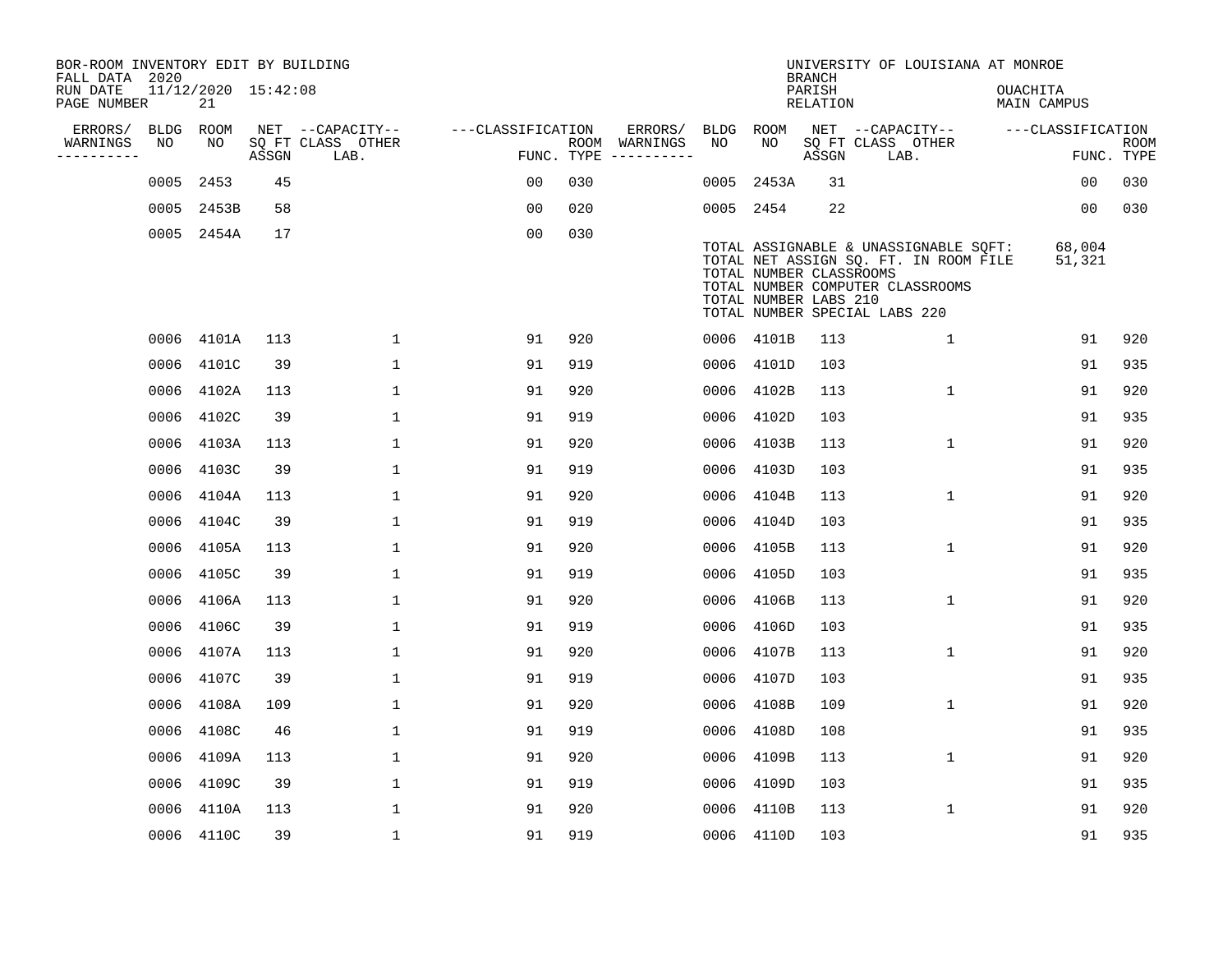| BOR-ROOM INVENTORY EDIT BY BUILDING<br>FALL DATA 2020<br>RUN DATE<br>PAGE NUMBER |             | 11/12/2020 15:42:08<br>22 |       |                           |                   |     |               |             |            | <b>BRANCH</b><br>PARISH<br>RELATION | UNIVERSITY OF LOUISIANA AT MONROE | <b>OUACHITA</b><br>MAIN CAMPUS |                           |
|----------------------------------------------------------------------------------|-------------|---------------------------|-------|---------------------------|-------------------|-----|---------------|-------------|------------|-------------------------------------|-----------------------------------|--------------------------------|---------------------------|
| ERRORS/                                                                          | <b>BLDG</b> | ROOM                      |       | NET --CAPACITY--          | ---CLASSIFICATION |     | ERRORS/       | <b>BLDG</b> | ROOM       |                                     | NET --CAPACITY--                  | ---CLASSIFICATION              |                           |
| WARNINGS<br>---------                                                            | ΝO          | NO                        | ASSGN | SQ FT CLASS OTHER<br>LAB. | FUNC. TYPE        |     | ROOM WARNINGS | NO          | NO         | ASSGN                               | SQ FT CLASS OTHER<br>LAB.         |                                | <b>ROOM</b><br>FUNC. TYPE |
|                                                                                  | 0006        | 4111A                     | 109   | $\mathbf 1$               | 91                | 920 |               | 0006        | 4111B      | 109                                 | $\mathbf{1}$                      | 91                             | 920                       |
|                                                                                  | 0006        | 4111C                     | 46    | $\mathbf{1}$              | 91                | 919 |               | 0006        | 4111D      | 108                                 |                                   | 91                             | 935                       |
|                                                                                  | 0006        | 4112A                     | 113   | 1                         | 91                | 920 |               | 0006        | 4112B      | 113                                 | $\mathbf{1}$                      | 91                             | 920                       |
|                                                                                  | 0006        | 4112C                     | 39    | $\mathbf{1}$              | 91                | 919 |               | 0006        | 4112D      | 103                                 |                                   | 91                             | 935                       |
|                                                                                  | 0006        | 4113A                     | 113   | $\mathbf{1}$              | 91                | 920 |               | 0006        | 4113B      | 113                                 | $\mathbf{1}$                      | 91                             | 920                       |
|                                                                                  | 0006        | 4113C                     | 39    | $\mathbf{1}$              | 91                | 919 |               | 0006        | 4113D      | 103                                 |                                   | 91                             | 935                       |
|                                                                                  | 0006        | 4114A                     | 113   | $\mathbf{1}$              | 91                | 920 |               | 0006        | 4114B      | 113                                 | $\mathbf 1$                       | 91                             | 920                       |
|                                                                                  | 0006        | 4114C                     | 39    | $\mathbf{1}$              | 91                | 919 |               | 0006        | 4114D      | 103                                 |                                   | 91                             | 935                       |
|                                                                                  | 0006        | 4115A                     | 113   | $\mathbf{1}$              | 91                | 920 |               | 0006        | 4115B      | 113                                 | $\mathbf 1$                       | 91                             | 920                       |
|                                                                                  | 0006        | 4115C                     | 39    | $\mathbf{1}$              | 91                | 919 |               | 0006        | 4115D      | 103                                 |                                   | 91                             | 935                       |
|                                                                                  | 0006        | 4116A                     | 113   | $\mathbf{1}$              | 91                | 920 |               | 0006        | 4116B      | 113                                 | $\mathbf{1}$                      | 91                             | 920                       |
|                                                                                  | 0006        | 4116C                     | 39    | $\mathbf{1}$              | 91                | 919 |               | 0006        | 4116D      | 103                                 |                                   | 91                             | 935                       |
|                                                                                  | 0006        | 4117A                     | 113   | $\mathbf{1}$              | 91                | 920 |               | 0006        | 4117B      | 113                                 | $\mathbf{1}$                      | 91                             | 920                       |
|                                                                                  | 0006        | 4117C                     | 39    | $\mathbf{1}$              | 91                | 919 |               | 0006        | 4117D      | 103                                 |                                   | 91                             | 935                       |
|                                                                                  | 0006        | 4118A                     | 113   | 1                         | 91                | 920 |               | 0006        | 4118B      | 113                                 | 1                                 | 91                             | 920                       |
|                                                                                  | 0006        | 4118C                     | 39    | 1                         | 91                | 919 |               | 0006        | 4118D      | 103                                 |                                   | 91                             | 935                       |
|                                                                                  | 0006        | 4119A                     | 113   | 1                         | 91                | 920 |               | 0006        | 4119B      | 113                                 | 1                                 | 91                             | 920                       |
|                                                                                  | 0006        | 4119C                     | 39    | $\mathbf{1}$              | 91                | 919 |               | 0006        | 4119D      | 103                                 |                                   | 91                             | 935                       |
|                                                                                  | 0006        | 4120A                     | 113   | 1                         | 91                | 920 |               | 0006        | 4120B      | 113                                 | $\mathbf 1$                       | 91                             | 920                       |
|                                                                                  | 0006        | 4120C                     | 39    | $\mathbf{1}$              | 91                | 919 |               | 0006        | 4120D      | 103                                 |                                   | 91                             | 935                       |
|                                                                                  | 0006        | 4121A                     | 113   | $\mathbf{1}$              | 91                | 920 |               | 0006        | 4121B      | 113                                 | $\mathbf 1$                       | 91                             | 920                       |
|                                                                                  | 0006        | 4121C                     | 39    | $\mathbf{1}$              | 91                | 919 |               | 0006        | 4121D      | 103                                 |                                   | 91                             | 935                       |
|                                                                                  | 0006        | 4122A                     | 113   | $\mathbf{1}$              | 91                | 920 |               | 0006        | 4122B      | 113                                 | $\mathbf{1}$                      | 91                             | 920                       |
|                                                                                  | 0006        | 4122C                     | 39    | $\mathbf{1}$              | 91                | 920 |               | 0006        | 4122D      | 103                                 |                                   | 91                             | 935                       |
|                                                                                  | 0006        | 4123A                     | 113   | 1                         | 91                | 920 |               | 0006        | 4123B      | 113                                 | 1                                 | 91                             | 920                       |
|                                                                                  |             | 0006 4123C                | 39    | $\mathbf{1}$              | 91                | 919 |               |             | 0006 4123D | 103                                 |                                   | 91                             | 935                       |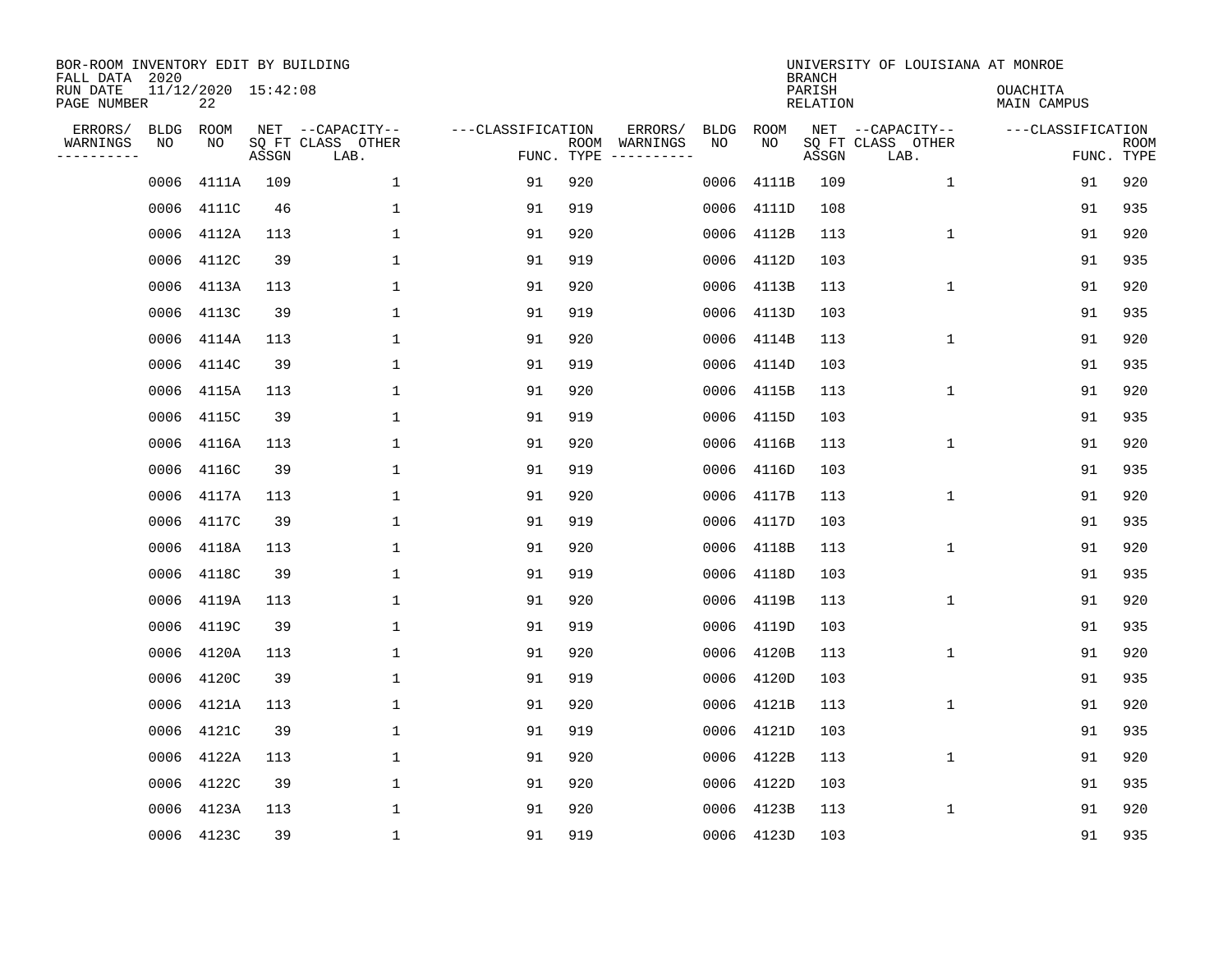| BOR-ROOM INVENTORY EDIT BY BUILDING<br>FALL DATA 2020 |           |                           |       |                           |                   |                    |          |             |             | <b>BRANCH</b>             | UNIVERSITY OF LOUISIANA AT MONROE |                                |                           |
|-------------------------------------------------------|-----------|---------------------------|-------|---------------------------|-------------------|--------------------|----------|-------------|-------------|---------------------------|-----------------------------------|--------------------------------|---------------------------|
| RUN DATE<br>PAGE NUMBER                               |           | 11/12/2020 15:42:08<br>23 |       |                           |                   |                    |          |             |             | PARISH<br><b>RELATION</b> |                                   | OUACHITA<br><b>MAIN CAMPUS</b> |                           |
| ERRORS/                                               | BLDG      | ROOM                      |       | NET --CAPACITY--          | ---CLASSIFICATION |                    | ERRORS/  | <b>BLDG</b> | <b>ROOM</b> |                           | NET --CAPACITY--                  | ---CLASSIFICATION              |                           |
| WARNINGS<br>----------                                | ΝO        | NO                        | ASSGN | SQ FT CLASS OTHER<br>LAB. |                   | ROOM<br>FUNC. TYPE | WARNINGS | NO          | NO          | ASSGN                     | SQ FT CLASS OTHER<br>LAB.         |                                | <b>ROOM</b><br>FUNC. TYPE |
|                                                       | 0006      | 4124A                     | 113   | 1                         | 91                | 920                |          | 0006        | 4124B       | 113                       | 1                                 | 91                             | 920                       |
|                                                       | 0006      | 4124C                     | 39    | 1                         | 91                | 919                |          | 0006        | 4124D       | 103                       |                                   | 91                             | 935                       |
|                                                       | 0006      | 4140                      | 371   |                           | 00                | 020                |          | 0006        | 4141        | 429                       |                                   | 0 <sub>0</sub>                 | 020                       |
|                                                       | 0006      | 4142                      | 753   |                           | 0 <sub>0</sub>    | 020                |          | 0006        | 4143        | 567                       |                                   | 0 <sub>0</sub>                 | 020                       |
|                                                       | 0006      | 4144                      | 538   |                           | 0 <sub>0</sub>    | 020                |          | 0006        | 4145        | 157                       |                                   | 0 <sub>0</sub>                 | 020                       |
|                                                       | 0006 4146 |                           | 162   |                           | 0 <sub>0</sub>    | 020                |          | 0006        | 4147        | 157                       |                                   | 0 <sub>0</sub>                 | 020                       |
|                                                       | 0006      | 4150                      | 190   |                           | 0 <sub>0</sub>    | 020                |          | 0006        | 4151        | 142                       |                                   | 0 <sub>0</sub>                 | 030                       |
|                                                       | 0006      | 4153                      | 122   |                           | 0 <sub>0</sub>    | 020                |          | 0006        | 4154        | 120                       | $\mathbf{1}$                      | 91                             | 310                       |
|                                                       | 0006      | 4154A                     | 74    |                           | 81                | 081                | 9        | 0006        | 4156        | 344                       | 5                                 | 91                             | 410                       |
|                                                       | 0006      | 4157                      | 381   | 5                         | 00                | 020                |          | 0006        | 4157A       | 50                        |                                   | 0 <sub>0</sub>                 | 030                       |
|                                                       | 0006      | 4157B                     | 58    |                           | 0 <sub>0</sub>    | 030                |          | 0006        | 4158        | 2224                      | 30                                | 91                             | 455                       |
|                                                       | 0006      | 4159                      | 67    |                           | 0 <sub>0</sub>    | 010                |          | 0006        | 4160        | 474                       |                                   | 81                             | 081                       |
|                                                       | 0006      | 4201A                     | 113   | $\mathbf{1}$              | 91                | 920                |          | 0006        | 4201B       | 113                       | $\mathbf 1$                       | 91                             | 920                       |
|                                                       | 0006      | 4201C                     | 39    | $\mathbf{1}$              | 91                | 919                |          | 0006        | 4201D       | 103                       |                                   | 91                             | 935                       |
|                                                       | 0006      | 4202A                     | 113   | 1                         | 91                | 920                |          | 0006        | 4202B       | 113                       | $\mathbf{1}$                      | 91                             | 920                       |
|                                                       | 0006      | 4202C                     | 39    | $\mathbf{1}$              | 91                | 919                |          | 0006        | 4202D       | 103                       |                                   | 91                             | 935                       |
|                                                       | 0006      | 4203A                     | 113   | 1                         | 91                | 920                |          | 0006        | 4203B       | 113                       | 1                                 | 91                             | 920                       |
|                                                       | 0006      | 4203C                     | 39    | $\mathbf{1}$              | 91                | 919                |          | 0006        | 4203D       | 103                       |                                   | 91                             | 935                       |
|                                                       | 0006      | 4204A                     | 113   | 1                         | 91                | 920                |          | 0006        | 4204B       | 113                       | $\mathbf 1$                       | 91                             | 920                       |
|                                                       | 0006      | 4204C                     | 39    | $\mathbf{1}$              | 91                | 919                |          | 0006        | 4204D       | 103                       |                                   | 91                             | 935                       |
|                                                       | 0006      | 4205A                     | 113   | $\mathbf{1}$              | 91                | 920                |          | 0006        | 4205B       | 113                       | $\mathbf 1$                       | 91                             | 920                       |
|                                                       | 0006      | 4205C                     | 39    | $\mathbf{1}$              | 91                | 919                |          | 0006        | 4205D       | 103                       |                                   | 91                             | 935                       |
|                                                       | 0006      | 4206A                     | 113   | $\mathbf{1}$              | 91                | 920                |          | 0006        | 4206B       | 113                       | $\mathbf{1}$                      | 91                             | 920                       |
|                                                       | 0006      | 4206C                     | 39    | $\mathbf{1}$              | 91                | 919                |          | 0006        | 4206D       | 103                       |                                   | 91                             | 935                       |
|                                                       | 0006      | 4207A                     | 113   | $\mathbf{1}$              | 91                | 920                |          | 0006        | 4207B       | 113                       | $\mathbf{1}$                      | 91                             | 920                       |
|                                                       |           | 0006 4207C                | 39    | $\mathbf{1}$              | 91                | 919                |          | 0006        | 4207D       | 103                       |                                   | 91                             | 935                       |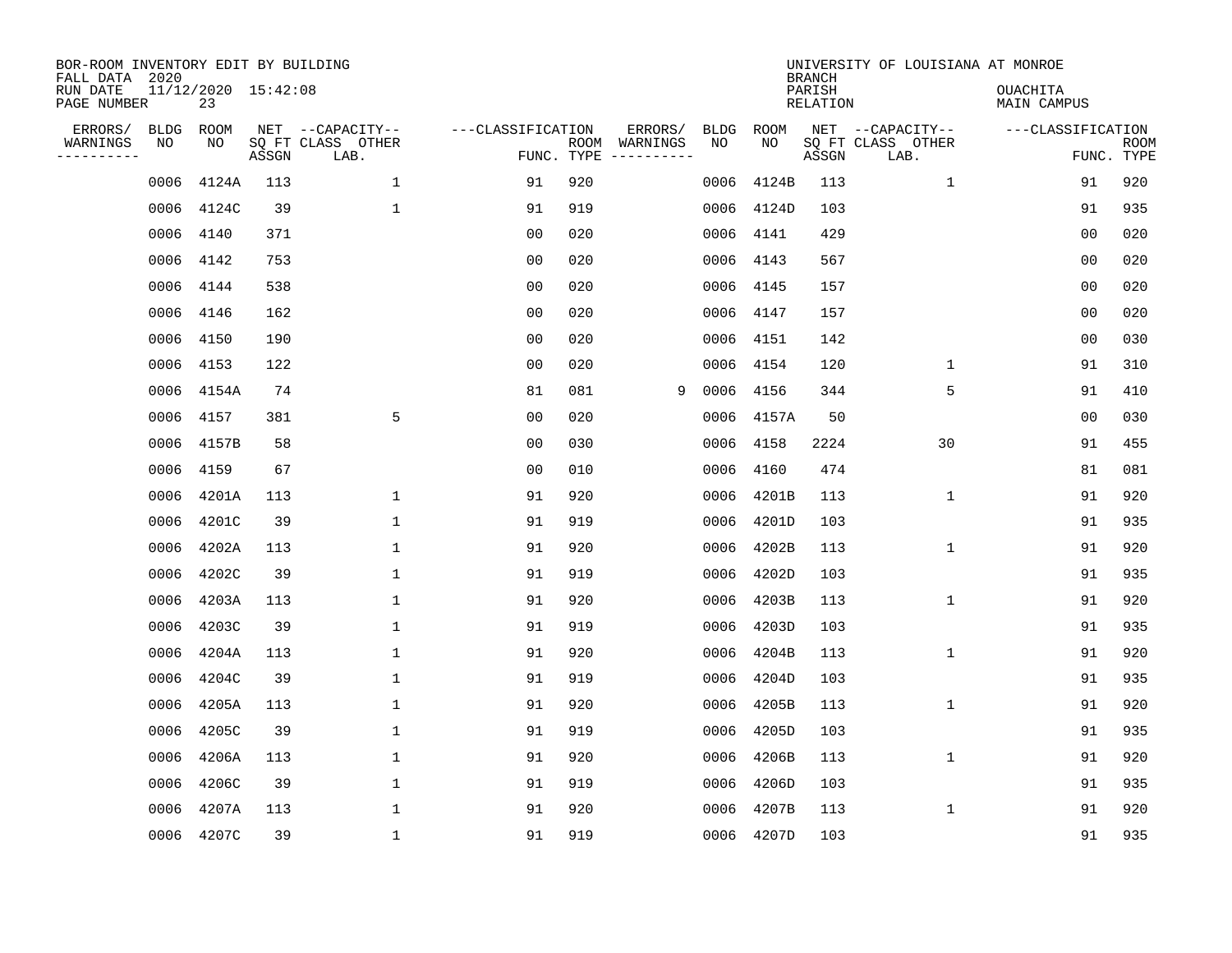| BOR-ROOM INVENTORY EDIT BY BUILDING<br>FALL DATA 2020<br>RUN DATE<br>PAGE NUMBER |                   | 11/12/2020 15:42:08<br>24 |       |                                               |                                 |     |                          |                   |            | <b>BRANCH</b><br>PARISH<br>RELATION | UNIVERSITY OF LOUISIANA AT MONROE             | <b>OUACHITA</b><br>MAIN CAMPUS |                           |
|----------------------------------------------------------------------------------|-------------------|---------------------------|-------|-----------------------------------------------|---------------------------------|-----|--------------------------|-------------------|------------|-------------------------------------|-----------------------------------------------|--------------------------------|---------------------------|
| ERRORS/<br>WARNINGS<br>---------                                                 | <b>BLDG</b><br>ΝO | ROOM<br>NO                | ASSGN | NET --CAPACITY--<br>SQ FT CLASS OTHER<br>LAB. | ---CLASSIFICATION<br>FUNC. TYPE |     | ERRORS/<br>ROOM WARNINGS | <b>BLDG</b><br>NO | ROOM<br>NO | ASSGN                               | NET --CAPACITY--<br>SQ FT CLASS OTHER<br>LAB. | ---CLASSIFICATION              | <b>ROOM</b><br>FUNC. TYPE |
|                                                                                  | 0006              | 4208A                     | 109   | $\mathbf 1$                                   | 91                              | 920 |                          | 0006              | 4208B      | 109                                 | $\mathbf{1}$                                  | 91                             | 920                       |
|                                                                                  | 0006              | 4208C                     | 46    | $\mathbf{1}$                                  | 91                              | 919 |                          | 0006              | 4208D      | 108                                 |                                               | 91                             | 935                       |
|                                                                                  | 0006              | 4209A                     | 113   | 1                                             | 91                              | 920 |                          | 0006              | 4209B      | 113                                 | $\mathbf{1}$                                  | 91                             | 920                       |
|                                                                                  | 0006              | 4209C                     | 39    | $\mathbf{1}$                                  | 91                              | 919 |                          | 0006              | 4209D      | 103                                 |                                               | 91                             | 935                       |
|                                                                                  | 0006              | 4210A                     | 113   | $\mathbf{1}$                                  | 91                              | 920 |                          | 0006              | 4210B      | 113                                 | $\mathbf{1}$                                  | 91                             | 920                       |
|                                                                                  | 0006              | 4210C                     | 39    | $\mathbf{1}$                                  | 91                              | 919 |                          | 0006              | 4210D      | 103                                 |                                               | 91                             | 935                       |
|                                                                                  | 0006              | 4211A                     | 109   | $\mathbf{1}$                                  | 91                              | 920 |                          | 0006              | 4211B      | 109                                 | $\mathbf 1$                                   | 91                             | 920                       |
|                                                                                  | 0006              | 4211C                     | 46    | $\mathbf{1}$                                  | 91                              | 919 |                          | 0006              | 4211D      | 108                                 |                                               | 91                             | 935                       |
|                                                                                  | 0006              | 4212A                     | 113   | $\mathbf{1}$                                  | 91                              | 920 |                          | 0006              | 4212B      | 113                                 | $\mathbf 1$                                   | 91                             | 920                       |
|                                                                                  | 0006              | 4212C                     | 39    | $\mathbf{1}$                                  | 91                              | 919 |                          | 0006              | 4212D      | 103                                 |                                               | 91                             | 935                       |
|                                                                                  | 0006              | 4213A                     | 113   | $\mathbf{1}$                                  | 91                              | 920 |                          | 0006              | 4213B      | 113                                 | $\mathbf{1}$                                  | 91                             | 920                       |
|                                                                                  | 0006              | 4213C                     | 39    | $\mathbf{1}$                                  | 91                              | 919 |                          | 0006              | 4213D      | 103                                 |                                               | 91                             | 935                       |
|                                                                                  | 0006              | 4214A                     | 113   | $\mathbf{1}$                                  | 91                              | 920 |                          | 0006              | 4214B      | 113                                 | $\mathbf{1}$                                  | 91                             | 920                       |
|                                                                                  | 0006              | 4214C                     | 39    | $\mathbf{1}$                                  | 91                              | 919 |                          | 0006              | 4214D      | 103                                 |                                               | 91                             | 935                       |
|                                                                                  | 0006              | 4215A                     | 113   | 1                                             | 91                              | 920 |                          | 0006              | 4215B      | 113                                 | 1                                             | 91                             | 920                       |
|                                                                                  | 0006              | 4215C                     | 39    | 1                                             | 91                              | 919 |                          | 0006              | 4215D      | 103                                 |                                               | 91                             | 935                       |
|                                                                                  | 0006              | 4216A                     | 113   | 1                                             | 91                              | 920 |                          | 0006              | 4216B      | 113                                 | 1                                             | 91                             | 920                       |
|                                                                                  | 0006              | 4216C                     | 39    | $\mathbf{1}$                                  | 91                              | 919 |                          | 0006              | 4216D      | 103                                 |                                               | 91                             | 935                       |
|                                                                                  | 0006              | 4217A                     | 113   | 1                                             | 91                              | 920 |                          | 0006              | 4217B      | 113                                 | $\mathbf 1$                                   | 91                             | 920                       |
|                                                                                  | 0006              | 4217C                     | 39    | $\mathbf{1}$                                  | 91                              | 919 |                          | 0006              | 4217D      | 103                                 |                                               | 91                             | 935                       |
|                                                                                  | 0006              | 4218A                     | 113   | $\mathbf{1}$                                  | 91                              | 920 |                          | 0006              | 4218B      | 113                                 | $\mathbf 1$                                   | 91                             | 920                       |
|                                                                                  | 0006              | 4218C                     | 39    | $\mathbf{1}$                                  | 91                              | 919 |                          | 0006              | 4218D      | 103                                 |                                               | 91                             | 935                       |
|                                                                                  | 0006              | 4219A                     | 113   | $\mathbf{1}$                                  | 91                              | 920 |                          | 0006              | 4219B      | 113                                 | $\mathbf{1}$                                  | 91                             | 920                       |
|                                                                                  | 0006              | 4219C                     | 39    | $\mathbf{1}$                                  | 91                              | 919 |                          | 0006              | 4219D      | 103                                 |                                               | 91                             | 935                       |
|                                                                                  | 0006              | 4220A                     | 113   | 1                                             | 91                              | 920 |                          | 0006              | 4220B      | 113                                 | 1                                             | 91                             | 920                       |
|                                                                                  |                   | 0006 4220C                | 39    | $\mathbf{1}$                                  | 91                              | 919 |                          |                   | 0006 4220D | 103                                 |                                               | 91                             | 935                       |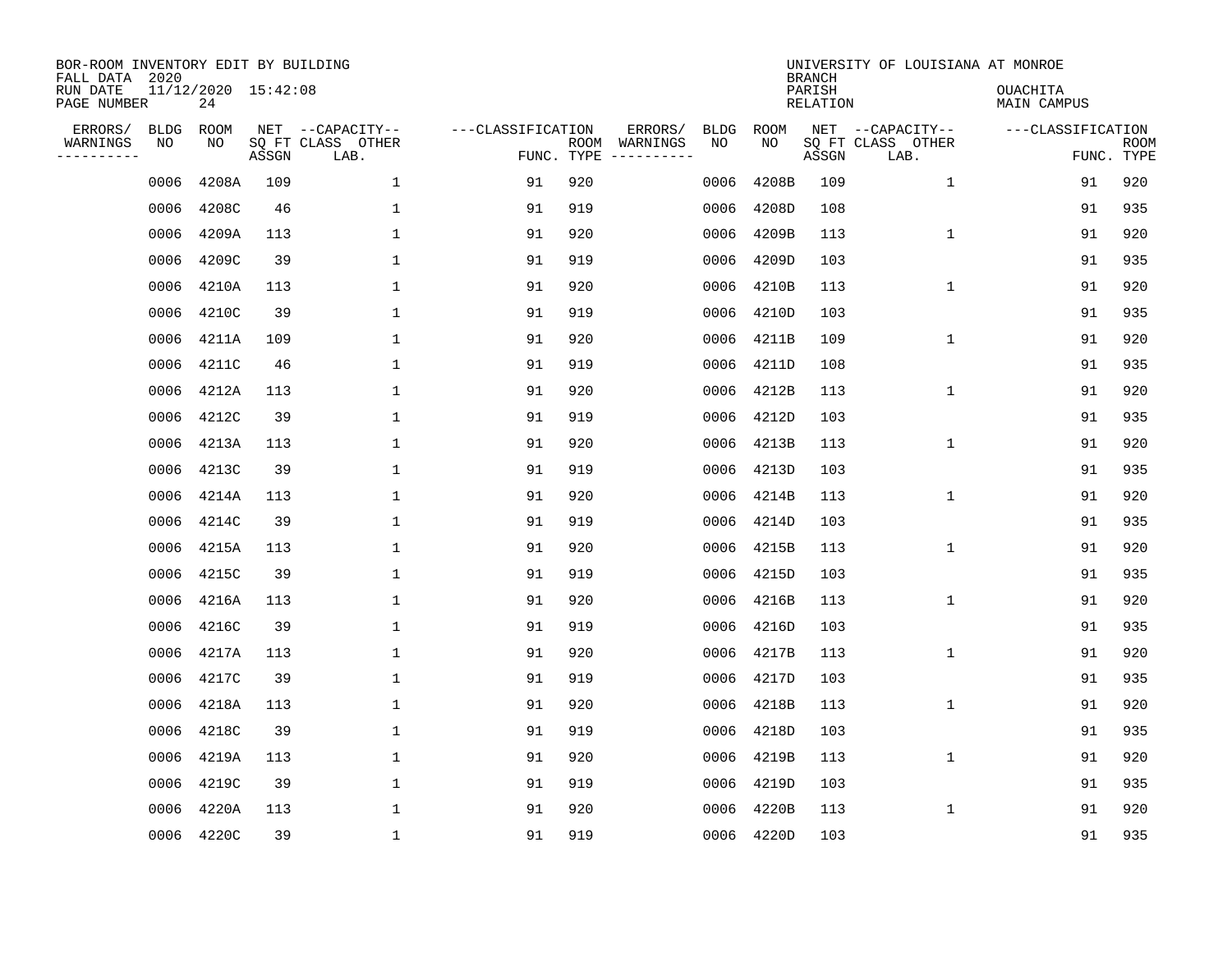| BOR-ROOM INVENTORY EDIT BY BUILDING<br>FALL DATA 2020 |             |                           |       |                           |                   |                    |          |             |             | <b>BRANCH</b>             | UNIVERSITY OF LOUISIANA AT MONROE |                                |                           |
|-------------------------------------------------------|-------------|---------------------------|-------|---------------------------|-------------------|--------------------|----------|-------------|-------------|---------------------------|-----------------------------------|--------------------------------|---------------------------|
| RUN DATE<br>PAGE NUMBER                               |             | 11/12/2020 15:42:08<br>25 |       |                           |                   |                    |          |             |             | PARISH<br><b>RELATION</b> |                                   | OUACHITA<br><b>MAIN CAMPUS</b> |                           |
| ERRORS/                                               | <b>BLDG</b> | ROOM                      |       | NET --CAPACITY--          | ---CLASSIFICATION |                    | ERRORS/  | <b>BLDG</b> | <b>ROOM</b> |                           | NET --CAPACITY--                  | ---CLASSIFICATION              |                           |
| WARNINGS<br>----------                                | NO          | NO                        | ASSGN | SQ FT CLASS OTHER<br>LAB. |                   | ROOM<br>FUNC. TYPE | WARNINGS | NO          | NO          | ASSGN                     | SQ FT CLASS OTHER<br>LAB.         |                                | <b>ROOM</b><br>FUNC. TYPE |
|                                                       | 0006        | 4221A                     | 113   | $\mathbf 1$               | 91                | 920                |          | 0006        | 4221B       | 113                       | $\mathbf 1$                       | 91                             | 920                       |
|                                                       | 0006        | 4221C                     | 39    | 1                         | 91                | 919                |          | 0006        | 4221D       | 103                       |                                   | 91                             | 935                       |
|                                                       | 0006        | 4222A                     | 113   | $\mathbf{1}$              | 91                | 920                |          | 0006        | 4222B       | 113                       | 1                                 | 91                             | 920                       |
|                                                       | 0006        | 4222C                     | 39    | 1                         | 91                | 919                |          | 0006        | 4222D       | 103                       |                                   | 91                             | 935                       |
|                                                       | 0006        | 4223A                     | 113   | $\mathbf 1$               | 91                | 920                |          | 0006        | 4223B       | 113                       | $\mathbf 1$                       | 91                             | 920                       |
|                                                       | 0006        | 4223C                     | 39    | $\mathbf{1}$              | 91                | 919                |          | 0006        | 4223D       | 103                       |                                   | 91                             | 935                       |
|                                                       | 0006        | 4224A                     | 113   | $\mathbf{1}$              | 91                | 920                |          | 0006        | 4224B       | 113                       | $\mathbf 1$                       | 91                             | 920                       |
|                                                       | 0006        | 4224C                     | 39    | $\mathbf{1}$              | 91                | 919                |          | 0006        | 4224D       | 103                       |                                   | 91                             | 935                       |
|                                                       | 0006        | 4225A                     | 113   | 1                         | 91                | 920                |          | 0006        | 4225B       | 113                       | $\mathbf 1$                       | 91                             | 920                       |
|                                                       | 0006        | 4225C                     | 39    | 1                         | 91                | 919                |          | 0006        | 4225D       | 103                       |                                   | 91                             | 935                       |
|                                                       | 0006        | 4226A                     | 113   | 1                         | 91                | 920                |          | 0006        | 4226B       | 113                       | $\mathbf 1$                       | 91                             | 920                       |
|                                                       | 0006        | 4226C                     | 39    | $\mathbf{1}$              | 91                | 919                |          | 0006        | 4226D       | 103                       |                                   | 91                             | 935                       |
|                                                       | 0006        | 4227A                     | 113   | $\mathbf{1}$              | 91                | 920                |          | 0006        | 4227B       | 113                       | 1                                 | 91                             | 920                       |
|                                                       | 0006        | 4227C                     | 39    | 1                         | 91                | 919                |          | 0006        | 4227D       | 103                       |                                   | 91                             | 935                       |
|                                                       | 0006        | 4228A                     | 113   | 1                         | 91                | 920                |          | 0006        | 4228B       | 113                       | 1                                 | 91                             | 920                       |
|                                                       | 0006        | 4228C                     | 39    | 1                         | 91                | 920                |          | 0006        | 4228D       | 103                       |                                   | 91                             | 935                       |
|                                                       | 0006        | 4240                      | 529   |                           | 0 <sub>0</sub>    | 020                |          | 0006        | 4241        | 429                       |                                   | 0 <sub>0</sub>                 | 020                       |
|                                                       | 0006        | 4242                      | 834   |                           | 0 <sub>0</sub>    | 020                |          | 0006        | 4244        | 646                       |                                   | 0 <sub>0</sub>                 | 020                       |
|                                                       | 0006        | 4245                      | 157   |                           | 0 <sub>0</sub>    | 020                |          | 0006        | 4246        | 162                       |                                   | 0 <sub>0</sub>                 | 020                       |
|                                                       | 0006        | 4247                      | 157   |                           | 0 <sub>0</sub>    | 020                |          | 0006        | 4250        | 200                       |                                   | 00                             | 020                       |
|                                                       | 0006        | 4251                      | 66    |                           | 0 <sub>0</sub>    | 030                |          | 0006        | 4252        | 52                        |                                   | 0 <sub>0</sub>                 | 030                       |
| 9                                                     | 0006        | 4253                      | 344   | 5                         | 91                | 410                | 9        | 0006        | 4254        | 710                       | 5                                 | 91                             | 410                       |
|                                                       | 0006        | 4255                      | 28    |                           | 00                | 030                |          | 0006        | 4255A       | 21                        |                                   | 00                             | 030                       |
|                                                       | 0006        | 4256                      | 186   | 5                         | 00                | 020                |          | 0006        | 4257        | 81                        |                                   | 00                             | 030                       |
|                                                       | 0006        | 4301A                     | 113   | 1                         | 91                | 920                |          | 0006        | 4301B       | 113                       | 1                                 | 91                             | 920                       |
|                                                       |             | 0006 4301C                | 39    | 1                         | 91                | 919                |          |             | 0006 4301D  | 103                       |                                   | 91                             | 935                       |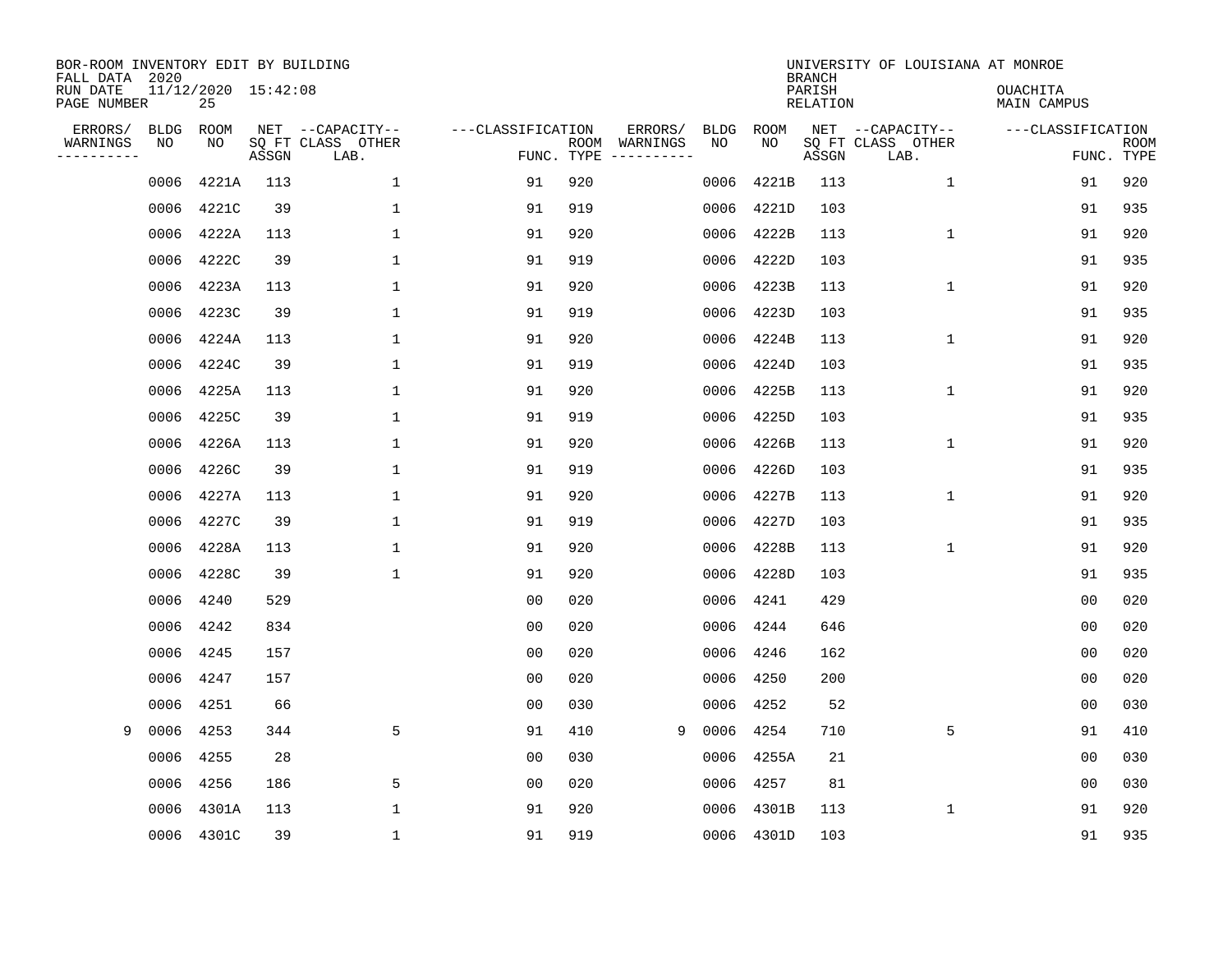| BOR-ROOM INVENTORY EDIT BY BUILDING<br>FALL DATA 2020<br>RUN DATE<br>PAGE NUMBER |                   | 11/12/2020 15:42:08<br>26 |       |                                               |                                 |     |                          |                   |            | <b>BRANCH</b><br>PARISH<br>RELATION | UNIVERSITY OF LOUISIANA AT MONROE             | <b>OUACHITA</b><br>MAIN CAMPUS |                           |
|----------------------------------------------------------------------------------|-------------------|---------------------------|-------|-----------------------------------------------|---------------------------------|-----|--------------------------|-------------------|------------|-------------------------------------|-----------------------------------------------|--------------------------------|---------------------------|
| ERRORS/<br>WARNINGS<br>---------                                                 | <b>BLDG</b><br>ΝO | ROOM<br>NO                | ASSGN | NET --CAPACITY--<br>SQ FT CLASS OTHER<br>LAB. | ---CLASSIFICATION<br>FUNC. TYPE |     | ERRORS/<br>ROOM WARNINGS | <b>BLDG</b><br>NO | ROOM<br>NO | ASSGN                               | NET --CAPACITY--<br>SQ FT CLASS OTHER<br>LAB. | ---CLASSIFICATION              | <b>ROOM</b><br>FUNC. TYPE |
|                                                                                  | 0006              | 4302A                     | 113   | $\mathbf 1$                                   | 91                              | 920 |                          | 0006              | 4302B      | 113                                 | 1                                             | 91                             | 920                       |
|                                                                                  | 0006              | 4302C                     | 39    | 1                                             | 91                              | 919 |                          | 0006              | 4302D      | 103                                 |                                               | 91                             | 935                       |
|                                                                                  | 0006              | 4303A                     | 113   | 1                                             | 91                              | 920 |                          | 0006              | 4303B      | 113                                 | $\mathbf{1}$                                  | 91                             | 920                       |
|                                                                                  | 0006              | 4303C                     | 39    | $\mathbf{1}$                                  | 91                              | 919 |                          | 0006              | 4303D      | 103                                 |                                               | 91                             | 935                       |
|                                                                                  | 0006              | 4304A                     | 113   | $\mathbf{1}$                                  | 91                              | 920 |                          | 0006              | 4304B      | 113                                 | $\mathbf{1}$                                  | 91                             | 920                       |
|                                                                                  | 0006              | 4304C                     | 39    | 1                                             | 91                              | 919 |                          | 0006              | 4304D      | 103                                 |                                               | 91                             | 935                       |
|                                                                                  | 0006              | 4305A                     | 113   | 1                                             | 91                              | 920 |                          | 0006              | 4305B      | 113                                 | $\mathbf 1$                                   | 91                             | 920                       |
|                                                                                  | 0006              | 4305C                     | 39    | $\mathbf{1}$                                  | 91                              | 919 |                          | 0006              | 4305D      | 103                                 |                                               | 91                             | 935                       |
|                                                                                  | 0006              | 4306A                     | 113   | $\mathbf{1}$                                  | 91                              | 920 |                          | 0006              | 4306B      | 113                                 | $\mathbf 1$                                   | 91                             | 920                       |
|                                                                                  | 0006              | 4306C                     | 39    | $\mathbf{1}$                                  | 91                              | 919 |                          | 0006              | 4306D      | 103                                 |                                               | 91                             | 935                       |
|                                                                                  | 0006              | 4307A                     | 113   | $\mathbf{1}$                                  | 91                              | 920 |                          | 0006              | 4307B      | 113                                 | $\mathbf{1}$                                  | 91                             | 920                       |
|                                                                                  | 0006              | 4307C                     | 39    | $\mathbf{1}$                                  | 91                              | 919 |                          | 0006              | 4307D      | 103                                 |                                               | 91                             | 935                       |
|                                                                                  | 0006              | 4308A                     | 109   | $\mathbf{1}$                                  | 91                              | 920 |                          | 0006              | 4308B      | 109                                 | $\mathbf{1}$                                  | 91                             | 920                       |
|                                                                                  | 0006              | 4308C                     | 46    | $\mathbf{1}$                                  | 91                              | 919 |                          | 0006              | 4308D      | 108                                 |                                               | 91                             | 935                       |
|                                                                                  | 0006              | 4309A                     | 113   | 1                                             | 91                              | 920 |                          | 0006              | 4309B      | 113                                 | 1                                             | 91                             | 920                       |
|                                                                                  | 0006              | 4309C                     | 39    | 1                                             | 91                              | 919 |                          | 0006              | 4309D      | 103                                 |                                               | 91                             | 935                       |
|                                                                                  | 0006              | 4310A                     | 113   | 1                                             | 91                              | 920 |                          | 0006              | 4310B      | 113                                 | 1                                             | 91                             | 920                       |
|                                                                                  | 0006              | 4310C                     | 39    | $\mathbf{1}$                                  | 91                              | 919 |                          | 0006              | 4310D      | 103                                 |                                               | 91                             | 935                       |
|                                                                                  | 0006              | 4311A                     | 113   | 1                                             | 91                              | 920 |                          | 0006              | 4311B      | 113                                 | $\mathbf 1$                                   | 91                             | 920                       |
|                                                                                  | 0006              | 4311C                     | 39    | $\mathbf{1}$                                  | 91                              | 919 |                          | 0006              | 4311D      | 103                                 |                                               | 91                             | 935                       |
|                                                                                  | 0006              | 4312A                     | 113   | $\mathbf{1}$                                  | 91                              | 920 |                          | 0006              | 4312B      | 113                                 | $\mathbf 1$                                   | 91                             | 920                       |
|                                                                                  | 0006              | 4312C                     | 39    | $\mathbf{1}$                                  | 91                              | 919 |                          | 0006              | 4312D      | 103                                 |                                               | 91                             | 935                       |
|                                                                                  | 0006              | 4313A                     | 113   | $\mathbf{1}$                                  | 91                              | 920 |                          | 0006              | 4313B      | 113                                 | $\mathbf{1}$                                  | 91                             | 920                       |
|                                                                                  | 0006              | 4313C                     | 39    | $\mathbf{1}$                                  | 91                              | 919 |                          | 0006              | 4313D      | 103                                 |                                               | 91                             | 935                       |
|                                                                                  | 0006              | 4314A                     | 113   | 1                                             | 91                              | 920 |                          | 0006              | 4314B      | 113                                 | 1                                             | 91                             | 920                       |
|                                                                                  |                   | 0006 4314C                | 39    | $\mathbf{1}$                                  | 91                              | 919 |                          |                   | 0006 4314D | 103                                 |                                               | 91                             | 935                       |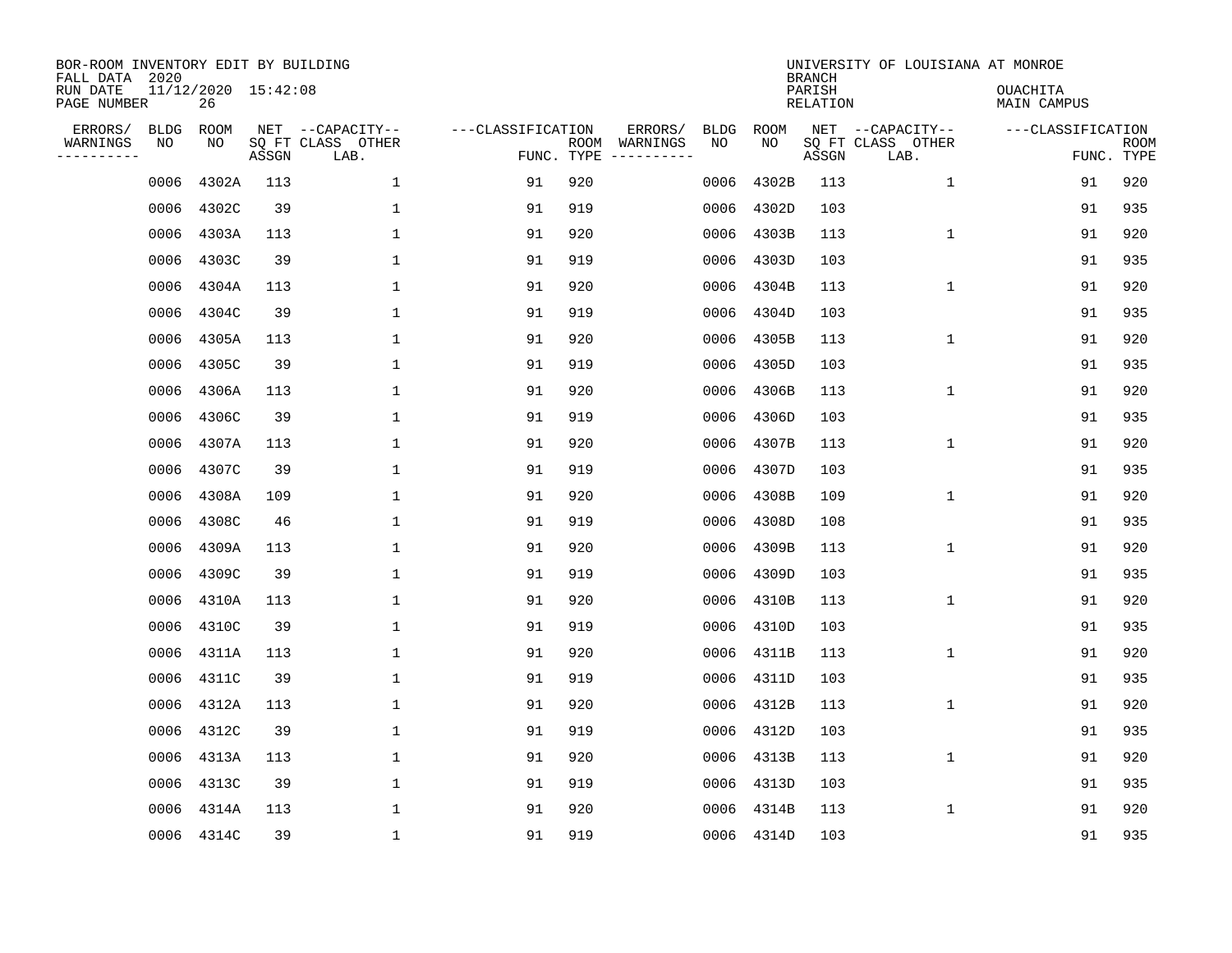| BOR-ROOM INVENTORY EDIT BY BUILDING<br>FALL DATA 2020<br>RUN DATE<br>PAGE NUMBER |                   | 11/12/2020 15:42:08<br>27 |       |                                               |                                 |     |                          |                   |            | <b>BRANCH</b><br>PARISH<br>RELATION | UNIVERSITY OF LOUISIANA AT MONROE             | <b>OUACHITA</b><br>MAIN CAMPUS |                           |
|----------------------------------------------------------------------------------|-------------------|---------------------------|-------|-----------------------------------------------|---------------------------------|-----|--------------------------|-------------------|------------|-------------------------------------|-----------------------------------------------|--------------------------------|---------------------------|
|                                                                                  |                   |                           |       |                                               |                                 |     |                          |                   |            |                                     |                                               |                                |                           |
| ERRORS/<br>WARNINGS<br>---------                                                 | <b>BLDG</b><br>ΝO | ROOM<br>NO                | ASSGN | NET --CAPACITY--<br>SQ FT CLASS OTHER<br>LAB. | ---CLASSIFICATION<br>FUNC. TYPE |     | ERRORS/<br>ROOM WARNINGS | <b>BLDG</b><br>NO | ROOM<br>NO | ASSGN                               | NET --CAPACITY--<br>SQ FT CLASS OTHER<br>LAB. | ---CLASSIFICATION              | <b>ROOM</b><br>FUNC. TYPE |
|                                                                                  | 0006              | 4315A                     | 113   | $\mathbf 1$                                   | 91                              | 920 |                          | 0006              | 4315B      | 113                                 | $\mathbf{1}$                                  | 91                             | 920                       |
|                                                                                  | 0006              | 4315C                     | 39    | $\mathbf{1}$                                  | 91                              | 919 |                          | 0006              | 4315D      | 103                                 |                                               | 91                             | 935                       |
|                                                                                  | 0006              | 4316A                     | 113   | 1                                             | 91                              | 920 |                          | 0006              | 4316B      | 113                                 | $\mathbf{1}$                                  | 91                             | 920                       |
|                                                                                  | 0006              | 4316C                     | 39    | $\mathbf{1}$                                  | 91                              | 919 |                          | 0006              | 4316D      | 103                                 |                                               | 91                             | 935                       |
|                                                                                  | 0006              | 4317A                     | 113   | $\mathbf{1}$                                  | 91                              | 920 |                          | 0006              | 4317B      | 113                                 | $\mathbf{1}$                                  | 91                             | 920                       |
|                                                                                  | 0006              | 4317C                     | 39    | $\mathbf{1}$                                  | 91                              | 919 |                          | 0006              | 4317D      | 103                                 |                                               | 91                             | 935                       |
|                                                                                  | 0006              | 4318A                     | 113   | $\mathbf{1}$                                  | 91                              | 920 |                          | 0006              | 4318B      | 113                                 | $\mathbf 1$                                   | 91                             | 920                       |
|                                                                                  | 0006              | 4318C                     | 39    | $\mathbf{1}$                                  | 91                              | 919 |                          | 0006              | 4318D      | 103                                 |                                               | 91                             | 935                       |
|                                                                                  | 0006              | 4319A                     | 113   | $\mathbf{1}$                                  | 91                              | 920 |                          | 0006              | 4319B      | 113                                 | $\mathbf 1$                                   | 91                             | 920                       |
|                                                                                  | 0006              | 4319C                     | 39    | $\mathbf{1}$                                  | 91                              | 919 |                          | 0006              | 4319D      | 103                                 |                                               | 91                             | 935                       |
|                                                                                  | 0006              | 4320A                     | 113   | $\mathbf{1}$                                  | 91                              | 920 |                          | 0006              | 4320B      | 113                                 | $\mathbf{1}$                                  | 91                             | 920                       |
|                                                                                  | 0006              | 4320C                     | 39    | $\mathbf{1}$                                  | 91                              | 919 |                          | 0006              | 4320D      | 103                                 |                                               | 91                             | 935                       |
|                                                                                  | 0006              | 4321A                     | 113   | $\mathbf{1}$                                  | 91                              | 920 |                          | 0006              | 4321B      | 113                                 | $\mathbf{1}$                                  | 91                             | 920                       |
|                                                                                  | 0006              | 4321C                     | 39    | $\mathbf{1}$                                  | 91                              | 919 |                          | 0006              | 4321D      | 103                                 |                                               | 91                             | 935                       |
|                                                                                  | 0006              | 4322A                     | 113   | 1                                             | 91                              | 920 |                          | 0006              | 4322B      | 113                                 | 1                                             | 91                             | 920                       |
|                                                                                  | 0006              | 4322C                     | 39    | 1                                             | 91                              | 919 |                          | 0006              | 4322D      | 103                                 |                                               | 91                             | 935                       |
|                                                                                  | 0006              | 4323A                     | 113   | 1                                             | 91                              | 920 |                          | 0006              | 4323B      | 113                                 | 1                                             | 91                             | 920                       |
|                                                                                  | 0006              | 4323C                     | 39    | $\mathbf{1}$                                  | 91                              | 919 |                          | 0006              | 4323D      | 103                                 |                                               | 91                             | 935                       |
|                                                                                  | 0006              | 4324A                     | 113   | 1                                             | 91                              | 920 |                          | 0006              | 4324B      | 113                                 | $\mathbf 1$                                   | 91                             | 920                       |
|                                                                                  | 0006              | 4324C                     | 39    | $\mathbf{1}$                                  | 91                              | 919 |                          | 0006              | 4324D      | 103                                 |                                               | 91                             | 935                       |
|                                                                                  | 0006              | 4325A                     | 113   | $\mathbf{1}$                                  | 91                              | 920 |                          | 0006              | 4325B      | 113                                 | $\mathbf 1$                                   | 91                             | 920                       |
|                                                                                  | 0006              | 4325C                     | 39    | $\mathbf{1}$                                  | 91                              | 919 |                          | 0006              | 4325D      | 103                                 |                                               | 91                             | 935                       |
|                                                                                  | 0006              | 4326A                     | 113   | $\mathbf{1}$                                  | 91                              | 920 |                          | 0006              | 4326B      | 113                                 | $\mathbf{1}$                                  | 91                             | 920                       |
|                                                                                  | 0006              | 4326C                     | 39    | $\mathbf{1}$                                  | 91                              | 919 |                          | 0006              | 4326D      | 103                                 |                                               | 91                             | 935                       |
|                                                                                  | 0006              | 4327A                     | 113   | 1                                             | 91                              | 920 |                          | 0006              | 4327B      | 113                                 | 1                                             | 91                             | 920                       |
|                                                                                  |                   | 0006 4327C                | 39    | $\mathbf{1}$                                  | 91                              | 919 |                          |                   | 0006 4327D | 103                                 |                                               | 91                             | 935                       |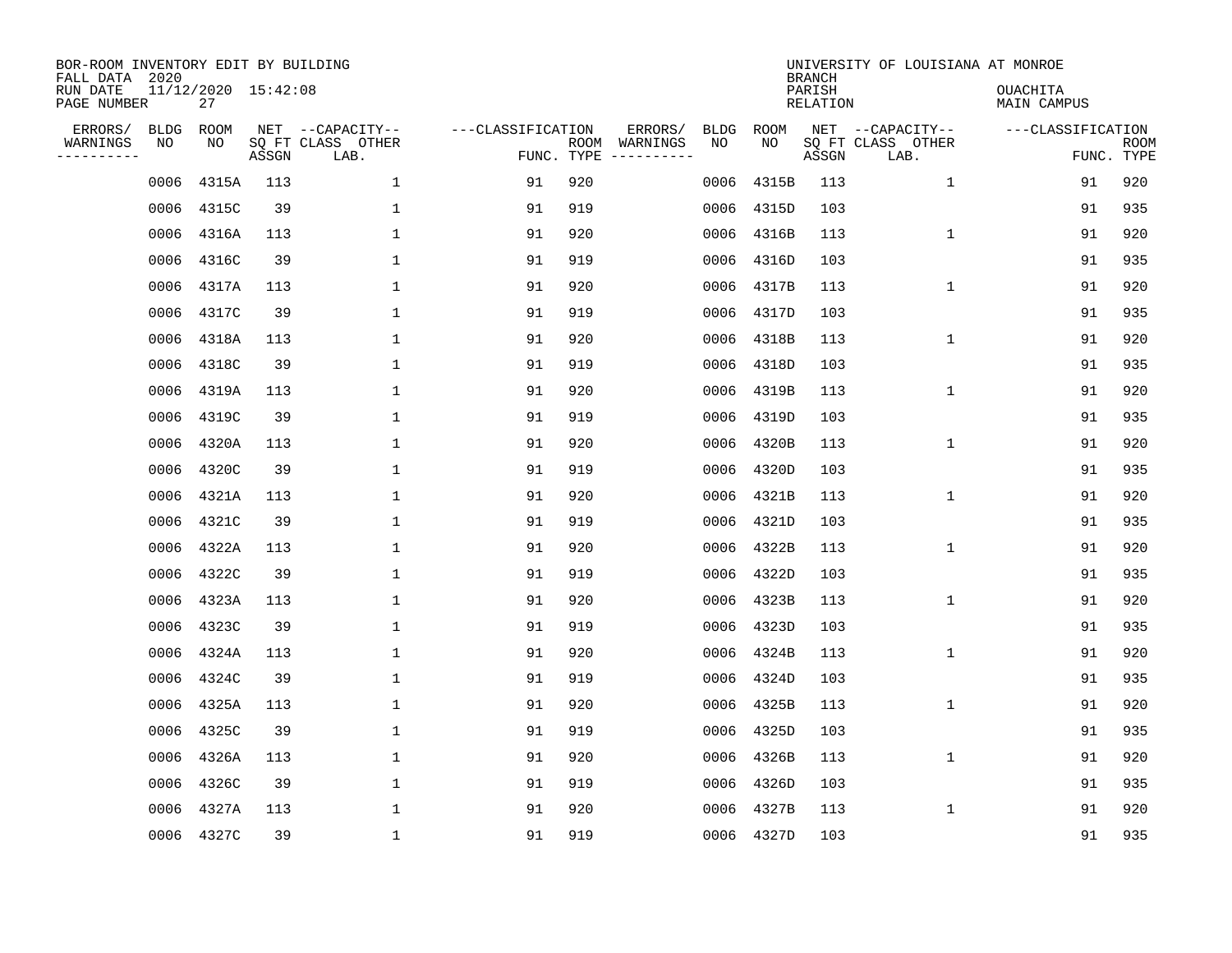| BOR-ROOM INVENTORY EDIT BY BUILDING<br>FALL DATA 2020 |             |                           |       |                           |                   |                    |          |             |                                                               | <b>BRANCH</b>             | UNIVERSITY OF LOUISIANA AT MONROE                                                                                                                   |                                |                           |
|-------------------------------------------------------|-------------|---------------------------|-------|---------------------------|-------------------|--------------------|----------|-------------|---------------------------------------------------------------|---------------------------|-----------------------------------------------------------------------------------------------------------------------------------------------------|--------------------------------|---------------------------|
| RUN DATE<br>PAGE NUMBER                               |             | 11/12/2020 15:42:08<br>28 |       |                           |                   |                    |          |             |                                                               | PARISH<br><b>RELATION</b> |                                                                                                                                                     | OUACHITA<br><b>MAIN CAMPUS</b> |                           |
| ERRORS/                                               | <b>BLDG</b> | ROOM                      |       | NET --CAPACITY--          | ---CLASSIFICATION |                    | ERRORS/  | <b>BLDG</b> | <b>ROOM</b>                                                   |                           | NET --CAPACITY--                                                                                                                                    | ---CLASSIFICATION              |                           |
| WARNINGS<br>----------                                | NO          | NO                        | ASSGN | SQ FT CLASS OTHER<br>LAB. |                   | ROOM<br>FUNC. TYPE | WARNINGS | NO          | NO                                                            | ASSGN                     | SQ FT CLASS OTHER<br>LAB.                                                                                                                           |                                | <b>ROOM</b><br>FUNC. TYPE |
|                                                       | 0006        | 4328A                     | 113   | $\mathbf 1$               | 91                | 920                |          | 0006        | 4328B                                                         | 113                       | 1                                                                                                                                                   | 91                             | 920                       |
|                                                       | 0006        | 4328C                     | 39    | $\mathbf 1$               | 91                | 919                |          | 0006        | 4328D                                                         | 103                       |                                                                                                                                                     | 91                             | 935                       |
|                                                       | 0006        | 4340                      | 529   |                           | 0 <sub>0</sub>    | 020                |          | 0006        | 4341                                                          | 429                       |                                                                                                                                                     | 00                             | 020                       |
|                                                       | 0006        | 4342                      | 834   |                           | 0 <sub>0</sub>    | 020                |          | 0006        | 4344                                                          | 646                       |                                                                                                                                                     | 0 <sub>0</sub>                 | 020                       |
|                                                       | 0006        | 4345                      | 157   |                           | 0 <sub>0</sub>    | 020                |          | 0006        | 4346                                                          | 162                       |                                                                                                                                                     | 0 <sub>0</sub>                 | 020                       |
|                                                       | 0006        | 4347                      | 157   |                           | 0 <sub>0</sub>    | 020                |          | 0006        | 4350                                                          | 200                       |                                                                                                                                                     | 0 <sub>0</sub>                 | 020                       |
|                                                       | 0006        | 4351                      | 66    |                           | 0 <sub>0</sub>    | 030                |          | 0006        | 4352                                                          | 52                        |                                                                                                                                                     | 0 <sub>0</sub>                 | 030                       |
| 9                                                     | 0006        | 4353                      | 344   | 5                         | 91                | 410                |          | 0006        | 4354                                                          | 710                       | 5                                                                                                                                                   | 0 <sub>0</sub>                 | 020                       |
|                                                       | 0006        | 4355                      | 28    |                           | 0 <sub>0</sub>    | 030                |          | 0006        | 4355A                                                         | 21                        |                                                                                                                                                     | 0 <sub>0</sub>                 | 030                       |
|                                                       |             | 0006 4356                 | 186   | 5                         | 0 <sub>0</sub>    | 020                |          |             | 0006 4357<br>TOTAL NUMBER CLASSROOMS<br>TOTAL NUMBER LABS 210 | 81                        | TOTAL ASSIGNABLE & UNASSIGNABLE SQFT:<br>TOTAL NET ASSIGN SQ. FT. IN ROOM FILE<br>TOTAL NUMBER COMPUTER CLASSROOMS<br>TOTAL NUMBER SPECIAL LABS 220 | 00<br>46,044<br>34,094         | 030                       |
|                                                       | 0007        | 0007                      | 27    |                           | 0 <sub>0</sub>    | 030                |          |             | 0007 0034                                                     | 58                        |                                                                                                                                                     | 00                             | 020                       |
|                                                       | 0007        | 0035                      | 74    |                           | 0 <sub>0</sub>    | 020                |          | 0007        | 0036                                                          | 79                        |                                                                                                                                                     | 0 <sub>0</sub>                 | 020                       |
|                                                       | 0007        | 0037                      | 74    |                           | 00                | 020                |          | 0007        | 0101                                                          | 170                       |                                                                                                                                                     | 0 <sub>0</sub>                 | 020                       |
|                                                       | 0007        | 0102                      | 122   | $\mathbf 1$               | 46                | 313                |          | 0007        | 0103                                                          | 110                       | 1                                                                                                                                                   | 46                             | 310                       |
|                                                       | 0007        | 0104                      | 148   | 1                         | 46                | 310                |          | 0007        | 0105                                                          | 300                       | 10                                                                                                                                                  | 46                             | 350                       |
|                                                       | 0007        | 0106                      | 35    | 1                         | 0 <sub>0</sub>    | 030                |          |             | 0007 0107                                                     | 300                       | 1                                                                                                                                                   | 46                             | 310                       |
|                                                       | 0007        | 0108                      | 227   | $\mathbf{1}$              | 46                | 310                |          | 0007        | 0109                                                          | 193                       | $\mathbf{1}$                                                                                                                                        | 46                             | 310                       |
|                                                       | 0007        | 0110                      | 749   | 20                        | 11                | 110                |          |             | 0007 0111                                                     | 120                       | $\mathbf 1$                                                                                                                                         | 46                             | 310                       |
|                                                       | 0007        | 0112                      | 120   | $\mathbf 1$               | 46                | 310                |          | 0007        | 0113                                                          | 121                       | $\mathbf{1}$                                                                                                                                        | 46                             | 310                       |
|                                                       | 0007        | 0114                      | 121   | $\mathbf{1}$              | 46                | 310                |          |             | 0007 0115                                                     | 16                        |                                                                                                                                                     | 00                             | 030                       |
|                                                       | 0007        | 0116                      | 640   |                           | 11                | 750                |          | 0007        | 0117                                                          | 228                       | 2                                                                                                                                                   | 81                             | 081                       |
|                                                       | 0007        | 0118                      | 302   | 2                         | 81                | 750                |          |             | 0007 0120                                                     | 50                        | $\mathbf{1}$                                                                                                                                        | 0 <sub>0</sub>                 | 030                       |
|                                                       |             | 0007 0121                 | 305   | 8                         | 52                | 650                |          |             | 0007 0122                                                     | 219                       | 6                                                                                                                                                   | 11                             | 240                       |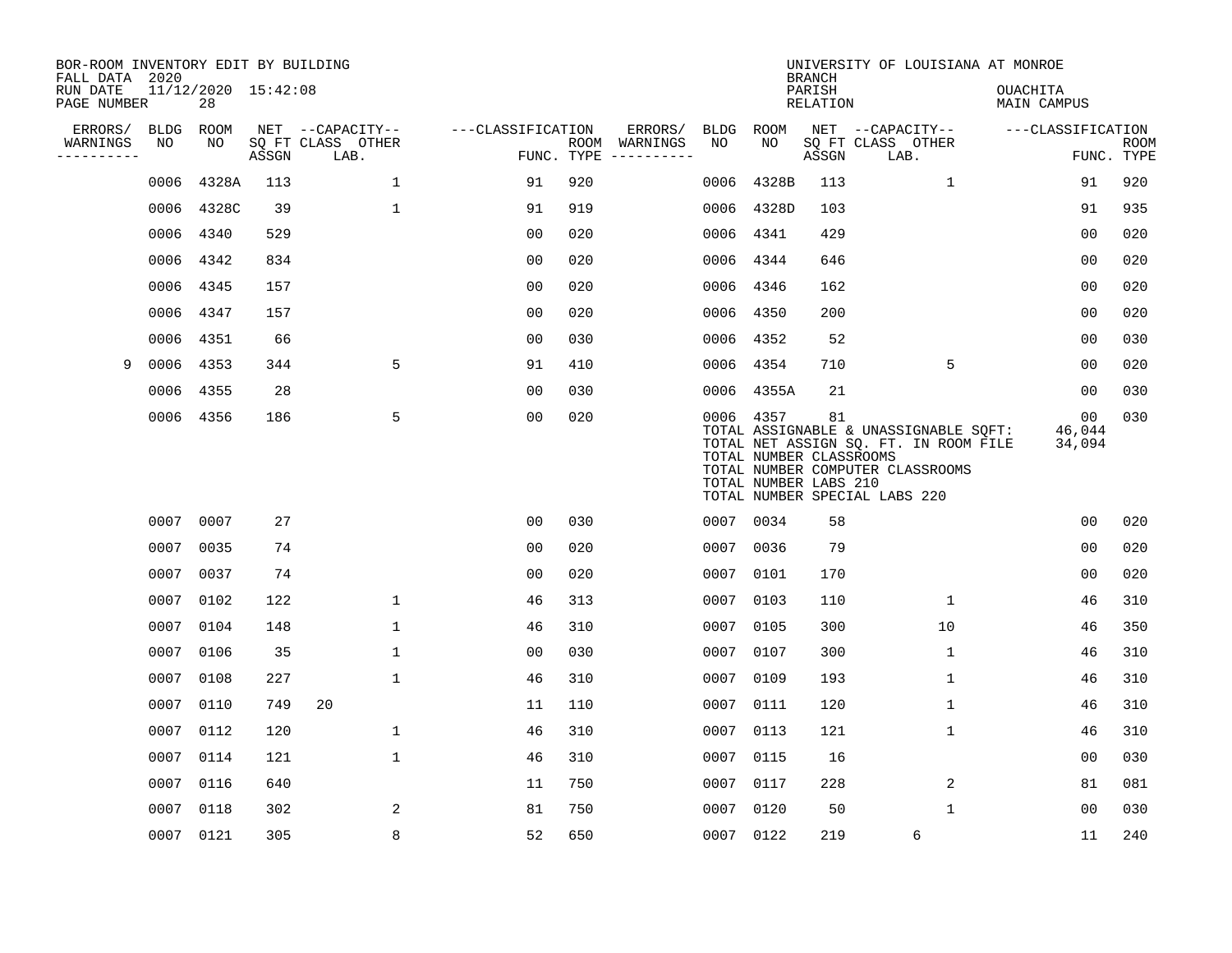| BOR-ROOM INVENTORY EDIT BY BUILDING<br>FALL DATA 2020 |      |                           |       |                                       |                   |     |                                      |           |                                                               | <b>BRANCH</b>      | UNIVERSITY OF LOUISIANA AT MONROE                                                                                                                        |                                |                           |
|-------------------------------------------------------|------|---------------------------|-------|---------------------------------------|-------------------|-----|--------------------------------------|-----------|---------------------------------------------------------------|--------------------|----------------------------------------------------------------------------------------------------------------------------------------------------------|--------------------------------|---------------------------|
| RUN DATE<br>PAGE NUMBER                               |      | 11/12/2020 15:42:08<br>29 |       |                                       |                   |     |                                      |           |                                                               | PARISH<br>RELATION |                                                                                                                                                          | <b>OUACHITA</b><br>MAIN CAMPUS |                           |
| ERRORS/                                               | BLDG | ROOM<br>NO                |       | NET --CAPACITY--<br>SQ FT CLASS OTHER | ---CLASSIFICATION |     | ERRORS/                              | BLDG      | ROOM<br>NO                                                    |                    | NET --CAPACITY--                                                                                                                                         | ---CLASSIFICATION              |                           |
| WARNINGS<br>-----------                               | NO   |                           | ASSGN | LAB.                                  |                   |     | ROOM WARNINGS<br>FUNC. TYPE $------$ | NO        |                                                               | ASSGN              | SQ FT CLASS OTHER<br>LAB.                                                                                                                                |                                | <b>ROOM</b><br>FUNC. TYPE |
|                                                       |      | 0007 0123                 | 122   |                                       | 46                | 315 |                                      | 0007      | 0124                                                          | 199                | $\mathbf{1}$                                                                                                                                             | 46                             | 310                       |
|                                                       |      | 0007 0125                 | 117   | $\mathbf{1}$                          | 46                | 310 |                                      |           | 0007 0126<br>TOTAL NUMBER CLASSROOMS<br>TOTAL NUMBER LABS 210 | 117                | 1<br>TOTAL ASSIGNABLE & UNASSIGNABLE SQFT:<br>TOTAL NET ASSIGN SQ. FT. IN ROOM FILE<br>TOTAL NUMBER COMPUTER CLASSROOMS<br>TOTAL NUMBER SPECIAL LABS 220 | - 46<br>5,463<br>4,880<br>1    | 310                       |
|                                                       |      | 0009 0100                 | 218   |                                       | 21                | 750 |                                      |           | 0009 0100A                                                    | 104                |                                                                                                                                                          | 0 <sub>0</sub>                 | 030                       |
|                                                       | 0009 | 0100B                     | 84    |                                       | 00                | 030 |                                      | 0009      | 0102                                                          | 124                |                                                                                                                                                          | 21                             | 575                       |
|                                                       | 0009 | 0103                      | 300   |                                       | 0 <sub>0</sub>    | 020 |                                      | 0009      | 0104                                                          | 215                |                                                                                                                                                          | 0 <sub>0</sub>                 | 020                       |
|                                                       | 0009 | 0105                      | 72    |                                       | 0 <sub>0</sub>    | 030 |                                      | 0009      | 0106                                                          | 50                 | 1                                                                                                                                                        | 0 <sub>0</sub>                 | 030                       |
|                                                       | 0009 | 0107                      | 36    |                                       | 0 <sub>0</sub>    | 010 |                                      | 0009      | 0108                                                          | 345                |                                                                                                                                                          | 0 <sub>0</sub>                 | 020                       |
|                                                       | 0009 | 0109                      | 200   |                                       | 0 <sub>0</sub>    | 020 |                                      | 0009      | 0109A                                                         | 153                |                                                                                                                                                          | 21                             | 570                       |
|                                                       | 0009 | 0109B                     | 153   |                                       | 21                | 570 |                                      | 0009      | 0109C                                                         | 153                |                                                                                                                                                          | 21                             | 570                       |
|                                                       | 0009 | 0109D                     | 153   | 5                                     | 21                | 575 |                                      | 0009      | 0110                                                          | 164                |                                                                                                                                                          | 21                             | 575                       |
|                                                       | 0009 | 0111                      | 200   |                                       | 0 <sub>0</sub>    | 020 |                                      | 0009      | 0111A                                                         | 153                | 5                                                                                                                                                        | 21                             | 575                       |
|                                                       | 0009 | 0111B                     | 153   |                                       | 21                | 570 |                                      | 0009      | 0111C                                                         | 153                |                                                                                                                                                          | 21                             | 570                       |
|                                                       | 0009 | 0111D                     | 153   |                                       | 21                | 570 |                                      | 0009      | 0112                                                          | 70                 |                                                                                                                                                          | 0 <sub>0</sub>                 | 020                       |
|                                                       | 0009 | 0112E                     | 70    |                                       | 0 <sub>0</sub>    | 030 |                                      | 0009      | 0114                                                          | 200                |                                                                                                                                                          | 21                             | 575                       |
|                                                       | 0009 | 0116                      | 393   |                                       | 21                | 575 |                                      | 0009      | 0118                                                          | 210                |                                                                                                                                                          | 0 <sub>0</sub>                 | 030                       |
|                                                       | 0009 | 0119                      | 215   |                                       | 0 <sub>0</sub>    | 020 |                                      | 0009      | 0200                                                          | 330                |                                                                                                                                                          | 0 <sub>0</sub>                 | 020                       |
|                                                       | 0009 | 0201                      | 350   |                                       | 0 <sub>0</sub>    | 020 |                                      | 0009      | 0202                                                          | 150                | $\mathbf{1}$                                                                                                                                             | 21                             | 310                       |
|                                                       | 0009 | 0203                      | 160   | 1                                     | 21                | 310 |                                      | 0009      | 0204                                                          | 240                | 10                                                                                                                                                       | 21                             | 350                       |
|                                                       | 0009 | 0205                      | 72    | $\mathbf{1}$                          | 00                | 030 |                                      | 0009      | 0206                                                          | 50                 | $\mathbf{1}$                                                                                                                                             | 0 <sub>0</sub>                 | 030                       |
|                                                       | 0009 | 0207                      | 36    |                                       | 0 <sub>0</sub>    | 010 |                                      | 0009      | 0208                                                          | 343                |                                                                                                                                                          | 0 <sub>0</sub>                 | 020                       |
|                                                       | 0009 | 0209                      | 200   |                                       | 0 <sub>0</sub>    | 020 |                                      | 0009      | 0209A                                                         | 153                |                                                                                                                                                          | 21                             | 570                       |
|                                                       | 0009 | 0209B                     | 153   |                                       | 21                | 570 |                                      | 0009      | 0209C                                                         | 153                |                                                                                                                                                          | 21                             | 570                       |
|                                                       |      | 0009 0209D                | 153   |                                       | 21                | 575 |                                      | 0009 0210 |                                                               | 80                 |                                                                                                                                                          | 0 <sub>0</sub>                 | 020                       |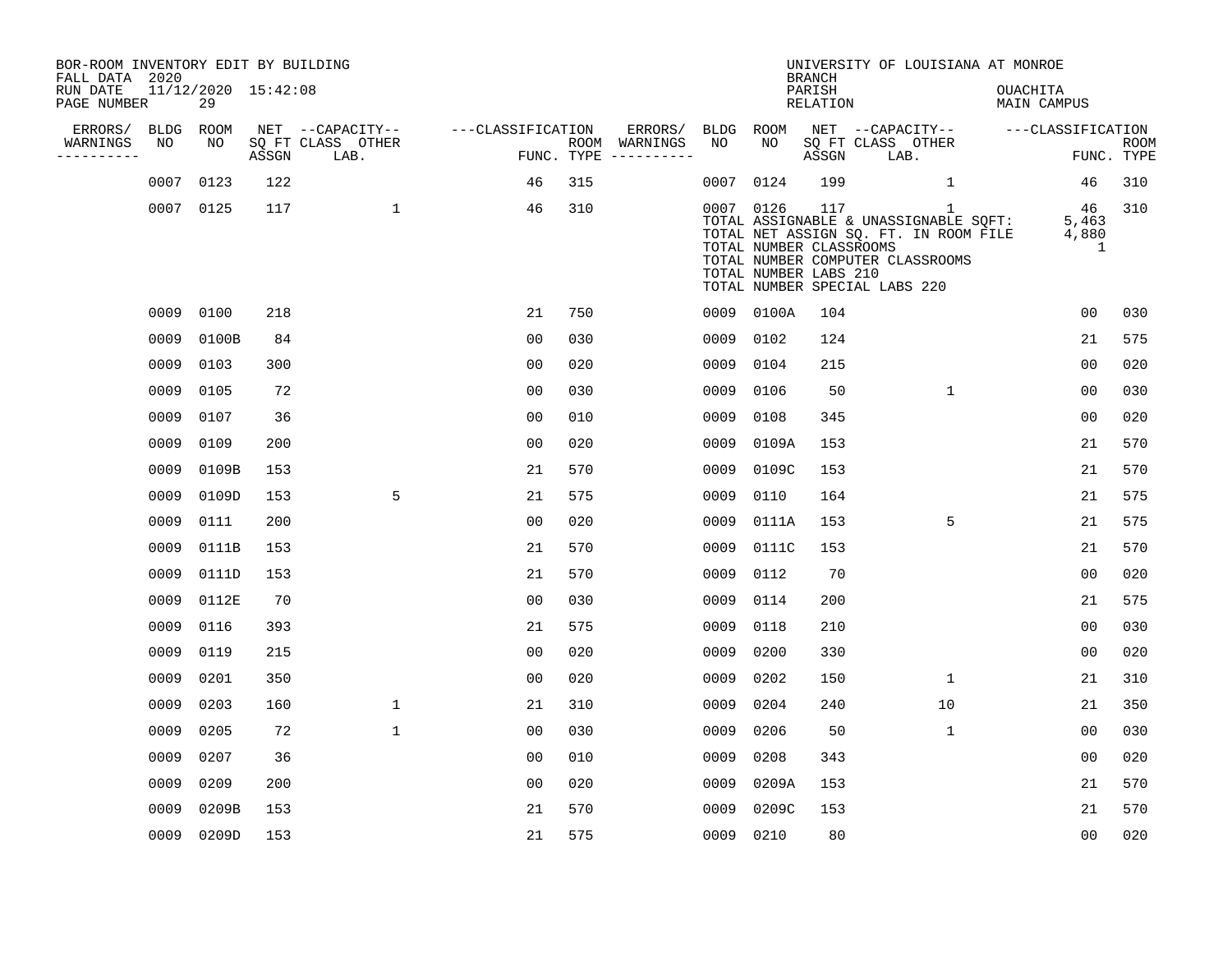| BOR-ROOM INVENTORY EDIT BY BUILDING<br>FALL DATA 2020 |           |                           |       |                           |                   |     |                                      |           |            | <b>BRANCH</b>                                          | UNIVERSITY OF LOUISIANA AT MONROE                                                                                                                        |                                 |                           |
|-------------------------------------------------------|-----------|---------------------------|-------|---------------------------|-------------------|-----|--------------------------------------|-----------|------------|--------------------------------------------------------|----------------------------------------------------------------------------------------------------------------------------------------------------------|---------------------------------|---------------------------|
| RUN DATE<br>PAGE NUMBER                               |           | 11/12/2020 15:42:08<br>30 |       |                           |                   |     |                                      |           |            | PARISH<br>RELATION                                     |                                                                                                                                                          | <b>OUACHITA</b><br>MAIN CAMPUS  |                           |
| ERRORS/                                               | BLDG      | ROOM                      |       | NET --CAPACITY--          | ---CLASSIFICATION |     | ERRORS/                              | BLDG ROOM |            |                                                        | NET --CAPACITY--                                                                                                                                         | ---CLASSIFICATION               |                           |
| WARNINGS<br>----------                                | NO        | NO                        | ASSGN | SQ FT CLASS OTHER<br>LAB. |                   |     | ROOM WARNINGS<br>FUNC. TYPE $------$ | NO        | NO         | ASSGN                                                  | SQ FT CLASS OTHER<br>LAB.                                                                                                                                |                                 | <b>ROOM</b><br>FUNC. TYPE |
|                                                       | 0009      | 0211                      | 200   |                           | 0 <sub>0</sub>    | 020 |                                      | 0009      | 0211A      | 153                                                    |                                                                                                                                                          | 21                              | 575                       |
|                                                       | 0009      | 0211B                     | 153   |                           | 21                | 570 |                                      | 0009      | 0211C      | 153                                                    |                                                                                                                                                          | 21                              | 570                       |
|                                                       | 0009      | 0211D                     | 153   |                           | 21                | 570 |                                      | 0009 0212 |            | 240                                                    |                                                                                                                                                          | 21                              | 575                       |
|                                                       | 0009 0214 |                           | 590   |                           | 0 <sub>0</sub>    | 030 |                                      |           |            | TOTAL NUMBER CLASSROOMS<br>TOTAL NUMBER LABS 210       | TOTAL ASSIGNABLE & UNASSIGNABLE SQFT:<br>TOTAL NET ASSIGN SQ. FT. IN ROOM FILE<br>TOTAL NUMBER COMPUTER CLASSROOMS<br>TOTAL NUMBER SPECIAL LABS 220      | 8,759<br>4,337                  |                           |
| 9                                                     | 0013 0100 |                           | 8045  | 5                         | 72                | 210 |                                      | 0013 0101 |            | 279                                                    |                                                                                                                                                          | 00                              | 020                       |
|                                                       | 0013      | 0102                      | 110   | 1                         | 46                | 310 |                                      | 0013 0103 |            | 100                                                    |                                                                                                                                                          | 48                              | 115                       |
|                                                       | 0013 0104 |                           | 625   | 16                        | 11                | 110 |                                      | 0013 0105 |            | 141                                                    | 1                                                                                                                                                        | 46                              | 310                       |
|                                                       | 0013 0106 |                           | 500   |                           | 11                | 731 |                                      | 0013 0107 |            | 375                                                    |                                                                                                                                                          | 64                              | 731                       |
|                                                       | 0013 0108 |                           | 45    |                           | 0 <sub>0</sub>    | 010 |                                      | 0013 0109 |            | 40                                                     | $\mathbf{1}$                                                                                                                                             | 46                              | 315                       |
|                                                       | 0013      | 0110                      | 79    | $\mathbf{1}$              | 0 <sub>0</sub>    | 030 |                                      | 0013 0111 |            | 79                                                     | 1                                                                                                                                                        | 00                              | 030                       |
|                                                       | 0013 0112 |                           | 42    | $\mathbf{1}$              | 0 <sub>0</sub>    | 030 |                                      | 0013 0113 |            | 42<br>TOTAL NUMBER CLASSROOMS<br>TOTAL NUMBER LABS 210 | 1<br>TOTAL ASSIGNABLE & UNASSIGNABLE SQFT:<br>TOTAL NET ASSIGN SQ. FT. IN ROOM FILE<br>TOTAL NUMBER COMPUTER CLASSROOMS<br>TOTAL NUMBER SPECIAL LABS 220 | 00<br>10,502<br>9,936<br>1<br>1 | 030                       |
|                                                       |           | 0015 5101A                | 133   | $\mathbf{1}$              | 91                | 950 |                                      |           | 0015 5101B | 117                                                    | $\mathbf{1}$                                                                                                                                             | 91                              | 950                       |
|                                                       |           | 0015 5101C                | 117   | 1                         | 91                | 950 |                                      | 0015      | 5101D      | 133                                                    | $\mathbf{1}$                                                                                                                                             | 91                              | 950                       |
|                                                       | 0015      | 5101E                     | 140   | $\mathbf 1$               | 91                | 950 |                                      | 0015      | 5101F      | 230                                                    | $\overline{2}$                                                                                                                                           | 91                              | 950                       |
|                                                       | 0015      | 5102A                     | 133   | 1                         | 91                | 950 |                                      | 0015      | 5102B      | 117                                                    | $\mathbf{1}$                                                                                                                                             | 91                              | 950                       |
|                                                       | 0015      | 5102C                     | 117   | $\mathbf{1}$              | 91                | 950 |                                      | 0015      | 5102D      | 133                                                    | $\mathbf{1}$                                                                                                                                             | 91                              | 950                       |
|                                                       | 0015      | 5102E                     | 140   | 1                         | 91                | 950 |                                      | 0015      | 5102F      | 230                                                    | $\mathbf{1}$                                                                                                                                             | 91                              | 950                       |
|                                                       | 0015      | 5103A                     | 133   | $\mathbf{1}$              | 91                | 950 |                                      | 0015      | 5103B      | 117                                                    | $\mathbf{1}$                                                                                                                                             | 91                              | 950                       |
|                                                       | 0015      | 5103C                     | 117   | 1                         | 91                | 950 |                                      | 0015      | 5103D      | 133                                                    | $\mathbf{1}$                                                                                                                                             | 91                              | 950                       |
|                                                       |           | 0015 5103E                | 140   | 1                         | 91                | 950 |                                      |           | 0015 5103F | 230                                                    | 1                                                                                                                                                        | 91                              | 950                       |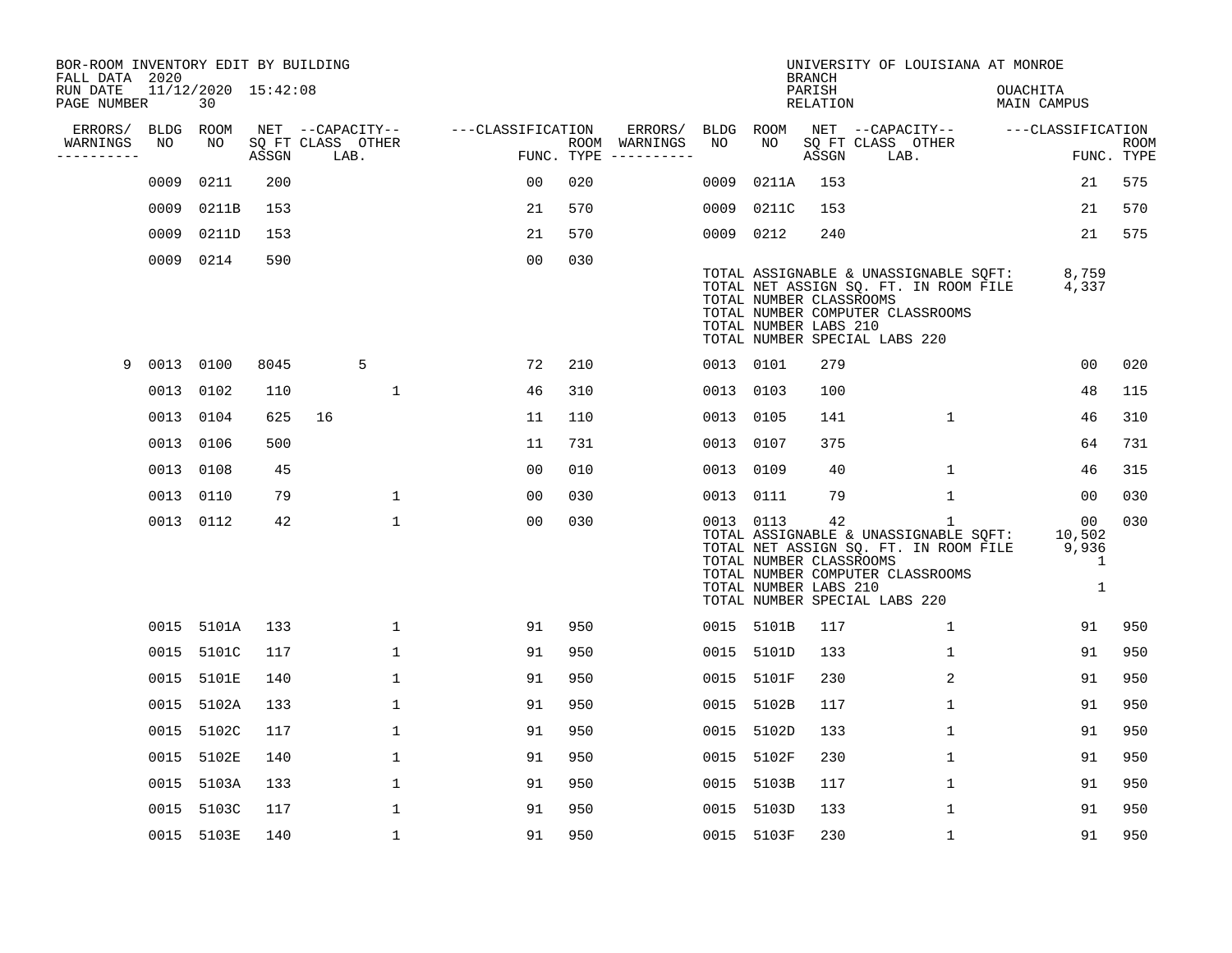| BOR-ROOM INVENTORY EDIT BY BUILDING<br>FALL DATA 2020<br>RUN DATE |                   | 11/12/2020 15:42:08 |       |                                               |                                 |     |                                                                                                                             |                   |            | <b>BRANCH</b><br>PARISH | UNIVERSITY OF LOUISIANA AT MONROE             | <b>OUACHITA</b>   |                           |
|-------------------------------------------------------------------|-------------------|---------------------|-------|-----------------------------------------------|---------------------------------|-----|-----------------------------------------------------------------------------------------------------------------------------|-------------------|------------|-------------------------|-----------------------------------------------|-------------------|---------------------------|
| PAGE NUMBER                                                       |                   | 31                  |       |                                               |                                 |     |                                                                                                                             |                   |            | RELATION                |                                               | MAIN CAMPUS       |                           |
| ERRORS/<br>WARNINGS<br>---------                                  | <b>BLDG</b><br>ΝO | ROOM<br>NO          | ASSGN | NET --CAPACITY--<br>SQ FT CLASS OTHER<br>LAB. | ---CLASSIFICATION<br>FUNC. TYPE |     | ERRORS/<br>ROOM WARNINGS<br>$\begin{tabular}{cccccc} - & - & - & - & - & - & - \\ & - & - & - & - & - & - \\ \end{tabular}$ | <b>BLDG</b><br>NO | ROOM<br>NO | ASSGN                   | NET --CAPACITY--<br>SQ FT CLASS OTHER<br>LAB. | ---CLASSIFICATION | <b>ROOM</b><br>FUNC. TYPE |
|                                                                   | 0015              | 5104A               | 133   | $\mathbf{1}$                                  | 91                              | 950 |                                                                                                                             | 0015              | 5104B      | 117                     | $\mathbf{1}$                                  | 91                | 950                       |
|                                                                   | 0015              | 5104C               | 117   | $\mathbf{1}$                                  | 91                              | 950 |                                                                                                                             | 0015              | 5104D      | 133                     | $\mathbf{1}$                                  | 91                | 950                       |
|                                                                   | 0015              | 5104E               | 140   | 1                                             | 91                              | 950 |                                                                                                                             | 0015              | 5104F      | 230                     | $\mathbf{1}$                                  | 91                | 950                       |
|                                                                   | 0015              | 5105A               | 133   | 1                                             | 91                              | 950 |                                                                                                                             | 0015              | 5105B      | 117                     | $\mathbf{1}$                                  | 91                | 950                       |
|                                                                   | 0015              | 5105C               | 117   | $\mathbf{1}$                                  | 91                              | 950 |                                                                                                                             | 0015              | 5105D      | 133                     | $\mathbf{1}$                                  | 91                | 950                       |
|                                                                   | 0015              | 5105E               | 140   | $\mathbf{1}$                                  | 91                              | 950 |                                                                                                                             | 0015              | 5105F      | 230                     | $\mathbf 1$                                   | 91                | 950                       |
|                                                                   | 0015              | 5106A               | 131   | 1                                             | 91                              | 950 |                                                                                                                             | 0015              | 5106E      | 137                     | $\mathbf 1$                                   | 91                | 950                       |
|                                                                   | 0015              | 5106F               | 123   | $\mathbf{1}$                                  | 91                              | 950 |                                                                                                                             | 0015              | 5107A      | 133                     | $\mathbf{1}$                                  | 91                | 950                       |
|                                                                   | 0015              | 5107B               | 117   | 1                                             | 91                              | 950 |                                                                                                                             | 0015              | 5107C      | 117                     | $\mathbf 1$                                   | 91                | 950                       |
|                                                                   | 0015              | 5107D               | 133   | 1                                             | 91                              | 950 |                                                                                                                             | 0015              | 5107E      | 140                     | $\mathbf 1$                                   | 91                | 950                       |
|                                                                   | 0015              | 5107F               | 230   | $\mathbf{1}$                                  | 91                              | 950 |                                                                                                                             | 0015              | 5108A      | 133                     | $\mathbf{1}$                                  | 91                | 950                       |
|                                                                   | 0015              | 5108B               | 117   | $\mathbf{1}$                                  | 91                              | 950 |                                                                                                                             | 0015              | 5108C      | 117                     | $\mathbf{1}$                                  | 91                | 950                       |
|                                                                   | 0015              | 5108D               | 133   | $\mathbf{1}$                                  | 91                              | 950 |                                                                                                                             | 0015              | 5108E      | 140                     | $\mathbf{1}$                                  | 91                | 950                       |
|                                                                   | 0015              | 5108F               | 230   | $\mathbf{1}$                                  | 91                              | 950 |                                                                                                                             | 0015              | 5109A      | 131                     | $\mathbf{1}$                                  | 91                | 950                       |
|                                                                   | 0015              | 5109E               | 137   | 1                                             | 91                              | 950 |                                                                                                                             | 0015              | 5109F      | 123                     | 1                                             | 91                | 950                       |
|                                                                   | 0015              | 5110A               | 131   | 1                                             | 91                              | 950 |                                                                                                                             | 0015              | 5110E      | 137                     | $\mathbf{1}$                                  | 91                | 950                       |
|                                                                   | 0015              | 5110F               | 123   | 1                                             | 91                              | 950 |                                                                                                                             | 0015              | 5111A      | 123                     | 1                                             | 91                | 950                       |
|                                                                   | 0015              | 5111B               | 130   | $\mathbf{1}$                                  | 91                              | 950 |                                                                                                                             | 0015              | 5111E      | 128                     | 1                                             | 91                | 950                       |
|                                                                   |                   | 0015 5111F          | 148   | 1                                             | 91                              | 950 |                                                                                                                             | 0015              | 5112A      | 123                     | 1                                             | 91                | 950                       |
|                                                                   | 0015              | 5112B               | 130   | $\mathbf{1}$                                  | 91                              | 950 |                                                                                                                             | 0015              | 5112E      | 128                     | $\mathbf 1$                                   | 91                | 950                       |
|                                                                   |                   | 0015 5112F          | 148   | $\mathbf{1}$                                  | 91                              | 950 |                                                                                                                             | 0015              | 5113A      | 133                     | $\mathbf{1}$                                  | 91                | 950                       |
|                                                                   | 0015              | 5113B               | 117   | $\mathbf{1}$                                  | 91                              | 950 |                                                                                                                             | 0015              | 5113C      | 117                     | $\mathbf{1}$                                  | 91                | 950                       |
|                                                                   |                   | 0015 5113D          | 133   | $\mathbf{1}$                                  | 91                              | 950 |                                                                                                                             | 0015              | 5113E      | 140                     | $\mathbf{1}$                                  | 91                | 950                       |
|                                                                   | 0015              | 5113F               | 230   | $\mathbf{1}$                                  | 91                              | 950 |                                                                                                                             | 0015              | 5114A      | 133                     | $\mathbf 1$                                   | 91                | 950                       |
|                                                                   |                   | 0015 5114B          | 117   | 1                                             | 91                              | 950 |                                                                                                                             | 0015              | 5114C      | 117                     | 1                                             | 91                | 950                       |
|                                                                   |                   | 0015 5114D          | 133   | $\mathbf{1}$                                  | 91                              | 950 |                                                                                                                             |                   | 0015 5114E | 140                     | 1                                             | 91                | 950                       |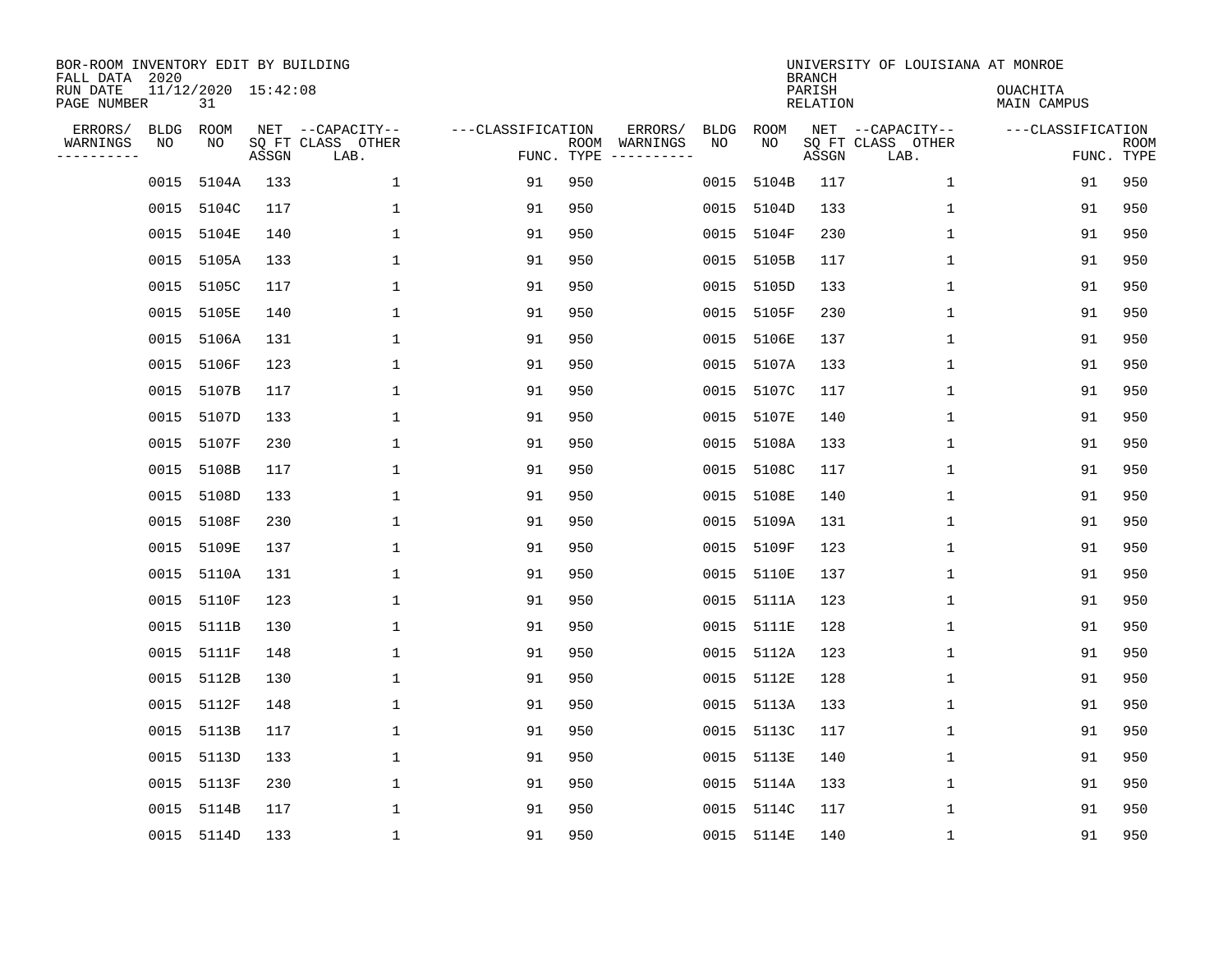| BOR-ROOM INVENTORY EDIT BY BUILDING<br>FALL DATA 2020 |             |                           |       |                           |                   |     |                                                                                                                             |             |             | <b>BRANCH</b>      | UNIVERSITY OF LOUISIANA AT MONROE |                                |                           |
|-------------------------------------------------------|-------------|---------------------------|-------|---------------------------|-------------------|-----|-----------------------------------------------------------------------------------------------------------------------------|-------------|-------------|--------------------|-----------------------------------|--------------------------------|---------------------------|
| RUN DATE<br>PAGE NUMBER                               |             | 11/12/2020 15:42:08<br>32 |       |                           |                   |     |                                                                                                                             |             |             | PARISH<br>RELATION |                                   | <b>OUACHITA</b><br>MAIN CAMPUS |                           |
| ERRORS/                                               | <b>BLDG</b> | ROOM<br>NO                |       | NET --CAPACITY--          | ---CLASSIFICATION |     | ERRORS/                                                                                                                     | <b>BLDG</b> | ROOM<br>NO. |                    | NET --CAPACITY--                  | ---CLASSIFICATION              |                           |
| WARNINGS<br>---------                                 | ΝO          |                           | ASSGN | SQ FT CLASS OTHER<br>LAB. | FUNC. TYPE        |     | ROOM WARNINGS<br>$\begin{tabular}{ccccccccc} - & - & - & - & - & - & - & - \\ & - & - & - & - & - & - & - \\ \end{tabular}$ | NO          |             | ASSGN              | SQ FT CLASS OTHER<br>LAB.         |                                | <b>ROOM</b><br>FUNC. TYPE |
|                                                       | 0015        | 5114F                     | 230   | $\mathbf{1}$              | 91                | 950 |                                                                                                                             | 0015        | 5150        | 660                |                                   | 0 <sub>0</sub>                 | 020                       |
|                                                       | 0015 5151   |                           | 360   |                           | 0 <sub>0</sub>    | 020 |                                                                                                                             | 0015        | 5152        | 56                 |                                   | 0 <sub>0</sub>                 | 030                       |
|                                                       | 0015 5153   |                           | 94    |                           | 0 <sub>0</sub>    | 030 |                                                                                                                             | 0015        | 5154        | 56                 |                                   | 0 <sub>0</sub>                 | 010                       |
|                                                       | 0015 5155   |                           | 410   |                           | 0 <sub>0</sub>    | 020 |                                                                                                                             | 0015        | 5156        | 58                 |                                   | 0 <sub>0</sub>                 | 030                       |
|                                                       | 0015 5157   |                           | 828   |                           | 0 <sub>0</sub>    | 020 |                                                                                                                             | 0015        | 5158        | 412                |                                   | 00                             | 020                       |
|                                                       | 0015 5159   |                           | 270   |                           | 0 <sub>0</sub>    | 020 |                                                                                                                             | 0015        | 5160        | 160                |                                   | 0 <sub>0</sub>                 | 020                       |
|                                                       | 0015 5161   |                           | 251   |                           | 0 <sub>0</sub>    | 020 |                                                                                                                             | 0015        | 5201A       | 133                |                                   | 91                             | 950                       |
|                                                       | 0015        | 5201B                     | 117   |                           | 91                | 950 |                                                                                                                             | 0015        | 5201C       | 117                |                                   | 91                             | 950                       |
|                                                       | 0015        | 5201D                     | 133   |                           | 91                | 950 |                                                                                                                             | 0015        | 5201E       | 140                |                                   | 91                             | 950                       |
|                                                       | 0015        | 5201F                     | 230   |                           | 91                | 950 |                                                                                                                             | 0015        | 5202A       | 133                | $\mathbf 1$                       | 91                             | 950                       |
|                                                       | 0015        | 5202B                     | 117   | $\mathbf{1}$              | 91                | 950 |                                                                                                                             | 0015        | 5202C       | 117                | $\mathbf{1}$                      | 91                             | 950                       |
|                                                       | 0015        | 5202D                     | 133   | $\mathbf{1}$              | 91                | 950 |                                                                                                                             | 0015        | 5202E       | 140                | $\mathbf{1}$                      | 91                             | 950                       |
|                                                       | 0015        | 5202F                     | 230   | $\mathbf{1}$              | 91                | 950 |                                                                                                                             | 0015        | 5203A       | 133                | $\mathbf{1}$                      | 91                             | 950                       |
|                                                       | 0015        | 5203B                     | 117   | $\mathbf{1}$              | 91                | 950 |                                                                                                                             | 0015        | 5203C       | 117                | $\mathbf{1}$                      | 91                             | 950                       |
|                                                       |             | 0015 5203D                | 133   | 1                         | 91                | 950 |                                                                                                                             | 0015        | 5203E       | 140                | 1                                 | 91                             | 950                       |
|                                                       | 0015        | 5203F                     | 230   | 1                         | 91                | 950 |                                                                                                                             | 0015        | 5204A       | 133                | $\mathbf{1}$                      | 91                             | 950                       |
|                                                       | 0015        | 5204B                     | 117   | 1                         | 91                | 950 |                                                                                                                             | 0015        | 5204C       | 117                | 1                                 | 91                             | 950                       |
|                                                       | 0015        | 5204D                     | 133   | $\mathbf{1}$              | 91                | 950 |                                                                                                                             | 0015        | 5204E       | 140                | $\mathbf{1}$                      | 91                             | 950                       |
|                                                       |             | 0015 5204F                | 230   | 1                         | 91                | 950 |                                                                                                                             | 0015        | 5205A       | 133                | 1                                 | 91                             | 950                       |
|                                                       | 0015        | 5205B                     | 117   | $\mathbf{1}$              | 91                | 950 |                                                                                                                             | 0015        | 5205C       | 117                | $\mathbf 1$                       | 91                             | 950                       |
|                                                       | 0015        | 5205D                     | 133   | $\mathbf{1}$              | 91                | 950 |                                                                                                                             | 0015        | 5205E       | 140                | $\mathbf{1}$                      | 91                             | 950                       |
|                                                       | 0015        | 5205F                     | 230   | $\mathbf{1}$              | 91                | 950 |                                                                                                                             | 0015        | 5206A       | 131                | $\mathbf{1}$                      | 91                             | 950                       |
|                                                       | 0015        | 5206E                     | 137   | $\mathbf{1}$              | 91                | 950 |                                                                                                                             | 0015        | 5206F       | 123                | $\mathbf{1}$                      | 91                             | 950                       |
|                                                       | 0015        | 5207A                     | 133   | $\mathbf{1}$              | 91                | 950 |                                                                                                                             | 0015        | 5207B       | 117                | $\mathbf 1$                       | 91                             | 950                       |
|                                                       | 0015        | 5207C                     | 117   | 1                         | 91                | 950 |                                                                                                                             | 0015        | 5207D       | 133                | 1                                 | 91                             | 950                       |
|                                                       |             | 0015 5207E                | 140   | $\mathbf{1}$              | 91                | 950 |                                                                                                                             |             | 0015 5207F  | 230                | $\mathbf{1}$                      | 91                             | 950                       |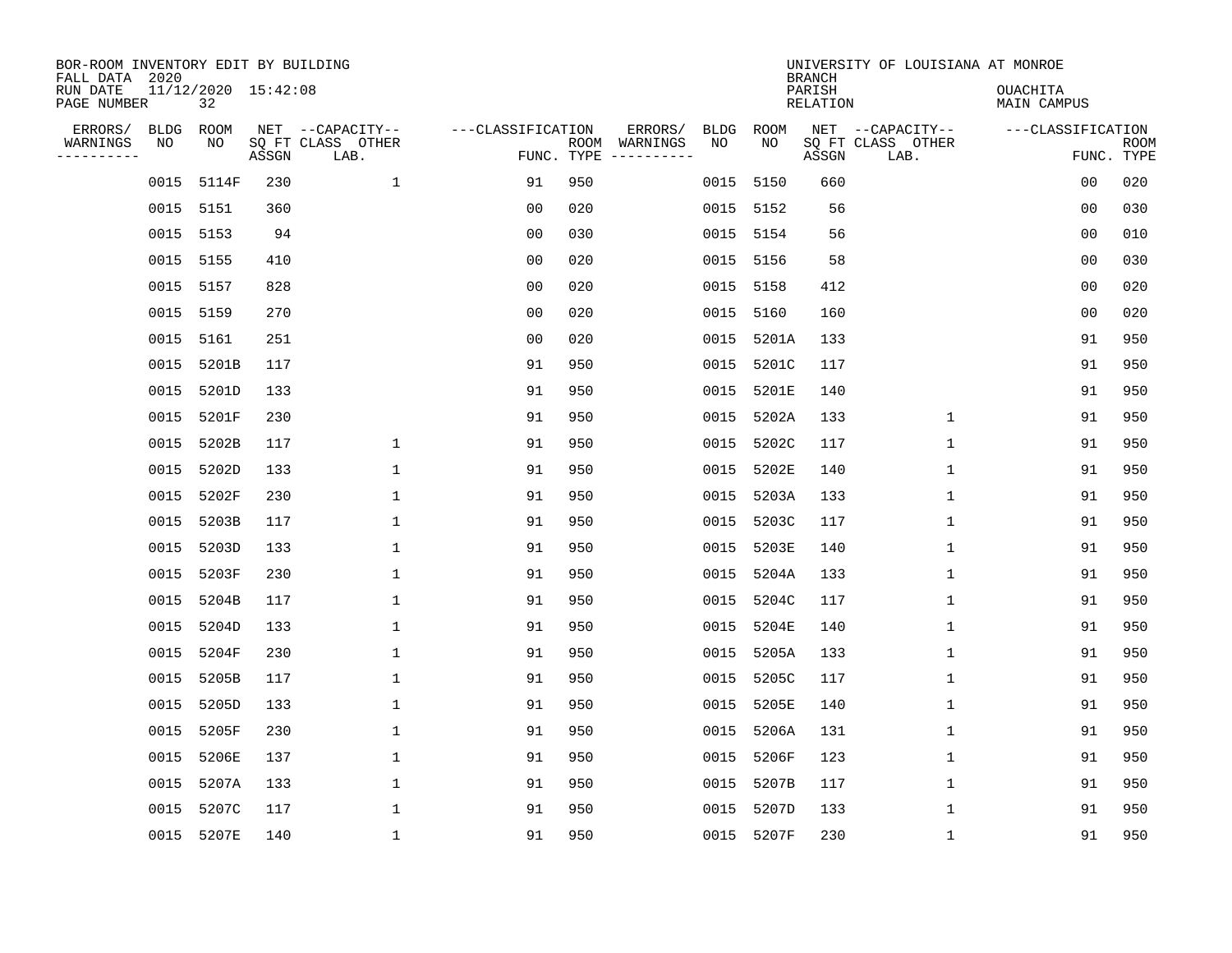| BOR-ROOM INVENTORY EDIT BY BUILDING<br>FALL DATA 2020<br>RUN DATE |                   | 11/12/2020 15:42:08 |       |                                               |                                 |     |                                                                                                                             |                   |             | <b>BRANCH</b><br>PARISH | UNIVERSITY OF LOUISIANA AT MONROE             | <b>OUACHITA</b>   |                           |
|-------------------------------------------------------------------|-------------------|---------------------|-------|-----------------------------------------------|---------------------------------|-----|-----------------------------------------------------------------------------------------------------------------------------|-------------------|-------------|-------------------------|-----------------------------------------------|-------------------|---------------------------|
| PAGE NUMBER                                                       |                   | 33                  |       |                                               |                                 |     |                                                                                                                             |                   |             | RELATION                |                                               | MAIN CAMPUS       |                           |
| ERRORS/<br>WARNINGS<br>---------                                  | <b>BLDG</b><br>ΝO | ROOM<br>NO          | ASSGN | NET --CAPACITY--<br>SQ FT CLASS OTHER<br>LAB. | ---CLASSIFICATION<br>FUNC. TYPE |     | ERRORS/<br>ROOM WARNINGS<br>$\begin{tabular}{cccccc} - & - & - & - & - & - & - \\ & - & - & - & - & - & - \\ \end{tabular}$ | <b>BLDG</b><br>NO | ROOM<br>NO. | ASSGN                   | NET --CAPACITY--<br>SQ FT CLASS OTHER<br>LAB. | ---CLASSIFICATION | <b>ROOM</b><br>FUNC. TYPE |
|                                                                   | 0015              | 5208A               | 133   | $\mathbf{1}$                                  | 91                              | 950 |                                                                                                                             | 0015              | 5208B       | 117                     | $\mathbf{1}$                                  | 91                | 950                       |
|                                                                   | 0015              | 5208C               | 117   | 1                                             | 91                              | 950 |                                                                                                                             | 0015              | 5208D       | 133                     | $\mathbf{1}$                                  | 91                | 950                       |
|                                                                   | 0015              | 5208E               | 140   | 1                                             | 91                              | 950 |                                                                                                                             | 0015              | 5208F       | 230                     | $\mathbf{1}$                                  | 91                | 950                       |
|                                                                   | 0015              | 5209A               | 131   | $\mathbf{1}$                                  | 91                              | 950 |                                                                                                                             | 0015              | 5209E       | 137                     | $\mathbf{1}$                                  | 91                | 950                       |
|                                                                   | 0015              | 5209F               | 123   | $\mathbf{1}$                                  | 91                              | 950 |                                                                                                                             | 0015              | 5210A       | 131                     | $\mathbf{1}$                                  | 91                | 950                       |
|                                                                   | 0015              | 5210E               | 137   | $\mathbf 1$                                   | 91                              | 950 |                                                                                                                             | 0015              | 5210F       | 123                     | $\mathbf 1$                                   | 91                | 950                       |
|                                                                   |                   | 0015 5211A          | 123   | 1                                             | 91                              | 950 |                                                                                                                             | 0015              | 5211B       | 130                     | $\mathbf 1$                                   | 91                | 950                       |
|                                                                   | 0015              | 5211E               | 128   | $\mathbf{1}$                                  | 91                              | 950 |                                                                                                                             | 0015              | 5211F       | 148                     | $\mathbf{1}$                                  | 91                | 950                       |
|                                                                   | 0015              | 5212A               | 123   | 1                                             | 91                              | 950 |                                                                                                                             | 0015              | 5212B       | 130                     | $\mathbf 1$                                   | 91                | 950                       |
|                                                                   | 0015              | 5212E               | 128   | 1                                             | 91                              | 950 |                                                                                                                             | 0015              | 5212F       | 148                     | $\mathbf 1$                                   | 91                | 950                       |
|                                                                   | 0015              | 5213A               | 133   | $\mathbf{1}$                                  | 91                              | 950 |                                                                                                                             | 0015              | 5213B       | 117                     | $\mathbf{1}$                                  | 91                | 950                       |
|                                                                   | 0015              | 5213C               | 117   | $\mathbf{1}$                                  | 91                              | 950 |                                                                                                                             | 0015              | 5213D       | 133                     | $\mathbf{1}$                                  | 91                | 950                       |
|                                                                   | 0015              | 5213E               | 140   | $\mathbf{1}$                                  | 91                              | 950 |                                                                                                                             | 0015              | 5213F       | 230                     | $\mathbf{1}$                                  | 91                | 950                       |
|                                                                   | 0015              | 5214A               | 133   | $\mathbf{1}$                                  | 91                              | 950 |                                                                                                                             | 0015              | 5214B       | 117                     | $\mathbf{1}$                                  | 91                | 950                       |
|                                                                   |                   | 0015 5214C          | 117   | 1                                             | 91                              | 950 |                                                                                                                             | 0015              | 5214D       | 133                     | 1                                             | 91                | 950                       |
|                                                                   | 0015              | 5214E               | 140   | $\mathbf{1}$                                  | 91                              | 950 |                                                                                                                             | 0015              | 5214F       | 230                     | $\mathbf{1}$                                  | 91                | 950                       |
|                                                                   | 0015 5250         |                     | 660   |                                               | 0 <sub>0</sub>                  | 020 |                                                                                                                             | 0015              | 5251        | 360                     |                                               | 0 <sub>0</sub>    | 020                       |
|                                                                   | 0015              | 5253                | 150   |                                               | 91                              | 955 |                                                                                                                             | 0015              | 5254        | 56                      |                                               | 0 <sub>0</sub>    | 030                       |
|                                                                   | 0015 5255         |                     | 410   |                                               | 0 <sub>0</sub>                  | 020 |                                                                                                                             | 0015              | 5256        | 58                      |                                               | 0 <sub>0</sub>    | 030                       |
|                                                                   | 0015              | 5257                | 828   |                                               | 0 <sub>0</sub>                  | 020 |                                                                                                                             | 0015              | 5258        | 412                     |                                               | 0 <sub>0</sub>    | 020                       |
|                                                                   | 0015 5259         |                     | 270   |                                               | 0 <sub>0</sub>                  | 020 |                                                                                                                             | 0015              | 5260        | 160                     |                                               | 0 <sub>0</sub>    | 020                       |
|                                                                   | 0015              | 5261                | 251   |                                               | 0 <sub>0</sub>                  | 020 |                                                                                                                             | 0015              | 5301A       | 133                     | $\mathbf{1}$                                  | 91                | 950                       |
|                                                                   |                   | 0015 5301B          | 117   | $\mathbf{1}$                                  | 91                              | 950 |                                                                                                                             | 0015              | 5301C       | 117                     | $\mathbf{1}$                                  | 91                | 950                       |
|                                                                   | 0015              | 5301D               | 133   | $\mathbf{1}$                                  | 91                              | 950 |                                                                                                                             | 0015              | 5301E       | 140                     | $\mathbf 1$                                   | 91                | 950                       |
|                                                                   | 0015              | 5301F               | 230   | 1                                             | 91                              | 950 |                                                                                                                             | 0015              | 5302A       | 133                     | 1                                             | 91                | 950                       |
|                                                                   |                   | 0015 5302B          | 117   | $\mathbf{1}$                                  | 91                              | 950 |                                                                                                                             |                   | 0015 5302C  | 117                     | 1                                             | 91                | 950                       |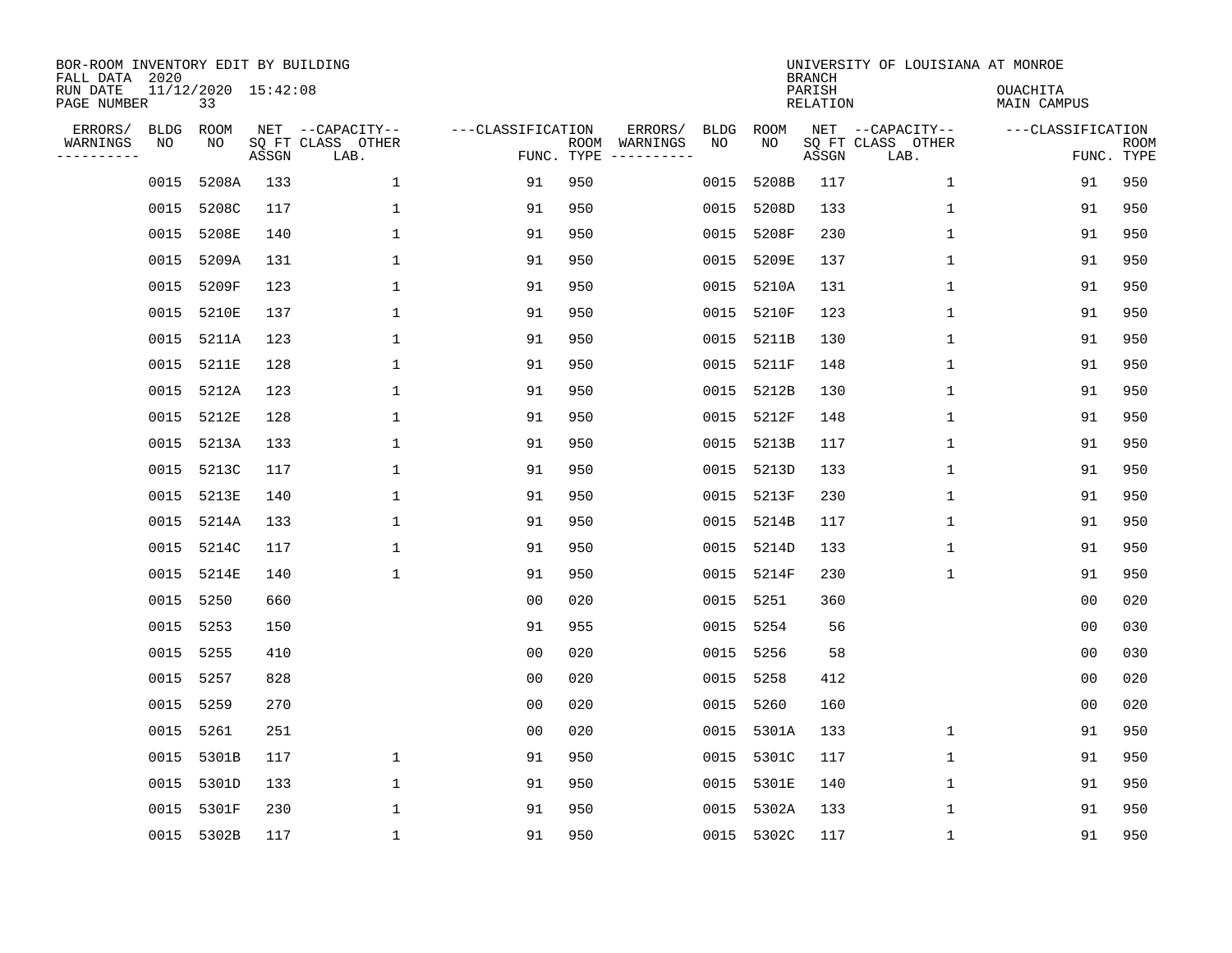| BOR-ROOM INVENTORY EDIT BY BUILDING<br>FALL DATA 2020<br>RUN DATE<br>PAGE NUMBER |            | 11/12/2020 15:42:08<br>34 |       |                                               |                                 |     |                                                                                                                             |                   |             | <b>BRANCH</b><br>PARISH<br>RELATION | UNIVERSITY OF LOUISIANA AT MONROE             | <b>OUACHITA</b><br>MAIN CAMPUS |                           |
|----------------------------------------------------------------------------------|------------|---------------------------|-------|-----------------------------------------------|---------------------------------|-----|-----------------------------------------------------------------------------------------------------------------------------|-------------------|-------------|-------------------------------------|-----------------------------------------------|--------------------------------|---------------------------|
|                                                                                  |            |                           |       |                                               |                                 |     |                                                                                                                             |                   |             |                                     |                                               |                                |                           |
| ERRORS/<br>WARNINGS<br>---------                                                 | BLDG<br>ΝO | ROOM<br>NO                | ASSGN | NET --CAPACITY--<br>SQ FT CLASS OTHER<br>LAB. | ---CLASSIFICATION<br>FUNC. TYPE |     | ERRORS/<br>ROOM WARNINGS<br>$\begin{tabular}{cccccc} - & - & - & - & - & - & - \\ & - & - & - & - & - & - \\ \end{tabular}$ | <b>BLDG</b><br>NO | ROOM<br>NO. | ASSGN                               | NET --CAPACITY--<br>SQ FT CLASS OTHER<br>LAB. | ---CLASSIFICATION              | <b>ROOM</b><br>FUNC. TYPE |
|                                                                                  | 0015       | 5302D                     | 133   | $\mathbf 1$                                   | 91                              | 950 |                                                                                                                             | 0015              | 5302E       | 140                                 | $\mathbf{1}$                                  | 91                             | 950                       |
|                                                                                  | 0015       | 5302F                     | 230   | 1                                             | 91                              | 950 |                                                                                                                             | 0015              | 5303A       | 133                                 | $\mathbf{1}$                                  | 91                             | 950                       |
|                                                                                  | 0015       | 5303B                     | 117   | 1                                             | 91                              | 950 |                                                                                                                             | 0015              | 5303C       | 117                                 | $\mathbf{1}$                                  | 91                             | 950                       |
|                                                                                  | 0015       | 5303D                     | 133   | 1                                             | 91                              | 950 |                                                                                                                             | 0015              | 5303E       | 140                                 | $\mathbf{1}$                                  | 91                             | 950                       |
|                                                                                  | 0015       | 5303F                     | 230   | $\mathbf{1}$                                  | 91                              | 950 |                                                                                                                             | 0015              | 5304A       | 133                                 | $\mathbf{1}$                                  | 91                             | 950                       |
|                                                                                  | 0015       | 5304B                     | 117   | 1                                             | 91                              | 950 |                                                                                                                             | 0015              | 5304C       | 117                                 | $\mathbf 1$                                   | 91                             | 950                       |
|                                                                                  | 0015       | 5304D                     | 133   | 1                                             | 91                              | 950 |                                                                                                                             | 0015              | 5304E       | 140                                 | $\mathbf 1$                                   | 91                             | 950                       |
|                                                                                  | 0015       | 5304F                     | 230   | $\mathbf{1}$                                  | 91                              | 950 |                                                                                                                             | 0015              | 5305A       | 133                                 | $\mathbf{1}$                                  | 91                             | 950                       |
|                                                                                  | 0015       | 5305B                     | 117   | 1                                             | 91                              | 950 |                                                                                                                             | 0015              | 5305C       | 117                                 | $\mathbf 1$                                   | 91                             | 950                       |
|                                                                                  | 0015       | 5305D                     | 133   | 1                                             | 91                              | 950 |                                                                                                                             | 0015              | 5305E       | 140                                 | $\mathbf 1$                                   | 91                             | 950                       |
|                                                                                  | 0015       | 5305F                     | 230   | $\mathbf{1}$                                  | 91                              | 950 |                                                                                                                             | 0015              | 5306A       | 131                                 | $\mathbf{1}$                                  | 91                             | 950                       |
|                                                                                  | 0015       | 5306E                     | 137   | $\mathbf{1}$                                  | 91                              | 950 |                                                                                                                             | 0015              | 5306F       | 123                                 | $\mathbf{1}$                                  | 91                             | 950                       |
|                                                                                  | 0015       | 5307A                     | 133   | $\mathbf{1}$                                  | 91                              | 950 |                                                                                                                             | 0015              | 5307B       | 117                                 | $\mathbf{1}$                                  | 91                             | 950                       |
|                                                                                  | 0015       | 5307C                     | 117   | $\mathbf{1}$                                  | 91                              | 950 |                                                                                                                             | 0015              | 5307D       | 133                                 | $\mathbf{1}$                                  | 91                             | 950                       |
|                                                                                  | 0015       | 5307E                     | 140   | 1                                             | 91                              | 950 |                                                                                                                             | 0015              | 5307F       | 230                                 | 1                                             | 91                             | 950                       |
|                                                                                  | 0015       | 5308A                     | 133   | 1                                             | 91                              | 950 |                                                                                                                             | 0015              | 5308B       | 117                                 | $\mathbf{1}$                                  | 91                             | 950                       |
|                                                                                  | 0015       | 5308C                     | 117   | 1                                             | 91                              | 950 |                                                                                                                             | 0015              | 5308D       | 133                                 | 1                                             | 91                             | 950                       |
|                                                                                  | 0015       | 5308E                     | 140   | $\mathbf{1}$                                  | 91                              | 950 |                                                                                                                             | 0015              | 5308F       | 230                                 | 1                                             | 91                             | 950                       |
|                                                                                  | 0015       | 5309A                     | 131   | 1                                             | 91                              | 950 |                                                                                                                             | 0015              | 5309E       | 137                                 | 1                                             | 91                             | 950                       |
|                                                                                  | 0015       | 5309F                     | 123   | $\mathbf{1}$                                  | 91                              | 950 |                                                                                                                             | 0015              | 5310A       | 131                                 | $\mathbf 1$                                   | 91                             | 950                       |
|                                                                                  | 0015       | 5310E                     | 137   | $\mathbf{1}$                                  | 91                              | 950 |                                                                                                                             | 0015              | 5310F       | 123                                 | $\mathbf{1}$                                  | 91                             | 950                       |
|                                                                                  | 0015       | 5311A                     | 123   | $\mathbf{1}$                                  | 91                              | 950 |                                                                                                                             | 0015              | 5311B       | 130                                 | $\mathbf{1}$                                  | 91                             | 950                       |
|                                                                                  |            | 0015 5311E                | 128   | $\mathbf{1}$                                  | 91                              | 950 |                                                                                                                             | 0015              | 5311F       | 148                                 | $\mathbf{1}$                                  | 91                             | 950                       |
|                                                                                  | 0015       | 5312A                     | 123   | $\mathbf{1}$                                  | 91                              | 950 |                                                                                                                             | 0015              | 5312B       | 130                                 | $\mathbf 1$                                   | 91                             | 950                       |
|                                                                                  | 0015       | 5312E                     | 128   | 1                                             | 91                              | 950 |                                                                                                                             | 0015              | 5312F       | 148                                 | 1                                             | 91                             | 950                       |
|                                                                                  |            | 0015 5313A                | 133   | $\mathbf{1}$                                  | 91                              | 950 |                                                                                                                             |                   | 0015 5313B  | 117                                 | 1                                             | 91                             | 950                       |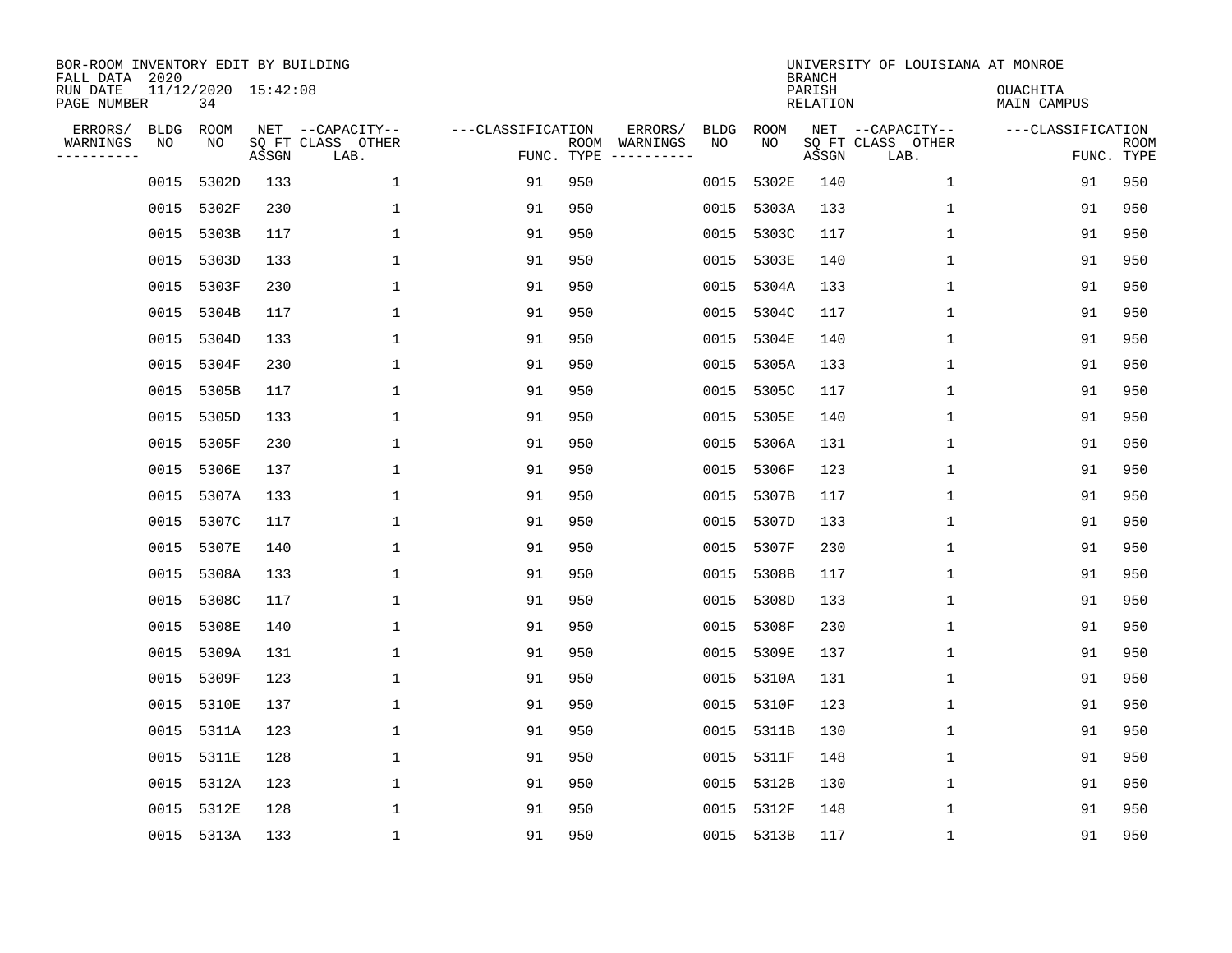| BOR-ROOM INVENTORY EDIT BY BUILDING<br>FALL DATA 2020<br>RUN DATE |                   | 11/12/2020 15:42:08 |       |                                               |                                 |     |                                                                                                                                        |                   |             | <b>BRANCH</b><br>PARISH | UNIVERSITY OF LOUISIANA AT MONROE             | <b>OUACHITA</b>   |                    |
|-------------------------------------------------------------------|-------------------|---------------------|-------|-----------------------------------------------|---------------------------------|-----|----------------------------------------------------------------------------------------------------------------------------------------|-------------------|-------------|-------------------------|-----------------------------------------------|-------------------|--------------------|
| PAGE NUMBER                                                       |                   | 35                  |       |                                               |                                 |     |                                                                                                                                        |                   |             | RELATION                |                                               | MAIN CAMPUS       |                    |
| ERRORS/<br>WARNINGS<br>---------                                  | <b>BLDG</b><br>NO | ROOM<br>NO          | ASSGN | NET --CAPACITY--<br>SQ FT CLASS OTHER<br>LAB. | ---CLASSIFICATION<br>FUNC. TYPE |     | ERRORS/<br>ROOM WARNINGS<br>$\begin{tabular}{ccccccccc} - & - & - & - & - & - & - & - \\ & - & - & - & - & - & - & - \\ \end{tabular}$ | <b>BLDG</b><br>NO | ROOM<br>NO  | ASSGN                   | NET --CAPACITY--<br>SQ FT CLASS OTHER<br>LAB. | ---CLASSIFICATION | ROOM<br>FUNC. TYPE |
|                                                                   | 0015              | 5313C               | 117   | $\mathbf 1$                                   | 91                              | 950 |                                                                                                                                        | 0015              | 5313D       | 133                     | $\mathbf 1$                                   | 91                | 950                |
|                                                                   | 0015              | 5313E               | 140   | 1                                             | 91                              | 950 |                                                                                                                                        | 0015              | 5313F       | 230                     | $\mathbf 1$                                   | 91                | 950                |
|                                                                   | 0015              | 5314A               | 133   | 1                                             | 91                              | 950 |                                                                                                                                        | 0015              | 5314B       | 117                     | $\mathbf{1}$                                  | 91                | 950                |
|                                                                   |                   | 0015 5314C          | 117   | 1                                             | 91                              | 950 |                                                                                                                                        | 0015              | 5314D       | 133                     | 1                                             | 91                | 950                |
|                                                                   | 0015              | 5314E               | 140   | 1                                             | 91                              | 950 |                                                                                                                                        | 0015              | 5314F       | 230                     | $\mathbf{1}$                                  | 91                | 950                |
|                                                                   |                   | 0015 5350           | 660   |                                               | 0 <sub>0</sub>                  | 020 |                                                                                                                                        | 0015              | 5351        | 360                     | $\mathbf 1$                                   | 0 <sub>0</sub>    | 020                |
|                                                                   |                   | 0015 5353           | 150   | $\mathbf 1$                                   | 91                              | 955 |                                                                                                                                        | 0015              | 5354        | 56                      | $\mathbf 1$                                   | 0 <sub>0</sub>    | 030                |
|                                                                   |                   | 0015 5355           | 410   | $\mathbf{1}$                                  | 0 <sub>0</sub>                  | 020 |                                                                                                                                        | 0015              | 5356        | 58                      |                                               | 0 <sub>0</sub>    | 030                |
|                                                                   |                   | 0015 5357           | 828   |                                               | 0 <sub>0</sub>                  | 020 |                                                                                                                                        | 0015              | 5358        | 412                     |                                               | 0 <sub>0</sub>    | 020                |
|                                                                   |                   | 0015 5359           | 270   |                                               | 0 <sub>0</sub>                  | 020 |                                                                                                                                        |                   | 0015 5360   | 160                     |                                               | 0 <sub>0</sub>    | 020                |
|                                                                   |                   | 0015 5361           | 251   |                                               | 0 <sub>0</sub>                  | 020 |                                                                                                                                        |                   | 0015 A51011 | 50                      | $\mathbf 1$                                   | 91                | 950                |
|                                                                   |                   | 0015 A51012         | 57    | 1                                             | 91                              | 950 |                                                                                                                                        |                   | 0015 A51021 | 50                      | $\mathbf 1$                                   | 91                | 950                |
|                                                                   |                   | 0015 A51022         | 57    | $\mathbf{1}$                                  | 91                              | 950 |                                                                                                                                        |                   | 0015 A51031 | 50                      | $\mathbf{1}$                                  | 91                | 950                |
|                                                                   |                   | 0015 A51032         | 57    | $\mathbf{1}$                                  | 91                              | 950 |                                                                                                                                        |                   | 0015 A51041 | 50                      | $\mathbf 1$                                   | 91                | 950                |
|                                                                   |                   | 0015 A51042         | 57    | 1                                             | 91                              | 950 |                                                                                                                                        |                   | 0015 A51051 | 50                      | 1                                             | 91                | 950                |
|                                                                   |                   | 0015 A51052         | 57    | 1                                             | 91                              | 950 |                                                                                                                                        |                   | 0015 A51061 | 62                      | 1                                             | 91                | 950                |
|                                                                   |                   | 0015 A51071         | 50    | 1                                             | 91                              | 950 |                                                                                                                                        |                   | 0015 A51072 | 57                      | 1                                             | 91                | 950                |
|                                                                   |                   | 0015 A51081         | 50    | 1                                             | 91                              | 950 |                                                                                                                                        |                   | 0015 A51082 | 57                      | 1                                             | 91                | 950                |
|                                                                   |                   | 0015 A51091         | 62    | 1                                             | 91                              | 950 |                                                                                                                                        |                   | 0015 A51101 | 62                      | 1                                             | 91                | 950                |
|                                                                   |                   | 0015 A51111         | 62    | 1                                             | 91                              | 950 |                                                                                                                                        |                   | 0015 A51121 | 62                      | 1                                             | 91                | 950                |
|                                                                   |                   | 0015 A51131         | 50    | $\mathbf{1}$                                  | 91                              | 950 |                                                                                                                                        |                   | 0015 A51132 | 57                      | 1                                             | 91                | 950                |
|                                                                   |                   | 0015 A51141         | 50    | $\mathbf 1$                                   | 91                              | 950 |                                                                                                                                        |                   | 0015 A51142 | 57                      | $\mathbf 1$                                   | 91                | 950                |
|                                                                   |                   | 0015 A52011         | 50    |                                               | 91                              | 950 |                                                                                                                                        |                   | 0015 A52012 | 57                      |                                               | 91                | 950                |
|                                                                   |                   | 0015 A52021         | 50    | $\mathbf{1}$                                  | 91                              | 950 |                                                                                                                                        |                   | 0015 A52022 | 57                      | $\mathbf{1}$                                  | 91                | 950                |
|                                                                   |                   | 0015 A52031         | 50    | 1                                             | 91                              | 950 |                                                                                                                                        |                   | 0015 A52032 | 57                      | 1                                             | 91                | 950                |
|                                                                   |                   | 0015 A52041         | 50    | $\mathbf{1}$                                  | 91                              | 950 |                                                                                                                                        |                   | 0015 A52042 | 57                      | 1                                             | 91                | 950                |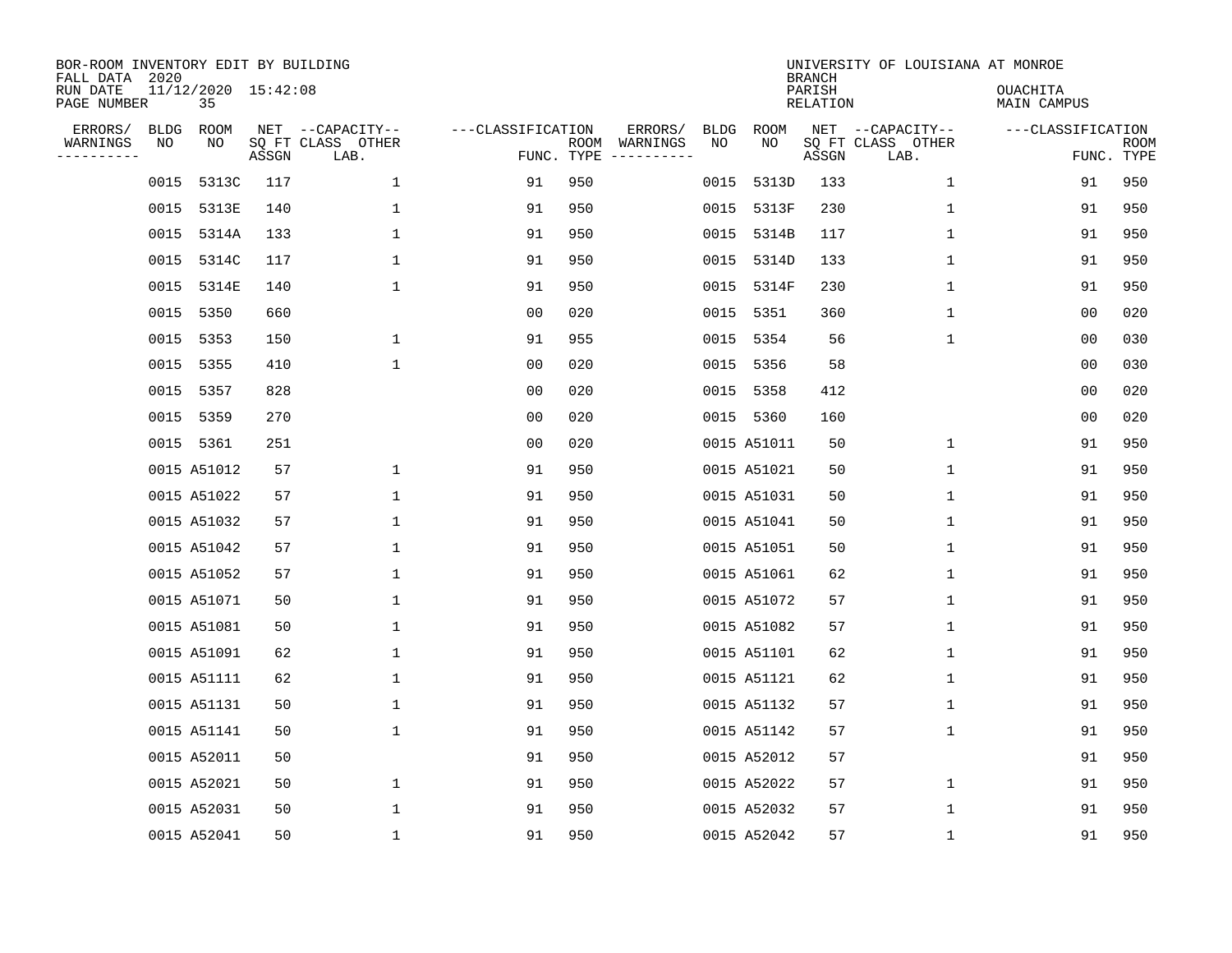| BOR-ROOM INVENTORY EDIT BY BUILDING<br>FALL DATA 2020 |    |                           |       |                                               |                   |                    |                                              |            |             | <b>BRANCH</b>      | UNIVERSITY OF LOUISIANA AT MONROE             |                         |                    |
|-------------------------------------------------------|----|---------------------------|-------|-----------------------------------------------|-------------------|--------------------|----------------------------------------------|------------|-------------|--------------------|-----------------------------------------------|-------------------------|--------------------|
| RUN DATE<br>PAGE NUMBER                               |    | 11/12/2020 15:42:08<br>36 |       |                                               |                   |                    |                                              |            |             | PARISH<br>RELATION |                                               | OUACHITA<br>MAIN CAMPUS |                    |
| ERRORS/<br>WARNINGS<br>--------                       | ΝO | BLDG ROOM<br>NO           | ASSGN | NET --CAPACITY--<br>SQ FT CLASS OTHER<br>LAB. | ---CLASSIFICATION | ROOM<br>FUNC. TYPE | ERRORS/<br>WARNINGS<br>$- - - - - - - - - -$ | BLDG<br>NO | ROOM<br>NO  | ASSGN              | NET --CAPACITY--<br>SQ FT CLASS OTHER<br>LAB. | ---CLASSIFICATION       | ROOM<br>FUNC. TYPE |
|                                                       |    | 0015 A52051               | 50    | $\mathbf 1$                                   | 91                | 950                |                                              |            | 0015 A52052 | 57                 | 1                                             | 91                      | 950                |
|                                                       |    | 0015 A52061               | 62    | $\mathbf 1$                                   | 91                | 950                |                                              |            | 0015 A52071 | 50                 | $\mathbf 1$                                   | 91                      | 950                |
|                                                       |    | 0015 A52072               | 57    | $\mathbf{1}$                                  | 91                | 950                |                                              |            | 0015 A52081 | 50                 | $\mathbf{1}$                                  | 91                      | 950                |
|                                                       |    | 0015 A52082               | 57    | 1                                             | 91                | 950                |                                              |            | 0015 A52091 | 62                 | 1                                             | 91                      | 950                |
|                                                       |    | 0015 A52101               | 62    | $\mathbf{1}$                                  | 91                | 950                |                                              |            | 0015 A52111 | 62                 | $\mathbf 1$                                   | 91                      | 950                |
|                                                       |    | 0015 A52121               | 62    | $\mathbf 1$                                   | 91                | 950                |                                              |            | 0015 A52131 | 50                 | $\mathbf 1$                                   | 91                      | 950                |
|                                                       |    | 0015 A52132               | 57    | $\mathbf 1$                                   | 91                | 950                |                                              |            | 0015 A52141 | 50                 | $\mathbf 1$                                   | 91                      | 950                |
|                                                       |    | 0015 A52142               | 57    | 1                                             | 91                | 950                |                                              |            | 0015 A53011 | 50                 | $\mathbf 1$                                   | 91                      | 950                |
|                                                       |    | 0015 A53012               | 57    | $\mathbf 1$                                   | 91                | 950                |                                              |            | 0015 A53021 | 50                 | 1                                             | 91                      | 950                |
|                                                       |    | 0015 A53022               | 57    | $\mathbf 1$                                   | 91                | 950                |                                              |            | 0015 A53031 | 50                 | 1                                             | 91                      | 950                |
|                                                       |    | 0015 A53032               | 57    | $\mathbf 1$                                   | 91                | 950                |                                              |            | 0015 A53041 | 50                 | $\mathbf 1$                                   | 91                      | 950                |
|                                                       |    | 0015 A53042               | 57    | $\mathbf 1$                                   | 91                | 950                |                                              |            | 0015 A53051 | 50                 | 1                                             | 91                      | 950                |
|                                                       |    | 0015 A53052               | 57    | $\mathbf 1$                                   | 91                | 950                |                                              |            | 0015 A53061 | 62                 | $\mathbf 1$                                   | 91                      | 950                |
|                                                       |    | 0015 A53071               | 50    | $\mathbf 1$                                   | 91                | 950                |                                              |            | 0015 A53072 | 57                 | 1                                             | 91                      | 950                |
|                                                       |    | 0015 A53081               | 50    | 1                                             | 91                | 950                |                                              |            | 0015 A53082 | 57                 | 1                                             | 91                      | 950                |
|                                                       |    | 0015 A53091               | 62    | 1                                             | 91                | 950                |                                              |            | 0015 A53101 | 62                 | 1                                             | 91                      | 950                |
|                                                       |    | 0015 A53111               | 62    | 1                                             | 91                | 950                |                                              |            | 0015 A53112 | 62                 | 1                                             | 91                      | 950                |
|                                                       |    | 0015 A53121               | 62    | $\mathbf 1$                                   | 91                | 950                |                                              |            | 0015 A53131 | 50                 | 1                                             | 91                      | 950                |
|                                                       |    | 0015 A53132               | 57    | $\mathbf 1$                                   | 91                | 950                |                                              |            | 0015 A53141 | 50                 | 1                                             | 91                      | 950                |
|                                                       |    | 0015 A53142               | 57    | $\mathbf 1$                                   | 91                | 950                |                                              |            | 0015 B51111 | 62                 | 1                                             | 91                      | 950                |
|                                                       |    | 0015 B51121               | 62    | $\mathbf 1$                                   | 91                | 950                |                                              |            | 0015 B52111 | 62                 | 1                                             | 91                      | 950                |
|                                                       |    | 0015 B52121               | 62    | $\mathbf 1$                                   | 91                | 950                |                                              |            | 0015 B53121 | 62                 | 1                                             | 91                      | 950                |
|                                                       |    | 0015 C51011               | 50    | $\mathbf{1}$                                  | 91                | 950                |                                              |            | 0015 C51012 | 57                 | 1                                             | 91                      | 950                |
|                                                       |    | 0015 C51021               | 50    | $\mathbf{1}$                                  | 91                | 950                |                                              |            | 0015 C51022 | 57                 | 1                                             | 91                      | 950                |
|                                                       |    | 0015 C51031               | 50    | 1                                             | 91                | 950                |                                              |            | 0015 C51032 | 57                 | 1                                             | 91                      | 950                |
|                                                       |    | 0015 C51041               | 50    | 1                                             | 91                | 950                |                                              |            | 0015 C51042 | 57                 | 1                                             | 91                      | 950                |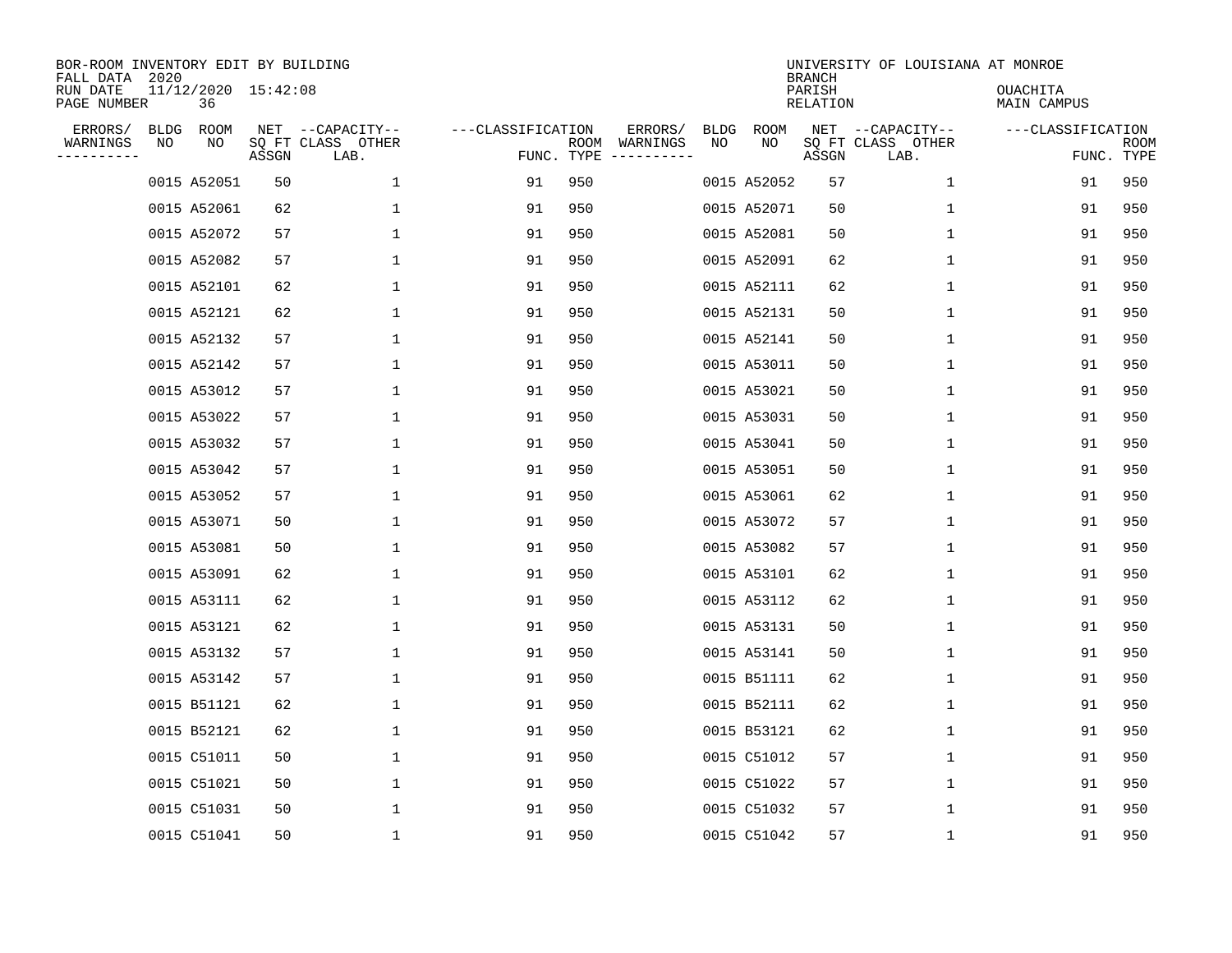| BOR-ROOM INVENTORY EDIT BY BUILDING<br>FALL DATA 2020<br>RUN DATE<br>PAGE NUMBER |            | 11/12/2020 15:42:08<br>37 |       |                                               |                   |      |                                            |            |                                                                 | <b>BRANCH</b><br>PARISH<br>RELATION | UNIVERSITY OF LOUISIANA AT MONROE                                                                                                  | OUACHITA<br>MAIN CAMPUS |                    |
|----------------------------------------------------------------------------------|------------|---------------------------|-------|-----------------------------------------------|-------------------|------|--------------------------------------------|------------|-----------------------------------------------------------------|-------------------------------------|------------------------------------------------------------------------------------------------------------------------------------|-------------------------|--------------------|
| ERRORS/<br>WARNINGS<br>----------                                                | BLDG<br>NO | ROOM<br>NO                | ASSGN | NET --CAPACITY--<br>SO FT CLASS OTHER<br>LAB. | ---CLASSIFICATION | ROOM | ERRORS/<br>WARNINGS<br>FUNC. TYPE $------$ | BLDG<br>NO | <b>ROOM</b><br>NO                                               | ASSGN                               | NET --CAPACITY--<br>SO FT CLASS OTHER<br>LAB.                                                                                      | ---CLASSIFICATION       | ROOM<br>FUNC. TYPE |
|                                                                                  |            | 0015 C51051               | 50    | $\mathbf{1}$                                  | 91                | 950  |                                            |            | 0015 C51052                                                     | 57                                  | $\mathbf{1}$                                                                                                                       | 91                      | 950                |
|                                                                                  |            | 0015 C51071               | 50    | 1                                             | 91                | 950  |                                            |            | 0015 C51072                                                     | 57                                  | $\mathbf{1}$                                                                                                                       | 91                      | 950                |
|                                                                                  |            | 0015 C51081               | 50    | $\mathbf{1}$                                  | 91                | 950  |                                            |            | 0015 C51082                                                     | 57                                  | 1                                                                                                                                  | 91                      | 950                |
|                                                                                  |            | 0015 C51131               | 50    | $\mathbf{1}$                                  | 91                | 950  |                                            |            | 0015 C51132                                                     | 57                                  | 1                                                                                                                                  | 91                      | 950                |
|                                                                                  |            | 0015 C51141               | 50    | $\mathbf{1}$                                  | 91                | 950  |                                            |            | 0015 C51142                                                     | 57                                  | $\mathbf{1}$                                                                                                                       | 91                      | 950                |
|                                                                                  |            | 0015 C52011               | 50    |                                               | 91                | 950  |                                            |            | 0015 C52012                                                     | 57                                  |                                                                                                                                    | 91                      | 950                |
|                                                                                  |            | 0015 C52021               | 50    |                                               | 91                | 950  |                                            |            | 0015 C52022                                                     | 57                                  | $\mathbf 1$                                                                                                                        | 91                      | 950                |
|                                                                                  |            | 0015 C52031               | 50    | $\mathbf{1}$                                  | 91                | 950  |                                            |            | 0015 C52032                                                     | 57                                  | $\mathbf 1$                                                                                                                        | 91                      | 950                |
|                                                                                  |            | 0015 C52041               | 50    | $\mathbf{1}$                                  | 91                | 950  |                                            |            | 0015 C52042                                                     | 57                                  | $\mathbf{1}$                                                                                                                       | 91                      | 950                |
|                                                                                  |            | 0015 C52051               | 50    | $\mathbf{1}$                                  | 91                | 950  |                                            |            | 0015 C52052                                                     | 57                                  | $\mathbf{1}$                                                                                                                       | 91                      | 950                |
|                                                                                  |            | 0015 C52071               | 50    | $\mathbf{1}$                                  | 91                | 950  |                                            |            | 0015 C52072                                                     | 57                                  | 1                                                                                                                                  | 91                      | 950                |
|                                                                                  |            | 0015 C52081               | 50    | $\mathbf 1$                                   | 91                | 950  |                                            |            | 0015 C52082                                                     | 57                                  | $\mathbf 1$                                                                                                                        | 91                      | 950                |
|                                                                                  |            | 0015 C52131               | 50    | 1                                             | 91                | 950  |                                            |            | 0015 C52132                                                     | 57                                  | $\mathbf 1$                                                                                                                        | 91                      | 950                |
|                                                                                  |            | 0015 C52141               | 50    | $\mathbf{1}$                                  | 91                | 950  |                                            |            | 0015 C52142                                                     | 57                                  | $\mathbf{1}$                                                                                                                       | 91                      | 950                |
|                                                                                  |            | 0015 C53011               | 50    | 1                                             | 91                | 950  |                                            |            | 0015 C53012                                                     | 57                                  | 1                                                                                                                                  | 91                      | 950                |
|                                                                                  |            | 0015 C53021               | 50    | $\mathbf{1}$                                  | 91                | 950  |                                            |            | 0015 C53022                                                     | 57                                  | 1                                                                                                                                  | 91                      | 950                |
|                                                                                  |            | 0015 C53031               | 50    | 1                                             | 91                | 950  |                                            |            | 0015 C53032                                                     | 57                                  | 1                                                                                                                                  | 91                      | 950                |
|                                                                                  |            | 0015 C53041               | 50    | 1                                             | 91                | 950  |                                            |            | 0015 C53042                                                     | 57                                  | 1                                                                                                                                  | 91                      | 950                |
|                                                                                  |            | 0015 C53051               | 50    | 1                                             | 91                | 950  |                                            |            | 0015 C53052                                                     | 57                                  | $\mathbf 1$                                                                                                                        | 91                      | 950                |
|                                                                                  |            | 0015 C53071               | 50    | $\mathbf{1}$                                  | 91                | 950  |                                            |            | 0015 C53072                                                     | 57                                  | $\mathbf{1}$                                                                                                                       | 91                      | 950                |
|                                                                                  |            | 0015 C53081               | 50    | $\mathbf{1}$                                  | 91                | 950  |                                            |            | 0015 C53082                                                     | 57                                  | $\mathbf{1}$                                                                                                                       | 91                      | 950                |
|                                                                                  |            | 0015 C53131               | 50    | $\mathbf{1}$                                  | 91                | 950  |                                            |            | 0015 C53132                                                     | 57                                  | 1                                                                                                                                  | 91                      | 950                |
|                                                                                  |            | 0015 C53141               | 50    | $\mathbf{1}$                                  | 91                | 950  |                                            |            | 0015 C53142<br>TOTAL NUMBER CLASSROOMS<br>TOTAL NUMBER LABS 210 | 57                                  | $\mathbf{1}$<br>TOTAL ASSIGNABLE & UNASSIGNABLE SQFT:<br>TOTAL NET ASSIGN SQ. FT. IN ROOM FILE<br>TOTAL NUMBER COMPUTER CLASSROOMS | 91<br>48,108<br>37,563  | 950                |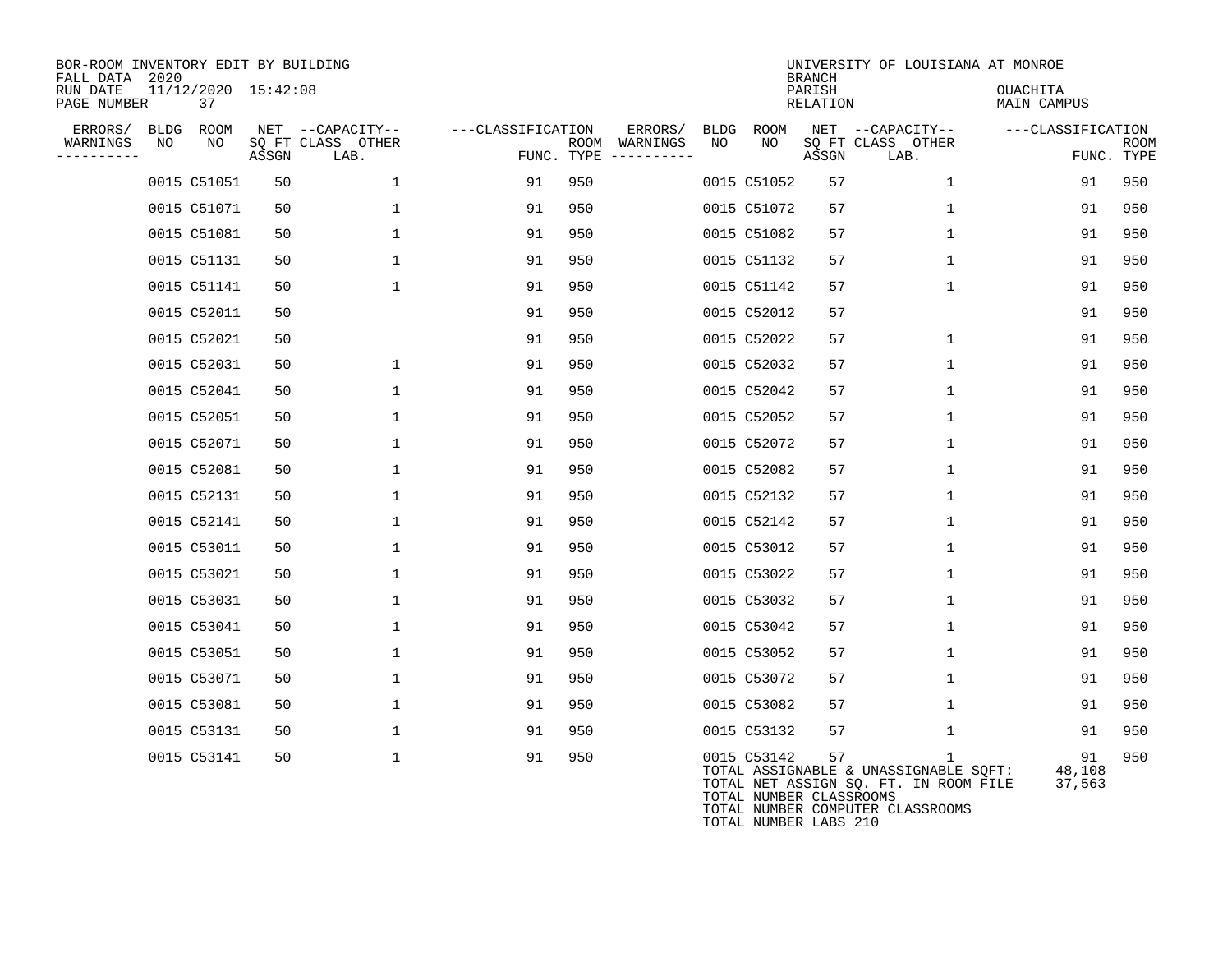| BOR-ROOM INVENTORY EDIT BY BUILDING<br>FALL DATA 2020<br>RUN DATE |                   | 11/12/2020 15:42:08 |       |                                               |                   |     |                                                 |                   |             | <b>BRANCH</b><br>PARISH | UNIVERSITY OF LOUISIANA AT MONROE             | OUACHITA                         |                    |
|-------------------------------------------------------------------|-------------------|---------------------|-------|-----------------------------------------------|-------------------|-----|-------------------------------------------------|-------------------|-------------|-------------------------|-----------------------------------------------|----------------------------------|--------------------|
| PAGE NUMBER<br>ERRORS/<br>WARNINGS<br>----------                  | <b>BLDG</b><br>NO | 38<br>ROOM<br>NO    | ASSGN | NET --CAPACITY--<br>SQ FT CLASS OTHER<br>LAB. | ---CLASSIFICATION |     | ERRORS/<br>ROOM WARNINGS<br>FUNC. TYPE $------$ | <b>BLDG</b><br>NO | ROOM<br>NO. | RELATION<br>ASSGN       | NET --CAPACITY--<br>SQ FT CLASS OTHER<br>LAB. | MAIN CAMPUS<br>---CLASSIFICATION | ROOM<br>FUNC. TYPE |
|                                                                   |                   |                     |       |                                               |                   |     |                                                 |                   |             |                         | TOTAL NUMBER SPECIAL LABS 220                 |                                  |                    |
|                                                                   |                   | 0016 6101A          | 133   | $\mathbf{1}$                                  | 91                | 950 |                                                 |                   | 0016 6101B  | 117                     | $\mathbf{1}$                                  | 91                               | 950                |
|                                                                   |                   | 0016 6101C          | 117   | $\mathbf{1}$                                  | 91                | 950 |                                                 | 0016              | 6101D       | 133                     | $\mathbf{1}$                                  | 91                               | 950                |
|                                                                   |                   | 0016 6101E          | 140   | 1                                             | 91                | 950 |                                                 | 0016              | 6101F       | 230                     | 1                                             | 91                               | 950                |
|                                                                   |                   | 0016 6102A          | 133   | 1                                             | 91                | 950 |                                                 | 0016              | 6102B       | 117                     | $\mathbf 1$                                   | 91                               | 950                |
|                                                                   |                   | 0016 6102C          | 117   | 1                                             | 91                | 950 |                                                 | 0016              | 6102D       | 133                     | $\mathbf 1$                                   | 91                               | 950                |
|                                                                   |                   | 0016 6102E          | 140   | $\mathbf{1}$                                  | 91                | 950 |                                                 | 0016              | 6102F       | 230                     | $\mathbf{1}$                                  | 91                               | 950                |
|                                                                   |                   | 0016 6103A          | 133   | 1                                             | 91                | 950 |                                                 | 0016              | 6103B       | 117                     | $\mathbf 1$                                   | 91                               | 950                |
|                                                                   | 0016              | 6103C               | 117   | 1                                             | 91                | 950 |                                                 | 0016              | 6103D       | 133                     | 1                                             | 91                               | 950                |
|                                                                   | 0016              | 6103E               | 140   | $\mathbf{1}$                                  | 91                | 950 |                                                 |                   | 0016 6103F  | 230                     | $\mathbf 1$                                   | 91                               | 950                |
|                                                                   |                   | 0016 6104A          | 133   | 1                                             | 91                | 950 |                                                 | 0016              | 6104B       | 117                     | 1                                             | 91                               | 950                |
|                                                                   | 0016              | 6104C               | 117   | 1                                             | 91                | 950 |                                                 | 0016              | 6104D       | 133                     | 1                                             | 91                               | 950                |
|                                                                   |                   | 0016 6104E          | 140   | 1                                             | 91                | 950 |                                                 | 0016              | 6104F       | 230                     | 1                                             | 91                               | 950                |
|                                                                   | 0016              | 6105A               | 133   | 1                                             | 91                | 950 |                                                 | 0016              | 6105B       | 117                     | 1                                             | 91                               | 950                |
|                                                                   |                   | 0016 6105C          | 117   | 1                                             | 91                | 950 |                                                 | 0016              | 6105D       | 133                     | 1                                             | 91                               | 950                |
|                                                                   | 0016              | 6105E               | 140   | $\mathbf{1}$                                  | 91                | 950 |                                                 | 0016              | 6105F       | 230                     | $\mathbf 1$                                   | 91                               | 950                |
|                                                                   | 0016              | 6106A               | 131   | $\mathbf{1}$                                  | 91                | 950 |                                                 | 0016              | 6106E       | 137                     | $\mathbf 1$                                   | 91                               | 950                |
|                                                                   | 0016              | 6106F               | 123   | $\mathbf{1}$                                  | 91                | 950 |                                                 | 0016              | 6107A       | 133                     | $\mathbf 1$                                   | 91                               | 950                |
|                                                                   |                   | 0016 6107B          | 117   | $\mathbf{1}$                                  | 91                | 950 |                                                 | 0016              | 6107C       | 117                     | $\mathbf 1$                                   | 91                               | 950                |
|                                                                   | 0016              | 6107D               | 133   | 1                                             | 91                | 950 |                                                 | 0016              | 6107E       | 140                     | 1                                             | 91                               | 950                |
|                                                                   |                   | 0016 6107F          | 230   | 1                                             | 91                | 950 |                                                 | 0016              | 6108A       | 133                     | 1                                             | 91                               | 950                |
|                                                                   | 0016              | 6108B               | 117   | 1                                             | 91                | 950 |                                                 | 0016              | 6108C       | 117                     | $\mathbf 1$                                   | 91                               | 950                |
|                                                                   |                   | 0016 6108D          | 133   | 1                                             | 91                | 950 |                                                 | 0016              | 6108E       | 140                     | 1                                             | 91                               | 950                |
|                                                                   | 0016              | 6108F               | 230   | $\mathbf{1}$                                  | 91                | 950 |                                                 | 0016              | 6109A       | 131                     | $\mathbf 1$                                   | 91                               | 950                |
|                                                                   |                   | 0016 6109E          | 137   | $\mathbf{1}$                                  | 91                | 950 |                                                 | 0016              | 6109F       | 123                     | $\mathbf 1$                                   | 91                               | 950                |
|                                                                   |                   | 0016 6110A          | 131   | $\mathbf{1}$                                  | 91                | 950 |                                                 |                   | 0016 6110E  | 137                     | $\mathbf{1}$                                  | 91                               | 950                |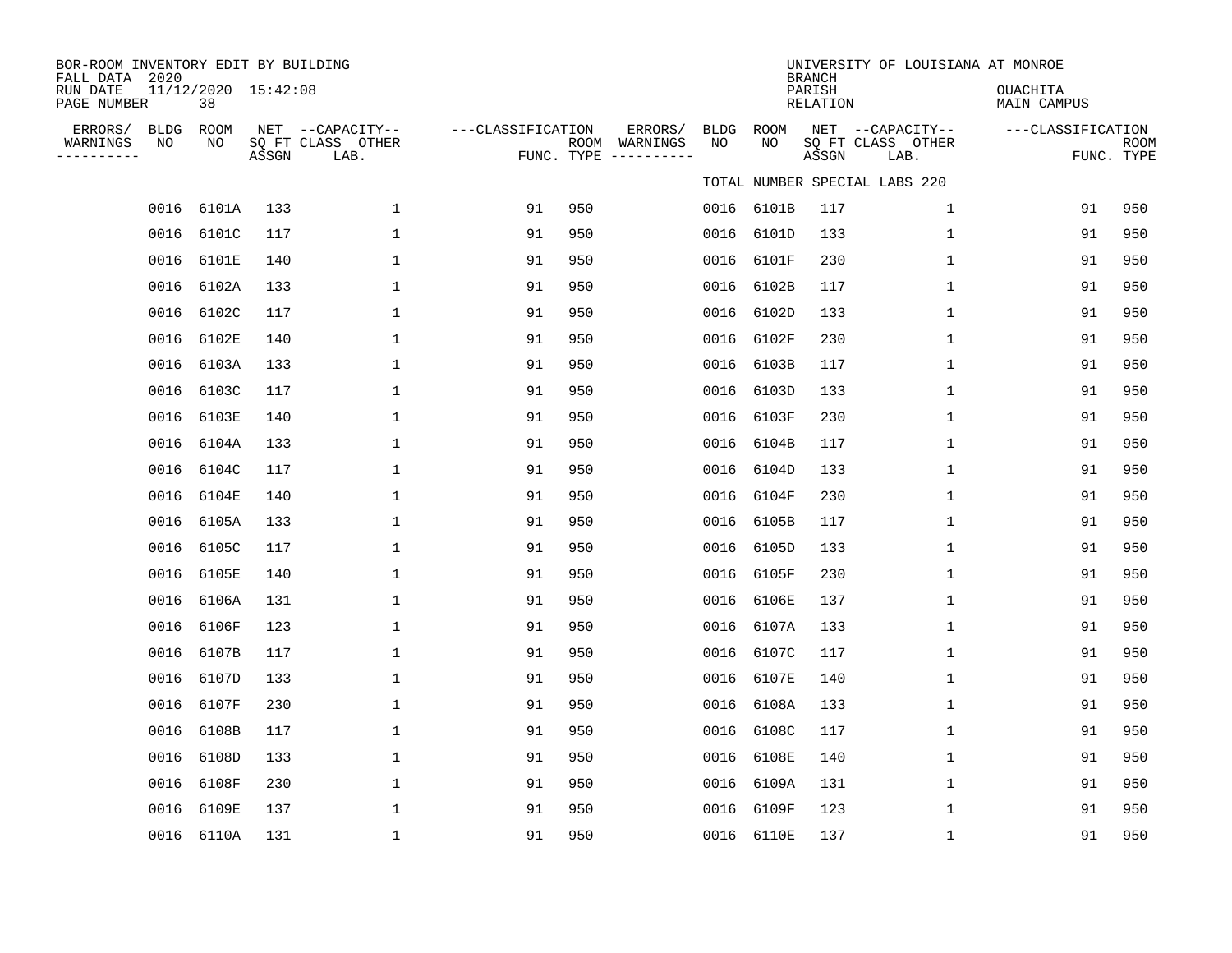| BOR-ROOM INVENTORY EDIT BY BUILDING<br>FALL DATA 2020<br>RUN DATE |                   | 11/12/2020 15:42:08 |       |                                               |                                 |     |                          |                   |            | <b>BRANCH</b><br>PARISH | UNIVERSITY OF LOUISIANA AT MONROE             | <b>OUACHITA</b>   |                           |
|-------------------------------------------------------------------|-------------------|---------------------|-------|-----------------------------------------------|---------------------------------|-----|--------------------------|-------------------|------------|-------------------------|-----------------------------------------------|-------------------|---------------------------|
| PAGE NUMBER                                                       |                   | 39                  |       |                                               |                                 |     |                          |                   |            | RELATION                |                                               | MAIN CAMPUS       |                           |
| ERRORS/<br>WARNINGS<br>---------                                  | <b>BLDG</b><br>ΝO | ROOM<br>NO          | ASSGN | NET --CAPACITY--<br>SQ FT CLASS OTHER<br>LAB. | ---CLASSIFICATION<br>FUNC. TYPE |     | ERRORS/<br>ROOM WARNINGS | <b>BLDG</b><br>NO | ROOM<br>NO | ASSGN                   | NET --CAPACITY--<br>SQ FT CLASS OTHER<br>LAB. | ---CLASSIFICATION | <b>ROOM</b><br>FUNC. TYPE |
|                                                                   | 0016              | 6110F               | 123   | $\mathbf{1}$                                  | 91                              | 950 |                          | 0016              | 6111A      | 123                     | $\mathbf{1}$                                  | 91                | 950                       |
|                                                                   |                   | 0016 6111B          | 130   | $\mathbf{1}$                                  | 91                              | 950 |                          |                   | 0016 6111E | 128                     | $\mathbf 1$                                   | 91                | 950                       |
|                                                                   |                   | 0016 6111F          | 148   | 1                                             | 91                              | 950 |                          |                   | 0016 6112A | 123                     | $\mathbf{1}$                                  | 91                | 950                       |
|                                                                   |                   | 0016 6112B          | 130   | $\mathbf{1}$                                  | 91                              | 950 |                          | 0016              | 6112E      | 128                     | $\mathbf{1}$                                  | 91                | 950                       |
|                                                                   |                   | 0016 6112F          | 148   | $\mathbf 1$                                   | 91                              | 950 |                          | 0016              | 6113A      | 133                     | $\mathbf{1}$                                  | 91                | 950                       |
|                                                                   |                   | 0016 6113B          | 117   | $\mathbf 1$                                   | 91                              | 950 |                          | 0016              | 6113C      | 117                     | $\mathbf 1$                                   | 91                | 950                       |
|                                                                   |                   | 0016 6113D          | 133   | $\mathbf{1}$                                  | 91                              | 950 |                          | 0016              | 6113E      | 140                     | $\mathbf 1$                                   | 91                | 950                       |
|                                                                   |                   | 0016 6113F          | 230   | $\mathbf{1}$                                  | 91                              | 950 |                          | 0016              | 6114A      | 133                     | $\mathbf{1}$                                  | 91                | 950                       |
|                                                                   |                   | 0016 6114B          | 117   | $\mathbf{1}$                                  | 91                              | 950 |                          | 0016              | 6114C      | 117                     | $\mathbf 1$                                   | 91                | 950                       |
|                                                                   |                   | 0016 6114D          | 133   | $\mathbf{1}$                                  | 91                              | 950 |                          | 0016              | 6114E      | 140                     | $\mathbf 1$                                   | 91                | 950                       |
|                                                                   |                   | 0016 6114F          | 230   | $\mathbf{1}$                                  | 91                              | 950 |                          | 0016              | 6150       | 660                     |                                               | 0 <sub>0</sub>    | 020                       |
|                                                                   | 0016 6151         |                     | 360   |                                               | 0 <sub>0</sub>                  | 020 |                          | 0016              | 6152       | 56                      |                                               | 0 <sub>0</sub>    | 030                       |
|                                                                   | 0016 6153         |                     | 94    |                                               | 0 <sub>0</sub>                  | 030 |                          | 0016              | 6154       | 56                      |                                               | 0 <sub>0</sub>    | 010                       |
|                                                                   |                   | 0016 6155           | 410   |                                               | 0 <sub>0</sub>                  | 020 |                          |                   | 0016 6156  | 58                      |                                               | 0 <sub>0</sub>    | 020                       |
|                                                                   | 0016 6157         |                     | 828   |                                               | 0 <sub>0</sub>                  | 020 |                          | 0016              | 6158       | 412                     |                                               | 0 <sub>0</sub>    | 020                       |
|                                                                   | 0016 6159         |                     | 270   |                                               | 0 <sub>0</sub>                  | 020 |                          |                   | 0016 6160  | 160                     |                                               | 0 <sub>0</sub>    | 020                       |
|                                                                   | 0016 6161         |                     | 251   |                                               | 0 <sub>0</sub>                  | 020 |                          | 0016              | 6201A      | 133                     | $\mathbf 1$                                   | 91                | 950                       |
|                                                                   | 0016              | 6201B               | 117   | $\mathbf 1$                                   | 91                              | 950 |                          | 0016              | 6201C      | 117                     | $\mathbf{1}$                                  | 91                | 950                       |
|                                                                   |                   | 0016 6201D          | 133   | 1                                             | 91                              | 950 |                          | 0016              | 6201E      | 140                     | 1                                             | 91                | 950                       |
|                                                                   | 0016              | 6201F               | 230   | $\mathbf{1}$                                  | 91                              | 950 |                          | 0016              | 6202A      | 133                     | $\mathbf 1$                                   | 91                | 950                       |
|                                                                   | 0016              | 6202B               | 117   | $\mathbf{1}$                                  | 91                              | 950 |                          | 0016              | 6202C      | 117                     | $\mathbf 1$                                   | 91                | 950                       |
|                                                                   | 0016              | 6202D               | 133   | $\mathbf 1$                                   | 91                              | 950 |                          | 0016              | 6202E      | 140                     | 1                                             | 91                | 950                       |
|                                                                   | 0016              | 6202F               | 230   | $\mathbf{1}$                                  | 91                              | 950 |                          | 0016              | 6203A      | 133                     | $\mathbf 1$                                   | 91                | 950                       |
|                                                                   | 0016              | 6203B               | 117   | $\mathbf{1}$                                  | 91                              | 950 |                          | 0016              | 6203C      | 117                     | 1                                             | 91                | 950                       |
|                                                                   | 0016              | 6203D               | 133   | 1                                             | 91                              | 950 |                          | 0016              | 6203E      | 140                     | 1                                             | 91                | 950                       |
|                                                                   |                   | 0016 6203F          | 230   | $\mathbf{1}$                                  | 91                              | 950 |                          |                   | 0016 6204A | 133                     | 1                                             | 91                | 950                       |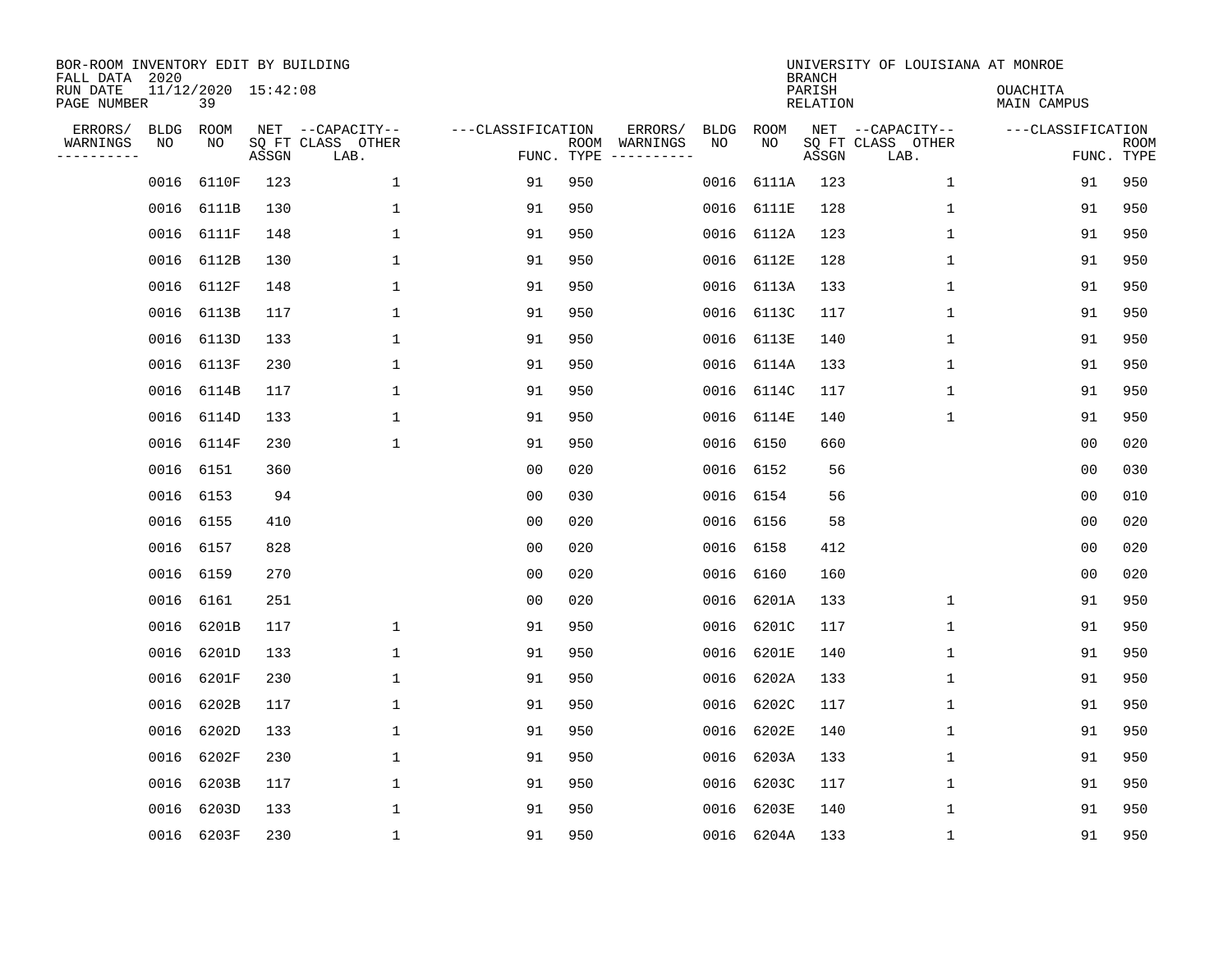| BOR-ROOM INVENTORY EDIT BY BUILDING<br>FALL DATA 2020<br>RUN DATE<br>PAGE NUMBER |                   | 11/12/2020 15:42:08<br>40 |       |                                               |                                 |     |                                                                                                                             |                   |            | <b>BRANCH</b><br>PARISH<br>RELATION | UNIVERSITY OF LOUISIANA AT MONROE             | <b>OUACHITA</b><br>MAIN CAMPUS |                           |
|----------------------------------------------------------------------------------|-------------------|---------------------------|-------|-----------------------------------------------|---------------------------------|-----|-----------------------------------------------------------------------------------------------------------------------------|-------------------|------------|-------------------------------------|-----------------------------------------------|--------------------------------|---------------------------|
| ERRORS/<br>WARNINGS<br>---------                                                 | <b>BLDG</b><br>ΝO | ROOM<br>NO                | ASSGN | NET --CAPACITY--<br>SQ FT CLASS OTHER<br>LAB. | ---CLASSIFICATION<br>FUNC. TYPE |     | ERRORS/<br>ROOM WARNINGS<br>$\begin{tabular}{cccccc} - & - & - & - & - & - & - \\ & - & - & - & - & - & - \\ \end{tabular}$ | <b>BLDG</b><br>NO | ROOM<br>NO | ASSGN                               | NET --CAPACITY--<br>SQ FT CLASS OTHER<br>LAB. | ---CLASSIFICATION              | <b>ROOM</b><br>FUNC. TYPE |
|                                                                                  | 0016              | 6204B                     | 117   | $\mathbf 1$                                   | 91                              | 950 |                                                                                                                             | 0016              | 6204C      | 117                                 | $\mathbf{1}$                                  | 91                             | 950                       |
|                                                                                  |                   | 0016 6204D                | 133   | 1                                             | 91                              | 950 |                                                                                                                             | 0016              | 6204E      | 140                                 | $\mathbf 1$                                   | 91                             | 950                       |
|                                                                                  | 0016              | 6204F                     | 230   | 1                                             | 91                              | 950 |                                                                                                                             | 0016              | 6205A      | 133                                 | $\mathbf{1}$                                  | 91                             | 950                       |
|                                                                                  |                   | 0016 6205B                | 117   | 1                                             | 91                              | 950 |                                                                                                                             | 0016              | 6205C      | 117                                 | $\mathbf{1}$                                  | 91                             | 950                       |
|                                                                                  | 0016              | 6205D                     | 133   | 1                                             | 91                              | 950 |                                                                                                                             | 0016              | 6205E      | 140                                 | $\mathbf{1}$                                  | 91                             | 950                       |
|                                                                                  |                   | 0016 6205F                | 230   | 1                                             | 91                              | 950 |                                                                                                                             | 0016              | 6206A      | 131                                 | $\mathbf 1$                                   | 91                             | 950                       |
|                                                                                  |                   | 0016 6206E                | 137   | 1                                             | 91                              | 950 |                                                                                                                             | 0016              | 6206F      | 123                                 | $\mathbf 1$                                   | 91                             | 950                       |
|                                                                                  |                   | 0016 6207A                | 133   | $\mathbf{1}$                                  | 91                              | 950 |                                                                                                                             | 0016              | 6207B      | 117                                 | $\mathbf{1}$                                  | 91                             | 950                       |
|                                                                                  |                   | 0016 6207C                | 117   | 1                                             | 91                              | 950 |                                                                                                                             | 0016              | 6207D      | 133                                 | $\mathbf 1$                                   | 91                             | 950                       |
|                                                                                  |                   | 0016 6207E                | 140   | 1                                             | 91                              | 950 |                                                                                                                             | 0016              | 6207F      | 230                                 | $\mathbf 1$                                   | 91                             | 950                       |
|                                                                                  |                   | 0016 6208A                | 133   | $\mathbf{1}$                                  | 91                              | 950 |                                                                                                                             | 0016              | 6208B      | 117                                 | $\mathbf{1}$                                  | 91                             | 950                       |
|                                                                                  | 0016              | 6208C                     | 117   | $\mathbf{1}$                                  | 91                              | 950 |                                                                                                                             | 0016              | 6208D      | 133                                 | $\mathbf{1}$                                  | 91                             | 950                       |
|                                                                                  | 0016              | 6208E                     | 140   | $\mathbf{1}$                                  | 91                              | 950 |                                                                                                                             | 0016              | 6208F      | 230                                 | $\mathbf{1}$                                  | 91                             | 950                       |
|                                                                                  | 0016              | 6209A                     | 131   | $\mathbf{1}$                                  | 91                              | 950 |                                                                                                                             | 0016              | 6209E      | 137                                 | $\mathbf{1}$                                  | 91                             | 950                       |
|                                                                                  | 0016              | 6209F                     | 123   | 1                                             | 91                              | 950 |                                                                                                                             | 0016              | 6210A      | 131                                 | 1                                             | 91                             | 950                       |
|                                                                                  | 0016              | 6210E                     | 137   | 1                                             | 91                              | 950 |                                                                                                                             | 0016              | 6210F      | 123                                 | 1                                             | 91                             | 950                       |
|                                                                                  |                   | 0016 6211A                | 123   | 1                                             | 91                              | 950 |                                                                                                                             | 0016              | 6211B      | 130                                 | 1                                             | 91                             | 950                       |
|                                                                                  | 0016              | 6211E                     | 128   | $\mathbf{1}$                                  | 91                              | 950 |                                                                                                                             | 0016              | 6211F      | 148                                 | 1                                             | 91                             | 950                       |
|                                                                                  |                   | 0016 6212A                | 123   | 1                                             | 91                              | 950 |                                                                                                                             | 0016              | 6212B      | 130                                 | 1                                             | 91                             | 950                       |
|                                                                                  | 0016              | 6212E                     | 128   | $\mathbf{1}$                                  | 91                              | 950 |                                                                                                                             | 0016              | 6212F      | 148                                 | 1                                             | 91                             | 950                       |
|                                                                                  |                   | 0016 6213A                | 133   | $\mathbf{1}$                                  | 91                              | 950 |                                                                                                                             | 0016              | 6213B      | 117                                 | 1                                             | 91                             | 950                       |
|                                                                                  | 0016              | 6213C                     | 117   | $\mathbf{1}$                                  | 91                              | 950 |                                                                                                                             | 0016              | 6213D      | 133                                 | $\mathbf 1$                                   | 91                             | 950                       |
|                                                                                  |                   | 0016 6213E                | 140   | $\mathbf{1}$                                  | 91                              | 950 |                                                                                                                             | 0016              | 6213F      | 230                                 | $\mathbf{1}$                                  | 91                             | 950                       |
|                                                                                  | 0016              | 6214A                     | 133   | $\mathbf{1}$                                  | 91                              | 950 |                                                                                                                             | 0016              | 6214B      | 117                                 | 1                                             | 91                             | 950                       |
|                                                                                  |                   | 0016 6214C                | 117   | 1                                             | 91                              | 950 |                                                                                                                             | 0016              | 6214D      | 133                                 | 1                                             | 91                             | 950                       |
|                                                                                  |                   | 0016 6214E                | 140   | $\mathbf{1}$                                  | 91                              | 950 |                                                                                                                             |                   | 0016 6214F | 230                                 | 1                                             | 91                             | 950                       |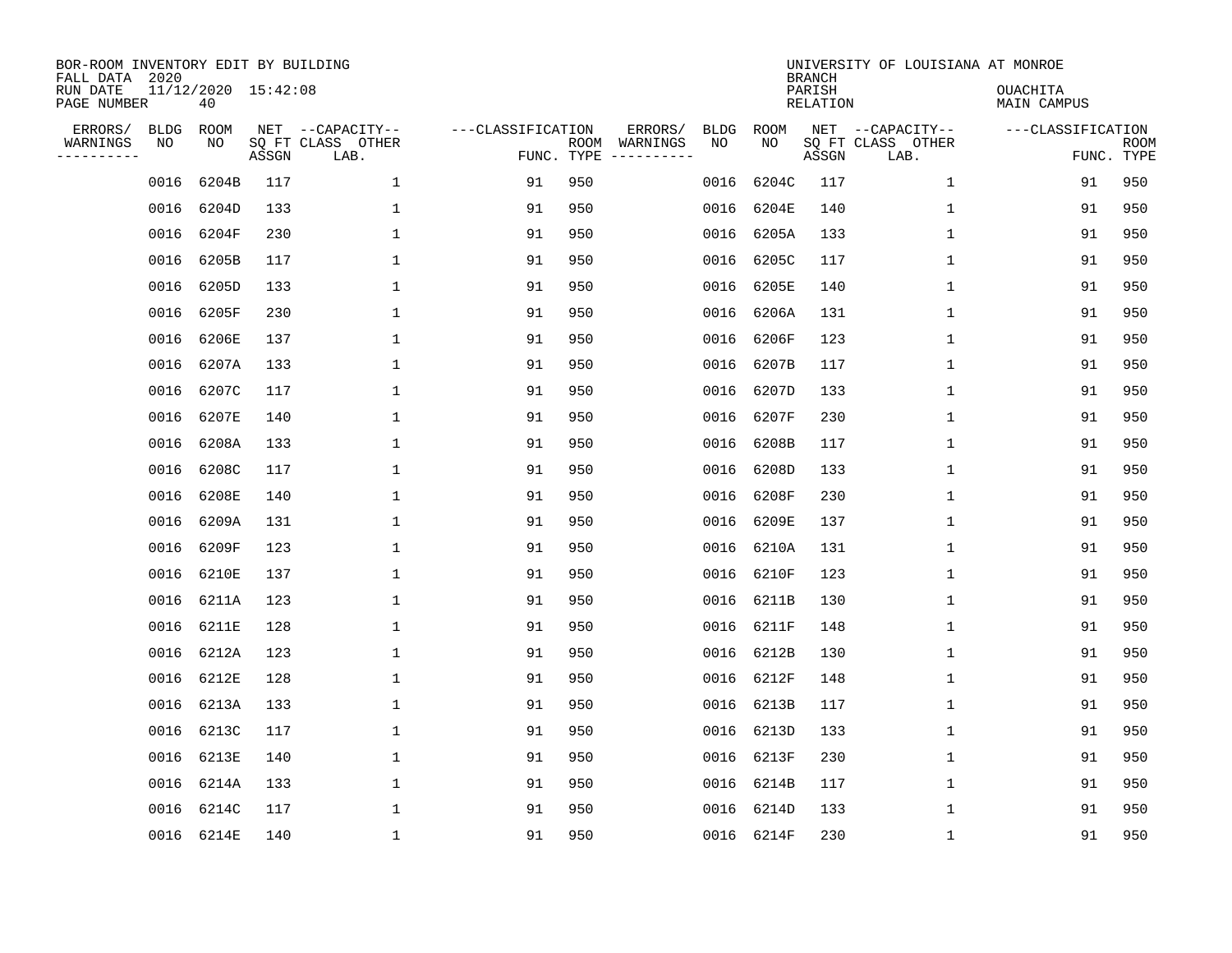| BOR-ROOM INVENTORY EDIT BY BUILDING<br>FALL DATA 2020 |                           |       |                                               |                   |                    |                                                                                                                        |                   |            | <b>BRANCH</b>      | UNIVERSITY OF LOUISIANA AT MONROE             |                                |                           |
|-------------------------------------------------------|---------------------------|-------|-----------------------------------------------|-------------------|--------------------|------------------------------------------------------------------------------------------------------------------------|-------------------|------------|--------------------|-----------------------------------------------|--------------------------------|---------------------------|
| RUN DATE<br>PAGE NUMBER                               | 11/12/2020 15:42:08<br>41 |       |                                               |                   |                    |                                                                                                                        |                   |            | PARISH<br>RELATION |                                               | <b>OUACHITA</b><br>MAIN CAMPUS |                           |
| ERRORS/<br>BLDG<br>WARNINGS<br>NO<br>---------        | ROOM<br>NO                | ASSGN | NET --CAPACITY--<br>SQ FT CLASS OTHER<br>LAB. | ---CLASSIFICATION | ROOM<br>FUNC. TYPE | ERRORS/<br>WARNINGS<br>$\begin{tabular}{cccccc} - & - & - & - & - & - & - \\ & - & - & - & - & - & - \\ \end{tabular}$ | <b>BLDG</b><br>NO | ROOM<br>NO | ASSGN              | NET --CAPACITY--<br>SQ FT CLASS OTHER<br>LAB. | ---CLASSIFICATION              | <b>ROOM</b><br>FUNC. TYPE |
| 0016                                                  | 6250                      | 660   |                                               | 0 <sub>0</sub>    | 020                |                                                                                                                        | 0016              | 6251       | 360                |                                               | 00                             | 020                       |
| 0016                                                  | 6253                      | 150   |                                               | 0 <sub>0</sub>    | 030                |                                                                                                                        |                   | 0016 6254  | 56                 |                                               | 0 <sub>0</sub>                 | 010                       |
| 0016                                                  | 6255                      | 410   |                                               | 0 <sub>0</sub>    | 020                |                                                                                                                        |                   | 0016 6256  | 58                 |                                               | 0 <sub>0</sub>                 | 020                       |
|                                                       | 0016 6257                 | 828   |                                               | 0 <sub>0</sub>    | 020                |                                                                                                                        | 0016              | 6258       | 412                |                                               | 0 <sub>0</sub>                 | 020                       |
| 0016                                                  | 6259                      | 270   |                                               | 0 <sub>0</sub>    | 020                |                                                                                                                        | 0016              | 6260       | 160                |                                               | 00                             | 020                       |
|                                                       | 0016 6261                 | 251   |                                               | 0 <sub>0</sub>    | 020                |                                                                                                                        |                   | 0016 6301A | 133                | $\mathbf 1$                                   | 91                             | 950                       |
|                                                       | 0016 6301B                | 117   | $\mathbf 1$                                   | 91                | 950                |                                                                                                                        | 0016              | 6301C      | 117                | $\mathbf 1$                                   | 91                             | 950                       |
| 0016                                                  | 6301D                     | 133   | 1                                             | 91                | 950                |                                                                                                                        |                   | 0016 6301E | 140                | $\mathbf 1$                                   | 91                             | 950                       |
| 0016                                                  | 6301F                     | 230   | $\mathbf 1$                                   | 91                | 950                |                                                                                                                        | 0016              | 6302A      | 133                | $\mathbf 1$                                   | 91                             | 950                       |
| 0016                                                  | 6302B                     | 117   | 1                                             | 91                | 950                |                                                                                                                        | 0016              | 6302C      | 117                | $\mathbf 1$                                   | 91                             | 950                       |
| 0016                                                  | 6302D                     | 133   | $\mathbf{1}$                                  | 91                | 950                |                                                                                                                        | 0016              | 6302E      | 140                | 1                                             | 91                             | 950                       |
| 0016                                                  | 6302F                     | 230   | 1                                             | 91                | 950                |                                                                                                                        |                   | 0016 6303A | 133                | $\mathbf 1$                                   | 91                             | 950                       |
| 0016                                                  | 6303B                     | 117   | $\mathbf{1}$                                  | 91                | 950                |                                                                                                                        | 0016              | 6303C      | 117                | 1                                             | 91                             | 950                       |
| 0016                                                  | 6303D                     | 133   | $\mathbf{1}$                                  | 91                | 950                |                                                                                                                        |                   | 0016 6303E | 140                | 1                                             | 91                             | 950                       |
| 0016                                                  | 6303F                     | 230   | 1                                             | 91                | 950                |                                                                                                                        | 0016              | 6304A      | 133                | 1                                             | 91                             | 950                       |
| 0016                                                  | 6304B                     | 117   | 1                                             | 91                | 950                |                                                                                                                        | 0016              | 6304C      | 117                | 1                                             | 91                             | 950                       |
| 0016                                                  | 6304D                     | 133   | 1                                             | 91                | 950                |                                                                                                                        | 0016              | 6304E      | 140                | 1                                             | 91                             | 950                       |
| 0016                                                  | 6304F                     | 230   | 1                                             | 91                | 950                |                                                                                                                        | 0016              | 6305A      | 133                | 1                                             | 91                             | 950                       |
| 0016                                                  | 6305B                     | 117   | 1                                             | 91                | 950                |                                                                                                                        | 0016              | 6305C      | 117                | 1                                             | 91                             | 950                       |
| 0016                                                  | 6305D                     | 133   | 1                                             | 91                | 950                |                                                                                                                        | 0016              | 6305E      | 140                | 1                                             | 91                             | 950                       |
| 0016                                                  | 6305F                     | 230   | 1                                             | 91                | 950                |                                                                                                                        | 0016              | 6306A      | 131                | 1                                             | 91                             | 950                       |
| 0016                                                  | 6306E                     | 137   | $\mathbf 1$                                   | 91                | 950                |                                                                                                                        | 0016              | 6306F      | 123                | 1                                             | 91                             | 950                       |
| 0016                                                  | 6307A                     | 133   | 1                                             | 91                | 950                |                                                                                                                        | 0016              | 6307B      | 117                | 1                                             | 91                             | 950                       |
| 0016                                                  | 6307C                     | 117   | $\mathbf{1}$                                  | 91                | 950                |                                                                                                                        |                   | 0016 6307D | 133                | 1                                             | 91                             | 950                       |
| 0016                                                  | 6307E                     | 140   | 1                                             | 91                | 950                |                                                                                                                        | 0016              | 6307F      | 230                | 1                                             | 91                             | 950                       |
|                                                       | 0016 6308A                | 133   | $\mathbf{1}$                                  | 91                | 950                |                                                                                                                        |                   | 0016 6308B | 117                | 1                                             | 91                             | 950                       |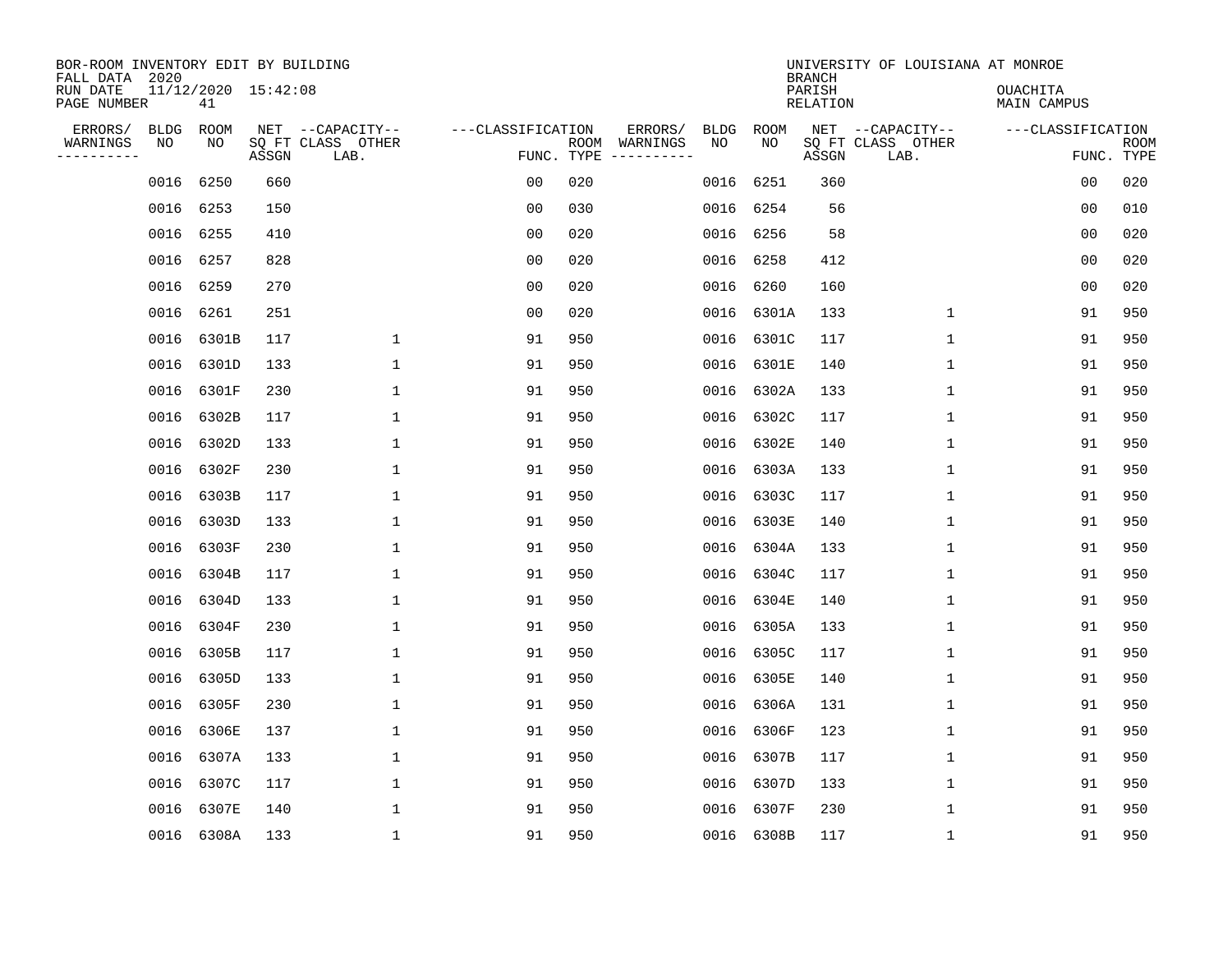| BOR-ROOM INVENTORY EDIT BY BUILDING<br>FALL DATA 2020 |      |                           |       |                           |                   |            |               |      |             | <b>BRANCH</b>      | UNIVERSITY OF LOUISIANA AT MONROE |                                |                           |
|-------------------------------------------------------|------|---------------------------|-------|---------------------------|-------------------|------------|---------------|------|-------------|--------------------|-----------------------------------|--------------------------------|---------------------------|
| RUN DATE<br>PAGE NUMBER                               |      | 11/12/2020 15:42:08<br>42 |       |                           |                   |            |               |      |             | PARISH<br>RELATION |                                   | <b>OUACHITA</b><br>MAIN CAMPUS |                           |
| ERRORS/                                               | BLDG | ROOM                      |       | NET --CAPACITY--          | ---CLASSIFICATION |            | ERRORS/       | BLDG | ROOM        |                    | NET --CAPACITY--                  | ---CLASSIFICATION              |                           |
| WARNINGS<br>---------                                 | NO   | NO                        | ASSGN | SQ FT CLASS OTHER<br>LAB. |                   | FUNC. TYPE | ROOM WARNINGS | NO   | NO          | ASSGN              | SQ FT CLASS OTHER<br>LAB.         |                                | <b>ROOM</b><br>FUNC. TYPE |
|                                                       | 0016 | 6308C                     | 117   | $\mathbf{1}$              | 91                | 950        |               | 0016 | 6308D       | 133                | 1                                 | 91                             | 950                       |
|                                                       | 0016 | 6308E                     | 140   | $\mathbf 1$               | 91                | 950        |               | 0016 | 6308F       | 230                | $\mathbf 1$                       | 91                             | 950                       |
|                                                       | 0016 | 6309A                     | 131   | $\mathbf{1}$              | 91                | 950        |               | 0016 | 6309E       | 137                | $\mathbf{1}$                      | 91                             | 950                       |
|                                                       | 0016 | 6309F                     | 123   | $\mathbf{1}$              | 91                | 950        |               | 0016 | 6310A       | 131                | $\mathbf{1}$                      | 91                             | 950                       |
|                                                       | 0016 | 6310E                     | 137   | $\mathbf{1}$              | 91                | 950        |               | 0016 | 6310F       | 123                | $\mathbf 1$                       | 91                             | 950                       |
|                                                       |      | 0016 6311A                | 123   | $\mathbf 1$               | 91                | 950        |               |      | 0016 6311B  | 130                | $\mathbf 1$                       | 91                             | 950                       |
|                                                       |      | 0016 6311E                | 128   | $\mathbf 1$               | 91                | 950        |               | 0016 | 6311F       | 148                | $\mathbf 1$                       | 91                             | 950                       |
|                                                       | 0016 | 6312A                     | 123   | 1                         | 91                | 950        |               |      | 0016 6312B  | 130                | $\mathbf 1$                       | 91                             | 950                       |
|                                                       | 0016 | 6312E                     | 128   | $\mathbf 1$               | 91                | 950        |               | 0016 | 6312F       | 148                | $\mathbf 1$                       | 91                             | 950                       |
|                                                       | 0016 | 6313A                     | 133   | $\mathbf 1$               | 91                | 950        |               |      | 0016 6313B  | 117                | $\mathbf 1$                       | 91                             | 950                       |
|                                                       | 0016 | 6313C                     | 117   | $\mathbf{1}$              | 91                | 950        |               | 0016 | 6313D       | 133                | $\mathbf 1$                       | 91                             | 950                       |
|                                                       | 0016 | 6313E                     | 140   | 1                         | 91                | 950        |               |      | 0016 6313F  | 230                | $\mathbf 1$                       | 91                             | 950                       |
|                                                       | 0016 | 6314A                     | 133   | $\mathbf{1}$              | 91                | 950        |               | 0016 | 6314B       | 117                | $\mathbf 1$                       | 91                             | 950                       |
|                                                       | 0016 | 6314C                     | 117   | $\mathbf{1}$              | 91                | 950        |               |      | 0016 6314D  | 133                | 1                                 | 91                             | 950                       |
|                                                       | 0016 | 6314E                     | 140   | $\mathbf{1}$              | 91                | 950        |               |      | 0016 6314F  | 230                | 1                                 | 91                             | 950                       |
|                                                       | 0016 | 6350                      | 660   |                           | 0 <sub>0</sub>    | 020        |               |      | 0016 6351   | 360                |                                   | 0 <sub>0</sub>                 | 020                       |
|                                                       | 0016 | 6353                      | 150   |                           | 91                | 955        |               |      | 0016 6354   | 56                 |                                   | 0 <sub>0</sub>                 | 030                       |
|                                                       | 0016 | 6355                      | 410   |                           | 0 <sub>0</sub>    | 020        |               |      | 0016 6356   | 58                 |                                   | 0 <sub>0</sub>                 | 030                       |
|                                                       |      | 0016 6357                 | 828   |                           | 0 <sub>0</sub>    | 020        |               |      | 0016 6358   | 412                |                                   | 0 <sub>0</sub>                 | 020                       |
|                                                       | 0016 | 6359                      | 270   |                           | 0 <sub>0</sub>    | 020        |               |      | 0016 6360   | 160                |                                   | 0 <sub>0</sub>                 | 020                       |
|                                                       |      | 0016 6361                 | 251   |                           | 0 <sub>0</sub>    | 020        |               |      | 0016 A61011 | 50                 | $\mathbf 1$                       | 91                             | 950                       |
|                                                       |      | 0016 A61012               | 57    | $\mathbf 1$               | 91                | 950        |               |      | 0016 A61021 | 50                 | $\mathbf 1$                       | 91                             | 950                       |
|                                                       |      | 0016 A61022               | 57    | 1                         | 91                | 950        |               |      | 0016 A61031 | 50                 | 1                                 | 91                             | 950                       |
|                                                       |      | 0016 A61032               | 57    | $\mathbf{1}$              | 91                | 950        |               |      | 0016 A61041 | 50                 | 1                                 | 91                             | 950                       |
|                                                       |      | 0016 A61042               | 57    | $\mathbf{1}$              | 91                | 950        |               |      | 0016 A61051 | 50                 | 1                                 | 91                             | 950                       |
|                                                       |      | 0016 A61052               | 57    | $\mathbf{1}$              | 91                | 950        |               |      | 0016 A61061 | 62                 | 1                                 | 91                             | 950                       |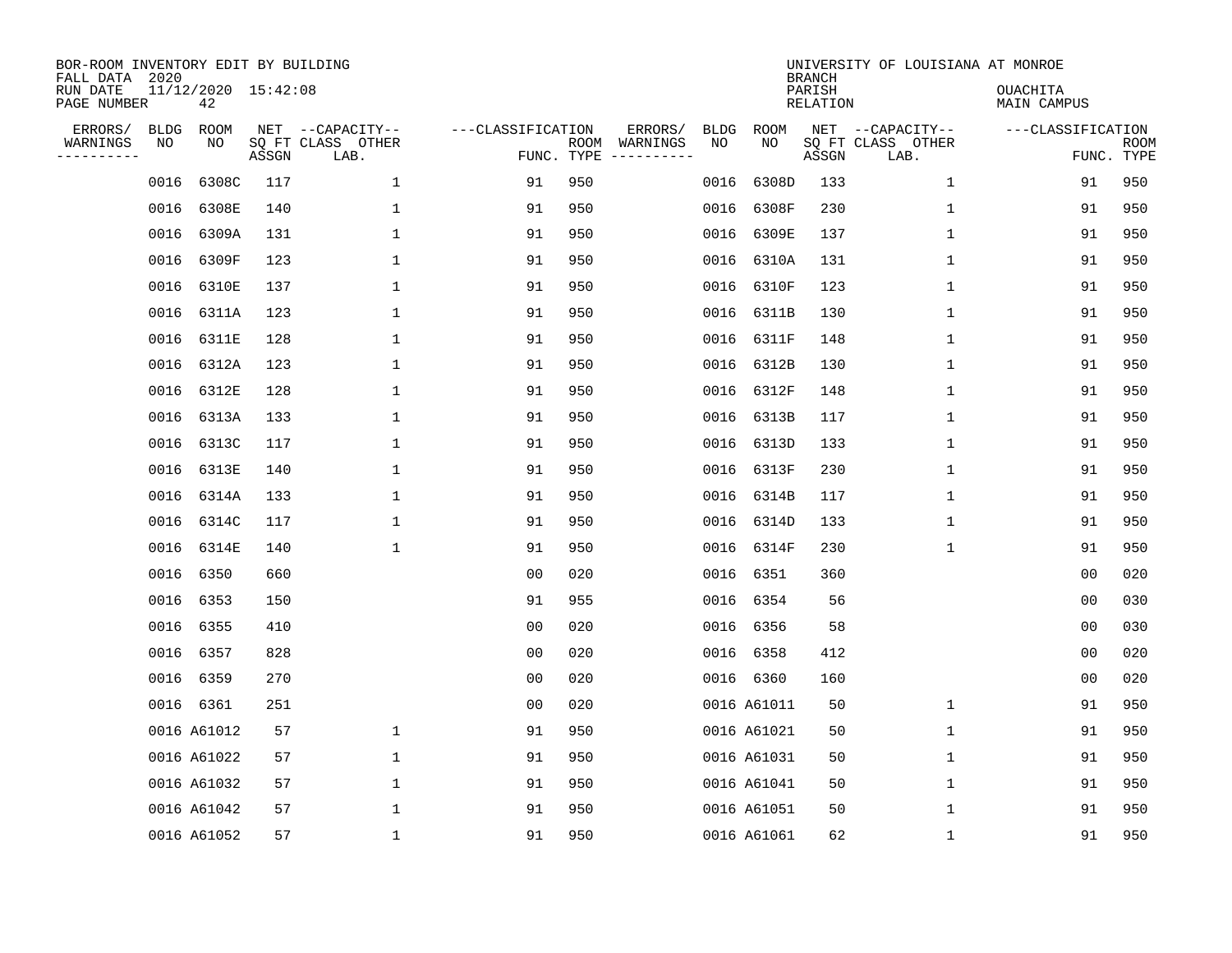| BOR-ROOM INVENTORY EDIT BY BUILDING<br>FALL DATA<br>RUN DATE | 2020 | 11/12/2020 15:42:08 |       |                                               |                                 |      |                     |                   |             | <b>BRANCH</b><br>PARISH | UNIVERSITY OF LOUISIANA AT MONROE             | OUACHITA          |                    |
|--------------------------------------------------------------|------|---------------------|-------|-----------------------------------------------|---------------------------------|------|---------------------|-------------------|-------------|-------------------------|-----------------------------------------------|-------------------|--------------------|
| PAGE NUMBER                                                  |      | 43                  |       |                                               |                                 |      |                     |                   |             | RELATION                |                                               | MAIN CAMPUS       |                    |
| ERRORS/<br>WARNINGS<br>---------                             | NO   | BLDG ROOM<br>NO     | ASSGN | NET --CAPACITY--<br>SQ FT CLASS OTHER<br>LAB. | ---CLASSIFICATION<br>FUNC. TYPE | ROOM | ERRORS/<br>WARNINGS | <b>BLDG</b><br>NO | ROOM<br>NO  | ASSGN                   | NET --CAPACITY--<br>SQ FT CLASS OTHER<br>LAB. | ---CLASSIFICATION | ROOM<br>FUNC. TYPE |
|                                                              |      | 0016 A61071         | 50    | $\mathbf 1$                                   | 91                              | 950  |                     |                   | 0016 A61072 | 57                      |                                               | 91                | 950                |
|                                                              |      | 0016 A61081         | 50    | $\mathbf 1$                                   | 91                              | 950  |                     |                   | 0016 A61082 | 57                      | $\mathbf 1$                                   | 91                | 950                |
|                                                              |      | 0016 A61091         | 62    | 1                                             | 91                              | 950  |                     |                   | 0016 A61101 | 62                      | $\mathbf{1}$                                  | 91                | 950                |
|                                                              |      | 0016 A61111         | 62    | 1                                             | 91                              | 950  |                     |                   | 0016 A61121 | 62                      | 1                                             | 91                | 950                |
|                                                              |      | 0016 A61131         | 50    | 1                                             | 91                              | 950  |                     |                   | 0016 A61132 | 57                      | $\mathbf 1$                                   | 91                | 950                |
|                                                              |      | 0016 A61141         | 50    | 1                                             | 91                              | 950  |                     |                   | 0016 A61142 | 57                      | 1                                             | 91                | 950                |
|                                                              |      | 0016 A62011         | 50    | $\mathbf 1$                                   | 91                              | 950  |                     |                   | 0016 A62012 | 57                      | $\mathbf 1$                                   | 91                | 950                |
|                                                              |      | 0016 A62021         | 50    | $\mathbf 1$                                   | 91                              | 950  |                     |                   | 0016 A62022 | 57                      | $\mathbf 1$                                   | 91                | 950                |
|                                                              |      | 0016 A62031         | 50    | $\mathbf 1$                                   | 91                              | 950  |                     |                   | 0016 A62032 | 57                      | 1                                             | 91                | 950                |
|                                                              |      | 0016 A62041         | 50    | 1                                             | 91                              | 950  |                     |                   | 0016 A62042 | 57                      | 1                                             | 91                | 950                |
|                                                              |      | 0016 A62051         | 50    | $\mathbf 1$                                   | 91                              | 950  |                     |                   | 0016 A62052 | 57                      | $\mathbf 1$                                   | 91                | 950                |
|                                                              |      | 0016 A62061         | 62    | 1                                             | 91                              | 950  |                     |                   | 0016 A62071 | 50                      | $\mathbf 1$                                   | 91                | 950                |
|                                                              |      | 0016 A62072         | 57    | 1                                             | 91                              | 950  |                     |                   | 0016 A62081 | 50                      | $\mathbf 1$                                   | 91                | 950                |
|                                                              |      | 0016 A62082         | 57    | 1                                             | 91                              | 950  |                     |                   | 0016 A62091 | 62                      | 1                                             | 91                | 950                |
|                                                              |      | 0016 A62101         | 62    | 1                                             | 91                              | 950  |                     |                   | 0016 A62111 | 62                      | 1                                             | 91                | 950                |
|                                                              |      | 0016 A62121         | 62    | 1                                             | 91                              | 950  |                     |                   | 0016 A62131 | 50                      | 1                                             | 91                | 950                |
|                                                              |      | 0016 A62132         | 57    | 1                                             | 91                              | 950  |                     |                   | 0016 A62141 | 50                      | 1                                             | 91                | 950                |
|                                                              |      | 0016 A62142         | 57    | 1                                             | 91                              | 950  |                     |                   | 0016 A63011 | 50                      | 1                                             | 91                | 950                |
|                                                              |      | 0016 A63012         | 57    | 1                                             | 91                              | 950  |                     |                   | 0016 A63021 | 50                      | 1                                             | 91                | 950                |
|                                                              |      | 0016 A63022         | 57    | 1                                             | 91                              | 950  |                     |                   | 0016 A63031 | 50                      | 1                                             | 91                | 950                |
|                                                              |      | 0016 A63032         | 57    | 1                                             | 91                              | 950  |                     |                   | 0016 A63041 | 50                      | 1                                             | 91                | 950                |
|                                                              |      | 0016 A63042         | 57    | $\mathbf 1$                                   | 91                              | 950  |                     |                   | 0016 A63051 | 50                      | 1                                             | 91                | 950                |
|                                                              |      | 0016 A63052         | 57    | $\mathbf{1}$                                  | 91                              | 950  |                     |                   | 0016 A63061 | 62                      | 1                                             | 91                | 950                |
|                                                              |      | 0016 A63071         | 50    | $\mathbf 1$                                   | 91                              | 950  |                     |                   | 0016 A63072 | 57                      | 1                                             | 91                | 950                |
|                                                              |      | 0016 A63081         | 50    | 1                                             | 91                              | 950  |                     |                   | 0016 A63082 | 57                      | 1                                             | 91                | 950                |
|                                                              |      | 0016 A63091         | 62    | 1                                             | 91                              | 950  |                     |                   | 0016 A63101 | 62                      | 1                                             | 91                | 950                |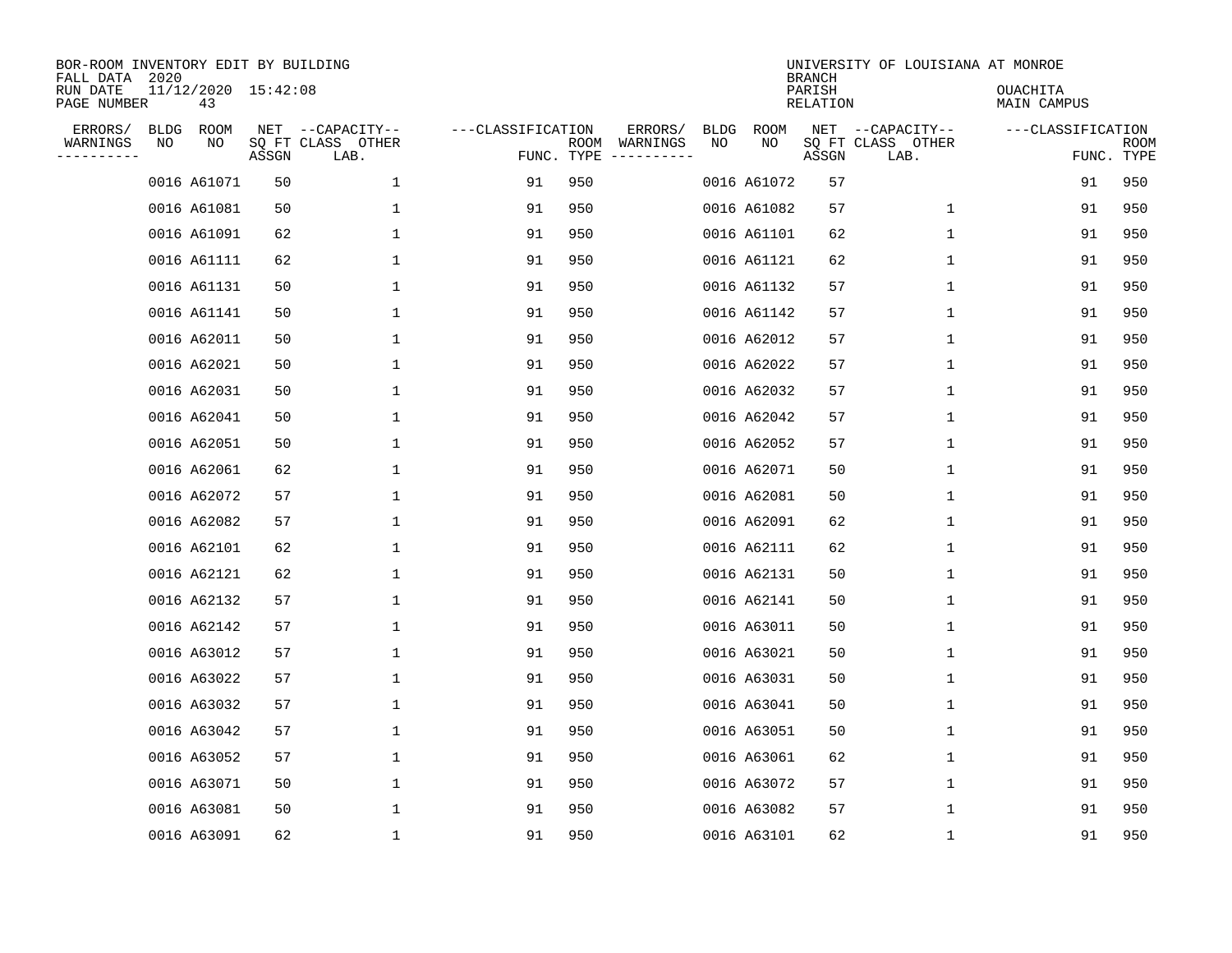| BOR-ROOM INVENTORY EDIT BY BUILDING<br>FALL DATA 2020 |    |                           |       |                                               |                   |                    |                                              |                   |             | <b>BRANCH</b>      | UNIVERSITY OF LOUISIANA AT MONROE             |                         |                    |
|-------------------------------------------------------|----|---------------------------|-------|-----------------------------------------------|-------------------|--------------------|----------------------------------------------|-------------------|-------------|--------------------|-----------------------------------------------|-------------------------|--------------------|
| RUN DATE<br>PAGE NUMBER                               |    | 11/12/2020 15:42:08<br>44 |       |                                               |                   |                    |                                              |                   |             | PARISH<br>RELATION |                                               | OUACHITA<br>MAIN CAMPUS |                    |
| ERRORS/<br>WARNINGS<br>--------                       | ΝO | BLDG ROOM<br>NO           | ASSGN | NET --CAPACITY--<br>SQ FT CLASS OTHER<br>LAB. | ---CLASSIFICATION | ROOM<br>FUNC. TYPE | ERRORS/<br>WARNINGS<br>$- - - - - - - - - -$ | <b>BLDG</b><br>NO | ROOM<br>NO  | ASSGN              | NET --CAPACITY--<br>SQ FT CLASS OTHER<br>LAB. | ---CLASSIFICATION       | ROOM<br>FUNC. TYPE |
|                                                       |    | 0016 A63111               | 62    | $\mathbf 1$                                   | 91                | 950                |                                              |                   | 0016 A63121 | 62                 | 1                                             | 91                      | 950                |
|                                                       |    | 0016 A63131               | 50    | $\mathbf 1$                                   | 91                | 950                |                                              |                   | 0016 A63132 | 57                 | $\mathbf 1$                                   | 91                      | 950                |
|                                                       |    | 0016 A63141               | 50    | 1                                             | 91                | 950                |                                              |                   | 0016 A63142 | 57                 | 1                                             | 91                      | 950                |
|                                                       |    | 0016 B61111               | 62    | 1                                             | 91                | 950                |                                              |                   | 0016 B61121 | 62                 | 1                                             | 91                      | 950                |
|                                                       |    | 0016 B62111               | 62    | 1                                             | 91                | 950                |                                              |                   | 0016 B62121 | 62                 | $\mathbf 1$                                   | 91                      | 950                |
|                                                       |    | 0016 B63111               | 62    | 1                                             | 91                | 950                |                                              |                   | 0016 B63121 | 62                 | 1                                             | 91                      | 950                |
|                                                       |    | 0016 C61011               | 50    | $\mathbf 1$                                   | 91                | 950                |                                              |                   | 0016 C61012 | 57                 | $\mathbf 1$                                   | 91                      | 950                |
|                                                       |    | 0016 C61021               | 50    | 1                                             | 91                | 950                |                                              |                   | 0016 C61022 | 57                 | 1                                             | 91                      | 950                |
|                                                       |    | 0016 C61031               | 50    | $\mathbf 1$                                   | 91                | 950                |                                              |                   | 0016 C61032 | 57                 | 1                                             | 91                      | 950                |
|                                                       |    | 0016 C61041               | 50    | $\mathbf 1$                                   | 91                | 950                |                                              |                   | 0016 C61042 | 57                 | 1                                             | 91                      | 950                |
|                                                       |    | 0016 C61051               | 50    | $\mathbf 1$                                   | 91                | 950                |                                              |                   | 0016 C61052 | 57                 | 1                                             | 91                      | 950                |
|                                                       |    | 0016 C61071               | 50    | $\mathbf 1$                                   | 91                | 950                |                                              |                   | 0016 C61072 | 57                 | 1                                             | 91                      | 950                |
|                                                       |    | 0016 C61081               | 50    | $\mathbf 1$                                   | 91                | 950                |                                              |                   | 0016 C61082 | 57                 | $\mathbf 1$                                   | 91                      | 950                |
|                                                       |    | 0016 C61131               | 50    | $\mathbf 1$                                   | 91                | 950                |                                              |                   | 0016 C61132 | 57                 | 1                                             | 91                      | 950                |
|                                                       |    | 0016 C61141               | 50    | 1                                             | 91                | 950                |                                              |                   | 0016 C61142 | 57                 | 1                                             | 91                      | 950                |
|                                                       |    | 0016 C62011               | 50    | 1                                             | 91                | 950                |                                              |                   | 0016 C62012 | 57                 | 1                                             | 91                      | 950                |
|                                                       |    | 0016 C62021               | 50    | 1                                             | 91                | 950                |                                              |                   | 0016 C62022 | 57                 | 1                                             | 91                      | 950                |
|                                                       |    | 0016 C62031               | 50    | $\mathbf 1$                                   | 91                | 950                |                                              |                   | 0016 C62032 | 57                 | 1                                             | 91                      | 950                |
|                                                       |    | 0016 C62041               | 50    | $\mathbf 1$                                   | 91                | 950                |                                              |                   | 0016 C62042 | 57                 | 1                                             | 91                      | 950                |
|                                                       |    | 0016 C62051               | 50    | $\mathbf 1$                                   | 91                | 950                |                                              |                   | 0016 C62052 | 57                 | 1                                             | 91                      | 950                |
|                                                       |    | 0016 C62071               | 50    | $\mathbf 1$                                   | 91                | 950                |                                              |                   | 0016 C62072 | 57                 | 1                                             | 91                      | 950                |
|                                                       |    | 0016 C62081               | 50    | $\mathbf 1$                                   | 91                | 950                |                                              |                   | 0016 C62082 | 57                 | 1                                             | 91                      | 950                |
|                                                       |    | 0016 C62131               | 50    | $\mathbf 1$                                   | 91                | 950                |                                              |                   | 0016 C62132 | 57                 | 1                                             | 91                      | 950                |
|                                                       |    | 0016 C62141               | 50    | $\mathbf 1$                                   | 91                | 950                |                                              |                   | 0016 C62142 | 57                 | 1                                             | 91                      | 950                |
|                                                       |    | 0016 C63011               | 50    | 1                                             | 91                | 950                |                                              |                   | 0016 C63012 | 57                 | 1                                             | 91                      | 950                |
|                                                       |    | 0016 C63021               | 50    | $\mathbf{1}$                                  | 91                | 950                |                                              |                   | 0016 C63022 | 57                 | 1                                             | 91                      | 950                |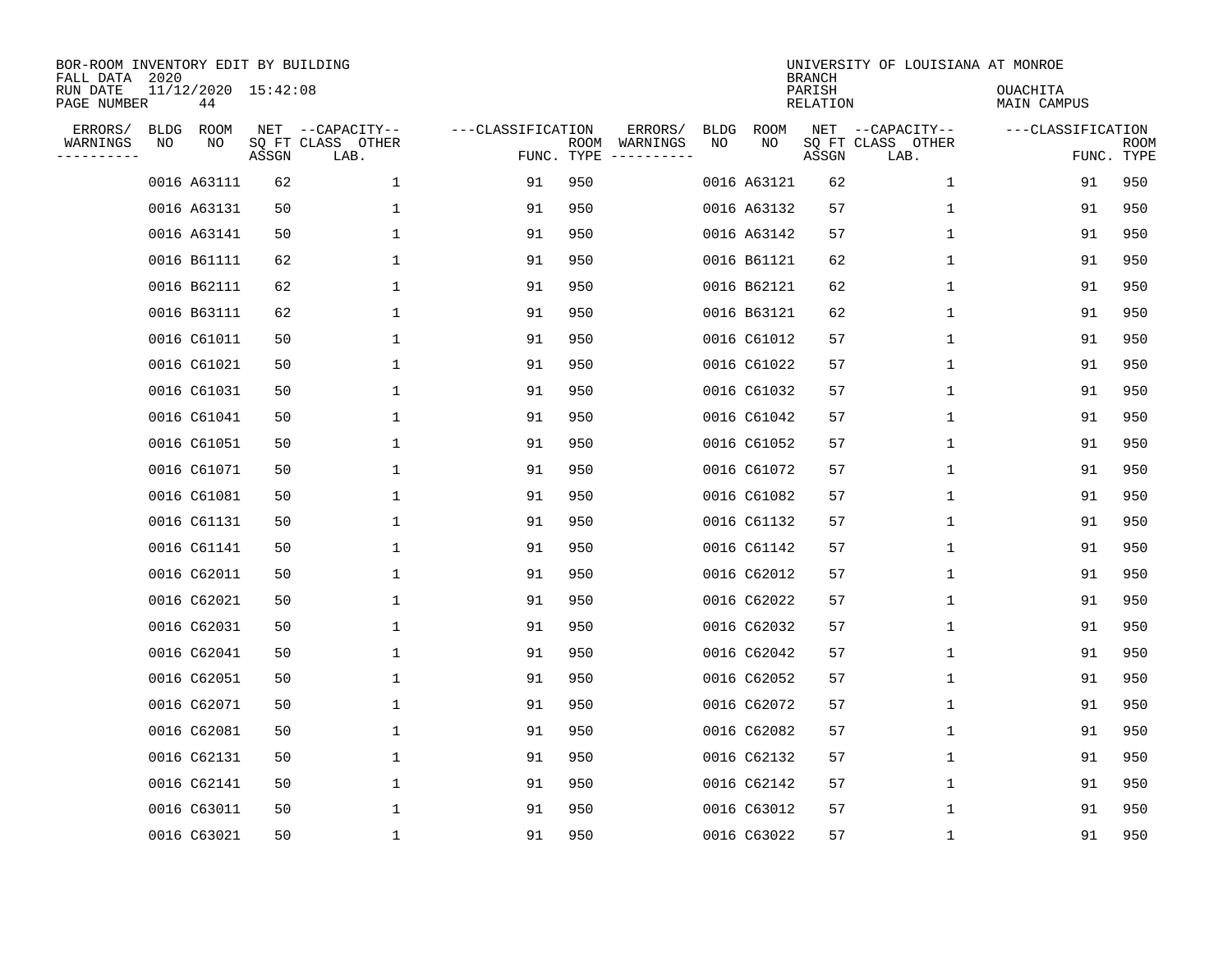| BOR-ROOM INVENTORY EDIT BY BUILDING<br>FALL DATA 2020 |      |                           |       |                           |                   |            |               |      |                                                                 | <b>BRANCH</b>             | UNIVERSITY OF LOUISIANA AT MONROE                                                                                                                        |                                |                           |
|-------------------------------------------------------|------|---------------------------|-------|---------------------------|-------------------|------------|---------------|------|-----------------------------------------------------------------|---------------------------|----------------------------------------------------------------------------------------------------------------------------------------------------------|--------------------------------|---------------------------|
| RUN DATE<br>PAGE NUMBER                               |      | 11/12/2020 15:42:08<br>45 |       |                           |                   |            |               |      |                                                                 | PARISH<br><b>RELATION</b> |                                                                                                                                                          | OUACHITA<br><b>MAIN CAMPUS</b> |                           |
| ERRORS/                                               | BLDG | ROOM                      |       | NET --CAPACITY--          | ---CLASSIFICATION |            | ERRORS/       | BLDG | ROOM                                                            |                           | NET --CAPACITY--                                                                                                                                         | ---CLASSIFICATION              |                           |
| WARNINGS<br>----------                                | NO   | NO                        | ASSGN | SQ FT CLASS OTHER<br>LAB. |                   | FUNC. TYPE | ROOM WARNINGS | NO   | NO                                                              | ASSGN                     | SQ FT CLASS OTHER<br>LAB.                                                                                                                                |                                | <b>ROOM</b><br>FUNC. TYPE |
|                                                       |      | 0016 C63031               | 50    | 1                         | 91                | 950        |               |      | 0016 C63032                                                     | 57                        | 1                                                                                                                                                        | 91                             | 950                       |
|                                                       |      | 0016 C63041               | 50    | 1                         | 91                | 950        |               |      | 0016 C63042                                                     | 57                        | 1                                                                                                                                                        | 91                             | 950                       |
|                                                       |      | 0016 C63051               | 50    | $\mathbf{1}$              | 91                | 950        |               |      | 0016 C63052                                                     | 57                        | $\mathbf{1}$                                                                                                                                             | 91                             | 950                       |
|                                                       |      | 0016 C63071               | 50    | $\mathbf{1}$              | 91                | 950        |               |      | 0016 C63072                                                     | 57                        | $\mathbf{1}$                                                                                                                                             | 91                             | 950                       |
|                                                       |      | 0016 C63081               | 50    | 1                         | 91                | 950        |               |      | 0016 C63082                                                     | 57                        | $\mathbf{1}$                                                                                                                                             | 91                             | 950                       |
|                                                       |      | 0016 C63131               | 50    | 1                         | 91                | 950        |               |      | 0016 C63132                                                     | 57                        | $\mathbf 1$                                                                                                                                              | 91                             | 950                       |
|                                                       |      | 0016 C63141               | 50    | $\mathbf{1}$              | 91                | 950        |               |      | 0016 C63142<br>TOTAL NUMBER CLASSROOMS<br>TOTAL NUMBER LABS 210 | 57                        | 1<br>TOTAL ASSIGNABLE & UNASSIGNABLE SOFT:<br>TOTAL NET ASSIGN SQ. FT. IN ROOM FILE<br>TOTAL NUMBER COMPUTER CLASSROOMS<br>TOTAL NUMBER SPECIAL LABS 220 | 91<br>48,108<br>37,413         | 950                       |
|                                                       |      | 0017 7101A                | 133   | 1                         | 91                | 950        |               |      | 0017 7101B                                                      | 117                       | 1                                                                                                                                                        | 91                             | 950                       |
|                                                       |      | 0017 7101C                | 117   | 1                         | 91                | 950        |               | 0017 | 7101D                                                           | 133                       | 1                                                                                                                                                        | 91                             | 950                       |
|                                                       |      | 0017 7101E                | 140   | 1                         | 91                | 950        |               | 0017 | 7101F                                                           | 230                       | 1                                                                                                                                                        | 91                             | 950                       |
|                                                       |      | 0017 7102A                | 133   | $\mathbf{1}$              | 91                | 950        |               | 0017 | 7102B                                                           | 117                       | $\mathbf{1}$                                                                                                                                             | 91                             | 950                       |
|                                                       |      | 0017 7102C                | 117   | $\mathbf{1}$              | 91                | 950        |               | 0017 | 7102D                                                           | 133                       | $\mathbf{1}$                                                                                                                                             | 91                             | 950                       |
|                                                       | 0017 | 7102E                     | 140   | 1                         | 91                | 950        |               | 0017 | 7102F                                                           | 230                       | 1                                                                                                                                                        | 91                             | 950                       |
|                                                       |      | 0017 7103A                | 133   | 1                         | 91                | 950        |               | 0017 | 7103B                                                           | 117                       | $\mathbf{1}$                                                                                                                                             | 91                             | 950                       |
|                                                       | 0017 | 7103C                     | 117   | 1                         | 91                | 950        |               | 0017 | 7103D                                                           | 133                       | 1                                                                                                                                                        | 91                             | 950                       |
|                                                       |      | 0017 7103E                | 140   | $\mathbf{1}$              | 91                | 950        |               |      | 0017 7103F                                                      | 230                       | 1                                                                                                                                                        | 91                             | 950                       |
|                                                       | 0017 | 7104A                     | 133   | $\mathbf{1}$              | 91                | 950        |               | 0017 | 7104B                                                           | 117                       | $\mathbf 1$                                                                                                                                              | 91                             | 950                       |
|                                                       |      | 0017 7104C                | 117   | $\mathbf{1}$              | 91                | 950        |               |      | 0017 7104D                                                      | 133                       | 1                                                                                                                                                        | 91                             | 950                       |
|                                                       | 0017 | 7104E                     | 140   | 1                         | 91                | 950        |               | 0017 | 7104F                                                           | 230                       | 1                                                                                                                                                        | 91                             | 950                       |
|                                                       |      | 0017 7105A                | 123   | 1                         | 91                | 950        |               |      | 0017 7105B                                                      | 130                       | 1                                                                                                                                                        | 91                             | 950                       |
|                                                       |      | 0017 7105E                | 128   | $\mathbf{1}$              | 91                | 950        |               | 0017 | 7105F                                                           | 148                       | $\mathbf{1}$                                                                                                                                             | 91                             | 950                       |
|                                                       |      | 0017 7106A                | 123   | $\mathbf{1}$              | 91                | 950        |               | 0017 | 7106B                                                           | 130                       | $\mathbf{1}$                                                                                                                                             | 91                             | 950                       |
|                                                       |      | 0017 7106E                | 128   | $\mathbf{1}$              | 91                | 950        |               |      | 0017 7106F                                                      | 148                       | $\mathbf{1}$                                                                                                                                             | 91                             | 950                       |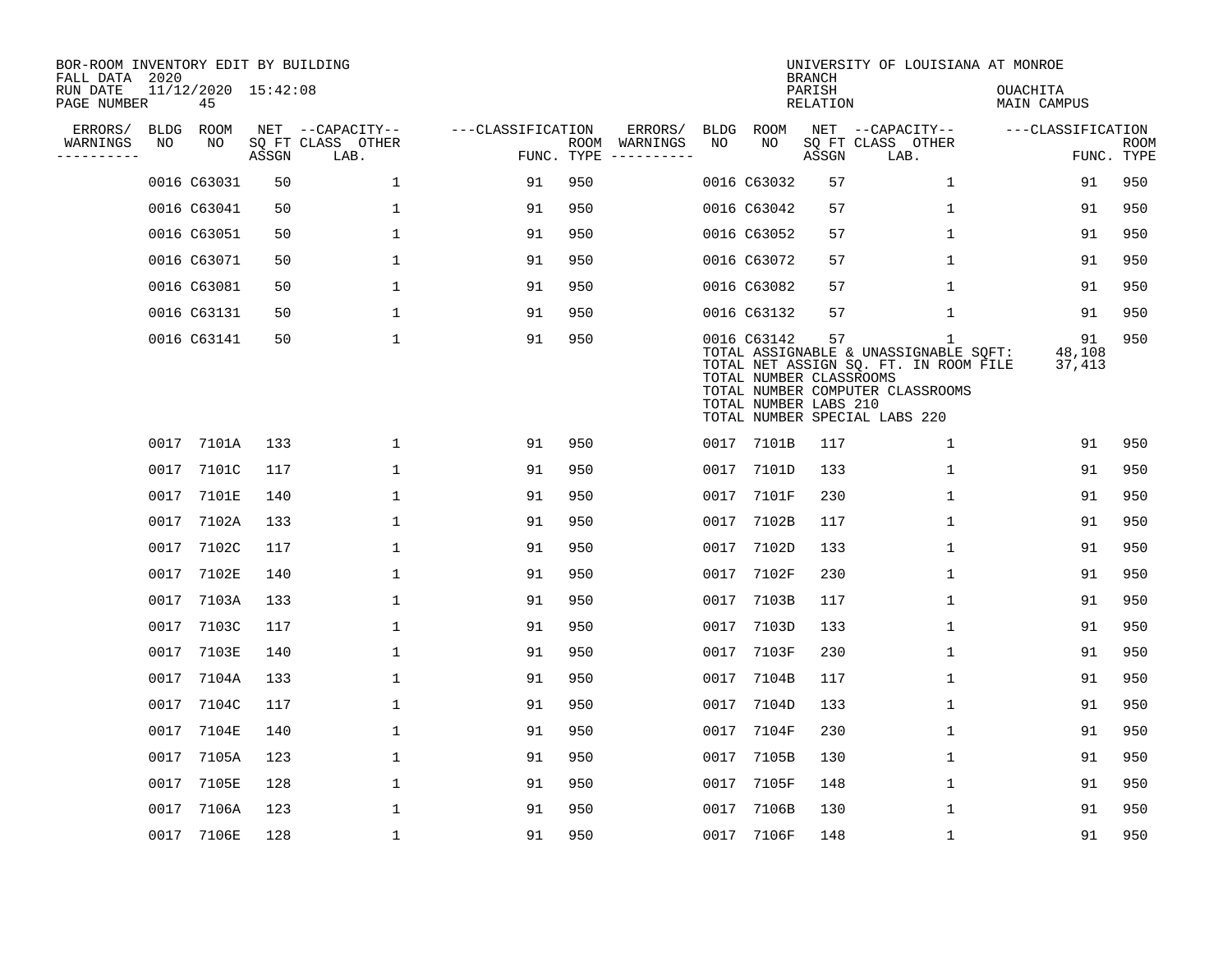| BOR-ROOM INVENTORY EDIT BY BUILDING<br>FALL DATA 2020<br>RUN DATE<br>PAGE NUMBER |                   | 11/12/2020 15:42:08<br>46 |       |                                               |                                 |     |                          |                   |             | <b>BRANCH</b><br>PARISH<br>RELATION | UNIVERSITY OF LOUISIANA AT MONROE             | <b>OUACHITA</b><br>MAIN CAMPUS |                           |
|----------------------------------------------------------------------------------|-------------------|---------------------------|-------|-----------------------------------------------|---------------------------------|-----|--------------------------|-------------------|-------------|-------------------------------------|-----------------------------------------------|--------------------------------|---------------------------|
| ERRORS/<br>WARNINGS<br>---------                                                 | <b>BLDG</b><br>ΝO | ROOM<br>NO                | ASSGN | NET --CAPACITY--<br>SQ FT CLASS OTHER<br>LAB. | ---CLASSIFICATION<br>FUNC. TYPE |     | ERRORS/<br>ROOM WARNINGS | <b>BLDG</b><br>NO | ROOM<br>NO. | ASSGN                               | NET --CAPACITY--<br>SQ FT CLASS OTHER<br>LAB. | ---CLASSIFICATION              | <b>ROOM</b><br>FUNC. TYPE |
|                                                                                  | 0017              | 7107A                     | 123   | $\mathbf{1}$                                  | 91                              | 950 |                          | 0017              | 7107B       | 130                                 | $\mathbf{1}$                                  | 91                             | 950                       |
|                                                                                  |                   | 0017 7107E                | 128   | 1                                             | 91                              | 950 |                          |                   | 0017 7107F  | 148                                 | $\mathbf{1}$                                  | 91                             | 950                       |
|                                                                                  |                   | 0017 7108A                | 133   | 1                                             | 91                              | 950 |                          | 0017              | 7108B       | 117                                 | $\mathbf{1}$                                  | 91                             | 950                       |
|                                                                                  |                   | 0017 7108C                | 117   | 1                                             | 91                              | 950 |                          | 0017              | 7108D       | 133                                 | $\mathbf{1}$                                  | 91                             | 950                       |
|                                                                                  |                   | 0017 7108E                | 140   | 1                                             | 91                              | 950 |                          | 0017              | 7108F       | 230                                 | $\mathbf{1}$                                  | 91                             | 950                       |
|                                                                                  |                   | 0017 7109A                | 133   | 1                                             | 91                              | 950 |                          | 0017              | 7109B       | 117                                 | $\mathbf 1$                                   | 91                             | 950                       |
|                                                                                  | 0017              | 7109C                     | 117   | $\mathbf{1}$                                  | 91                              | 950 |                          | 0017              | 7109D       | 133                                 | $\mathbf{1}$                                  | 91                             | 950                       |
|                                                                                  | 0017              | 7109E                     | 140   | $\mathbf{1}$                                  | 91                              | 950 |                          | 0017              | 7109F       | 230                                 | $\mathbf{1}$                                  | 91                             | 950                       |
|                                                                                  |                   | 0017 7110A                | 133   | $\mathbf{1}$                                  | 91                              | 950 |                          | 0017              | 7110B       | 117                                 | $\mathbf{1}$                                  | 91                             | 950                       |
|                                                                                  |                   | 0017 7110C                | 117   | 1                                             | 91                              | 950 |                          |                   | 0017 7110D  | 133                                 | $\mathbf{1}$                                  | 91                             | 950                       |
|                                                                                  | 0017              | 7110E                     | 140   | $\mathbf{1}$                                  | 91                              | 950 |                          | 0017              | 7110F       | 230                                 | $\mathbf{1}$                                  | 91                             | 950                       |
|                                                                                  |                   | 0017 7111A                | 133   | $\mathbf{1}$                                  | 91                              | 950 |                          |                   | 0017 7111B  | 117                                 | $\mathbf{1}$                                  | 91                             | 950                       |
|                                                                                  | 0017              | 7111C                     | 117   | $\mathbf{1}$                                  | 91                              | 950 |                          | 0017              | 7111D       | 133                                 | $\mathbf{1}$                                  | 91                             | 950                       |
|                                                                                  | 0017              | 7111E                     | 140   | $\mathbf{1}$                                  | 91                              | 950 |                          | 0017              | 7111F       | 230                                 | $\mathbf{1}$                                  | 91                             | 950                       |
|                                                                                  |                   | 0017 7112A                | 123   | 1                                             | 91                              | 950 |                          | 0017              | 7112B       | 130                                 | $\mathbf{1}$                                  | 91                             | 950                       |
|                                                                                  | 0017              | 7112E                     | 128   | 1                                             | 91                              | 950 |                          | 0017              | 7112F       | 148                                 | $\mathbf{1}$                                  | 91                             | 950                       |
|                                                                                  |                   | 0017 7113A                | 123   | 1                                             | 91                              | 950 |                          | 0017              | 7113B       | 130                                 | 1                                             | 91                             | 950                       |
|                                                                                  | 0017              | 7113E                     | 128   | $\mathbf{1}$                                  | 91                              | 950 |                          | 0017              | 7113F       | 148                                 | 1                                             | 91                             | 950                       |
|                                                                                  |                   | 0017 7114A                | 133   | 1                                             | 91                              | 950 |                          | 0017              | 7114B       | 117                                 | 1                                             | 91                             | 950                       |
|                                                                                  | 0017              | 7114C                     | 117   | $\mathbf{1}$                                  | 91                              | 950 |                          | 0017              | 7114D       | 133                                 | 1                                             | 91                             | 950                       |
|                                                                                  |                   | 0017 7114E                | 140   | $\mathbf{1}$                                  | 91                              | 950 |                          | 0017              | 7114F       | 230                                 | $\mathbf{1}$                                  | 91                             | 950                       |
|                                                                                  | 0017              | 7115A                     | 133   | $\mathbf{1}$                                  | 91                              | 950 |                          | 0017              | 7115B       | 177                                 | 1                                             | 91                             | 950                       |
|                                                                                  | 0017              | 7115C                     | 177   | $\mathbf{1}$                                  | 91                              | 950 |                          | 0017              | 7115D       | 133                                 | $\mathbf{1}$                                  | 91                             | 950                       |
|                                                                                  | 0017              | 7115E                     | 140   | $\mathbf{1}$                                  | 91                              | 950 |                          | 0017              | 7115F       | 230                                 | $\mathbf{1}$                                  | 91                             | 950                       |
|                                                                                  | 0017 7150         |                           | 660   |                                               | 00                              | 020 |                          |                   | 0017 7151   | 360                                 |                                               | 00                             | 020                       |
|                                                                                  | 0017 7152         |                           | 56    |                                               | 0 <sub>0</sub>                  | 030 |                          |                   | 0017 7153   | 94                                  |                                               | 0 <sub>0</sub>                 | 030                       |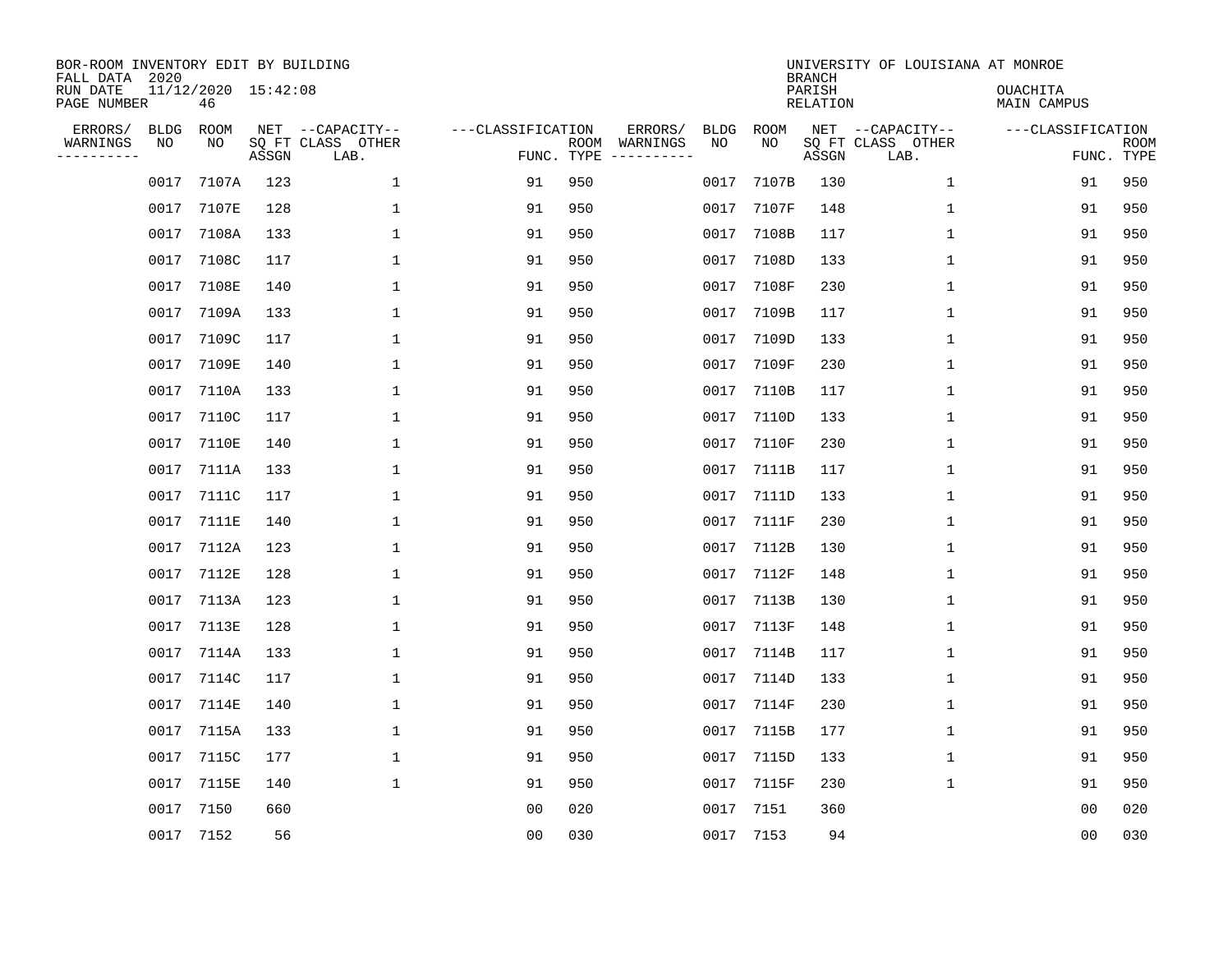| BOR-ROOM INVENTORY EDIT BY BUILDING<br>FALL DATA 2020 |             |                           |       |                           |                   |                    |                         |             |              | <b>BRANCH</b>             | UNIVERSITY OF LOUISIANA AT MONROE |                                |                           |
|-------------------------------------------------------|-------------|---------------------------|-------|---------------------------|-------------------|--------------------|-------------------------|-------------|--------------|---------------------------|-----------------------------------|--------------------------------|---------------------------|
| RUN DATE<br>PAGE NUMBER                               |             | 11/12/2020 15:42:08<br>47 |       |                           |                   |                    |                         |             |              | PARISH<br><b>RELATION</b> |                                   | OUACHITA<br><b>MAIN CAMPUS</b> |                           |
| ERRORS/                                               | <b>BLDG</b> | ROOM                      |       | NET --CAPACITY--          | ---CLASSIFICATION |                    | ERRORS/                 | <b>BLDG</b> | <b>ROOM</b>  |                           | NET --CAPACITY--                  | ---CLASSIFICATION              |                           |
| WARNINGS<br>----------                                | NO          | NO                        | ASSGN | SQ FT CLASS OTHER<br>LAB. |                   | ROOM<br>FUNC. TYPE | WARNINGS<br>----------- | NO          | NO           | ASSGN                     | SQ FT CLASS OTHER<br>LAB.         |                                | <b>ROOM</b><br>FUNC. TYPE |
|                                                       | 0017        | 7154                      | 56    |                           | 00                | 030                |                         | 0017        | 7156         | 58                        |                                   | 00                             | 020                       |
|                                                       | 0017        | 7157                      | 828   |                           | 00                | 020                |                         | 0017        | 7158         | 412                       |                                   | 00                             | 020                       |
|                                                       | 0017        | 7159                      | 270   |                           | 0 <sub>0</sub>    | 020                |                         | 0017        | 7160         | 160                       |                                   | 00                             | 020                       |
|                                                       | 0017        | 7161                      | 251   |                           | 0 <sub>0</sub>    | 020                |                         | 0017        | 7201A        | 133                       | $\mathbf 1$                       | 91                             | 950                       |
|                                                       | 0017        | 7201B                     | 117   | $\mathbf 1$               | 91                | 950                |                         | 0017        | 7201C        | 117                       | $\mathbf 1$                       | 91                             | 950                       |
|                                                       | 0017        | 7201D                     | 133   | $\mathbf{1}$              | 91                | 950                |                         | 0017        | 7201E        | 140                       | 1                                 | 91                             | 950                       |
|                                                       | 0017        | 7201F                     | 230   | $\mathbf{1}$              | 91                | 950                |                         | 0017        | 7202A        | 133                       | $\mathbf{1}$                      | 91                             | 950                       |
|                                                       | 0017        | 7202B                     | 117   | $\mathbf{1}$              | 91                | 950                |                         | 0017        | 7202C        | 117                       | $\mathbf{1}$                      | 91                             | 950                       |
|                                                       | 0017        | 7202D                     | 133   | $\mathbf{1}$              | 91                | 950                |                         | 0017        | <b>7202E</b> | 140                       | 1                                 | 91                             | 950                       |
|                                                       | 0017        | 7202F                     | 230   | 1                         | 91                | 950                |                         | 0017        | 7203A        | 133                       | 1                                 | 91                             | 950                       |
|                                                       | 0017        | 7203B                     | 117   | 1                         | 91                | 950                |                         | 0017        | 7203C        | 117                       | 1                                 | 91                             | 950                       |
|                                                       | 0017        | 7203D                     | 133   | 1                         | 91                | 950                |                         | 0017        | 7203E        | 140                       | 1                                 | 91                             | 950                       |
|                                                       | 0017        | 7203F                     | 230   | 1                         | 91                | 950                |                         | 0017        | 7204A        | 133                       | 1                                 | 91                             | 950                       |
|                                                       | 0017        | 7204B                     | 117   | 1                         | 91                | 950                |                         | 0017        | 7204C        | 117                       | 1                                 | 91                             | 950                       |
|                                                       | 0017        | 7204D                     | 133   | 1                         | 91                | 950                |                         | 0017        | <b>7204E</b> | 140                       | 1                                 | 91                             | 950                       |
|                                                       | 0017        | 7204F                     | 230   | 1                         | 91                | 950                |                         | 0017        | 7205A        | 123                       | $\mathbf{1}$                      | 91                             | 950                       |
|                                                       | 0017        | 7205B                     | 130   | 1                         | 91                | 950                |                         | 0017        | <b>7205E</b> | 128                       | 1                                 | 91                             | 950                       |
|                                                       | 0017        | 7205F                     | 148   | 1                         | 91                | 950                |                         | 0017        | 7206A        | 123                       | 1                                 | 91                             | 950                       |
|                                                       | 0017        | 7206B                     | 130   | 1                         | 91                | 950                |                         | 0017        | <b>7206E</b> | 128                       | 1                                 | 91                             | 950                       |
|                                                       | 0017        | 7206F                     | 148   | 1                         | 91                | 950                |                         | 0017        | 7207A        | 123                       | 1                                 | 91                             | 950                       |
|                                                       | 0017        | 7207B                     | 130   | 1                         | 91                | 950                |                         | 0017        | <b>7207E</b> | 128                       | 1                                 | 91                             | 950                       |
|                                                       | 0017        | 7207F                     | 148   | 1                         | 91                | 950                |                         | 0017        | 7208A        | 133                       | 1                                 | 91                             | 950                       |
|                                                       | 0017        | 7208B                     | 117   | 1                         | 91                | 950                |                         | 0017        | 7208C        | 117                       | 1                                 | 91                             | 950                       |
|                                                       | 0017        | 7208D                     | 133   | 1                         | 91                | 950                |                         | 0017        | <b>7208E</b> | 140                       | 1                                 | 91                             | 950                       |
|                                                       | 0017        | 7208F                     | 230   | 1                         | 91                | 950                |                         | 0017        | 7209A        | 133                       | $\mathbf{1}$                      | 91                             | 950                       |
|                                                       |             | 0017 7209B                | 117   | 1                         | 91                | 950                |                         | 0017        | 7209C        | 117                       | 1                                 | 91                             | 950                       |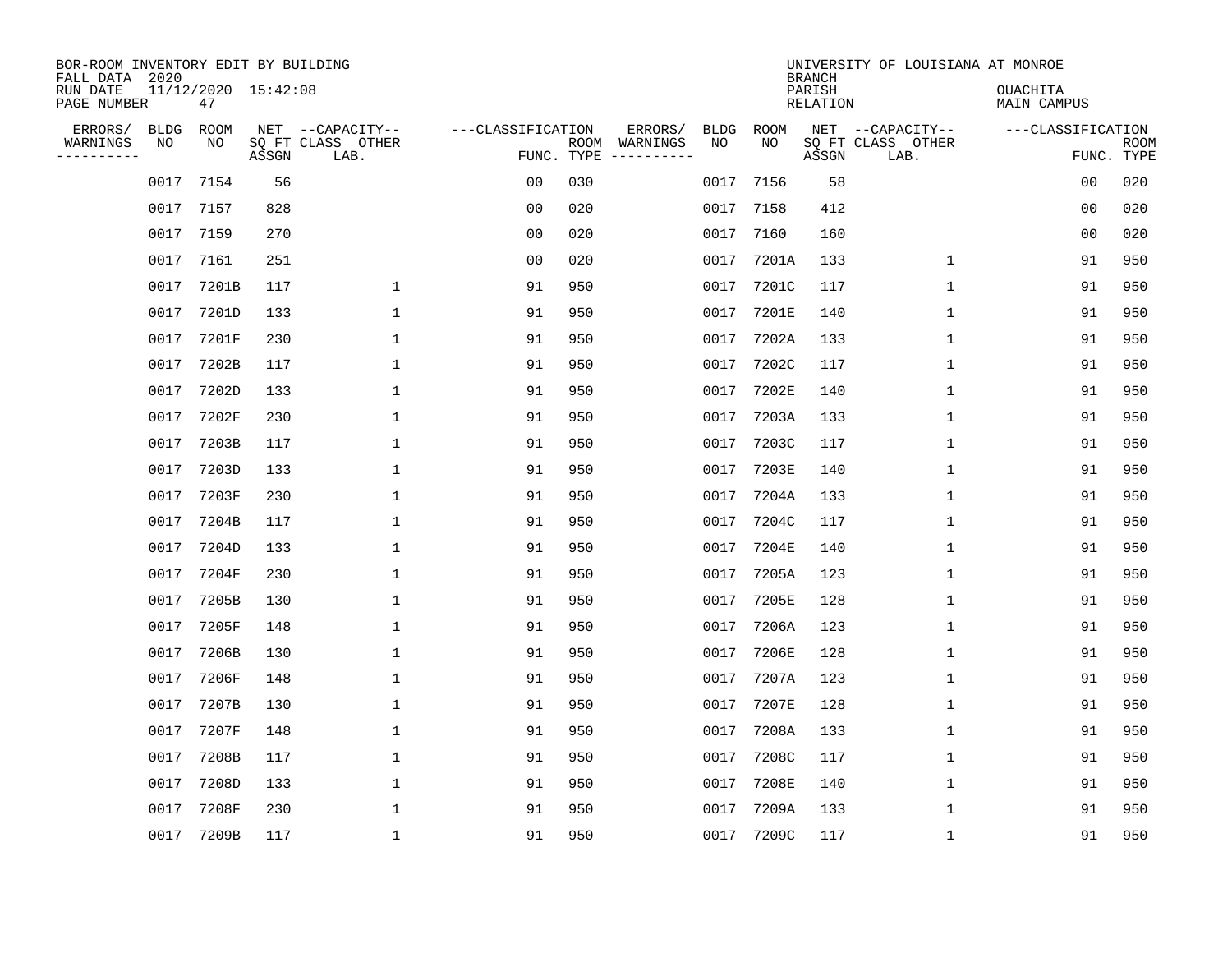| BOR-ROOM INVENTORY EDIT BY BUILDING<br>FALL DATA 2020<br>RUN DATE<br>PAGE NUMBER |                   | 11/12/2020 15:42:08<br>48 |       |                                               |                                 |     |                          |                   |             | <b>BRANCH</b><br>PARISH<br>RELATION | UNIVERSITY OF LOUISIANA AT MONROE             | <b>OUACHITA</b><br>MAIN CAMPUS |                           |
|----------------------------------------------------------------------------------|-------------------|---------------------------|-------|-----------------------------------------------|---------------------------------|-----|--------------------------|-------------------|-------------|-------------------------------------|-----------------------------------------------|--------------------------------|---------------------------|
| ERRORS/<br>WARNINGS<br>---------                                                 | <b>BLDG</b><br>ΝO | ROOM<br>NO                | ASSGN | NET --CAPACITY--<br>SQ FT CLASS OTHER<br>LAB. | ---CLASSIFICATION<br>FUNC. TYPE |     | ERRORS/<br>ROOM WARNINGS | <b>BLDG</b><br>NO | ROOM<br>NO. | ASSGN                               | NET --CAPACITY--<br>SQ FT CLASS OTHER<br>LAB. | ---CLASSIFICATION              | <b>ROOM</b><br>FUNC. TYPE |
|                                                                                  | 0017              | 7209D                     | 133   | $\mathbf{1}$                                  | 91                              | 950 |                          | 0017              | 7209E       | 140                                 | $\mathbf{1}$                                  | 91                             | 950                       |
|                                                                                  |                   | 0017 7209F                | 230   | 1                                             | 91                              | 950 |                          |                   | 0017 7210A  | 133                                 | $\mathbf{1}$                                  | 91                             | 950                       |
|                                                                                  | 0017              | 7210B                     | 117   | 1                                             | 91                              | 950 |                          | 0017              | 7210C       | 117                                 | $\mathbf{1}$                                  | 91                             | 950                       |
|                                                                                  |                   | 0017 7210D                | 133   | 1                                             | 91                              | 950 |                          | 0017              | 7210E       | 140                                 | $\mathbf{1}$                                  | 91                             | 950                       |
|                                                                                  |                   | 0017 7210F                | 230   | $\mathbf{1}$                                  | 91                              | 950 |                          | 0017              | 7211A       | 133                                 | $\mathbf{1}$                                  | 91                             | 950                       |
|                                                                                  |                   | 0017 7211B                | 117   | 1                                             | 91                              | 950 |                          |                   | 0017 7211C  | 117                                 | $\mathbf 1$                                   | 91                             | 950                       |
|                                                                                  | 0017              | 7211D                     | 133   | 1                                             | 91                              | 950 |                          | 0017              | 7211E       | 140                                 | $\mathbf{1}$                                  | 91                             | 950                       |
|                                                                                  | 0017              | 7211F                     | 230   | $\mathbf{1}$                                  | 91                              | 950 |                          | 0017              | 7212A       | 123                                 | $\mathbf{1}$                                  | 91                             | 950                       |
|                                                                                  | 0017              | 7212B                     | 130   | $\mathbf{1}$                                  | 91                              | 950 |                          | 0017              | 7212E       | 128                                 | $\mathbf 1$                                   | 91                             | 950                       |
|                                                                                  |                   | 0017 7212F                | 148   | 1                                             | 91                              | 950 |                          |                   | 0017 7213A  | 123                                 | $\mathbf{1}$                                  | 91                             | 950                       |
|                                                                                  | 0017              | 7213B                     | 130   | $\mathbf{1}$                                  | 91                              | 950 |                          | 0017              | 7213E       | 128                                 | $\mathbf{1}$                                  | 91                             | 950                       |
|                                                                                  |                   | 0017 7213F                | 148   | $\mathbf{1}$                                  | 91                              | 950 |                          |                   | 0017 7214A  | 133                                 | $\mathbf{1}$                                  | 91                             | 950                       |
|                                                                                  | 0017              | 7214B                     | 117   | $\mathbf{1}$                                  | 91                              | 950 |                          | 0017              | 7214C       | 117                                 | $\mathbf{1}$                                  | 91                             | 950                       |
|                                                                                  | 0017              | 7214D                     | 133   | $\mathbf{1}$                                  | 91                              | 950 |                          | 0017              | 7214E       | 140                                 | $\mathbf{1}$                                  | 91                             | 950                       |
|                                                                                  |                   | 0017 7214F                | 230   | 1                                             | 91                              | 950 |                          | 0017              | 7215A       | 133                                 | $\mathbf{1}$                                  | 91                             | 950                       |
|                                                                                  | 0017              | 7215B                     | 177   | 1                                             | 91                              | 950 |                          | 0017              | 7215C       | 177                                 | $\mathbf{1}$                                  | 91                             | 950                       |
|                                                                                  |                   | 0017 7215D                | 133   | 1                                             | 91                              | 950 |                          | 0017              | 7215E       | 140                                 | 1                                             | 91                             | 950                       |
|                                                                                  | 0017              | 7215F                     | 230   | $\mathbf{1}$                                  | 91                              | 950 |                          | 0017              | 7250        | 660                                 |                                               | 0 <sub>0</sub>                 | 020                       |
|                                                                                  | 0017 7251         |                           | 360   |                                               | 0 <sub>0</sub>                  | 020 |                          | 0017              | 7252        | 56                                  |                                               | 0 <sub>0</sub>                 | 030                       |
|                                                                                  | 0017              | 7253                      | 150   |                                               | 0 <sub>0</sub>                  | 030 |                          | 0017              | 7254        | 56                                  |                                               | 0 <sub>0</sub>                 | 010                       |
|                                                                                  | 0017 7256         |                           | 58    |                                               | 0 <sub>0</sub>                  | 020 |                          | 0017              | 7257        | 828                                 |                                               | 0 <sub>0</sub>                 | 020                       |
|                                                                                  | 0017              | 7258                      | 412   |                                               | 0 <sub>0</sub>                  | 020 |                          | 0017              | 7259        | 270                                 |                                               | 0 <sub>0</sub>                 | 020                       |
|                                                                                  | 0017              | 7260                      | 160   |                                               | 0 <sub>0</sub>                  | 020 |                          | 0017              | 7261        | 251                                 |                                               | 0 <sub>0</sub>                 | 020                       |
|                                                                                  | 0017              | 7301A                     | 133   | $\mathbf{1}$                                  | 91                              | 950 |                          | 0017              | 7301B       | 117                                 | $\mathbf{1}$                                  | 91                             | 950                       |
|                                                                                  |                   | 0017 7301C                | 117   | 1                                             | 91                              | 950 |                          |                   | 0017 7301D  | 133                                 | 1                                             | 91                             | 950                       |
|                                                                                  |                   | 0017 7301E                | 140   | $\mathbf{1}$                                  | 91                              | 950 |                          |                   | 0017 7301F  | 230                                 | 1                                             | 91                             | 950                       |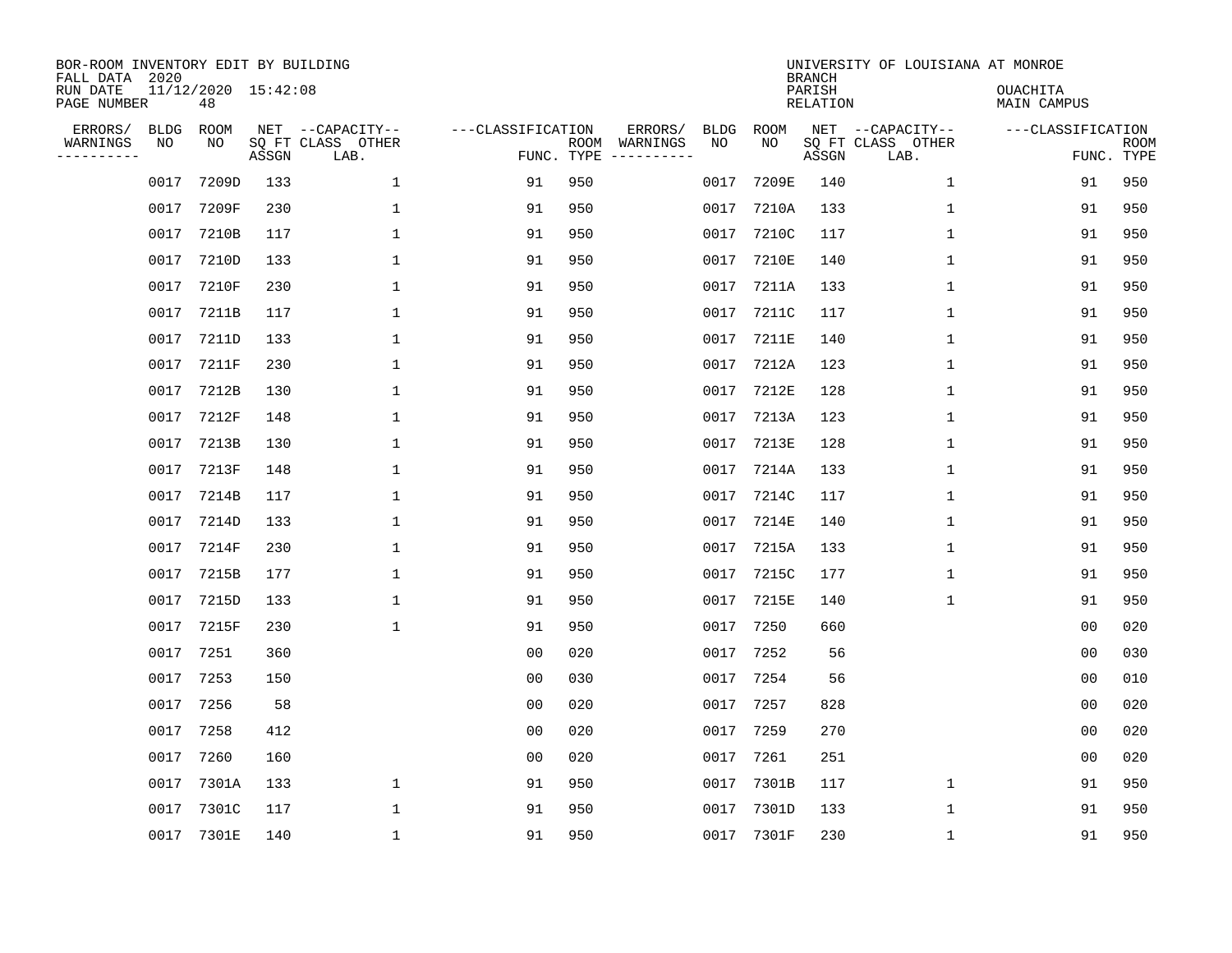| BOR-ROOM INVENTORY EDIT BY BUILDING<br>FALL DATA 2020<br>RUN DATE<br>PAGE NUMBER |                   | 11/12/2020 15:42:08<br>49 |       |                                               |                                 |     |                          |                   |            | <b>BRANCH</b><br>PARISH<br>RELATION | UNIVERSITY OF LOUISIANA AT MONROE             | <b>OUACHITA</b><br>MAIN CAMPUS |                           |
|----------------------------------------------------------------------------------|-------------------|---------------------------|-------|-----------------------------------------------|---------------------------------|-----|--------------------------|-------------------|------------|-------------------------------------|-----------------------------------------------|--------------------------------|---------------------------|
| ERRORS/<br>WARNINGS<br>---------                                                 | <b>BLDG</b><br>ΝO | ROOM<br>NO                | ASSGN | NET --CAPACITY--<br>SQ FT CLASS OTHER<br>LAB. | ---CLASSIFICATION<br>FUNC. TYPE |     | ERRORS/<br>ROOM WARNINGS | <b>BLDG</b><br>NO | ROOM<br>NO | ASSGN                               | NET --CAPACITY--<br>SQ FT CLASS OTHER<br>LAB. | ---CLASSIFICATION              | <b>ROOM</b><br>FUNC. TYPE |
|                                                                                  | 0017              | 7302A                     | 133   | $\mathbf{1}$                                  | 91                              | 950 |                          | 0017              | 7302B      | 117                                 | $\mathbf{1}$                                  | 91                             | 950                       |
|                                                                                  |                   | 0017 7302C                | 117   | 1                                             | 91                              | 950 |                          | 0017              | 7302D      | 133                                 | $\mathbf{1}$                                  | 91                             | 950                       |
|                                                                                  | 0017              | 7302E                     | 140   | 1                                             | 91                              | 950 |                          | 0017              | 7302F      | 230                                 | $\mathbf{1}$                                  | 91                             | 950                       |
|                                                                                  |                   | 0017 7303A                | 133   | 1                                             | 91                              | 950 |                          | 0017              | 7303B      | 117                                 | $\mathbf{1}$                                  | 91                             | 950                       |
|                                                                                  | 0017              | 7303C                     | 117   | 1                                             | 91                              | 950 |                          | 0017              | 7303D      | 133                                 | $\mathbf{1}$                                  | 91                             | 950                       |
|                                                                                  |                   | 0017 7303E                | 140   | 1                                             | 91                              | 950 |                          | 0017              | 7303F      | 230                                 | $\mathbf 1$                                   | 91                             | 950                       |
|                                                                                  | 0017              | 7304A                     | 133   | 1                                             | 91                              | 950 |                          | 0017              | 7304B      | 117                                 | $\mathbf{1}$                                  | 91                             | 950                       |
|                                                                                  | 0017              | 7304C                     | 117   | $\mathbf{1}$                                  | 91                              | 950 |                          | 0017              | 7304D      | 133                                 | $\mathbf{1}$                                  | 91                             | 950                       |
|                                                                                  | 0017              | 7304E                     | 140   | $\mathbf{1}$                                  | 91                              | 950 |                          | 0017              | 7304F      | 230                                 | $\mathbf 1$                                   | 91                             | 950                       |
|                                                                                  |                   | 0017 7305A                | 123   | 1                                             | 91                              | 950 |                          |                   | 0017 7305B | 130                                 | $\mathbf{1}$                                  | 91                             | 950                       |
|                                                                                  | 0017              | 7305E                     | 128   | $\mathbf{1}$                                  | 91                              | 950 |                          | 0017              | 7305F      | 148                                 | $\mathbf{1}$                                  | 91                             | 950                       |
|                                                                                  | 0017              | 7306A                     | 123   | $\mathbf{1}$                                  | 91                              | 950 |                          | 0017              | 7306B      | 130                                 | $\mathbf{1}$                                  | 91                             | 950                       |
|                                                                                  | 0017              | 7306E                     | 128   | $\mathbf{1}$                                  | 91                              | 950 |                          | 0017              | 7306F      | 148                                 | $\mathbf{1}$                                  | 91                             | 950                       |
|                                                                                  | 0017              | 7307A                     | 123   | $\mathbf{1}$                                  | 91                              | 950 |                          | 0017              | 7307B      | 130                                 | $\mathbf{1}$                                  | 91                             | 950                       |
|                                                                                  | 0017              | 7307E                     | 128   | 1                                             | 91                              | 950 |                          | 0017              | 7307F      | 148                                 | 1                                             | 91                             | 950                       |
|                                                                                  | 0017              | 7308A                     | 133   | 1                                             | 91                              | 950 |                          | 0017              | 7308B      | 117                                 | $\mathbf{1}$                                  | 91                             | 950                       |
|                                                                                  | 0017              | 7308C                     | 117   | 1                                             | 91                              | 950 |                          | 0017              | 7308D      | 133                                 | 1                                             | 91                             | 950                       |
|                                                                                  | 0017              | 7308E                     | 140   | $\mathbf{1}$                                  | 91                              | 950 |                          | 0017              | 7308F      | 230                                 | 1                                             | 91                             | 950                       |
|                                                                                  | 0017              | 7309A                     | 133   | 1                                             | 91                              | 950 |                          | 0017              | 7309B      | 117                                 | 1                                             | 91                             | 950                       |
|                                                                                  | 0017              | 7309C                     | 117   | $\mathbf{1}$                                  | 91                              | 950 |                          | 0017              | 7309D      | 133                                 | 1                                             | 91                             | 950                       |
|                                                                                  | 0017              | 7309E                     | 140   | $\mathbf{1}$                                  | 91                              | 950 |                          | 0017              | 7309F      | 230                                 | $\mathbf 1$                                   | 91                             | 950                       |
|                                                                                  | 0017              | 7310A                     | 133   | $\mathbf{1}$                                  | 91                              | 950 |                          | 0017              | 7310B      | 117                                 | 1                                             | 91                             | 950                       |
|                                                                                  | 0017              | 7310C                     | 117   | $\mathbf{1}$                                  | 91                              | 950 |                          | 0017              | 7310D      | 133                                 | $\mathbf{1}$                                  | 91                             | 950                       |
|                                                                                  | 0017              | 7310E                     | 140   | $\mathbf{1}$                                  | 91                              | 950 |                          | 0017              | 7310F      | 230                                 | $\mathbf 1$                                   | 91                             | 950                       |
|                                                                                  |                   | 0017 7311A                | 133   | 1                                             | 91                              | 950 |                          |                   | 0017 7311B | 117                                 | 1                                             | 91                             | 950                       |
|                                                                                  |                   | 0017 7311C                | 117   | $\mathbf{1}$                                  | 91                              | 950 |                          |                   | 0017 7311D | 133                                 | 1                                             | 91                             | 950                       |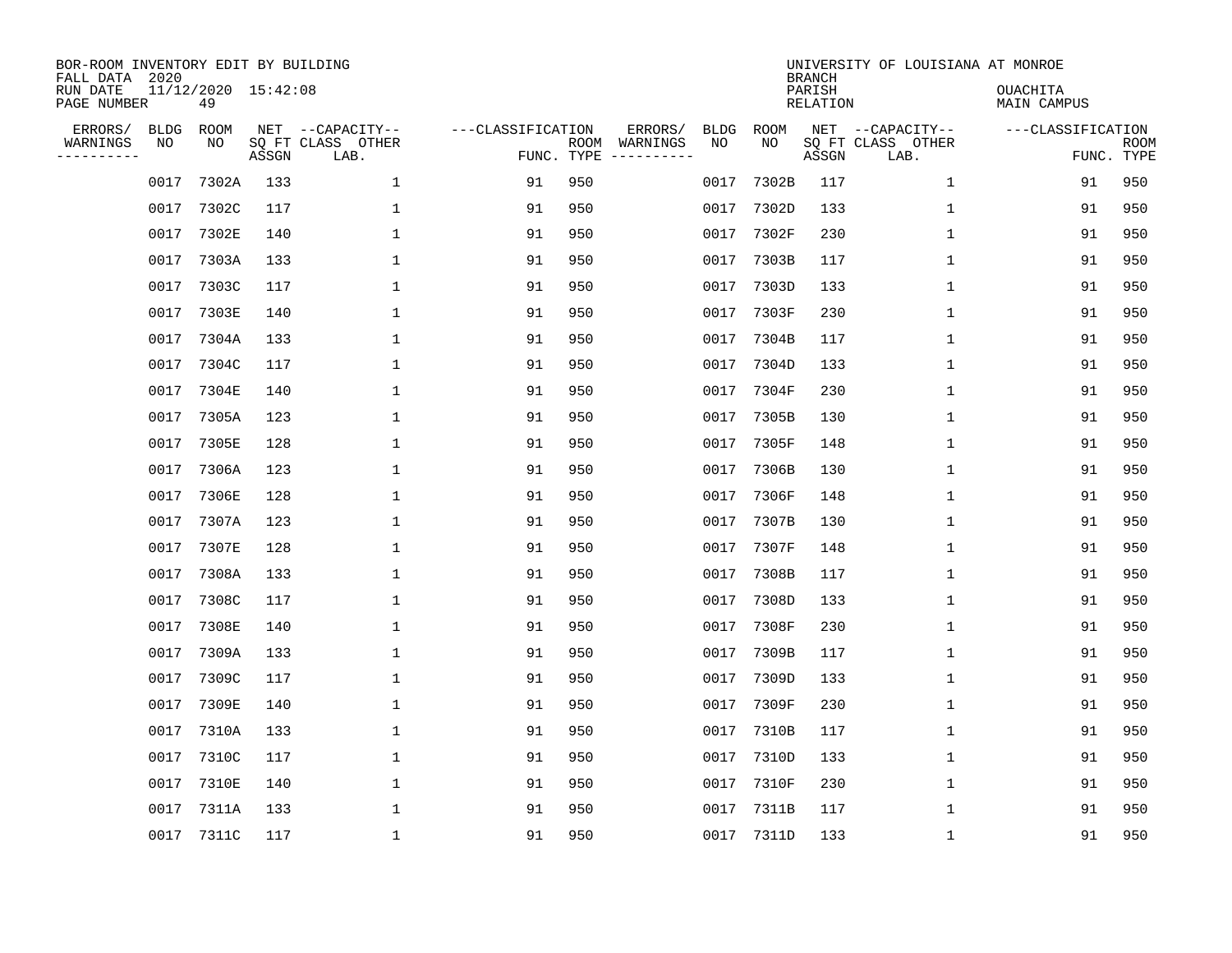| BOR-ROOM INVENTORY EDIT BY BUILDING<br>FALL DATA 2020 |                   |                           |       |                                       |                   |            |                     |                   |             | <b>BRANCH</b>      | UNIVERSITY OF LOUISIANA AT MONROE     |                                |             |
|-------------------------------------------------------|-------------------|---------------------------|-------|---------------------------------------|-------------------|------------|---------------------|-------------------|-------------|--------------------|---------------------------------------|--------------------------------|-------------|
| RUN DATE<br>PAGE NUMBER                               |                   | 11/12/2020 15:42:08<br>50 |       |                                       |                   |            |                     |                   |             | PARISH<br>RELATION |                                       | <b>OUACHITA</b><br>MAIN CAMPUS |             |
| ERRORS/<br>WARNINGS<br>--------                       | <b>BLDG</b><br>NO | ROOM<br>NO                |       | NET --CAPACITY--<br>SQ FT CLASS OTHER | ---CLASSIFICATION | ROOM       | ERRORS/<br>WARNINGS | <b>BLDG</b><br>NO | ROOM<br>NO  |                    | NET --CAPACITY--<br>SQ FT CLASS OTHER | ---CLASSIFICATION              | <b>ROOM</b> |
|                                                       |                   |                           | ASSGN | LAB.                                  |                   | FUNC. TYPE |                     |                   |             | ASSGN              | LAB.                                  |                                | FUNC. TYPE  |
|                                                       | 0017              | 7311E                     | 140   | $\mathbf 1$                           | 91                | 950        |                     | 0017              | 7311F       | 230                | $\mathbf 1$                           | 91                             | 950         |
|                                                       | 0017              | 7312A                     | 123   | 1                                     | 91                | 950        |                     | 0017              | 7312B       | 130                | 1                                     | 91                             | 950         |
|                                                       | 0017              | 7312E                     | 128   | $\mathbf{1}$                          | 91                | 950        |                     | 0017              | 7312F       | 148                | $\mathbf{1}$                          | 91                             | 950         |
|                                                       | 0017              | 7313A                     | 123   | $\mathbf{1}$                          | 91                | 950        |                     | 0017              | 7313B       | 130                | 1                                     | 91                             | 950         |
|                                                       | 0017              | 7313E                     | 128   | $\mathbf{1}$                          | 91                | 950        |                     | 0017              | 7313F       | 148                | $\mathbf 1$                           | 91                             | 950         |
|                                                       | 0017              | 7314A                     | 133   | 1                                     | 91                | 950        |                     | 0017              | 7314B       | 117                | 1                                     | 91                             | 950         |
|                                                       | 0017              | 7314C                     | 117   | 1                                     | 91                | 950        |                     | 0017              | 7314D       | 133                | $\mathbf 1$                           | 91                             | 950         |
|                                                       | 0017              | 7314E                     | 140   | 1                                     | 91                | 950        |                     | 0017              | 7314F       | 230                | 1                                     | 91                             | 950         |
|                                                       | 0017              | 7315A                     | 133   | 1                                     | 91                | 950        |                     | 0017              | 7315B       | 177                | $\mathbf 1$                           | 91                             | 950         |
|                                                       | 0017              | 7315C                     | 177   | 1                                     | 91                | 950        |                     |                   | 0017 7315D  | 133                | 1                                     | 91                             | 950         |
|                                                       | 0017              | 7315E                     | 140   | $\mathbf{1}$                          | 91                | 950        |                     | 0017              | 7315F       | 230                | $\mathbf 1$                           | 91                             | 950         |
|                                                       |                   | 0017 7350                 | 660   |                                       | 0 <sub>0</sub>    | 020        |                     |                   | 0017 7351   | 360                |                                       | 0 <sub>0</sub>                 | 020         |
|                                                       | 0017              | 7352                      | 56    |                                       | 0 <sub>0</sub>    | 030        |                     | 0017              | 7353        | 150                |                                       | 0 <sub>0</sub>                 | 030         |
|                                                       | 0017              | 7354                      | 56    |                                       | 0 <sub>0</sub>    | 010        |                     | 0017              | 7356        | 58                 |                                       | 0 <sub>0</sub>                 | 020         |
|                                                       | 0017              | 7357                      | 828   |                                       | 00                | 020        |                     | 0017              | 7358        | 412                |                                       | 0 <sub>0</sub>                 | 020         |
|                                                       | 0017              | 7359                      | 270   |                                       | 0 <sub>0</sub>    | 020        |                     |                   | 0017 7360   | 160                |                                       | 0 <sub>0</sub>                 | 020         |
|                                                       |                   | 0017 7361                 | 251   |                                       | 0 <sub>0</sub>    | 020        |                     |                   | 0017 A71011 | 50                 | 1                                     | 91                             | 950         |
|                                                       |                   | 0017 A71012               | 57    | $\mathbf 1$                           | 91                | 950        |                     |                   | 0017 A71021 | 50                 | 1                                     | 91                             | 950         |
|                                                       |                   | 0017 A71022               | 57    | 1                                     | 91                | 950        |                     |                   | 0017 A71031 | 50                 | 1                                     | 91                             | 950         |
|                                                       |                   | 0017 A71032               | 57    | 1                                     | 91                | 950        |                     |                   | 0017 A71041 | 50                 | 1                                     | 91                             | 950         |
|                                                       |                   | 0017 A71042               | 57    | 1                                     | 91                | 950        |                     |                   | 0017 A71051 | 62                 | 1                                     | 91                             | 950         |
|                                                       |                   | 0017 A71061               | 62    | 1                                     | 91                | 950        |                     |                   | 0017 A71071 | 62                 | 1                                     | 91                             | 950         |
|                                                       |                   | 0017 A71081               | 50    | 1                                     | 91                | 950        |                     |                   | 0017 A71082 | 57                 | 1                                     | 91                             | 950         |
|                                                       |                   | 0017 A71091               | 50    | $\mathbf{1}$                          | 91                | 950        |                     |                   | 0017 A71092 | 57                 | $\mathbf 1$                           | 91                             | 950         |
|                                                       |                   | 0017 A71101               | 50    | 1                                     | 91                | 950        |                     |                   | 0017 A71102 | 57                 | 1                                     | 91                             | 950         |
|                                                       |                   | 0017 A71111               | 50    | 1                                     | 91                | 950        |                     |                   | 0017 A71112 | 57                 | 1                                     | 91                             | 950         |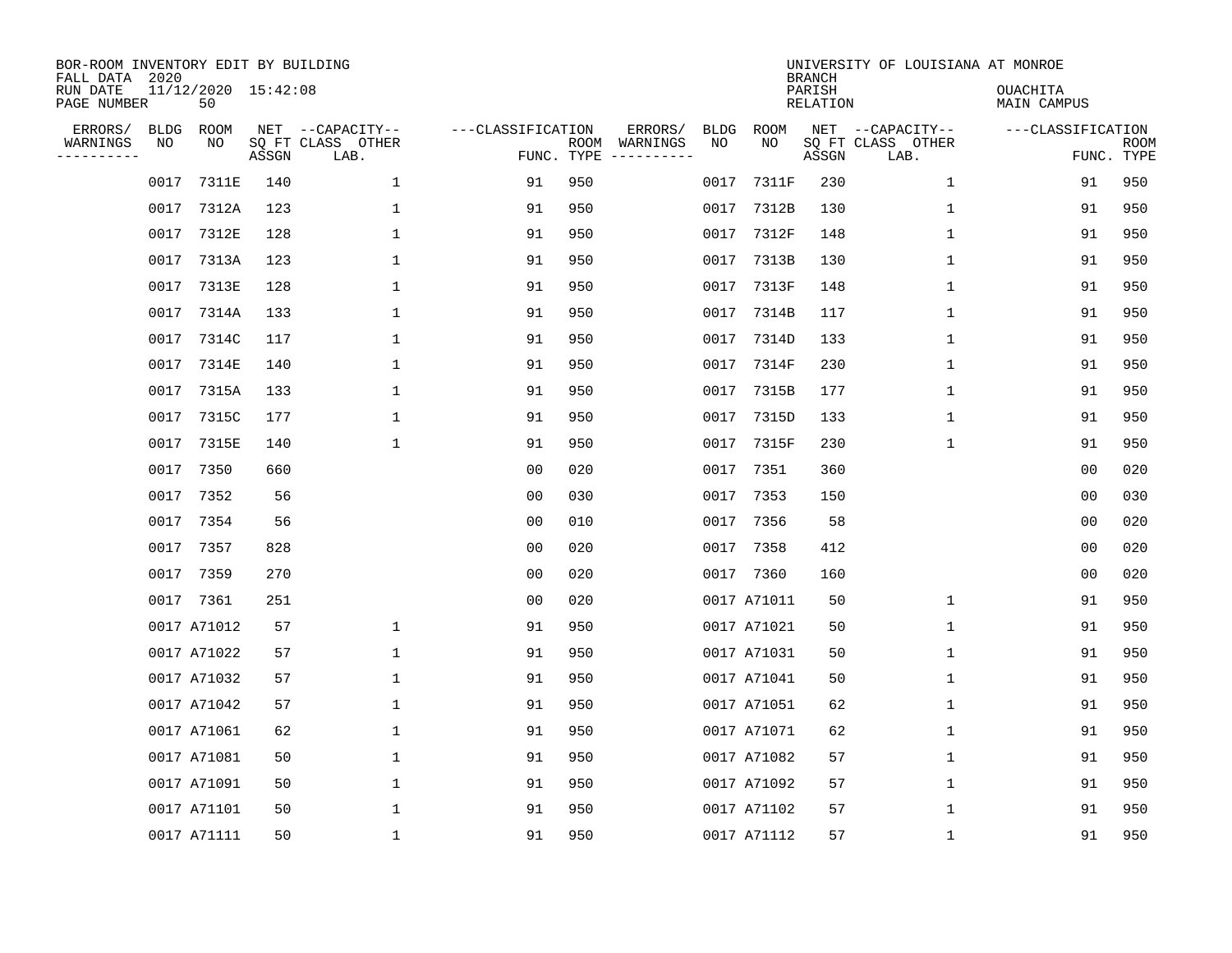| BOR-ROOM INVENTORY EDIT BY BUILDING<br>FALL DATA 2020 |                   |                           |       |                                               |                   |                    |                                             |                   |             | <b>BRANCH</b>      | UNIVERSITY OF LOUISIANA AT MONROE         |                                |                    |
|-------------------------------------------------------|-------------------|---------------------------|-------|-----------------------------------------------|-------------------|--------------------|---------------------------------------------|-------------------|-------------|--------------------|-------------------------------------------|--------------------------------|--------------------|
| RUN DATE<br>PAGE NUMBER                               |                   | 11/12/2020 15:42:08<br>51 |       |                                               |                   |                    |                                             |                   |             | PARISH<br>RELATION |                                           | <b>OUACHITA</b><br>MAIN CAMPUS |                    |
| ERRORS/<br>WARNINGS<br>$- - - - - - - -$              | <b>BLDG</b><br>ΝO | ROOM<br>NO                | ASSGN | NET --CAPACITY--<br>SQ FT CLASS OTHER<br>LAB. | ---CLASSIFICATION | ROOM<br>FUNC. TYPE | ERRORS/<br>WARNINGS<br>$-- - - - - - - - -$ | <b>BLDG</b><br>NO | ROOM<br>NO  | NET<br>ASSGN       | --CAPACITY--<br>SQ FT CLASS OTHER<br>LAB. | ---CLASSIFICATION              | ROOM<br>FUNC. TYPE |
|                                                       |                   | 0017 A71121               | 62    | $\mathbf 1$                                   | 91                | 950                |                                             |                   | 0017 A71131 | 62                 | 1                                         | 91                             | 950                |
|                                                       |                   | 0017 A71141               | 50    | $\mathbf 1$                                   | 91                | 950                |                                             |                   | 0017 A71142 | 57                 | 1                                         | 91                             | 950                |
|                                                       |                   | 0017 A71151               | 50    | 1                                             | 91                | 950                |                                             |                   | 0017 A71152 | 57                 | 1                                         | 91                             | 950                |
|                                                       |                   | 0017 A72011               | 50    | 1                                             | 91                | 950                |                                             |                   | 0017 A72012 | 57                 | 1                                         | 91                             | 950                |
|                                                       |                   | 0017 A72021               | 50    | $\mathbf{1}$                                  | 91                | 950                |                                             |                   | 0017 A72022 | 57                 | 1                                         | 91                             | 950                |
|                                                       |                   | 0017 A72031               | 50    | 1                                             | 91                | 950                |                                             |                   | 0017 A72032 | 57                 | 1                                         | 91                             | 950                |
|                                                       |                   | 0017 A72041               | 50    | $\mathbf 1$                                   | 91                | 950                |                                             |                   | 0017 A72042 | 57                 | $\mathbf 1$                               | 91                             | 950                |
|                                                       |                   | 0017 A72051               | 62    | 1                                             | 91                | 950                |                                             |                   | 0017 A72061 | 62                 | $\mathbf 1$                               | 91                             | 950                |
|                                                       |                   | 0017 A72071               | 62    | $\mathbf 1$                                   | 91                | 950                |                                             |                   | 0017 A72081 | 50                 | 1                                         | 91                             | 950                |
|                                                       |                   | 0017 A72082               | 57    | $\mathbf 1$                                   | 91                | 950                |                                             |                   | 0017 A72091 | 50                 | 1                                         | 91                             | 950                |
|                                                       |                   | 0017 A72092               | 57    | $\mathbf 1$                                   | 91                | 950                |                                             |                   | 0017 A72101 | 50                 | 1                                         | 91                             | 950                |
|                                                       |                   | 0017 A72102               | 57    | $\mathbf 1$                                   | 91                | 950                |                                             |                   | 0017 A72111 | 50                 | 1                                         | 91                             | 950                |
|                                                       |                   | 0017 A72112               | 57    | $\mathbf 1$                                   | 91                | 950                |                                             |                   | 0017 A72121 | 62                 | 1                                         | 91                             | 950                |
|                                                       |                   | 0017 A72131               | 62    | 1                                             | 91                | 950                |                                             |                   | 0017 A72141 | 50                 | 1                                         | 91                             | 950                |
|                                                       |                   | 0017 A72142               | 57    | 1                                             | 91                | 950                |                                             |                   | 0017 A72151 | 50                 | 1                                         | 91                             | 950                |
|                                                       |                   | 0017 A72152               | 57    | 1                                             | 91                | 950                |                                             |                   | 0017 A73011 | 50                 | 1                                         | 91                             | 950                |
|                                                       |                   | 0017 A73012               | 57    | 1                                             | 91                | 950                |                                             |                   | 0017 A73021 | 50                 | 1                                         | 91                             | 950                |
|                                                       |                   | 0017 A73022               | 57    | $\mathbf 1$                                   | 91                | 950                |                                             |                   | 0017 A73031 | 50                 | 1                                         | 91                             | 950                |
|                                                       |                   | 0017 A73032               | 57    | 1                                             | 91                | 950                |                                             |                   | 0017 A73041 | 50                 | 1                                         | 91                             | 950                |
|                                                       |                   | 0017 A73042               | 57    | 1                                             | 91                | 950                |                                             |                   | 0017 A73051 | 62                 | 1                                         | 91                             | 950                |
|                                                       |                   | 0017 A73061               | 62    | 1                                             | 91                | 950                |                                             |                   | 0017 A73071 | 62                 | 1                                         | 91                             | 950                |
|                                                       |                   | 0017 A73081               | 50    | $\mathbf 1$                                   | 91                | 950                |                                             |                   | 0017 A73082 | 57                 | 1                                         | 91                             | 950                |
|                                                       |                   | 0017 A73091               | 50    | 1                                             | 91                | 950                |                                             |                   | 0017 A73092 | 57                 | 1                                         | 91                             | 950                |
|                                                       |                   | 0017 A73101               | 50    | $\mathbf 1$                                   | 91                | 950                |                                             |                   | 0017 A73102 | 57                 | 1                                         | 91                             | 950                |
|                                                       |                   | 0017 A73111               | 50    | 1                                             | 91                | 950                |                                             |                   | 0017 A73112 | 57                 | 1                                         | 91                             | 950                |
|                                                       |                   | 0017 A73121               | 62    | 1                                             | 91                | 950                |                                             |                   | 0017 A73131 | 62                 | 1                                         | 91                             | 950                |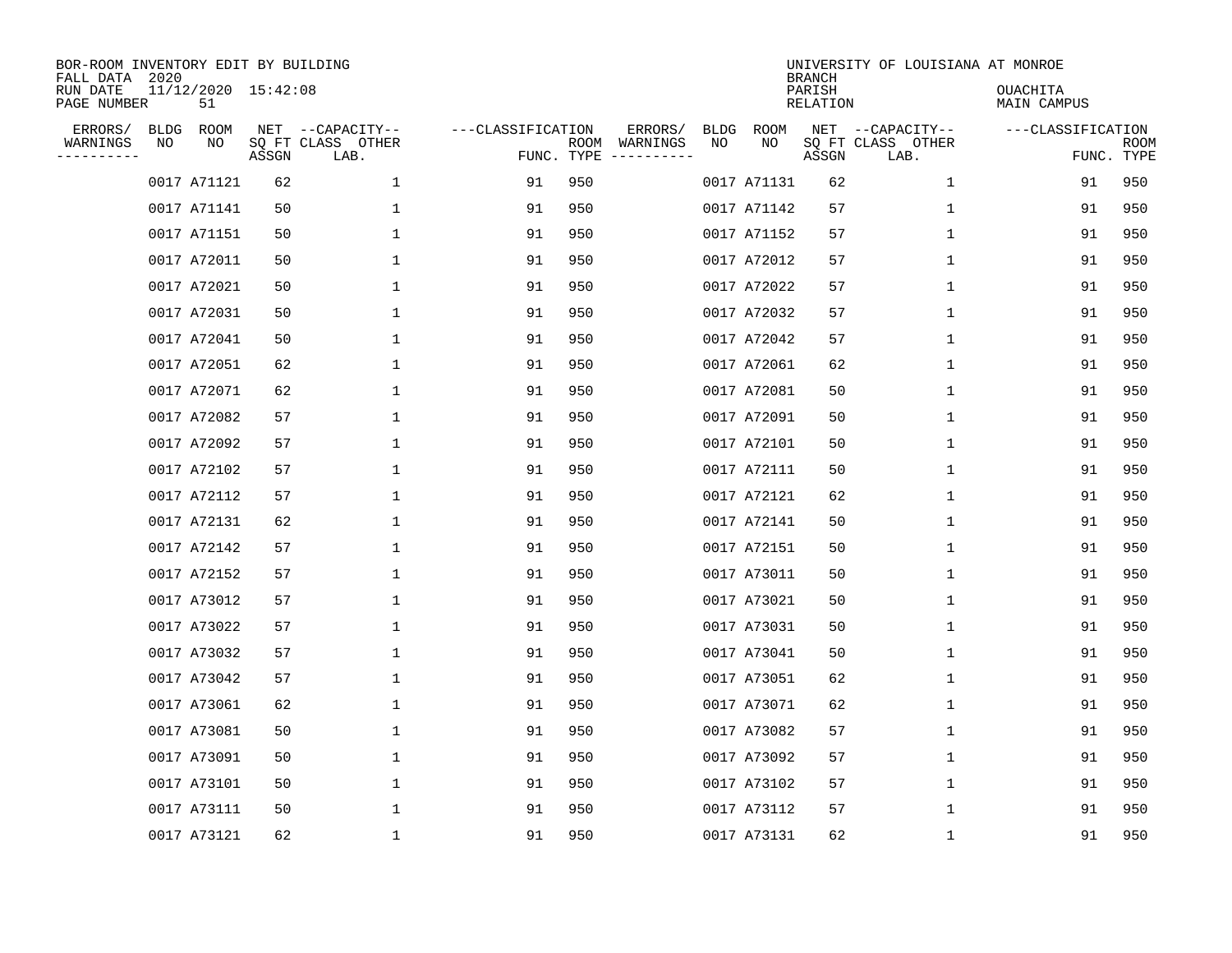| BOR-ROOM INVENTORY EDIT BY BUILDING<br>FALL DATA<br>RUN DATE<br>PAGE NUMBER | 2020              | 11/12/2020 15:42:08<br>52 |       |                                               |                                 |      |                     |                   |             | <b>BRANCH</b><br>PARISH<br>RELATION | UNIVERSITY OF LOUISIANA AT MONROE         | OUACHITA<br>MAIN CAMPUS |                    |
|-----------------------------------------------------------------------------|-------------------|---------------------------|-------|-----------------------------------------------|---------------------------------|------|---------------------|-------------------|-------------|-------------------------------------|-------------------------------------------|-------------------------|--------------------|
| ERRORS/<br>WARNINGS<br>--------                                             | <b>BLDG</b><br>ΝO | ROOM<br>NO                | ASSGN | NET --CAPACITY--<br>SQ FT CLASS OTHER<br>LAB. | ---CLASSIFICATION<br>FUNC. TYPE | ROOM | ERRORS/<br>WARNINGS | <b>BLDG</b><br>NO | ROOM<br>NO  | NET<br>ASSGN                        | --CAPACITY--<br>SQ FT CLASS OTHER<br>LAB. | ---CLASSIFICATION       | ROOM<br>FUNC. TYPE |
|                                                                             |                   | 0017 A73141               | 50    | $\mathbf 1$                                   | 91                              | 950  |                     |                   | 0017 A73142 | 57                                  | $\mathbf 1$                               | 91                      | 950                |
|                                                                             |                   | 0017 A73151               | 50    | 1                                             | 91                              | 950  |                     |                   | 0017 A73152 | 57                                  | $\mathbf 1$                               | 91                      | 950                |
|                                                                             |                   | 0017 B71051               | 62    | 1                                             | 91                              | 950  |                     |                   | 0017 B71061 | 62                                  | 1                                         | 91                      | 950                |
|                                                                             |                   | 0017 B71071               | 62    | 1                                             | 91                              | 950  |                     |                   | 0017 B71121 | 62                                  | 1                                         | 91                      | 950                |
|                                                                             |                   | 0017 B71131               | 62    | 1                                             | 91                              | 950  |                     |                   | 0017 B72051 | 62                                  | 1                                         | 91                      | 950                |
|                                                                             |                   | 0017 B72061               | 62    | 1                                             | 91                              | 950  |                     |                   | 0017 B72071 | 62                                  | 1                                         | 91                      | 950                |
|                                                                             |                   | 0017 B72121               | 62    | 1                                             | 91                              | 950  |                     |                   | 0017 B72131 | 62                                  | $\mathbf 1$                               | 91                      | 950                |
|                                                                             |                   | 0017 B73051               | 62    | $\mathbf{1}$                                  | 91                              | 950  |                     |                   | 0017 B73061 | 62                                  | $\mathbf 1$                               | 91                      | 950                |
|                                                                             |                   | 0017 B73071               | 62    | 1                                             | 91                              | 950  |                     |                   | 0017 B73121 | 62                                  | 1                                         | 91                      | 950                |
|                                                                             |                   | 0017 B73131               | 62    | 1                                             | 91                              | 950  |                     |                   | 0017 C71011 | 50                                  | 1                                         | 91                      | 950                |
|                                                                             |                   | 0017 C71012               | 57    | $\mathbf{1}$                                  | 91                              | 950  |                     |                   | 0017 C71021 | 50                                  | $\mathbf{1}$                              | 91                      | 950                |
|                                                                             |                   | 0017 C71022               | 57    | $\mathbf{1}$                                  | 91                              | 950  |                     |                   | 0017 C71031 | 50                                  | 1                                         | 91                      | 950                |
|                                                                             |                   | 0017 C71032               | 57    | $\mathbf{1}$                                  | 91                              | 950  |                     |                   | 0017 C71041 | 50                                  | $\mathbf{1}$                              | 91                      | 950                |
|                                                                             |                   | 0017 C71042               | 57    | 1                                             | 91                              | 950  |                     |                   | 0017 C71081 | 50                                  | 1                                         | 91                      | 950                |
|                                                                             |                   | 0017 C71082               | 57    | 1                                             | 91                              | 950  |                     |                   | 0017 C71091 | 50                                  | 1                                         | 91                      | 950                |
|                                                                             |                   | 0017 C71092               | 57    | 1                                             | 91                              | 950  |                     |                   | 0017 C71101 | 50                                  | 1                                         | 91                      | 950                |
|                                                                             |                   | 0017 C71102               | 57    | 1                                             | 91                              | 950  |                     |                   | 0017 C71111 | 50                                  | 1                                         | 91                      | 950                |
|                                                                             |                   | 0017 C71112               | 57    | 1                                             | 91                              | 950  |                     |                   | 0017 C71141 | 50                                  | 1                                         | 91                      | 950                |
|                                                                             |                   | 0017 C71142               | 57    | 1                                             | 91                              | 950  |                     |                   | 0017 C71151 | 50                                  | 1                                         | 91                      | 950                |
|                                                                             |                   | 0017 C71152               | 57    | 1                                             | 91                              | 950  |                     |                   | 0017 C72011 | 50                                  | 1                                         | 91                      | 950                |
|                                                                             |                   | 0017 C72012               | 57    | 1                                             | 91                              | 950  |                     |                   | 0017 C72021 | 50                                  | 1                                         | 91                      | 950                |
|                                                                             |                   | 0017 C72022               | 57    | $\mathbf 1$                                   | 91                              | 950  |                     |                   | 0017 C72031 | 50                                  | 1                                         | 91                      | 950                |
|                                                                             |                   | 0017 C72032               | 57    | 1                                             | 91                              | 950  |                     |                   | 0017 C72041 | 50                                  | 1                                         | 91                      | 950                |
|                                                                             |                   | 0017 C72042               | 57    | $\mathbf 1$                                   | 91                              | 950  |                     |                   | 0017 C72081 | 50                                  | 1                                         | 91                      | 950                |
|                                                                             |                   | 0017 C72082               | 57    | 1                                             | 91                              | 950  |                     |                   | 0017 C72091 | 50                                  | 1                                         | 91                      | 950                |
|                                                                             |                   | 0017 C72092               | 57    | 1                                             | 91                              | 950  |                     |                   | 0017 C72101 | 50                                  | 1                                         | 91                      | 950                |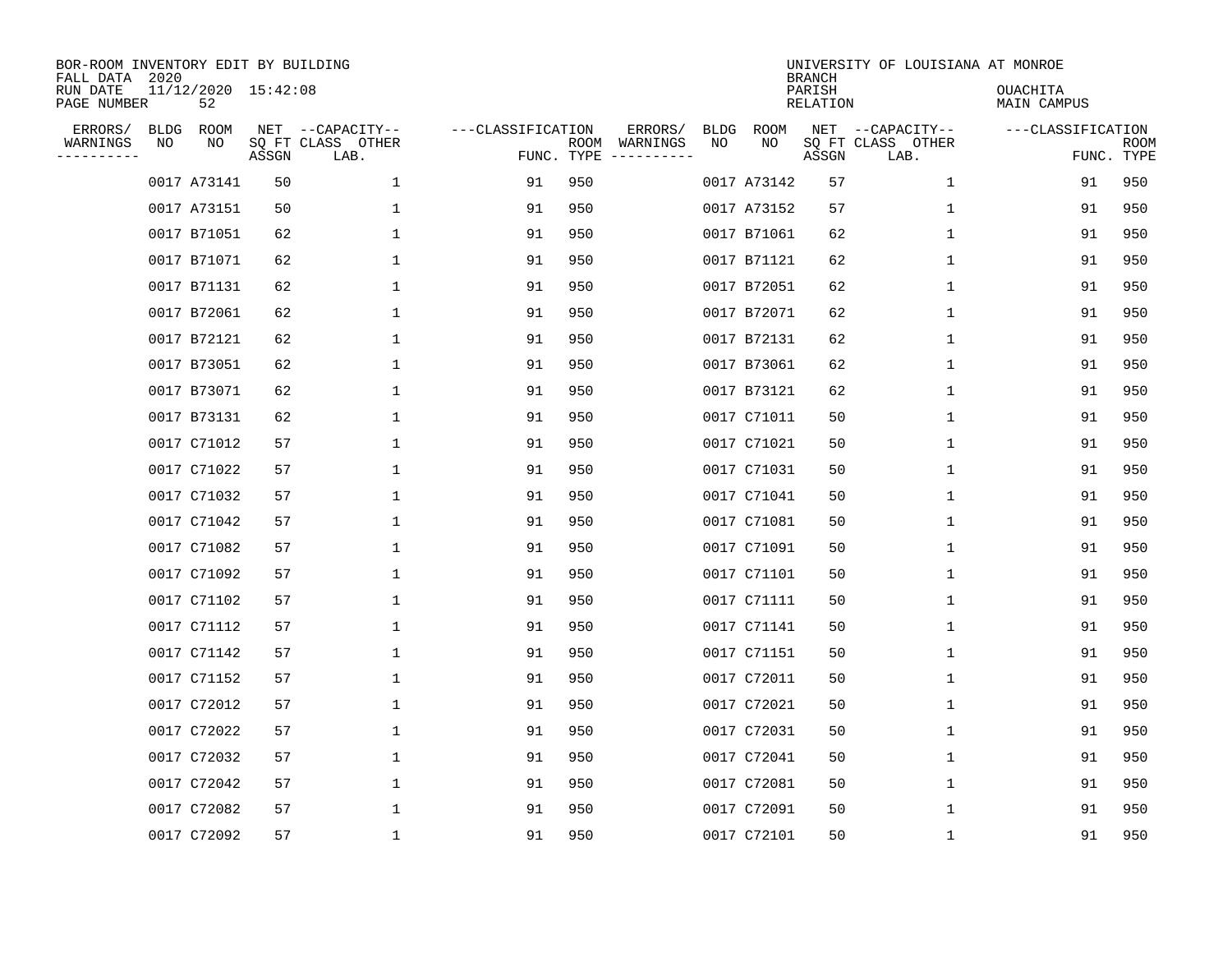| BOR-ROOM INVENTORY EDIT BY BUILDING<br>FALL DATA 2020 |      |                           |       |                           |                   |                    |          |      |                                                  | <b>BRANCH</b>      | UNIVERSITY OF LOUISIANA AT MONROE                                                                                                                   |                         |                    |
|-------------------------------------------------------|------|---------------------------|-------|---------------------------|-------------------|--------------------|----------|------|--------------------------------------------------|--------------------|-----------------------------------------------------------------------------------------------------------------------------------------------------|-------------------------|--------------------|
| RUN DATE<br>PAGE NUMBER                               |      | 11/12/2020 15:42:08<br>53 |       |                           |                   |                    |          |      |                                                  | PARISH<br>RELATION |                                                                                                                                                     | OUACHITA<br>MAIN CAMPUS |                    |
| ERRORS/                                               | BLDG | ROOM                      |       | NET --CAPACITY--          | ---CLASSIFICATION |                    | ERRORS/  | BLDG | ROOM                                             |                    | NET --CAPACITY--                                                                                                                                    | ---CLASSIFICATION       |                    |
| WARNINGS<br>----------                                | NO   | ΝO                        | ASSGN | SQ FT CLASS OTHER<br>LAB. |                   | ROOM<br>FUNC. TYPE | WARNINGS | NO   | NO                                               | ASSGN              | SQ FT CLASS OTHER<br>LAB.                                                                                                                           |                         | ROOM<br>FUNC. TYPE |
|                                                       |      | 0017 C72102               | 57    | $\mathbf 1$               | 91                | 950                |          |      | 0017 C72111                                      | 50                 | $\mathbf 1$                                                                                                                                         | 91                      | 950                |
|                                                       |      | 0017 C72112               | 57    | 1                         | 91                | 950                |          |      | 0017 C72141                                      | 50                 | 1                                                                                                                                                   | 91                      | 950                |
|                                                       |      | 0017 C72142               | 57    | $\mathbf 1$               | 91                | 950                |          |      | 0017 C72151                                      | 50                 | $\mathbf 1$                                                                                                                                         | 91                      | 950                |
|                                                       |      | 0017 C72152               | 57    | $\mathbf{1}$              | 91                | 950                |          |      | 0017 C73011                                      | 50                 | 1                                                                                                                                                   | 91                      | 950                |
|                                                       |      | 0017 C73012               | 57    | $\mathbf 1$               | 91                | 950                |          |      | 0017 C73021                                      | 50                 | $\mathbf 1$                                                                                                                                         | 91                      | 950                |
|                                                       |      | 0017 C73022               | 57    | $\mathbf 1$               | 91                | 950                |          |      | 0017 C73031                                      | 50                 | $\mathbf 1$                                                                                                                                         | 91                      | 950                |
|                                                       |      | 0017 C73032               | 57    | $\mathbf{1}$              | 91                | 950                |          |      | 0017 C73041                                      | 50                 | $\mathbf 1$                                                                                                                                         | 91                      | 950                |
|                                                       |      | 0017 C73042               | 57    | 1                         | 91                | 950                |          |      | 0017 C73081                                      | 50                 | 1                                                                                                                                                   | 91                      | 950                |
|                                                       |      | 0017 C73082               | 57    | 1                         | 91                | 950                |          |      | 0017 C73091                                      | 50                 | 1                                                                                                                                                   | 91                      | 950                |
|                                                       |      | 0017 C73092               | 57    | $\mathbf{1}$              | 91                | 950                |          |      | 0017 C73101                                      | 50                 | 1                                                                                                                                                   | 91                      | 950                |
|                                                       |      | 0017 C73102               | 57    | $\mathbf{1}$              | 91                | 950                |          |      | 0017 C73111                                      | 50                 | 1                                                                                                                                                   | 91                      | 950                |
|                                                       |      | 0017 C73112               | 57    | 1                         | 91                | 950                |          |      | 0017 C73141                                      | 50                 | 1                                                                                                                                                   | 91                      | 950                |
|                                                       |      | 0017 C73142               | 57    | $\mathbf{1}$              | 91                | 950                |          |      | 0017 C73151                                      | 50                 | 1                                                                                                                                                   | 91                      | 950                |
|                                                       |      | 0017 C73152               | 57    | $\mathbf 1$               | 91                | 950                |          |      | TOTAL NUMBER CLASSROOMS<br>TOTAL NUMBER LABS 210 |                    | TOTAL ASSIGNABLE & UNASSIGNABLE SQFT:<br>TOTAL NET ASSIGN SQ. FT. IN ROOM FILE<br>TOTAL NUMBER COMPUTER CLASSROOMS<br>TOTAL NUMBER SPECIAL LABS 220 | 52,402<br>42,675        |                    |
|                                                       |      | 0018 0101                 | 765   |                           | 00                | 020                |          | 0018 | 0101A                                            | 118                | $\mathbf 1$                                                                                                                                         | 65                      | 310                |
|                                                       | 0018 | 0102                      | 557   | $\mathbf{1}$              | 46                | 310                |          | 0018 | 0102A                                            | 255                |                                                                                                                                                     | 46                      | 314                |
|                                                       | 0018 | 0102B                     | 398   |                           | 46                | 315                |          | 0018 | 0102C                                            | 231                | $\mathbf 1$                                                                                                                                         | 46                      | 310                |
|                                                       | 0018 | 0102D                     | 200   | $\mathbf{1}$              | 46                | 310                |          | 0018 | 0102E                                            | 200                | $\mathbf{1}$                                                                                                                                        | 46                      | 310                |
|                                                       | 0018 | 0102F                     | 605   | 20                        | 46                | 350                |          | 0018 | 0102G                                            | 259                |                                                                                                                                                     | 46                      | 314                |
|                                                       | 0018 | 0102H                     | 170   |                           | 46                | 314                |          | 0018 | 0102J                                            | 99                 | 2                                                                                                                                                   | 46                      | 315                |
|                                                       | 0018 | 0102K                     | 99    | 2                         | 46                | 315                |          | 0018 | 0102L                                            | 197                |                                                                                                                                                     | 52                      | 315                |
|                                                       | 0018 | 0102M                     | 297   |                           | 46                | 315                |          | 0018 | 0102N                                            | 836                |                                                                                                                                                     | 31                      | 315                |
|                                                       |      | 0018 0103                 | 388   |                           | 0 <sub>0</sub>    | 030                |          |      | 0018 0103A                                       | 87                 |                                                                                                                                                     | 0 <sub>0</sub>          | 030                |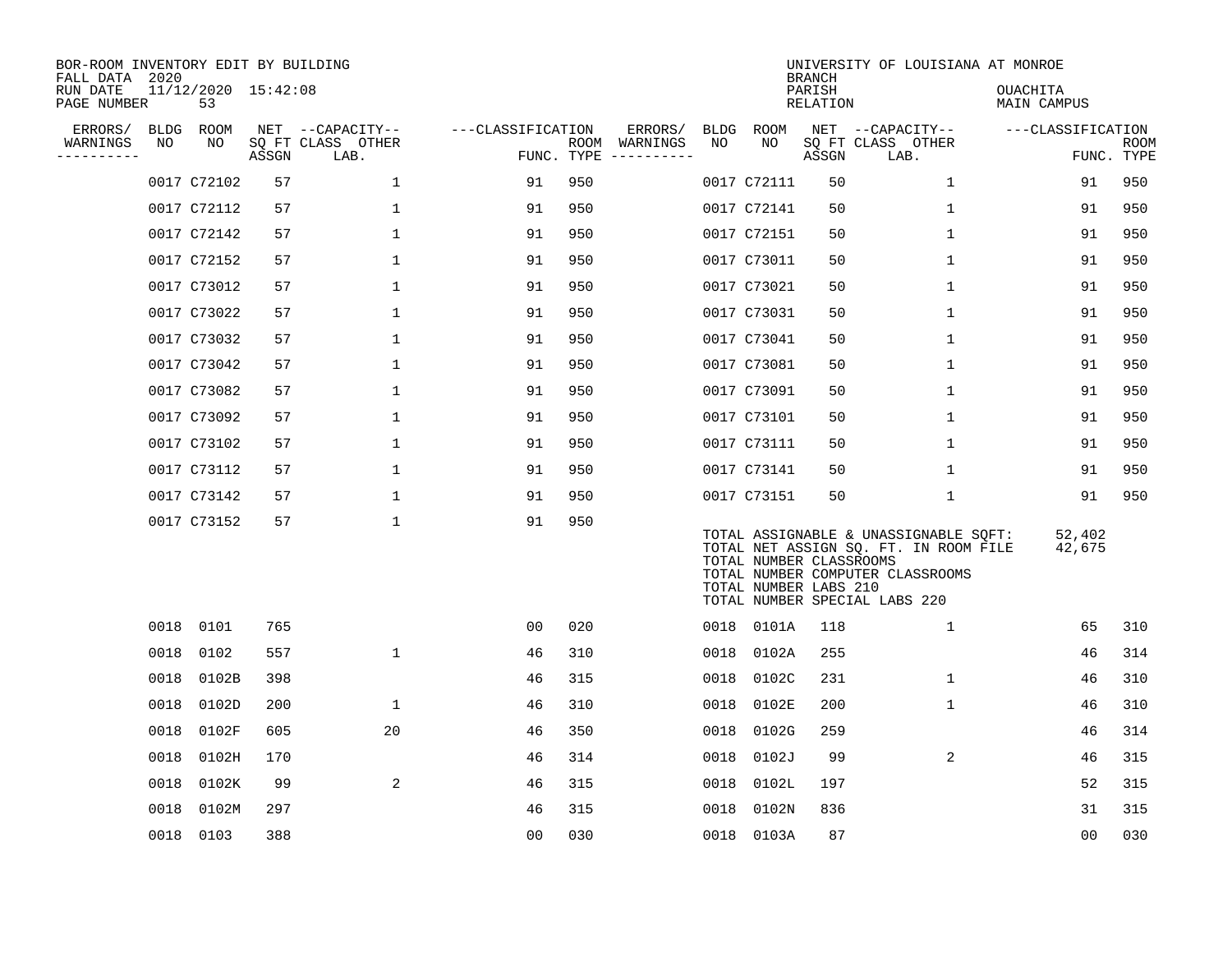| BOR-ROOM INVENTORY EDIT BY BUILDING<br>FALL DATA 2020 |             |                           |       |                           |                   |                    |          |             |             | <b>BRANCH</b>             | UNIVERSITY OF LOUISIANA AT MONROE |                                |                           |
|-------------------------------------------------------|-------------|---------------------------|-------|---------------------------|-------------------|--------------------|----------|-------------|-------------|---------------------------|-----------------------------------|--------------------------------|---------------------------|
| RUN DATE<br>PAGE NUMBER                               |             | 11/12/2020 15:42:08<br>54 |       |                           |                   |                    |          |             |             | PARISH<br><b>RELATION</b> |                                   | OUACHITA<br><b>MAIN CAMPUS</b> |                           |
| ERRORS/                                               | <b>BLDG</b> | ROOM                      |       | NET --CAPACITY--          | ---CLASSIFICATION |                    | ERRORS/  | <b>BLDG</b> | <b>ROOM</b> |                           | NET --CAPACITY--                  | ---CLASSIFICATION              |                           |
| WARNINGS<br>----------                                | NO          | NO                        | ASSGN | SQ FT CLASS OTHER<br>LAB. |                   | ROOM<br>FUNC. TYPE | WARNINGS | NO          | NO          | ASSGN                     | SQ FT CLASS OTHER<br>LAB.         |                                | <b>ROOM</b><br>FUNC. TYPE |
|                                                       | 0018        | 0103B                     | 72    |                           | 46                | 315                |          | 0018        | 0103C       | 72                        |                                   | 46                             | 315                       |
|                                                       | 0018        | 0104                      | 241   |                           | 0 <sub>0</sub>    | 020                |          | 0018        | 0105        | 45                        |                                   | 00                             | 020                       |
|                                                       | 0018        | 0105J                     | 22    |                           | 0 <sub>0</sub>    | 010                |          | 0018        | 0105M       | 183                       | 5                                 | 0 <sub>0</sub>                 | 030                       |
|                                                       | 0018        | 0105W                     | 283   | 7                         | 0 <sub>0</sub>    | 030                |          | 0018        | 0106        | 683                       |                                   | 0 <sub>0</sub>                 | 020                       |
|                                                       | 0018        | 0106S                     | 150   |                           | 0 <sub>0</sub>    | 020                |          | 0018        | 0107        | 144                       | $\mathbf{1}$                      | 46                             | 310                       |
|                                                       | 0018        | 0108                      | 123   |                           | 0 <sub>0</sub>    | 020                |          | 0018        | 0109        | 144                       | $\mathbf{1}$                      | 46                             | 310                       |
|                                                       | 0018        | 0110                      | 2424  | 64                        | 11                | 110                |          | 0018        | 0111        | 87                        |                                   | 46                             | 315                       |
|                                                       | 0018        | 0113                      | 143   | $\mathbf 1$               | 46                | 310                |          | 0018        | 0114        | 110                       |                                   | 0 <sub>0</sub>                 | 020                       |
|                                                       | 0018        | 0115                      | 149   | $\mathbf 1$               | 46                | 310                |          | 0018        | 0116        | 932                       |                                   | 0 <sub>0</sub>                 | 020                       |
|                                                       | 0018        | 0117                      | 149   | $\mathbf 1$               | 46                | 310                |          | 0018        | 0119        | 143                       | $\mathbf 1$                       | 46                             | 310                       |
|                                                       | 0018        | 0120                      | 2499  | 56                        | 11                | 410                |          | 0018        | 0121        | 87                        |                                   | 46                             | 315                       |
|                                                       | 0018 0123   |                           | 143   | $\mathbf{1}$              | 45                | 310                |          | 0018        | 0125        | 143                       | $\mathbf 1$                       | 46                             | 310                       |
|                                                       | 0018        | 0126                      | 3283  | 20                        | 11                | 240                |          | 0018        | 0127        | 86                        |                                   | 0 <sub>0</sub>                 | 030                       |
|                                                       | 0018        | 0128                      | 256   |                           | 46                | 314                |          | 0018        | 0129        | 116                       |                                   | 46                             | 315                       |
|                                                       | 0018        | 0130                      | 1047  | 4                         | 13                | 270                |          | 0018        | 0131        | 113                       | 1                                 | 46                             | 310                       |
|                                                       | 0018        | 0133                      | 74    |                           | 43                | 530                |          | 0018        | 0134        | 650                       |                                   | 0 <sub>0</sub>                 | 020                       |
|                                                       | 0018        | 0134E                     | 60    |                           | 0 <sub>0</sub>    | 030                |          | 0018        | 0134S       | 145                       |                                   | 0 <sub>0</sub>                 | 020                       |
|                                                       | 0018        | 0135                      | 437   |                           | 0 <sub>0</sub>    | 020                |          | 0018        | 0136        | 171                       |                                   | 0 <sub>0</sub>                 | 020                       |
|                                                       | 0018        | 0137                      | 110   |                           | 0 <sub>0</sub>    | 020                |          | 0018        | 0137E       | 93                        |                                   | 0 <sub>0</sub>                 | 030                       |
|                                                       | 0018        | 0138                      | 525   |                           | 0 <sub>0</sub>    | 020                |          | 0018        | 0139        | 85                        |                                   | 00                             | 030                       |
|                                                       | 0018        | 0140                      | 1107  | 40                        | 52                | 650                |          | 0018        | 0141        | 388                       |                                   | 0 <sub>0</sub>                 | 030                       |
|                                                       | 0018        | 0142                      | 1084  | 40                        | 52                | 650                |          | 0018        | 0143        | 45                        |                                   | 0 <sub>0</sub>                 | 020                       |
|                                                       | 0018        | 0143J                     | 16    |                           | 0 <sub>0</sub>    | 010                |          | 0018        | 0143M       | 183                       | 5                                 | 0 <sub>0</sub>                 | 030                       |
|                                                       | 0018        | 0143W                     | 283   | $\overline{7}$            | 0 <sub>0</sub>    | 030                |          | 0018        | 0144        | 270                       |                                   | 91                             | 635                       |
|                                                       | 0018        | 0145                      | 167   |                           | 0 <sub>0</sub>    | 020                |          | 0018        | 0146        | 1783                      | 50                                | 52                             | 650                       |
|                                                       | 0018 0147   |                           | 154   | $\mathbf{1}$              | 46                | 314                |          |             | 0018 0148   | 94                        |                                   | 46                             | 315                       |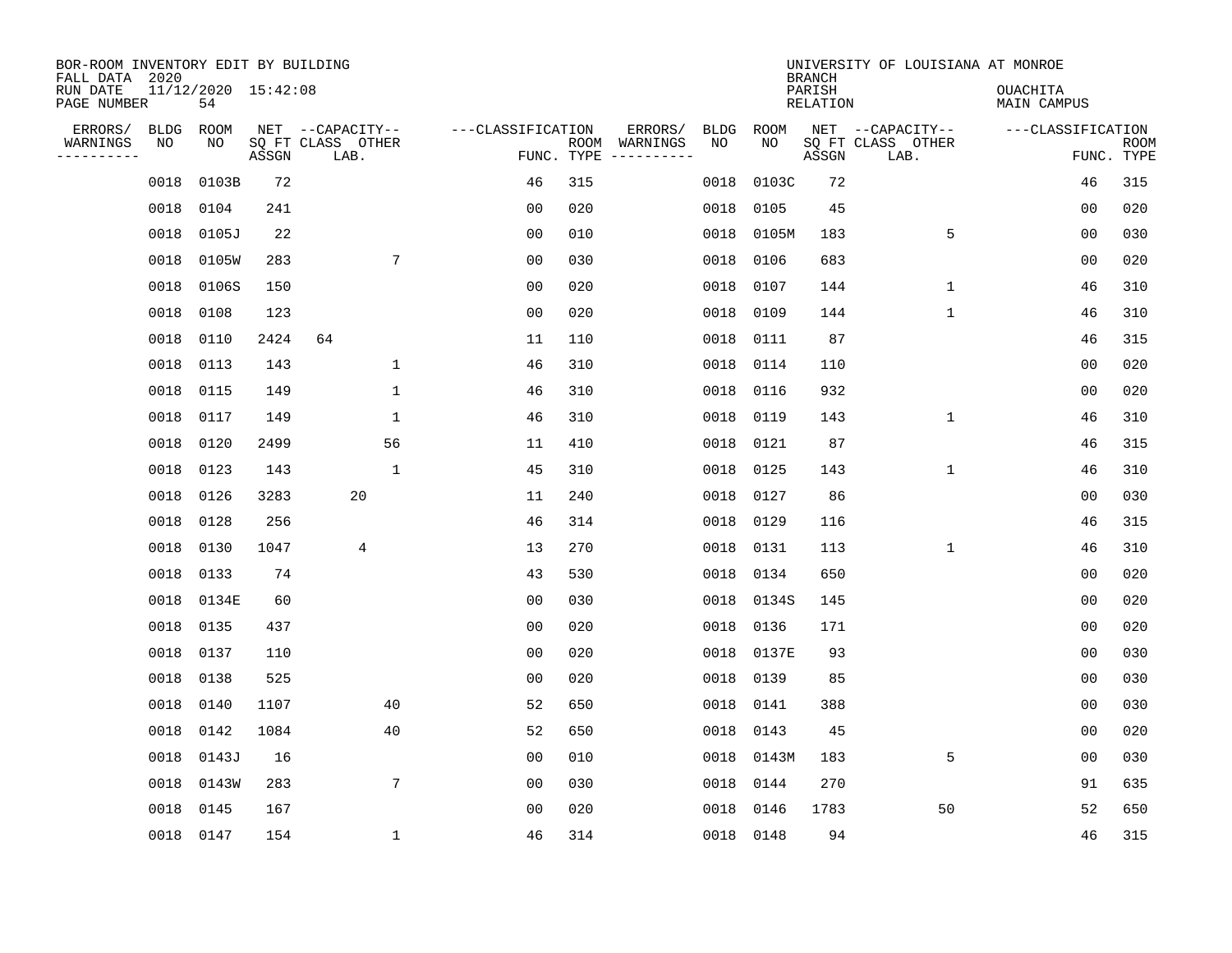| BOR-ROOM INVENTORY EDIT BY BUILDING<br>FALL DATA 2020 |                           |       |                                               |                   |            |                                                                                                                             |            |            | <b>BRANCH</b>      | UNIVERSITY OF LOUISIANA AT MONROE             |                                 |             |
|-------------------------------------------------------|---------------------------|-------|-----------------------------------------------|-------------------|------------|-----------------------------------------------------------------------------------------------------------------------------|------------|------------|--------------------|-----------------------------------------------|---------------------------------|-------------|
| RUN DATE<br>PAGE NUMBER                               | 11/12/2020 15:42:08<br>55 |       |                                               |                   |            |                                                                                                                             |            |            | PARISH<br>RELATION |                                               | <b>OUACHITA</b><br>MAIN CAMPUS  |             |
| ERRORS/<br>BLDG<br>WARNINGS<br>NO<br>---------        | ROOM<br>NO                | ASSGN | NET --CAPACITY--<br>SQ FT CLASS OTHER<br>LAB. | ---CLASSIFICATION | FUNC. TYPE | ERRORS/<br>ROOM WARNINGS<br>$\begin{tabular}{cccccc} - & - & - & - & - & - & - \\ & - & - & - & - & - & - \\ \end{tabular}$ | BLDG<br>NO | ROOM<br>NO | ASSGN              | NET --CAPACITY--<br>SQ FT CLASS OTHER<br>LAB. | ---CLASSIFICATION<br>FUNC. TYPE | <b>ROOM</b> |
| 0018                                                  | 0149                      | 76    | $\mathbf{1}$                                  | 46                | 310        |                                                                                                                             | 0018       | 0150       | 657                |                                               | 0 <sub>0</sub>                  | 020         |
| 0018                                                  | 0150S                     | 204   |                                               | 0 <sub>0</sub>    | 030        |                                                                                                                             | 0018       | 0151       | 76                 | $\mathbf 1$                                   | 63                              | 310         |
| 0018                                                  | 0153                      | 49    | $\mathbf{1}$                                  | 46                | 310        |                                                                                                                             | 0018       | 0155       | 49                 | $\mathbf{1}$                                  | 46                              | 310         |
| 0018                                                  | 0157                      | 49    | $\mathbf{1}$                                  | 46                | 310        |                                                                                                                             | 0018       | 0159       | 78                 | $\mathbf{1}$                                  | 46                              | 310         |
| 0018                                                  | 0160                      | 416   |                                               | 0 <sub>0</sub>    | 030        |                                                                                                                             | 0018       | 0161       | 73                 | $\mathbf 1$                                   | 46                              | 310         |
| 0018                                                  | 0162                      | 461   |                                               | 0 <sub>0</sub>    | 030        |                                                                                                                             | 0018       | 0163       | 100                |                                               | 46                              | 313         |
| 0018                                                  | 0164                      | 601   |                                               | 72                | 720        |                                                                                                                             | 0018       | 0165       | 275                | $\mathbf 1$                                   | 46                              | 310         |
| 0018                                                  | 0166                      | 1187  |                                               | 72                | 750        |                                                                                                                             | 0018       | 0167       | 102                |                                               | 0 <sub>0</sub>                  | 020         |
| 0018                                                  | 0169                      | 447   |                                               | 0 <sub>0</sub>    | 020        |                                                                                                                             | 0018       | 0170       | 4141 118           |                                               | 11                              | 110         |
| 0018                                                  | 0170A                     | 92    |                                               | 48                | 115        |                                                                                                                             | 0018       | 0171       | 85                 |                                               | 0 <sub>0</sub>                  | 030         |
| 0018                                                  | 0173                      | 132   |                                               | 46                | 314        |                                                                                                                             | 0018       | 0174       | 565                | $\mathbf{1}$                                  | 46                              | 310         |
| 0018                                                  | 0174A                     | 95    |                                               | 46                | 315        |                                                                                                                             | 0018       | 0174B      | 91                 | $\mathbf 1$                                   | 0 <sub>0</sub>                  | 030         |
| 0018                                                  | 0174C                     | 158   |                                               | 52                | 650        |                                                                                                                             | 0018       | 0174D      | 150                | $\mathbf 1$                                   | 46                              | 310         |
| 0018                                                  | 0174E                     | 152   |                                               | 46                | 314        |                                                                                                                             | 0018       | 0174F      | 150                | 1                                             | 46                              | 310         |
| 0018                                                  | 0174G                     | 161   | $\mathbf{1}$                                  | 46                | 310        |                                                                                                                             | 0018       | 0175       | 118                |                                               | 51                              | 315         |
| 0018                                                  | 0176                      | 787   | 1                                             | 46                | 310        |                                                                                                                             | 0018       | 0176A      | 210                | 10                                            | 46                              | 350         |
| 0018                                                  | 0176B                     | 164   | 1                                             | 53                | 310        |                                                                                                                             | 0018       | 0176C      | 170                | 1                                             | 53                              | 310         |
| 0018                                                  | 0176D                     | 68    | $\mathbf{1}$                                  | 57                | 590        |                                                                                                                             | 0018       | 0176E      | 73                 |                                               | 46                              | 315         |
| 0018                                                  | 0177                      | 114   |                                               | 0 <sub>0</sub>    | 030        |                                                                                                                             | 0018       | 0201       | 2304               | 84                                            | 11                              | 220         |
| 0018                                                  | 0202                      |       | 3544 114                                      | 11                | 110        |                                                                                                                             | 0018       | 0202A      | 15                 |                                               | 48                              | 115         |
| 0018                                                  | 0203                      | 388   |                                               | 0 <sub>0</sub>    | 030        |                                                                                                                             | 0018       | 0203A      | 85                 |                                               | 0 <sub>0</sub>                  | 030         |
| 0018                                                  | 0204                      | 2090  |                                               | 0 <sub>0</sub>    | 020        |                                                                                                                             | 0018       | 0205       | 45                 |                                               | 00                              | 020         |
| 0018                                                  | 0205J                     | 22    |                                               | 0 <sub>0</sub>    | 010        |                                                                                                                             | 0018       | 0205M      | 183                | 5                                             | 0 <sub>0</sub>                  | 030         |
| 0018                                                  | 0205W                     | 283   | 7                                             | 0 <sub>0</sub>    | 030        |                                                                                                                             | 0018       | 0207       | 143                | $\mathbf 1$                                   | 46                              | 310         |
| 0018                                                  | 0209                      | 143   | $\mathbf{1}$                                  | 46                | 310        |                                                                                                                             | 0018       | 0210       | 2445               | 64                                            | 11                              | 110         |
|                                                       | 0018 0211                 | 143   | $\mathbf{1}$                                  | 46                | 310        |                                                                                                                             |            | 0018 0212  | 115                |                                               | 0 <sub>0</sub>                  | 020         |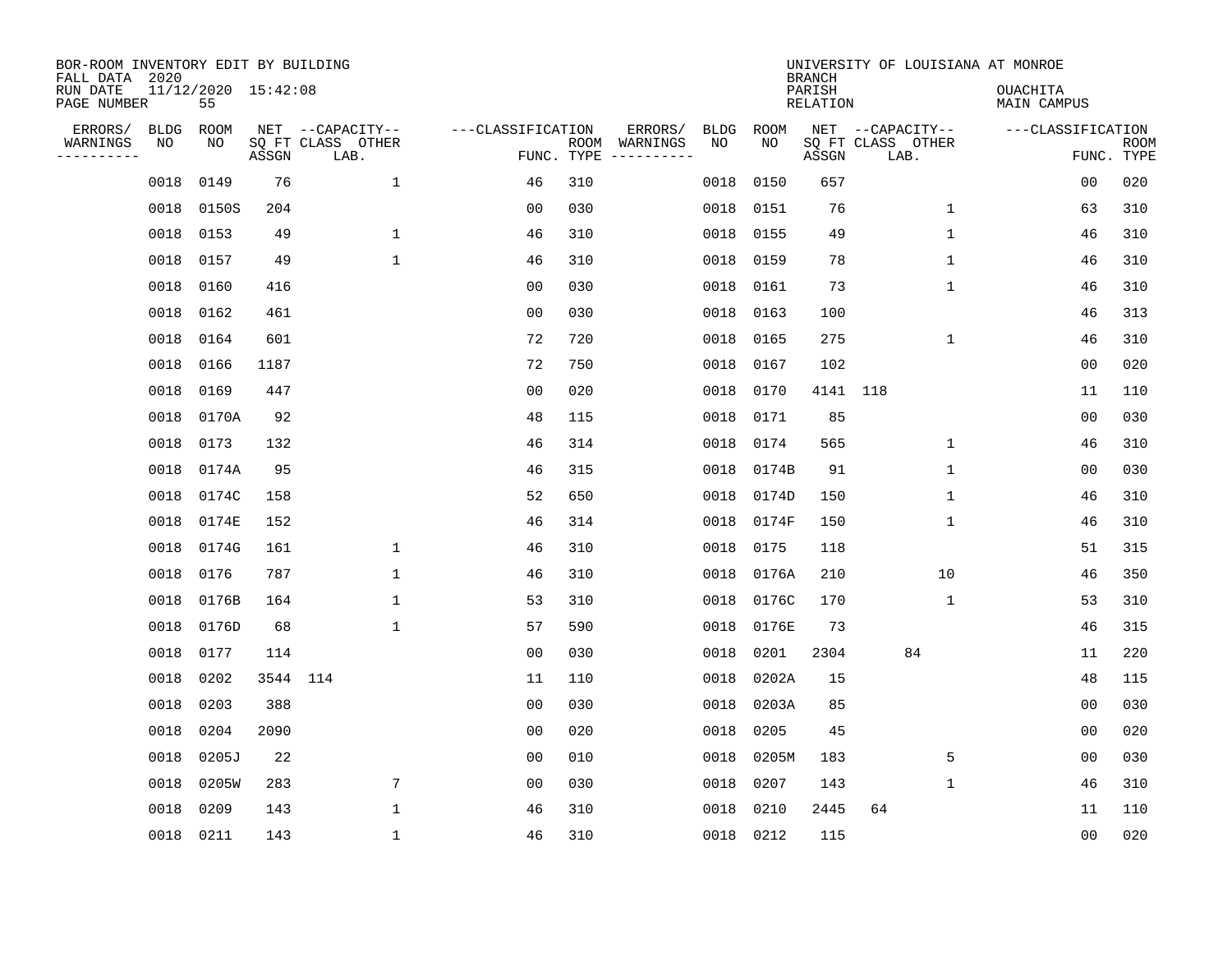| BOR-ROOM INVENTORY EDIT BY BUILDING<br>FALL DATA 2020<br>RUN DATE<br>PAGE NUMBER |                   | 11/12/2020 15:42:08<br>56 |       |                                               |                   |            |                          |                   |            | <b>BRANCH</b><br>PARISH<br><b>RELATION</b> | UNIVERSITY OF LOUISIANA AT MONROE             | <b>OUACHITA</b><br>MAIN CAMPUS |                           |
|----------------------------------------------------------------------------------|-------------------|---------------------------|-------|-----------------------------------------------|-------------------|------------|--------------------------|-------------------|------------|--------------------------------------------|-----------------------------------------------|--------------------------------|---------------------------|
| ERRORS/<br>WARNINGS                                                              | <b>BLDG</b><br>NO | ROOM<br>NO                | ASSGN | NET --CAPACITY--<br>SQ FT CLASS OTHER<br>LAB. | ---CLASSIFICATION | FUNC. TYPE | ERRORS/<br>ROOM WARNINGS | <b>BLDG</b><br>NO | ROOM<br>NO | ASSGN                                      | NET --CAPACITY--<br>SQ FT CLASS OTHER<br>LAB. | ---CLASSIFICATION              | <b>ROOM</b><br>FUNC. TYPE |
|                                                                                  | 0018              | 0212S                     | 193   |                                               | 0 <sub>0</sub>    | 020        |                          | 0018              | 0213       | 153                                        | $\mathbf{1}$                                  | 46                             | 310                       |
|                                                                                  | 0018              | 0216                      | 2035  |                                               | 0 <sub>0</sub>    | 020        |                          | 0018              | 0217       | 157                                        | $\mathbf{1}$                                  | 46                             | 310                       |
|                                                                                  | 0018              | 0219                      | 143   | $\mathbf{1}$                                  | 46                | 310        |                          | 0018              | 0220       | 3462                                       | 54                                            | 11                             | 210                       |
|                                                                                  | 0018              | 0220A                     | 149   |                                               | 48                | 215        |                          | 0018              | 0220B      | 104                                        |                                               | 48                             | 215                       |
|                                                                                  | 0018              | 0220C                     | 43    |                                               | 48                | 215        |                          | 0018              | 0220D      | 273                                        |                                               | 48                             | 215                       |
|                                                                                  | 0018              | 0220E                     | 189   |                                               | 48                | 215        |                          | 0018              | 0220F      | 454                                        |                                               | 48                             | 215                       |
|                                                                                  | 0018              | 0220G                     | 128   |                                               | 46                | 215        |                          | 0018              | 0220H      | 131                                        |                                               | 46                             | 215                       |
|                                                                                  | 0018              | 0220J                     | 128   |                                               | 46                | 215        |                          | 0018              | 0220K      | 153                                        |                                               | 48                             | 215                       |
|                                                                                  | 0018              | 0221                      | 143   | $\mathbf 1$                                   | 46                | 310        |                          | 0018              | 0223       | 143                                        |                                               | 46                             | 313                       |
|                                                                                  | 0018              | 0225                      | 292   | $\mathbf 1$                                   | 46                | 325        |                          | 0018              | 0227       | 85                                         |                                               | 0 <sub>0</sub>                 | 030                       |
|                                                                                  | 0018              | 0230                      | 3122  |                                               | 46                | 670        |                          | 0018              | 0231       | 593                                        | 30                                            | 46                             | 350                       |
|                                                                                  | 0018              | 0232                      | 246   |                                               | 46                | 325        |                          | 0018              | 0234       | 145                                        |                                               | 46                             | 313                       |
|                                                                                  | 0018              | 0235                      | 238   |                                               | 0 <sub>0</sub>    | 020        |                          | 0018              | 0235E      | 58                                         |                                               | 0 <sub>0</sub>                 | 030                       |
|                                                                                  | 0018              | 0236                      | 207   | $\mathbf{1}$                                  | 46                | 310        |                          | 0018              | 0237       | 105                                        |                                               | 0 <sub>0</sub>                 | 020                       |
|                                                                                  | 0018              | 0237A                     | 158   |                                               | 21                | 255        |                          | 0018              | 0237E      | 90                                         |                                               | 0 <sub>0</sub>                 | 030                       |
|                                                                                  | 0018              | 0239                      | 85    |                                               | 0 <sub>0</sub>    | 030        | 9                        | 0018              | 0240       | 1737                                       | 2                                             | 22                             | 250                       |
|                                                                                  | 0018              | 0241                      | 388   |                                               | 0 <sub>0</sub>    | 030        |                          | 0018              | 0242       | 130                                        |                                               | 21                             | 215                       |
|                                                                                  | 0018              | 0243                      | 45    |                                               | 0 <sub>0</sub>    | 020        |                          | 0018              | 0243J      | 16                                         |                                               | 0 <sub>0</sub>                 | 010                       |
|                                                                                  | 0018              | 0243M                     | 183   | 5                                             | 0 <sub>0</sub>    | 030        |                          | 0018              | 0243W      | 283                                        | 7                                             | 0 <sub>0</sub>                 | 030                       |
| 9                                                                                | 0018              | 0244                      | 174   | 3                                             | 46                | 410        |                          | 0018              | 0245       | 292                                        |                                               | 52                             | 650                       |
| 9                                                                                | 0018              | 0246                      | 230   | 4                                             | 46                | 410        |                          | 0018              | 0247       | 143                                        | 3                                             | 46                             | 410                       |
| 9                                                                                | 0018              | 0248                      | 152   | 3                                             | 46                | 410        | 9                        | 0018              | 0250       | 152                                        | 3                                             | 46                             | 410                       |
|                                                                                  | 0018              | 0251                      | 149   | 3                                             | 46                | 410        |                          | 0018              | 0252       | 1549                                       |                                               | 83                             | 083                       |
|                                                                                  | 0018              | 0253                      | 150   | 3                                             | 46                | 410        |                          | 0018              | 0254       | 412                                        |                                               | 0 <sub>0</sub>                 | 020                       |
| 9                                                                                | 0018              | 0255                      | 152   | 3                                             | 46                | 410        |                          | 0018              | 0256       | 1436                                       | 29                                            | 21                             | 250                       |
|                                                                                  | 0018              | 0257                      | 150   |                                               | 46                | 313        |                          |                   | 0018 0258  | 175                                        |                                               | 21                             | 255                       |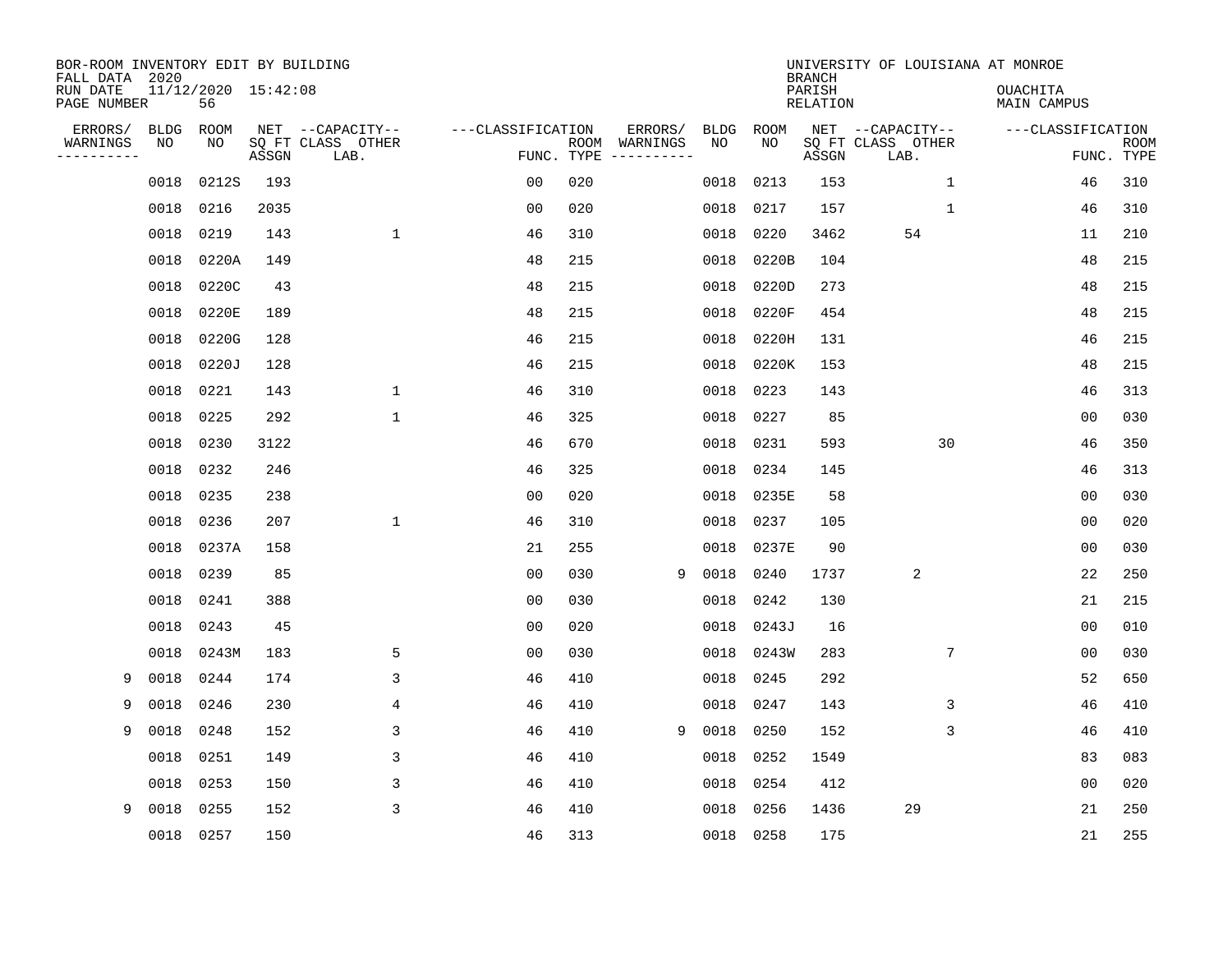| BOR-ROOM INVENTORY EDIT BY BUILDING<br>FALL DATA 2020<br>RUN DATE<br>PAGE NUMBER |                   | 11/12/2020 15:42:08<br>57 |       |                                               |                                 |      |                                   |                   |            | <b>BRANCH</b><br>PARISH<br><b>RELATION</b> | UNIVERSITY OF LOUISIANA AT MONROE             | <b>OUACHITA</b><br><b>MAIN CAMPUS</b> |                           |
|----------------------------------------------------------------------------------|-------------------|---------------------------|-------|-----------------------------------------------|---------------------------------|------|-----------------------------------|-------------------|------------|--------------------------------------------|-----------------------------------------------|---------------------------------------|---------------------------|
| ERRORS/<br>WARNINGS<br>---------                                                 | <b>BLDG</b><br>NO | ROOM<br>NO                | ASSGN | NET --CAPACITY--<br>SQ FT CLASS OTHER<br>LAB. | ---CLASSIFICATION<br>FUNC. TYPE | ROOM | ERRORS/<br>WARNINGS<br>---------- | <b>BLDG</b><br>NO | ROOM<br>NO | ASSGN                                      | NET --CAPACITY--<br>SQ FT CLASS OTHER<br>LAB. | ---CLASSIFICATION                     | <b>ROOM</b><br>FUNC. TYPE |
|                                                                                  | 0018              | 0259                      | 292   | $\mathbf 1$                                   | 46                              | 310  |                                   | 0018              | 0260       | 175                                        |                                               | 63                                    | 760                       |
|                                                                                  | 0018              | 0261                      | 143   | 1                                             | 46                              | 310  |                                   | 0018              | 0262       | 205                                        | 1                                             | 46                                    | 310                       |
|                                                                                  | 0018              | 0264                      | 110   |                                               | 00                              | 020  |                                   | 0018              | 0264S      | 206                                        |                                               | 0 <sub>0</sub>                        | 020                       |
|                                                                                  | 0018              | 0270                      | 232   |                                               | 0 <sub>0</sub>                  | 020  |                                   | 0018              | 0270A      | 495                                        | 20                                            | 46                                    | 350                       |
|                                                                                  | 0018              | 0270B                     | 233   |                                               | 46                              | 315  |                                   | 0018              | 0270C      | 315                                        |                                               | 64                                    | 710                       |
|                                                                                  | 0018              | 0270D                     | 101   | 1                                             | 46                              | 310  |                                   | 0018              | 0270E      | 197                                        | 1                                             | 46                                    | 310                       |
|                                                                                  | 0018              | 0270F                     | 1431  | 12                                            | 46                              | 310  |                                   | 0018              | 0270G      | 220                                        | $\mathbf{1}$                                  | 46                                    | 310                       |
|                                                                                  | 0018              | 0270H                     | 207   | 1                                             | 81                              | 310  |                                   | 0018              | 0270J      | 225                                        | 1                                             | 46                                    | 310                       |
|                                                                                  | 0018              | 0270K                     | 207   | 1                                             | 46                              | 310  |                                   | 0018              | 0270L      | 225                                        | 1                                             | 46                                    | 310                       |
|                                                                                  | 0018              | 0270M                     | 225   | 1                                             | 46                              | 310  |                                   | 0018              | 0270N      | 207                                        | 1                                             | 46                                    | 310                       |
|                                                                                  | 0018              | 0270P                     | 207   | 1                                             | 46                              | 310  |                                   | 0018              | 02700      | 135                                        | 1                                             | 46                                    | 310                       |
|                                                                                  | 0018              | 0270R                     | 128   | 1                                             | 46                              | 310  |                                   | 0018              | 0270S      | 127                                        | 1                                             | 46                                    | 310                       |
|                                                                                  | 0018              | 0270T                     | 362   | 4                                             | 46                              | 320  |                                   | 0018              | 0270U      | 120                                        | $\mathbf{1}$                                  | 46                                    | 310                       |
|                                                                                  | 0018              | 0270V                     | 118   | $\mathbf 1$                                   | 81                              | 310  |                                   | 0018              | 0270W      | 98                                         |                                               | 81                                    | 313                       |
|                                                                                  | 0018              | 0270X                     | 154   |                                               | 81                              | 315  |                                   | 0018              | 0270Y      | 160                                        |                                               | 46                                    | 315                       |
|                                                                                  | 0018              | 0270Z                     | 147   |                                               | 46                              | 315  |                                   | 0018              | 0275       | 300                                        | 1                                             | 51                                    | 315                       |
|                                                                                  | 0018              | 0300                      | 265   | 1                                             | 46                              | 310  |                                   | 0018              | 0301       | 593                                        | 15                                            | 45                                    | 350                       |
|                                                                                  | 0018              | 0302                      | 150   |                                               | 46                              | 315  |                                   | 0018              | 0303       | 85                                         |                                               | 0 <sub>0</sub>                        | 030                       |
| 9                                                                                | 0018              | 0304                      | 1700  | 3                                             | 22                              | 250  |                                   | 0018              | 0304A      | 180                                        | $\mathbf{1}$                                  | 21                                    | 255                       |
|                                                                                  | 0018              | 0305                      | 388   |                                               | 0 <sub>0</sub>                  | 030  |                                   | 0018              | 0306       | 1197                                       |                                               | 83                                    | 083                       |
|                                                                                  | 0018              | 0307                      | 45    |                                               | 00                              | 020  |                                   | 0018              | 0307J      | 22                                         |                                               | 00                                    | 010                       |
|                                                                                  | 0018              | 0307M                     | 183   | 5                                             | 00                              | 030  |                                   | 0018              | 0307W      | 283                                        | 7                                             | 0 <sub>0</sub>                        | 030                       |
|                                                                                  | 0018              | 0308                      | 70    |                                               | 0 <sub>0</sub>                  | 020  |                                   | 0018              | 0310       | 187                                        | 1                                             | 46                                    | 310                       |
|                                                                                  | 0018              | 0312                      | 146   |                                               | 22                              | 260  |                                   | 0018              | 0313       | 593                                        |                                               | 21                                    | 255                       |
|                                                                                  | 0018              | 0314                      | 233   |                                               | 63                              | 760  |                                   | 0018              | 0315       | 212                                        |                                               | 22                                    | 260                       |
|                                                                                  |                   | 0018 0316                 | 204   | $\mathbf 1$                                   | 46                              | 310  |                                   |                   | 0018 0317  | 400                                        | 2                                             | 21                                    | 250                       |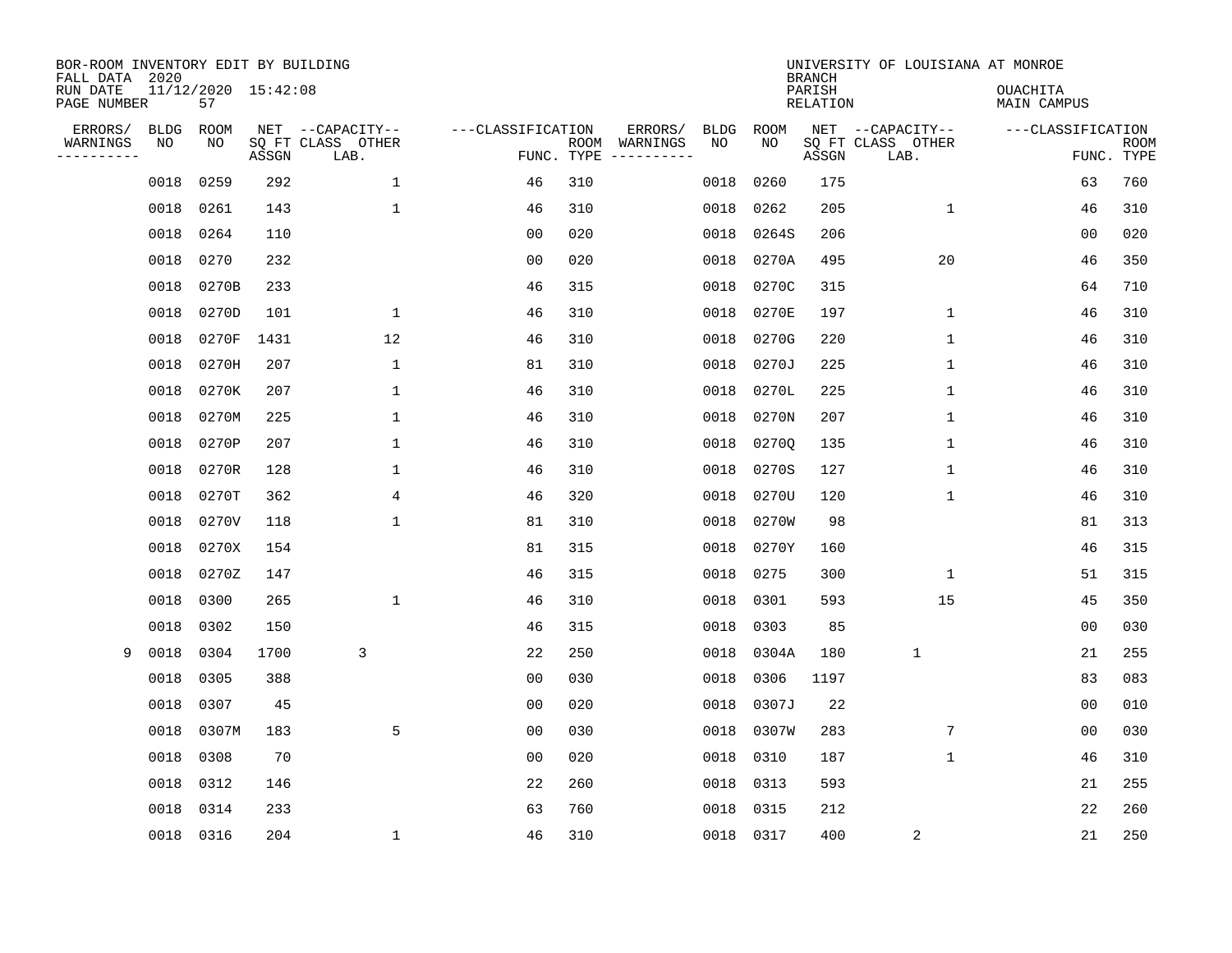| BOR-ROOM INVENTORY EDIT BY BUILDING<br>FALL DATA 2020<br>RUN DATE<br>PAGE NUMBER |             | 11/12/2020 15:42:08<br>58 |       |                           |                   |     |               |             |           | <b>BRANCH</b><br>PARISH<br>RELATION | UNIVERSITY OF LOUISIANA AT MONROE | <b>OUACHITA</b><br>MAIN CAMPUS |      |
|----------------------------------------------------------------------------------|-------------|---------------------------|-------|---------------------------|-------------------|-----|---------------|-------------|-----------|-------------------------------------|-----------------------------------|--------------------------------|------|
| ERRORS/                                                                          | <b>BLDG</b> | ROOM                      |       | NET --CAPACITY--          | ---CLASSIFICATION |     | ERRORS/       | <b>BLDG</b> | ROOM      |                                     | NET --CAPACITY--                  | ---CLASSIFICATION              |      |
| WARNINGS<br>----------                                                           | NO          | NO                        | ASSGN | SQ FT CLASS OTHER<br>LAB. | FUNC. TYPE        |     | ROOM WARNINGS | NO          | NO.       | ASSGN                               | SQ FT CLASS OTHER<br>LAB.         | FUNC. TYPE                     | ROOM |
|                                                                                  | 0018        | 0319                      | 295   |                           | 21                | 260 |               | 0018        | 0321      | 110                                 |                                   | 0 <sub>0</sub>                 | 020  |
|                                                                                  | 0018        | 0322                      | 1450  | 8                         | 22                | 250 |               | 0018        | 0323      | 2070                                |                                   | 0 <sub>0</sub>                 | 020  |
|                                                                                  | 0018        | 0324                      | 204   | 1                         | 46                | 310 |               | 0018        | 0325      | 2073                                |                                   | 00                             | 020  |
|                                                                                  | 0018        | 0326                      | 201   | 4                         | 21                | 320 |               | 0018        | 0328S     | 173                                 |                                   | 0 <sub>0</sub>                 | 020  |
|                                                                                  | 0018        | 0329                      | 238   |                           | 0 <sub>0</sub>    | 020 |               | 0018        | 0329E     | 58                                  |                                   | 0 <sub>0</sub>                 | 030  |
|                                                                                  | 0018        | 0330                      | 130   |                           | 46                | 315 |               |             | 0018 0331 | 140                                 |                                   | 0 <sub>0</sub>                 | 020  |
|                                                                                  | 0018        | 0331E                     | 90    |                           | 0 <sub>0</sub>    | 030 |               | 0018        | 0332      | 162                                 | $\mathbf{1}$                      | 22                             | 260  |
|                                                                                  | 0018        | 0334S                     | 210   |                           | 0 <sub>0</sub>    | 020 |               | 0018        | 0335      | 144                                 |                                   | 0 <sub>0</sub>                 | 030  |
|                                                                                  | 0018        | 0339                      | 85    |                           | 0 <sub>0</sub>    | 030 |               | 0018        | 0340      |                                     | 3650 114                          | 11                             | 110  |
|                                                                                  | 0018        | 0341                      | 388   |                           | 0 <sub>0</sub>    | 030 | 9             | 0018        | 0342      | 1762                                | 4                                 | 22                             | 250  |
|                                                                                  | 0018        | 0343                      | 45    |                           | 0 <sub>0</sub>    | 020 |               | 0018        | 0343J     | 16                                  |                                   | 0 <sub>0</sub>                 | 010  |
|                                                                                  | 0018        | 0343M                     | 183   | 5                         | 0 <sub>0</sub>    | 030 |               | 0018        | 0343W     | 283                                 | 7                                 | 0 <sub>0</sub>                 | 030  |
|                                                                                  | 0018        | 0344                      | 204   | $\mathbf{1}$              | 46                | 310 |               | 0018        | 0345      | 292                                 | 5                                 | 52                             | 650  |
|                                                                                  | 0018        | 0346                      | 1317  |                           | 83                | 083 |               | 0018        | 0347      | 143                                 |                                   | 21                             | 260  |
|                                                                                  | 0018        | 0348                      | 203   | 1                         | 46                | 310 |               | 0018        | 0350      | 1150                                | 40                                | 11                             | 110  |
|                                                                                  | 0018        | 0352                      | 1580  | 4                         | 22                | 250 |               | 0018        | 0354      | 146                                 |                                   | 22                             | 255  |
|                                                                                  | 0018        | 0356                      | 208   | $\mathbf{1}$              | 46                | 325 |               | 0018        | 0358      | 180                                 | 10                                | 46                             | 680  |
|                                                                                  | 0018        | 0360                      | 162   | 2                         | 63                | 320 |               | 0018        | 0362      | 204                                 | 1                                 | 46                             | 310  |
|                                                                                  | 0018        | 0364                      | 1370  | 1                         | 22                | 250 | 9             | 0018        | 0366      | 1370                                | 3                                 | 22                             | 250  |
|                                                                                  | 0018        | 0368                      | 204   | $\mathbf{1}$              | 46                | 310 |               | 0018        | 0369      | 357                                 | $\mathbf{1}$                      | 21                             | 260  |
|                                                                                  | 0018        | 0369A                     | 147   | 1                         | 22                | 260 |               | 0018        | 0369B     | 141                                 | $\mathbf{1}$                      | 22                             | 260  |
|                                                                                  | 0018        | 0369C                     | 254   | 1                         | 22                | 255 |               | 0018        | 0370      | 204                                 | 1                                 | 46                             | 310  |
|                                                                                  | 0018        | 0371                      | 110   |                           | 22                | 260 |               | 0018        | 0372      | 1382                                | 4                                 | 22                             | 250  |
|                                                                                  | 0018        | 0373S                     | 210   |                           | 0 <sub>0</sub>    | 020 | 9             | 0018        | 0376      | 1416                                | 3                                 | 22                             | 250  |
|                                                                                  | 0018        | 0378                      | 204   | 1                         | 46                | 310 |               | 0018        | 0380      | 204                                 | $\mathbf 1$                       | 46                             | 310  |
| 9                                                                                | 0018        | 0382                      | 1370  | 3                         | 22                | 250 | 9             |             | 0018 0384 | 1370                                | 3                                 | 22                             | 250  |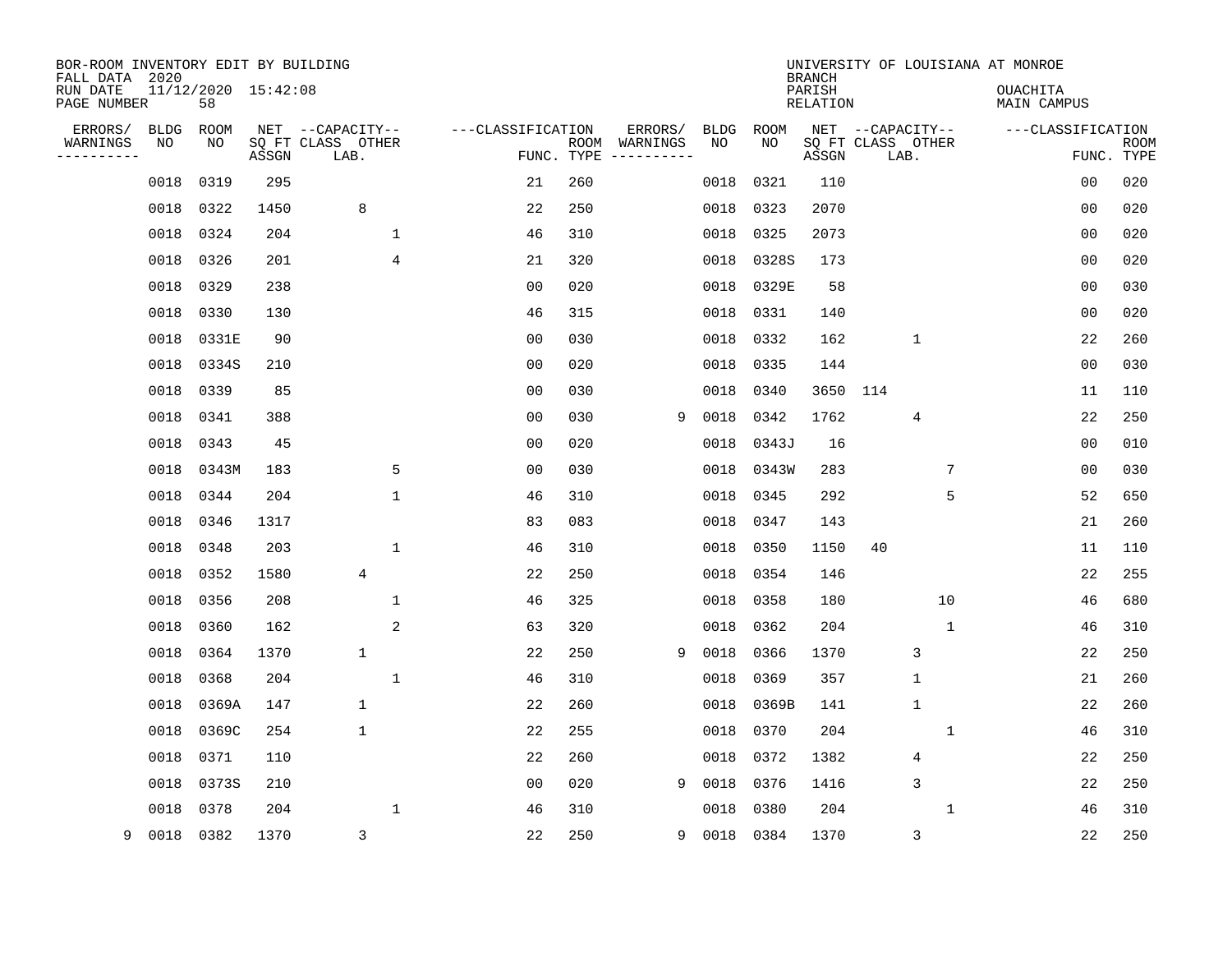| BOR-ROOM INVENTORY EDIT BY BUILDING<br>FALL DATA 2020 |             |           |                     |                           |                   |     |                                      |           |           | <b>BRANCH</b>                                           | UNIVERSITY OF LOUISIANA AT MONROE                                                                                                                                   |                                                   |                           |
|-------------------------------------------------------|-------------|-----------|---------------------|---------------------------|-------------------|-----|--------------------------------------|-----------|-----------|---------------------------------------------------------|---------------------------------------------------------------------------------------------------------------------------------------------------------------------|---------------------------------------------------|---------------------------|
| RUN DATE<br>PAGE NUMBER                               |             | 59        | 11/12/2020 15:42:08 |                           |                   |     |                                      |           |           | PARISH<br><b>RELATION</b>                               |                                                                                                                                                                     | OUACHITA<br><b>MAIN CAMPUS</b>                    |                           |
| ERRORS/                                               | <b>BLDG</b> | ROOM      |                     | NET --CAPACITY--          | ---CLASSIFICATION |     | ERRORS/                              | BLDG      | ROOM      |                                                         | NET --CAPACITY--                                                                                                                                                    | ---CLASSIFICATION                                 |                           |
| WARNINGS<br>----------                                | NO          | NO        | ASSGN               | SQ FT CLASS OTHER<br>LAB. |                   |     | ROOM WARNINGS<br>FUNC. TYPE $------$ | NO        | NO        | ASSGN                                                   | SQ FT CLASS OTHER<br>LAB.                                                                                                                                           |                                                   | <b>ROOM</b><br>FUNC. TYPE |
|                                                       | 0018        | 0386      | 204                 | $\mathbf 1$               | 46                | 310 |                                      | 0018      | 0389      | 85                                                      |                                                                                                                                                                     | 0 <sub>0</sub>                                    | 030                       |
|                                                       | 0018        | 0390      | 1180                | 24                        | 22                | 250 |                                      | 0018      | 0391      | 104                                                     | $\mathbf 1$                                                                                                                                                         | 46                                                | 310                       |
|                                                       |             | 0018 0392 | 1127                | $\mathbf{1}$              | 22                | 250 |                                      |           | 0018 0393 | 181<br>TOTAL NUMBER CLASSROOMS<br>TOTAL NUMBER LABS 210 | $\mathbf{1}$<br>TOTAL ASSIGNABLE & UNASSIGNABLE SQFT:<br>TOTAL NET ASSIGN SQ. FT. IN ROOM FILE<br>TOTAL NUMBER COMPUTER CLASSROOMS<br>TOTAL NUMBER SPECIAL LABS 220 | 46<br>121,970<br>96,285<br>6<br>1<br>$\mathbf{1}$ | 310                       |
|                                                       |             | 0019 0101 | 121                 |                           | 0 <sub>0</sub>    | 020 |                                      | 0019 0102 |           | 126                                                     | 13                                                                                                                                                                  | 57                                                | 880                       |
|                                                       | 0019        | 0103      | 329                 | 13                        | 57                | 880 |                                      | 0019 0104 |           | 50                                                      | $\mathbf{1}$                                                                                                                                                        | 0 <sub>0</sub>                                    | 030                       |
|                                                       | 0019        | 0105      | 65                  | $\overline{c}$            | 57                | 313 |                                      | 0019      | 0106      | 65                                                      | 1                                                                                                                                                                   | 57                                                | 310                       |
|                                                       | 0019        | 0107      | 94                  |                           | 57                | 730 |                                      | 0019      | 0108      | 147                                                     | 3                                                                                                                                                                   | 57                                                | 310                       |
|                                                       | 0019        | 0109      | 52                  | $\mathbf 1$               | 0 <sub>0</sub>    | 030 |                                      | 0019      | 0110      | 108                                                     |                                                                                                                                                                     | 57                                                | 870                       |
|                                                       | 0019        | 0111      | 88                  | $\mathbf{1}$              | 57                | 865 |                                      | 0019      | 0112      | 115                                                     | 2                                                                                                                                                                   | 57                                                | 830                       |
|                                                       | 0019        | 0113      | 30                  |                           | 57                | 760 |                                      | 0019      | 0114      | 30                                                      |                                                                                                                                                                     | 57                                                | 870                       |
|                                                       | 0019        | 0115      | 9                   |                           | 0 <sub>0</sub>    | 010 |                                      | 0019      | 0116      | 55                                                      | 1                                                                                                                                                                   | 00                                                | 020                       |
|                                                       | 0019        | 0117      | 106                 | 3                         | 57                | 850 |                                      | 0019      | 0118      | 109                                                     | 3                                                                                                                                                                   | 57                                                | 850                       |
|                                                       | 0019        | 0119      | 109                 | 3                         | 57                | 850 |                                      | 0019      | 0120      | 106                                                     | 3                                                                                                                                                                   | 57                                                | 850                       |
|                                                       | 0019        | 0121      | 97                  | $\overline{2}$            | 57                | 310 |                                      | 0019      | 0122      | 58                                                      | 2                                                                                                                                                                   | 57                                                | 314                       |
|                                                       | 0019        | 0123      | 303                 | 5                         | 57                | 650 |                                      | 0019      | 0124      | 9                                                       |                                                                                                                                                                     | 00                                                | 030                       |
|                                                       | 0019        | 0125      | 9                   |                           | 0 <sub>0</sub>    | 030 |                                      | 0019      | 0126      | 369                                                     |                                                                                                                                                                     | 00                                                | 020                       |
|                                                       | 0019        | 0127      | 355                 |                           | 0 <sub>0</sub>    | 020 |                                      | 0019      | 0128      | 84                                                      | 4                                                                                                                                                                   | 53                                                | 650                       |
|                                                       | 0019        | 0129      | 176                 |                           | 0 <sub>0</sub>    | 020 |                                      | 0019      | 0130      | 309                                                     | 10                                                                                                                                                                  | 53                                                | 880                       |
|                                                       | 0019        | 0131      | 143                 | $\mathbf{1}$              | 53                | 310 |                                      | 0019      | 0132      | 125                                                     | $\overline{c}$                                                                                                                                                      | 53                                                | 313                       |
|                                                       | 0019        | 0133      | 306                 | 19                        | 53                | 315 |                                      |           | 0019 0134 | 95                                                      |                                                                                                                                                                     | 53                                                | 315                       |
|                                                       | 0019        | 0135      | 110                 |                           | 53                | 315 |                                      | 0019      | 0136      | 163                                                     | $\mathbf 1$                                                                                                                                                         | 53                                                | 314                       |
|                                                       | 0019        | 0137      | 167                 | 3                         | 53                | 314 |                                      | 0019      | 0138      | 95                                                      | 1                                                                                                                                                                   | 53                                                | 320                       |
|                                                       |             | 0019 0139 | 95                  | $\mathbf{1}$              | 53                | 320 |                                      | 0019 0140 |           | 202                                                     | 5                                                                                                                                                                   | 53                                                | 325                       |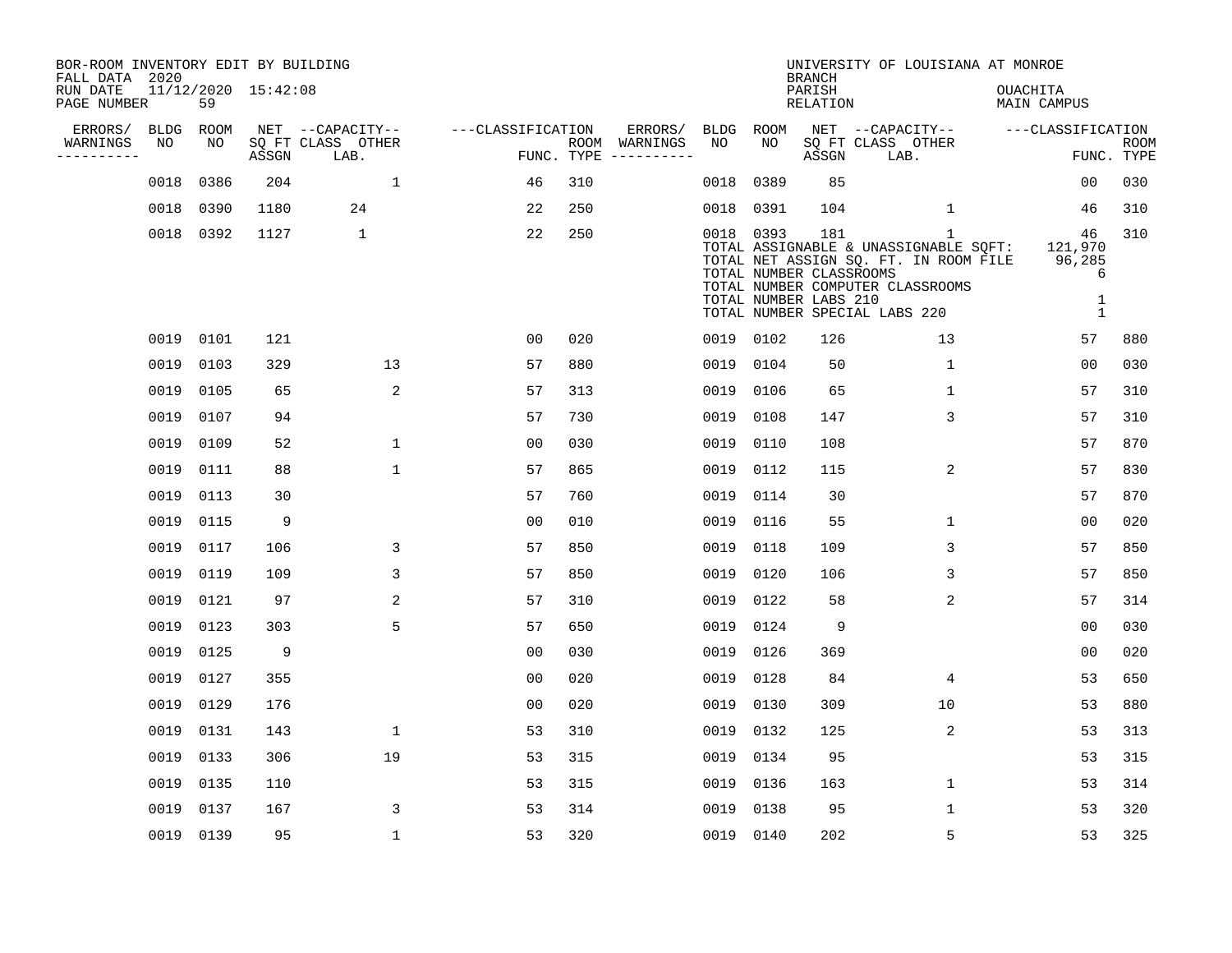| BOR-ROOM INVENTORY EDIT BY BUILDING<br>FALL DATA 2020 |    |           |                     |                                 |                   |     |                                      |           |           | <b>BRANCH</b>                                          | UNIVERSITY OF LOUISIANA AT MONROE                                                                                                                   |                                  |                               |             |
|-------------------------------------------------------|----|-----------|---------------------|---------------------------------|-------------------|-----|--------------------------------------|-----------|-----------|--------------------------------------------------------|-----------------------------------------------------------------------------------------------------------------------------------------------------|----------------------------------|-------------------------------|-------------|
| RUN DATE<br>PAGE NUMBER                               |    | 60        | 11/12/2020 15:42:08 |                                 |                   |     |                                      |           |           | PARISH<br>RELATION                                     |                                                                                                                                                     | OUACHITA<br>MAIN CAMPUS          |                               |             |
| ERRORS/                                               |    | BLDG ROOM |                     | NET --CAPACITY--                | ---CLASSIFICATION |     | ERRORS/                              | BLDG ROOM |           |                                                        | NET --CAPACITY-- ---CLASSIFICATION                                                                                                                  |                                  |                               |             |
| WARNINGS<br>-----------                               | NO | NO        |                     | SQ FT CLASS OTHER<br>ASSGN LAB. |                   |     | ROOM WARNINGS<br>FUNC. TYPE $------$ | NO        | NO        | ASSGN                                                  | SQ FT CLASS OTHER<br>LAB.                                                                                                                           |                                  | FUNC. TYPE                    | <b>ROOM</b> |
|                                                       |    | 0019 0141 | 244                 | 10                              | 53                | 350 |                                      | 0019      | 0142      | 145                                                    |                                                                                                                                                     |                                  | 00                            | 020         |
|                                                       |    | 0019 0143 | 145                 | 2                               | 00                | 020 |                                      | 0019 0144 |           | 33                                                     |                                                                                                                                                     |                                  | 00                            | 030         |
|                                                       |    | 0019 0145 | 352                 |                                 | 00                | 020 |                                      |           | 0019 0146 | 14<br>TOTAL NUMBER CLASSROOMS<br>TOTAL NUMBER LABS 210 | TOTAL ASSIGNABLE & UNASSIGNABLE SOFT:<br>TOTAL NET ASSIGN SQ. FT. IN ROOM FILE<br>TOTAL NUMBER COMPUTER CLASSROOMS<br>TOTAL NUMBER SPECIAL LABS 220 | 0 <sub>0</sub><br>6,117<br>4,223 |                               | 030         |
|                                                       |    | 0020 0101 | 252                 | 15                              | 52                | 525 |                                      | 0020 0102 |           | 143                                                    | 2                                                                                                                                                   |                                  | 52                            | 525         |
|                                                       |    | 0020 0103 | 59                  | $\mathbf{1}$                    | 0 <sub>0</sub>    | 030 |                                      |           | 0020 0104 | 59                                                     | $\mathbf{1}$                                                                                                                                        |                                  | 00                            | 030         |
|                                                       |    | 0020 0105 | 13                  |                                 | 0 <sub>0</sub>    | 030 |                                      | 0020 0106 |           | 13<br>TOTAL NUMBER CLASSROOMS<br>TOTAL NUMBER LABS 210 | TOTAL ASSIGNABLE & UNASSIGNABLE SQFT:<br>TOTAL NET ASSIGN SQ. FT. IN ROOM FILE<br>TOTAL NUMBER COMPUTER CLASSROOMS<br>TOTAL NUMBER SPECIAL LABS 220 |                                  | 00 <sub>o</sub><br>539<br>395 | 030         |
|                                                       |    | 0021 0101 | 34                  |                                 | 0 <sub>0</sub>    | 030 |                                      | 0021 0102 |           | 37                                                     |                                                                                                                                                     |                                  | 0 <sub>0</sub>                | 020         |
|                                                       |    | 0021 0103 | 236                 | 4                               | 52                | 525 |                                      | 0021 0104 |           | 285                                                    | 10                                                                                                                                                  |                                  | 52                            | 525         |
|                                                       |    | 0021 0105 | 55                  |                                 | 93                | 665 |                                      | 0021 0106 |           | 139                                                    | 2                                                                                                                                                   |                                  | 93                            | 660         |
|                                                       |    | 0021 0201 | 34                  |                                 | 0 <sub>0</sub>    | 030 |                                      | 0021 0202 |           | 57                                                     | 3                                                                                                                                                   |                                  | 52                            | 525         |
|                                                       |    | 0021 0203 | 48                  | $\mathbf{1}$                    | 52                | 525 |                                      | 0021 0205 |           | 209                                                    | 2                                                                                                                                                   |                                  | 52                            | 525         |
|                                                       |    | 0021 0206 | 86                  |                                 | 0 <sub>0</sub>    | 020 |                                      | 0021 0207 |           | 64<br>TOTAL NUMBER CLASSROOMS<br>TOTAL NUMBER LABS 210 | TOTAL ASSIGNABLE & UNASSIGNABLE SQFT:<br>TOTAL NET ASSIGN SQ. FT. IN ROOM FILE<br>TOTAL NUMBER COMPUTER CLASSROOMS<br>TOTAL NUMBER SPECIAL LABS 220 | 1,284<br>1,093                   | 52                            | 525         |
|                                                       |    | 0022 0100 | 310                 | 2                               | 63                | 525 |                                      | 0022 0101 |           | 147                                                    | 5                                                                                                                                                   |                                  | 63                            | 320         |
|                                                       |    | 0022 0102 | 213                 |                                 | 11                | 731 |                                      | 0022 0103 |           | 135                                                    | $\mathbf 1$                                                                                                                                         |                                  | 63                            | 325         |
|                                                       |    | 0022 0104 | 20                  |                                 | 63                | 315 |                                      | 0022      | 0105      | 13                                                     |                                                                                                                                                     |                                  | 00                            | 030         |
|                                                       |    | 0022 0106 | 45                  | 1                               | 00                | 030 |                                      | 0022      | 0107      | 46                                                     | 1                                                                                                                                                   |                                  | 00                            | 030         |
|                                                       |    | 0022 0108 | 553                 | 5                               | 63                | 525 |                                      | 0022 0109 |           | 54                                                     |                                                                                                                                                     |                                  | 63                            | 525         |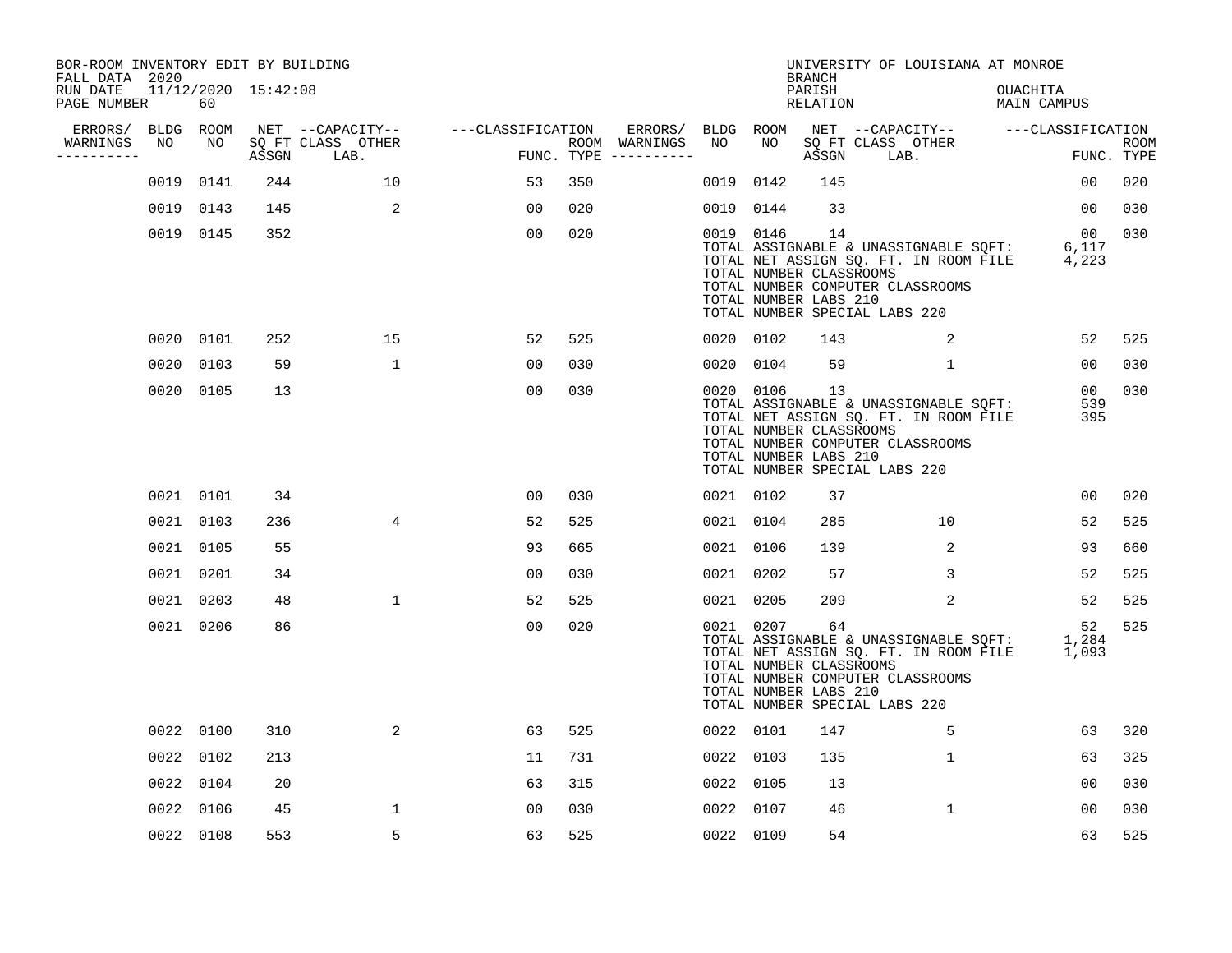| BOR-ROOM INVENTORY EDIT BY BUILDING<br>FALL DATA 2020 |                 |           |                     |                                               |                   |     |                                                 |                 |           | <b>BRANCH</b>                                           | UNIVERSITY OF LOUISIANA AT MONROE                                                                                                                   |                           |                           |
|-------------------------------------------------------|-----------------|-----------|---------------------|-----------------------------------------------|-------------------|-----|-------------------------------------------------|-----------------|-----------|---------------------------------------------------------|-----------------------------------------------------------------------------------------------------------------------------------------------------|---------------------------|---------------------------|
| RUN DATE<br>PAGE NUMBER                               |                 | 61        | 11/12/2020 15:42:08 |                                               |                   |     |                                                 |                 |           | PARISH<br><b>RELATION</b>                               |                                                                                                                                                     | OUACHITA<br>MAIN CAMPUS   |                           |
| ERRORS/<br>WARNINGS<br>-----------                    | BLDG ROOM<br>NO | NO        | ASSGN               | NET --CAPACITY--<br>SQ FT CLASS OTHER<br>LAB. | ---CLASSIFICATION |     | ERRORS/<br>ROOM WARNINGS<br>FUNC. TYPE $------$ | BLDG ROOM<br>NO | NO        | ASSGN                                                   | NET --CAPACITY-- ---CLASSIFICATION<br>SQ FT CLASS OTHER<br>LAB.                                                                                     |                           | <b>ROOM</b><br>FUNC. TYPE |
|                                                       |                 | 0022 0110 | 10                  |                                               | 63                | 315 |                                                 |                 | 0022 0111 | 80<br>TOTAL NUMBER CLASSROOMS<br>TOTAL NUMBER LABS 210  | TOTAL ASSIGNABLE & UNASSIGNABLE SQFT:<br>TOTAL NET ASSIGN SQ. FT. IN ROOM FILE<br>TOTAL NUMBER COMPUTER CLASSROOMS<br>TOTAL NUMBER SPECIAL LABS 220 | 00<br>1,626<br>1,442      | 020                       |
|                                                       |                 | 0023 0100 | 208                 |                                               | 0 <sub>0</sub>    | 020 |                                                 |                 | 0023 0101 | 477                                                     | 8                                                                                                                                                   | 11                        | 550                       |
|                                                       |                 | 0023 0102 | 271                 |                                               | 11                | 555 |                                                 |                 | 0023 0103 | 271                                                     | 14                                                                                                                                                  | 11                        | 555                       |
|                                                       |                 | 0023 0104 | 550                 | 10                                            | 11                | 550 |                                                 | 0023 0105       |           | 577                                                     | 10                                                                                                                                                  | 11                        | 550                       |
|                                                       |                 | 0023 0106 | 495                 | 8                                             | 11                | 550 |                                                 |                 | 0023 0107 | 160                                                     | $\mathbf{1}$                                                                                                                                        | 46                        | 310                       |
|                                                       | 0023            | 0108      | 135                 | 3                                             | 0 <sub>0</sub>    | 030 |                                                 | 0023 0109       |           | 133                                                     | 3                                                                                                                                                   | 0 <sub>0</sub>            | 030                       |
|                                                       |                 | 0023 0110 | 58                  | $\mathbf{1}$                                  | 0 <sub>0</sub>    | 030 |                                                 | 0023 0111       |           | 144                                                     |                                                                                                                                                     | 11                        | 555                       |
|                                                       |                 | 0023 0112 | 17                  |                                               | 0 <sub>0</sub>    | 030 |                                                 |                 | 0023 0113 | 190<br>TOTAL NUMBER CLASSROOMS<br>TOTAL NUMBER LABS 210 | TOTAL ASSIGNABLE & UNASSIGNABLE SQFT:<br>TOTAL NET ASSIGN SQ. FT. IN ROOM FILE<br>TOTAL NUMBER COMPUTER CLASSROOMS<br>TOTAL NUMBER SPECIAL LABS 220 | $00 \,$<br>3,686<br>2,945 | 020                       |
|                                                       |                 | 0033 0101 | 339                 |                                               | 0 <sub>0</sub>    | 020 |                                                 |                 | 0033 0102 | 167                                                     |                                                                                                                                                     | 0 <sub>0</sub>            | 020                       |
|                                                       |                 | 0033 0103 | 85                  |                                               | 31                | 650 |                                                 |                 | 0033 0104 | 60                                                      | $\mathbf{1}$                                                                                                                                        | 74                        | 919                       |
|                                                       |                 | 0033 0105 | 66                  |                                               | 0 <sub>0</sub>    | 020 |                                                 |                 | 0033 0106 | 125                                                     | 3                                                                                                                                                   | 63                        | 310                       |
|                                                       |                 | 0033 0107 | 27                  |                                               | 0 <sub>0</sub>    | 010 |                                                 |                 | 0033 0108 | 347                                                     |                                                                                                                                                     | 63                        | 350                       |
|                                                       |                 | 0033 0109 | 352                 |                                               | 0 <sub>0</sub>    | 020 |                                                 |                 | 0033 0110 | 60                                                      |                                                                                                                                                     | 0 <sub>0</sub>            | 030                       |
|                                                       |                 | 0033 0111 | 2282                |                                               | 00                | 020 |                                                 |                 | 0033 0112 | 73                                                      |                                                                                                                                                     | 0 <sub>0</sub>            | 030                       |
|                                                       |                 | 0033 0113 | 126                 | 3                                             | 74                | 919 |                                                 |                 | 0033 0114 | 77                                                      |                                                                                                                                                     | 0 <sub>0</sub>            | 040                       |
|                                                       |                 | 0033 0115 | 137                 | 3                                             | 74                | 919 |                                                 | 0033            | 0116      | 58                                                      |                                                                                                                                                     | 00                        | 030                       |
|                                                       | 0033 0117       |           | 8083                | 600                                           | 77                | 610 |                                                 | 0033 0118       |           | 505                                                     |                                                                                                                                                     | 0 <sub>0</sub>            | 020                       |
|                                                       |                 | 0033 0119 | 1597                | 84                                            | 77                | 610 |                                                 | 0033 0120       |           | 824                                                     | 100                                                                                                                                                 | 77                        | 610                       |
|                                                       |                 | 0033 0121 | 340                 | 9                                             | 74                | 919 |                                                 |                 | 0033 0122 | 340                                                     | 9                                                                                                                                                   | 74                        | 919                       |
|                                                       |                 | 0033 0123 | 235                 |                                               | 0 <sub>0</sub>    | 010 |                                                 |                 | 0033 0124 | 94                                                      |                                                                                                                                                     | 0 <sub>0</sub>            | 030                       |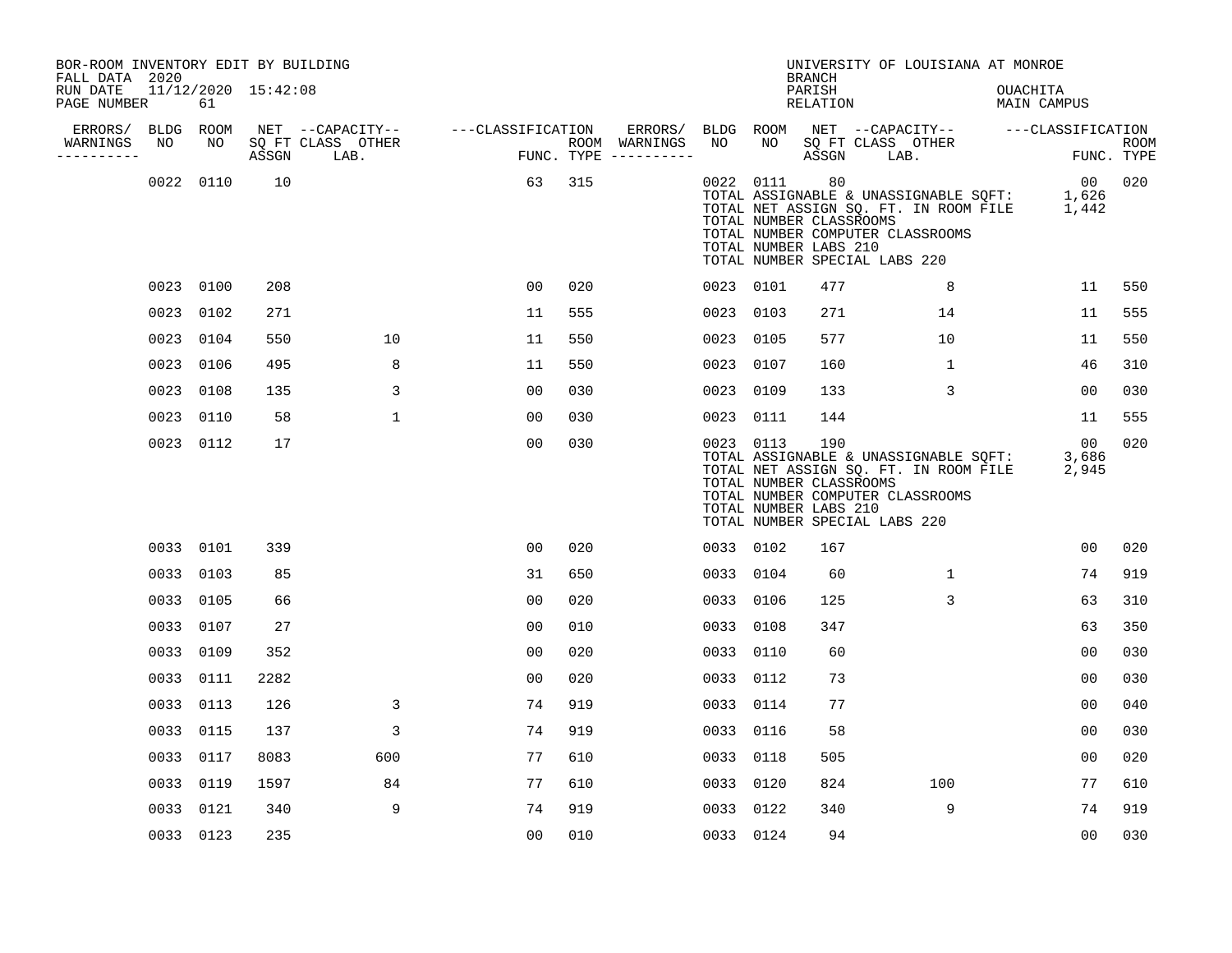| BOR-ROOM INVENTORY EDIT BY BUILDING<br>FALL DATA 2020 |             |                           |       |                           |                   |            |                              |           |            | <b>BRANCH</b>                                    | UNIVERSITY OF LOUISIANA AT MONROE                                                                                                                   |                                |                           |
|-------------------------------------------------------|-------------|---------------------------|-------|---------------------------|-------------------|------------|------------------------------|-----------|------------|--------------------------------------------------|-----------------------------------------------------------------------------------------------------------------------------------------------------|--------------------------------|---------------------------|
| RUN DATE<br>PAGE NUMBER                               |             | 11/12/2020 15:42:08<br>62 |       |                           |                   |            |                              |           |            | PARISH<br>RELATION                               |                                                                                                                                                     | <b>OUACHITA</b><br>MAIN CAMPUS |                           |
| ERRORS/                                               | <b>BLDG</b> | ROOM                      |       | NET --CAPACITY--          | ---CLASSIFICATION |            | ERRORS/                      | BLDG ROOM |            |                                                  | NET --CAPACITY--                                                                                                                                    | ---CLASSIFICATION              |                           |
| WARNINGS<br>----------                                | NO          | NO                        | ASSGN | SQ FT CLASS OTHER<br>LAB. |                   | FUNC. TYPE | ROOM WARNINGS<br>----------- | NO        | NO         | ASSGN                                            | SQ FT CLASS OTHER<br>LAB.                                                                                                                           |                                | <b>ROOM</b><br>FUNC. TYPE |
|                                                       | 0033        | 0125                      | 355   |                           | 00                | 030        |                              | 0033      | 0126       | 189                                              | 10                                                                                                                                                  | 00                             | 020                       |
|                                                       | 0033        | 0127                      | 48    |                           | 0 <sub>0</sub>    | 030        |                              |           | 0033 0128  | 55                                               | $\mathbf 1$                                                                                                                                         | 74                             | 920                       |
|                                                       | 0033        | 0129                      | 49    |                           | 0 <sub>0</sub>    | 030        |                              | 0033 0130 |            | 57                                               | $\mathbf{1}$                                                                                                                                        | 74                             | 919                       |
|                                                       | 0033        | 0131                      | 439   | 36                        | 0 <sub>0</sub>    | 020        |                              |           | 0033 0132  | 6000                                             | 600                                                                                                                                                 | 77                             | 610                       |
|                                                       | 0033        | 0133                      | 1646  |                           | 00                | 030        |                              |           | 0033 0134  | 400                                              |                                                                                                                                                     | 0 <sub>0</sub>                 | 020                       |
|                                                       | 0033        | 0135                      | 525   |                           | 0 <sub>0</sub>    | 020        |                              |           | 0033 0136  | 70                                               |                                                                                                                                                     | 0 <sub>0</sub>                 | 010                       |
|                                                       | 0033        | 0137                      | 70    |                           | 00                | 010        |                              | 0033 0138 |            | 281                                              |                                                                                                                                                     | 0 <sub>0</sub>                 | 010                       |
|                                                       | 0033        | 0139                      | 1945  |                           | 0 <sup>0</sup>    | 010        |                              | 0033 0140 |            | 153                                              |                                                                                                                                                     | 00                             | 030                       |
|                                                       | 0033        | 0141                      | 271   |                           | 0 <sub>0</sub>    | 010        |                              |           | 0033 0142  | 495                                              |                                                                                                                                                     | 0 <sub>0</sub>                 | 010                       |
|                                                       | 0033        | 0143                      | 828   |                           | 0 <sub>0</sub>    | 010        |                              | 0033 0144 |            | 753                                              |                                                                                                                                                     | 0 <sub>0</sub>                 | 010                       |
|                                                       | 0033        | 0145                      | 62    |                           | 0 <sup>0</sup>    | 010        |                              |           | 0033 0146  | 230                                              |                                                                                                                                                     | 0 <sub>0</sub>                 | 010                       |
|                                                       |             | 0033 0147                 | 150   |                           | 0 <sub>0</sub>    | 010        |                              | 0033 0148 |            | 948                                              |                                                                                                                                                     | 77                             | 630                       |
|                                                       | 0033        | 0149                      | 6285  | 700                       | 77                | 610        |                              |           | 0033 0150  | 1627                                             |                                                                                                                                                     | 00                             | 020                       |
|                                                       |             | 0033 0151                 | 186   |                           | 00                | 030        |                              |           |            | TOTAL NUMBER CLASSROOMS<br>TOTAL NUMBER LABS 210 | TOTAL ASSIGNABLE & UNASSIGNABLE SQFT:<br>TOTAL NET ASSIGN SQ. FT. IN ROOM FILE<br>TOTAL NUMBER COMPUTER CLASSROOMS<br>TOTAL NUMBER SPECIAL LABS 220 | 40,516<br>25,409               |                           |
|                                                       |             | 0101 0100                 | 1200  |                           | 00                | 020        |                              |           | 0101 0100A | 264                                              |                                                                                                                                                     | 0 <sub>0</sub>                 | 020                       |
|                                                       |             | 0101 0100B                | 264   |                           | 0 <sub>0</sub>    | 020        |                              |           | 0101 0101  | 466                                              | 12                                                                                                                                                  | 51                             | 315                       |
|                                                       | 0101        | 0102                      | 270   | 12                        | 51                | 310        |                              | 0101 0103 |            | 243                                              | $\mathbf{1}$                                                                                                                                        | 51                             | 350                       |
|                                                       |             | 0101 0103A                | 98    |                           | 0 <sub>0</sub>    | 020        |                              |           | 0101 0104  | 146                                              |                                                                                                                                                     | 51                             | 315                       |
|                                                       | 0101        | 0105                      | 141   | $\mathbf 1$               | 51                | 310        |                              | 0101 0106 |            | 107                                              | $\mathbf 1$                                                                                                                                         | 51                             | 315                       |
|                                                       |             | 0101 0107                 | 107   | 1                         | 51                | 310        |                              | 0101 0108 |            | 107                                              | $\mathbf 1$                                                                                                                                         | 51                             | 315                       |
|                                                       | 0101        | 0109                      | 106   | 1                         | 51                | 310        |                              | 0101 0110 |            | 29                                               | $\mathbf 1$                                                                                                                                         | 0 <sub>0</sub>                 | 030                       |
|                                                       |             | 0101 0111                 | 105   | $\mathbf 1$               | 51                | 315        |                              |           | 0101 0112  | 105                                              | $\mathbf{1}$                                                                                                                                        | 51                             | 315                       |
|                                                       |             | 0101 0113                 | 39    |                           | 51                | 315        |                              |           | 0101 0114  | 40                                               |                                                                                                                                                     | 0 <sub>0</sub>                 | 030                       |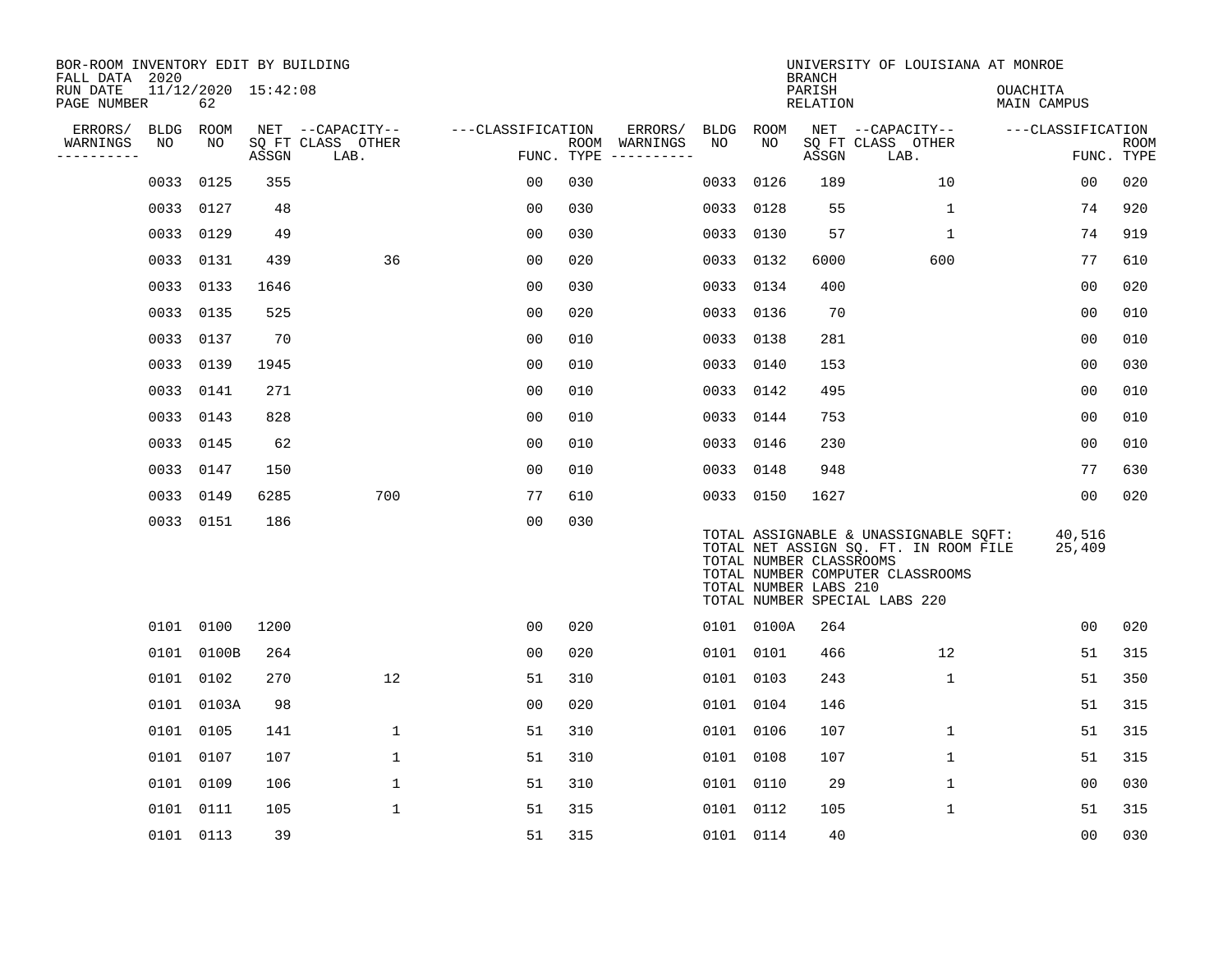| BOR-ROOM INVENTORY EDIT BY BUILDING<br>FALL DATA 2020 |             |                           |       |                           |                   |            |                              |           |            | <b>BRANCH</b>                                    | UNIVERSITY OF LOUISIANA AT MONROE                                                                                                                   |                                |                    |
|-------------------------------------------------------|-------------|---------------------------|-------|---------------------------|-------------------|------------|------------------------------|-----------|------------|--------------------------------------------------|-----------------------------------------------------------------------------------------------------------------------------------------------------|--------------------------------|--------------------|
| RUN DATE<br>PAGE NUMBER                               |             | 11/12/2020 15:42:08<br>63 |       |                           |                   |            |                              |           |            | PARISH<br>RELATION                               |                                                                                                                                                     | OUACHITA<br>MAIN CAMPUS        |                    |
| ERRORS/                                               | <b>BLDG</b> | ROOM                      |       | NET --CAPACITY--          | ---CLASSIFICATION |            | ERRORS/                      | BLDG ROOM |            |                                                  | NET --CAPACITY--                                                                                                                                    | ---CLASSIFICATION              |                    |
| WARNINGS<br>----------                                | NO          | NO                        | ASSGN | SQ FT CLASS OTHER<br>LAB. |                   | FUNC. TYPE | ROOM WARNINGS<br>----------- | NO        | NO         | ASSGN                                            | SQ FT CLASS OTHER<br>LAB.                                                                                                                           |                                | ROOM<br>FUNC. TYPE |
|                                                       | 0101 0115   |                           | 583   | 36                        | 51                | 310        |                              | 0101 0116 |            | 24                                               |                                                                                                                                                     | 00                             | 010                |
|                                                       |             | 0101 0117                 | 200   | 4                         | 00                | 030        |                              | 0101 0118 |            | 279                                              |                                                                                                                                                     | 51                             | 315                |
|                                                       | 0101 0119   |                           | 564   | 20                        | 51                | 315        |                              | 0101 0121 |            | 205                                              | 3                                                                                                                                                   | 00                             | 030                |
|                                                       |             | 0101 0122                 | 222   |                           | 0 <sub>0</sub>    | 030        |                              | 0101 0123 |            | 24                                               |                                                                                                                                                     | 00                             | 020                |
|                                                       | 0101        | 0200                      | 1164  |                           | 00                | 020        |                              |           | 0101 0200A | 264                                              |                                                                                                                                                     | 0 <sub>0</sub>                 | 020                |
|                                                       |             | 0101 0200B                | 264   |                           | 0 <sub>0</sub>    | 020        |                              |           | 0101 0200C | 36                                               |                                                                                                                                                     | 81                             | 081                |
|                                                       | 0101 0201   |                           | 1251  | 20                        | 51                | 315        |                              | 0101 0202 |            | 128                                              |                                                                                                                                                     | 51                             | 315                |
|                                                       |             | 0101 0203                 | 105   | $\mathbf{1}$              | 51                | 315        |                              | 0101 0204 |            | 999                                              | 20                                                                                                                                                  | 51                             | 315                |
|                                                       | 0101        | 0205                      | 132   | 1                         | 51                | 315        |                              | 0101 0206 |            | 132                                              | 1                                                                                                                                                   | 51                             | 315                |
|                                                       | 0101        | 0207                      | 30    | $\mathbf 1$               | 0 <sub>0</sub>    | 030        |                              | 0101 0208 |            | 194                                              | 4                                                                                                                                                   | 0 <sub>0</sub>                 | 030                |
|                                                       | 0101        | 0209                      | 825   | 60                        | 11                | 110        |                              | 0101 0210 |            | 372                                              |                                                                                                                                                     | 51                             | 315                |
|                                                       | 0101 0211   |                           | 1140  | 15                        | 51                | 310        |                              | 0101 0212 |            | 48                                               |                                                                                                                                                     | 00                             | 030                |
|                                                       |             | 0101 0212A                | 24    |                           | 0 <sub>0</sub>    | 020        |                              |           |            | TOTAL NUMBER CLASSROOMS<br>TOTAL NUMBER LABS 210 | TOTAL ASSIGNABLE & UNASSIGNABLE SQFT:<br>TOTAL NET ASSIGN SQ. FT. IN ROOM FILE<br>TOTAL NUMBER COMPUTER CLASSROOMS<br>TOTAL NUMBER SPECIAL LABS 220 | 13,046<br>8,488<br>$\mathbf 1$ |                    |
|                                                       | 0102 0101   |                           | 428   |                           | 0 <sub>0</sub>    | 020        |                              | 0102 0102 |            | 250                                              | 8                                                                                                                                                   | 46                             | 350                |
|                                                       | 0102        | 0103                      | 263   | $\mathbf 1$               | 46                | 325        |                              | 0102 0104 |            | 445                                              | $\mathbf{1}$                                                                                                                                        | 46                             | 310                |
|                                                       |             | 0102 0105                 | 262   | 2                         | 46                | 313        |                              | 0102 0106 |            | 293                                              | $\mathbf 1$                                                                                                                                         | 46                             | 310                |
|                                                       | 0102        | 0107                      | 496   |                           | 00                | 020        |                              | 0102 0108 |            | 413                                              |                                                                                                                                                     | 00                             | 030                |
|                                                       | 0102        | 0109                      | 140   |                           | 0 <sub>0</sub>    | 030        |                              | 0102 0110 |            | 911                                              | 54                                                                                                                                                  | 11                             | 110                |
|                                                       | 0102        | 0111                      | 628   | 12                        | 11                | 210        |                              | 0102 0112 |            | 401                                              |                                                                                                                                                     | 0 <sub>0</sub>                 | 020                |
|                                                       | 0102        | 0113                      | 871   | 48                        | 11                | 110        |                              | 0102 0114 |            | 290                                              |                                                                                                                                                     | 0 <sub>0</sub>                 | 020                |
|                                                       | 0102        | 0115                      | 869   | 18                        | 11                | 220        |                              | 0102      | 0116       | 237                                              | $\mathbf{1}$                                                                                                                                        | 41                             | 215                |
|                                                       | 0102 0117   |                           | 185   | 4                         | 00                | 030        |                              | 0102      | 0118       | 41                                               |                                                                                                                                                     | 00                             | 020                |
|                                                       |             | 0102 0119                 | 1023  |                           | 0 <sub>0</sub>    | 020        |                              | 0102 0120 |            | 45                                               |                                                                                                                                                     | 0 <sub>0</sub>                 | 030                |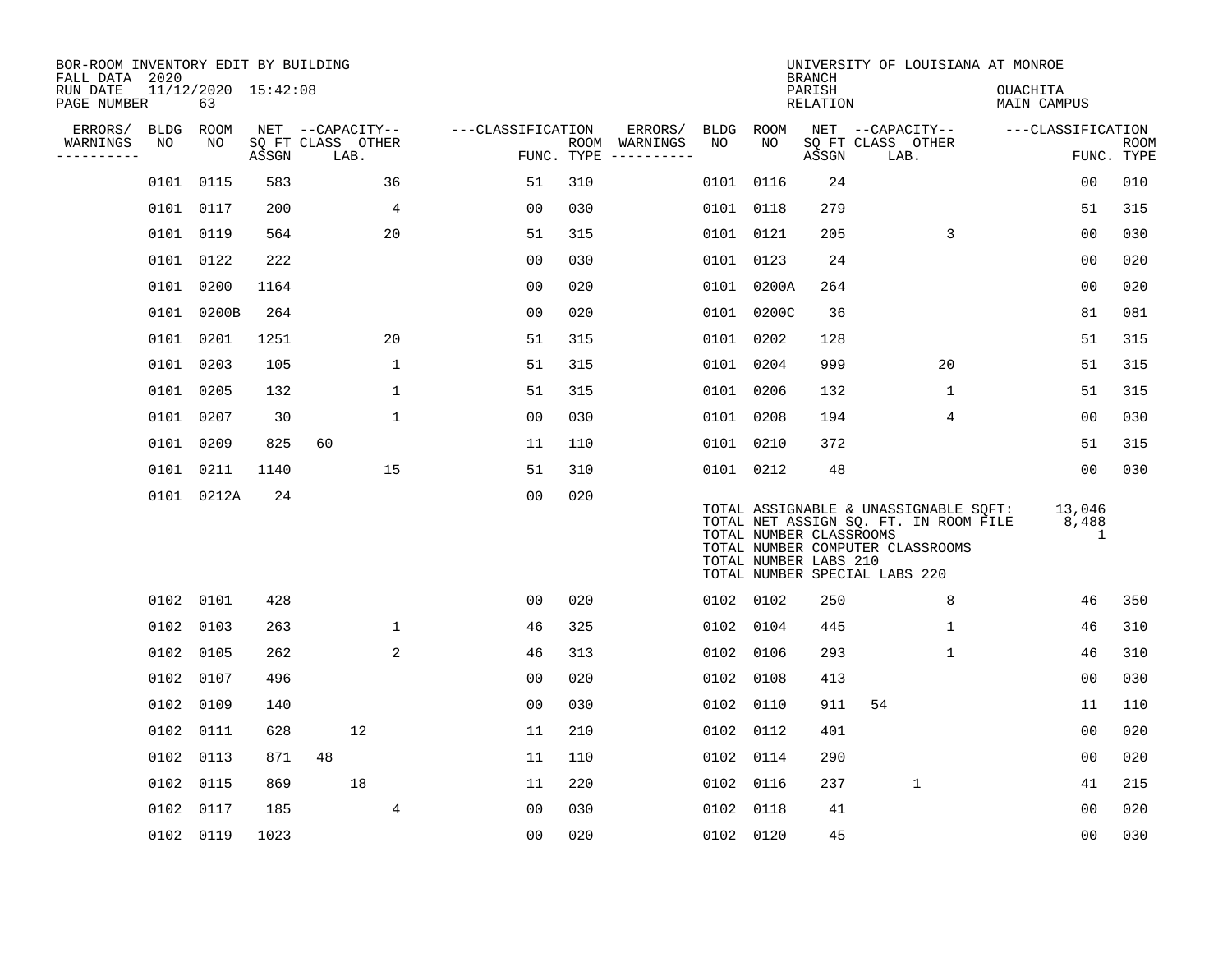| BOR-ROOM INVENTORY EDIT BY BUILDING<br>FALL DATA 2020 |             |           |                     |                           |                   |                    |          |             |           | <b>BRANCH</b>             | UNIVERSITY OF LOUISIANA AT MONROE |                                |                           |
|-------------------------------------------------------|-------------|-----------|---------------------|---------------------------|-------------------|--------------------|----------|-------------|-----------|---------------------------|-----------------------------------|--------------------------------|---------------------------|
| RUN DATE<br>PAGE NUMBER                               |             | 64        | 11/12/2020 15:42:08 |                           |                   |                    |          |             |           | PARISH<br><b>RELATION</b> |                                   | OUACHITA<br><b>MAIN CAMPUS</b> |                           |
| ERRORS/                                               | <b>BLDG</b> | ROOM      |                     | NET --CAPACITY--          | ---CLASSIFICATION |                    | ERRORS/  | <b>BLDG</b> | ROOM      |                           | NET --CAPACITY--                  | ---CLASSIFICATION              |                           |
| WARNINGS<br>-----------                               | NO          | NO        | ASSGN               | SQ FT CLASS OTHER<br>LAB. |                   | ROOM<br>FUNC. TYPE | WARNINGS | NO          | NO        | ASSGN                     | SQ FT CLASS OTHER<br>LAB.         |                                | <b>ROOM</b><br>FUNC. TYPE |
|                                                       | 0102        | 0121      | 143                 |                           | 00                | 020                |          | 0102        | 0122      | 80                        |                                   | 00                             | 030                       |
|                                                       | 0102        | 0123      | 60                  |                           | 00                | 010                |          | 0102        | 0124      | 52                        |                                   | 00                             | 020                       |
|                                                       | 0102        | 0125      | 184                 | 4                         | 0 <sub>0</sub>    | 030                |          |             | 0102 0126 | 180                       |                                   | 0 <sub>0</sub>                 | 030                       |
|                                                       |             | 0102 0127 | 190                 | 1                         | 46                | 310                |          |             | 0102 0128 | 197                       | $\mathbf 1$                       | 11                             | 310                       |
|                                                       | 0102        | 0129      | 883                 | 45                        | 11                | 110                |          | 0102        | 0130      | 113                       |                                   | 0 <sub>0</sub>                 | 030                       |
|                                                       |             | 0102 0131 | 142                 | 2                         | 0 <sub>0</sub>    | 030                |          |             | 0102 0132 | 141                       | 2                                 | 0 <sub>0</sub>                 | 030                       |
|                                                       | 0102        | 0133      | 533                 |                           | 0 <sub>0</sub>    | 020                |          | 0102        | 0134      | 1569                      | 35                                | 11                             | 210                       |
|                                                       |             | 0102 0135 | 244                 | 4                         | 11                | 225                |          | 0102        | 0136      | 333                       |                                   | 48                             | 215                       |
|                                                       | 0102        | 0137      | 665                 |                           | 0 <sub>0</sub>    | 020                |          | 0102        | 0138      | 213                       | 2                                 | 46                             | 310                       |
|                                                       |             | 0102 0139 | 208                 | 1                         | 46                | 310                |          |             | 0102 0140 | 209                       | $\mathbf{1}$                      | 46                             | 310                       |
|                                                       |             | 0102 0141 | 277                 | 10                        | 46                | 315                |          | 0102        | 0142      | 718                       | 20                                | 11                             | 650                       |
|                                                       |             | 0102 0143 | 291                 |                           | 0 <sub>0</sub>    | 020                |          | 0102        | 0144      | 75                        |                                   | 11                             | 615                       |
|                                                       | 0102        | 0145      | 334                 |                           | 11                | 615                |          | 0102        | 0146      | 119                       |                                   | 11                             | 731                       |
|                                                       |             | 0102 0147 | 50                  |                           | 0 <sub>0</sub>    | 030                |          | 0102        | 0148      | 373                       |                                   | 46                             | 615                       |
|                                                       |             | 0102 0150 | 145                 |                           | 0 <sub>0</sub>    | 020                |          | 0102        | 0151      | 264                       | 5                                 | 11                             | 220                       |
| 9                                                     | 0102 0153   |           | 950                 | 20                        | 11                | 610                |          | 0102        | 0154      | 276                       |                                   | 00                             | 020                       |
|                                                       | 0102        | 0155      | 333                 | 15                        | 11                | 615                |          | 0102        | 0156      | 45                        | 1                                 | 0 <sub>0</sub>                 | 030                       |
|                                                       | 0102        | 0157      | 310                 |                           | 11                | 615                |          | 0102        | 0158      | 3085                      | 284                               | 11                             | 610                       |
|                                                       |             | 0102 0159 | 178                 |                           | 0 <sub>0</sub>    | 030                |          | 0102        | 0160      | 66                        |                                   | 0 <sub>0</sub>                 | 020                       |
|                                                       |             | 0102 0161 | 134                 | 2                         | 11                | 615                |          |             | 0102 0162 | 106                       |                                   | 0 <sub>0</sub>                 | 020                       |
|                                                       | 0102        | 0163      | 66                  |                           | 0 <sub>0</sub>    | 020                |          |             | 0102 0164 | 178                       |                                   | 0 <sub>0</sub>                 | 030                       |
|                                                       | 0102        | 0165      | 272                 | $\overline{4}$            | 0 <sub>0</sub>    | 030                |          | 0102        | 0166      | 47                        |                                   | 0 <sub>0</sub>                 | 020                       |
|                                                       |             | 0102 0167 | 628                 |                           | 0 <sub>0</sub>    | 020                |          |             | 0102 0168 | 78                        | 2                                 | 11                             | 615                       |
|                                                       | 0102        | 0169      | 47                  |                           | 0 <sub>0</sub>    | 020                |          | 0102        | 0170      | 272                       | 4                                 | 0 <sub>0</sub>                 | 030                       |
|                                                       | 0102        | 0171      | 64                  |                           | 11                | 615                |          |             | 0102 0172 | 64                        |                                   | 0 <sub>0</sub>                 | 020                       |
|                                                       |             | 0102 0173 | 205                 |                           | 0 <sub>0</sub>    | 030                |          |             | 0102 0201 | 428                       |                                   | 00                             | 020                       |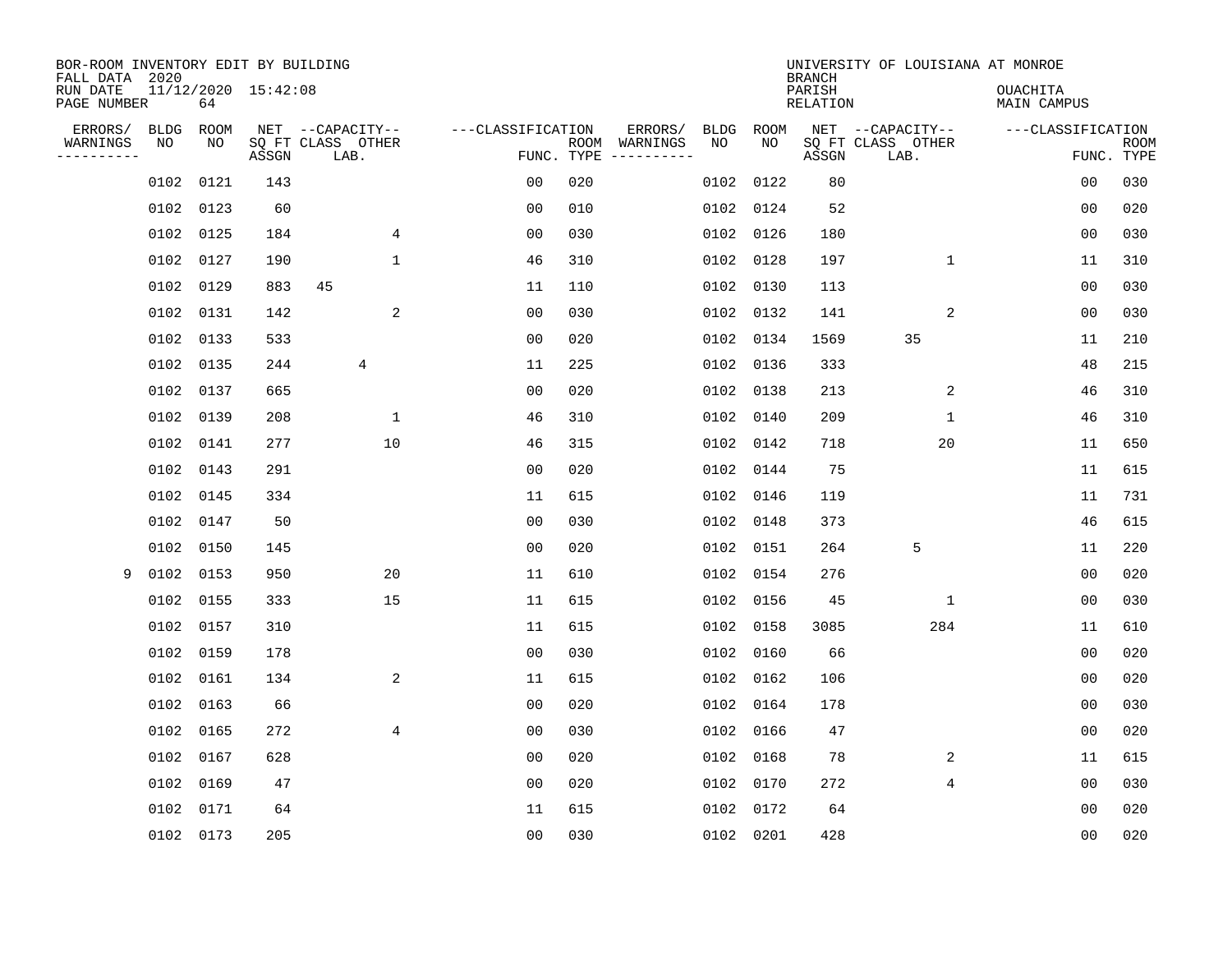| BOR-ROOM INVENTORY EDIT BY BUILDING<br>FALL DATA 2020 |                   |            |                     |                                       |                   |            |                     |                   |             | <b>BRANCH</b>             | UNIVERSITY OF LOUISIANA AT MONROE     |                                |             |
|-------------------------------------------------------|-------------------|------------|---------------------|---------------------------------------|-------------------|------------|---------------------|-------------------|-------------|---------------------------|---------------------------------------|--------------------------------|-------------|
| RUN DATE<br>PAGE NUMBER                               |                   | 65         | 11/12/2020 15:42:08 |                                       |                   |            |                     |                   |             | PARISH<br><b>RELATION</b> |                                       | <b>OUACHITA</b><br>MAIN CAMPUS |             |
| ERRORS/<br>WARNINGS                                   | <b>BLDG</b><br>NO | ROOM<br>NO |                     | NET --CAPACITY--<br>SQ FT CLASS OTHER | ---CLASSIFICATION | ROOM       | ERRORS/<br>WARNINGS | <b>BLDG</b><br>NO | ROOM<br>NO. |                           | NET --CAPACITY--<br>SQ FT CLASS OTHER | ---CLASSIFICATION              | <b>ROOM</b> |
| .                                                     |                   |            | ASSGN               | LAB.                                  |                   | FUNC. TYPE |                     |                   |             | ASSGN                     | LAB.                                  |                                | FUNC. TYPE  |
|                                                       | 0102              | 0203       | 253                 | $\mathbf 1$                           | 46                | 310        |                     | 0102              | 0204        | 190                       | $\mathbf 1$                           | 46                             | 310         |
|                                                       | 0102              | 0205       | 195                 | $\mathbf 1$                           | 46                | 310        |                     | 0102              | 0206        | 297                       | $\mathbf{1}$                          | 46                             | 310         |
|                                                       | 0102              | 0207       | 175                 | 2                                     | 46                | 310        |                     | 0102              | 0208        | 305                       | $\mathbf{1}$                          | 46                             | 310         |
|                                                       | 0102              | 0209       | 486                 | 15                                    | 11                | 210        |                     | 0102              | 0210        | 260                       | $\mathbf{1}$                          | 46                             | 220         |
|                                                       | 0102              | 0211       | 271                 | $\mathbf{1}$                          | 46                | 310        |                     | 0102              | 0212        | 269                       | $\mathbf{1}$                          | 46                             | 310         |
|                                                       | 0102              | 0213       | 248                 | 1                                     | 46                | 310        |                     | 0102              | 0214        | 278                       | 5                                     | 11                             | 220         |
|                                                       | 0102              | 0215       | 193                 |                                       | 0 <sub>0</sub>    | 020        |                     | 0102              | 0216        | 1013                      |                                       | 0 <sub>0</sub>                 | 020         |
|                                                       | 0102              | 0217       | 91                  | $\mathbf 1$                           | 11                | 220        |                     | 0102              | 0218        | 89                        | $\mathbf 1$                           | 48                             | 220         |
|                                                       | 0102              | 0219       | 70                  | $\mathbf 1$                           | 11                | 220        |                     | 0102              | 0220        | 61                        | $\mathbf 1$                           | 11                             | 220         |
|                                                       | 0102              | 0221       | 75                  | $\mathbf 1$                           | 11                | 220        |                     | 0102              | 0222        | 69                        | $\mathbf 1$                           | 11                             | 220         |
|                                                       | 0102              | 0223       | 602                 |                                       | 0 <sub>0</sub>    | 020        |                     | 0102              | 0224        | 49                        | $\mathbf 1$                           | 11                             | 220         |
|                                                       | 0102              | 0225       | 57                  | $\mathbf 1$                           | 11                | 220        |                     | 0102              | 0226        | 47                        | $\mathbf{1}$                          | 11                             | 220         |
|                                                       | 0102              | 0227       | 60                  | 1                                     | 11                | 220        |                     | 0102              | 0228        | 56                        | $\mathbf{1}$                          | 11                             | 220         |
|                                                       | 0102              | 0229       | 52                  | 2                                     | 11                | 220        |                     | 0102              | 0230        | 59                        | $\mathbf{1}$                          | 11                             | 220         |
|                                                       | 0102              | 0231       | 65                  | 1                                     | 11                | 220        |                     | 0102              | 0232        | 61                        | $\mathbf{1}$                          | 11                             | 220         |
|                                                       | 0102              | 0233       | 64                  | 1                                     | 11                | 220        |                     | 0102              | 0234        | 56                        | $\mathbf{1}$                          | 11                             | 220         |
|                                                       | 0102              | 0235       | 77                  | 1                                     | 11                | 220        |                     | 0102              | 0236        | 229                       |                                       | 0 <sub>0</sub>                 | 030         |
|                                                       | 0102              | 0237       | 185                 | 4                                     | 0 <sub>0</sub>    | 030        |                     | 0102              | 0238        | 41                        |                                       | 0 <sub>0</sub>                 | 020         |
|                                                       | 0102              | 0239       | 45                  |                                       | 0 <sub>0</sub>    | 030        |                     | 0102              | 0240        | 95                        |                                       | 0 <sub>0</sub>                 | 020         |
|                                                       | 0102              | 0241       | 143                 |                                       | 0 <sub>0</sub>    | 020        |                     | 0102              | 0242        | 1193                      |                                       | 0 <sub>0</sub>                 | 020         |
|                                                       | 0102              | 0243       | 52                  |                                       | 0 <sub>0</sub>    | 020        |                     | 0102              | 0244        | 60                        |                                       | 0 <sub>0</sub>                 | 010         |
|                                                       | 0102              | 0245       | 184                 | $\overline{4}$                        | 0 <sub>0</sub>    | 030        |                     | 0102              | 0246        | 181                       |                                       | 0 <sub>0</sub>                 | 030         |
|                                                       | 0102              | 0247       | 167                 | $\mathbf 1$                           | 48                | 310        |                     | 0102              | 0248        | 240                       |                                       | 48                             | 215         |
|                                                       | 0102              | 0249       | 1819                | 70                                    | 11                | 210        |                     | 0102              | 0250        | 180                       |                                       | 48                             | 215         |
|                                                       | 0102              | 0251       | 231                 | $\mathbf{1}$                          | 46                | 310        |                     | 0102              | 0252        | 109                       |                                       | 00                             | 020         |
|                                                       |                   | 0102 0253  | 227                 | 8                                     | 11                | 210        |                     |                   | 0102 0254   | 583                       | 15                                    | 11                             | 210         |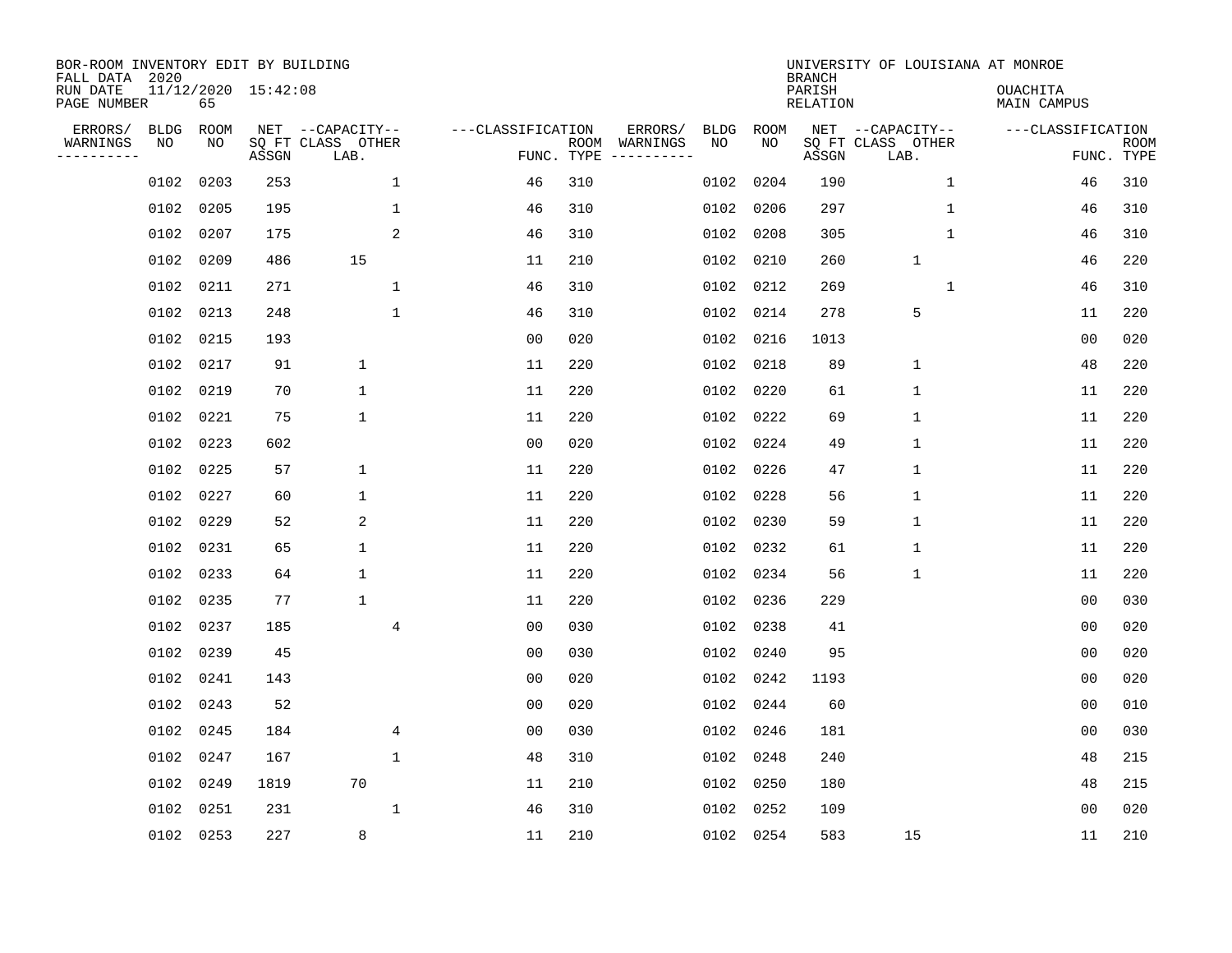| BOR-ROOM INVENTORY EDIT BY BUILDING<br>FALL DATA 2020 |             |           |                     |                           |                   |            |                              |      |                                                               | <b>BRANCH</b>             | UNIVERSITY OF LOUISIANA AT MONROE                                                                                                                   |                                                    |                           |
|-------------------------------------------------------|-------------|-----------|---------------------|---------------------------|-------------------|------------|------------------------------|------|---------------------------------------------------------------|---------------------------|-----------------------------------------------------------------------------------------------------------------------------------------------------|----------------------------------------------------|---------------------------|
| RUN DATE<br>PAGE NUMBER                               |             | 66        | 11/12/2020 15:42:08 |                           |                   |            |                              |      |                                                               | PARISH<br><b>RELATION</b> |                                                                                                                                                     | OUACHITA<br><b>MAIN CAMPUS</b>                     |                           |
| ERRORS/                                               | <b>BLDG</b> | ROOM      |                     | NET --CAPACITY--          | ---CLASSIFICATION |            | ERRORS/                      |      | BLDG ROOM                                                     |                           | NET --CAPACITY--                                                                                                                                    | ---CLASSIFICATION                                  |                           |
| WARNINGS<br>-----------                               | NO          | NO        | ASSGN               | SQ FT CLASS OTHER<br>LAB. |                   | FUNC. TYPE | ROOM WARNINGS<br>----------- | NO   | NO                                                            | ASSGN                     | SQ FT CLASS OTHER<br>LAB.                                                                                                                           |                                                    | <b>ROOM</b><br>FUNC. TYPE |
|                                                       | 0102        | 0256      | 232                 | $\mathbf{1}$              | 46                | 310        |                              | 0102 | 0257                                                          | 179                       | $\mathbf{1}$                                                                                                                                        | 46                                                 | 310                       |
|                                                       |             | 0102 0258 | 96                  |                           | 00                | 030        |                              | 0102 | 0259                                                          | 117                       |                                                                                                                                                     | 00                                                 | 020                       |
|                                                       |             | 0102 0260 | 306                 | $\mathbf 1$               | 46                | 310        |                              |      | 0102 0261                                                     | 172                       | $\mathbf{1}$                                                                                                                                        | 46                                                 | 310                       |
|                                                       |             | 0102 0262 | 307                 | $\mathbf{1}$              | 46                | 310        |                              |      | 0102 0263                                                     | 197                       | $\mathbf 1$                                                                                                                                         | 46                                                 | 310                       |
|                                                       |             | 0102 0264 | 190                 | $\mathbf 1$               | 46                | 310        |                              |      | 0102 0265<br>TOTAL NUMBER CLASSROOMS<br>TOTAL NUMBER LABS 210 | 117                       | TOTAL ASSIGNABLE & UNASSIGNABLE SQFT:<br>TOTAL NET ASSIGN SQ. FT. IN ROOM FILE<br>TOTAL NUMBER COMPUTER CLASSROOMS<br>TOTAL NUMBER SPECIAL LABS 220 | 0 <sub>0</sub><br>39,378<br>25,604<br>3<br>6<br>22 | 020                       |
|                                                       |             | 0103 0101 | 1230                |                           | 0 <sub>0</sub>    | 020        |                              |      | 0103 0102                                                     | 239                       | $\mathbf 1$                                                                                                                                         | 46                                                 | 313                       |
|                                                       |             | 0103 0103 | 53                  |                           | 46                | 315        |                              |      | 0103 0104                                                     | 233                       | $\mathbf 1$                                                                                                                                         | 46                                                 | 310                       |
|                                                       |             | 0103 0105 | 66                  | $\mathbf{1}$              | 46                | 315        |                              | 0103 | 0106                                                          | 49                        | $\mathbf{1}$                                                                                                                                        | 46                                                 | 315                       |
|                                                       |             | 0103 0107 | 20                  | $\mathbf{1}$              | 46                | 315        |                              |      | 0103 0108                                                     | 255                       | $\mathbf 1$                                                                                                                                         | 46                                                 | 310                       |
|                                                       |             | 0103 0109 | 25                  | 2                         | 0 <sub>0</sub>    | 020        |                              | 0103 | 0110                                                          | 332                       | 10                                                                                                                                                  | 46                                                 | 315                       |
|                                                       |             | 0103 0111 | 236                 |                           | 00                | 030        |                              | 0103 | 0112                                                          | 102                       |                                                                                                                                                     | 46                                                 | 315                       |
|                                                       |             | 0103 0113 | 102                 | 1                         | 46                | 310        |                              | 0103 | 0114                                                          | 168                       | 1                                                                                                                                                   | 46                                                 | 310                       |
|                                                       |             | 0103 0115 | 106                 | $\mathbf 1$               | 46                | 310        |                              | 0103 | 0117                                                          | 117                       |                                                                                                                                                     | 0 <sub>0</sub>                                     | 020                       |
|                                                       |             | 0103 0118 | 23                  |                           | 0 <sub>0</sub>    | 030        |                              | 0103 | 0119                                                          | 249                       |                                                                                                                                                     | 0 <sub>0</sub>                                     | 020                       |
|                                                       |             | 0103 0120 | 70                  |                           | 0 <sub>0</sub>    | 020        |                              | 0103 | 0121                                                          | 168                       | 1                                                                                                                                                   | 46                                                 | 310                       |
|                                                       |             | 0103 0122 | 122                 | $\mathbf{1}$              | 46                | 310        |                              |      | 0103 0123                                                     | 108                       | 1                                                                                                                                                   | 46                                                 | 310                       |
|                                                       |             | 0103 0124 | 201                 |                           | 46                | 315        |                              |      | 0103 0127                                                     | 180                       | 1                                                                                                                                                   | 11                                                 | 313                       |
|                                                       |             | 0103 0128 | 169                 | $\mathbf{1}$              | 11                | 310        |                              |      | 0103 0129                                                     | 251                       | 1                                                                                                                                                   | 11                                                 | 310                       |
|                                                       |             | 0103 0130 | 86                  |                           | 11                | 315        |                              |      | 0103 0131                                                     | 38                        |                                                                                                                                                     | 11                                                 | 315                       |
|                                                       |             | 0103 0132 | 272                 |                           | 0 <sub>0</sub>    | 020        |                              |      | 0103 0133                                                     | 187                       | $\overline{4}$                                                                                                                                      | 00                                                 | 030                       |
|                                                       |             | 0103 0134 | 237                 | $\overline{4}$            | 00                | 030        |                              | 0103 | 0135                                                          | 43                        |                                                                                                                                                     | 00                                                 | 010                       |
|                                                       | 0103        | 0136      | 280                 |                           | 0 <sub>0</sub>    | 020        |                              |      | 0103 0137                                                     | 1138                      | 30                                                                                                                                                  | 11                                                 | 520                       |
|                                                       |             | 0103 0138 | 162                 |                           | 11                | 520        |                              |      | 0103 0139                                                     | 114                       |                                                                                                                                                     | 11                                                 | 525                       |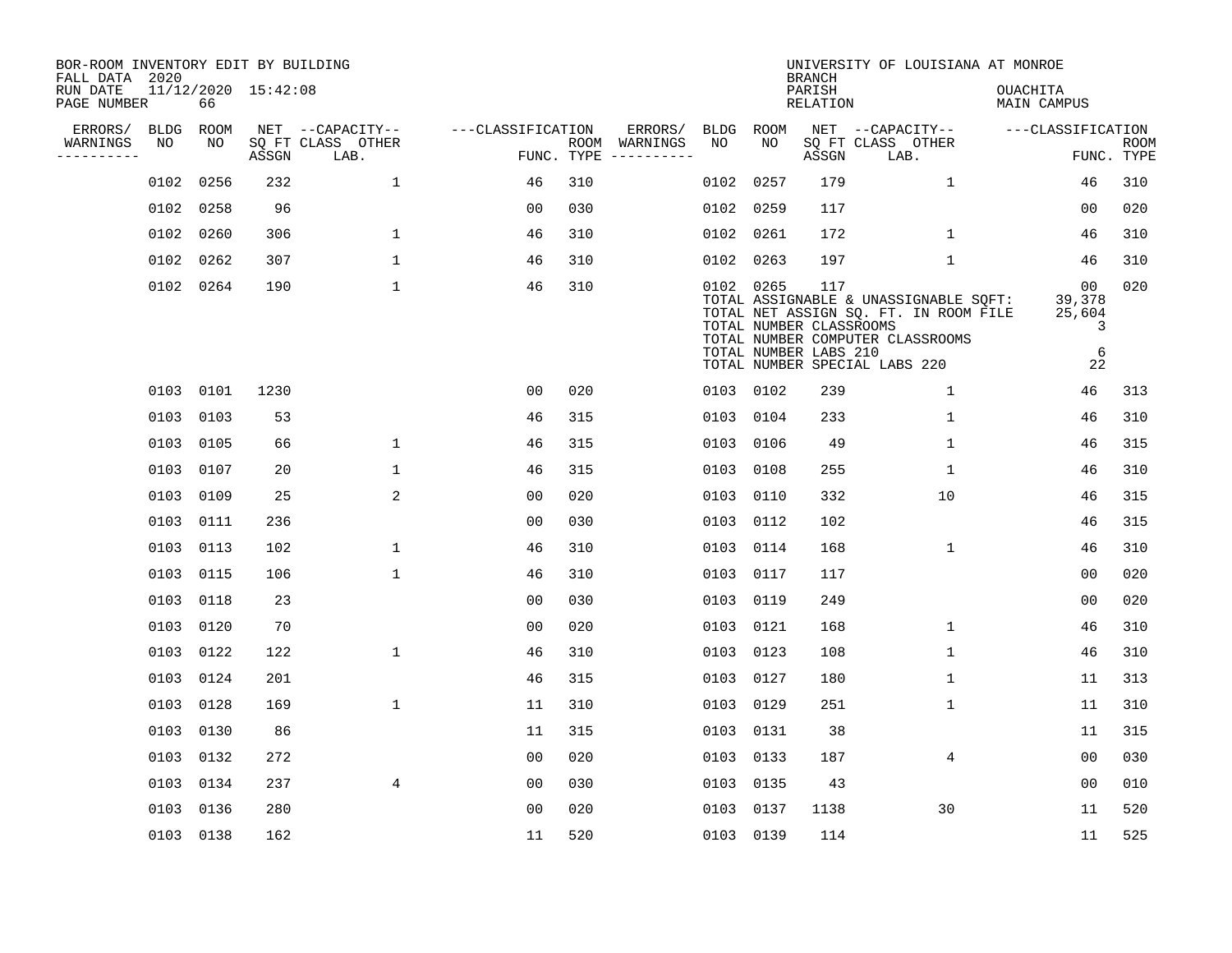| BOR-ROOM INVENTORY EDIT BY BUILDING<br>FALL DATA 2020 |             |                           |       |                           |                   |                    |                         |             |             | <b>BRANCH</b>             |                           |              | UNIVERSITY OF LOUISIANA AT MONROE |                |                           |
|-------------------------------------------------------|-------------|---------------------------|-------|---------------------------|-------------------|--------------------|-------------------------|-------------|-------------|---------------------------|---------------------------|--------------|-----------------------------------|----------------|---------------------------|
| RUN DATE<br>PAGE NUMBER                               |             | 11/12/2020 15:42:08<br>67 |       |                           |                   |                    |                         |             |             | PARISH<br><b>RELATION</b> |                           |              | OUACHITA<br><b>MAIN CAMPUS</b>    |                |                           |
| ERRORS/                                               | <b>BLDG</b> | ROOM                      |       | NET --CAPACITY--          | ---CLASSIFICATION |                    | ERRORS/                 | <b>BLDG</b> | <b>ROOM</b> |                           | NET --CAPACITY--          |              | ---CLASSIFICATION                 |                |                           |
| WARNINGS<br>----------                                | ΝO          | NO                        | ASSGN | SQ FT CLASS OTHER<br>LAB. |                   | ROOM<br>FUNC. TYPE | WARNINGS<br>----------- | NO          | NO          | ASSGN                     | SQ FT CLASS OTHER<br>LAB. |              |                                   |                | <b>ROOM</b><br>FUNC. TYPE |
|                                                       | 0103        | 0200                      | 1242  |                           | 00                | 020                |                         | 0103        | 0201A       | 66                        |                           |              |                                   | 00             | 020                       |
|                                                       | 0103        | 0201B                     | 66    |                           | 00                | 020                |                         | 0103        | 0201C       | 66                        |                           |              |                                   | 00             | 020                       |
|                                                       | 0103        | 0202                      | 236   |                           | 0 <sub>0</sub>    | 010                |                         | 0103        | 0203        | 623                       | 50                        |              |                                   | 11             | 110                       |
|                                                       | 0103        | 0204                      | 272   |                           | 0 <sub>0</sub>    | 020                |                         | 0103        | 0205        | 104                       |                           | $\mathbf 1$  |                                   | 81             | 081                       |
|                                                       | 0103        | 0206                      | 104   | $\mathbf 1$               | 81                | 081                |                         | 0103        | 0207        | 112                       |                           | $\mathbf{1}$ |                                   | 81             | 081                       |
|                                                       | 0103        | 0208                      | 96    | $\mathbf{1}$              | 81                | 081                |                         |             | 0103 0209   | 96                        |                           | $\mathbf{1}$ |                                   | 81             | 081                       |
|                                                       | 0103        | 0210                      | 110   | $\mathbf{1}$              | 81                | 081                |                         | 0103        | 0211        | 110                       |                           | $\mathbf{1}$ |                                   | 81             | 081                       |
|                                                       |             | 0103 0212                 | 96    | $\mathbf{1}$              | 81                | 081                |                         | 0103        | 0213        | 96                        |                           | $\mathbf{1}$ |                                   | 81             | 081                       |
|                                                       | 0103        | 0214                      | 112   | $\mathbf{1}$              | 81                | 081                |                         | 0103        | 0215        | 116                       |                           | $\mathbf{1}$ |                                   | 81             | 081                       |
|                                                       |             | 0103 0216                 | 96    |                           | 81                | 081                |                         |             | 0103 0216A  | 80                        |                           |              |                                   | 81             | 081                       |
|                                                       | 0103        | 0217                      | 272   |                           | 0 <sub>0</sub>    | 020                |                         | 0103        | 0218        | 330                       |                           | 2            |                                   | 81             | 081                       |
|                                                       | 0103        | 0218A                     | 12    |                           | 81                | 081                |                         | 0103        | 0219        | 79                        |                           |              |                                   | 81             | 081                       |
|                                                       | 0103        | 0220                      | 155   | $\mathbf 1$               | 81                | 081                |                         | 0103        | 0221        | 95                        |                           | 2            |                                   | 0 <sub>0</sub> | 030                       |
|                                                       | 0103        | 0222                      | 95    | 2                         | 0 <sub>0</sub>    | 030                |                         | 0103        | 0223        | 607                       | 40                        |              |                                   | 11             | 110                       |
|                                                       | 0103        | 0224                      | 634   | 45                        | 11                | 110                |                         | 0103        | 0225        | 334                       |                           | 1            |                                   | 81             | 081                       |
|                                                       | 0103        | 0226                      | 513   | 40                        | 11                | 110                |                         | 0103        | 0227        | 506                       | 42                        |              |                                   | 11             | 110                       |
|                                                       | 0103        | 0228                      | 196   | 1                         | 63                | 313                |                         | 0103        | 0229        | 142                       |                           | 1            |                                   | 63             | 310                       |
|                                                       | 0103        | 0230                      | 211   | $\mathbf 1$               | 63                | 310                |                         | 0103        | 0231        | 44                        |                           |              |                                   | 63             | 315                       |
|                                                       | 0103        | 0232                      | 72    |                           | 63                | 315                |                         | 0103        | 0300        | 1220                      |                           |              |                                   | 0 <sub>0</sub> | 020                       |
|                                                       | 0103        | 0301A                     | 66    |                           | 0 <sub>0</sub>    | 020                |                         | 0103        | 0301B       | 66                        |                           |              |                                   | 0 <sub>0</sub> | 020                       |
|                                                       | 0103        | 0301C                     | 66    |                           | 0 <sub>0</sub>    | 020                |                         | 0103        | 0302        | 236                       |                           |              |                                   | 0 <sub>0</sub> | 010                       |
|                                                       | 0103        | 0303                      | 623   | 35                        | 81                | 081                |                         | 0103        | 0304        | 203                       |                           |              |                                   | 0 <sub>0</sub> | 020                       |
|                                                       | 0103        | 0304A                     | 69    |                           | 0 <sub>0</sub>    | 020                |                         | 0103        | 0305        | 96                        |                           | 1            |                                   | 81             | 081                       |
|                                                       | 0103        | 0306                      | 104   | $\mathbf 1$               | 81                | 081                |                         | 0103        | 0307        | 112                       |                           | 1            |                                   | 81             | 081                       |
|                                                       | 0103        | 0308                      | 96    | $\mathbf{1}$              | 81                | 081                |                         | 0103        | 0309        | 96                        |                           | $\mathbf{1}$ |                                   | 81             | 081                       |
|                                                       |             | 0103 0310                 | 110   | $\mathbf{1}$              | 81                | 081                |                         |             | 0103 0311   | 110                       |                           | 1            |                                   | 81             | 081                       |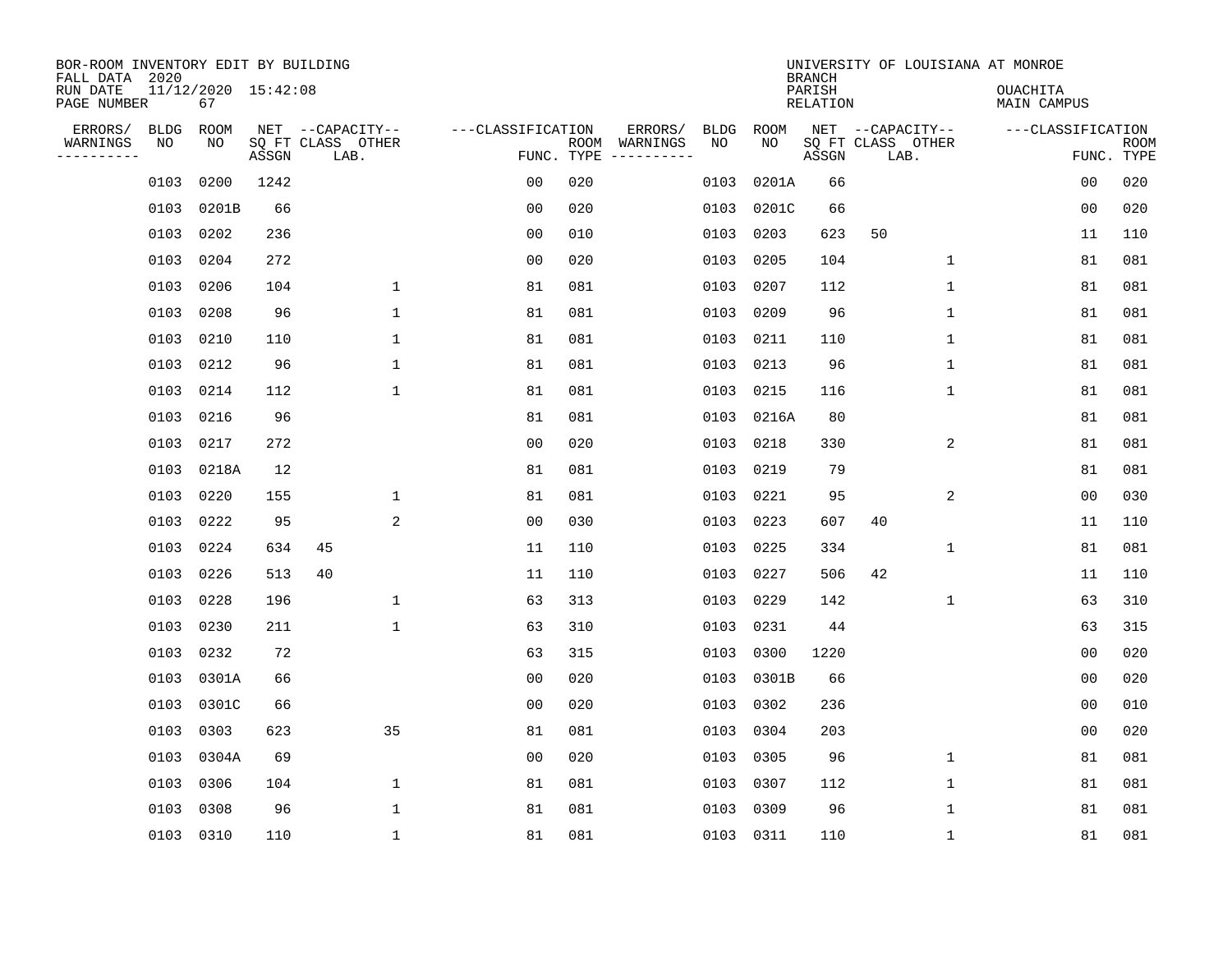| BOR-ROOM INVENTORY EDIT BY BUILDING<br>FALL DATA 2020 |           |           |                     |                           |                   |     |                                      |           |                                                               | <b>BRANCH</b>      | UNIVERSITY OF LOUISIANA AT MONROE                                                                                                                   |                                |                           |
|-------------------------------------------------------|-----------|-----------|---------------------|---------------------------|-------------------|-----|--------------------------------------|-----------|---------------------------------------------------------------|--------------------|-----------------------------------------------------------------------------------------------------------------------------------------------------|--------------------------------|---------------------------|
| RUN DATE<br>PAGE NUMBER                               |           | 68        | 11/12/2020 15:42:08 |                           |                   |     |                                      |           |                                                               | PARISH<br>RELATION |                                                                                                                                                     | OUACHITA<br><b>MAIN CAMPUS</b> |                           |
| ERRORS/                                               | BLDG      | ROOM      |                     | NET --CAPACITY--          | ---CLASSIFICATION |     | ERRORS/                              |           | BLDG ROOM                                                     |                    | NET --CAPACITY--                                                                                                                                    | ---CLASSIFICATION              |                           |
| WARNINGS<br>----------                                | NO        | NO        | ASSGN               | SQ FT CLASS OTHER<br>LAB. |                   |     | ROOM WARNINGS<br>FUNC. TYPE $------$ | NO        | NO                                                            | ASSGN              | SQ FT CLASS OTHER<br>LAB.                                                                                                                           |                                | <b>ROOM</b><br>FUNC. TYPE |
|                                                       | 0103      | 0312      | 96                  | $\mathbf{1}$              | 81                | 081 |                                      |           | 0103 0313                                                     | 96                 | 1                                                                                                                                                   | 81                             | 081                       |
|                                                       |           | 0103 0314 | 112                 | 1                         | 81                | 081 |                                      |           | 0103 0315                                                     | 116                | $\mathbf 1$                                                                                                                                         | 81                             | 081                       |
|                                                       |           | 0103 0316 | 96                  | 1                         | 81                | 081 |                                      |           | 0103 0316A                                                    | 80                 |                                                                                                                                                     | 81                             | 081                       |
|                                                       |           | 0103 0317 | 272                 |                           | 81                | 081 |                                      | 0103 0318 |                                                               | 592                | 40                                                                                                                                                  | 81                             | 081                       |
|                                                       | 0103      | 0319      | 294                 | 15                        | 81                | 081 |                                      | 0103 0320 |                                                               | 1367               |                                                                                                                                                     | 81                             | 081                       |
|                                                       |           | 0103 0322 | 421                 |                           | 81                | 081 |                                      |           | 0103 0323                                                     | 138                | $\mathbf 1$                                                                                                                                         | 81                             | 081                       |
|                                                       |           | 0103 0324 | 696                 | 35                        | 81                | 081 |                                      | 0103 0325 |                                                               | 196                | $\mathbf{1}$                                                                                                                                        | 81                             | 081                       |
|                                                       |           | 0103 0326 | 142                 |                           | 81                | 081 |                                      |           | 0103 0327                                                     | 211                | $\mathbf{1}$                                                                                                                                        | 81                             | 081                       |
|                                                       |           | 0103 0328 | 44                  |                           | 81                | 081 |                                      |           | 0103 0329<br>TOTAL NUMBER CLASSROOMS<br>TOTAL NUMBER LABS 210 | 72                 | TOTAL ASSIGNABLE & UNASSIGNABLE SQFT:<br>TOTAL NET ASSIGN SQ. FT. IN ROOM FILE<br>TOTAL NUMBER COMPUTER CLASSROOMS<br>TOTAL NUMBER SPECIAL LABS 220 | 81<br>23,941<br>16,636<br>5    | 081                       |
|                                                       |           | 0104 0010 | 64                  |                           | 00                | 020 |                                      |           | 0104 0011                                                     | 142                |                                                                                                                                                     | 11                             | 615                       |
|                                                       |           | 0104 0012 | 63                  |                           | 0 <sub>0</sub>    | 030 |                                      |           | 0104 0013                                                     | 69                 |                                                                                                                                                     | 11                             | 615                       |
|                                                       |           | 0104 0014 | 249                 |                           | 11                | 615 |                                      | 0104 0015 |                                                               | 406                |                                                                                                                                                     | 11                             | 615                       |
|                                                       |           | 0104 0101 | 476                 |                           | 0 <sub>0</sub>    | 020 |                                      |           | 0104 0102                                                     | 40                 |                                                                                                                                                     | 0 <sub>0</sub>                 | 020                       |
|                                                       |           | 0104 0103 | 90                  | 2                         | 0 <sub>0</sub>    | 030 |                                      |           | 0104 0104                                                     | 18                 |                                                                                                                                                     | 0 <sub>0</sub>                 | 020                       |
|                                                       |           | 0104 0105 | 93                  |                           | 0 <sub>0</sub>    | 020 |                                      |           | 0104 0106                                                     | 38                 | $\mathbf 1$                                                                                                                                         | 11                             | 615                       |
|                                                       |           | 0104 0107 | 93                  |                           | 0 <sub>0</sub>    | 020 |                                      | 0104 0108 |                                                               | 18                 |                                                                                                                                                     | 0 <sub>0</sub>                 | 020                       |
|                                                       |           | 0104 0109 | 90                  | 2                         | 0 <sub>0</sub>    | 030 |                                      | 0104 0111 |                                                               | 4599               | 544                                                                                                                                                 | 11                             | 610                       |
|                                                       |           | 0104 0112 | 169                 |                           | 0 <sub>0</sub>    | 020 |                                      |           | 0104 0113                                                     | 105                | 1                                                                                                                                                   | 11                             | 615                       |
| 9                                                     |           | 0104 0114 | 1860                | 40                        | 11                | 610 |                                      |           | 0104 0115                                                     | 169                |                                                                                                                                                     | 0 <sub>0</sub>                 | 020                       |
|                                                       |           | 0104 0116 | 105                 |                           | 0 <sub>0</sub>    | 020 |                                      | 0104 0117 |                                                               | 144                |                                                                                                                                                     | 0 <sub>0</sub>                 | 030                       |
|                                                       |           | 0104 0119 | 96                  |                           | 11                | 615 |                                      | 0104 0120 |                                                               | 120                |                                                                                                                                                     | 0 <sub>0</sub>                 | 020                       |
|                                                       |           | 0104 0121 | 789                 |                           | 11                | 615 |                                      |           | 0104 0122                                                     | 132                |                                                                                                                                                     | 0 <sub>0</sub>                 | 020                       |
| 9                                                     | 0104 0123 |           | 1628                | 20                        | 11                | 610 |                                      |           | 0104 0124                                                     | 1628               | 160                                                                                                                                                 | 11                             | 610                       |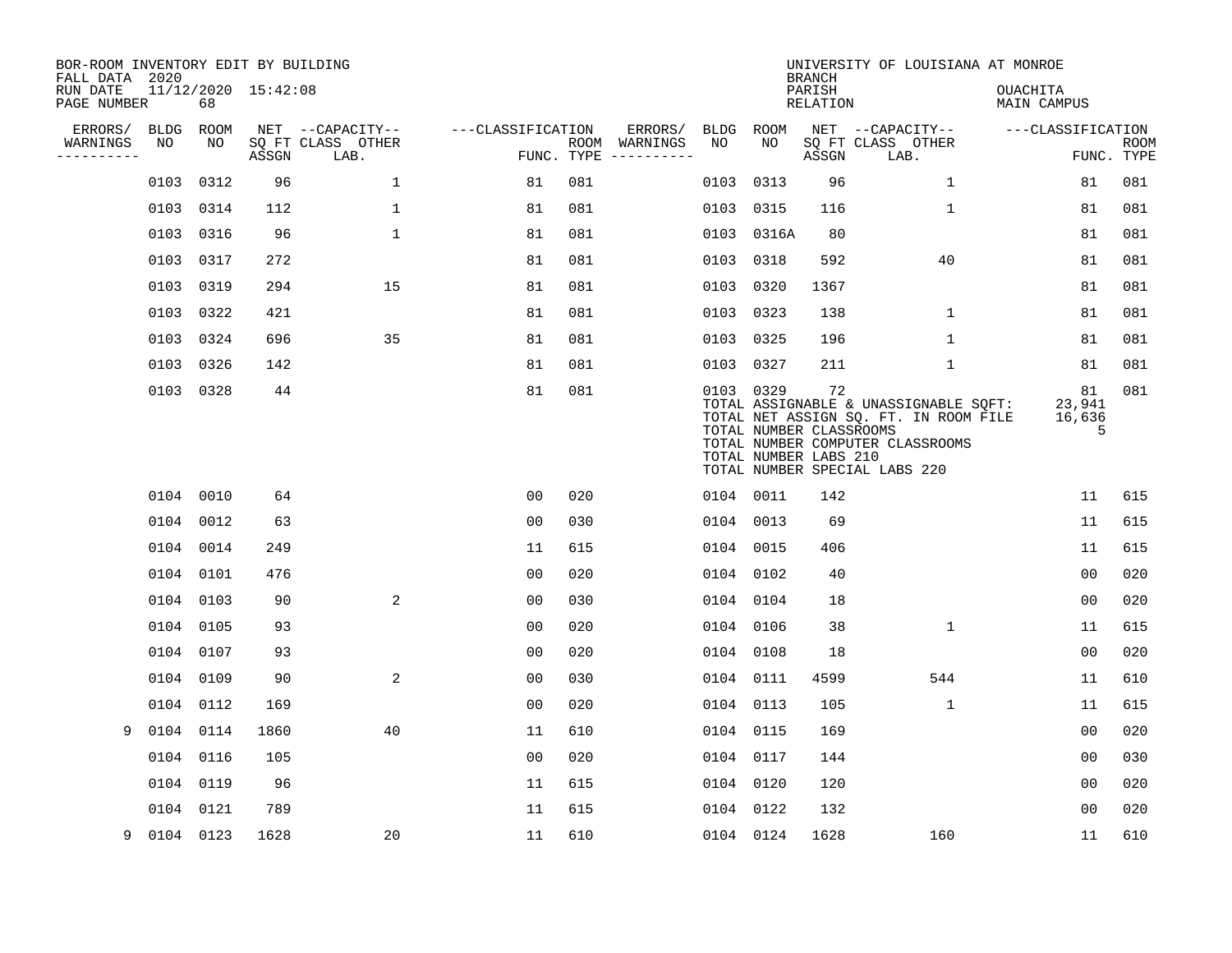| BOR-ROOM INVENTORY EDIT BY BUILDING<br>FALL DATA 2020 |           |      |                     |                           |                   |     |                                                                                                                             |      |            | <b>BRANCH</b>             | UNIVERSITY OF LOUISIANA AT MONROE |                                |             |
|-------------------------------------------------------|-----------|------|---------------------|---------------------------|-------------------|-----|-----------------------------------------------------------------------------------------------------------------------------|------|------------|---------------------------|-----------------------------------|--------------------------------|-------------|
| RUN DATE<br>PAGE NUMBER                               |           | 69   | 11/12/2020 15:42:08 |                           |                   |     |                                                                                                                             |      |            | PARISH<br><b>RELATION</b> |                                   | <b>OUACHITA</b><br>MAIN CAMPUS |             |
| ERRORS/                                               | BLDG      | ROOM |                     | NET --CAPACITY--          | ---CLASSIFICATION |     | ERRORS/                                                                                                                     | BLDG | ROOM<br>NO |                           | NET --CAPACITY--                  | ---CLASSIFICATION              |             |
| WARNINGS<br>. _ _ _ _ _ _ _ _ _                       | NO        | NO   | ASSGN               | SQ FT CLASS OTHER<br>LAB. | FUNC. TYPE        |     | ROOM WARNINGS<br>$\begin{tabular}{ccccccccc} - & - & - & - & - & - & - & - \\ & - & - & - & - & - & - & - \\ \end{tabular}$ | NO   |            | ASSGN                     | SQ FT CLASS OTHER<br>LAB.         | FUNC. TYPE                     | <b>ROOM</b> |
|                                                       | 0104 0125 |      | 57                  |                           | 0 <sub>0</sub>    | 020 |                                                                                                                             | 0104 | 0126       | 88                        | $\mathbf 1$                       | 11                             | 615         |
|                                                       | 0104 0127 |      | 324                 |                           | 0 <sub>0</sub>    | 020 |                                                                                                                             | 0104 | 0128       | 45                        |                                   | 00                             | 020         |
|                                                       | 0104 0129 |      | 114                 |                           | 0 <sub>0</sub>    | 020 |                                                                                                                             | 0104 | 0130       | 106                       |                                   | 00                             | 020         |
|                                                       | 0104 0131 |      | 30                  |                           | 0 <sub>0</sub>    | 020 |                                                                                                                             |      | 0104 0132  | 108                       | 2                                 | 0 <sub>0</sub>                 | 030         |
|                                                       | 0104 0133 |      | 44                  |                           | 0 <sub>0</sub>    | 010 |                                                                                                                             |      | 0104 0135  | 108                       | 2                                 | 00                             | 030         |
|                                                       | 0104 0136 |      | 176                 |                           | 11                | 650 |                                                                                                                             |      | 0104 0137  | 494                       | 13                                | 11                             | 220         |
|                                                       | 0104 0138 |      | 45                  |                           | 0 <sub>0</sub>    | 020 |                                                                                                                             |      | 0104 0139  | 221                       | 3                                 | 11                             | 615         |
|                                                       | 0104 0140 |      | 2122                | 150                       | 11                | 615 |                                                                                                                             |      | 0104 0141  | 78                        | $\mathbf 1$                       | 11                             | 615         |
|                                                       | 0104 0142 |      | 25                  | $\mathbf 1$               | 0 <sub>0</sub>    | 030 |                                                                                                                             | 0104 | 0143       | 25                        | $\mathbf 1$                       | 0 <sub>0</sub>                 | 030         |
|                                                       | 0104 0144 |      | 110                 | $\mathbf 1$               | 46                | 731 |                                                                                                                             |      | 0104 0145  | 24                        |                                   | 0 <sub>0</sub>                 | 020         |
|                                                       | 0104 0146 |      | 154                 | $\mathbf 1$               | 46                | 310 |                                                                                                                             | 0104 | 0147       | 80                        | $\mathbf 1$                       | 46                             | 310         |
|                                                       | 0104 0148 |      | 252                 |                           | 0 <sub>0</sub>    | 020 |                                                                                                                             | 0104 | 0149       | 1769                      |                                   | 11                             | 615         |
|                                                       | 0104 0151 |      | 36                  |                           | 11                | 615 |                                                                                                                             | 0104 | 0153       | 78                        | 1                                 | 11                             | 615         |
|                                                       | 0104 0201 |      | 102                 |                           | 0 <sub>0</sub>    | 020 |                                                                                                                             | 0104 | 0202       | 102                       |                                   | 00                             | 020         |
|                                                       | 0104 0203 |      | 185                 |                           | 0 <sub>0</sub>    | 020 |                                                                                                                             | 0104 | 0204       | 24                        |                                   | 0 <sub>0</sub>                 | 020         |
|                                                       | 0104 0205 |      | 169                 | $\mathbf 1$               | 46                | 615 |                                                                                                                             | 0104 | 0206       | 64                        | 2                                 | 0 <sub>0</sub>                 | 030         |
|                                                       | 0104 0207 |      | 175                 | 17                        | 11                | 615 |                                                                                                                             | 0104 | 0208       | 175                       |                                   | 11                             | 615         |
|                                                       | 0104 0209 |      | 64                  | 2                         | 0 <sub>0</sub>    | 030 |                                                                                                                             | 0104 | 0210       | 24                        |                                   | 0 <sub>0</sub>                 | 020         |
|                                                       | 0104 0211 |      | 169                 | $\mathbf 1$               | 46                | 615 |                                                                                                                             |      | 0104 0212  | 48                        |                                   | 0 <sub>0</sub>                 | 020         |
|                                                       | 0104 0213 |      | 238                 | 5                         | 11                | 615 |                                                                                                                             |      | 0104 0214  | 600                       | 5                                 | 11                             | 615         |
|                                                       | 0104 0215 |      | 126                 | 3                         | 11                | 615 |                                                                                                                             |      | 0104 0216  | 54                        | 1                                 | 0 <sub>0</sub>                 | 030         |
|                                                       | 0104 0217 |      | 54                  | $\mathbf{1}$              | 0 <sub>0</sub>    | 030 |                                                                                                                             |      | 0104 0218  | 126                       | 3                                 | 11                             | 615         |
|                                                       | 0104 0219 |      | 126                 | 3                         | 11                | 615 |                                                                                                                             |      | 0104 0220  | 54                        | 1                                 | 0 <sub>0</sub>                 | 030         |
|                                                       | 0104 0221 |      | 54                  | $\mathbf{1}$              | 0 <sub>0</sub>    | 030 |                                                                                                                             |      | 0104 0222  | 126                       | 1                                 | 46                             | 615         |
|                                                       | 0104 0223 |      | 48                  |                           | 00                | 020 |                                                                                                                             | 0104 | 0224       | 600                       | 1                                 | 11                             | 615         |
|                                                       | 0104 0225 |      | 236                 | $\mathsf 3$               | 11                | 615 |                                                                                                                             |      | 0104 0226  | 1867                      | 240                               | 11                             | 610         |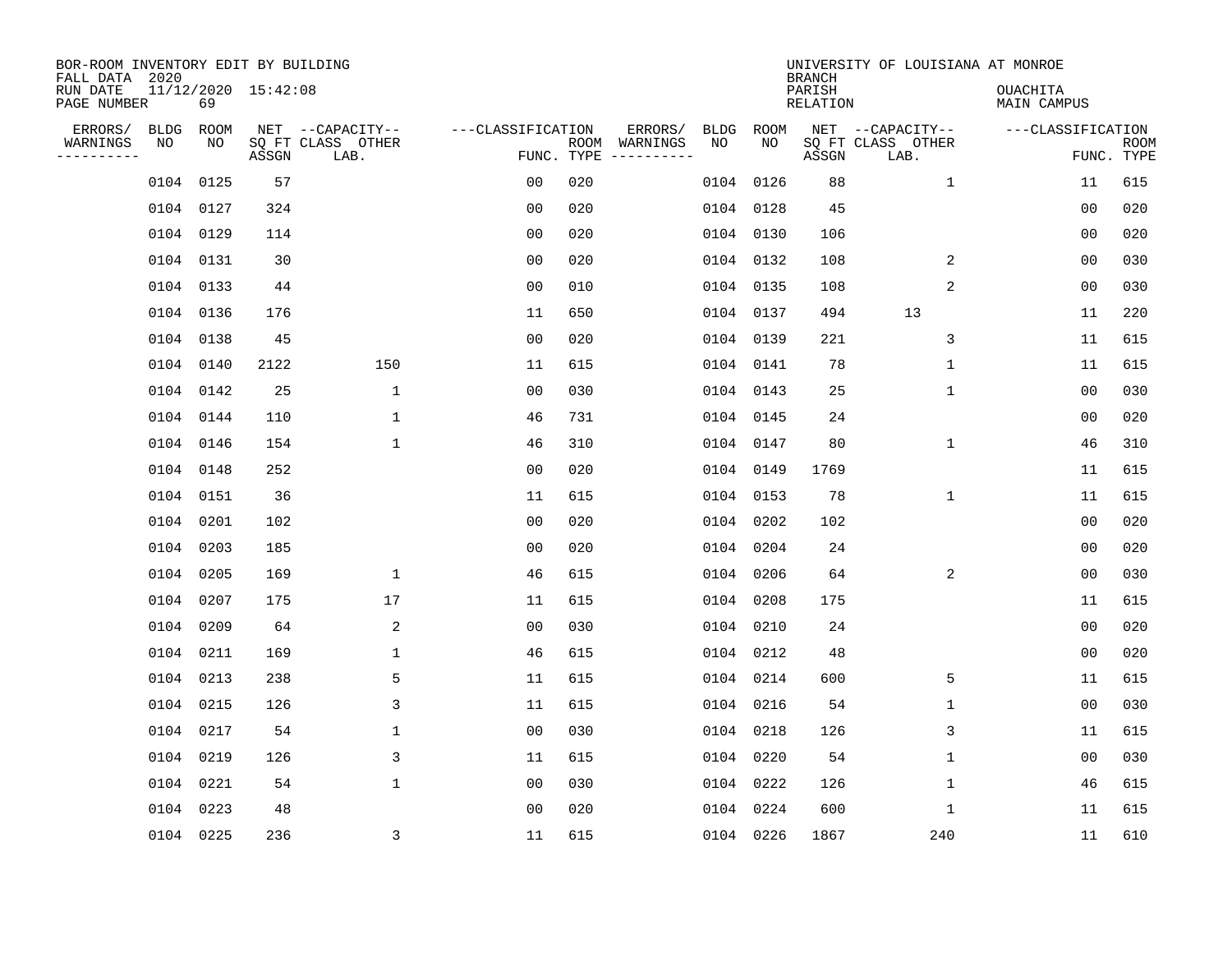| BOR-ROOM INVENTORY EDIT BY BUILDING<br>FALL DATA 2020 |                           |                 |                           |                   |     |                                      |      |                                                               | <b>BRANCH</b>      | UNIVERSITY OF LOUISIANA AT MONROE                                                                                                                        |                                        |                           |
|-------------------------------------------------------|---------------------------|-----------------|---------------------------|-------------------|-----|--------------------------------------|------|---------------------------------------------------------------|--------------------|----------------------------------------------------------------------------------------------------------------------------------------------------------|----------------------------------------|---------------------------|
| RUN DATE<br>PAGE NUMBER                               | 11/12/2020 15:42:08<br>70 |                 |                           |                   |     |                                      |      |                                                               | PARISH<br>RELATION |                                                                                                                                                          | <b>OUACHITA</b><br>MAIN CAMPUS         |                           |
| ERRORS/                                               | BLDG ROOM                 |                 | NET --CAPACITY--          | ---CLASSIFICATION |     | ERRORS/                              | BLDG | ROOM                                                          |                    | NET --CAPACITY--                                                                                                                                         | ---CLASSIFICATION                      |                           |
| WARNINGS<br>NO<br>$- - - - - - - -$                   | NO                        | ASSGN           | SQ FT CLASS OTHER<br>LAB. |                   |     | ROOM WARNINGS<br>FUNC. TYPE $------$ | NO   | NO.                                                           | ASSGN              | SQ FT CLASS OTHER<br>LAB.                                                                                                                                |                                        | <b>ROOM</b><br>FUNC. TYPE |
|                                                       | 0104 0227                 | 105             | $\mathbf{1}$              | 11                | 615 |                                      | 0104 | 0228                                                          | 84                 |                                                                                                                                                          | 0 <sub>0</sub>                         | 030                       |
|                                                       | 0104 0229                 | 300             |                           | 11                | 615 |                                      |      | 0104 0229A                                                    | 52                 |                                                                                                                                                          | 00                                     | 020                       |
|                                                       | 0104 0230                 | 84              | $\mathbf{1}$              | 11                | 615 |                                      |      | 0104 0231                                                     | 28                 |                                                                                                                                                          | 00                                     | 020                       |
|                                                       | 0104 0232                 | 36              |                           | 11                | 615 |                                      |      | 0104 0233                                                     | 1128               |                                                                                                                                                          | 11                                     | 615                       |
|                                                       | 0104 0234                 | 42              |                           | 0 <sub>0</sub>    | 020 |                                      |      | 0104 0235<br>TOTAL NUMBER CLASSROOMS<br>TOTAL NUMBER LABS 210 | 198                | 2<br>TOTAL ASSIGNABLE & UNASSIGNABLE SQFT:<br>TOTAL NET ASSIGN SQ. FT. IN ROOM FILE<br>TOTAL NUMBER COMPUTER CLASSROOMS<br>TOTAL NUMBER SPECIAL LABS 220 | 11<br>27,873<br>23,599<br>$\mathbf{1}$ | 615                       |
|                                                       | 0105 0100                 | 736             |                           | 0 <sub>0</sub>    | 020 |                                      |      | 0105 0101                                                     | 831                | $\mathbf{1}$                                                                                                                                             | 52                                     | 525                       |
|                                                       | 0105 0102                 | 47              | $\mathbf{1}$              | 00                | 030 |                                      |      | 0105 0103                                                     | 171                |                                                                                                                                                          | 52                                     | 525                       |
|                                                       | 0105 0104                 | 112             |                           | 0 <sub>0</sub>    | 010 |                                      |      | 0105 0104A                                                    | 20                 |                                                                                                                                                          | 00                                     | 010                       |
| 0105                                                  | 0105                      | 691             |                           | 52                | 525 |                                      |      | 0105 0106                                                     | 36                 | 1                                                                                                                                                        | 0 <sub>0</sub>                         | 030                       |
|                                                       | 0105 0107                 | 136             | 5                         | 00                | 030 |                                      |      | 0105 0108                                                     | 711                |                                                                                                                                                          | 0 <sub>0</sub>                         | 020                       |
|                                                       | 0105 0108A                | 20              |                           | 52                | 525 |                                      |      | 0105 0109                                                     | 136                | 10                                                                                                                                                       | 52                                     | 525                       |
|                                                       | 0105 0110                 | 7596            | 300                       | 52                | 520 |                                      |      | 0105 0111                                                     | 136                | 10                                                                                                                                                       | 52                                     | 525                       |
|                                                       | 0105 0112                 | 231             | $\mathbf 1$               | 46                | 310 |                                      |      | 0105 0112A                                                    | 231                | 1                                                                                                                                                        | 46                                     | 315                       |
|                                                       | 0105 0113                 | 145             | 10                        | 0 <sub>0</sub>    | 030 |                                      |      | 0105 0114                                                     | 183                | 2                                                                                                                                                        | 46                                     | 310                       |
|                                                       | 0105 0115                 | 36              | $\mathbf{1}$              | 0 <sub>0</sub>    | 030 |                                      |      | 0105 0116                                                     | 183                | $\mathbf{1}$                                                                                                                                             | 46                                     | 310                       |
|                                                       | 0105 0117                 | 100             | $\mathbf{1}$              | 0 <sub>0</sub>    | 020 |                                      | 0105 | 0118                                                          | 336                |                                                                                                                                                          | 00                                     | 030                       |
|                                                       | 0105 0119                 | 705             |                           | 48                | 731 |                                      |      | 0105 0120                                                     | 1760               | 50                                                                                                                                                       | 52                                     | 520                       |
|                                                       | 0105 0121                 | 182             |                           | 52                | 525 |                                      |      | 0105 0122                                                     | 2653               | 75                                                                                                                                                       | 52                                     | 520                       |
|                                                       | 0105 0123                 | 112             |                           | 52                | 525 |                                      |      | 0105 0124                                                     | 313                |                                                                                                                                                          | 52                                     | 525                       |
|                                                       | 0105 0125                 | $7\phantom{.0}$ |                           | 46                | 525 |                                      |      | 0105 0126                                                     | 61                 |                                                                                                                                                          | 0 <sub>0</sub>                         | 020                       |
|                                                       | 0105 0200                 | 381             |                           | 54                | 731 |                                      |      | 0105 0201<br>TOTAL NUMBER CLASSROOMS                          | 1190               | TOTAL ASSIGNABLE & UNASSIGNABLE SQFT:<br>TOTAL NET ASSIGN SQ. FT. IN ROOM FILE                                                                           | 52<br>20,188<br>17,712                 | 523                       |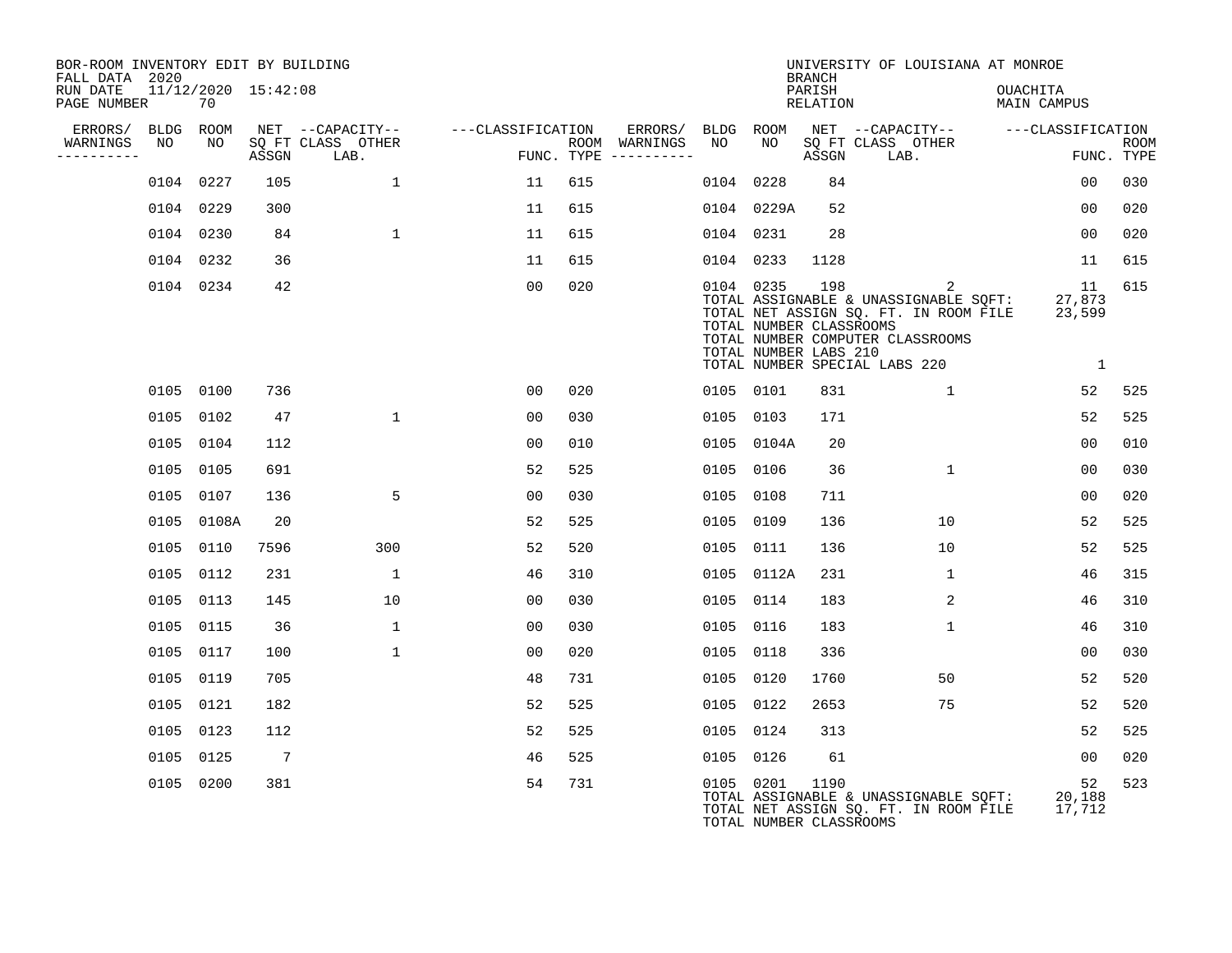| BOR-ROOM INVENTORY EDIT BY BUILDING<br>FALL DATA 2020 |                           |       |                                               |                   |     |                                                 |            |                       | <b>BRANCH</b>             | UNIVERSITY OF LOUISIANA AT MONROE                                 |                         |                           |
|-------------------------------------------------------|---------------------------|-------|-----------------------------------------------|-------------------|-----|-------------------------------------------------|------------|-----------------------|---------------------------|-------------------------------------------------------------------|-------------------------|---------------------------|
| RUN DATE<br>PAGE NUMBER                               | 11/12/2020 15:42:08<br>71 |       |                                               |                   |     |                                                 |            |                       | PARISH<br><b>RELATION</b> |                                                                   | OUACHITA<br>MAIN CAMPUS |                           |
| ERRORS/<br>WARNINGS<br>NO<br>---------                | BLDG ROOM<br>NO           | ASSGN | NET --CAPACITY--<br>SQ FT CLASS OTHER<br>LAB. | ---CLASSIFICATION |     | ERRORS/<br>ROOM WARNINGS<br>FUNC. TYPE $------$ | BLDG<br>NO | ROOM<br>NO            | ASSGN                     | NET --CAPACITY--<br>SQ FT CLASS OTHER<br>LAB.                     | ---CLASSIFICATION       | <b>ROOM</b><br>FUNC. TYPE |
|                                                       |                           |       |                                               |                   |     |                                                 |            | TOTAL NUMBER LABS 210 |                           | TOTAL NUMBER COMPUTER CLASSROOMS<br>TOTAL NUMBER SPECIAL LABS 220 |                         |                           |
|                                                       | 0106 0100                 | 376   |                                               | 0 <sub>0</sub>    | 030 |                                                 | 0106 0101  |                       | 943                       |                                                                   | 42                      | 620                       |
|                                                       | 0106 0102                 | 1036  |                                               | 00                | 020 |                                                 | 0106       | 0106                  | 383                       |                                                                   | 46                      | 731                       |
|                                                       | 0106 0107                 | 100   | $\mathbf{1}$                                  | 46                | 310 |                                                 | 0106       | 0108                  | 144                       | $\mathbf{1}$                                                      | 46                      | 730                       |
| 0106                                                  | 0109                      | 210   |                                               | 46                | 315 |                                                 | 0106       | 0110                  | 107                       | $\mathbf{1}$                                                      | 46                      | 310                       |
|                                                       | 0106 0111                 | 1217  | 20                                            | 11                | 210 |                                                 | 0106       | 0112                  | 73                        | 24                                                                | 11                      | 625                       |
|                                                       | 0106 0113                 | 205   |                                               | 11                | 315 |                                                 | 0106       | 0113A                 | 128                       |                                                                   | 48                      | 315                       |
| 0106                                                  | 0113B                     | 255   | $\mathbf 1$                                   | 46                | 310 |                                                 | 0106       | 0113C                 | 308                       |                                                                   | 46                      | 350                       |
| 0106                                                  | 0113D                     | 31    |                                               | 46                | 355 |                                                 | 0106       | 0114                  | 786                       | 20                                                                | 11                      | 210                       |
| 0106                                                  | 0115                      | 151   |                                               | 48                | 215 |                                                 | 0106       | 0116                  | 301                       |                                                                   | 48                      | 215                       |
|                                                       | 0106 0117                 | 58    |                                               | 0 <sub>0</sub>    | 020 |                                                 | 0106       | 0118                  | 30                        |                                                                   | 0 <sub>0</sub>          | 020                       |
| 0106                                                  | 0119                      | 98    | 2                                             | 0 <sub>0</sub>    | 030 |                                                 | 0106       | 0120                  | 76                        | 2                                                                 | 0 <sub>0</sub>          | 030                       |
|                                                       | 0106 0121                 | 68    |                                               | 0 <sub>0</sub>    | 020 |                                                 | 0106       | 0122                  | 97                        |                                                                   | 0 <sub>0</sub>          | 020                       |
| 0106                                                  | 0123                      | 48    |                                               | 0 <sub>0</sub>    | 010 |                                                 | 0106       | 0124                  | 600                       |                                                                   | 48                      | 215                       |
|                                                       | 0106 0200                 | 1125  |                                               | 0 <sub>0</sub>    | 020 |                                                 | 0106       | 0201                  | 102                       |                                                                   | 48                      | 315                       |
| 0106                                                  | 0202                      | 113   |                                               | 48                | 315 |                                                 | 0106       | 0203                  | 963                       | 20                                                                | 11                      | 210                       |
| 0106                                                  | 0204                      | 535   | 16                                            | 11                | 240 |                                                 | 0106       | 0205                  | 134                       | 3                                                                 | 48                      | 210                       |
| 0106                                                  | 0205A                     | 15    |                                               | 48                | 215 |                                                 | 0106       | 0205B                 | 15                        |                                                                   | 48                      | 215                       |
| 0106                                                  | 0205C                     | 15    |                                               | 48                | 215 |                                                 | 0106       | 0205D                 | 61                        |                                                                   | 48                      | 215                       |
| 0106                                                  | 0205E                     | 158   |                                               | 48                | 215 |                                                 | 0106       | 0206                  | 124                       | 1                                                                 | 46                      | 310                       |
| 0106                                                  | 0207                      | 130   |                                               | 46                | 315 |                                                 | 0106       | 0208                  | 152                       | $\mathbf 1$                                                       | 46                      | 310                       |
| 0106                                                  | 0209                      | 114   | $\mathbf{1}$                                  | 48                | 310 |                                                 | 0106       | 0210                  | 1057                      | 25                                                                | 11                      | 210                       |
| 0106                                                  | 0210A                     | 150   |                                               | 48                | 215 |                                                 | 0106       | 0211                  | 112                       | $\mathbf{1}$                                                      | 46                      | 310                       |
|                                                       | 0106 0212                 | 153   | 1                                             | 46                | 310 |                                                 |            | 0106 0213             | 1214                      | 16                                                                | 11                      | 210                       |
|                                                       | 0106 0214                 | 422   | 3                                             | 48                | 215 |                                                 |            |                       |                           | TOTAL ASSIGNABLE & UNASSIGNABLE SQFT:                             | 14,693                  |                           |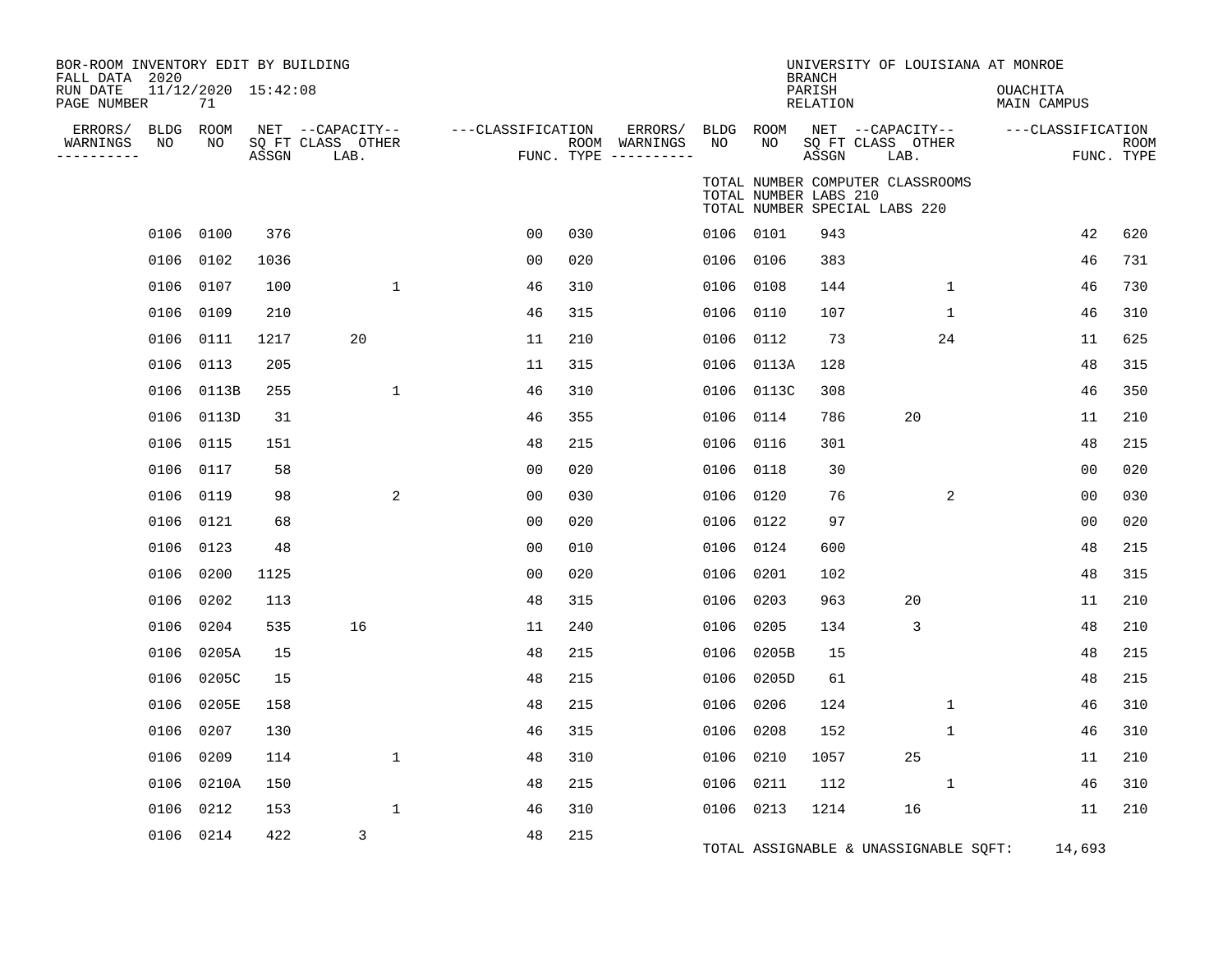| BOR-ROOM INVENTORY EDIT BY BUILDING<br>FALL DATA 2020<br>RUN DATE<br>PAGE NUMBER |                 | 11/12/2020 15:42:08<br>72 |          |                                               |                   |     |                                                   |                 |                                                  | <b>BRANCH</b><br>PARISH<br><b>RELATION</b> |                                                                   | UNIVERSITY OF LOUISIANA AT MONROE     | OUACHITA | <b>MAIN CAMPUS</b>              |             |
|----------------------------------------------------------------------------------|-----------------|---------------------------|----------|-----------------------------------------------|-------------------|-----|---------------------------------------------------|-----------------|--------------------------------------------------|--------------------------------------------|-------------------------------------------------------------------|---------------------------------------|----------|---------------------------------|-------------|
| ERRORS/<br>WARNINGS<br>---------                                                 | BLDG ROOM<br>NO | NO                        | ASSGN    | NET --CAPACITY--<br>SQ FT CLASS OTHER<br>LAB. | ---CLASSIFICATION |     | ERRORS/<br>ROOM WARNINGS<br>FUNC. TYPE ---------- | BLDG ROOM<br>NO | NO                                               | ASSGN                                      | NET --CAPACITY--<br>SQ FT CLASS OTHER<br>LAB.                     |                                       |          | ---CLASSIFICATION<br>FUNC. TYPE | <b>ROOM</b> |
|                                                                                  |                 |                           |          |                                               |                   |     |                                                   |                 | TOTAL NUMBER CLASSROOMS<br>TOTAL NUMBER LABS 210 |                                            | TOTAL NUMBER COMPUTER CLASSROOMS<br>TOTAL NUMBER SPECIAL LABS 220 | TOTAL NET ASSIGN SQ. FT. IN ROOM FILE |          | 11,681<br>6                     |             |
|                                                                                  | 0107 0100       |                           | 1687 190 |                                               | 11                | 110 |                                                   | 0107 0101       |                                                  | 227                                        |                                                                   | 1                                     |          | 31                              | 310         |
|                                                                                  | 0107            | 0102                      | 226      | $\mathbf{1}$                                  | 31                | 310 |                                                   | 0107 0103       |                                                  | 227                                        |                                                                   | $\mathbf{1}$                          |          | 31                              | 310         |
|                                                                                  | 0107            | 0104                      | 229      | 1                                             | 31                | 310 |                                                   | 0107 0105       |                                                  | 227                                        |                                                                   | 1                                     |          | 31                              | 310         |
|                                                                                  | 0107            | 0106                      | 229      | 1                                             | 31                | 310 |                                                   | 0107 0107       |                                                  | 230                                        |                                                                   | 1                                     |          | 31                              | 310         |
|                                                                                  | 0107            | 0108                      | 118      | 2                                             | 31                | 315 |                                                   | 0107 0109       |                                                  | 438                                        |                                                                   | 16                                    |          | 31                              | 310         |
|                                                                                  | 0107            | 0109A                     | 112      |                                               | 31                | 315 |                                                   | 0107 0111       |                                                  | 219                                        |                                                                   | $\mathbf{1}$                          |          | 31                              | 310         |
|                                                                                  | 0107            | 0112                      | 229      | 1                                             | 31                | 310 |                                                   | 0107 0114       |                                                  | 48                                         |                                                                   |                                       |          | 0 <sub>0</sub>                  | 010         |
|                                                                                  | 0107            | 0115                      | 257      | 5                                             | 00                | 030 |                                                   | 0107 0116       |                                                  | 326                                        |                                                                   |                                       |          | 0 <sub>0</sub>                  | 020         |
|                                                                                  | 0107            | 0117                      | 603      | 15                                            | 31                | 350 |                                                   |                 | 0107 0117A                                       | 54                                         |                                                                   |                                       |          | 31                              | 355         |
|                                                                                  | 0107            | 0118                      | 197      |                                               | 81                | 730 |                                                   | 0107 0119       |                                                  | 134                                        |                                                                   |                                       |          | 81                              | 730         |
|                                                                                  | 0107            | 0120                      | 283      | $\mathbf 1$                                   | 31                | 310 |                                                   |                 | 0107 0120B                                       | 86                                         |                                                                   | 1                                     |          | 31                              | 310         |
|                                                                                  | 0107            | 0120C                     | 100      | 1                                             | 31                | 310 |                                                   |                 | 0107 0120D                                       | 152                                        |                                                                   | 1                                     |          | 31                              | 310         |
|                                                                                  | 0107            | 0120E                     | 61       |                                               | 31                | 315 |                                                   |                 | 0107 0120F                                       | 91                                         |                                                                   | $\mathbf{1}$                          |          | 31                              | 315         |
|                                                                                  | 0107            | 0120G                     | 97       | 1                                             | 31                | 310 |                                                   | 0107 0121       |                                                  | 167                                        |                                                                   |                                       |          | 31                              | 315         |
|                                                                                  | 0107            | 0121A                     | 167      |                                               | 00                | 030 |                                                   | 0107 0122       |                                                  | 326                                        |                                                                   |                                       |          | 0 <sub>0</sub>                  | 020         |
|                                                                                  | 0107            | 0123                      | 170      | $\mathbf{1}$                                  | 31                | 310 |                                                   | 0107 0124       |                                                  | 170                                        |                                                                   | $\mathbf{1}$                          |          | 31                              | 310         |
|                                                                                  | 0107            | 0125                      | 1585     |                                               | 00                | 020 |                                                   | 0107 0126       |                                                  | 4929                                       |                                                                   |                                       |          | 0 <sup>0</sup>                  | 020         |
|                                                                                  | 0107            | 0127                      | 430      | 25                                            | 11                | 110 |                                                   |                 | 0107 0127A                                       | 992                                        |                                                                   | 3                                     |          | 45                              | 731         |
|                                                                                  | 0107            | 0127B                     | 401      |                                               | 81                | 081 |                                                   | 0107 0128       |                                                  | 352                                        |                                                                   | 4                                     |          | 81                              | 530         |
|                                                                                  | 0107            | 0128A                     | 76       | $\mathbf{1}$                                  | 81                | 081 |                                                   |                 | 0107 0128B                                       | 24                                         |                                                                   |                                       |          | 81                              | 081         |
|                                                                                  | 0107            | 0128C                     | 15       |                                               | 81                | 081 |                                                   |                 | 0107 0128D                                       | 95                                         |                                                                   |                                       |          | 81                              | 081         |
|                                                                                  | 0107            | 0129                      | 196      | 2                                             | 81                | 081 |                                                   |                 | 0107 0129A                                       | 147                                        |                                                                   | 1                                     |          | 81                              | 081         |
|                                                                                  | 0107 0130       |                           | 169      | $\mathbf 1$                                   | 81                | 081 |                                                   |                 | 0107 0130A                                       | 135                                        |                                                                   |                                       |          | 81                              | 081         |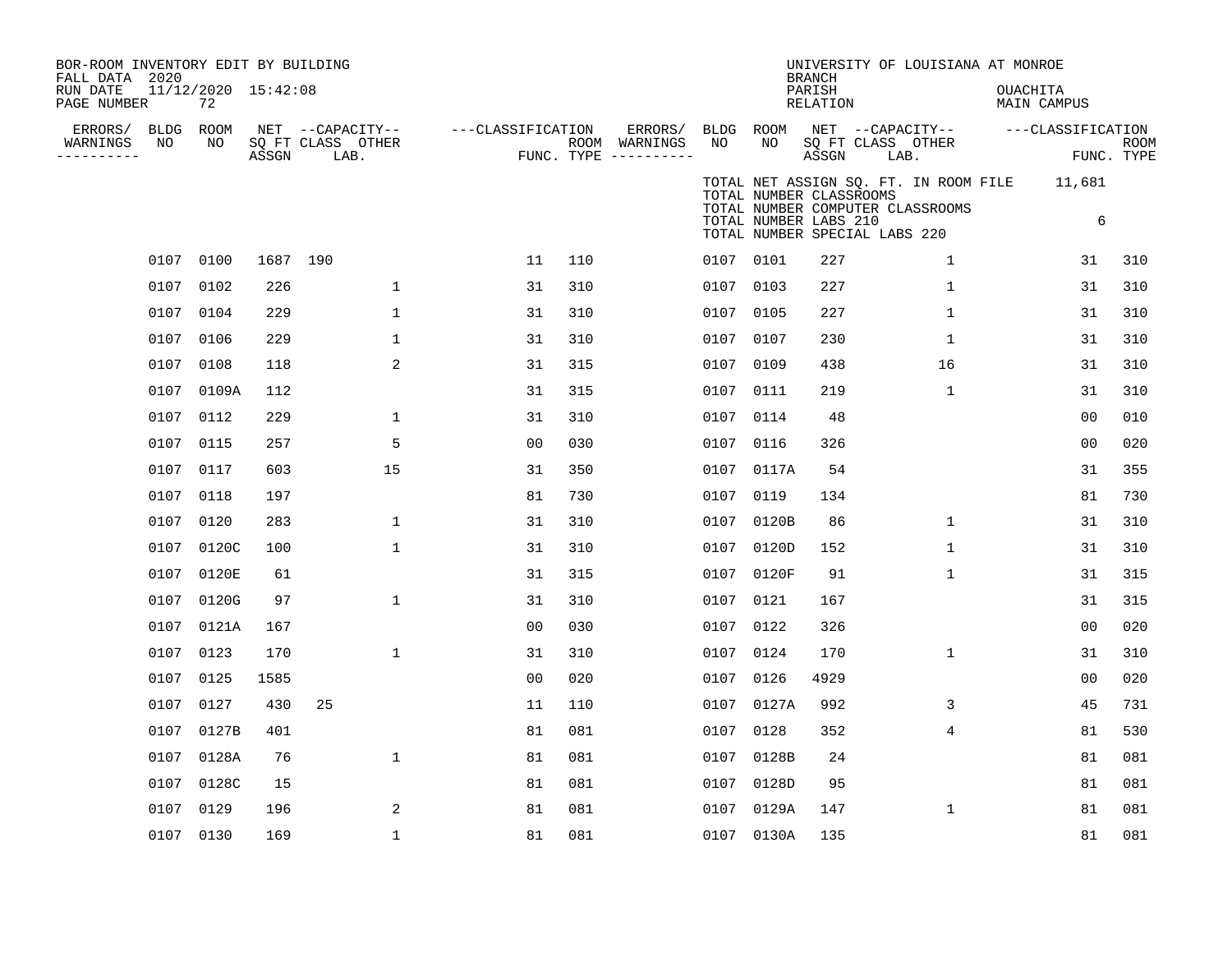| BOR-ROOM INVENTORY EDIT BY BUILDING<br>FALL DATA 2020<br>RUN DATE |                   | 11/12/2020 15:42:08 |       |                                               |                                 |      |                     |                   |             | <b>BRANCH</b><br>PARISH | UNIVERSITY OF LOUISIANA AT MONROE             | <b>OUACHITA</b>   |                           |
|-------------------------------------------------------------------|-------------------|---------------------|-------|-----------------------------------------------|---------------------------------|------|---------------------|-------------------|-------------|-------------------------|-----------------------------------------------|-------------------|---------------------------|
| PAGE NUMBER                                                       |                   | 73                  |       |                                               |                                 |      |                     |                   |             | <b>RELATION</b>         |                                               | MAIN CAMPUS       |                           |
| ERRORS/<br>WARNINGS<br>---------                                  | <b>BLDG</b><br>ΝO | ROOM<br>NO          | ASSGN | NET --CAPACITY--<br>SQ FT CLASS OTHER<br>LAB. | ---CLASSIFICATION<br>FUNC. TYPE | ROOM | ERRORS/<br>WARNINGS | <b>BLDG</b><br>NO | ROOM<br>NO. | ASSGN                   | NET --CAPACITY--<br>SQ FT CLASS OTHER<br>LAB. | ---CLASSIFICATION | <b>ROOM</b><br>FUNC. TYPE |
|                                                                   | 0107              | 0131                | 1430  | 15                                            | 46                              | 220  |                     | 0107              | 0131A       | 122                     | $\mathbf{1}$                                  | 46                | 310                       |
|                                                                   | 0107              | 0131B               | 167   | $\mathbf 1$                                   | 46                              | 314  |                     | 0107              | 0131C       | 216                     | $\mathbf{1}$                                  | 46                | 310                       |
|                                                                   | 0107              | 0132                | 177   |                                               | 11                              | 315  |                     | 0107              | 0133        | 276                     |                                               | 00                | 010                       |
|                                                                   | 0107              | 0134                | 488   |                                               | 0 <sub>0</sub>                  | 030  |                     | 0107              | 0135        | 234                     |                                               | 11                | 315                       |
|                                                                   | 0107              | 0135A               | 312   |                                               | 48                              | 215  |                     | 0107              | 0135B       | 121                     | $\mathbf{1}$                                  | 00                | 030                       |
|                                                                   | 0107              | 0136                | 312   | 3                                             | 48                              | 215  |                     |                   | 0107 0137   | 178                     |                                               | 48                | 315                       |
|                                                                   | 0107              | 0137A               | 178   | 1                                             | 46                              | 310  |                     | 0107              | 0139        | 695                     | 25                                            | 11                | 210                       |
|                                                                   | 0107              | 0140                | 1050  | 25                                            | 11                              | 210  |                     |                   | 0107 0141   | 306                     | 1                                             | 46                | 315                       |
|                                                                   | 0107              | 0141A               | 222   | $\mathbf{1}$                                  | 46                              | 310  |                     | 0107              | 0141B       | 129                     |                                               | 46                | 315                       |
|                                                                   | 0107 0142         |                     | 325   |                                               | 0 <sub>0</sub>                  | 020  |                     | 0107              | 0143        | 693                     | 32                                            | 11                | 110                       |
|                                                                   | 0107              | 0144                | 676   | 20                                            | 11                              | 240  |                     | 0107              | 0146        | 478                     | 19                                            | 11                | 240                       |
|                                                                   | 0107              | 0147                | 336   | $\mathbf 1$                                   | 51                              | 315  |                     | 0107              | 0148        | 325                     |                                               | 00                | 020                       |
|                                                                   | 0107              | 0149                | 283   | 9                                             | 0 <sub>0</sub>                  | 030  |                     | 0107              | 0150        | 305                     | 6                                             | 0 <sub>0</sub>    | 030                       |
|                                                                   | 0107              | 0151                | 984   | 10                                            | 81                              | 081  |                     | 0107              | 0153        | 195                     | 2                                             | 81                | 081                       |
|                                                                   | 0107              | 0154                | 695   | 15                                            | 81                              | 081  |                     | 0107              | 0155        | 325                     |                                               | 0 <sub>0</sub>    | 020                       |
|                                                                   | 0107              | 0156                | 343   | 15                                            | 32                              | 310  |                     | 0107              | 0156A       | 72                      |                                               | 0 <sub>0</sub>    | 020                       |
|                                                                   | 0107              | 0156B               | 199   | 2                                             | 32                              | 310  |                     | 0107              | 0156C       | 36                      | 1                                             | 32                | 315                       |
|                                                                   | 0107              | 0156D               | 36    | $\mathbf{1}$                                  | 32                              | 310  |                     | 0107              | 0162        | 642                     |                                               | 0 <sub>0</sub>    | 030                       |
|                                                                   | 0107              | 0200E               | 27    |                                               | 0 <sub>0</sub>                  | 020  |                     | 0107              | 0201        | 227                     | 1                                             | 32                | 310                       |
|                                                                   | 0107              | 0202                | 227   | $\mathbf 1$                                   | 32                              | 310  |                     | 0107              | 0203        | 229                     | 1                                             | 32                | 310                       |
|                                                                   | 0107              | 0204                | 229   | $\mathbf 1$                                   | 32                              | 310  |                     | 0107              | 0205        | 340                     | 1                                             | 32                | 310                       |
|                                                                   | 0107              | 0206                | 114   | $\mathbf 1$                                   | 32                              | 310  |                     | 0107              | 0207        | 229                     | 1                                             | 32                | 310                       |
|                                                                   | 0107              | 0208                | 227   | $\mathbf 1$                                   | 32                              | 310  |                     | 0107              | 0209        | 229                     | 1                                             | 32                | 310                       |
|                                                                   | 0107              | 0210                | 229   | $\mathbf 1$                                   | 32                              | 310  |                     | 0107              | 0211        | 227                     | $\mathbf 1$                                   | 32                | 310                       |
|                                                                   | 0107              | 0212                | 229   | 1                                             | 32                              | 310  |                     | 0107              | 0213        | 127                     |                                               | 00                | 020                       |
|                                                                   | 0107 0214         |                     | 270   | $\sqrt{2}$                                    | 0 <sub>0</sub>                  | 030  |                     |                   | 0107 0216   | 354                     |                                               | 00                | 020                       |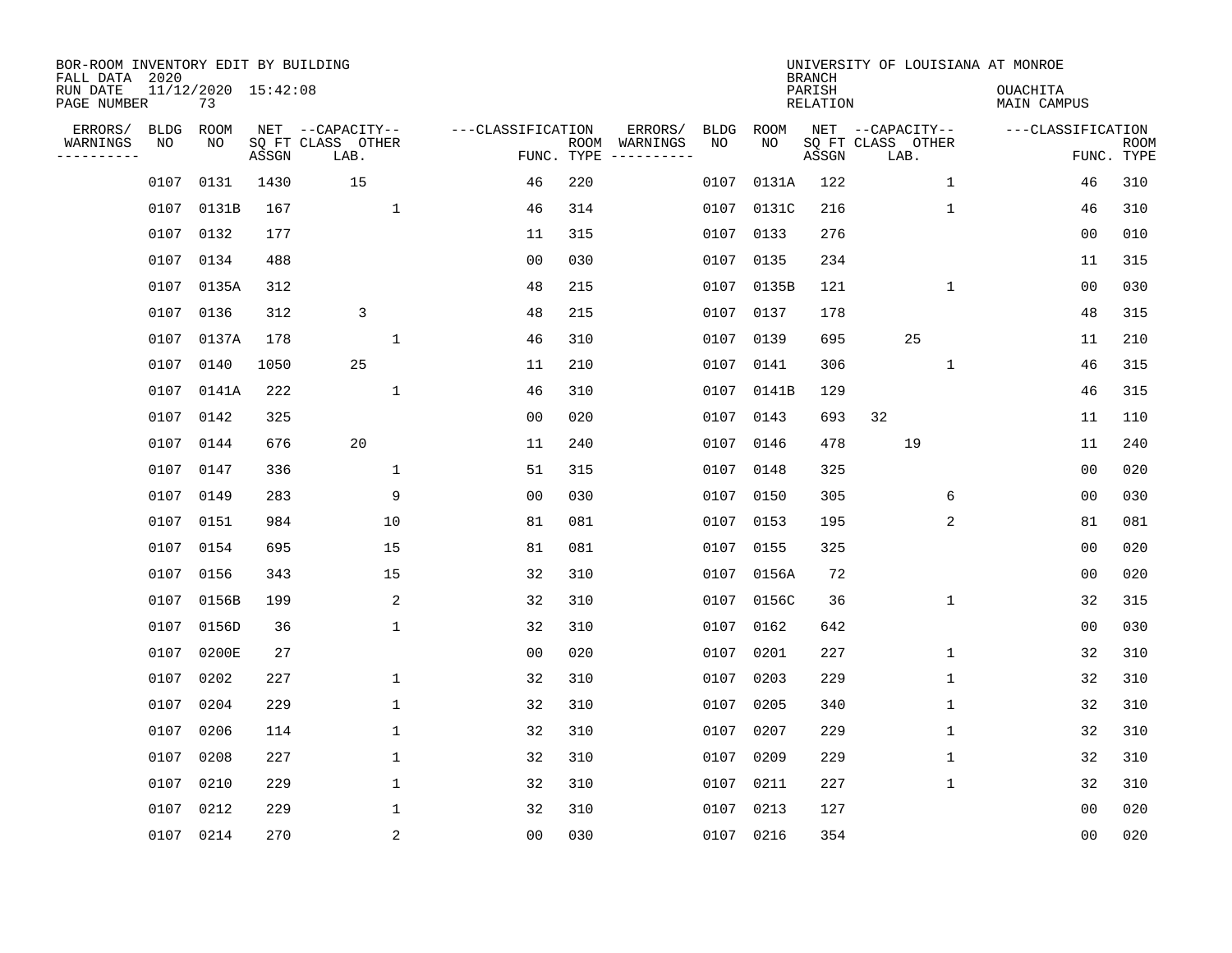| BOR-ROOM INVENTORY EDIT BY BUILDING<br>FALL DATA 2020 |                   |                           |       |                                       |                   |            |                     |                   |            | <b>BRANCH</b>             | UNIVERSITY OF LOUISIANA AT MONROE     |              |                                |             |
|-------------------------------------------------------|-------------------|---------------------------|-------|---------------------------------------|-------------------|------------|---------------------|-------------------|------------|---------------------------|---------------------------------------|--------------|--------------------------------|-------------|
| RUN DATE<br>PAGE NUMBER                               |                   | 11/12/2020 15:42:08<br>74 |       |                                       |                   |            |                     |                   |            | PARISH<br><b>RELATION</b> |                                       |              | <b>OUACHITA</b><br>MAIN CAMPUS |             |
| ERRORS/<br>WARNINGS                                   | <b>BLDG</b><br>NO | ROOM<br>NO                |       | NET --CAPACITY--<br>SO FT CLASS OTHER | ---CLASSIFICATION | ROOM       | ERRORS/<br>WARNINGS | <b>BLDG</b><br>NO | ROOM<br>NO |                           | NET --CAPACITY--<br>SQ FT CLASS OTHER |              | ---CLASSIFICATION              | <b>ROOM</b> |
| --------                                              |                   |                           | ASSGN | LAB.                                  |                   | FUNC. TYPE |                     |                   |            | ASSGN                     | LAB.                                  |              |                                | FUNC. TYPE  |
|                                                       | 0107              | 0217                      | 239   | $\mathbf{1}$                          | 32                | 310        |                     | 0107              | 0217A      | 125                       |                                       | $\mathbf 1$  | 32                             | 315         |
|                                                       | 0107              | 0217B                     | 127   | $\mathbf{1}$                          | 32                | 310        |                     |                   | 0107 0217C | 161                       |                                       | 1            | 46                             | 310         |
|                                                       | 0107              | 0217D                     | 161   | $\mathbf{1}$                          | 46                | 310        |                     |                   | 0107 0217E | 119                       |                                       | $\mathbf{1}$ | 32                             | 315         |
|                                                       | 0107              | 0219                      | 343   | 13                                    | 32                | 350        |                     |                   | 0107 0220  | 169                       |                                       | $\mathbf{1}$ | 46                             | 315         |
|                                                       | 0107              | 0220A                     | 100   |                                       | 74                | 710        |                     | 0107              | 0221       | 401                       |                                       |              | 0 <sub>0</sub>                 | 020         |
|                                                       | 0107              | 0222                      | 42    |                                       | 0 <sub>0</sub>    | 020        |                     |                   | 0107 0222A | 102                       |                                       | $\mathbf{1}$ | 32                             | 310         |
|                                                       | 0107              | 0222B                     | 777   | $\mathbf{1}$                          | 32                | 310        |                     |                   | 0107 0223  | 1566                      |                                       |              | 0 <sub>0</sub>                 | 020         |
|                                                       | 0107              | 0224                      | 780   | 20                                    | 0 <sub>0</sub>    | 030        |                     |                   | 0107 0225  | 172                       |                                       | $\mathbf 1$  | 31                             | 310         |
|                                                       | 0107              | 0226                      | 163   | $\mathbf{1}$                          | 31                | 350        |                     | 0107              | 0227       | 152                       |                                       | $\mathbf 1$  | 81                             | 081         |
|                                                       | 0107              | 0227A                     | 195   | 1                                     | 81                | 081        |                     |                   | 0107 0227B | 263                       |                                       |              | 81                             | 081         |
|                                                       | 0107              | 0227C                     | 200   | 2                                     | 81                | 081        |                     |                   | 0107 0227D | 200                       |                                       | $\mathbf 1$  | 81                             | 081         |
|                                                       | 0107              | 0227E                     | 200   | 4                                     | 81                | 081        |                     |                   | 0107 0228  | 350                       |                                       | $\mathbf 1$  | 81                             | 081         |
|                                                       | 0107              | 0229                      | 360   | $\mathbf 1$                           | 21                | 260        |                     | 0107              | 0230       | 128                       | 59                                    |              | 21                             | 260         |
|                                                       | 0107              | 0230A                     | 1132  | 30                                    | 21                | 260        |                     | 0107              | 0230C      | 123                       |                                       |              | 21                             | 260         |
|                                                       | 0107              | 0231                      | 30    |                                       | 0 <sub>0</sub>    | 010        |                     | 0107              | 0232       | 338                       |                                       | 1            | 81                             | 315         |
|                                                       | 0107              | 0232A                     | 56    |                                       | 11                | 270        |                     | 0107              | 0232B      | 134                       |                                       | 1            | 81                             | 081         |
|                                                       | 0107              | 0232C                     | 137   | 1                                     | 11                | 730        |                     | 0107              | 0233       | 343                       |                                       | $\mathbf{1}$ | 21                             | 735         |
|                                                       | 0107              | 0233A                     | 437   | $\mathbf 1$                           | 46                | 310        |                     | 0107              | 0234       | 1050                      | 6                                     |              | 21                             | 220         |
|                                                       | 0107              | 0234A                     | 86    | 2                                     | 46                | 735        |                     | 0107              | 0236       | 1378                      | 8                                     |              | 11                             | 220         |
|                                                       | 0107              | 0237                      | 353   |                                       | 0 <sub>0</sub>    | 020        |                     | 0107              | 0238       | 695                       | 10                                    |              | 81                             | 081         |
|                                                       | 0107              | 0239                      | 170   | $\mathbf{1}$                          | 11                | 310        |                     |                   | 0107 0239A | 160                       |                                       | 1            | 46                             | 310         |
|                                                       | 0107              | 0239B                     | 695   | 14                                    | 21                | 220        |                     | 0107              | 0240       | 695                       | 40                                    |              | 11                             | 110         |
|                                                       | 0107              | 0241                      | 353   |                                       | 0 <sub>0</sub>    | 020        |                     | 0107              | 0242       | 307                       |                                       | 9            | 00                             | 030         |
|                                                       | 0107              | 0243                      | 285   | 6                                     | 00                | 030        |                     | 0107              | 0244       | 1472                      | 50                                    |              | 11                             | 110         |
|                                                       | 0107              | 0246                      | 337   | 1                                     | 46                | 315        |                     | 0107              | 0247       | 693                       | 35                                    |              | 31                             | 280         |
|                                                       | 0107 0248         |                           | 337   |                                       | 0 <sub>0</sub>    | 020        |                     |                   | 0107 0249  | 258                       |                                       | 2            | 31                             | 310         |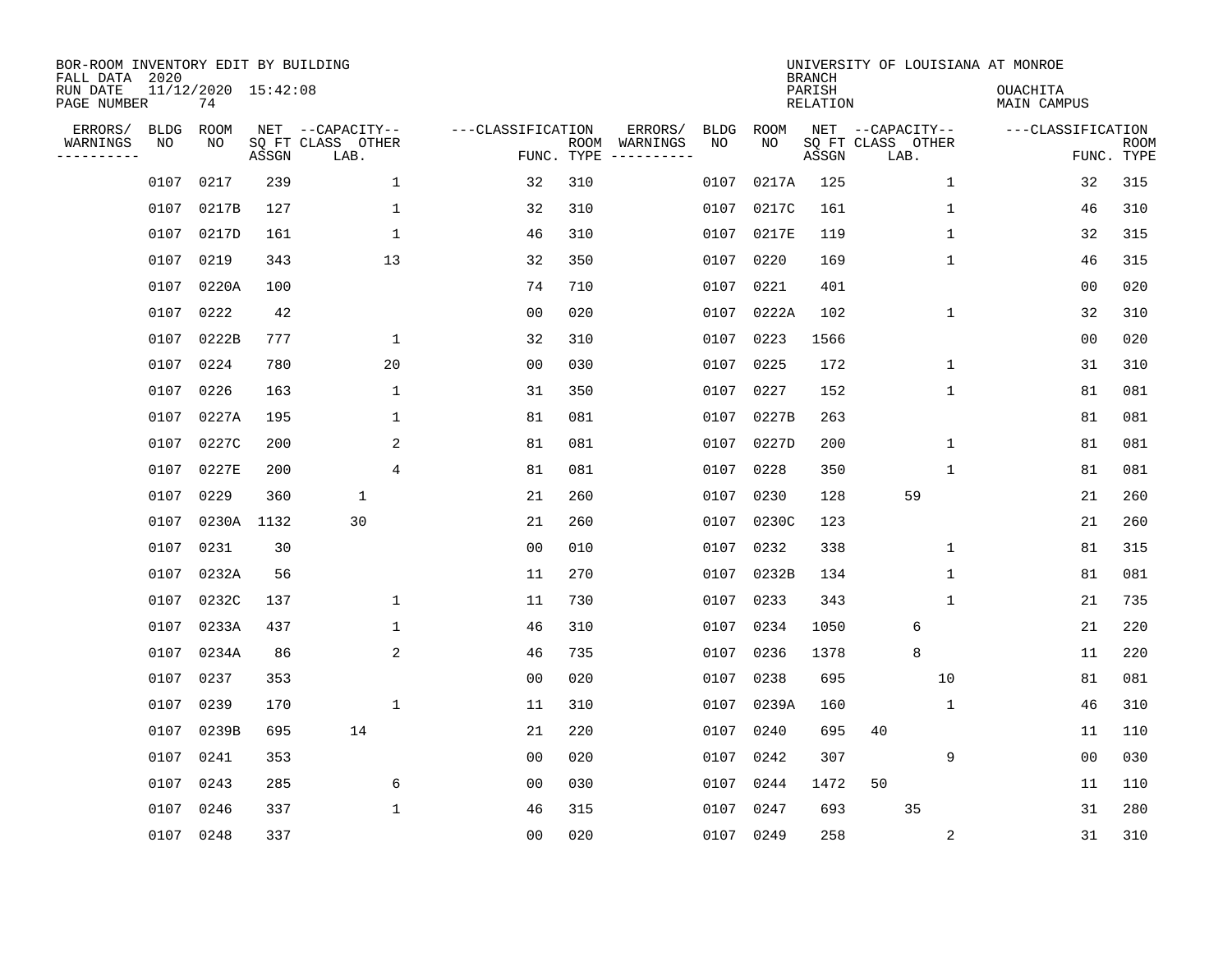| BOR-ROOM INVENTORY EDIT BY BUILDING<br>FALL DATA 2020 |             |                           |       |                           |                   |            |                              |             |                                                  | <b>BRANCH</b>             | UNIVERSITY OF LOUISIANA AT MONROE                                                                                                                   |                                              |                           |
|-------------------------------------------------------|-------------|---------------------------|-------|---------------------------|-------------------|------------|------------------------------|-------------|--------------------------------------------------|---------------------------|-----------------------------------------------------------------------------------------------------------------------------------------------------|----------------------------------------------|---------------------------|
| RUN DATE<br>PAGE NUMBER                               |             | 11/12/2020 15:42:08<br>75 |       |                           |                   |            |                              |             |                                                  | PARISH<br><b>RELATION</b> |                                                                                                                                                     | OUACHITA<br><b>MAIN CAMPUS</b>               |                           |
| ERRORS/                                               | <b>BLDG</b> | <b>ROOM</b>               |       | NET --CAPACITY--          | ---CLASSIFICATION |            | ERRORS/                      | <b>BLDG</b> | <b>ROOM</b>                                      |                           | NET --CAPACITY--                                                                                                                                    | ---CLASSIFICATION                            |                           |
| WARNINGS<br>----------                                | NO          | NO                        | ASSGN | SQ FT CLASS OTHER<br>LAB. |                   | FUNC. TYPE | ROOM WARNINGS<br>----------- | NO          | NO                                               | ASSGN                     | SQ FT CLASS OTHER<br>LAB.                                                                                                                           |                                              | <b>ROOM</b><br>FUNC. TYPE |
|                                                       | 0107        | 0249A                     | 126   | 1                         | 31                | 310        |                              | 0107        | 0249B                                            | 203                       | $\mathbf 1$                                                                                                                                         | 31                                           | 310                       |
|                                                       | 0107        | 0249C                     | 66    |                           | 31                | 315        |                              | 0107        | 0249D                                            | 224                       | 1                                                                                                                                                   | 31                                           | 310                       |
|                                                       | 0107        | 0249E                     | 108   |                           | 0 <sub>0</sub>    | 020        |                              | 0107        | 0250                                             | 130                       | $\mathbf 1$                                                                                                                                         | 31                                           | 310                       |
|                                                       | 0107        | 0251A                     | 142   | $\mathbf 1$               | 81                | 310        |                              | 0107        | 0251B                                            | 142                       | 3                                                                                                                                                   | 33                                           | 535                       |
|                                                       | 0107        | 0252                      | 101   | $\mathbf{1}$              | 81                | 081        |                              | 0107        | 0253                                             | 53                        |                                                                                                                                                     | 81                                           | 315                       |
|                                                       | 0107        | 0254                      | 136   | $\mathbf{1}$              | 14                | 731        |                              |             | 0107 0255                                        | 136                       | $\mathbf 1$                                                                                                                                         | 31                                           | 731                       |
|                                                       | 0107        | 0256                      | 106   | $\mathbf{1}$              | 32                | 310        |                              | 0107        | 0257                                             | 3616                      |                                                                                                                                                     | 00                                           | 020                       |
|                                                       |             | 0107 0258                 | 46    |                           | 0 <sub>0</sub>    | 020        |                              | 0107        | 218A                                             | 130                       | 4                                                                                                                                                   | 32                                           | 310                       |
|                                                       | 0107        | 218B                      | 137   | 2                         | 31                | 310        |                              | 0107        | 218C                                             | 181                       | 3                                                                                                                                                   | 31                                           | 310                       |
|                                                       |             | 0107 218D                 | 172   | 2                         | 31                | 310        |                              |             | TOTAL NUMBER CLASSROOMS<br>TOTAL NUMBER LABS 210 |                           | TOTAL ASSIGNABLE & UNASSIGNABLE SQFT:<br>TOTAL NET ASSIGN SQ. FT. IN ROOM FILE<br>TOTAL NUMBER COMPUTER CLASSROOMS<br>TOTAL NUMBER SPECIAL LABS 220 | 60,112<br>40,310<br>5<br>2<br>$\overline{4}$ |                           |
|                                                       |             | 0108 0101                 | 276   |                           | 0 <sub>0</sub>    | 020        |                              |             | 0108 0102                                        | 276                       |                                                                                                                                                     | 0 <sub>0</sub>                               | 020                       |
|                                                       | 0108        | 0103                      | 1364  |                           | 0 <sub>0</sub>    | 020        |                              | 0108        | 0104                                             | 984                       | 15                                                                                                                                                  | 11                                           | 220                       |
|                                                       | 0108        | 0105                      | 84    |                           | 48                | 225        |                              | 0108        | 0106                                             | 182                       | 1                                                                                                                                                   | 46                                           | 310                       |
|                                                       | 0108        | 0107                      | 25    | $\mathbf{1}$              | 46                | 315        |                              | 0108        | 0108                                             | 75                        |                                                                                                                                                     | 46                                           | 315                       |
|                                                       | 0108        | 0109                      | 100   | $\mathbf 1$               | 46                | 315        |                              | 0108        | 0110                                             | 110                       | 1                                                                                                                                                   | 46                                           | 310                       |
|                                                       | 0108        | 0111                      | 296   | $\mathbf 1$               | 46                | 314        |                              | 0108        | 0112                                             | 56                        | 2                                                                                                                                                   | 46                                           | 315                       |
|                                                       | 0108        | 0113                      | 110   | $\mathbf{1}$              | 46                | 310        |                              | 0108        | 0114                                             | 66                        |                                                                                                                                                     | 48                                           | 225                       |
|                                                       | 0108        | 0115                      | 943   | 35                        | 11                | 220        |                              | 0108        | 0118                                             | 54                        |                                                                                                                                                     | 48                                           | 731                       |
|                                                       | 0108        | 0119                      | 135   | $\mathbf 1$               | 11                | 260        |                              | 0108        | 0120                                             | 149                       | 3                                                                                                                                                   | 11                                           | 260                       |
|                                                       | 0108        | 0121                      | 81    | $\mathbf 1$               | 11                | 260        |                              | 0108        | 0122                                             | 90                        | $\mathbf{1}$                                                                                                                                        | 11                                           | 260                       |
|                                                       | 0108        | 0123                      | 81    | $\mathbf{1}$              | 11                | 260        |                              | 0108        | 0124                                             | 367                       | 5                                                                                                                                                   | 46                                           | 310                       |
|                                                       | 0108        | 0124A                     | 81    | $\mathbf{1}$              | 46                | 315        |                              | 0108        | 0124B                                            | 103                       | 1                                                                                                                                                   | 46                                           | 315                       |
|                                                       |             | 0108 0124C                | 103   | $\mathbf 1$               | 46                | 315        |                              |             | 0108 0125                                        | 1703                      | 17                                                                                                                                                  | 11                                           | 220                       |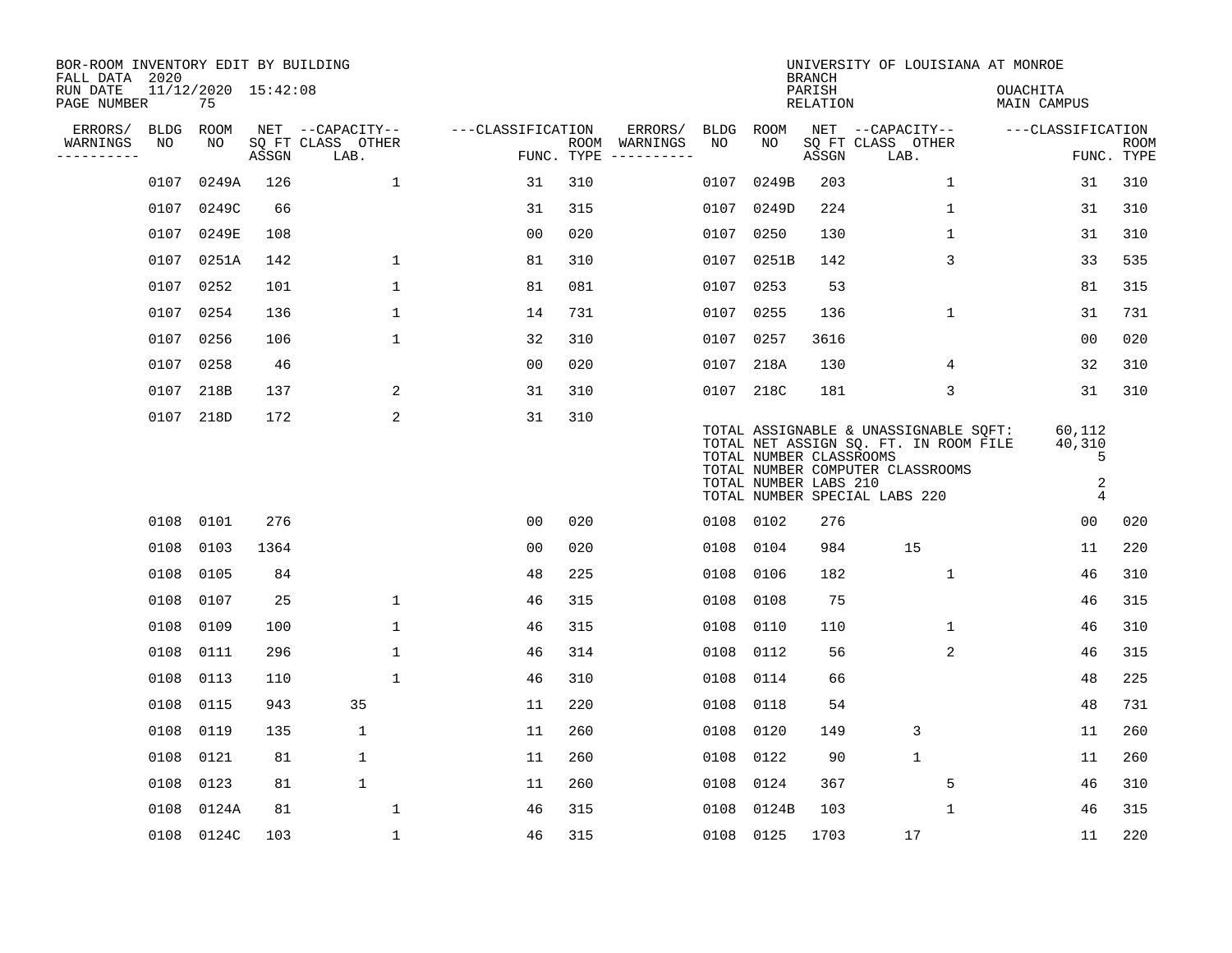| BOR-ROOM INVENTORY EDIT BY BUILDING<br>FALL DATA 2020 |             |                           |       |                           |                   |      |          |             |       | <b>BRANCH</b>             | UNIVERSITY OF LOUISIANA AT MONROE |                                |                           |
|-------------------------------------------------------|-------------|---------------------------|-------|---------------------------|-------------------|------|----------|-------------|-------|---------------------------|-----------------------------------|--------------------------------|---------------------------|
| RUN DATE<br>PAGE NUMBER                               |             | 11/12/2020 15:42:08<br>76 |       |                           |                   |      |          |             |       | PARISH<br><b>RELATION</b> |                                   | <b>OUACHITA</b><br>MAIN CAMPUS |                           |
| ERRORS/                                               | <b>BLDG</b> | ROOM                      |       | NET --CAPACITY--          | ---CLASSIFICATION |      | ERRORS/  | <b>BLDG</b> | ROOM  |                           | NET --CAPACITY--                  | ---CLASSIFICATION              |                           |
| WARNINGS<br>. <u>.</u> .                              | NO          | NO                        | ASSGN | SQ FT CLASS OTHER<br>LAB. | FUNC. TYPE        | ROOM | WARNINGS | NO          | NO.   | ASSGN                     | SQ FT CLASS OTHER<br>LAB.         |                                | <b>ROOM</b><br>FUNC. TYPE |
|                                                       | 0108        | 0126                      | 25    |                           | 0 <sub>0</sub>    | 030  |          | 0108        | 0127  | 25                        |                                   | 0 <sub>0</sub>                 | 020                       |
|                                                       | 0108        | 0128                      | 180   | 5                         | 0 <sub>0</sub>    | 030  |          | 0108        | 0129  | 42                        |                                   | 46                             | 731                       |
|                                                       | 0108        | 0130                      | 230   |                           | 48                | 731  |          | 0108        | 0132  | 65                        |                                   | 00                             | 030                       |
|                                                       | 0108        | 0133                      | 60    |                           | 0 <sub>0</sub>    | 020  |          | 0108        | 0134  | 216                       | 4                                 | 0 <sub>0</sub>                 | 030                       |
|                                                       | 0108        | 0135                      | 124   |                           | 0 <sub>0</sub>    | 020  |          | 0108        | 0136  | 63                        |                                   | 48                             | 115                       |
|                                                       | 0108        | 0139                      | 150   | $\mathbf{1}$              | 46                | 310  |          | 0108        | 0140  | 272                       | $\mathbf{1}$                      | 46                             | 314                       |
|                                                       | 0108        | 0140A                     | 74    |                           | 46                | 315  |          | 0108        | 0140B | 74                        | $\mathbf{1}$                      | 46                             | 310                       |
|                                                       | 0108        | 0141                      | 25    |                           | 0 <sub>0</sub>    | 020  |          | 0108        | 0201  | 276                       |                                   | 00                             | 020                       |
|                                                       | 0108        | 0202                      | 1364  |                           | 0 <sub>0</sub>    | 020  |          | 0108        | 0203  | 126                       | $\mathbf 1$                       | 46                             | 310                       |
|                                                       | 0108        | 0204                      | 130   | 1                         | 46                | 310  |          | 0108        | 0205  | 276                       |                                   | 0 <sub>0</sub>                 | 020                       |
|                                                       | 0108        | 0206                      | 25    | 1                         | 46                | 315  |          | 0108        | 0207  | 25                        |                                   | 46                             | 315                       |
|                                                       | 0108        | 0208                      | 100   | 1                         | 46                | 310  |          | 0108        | 0210  | 358                       | 3                                 | 46                             | 314                       |
|                                                       | 0108        | 0211                      | 100   | 1                         | 46                | 310  |          | 0108        | 0212  | 25                        | $\mathbf 1$                       | 46                             | 315                       |
|                                                       | 0108        | 0213                      | 25    |                           | 46                | 355  |          | 0108        | 0214  | 247                       | 8                                 | 46                             | 350                       |
|                                                       | 0108        | 0215                      | 90    | 1                         | 46                | 310  |          | 0108        | 0216  | 140                       |                                   | 46                             | 315                       |
|                                                       | 0108        | 0217                      | 345   | 14                        | 46                | 755  |          | 0108        | 0217A | $7\phantom{.0}$           |                                   | 46                             | 755                       |
|                                                       | 0108        | 0218                      | 682   | 35                        | 11                | 110  |          | 0108        | 0219  | 74                        | 1                                 | 46                             | 310                       |
|                                                       | 0108        | 0219A                     | 145   |                           | 48                | 731  |          | 0108        | 0220  | 1262                      | 40                                | 11                             | 210                       |
|                                                       | 0108        | 0221                      | 85    | $\mathbf{1}$              | 46                | 310  |          | 0108        | 0221A | 123                       |                                   | 48                             | 731                       |
|                                                       | 0108        | 0222                      | 25    | $\mathbf{1}$              | 0 <sub>0</sub>    | 030  |          | 0108        | 0223  | 20                        |                                   | 11                             | 225                       |
|                                                       | 0108        | 0224                      | 25    | $\mathbf{1}$              | 0 <sub>0</sub>    | 030  |          | 0108        | 0225  | 32                        |                                   | 11                             | 225                       |
|                                                       | 0108        | 0226                      | 32    | $\overline{4}$            | 11                | 225  |          | 0108        | 0227  | 255                       | 5                                 | 11                             | 225                       |
|                                                       | 0108        | 0228                      | 50    |                           | 48                | 225  |          | 0108        | 0229  | 930                       | 30                                | 11                             | 220                       |
|                                                       | 0108        | 0230                      | 150   |                           | 00                | 020  |          | 0108        | 0230A | 65                        | 1                                 | 46                             | 310                       |
|                                                       | 0108        | 0230B                     | 65    | 1                         | 46                | 315  |          | 0108        | 0230C | 65                        | 1                                 | 46                             | 310                       |
|                                                       | 0108        | 0231                      | 23    |                           | 0 <sub>0</sub>    | 020  |          | 0108        | 0232  | 23                        |                                   | 0 <sub>0</sub>                 | 010                       |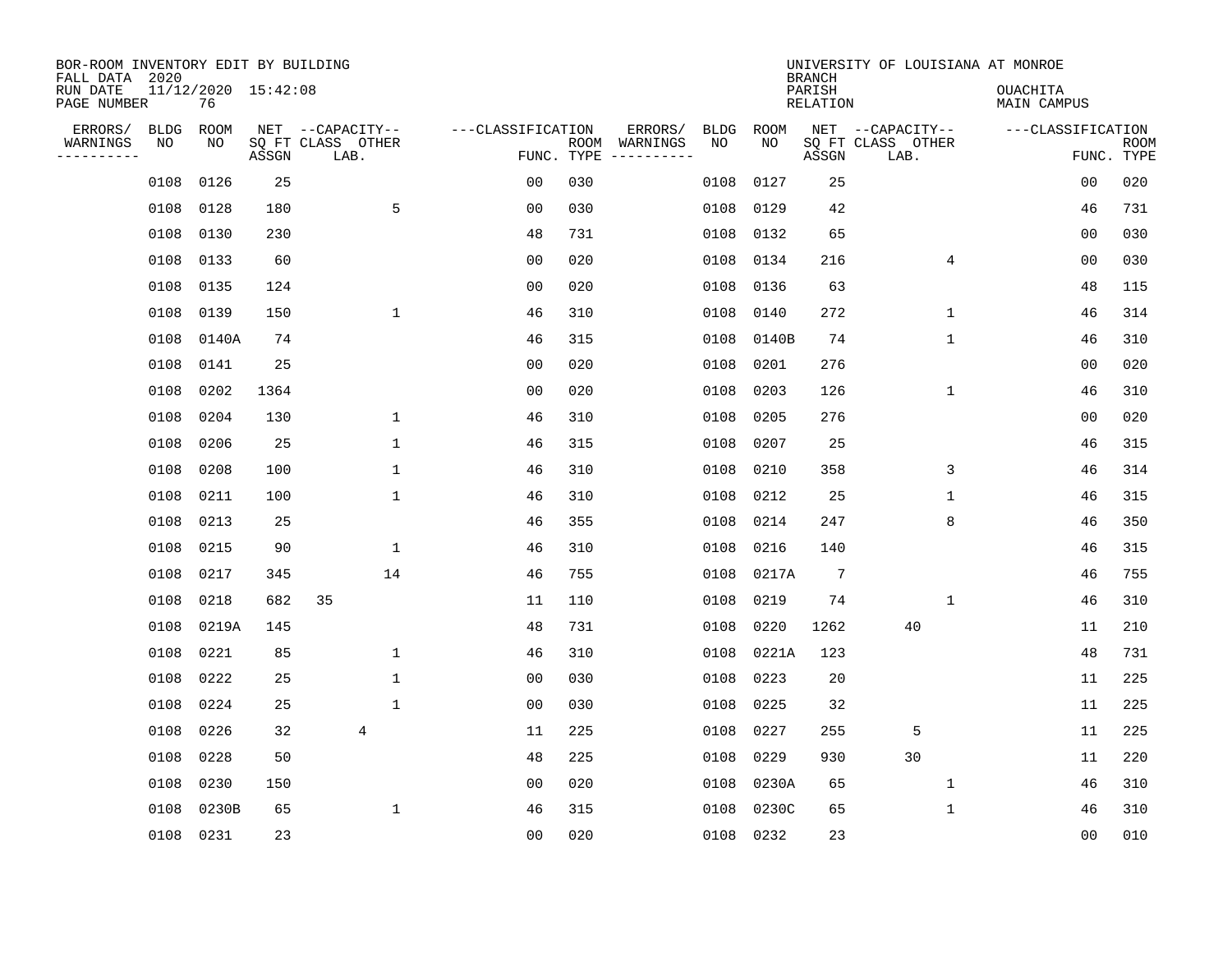| BOR-ROOM INVENTORY EDIT BY BUILDING<br>FALL DATA 2020 |             |       |                     |                           |                   |     |               |           |                                                                                   | <b>BRANCH</b>      |        | UNIVERSITY OF LOUISIANA AT MONROE                                                                                  |                 |                                       |                           |
|-------------------------------------------------------|-------------|-------|---------------------|---------------------------|-------------------|-----|---------------|-----------|-----------------------------------------------------------------------------------|--------------------|--------|--------------------------------------------------------------------------------------------------------------------|-----------------|---------------------------------------|---------------------------|
| RUN DATE<br>PAGE NUMBER                               |             | 77    | 11/12/2020 15:42:08 |                           |                   |     |               |           |                                                                                   | PARISH<br>RELATION |        |                                                                                                                    | <b>OUACHITA</b> | MAIN CAMPUS                           |                           |
| ERRORS/                                               | <b>BLDG</b> | ROOM  |                     | NET --CAPACITY--          | ---CLASSIFICATION |     | ERRORS/       | BLDG      | ROOM                                                                              |                    |        | NET --CAPACITY--                                                                                                   |                 | ---CLASSIFICATION                     |                           |
| WARNINGS<br>---------                                 | NO          | NO    | ASSGN               | SQ FT CLASS OTHER<br>LAB. | FUNC. TYPE        |     | ROOM WARNINGS | NO        | NO                                                                                | ASSGN              |        | SQ FT CLASS OTHER<br>LAB.                                                                                          |                 |                                       | <b>ROOM</b><br>FUNC. TYPE |
|                                                       | 0108        | 0233  | 180                 | 3                         | 00                | 030 |               | 0108      | 0235                                                                              | 64                 |        |                                                                                                                    |                 | 81                                    | 081                       |
|                                                       | 0108 0236   |       | 64                  |                           | 0 <sub>0</sub>    | 020 |               | 0108      | 0237                                                                              | 766                |        | $\mathbf{1}$                                                                                                       |                 | 11                                    | 225                       |
|                                                       | 0108 0238   |       | 60                  |                           | 0 <sub>0</sub>    | 020 |               | 0108 0239 | TOTAL NUMBER CLASSROOMS<br>TOTAL NUMBER LABS 210<br>TOTAL NUMBER SPECIAL LABS 220 |                    | 552 30 | TOTAL ASSIGNABLE & UNASSIGNABLE SQFT:<br>TOTAL NET ASSIGN SQ. FT. IN ROOM FILE<br>TOTAL NUMBER COMPUTER CLASSROOMS |                 | 11<br>18,995<br>13,893<br>2<br>1<br>4 | 110                       |
|                                                       | 0109 0101   |       | 3309                |                           | 52                | 620 |               | 0109 0105 |                                                                                   | 381                |        |                                                                                                                    |                 | 0 <sub>0</sub>                        | 030                       |
|                                                       | 0109 0106   |       | 742                 | 40                        | 92                | 665 |               | 0109      | 0107                                                                              | 253                |        | 1                                                                                                                  |                 | 92                                    | 310                       |
|                                                       | 0109        | 0110  | 39                  |                           | 92                | 665 |               | 0109      | 0111                                                                              | 27                 |        | $\mathbf{1}$                                                                                                       |                 | 92                                    | 665                       |
|                                                       | 0109 0117   |       | 114                 | 1                         | 81                | 081 |               | 0109      | 0118                                                                              | 123                |        | $\mathbf 1$                                                                                                        |                 | 81                                    | 081                       |
|                                                       | 0109 0119   |       | 131                 | $\mathbf{1}$              | 81                | 081 |               | 0109      | 0120                                                                              | 53                 |        |                                                                                                                    |                 | 00                                    | 020                       |
|                                                       | 0109 0122   |       | 102                 | 2                         | 0 <sub>0</sub>    | 020 |               | 0109      | 0123                                                                              | 86                 |        | 2                                                                                                                  |                 | 81                                    | 081                       |
|                                                       | 0109        | 0124  | 77                  |                           | 81                | 081 |               | 0109      | 0126                                                                              | 147                |        | $\mathbf{1}$                                                                                                       |                 | 81                                    | 081                       |
|                                                       | 0109        | 0127  | 670                 | 15                        | 11                | 110 |               | 0109      | 0135                                                                              | 5138               |        |                                                                                                                    |                 | 92                                    | 660                       |
|                                                       | 0109        | 0136  | 982                 |                           | 0 <sub>0</sub>    | 030 |               | 0109      | 0137                                                                              | 71                 |        | 1                                                                                                                  |                 | 00                                    | 030                       |
|                                                       | 0109        | 0138  | 73                  | $\mathbf 1$               | 0 <sub>0</sub>    | 030 |               | 0109      | 0139                                                                              | 156                |        | 7                                                                                                                  |                 | 0 <sub>0</sub>                        | 030                       |
|                                                       | 0109        | 0140  | 26                  |                           | 0 <sub>0</sub>    | 010 |               | 0109      | 0141                                                                              | 139                |        | 3                                                                                                                  |                 | 0 <sub>0</sub>                        | 030                       |
|                                                       | 0109        | 0142  | 858                 | 30                        | 42                | 625 |               | 0109      | 0143                                                                              | 78                 |        |                                                                                                                    |                 | 0 <sub>0</sub>                        | 020                       |
|                                                       | 0109        | 0143A | 103                 | $\mathbf{1}$              | 52                | 310 |               | 0109      | 0143B                                                                             | 112                |        | $\mathbf{1}$                                                                                                       |                 | 52                                    | 310                       |
|                                                       | 0109        | 0143C | 112                 | $\mathbf{1}$              | 52                | 310 |               | 0109      | 0143D                                                                             | 103                |        | $\mathbf{1}$                                                                                                       |                 | 52                                    | 310                       |
|                                                       | 0109        | 0144  | 80                  | $\mathbf{1}$              | 52                | 625 |               | 0109      | 0145                                                                              | 80                 |        |                                                                                                                    |                 | 52                                    | 625                       |
|                                                       | 0109        | 0146  | 78                  | $\mathbf{1}$              | 52                | 625 |               | 0109      | 0147                                                                              | 77                 |        | $\mathbf{1}$                                                                                                       |                 | 52                                    | 310                       |
|                                                       | 0109        | 0153  | 440                 |                           | 0 <sub>0</sub>    | 020 |               | 0109      | 0154                                                                              | 444                |        |                                                                                                                    |                 | 0 <sub>0</sub>                        | 020                       |
|                                                       | 0109        | 0155  | 108                 |                           | 0 <sub>0</sub>    | 020 |               | 0109      | 0201                                                                              | 547                | 37     |                                                                                                                    |                 | 11                                    | 110                       |
|                                                       | 0109        | 0202  | 340                 |                           | 00                | 030 |               | 0109      | 0203                                                                              | 742                |        | 46                                                                                                                 |                 | 22                                    | 250                       |
|                                                       | 0109 0204   |       | 239                 |                           | 48                | 315 |               | 0109 0205 |                                                                                   | 758                | 42     |                                                                                                                    |                 | 11                                    | 110                       |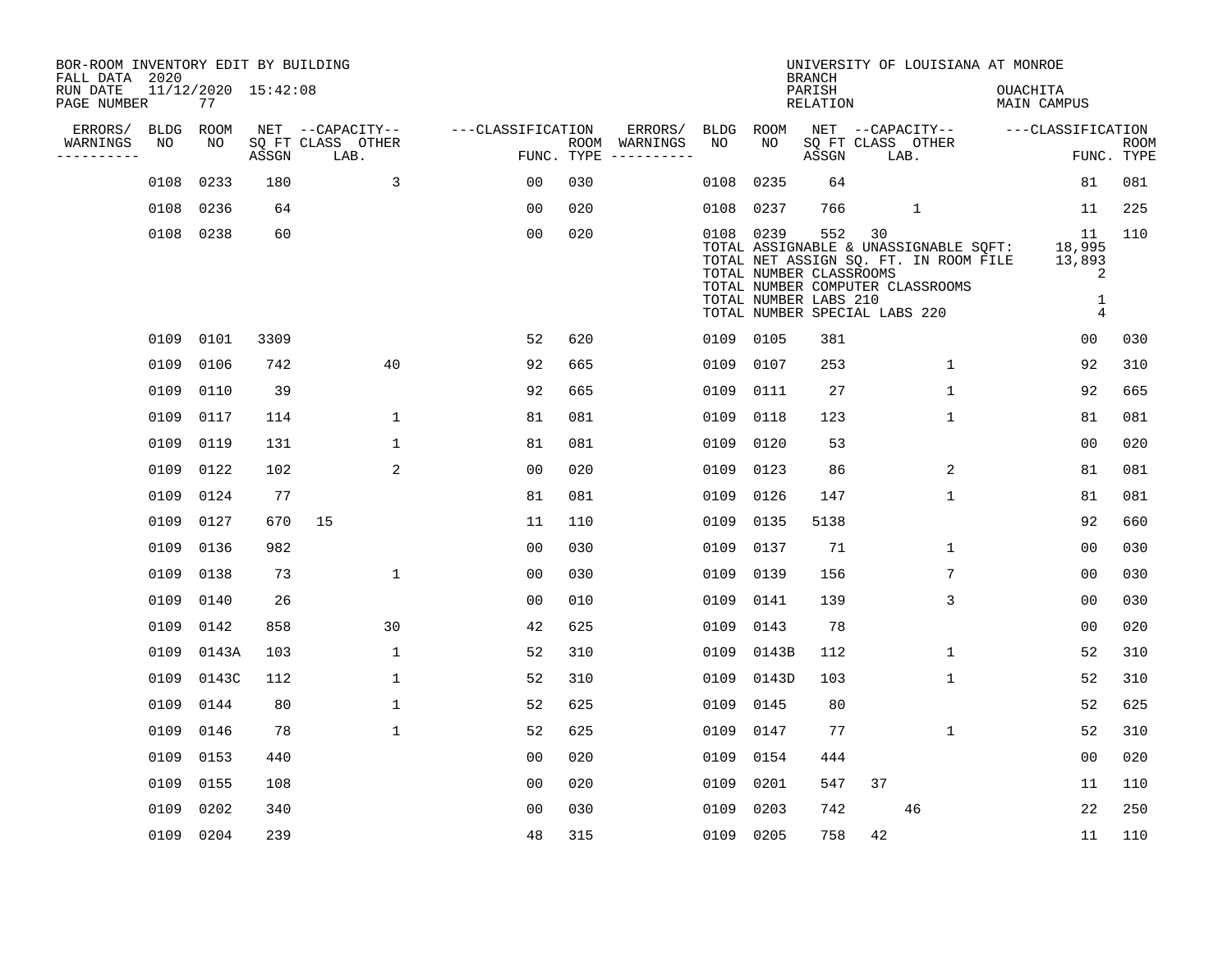| BOR-ROOM INVENTORY EDIT BY BUILDING<br>FALL DATA 2020 |                   |                           |       |                                               |                   |                    |                                                                                                                                   |                   |             | <b>BRANCH</b>             | UNIVERSITY OF LOUISIANA AT MONROE             |                                |                           |
|-------------------------------------------------------|-------------------|---------------------------|-------|-----------------------------------------------|-------------------|--------------------|-----------------------------------------------------------------------------------------------------------------------------------|-------------------|-------------|---------------------------|-----------------------------------------------|--------------------------------|---------------------------|
| RUN DATE<br>PAGE NUMBER                               |                   | 11/12/2020 15:42:08<br>78 |       |                                               |                   |                    |                                                                                                                                   |                   |             | PARISH<br><b>RELATION</b> |                                               | <b>OUACHITA</b><br>MAIN CAMPUS |                           |
| ERRORS/<br>WARNINGS<br>---------                      | <b>BLDG</b><br>NO | ROOM<br>NO                | ASSGN | NET --CAPACITY--<br>SQ FT CLASS OTHER<br>LAB. | ---CLASSIFICATION | ROOM<br>FUNC. TYPE | ERRORS/<br>WARNINGS<br>$\begin{tabular}{ccccccccc} - & - & - & - & - & - & - & - \\ & - & - & - & - & - & - & - \\ \end{tabular}$ | <b>BLDG</b><br>NO | ROOM<br>NO. | ASSGN                     | NET --CAPACITY--<br>SQ FT CLASS OTHER<br>LAB. | ---CLASSIFICATION              | <b>ROOM</b><br>FUNC. TYPE |
|                                                       | 0109              | 0206                      | 154   | $\mathbf{1}$                                  | 81                | 081                |                                                                                                                                   | 0109              | 0207        | 124                       | $\mathbf 1$                                   | 51                             | 315                       |
|                                                       | 0109              | 0208                      | 186   | 3                                             | 51                | 325                |                                                                                                                                   | 0109              | 0209        | 195                       | 7                                             | 51                             | 315                       |
|                                                       | 0109              | 0210                      | 44    | $\mathbf{1}$                                  | 0 <sub>0</sub>    | 030                |                                                                                                                                   | 0109              | 0211        | 86                        | 2                                             | 00                             | 030                       |
|                                                       | 0109              | 0212                      | 550   | 40                                            | 11                | 110                |                                                                                                                                   | 0109              | 0213        | 383                       |                                               | 0 <sub>0</sub>                 | 030                       |
|                                                       | 0109              | 0214                      | 35    |                                               | 64                | 710                |                                                                                                                                   | 0109              | 0215        | 92                        |                                               | 81                             | 081                       |
|                                                       | 0109              | 0216                      | 62    |                                               | 0 <sub>0</sub>    | 020                |                                                                                                                                   | 0109              | 0217        | 123                       | $\mathbf 1$                                   | 81                             | 081                       |
|                                                       | 0109              | 0218                      | 113   | $\mathbf 1$                                   | 81                | 081                |                                                                                                                                   | 0109              | 0219        | 85                        |                                               | 81                             | 081                       |
|                                                       | 0109              | 0220                      | 91    | 1                                             | 81                | 081                |                                                                                                                                   | 0109              | 0221        | 296                       | 1                                             | 81                             | 081                       |
|                                                       | 0109              | 0221A                     | 184   | $\mathbf 1$                                   | 81                | 081                |                                                                                                                                   | 0109              | 0221B       | 92                        | 1                                             | 81                             | 310                       |
|                                                       | 0109              | 0221C                     | 70    | $\mathbf 1$                                   | 81                | 081                |                                                                                                                                   | 0109              | 0221D       | 260                       | 2                                             | 81                             | 310                       |
|                                                       | 0109              | 0222                      | 760   | 20                                            | 11                | 250                |                                                                                                                                   | 0109              | 0223        | 86                        | 2                                             | 81                             | 081                       |
|                                                       | 0109              | 0224                      | 85    | $\mathbf 1$                                   | 81                | 081                |                                                                                                                                   | 0109              | 0225        | 86                        | 1                                             | 81                             | 081                       |
|                                                       | 0109              | 0226                      | 87    | $\mathbf{1}$                                  | 81                | 081                |                                                                                                                                   | 0109              | 0228        | 703                       | 27                                            | 11                             | 140                       |
|                                                       | 0109              | 0229                      | 703   | 47                                            | 11                | 140                |                                                                                                                                   | 0109              | 0230        | 81                        | 1                                             | 81                             | 081                       |
|                                                       | 0109              | 0231                      | 81    | $\mathbf{1}$                                  | 81                | 081                |                                                                                                                                   | 0109              | 0232        | 162                       | 1                                             | 46                             | 310                       |
|                                                       | 0109              | 0234                      | 90    |                                               | 48                | 115                |                                                                                                                                   | 0109              | 0234A       | 44                        |                                               | 48                             | 115                       |
|                                                       | 0109              | 0235                      | 158   | 3                                             | 0 <sub>0</sub>    | 030                |                                                                                                                                   | 0109              | 0236        | 154                       | 2                                             | 0 <sub>0</sub>                 | 030                       |
|                                                       | 0109              | 0237                      | 24    |                                               | 0 <sub>0</sub>    | 010                |                                                                                                                                   | 0109              | 0238        | 1027                      | 25                                            | 22                             | 250                       |
|                                                       | 0109              | 0241                      | 90    | 1                                             | 46                | 315                |                                                                                                                                   | 0109              | 0241A       | 286                       | 1                                             | 46                             | 310                       |
|                                                       | 0109              | 0241B                     | 214   | $\mathbf{1}$                                  | 46                | 310                |                                                                                                                                   | 0109              | 0241C       | 330                       | 1                                             | 46                             | 325                       |
|                                                       | 0109              | 0241D                     | 180   | 1                                             | 46                | 310                |                                                                                                                                   | 0109              | 0241E       | 150                       |                                               | 46                             | 315                       |
|                                                       | 0109              | 0241F                     | 188   | $\mathbf{1}$                                  | 46                | 310                |                                                                                                                                   | 0109              | 0241G       | 30                        |                                               | 46                             | 315                       |
|                                                       | 0109              | 0241H                     | 27    | $\mathbf{1}$                                  | 46                | 315                |                                                                                                                                   | 0109              | 0241K       | 141                       |                                               | 0 <sub>0</sub>                 | 020                       |
|                                                       | 0109              | 0241L                     | 12    |                                               | 46                | 315                |                                                                                                                                   | 0109              | 0242        | 86                        | $\mathbf 1$                                   | 46                             | 320                       |
|                                                       | 0109              | 0243                      | 87    |                                               | 46                | 315                |                                                                                                                                   | 0109              | 0245        | 649                       | 52                                            | 81                             | 081                       |
|                                                       | 0109 0246         |                           | 90    | $\mathbf{1}$                                  | 81                | 081                |                                                                                                                                   | 0109              | 0248        | 89                        | $\mathbf 1$                                   | 46                             | 310                       |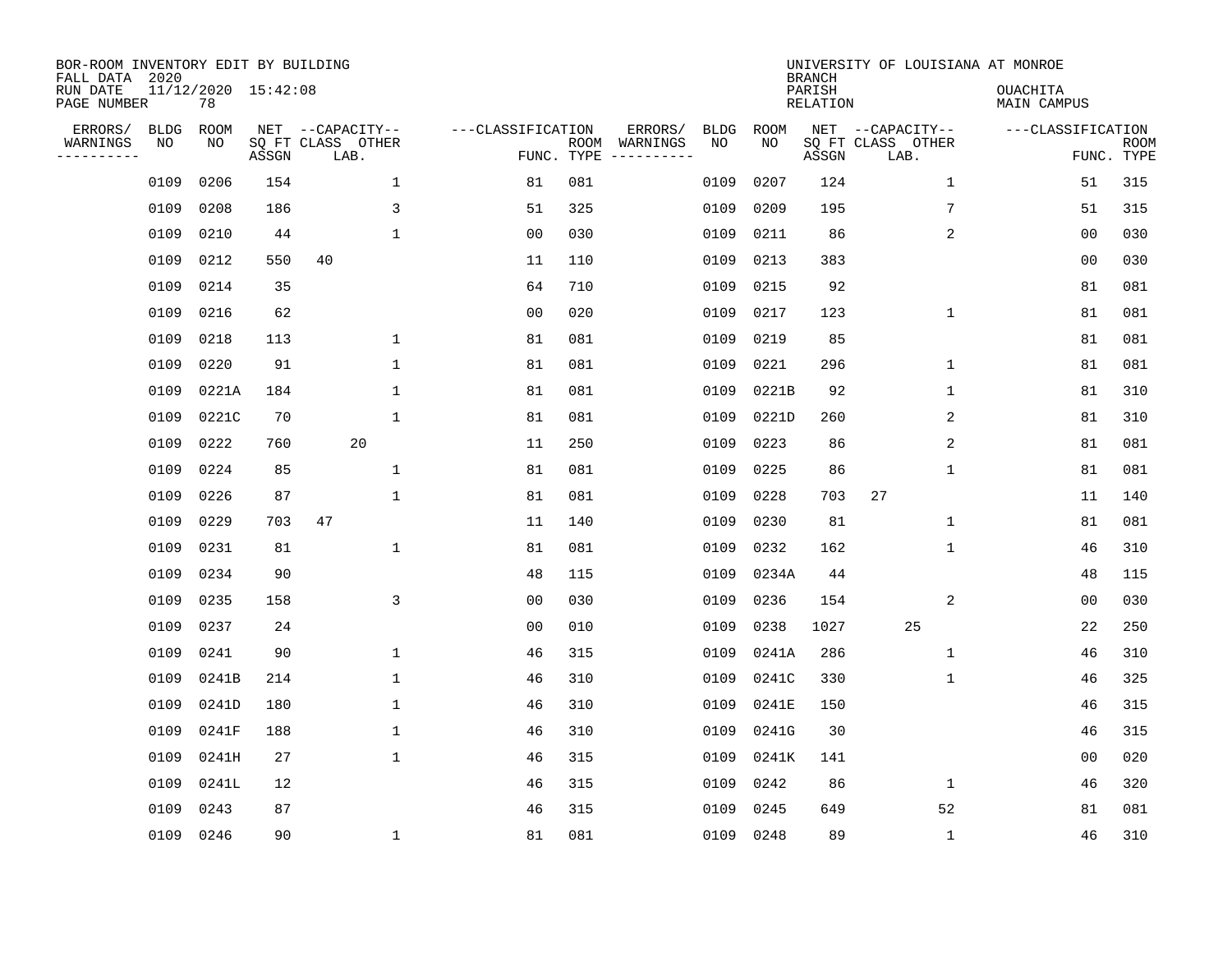| BOR-ROOM INVENTORY EDIT BY BUILDING<br>FALL DATA 2020<br>RUN DATE<br>PAGE NUMBER |                   | 11/12/2020 15:42:08<br>79 |       |                                               |              |                   |            |                                                                                                                                        |                   |             | <b>BRANCH</b><br>PARISH<br><b>RELATION</b> | UNIVERSITY OF LOUISIANA AT MONROE             | <b>OUACHITA</b><br>MAIN CAMPUS |                           |
|----------------------------------------------------------------------------------|-------------------|---------------------------|-------|-----------------------------------------------|--------------|-------------------|------------|----------------------------------------------------------------------------------------------------------------------------------------|-------------------|-------------|--------------------------------------------|-----------------------------------------------|--------------------------------|---------------------------|
|                                                                                  |                   |                           |       |                                               |              |                   |            |                                                                                                                                        |                   |             |                                            |                                               |                                |                           |
| ERRORS/<br>WARNINGS<br>---------                                                 | <b>BLDG</b><br>NO | ROOM<br>ΝO                | ASSGN | NET --CAPACITY--<br>SQ FT CLASS OTHER<br>LAB. |              | ---CLASSIFICATION | FUNC. TYPE | ERRORS/<br>ROOM WARNINGS<br>$\begin{tabular}{ccccccccc} - & - & - & - & - & - & - & - \\ & - & - & - & - & - & - & - \\ \end{tabular}$ | <b>BLDG</b><br>NO | ROOM<br>NO. | ASSGN                                      | NET --CAPACITY--<br>SQ FT CLASS OTHER<br>LAB. | ---CLASSIFICATION              | <b>ROOM</b><br>FUNC. TYPE |
|                                                                                  | 0109              | 0249                      | 492   |                                               | $\mathbf 1$  | 81                | 081        |                                                                                                                                        | 0109              | 0249A       | 147                                        | $\mathbf{1}$                                  | 81                             | 081                       |
|                                                                                  | 0109              | 0249B                     | 147   |                                               | $\mathbf 1$  | 81                | 081        |                                                                                                                                        | 0109              | 0249C       | 43                                         |                                               | 81                             | 081                       |
|                                                                                  | 0109              | 0250                      | 830   | 30                                            |              | 11                | 210        |                                                                                                                                        | 0109              | 0251        | 89                                         |                                               | 81                             | 081                       |
|                                                                                  | 0109              | 0252                      | 83    |                                               | $\mathbf{1}$ | 81                | 081        |                                                                                                                                        | 0109              | 0253        | 2475                                       |                                               | 0 <sub>0</sub>                 | 020                       |
|                                                                                  | 0109              | 0254                      | 518   |                                               |              | 0 <sub>0</sub>    | 020        |                                                                                                                                        | 0109              | 0255        | 519                                        |                                               | 00                             | 020                       |
|                                                                                  | 0109              | 0256                      | 108   |                                               |              | 0 <sub>0</sub>    | 020        |                                                                                                                                        | 0109              | 0301        | 95                                         | $\mathbf 1$                                   | 81                             | 310                       |
|                                                                                  | 0109              | 0302                      | 123   |                                               | $\mathbf 1$  | 81                | 310        |                                                                                                                                        | 0109              | 0303        | 119                                        | $\mathbf 1$                                   | 46                             | 310                       |
|                                                                                  | 0109              | 0304                      | 63    |                                               |              | 0 <sub>0</sub>    | 020        |                                                                                                                                        | 0109              | 0305        | 97                                         | 1                                             | 81                             | 310                       |
|                                                                                  | 0109              | 0306                      | 102   |                                               | $\mathbf 1$  | 46                | 310        |                                                                                                                                        | 0109              | 0307        | 363                                        |                                               | 0 <sub>0</sub>                 | 030                       |
|                                                                                  | 0109              | 0308                      | 689   | 20                                            |              | 11                | 110        |                                                                                                                                        | 0109              | 0309        | 130                                        | $\mathbf 1$                                   | 81                             | 310                       |
|                                                                                  | 0109              | 0310                      | 173   |                                               | $\mathbf 1$  | 81                | 310        |                                                                                                                                        | 0109              | 0311        | 90                                         |                                               | 81                             | 315                       |
|                                                                                  | 0109              | 0312                      | 108   |                                               | $\mathbf{1}$ | 81                | 315        |                                                                                                                                        | 0109              | 0314        | 157                                        | $\mathbf{1}$                                  | 81                             | 310                       |
|                                                                                  | 0109              | 0314A                     | 190   |                                               | $\mathbf{1}$ | 81                | 325        |                                                                                                                                        | 0109              | 0315        | 708                                        | 25                                            | 11                             | 210                       |
|                                                                                  | 0109              | 0316                      | 783   | 25                                            |              | 11                | 210        |                                                                                                                                        | 0109              | 0317        | 379                                        |                                               | 0 <sub>0</sub>                 | 030                       |
|                                                                                  | 0109              | 0318                      | 77    | 1                                             |              | 21                | 255        |                                                                                                                                        | 0109              | 0319        | 100                                        | $\mathbf{1}$                                  | 21                             | 255                       |
|                                                                                  | 0109              | 0320                      | 363   | 4                                             |              | 21                | 250        |                                                                                                                                        | 0109              | 0321        | 130                                        | 1                                             | 46                             | 310                       |
|                                                                                  | 0109              | 0322                      | 880   | 25                                            |              | 11                | 210        |                                                                                                                                        | 0109              | 0323        | 555                                        |                                               | 11                             | 650                       |
|                                                                                  | 0109              | 0324                      | 286   |                                               | 1            | 46                | 310        |                                                                                                                                        | 0109              | 0325        | 39                                         |                                               | 0 <sub>0</sub>                 | 020                       |
|                                                                                  | 0109              | 0326                      | 729   | 30                                            |              | 11                | 110        |                                                                                                                                        | 0109              | 0327        | 264                                        | 5                                             | 48                             | 250                       |
|                                                                                  | 0109              | 0327A                     | 72    |                                               |              | 48                | 255        |                                                                                                                                        | 0109              | 0328        | 758                                        | 15                                            | 11                             | 240                       |
|                                                                                  | 0109              | 0329                      | 99    |                                               | $\mathbf 1$  | 46                | 715        |                                                                                                                                        | 0109              | 0330        | 99                                         | 1                                             | 46                             | 315                       |
|                                                                                  | 0109              | 0331                      | 99    |                                               |              | 81                | 081        |                                                                                                                                        | 0109              | 0332        | 99                                         | 1                                             | 81                             | 081                       |
|                                                                                  | 0109              | 0333                      | 813   | 30                                            |              | 11                | 140        |                                                                                                                                        | 0109              | 0334        | 160                                        | 2                                             | 0 <sub>0</sub>                 | 030                       |
|                                                                                  | 0109              | 0335                      | 25    |                                               |              | 0 <sub>0</sub>    | 010        |                                                                                                                                        | 0109              | 0336        | 150                                        | 3                                             | 0 <sub>0</sub>                 | 030                       |
|                                                                                  | 0109              | 0337                      | 943   | 105                                           |              | 11                | 110        |                                                                                                                                        | 0109              | 0340        | 91                                         | 1                                             | 81                             | 310                       |
|                                                                                  |                   | 0109 0340B                | 226   |                                               |              | 81                | 081        |                                                                                                                                        | 0109              | 0341        | 90                                         | 1                                             | 81                             | 310                       |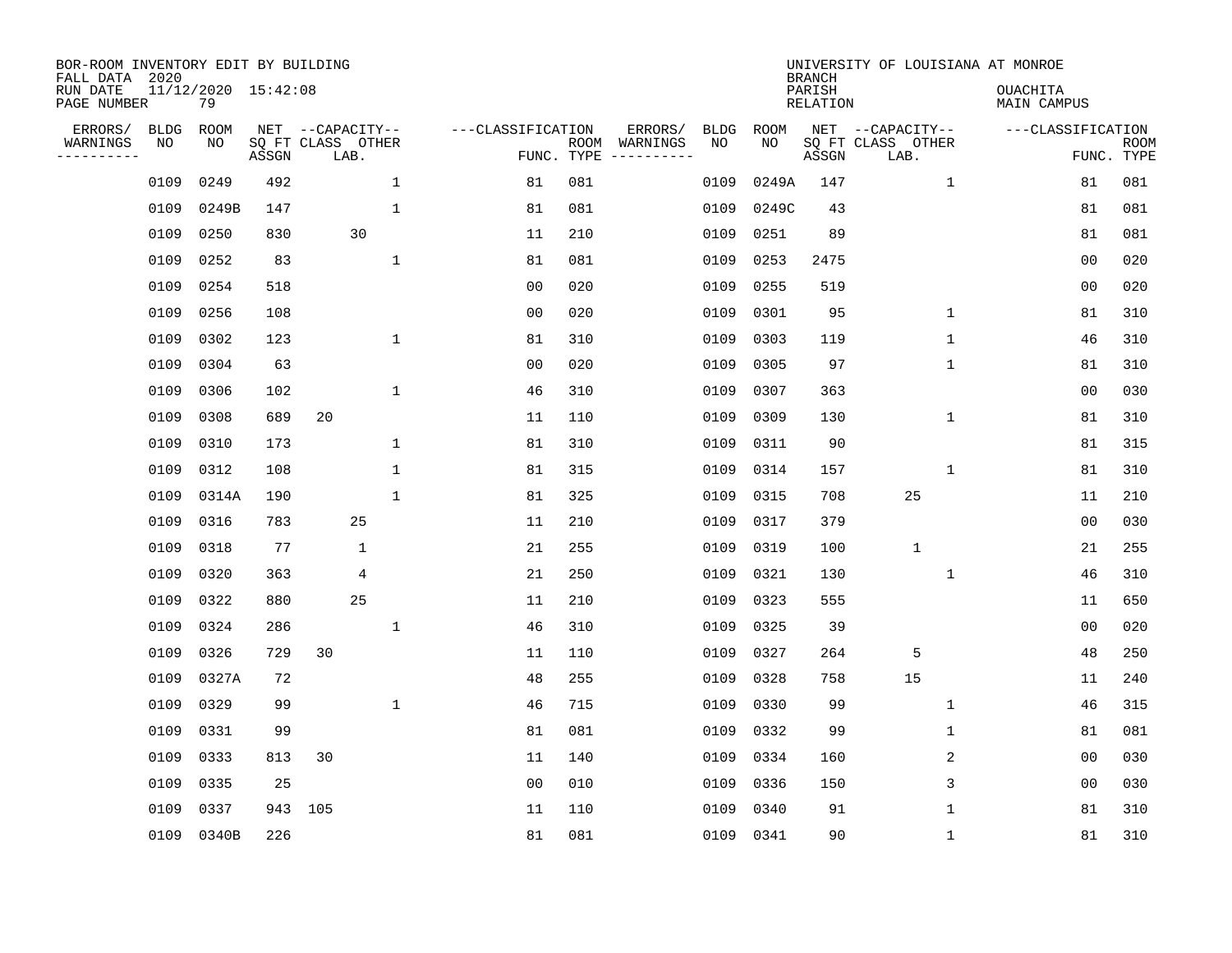| BOR-ROOM INVENTORY EDIT BY BUILDING<br>FALL DATA 2020 |           |      |                     |                           |                   |            |                              |             |                                                               | <b>BRANCH</b>             | UNIVERSITY OF LOUISIANA AT MONROE                                                                                                                   |                                       |                           |
|-------------------------------------------------------|-----------|------|---------------------|---------------------------|-------------------|------------|------------------------------|-------------|---------------------------------------------------------------|---------------------------|-----------------------------------------------------------------------------------------------------------------------------------------------------|---------------------------------------|---------------------------|
| RUN DATE<br>PAGE NUMBER                               |           | 80   | 11/12/2020 15:42:08 |                           |                   |            |                              |             |                                                               | PARISH<br><b>RELATION</b> |                                                                                                                                                     | OUACHITA<br><b>MAIN CAMPUS</b>        |                           |
| ERRORS/                                               | BLDG      | ROOM |                     | NET --CAPACITY--          | ---CLASSIFICATION |            | ERRORS/                      | <b>BLDG</b> | <b>ROOM</b>                                                   |                           | NET --CAPACITY--                                                                                                                                    | ---CLASSIFICATION                     |                           |
| WARNINGS<br>----------                                | NO        | NO   | ASSGN               | SQ FT CLASS OTHER<br>LAB. |                   | FUNC. TYPE | ROOM WARNINGS<br>----------- | NO          | NO                                                            | ASSGN                     | SQ FT CLASS OTHER<br>LAB.                                                                                                                           |                                       | <b>ROOM</b><br>FUNC. TYPE |
|                                                       | 0109      | 0342 | 91                  | $\mathbf 1$               | 81                | 310        |                              | 0109        | 0343                                                          | 91                        | 1                                                                                                                                                   | 46                                    | 310                       |
|                                                       | 0109      | 0344 | 91                  | $\mathbf{1}$              | 81                | 310        |                              | 0109        | 0345                                                          | 91                        | $\mathbf 1$                                                                                                                                         | 46                                    | 310                       |
|                                                       | 0109      | 0346 | 740                 | 15                        | 11                | 650        |                              | 0109        | 0346B                                                         | 62                        | 10                                                                                                                                                  | 48                                    | 735                       |
|                                                       | 0109      | 0348 | 175                 |                           | 48                | 255        |                              | 0109        | 0349                                                          | 738                       | 15                                                                                                                                                  | 11                                    | 250                       |
|                                                       | 0109      | 0350 | 2574                |                           | 0 <sub>0</sub>    | 020        |                              | 0109        | 0351                                                          | 678                       |                                                                                                                                                     | 0 <sub>0</sub>                        | 020                       |
|                                                       | 0109      | 0353 | 674                 |                           | 0 <sub>0</sub>    | 020        |                              | 0109        | 0355                                                          | 72                        |                                                                                                                                                     | 0 <sub>0</sub>                        | 020                       |
|                                                       | 0109      | 0401 | 136                 |                           | 0 <sub>0</sub>    | 020        |                              | 0109        | 0402                                                          | 136                       |                                                                                                                                                     | 0 <sub>0</sub>                        | 020                       |
|                                                       | 0109 0403 |      | 254                 | 4                         | 11                | 250        |                              |             | 0109 0404<br>TOTAL NUMBER CLASSROOMS<br>TOTAL NUMBER LABS 210 | 161                       | TOTAL ASSIGNABLE & UNASSIGNABLE SQFT:<br>TOTAL NET ASSIGN SQ. FT. IN ROOM FILE<br>TOTAL NUMBER COMPUTER CLASSROOMS<br>TOTAL NUMBER SPECIAL LABS 220 | 00<br>52,074<br>38,399<br>7<br>3<br>4 | 030                       |
|                                                       | 0110 0101 |      | 324                 |                           | 0 <sub>0</sub>    | 020        |                              |             | 0110 0102                                                     | 72                        |                                                                                                                                                     | 00                                    | 020                       |
|                                                       | 0110      | 0103 | 317                 | 4                         | 77                | 310        |                              | 0110        | 0104                                                          | 39                        |                                                                                                                                                     | 0 <sub>0</sub>                        | 030                       |
|                                                       | 0110      | 0105 | 105                 |                           | 0 <sub>0</sub>    | 030        |                              | 0110        | 0106                                                          | 30                        |                                                                                                                                                     | 0 <sub>0</sub>                        | 030                       |
|                                                       | 0110      | 0107 | 190                 | $\mathbf{1}$              | 77                | 310        |                              | 0110        | 0108                                                          | 50                        |                                                                                                                                                     | 0 <sub>0</sub>                        | 020                       |
|                                                       | 0110      | 0109 | 197                 |                           | 0 <sub>0</sub>    | 040        |                              | 0110        | 0110                                                          | 179                       | 1                                                                                                                                                   | 77                                    | 310                       |
|                                                       | 0110      | 0111 | 232                 |                           | 0 <sub>0</sub>    | 020        |                              | 0110        | 0112                                                          | 404                       |                                                                                                                                                     | 0 <sub>0</sub>                        | 020                       |
|                                                       | 0110      | 0113 | 96                  |                           | 0 <sub>0</sub>    | 020        |                              | 0110        | 0115                                                          | 157                       | 4                                                                                                                                                   | 77                                    | 919                       |
|                                                       | 0110 0116 |      | 157                 | 4                         | 77                | 919        |                              | 0110        | 0117                                                          | 287                       | 1                                                                                                                                                   | 77                                    | 310                       |
|                                                       | 0110      | 0118 | 166                 | $\mathbf{1}$              | 77                | 310        |                              | 0110        | 0119                                                          | 170                       | $\mathbf{1}$                                                                                                                                        | 77                                    | 310                       |
|                                                       | 0110 0120 |      | 85                  |                           | 0 <sub>0</sub>    | 020        |                              | 0110        | 0121                                                          | 21                        |                                                                                                                                                     | 0 <sub>0</sub>                        | 010                       |
|                                                       | 0110      | 0122 | 221                 | $\overline{\mathbf{c}}$   | 63                | 313        |                              | 0110        | 0123                                                          | 21                        |                                                                                                                                                     | 63                                    | 731                       |
|                                                       | 0110      | 0201 | 245                 |                           | 0 <sub>0</sub>    | 020        |                              | 0110        | 0202                                                          | 335                       | 4                                                                                                                                                   | 77                                    | 310                       |
|                                                       | 0110      | 0203 | 8                   |                           | 0 <sub>0</sub>    | 030        |                              | 0110        | 0204                                                          | 22                        |                                                                                                                                                     | 63                                    | 731                       |
|                                                       | 0110      | 0205 | 190                 | $\mathbf{1}$              | 77                | 310        |                              | 0110        | 0206                                                          | 179                       | $\mathbf{1}$                                                                                                                                        | 77                                    | 310                       |
|                                                       | 0110 0207 |      | 181                 | $\mathbf{1}$              | 77                | 310        |                              |             | 0110 0208                                                     | 181                       | $\mathbf{1}$                                                                                                                                        | 77                                    | 310                       |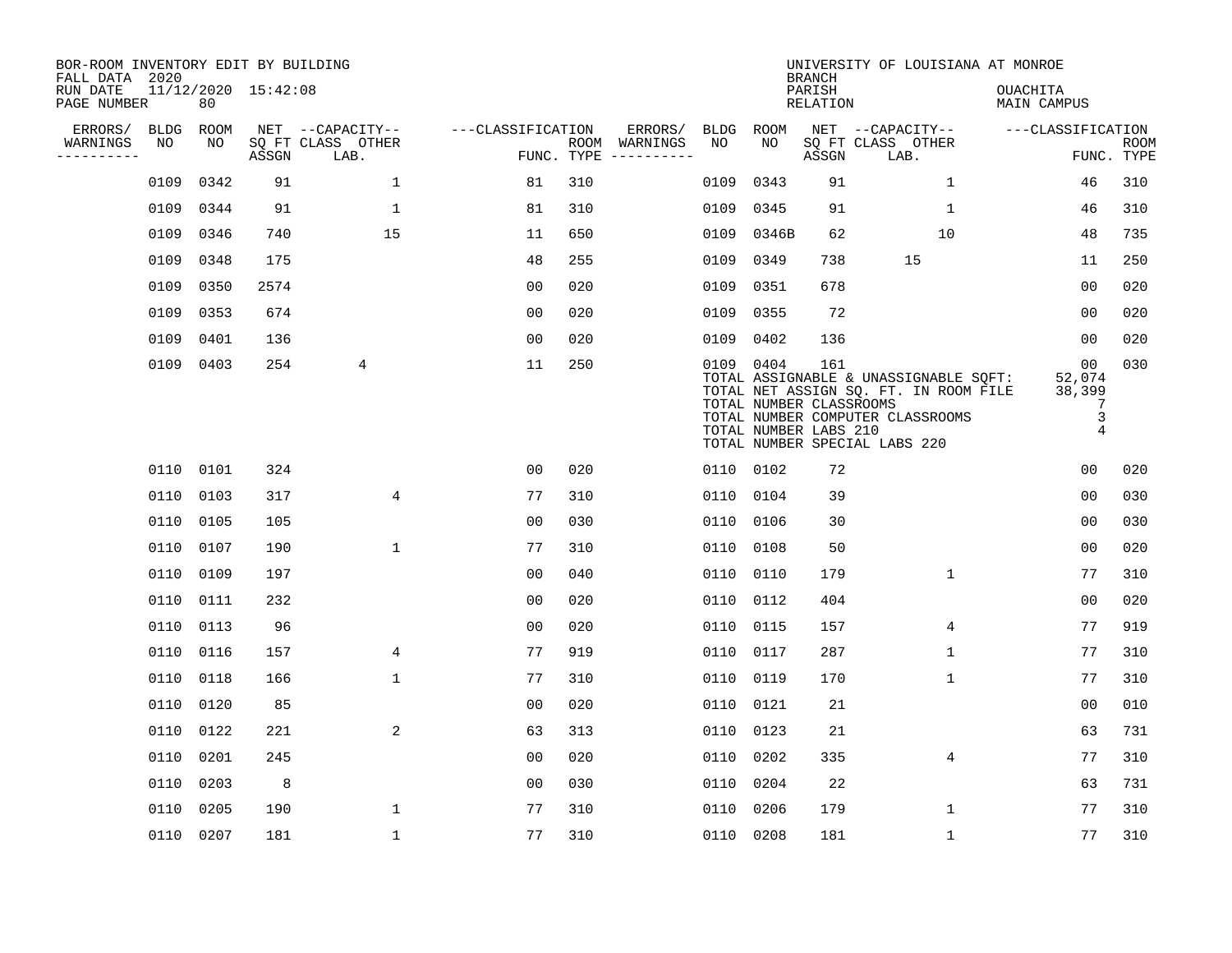| BOR-ROOM INVENTORY EDIT BY BUILDING<br>FALL DATA 2020 |             |           |                     |                           |                   |                    |          |      |           | <b>BRANCH</b>                                           | UNIVERSITY OF LOUISIANA AT MONROE                                                                                                                   |                                   |                           |
|-------------------------------------------------------|-------------|-----------|---------------------|---------------------------|-------------------|--------------------|----------|------|-----------|---------------------------------------------------------|-----------------------------------------------------------------------------------------------------------------------------------------------------|-----------------------------------|---------------------------|
| RUN DATE<br>PAGE NUMBER                               |             | 81        | 11/12/2020 15:42:08 |                           |                   |                    |          |      |           | PARISH<br><b>RELATION</b>                               |                                                                                                                                                     | OUACHITA<br><b>MAIN CAMPUS</b>    |                           |
| ERRORS/                                               | <b>BLDG</b> | ROOM      |                     | NET --CAPACITY--          | ---CLASSIFICATION |                    | ERRORS/  | BLDG | ROOM      |                                                         | NET --CAPACITY--                                                                                                                                    | ---CLASSIFICATION                 |                           |
| WARNINGS<br>----------                                | NO          | NO        | ASSGN               | SQ FT CLASS OTHER<br>LAB. |                   | ROOM<br>FUNC. TYPE | WARNINGS | NO   | NO        | ASSGN                                                   | SQ FT CLASS OTHER<br>LAB.                                                                                                                           |                                   | <b>ROOM</b><br>FUNC. TYPE |
|                                                       | 0110        | 0209      | 18                  |                           | 00                | 030                |          | 0110 | 0211      | 53                                                      |                                                                                                                                                     | 00                                | 020                       |
|                                                       | 0110        | 0212      | 50                  | 1                         | 77                | 919                |          | 0110 | 0213      | 50                                                      | 1                                                                                                                                                   | 77                                | 919                       |
|                                                       | 0110        | 0214      | 9                   |                           | 0 <sub>0</sub>    | 030                |          |      | 0110 0215 | 46                                                      |                                                                                                                                                     | 00                                | 030                       |
|                                                       | 0110        | 0216      | 441                 | 10                        | 77                | 350                |          |      | 0110 0218 | 200                                                     |                                                                                                                                                     | 00                                | 020                       |
|                                                       | 0110        | 0219      | 238                 | 2                         | 63                | 313                |          | 0110 | 0220      | 30                                                      |                                                                                                                                                     | 63                                | 731                       |
|                                                       |             | 0110 0221 | 30                  |                           | 63                | 731                |          |      | 0110 0226 | 120<br>TOTAL NUMBER CLASSROOMS<br>TOTAL NUMBER LABS 210 | TOTAL ASSIGNABLE & UNASSIGNABLE SQFT:<br>TOTAL NET ASSIGN SQ. FT. IN ROOM FILE<br>TOTAL NUMBER COMPUTER CLASSROOMS<br>TOTAL NUMBER SPECIAL LABS 220 | 00 <sub>o</sub><br>6,146<br>3,792 | 020                       |
|                                                       |             | 0111 0100 | 196                 |                           | 0 <sub>0</sub>    | 040                |          |      | 0111 0101 | 3317                                                    | 1                                                                                                                                                   | 51                                | 310                       |
|                                                       |             | 0111 0102 | 1395                | $\mathbf{1}$              | 55                | 310                |          |      | 0111 0103 | 124                                                     | $\mathbf{1}$                                                                                                                                        | 51                                | 310                       |
|                                                       |             | 0111 0104 | 788                 | $\mathbf 1$               | 51                | 310                |          |      | 0111 0105 | 115                                                     | $\mathbf 1$                                                                                                                                         | 51                                | 310                       |
|                                                       | 0111        | 0106      | 214                 | 2                         | 51                | 310                |          |      | 0111 0107 | 121                                                     | 1                                                                                                                                                   | 51                                | 310                       |
|                                                       |             | 0111 0108 | 81                  | $\mathbf{1}$              | 51                | 310                |          |      | 0111 0109 | 87                                                      | 1                                                                                                                                                   | 51                                | 310                       |
|                                                       | 0111        | 0110      | 136                 | 1                         | 51                | 310                |          |      | 0111 0111 | 103                                                     | 1                                                                                                                                                   | 51                                | 310                       |
|                                                       |             | 0111 0112 | 91                  | $\mathbf{1}$              | 51                | 310                |          |      | 0111 0113 | 95                                                      | 1                                                                                                                                                   | 51                                | 310                       |
|                                                       | 0111        | 0115      | 1080                | 10                        | 51                | 310                |          |      | 0111 0116 | 61                                                      | 1                                                                                                                                                   | 51                                | 310                       |
|                                                       |             | 0111 0117 | 257                 | $\mathbf{1}$              | 51                | 310                |          |      | 0111 0118 | 87                                                      |                                                                                                                                                     | 0 <sub>0</sub>                    | 030                       |
|                                                       |             | 0111 0119 | 131                 | $\mathbf{1}$              | 51                | 310                |          |      | 0111 0120 | 157                                                     | $\mathbf 1$                                                                                                                                         | 51                                | 310                       |
|                                                       |             | 0111 0121 | 90                  | $\mathbf{1}$              | 51                | 310                |          |      | 0111 0122 | 90                                                      | 1                                                                                                                                                   | 51                                | 310                       |
|                                                       |             | 0111 0123 | 89                  | $\mathbf 1$               | 51                | 310                |          |      | 0111 0124 | 89                                                      | 1                                                                                                                                                   | 51                                | 310                       |
|                                                       |             | 0111 0125 | 89                  | $\mathbf 1$               | 51                | 310                |          |      | 0111 0126 | 89                                                      | 1                                                                                                                                                   | 51                                | 310                       |
|                                                       |             | 0111 0128 | 87                  | $\mathbf 1$               | 51                | 310                |          |      | 0111 0129 | 46                                                      |                                                                                                                                                     | 0 <sub>0</sub>                    | 030                       |
|                                                       |             | 0111 0130 | 92                  | $\mathbf{1}$              | 51                | 310                |          |      | 0111 0131 | 92                                                      | $\mathbf{1}$                                                                                                                                        | 51                                | 310                       |
|                                                       |             | 0111 0132 | 1055                | 20                        | 55                | 680                |          |      | 0111 0133 | 72                                                      |                                                                                                                                                     | 63                                | 730                       |
|                                                       |             | 0111 0134 | 512                 | 10                        | 51                | 680                |          |      | 0111 0135 | 264                                                     |                                                                                                                                                     | 63                                | 730                       |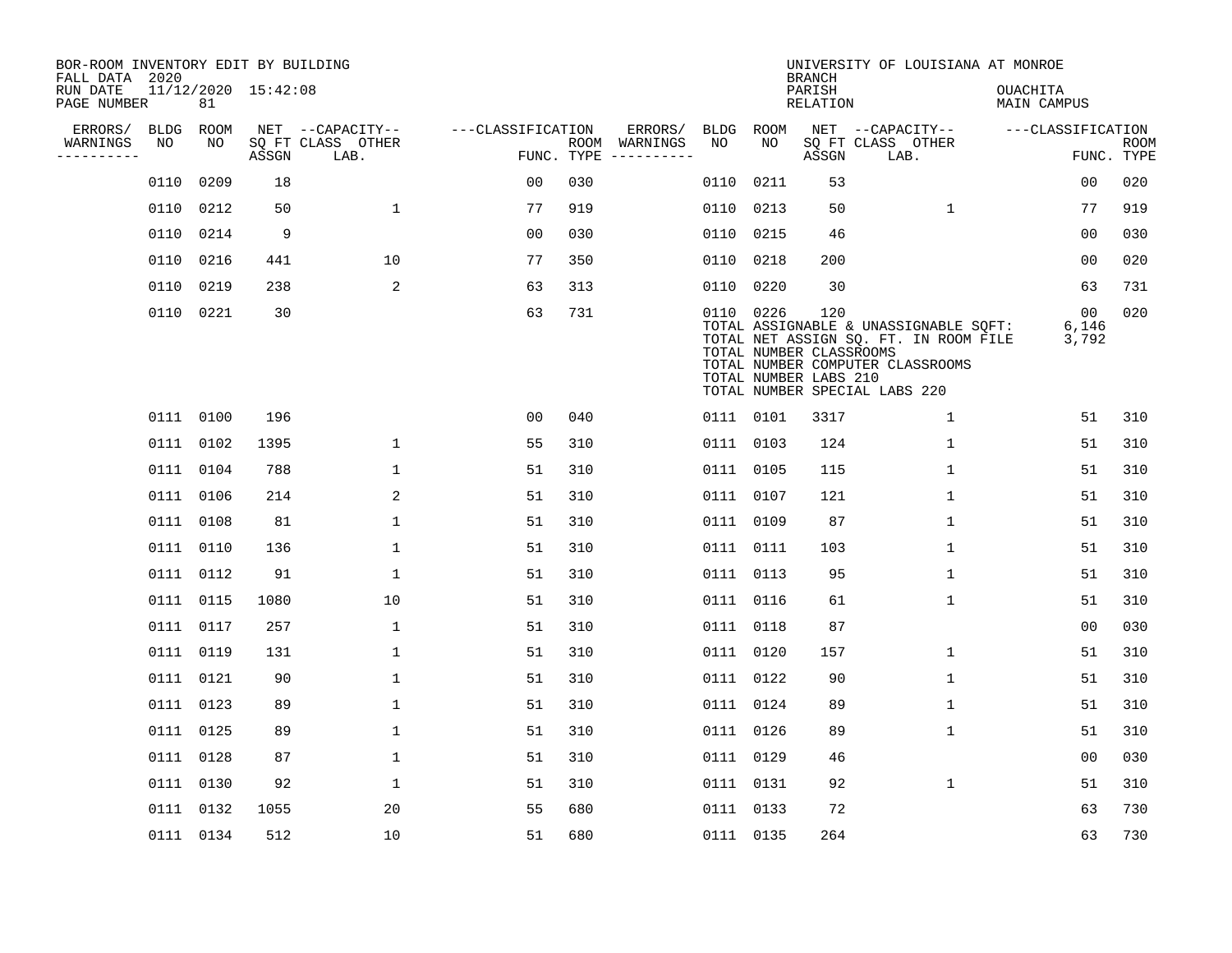| BOR-ROOM INVENTORY EDIT BY BUILDING<br>FALL DATA 2020 |                           |       |                                               |                   |            |                          |            |            | <b>BRANCH</b>      | UNIVERSITY OF LOUISIANA AT MONROE             |                                 |             |
|-------------------------------------------------------|---------------------------|-------|-----------------------------------------------|-------------------|------------|--------------------------|------------|------------|--------------------|-----------------------------------------------|---------------------------------|-------------|
| RUN DATE<br>PAGE NUMBER                               | 11/12/2020 15:42:08<br>82 |       |                                               |                   |            |                          |            |            | PARISH<br>RELATION |                                               | <b>OUACHITA</b><br>MAIN CAMPUS  |             |
| ERRORS/<br>BLDG<br>WARNINGS<br>NO<br>---------        | ROOM<br>NO                | ASSGN | NET --CAPACITY--<br>SQ FT CLASS OTHER<br>LAB. | ---CLASSIFICATION | FUNC. TYPE | ERRORS/<br>ROOM WARNINGS | BLDG<br>NO | ROOM<br>NO | ASSGN              | NET --CAPACITY--<br>SQ FT CLASS OTHER<br>LAB. | ---CLASSIFICATION<br>FUNC. TYPE | <b>ROOM</b> |
|                                                       | 0111 0136                 | 124   |                                               | 0 <sub>0</sub>    | 030        |                          |            | 0111 0137  | 141                | $\mathbf{1}$                                  | 51                              | 310         |
|                                                       | 0111 0138                 | 54    | $\mathbf 1$                                   | 51                | 310        |                          |            | 0111 0139  | 546                | 5                                             | 51                              | 310         |
|                                                       | 0111 0140                 | 124   | $\mathbf{1}$                                  | 51                | 310        |                          |            | 0111 0141  | 89                 | $\mathbf{1}$                                  | 51                              | 310         |
|                                                       | 0111 0142                 | 110   | 3                                             | 63                | 350        |                          |            | 0111 0143  | 85                 | $\mathbf{1}$                                  | 51                              | 310         |
|                                                       | 0111 0144                 | 79    | 2                                             | 63                | 680        |                          |            | 0111 0145  | 150                | $\mathbf{1}$                                  | 51                              | 310         |
|                                                       | 0111 0146                 | 73    | 2                                             | 63                | 680        |                          |            | 0111 0148  | 34                 |                                               | 0 <sub>0</sub>                  | 010         |
|                                                       | 0111 0149                 | 926   |                                               | 00                | 040        |                          |            | 0111 0151  | 361                | 5                                             | 51                              | 310         |
|                                                       | 0111 0152                 | 146   | $\mathbf 1$                                   | 51                | 310        |                          |            | 0111 0153  | 182                | $\mathbf 1$                                   | 51                              | 310         |
| 0111                                                  | 0154                      | 260   | 5                                             | 0 <sub>0</sub>    | 030        |                          |            | 0111 0155  | 349                | 5                                             | 0 <sub>0</sub>                  | 030         |
|                                                       | 0111 0158                 | 67    |                                               | 0 <sub>0</sub>    | 030        |                          |            | 0111 0160  | 102                |                                               | 0 <sub>0</sub>                  | 030         |
|                                                       | 0111 0162                 | 233   |                                               | 0 <sub>0</sub>    | 030        |                          |            | 0111 0163  | 99                 | 99                                            | 0 <sub>0</sub>                  | 040         |
|                                                       | 0111 0165                 | 356   |                                               | 0 <sub>0</sub>    | 040        |                          |            | 0111 0167  | 353                |                                               | 0 <sub>0</sub>                  | 040         |
| 0111                                                  | 0168                      | 7762  | 100                                           | 43                | 660        |                          |            | 0111 0169  | 57                 | $\mathbf 1$                                   | 63                              | 590         |
|                                                       | 0111 0170                 | 78    | $\mathbf{1}$                                  | 63                | 590        |                          |            | 0111 0171  | 1758               |                                               | 63                              | 731         |
| 0111                                                  | 0172                      | 203   | 5                                             | 00                | 030        |                          |            | 0111 0173  | 177                | 5                                             | 0 <sub>0</sub>                  | 030         |
|                                                       | 0111 0174                 | 40    |                                               | 0 <sub>0</sub>    | 010        |                          |            | 0111 0175  | 158                | 1                                             | 51                              | 310         |
| 0111                                                  | 0176                      | 107   | $\mathbf 1$                                   | 63                | 313        |                          |            | 0111 0177  | 147                | 1                                             | 63                              | 310         |
| 0111                                                  | 0200                      | 579   | 3                                             | 51                | 310        |                          |            | 0111 0201  | 170                | 1                                             | 63                              | 310         |
|                                                       | 0111 0202                 | 83    |                                               | 0 <sub>0</sub>    | 040        |                          |            | 0111 0203  | 136                | 1                                             | 51                              | 310         |
|                                                       | 0111 0204                 | 162   | $\mathbf 1$                                   | 51                | 680        |                          |            | 0111 0205  | 108                | $\mathbf 1$                                   | 51                              | 310         |
|                                                       | 0111 0206                 | 206   | 3                                             | 51                | 313        |                          |            | 0111 0208  | 926                |                                               | 0 <sub>0</sub>                  | 040         |
|                                                       | 0111 0209                 | 620   | 10                                            | 51                | 350        |                          |            | 0111 0210  | 108                |                                               | 00                              | 010         |
|                                                       | 0111 0211                 | 586   | 2                                             | 63                | 350        |                          |            | 0111 0212  | 133                |                                               | 0 <sub>0</sub>                  | 030         |
|                                                       | 0111 0213                 | 1190  | 5                                             | 51                | 313        |                          |            | 0111 0214  | 284                | $\mathbf{1}$                                  | 51                              | 310         |
|                                                       | 0111 0215                 | 217   | 1                                             | 51                | 310        |                          |            | 0111 0217  | 613                | 5                                             | 51                              | 314         |
|                                                       | 0111 0218                 | 284   | $\mathbf{1}$                                  | 51                | 310        |                          |            | 0111 0219  | 1256               | 4                                             | 51                              | 313         |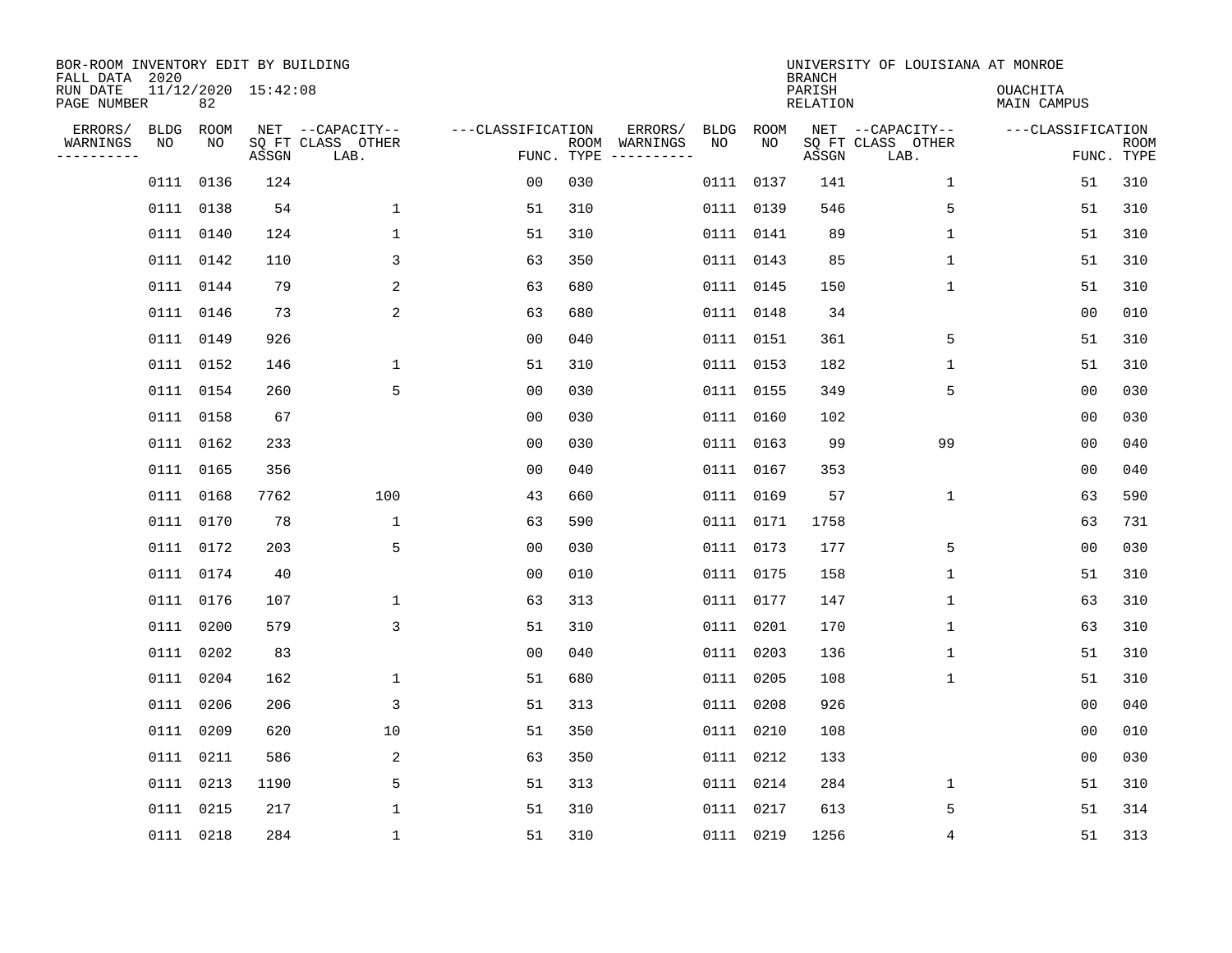| BOR-ROOM INVENTORY EDIT BY BUILDING<br>FALL DATA 2020 |            |            |                     |                                               |                   |            |                          |                   |            | <b>BRANCH</b>      | UNIVERSITY OF LOUISIANA AT MONROE             |                                |                           |
|-------------------------------------------------------|------------|------------|---------------------|-----------------------------------------------|-------------------|------------|--------------------------|-------------------|------------|--------------------|-----------------------------------------------|--------------------------------|---------------------------|
| RUN DATE<br>PAGE NUMBER                               |            | 83         | 11/12/2020 15:42:08 |                                               |                   |            |                          |                   |            | PARISH<br>RELATION |                                               | <b>OUACHITA</b><br>MAIN CAMPUS |                           |
| ERRORS/<br>WARNINGS<br>---------                      | BLDG<br>ΝO | ROOM<br>NO | ASSGN               | NET --CAPACITY--<br>SQ FT CLASS OTHER<br>LAB. | ---CLASSIFICATION | FUNC. TYPE | ERRORS/<br>ROOM WARNINGS | <b>BLDG</b><br>NO | ROOM<br>NO | ASSGN              | NET --CAPACITY--<br>SQ FT CLASS OTHER<br>LAB. | ---CLASSIFICATION              | <b>ROOM</b><br>FUNC. TYPE |
|                                                       |            | 0111 0220  | 116                 | $\mathbf 1$                                   | 51                | 310        |                          | 0111              | 0221       | 116                | 1                                             | 51                             | 310                       |
|                                                       |            | 0111 0222  | 113                 | $\mathbf{1}$                                  | 51                | 310        |                          |                   | 0111 0223  | 113                | $\mathbf 1$                                   | 51                             | 310                       |
|                                                       |            | 0111 0224  | 42                  |                                               | 63                | 731        |                          |                   | 0111 0225  | 58                 |                                               | 63                             | 731                       |
|                                                       |            | 0111 0226  | 367                 |                                               | 63                | 731        |                          |                   | 0111 0228  | 556                | 5                                             | 51                             | 310                       |
|                                                       |            | 0111 0229  | 455                 | 5                                             | 51                | 310        |                          |                   | 0111 0230  | 573                | 5                                             | 51                             | 310                       |
|                                                       |            | 0111 0231  | 154                 | $\mathbf{1}$                                  | 82                | 082        |                          |                   | 0111 0232  | 155                |                                               | 82                             | 082                       |
| 9                                                     |            | 0111 0233  | 795                 | $\overline{4}$                                | 11                | 110        |                          |                   | 0111 0234  | 385                | 5                                             | 0 <sub>0</sub>                 | 030                       |
| 9                                                     |            | 0111 0236  | 2263                | 10                                            | 11                | 110        |                          |                   | 0111 0237  | 45                 |                                               | 0 <sub>0</sub>                 | 030                       |
| 9                                                     | 0111       | 0238       | 2263                | 10                                            | 11                | 110        |                          | 0111              | 0239       | 112                |                                               | 63                             | 731                       |
|                                                       |            | 0111 0240  | 210                 |                                               | 63                | 731        |                          |                   | 0111 0241  | 630                | 5                                             | 63                             | 310                       |
| 9                                                     |            | 0111 0242  | 710                 | 5                                             | 63                | 410        |                          |                   | 0111 0243  | 850                | 6                                             | 51                             | 310                       |
|                                                       |            | 0111 0244  | 174                 |                                               | 0 <sub>0</sub>    | 030        |                          |                   | 0111 0245  | 103                | 1                                             | 51                             | 310                       |
|                                                       |            | 0111 0246  | 177                 | $\mathbf{1}$                                  | 51                | 310        |                          |                   | 0111 0247  | 98                 | $\mathbf{1}$                                  | 51                             | 310                       |
|                                                       |            | 0111 0248  | 103                 | $\mathbf{1}$                                  | 51                | 310        |                          |                   | 0111 0249  | 445                | 5                                             | 63                             | 310                       |
|                                                       |            | 0111 0250  | 246                 | 2                                             | 63                | 731        |                          |                   | 0111 0252  | 323                |                                               | 0 <sub>0</sub>                 | 040                       |
|                                                       |            | 0111 0253  | 487                 |                                               | 63                | 731        |                          |                   | 0111 0254  | 487                |                                               | 63                             | 710                       |
|                                                       | 0111 0255  |            | 382                 | 5                                             | 0 <sub>0</sub>    | 030        |                          |                   | 0111 0256  | 382                | 5                                             | 0 <sub>0</sub>                 | 030                       |
|                                                       | 0111 0257  |            | 1024                | 10                                            | 51                | 314        |                          |                   | 0111 0258  | 158                | $\mathbf 1$                                   | 51                             | 310                       |
|                                                       |            | 0111 0259  | 5025                |                                               | 0 <sub>0</sub>    | 040        |                          |                   | 0111 0300  | 564                | $\mathbf 1$                                   | 63                             | 310                       |
|                                                       |            | 0111 0301  | 124                 | $\mathbf{1}$                                  | 61                | 314        |                          |                   | 0111 0302  | 304                | $\mathbf 1$                                   | 63                             | 310                       |
|                                                       | 0111 0303  |            | 273                 | 1                                             | 63                | 310        |                          |                   | 0111 0304  | 279                | 1                                             | 63                             | 315                       |
|                                                       | 0111 0305  |            | 250                 | 1                                             | 63                | 310        |                          |                   | 0111 0306  | 163                | 1                                             | 51                             | 310                       |
|                                                       |            | 0111 0307  | 118                 | 1                                             | 63                | 310        |                          |                   | 0111 0308  | 393                | 2                                             | 63                             | 315                       |
|                                                       |            | 0111 0309  | 103                 | 1                                             | 63                | 310        |                          |                   | 0111 0310  | 131                | 1                                             | 63                             | 310                       |
|                                                       | 0111 0311  |            | 326                 | 3                                             | 51                | 310        |                          |                   | 0111 0312  | 131                | $\mathbf{1}$                                  | 63                             | 310                       |
|                                                       |            | 0111 0313  | 105                 | $\mathbf{1}$                                  | 63                | 310        |                          |                   | 0111 0314  | 64                 |                                               | 0 <sub>0</sub>                 | 040                       |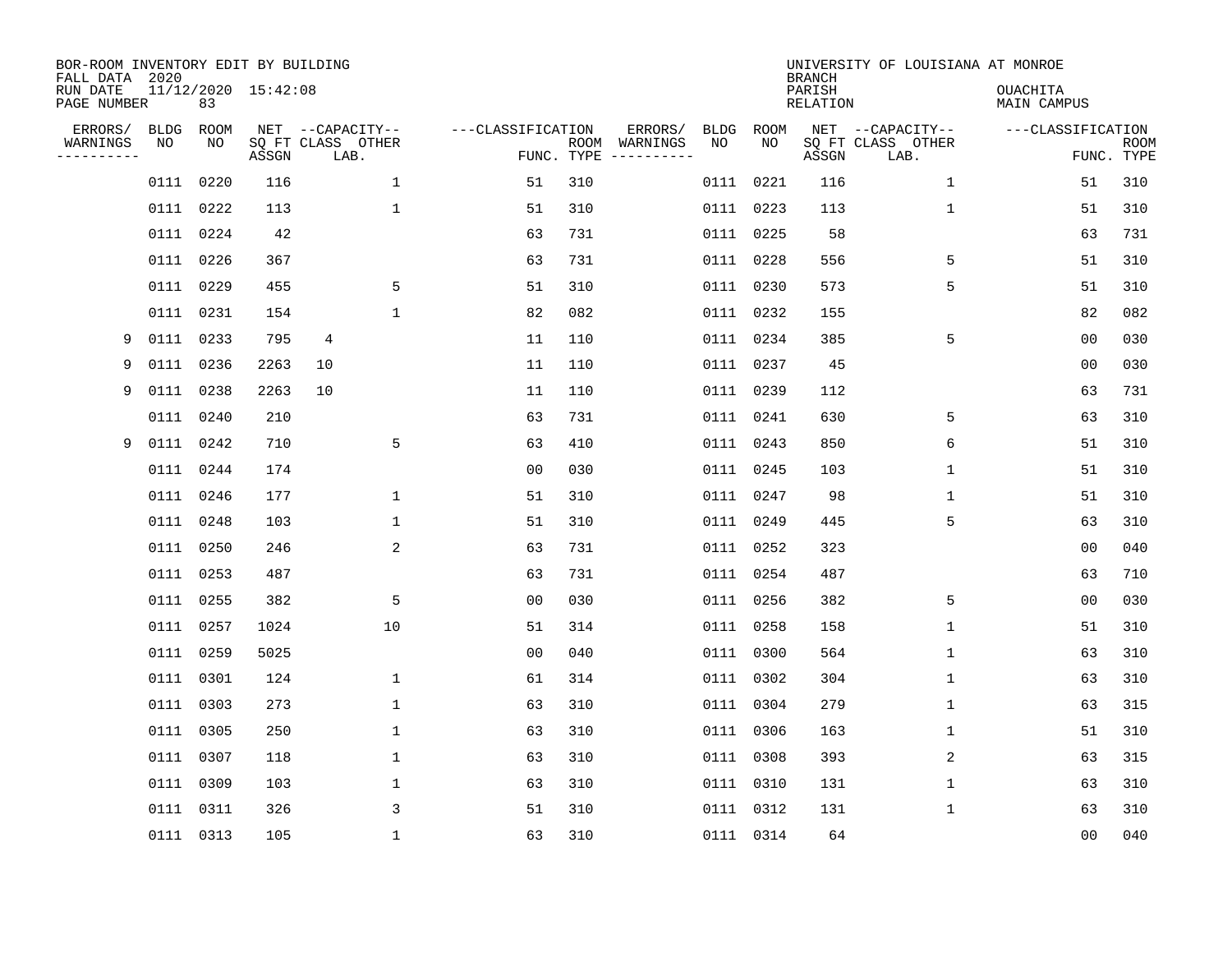| BOR-ROOM INVENTORY EDIT BY BUILDING<br>FALL DATA 2020 |            |            |                     |                           |                   |            |                                        |             | <b>BRANCH</b>             | UNIVERSITY OF LOUISIANA AT MONROE |                                |             |
|-------------------------------------------------------|------------|------------|---------------------|---------------------------|-------------------|------------|----------------------------------------|-------------|---------------------------|-----------------------------------|--------------------------------|-------------|
| RUN DATE<br>PAGE NUMBER                               |            | 84         | 11/12/2020 15:42:08 |                           |                   |            |                                        |             | PARISH<br><b>RELATION</b> |                                   | <b>OUACHITA</b><br>MAIN CAMPUS |             |
| ERRORS/<br>WARNINGS                                   | BLDG<br>NO | ROOM<br>NO |                     | NET --CAPACITY--          | ---CLASSIFICATION |            | ERRORS/<br>BLDG<br>ROOM WARNINGS<br>NO | ROOM<br>NO. |                           | NET --CAPACITY--                  | ---CLASSIFICATION              | <b>ROOM</b> |
| .                                                     |            |            | ASSGN               | SQ FT CLASS OTHER<br>LAB. |                   | FUNC. TYPE |                                        |             | ASSGN                     | SQ FT CLASS OTHER<br>LAB.         |                                | FUNC. TYPE  |
|                                                       |            | 0111 0315  | 138                 | $\mathbf 1$               | 63                | 310        |                                        | 0111 0316   | 11                        |                                   | 63                             | 731         |
|                                                       |            | 0111 0317  | 652                 | 10                        | 63                | 350        |                                        | 0111 0318   | 646                       |                                   | 0 <sub>0</sub>                 | 040         |
|                                                       |            | 0111 0319  | 332                 | 3                         | 33                | 530        |                                        | 0111 0320   | 279                       | $\mathbf{1}$                      | 63                             | 315         |
|                                                       |            | 0111 0321  | 39                  | $\mathbf{1}$              | 51                | 310        |                                        | 0111 0322   | 73                        | $\mathbf{1}$                      | 63                             | 731         |
|                                                       |            | 0111 0323  | 144                 | $\mathbf{1}$              | 63                | 310        |                                        | 0111 0324   | 185                       | $\mathbf 1$                       | 63                             | 310         |
|                                                       |            | 0111 0325  | 109                 | $\mathbf 1$               | 63                | 310        |                                        | 0111 0326   | 126                       | 1                                 | 63                             | 310         |
|                                                       |            | 0111 0327  | 81                  | $\mathbf 1$               | 63                | 650        |                                        | 0111 0328   | 161                       | 5                                 | 63                             | 350         |
|                                                       |            | 0111 0329  | 243                 | 3                         | 33                | 530        |                                        | 0111 0330   | 176                       | 1                                 | 33                             | 530         |
|                                                       |            | 0111 0331  | 166                 | $\mathbf 1$               | 33                | 535        |                                        | 0111 0332   | 163                       | 3                                 | 33                             | 530         |
|                                                       |            | 0111 0333  | 107                 | 2                         | 63                | 310        |                                        | 0111 0334   | 334                       | 5                                 | 33                             | 530         |
|                                                       |            | 0111 0335  | 105                 | $\mathbf 1$               | 63                | 310        |                                        | 0111 0336   | 161                       | 3                                 | 33                             | 530         |
|                                                       |            | 0111 0337  | 27                  |                           | 63                | 731        |                                        | 0111 0338   | 131                       |                                   | 00                             | 030         |
|                                                       |            | 0111 0339  | 43                  |                           | 0 <sub>0</sub>    | 040        | 0111                                   | 0340        | 143                       | 3                                 | 0 <sub>0</sub>                 | 030         |
|                                                       |            | 0111 0341  | 96                  |                           | 33                | 731        |                                        | 0111 0343   | 171                       | 3                                 | 33                             | 530         |
|                                                       |            | 0111 0344  | 171                 | 3                         | 33                | 530        |                                        | 0111 0345   | 108                       | 2                                 | 33                             | 530         |
|                                                       |            | 0111 0346  | 105                 | $\mathbf 1$               | 63                | 310        |                                        | 0111 0347   | 121                       | 2                                 | 33                             | 530         |
|                                                       |            | 0111 0348  | 189                 | 3                         | 33                | 530        |                                        | 0111 0349   | 31                        |                                   | 0 <sub>0</sub>                 | 030         |
|                                                       |            | 0111 0350  | 390                 | 5                         | 0 <sub>0</sub>    | 030        |                                        | 0111 0351   | 682                       | 5                                 | 63                             | 310         |
|                                                       |            | 0111 0352  | 85                  | 1                         | 63                | 310        |                                        | 0111 0353   | 86                        |                                   | 63                             | 731         |
|                                                       |            | 0111 0355  | 62                  |                           | 0 <sub>0</sub>    | 030        |                                        | 0111 0356   | 106                       | $\mathbf 1$                       | 63                             | 310         |
|                                                       |            | 0111 0357  | 144                 | 1                         | 63                | 310        |                                        | 0111 0358   | 150                       | 1                                 | 63                             | 310         |
|                                                       |            | 0111 0359  | 135                 | $\mathbf 1$               | 63                | 350        |                                        | 0111 0360   | 113                       | $\mathbf 1$                       | 63                             | 310         |
|                                                       |            | 0111 0361  | 107                 | $\mathbf 1$               | 63                | 310        |                                        | 0111 0362   | 68                        | 1                                 | 63                             | 731         |
|                                                       |            | 0111 0363  | 88                  | $\mathbf 1$               | 63                | 310        |                                        | 0111 0364   | 4546                      | 25                                | 11                             | 210         |
|                                                       |            | 0111 0366  | 154                 | 3                         | 11                | 731        |                                        | 0111 0367   | 55                        |                                   | 00                             | 030         |
|                                                       |            | 0111 0368  | 362                 | 5                         | 11                | 215        |                                        | 0111 0369   | 191                       | 3                                 | 11                             | 731         |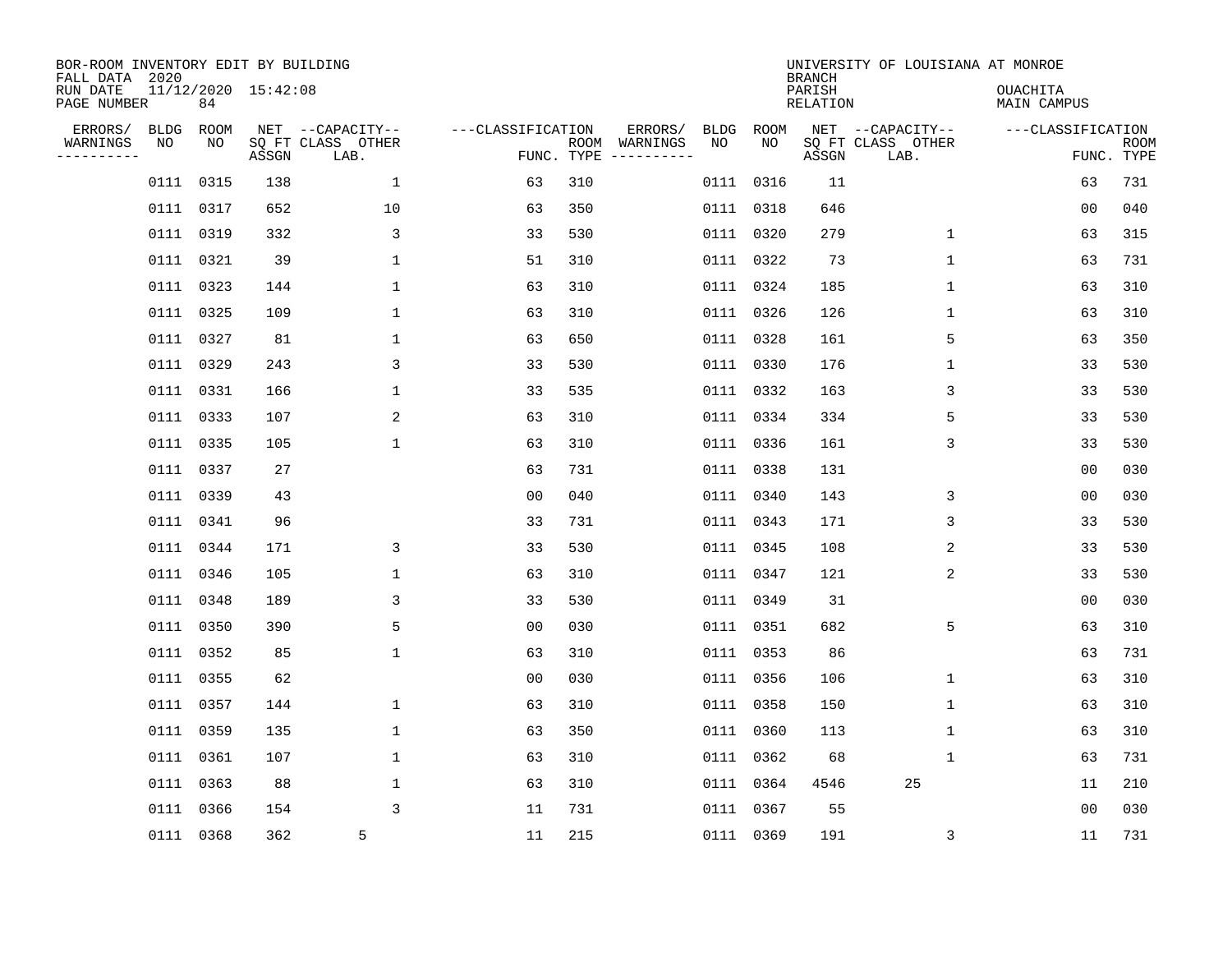| BOR-ROOM INVENTORY EDIT BY BUILDING<br>FALL DATA 2020 |             |                           |       |                           |                   |            |                              |             |             | <b>BRANCH</b>                                            | UNIVERSITY OF LOUISIANA AT MONROE                                                                                                                   |                                  |                           |
|-------------------------------------------------------|-------------|---------------------------|-------|---------------------------|-------------------|------------|------------------------------|-------------|-------------|----------------------------------------------------------|-----------------------------------------------------------------------------------------------------------------------------------------------------|----------------------------------|---------------------------|
| RUN DATE<br>PAGE NUMBER                               |             | 11/12/2020 15:42:08<br>85 |       |                           |                   |            |                              |             |             | PARISH<br><b>RELATION</b>                                |                                                                                                                                                     | OUACHITA<br>MAIN CAMPUS          |                           |
| ERRORS/                                               | <b>BLDG</b> | <b>ROOM</b>               |       | NET --CAPACITY--          | ---CLASSIFICATION |            | ERRORS/                      | <b>BLDG</b> | <b>ROOM</b> |                                                          | NET --CAPACITY--                                                                                                                                    | ---CLASSIFICATION                |                           |
| WARNINGS<br>----------                                | NO          | NO                        | ASSGN | SQ FT CLASS OTHER<br>LAB. |                   | FUNC. TYPE | ROOM WARNINGS<br>----------- | NO          | NO          | ASSGN                                                    | SQ FT CLASS OTHER<br>LAB.                                                                                                                           |                                  | <b>ROOM</b><br>FUNC. TYPE |
|                                                       | 0111        | 0370                      | 84    | $\mathbf{1}$              | 63                | 310        |                              | 0111        | 0372        | 338                                                      |                                                                                                                                                     | 00                               | 040                       |
|                                                       | 0111        | 0373                      | 1032  | 5                         | 31                | 314        |                              |             | 0111 0374   | 159                                                      | 1                                                                                                                                                   | 63                               | 310                       |
|                                                       | 0111        | 0375                      | 77    | $\mathbf 1$               | 63                | 731        |                              |             | 0111 0376   | 350                                                      | 3                                                                                                                                                   | 0 <sub>0</sub>                   | 030                       |
|                                                       |             | 0111 0377                 | 82    |                           | 0 <sub>0</sub>    | 010        |                              |             | 0111 0378   | 437                                                      | 5                                                                                                                                                   | 63                               | 730                       |
|                                                       |             | 0111 0379                 | 154   | $\mathbf 1$               | 63                | 715        |                              |             | 0111 0380   | 129                                                      | $\mathbf 1$                                                                                                                                         | 00                               | 030                       |
|                                                       |             | 0111 0381                 | 701   | 7                         | 63                | 310        |                              |             | 0111 0382   | 371                                                      |                                                                                                                                                     | 63                               | 735                       |
|                                                       |             | 0111 0383                 | 350   | 3                         | 63                | 310        |                              |             | 0111 0384   | 181                                                      | $\mathbf 1$                                                                                                                                         | 63                               | 310                       |
|                                                       |             | 0111 0385                 | 189   | 1                         | 63                | 310        |                              |             | 0111 0386   | 380                                                      | 5                                                                                                                                                   | 00                               | 030                       |
|                                                       | 0111        | 0387                      | 176   | 1                         | 63                | 310        |                              |             | 0111 0388   | 125                                                      | $\mathbf{1}$                                                                                                                                        | 63                               | 310                       |
|                                                       |             | 0111 0389                 | 116   | 1                         | 63                | 310        |                              |             | 0111 0390   | 4735<br>TOTAL NUMBER CLASSROOMS<br>TOTAL NUMBER LABS 210 | TOTAL ASSIGNABLE & UNASSIGNABLE SQFT:<br>TOTAL NET ASSIGN SQ. FT. IN ROOM FILE<br>TOTAL NUMBER COMPUTER CLASSROOMS<br>TOTAL NUMBER SPECIAL LABS 220 | 00<br>82,063<br>62,866<br>3<br>1 | 040                       |
|                                                       |             | 0112 10002                | 85    |                           | 0 <sub>0</sub>    | 020        |                              |             | 0112 10003  | 294                                                      |                                                                                                                                                     | 00                               | 020                       |
|                                                       |             | 0112 10004                | 2645  |                           | 0 <sub>0</sub>    | 020        |                              |             | 0112 10005  | 63                                                       | $\mathbf 1$                                                                                                                                         | 0 <sub>0</sub>                   | 020                       |
|                                                       |             | 0112 10006                | 110   | 1                         | 81                | 310        |                              |             | 0112 10007  | 213                                                      | 1                                                                                                                                                   | 81                               | 081                       |
|                                                       |             | 0112 10009A               | 122   | 1                         | 63                | 310        |                              |             | 0112 10010  | 228                                                      | 1                                                                                                                                                   | 63                               | 325                       |
|                                                       |             | 0112 10010C               | 266   | 4                         | 81                | 081        |                              |             | 0112 10011  | 126                                                      | 2                                                                                                                                                   | 46                               | 310                       |
|                                                       |             | 0112 10011A               | 313   | 1                         | 46                | 310        |                              |             | 0112 10012  | 121                                                      | 1                                                                                                                                                   | 46                               | 310                       |
|                                                       |             | 0112 10012B               | 150   | 1                         | 53                | 310        |                              |             | 0112 10012C | 102                                                      |                                                                                                                                                     | 81                               | 081                       |
|                                                       |             | 0112 10013                | 194   | 1                         | 63                | 310        |                              |             | 0112 10014  | 132                                                      | 5                                                                                                                                                   | 81                               | 210                       |
|                                                       |             | 0112 10015                | 151   | 4                         | 0 <sub>0</sub>    | 030        |                              |             | 0112 10016  | 149                                                      | 4                                                                                                                                                   | 0 <sub>0</sub>                   | 030                       |
|                                                       |             | 0112 10018                | 436   | 1                         | 81                | 081        |                              |             | 0112 10019  | 126                                                      |                                                                                                                                                     | 42                               | 280                       |
|                                                       |             | 0112 10020                | 592   | 4                         | 63                | 315        |                              |             | 0112 10020A | 120                                                      | 1                                                                                                                                                   | 63                               | 315                       |
|                                                       |             | 0112 10021                | 167   | 1                         | 81                | 081        |                              |             | 0112 10022  | 136                                                      | 1                                                                                                                                                   | 81                               | 081                       |
|                                                       |             | 0112 10023                | 739   |                           | 0 <sub>0</sub>    | 020        |                              |             | 0112 10024  | 256                                                      |                                                                                                                                                     | 0 <sub>0</sub>                   | 020                       |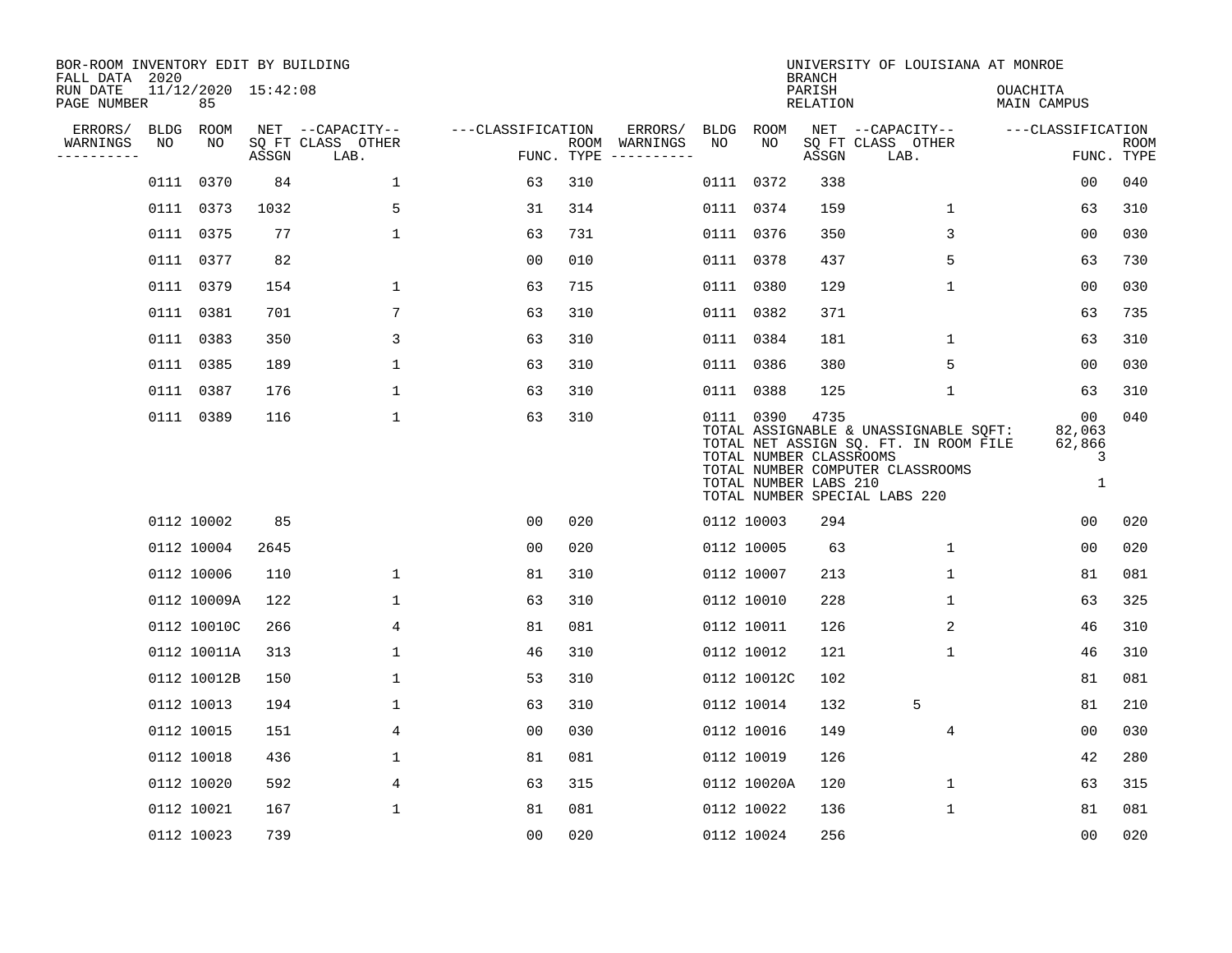| BOR-ROOM INVENTORY EDIT BY BUILDING<br>FALL DATA 2020 |    |                           |       |                           |                   |                    |                                                                                                                        |      |             | <b>BRANCH</b>      | UNIVERSITY OF LOUISIANA AT MONROE |                                |                    |
|-------------------------------------------------------|----|---------------------------|-------|---------------------------|-------------------|--------------------|------------------------------------------------------------------------------------------------------------------------|------|-------------|--------------------|-----------------------------------|--------------------------------|--------------------|
| RUN DATE<br>PAGE NUMBER                               |    | 11/12/2020 15:42:08<br>86 |       |                           |                   |                    |                                                                                                                        |      |             | PARISH<br>RELATION |                                   | <b>OUACHITA</b><br>MAIN CAMPUS |                    |
| ERRORS/                                               |    | BLDG ROOM                 |       | NET --CAPACITY--          | ---CLASSIFICATION |                    | ERRORS/                                                                                                                | BLDG | ROOM        |                    | NET --CAPACITY--                  | ---CLASSIFICATION              |                    |
| WARNINGS                                              | ΝO | ΝO                        | ASSGN | SQ FT CLASS OTHER<br>LAB. |                   | ROOM<br>FUNC. TYPE | WARNINGS<br>$\begin{tabular}{ccccccccc} - & - & - & - & - & - & - & - \\ & - & - & - & - & - & - & - \\ \end{tabular}$ | NO   | NO          | ASSGN              | SQ FT CLASS OTHER<br>LAB.         |                                | ROOM<br>FUNC. TYPE |
|                                                       |    | 0112 10025                | 186   | $\mathbf{1}$              | 63                | 310                |                                                                                                                        |      | 0112 10026  | 151                | $\mathbf 1$                       | 63                             | 310                |
|                                                       |    | 0112 10027                | 214   | $\mathbf{1}$              | 63                | 310                |                                                                                                                        |      | 0112 10028  | 137                |                                   | 63                             | 315                |
|                                                       |    | 0112 10029                | 144   | $\mathbf{1}$              | 63                | 320                |                                                                                                                        |      | 0112 10030  | 174                | $\mathbf{1}$                      | 63                             | 310                |
|                                                       |    | 0112 10031                | 101   |                           | 63                | 315                |                                                                                                                        |      | 0112 10032  | 217                | 1                                 | 63                             | 325                |
|                                                       |    | 0112 10033                | 266   | 8                         | 63                | 350                |                                                                                                                        |      | 0112 10034  | 284                | $\mathbf 1$                       | 61                             | 325                |
|                                                       |    | 0112 10035                | 36    | $\mathbf{1}$              | 51                | 315                |                                                                                                                        |      | 0112 10036  | 21                 |                                   | 51                             | 315                |
|                                                       |    | 0112 10037                | 11    |                           | 51                | 315                |                                                                                                                        |      | 0112 10038  | 12                 |                                   | 63                             | 355                |
|                                                       |    | 0112 10039                | 139   | 2                         | 46                | 315                |                                                                                                                        |      | 0112 10040  | 77                 |                                   | 0 <sub>0</sub>                 | 020                |
|                                                       |    | 0112 10041                | 678   |                           | 63                | 315                |                                                                                                                        |      | 0112 10042  | 9                  |                                   | 46                             | 315                |
|                                                       |    | 0112 10043                | 9     |                           | 51                | 315                |                                                                                                                        |      | 0112 10045  | 233                | $\mathbf 1$                       | 63                             | 314                |
|                                                       |    | 0112 10045A               | 69    | $\mathbf 1$               | 22                | 320                |                                                                                                                        |      | 0112 10045B | 144                | $\mathbf 1$                       | 63                             | 310                |
|                                                       |    | 0112 10046                | 215   | $\mathbf{1}$              | 65                | 314                |                                                                                                                        |      | 0112 10046A | 170                | $\mathbf 1$                       | 11                             | 320                |
|                                                       |    | 0112 10047                | 315   | 21                        | 46                | 350                |                                                                                                                        |      | 0112 10049  | 395                | $\mathbf 1$                       | 61                             | 350                |
|                                                       |    | 0112 10050                | 322   | $\mathbf 1$               | 61                | 325                |                                                                                                                        |      | 0112 10051  | 190                |                                   | 61                             | 315                |
|                                                       |    | 0112 10052                | 26    | 1                         | 46                | 315                |                                                                                                                        |      | 0112 10053  | 8                  |                                   | 61                             | 315                |
|                                                       |    | 0112 10055                | 208   | $\mathbf 1$               | 63                | 314                |                                                                                                                        |      | 0112 10057  | 42                 |                                   | 11                             | 115                |
|                                                       |    | 0112 10058                | 43    |                           | 63                | 315                |                                                                                                                        |      | 0112 10058A | 108                |                                   | 63                             | 315                |
|                                                       |    | 0112 10059                | 133   | $\mathbf 1$               | 63                | 310                |                                                                                                                        |      | 0112 10060  | 295                | 1                                 | 63                             | 313                |
|                                                       |    | 0112 10061                | 191   |                           | 0 <sub>0</sub>    | 020                |                                                                                                                        |      | 0112 10062  | 239                | 1                                 | 63                             | 314                |
|                                                       |    | 0112 10063                | 58    |                           | 63                | 315                |                                                                                                                        |      | 0112 10064  | 256                | 1                                 | 63                             | 314                |
|                                                       |    | 0112 10065                | 257   | $\mathbf 1$               | 61                | 325                |                                                                                                                        |      | 0112 10067  | 20                 |                                   | 46                             | 315                |
|                                                       |    | 0112 10068                | 281   | $\mathbf 1$               | 46                | 314                |                                                                                                                        |      | 0112 10068A | 213                | 1                                 | 63                             | 315                |
|                                                       |    | 0112 10069                | 228   | $\mathbf 1$               | 51                | 314                |                                                                                                                        |      | 0112 10070  | 416                | 1                                 | 63                             | 315                |
|                                                       |    | 0112 10070A               | 133   | $\mathbf 1$               | 11                | 320                |                                                                                                                        |      | 0112 10073  | 120                | $\mathbf 1$                       | 81                             | 081                |
|                                                       |    | 0112 10073A               | 65    |                           | 46                | 731                |                                                                                                                        |      | 0112 10073B | 224                |                                   | 81                             | 081                |
|                                                       |    | 0112 10073C               | 105   | $\mathbf{1}$              | 46                | 731                |                                                                                                                        |      | 0112 10073D | 158                | 1                                 | 46                             | 731                |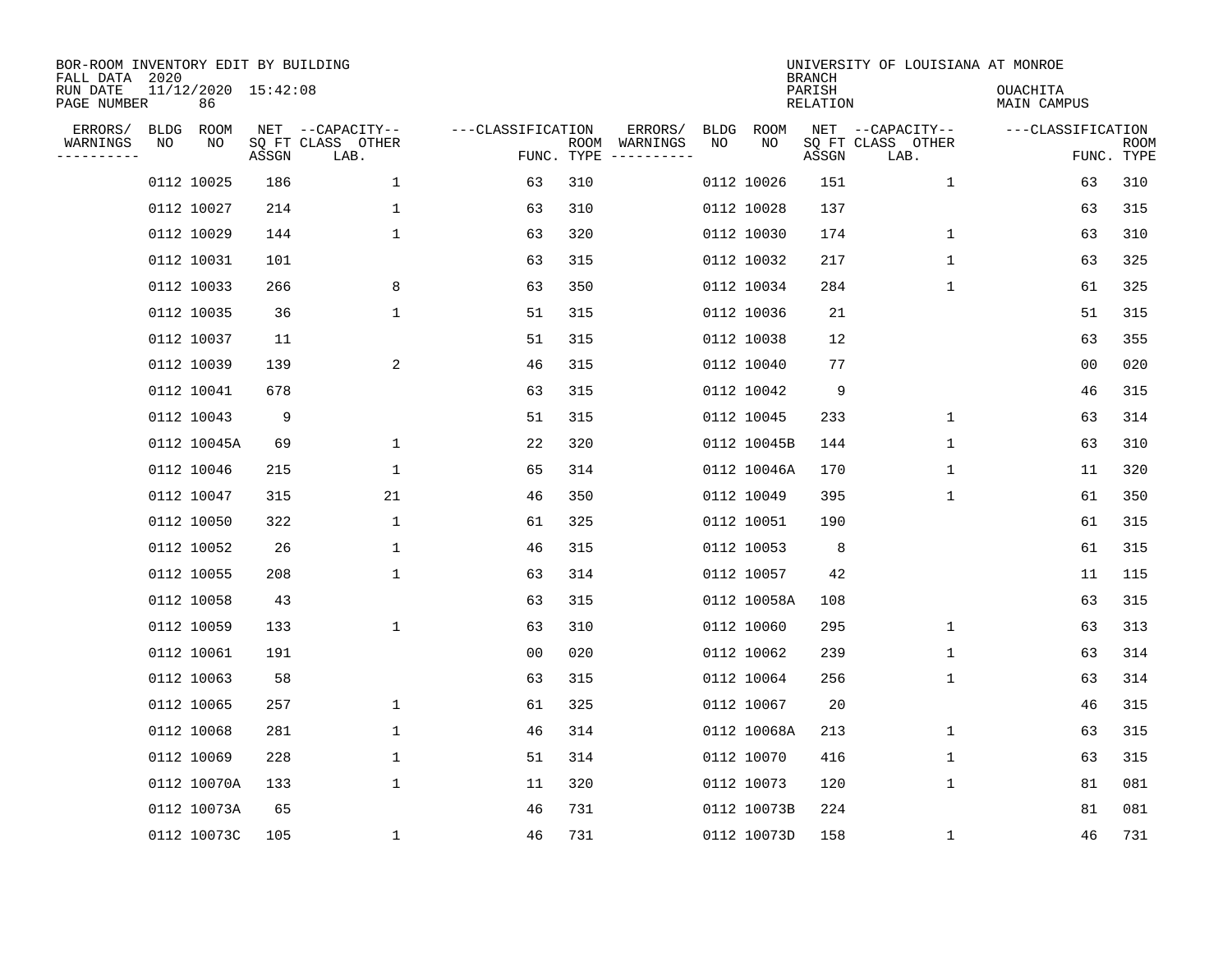| BOR-ROOM INVENTORY EDIT BY BUILDING<br>FALL DATA 2020 |             |                           |          |                           |                 |                   |                    |                         |             |             | <b>BRANCH</b>      |                   |              |             | UNIVERSITY OF LOUISIANA AT MONROE |                |                           |
|-------------------------------------------------------|-------------|---------------------------|----------|---------------------------|-----------------|-------------------|--------------------|-------------------------|-------------|-------------|--------------------|-------------------|--------------|-------------|-----------------------------------|----------------|---------------------------|
| RUN DATE<br>PAGE NUMBER                               |             | 11/12/2020 15:42:08<br>87 |          |                           |                 |                   |                    |                         |             |             | PARISH<br>RELATION |                   |              |             | OUACHITA<br>MAIN CAMPUS           |                |                           |
| ERRORS/                                               | <b>BLDG</b> | ROOM                      |          | NET --CAPACITY--          |                 | ---CLASSIFICATION |                    | ERRORS/                 | <b>BLDG</b> | <b>ROOM</b> |                    | NET --CAPACITY--  |              |             | ---CLASSIFICATION                 |                |                           |
| WARNINGS<br>-----------                               | NO          | ΝO                        | ASSGN    | SQ FT CLASS OTHER<br>LAB. |                 |                   | ROOM<br>FUNC. TYPE | WARNINGS<br>----------- | NO          | NO          | ASSGN              | SQ FT CLASS OTHER | LAB.         |             |                                   |                | <b>ROOM</b><br>FUNC. TYPE |
|                                                       |             | 0112 10075                | 207      |                           | 1               | 81                | 081                |                         |             | 0112 10076  | 122                |                   |              | 1           |                                   | 81             | 310                       |
|                                                       |             | 0112 10077                | 145      |                           | 1               | 82                | 082                |                         |             | 0112 10078  | 144                |                   |              | 1           |                                   | 46             | 315                       |
|                                                       |             | 0112 10079                | 229      |                           | $\mathbf 1$     | 0 <sub>0</sub>    | 030                |                         |             | 0112 10080  | 128                |                   |              |             |                                   | 00             | 020                       |
|                                                       |             | 0112 10082                | 154      |                           | $\mathbf 1$     | 81                | 081                |                         |             | 0112 10086  | 126                |                   |              | $\mathbf 1$ |                                   | 63             | 310                       |
|                                                       |             | 0112 10087                | 126      |                           | $\mathbf 1$     | 63                | 310                |                         |             | 0112 10088  | 850                |                   |              |             |                                   | 0 <sub>0</sub> | 020                       |
|                                                       |             | 0112 10089                | 723      |                           | 4               | 64                | 710                |                         |             | 0112 10089A | 25                 |                   |              |             |                                   | 0 <sub>0</sub> | 020                       |
|                                                       |             | 0112 10090                | 167      |                           | $\mathbf{1}$    | 63                | 310                |                         |             | 0112 10091  | 167                |                   |              | $\mathbf 1$ |                                   | 63             | 310                       |
|                                                       |             | 0112 10101                | 1849 123 |                           |                 | 11                | 110                |                         |             | 0112 10102  | 2568               | 171               |              |             |                                   | 11             | 110                       |
|                                                       |             | 0112 10102A               | 258      |                           | 11              | 0 <sub>0</sub>    | 020                |                         |             | 0112 10108  | 713                |                   |              |             |                                   | 0 <sub>0</sub> | 020                       |
|                                                       |             | 0112 10109                | 600      | 25                        |                 | 11                | 110                |                         |             | 0112 10110  | 245                |                   |              | 1           |                                   | 81             | 310                       |
|                                                       |             | 0112 10111                | 1668     | 47                        |                 | 11                | 110                |                         |             | 0112 10112  | 158                |                   |              | 1           |                                   | 0 <sub>0</sub> | 020                       |
|                                                       |             | 0112 10113                | 268      |                           | 1               | 63                | 350                |                         |             | 0112 10114  | 132                |                   | $\mathbf{1}$ |             |                                   | 11             | 270                       |
|                                                       |             | 0112 10115                | 133      |                           | $\mathbf 1$     | 63                | 310                |                         |             | 0112 10116  | 639                | 24                |              |             |                                   | 11             | 110                       |
|                                                       |             | 0112 10117                | 360      |                           |                 | 0 <sub>0</sub>    | 030                |                         |             | 0112 10118  | 746                | 18                |              |             |                                   | 81             | 140                       |
|                                                       |             | 0112 10119                | 184      |                           | 1               | 0 <sub>0</sub>    | 020                |                         |             | 0112 10120  | 1801               |                   | 21           |             |                                   | 11             | 210                       |
|                                                       |             | 0112 10121                | 314      | $\mathbf 1$               |                 | 11                | 270                |                         |             | 0112 10129  | 186                | 20                |              |             |                                   | 81             | 140                       |
|                                                       |             | 0112 10135                | 421      |                           | $7\phantom{.0}$ | 00                | 030                |                         |             | 0112 10136  | 149                |                   |              | 7           |                                   | 0 <sub>0</sub> | 030                       |
|                                                       |             | 0112 10137                | 992      | 10                        |                 | 21                | 250                |                         |             | 0112 10142  | 1689               | 90                |              |             |                                   | 11             | 110                       |
|                                                       |             | 0112 10146                | 368      |                           |                 | 0 <sub>0</sub>    | 020                |                         |             | 0112 10157  | 112                |                   |              | 1           |                                   | 46             | 315                       |
|                                                       |             | 0112 10160                | 60       |                           | 1               | 56                | 310                |                         |             | 0112 10161  | 1504               |                   |              |             |                                   | 0 <sub>0</sub> | 030                       |
|                                                       |             | 0112 20001                | 358      |                           |                 | 0 <sub>0</sub>    | 020                |                         |             | 0112 20002  | 85                 |                   |              |             |                                   | 0 <sub>0</sub> | 020                       |
|                                                       |             | 0112 20002A               | 108      |                           |                 | 0 <sub>0</sub>    | 020                |                         |             | 0112 20003  | 215                |                   |              |             |                                   | 0 <sub>0</sub> | 020                       |
|                                                       |             | 0112 20004                | 2635     |                           |                 | 0 <sub>0</sub>    | 020                |                         |             | 0112 20005  | 281                |                   |              |             |                                   | 0 <sub>0</sub> | 020                       |
|                                                       |             | 0112 20006                | 287      |                           |                 | 0 <sub>0</sub>    | 020                |                         |             | 0112 20007  | 2635               |                   |              |             |                                   | 0 <sub>0</sub> | 020                       |
|                                                       |             | 0112 20008                | 104      |                           |                 | 0 <sub>0</sub>    | 020                |                         |             | 0112 20009  | 257                |                   |              |             |                                   | 0 <sub>0</sub> | 020                       |
|                                                       |             | 0112 20010                | 138      |                           |                 | 0 <sub>0</sub>    | 020                |                         |             | 0112 20011  | 253                |                   |              |             |                                   | 0 <sub>0</sub> | 020                       |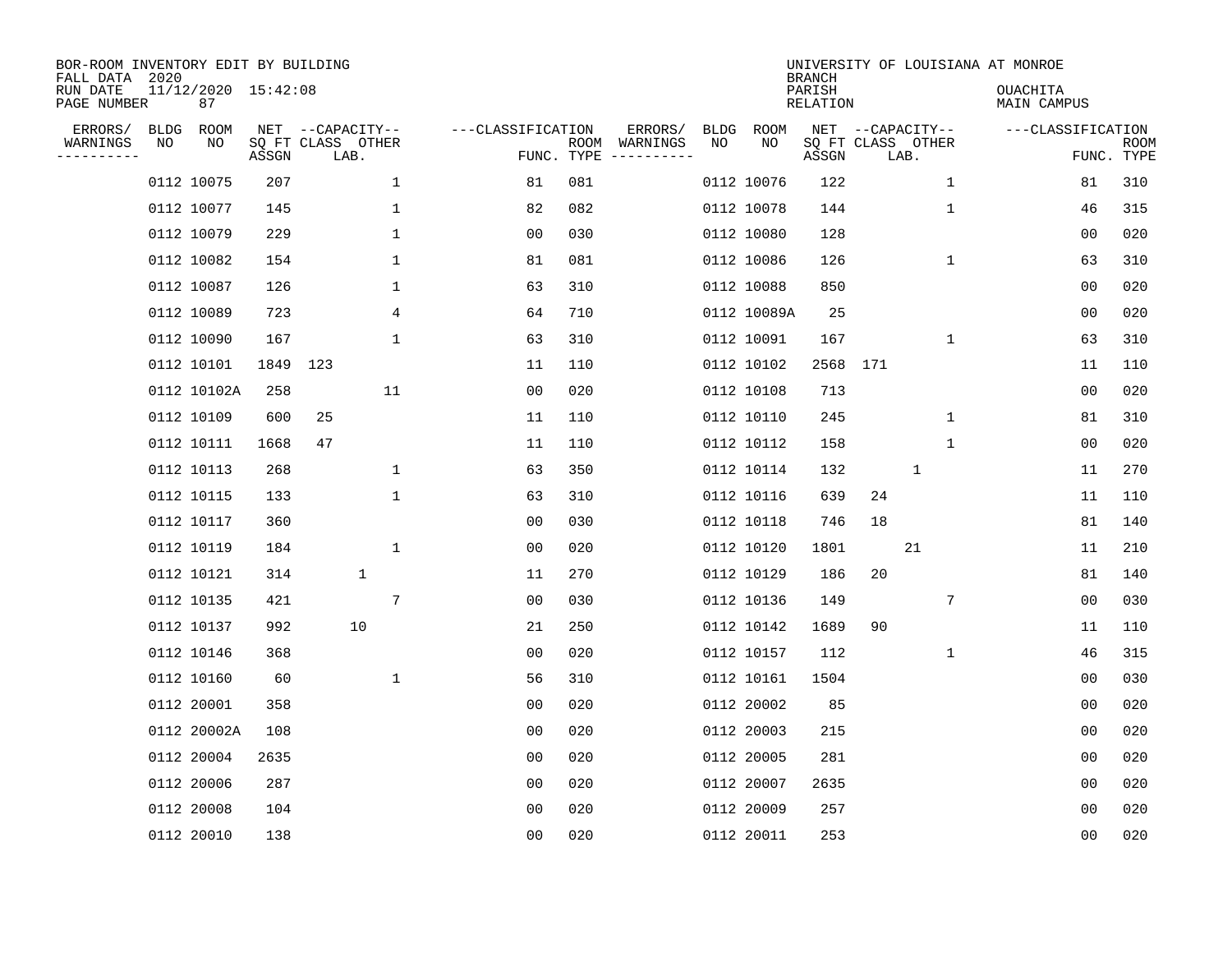| BOR-ROOM INVENTORY EDIT BY BUILDING<br>FALL DATA 2020 |             |                           |       |                           |                   |                    |                         |             |             | <b>BRANCH</b>      |    |                           | UNIVERSITY OF LOUISIANA AT MONROE |                |                           |
|-------------------------------------------------------|-------------|---------------------------|-------|---------------------------|-------------------|--------------------|-------------------------|-------------|-------------|--------------------|----|---------------------------|-----------------------------------|----------------|---------------------------|
| RUN DATE<br>PAGE NUMBER                               |             | 11/12/2020 15:42:08<br>88 |       |                           |                   |                    |                         |             |             | PARISH<br>RELATION |    |                           | OUACHITA<br>MAIN CAMPUS           |                |                           |
| ERRORS/                                               | <b>BLDG</b> | ROOM                      |       | NET --CAPACITY--          | ---CLASSIFICATION |                    | ERRORS/                 | <b>BLDG</b> | ROOM        |                    |    | NET --CAPACITY--          | ---CLASSIFICATION                 |                |                           |
| WARNINGS<br>----------                                | NO          | NO                        | ASSGN | SQ FT CLASS OTHER<br>LAB. |                   | ROOM<br>FUNC. TYPE | WARNINGS<br>----------- | NO          | NO          | ASSGN              |    | SQ FT CLASS OTHER<br>LAB. |                                   |                | <b>ROOM</b><br>FUNC. TYPE |
|                                                       |             | 0112 20012                | 179   |                           | 00                | 020                |                         |             | 0112 20014  | 135                |    | 4                         |                                   | 00             | 030                       |
|                                                       |             | 0112 20015                | 143   | 3                         | 00                | 030                |                         |             | 0112 20017  | 655                |    | 25                        |                                   | 81             | 650                       |
|                                                       |             | 0112 20018                | 55    |                           | 00                | 020                |                         |             | 0112 20019  | 96                 |    | 1                         |                                   | 11             | 320                       |
|                                                       |             | 0112 20020                | 112   | 1                         | 63                | 310                |                         |             | 0112 20021  | 112                |    | 1                         |                                   | 81             | 310                       |
|                                                       |             | 0112 20022                | 96    | 1                         | 11                | 310                |                         |             | 0112 20023  | 55                 |    |                           |                                   | 0 <sub>0</sub> | 020                       |
|                                                       |             | 0112 20024                | 96    | $\mathbf 1$               | 46                | 310                |                         |             | 0112 20025  | 112                |    | $\mathbf 1$               |                                   | 63             | 310                       |
|                                                       |             | 0112 20026                | 112   | $\mathbf 1$               | 63                | 310                |                         |             | 0112 20027  | 96                 |    | $\mathbf{1}$              |                                   | 11             | 310                       |
|                                                       |             | 0112 20028                | 55    |                           | 0 <sub>0</sub>    | 020                |                         |             | 0112 20029  | 96                 |    | $\mathbf 1$               |                                   | 22             | 320                       |
|                                                       |             | 0112 20030                | 112   | 1                         | 11                | 310                |                         |             | 0112 20031  | 112                |    | $\mathbf 1$               |                                   | 11             | 310                       |
|                                                       |             | 0112 20032                | 96    | 1                         | 63                | 315                |                         |             | 0112 20033  | 198                |    | 1                         |                                   | 63             | 310                       |
|                                                       |             | 0112 20034                | 153   | 2                         | 63                | 315                |                         |             | 0112 20035  | 240                |    | 1                         |                                   | 11             | 325                       |
|                                                       |             | 0112 20036                | 78    |                           | 63                | 315                |                         |             | 0112 20037  | 482                |    | 3                         |                                   | 11             | 310                       |
|                                                       |             | 0112 20038                | 136   | 1                         | 63                | 310                |                         |             | 0112 20039  | 316                |    | 1                         |                                   | 63             | 325                       |
|                                                       |             | 0112 20039A               | 25    | 1                         | 46                | 315                |                         |             | 0112 20039B | 17                 |    |                           |                                   | 46             | 315                       |
|                                                       |             | 0112 20040                | 175   | 1                         | 63                | 310                |                         |             | 0112 20041  | 223                |    | 1                         |                                   | 63             | 310                       |
|                                                       |             | 0112 20042                | 290   | 1                         | 46                | 310                |                         |             | 0112 20043  | 114                |    |                           |                                   | 46             | 315                       |
|                                                       |             | 0112 20044                | 30    | 1                         | 63                | 315                |                         |             | 0112 20046  | 773                |    | 40                        |                                   | 11             | 210                       |
|                                                       |             | 0112 20047                | 49    |                           | 11                | 315                |                         |             | 0112 20048  | 1326               | 60 |                           |                                   | 81             | 110                       |
|                                                       |             | 0112 20049                | 1159  | 33                        | 11                | 110                |                         |             | 0112 20050  | 1159               |    | 33                        |                                   | 81             | 081                       |
|                                                       |             | 0112 20051                | 1159  | 33                        | 11                | 110                |                         |             | 0112 20052  | 1159               | 57 |                           |                                   | 11             | 110                       |
|                                                       |             | 0112 20053                | 55    |                           | 0 <sub>0</sub>    | 020                |                         |             | 0112 20054  | 96                 |    | 1                         |                                   | 11             | 310                       |
|                                                       |             | 0112 20055                | 112   | $\mathbf 1$               | 11                | 310                |                         |             | 0112 20056  | 112                |    | 1                         |                                   | 11             | 310                       |
|                                                       |             | 0112 20057                | 96    | 1                         | 11                | 310                |                         |             | 0112 20058  | 55                 |    |                           |                                   | 0 <sub>0</sub> | 020                       |
|                                                       |             | 0112 20059                | 96    | 1                         | 11                | 310                |                         |             | 0112 20060  | 112                |    | 1                         |                                   | 11             | 310                       |
|                                                       |             | 0112 20061                | 112   | $\mathbf 1$               | 11                | 310                |                         |             | 0112 20062  | 96                 |    | 3                         |                                   | 11             | 320                       |
|                                                       |             | 0112 20063                | 55    |                           | 0 <sub>0</sub>    | 020                |                         |             | 0112 20064  | 96                 |    |                           |                                   | 22             | 320                       |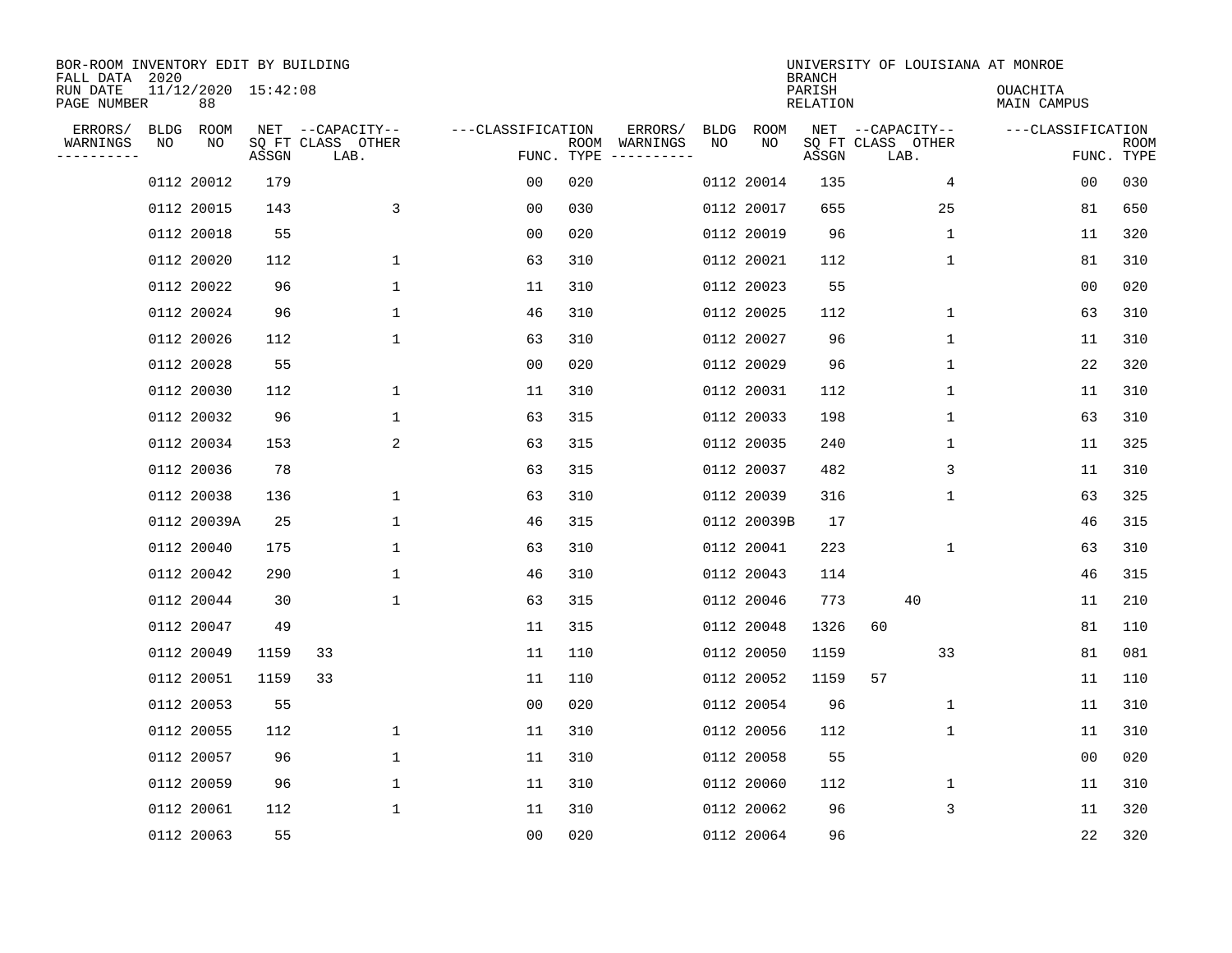| BOR-ROOM INVENTORY EDIT BY BUILDING<br>FALL DATA 2020 |    |            |                     |                   |              |                   |                    |          |      |             | <b>BRANCH</b>      | UNIVERSITY OF LOUISIANA AT MONROE |                                |                    |
|-------------------------------------------------------|----|------------|---------------------|-------------------|--------------|-------------------|--------------------|----------|------|-------------|--------------------|-----------------------------------|--------------------------------|--------------------|
| RUN DATE<br>PAGE NUMBER                               |    | 89         | 11/12/2020 15:42:08 |                   |              |                   |                    |          |      |             | PARISH<br>RELATION |                                   | <b>OUACHITA</b><br>MAIN CAMPUS |                    |
| ERRORS/                                               |    | BLDG ROOM  |                     | NET --CAPACITY--  |              | ---CLASSIFICATION |                    | ERRORS/  | BLDG | ROOM<br>NO  |                    | NET --CAPACITY--                  | ---CLASSIFICATION              |                    |
| WARNINGS<br>--------                                  | NO | NO         | ASSGN               | SQ FT CLASS OTHER | LAB.         |                   | ROOM<br>FUNC. TYPE | WARNINGS | NO   |             | ASSGN              | SQ FT CLASS OTHER<br>LAB.         |                                | ROOM<br>FUNC. TYPE |
|                                                       |    | 0112 20065 | 112                 |                   | 1            | 11                | 310                |          |      | 0112 20066  | 112                | 1                                 | 11                             | 310                |
|                                                       |    | 0112 20067 | 96                  |                   | 1            | 11                | 310                |          |      | 0112 20068  | 245                | 2                                 | 11                             | 350                |
|                                                       |    | 0112 20070 | 124                 |                   | 3            | 0 <sub>0</sub>    | 030                |          |      | 0112 20071  | 124                | 4                                 | 0 <sub>0</sub>                 | 020                |
|                                                       |    | 0112 20072 | 1003                |                   | 27           | 52                | 650                |          |      | 0112 20073  | 74                 | $\mathbf 1$                       | 52                             | 650                |
|                                                       |    | 0112 20074 | 55                  |                   |              | 0 <sub>0</sub>    | 020                |          |      | 0112 20075  | 112                | $\mathbf 1$                       | 11                             | 310                |
|                                                       |    | 0112 20076 | 112                 |                   | $\mathbf 1$  | 21                | 320                |          |      | 0112 20077  | 96                 | 1                                 | 11                             | 310                |
|                                                       |    | 0112 20078 | 55                  |                   | 3            | 81                | 755                |          |      | 0112 20079  | 55                 |                                   | 0 <sub>0</sub>                 | 020                |
|                                                       |    | 0112 20080 | 96                  |                   | 3            | 11                | 320                |          |      | 0112 20081  | 112                | 1                                 | 11                             | 310                |
|                                                       |    | 0112 20082 | 112                 |                   | 1            | 11                | 320                |          |      | 0112 20083  | 96                 | 2                                 | 11                             | 115                |
|                                                       |    | 0112 20084 | 462                 | 24                |              | 11                | 110                |          |      | 0112 20085  | 70                 |                                   | 11                             | 115                |
|                                                       |    | 0112 20086 | 70                  |                   |              | 11                | 115                |          |      | 0112 20087  | 460                | 24                                | 11                             | 110                |
|                                                       |    | 0112 20088 | 124                 |                   | 4            | 0 <sub>0</sub>    | 030                |          |      | 0112 20089  | 124                | 3                                 | 0 <sub>0</sub>                 | 030                |
|                                                       |    | 0112 20091 | 701                 | 28                |              | 11                | 110                |          |      | 0112 20092  | 140                | 1                                 | 21                             | 310                |
|                                                       |    | 0112 20093 | 74                  |                   | 1            | 0 <sub>0</sub>    | 020                |          |      | 0112 20094  | 825                | 26                                | 11                             | 110                |
|                                                       |    | 0112 20095 | 205                 | 34                |              | 11                | 110                |          |      | 0112 20096  | 49                 |                                   | 11                             | 115                |
|                                                       |    | 0112 20097 | 559                 | 18                |              | 11                | 110                |          |      | 0112 20098  | 526                | 18                                | 52                             | 650                |
|                                                       |    | 0112 20099 | 115                 |                   | 1            | 22                | 250                |          |      | 0112 20100  | 120                | 1                                 | 11                             | 315                |
|                                                       |    | 0112 20101 | 1137                |                   | 25           | 52                | 650                |          |      | 0112 20101A | 110                | 1                                 | 51                             | 320                |
|                                                       |    | 0112 20102 | 157                 |                   | $\mathbf{1}$ | 22                | 270                |          |      | 0112 20103  | 188                | 1                                 | 52                             | 310                |
|                                                       |    | 0112 20104 | 160                 |                   | $\mathbf 1$  | 22                | 320                |          |      | 0112 20105  | 2403               | 41                                | 11                             | 210                |
|                                                       |    | 0112 20109 | 1002                | 53                |              | 11                | 110                |          |      | 0112 20110  | 191                | 1                                 | 11                             | 310                |
|                                                       |    | 0112 20111 | 153                 |                   |              | 11                | 115                |          |      | 0112 20112  | 250                | 1                                 | 11                             | 310                |
|                                                       |    | 0112 20113 | 78                  |                   |              | 11                | 315                |          |      | 0112 20114  | 61                 |                                   | 0 <sub>0</sub>                 | 020                |
|                                                       |    | 0112 20115 | 123                 |                   | $\mathbf{1}$ | 11                | 310                |          |      | 0112 20116  | 117                | 1                                 | 11                             | 115                |
|                                                       |    | 0112 20117 | 55                  |                   |              | 0 <sub>0</sub>    | 020                |          |      | 0112 20118  | 97                 | 2                                 | 52                             | 320                |
|                                                       |    | 0112 20119 | 116                 |                   | $\mathbf{1}$ | 11                | 310                |          |      | 0112 20120  | 116                | 1                                 | 11                             | 310                |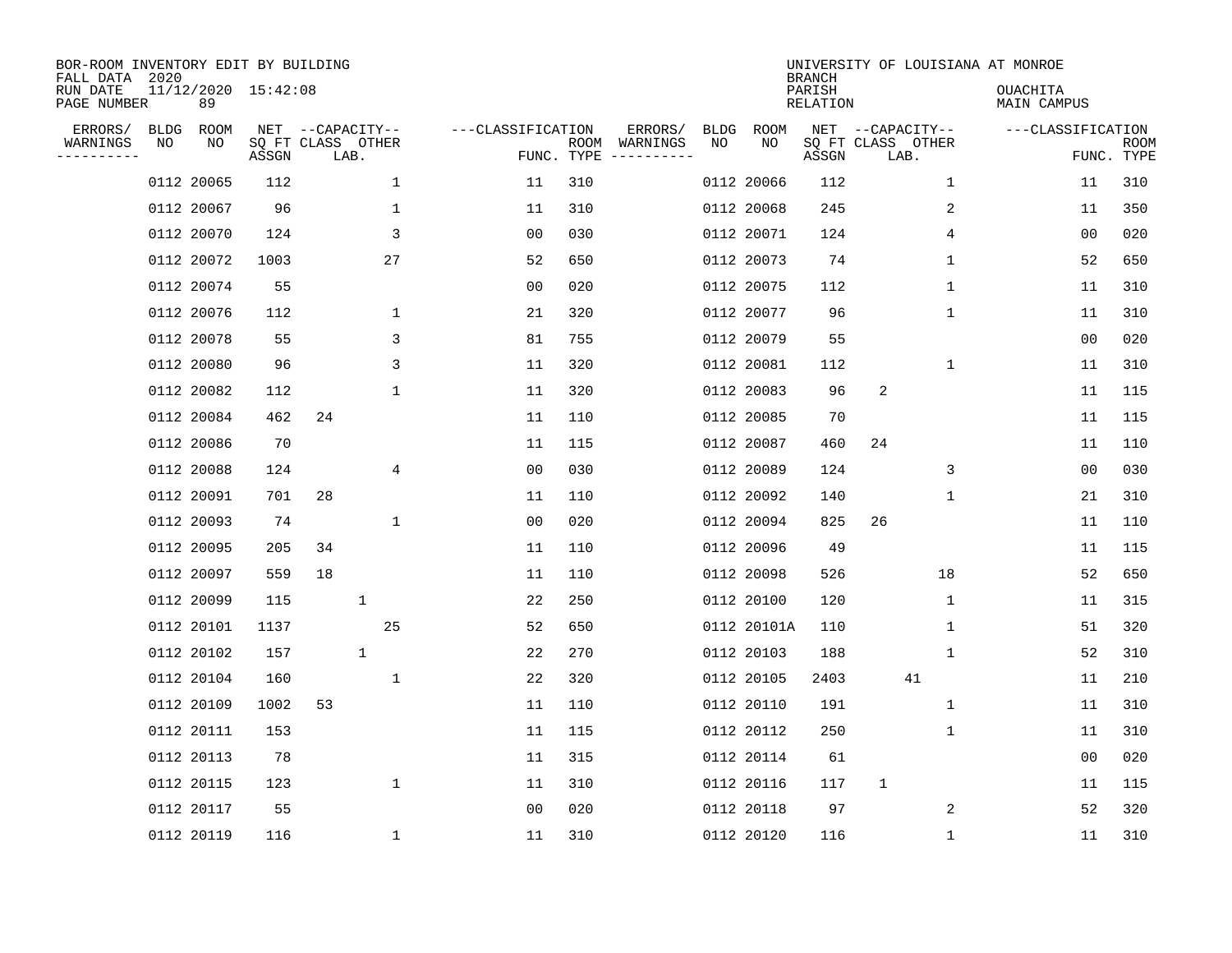| BOR-ROOM INVENTORY EDIT BY BUILDING<br>FALL DATA 2020 |    |            |                     |                           |                   |                    |                         |      |             | <b>BRANCH</b>      | UNIVERSITY OF LOUISIANA AT MONROE |                         |                           |
|-------------------------------------------------------|----|------------|---------------------|---------------------------|-------------------|--------------------|-------------------------|------|-------------|--------------------|-----------------------------------|-------------------------|---------------------------|
| RUN DATE<br>PAGE NUMBER                               |    | 90         | 11/12/2020 15:42:08 |                           |                   |                    |                         |      |             | PARISH<br>RELATION |                                   | OUACHITA<br>MAIN CAMPUS |                           |
| ERRORS/                                               |    | BLDG ROOM  |                     | NET --CAPACITY--          | ---CLASSIFICATION |                    | ERRORS/                 | BLDG | ROOM        |                    | NET --CAPACITY--                  | ---CLASSIFICATION       |                           |
| WARNINGS<br>-----------                               | NO | ΝO         | ASSGN               | SQ FT CLASS OTHER<br>LAB. |                   | ROOM<br>FUNC. TYPE | WARNINGS<br>----------- | NO   | NO          | ASSGN              | SQ FT CLASS OTHER<br>LAB.         |                         | <b>ROOM</b><br>FUNC. TYPE |
|                                                       |    | 0112 20121 | 97                  | 2                         | 11                | 320                |                         |      | 0112 20122  | 55                 |                                   | 00                      | 020                       |
|                                                       |    | 0112 20123 | 97                  | $\mathbf{1}$              | 11                | 320                |                         |      | 0112 20124  | 116                | 1                                 | 11                      | 310                       |
|                                                       |    | 0112 20125 | 116                 | $\mathbf 1$               | 11                | 310                |                         |      | 0112 20126  | 97                 | 1                                 | 11                      | 320                       |
|                                                       |    | 0112 20127 | 55                  |                           | 0 <sub>0</sub>    | 020                | 9                       |      | 0112 20128  | 97                 | $\mathbf 1$                       | 11                      | 110                       |
|                                                       |    | 0112 20129 | 116                 | $\mathbf 1$               | 63                | 310                |                         |      | 0112 20130  | 116                | $\mathbf 1$                       | 11                      | 310                       |
|                                                       |    | 0112 20131 | 97                  | $\mathbf 1$               | 63                | 310                |                         |      | 0112 20132  | 55                 |                                   | 0 <sub>0</sub>          | 020                       |
|                                                       |    | 0112 20133 | 97                  | $\mathbf{1}$              | 22                | 320                |                         |      | 0112 20134  | 116                | $\mathbf 1$                       | 63                      | 310                       |
|                                                       |    | 0112 20135 | 116                 | $\mathbf{1}$              | 63                | 310                |                         |      | 0112 20136  | 97                 | $\mathbf{1}$                      | 81                      | 310                       |
|                                                       |    | 0112 20137 | 188                 | 3                         | 11                | 310                |                         |      | 0112 20138  | 145                |                                   | 11                      | 315                       |
|                                                       |    | 0112 20139 | 238                 | 3                         | 63                | 310                |                         |      | 0112 20140  | 78                 |                                   | 11                      | 315                       |
|                                                       |    | 0112 20141 | 152                 | 3                         | 43                | 270                |                         |      | 0112 20142  | 70                 |                                   | 0 <sub>0</sub>          | 010                       |
|                                                       |    | 0112 20143 | 70                  |                           | 0 <sub>0</sub>    | 010                |                         |      | 0112 20146  | 427                |                                   | 0 <sub>0</sub>          | 020                       |
|                                                       |    | 0112 20147 | 427                 |                           | 0 <sub>0</sub>    | 020                |                         |      | 0112 20148  | 427                |                                   | 0 <sub>0</sub>          | 020                       |
|                                                       |    | 0112 20149 | 394                 |                           | 00                | 020                |                         |      | 0112 30001  | 405                |                                   | 0 <sub>0</sub>          | 020                       |
|                                                       |    | 0112 30002 | 85                  |                           | 0 <sub>0</sub>    | 020                |                         |      | 0112 30002A | 108                |                                   | 0 <sub>0</sub>          | 020                       |
|                                                       |    | 0112 30003 | 211                 |                           | 0 <sub>0</sub>    | 020                |                         |      | 0112 30004  | 2699               |                                   | 0 <sub>0</sub>          | 020                       |
|                                                       |    | 0112 30005 | 333                 |                           | 00                | 010                |                         |      | 0112 30006  | 241                |                                   | 0 <sub>0</sub>          | 020                       |
|                                                       |    | 0112 30007 | 2699                |                           | 00                | 020                |                         |      | 0112 30008  | 139                |                                   | 0 <sub>0</sub>          | 020                       |
|                                                       |    | 0112 30009 | 255                 |                           | 0 <sub>0</sub>    | 020                |                         |      | 0112 30010  | 138                |                                   | 0 <sub>0</sub>          | 020                       |
|                                                       |    | 0112 30011 | 360                 |                           | 0 <sub>0</sub>    | 020                |                         |      | 0112 30012  | 194                |                                   | 0 <sub>0</sub>          | 020                       |
|                                                       |    | 0112 30014 | 127                 | 4                         | 0 <sub>0</sub>    | 030                |                         |      | 0112 30015  | 114                | 3                                 | 0 <sub>0</sub>          | 030                       |
|                                                       |    | 0112 30017 | 328                 | $\mathbf 1$               | 11                | 315                |                         |      | 0112 30018  | 145                |                                   | 11                      | 315                       |
|                                                       |    | 0112 30019 | 237                 | $\mathbf 1$               | 11                | 310                |                         |      | 0112 30021  | 58                 |                                   | 0 <sub>0</sub>          | 020                       |
|                                                       |    | 0112 30022 | 96                  | $\mathbf 1$               | 11                | 310                |                         |      | 0112 30023  | 110                | 1                                 | 11                      | 310                       |
|                                                       |    | 0112 30024 | 110                 | $\mathbf 1$               | 11                | 310                |                         |      | 0112 30025  | 96                 | 1                                 | 11                      | 310                       |
|                                                       |    | 0112 30026 | 58                  |                           | 0 <sub>0</sub>    | 030                |                         |      | 0112 30027  | 96                 | 1                                 | 11                      | 310                       |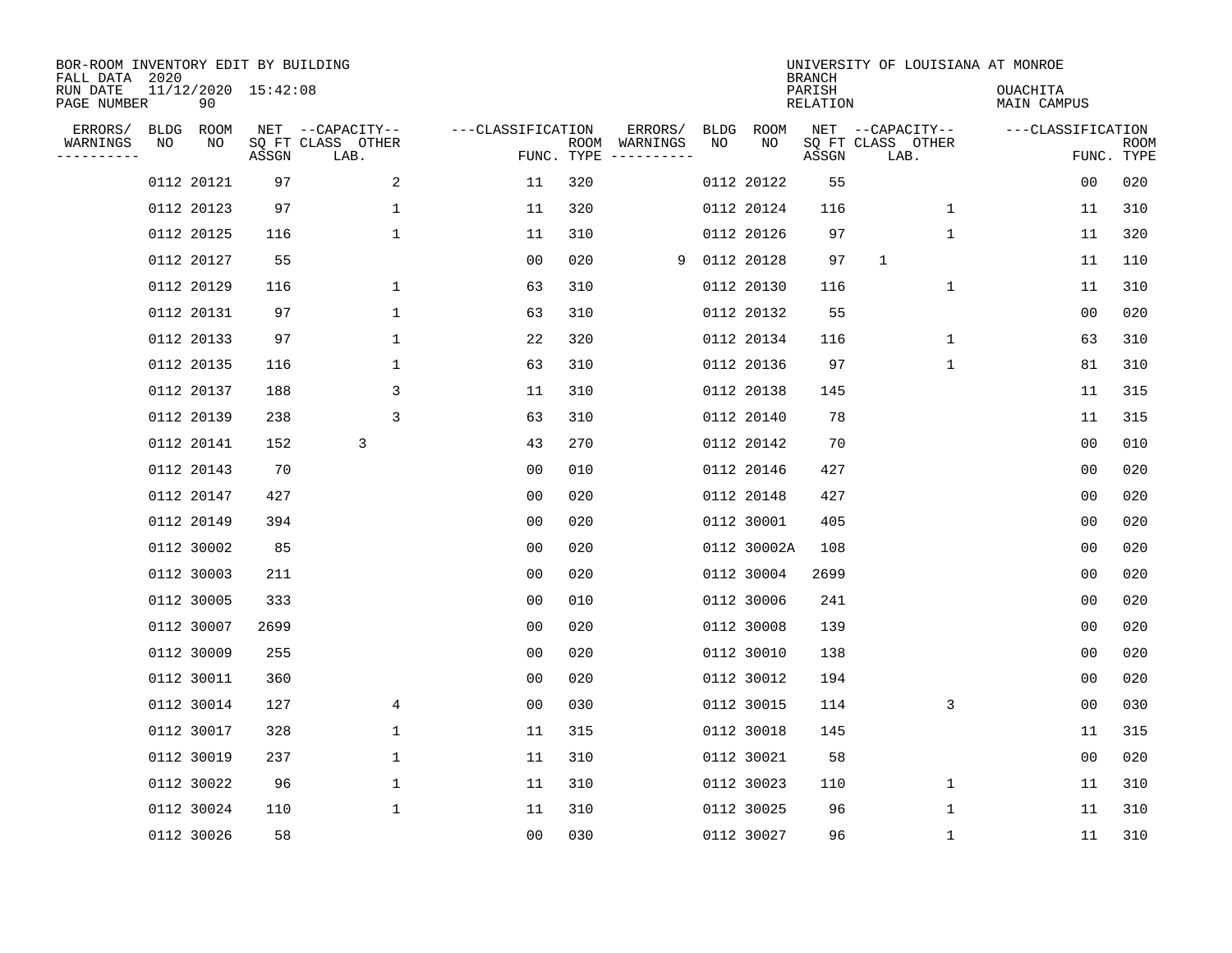| BOR-ROOM INVENTORY EDIT BY BUILDING<br>FALL DATA 2020<br>RUN DATE |                   | 11/12/2020 15:42:08 |       |                                               |                     |                    |                                             |                   |             | <b>BRANCH</b><br>PARISH |                                               |             | UNIVERSITY OF LOUISIANA AT MONROE<br><b>OUACHITA</b> |                    |
|-------------------------------------------------------------------|-------------------|---------------------|-------|-----------------------------------------------|---------------------|--------------------|---------------------------------------------|-------------------|-------------|-------------------------|-----------------------------------------------|-------------|------------------------------------------------------|--------------------|
| PAGE NUMBER                                                       |                   | 91                  |       |                                               |                     |                    |                                             |                   |             | RELATION                |                                               |             | MAIN CAMPUS                                          |                    |
| ERRORS/<br>WARNINGS<br>---------                                  | <b>BLDG</b><br>NO | ROOM<br>NO          | ASSGN | NET --CAPACITY--<br>SQ FT CLASS OTHER<br>LAB. | ---CLASSIFICATION   | ROOM<br>FUNC. TYPE | ERRORS/<br>WARNINGS<br>$-- - - - - - - - -$ | <b>BLDG</b><br>NO | ROOM<br>NO  | ASSGN                   | NET --CAPACITY--<br>SQ FT CLASS OTHER<br>LAB. |             | ---CLASSIFICATION                                    | ROOM<br>FUNC. TYPE |
|                                                                   |                   | 0112 30028          | 110   |                                               | $\mathbf 1$<br>11   | 310                |                                             |                   | 0112 30029  | 112                     |                                               | $\mathbf 1$ | 11                                                   | 310                |
|                                                                   |                   | 0112 30030          | 96    |                                               | 1<br>11             | 310                |                                             |                   | 0112 30031  | 58                      |                                               |             | 00                                                   | 020                |
|                                                                   |                   | 0112 30032          | 96    |                                               | 1<br>11             | 310                |                                             |                   | 0112 30033  | 110                     |                                               | 2           | 22                                                   | 320                |
|                                                                   |                   | 0112 30034          | 110   |                                               | 1<br>11             | 310                |                                             |                   | 0112 30035  | 96                      |                                               | 1           | 11                                                   | 310                |
|                                                                   |                   | 0112 30036          | 58    |                                               | 0 <sub>0</sub>      | 020                |                                             |                   | 0112 30037  | 96                      |                                               | $\mathbf 1$ | 11                                                   | 310                |
|                                                                   |                   | 0112 30038          | 110   |                                               | 1<br>11             | 310                |                                             |                   | 0112 30039  | 110                     |                                               | 1           | 11                                                   | 310                |
|                                                                   |                   | 0112 30040          | 96    |                                               | 1<br>11             | 310                |                                             |                   | 0112 30041  | 188                     | $\mathbf{1}$                                  |             | 22                                                   | 255                |
|                                                                   |                   | 0112 30042          | 144   |                                               | 22                  | 255                |                                             |                   | 0112 30043  | 237                     | $\mathbf{1}$                                  |             | 22                                                   | 250                |
|                                                                   |                   | 0112 30044          | 80    |                                               | 1<br>11             | 310                |                                             |                   | 0112 30045  | 1339                    | 39                                            |             | 11                                                   | 110                |
|                                                                   |                   | 0112 30046          | 706   | 15                                            | 11                  | 110                |                                             |                   | 0112 30046A | 66                      |                                               |             | 11                                                   | 115                |
|                                                                   |                   | 0112 30047          | 47    | 3                                             | 11                  | 110                |                                             |                   | 0112 30048  | 2525                    | 97                                            |             | 11                                                   | 220                |
|                                                                   |                   | 0112 30050          | 1154  | 40                                            | 43                  | 220                |                                             |                   | 0112 30051  | 1548                    | 36                                            |             | 11                                                   | 110                |
|                                                                   |                   | 0112 30051A         | 362   |                                               | 4<br>81             | 081                |                                             |                   | 0112 30052  | 362                     | 11                                            |             | 11                                                   | 210                |
|                                                                   |                   | 0112 30053          | 1136  | 55                                            | 11                  | 110                |                                             |                   | 0112 30054  | 61                      |                                               |             | 0 <sub>0</sub>                                       | 020                |
|                                                                   |                   | 0112 30055          | 96    |                                               | 11                  | 315                |                                             |                   | 0112 30056  | 110                     |                                               | 1           | 11                                                   | 310                |
|                                                                   |                   | 0112 30057          | 110   |                                               | 22<br>1             | 320                |                                             |                   | 0112 30058  | 96                      |                                               | 1           | 22                                                   | 320                |
|                                                                   |                   | 0112 30059          | 114   |                                               | 3<br>0 <sub>0</sub> | 030                |                                             |                   | 0112 30060  | 114                     |                                               | 4           | 0 <sub>0</sub>                                       | 030                |
|                                                                   |                   | 0112 30062          | 768   | 25                                            | 11                  | 110                |                                             |                   | 0112 30063  | 785                     | 52                                            |             | 11                                                   | 110                |
|                                                                   |                   | 0112 30064          | 61    |                                               | 0 <sub>0</sub>      | 020                |                                             |                   | 0112 30065  | 96                      |                                               | 1           | 11                                                   | 310                |
|                                                                   |                   | 0112 30066          | 110   |                                               | 1<br>11             | 310                |                                             |                   | 0112 30067  | 110                     |                                               | 1           | 11                                                   | 310                |
|                                                                   |                   | 0112 30068          | 96    |                                               | 1<br>11             | 310                |                                             |                   | 0112 30069  | 61                      |                                               |             | 0 <sub>0</sub>                                       | 020                |
|                                                                   |                   | 0112 30070          | 96    |                                               | $\mathbf 1$<br>11   | 320                |                                             |                   | 0112 30071  | 110                     |                                               | 1           | 11                                                   | 310                |
|                                                                   |                   | 0112 30072          | 110   |                                               | 1<br>11             | 310                |                                             |                   | 0112 30073  | 97                      |                                               | 1           | 63                                                   | 315                |
|                                                                   |                   | 0112 30074          | 73    |                                               | 0 <sub>0</sub>      | 020                |                                             |                   | 0112 30075  | 81                      |                                               | 1           | 11                                                   | 320                |
|                                                                   |                   | 0112 30076          | 81    |                                               | 1<br>11             | 320                |                                             |                   | 0112 30077  | 124                     |                                               | 1           | 11                                                   | 320                |
|                                                                   |                   | 0112 30078          | 124   |                                               | 1<br>11             | 320                |                                             |                   | 0112 30079  | 81                      |                                               | 1           | 11                                                   | 320                |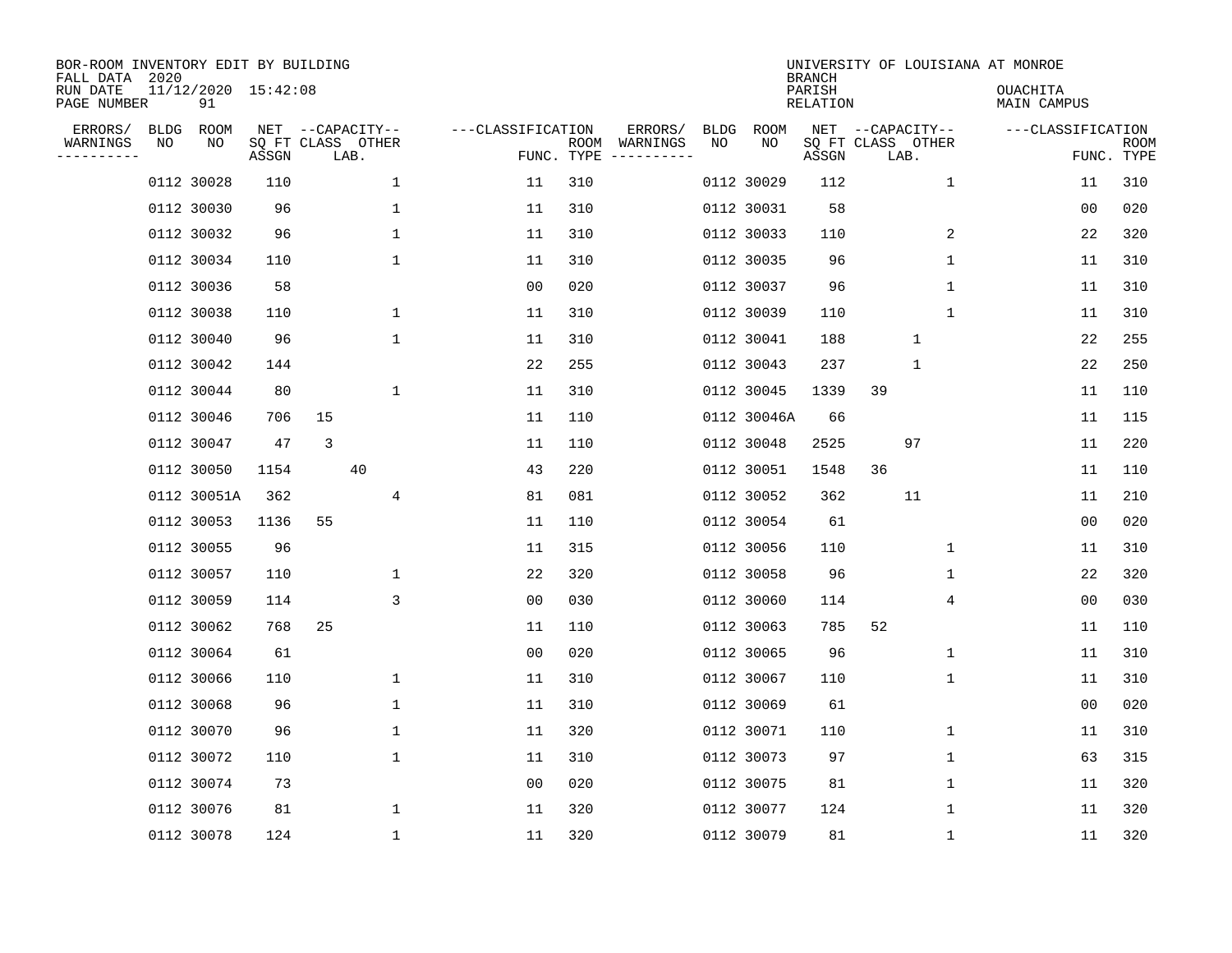| BOR-ROOM INVENTORY EDIT BY BUILDING<br>FALL DATA 2020 |      |                           |       |                           |              |                   |                    |                         |             |            | <b>BRANCH</b>      |                           |                  | UNIVERSITY OF LOUISIANA AT MONROE |                |                           |
|-------------------------------------------------------|------|---------------------------|-------|---------------------------|--------------|-------------------|--------------------|-------------------------|-------------|------------|--------------------|---------------------------|------------------|-----------------------------------|----------------|---------------------------|
| RUN DATE<br>PAGE NUMBER                               |      | 11/12/2020 15:42:08<br>92 |       |                           |              |                   |                    |                         |             |            | PARISH<br>RELATION |                           |                  | OUACHITA<br>MAIN CAMPUS           |                |                           |
| ERRORS/                                               | BLDG | ROOM                      |       | NET --CAPACITY--          |              | ---CLASSIFICATION |                    | ERRORS/                 | <b>BLDG</b> | ROOM       |                    |                           | NET --CAPACITY-- | ---CLASSIFICATION                 |                |                           |
| WARNINGS<br>----------                                | ΝO   | NO                        | ASSGN | SQ FT CLASS OTHER<br>LAB. |              |                   | ROOM<br>FUNC. TYPE | WARNINGS<br>----------- | NO          | NO         | ASSGN              | SQ FT CLASS OTHER<br>LAB. |                  |                                   |                | <b>ROOM</b><br>FUNC. TYPE |
|                                                       |      | 0112 30080                | 81    |                           | $\mathbf 1$  | 11                | 315                |                         |             | 0112 30081 | 114                |                           | 4                |                                   | 0 <sub>0</sub> | 030                       |
|                                                       |      | 0112 30082                | 114   |                           | 3            | 00                | 030                |                         |             | 0112 30084 | 722                | 36                        |                  |                                   | 11             | 110                       |
|                                                       |      | 0112 30087                | 3498  | 47                        |              | 11                | 220                |                         |             | 0112 30089 | 59                 |                           |                  |                                   | 11             | 115                       |
|                                                       |      | 0112 30090                | 621   | 38                        |              | 11                | 110                |                         |             | 0112 30091 | 1512               | 78                        |                  |                                   | 11             | 110                       |
|                                                       |      | 0112 30093                | 758   | 40                        |              | 11                | 110                |                         |             | 0112 30094 | 758                | 31                        |                  |                                   | 11             | 110                       |
|                                                       |      | 0112 30095                | 1443  | 94                        |              | 11                | 110                |                         |             | 0112 30096 | 1233               | 62                        |                  |                                   | 11             | 110                       |
|                                                       |      | 0112 30097                | 40    |                           |              | 0 <sub>0</sub>    | 020                |                         |             | 0112 30098 | 138                |                           | 1                |                                   | 11             | 310                       |
|                                                       |      | 0112 30099                | 96    |                           | 1            | 11                | 320                |                         |             | 0112 30100 | 58                 |                           |                  |                                   | 0 <sub>0</sub> | 020                       |
|                                                       |      | 0112 30101                | 96    |                           | 1            | 11                | 320                |                         |             | 0112 30102 | 110                |                           | $\mathbf 1$      |                                   | 11             | 310                       |
|                                                       |      | 0112 30103                | 110   |                           | 1            | 11                | 310                |                         |             | 0112 30104 | 96                 |                           | $\mathbf{1}$     |                                   | 11             | 310                       |
|                                                       |      | 0112 30105                | 58    |                           |              | 00                | 020                |                         |             | 0112 30106 | 96                 |                           | $\mathbf 1$      |                                   | 11             | 320                       |
|                                                       |      | 0112 30107                | 110   |                           | $\mathbf{1}$ | 11                | 310                |                         |             | 0112 30108 | 118                |                           | $\mathbf{1}$     |                                   | 11             | 310                       |
|                                                       |      | 0112 30109                | 96    |                           | 1            | 11                | 310                |                         |             | 0112 30110 | 58                 |                           |                  |                                   | 00             | 020                       |
|                                                       |      | 0112 30111                | 96    |                           | 1            | 52                | 310                |                         |             | 0112 30112 | 111                |                           | $\mathbf 1$      |                                   | 11             | 310                       |
|                                                       |      | 0112 30113                | 110   |                           | 1            | 11                | 310                |                         |             | 0112 30114 | 96                 |                           | 1                |                                   | 11             | 320                       |
|                                                       |      | 0112 30115                | 58    |                           |              | 00                | 020                |                         |             | 0112 30116 | 96                 |                           | 1                |                                   | 11             | 320                       |
|                                                       |      | 0112 30117                | 111   |                           | 1            | 11                | 310                |                         |             | 0112 30118 | 111                |                           | 1                |                                   | 11             | 310                       |
|                                                       |      | 0112 30119                | 96    |                           | 1            | 11                | 310                |                         |             | 0112 30120 | 58                 |                           |                  |                                   | 0 <sub>0</sub> | 020                       |
|                                                       |      | 0112 30121                | 96    |                           | 1            | 11                | 310                |                         |             | 0112 30122 | 110                |                           | 1                |                                   | 11             | 310                       |
|                                                       |      | 0112 30123                | 110   |                           | 1            | 11                | 310                |                         |             | 0112 30124 | 96                 |                           | 1                |                                   | 81             | 081                       |
|                                                       |      | 0112 30125                | 188   |                           | 1            | 11                | 310                |                         |             | 0112 30126 | 80                 | 1                         |                  |                                   | 63             | 115                       |
|                                                       |      | 0112 30127                | 237   |                           | $\mathbf{1}$ | 11                | 325                |                         |             | 0112 30128 | 144                |                           |                  |                                   | 63             | 315                       |
|                                                       |      | 0112 30129                | 156   |                           | 9            | 11                | 731                |                         |             | 0112 30130 | 68                 |                           |                  |                                   | 11             | 731                       |
|                                                       |      | 0112 30131                | 70    |                           |              | 00                | 010                |                         |             | 0112 30135 | 32                 |                           |                  |                                   | 11             | 215                       |
|                                                       |      | 0112 30146                | 368   |                           |              | 0 <sub>0</sub>    | 020                |                         |             | 0112 30147 | 368                |                           |                  |                                   | 0 <sub>0</sub> | 020                       |
|                                                       |      | 0112 30148                | 368   |                           |              | 0 <sub>0</sub>    | 020                |                         |             | 0112 30149 | 370                |                           |                  |                                   | 0 <sub>0</sub> | 020                       |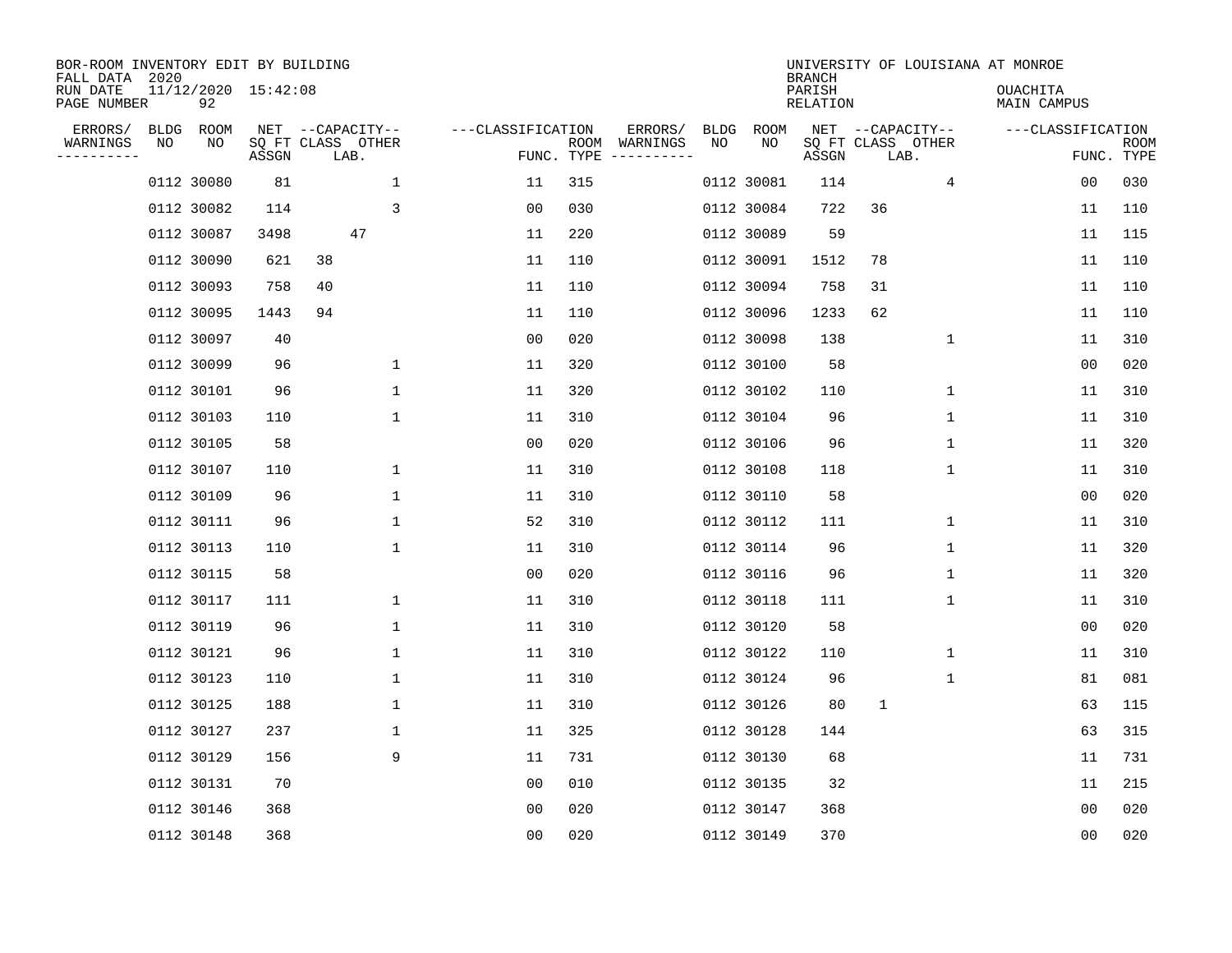| BOR-ROOM INVENTORY EDIT BY BUILDING<br>FALL DATA 2020 |      |                           |       |                                       |                   |     |                          |      |                                                                                   | <b>BRANCH</b>      |    | UNIVERSITY OF LOUISIANA AT MONROE                                                                                  |          |                                                     |                    |
|-------------------------------------------------------|------|---------------------------|-------|---------------------------------------|-------------------|-----|--------------------------|------|-----------------------------------------------------------------------------------|--------------------|----|--------------------------------------------------------------------------------------------------------------------|----------|-----------------------------------------------------|--------------------|
| RUN DATE<br>PAGE NUMBER                               |      | 11/12/2020 15:42:08<br>93 |       |                                       |                   |     |                          |      |                                                                                   | PARISH<br>RELATION |    |                                                                                                                    | OUACHITA | MAIN CAMPUS                                         |                    |
| ERRORS/<br>WARNINGS                                   | NO   | BLDG ROOM<br>NO           |       | NET --CAPACITY--<br>SO FT CLASS OTHER | ---CLASSIFICATION |     | ERRORS/<br>ROOM WARNINGS | NO   | BLDG ROOM<br>NO                                                                   |                    |    | NET --CAPACITY--                                                                                                   |          | ---CLASSIFICATION                                   |                    |
| ----------                                            |      |                           | ASSGN | LAB.                                  |                   |     | FUNC. TYPE $------$      |      |                                                                                   | ASSGN              |    | SQ FT CLASS OTHER<br>LAB.                                                                                          |          |                                                     | ROOM<br>FUNC. TYPE |
|                                                       |      | 0112 40001                | 285   |                                       | 00                | 020 |                          |      | 0112 40002                                                                        | 199                |    | $\mathbf{1}$                                                                                                       |          | 00 <sub>o</sub>                                     | 030                |
|                                                       |      | 0112 40003                | 108   |                                       | 0 <sub>0</sub>    | 030 |                          |      | TOTAL NUMBER CLASSROOMS<br>TOTAL NUMBER LABS 210<br>TOTAL NUMBER SPECIAL LABS 220 |                    |    | TOTAL ASSIGNABLE & UNASSIGNABLE SQFT:<br>TOTAL NET ASSIGN SQ. FT. IN ROOM FILE<br>TOTAL NUMBER COMPUTER CLASSROOMS |          | 117,480<br>85,046<br>32<br>2<br>5<br>$\overline{3}$ |                    |
|                                                       |      | 0113 0001                 | 3052  |                                       | 0 <sub>0</sub>    | 030 |                          |      | 0113 0001A                                                                        | 316                |    |                                                                                                                    |          | 0 <sub>0</sub>                                      | 030                |
|                                                       |      | 0113 0001B                | 196   |                                       | 63                | 730 |                          | 0113 | 0002                                                                              | 340                |    |                                                                                                                    |          | 0 <sub>0</sub>                                      | 030                |
|                                                       |      | 0113 0003                 | 172   |                                       | 52                | 525 |                          | 0113 | 0004                                                                              | 171                |    |                                                                                                                    |          | 0 <sub>0</sub>                                      | 030                |
|                                                       | 0113 | 0005                      | 162   |                                       | 0 <sub>0</sub>    | 010 |                          | 0113 | 0006                                                                              | 340                |    | $\mathbf{1}$                                                                                                       |          | 46                                                  | 310                |
|                                                       |      | 0113 0007                 | 156   |                                       | 00                | 020 |                          | 0113 | 0008                                                                              | 90                 |    | $\mathbf{1}$                                                                                                       |          | 46                                                  | 310                |
|                                                       | 0113 | 0009                      | 110   | $\mathbf 1$                           | 46                | 310 |                          | 0113 | 0010                                                                              | 113                |    | 1                                                                                                                  |          | 46                                                  | 310                |
|                                                       | 0113 | 0011                      | 123   | $\mathbf{1}$                          | 46                | 310 |                          | 0113 | 0012                                                                              | 32                 |    |                                                                                                                    |          | 46                                                  | 315                |
|                                                       | 0113 | 0013                      | 129   |                                       | 0 <sub>0</sub>    | 020 |                          | 0113 | 0014                                                                              | 951                | 30 |                                                                                                                    |          | 11                                                  | 110                |
|                                                       |      | 0113 0014S                | 63    |                                       | 48                | 115 |                          | 0113 | 0015                                                                              | 172                |    |                                                                                                                    |          | 93                                                  | 315                |
|                                                       | 0113 | 0016                      | 951   | 30                                    | 11                | 310 |                          | 0113 | 0017                                                                              | 172                |    |                                                                                                                    |          | 63                                                  | 315                |
|                                                       |      | 0113 0017A                | 171   |                                       | 63                | 731 | 9                        | 0113 | 0018                                                                              | 2852               | 55 |                                                                                                                    |          | 11                                                  | 110                |
|                                                       | 0113 | 0019                      | 172   |                                       | 63                | 731 |                          | 0113 | 0020                                                                              | 171                |    |                                                                                                                    |          | 0 <sub>0</sub>                                      | 030                |
|                                                       |      | 0113 0021                 | 156   |                                       | 0 <sub>0</sub>    | 020 |                          |      | 0113 0022                                                                         | 90                 |    | $\mathbf{1}$                                                                                                       |          | 46                                                  | 310                |
|                                                       |      | 0113 0023                 | 101   | $\mathbf{1}$                          | 46                | 310 |                          |      | 0113 0024                                                                         | 113                |    | $\mathbf{1}$                                                                                                       |          | 46                                                  | 310                |
|                                                       |      | 0113 0025                 | 123   | $\mathbf{1}$                          | 46                | 310 |                          | 0113 | 0026                                                                              | 32                 |    |                                                                                                                    |          | 46                                                  | 315                |
|                                                       | 0113 | 0027                      | 129   |                                       | 0 <sub>0</sub>    | 020 |                          |      | 0113 0028                                                                         | 172                |    |                                                                                                                    |          | 0 <sub>0</sub>                                      | 010                |
|                                                       | 0113 | 0029                      | 951   | 39                                    | 11                | 110 |                          |      | 0113 0029A                                                                        | 63                 |    |                                                                                                                    |          | 48                                                  | 115                |
|                                                       |      | 0113 0030A                | 147   |                                       | 52                | 525 |                          |      | 0113 0030B                                                                        | 165                |    |                                                                                                                    |          | 0 <sub>0</sub>                                      | 030                |
|                                                       | 0113 | 0031                      | 951   | 30                                    | 11                | 350 |                          | 0113 | 0032                                                                              | 244                |    | $\mathbf{1}$                                                                                                       |          | 0 <sub>0</sub>                                      | 030                |
|                                                       |      | 0113 0033                 | 83    | $\mathbf 1$                           | 0 <sub>0</sub>    | 030 |                          | 0113 | 0034                                                                              | 63                 |    |                                                                                                                    |          | 0 <sub>0</sub>                                      | 020                |
|                                                       |      | 0113 0034A                | 581   | 6                                     | 93                | 525 |                          |      | 0113 0035                                                                         | 2087               |    |                                                                                                                    |          | 52                                                  | 525                |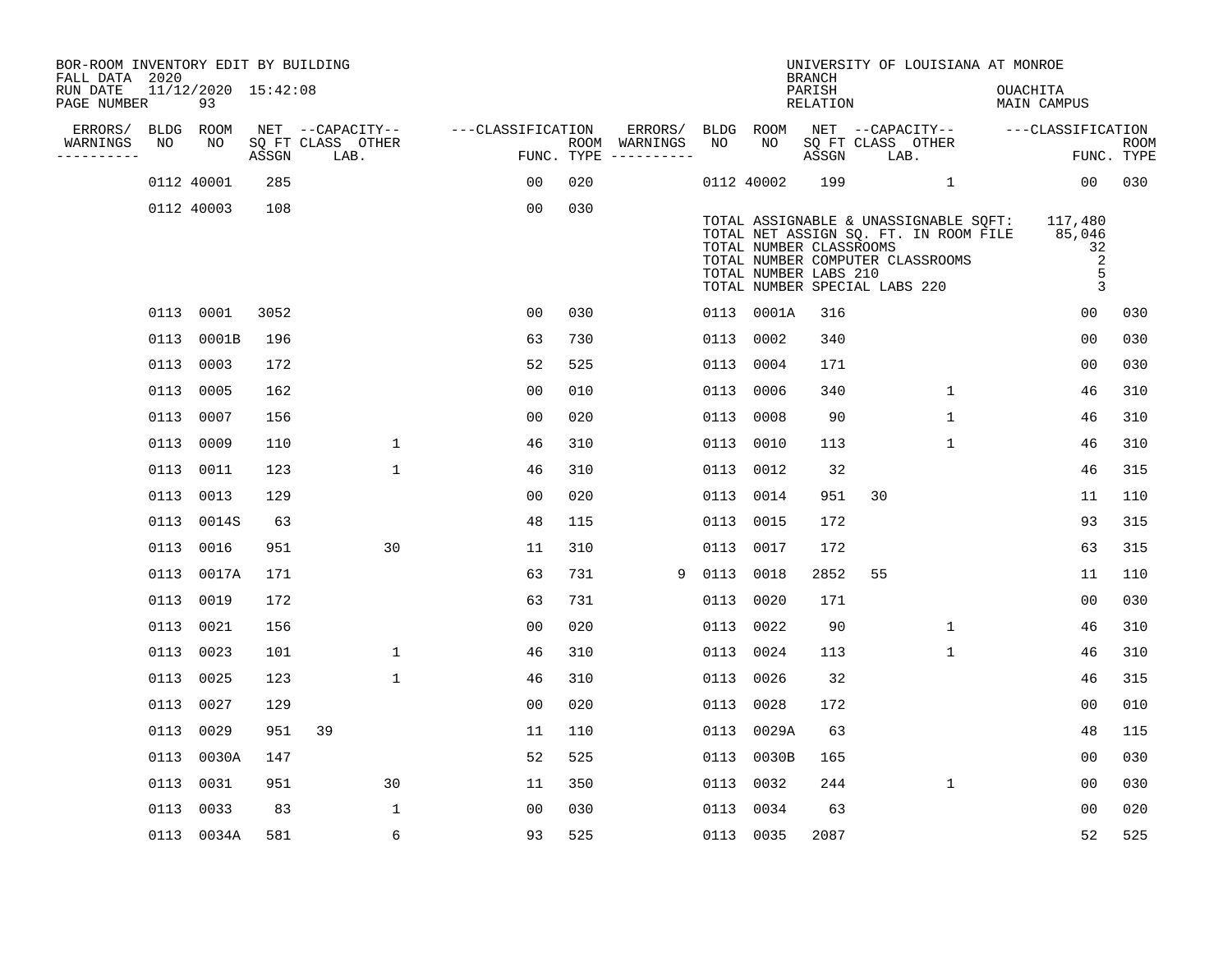| BOR-ROOM INVENTORY EDIT BY BUILDING<br>FALL DATA 2020<br>RUN DATE<br>PAGE NUMBER | 11/12/2020 15:42:08<br>94 |            |                                               |                   |            |                          |            |            | <b>BRANCH</b><br>PARISH<br><b>RELATION</b> | UNIVERSITY OF LOUISIANA AT MONROE             | <b>OUACHITA</b><br>MAIN CAMPUS  |             |
|----------------------------------------------------------------------------------|---------------------------|------------|-----------------------------------------------|-------------------|------------|--------------------------|------------|------------|--------------------------------------------|-----------------------------------------------|---------------------------------|-------------|
| ERRORS/<br>WARNINGS<br>NO<br>---------                                           | BLDG<br>ROOM<br>NO        | ASSGN      | NET --CAPACITY--<br>SQ FT CLASS OTHER<br>LAB. | ---CLASSIFICATION | FUNC. TYPE | ERRORS/<br>ROOM WARNINGS | BLDG<br>NO | ROOM<br>NO | ASSGN                                      | NET --CAPACITY--<br>SQ FT CLASS OTHER<br>LAB. | ---CLASSIFICATION<br>FUNC. TYPE | <b>ROOM</b> |
|                                                                                  | 0036<br>0113              | 73         |                                               | 52                | 525        |                          | 0113       | 0038       | 171                                        |                                               | 46                              | 731         |
|                                                                                  | 0039<br>0113              | 268        | $\mathbf{1}$                                  | 46                | 314        |                          | 0113       | 0039A      | 83                                         |                                               | 46                              | 314         |
|                                                                                  | 0039B<br>0113             | 235        | $\mathbf 1$                                   | 46                | 325        |                          | 0113       | 0039C      | 56                                         | $\mathbf 1$                                   | 0 <sub>0</sub>                  | 030         |
|                                                                                  | 0113<br>0040              | 320        | 12                                            | 46                | 314        |                          | 0113       | 0041       | 129                                        |                                               | 0 <sub>0</sub>                  | 020         |
|                                                                                  | 0113<br>0042              | 171        |                                               | 0 <sub>0</sub>    | 030        |                          | 0113       | 0043       | 510                                        |                                               | 46                              | 731         |
|                                                                                  | 0113<br>0044              | 2440       | 50                                            | 11                | 520        |                          | 0113       | 0044A      | 120                                        | $\mathbf 1$                                   | 46                              | 590         |
|                                                                                  | 0113<br>0045              | 951        | 27                                            | 46                | 350        |                          | 0113       | 0045A      | 110                                        |                                               | 52                              | 525         |
|                                                                                  | 0113 0045B                | 252        | $7\phantom{.0}$                               | 52                | 525        |                          | 0113       | 0045C      | 196                                        |                                               | 52                              | 525         |
|                                                                                  | 0046<br>0113              | 340        |                                               | 52                | 525        |                          | 0113       | 0047       | 1250                                       | 21                                            | 52                              | 525         |
|                                                                                  | 0113<br>0048              | 129        |                                               | 00                | 020        |                          | 0113       | 0049       | 171                                        |                                               | 63                              | 731         |
|                                                                                  | 0050<br>0113              | 575        | 3                                             | 52                | 520        |                          | 0113       | 0050A      | 1191                                       | 20                                            | 52                              | 525         |
|                                                                                  | 0113<br>0050B             | 1654       | 20                                            | 52                | 525        |                          | 0113       | 0050C      | 951                                        | 5                                             | 52                              | 520         |
|                                                                                  | 0113<br>0051              | 171        |                                               | 0 <sub>0</sub>    | 030        |                          | 0113       | 0052       | 510                                        |                                               | 63                              | 730         |
|                                                                                  | 0113<br>0053              | 966        |                                               | 0 <sub>0</sub>    | 020        |                          | 0113       | 0054       | 160                                        |                                               | 0 <sub>0</sub>                  | 020         |
|                                                                                  | 0113<br>0055              | 4200       |                                               | 0 <sub>0</sub>    | 020        |                          | 0113       | 0056       | 590                                        |                                               | 0 <sub>0</sub>                  | 020         |
|                                                                                  | 0057<br>0113              | 160        |                                               | 0 <sub>0</sub>    | 020        |                          | 0113       | 0058       | 12601                                      |                                               | 52                              | 520         |
|                                                                                  | 0113                      | 0100 15318 |                                               | 0 <sub>0</sub>    | 020        |                          | 0113       | 0100A      | 790                                        |                                               | 0 <sub>0</sub>                  | 020         |
|                                                                                  | 0113<br>0100B             | 790        |                                               | 0 <sub>0</sub>    | 020        |                          | 0113       | 0101       | 134                                        | 1                                             | 46                              | 310         |
|                                                                                  | 0113 0101A                | 43         |                                               | 46                | 315        |                          | 0113       | 0102       | 134                                        | 1                                             | 46                              | 310         |
|                                                                                  | 0113 0103                 | 261        | 6                                             | 93                | 660        |                          |            | 0113 0103A | 196                                        |                                               | 93                              | 665         |
|                                                                                  | 0113 0104                 | 280        | 6                                             | 0 <sub>0</sub>    | 030        |                          |            | 0113 0104A | 36                                         |                                               | 63                              | 730         |
|                                                                                  | 0113<br>0105              | 289        | 4                                             | 0 <sub>0</sub>    | 030        |                          | 0113       | 0105A      | 79                                         |                                               | 63                              | 730         |
|                                                                                  | 0113 0106                 | 157        | $\mathbf 1$                                   | 46                | 310        |                          | 0113       | 0106A      | 129                                        |                                               | 46                              | 315         |
|                                                                                  | 0113<br>0106B             | 85         | $\mathbf{1}$                                  | 46                | 315        |                          | 0113       | 0106C      | 157                                        | $\mathbf 1$                                   | 46                              | 325         |
|                                                                                  | 0113<br>0106D             | 85         | $\mathbf 1$                                   | 46                | 310        |                          | 0113       | 0106E      | 50                                         | 1                                             | 46                              | 310         |
|                                                                                  | 0113 0106F                | 50         | $\mathbf{1}$                                  | 46                | 310        |                          |            | 0113 0107  | 265                                        | $\mathbf{1}$                                  | 46                              | 310         |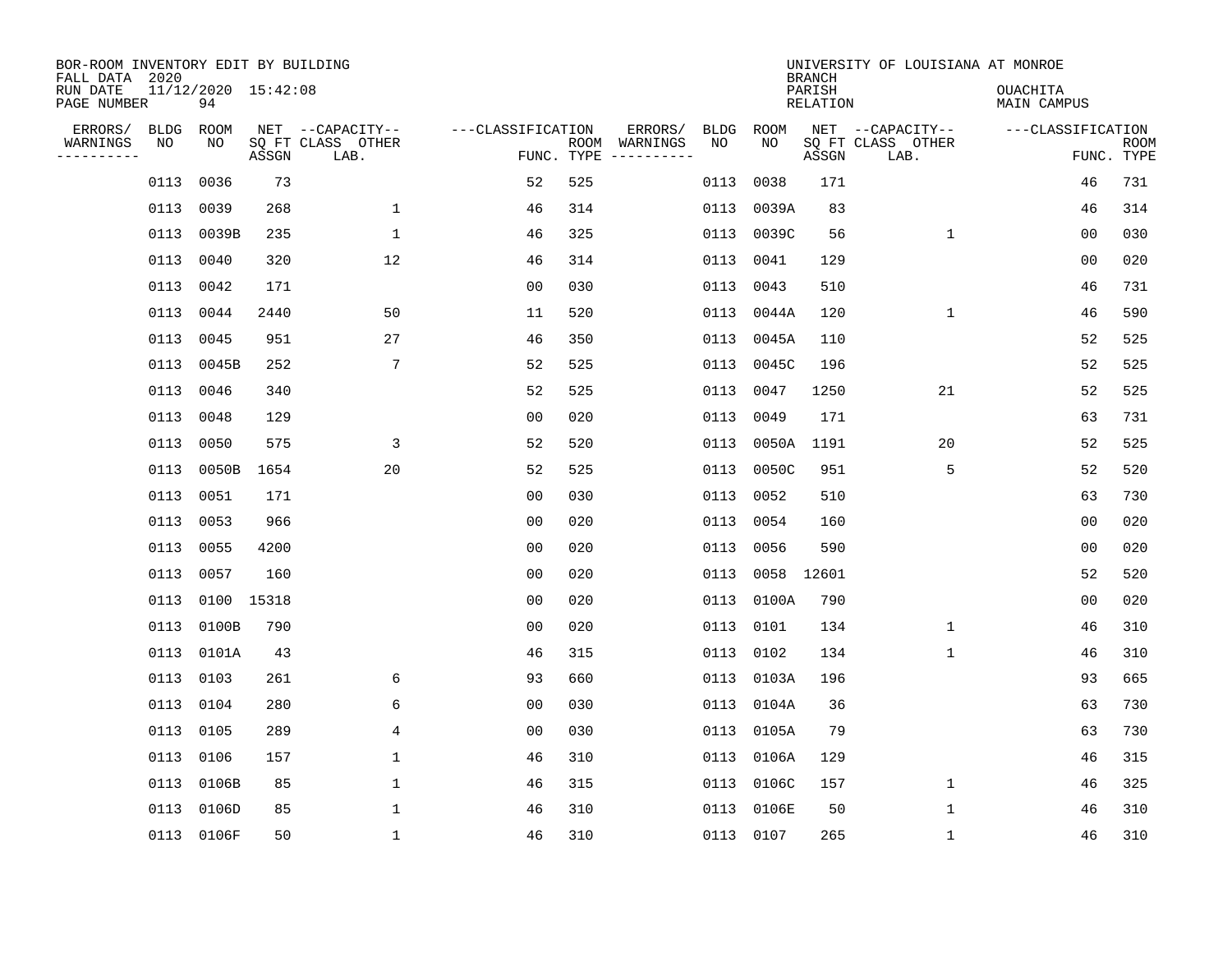| BOR-ROOM INVENTORY EDIT BY BUILDING<br>FALL DATA 2020 |           |                           |       |                           |                   |     |                                      |           |                                                  | <b>BRANCH</b>             | UNIVERSITY OF LOUISIANA AT MONROE                                                                                                                   |                                |                           |
|-------------------------------------------------------|-----------|---------------------------|-------|---------------------------|-------------------|-----|--------------------------------------|-----------|--------------------------------------------------|---------------------------|-----------------------------------------------------------------------------------------------------------------------------------------------------|--------------------------------|---------------------------|
| RUN DATE<br>PAGE NUMBER                               |           | 11/12/2020 15:42:08<br>95 |       |                           |                   |     |                                      |           |                                                  | PARISH<br><b>RELATION</b> |                                                                                                                                                     | OUACHITA<br><b>MAIN CAMPUS</b> |                           |
| ERRORS/                                               | BLDG ROOM |                           |       | NET --CAPACITY--          | ---CLASSIFICATION |     | ERRORS/                              |           | BLDG ROOM                                        |                           | NET --CAPACITY--                                                                                                                                    | ---CLASSIFICATION              |                           |
| WARNINGS<br>----------                                | NO        | NO                        | ASSGN | SQ FT CLASS OTHER<br>LAB. |                   |     | ROOM WARNINGS<br>FUNC. TYPE $------$ | NO        | NO                                               | ASSGN                     | SQ FT CLASS OTHER<br>LAB.                                                                                                                           |                                | <b>ROOM</b><br>FUNC. TYPE |
|                                                       | 0113      | 0107A                     | 193   | $\mathbf{1}$              | 46                | 315 |                                      | 0113      | 0108                                             | 165                       | $\mathbf{1}$                                                                                                                                        | 46                             | 310                       |
|                                                       |           | 0113 0108A                | 82    |                           | 46                | 315 |                                      | 0113 0109 |                                                  | 146                       |                                                                                                                                                     | 00                             | 010                       |
|                                                       |           | 0113 0111                 | 289   | 6                         | 00                | 030 |                                      |           | 0113 0111A                                       | 129                       |                                                                                                                                                     | 63                             | 730                       |
|                                                       |           | 0113 0112                 | 289   | 4                         | 0 <sub>0</sub>    | 030 |                                      | 0113 0113 |                                                  | 263                       | 6                                                                                                                                                   | 93                             | 660                       |
|                                                       |           | 0113 0113A                | 193   |                           | 93                | 665 |                                      |           | 0113 0114                                        | 247                       | $\mathbf{1}$                                                                                                                                        | 46                             | 310                       |
|                                                       |           | 0113 0114A                | 27    |                           | 46                | 315 |                                      |           | 0113 0115                                        | 119                       |                                                                                                                                                     | 00                             | 010                       |
|                                                       |           | 0113 0117                 | 289   | 6                         | 0 <sub>0</sub>    | 030 |                                      |           | 0113 0117A                                       | 129                       |                                                                                                                                                     | 63                             | 730                       |
|                                                       |           | 0113 0118                 | 289   | $\overline{4}$            | 0 <sub>0</sub>    | 030 |                                      | 0113 0119 |                                                  | 157                       | $\mathbf{1}$                                                                                                                                        | 46                             | 325                       |
|                                                       |           | 0113 0119A                | 129   |                           | 52                | 731 |                                      |           | 0113 0119B                                       | 298                       | $\mathbf 1$                                                                                                                                         | 46                             | 310                       |
|                                                       |           | 0113 0119C                | 147   | 1                         | 46                | 310 |                                      |           | 0113 0119D                                       | 70                        | $\mathbf 1$                                                                                                                                         | 46                             | 310                       |
|                                                       |           | 0113 0121                 | 289   | 6                         | 0 <sub>0</sub>    | 030 |                                      |           | 0113 0121A                                       | 36                        |                                                                                                                                                     | 52                             | 525                       |
|                                                       |           | 0113 0122                 | 289   | 4                         | 0 <sub>0</sub>    | 030 |                                      |           | 0113 0122A                                       | 79                        |                                                                                                                                                     | 63                             | 730                       |
|                                                       | 0113      | 0123                      | 127   | 1                         | 93                | 660 |                                      |           | 0113 0123A                                       | 93                        | 1                                                                                                                                                   | 46                             | 310                       |
|                                                       |           | 0113 0123B                | 180   | 1                         | 46                | 320 |                                      |           | 0113 0123C                                       | 246                       | $\overline{2}$                                                                                                                                      | 46                             | 320                       |
|                                                       |           | 0113 0123D                | 98    | $\mathbf{1}$              | 46                | 325 |                                      |           | 0113 0124                                        | 35                        |                                                                                                                                                     | 93                             | 660                       |
|                                                       |           | 0113 0200 40492           |       | 7085                      | 93                | 523 |                                      |           | TOTAL NUMBER CLASSROOMS<br>TOTAL NUMBER LABS 210 |                           | TOTAL ASSIGNABLE & UNASSIGNABLE SQFT:<br>TOTAL NET ASSIGN SQ. FT. IN ROOM FILE<br>TOTAL NUMBER COMPUTER CLASSROOMS<br>TOTAL NUMBER SPECIAL LABS 220 | 114,074<br>82,367<br>3         |                           |
|                                                       |           | 0114 0101                 | 71    |                           | 93                | 660 |                                      | 0114 0102 |                                                  | 335                       |                                                                                                                                                     | 0 <sub>0</sub>                 | 020                       |
|                                                       |           | 0114 0103                 | 335   |                           | 0 <sub>0</sub>    | 020 |                                      |           | 0114 0104                                        | 268                       |                                                                                                                                                     | 00                             | 030                       |
|                                                       | 0114 0105 |                           | 193   | 5                         | 52                | 525 |                                      |           | 0114 0106                                        | 215                       | $\overline{a}$                                                                                                                                      | 52                             | 525                       |
|                                                       |           | 0114 0107                 | 94    | 2                         | 00                | 030 |                                      | 0114 0108 |                                                  | 100                       |                                                                                                                                                     | 42                             | 625                       |
|                                                       | 0114 0109 |                           | 1014  |                           | 42                | 625 |                                      |           | 0114 0109A                                       | 225                       | $\overline{2}$                                                                                                                                      | 42                             | 625                       |
|                                                       |           | 0114 0110                 | 203   |                           | 42                | 625 |                                      |           | 0114 0111                                        | 164                       |                                                                                                                                                     | 0 <sub>0</sub>                 | 020                       |
|                                                       |           | 0114 0111A                | 57    |                           | 0 <sub>0</sub>    | 020 |                                      | 0114 0112 |                                                  | 104                       | 5                                                                                                                                                   | 0 <sub>0</sub>                 | 030                       |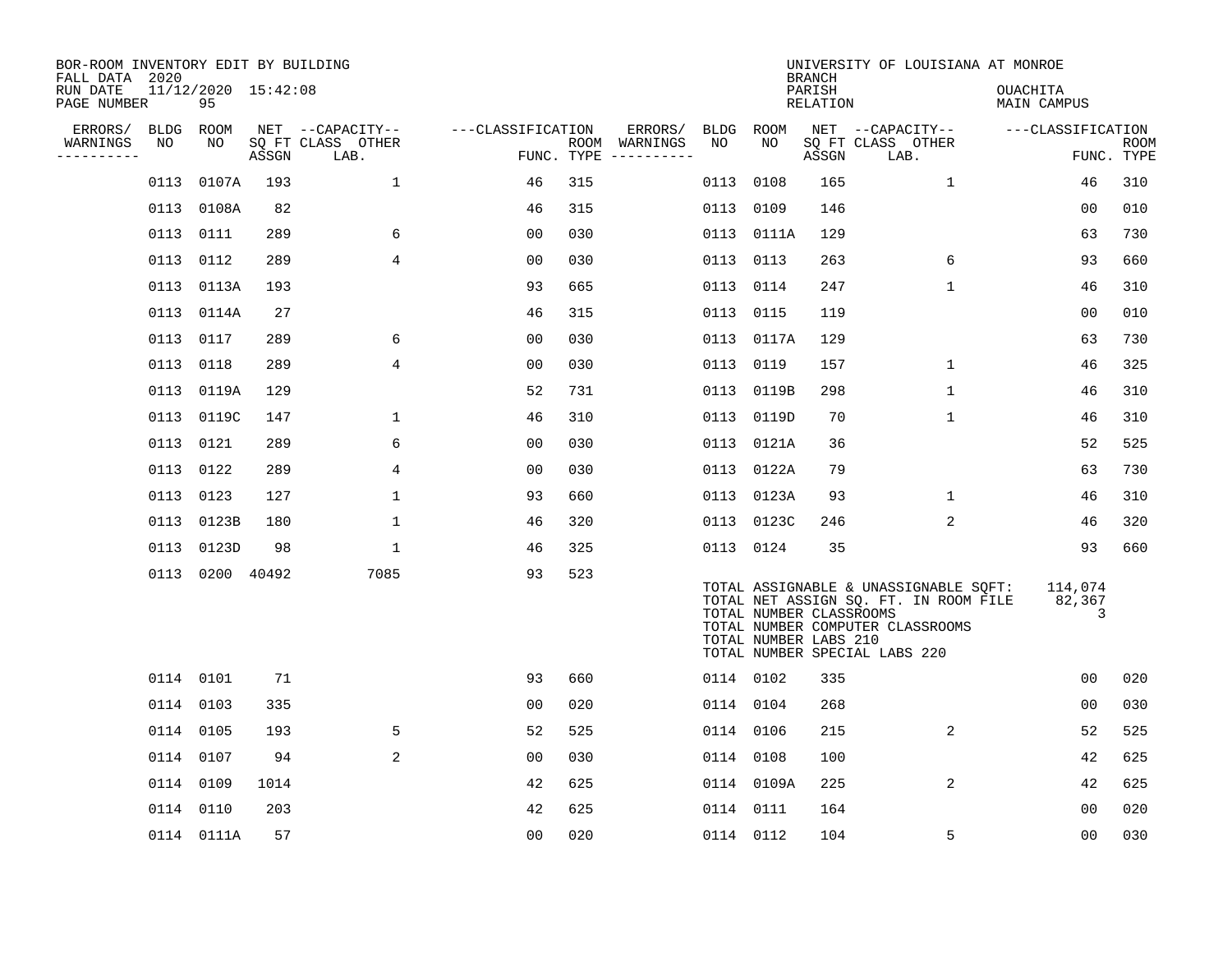| BOR-ROOM INVENTORY EDIT BY BUILDING<br>FALL DATA 2020 |           |                 |                     |                                               |                   |     |                                                 |            |             | <b>BRANCH</b>      | UNIVERSITY OF LOUISIANA AT MONROE             |                                |                           |
|-------------------------------------------------------|-----------|-----------------|---------------------|-----------------------------------------------|-------------------|-----|-------------------------------------------------|------------|-------------|--------------------|-----------------------------------------------|--------------------------------|---------------------------|
| RUN DATE<br>PAGE NUMBER                               |           | 96              | 11/12/2020 15:42:08 |                                               |                   |     |                                                 |            |             | PARISH<br>RELATION |                                               | <b>OUACHITA</b><br>MAIN CAMPUS |                           |
| ERRORS/<br>WARNINGS<br>---------                      | NO        | BLDG ROOM<br>NO | ASSGN               | NET --CAPACITY--<br>SQ FT CLASS OTHER<br>LAB. | ---CLASSIFICATION |     | ERRORS/<br>ROOM WARNINGS<br>FUNC. TYPE $------$ | BLDG<br>NO | ROOM<br>NO. | ASSGN              | NET --CAPACITY--<br>SQ FT CLASS OTHER<br>LAB. | ---CLASSIFICATION              | <b>ROOM</b><br>FUNC. TYPE |
|                                                       |           | 0114 0113       | 173                 |                                               | 42                | 625 |                                                 |            | 0114 0114   | 172                | $\overline{4}$                                | 42                             | 625                       |
|                                                       |           | 0114 0121       | 38                  |                                               | 00                | 010 |                                                 |            | 0114 0122   | 341                |                                               | 00                             | 020                       |
|                                                       |           | 0114 0122A      | 523                 | 2                                             | 42                | 625 |                                                 |            | 0114 0123   | 2000               | 8                                             | 42                             | 625                       |
|                                                       |           | 0114 0123A      | 43                  |                                               | 0 <sub>0</sub>    | 020 |                                                 |            | 0114 0123B  | 175                | $\mathbf{1}$                                  | 81                             | 081                       |
|                                                       |           | 0114 0124       | 1811                | 9                                             | 42                | 625 |                                                 |            | 0114 0126   | 347                | 3                                             | 46                             | 325                       |
|                                                       |           | 0114 0127       | 164                 |                                               | 0 <sub>0</sub>    | 020 |                                                 |            | 0114 0128   | 215                | 4                                             | 0 <sub>0</sub>                 | 030                       |
|                                                       |           | 0114 0129       | 193                 | 4                                             | 00                | 030 |                                                 |            | 0114 0130   | 93                 | 4                                             | 52                             | 525                       |
|                                                       |           | 0114 0131       | 100                 |                                               | 52                | 525 |                                                 |            | 0114 0132   | 655                | 38                                            | 52                             | 525                       |
|                                                       |           | 0114 0133       | 115                 |                                               | 52                | 525 |                                                 |            | 0114 0134   | 961                |                                               | 52                             | 525                       |
|                                                       |           | 0114 0134A      | 41                  |                                               | 52                | 525 |                                                 |            | 0114 0135   | 154                |                                               | 00                             | 020                       |
|                                                       |           | 0114 0200       | 252                 | $\mathbf{1}$                                  | 63                | 325 |                                                 |            | 0114 0201   | 606                | 3                                             | 63                             | 310                       |
|                                                       |           | 0114 0202       | 48                  |                                               | 93                | 525 |                                                 |            | 0114 0203   | 48                 |                                               | 93                             | 525                       |
|                                                       | 0114 0204 |                 | 225                 | $\mathbf{1}$                                  | 63                | 350 |                                                 |            | 0114 0206   | 132                | $\mathbf 1$                                   | 63                             | 310                       |
|                                                       | 0114 0207 |                 | 23                  |                                               | 82                | 082 |                                                 |            | 0114 0208   | 47                 |                                               | 0 <sub>0</sub>                 | 010                       |
|                                                       | 0114 0209 |                 | 224                 |                                               | 00                | 020 |                                                 |            | 0114 0210   | 61                 |                                               | 0 <sub>0</sub>                 | 030                       |
|                                                       | 0114 0211 |                 | 112                 |                                               | 0 <sub>0</sub>    | 020 |                                                 |            | 0114 0212   | 120                |                                               | 81                             | 081                       |
|                                                       | 0114 0213 |                 | 247                 | $\mathbf 1$                                   | 81                | 081 |                                                 |            | 0114 0214   | 252                | 1                                             | 81                             | 081                       |
|                                                       | 0114 0215 |                 | 107                 | $\mathbf 1$                                   | 81                | 081 |                                                 |            | 0114 0215A  | 94                 | $\mathbf 1$                                   | 81                             | 081                       |
|                                                       | 0114 0216 |                 | 201                 | 2                                             | 81                | 081 |                                                 |            | 0114 0217   | 187                |                                               | 81                             | 081                       |
|                                                       |           | 0114 0218       | 558                 | 15                                            | 81                | 081 |                                                 |            | 0114 0219   | 936                |                                               | 11                             | 315                       |
|                                                       | 0114 0220 |                 | 134                 | $\mathbf 1$                                   | 46                | 310 |                                                 |            | 0114 0221   | 134                | $\mathbf 1$                                   | 46                             | 310                       |
|                                                       |           | 0114 0222       | 134                 | $\mathbf 1$                                   | 46                | 310 |                                                 |            | 0114 0223   | 215                | $\mathbf 1$                                   | 46                             | 310                       |
|                                                       |           | 0114 0224       | 285                 | $\mathbf{1}$                                  | 46                | 310 |                                                 |            | 0114 0225   | 410                |                                               | 0 <sub>0</sub>                 | 020                       |
|                                                       |           | 0114 0226       | 97                  | $\mathbf{1}$                                  | 0 <sub>0</sub>    | 030 |                                                 |            | 0114 0227   | 112                |                                               | 0 <sub>0</sub>                 | 020                       |
|                                                       | 0114 0228 |                 | 371                 |                                               | 11                | 510 |                                                 |            | 0114 0229   | 197                | 4                                             | 46                             | 310                       |
|                                                       |           | 0114 0230       | 556                 | 15                                            | 11                | 510 |                                                 |            | 0114 0231   | 320                |                                               | 11                             | 515                       |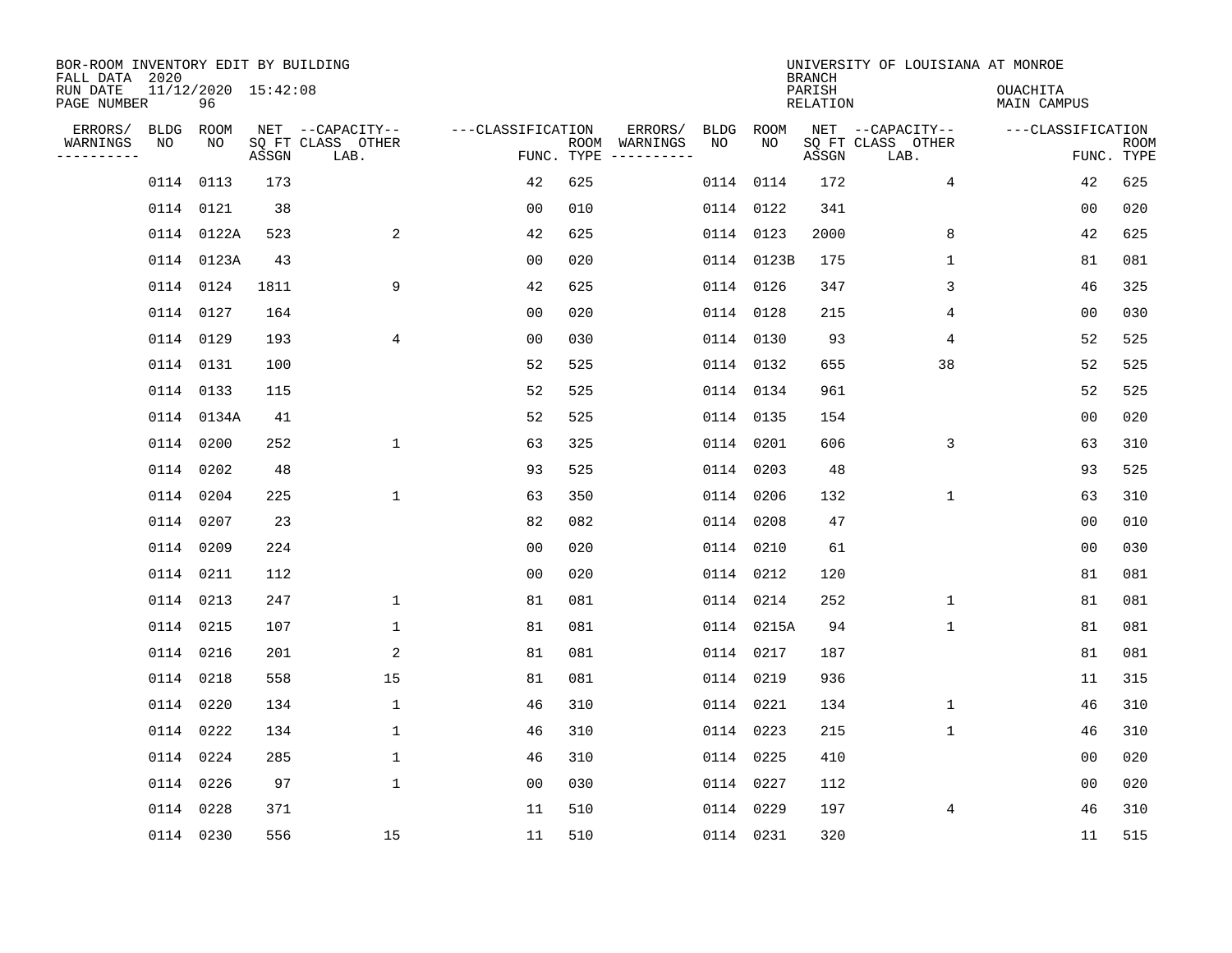| BOR-ROOM INVENTORY EDIT BY BUILDING<br>FALL DATA 2020 |      |                           |       |                           |                   |     |                                      |      |             | <b>BRANCH</b>                                    | UNIVERSITY OF LOUISIANA AT MONROE                                                                                                                   |                                |                           |
|-------------------------------------------------------|------|---------------------------|-------|---------------------------|-------------------|-----|--------------------------------------|------|-------------|--------------------------------------------------|-----------------------------------------------------------------------------------------------------------------------------------------------------|--------------------------------|---------------------------|
| RUN DATE<br>PAGE NUMBER                               |      | 11/12/2020 15:42:08<br>97 |       |                           |                   |     |                                      |      |             | PARISH<br><b>RELATION</b>                        |                                                                                                                                                     | OUACHITA<br><b>MAIN CAMPUS</b> |                           |
| ERRORS/                                               | BLDG | ROOM                      |       | NET --CAPACITY--          | ---CLASSIFICATION |     | ERRORS/                              | BLDG | <b>ROOM</b> |                                                  | NET --CAPACITY--                                                                                                                                    | ---CLASSIFICATION              |                           |
| WARNINGS<br>----------                                | NO   | NO                        | ASSGN | SQ FT CLASS OTHER<br>LAB. |                   |     | ROOM WARNINGS<br>FUNC. TYPE $------$ | NO   | NO          | ASSGN                                            | SQ FT CLASS OTHER<br>LAB.                                                                                                                           |                                | <b>ROOM</b><br>FUNC. TYPE |
|                                                       |      | 0114 0300                 | 99    | 2                         | 52                | 525 |                                      |      | 0114 0301   | 166                                              | 2                                                                                                                                                   | 52                             | 525                       |
|                                                       |      | 0114 0302                 | 46    |                           | 52                | 525 |                                      |      | 0114 0303   | 127                                              | 2                                                                                                                                                   | 52                             | 525                       |
|                                                       |      | 0114 0304 12540           |       | 2700                      | 93                | 523 |                                      |      |             | TOTAL NUMBER CLASSROOMS<br>TOTAL NUMBER LABS 210 | TOTAL ASSIGNABLE & UNASSIGNABLE SQFT:<br>TOTAL NET ASSIGN SQ. FT. IN ROOM FILE<br>TOTAL NUMBER COMPUTER CLASSROOMS<br>TOTAL NUMBER SPECIAL LABS 220 | 32,115<br>28,547               |                           |
|                                                       |      | 0115 0100                 | 350   | 3                         | 00                | 020 |                                      |      | 0115 0101   | 410                                              |                                                                                                                                                     | 0 <sub>0</sub>                 | 020                       |
|                                                       |      | 0115 0102                 | 1610  | 80                        | 91                | 630 |                                      |      | 0115 0103   | 143                                              |                                                                                                                                                     | 51                             | 315                       |
|                                                       |      | 0115 0104                 | 110   | 5                         | 51                | 310 |                                      |      | 0115 0105   | 97                                               | $\mathbf 1$                                                                                                                                         | 92                             | 310                       |
|                                                       |      | 0115 0106                 | 528   | 42                        | 91                | 630 |                                      |      | 0115 0107   | 92                                               | 7                                                                                                                                                   | 00                             | 040                       |
|                                                       |      | 0115 0108                 | 80    | $\mathbf{1}$              | 0 <sub>0</sub>    | 030 |                                      |      | 0115 0109   | 509                                              | 8                                                                                                                                                   | 00                             | 020                       |
|                                                       |      | 0115 0110                 | 4915  | 250                       | 91                | 630 |                                      |      | 0115 0111   | 6430                                             | 80                                                                                                                                                  | 91                             | 630                       |
|                                                       |      | 0115 0112                 | 300   | 4                         | 91                | 660 |                                      |      | 0115 0113   | 99                                               | $\mathbf 1$                                                                                                                                         | 91                             | 660                       |
|                                                       |      | 0115 0114                 | 752   |                           | 0 <sub>0</sub>    | 030 |                                      |      | 0115 0115   | 607                                              | 4                                                                                                                                                   | 91                             | 665                       |
|                                                       |      | 0115 0115A                | 156   |                           | 92                | 665 |                                      |      | 0115 0116   | 120                                              | $\mathbf{1}$                                                                                                                                        | 92                             | 313                       |
|                                                       |      | 0115 0117                 | 104   | $\mathbf{1}$              | 92                | 313 |                                      |      | 0115 0118A  | 131                                              | $\mathbf 1$                                                                                                                                         | 92                             | 313                       |
|                                                       |      | 0115 0118B                | 131   |                           | 92                | 315 |                                      |      | 0115 0119   | 287                                              |                                                                                                                                                     | 0 <sub>0</sub>                 | 020                       |
|                                                       |      | 0115 0120                 | 68    |                           | 00                | 030 |                                      |      | 0115 0121   | 131                                              | 1                                                                                                                                                   | 92                             | 313                       |
|                                                       |      | 0115 0122                 | 131   | 1                         | 92                | 310 |                                      |      | 0115 0123   | 129                                              | 1                                                                                                                                                   | 92                             | 310                       |
|                                                       |      | 0115 0124                 | 712   | 32                        | 51                | 630 |                                      |      | 0115 0125   | 2333                                             |                                                                                                                                                     | 92                             | 635                       |
|                                                       |      | 0115 0126                 | 372   |                           | 00                | 020 |                                      |      | 0115 0127   | 146                                              |                                                                                                                                                     | 00                             | 020                       |
|                                                       |      | 0115 0128                 | 258   |                           | 00                | 020 |                                      |      | 0115 0130   | 227                                              | 8                                                                                                                                                   | 0 <sub>0</sub>                 | 020                       |
|                                                       |      | 0115 0131                 | 52    |                           | 0 <sub>0</sub>    | 020 |                                      |      | 0115 0132   | 46                                               |                                                                                                                                                     | 0 <sub>0</sub>                 | 010                       |
|                                                       |      | 0115 0133                 | 62    | 2                         | 62                | 635 |                                      |      | 0115 0134   | 62                                               | 1                                                                                                                                                   | 00                             | 020                       |
|                                                       |      | 0115 0135                 | 41    |                           | 0 <sub>0</sub>    | 020 |                                      |      | 0115 0136   | 313                                              | 7                                                                                                                                                   | 00                             | 020                       |
|                                                       |      | 0115 0137                 | 323   |                           | 0 <sub>0</sub>    | 030 |                                      |      | 0115 0137A  | 142                                              |                                                                                                                                                     | 0 <sub>0</sub>                 | 030                       |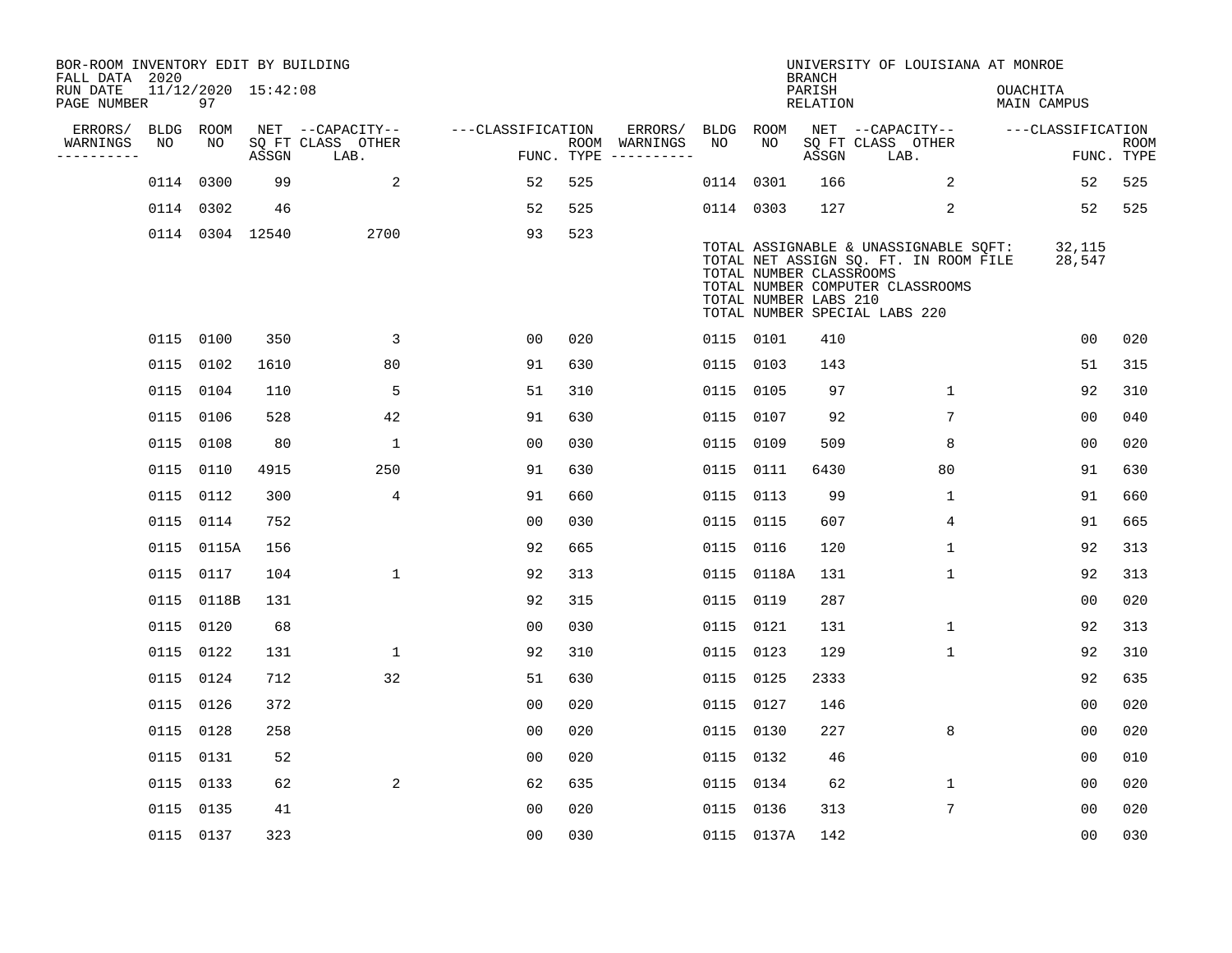| BOR-ROOM INVENTORY EDIT BY BUILDING<br>FALL DATA 2020 |           |                           |       |                           |                   |            |                                                                                                                             |      |            | <b>BRANCH</b>             | UNIVERSITY OF LOUISIANA AT MONROE |                                |                           |
|-------------------------------------------------------|-----------|---------------------------|-------|---------------------------|-------------------|------------|-----------------------------------------------------------------------------------------------------------------------------|------|------------|---------------------------|-----------------------------------|--------------------------------|---------------------------|
| RUN DATE<br>PAGE NUMBER                               |           | 11/12/2020 15:42:08<br>98 |       |                           |                   |            |                                                                                                                             |      |            | PARISH<br><b>RELATION</b> |                                   | <b>OUACHITA</b><br>MAIN CAMPUS |                           |
| ERRORS/                                               | BLDG      | ROOM<br>NO                |       | NET --CAPACITY--          | ---CLASSIFICATION |            | ERRORS/                                                                                                                     | BLDG | ROOM<br>NO |                           | NET --CAPACITY--                  | ---CLASSIFICATION              |                           |
| WARNINGS<br>.                                         | NO        |                           | ASSGN | SQ FT CLASS OTHER<br>LAB. |                   | FUNC. TYPE | ROOM WARNINGS<br>$\begin{tabular}{ccccccccc} - & - & - & - & - & - & - & - \\ & - & - & - & - & - & - & - \\ \end{tabular}$ | NO   |            | ASSGN                     | SQ FT CLASS OTHER<br>LAB.         |                                | <b>ROOM</b><br>FUNC. TYPE |
|                                                       | 0115 0141 |                           | 333   |                           | 74                | 635        |                                                                                                                             | 0115 | 0142       | 278                       |                                   | 92                             | 635                       |
|                                                       | 0115 0143 |                           | 926   | 10                        | 0 <sub>0</sub>    | 020        |                                                                                                                             |      | 0115 0144  | 830                       | 10                                | 00                             | 020                       |
|                                                       | 0115 0145 |                           | 240   | 8                         | 00                | 020        |                                                                                                                             | 0115 | 0146       | 390                       |                                   | 00                             | 020                       |
|                                                       | 0115 0147 |                           | 220   | 8                         | 51                | 350        |                                                                                                                             | 0115 | 0148       | 116                       | 2                                 | 51                             | 310                       |
|                                                       | 0115 0149 |                           | 116   | 2                         | 51                | 310        |                                                                                                                             | 0115 | 0150       | 119                       | 2                                 | 51                             | 310                       |
|                                                       | 0115 0151 |                           | 592   | 2                         | 51                | 314        |                                                                                                                             |      | 0115 0152  | 592                       |                                   | 0 <sub>0</sub>                 | 020                       |
|                                                       | 0115 0153 |                           | 757   |                           | 0 <sub>0</sub>    | 020        |                                                                                                                             |      | 0115 0153A | 73                        |                                   | 0 <sub>0</sub>                 | 020                       |
|                                                       | 0115 0154 |                           | 183   | $\mathbf 1$               | 51                | 731        |                                                                                                                             |      | 0115 0155  | 207                       |                                   | 0 <sub>0</sub>                 | 020                       |
|                                                       | 0115 0156 |                           | 53    |                           | 0 <sub>0</sub>    | 030        |                                                                                                                             | 0115 | 0157       | 51                        |                                   | 0 <sub>0</sub>                 | 020                       |
|                                                       | 0115 0158 |                           | 194   | 5                         | 51                | 310        |                                                                                                                             |      | 0115 0159  | 61                        |                                   | 0 <sub>0</sub>                 | 010                       |
|                                                       |           | 0115 0159A                | 120   |                           | 0 <sub>0</sub>    | 030        |                                                                                                                             | 0115 | 0160       | 343                       | 12                                | 51                             | 310                       |
|                                                       | 0115 0161 |                           | 495   | 40                        | 51                | 680        |                                                                                                                             |      | 0115 0162  | 316                       | 25                                | 51                             | 310                       |
|                                                       | 0115 0163 |                           | 329   | 12                        | 51                | 350        |                                                                                                                             | 0115 | 0164       | 132                       | 2                                 | 0 <sub>0</sub>                 | 020                       |
|                                                       | 0115 0165 |                           | 163   | 4                         | 0 <sub>0</sub>    | 020        |                                                                                                                             |      | 0115 0166  | 31                        |                                   | 00                             | 020                       |
|                                                       | 0115 0167 |                           | 234   |                           | 0 <sub>0</sub>    | 020        |                                                                                                                             | 0115 | 0168       | 26                        |                                   | 0 <sub>0</sub>                 | 010                       |
|                                                       | 0115 0169 |                           | 76    |                           | 51                | 730        |                                                                                                                             | 0115 | 0170       | 1237                      | 70                                | 51                             | 680                       |
|                                                       | 0115 0171 |                           | 215   |                           | 51                | 731        |                                                                                                                             |      | 0115 0172  | 241                       |                                   | 0 <sub>0</sub>                 | 030                       |
|                                                       | 0115      | 0173                      | 58    |                           | 0 <sub>0</sub>    | 030        |                                                                                                                             | 0115 | 0174       | 241                       |                                   | 0 <sub>0</sub>                 | 030                       |
|                                                       | 0115 0200 |                           | 288   |                           | 0 <sub>0</sub>    | 020        |                                                                                                                             | 0115 | 0201       | 188                       |                                   | 0 <sub>0</sub>                 | 010                       |
|                                                       | 0115 0202 |                           | 948   | 20                        | 0 <sub>0</sub>    | 020        |                                                                                                                             | 0115 | 0203       | 155                       |                                   | 0 <sub>0</sub>                 | 030                       |
|                                                       | 0115      | 0204                      | 1475  | 15                        | 0 <sub>0</sub>    | 020        |                                                                                                                             | 0115 | 0205A      | 4094                      | 250                               | 51                             | 680                       |
|                                                       | 0115      | 0205B                     | 1916  | 100                       | 51                | 680        |                                                                                                                             | 0115 | 0205C      | 1006                      | 60                                | 51                             | 680                       |
|                                                       | 0115      | 0205D                     | 2625  | 175                       | 51                | 680        |                                                                                                                             | 0115 | 0205E      | 1025                      | 70                                | 51                             | 680                       |
|                                                       | 0115      | 0205F                     | 827   | 50                        | 51                | 680        |                                                                                                                             | 0115 | 0206       | 3164                      | 40                                | 0 <sub>0</sub>                 | 020                       |
|                                                       | 0115      | 0207                      | 412   | 4                         | 92                | 440        |                                                                                                                             | 0115 | 0208       | 165                       |                                   | 00                             | 020                       |
|                                                       | 0115 0209 |                           | 76    |                           | 92                | 730        |                                                                                                                             |      | 0115 0210  | 204                       |                                   | 0 <sub>0</sub>                 | 010                       |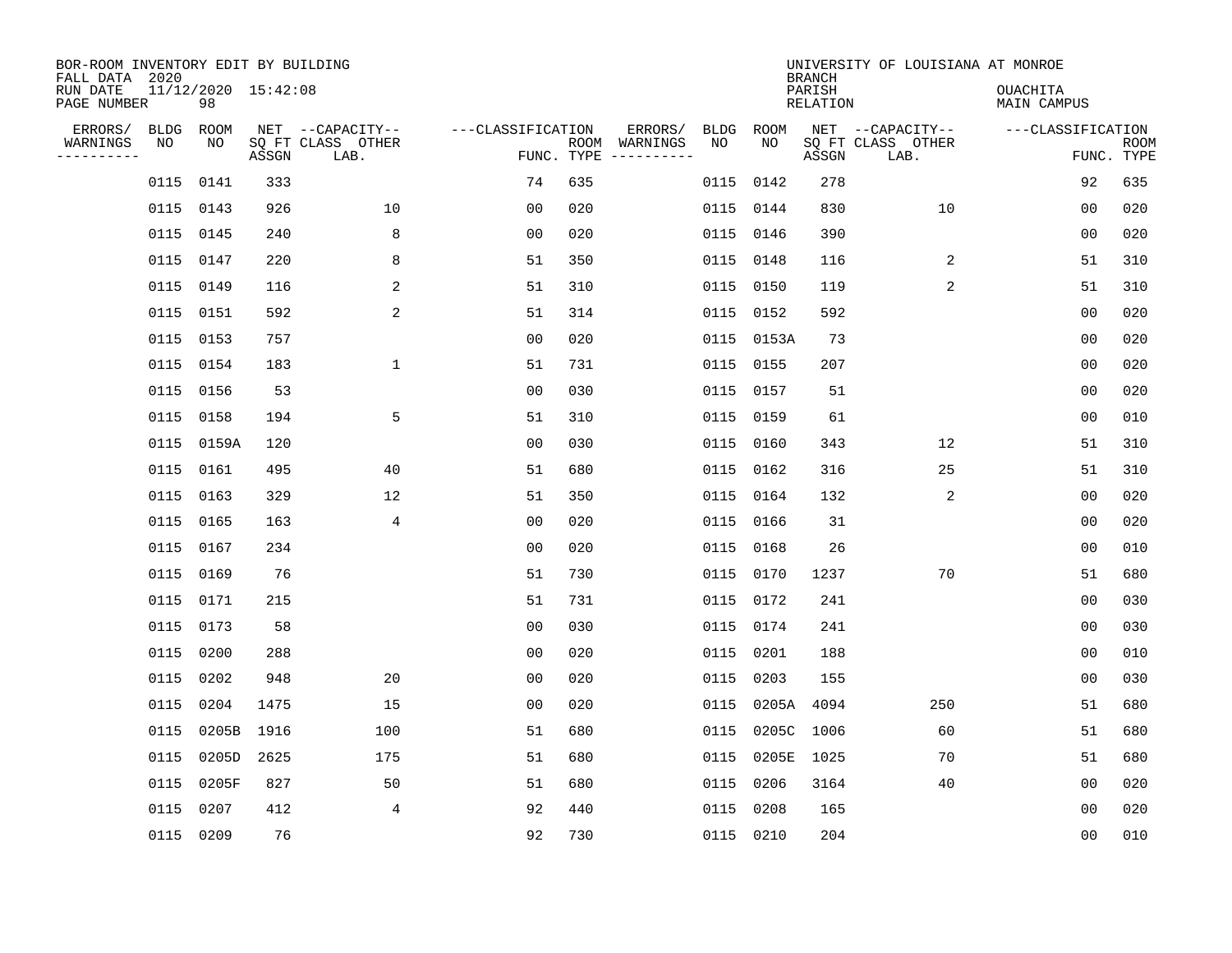| BOR-ROOM INVENTORY EDIT BY BUILDING<br>FALL DATA 2020 |           |                           |       |                           |                   |     |                                      |      |            | <b>BRANCH</b>      | UNIVERSITY OF LOUISIANA AT MONROE     |                                       |                           |
|-------------------------------------------------------|-----------|---------------------------|-------|---------------------------|-------------------|-----|--------------------------------------|------|------------|--------------------|---------------------------------------|---------------------------------------|---------------------------|
| RUN DATE<br>PAGE NUMBER                               |           | 11/12/2020 15:42:08<br>99 |       |                           |                   |     |                                      |      |            | PARISH<br>RELATION |                                       | <b>OUACHITA</b><br><b>MAIN CAMPUS</b> |                           |
| ERRORS/                                               | BLDG      | ROOM                      |       | NET --CAPACITY--          | ---CLASSIFICATION |     | ERRORS/                              | BLDG | ROOM       |                    | NET --CAPACITY--                      | ---CLASSIFICATION                     |                           |
| WARNINGS<br>----------                                | NO        | NO                        | ASSGN | SQ FT CLASS OTHER<br>LAB. |                   |     | ROOM WARNINGS<br>FUNC. TYPE $------$ | NO.  | NO.        | ASSGN              | SQ FT CLASS OTHER<br>LAB.             |                                       | <b>ROOM</b><br>FUNC. TYPE |
|                                                       | 0115      | 0211                      | 177   |                           | 0 <sub>0</sub>    | 010 |                                      | 0115 | 0212       | 59                 |                                       | 0 <sub>0</sub>                        | 010                       |
|                                                       | 0115      | 0213                      | 30    |                           | 51                | 735 |                                      | 0115 | 0214       | 30                 |                                       | 51                                    | 735                       |
|                                                       | 0115 0215 |                           | 43    |                           | 51                | 735 |                                      |      | 0115 0216  | 39                 |                                       | 51                                    | 735                       |
|                                                       | 0115      | 0217                      | 46    |                           | 51                | 735 |                                      | 0115 | 0218       | 46                 |                                       | 51                                    | 735                       |
|                                                       | 0115 0219 |                           | 251   |                           | 51                | 685 |                                      |      | 0115 0220  | 385                | 6                                     | 51                                    | 680                       |
|                                                       |           | 0115 0220A                | 101   |                           | 00                | 020 |                                      |      | 0115 0220B | 54                 |                                       | 0 <sub>0</sub>                        | 020                       |
|                                                       |           | 0115 0221                 | 333   |                           | 0 <sub>0</sub>    | 030 |                                      |      | 0115 0222  | 215                |                                       | 0 <sub>0</sub>                        | 030                       |
|                                                       | 0115      | 0223                      | 147   |                           | 0 <sub>0</sub>    | 030 |                                      |      | 0115 0224  | 1041               | 20                                    | 51                                    | 680                       |
|                                                       | 0115 0225 |                           | 41    |                           | 51                | 735 |                                      |      | 0115 0226  | 37                 | 1                                     | 51                                    | 735                       |
|                                                       | 0115 0227 |                           | 30    |                           | 0 <sub>0</sub>    | 020 |                                      |      | 0115 0228  | 240                | 6                                     | 0 <sub>0</sub>                        | 020                       |
|                                                       | 0115 0229 |                           | 78    |                           | 0 <sub>0</sub>    | 020 |                                      |      | 0115 0230  | 315                | 6                                     | 0 <sub>0</sub>                        | 020                       |
|                                                       | 0115      | 0231                      | 35    |                           | 0 <sub>0</sub>    | 020 |                                      |      | 0115 0232  | 278                |                                       | 0 <sub>0</sub>                        | 020                       |
|                                                       | 0115 0235 |                           | 200   |                           | 0 <sub>0</sub>    | 020 |                                      |      | 0115 0236  | 51                 |                                       | 00                                    | 020                       |
|                                                       | 0115      | 0237                      | 133   | $\mathbf 1$               | 51                | 320 |                                      |      | 0115 0238  | 337                | 6                                     | 0 <sub>0</sub>                        | 020                       |
|                                                       | 0115 0239 |                           | 165   | 2                         | 51                | 313 |                                      |      | 0115 0240  | 143                | 1                                     | 51                                    | 314                       |
|                                                       | 0115      | 0241                      | 170   | 3                         | 51                | 325 |                                      |      | 0115 0242  | 36                 |                                       | 0 <sub>0</sub>                        | 010                       |
|                                                       | 0115 0243 |                           | 120   | 1                         | 51                | 314 |                                      |      | 0115 0244  | 315                | 8                                     | 51                                    | 355                       |
|                                                       |           | 0115 0245                 | 285   | 9                         | 51                | 313 |                                      |      | 0115 0246  | 324                | 12                                    | 51                                    | 350                       |
|                                                       | 0115      | 0247                      | 158   | $\mathbf 1$               | 51                | 314 |                                      | 0115 | 0248       | 159                | $\mathbf 1$                           | 51                                    | 314                       |
|                                                       | 0115 0249 |                           | 147   | 2                         | 51                | 314 |                                      |      | 0115 0250  | 101                |                                       | 0 <sub>0</sub>                        | 030                       |
|                                                       |           | 0115 0251                 | 155   |                           | 00                | 030 |                                      |      | 0115 0252  | 196                |                                       | 00                                    | 020                       |
|                                                       | 0115 0253 |                           | 107   | 2                         | 0 <sub>0</sub>    | 020 |                                      |      | 0115 0254  | 94                 | 2                                     | 00                                    | 020                       |
|                                                       | 0115      | 0255                      | 145   | $\mathbf{1}$              | 51                | 320 |                                      |      | 0115 0256  | 151                | $\mathbf{1}$                          | 51                                    | 314                       |
|                                                       | 0115 0257 |                           | 155   | $\mathbf 1$               | 51                | 314 |                                      |      | 0115 0258  | 151                | $\mathbf 1$                           | 51                                    | 325                       |
|                                                       |           | 0115 0259                 | 930   |                           | 0 <sub>0</sub>    | 020 |                                      |      |            |                    | TOTAL ASSIGNABLE & UNASSIGNABLE SQFT: | 61,644                                |                           |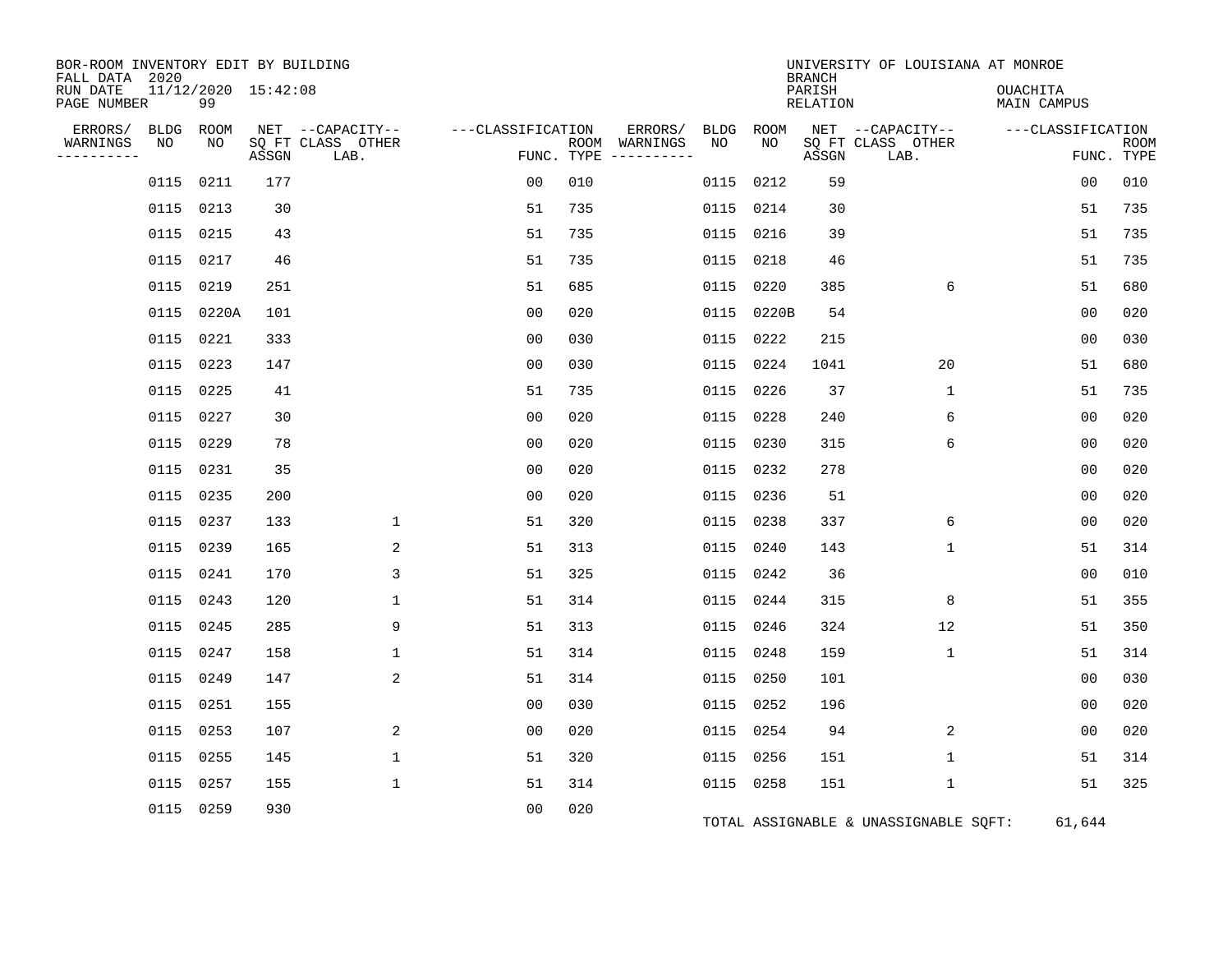| BOR-ROOM INVENTORY EDIT BY BUILDING<br>FALL DATA 2020 |      |                            |       |                           |                   |     |                                      |           |                                                                                   | <b>BRANCH</b>      |      | UNIVERSITY OF LOUISIANA AT MONROE                                                |                                |                   |                           |
|-------------------------------------------------------|------|----------------------------|-------|---------------------------|-------------------|-----|--------------------------------------|-----------|-----------------------------------------------------------------------------------|--------------------|------|----------------------------------------------------------------------------------|--------------------------------|-------------------|---------------------------|
| RUN DATE<br>PAGE NUMBER                               |      | 11/12/2020 15:42:08<br>100 |       |                           |                   |     |                                      |           |                                                                                   | PARISH<br>RELATION |      |                                                                                  | OUACHITA<br><b>MAIN CAMPUS</b> |                   |                           |
| ERRORS/                                               |      | BLDG ROOM                  |       | NET --CAPACITY--          | ---CLASSIFICATION |     | ERRORS/                              |           | BLDG ROOM                                                                         |                    |      | NET --CAPACITY--                                                                 |                                | ---CLASSIFICATION |                           |
| WARNINGS<br>---------                                 | NO   | NO                         | ASSGN | SQ FT CLASS OTHER<br>LAB. |                   |     | ROOM WARNINGS<br>FUNC. TYPE $------$ | NO        | NO                                                                                | ASSGN              | LAB. | SQ FT CLASS OTHER                                                                |                                |                   | <b>ROOM</b><br>FUNC. TYPE |
|                                                       |      |                            |       |                           |                   |     |                                      |           | TOTAL NUMBER CLASSROOMS<br>TOTAL NUMBER LABS 210<br>TOTAL NUMBER SPECIAL LABS 220 |                    |      | TOTAL NET ASSIGN SQ. FT. IN ROOM FILE 40,832<br>TOTAL NUMBER COMPUTER CLASSROOMS |                                |                   |                           |
|                                                       |      | 0117 0100                  | 895   |                           | 0 <sub>0</sub>    | 020 |                                      |           | 0117 0100A                                                                        | 301                |      | 6                                                                                |                                | 48                | 350                       |
|                                                       | 0117 | 0100B                      | 303   | 5                         | 48                | 545 |                                      |           | 0117 0100C                                                                        | 452                |      | 8                                                                                |                                | 31                | 540                       |
|                                                       | 0117 | 0100D                      | 30    |                           | 22                | 545 |                                      |           | 0117 0100E                                                                        | 120                |      | 2                                                                                |                                | 48                | 540                       |
|                                                       | 0117 | 0100F                      | 30    |                           | 22                | 545 |                                      |           | 0117 0100G                                                                        | 120                |      | 2                                                                                |                                | 31                | 540                       |
|                                                       | 0117 | 0100H                      | 30    |                           | 22                | 545 |                                      |           | 0117 0100J                                                                        | 120                |      | 2                                                                                |                                | 31                | 540                       |
|                                                       | 0117 | 0100K                      | 30    |                           | 22                | 545 |                                      |           | 0117 0100M                                                                        | 120                |      | 2                                                                                |                                | 31                | 540                       |
|                                                       |      | 0117 0100N                 | 30    |                           | 22                | 545 |                                      |           | 0117 0100P                                                                        | 120                |      | 2                                                                                |                                | 31                | 540                       |
|                                                       | 0117 | 0100R                      | 30    |                           | 22                | 545 |                                      |           | 0117 0100S                                                                        | 120                |      | 2                                                                                |                                | 31                | 540                       |
|                                                       | 0117 | 0100T                      | 30    |                           | 22                | 545 |                                      |           | 0117 0100U                                                                        | 120                |      | 2                                                                                |                                | 31                | 540                       |
|                                                       | 0117 | 0100V                      | 30    |                           | 22                | 545 |                                      |           | 0117 0100W                                                                        | 120                |      | 2                                                                                |                                | 31                | 540                       |
|                                                       | 0117 | 0100X                      | 30    |                           | 22                | 545 |                                      | 0117 0101 |                                                                                   | 1793 125           |      |                                                                                  |                                | 11                | 110                       |
|                                                       | 0117 | 0102                       | 69    |                           | 0 <sub>0</sub>    | 010 |                                      | 0117 0103 |                                                                                   | 72                 |      |                                                                                  |                                | 0 <sub>0</sub>    | 030                       |
|                                                       |      | 0117 0104                  | 373   | 10                        | 48                | 540 |                                      | 0117 0105 |                                                                                   | 174                |      | 2                                                                                |                                | 46                | 314                       |
|                                                       |      | 0117 0105A                 | 175   | 1                         | 46                | 315 |                                      | 0117 0106 |                                                                                   | 331                |      | $\mathbf{1}$                                                                     |                                | 46                | 310                       |
|                                                       |      | 0117 0107                  | 185   | 1                         | 46                | 545 |                                      | 0117 0108 |                                                                                   | 12                 |      |                                                                                  |                                | 46                | 315                       |
|                                                       |      | 0117 0109                  | 223   | 2                         | 46                | 315 |                                      | 0117 0110 |                                                                                   | 223                |      | $\sqrt{2}$                                                                       |                                | 82                | 082                       |
|                                                       |      | 0117 0111                  | 104   | $\mathbf 1$               | 46                | 315 |                                      | 0117 0112 |                                                                                   | 222                |      | 2                                                                                |                                | 46                | 545                       |
|                                                       |      | 0117 0112A                 | 126   |                           | 82                | 082 |                                      | 0117 0113 |                                                                                   | 130                |      | $\mathbf{1}$                                                                     |                                | 46                | 310                       |
|                                                       |      | 0117 0114                  | 77    |                           | 0 <sub>0</sub>    | 010 |                                      | 0117 0115 |                                                                                   | 287                |      | 2                                                                                |                                | 21                | 250                       |
|                                                       |      | 0117 0115A                 | 252   |                           | 21                | 255 |                                      | 0117 0116 |                                                                                   | 679                |      | 4                                                                                |                                | 21                | 250                       |
|                                                       | 0117 | 0117                       | 1240  |                           | 0 <sub>0</sub>    | 030 |                                      |           | 0117 0117A                                                                        | 118                |      |                                                                                  |                                | 0 <sub>0</sub>    | 030                       |
|                                                       | 0117 | 0150                       | 352   | 15                        | 46                | 350 |                                      |           | 0117 0151                                                                         | 409                |      | 1                                                                                |                                | 46                | 314                       |
|                                                       |      | 0117 0151A                 | 375   | $\mathbf{1}$              | 46                | 310 |                                      |           | 0117 0151B                                                                        | 175                |      | 1                                                                                |                                | 46                | 310                       |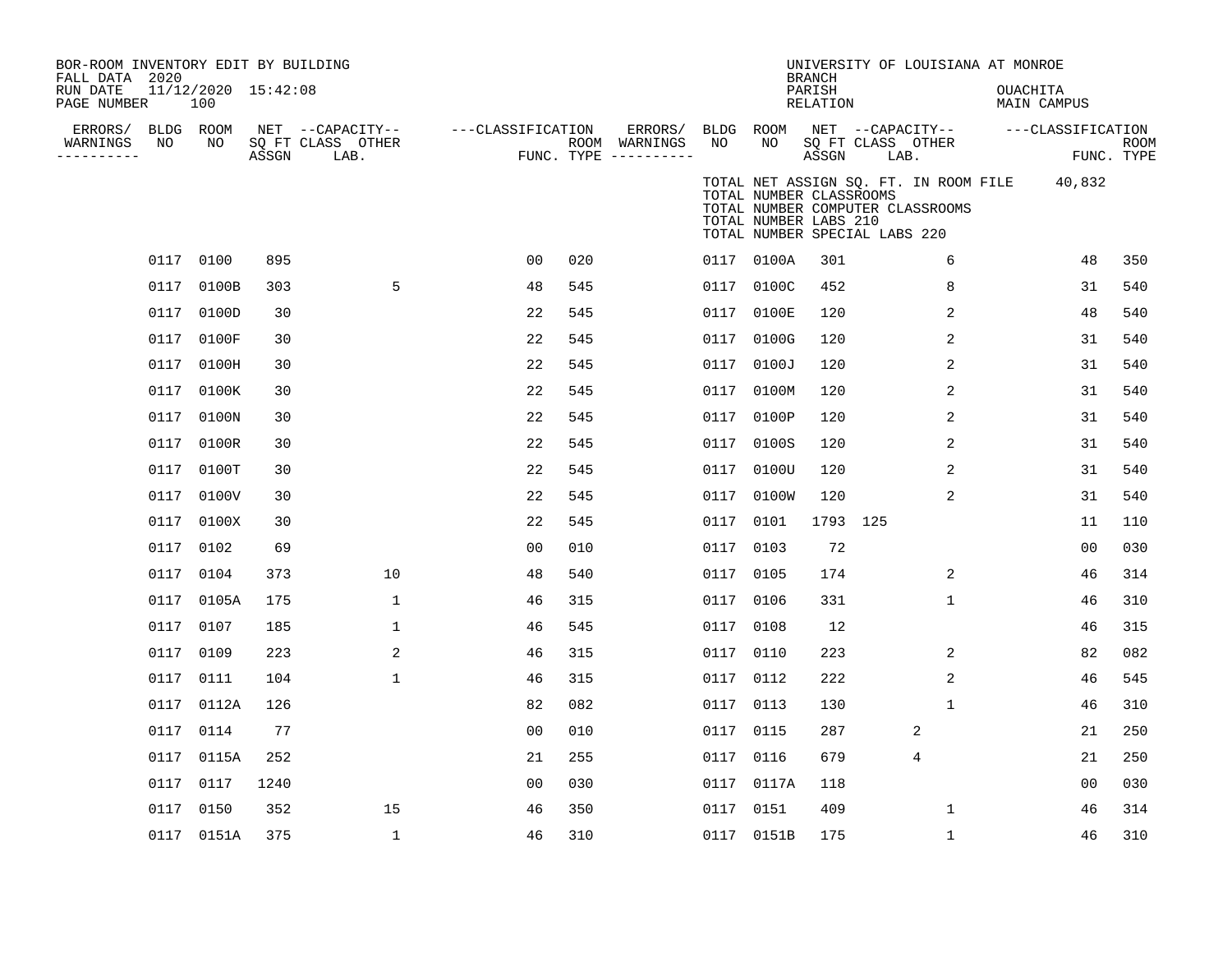| BOR-ROOM INVENTORY EDIT BY BUILDING<br>FALL DATA 2020<br>RUN DATE<br>PAGE NUMBER |            | 11/12/2020 15:42:08<br>101 |       |                                               |                   |            |                                         |            |             | <b>BRANCH</b><br>PARISH<br>RELATION | UNIVERSITY OF LOUISIANA AT MONROE             | OUACHITA<br>MAIN CAMPUS |                    |
|----------------------------------------------------------------------------------|------------|----------------------------|-------|-----------------------------------------------|-------------------|------------|-----------------------------------------|------------|-------------|-------------------------------------|-----------------------------------------------|-------------------------|--------------------|
| ERRORS/<br>WARNINGS<br>----------                                                | BLDG<br>ΝO | ROOM<br>NO                 | ASSGN | NET --CAPACITY--<br>SQ FT CLASS OTHER<br>LAB. | ---CLASSIFICATION | FUNC. TYPE | ERRORS/<br>ROOM WARNINGS<br>----------- | BLDG<br>NO | ROOM<br>NO. | ASSGN                               | NET --CAPACITY--<br>SQ FT CLASS OTHER<br>LAB. | ---CLASSIFICATION       | ROOM<br>FUNC. TYPE |
|                                                                                  | 0117       | 0151C                      | 208   | $\mathbf 1$                                   | 46                | 310        |                                         | 0117       | 0151D       | 398                                 | $\mathbf 1$                                   | 46                      | 315                |
|                                                                                  | 0117       | 0152                       | 785   | 10                                            | 31                | 880        |                                         | 0117       | 0152A       | 127                                 |                                               | 0 <sub>0</sub>          | 020                |
|                                                                                  | 0117       | 0152B                      | 33    |                                               | 46                | 315        |                                         | 0117       | 0152C       | 198                                 | 3                                             | 31                      | 540                |
|                                                                                  | 0117       | 0152D                      | 102   | 2                                             | 31                | 540        |                                         | 0117       | 0152E       | 127                                 | 1                                             | 22                      | 310                |
|                                                                                  | 0117       | 0152F                      | 160   | $\mathbf{1}$                                  | 46                | 310        |                                         | 0117       | 0152G       | 160                                 | 1                                             | 46                      | 310                |
|                                                                                  | 0117       | 0152H                      | 116   |                                               | 48                | 545        |                                         | 0117       | 0152J       | 316                                 |                                               | 48                      | 545                |
|                                                                                  | 0117       | 0152K                      | 121   |                                               | 48                | 545        |                                         | 0117       | 0153        | 1216                                | 50                                            | 11                      | 110                |
|                                                                                  | 0117       | 0153A                      | 98    | 1                                             | 46                | 315        |                                         | 0117       | 0153B       | 81                                  | 1                                             | 48                      | 315                |
|                                                                                  | 0117       | 0153C                      | 101   | 1                                             | 46                | 315        |                                         | 0117       | 0153D       | 100                                 | 1                                             | 46                      | 315                |
|                                                                                  | 0117       | 0154                       | 357   | 10                                            | 47                | 650        |                                         | 0117       | 0155        | 317                                 | $\mathbf{1}$                                  | 46                      | 315                |
|                                                                                  | 0117       | 0155A                      | 68    |                                               | 46                | 315        |                                         | 0117       | 0155B       | 147                                 | 1                                             | 46                      | 310                |
|                                                                                  | 0117       | 0155C                      | 147   | 1                                             | 46                | 310        |                                         | 0117       | 0155D       | 157                                 | 1                                             | 46                      | 310                |
|                                                                                  | 0117       | 0156                       | 490   | 1                                             | 00                | 020        |                                         | 0117       | 0156A       | 263                                 | 1                                             | 46                      | 310                |
|                                                                                  | 0117       | 0156B                      | 110   | 1                                             | 46                | 310        |                                         | 0117       | 0156C       | 110                                 | 1                                             | 46                      | 310                |
|                                                                                  | 0117       | 0160                       | 2810  |                                               | 0 <sub>0</sub>    | 020        |                                         | 0117       | 0160D       | 38                                  |                                               | 0 <sub>0</sub>          | 030                |
|                                                                                  | 0117       | 0160E                      | 29    |                                               | 0 <sub>0</sub>    | 020        |                                         | 0117       | 0190A       | 277                                 | 7                                             | 0 <sub>0</sub>          | 030                |
|                                                                                  | 0117       | 0190B                      | 219   | $\overline{4}$                                | 0 <sub>0</sub>    | 030        |                                         | 0117       | 0200        | 1311                                | 2                                             | 31                      | 540                |
|                                                                                  | 0117       | 0200A                      | 106   |                                               | 48                | 545        |                                         | 0117       | 0200B       | 107                                 |                                               | 48                      | 545                |
|                                                                                  | 0117       | 0200C                      | 30    |                                               | 0 <sub>0</sub>    | 010        |                                         | 0117       | 0200D       | 29                                  |                                               | 0 <sub>0</sub>          | 020                |
|                                                                                  | 0117       | 0200E                      | 2556  |                                               | 0 <sub>0</sub>    | 020        |                                         | 0117       | 0201        | 639                                 | 6                                             | 22                      | 250                |
|                                                                                  | 0117       | 0202                       | 2371  | 47                                            | 22                | 250        |                                         | 0117       | 0202A       | 396                                 | 1                                             | 46                      | 310                |
|                                                                                  | 0117       | 0202B                      | 840   | 25                                            | 11                | 210        |                                         | 0117       | 0202C       | 272                                 | 2                                             | 21                      | 255                |
|                                                                                  | 0117       | 0202D                      | 148   | 2                                             | 21                | 255        |                                         | 0117       | 0203        | 243                                 | 1                                             | 46                      | 310                |
|                                                                                  | 0117       | 0204                       | 1075  | 25                                            | 11                | 210        |                                         | 0117       | 0205        | 1628                                | 60                                            | 11                      | 110                |
|                                                                                  | 0117       | 0205A                      | 160   | 2                                             | 21                | 250        |                                         | 0117       | 0205B       | 115                                 | $1\,$                                         | 21                      | 255                |
|                                                                                  | 0117 0206  |                            | 177   | $\mathbf 1$                                   | 11                | 215        |                                         |            | 0117 0207   | 263                                 |                                               | 46                      | 731                |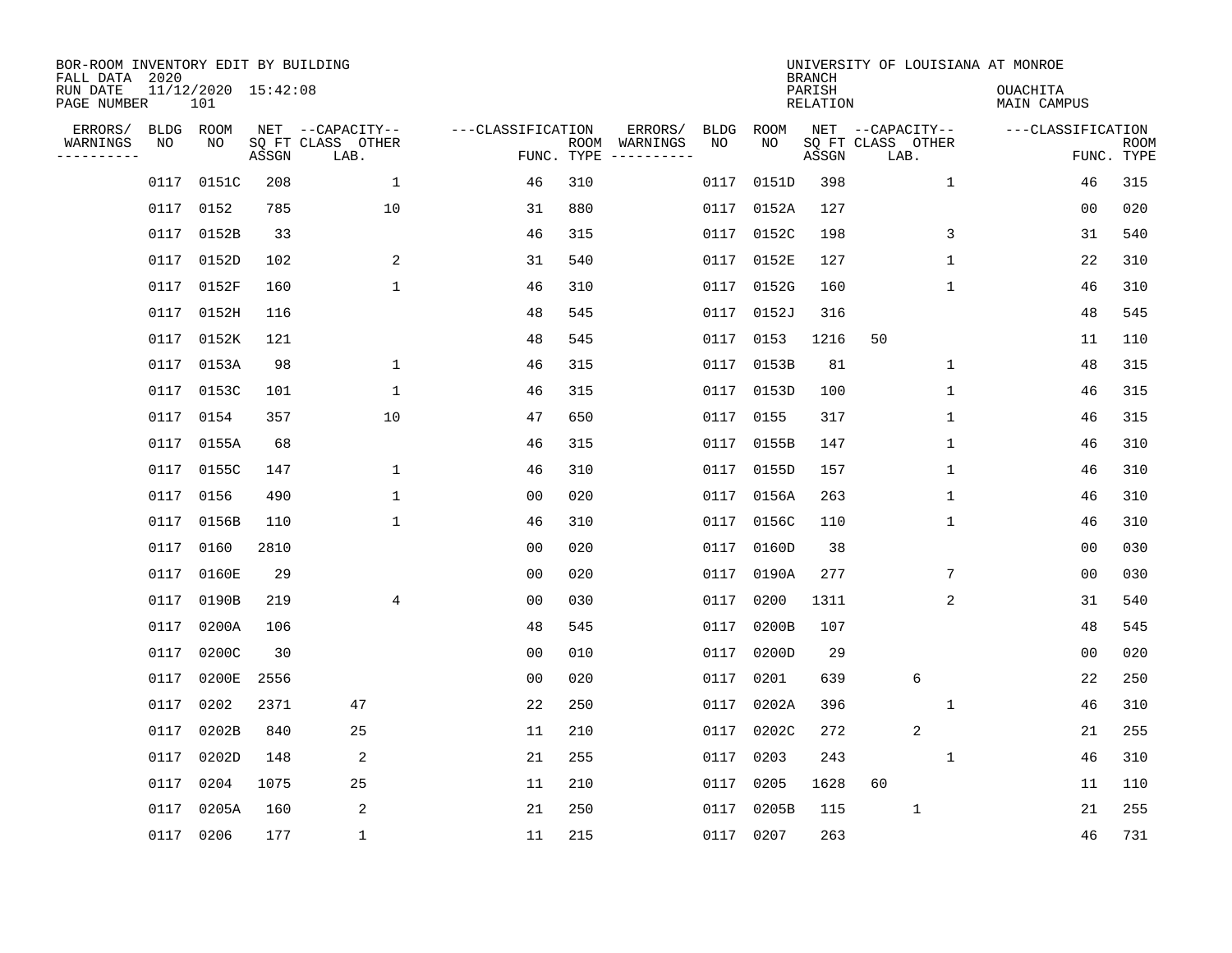| BOR-ROOM INVENTORY EDIT BY BUILDING<br>FALL DATA 2020 |                 |                            |       |                                       |                   |            |                                                                                                            |            |             | <b>BRANCH</b>             | UNIVERSITY OF LOUISIANA AT MONROE     |                                |             |
|-------------------------------------------------------|-----------------|----------------------------|-------|---------------------------------------|-------------------|------------|------------------------------------------------------------------------------------------------------------|------------|-------------|---------------------------|---------------------------------------|--------------------------------|-------------|
| RUN DATE<br>PAGE NUMBER                               |                 | 11/12/2020 15:42:08<br>102 |       |                                       |                   |            |                                                                                                            |            |             | PARISH<br><b>RELATION</b> |                                       | <b>OUACHITA</b><br>MAIN CAMPUS |             |
| ERRORS/<br>WARNINGS                                   | BLDG ROOM<br>NO | NO                         |       | NET --CAPACITY--<br>SQ FT CLASS OTHER | ---CLASSIFICATION |            | ERRORS/<br>ROOM WARNINGS                                                                                   | BLDG<br>NO | ROOM<br>NO. |                           | NET --CAPACITY--<br>SQ FT CLASS OTHER | ---CLASSIFICATION              | <b>ROOM</b> |
| ---------                                             |                 |                            | ASSGN | LAB.                                  |                   | FUNC. TYPE | $\begin{tabular}{ccccccccc} - & - & - & - & - & - & - & - \\ & - & - & - & - & - & - & - \\ \end{tabular}$ |            |             | ASSGN                     | LAB.                                  |                                | FUNC. TYPE  |
|                                                       | 0117            | 0250                       | 270   | 16                                    | 46                | 310        |                                                                                                            | 0117       | 0251        | 279                       | $\mathbf 1$                           | 46                             | 310         |
|                                                       | 0117            | 0252                       | 270   | $\mathbf 1$                           | 46                | 315        |                                                                                                            | 0117       | 0253        | 270                       | $\mathbf{1}$                          | 46                             | 310         |
|                                                       | 0117            | 0254                       | 1229  | 40                                    | 11                | 110        |                                                                                                            | 0117       | 0254A       | 300                       | $\mathbf{1}$                          | 81                             | 081         |
|                                                       | 0117            | 0255                       | 268   | $\mathbf{1}$                          | 46                | 310        |                                                                                                            | 0117       | 0256        | 154                       | $\mathbf{1}$                          | 46                             | 310         |
|                                                       | 0117            | 0256A                      | 687   | 3                                     | 21                | 250        |                                                                                                            | 0117       | 0257        | 155                       | $\mathbf 1$                           | 46                             | 310         |
|                                                       | 0117            | 0258                       | 113   |                                       | 0 <sub>0</sub>    | 020        |                                                                                                            | 0117       | 0258A       | 189                       | 1                                     | 46                             | 310         |
|                                                       | 0117            | 0259                       | 1360  | 64                                    | 11                | 110        |                                                                                                            | 0117       | 0260        | 2349                      | 10                                    | 21                             | 250         |
|                                                       | 0117            | 0261                       | 176   | 1                                     | 46                | 650        |                                                                                                            | 0117       | 0261A       | 672                       | 3                                     | 22                             | 240         |
|                                                       | 0117            | 0262                       | 176   | 6                                     | 11                | 320        |                                                                                                            | 0117       | 0263        | 125                       |                                       | 0 <sub>0</sub>                 | 020         |
|                                                       | 0117            | 0263A                      | 189   | $\mathbf 1$                           | 46                | 310        |                                                                                                            | 0117       | 0290A       | 270                       | 7                                     | 0 <sub>0</sub>                 | 030         |
|                                                       | 0117            | 0290B                      | 276   | 3                                     | 0 <sub>0</sub>    | 030        |                                                                                                            | 0117       | 0291        | 51                        |                                       | 0 <sub>0</sub>                 | 020         |
|                                                       | 0117            | 0300                       | 2513  |                                       | 0 <sub>0</sub>    | 020        |                                                                                                            | 0117       | 0300A       | 449                       | 4                                     | 81                             | 081         |
|                                                       | 0117            | 0300B                      | 29    |                                       | 0 <sub>0</sub>    | 030        |                                                                                                            | 0117       | 0301        | 159                       | 8                                     | 0 <sub>0</sub>                 | 020         |
|                                                       | 0117            | 0301A                      | 122   |                                       | 21                | 760        |                                                                                                            | 0117       | 0301B       | 447                       | 3                                     | 81                             | 081         |
|                                                       | 0117            | 0301C                      | 144   | 1                                     | 81                | 081        |                                                                                                            | 0117       | 0301D       | 127                       | 1                                     | 81                             | 081         |
|                                                       | 0117            | 0301E                      | 147   | 1                                     | 81                | 081        |                                                                                                            | 0117       | 0301F       | 104                       | 1                                     | 81                             | 081         |
|                                                       | 0117            | 0301G                      | 1100  | 10                                    | 81                | 081        |                                                                                                            | 0117       | 0301H       | 1015                      | 10                                    | 81                             | 081         |
|                                                       | 0117            | 0302                       | 190   | $\mathbf{1}$                          | 81                | 081        |                                                                                                            | 0117       | 0303        | 194                       | 1                                     | 46                             | 310         |
|                                                       | 0117            | 0304                       | 3207  | 25                                    | 81                | 081        |                                                                                                            | 0117       | 0304A       | 222                       |                                       | 81                             | 215         |
|                                                       | 0117            | 0304B                      | 143   | 1                                     | 81                | 081        |                                                                                                            | 0117       | 0304C       | 235                       | 1                                     | 81                             | 081         |
|                                                       | 0117            | 0304D                      | 238   | 1                                     | 81                | 081        |                                                                                                            | 0117       | 0305        | 1340                      | 85                                    | 11                             | 110         |
|                                                       | 0117            | 0306                       | 98    | $\mathbf{1}$                          | 46                | 310        |                                                                                                            | 0117       | 0306A       | 203                       | 1                                     | 46                             | 310         |
|                                                       | 0117            | 0307                       | 15    |                                       | 46                | 315        |                                                                                                            | 0117       | 0351        | 2997                      | 228                                   | 81                             | 081         |
|                                                       | 0117            | 0352                       | 121   | $\mathbf 1$                           | 81                | 081        |                                                                                                            | 0117       | 0352A       | 424                       | 4                                     | 81                             | 081         |
|                                                       | 0117            | 0353                       | 121   | 1                                     | 46                | 310        |                                                                                                            | 0117       | 0354        | 351                       | 1                                     | 81                             | 081         |
|                                                       | 0117 0355       |                            | 355   | $\overline{3}$                        | 81                | 081        |                                                                                                            |            | 0117 0356   | 208                       | 1                                     | 81                             | 081         |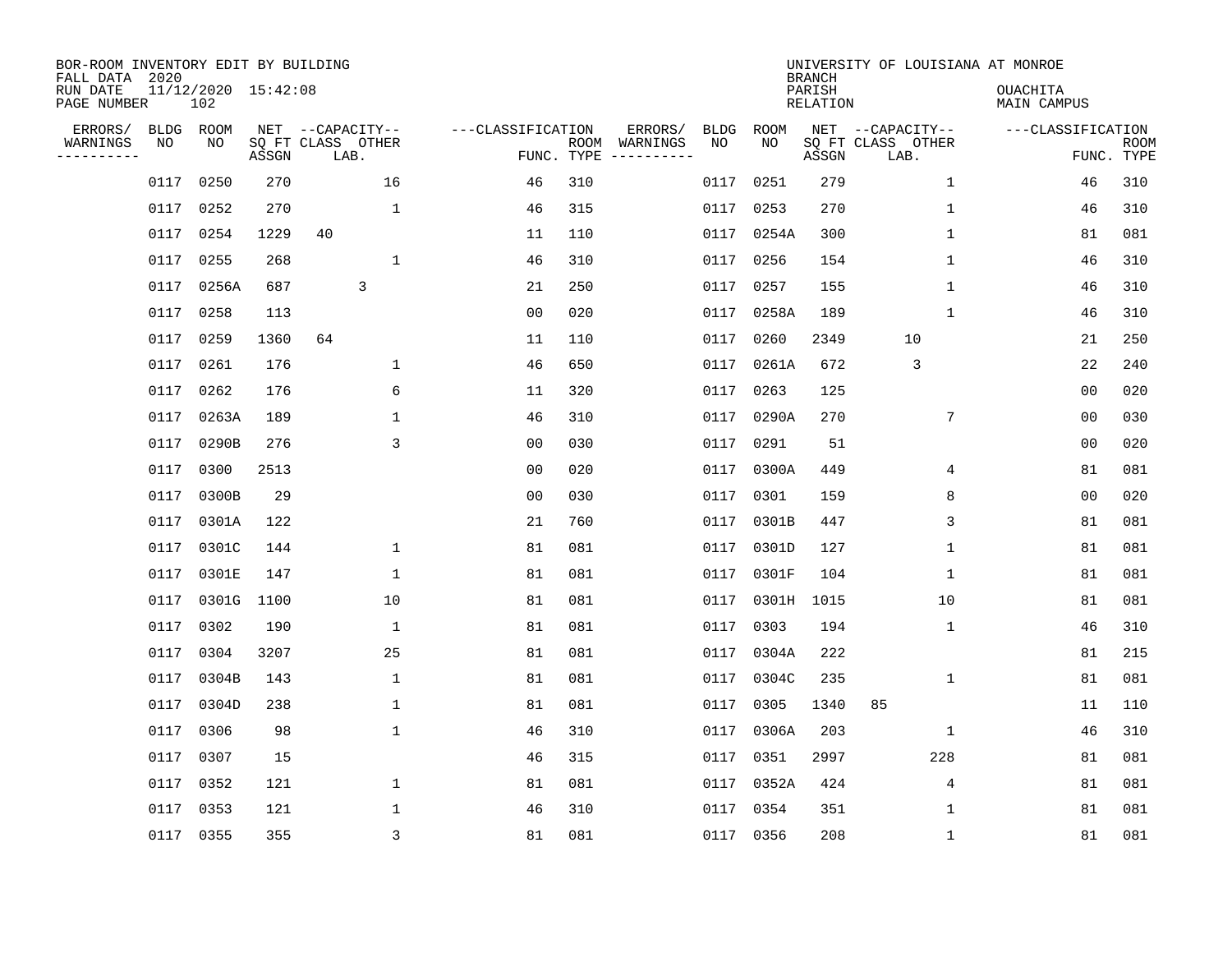| BOR-ROOM INVENTORY EDIT BY BUILDING<br>FALL DATA 2020 |      |                            |       |                           |                   |            |                              |      |                                                  | <b>BRANCH</b>      | UNIVERSITY OF LOUISIANA AT MONROE                                                                                                                   |                                |                           |
|-------------------------------------------------------|------|----------------------------|-------|---------------------------|-------------------|------------|------------------------------|------|--------------------------------------------------|--------------------|-----------------------------------------------------------------------------------------------------------------------------------------------------|--------------------------------|---------------------------|
| RUN DATE<br>PAGE NUMBER                               |      | 11/12/2020 15:42:08<br>103 |       |                           |                   |            |                              |      |                                                  | PARISH<br>RELATION |                                                                                                                                                     | OUACHITA<br><b>MAIN CAMPUS</b> |                           |
| ERRORS/                                               |      | BLDG ROOM                  |       | NET --CAPACITY--          | ---CLASSIFICATION |            | ERRORS/                      |      | BLDG ROOM                                        |                    | NET --CAPACITY--                                                                                                                                    | ---CLASSIFICATION              |                           |
| WARNINGS<br>----------                                | NO   | NO                         | ASSGN | SQ FT CLASS OTHER<br>LAB. |                   | FUNC. TYPE | ROOM WARNINGS<br>----------- | NO   | NO                                               | ASSGN              | SQ FT CLASS OTHER<br>LAB.                                                                                                                           |                                | <b>ROOM</b><br>FUNC. TYPE |
|                                                       | 0117 | 0356A                      | 163   | $\mathbf{1}$              | 81                | 081        |                              | 0117 | 0356B                                            | 196                | $\mathbf{1}$                                                                                                                                        | 81                             | 081                       |
|                                                       | 0117 | 0356C                      | 194   | $\mathbf 1$               | 81                | 081        |                              | 0117 | 0356D                                            | 39                 |                                                                                                                                                     | 81                             | 081                       |
|                                                       |      | 0117 0356E                 | 603   | 3                         | 81                | 081        |                              | 0117 | 0357                                             | 1030               | 25                                                                                                                                                  | 81                             | 081                       |
|                                                       |      | 0117 0358                  | 261   | 4                         | 22                | 240        |                              | 0117 | 0359                                             | 1271               | 25                                                                                                                                                  | 81                             | 081                       |
|                                                       | 0117 | 0359A                      | 123   |                           | 81                | 081        |                              | 0117 | 0360                                             | 258                | $\mathbf{1}$                                                                                                                                        | 81                             | 081                       |
|                                                       |      | 0117 0390A                 | 279   | $7\phantom{.0}$           | 0 <sub>0</sub>    | 030        |                              |      | 0117 0390B                                       | 275                | 3                                                                                                                                                   | 0 <sub>0</sub>                 | 030                       |
|                                                       |      | 0117 0391                  | 31    |                           | 00                | 010        |                              | 0117 | 0400                                             | 602                |                                                                                                                                                     | 81                             | 081                       |
|                                                       |      | 0117 0400E                 | 73    |                           | 0 <sub>0</sub>    | 030        |                              |      | 0117 0401                                        | 50                 |                                                                                                                                                     | 81                             | 081                       |
|                                                       | 0117 | 0402                       | 120   |                           | 81                | 081        |                              | 0117 | 0403                                             | 36                 |                                                                                                                                                     | 81                             | 081                       |
|                                                       |      | 0117 0404                  | 125   |                           | 81                | 081        |                              |      | 0117 0404A                                       | 122                |                                                                                                                                                     | 81                             | 081                       |
|                                                       | 0117 | 0404B                      | 127   |                           | 81                | 081        |                              | 0117 | 0405                                             | 189                |                                                                                                                                                     | 81                             | 081                       |
|                                                       |      | 0117 0405A                 | 118   |                           | 81                | 081        |                              | 0117 | 0405B                                            | 141                |                                                                                                                                                     | 81                             | 081                       |
|                                                       | 0117 | 0406                       | 495   |                           | 81                | 081        |                              | 0117 | 0407                                             | 70                 |                                                                                                                                                     | 81                             | 081                       |
|                                                       | 0117 | 0408                       | 70    | 3                         | 81                | 081        |                              |      | 0117 0408A                                       | 72                 | $\mathbf{1}$                                                                                                                                        | 81                             | 081                       |
|                                                       | 0117 | 0409                       | 188   | $\mathbf{1}$              | 81                | 081        |                              | 0117 | 0410                                             | 564                |                                                                                                                                                     | 81                             | 081                       |
|                                                       |      | 0117 0411                  | 150   | $\mathbf{1}$              | 81                | 081        |                              |      | 0117 0411A                                       | 150                |                                                                                                                                                     | 81                             | 081                       |
|                                                       |      | 0117 0411B                 | 115   |                           | 81                | 081        |                              |      | 0117 0412                                        | 215                |                                                                                                                                                     | 0 <sub>0</sub>                 | 020                       |
|                                                       |      | 0117 100LL                 | 128   | 2                         | 46                | 310        |                              |      | 0117 S0201                                       | 1025               |                                                                                                                                                     | 0 <sub>0</sub>                 | 020                       |
|                                                       |      | 0117 S0202                 | 229   |                           | 0 <sub>0</sub>    | 020        |                              |      | 0117 S0203                                       | 210                |                                                                                                                                                     | 0 <sub>0</sub>                 | 020                       |
|                                                       |      | 0117 S0301                 | 1035  |                           | 0 <sub>0</sub>    | 020        |                              |      | 0117 S0302                                       | 229                |                                                                                                                                                     | 00                             | 020                       |
|                                                       |      | 0117 S0303                 | 210   |                           | 0 <sub>0</sub>    | 020        |                              |      | TOTAL NUMBER CLASSROOMS<br>TOTAL NUMBER LABS 210 |                    | TOTAL ASSIGNABLE & UNASSIGNABLE SQFT:<br>TOTAL NET ASSIGN SQ. FT. IN ROOM FILE<br>TOTAL NUMBER COMPUTER CLASSROOMS<br>TOTAL NUMBER SPECIAL LABS 220 | 72,236<br>55,813<br>6<br>2     |                           |
|                                                       |      | 0118 0101                  | 1389  |                           | 0 <sub>0</sub>    | 020        |                              |      | 0118 0102                                        | 49                 |                                                                                                                                                     | 00                             | 020                       |
|                                                       |      | 0118 0102A                 | 58    |                           | 0 <sub>0</sub>    | 020        |                              |      | 0118 0103                                        | 238                |                                                                                                                                                     | 0 <sub>0</sub>                 | 020                       |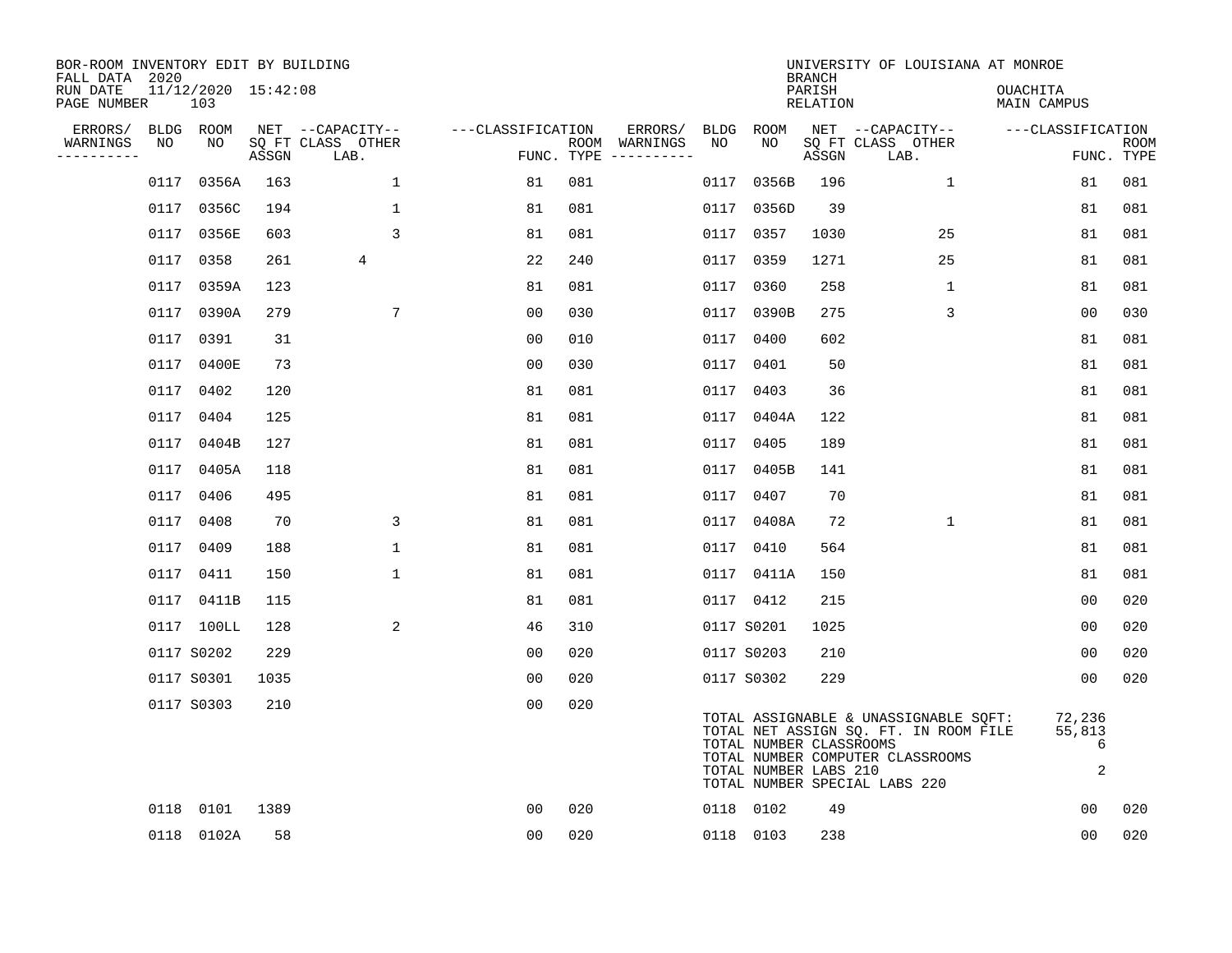| BOR-ROOM INVENTORY EDIT BY BUILDING<br>FALL DATA 2020<br>RUN DATE |                 | 11/12/2020 15:42:08 |       |                                               |                                 |     |                                                                                                                                        |            |            | <b>BRANCH</b><br>PARISH | UNIVERSITY OF LOUISIANA AT MONROE             | <b>OUACHITA</b>   |                           |
|-------------------------------------------------------------------|-----------------|---------------------|-------|-----------------------------------------------|---------------------------------|-----|----------------------------------------------------------------------------------------------------------------------------------------|------------|------------|-------------------------|-----------------------------------------------|-------------------|---------------------------|
| PAGE NUMBER                                                       |                 | 104                 |       |                                               |                                 |     |                                                                                                                                        |            |            | <b>RELATION</b>         |                                               | MAIN CAMPUS       |                           |
| ERRORS/<br>WARNINGS<br>. _ _ _ _ _ _ _ _ _                        | BLDG ROOM<br>NO | NO                  | ASSGN | NET --CAPACITY--<br>SQ FT CLASS OTHER<br>LAB. | ---CLASSIFICATION<br>FUNC. TYPE |     | ERRORS/<br>ROOM WARNINGS<br>$\begin{tabular}{ccccccccc} - & - & - & - & - & - & - & - \\ & - & - & - & - & - & - & - \\ \end{tabular}$ | BLDG<br>NO | ROOM<br>NO | ASSGN                   | NET --CAPACITY--<br>SQ FT CLASS OTHER<br>LAB. | ---CLASSIFICATION | <b>ROOM</b><br>FUNC. TYPE |
|                                                                   | 0118            | 0103A               | 147   |                                               | 0 <sub>0</sub>                  | 020 |                                                                                                                                        | 0118       | 0104       | 263                     |                                               | 00                | 020                       |
|                                                                   | 0118            | 0104A               | 263   |                                               | 0 <sub>0</sub>                  | 020 |                                                                                                                                        | 0118       | 0105       | 686                     | $\mathbf 1$                                   | 11                | 310                       |
|                                                                   | 0118            | 0106                | 435   | 6                                             | 41                              | 250 |                                                                                                                                        | 0118       | 0107       | 716                     | 15                                            | 22                | 410                       |
|                                                                   | 0118            | 0108                | 932   |                                               | 0 <sub>0</sub>                  | 030 |                                                                                                                                        | 0118       | 0109       | 487                     | 10                                            | 11                | 310                       |
|                                                                   | 0118            | 0109A               | 227   | 5                                             | 11                              | 310 |                                                                                                                                        | 0118       | 0112       | 430                     | $\mathbf{1}$                                  | 31                | 880                       |
|                                                                   |                 | 0118 0113           | 139   | 2                                             | 31                              | 545 |                                                                                                                                        | 0118       | 0114       | 23                      | $\mathbf{1}$                                  | 46                | 315                       |
|                                                                   | 0118            | 0115                | 199   | 10                                            | 48                              | 545 |                                                                                                                                        | 0118       | 0116       | 139                     | $\mathbf{1}$                                  | 46                | 310                       |
|                                                                   |                 | 0118 0117           | 42    |                                               | 0 <sub>0</sub>                  | 020 |                                                                                                                                        | 0118       | 0118       | 96                      | 2                                             | 22                | 540                       |
|                                                                   | 0118            | 0119                | 32    |                                               | 0 <sub>0</sub>                  | 020 |                                                                                                                                        | 0118       | 0120       | 95                      | 2                                             | 22                | 540                       |
|                                                                   |                 | 0118 0122           | 254   | 1                                             | 22                              | 545 |                                                                                                                                        | 0118       | 0123       | 191                     | 2                                             | 22                | 540                       |
|                                                                   | 0118            | 0124                | 95    | 2                                             | 22                              | 540 |                                                                                                                                        | 0118       | 0125       | 95                      | 2                                             | 22                | 540                       |
|                                                                   |                 | 0118 0126           | 68    | 2                                             | 0 <sub>0</sub>                  | 020 |                                                                                                                                        | 0118       | 0127       | 96                      | 2                                             | 22                | 540                       |
|                                                                   | 0118            | 0128                | 201   | 2                                             | 22                              | 540 |                                                                                                                                        | 0118       | 0130       | 234                     | 2                                             | 22                | 540                       |
|                                                                   | 0118            | 0131                | 135   |                                               | 48                              | 545 |                                                                                                                                        | 0118       | 0135       | 709                     | 46                                            | 11                | 110                       |
|                                                                   | 0118            | 0140                | 27    |                                               | 0 <sub>0</sub>                  | 020 |                                                                                                                                        | 0118       | 0141       | 88                      | 2                                             | 31                | 919                       |
|                                                                   | 0118            | 0142                | 18    |                                               | 0 <sub>0</sub>                  | 010 |                                                                                                                                        | 0118       | 0143       | 27                      |                                               | 0 <sub>0</sub>    | 020                       |
|                                                                   | 0118            | 0144                | 105   | 2                                             | 31                              | 919 |                                                                                                                                        | 0118       | 0145       | 406                     |                                               | 0 <sub>0</sub>    | 030                       |
|                                                                   | 0118            | 0145A               | 100   |                                               | 0 <sub>0</sub>                  | 030 |                                                                                                                                        | 0118       | 0146       | 124                     |                                               | 0 <sub>0</sub>    | 020                       |
|                                                                   |                 | 0118 0147           | 105   | $\mathbf{1}$                                  | 11                              | 310 |                                                                                                                                        | 0118       | 0148       | 2160                    | 85                                            | 11                | 110                       |
|                                                                   |                 | 0118 0148A          | 50    |                                               | 0 <sub>0</sub>                  | 020 |                                                                                                                                        | 0118       | 0149       | 43                      |                                               | 46                | 115                       |
|                                                                   | 0118            | 0150                | 55    |                                               | 46                              | 115 |                                                                                                                                        | 0118       | 0151       | 944                     | 24                                            | 21                | 310                       |
|                                                                   | 0118            | 0152                | 175   | $\mathbf{1}$                                  | 21                              | 310 |                                                                                                                                        | 0118       | 0153       | 104                     | $\mathbf{1}$                                  | 46                | 530                       |
|                                                                   | 0118            | 0154                | 610   | 12                                            | 46                              | 350 |                                                                                                                                        | 0118       | 0154A      | 242                     | 1                                             | 46                | 530                       |
|                                                                   | 0118            | 0155                | 57    |                                               | 46                              | 535 |                                                                                                                                        | 0118       | 0156       | 258                     |                                               | 00                | 020                       |
|                                                                   | 0118            | 0157                | 115   |                                               | 46                              | 315 |                                                                                                                                        | 0118       | 0157A      | 122                     | 1                                             | 46                | 310                       |
|                                                                   |                 | 0118 0158           | 107   |                                               | 46                              | 315 |                                                                                                                                        |            | 0118 0159  | 169                     |                                               | 46                | 315                       |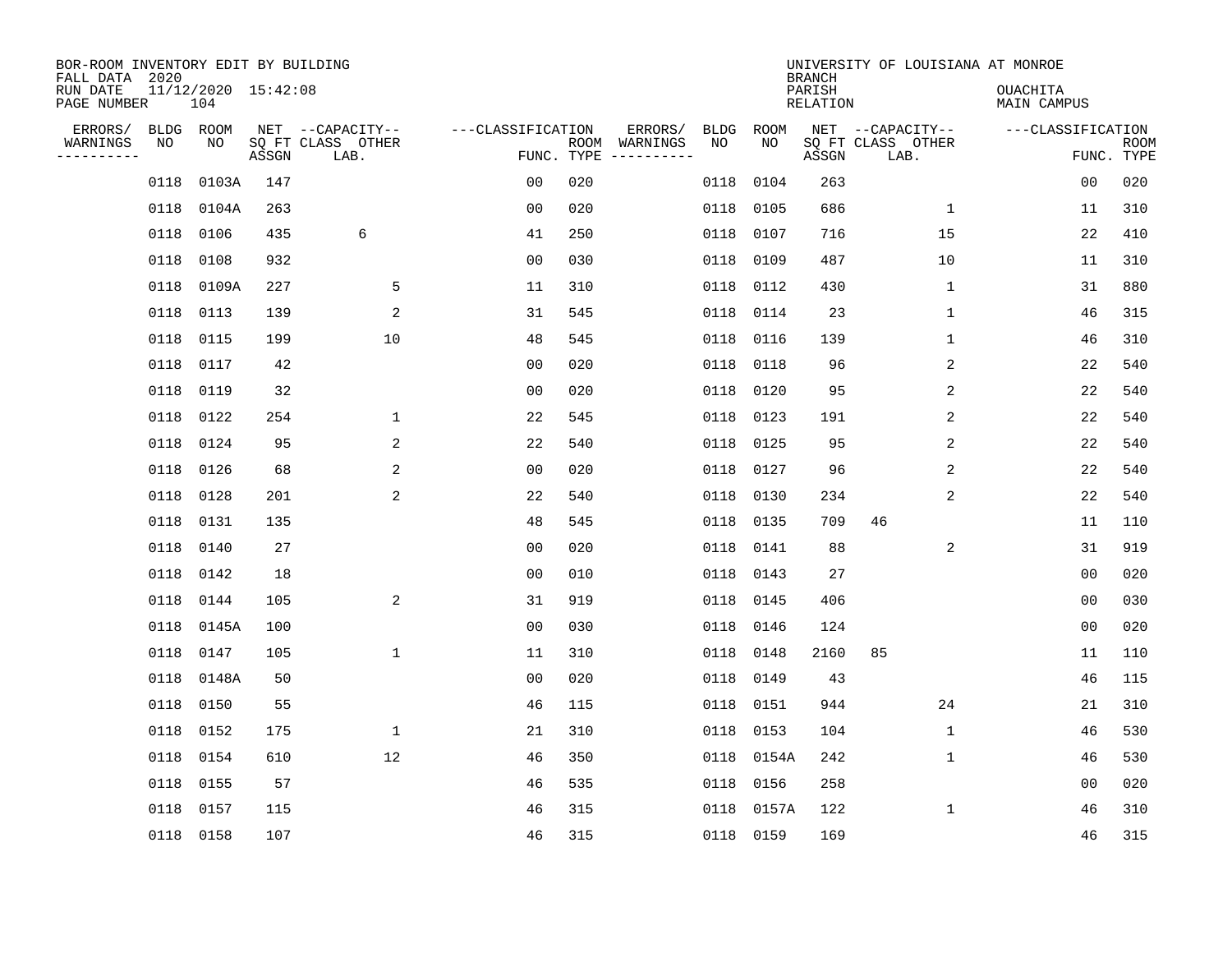| BOR-ROOM INVENTORY EDIT BY BUILDING<br>FALL DATA 2020 |                            |       |                                       |                   |     |                                        |            | <b>BRANCH</b>      | UNIVERSITY OF LOUISIANA AT MONROE     |                                |             |
|-------------------------------------------------------|----------------------------|-------|---------------------------------------|-------------------|-----|----------------------------------------|------------|--------------------|---------------------------------------|--------------------------------|-------------|
| RUN DATE<br>PAGE NUMBER                               | 11/12/2020 15:42:08<br>105 |       |                                       |                   |     |                                        |            | PARISH<br>RELATION |                                       | <b>OUACHITA</b><br>MAIN CAMPUS |             |
| ERRORS/<br>WARNINGS<br>NO                             | BLDG ROOM<br>NO            |       | NET --CAPACITY--<br>SQ FT CLASS OTHER | ---CLASSIFICATION |     | ERRORS/<br>BLDG<br>ROOM WARNINGS<br>NO | ROOM<br>NO |                    | NET --CAPACITY--<br>SQ FT CLASS OTHER | ---CLASSIFICATION              | <b>ROOM</b> |
| ---------                                             |                            | ASSGN | LAB.                                  |                   |     | FUNC. TYPE $------$                    |            | ASSGN              | LAB.                                  |                                | FUNC. TYPE  |
| 0118                                                  | 0160                       | 525   | 19                                    | 11                | 115 | 0118                                   | 0161       | 686                | 24                                    | 21                             | 350         |
| 0118                                                  | 0162                       | 247   |                                       | 0 <sub>0</sub>    | 020 | 0118                                   | 0162A      | 263                |                                       | 0 <sub>0</sub>                 | 020         |
| 0118                                                  | 0163                       | 673   | 39                                    | 11                | 320 | 0118                                   | 0164       | 264                |                                       | 46                             | 115         |
| 0118                                                  | 0165                       | 681   | 36                                    | 11                | 110 | 0118                                   | 0166       | 389                | 1                                     | 11                             | 310         |
| 0118                                                  | 0200                       | 49    |                                       | 0 <sub>0</sub>    | 020 | 0118                                   | 0201       | 2780               |                                       | 0 <sub>0</sub>                 | 020         |
| 0118                                                  | 0201A                      | 276   |                                       | 0 <sub>0</sub>    | 020 | 0118                                   | 0201B      | 276                |                                       | 0 <sub>0</sub>                 | 020         |
| 0118                                                  | 0201C                      | 118   |                                       | 00                | 020 | 0118                                   | 0202       | 588                | 20                                    | 11                             | 250         |
| 0118                                                  | 0203                       | 96    | $\mathbf 1$                           | 46                | 310 | 0118                                   | 0204       | 18                 |                                       | 46                             | 315         |
| 0118                                                  | 0205                       | 18    |                                       | 46                | 315 | 0118                                   | 0206       | 439                | 10                                    | 21                             | 310         |
| 0118                                                  | 0206A                      | 36    | 1                                     | 21                | 310 | 0118                                   | 0206B      | 36                 | 1                                     | 21                             | 310         |
| 0118                                                  | 0206C                      | 36    | $\mathbf{1}$                          | 21                | 310 | 0118                                   | 0206D      | 35                 | $\mathbf{1}$                          | 21                             | 310         |
| 0118                                                  | 0206E                      | 35    | 1                                     | 21                | 310 | 0118                                   | 0207       | 600                | 34                                    | 21                             | 110         |
| 0118                                                  | 0208                       | 189   | $\mathbf 1$                           | 46                | 310 | 0118                                   | 0209       | 230                | 1                                     | 46                             | 325         |
| 0118                                                  | 0210                       | 53    |                                       | 46                | 315 | 0118                                   | 0211       | 109                |                                       | 46                             | 315         |
| 0118                                                  | 0212                       | 30    | $\mathbf 1$                           | 46                | 919 | 0118                                   | 0213       | 8                  |                                       | 46                             | 315         |
| 0118                                                  | 0214                       | 57    |                                       | 46                | 315 | 0118                                   | 0215       | 112                |                                       | 46                             | 315         |
| 0118                                                  | 0216                       | 284   | $\mathbf 1$                           | 46                | 310 | 0118                                   | 0217       | 207                | $\mathbf 1$                           | 46                             | 310         |
| 0118                                                  | 0218                       | 31    |                                       | 46                | 315 | 0118                                   | 0219       | 30                 | $\mathbf{1}$                          | 46                             | 919         |
| 0118                                                  | 0220                       | 120   | $\mathbf{1}$                          | 46                | 315 | 0118                                   | 0221       | 137                | 1                                     | 46                             | 310         |
| 0118                                                  | 0222                       | 64    |                                       | 0 <sub>0</sub>    | 020 | 0118                                   | 0223       | 120                |                                       | 46                             | 315         |
| 0118                                                  | 0224                       | 137   | $\mathbf 1$                           | 11                | 310 | 0118                                   | 0225       | 120                | $\mathbf 1$                           | 45                             | 320         |
| 0118                                                  | 0226                       | 137   | $\mathbf{1}$                          | 11                | 310 | 0118                                   | 0227       | 64                 |                                       | 00                             | 020         |
| 0118                                                  | 0228                       | 120   | $\mathbf 1$                           | 46                | 315 | 0118                                   | 0229       | 137                | $\mathbf 1$                           | 11                             | 310         |
| 0118                                                  | 0230                       | 120   | $\mathbf{1}$                          | 46                | 315 | 0118                                   | 0231       | 137                | $\mathbf{1}$                          | 11                             | 310         |
| 0118                                                  | 0232                       | 64    |                                       | 0 <sub>0</sub>    | 020 | 0118                                   | 0233       | 120                | $\mathbf{1}$                          | 46                             | 315         |
|                                                       | 0118 0234                  | 137   | $\mathbf{1}$                          | 11                | 310 |                                        | 0118 0235  | 120                | $\mathbf{1}$                          | 46                             | 310         |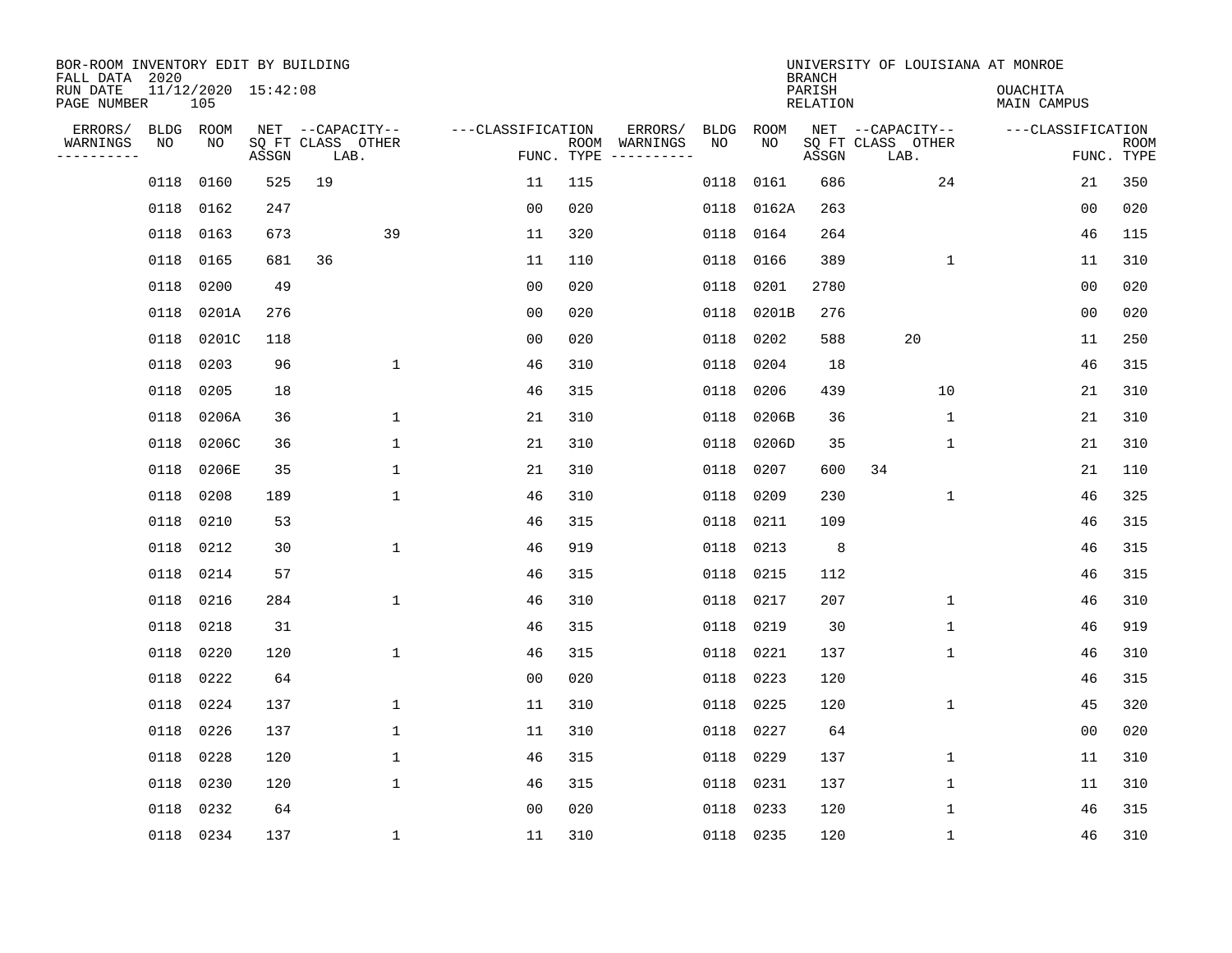| BOR-ROOM INVENTORY EDIT BY BUILDING<br>FALL DATA 2020 |                 |                            |          |                                       |                   |            |                          |            |            | <b>BRANCH</b>             | UNIVERSITY OF LOUISIANA AT MONROE     |                                |             |
|-------------------------------------------------------|-----------------|----------------------------|----------|---------------------------------------|-------------------|------------|--------------------------|------------|------------|---------------------------|---------------------------------------|--------------------------------|-------------|
| RUN DATE<br>PAGE NUMBER                               |                 | 11/12/2020 15:42:08<br>106 |          |                                       |                   |            |                          |            |            | PARISH<br><b>RELATION</b> |                                       | OUACHITA<br><b>MAIN CAMPUS</b> |             |
| ERRORS/<br>WARNINGS                                   | BLDG ROOM<br>NO | NO                         |          | NET --CAPACITY--<br>SQ FT CLASS OTHER | ---CLASSIFICATION |            | ERRORS/<br>ROOM WARNINGS | BLDG<br>NO | ROOM<br>NO |                           | NET --CAPACITY--<br>SQ FT CLASS OTHER | ---CLASSIFICATION              | <b>ROOM</b> |
| .                                                     |                 |                            | ASSGN    | LAB.                                  |                   | FUNC. TYPE |                          |            |            | ASSGN                     | LAB.                                  |                                | FUNC. TYPE  |
|                                                       | 0118            | 0236                       | 137      | $\mathbf{1}$                          | 46                | 310        |                          | 0118       | 0237       | 64                        |                                       | 0 <sub>0</sub>                 | 020         |
|                                                       | 0118            | 0238                       | 120      | $\mathbf{1}$                          | 46                | 310        |                          | 0118       | 0239       | 137                       | $\mathbf 1$                           | 46                             | 310         |
|                                                       | 0118            | 0240                       | 48       |                                       | 0 <sub>0</sub>    | 020        |                          | 0118       | 0241       | 114                       |                                       | 46                             | 315         |
|                                                       | 0118 0242       |                            | 110      | $\mathbf 1$                           | 46                | 310        |                          | 0118       | 0248       | 30                        | $\mathbf 1$                           | 31                             | 919         |
|                                                       | 0118            | 0249                       | 74       |                                       | 63                | 315        |                          | 0118       | 0250       | 308                       | $\mathbf 1$                           | 63                             | 310         |
|                                                       | 0118            | 0251                       | 194      |                                       | 63                | 350        |                          | 0118       | 0252       | 77                        |                                       | 63                             | 315         |
|                                                       | 0118            | 0253                       | 66       | $\mathbf 1$                           | 63                | 310        |                          | 0118       | 0254       | 364                       | $\mathbf 1$                           | 63                             | 310         |
|                                                       | 0118            | 0255                       | 116      | $\mathbf{1}$                          | 63                | 310        |                          | 0118       | 0256       | 165                       |                                       | 63                             | 315         |
|                                                       | 0118            | 0257                       | 168      | $\mathbf{1}$                          | 63                | 310        |                          | 0118       | 0258       | 392                       |                                       | 63                             | 350         |
|                                                       | 0118            | 0259                       | 905      | 60                                    | 11                | 110        |                          | 0118       | 0260       | 141                       | 1                                     | 46                             | 310         |
|                                                       | 0118            | 0261                       | 167      | $\mathbf{1}$                          | 46                | 310        |                          | 0118       | 0262       | 273                       |                                       | 0 <sub>0</sub>                 | 020         |
|                                                       | 0118            | 0262A                      | 232      | $\mathbf 1$                           | 46                | 310        |                          | 0118       | 0262B      | 90                        |                                       | 46                             | 315         |
|                                                       | 0118            | 0263                       | 112      | 2                                     | 31                | 919        |                          | 0118       | 0264       | 131                       | 3                                     | 31                             | 919         |
|                                                       | 0118            | 0265                       | 474      | 19                                    | 11                | 110        |                          | 0118       | 0266       | 80                        | 1                                     | 11                             | 310         |
|                                                       | 0118            | 0266A                      | 50       |                                       | 46                | 315        |                          | 0118       | 0267       | 80                        |                                       | 11                             | 315         |
|                                                       | 0118            | 0268                       | 300      |                                       | 45                | 315        |                          | 0118       | 0269       | 482                       | 26                                    | 11                             | 110         |
|                                                       | 0118            | 0270                       | 1751 113 |                                       | 11                | 110        |                          | 0118       | 0274       | 27                        |                                       | 0 <sub>0</sub>                 | 020         |
|                                                       | 0118            | 0275                       | 96       | 3                                     | 31                | 919        |                          | 0118       | 0276       | 18                        |                                       | 00                             | 010         |
|                                                       | 0118 0277       |                            | 27       |                                       | 0 <sub>0</sub>    | 020        |                          | 0118       | 0278       | 92                        | 3                                     | 31                             | 919         |
|                                                       | 0118            | 0279                       | 371      |                                       | 0 <sub>0</sub>    | 030        |                          | 0118       | 0279A      | 96                        |                                       | 0 <sub>0</sub>                 | 030         |
|                                                       | 0118            | 0280                       | 320      | 6                                     | 48                | 545        |                          | 0118       | 0280A      | 240                       | 2                                     | 48                             | 545         |
|                                                       | 0118            | 0281                       | 200      | 3                                     | 22                | 540        |                          | 0118       | 0281A      | 147                       | 3                                     | 22                             | 540         |
|                                                       | 0118            | 0282                       | 114      | 2                                     | 22                | 540        |                          | 0118       | 0283       | 114                       | $\mathbf{1}$                          | 44                             | 545         |
|                                                       | 0118            | 0284                       | 215      | 6                                     | 31                | 880        |                          | 0118       | 0285       | 64                        | 3                                     | 11                             | 540         |
|                                                       | 0118            | 0286                       | 64       | 2                                     | 11                | 540        |                          | 0118       | 0287       | 32                        |                                       | 0 <sub>0</sub>                 | 020         |
|                                                       | 0118 0288       |                            | 61       | 2                                     | 11                | 545        |                          | 0118       | 0289       | 72                        | $\mathbf 1$                           | 46                             | 545         |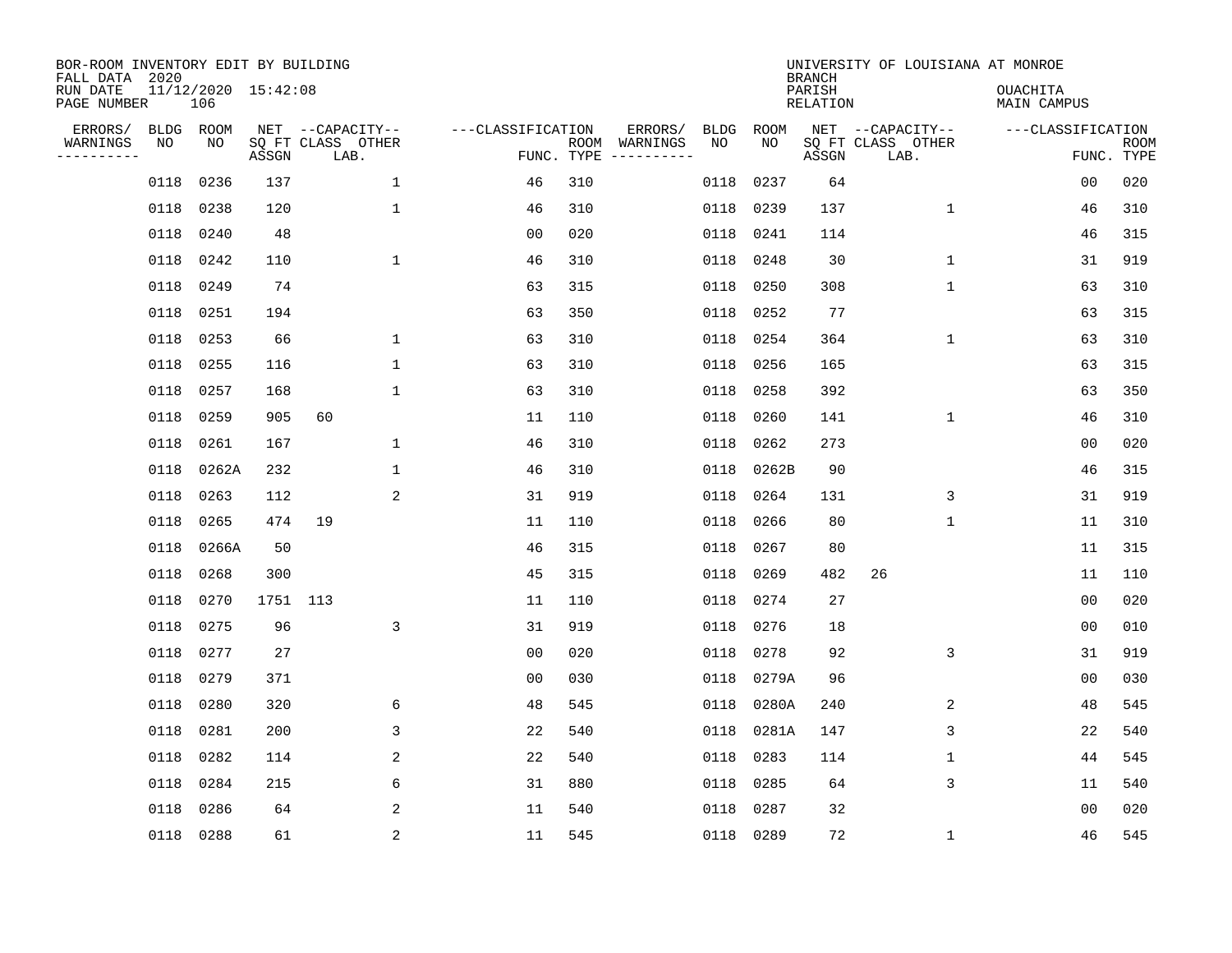| BOR-ROOM INVENTORY EDIT BY BUILDING<br>FALL DATA 2020 |             |                            |       |                           |                   |      |                         |      |             | <b>BRANCH</b>             | UNIVERSITY OF LOUISIANA AT MONROE |                                |                           |
|-------------------------------------------------------|-------------|----------------------------|-------|---------------------------|-------------------|------|-------------------------|------|-------------|---------------------------|-----------------------------------|--------------------------------|---------------------------|
| RUN DATE<br>PAGE NUMBER                               |             | 11/12/2020 15:42:08<br>107 |       |                           |                   |      |                         |      |             | PARISH<br><b>RELATION</b> |                                   | OUACHITA<br><b>MAIN CAMPUS</b> |                           |
| ERRORS/                                               | <b>BLDG</b> | ROOM                       |       | NET --CAPACITY--          | ---CLASSIFICATION |      | ERRORS/                 | BLDG | <b>ROOM</b> |                           | NET --CAPACITY--                  | ---CLASSIFICATION              |                           |
| WARNINGS<br>----------                                | NO          | ΝO                         | ASSGN | SQ FT CLASS OTHER<br>LAB. | FUNC. TYPE        | ROOM | WARNINGS<br>----------- | NO   | NO          | ASSGN                     | SQ FT CLASS OTHER<br>LAB.         |                                | <b>ROOM</b><br>FUNC. TYPE |
|                                                       | 0118        | 0290                       | 70    |                           | 00                | 020  |                         | 0118 | 0300        | 49                        |                                   | 00                             | 020                       |
|                                                       | 0118        | 0301                       | 2879  |                           | 00                | 020  |                         | 0118 | 0301A       | 276                       | 1                                 | 00                             | 020                       |
|                                                       | 0118        | 0301B                      | 276   |                           | 0 <sub>0</sub>    | 020  |                         | 0118 | 0301C       | 140                       |                                   | 00                             | 020                       |
|                                                       | 0118        | 0302                       | 688   | 18                        | 11                | 650  |                         | 0118 | 0302A       | 92                        |                                   | 46                             | 320                       |
|                                                       | 0118        | 0302B                      | 92    |                           | 46                | 320  |                         | 0118 | 0302C       | 144                       | $\mathbf 1$                       | 46                             | 320                       |
|                                                       | 0118        | 0302D                      | 78    | $\mathbf 1$               | 46                | 320  |                         | 0118 | 0302E       | 78                        | $\mathbf 1$                       | 46                             | 320                       |
|                                                       | 0118        | 0302F                      | 78    | $\mathbf{1}$              | 46                | 320  |                         | 0118 | 0302G       | 78                        | $\mathbf{1}$                      | 46                             | 320                       |
|                                                       | 0118        | 0303                       | 40    |                           | 48                | 315  |                         | 0118 | 0304        | 40                        |                                   | 48                             | 315                       |
|                                                       | 0118        | 0305                       | 597   | 36                        | 11                | 110  |                         | 0118 | 0306        | 189                       | 1                                 | 46                             | 310                       |
|                                                       | 0118        | 0307                       | 230   | 1                         | 46                | 325  |                         | 0118 | 0308        | 53                        |                                   | 46                             | 315                       |
|                                                       | 0118        | 0309                       | 109   |                           | 46                | 315  |                         | 0118 | 0310        | 8                         |                                   | 46                             | 315                       |
|                                                       | 0118        | 0311                       | 30    | $\mathbf 1$               | 46                | 919  |                         | 0118 | 0312        | 112                       |                                   | 46                             | 315                       |
|                                                       | 0118        | 0313                       | 57    |                           | 46                | 315  |                         | 0118 | 0314        | 284                       | $\mathbf 1$                       | 46                             | 250                       |
|                                                       | 0118        | 0315                       | 207   | $\mathbf 1$               | 46                | 310  |                         | 0118 | 0316        | 31                        |                                   | 46                             | 315                       |
|                                                       | 0118        | 0317                       | 30    |                           | 46                | 315  |                         | 0118 | 0318        | 120                       | 1                                 | 11                             | 315                       |
|                                                       | 0118        | 0319                       | 137   | $\mathbf 1$               | 11                | 310  |                         | 0118 | 0320        | 64                        |                                   | 0 <sub>0</sub>                 | 020                       |
|                                                       | 0118        | 0321                       | 120   | 1                         | 46                | 315  |                         | 0118 | 0322        | 137                       | 1                                 | 11                             | 310                       |
|                                                       | 0118        | 0323                       | 120   | $\mathbf 1$               | 46                | 310  |                         | 0118 | 0324        | 137                       | 1                                 | 46                             | 310                       |
|                                                       | 0118        | 0325                       | 64    |                           | 0 <sub>0</sub>    | 020  |                         | 0118 | 0326        | 120                       | 1                                 | 46                             | 310                       |
|                                                       | 0118        | 0327                       | 137   | $\mathbf 1$               | 46                | 310  |                         | 0118 | 0328        | 120                       | 1                                 | 46                             | 320                       |
|                                                       | 0118        | 0329                       | 137   | 1                         | 46                | 310  |                         | 0118 | 0330        | 64                        |                                   | 0 <sub>0</sub>                 | 020                       |
|                                                       | 0118        | 0331                       | 120   | $\mathbf 1$               | 11                | 310  |                         | 0118 | 0332        | 137                       | $\mathbf 1$                       | 46                             | 310                       |
|                                                       | 0118        | 0333                       | 309   | 8                         | 46                | 350  |                         | 0118 | 0334        | 95                        | 1                                 | 46                             | 310                       |
|                                                       | 0118        | 0334A                      | 95    | $\mathbf{1}$              | 11                | 310  |                         | 0118 | 0335        | 95                        | $\mathbf 1$                       | 46                             | 310                       |
|                                                       | 0118        | 0336                       | 82    |                           | 0 <sub>0</sub>    | 020  |                         | 0118 | 0337        | 95                        | $\mathbf{1}$                      | 21                             | 320                       |
|                                                       |             | 0118 0338                  | 95    | $\mathbf{1}$              | 46                | 310  |                         |      | 0118 0339   | 95                        | 1                                 | 46                             | 310                       |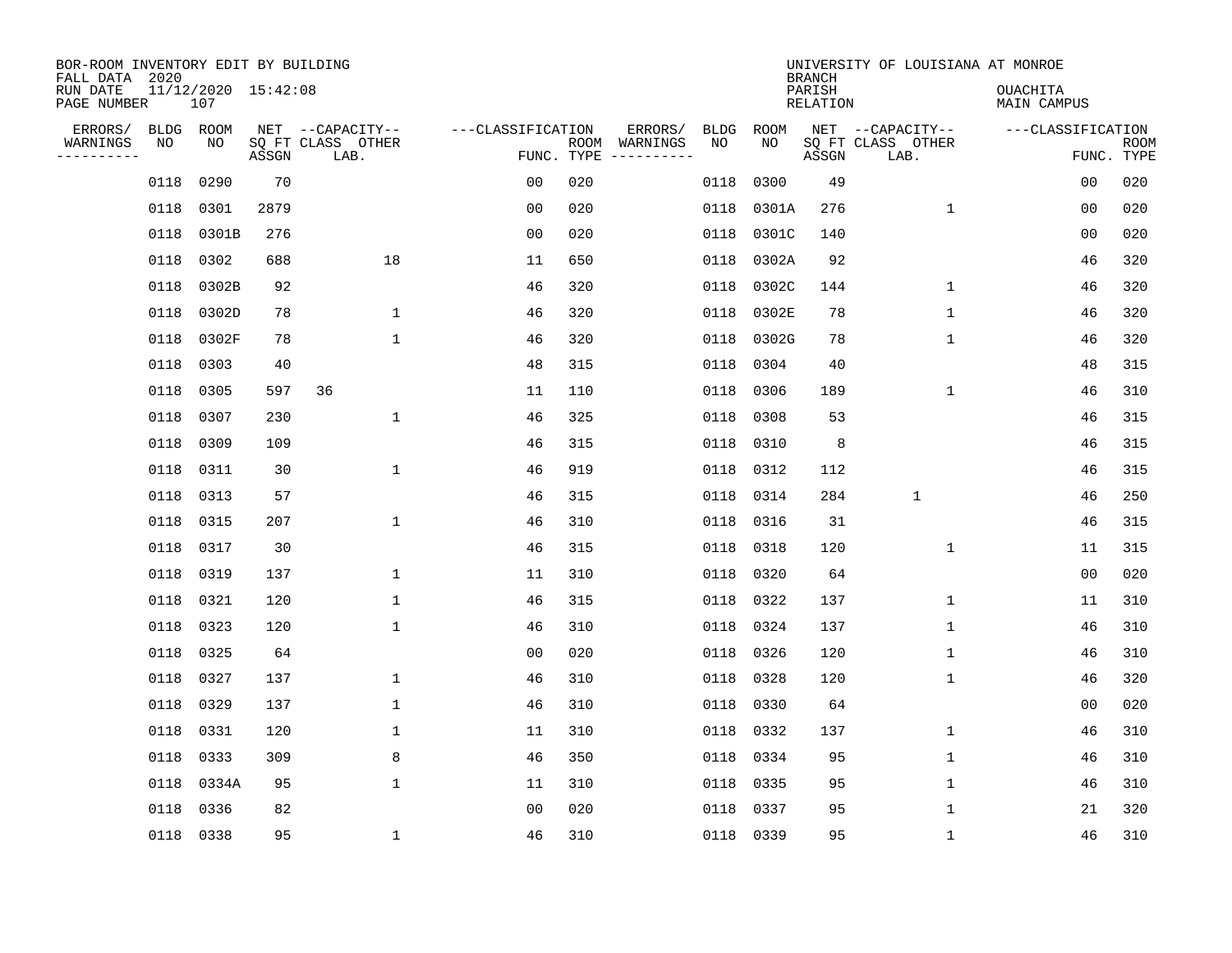| BOR-ROOM INVENTORY EDIT BY BUILDING<br>FALL DATA 2020 |                            |       |                           |                   |     |                                            |           |            | <b>BRANCH</b>      |                           |                  | UNIVERSITY OF LOUISIANA AT MONROE |                |                           |
|-------------------------------------------------------|----------------------------|-------|---------------------------|-------------------|-----|--------------------------------------------|-----------|------------|--------------------|---------------------------|------------------|-----------------------------------|----------------|---------------------------|
| RUN DATE<br>PAGE NUMBER                               | 11/12/2020 15:42:08<br>108 |       |                           |                   |     |                                            |           |            | PARISH<br>RELATION |                           |                  | <b>OUACHITA</b><br>MAIN CAMPUS    |                |                           |
| ERRORS/                                               | BLDG ROOM                  |       | NET --CAPACITY--          | ---CLASSIFICATION |     | ERRORS/<br>BLDG                            |           | ROOM       |                    |                           | NET --CAPACITY-- | ---CLASSIFICATION                 |                |                           |
| WARNINGS<br>NO<br>---------                           | NO                         | ASSGN | SQ FT CLASS OTHER<br>LAB. |                   |     | ROOM WARNINGS<br>NO<br>FUNC. TYPE $------$ |           | NO.        | ASSGN              | SQ FT CLASS OTHER<br>LAB. |                  |                                   |                | <b>ROOM</b><br>FUNC. TYPE |
| 0118                                                  | 0340                       | 801   | 53                        | 11                | 110 |                                            | 0118      | 0340A      | 74                 |                           |                  |                                   | 48             | 255                       |
|                                                       | 0118 0340B                 | 74    |                           | 48                | 115 |                                            |           | 0118 0340C | 74                 |                           |                  |                                   | 48             | 115                       |
| 0118                                                  | 0341                       | 232   | $\mathbf{1}$              | 22                | 255 |                                            |           | 0118 0341A | 48                 |                           |                  |                                   | 0 <sub>0</sub> | 020                       |
|                                                       | 0118 0342                  | 84    | $\mathbf{1}$              | 22                | 315 |                                            | 0118 0343 |            | 190                |                           |                  |                                   | 0 <sub>0</sub> | 020                       |
| 0118                                                  | 0344                       | 42    |                           | 00                | 020 |                                            | 0118      | 0345       | 154                |                           |                  |                                   | 00             | 020                       |
|                                                       | 0118 0346                  | 139   |                           | 22                | 255 |                                            | 0118 0347 |            | 102                |                           | $\mathbf 1$      |                                   | 22             | 255                       |
| 0118                                                  | 0348                       | 162   |                           | 46                | 255 |                                            | 0118 0349 |            | 162                |                           |                  |                                   | 46             | 255                       |
| 0118                                                  | 0350                       | 162   |                           | 46                | 255 |                                            | 0118 0351 |            | 104                |                           |                  |                                   | 46             | 255                       |
| 0118                                                  | 0352                       | 104   |                           | 46                | 255 |                                            | 0118      | 0353       | 104                |                           |                  |                                   | 46             | 255                       |
| 0118                                                  | 0354                       | 154   |                           | 46                | 255 |                                            | 0118 0355 |            | 48                 |                           |                  |                                   | 0 <sub>0</sub> | 010                       |
| 0118                                                  | 0356                       | 568   | 35                        | 11                | 110 |                                            | 0118      | 0357       | 83                 |                           |                  |                                   | 0 <sub>0</sub> | 020                       |
| 0118                                                  | 0357A                      | 83    | $\mathbf 1$               | 21                | 250 |                                            |           | 0118 0357B | 83                 |                           | 2                |                                   | 21             | 250                       |
| 0118                                                  | 0357C                      | 83    | 2                         | 21                | 250 |                                            | 0118      | 0357D      | 83                 |                           | 2                |                                   | 21             | 250                       |
| 0118                                                  | 0357E                      | 83    | 2                         | 21                | 250 |                                            |           | 0118 0357F | 83                 |                           | $\overline{2}$   |                                   | 21             | 250                       |
|                                                       | 0118 0357G                 | 83    | 2                         | 21                | 250 |                                            | 0118      | 0358       | 156                |                           |                  |                                   | 0 <sub>0</sub> | 020                       |
| 0118                                                  | 0359                       | 344   | 3                         | 21                | 250 |                                            | 0118      | 0360       | 64                 |                           |                  |                                   | 21             | 255                       |
| 0118                                                  | 0361                       | 96    | 1                         | 46                | 310 |                                            | 0118      | 0362       | 112                |                           | 1                |                                   | 46             | 310                       |
| 0118                                                  | 0363                       | 112   | $\mathbf{1}$              | 46                | 310 |                                            | 0118      | 0364       | 96                 |                           | 1                |                                   | 46             | 310                       |
| 0118                                                  | 0365                       | 55    |                           | 0 <sub>0</sub>    | 020 |                                            | 0118      | 0366       | 746                | 57                        |                  |                                   | 11             | 110                       |
| 0118                                                  | 0367                       | 132   | $\mathbf 1$               | 46                | 315 |                                            | 0118      | 0368       | 184                |                           | $\mathbf 1$      |                                   | 46             | 310                       |
| 0118                                                  | 0369                       | 144   | $\mathbf{1}$              | 46                | 310 |                                            | 0118      | 0370       | 168                |                           | 1                |                                   | 46             | 310                       |
| 0118                                                  | 0371                       | 252   | $\mathbf{1}$              | 46                | 314 |                                            | 0118      | 0372       | 111                |                           | $\mathbf 1$      |                                   | 46             | 310                       |
| 0118                                                  | 0373                       | 37    |                           | 48                | 315 |                                            | 0118 0374 |            | 37                 |                           |                  |                                   | 48             | 315                       |
| 0118                                                  | 0375                       | 558   | 15                        | 11                | 240 |                                            |           | 0118 0375A | 75                 |                           |                  |                                   | 11             | 320                       |
| 0118                                                  | 0375B                      | 78    |                           | 11                | 320 |                                            |           | 0118 0375C | 78                 |                           |                  |                                   | 11             | 320                       |
|                                                       | 0118 0375D                 | 75    |                           | 11                | 320 |                                            |           | 0118 0375E | 78                 |                           |                  |                                   | 46             | 320                       |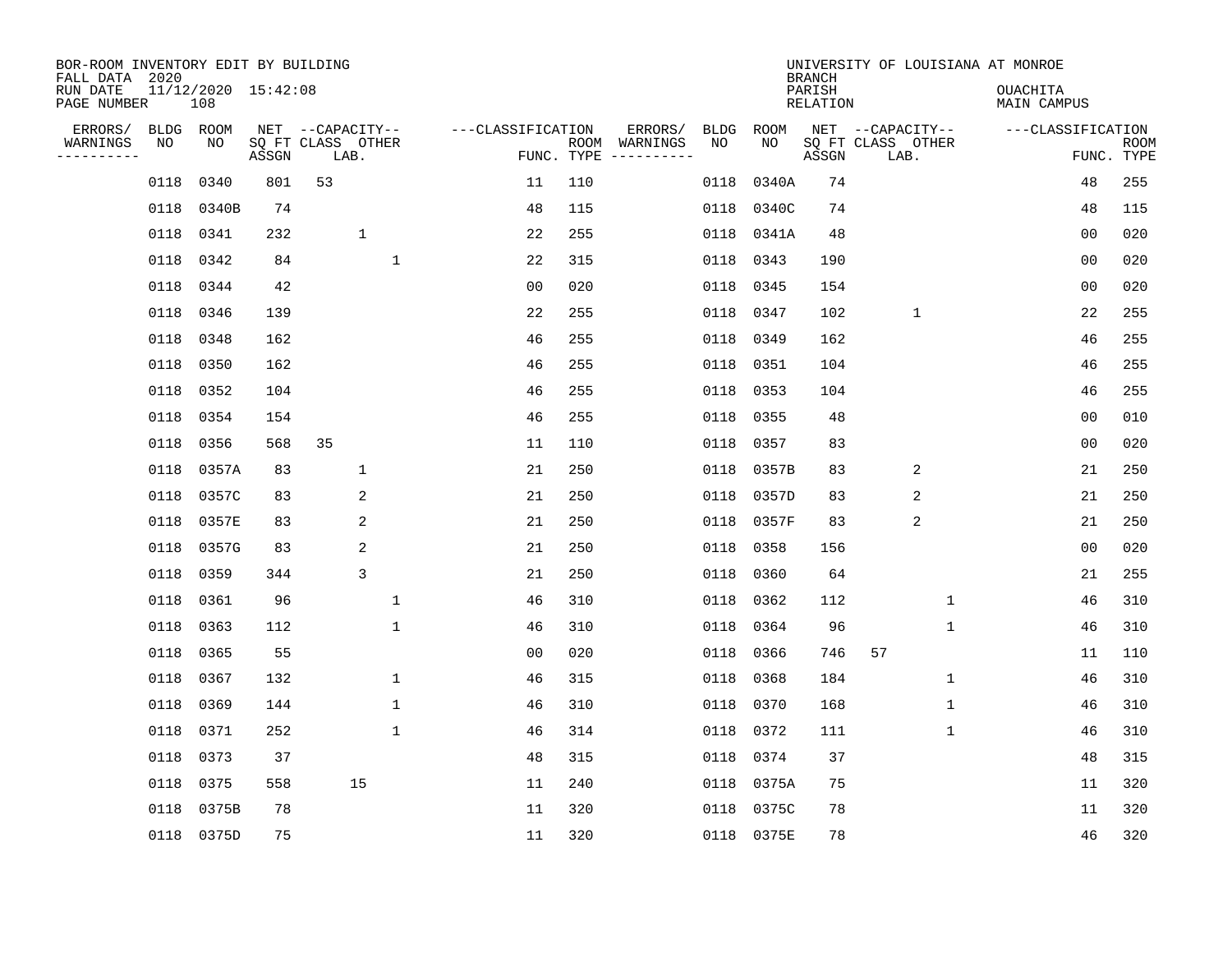| BOR-ROOM INVENTORY EDIT BY BUILDING<br>FALL DATA 2020 |      |                            |       |                           |              |                   |     |                                      |             |                                                                | <b>BRANCH</b>             |                               | UNIVERSITY OF LOUISIANA AT MONROE                                                                                  |                                |                           |
|-------------------------------------------------------|------|----------------------------|-------|---------------------------|--------------|-------------------|-----|--------------------------------------|-------------|----------------------------------------------------------------|---------------------------|-------------------------------|--------------------------------------------------------------------------------------------------------------------|--------------------------------|---------------------------|
| RUN DATE<br>PAGE NUMBER                               |      | 11/12/2020 15:42:08<br>109 |       |                           |              |                   |     |                                      |             |                                                                | PARISH<br><b>RELATION</b> |                               |                                                                                                                    | OUACHITA<br><b>MAIN CAMPUS</b> |                           |
| ERRORS/                                               |      | BLDG ROOM                  |       | NET --CAPACITY--          |              | ---CLASSIFICATION |     | ERRORS/                              | <b>BLDG</b> | <b>ROOM</b>                                                    |                           | NET --CAPACITY--              |                                                                                                                    | ---CLASSIFICATION              |                           |
| WARNINGS<br>----------                                | NO   | NO                         | ASSGN | SQ FT CLASS OTHER<br>LAB. |              |                   |     | ROOM WARNINGS<br>FUNC. TYPE $------$ | NO          | NO                                                             | ASSGN                     | SQ FT CLASS OTHER<br>LAB.     |                                                                                                                    |                                | <b>ROOM</b><br>FUNC. TYPE |
|                                                       | 0118 | 0375F                      | 75    |                           |              | 46                | 320 |                                      | 0118        | 0375G                                                          | 80                        |                               |                                                                                                                    | 46                             | 320                       |
|                                                       |      | 0118 0375H                 | 80    |                           |              | 46                | 320 |                                      | 0118        | 0376                                                           | 62                        |                               |                                                                                                                    | 00                             | 020                       |
|                                                       | 0118 | 0377                       | 126   |                           |              | 0 <sub>0</sub>    | 020 |                                      |             | 0118 0377A                                                     | 9                         |                               |                                                                                                                    | 46                             | 731                       |
|                                                       | 0118 | 0378                       | 219   | $\mathbf{1}$              |              | 21                | 250 |                                      |             | 0118 0379                                                      | 27                        |                               |                                                                                                                    | 00                             | 020                       |
|                                                       | 0118 | 0380                       | 76    |                           | 3            | 31                | 919 |                                      | 0118        | 0381                                                           | 18                        |                               |                                                                                                                    | 0 <sub>0</sub>                 | 010                       |
|                                                       |      | 0118 0382                  | 27    |                           |              | 0 <sub>0</sub>    | 020 |                                      |             | 0118 0383                                                      | 93                        |                               | 3                                                                                                                  | 31                             | 919                       |
|                                                       |      | 0118 0384                  | 383   |                           |              | 0 <sub>0</sub>    | 030 |                                      |             | 0118 0384A<br>TOTAL NUMBER CLASSROOMS<br>TOTAL NUMBER LABS 210 | 96                        | TOTAL NUMBER SPECIAL LABS 220 | TOTAL ASSIGNABLE & UNASSIGNABLE SQFT:<br>TOTAL NET ASSIGN SQ. FT. IN ROOM FILE<br>TOTAL NUMBER COMPUTER CLASSROOMS | 00<br>57,189<br>42,062<br>12   | 030                       |
|                                                       | 0119 | 0100                       | 6241  | 261                       |              | 11                | 220 |                                      |             | 0119 0101                                                      | 588                       |                               | 4                                                                                                                  | 48                             | 225                       |
|                                                       | 0119 | 0101A                      | 290   |                           | $\mathbf{1}$ | 46                | 325 |                                      |             | 0119 0101B                                                     | 240                       |                               | $\mathbf{1}$                                                                                                       | 46                             | 320                       |
|                                                       | 0119 | 0101C                      | 240   |                           | $\mathbf{1}$ | 46                | 310 |                                      | 0119        | 0102                                                           | 280                       |                               | $\overline{2}$                                                                                                     | 11                             | 220                       |
|                                                       | 0119 | 0103                       | 280   | 2                         |              | 11                | 220 |                                      | 0119        | 0104                                                           | 280                       |                               | $\mathbf 1$                                                                                                        | 46                             | 310                       |
|                                                       | 0119 | 0105                       | 185   | $\mathbf 1$               |              | 46                | 225 |                                      | 0119        | 0106                                                           | 667                       |                               |                                                                                                                    | 48                             | 225                       |
|                                                       | 0119 | 0107                       | 457   |                           |              | 48                | 225 |                                      | 0119        | 0108                                                           | 59                        |                               | $\mathbf 1$                                                                                                        | 11                             | 220                       |
|                                                       | 0119 | 0109                       | 62    | $\mathbf 1$               |              | 11                | 220 |                                      | 0119        | 0110                                                           | 62                        |                               | $\mathbf{1}$                                                                                                       | 11                             | 220                       |
|                                                       | 0119 | 0111                       | 62    | $\mathbf{1}$              |              | 11                | 220 |                                      | 0119        | 0112                                                           | 62                        |                               | $\mathbf{1}$                                                                                                       | 11                             | 220                       |
|                                                       | 0119 | 0113                       | 59    | $\mathbf 1$               |              | 11                | 220 |                                      | 0119        | 0114                                                           | 168                       |                               | 4                                                                                                                  | 11                             | 220                       |
|                                                       | 0119 | 0116                       | 60    | 1                         |              | 11                | 220 |                                      | 0119        | 0117                                                           | 64                        |                               | $\mathbf 1$                                                                                                        | 11                             | 220                       |
|                                                       | 0119 | 0118                       | 60    | 1                         |              | 11                | 225 |                                      | 0119        | 0119                                                           | 104                       |                               | $\mathbf{1}$                                                                                                       | 11                             | 220                       |
|                                                       | 0119 | 0120                       | 195   |                           |              | 0 <sub>0</sub>    | 020 |                                      | 0119        | 0121                                                           | 537                       |                               | 10                                                                                                                 | 0 <sub>0</sub>                 | 020                       |
|                                                       | 0119 | 0122                       | 800   |                           |              | 0 <sub>0</sub>    | 020 |                                      | 0119        | 0123                                                           | 25                        |                               |                                                                                                                    | 0 <sub>0</sub>                 | 010                       |
|                                                       | 0119 | 0124                       | 470   |                           | 3            | 0 <sub>0</sub>    | 030 |                                      | 0119        | 0125                                                           | 374                       |                               | 3                                                                                                                  | 0 <sub>0</sub>                 | 030                       |
|                                                       | 0119 | 0126                       | 583   |                           |              | 0 <sub>0</sub>    | 030 |                                      | 0119        | 0127                                                           | 588                       |                               |                                                                                                                    | 0 <sub>0</sub>                 | 030                       |
|                                                       |      | 0119 0128                  | 395   |                           |              | 0 <sub>0</sub>    | 020 |                                      |             | 0119 0129                                                      | 215                       |                               |                                                                                                                    | 00                             | 020                       |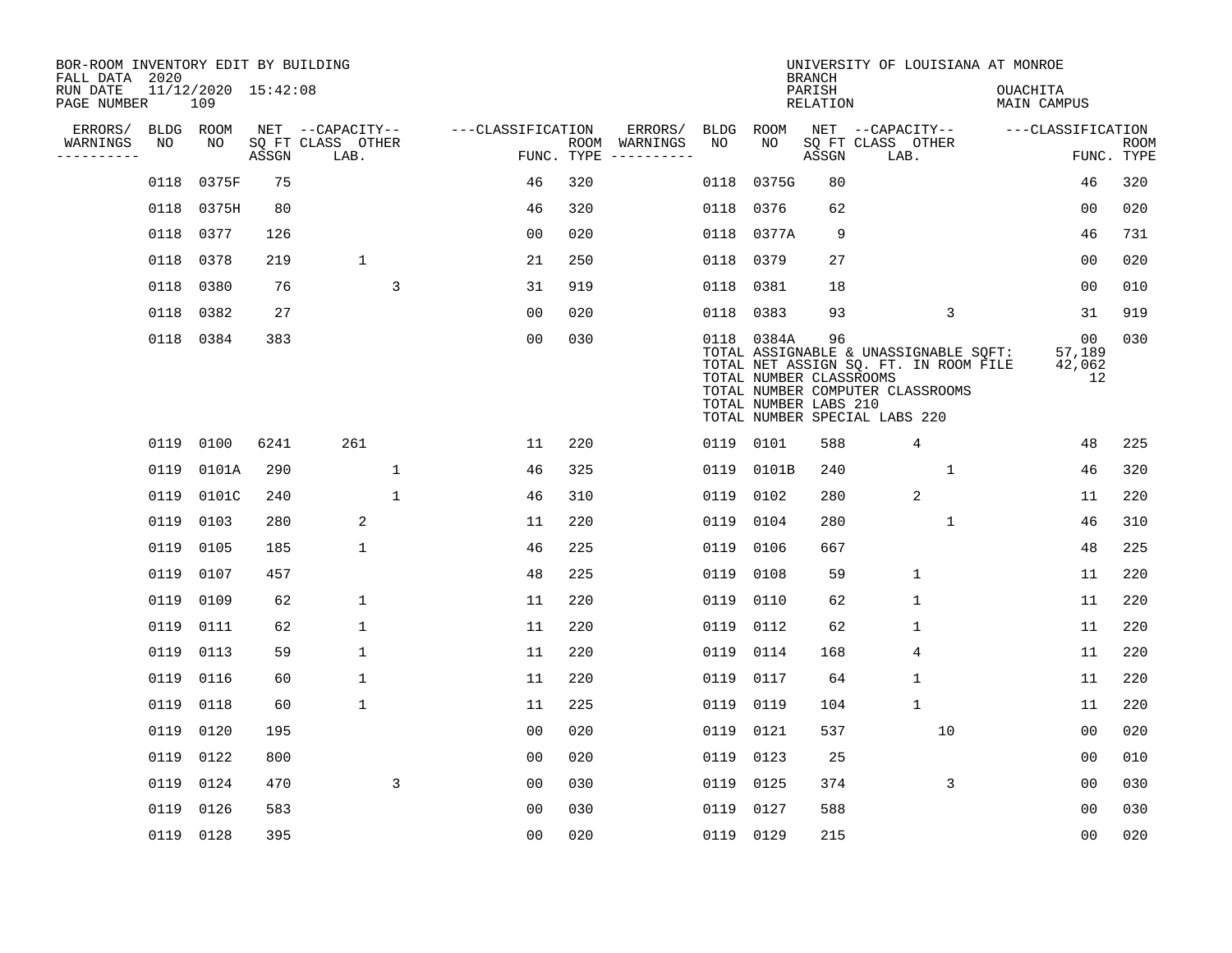| BOR-ROOM INVENTORY EDIT BY BUILDING<br>FALL DATA 2020 |      |                 |                     |                                       |                   |     |                                    |           |      | <b>BRANCH</b>                                          | UNIVERSITY OF LOUISIANA AT MONROE                                                                                                                   |              |                                    |             |
|-------------------------------------------------------|------|-----------------|---------------------|---------------------------------------|-------------------|-----|------------------------------------|-----------|------|--------------------------------------------------------|-----------------------------------------------------------------------------------------------------------------------------------------------------|--------------|------------------------------------|-------------|
| RUN DATE<br>PAGE NUMBER                               |      | 110             | 11/12/2020 15:42:08 |                                       |                   |     |                                    |           |      | PARISH<br>RELATION                                     |                                                                                                                                                     |              | OUACHITA<br>MAIN CAMPUS            |             |
| ERRORS/<br>WARNINGS                                   | NO   | BLDG ROOM<br>NO |                     | NET --CAPACITY--<br>SQ FT CLASS OTHER | ---CLASSIFICATION |     | ERRORS/ BLDG ROOM<br>ROOM WARNINGS | NO        | NO   |                                                        | SQ FT CLASS OTHER                                                                                                                                   |              | NET --CAPACITY-- ---CLASSIFICATION | <b>ROOM</b> |
| ----------                                            |      |                 | ASSGN               | LAB.                                  |                   |     | FUNC. TYPE ----------              |           |      | ASSGN                                                  | LAB.                                                                                                                                                |              |                                    | FUNC. TYPE  |
|                                                       |      | 0119 0130       | 360                 |                                       | 48                | 215 |                                    |           |      | TOTAL NUMBER CLASSROOMS<br>TOTAL NUMBER LABS 210       | TOTAL ASSIGNABLE & UNASSIGNABLE SQFT:<br>TOTAL NET ASSIGN SQ. FT. IN ROOM FILE<br>TOTAL NUMBER COMPUTER CLASSROOMS<br>TOTAL NUMBER SPECIAL LABS 220 |              | 15,112<br>10,930<br>13             |             |
|                                                       |      | 0120 0100       | 3174                | 800                                   | 93                | 523 |                                    | 0120 0101 |      | 87                                                     |                                                                                                                                                     | 2            | 00                                 | 030         |
|                                                       | 0120 | 0102            | 139                 | 3                                     | 52                | 525 |                                    | 0120 0103 |      | 210                                                    |                                                                                                                                                     | 5            | 52                                 | 525         |
|                                                       | 0120 | 0104            | 35                  | 1                                     | 52                | 525 |                                    | 0120 0105 |      | 25                                                     |                                                                                                                                                     |              | 0 <sub>0</sub>                     | 020         |
|                                                       | 0120 | 0106            | 216                 |                                       | 0 <sub>0</sub>    | 030 |                                    | 0120 0108 |      | 28                                                     |                                                                                                                                                     | $\mathbf{1}$ | 52                                 | 525         |
|                                                       | 0120 | 0109            | 14                  | $\mathbf 1$                           | 52                | 525 |                                    | 0120 0110 |      | 140                                                    |                                                                                                                                                     | $\mathbf{1}$ | 46                                 | 310         |
|                                                       | 0120 | 0111            | 140                 | $\mathbf 1$                           | 46                | 320 |                                    | 0120 0112 |      | 280                                                    |                                                                                                                                                     |              | 52                                 | 525         |
|                                                       |      | 0120 0116       | 20                  |                                       | 00                | 020 |                                    | 0120 0117 |      | 252                                                    |                                                                                                                                                     | 5            | 52                                 | 525         |
|                                                       |      | 0120 0118       | 67                  | 2                                     | 52                | 525 |                                    | 0120 0119 |      | 28                                                     |                                                                                                                                                     | $\mathbf{1}$ | 52                                 | 525         |
|                                                       |      | 0120 0120       | 30                  | $\overline{a}$                        | 52                | 525 |                                    | 0120 0121 |      | 89<br>TOTAL NUMBER CLASSROOMS<br>TOTAL NUMBER LABS 210 | TOTAL ASSIGNABLE & UNASSIGNABLE SQFT:<br>TOTAL NET ASSIGN SQ. FT. IN ROOM FILE<br>TOTAL NUMBER COMPUTER CLASSROOMS<br>TOTAL NUMBER SPECIAL LABS 220 | 3            | 00<br>4,974<br>4,537               | 030         |
|                                                       |      | 0122 0001       | 244                 |                                       | 93                | 520 |                                    | 0122 0002 |      | 587                                                    |                                                                                                                                                     |              | 93                                 | 520         |
|                                                       | 0122 | 0003            | 100                 |                                       | 72                | 520 |                                    | 0122 0004 |      | 28                                                     |                                                                                                                                                     |              | 0 <sub>0</sub>                     | 030         |
|                                                       |      | 0122 0005       | 419                 | 10                                    | 93                | 520 |                                    | 0122 0006 |      | 2344                                                   |                                                                                                                                                     | 50           | 93                                 | 520         |
|                                                       |      | 0122 0007       | 32                  |                                       | 00                | 010 |                                    | 0122      | 0008 | 387                                                    |                                                                                                                                                     | 10           | 93                                 | 919         |
|                                                       |      | 0122 0009       | 311                 | 5                                     | 93                | 919 |                                    | 0122 0010 |      | 107                                                    |                                                                                                                                                     |              | 0 <sup>0</sup>                     | 040         |
|                                                       |      | 0122 0011       | 941                 |                                       | 93                | 520 |                                    | 0122 0012 |      | 414                                                    |                                                                                                                                                     |              | 93                                 | 520         |
|                                                       |      | 0122 0013       | 54                  |                                       | 0 <sub>0</sub>    | 030 |                                    | 0122 0014 |      | 470                                                    |                                                                                                                                                     |              | 93                                 | 520         |
|                                                       |      | 0122 0015       | 109                 | $\mathbf 1$                           | 93                | 520 |                                    | 0122 0016 |      | 128                                                    |                                                                                                                                                     | 1            | 93                                 | 310         |
|                                                       |      | 0122 0017       | 128                 | $\mathbf 1$                           | 93                | 310 |                                    | 0122 0018 |      | 119                                                    |                                                                                                                                                     | $\mathbf{1}$ | 93                                 | 310         |
|                                                       |      | 0122 0019       | 122                 | 1                                     | 93                | 310 |                                    | 0122 0020 |      | 199                                                    |                                                                                                                                                     | $\mathbf{1}$ | 93                                 | 310         |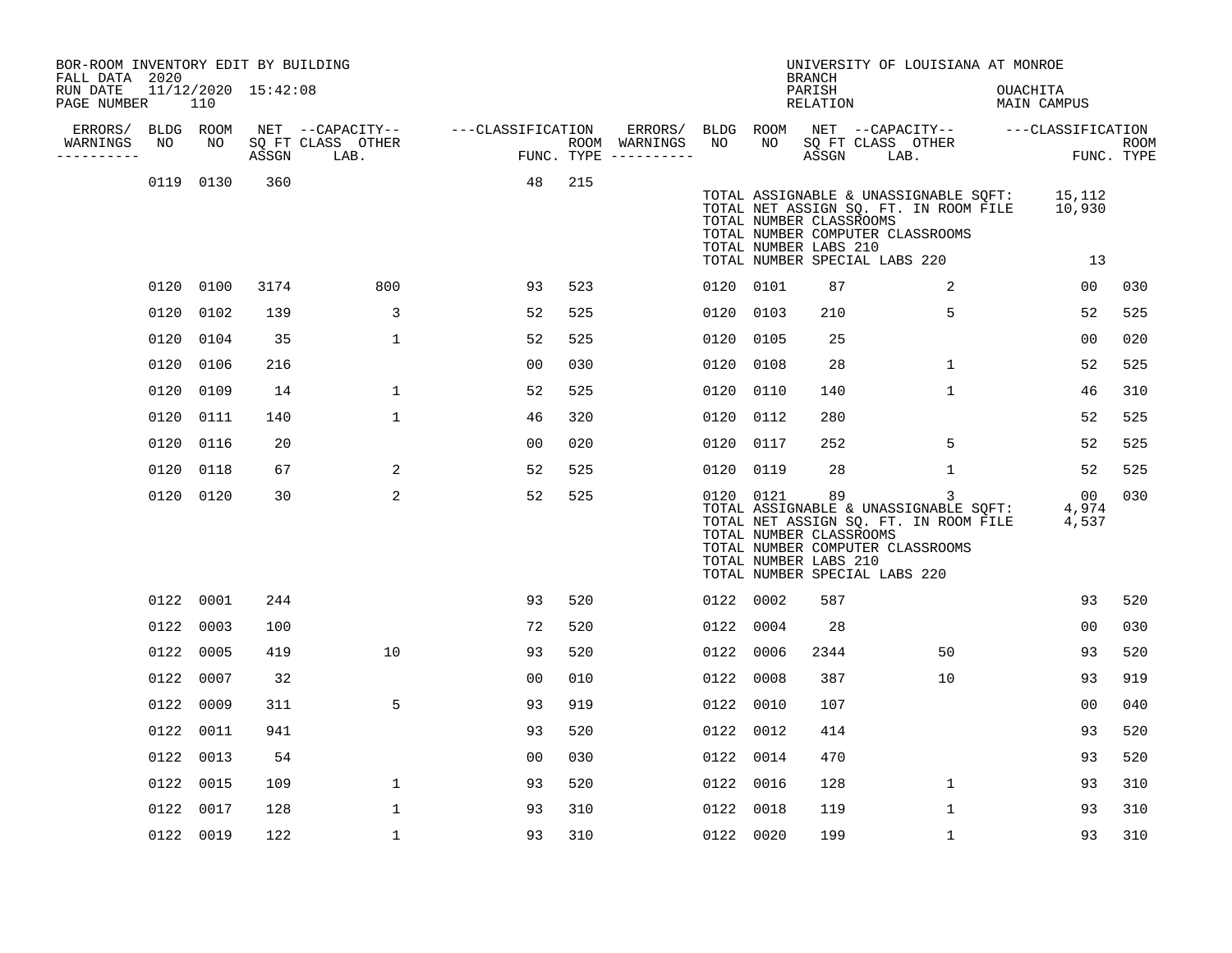| BOR-ROOM INVENTORY EDIT BY BUILDING       |                            |       |                                               |                   |     |                                                 |            |             |                                     | UNIVERSITY OF LOUISIANA AT MONROE             |                                 |             |
|-------------------------------------------|----------------------------|-------|-----------------------------------------------|-------------------|-----|-------------------------------------------------|------------|-------------|-------------------------------------|-----------------------------------------------|---------------------------------|-------------|
| FALL DATA 2020<br>RUN DATE<br>PAGE NUMBER | 11/12/2020 15:42:08<br>111 |       |                                               |                   |     |                                                 |            |             | <b>BRANCH</b><br>PARISH<br>RELATION |                                               | <b>OUACHITA</b><br>MAIN CAMPUS  |             |
| ERRORS/<br>WARNINGS<br>NO<br>---------    | BLDG ROOM<br>NO            | ASSGN | NET --CAPACITY--<br>SQ FT CLASS OTHER<br>LAB. | ---CLASSIFICATION |     | ERRORS/<br>ROOM WARNINGS<br>FUNC. TYPE $------$ | BLDG<br>NO | ROOM<br>NO. | ASSGN                               | NET --CAPACITY--<br>SQ FT CLASS OTHER<br>LAB. | ---CLASSIFICATION<br>FUNC. TYPE | <b>ROOM</b> |
| 0122                                      | 0021                       | 199   | $\mathbf{1}$                                  | 93                | 310 |                                                 |            | 0122 0022   | 333                                 | 5                                             | 93                              | 350         |
| 0122                                      | 0023                       | 99    |                                               | 0 <sub>0</sub>    | 040 |                                                 |            | 0122 0024   | 368                                 | $\mathbf{1}$                                  | 93                              | 310         |
| 0122                                      | 0025                       | 273   |                                               | 0 <sub>0</sub>    | 040 |                                                 |            | 0122 0026   | 119                                 |                                               | 0 <sub>0</sub>                  | 040         |
| 0122                                      | 0027                       | 108   | $\mathbf{1}$                                  | 93                | 310 |                                                 |            | 0122 0028   | 128                                 | $\mathbf{1}$                                  | 93                              | 310         |
| 0122                                      | 0029                       | 108   | $\mathbf{1}$                                  | 93                | 310 |                                                 |            | 0122 0030   | 130                                 | $\mathbf{1}$                                  | 93                              | 310         |
| 0122                                      | 0031                       | 33    |                                               | 0 <sub>0</sub>    | 030 |                                                 |            | 0122 0033   | 106                                 | $\mathbf 1$                                   | 93                              | 310         |
| 0122                                      | 0034                       | 100   |                                               | 0 <sub>0</sub>    | 040 |                                                 |            | 0122 0035   | 46                                  |                                               | 93                              | 710         |
| 0122                                      | 0036                       | 31    |                                               | 93                | 731 |                                                 |            | 0122 0037   | 197                                 | $\mathbf 1$                                   | 93                              | 310         |
| 0122                                      | 0039                       | 150   | 5                                             | 93                | 919 |                                                 | 0122       | 0040        | 153                                 | 5                                             | 93                              | 919         |
| 0122                                      | 0041                       | 29    |                                               | 0 <sub>0</sub>    | 030 |                                                 |            | 0122 0042   | 1052                                |                                               | 0 <sub>0</sub>                  | 020         |
| 0122                                      | 0100                       | 1150  |                                               | 0 <sub>0</sub>    | 020 |                                                 |            | 0122 0100A  | 48                                  |                                               | 0 <sub>0</sub>                  | 020         |
| 0122                                      | 0100E                      | 140   |                                               | 0 <sub>0</sub>    | 020 |                                                 |            | 0122 0101   | 1100                                |                                               | 0 <sub>0</sub>                  | 030         |
| 0122                                      | 0102                       | 9015  | 60                                            | 52                | 520 |                                                 |            | 0122 0102A  | 136                                 | $\mathbf{1}$                                  | 0 <sub>0</sub>                  | 030         |
| 0122                                      | 0102B                      | 223   | 3                                             | 52                | 310 |                                                 |            | 0122 0103   | 88                                  |                                               | 46                              | 315         |
|                                           | 0122 0103A                 | 96    | $\overline{c}$                                | 93                | 660 |                                                 |            | 0122 0104   | 94                                  |                                               | 46                              | 315         |
|                                           | 0122 0104A                 | 152   | 1                                             | 46                | 310 |                                                 |            | 0122 0105   | 34                                  |                                               | 52                              | 525         |
|                                           | 0122 0105A                 | 194   | 8                                             | 46                | 310 |                                                 |            | 0122 0106   | 60                                  |                                               | 52                              | 525         |
| 0122                                      | 0106A                      | 352   | $\mathbf{1}$                                  | 46                | 325 |                                                 |            | 0122 0107   | 60                                  |                                               | 52                              | 525         |
|                                           | 0122 0107A                 | 30    | $\mathbf 1$                                   | 46                | 315 |                                                 |            | 0122 0108   | 83                                  |                                               | 52                              | 525         |
|                                           | 0122 0108A                 | 9     |                                               | 46                | 315 |                                                 |            | 0122 0109   | 2426                                | 105                                           | 52                              | 525         |
|                                           | 0122 0109A                 | 90    |                                               | 46                | 315 |                                                 |            | 0122 0110   | 305                                 | 16                                            | 52                              | 525         |
|                                           | 0122 0111                  | 99    | 8                                             | 52                | 525 |                                                 |            | 0122 0111A  | 30                                  |                                               | 46                              | 315         |
|                                           | 0122 0112                  | 239   | 8                                             | 52                | 525 |                                                 |            | 0122 0112A  | 221                                 | 3                                             | 46                              | 320         |
| 0122                                      | 0113                       | 94    | 2                                             | 52                | 525 |                                                 |            | 0122 0113A  | 195                                 | 3                                             | 46                              | 310         |
| 0122                                      | 0114                       | 1341  | 8                                             | 52                | 525 |                                                 |            | 0122 0114A  | 106                                 | 1                                             | 46                              | 310         |
|                                           | 0122 0115                  | 2798  |                                               | 0 <sub>0</sub>    | 020 |                                                 |            | 0122 0115A  | 25                                  |                                               | 52                              | 525         |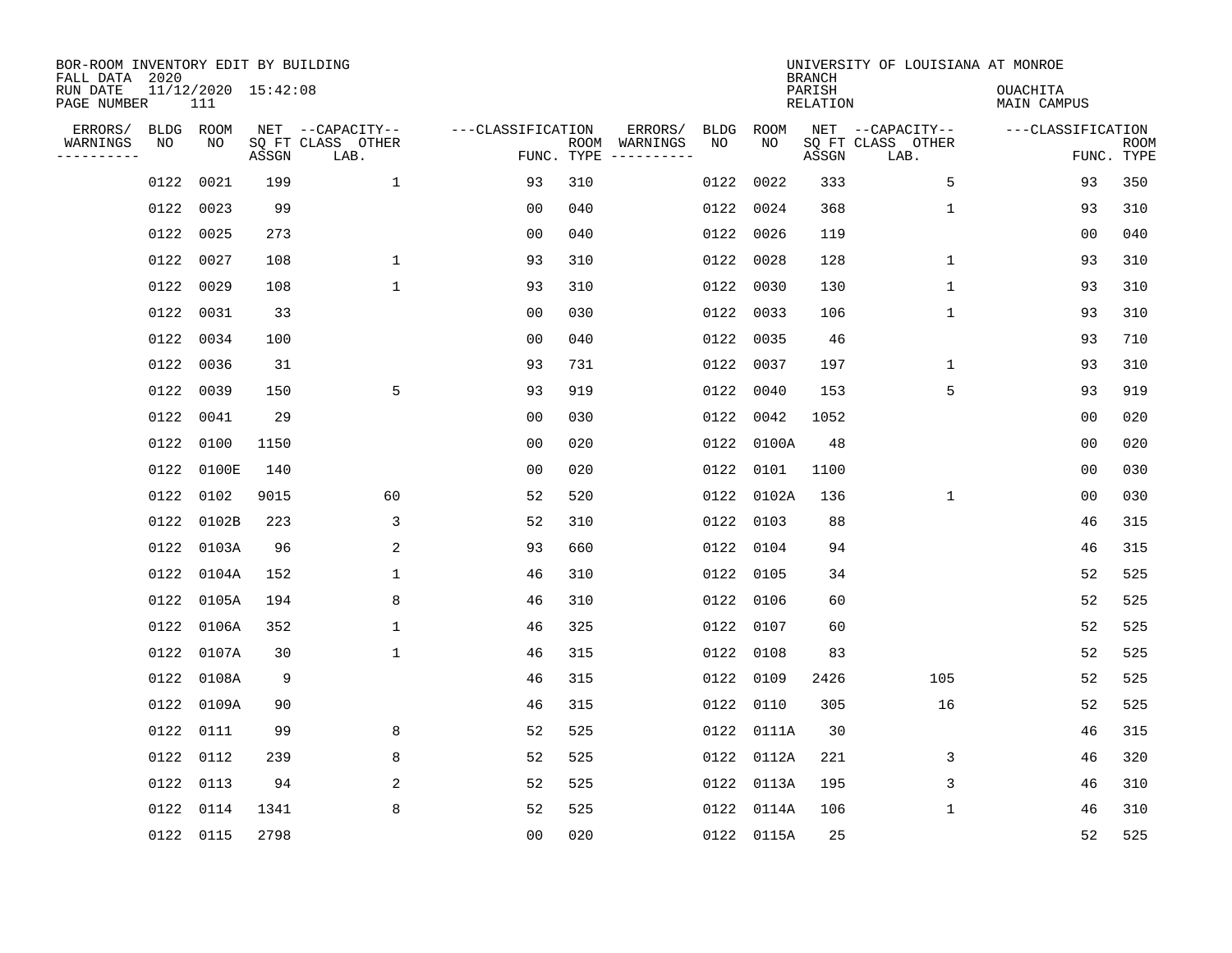| BOR-ROOM INVENTORY EDIT BY BUILDING<br>FALL DATA 2020 |                 |                            |       |                                       |                   |     |                          |            |            | <b>BRANCH</b>      | UNIVERSITY OF LOUISIANA AT MONROE     |                                |             |
|-------------------------------------------------------|-----------------|----------------------------|-------|---------------------------------------|-------------------|-----|--------------------------|------------|------------|--------------------|---------------------------------------|--------------------------------|-------------|
| RUN DATE<br>PAGE NUMBER                               |                 | 11/12/2020 15:42:08<br>112 |       |                                       |                   |     |                          |            |            | PARISH<br>RELATION |                                       | <b>OUACHITA</b><br>MAIN CAMPUS |             |
| ERRORS/<br>WARNINGS                                   | BLDG ROOM<br>NO | NO                         |       | NET --CAPACITY--<br>SQ FT CLASS OTHER | ---CLASSIFICATION |     | ERRORS/<br>ROOM WARNINGS | BLDG<br>NO | ROOM<br>NO |                    | NET --CAPACITY--<br>SQ FT CLASS OTHER | ---CLASSIFICATION              | <b>ROOM</b> |
| ---------                                             |                 |                            | ASSGN | LAB.                                  |                   |     | FUNC. TYPE $------$      |            |            | ASSGN              | LAB.                                  |                                | FUNC. TYPE  |
|                                                       | 0122            | 0115B                      | 25    |                                       | 52                | 525 |                          |            | 0122 0115C | 25                 |                                       | 52                             | 525         |
|                                                       | 0122            | 0115D                      | 25    |                                       | 52                | 525 |                          |            | 0122 0115M | 55                 | 2                                     | 31                             | 685         |
|                                                       |                 | 0122 0115W                 | 65    | 2                                     | 31                | 685 |                          |            | 0122 0116  | 111                |                                       | 0 <sub>0</sub>                 | 020         |
|                                                       | 0122            | 0116A                      | 275   | 6                                     | 31                | 685 |                          |            | 0122 0117  | 25                 | 2                                     | 52                             | 525         |
|                                                       | 0122            | 0117A                      | 499   |                                       | 0 <sub>0</sub>    | 020 |                          | 0122       | 0118       | 212                | 5                                     | 52                             | 525         |
|                                                       | 0122            | 0118A                      | 308   |                                       | 0 <sub>0</sub>    | 020 |                          |            | 0122 0119  | 499                | 6                                     | 52                             | 525         |
|                                                       | 0122            | 0119A                      | 262   | $\mathbf 1$                           | 46                | 313 |                          |            | 0122 0119L | 53                 |                                       | 52                             | 525         |
|                                                       | 0122            | 0120                       | 78    |                                       | 52                | 525 |                          |            | 0122 0121  | 191                | 3                                     | 52                             | 525         |
|                                                       | 0122            | 0121A                      | 132   | 3                                     | 0 <sub>0</sub>    | 030 |                          |            | 0122 0122  | 555                | 16                                    | 52                             | 525         |
|                                                       | 0122            | 0122A                      | 111   | $\mathbf 1$                           | 46                | 310 |                          |            | 0122 0123  | 118                | 1                                     | 46                             | 320         |
|                                                       |                 | 0122 0123A                 | 108   | $\mathbf{1}$                          | 46                | 310 |                          |            | 0122 0124  | 127                |                                       | 52                             | 525         |
|                                                       | 0122            | 0124A                      | 99    | 1                                     | 46                | 310 |                          |            | 0122 0125  | 183                |                                       | 52                             | 525         |
|                                                       | 0122            | 0125A                      | 95    | $\mathbf{1}$                          | 46                | 310 |                          | 0122       | 0126       | 31                 | 2                                     | 52                             | 525         |
|                                                       | 0122            | 0126A                      | 111   | $\mathbf{1}$                          | 46                | 310 |                          |            | 0122 0127  | 150                | 2                                     | 52                             | 525         |
|                                                       |                 | 0122 0127A                 | 111   | 1                                     | 46                | 310 |                          |            | 0122 0128  | 235                | 10                                    | 52                             | 525         |
|                                                       |                 | 0122 0128A                 | 67    | 1                                     | 46                | 310 |                          |            | 0122 0129  | 111                |                                       | 52                             | 525         |
|                                                       |                 | 0122 0129A                 | 107   | $\mathbf 1$                           | 46                | 310 |                          |            | 0122 0129B | 52                 |                                       | 0 <sub>0</sub>                 | 020         |
|                                                       | 0122            | 0130                       | 206   | $\mathbf 1$                           | 46                | 325 |                          |            | 0122 0130A | 129                | 1                                     | 46                             | 310         |
|                                                       |                 | 0122 0130B                 | 31    |                                       | 46                | 315 |                          |            | 0122 0131  | 199                | 1                                     | 46                             | 320         |
|                                                       |                 | 0122 0131A                 | 213   | $\mathbf 1$                           | 46                | 310 |                          |            | 0122 0131B | 213                | 3                                     | 52                             | 525         |
|                                                       | 0122 0132       |                            | 1686  | 140                                   | 11                | 350 |                          |            | 0122 0132A | 44                 |                                       | 0 <sub>0</sub>                 | 020         |
|                                                       | 0122 0133       |                            | 222   | 2                                     | 46                | 310 |                          |            | 0122 0134  | 1192               | 52                                    | 52                             | 525         |
|                                                       | 0122 0135       |                            | 115   | 8                                     | 52                | 525 |                          |            | 0122 0136  | 173                |                                       | 52                             | 525         |
|                                                       | 0122            | 0137                       | 122   |                                       | 52                | 525 |                          |            | 0122 0138  | 122                | 8                                     | 52                             | 525         |
|                                                       | 0122            | 0139                       | 173   | 6                                     | 52                | 525 |                          |            | 0122 0140  | 1016               |                                       | 00                             | 030         |
|                                                       |                 | 0122 0140A                 | 218   |                                       | 0 <sub>0</sub>    | 020 |                          |            | 0122 0140E | 70                 |                                       | 0 <sub>0</sub>                 | 020         |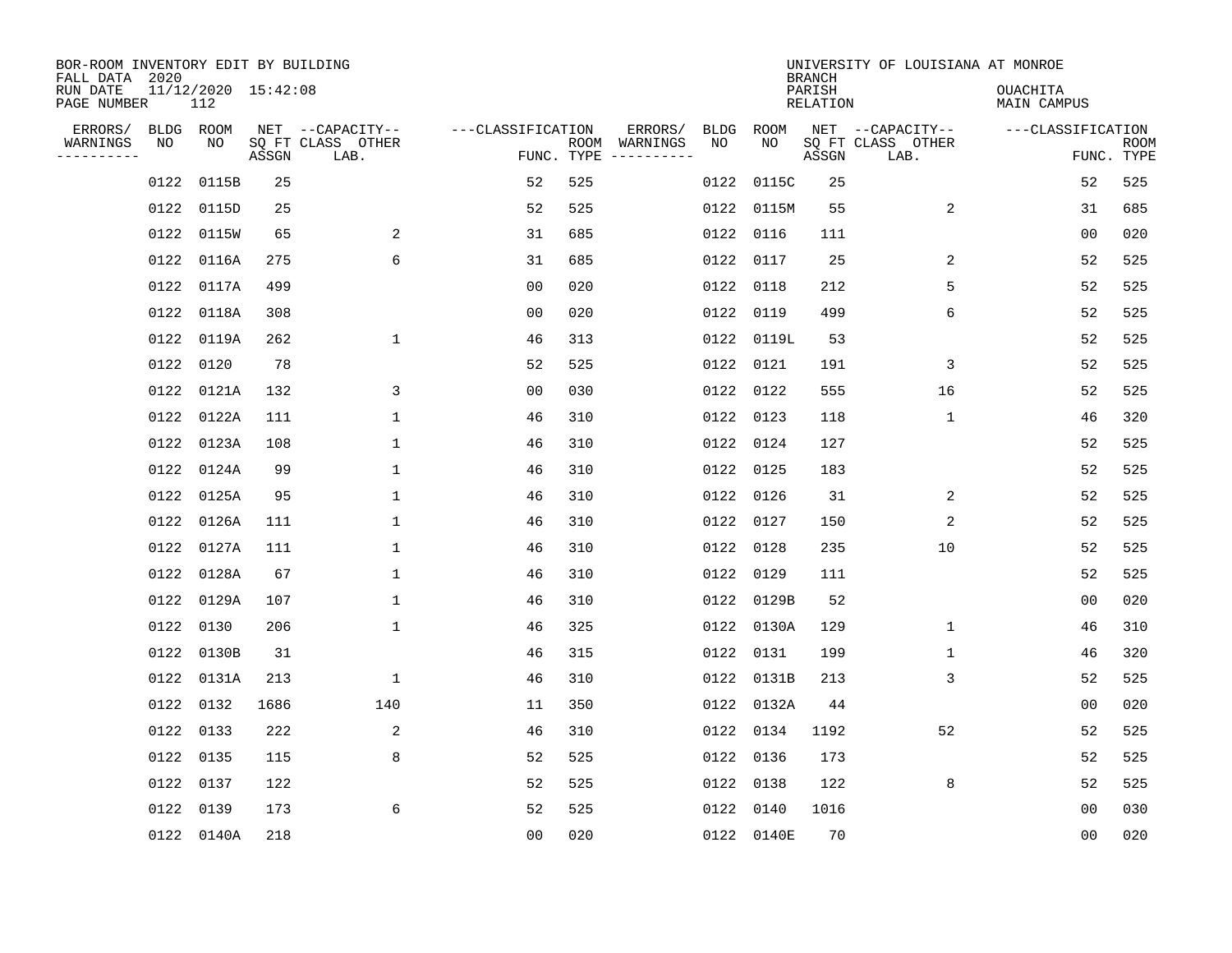| BOR-ROOM INVENTORY EDIT BY BUILDING<br>FALL DATA 2020 |      |                            |       |                           |                   |                    |                         |      |            | <b>BRANCH</b>             | UNIVERSITY OF LOUISIANA AT MONROE |                                |                           |
|-------------------------------------------------------|------|----------------------------|-------|---------------------------|-------------------|--------------------|-------------------------|------|------------|---------------------------|-----------------------------------|--------------------------------|---------------------------|
| RUN DATE<br>PAGE NUMBER                               |      | 11/12/2020 15:42:08<br>113 |       |                           |                   |                    |                         |      |            | PARISH<br><b>RELATION</b> |                                   | OUACHITA<br><b>MAIN CAMPUS</b> |                           |
| ERRORS/                                               |      | BLDG ROOM                  |       | NET --CAPACITY--          | ---CLASSIFICATION |                    | ERRORS/                 | BLDG | ROOM       |                           | NET --CAPACITY--                  | ---CLASSIFICATION              |                           |
| WARNINGS<br>----------                                | NO   | NO                         | ASSGN | SQ FT CLASS OTHER<br>LAB. |                   | ROOM<br>FUNC. TYPE | WARNINGS<br>----------- | NO   | NO         | ASSGN                     | SQ FT CLASS OTHER<br>LAB.         |                                | <b>ROOM</b><br>FUNC. TYPE |
|                                                       | 0122 | 0141                       | 111   |                           | 00                | 020                |                         | 0122 | 0142       | 10                        |                                   | 52                             | 525                       |
|                                                       | 0122 | 0143                       | 18    |                           | 52                | 525                |                         |      | 0122 0144  | 286                       |                                   | 00                             | 030                       |
|                                                       | 0122 | 0145                       | 134   | $\mathbf 1$               | 46                | 310                |                         |      | 0122 0146  | 20                        |                                   | 52                             | 315                       |
|                                                       | 0122 | 0147                       | 13    |                           | 52                | 315                |                         |      | 0122 0148  | 181                       | $\mathbf 1$                       | 46                             | 310                       |
|                                                       | 0122 | 0149                       | 14    |                           | 52                | 315                |                         |      | 0122 0150  | 137                       | $\mathbf 1$                       | 46                             | 325                       |
|                                                       | 0122 | 0150A                      | 165   | 8                         | 31                | 350                |                         |      | 0122 0150B | 343                       | 15                                | 31                             | 350                       |
|                                                       | 0122 | 0150C                      | 410   | 15                        | 31                | 350                |                         |      | 0122 0150D | 316                       | 10                                | 31                             | 350                       |
|                                                       | 0122 | 0150E                      | 418   | 10                        | 31                | 350                |                         |      | 0122 0150F | 285                       | 15                                | 31                             | 350                       |
|                                                       | 0122 | 0150G                      | 374   | 15                        | 31                | 350                |                         | 0122 | 0151       | 95                        |                                   | 0 <sub>0</sub>                 | 020                       |
|                                                       | 0122 | 0152                       | 121   |                           | 00                | 020                |                         |      | 0122 0200A | 48                        |                                   | 0 <sub>0</sub>                 | 020                       |
|                                                       | 0122 | 0200E                      | 140   |                           | 0 <sub>0</sub>    | 020                |                         | 0122 | 0201       | 200                       | 3                                 | 93                             | 660                       |
|                                                       | 0122 | 0202                       | 200   | 3                         | 93                | 660                |                         |      | 0122 0203  | 158                       |                                   | 0 <sub>0</sub>                 | 020                       |
|                                                       | 0122 | 0204                       | 137   | 3                         | 52                | 635                |                         | 0122 | 0205       | 28                        | 2                                 | 52                             | 525                       |
|                                                       | 0122 | 0206                       | 36    |                           | 0 <sub>0</sub>    | 010                |                         | 0122 | 0207       | 83                        |                                   | 00                             | 020                       |
|                                                       | 0122 | 0208                       | 83    |                           | 0 <sub>0</sub>    | 020                |                         | 0122 | 0209       | 458                       | 9                                 | 0 <sub>0</sub>                 | 030                       |
|                                                       | 0122 | 0210                       | 458   | 9                         | 0 <sub>0</sub>    | 030                |                         |      | 0122 0211  | 494                       | 14                                | 00                             | 030                       |
|                                                       | 0122 | 0212                       | 494   | 14                        | 00                | 030                |                         | 0122 | 0213       | 237                       |                                   | 0 <sub>0</sub>                 | 030                       |
|                                                       | 0122 | 0214                       | 174   |                           | 0 <sub>0</sub>    | 020                |                         | 0122 | 0215       | 481                       | 4                                 | 93                             | 660                       |
|                                                       | 0122 | 0216                       | 99    | 3                         | 93                | 660                |                         |      | 0122 0217  | 99                        | 3                                 | 93                             | 660                       |
|                                                       | 0122 | 0218                       | 1600  | 50                        | 93                | 523                |                         |      | 0122 0240E | 70                        |                                   | 0 <sub>0</sub>                 | 020                       |
|                                                       | 0122 | 0300A                      | 48    |                           | 0 <sub>0</sub>    | 020                |                         |      | 0122 0300E | 140                       |                                   | 0 <sub>0</sub>                 | 020                       |
|                                                       | 0122 | 0301                       | 200   | 3                         | 93                | 660                |                         |      | 0122 0302  | 200                       | 3                                 | 93                             | 660                       |
|                                                       | 0122 | 0303                       | 158   |                           | 0 <sub>0</sub>    | 020                |                         |      | 0122 0304  | 137                       | 3                                 | 0 <sub>0</sub>                 | 010                       |
|                                                       | 0122 | 0305                       | 28    | 2                         | 93                | 665                |                         |      | 0122 0306  | 36                        |                                   | 0 <sub>0</sub>                 | 010                       |
|                                                       | 0122 | 0307                       | 83    |                           | 0 <sub>0</sub>    | 020                |                         |      | 0122 0308  | 83                        |                                   | 0 <sub>0</sub>                 | 020                       |
|                                                       |      | 0122 0309                  | 458   | 9                         | 0 <sub>0</sub>    | 030                |                         |      | 0122 0310  | 458                       | 9                                 | 00                             | 030                       |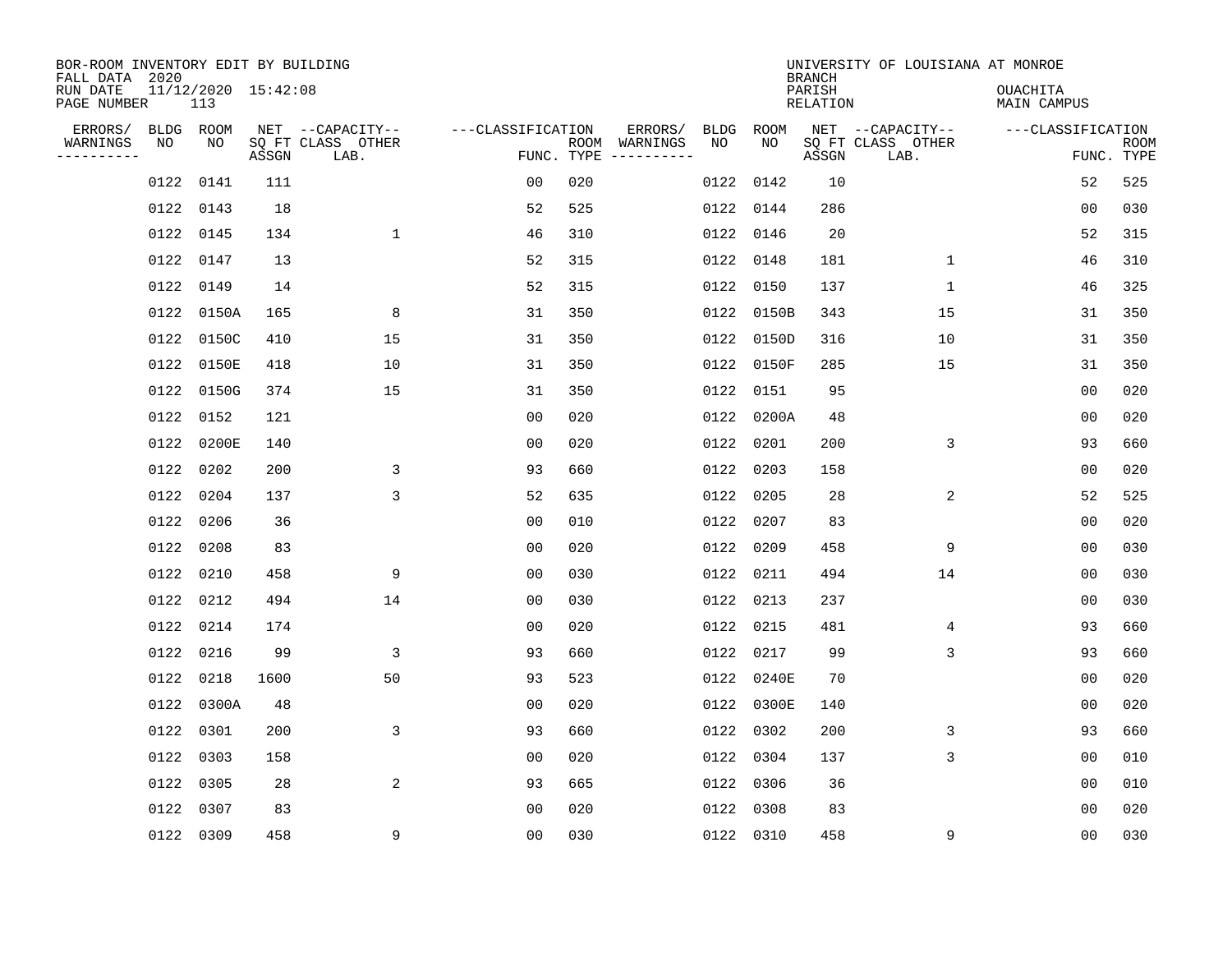| BOR-ROOM INVENTORY EDIT BY BUILDING<br>FALL DATA 2020 |      |                            |       |                           |                   |            |                              |      |            | <b>BRANCH</b>             | UNIVERSITY OF LOUISIANA AT MONROE |                                |                           |
|-------------------------------------------------------|------|----------------------------|-------|---------------------------|-------------------|------------|------------------------------|------|------------|---------------------------|-----------------------------------|--------------------------------|---------------------------|
| RUN DATE<br>PAGE NUMBER                               |      | 11/12/2020 15:42:08<br>114 |       |                           |                   |            |                              |      |            | PARISH<br><b>RELATION</b> |                                   | OUACHITA<br><b>MAIN CAMPUS</b> |                           |
| ERRORS/                                               |      | BLDG ROOM                  |       | NET --CAPACITY--          | ---CLASSIFICATION |            | ERRORS/                      | BLDG | ROOM       |                           | NET --CAPACITY--                  | ---CLASSIFICATION              |                           |
| WARNINGS<br>----------                                | NO   | NO                         | ASSGN | SQ FT CLASS OTHER<br>LAB. |                   | FUNC. TYPE | ROOM WARNINGS<br>----------- | NO   | NO         | ASSGN                     | SQ FT CLASS OTHER<br>LAB.         |                                | <b>ROOM</b><br>FUNC. TYPE |
|                                                       | 0122 | 0311                       | 494   | 9                         | 00                | 030        |                              |      | 0122 0312  | 494                       | 9                                 | 00                             | 030                       |
|                                                       | 0122 | 0313                       | 237   |                           | 00                | 030        |                              |      | 0122 0314  | 174                       |                                   | 00                             | 020                       |
|                                                       | 0122 | 0315                       | 318   |                           | 93                | 665        |                              |      | 0122 0316  | 318                       |                                   | 52                             | 525                       |
|                                                       | 0122 | 0317                       | 99    | 50                        | 93                | 660        |                              |      | 0122 0318  | 117                       | 50                                | 93                             | 660                       |
|                                                       | 0122 | 0319                       | 3565  | 160                       | 93                | 523        |                              |      | 0122 0340E | 70                        |                                   | 00                             | 020                       |
|                                                       | 0122 | 0400                       | 3282  | 325                       | 93                | 523        |                              |      | 0122 0400A | 48                        |                                   | 0 <sub>0</sub>                 | 020                       |
|                                                       | 0122 | 0400E                      | 140   |                           | 0 <sub>0</sub>    | 020        |                              |      | 0122 0401  | 68                        | 2                                 | 00                             | 030                       |
|                                                       | 0122 | 0402                       | 68    | 2                         | 0 <sub>0</sub>    | 030        |                              |      | 0122 0403  | 78                        |                                   | 0 <sub>0</sub>                 | 030                       |
|                                                       | 0122 | 0404                       | 20    |                           | 63                | 730        |                              | 0122 | 0405       | 62                        | $\mathbf 1$                       | 0 <sub>0</sub>                 | 030                       |
|                                                       | 0122 | 0406                       | 62    | 2                         | 0 <sub>0</sub>    | 030        |                              | 0122 | 0500       | 605                       |                                   | 00                             | 020                       |
|                                                       | 0122 | 0500A                      | 48    |                           | 0 <sub>0</sub>    | 020        |                              |      | 0122 0500E | 140                       |                                   | 0 <sub>0</sub>                 | 020                       |
|                                                       | 0122 | 0501                       | 75    |                           | 52                | 525        |                              |      | 0122 0502  | 75                        |                                   | 52                             | 525                       |
|                                                       | 0122 | 0503                       | 492   | 55                        | 52                | 525        |                              |      | 0122 0503A | 348                       | 15                                | 52                             | 525                       |
|                                                       | 0122 | 0504                       | 109   | 6                         | 52                | 525        |                              |      | 0122 0505  | 110                       | 6                                 | 52                             | 525                       |
|                                                       | 0122 | 0506                       | 112   | 8                         | 93                | 525        |                              |      | 0122 0507  | 110                       | 6                                 | 52                             | 525                       |
|                                                       | 0122 | 0508                       | 109   | 6                         | 52                | 525        |                              |      | 0122 0509  | 111                       | 6                                 | 52                             | 525                       |
|                                                       | 0122 | 0510                       | 43    | $\mathbf{1}$              | 52                | 525        |                              |      | 0122 0511  | 41                        |                                   | 52                             | 525                       |
|                                                       | 0122 | 0512                       | 41    |                           | 52                | 525        |                              |      | 0122 0513  | 45                        | 1                                 | 52                             | 525                       |
|                                                       | 0122 | 0514                       | 72    | 2                         | 0 <sub>0</sub>    | 030        |                              |      | 0122 0515  | 71                        | 2                                 | 0 <sub>0</sub>                 | 030                       |
|                                                       | 0122 | 0516                       | 121   | 2                         | 52                | 525        |                              |      | 0122 0517  | 136                       |                                   | 0 <sub>0</sub>                 | 030                       |
|                                                       | 0122 | 0518                       | 280   | 20                        | 93                | 523        |                              |      | 0122 0601  | 196                       |                                   | 0 <sub>0</sub>                 | 020                       |
|                                                       | 0122 | 0602                       | 196   |                           | 0 <sub>0</sub>    | 020        |                              |      | 0122 0603  | 315                       |                                   | 0 <sub>0</sub>                 | 020                       |
|                                                       | 0122 | 0604                       | 196   |                           | 0 <sub>0</sub>    | 020        |                              |      | 0122 0605  | 196                       |                                   | 0 <sub>0</sub>                 | 020                       |
|                                                       | 0122 | 0606                       | 315   |                           | 0 <sub>0</sub>    | 020        |                              |      | 0122 0607  | 196                       |                                   | 0 <sub>0</sub>                 | 020                       |
|                                                       | 0122 | 0608                       | 196   |                           | 0 <sub>0</sub>    | 020        |                              |      | 0122 115AA | 2326                      | 250                               | 31                             | 680                       |
|                                                       |      | 0122 2101                  | 2868  | 824                       | 93                | 523        |                              |      | 0122 2102  | 4274                      | 1248                              | 93                             | 523                       |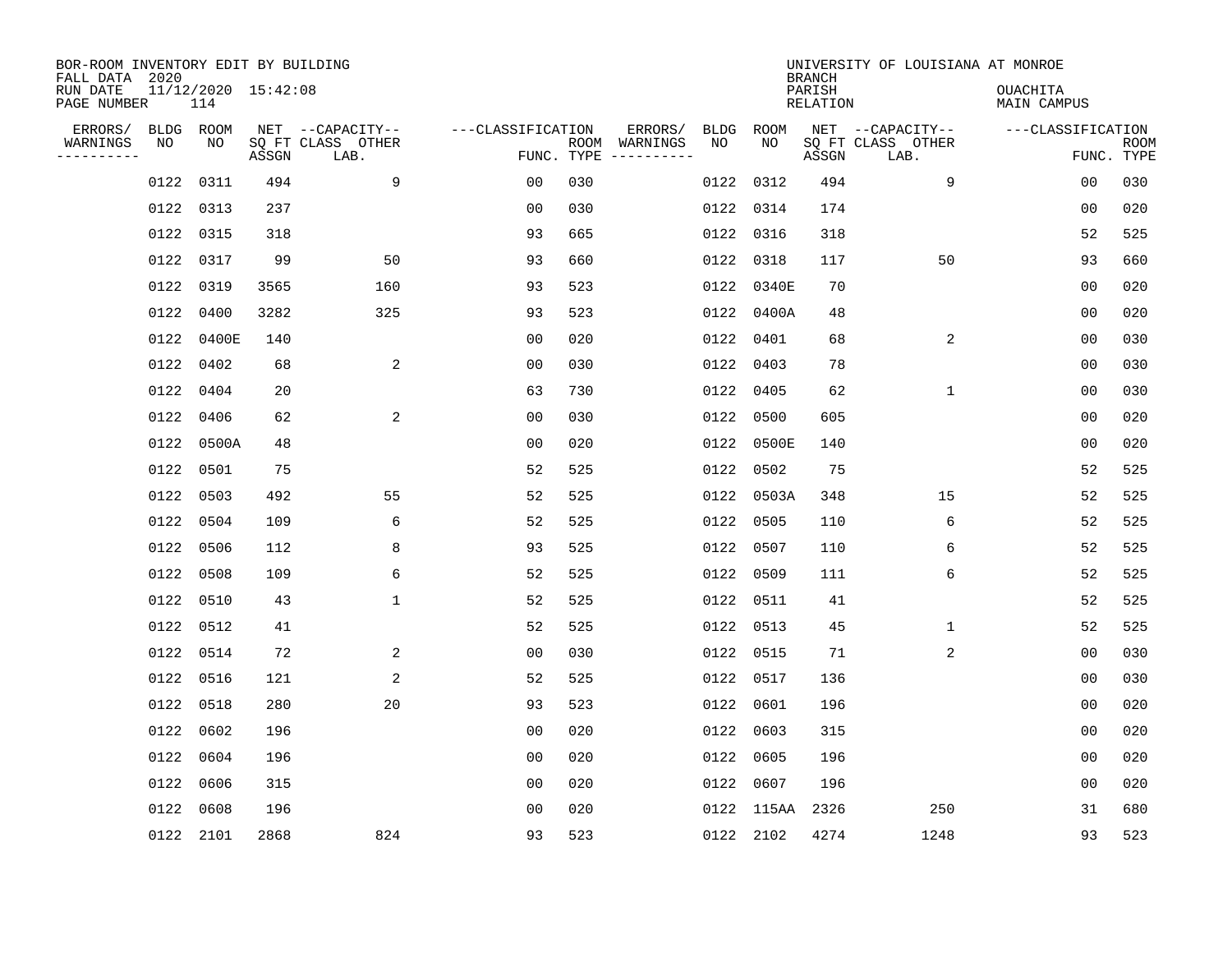| BOR-ROOM INVENTORY EDIT BY BUILDING<br>FALL DATA 2020 |      |                 |                     |                                               |                   |                    |                                              |            |            | <b>BRANCH</b>      | UNIVERSITY OF LOUISIANA AT MONROE             |                                |                           |
|-------------------------------------------------------|------|-----------------|---------------------|-----------------------------------------------|-------------------|--------------------|----------------------------------------------|------------|------------|--------------------|-----------------------------------------------|--------------------------------|---------------------------|
| RUN DATE<br>PAGE NUMBER                               |      | 115             | 11/12/2020 15:42:08 |                                               |                   |                    |                                              |            |            | PARISH<br>RELATION |                                               | <b>OUACHITA</b><br>MAIN CAMPUS |                           |
| ERRORS/<br>WARNINGS                                   | NO   | BLDG ROOM<br>NO | ASSGN               | NET --CAPACITY--<br>SQ FT CLASS OTHER<br>LAB. | ---CLASSIFICATION | ROOM<br>FUNC. TYPE | ERRORS/<br>WARNINGS<br>$- - - - - - - - - -$ | BLDG<br>NO | ROOM<br>NO | ASSGN              | NET --CAPACITY--<br>SQ FT CLASS OTHER<br>LAB. | ---CLASSIFICATION              | <b>ROOM</b><br>FUNC. TYPE |
|                                                       | 0122 | 2103            | 4361                | 991                                           | 93                | 523                |                                              | 0122       | 2104       | 4535               | 924                                           | 93                             | 523                       |
|                                                       |      | 0122 2105       | 4361                | 991                                           | 93                | 523                |                                              | 0122       | 2106       | 4274               | 1224                                          | 93                             | 523                       |
|                                                       |      | 0122 2107       | 2868                | 824                                           | 93                | 523                |                                              | 0122       | 4202       | 6690               | 1535                                          | 93                             | 523                       |
|                                                       |      | 0122 4203       | 5076                | 1332                                          | 93                | 523                |                                              | 0122       | 4204       | 5573               | 1296                                          | 93                             | 523                       |
|                                                       |      | 0122 4205       | 5076                | 1332                                          | 93                | 523                |                                              | 0122       | 4206       | 6690               | 1535                                          | 93                             | 523                       |
|                                                       |      | 0122 6111       | 478                 | 586                                           | 82                | 082                |                                              |            | 0122 6112  | 561                | 695                                           | 82                             | 082                       |
|                                                       |      | 0122 6113       | 454                 | 734                                           | 93                | 523                |                                              |            | 0122 6114  | 1024               | 1152                                          | 93                             | 523                       |
|                                                       |      | 0122 6115       | 866                 | 1083                                          | 93                | 523                |                                              |            | 0122 6116  | 1024               | 1152                                          | 93                             | 523                       |
|                                                       | 0122 | 6117            | 454                 | 734                                           | 93                | 523                |                                              | 0122       | 6118       | 561                | 695                                           | 82                             | 082                       |
|                                                       | 0122 | 6119            | 478                 | 586                                           | 82                | 082                |                                              |            | 0122 6211  | 637                | 622                                           | 93                             | 523                       |
|                                                       |      | 0122 6212       | 984                 | 988                                           | 93                | 523                |                                              |            | 0122 6213  | 984                | 988                                           | 93                             | 523                       |
|                                                       |      |                 |                     |                                               |                   |                    |                                              |            |            |                    |                                               |                                |                           |
|                                                       |      | 0122 6214       | 984                 | 984                                           | 93                | 523                |                                              |            | 0122 6215  | 587                | 604                                           | 93                             | 523                       |
|                                                       |      | 0122 6216       | 984<br>984          | 988<br>988                                    | 93                | 523                |                                              |            | 0122 6217  | 984                | 988                                           | 93                             | 523                       |
|                                                       |      | 0122 6218       |                     |                                               | 93                | 523                |                                              |            | 0122 6219  | 637                | 622                                           | 93                             | 523                       |
|                                                       |      | 0122 A0101      | 283                 | 20                                            | 52                | 525                |                                              |            | 0122 A0102 | 130                | 20                                            | 93                             | 523                       |
|                                                       |      | 0122 A0103      | 46                  | 20                                            | 93                | 523                |                                              |            | 0122 B0101 | 283                | 20                                            | 52                             | 525                       |
|                                                       |      | 0122 B0102      | 130                 | 20                                            | 93                | 523                |                                              |            | 0122 B0103 | 47                 | 1                                             | 52                             | 525                       |
|                                                       |      | 0122 C0101      | 283                 | 20                                            | 52                | 525                |                                              |            | 0122 C0102 | 130                | 20                                            | 93                             | 523                       |
|                                                       |      | 0122 C0103      | 46                  | $\mathbf 1$                                   | 52                | 525                |                                              |            | 0122 D0101 | 283                | 20                                            | 52                             | 525                       |
|                                                       |      | 0122 D0102      | 130                 | 20                                            | 93                | 523                |                                              |            | 0122 D0103 | 47                 | $\mathbf{1}$                                  | 52                             | 525                       |
|                                                       |      | 0122 E0101      | 280                 | 20                                            | 52                | 525                |                                              |            | 0122 E0102 | 125                | 20                                            | 93                             | 523                       |
|                                                       |      | 0122 E0103      | 44                  | $\mathbf 1$                                   | 52                | 525                |                                              |            | 0122 F0101 | 283                | 20                                            | 52                             | 525                       |
|                                                       |      | 0122 F0102      | 130                 | 20                                            | 93                | 523                |                                              |            | 0122 F0103 | 46                 | $\mathbf{1}$                                  | 52                             | 525                       |
|                                                       |      | 0122 G0101      | 283                 | 20                                            | 52                | 525                |                                              |            | 0122 G0102 | 130                | 20                                            | 93                             | 523                       |
|                                                       |      | 0122 G0103      | 47                  | 1                                             | 52                | 525                |                                              |            | 0122 H0101 | 283                | 20                                            | 52                             | 525                       |
|                                                       |      | 0122 H0102      | 130                 | 20                                            | 93                | 523                |                                              |            | 0122 H0103 | 46                 | 20                                            | 93                             | 523                       |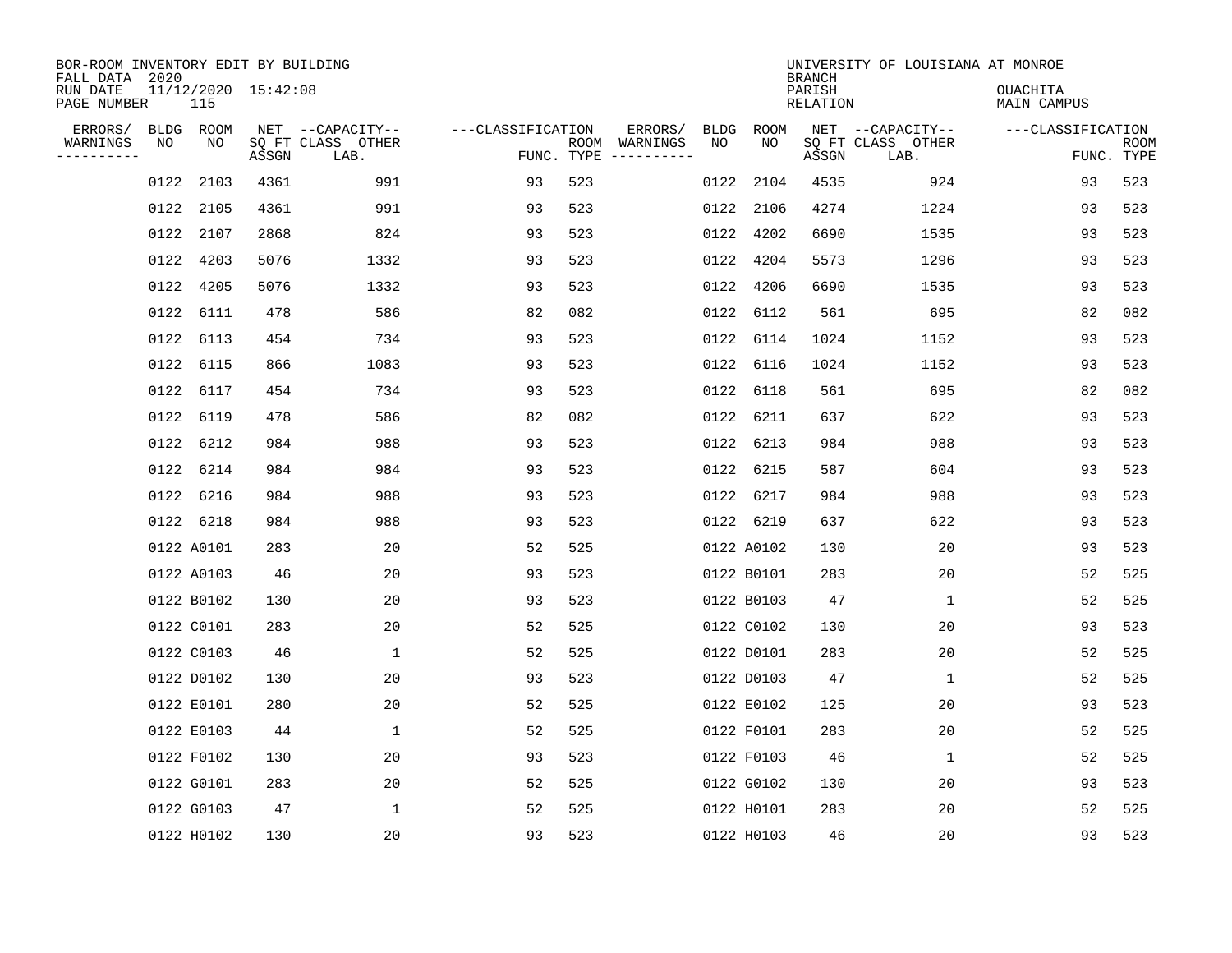| BOR-ROOM INVENTORY EDIT BY BUILDING<br>FALL DATA 2020 |    |                            |       |    |                              |                                    |     |                                                       |    |                                                                                   | <b>BRANCH</b>      |    | UNIVERSITY OF LOUISIANA AT MONROE                                                                                                  |          |                                   |                    |
|-------------------------------------------------------|----|----------------------------|-------|----|------------------------------|------------------------------------|-----|-------------------------------------------------------|----|-----------------------------------------------------------------------------------|--------------------|----|------------------------------------------------------------------------------------------------------------------------------------|----------|-----------------------------------|--------------------|
| RUN DATE<br>PAGE NUMBER                               |    | 11/12/2020 15:42:08<br>116 |       |    |                              |                                    |     |                                                       |    |                                                                                   | PARISH<br>RELATION |    |                                                                                                                                    | OUACHITA | MAIN CAMPUS                       |                    |
| ERRORS/ BLDG ROOM                                     |    |                            |       |    |                              | NET --CAPACITY-- ---CLASSIFICATION |     | ERRORS/ BLDG ROOM NET --CAPACITY--  ---CLASSIFICATION |    |                                                                                   |                    |    |                                                                                                                                    |          |                                   |                    |
| WARNINGS<br>----------                                | NO |                            | ASSGN |    | NO SQ FT CLASS OTHER<br>LAB. | د ده چې په د                       |     | ROOM WARNINGS<br>FUNC. TYPE ----------                | NO |                                                                                   | ASSGN              |    | NO SQ FT CLASS OTHER<br>LAB.                                                                                                       |          |                                   | ROOM<br>FUNC. TYPE |
|                                                       |    | 0122 10101                 | 283   |    | 20                           | 52                                 | 525 |                                                       |    | 0122 10102 130                                                                    |                    |    | $\sim$ 20                                                                                                                          |          | 93                                | 523                |
|                                                       |    | 0122 10103                 | 47    |    | 1                            | 52                                 | 525 |                                                       |    | 0122 115ACL                                                                       | 34                 |    |                                                                                                                                    |          | 46                                | 315                |
|                                                       |    | 0122 115BCL                | 34    |    |                              | 31                                 | 685 |                                                       |    | TOTAL NUMBER CLASSROOMS<br>TOTAL NUMBER LABS 210<br>TOTAL NUMBER SPECIAL LABS 220 |                    |    | TOTAL ASSIGNABLE & UNASSIGNABLE SQFT: 146,294<br>TOTAL NET ASSIGN SQ. FT. IN ROOM FILE 126,526<br>TOTAL NUMBER COMPUTER CLASSROOMS |          |                                   |                    |
|                                                       |    | 0123 0100                  | 3996  | 96 |                              | 11                                 | 110 |                                                       |    | 0123 0101                                                                         | 780                |    |                                                                                                                                    |          | 0 <sub>0</sub>                    | 020                |
|                                                       |    | 0123 0102                  | 197   |    | 3                            | 31                                 | 919 |                                                       |    | 0123 0103                                                                         | 187                |    | 7                                                                                                                                  |          | 31                                | 919                |
|                                                       |    | 0123 0104                  | 132   |    | $\mathbf{1}$                 | 46                                 | 310 |                                                       |    | 0123 0105                                                                         | 132                |    | $\mathbf{1}$                                                                                                                       |          | 46                                | 310                |
|                                                       |    | 0123 0106                  | 132   |    | $\mathbf{1}$                 | 46                                 | 315 |                                                       |    | 0123 0107                                                                         | 132                |    | $\mathbf{1}$                                                                                                                       |          | 46                                | 315                |
|                                                       |    | 0123 0108                  | 668   |    |                              | 00                                 | 020 |                                                       |    | 0123 0109                                                                         | 132                |    | $\mathbf{1}$                                                                                                                       |          | 46                                | 310                |
|                                                       |    | 0123 0110                  | 132   |    | $\mathbf{1}$                 | 46                                 | 310 |                                                       |    | 0123 0111                                                                         | 132                |    | $\mathbf{1}$                                                                                                                       |          | 46                                | 310                |
|                                                       |    | 0123 0112                  | 132   |    | $\mathbf{1}$                 | 46                                 | 310 |                                                       |    | 0123 0113                                                                         | 132                |    | $\mathbf{1}$                                                                                                                       |          | 11                                | 310                |
|                                                       |    | 0123 0114                  | 668   |    | $\mathbf{1}$                 | 00                                 | 020 |                                                       |    | 0123 0115                                                                         | 174                |    | $\mathbf{1}$                                                                                                                       |          | 46                                | 310                |
|                                                       |    | 0123 0116                  | 270   |    | $7\phantom{.0}$              | 46                                 | 350 |                                                       |    | 0123 0117                                                                         | 438                |    |                                                                                                                                    |          | 00                                | 030                |
|                                                       |    | 0123 0118                  | 36    |    |                              | 46                                 | 355 |                                                       |    | 0123 0119                                                                         | 31                 |    | 1                                                                                                                                  |          | 31                                | 919                |
|                                                       |    | 0123 0120                  | 72    |    |                              | 46                                 | 315 |                                                       |    | 0123 0121                                                                         | 624                |    | 23                                                                                                                                 |          | 11                                | 240                |
|                                                       |    | 0123 0122                  | 972   |    | 4                            | 11                                 | 260 |                                                       |    | 0123 0123                                                                         | 1332               | 29 |                                                                                                                                    |          | 11                                | 110                |
|                                                       |    | 0123 0124                  | 909   |    |                              | 48                                 | 731 |                                                       |    | 0123 0124A                                                                        | 16                 |    |                                                                                                                                    |          | 00                                | 010                |
|                                                       |    | 0123 0126                  | 731   | 46 |                              | 11                                 | 110 |                                                       |    | 0123 0127                                                                         | 1312               | 54 |                                                                                                                                    |          | 11                                | 140                |
|                                                       |    | 0123 0128                  | 1312  | 40 |                              | 11                                 | 110 |                                                       |    | 0123 0129                                                                         | 289                |    |                                                                                                                                    |          | 46                                | 731                |
|                                                       |    | 0123 0130                  | 1020  |    |                              | 00                                 | 030 |                                                       |    | 0123 0131                                                                         | 550                |    |                                                                                                                                    |          | 00 <sub>o</sub>                   | 020                |
|                                                       |    | 0123 0132                  | 1045  |    | 5                            | 00                                 | 020 |                                                       |    | 0123 0133<br>TOTAL NUMBER CLASSROOMS                                              | 514                |    | 2<br>TOTAL ASSIGNABLE & UNASSIGNABLE SQFT: 19,331<br>TOTAL NET ASSIGN SQ. FT. IN ROOM FILE<br>TOTAL NUMBER COMPUTER CLASSROOMS     |          | 11<br>14,146<br>4<br>$\mathbf{1}$ | 325                |

TOTAL NUMBER LABS 210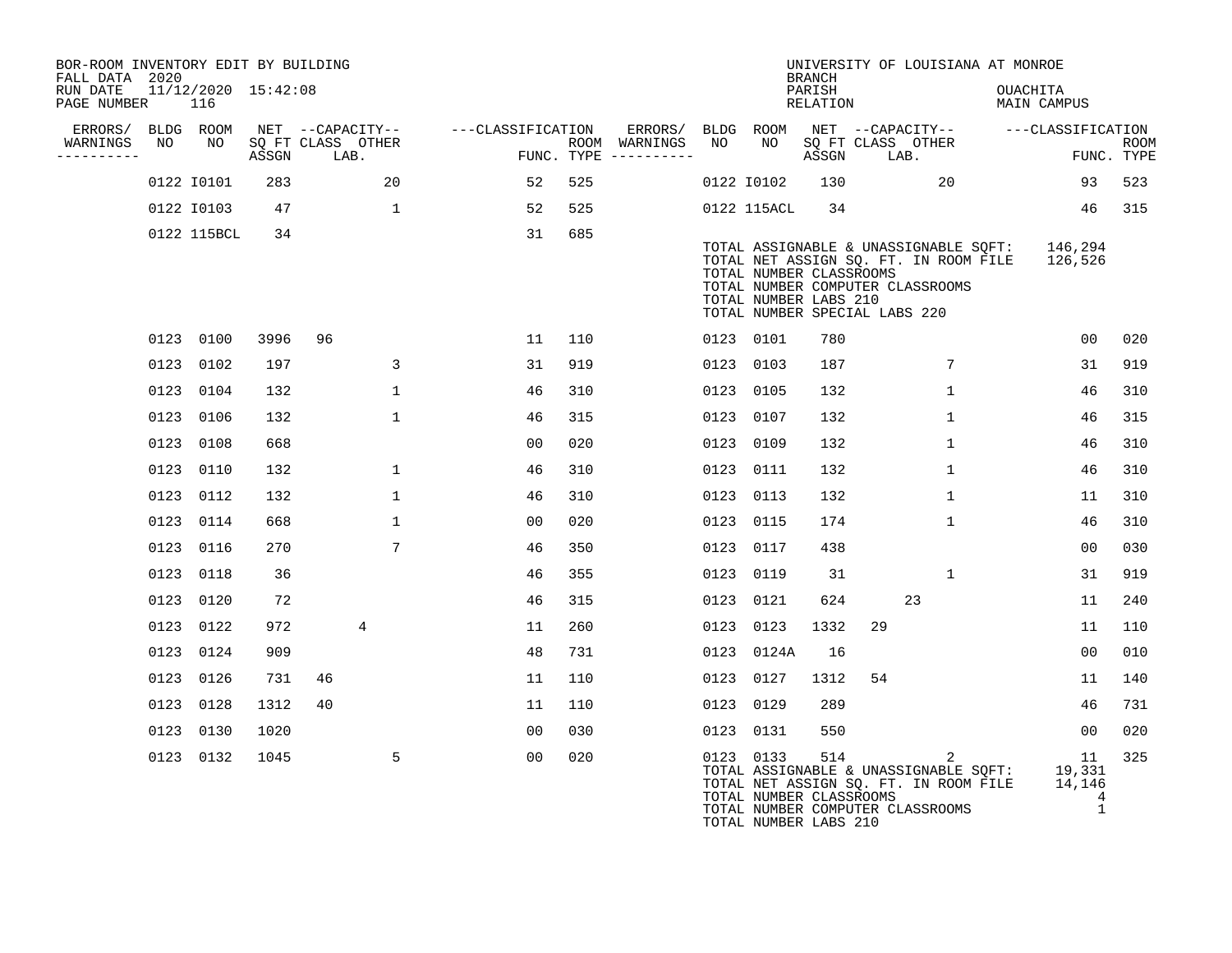| BOR-ROOM INVENTORY EDIT BY BUILDING<br>FALL DATA 2020 |                            |       |                                               |                   |     |                                                   |    |                 | <b>BRANCH</b>      | UNIVERSITY OF LOUISIANA AT MONROE             |                                |                           |
|-------------------------------------------------------|----------------------------|-------|-----------------------------------------------|-------------------|-----|---------------------------------------------------|----|-----------------|--------------------|-----------------------------------------------|--------------------------------|---------------------------|
| RUN DATE<br>PAGE NUMBER                               | 11/12/2020 15:42:08<br>117 |       |                                               |                   |     |                                                   |    |                 | PARISH<br>RELATION |                                               | <b>OUACHITA</b><br>MAIN CAMPUS |                           |
| ERRORS/ BLDG ROOM<br>WARNINGS<br>NO<br>---------      | NO                         | ASSGN | NET --CAPACITY--<br>SQ FT CLASS OTHER<br>LAB. | ---CLASSIFICATION |     | ERRORS/<br>ROOM WARNINGS<br>FUNC. TYPE ---------- | NO | BLDG ROOM<br>NO | ASSGN              | NET --CAPACITY--<br>SQ FT CLASS OTHER<br>LAB. | ---CLASSIFICATION              | <b>ROOM</b><br>FUNC. TYPE |
|                                                       |                            |       |                                               |                   |     |                                                   |    |                 |                    | TOTAL NUMBER SPECIAL LABS 220                 |                                |                           |
|                                                       | 0124 0100                  | 264   |                                               | 0 <sub>0</sub>    | 020 |                                                   |    | 0124 0101       | 1800               |                                               | 0 <sub>0</sub>                 | 020                       |
|                                                       | 0124 0102                  | 275   |                                               | 0 <sub>0</sub>    | 020 |                                                   |    | 0124 0103       | 256                |                                               | 0 <sub>0</sub>                 | 020                       |
|                                                       | 0124 0104                  | 263   |                                               | 0 <sub>0</sub>    | 020 |                                                   |    | 0124 0105       | 77                 |                                               | 0 <sub>0</sub>                 | 020                       |
|                                                       | 0124 0106                  | 98    |                                               | 00                | 030 |                                                   |    | 0124 0107       | 4158               | 304                                           | 11                             | 610                       |
|                                                       | 0124 0108                  | 77    |                                               | 11                | 615 |                                                   |    | 0124 0109       | 400                |                                               | 11                             | 615                       |
|                                                       | 0124 0110                  | 160   |                                               | 00                | 030 |                                                   |    | 0124 0111       | 128                |                                               | 52                             | 655                       |
|                                                       | 0124 0112                  | 532   | 32                                            | 52                | 650 |                                                   |    | 0124 0113       | 204                | $\mathbf{1}$                                  | 46                             | 655                       |
|                                                       | 0124 0114                  | 182   | $\mathbf{1}$                                  | 46                | 310 |                                                   |    | 0124 0115       | 138                | $\mathbf{1}$                                  | 46                             | 310                       |
|                                                       | 0124 0116                  | 148   | 1                                             | 46                | 310 |                                                   |    | 0124 0117       | 30                 | $\mathbf{1}$                                  | 46                             | 315                       |
|                                                       | 0124 0118                  | 138   |                                               | 00                | 020 |                                                   |    | 0124 0119       | 186                | 1                                             | 46                             | 310                       |
|                                                       | 0124 0120                  | 168   | 6                                             | 46                | 350 |                                                   |    | 0124 0121       | 35                 |                                               | 0 <sub>0</sub>                 | 010                       |
|                                                       | 0124 0122                  | 173   | 2                                             | 0 <sub>0</sub>    | 030 |                                                   |    | 0124 0123       | 183                | 3                                             | 0 <sub>0</sub>                 | 030                       |
|                                                       | 0124 0124                  | 420   | 5                                             | 46                | 880 |                                                   |    | 0124 0125       | 130                | $\mathbf{1}$                                  | 46                             | 313                       |
|                                                       | 0124 0126                  | 412   |                                               | 46                | 315 |                                                   |    | 0124 0127       | 63                 |                                               | 0 <sub>0</sub>                 | 020                       |
|                                                       | 0124 0128                  | 260   | $\mathbf{1}$                                  | 46                | 310 |                                                   |    | 0124 0129       | 260                | $\mathbf{1}$                                  | 46                             | 310                       |
|                                                       | 0124 0130                  | 162   | $\mathbf{1}$                                  | 46                | 313 |                                                   |    | 0124 0131       | 408                | $\mathbf{1}$                                  | 46                             | 310                       |
|                                                       | 0124 0132                  | 781   |                                               | 00                | 020 |                                                   |    | 0124 0133       | 504                | 2                                             | 46                             | 310                       |
|                                                       | 0124 0134                  | 198   |                                               | 46                | 315 |                                                   |    | 0124 0135       | 70                 |                                               | 46                             | 315                       |
|                                                       | 0124 0136                  | 35    | 1                                             | 46                | 315 |                                                   |    | 0124 0138       | 154                |                                               | 0 <sub>0</sub>                 | 020                       |
|                                                       | 0124 0139                  | 54    | 2                                             | 46                | 315 |                                                   |    | 0124 0140       | 42                 | $\mathbf 1$                                   | 46                             | 315                       |
|                                                       | 0124 0141                  | 476   | 20                                            | 46                | 350 |                                                   |    | 0124 0142       | 408                |                                               | 46                             | 315                       |
|                                                       | 0124 0143                  | 162   | 5                                             | 46                | 350 |                                                   |    | 0124 0144       | 156                |                                               | 46                             | 315                       |
|                                                       | 0124 0145                  | 195   | $\mathbf{1}$                                  | 46                | 315 |                                                   |    | 0124 0146       | 238                |                                               | 00                             | 030                       |
|                                                       | 0124 0147                  | 440   | 10                                            | 52                | 650 |                                                   |    | 0124 0148       | 144                | $\mathbf{1}$                                  | 48                             | 315                       |
|                                                       | 0124 0149                  | 144   | $\mathbf{1}$                                  | 46                | 310 |                                                   |    | 0124 0150       | 152                |                                               | 0 <sub>0</sub>                 | 020                       |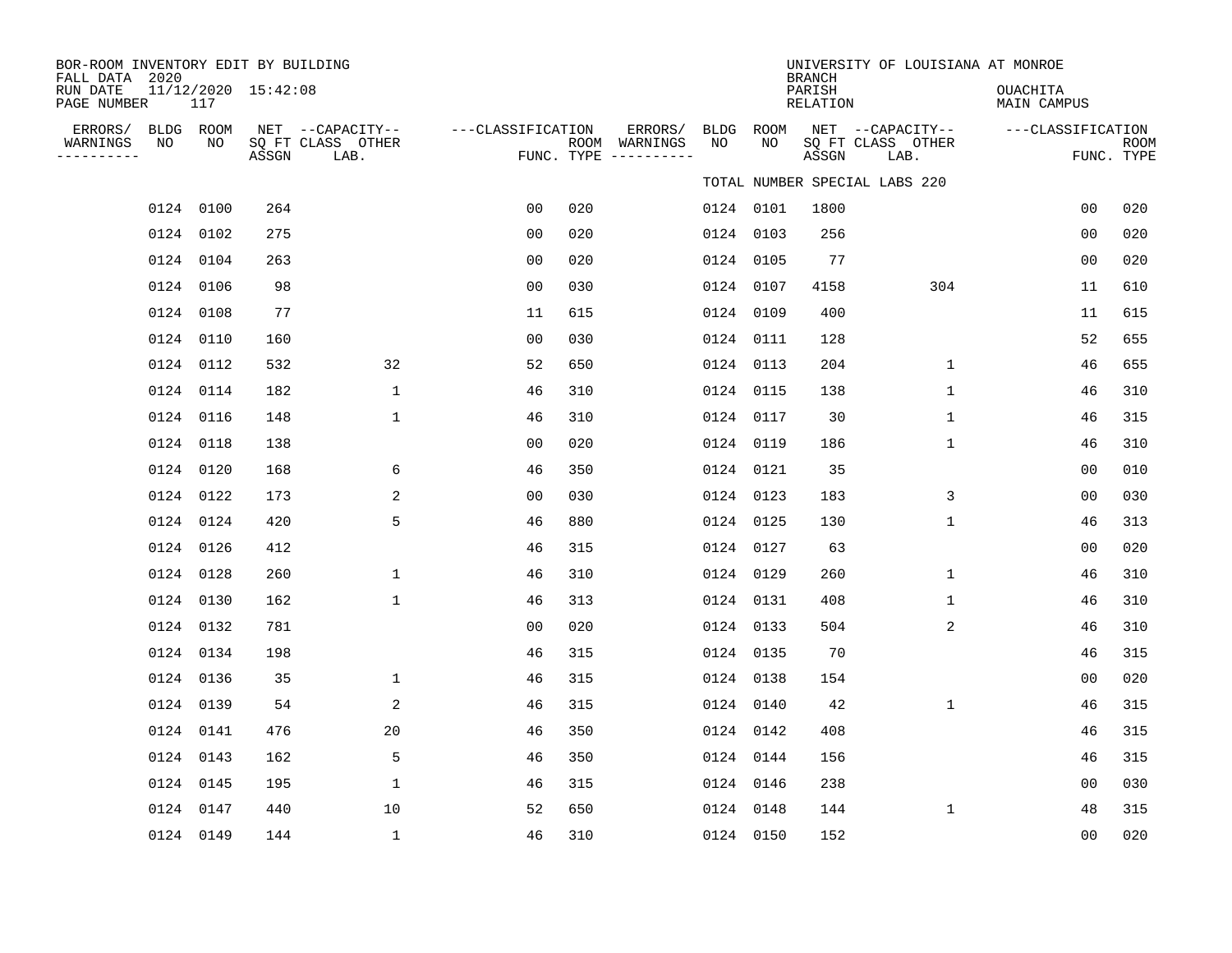| BOR-ROOM INVENTORY EDIT BY BUILDING<br>FALL DATA 2020 |    |            |                     |                           |                   |            |               |      |            | <b>BRANCH</b>             | UNIVERSITY OF LOUISIANA AT MONROE |                                |                           |
|-------------------------------------------------------|----|------------|---------------------|---------------------------|-------------------|------------|---------------|------|------------|---------------------------|-----------------------------------|--------------------------------|---------------------------|
| RUN DATE<br>PAGE NUMBER                               |    | 118        | 11/12/2020 15:42:08 |                           |                   |            |               |      |            | PARISH<br><b>RELATION</b> |                                   | <b>OUACHITA</b><br>MAIN CAMPUS |                           |
| ERRORS/                                               |    | BLDG ROOM  |                     | NET --CAPACITY--          | ---CLASSIFICATION |            | ERRORS/       | BLDG | ROOM       |                           | NET --CAPACITY--                  | ---CLASSIFICATION              |                           |
| WARNINGS<br>. _ _ _ _ _ _ _ _ _                       | NO | NO         | ASSGN               | SQ FT CLASS OTHER<br>LAB. |                   | FUNC. TYPE | ROOM WARNINGS | NO   | NO         | ASSGN                     | SQ FT CLASS OTHER<br>LAB.         |                                | <b>ROOM</b><br>FUNC. TYPE |
|                                                       |    | 0124 0151  | 25                  | $\mathbf{1}$              | 46                | 315        |               | 0124 | 0152       | 127                       | $\mathbf{1}$                      | 46                             | 310                       |
|                                                       |    | 0124 0153  | 124                 | $\mathbf{1}$              | 48                | 315        |               |      | 0124 0155  | 576                       |                                   | 00                             | 030                       |
|                                                       |    | 0124 0156  | 576                 |                           | 00                | 030        |               |      | 0124 0201  | 2568                      |                                   | 0 <sub>0</sub>                 | 020                       |
|                                                       |    | 0124 0202  | 312                 |                           | 0 <sub>0</sub>    | 020        |               |      | 0124 0203  | 265                       |                                   | 0 <sub>0</sub>                 | 020                       |
|                                                       |    | 0124 0204  | 246                 |                           | 0 <sub>0</sub>    | 020        |               |      | 0124 0205  | 77                        |                                   | 00                             | 020                       |
|                                                       |    | 0124 0206  | 176                 | $\mathbf 1$               | 46                | 310        |               |      | 0124 0207  | 114                       | $\mathbf 1$                       | 46                             | 310                       |
|                                                       |    | 0124 0208  | 114                 | $\mathbf 1$               | 46                | 310        |               |      | 0124 0209  | 114                       | $\mathbf 1$                       | 46                             | 310                       |
|                                                       |    | 0124 0210  | 114                 | $\mathbf 1$               | 46                | 310        |               |      | 0124 0211  | 114                       | $\mathbf 1$                       | 46                             | 310                       |
|                                                       |    | 0124 0212  | 114                 | $\mathbf 1$               | 46                | 310        |               |      | 0124 0213  | 160                       | $\mathbf{1}$                      | 46                             | 310                       |
|                                                       |    | 0124 0214  | 130                 | $\mathbf 1$               | 46                | 310        |               |      | 0124 0215  | 598                       | 10                                | 11                             | 210                       |
|                                                       |    | 0124 0216  | 65                  | $\mathbf 1$               | 46                | 315        |               |      | 0124 0217  | 102                       |                                   | 48                             | 215                       |
|                                                       |    | 0124 0218  | 2970                | 75                        | 11                | 210        |               |      | 0124 0219  | 891                       | $\mathbf{1}$                      | 46                             | 215                       |
|                                                       |    | 0124 0220  | 85                  |                           | 0 <sub>0</sub>    | 030        |               | 0124 | 0221       | 2970                      | 75                                | 11                             | 215                       |
|                                                       |    | 0124 0223  | 533                 | 20                        | 46                | 650        |               |      | 0124 0225  | 153                       |                                   | 00                             | 010                       |
|                                                       |    | 0124 0226  | 52                  | $\mathbf{1}$              | 46                | 315        |               |      | 0124 0227  | 70                        | 1                                 | 46                             | 315                       |
|                                                       |    | 0124 0228  | 130                 | $\mathbf 1$               | 46                | 310        |               |      | 0124 0229  | 157                       | 1                                 | 46                             | 310                       |
|                                                       |    | 0124 0230  | 120                 | $\mathbf 1$               | 46                | 310        |               |      | 0124 0231  | 114                       | 1                                 | 46                             | 310                       |
|                                                       |    | 0124 0232  | 114                 | $\mathbf{1}$              | 46                | 310        |               |      | 0124 0233  | 114                       | 1                                 | 46                             | 310                       |
|                                                       |    | 0124 0234  | 114                 | 1                         | 46                | 310        |               |      | 0124 0235  | 152                       | 1                                 | 46                             | 310                       |
|                                                       |    | 0124 0236  | 1380                | 43                        | 11                | 240        |               |      | 0124 0237  | 221                       | $\mathbf 1$                       | 46                             | 310                       |
|                                                       |    | 0124 0238A | 221                 | $\mathbf 1$               | 46                | 310        |               |      | 0124 0238B | 80                        |                                   | 0 <sub>0</sub>                 | 020                       |
|                                                       |    | 0124 0239A | 799                 | 35                        | 11                | 240        |               |      | 0124 0239B | 248                       |                                   | 11                             | 215                       |
|                                                       |    | 0124 0240  | 206                 | $\overline{4}$            | 0 <sub>0</sub>    | 030        |               |      | 0124 0241  | 181                       | 4                                 | 0 <sub>0</sub>                 | 030                       |
|                                                       |    | 0124 0242  | 1095                | 55                        | 11                | 110        |               |      | 0124 0243  | 600                       | 30                                | 11                             | 210                       |
|                                                       |    | 0124 0301  | 2724                |                           | 0 <sub>0</sub>    | 020        |               |      | 0124 0302  | 311                       |                                   | 00                             | 020                       |
|                                                       |    | 0124 0303  | 276                 |                           | 0 <sub>0</sub>    | 020        |               |      | 0124 0304  | 264                       |                                   | 0 <sub>0</sub>                 | 020                       |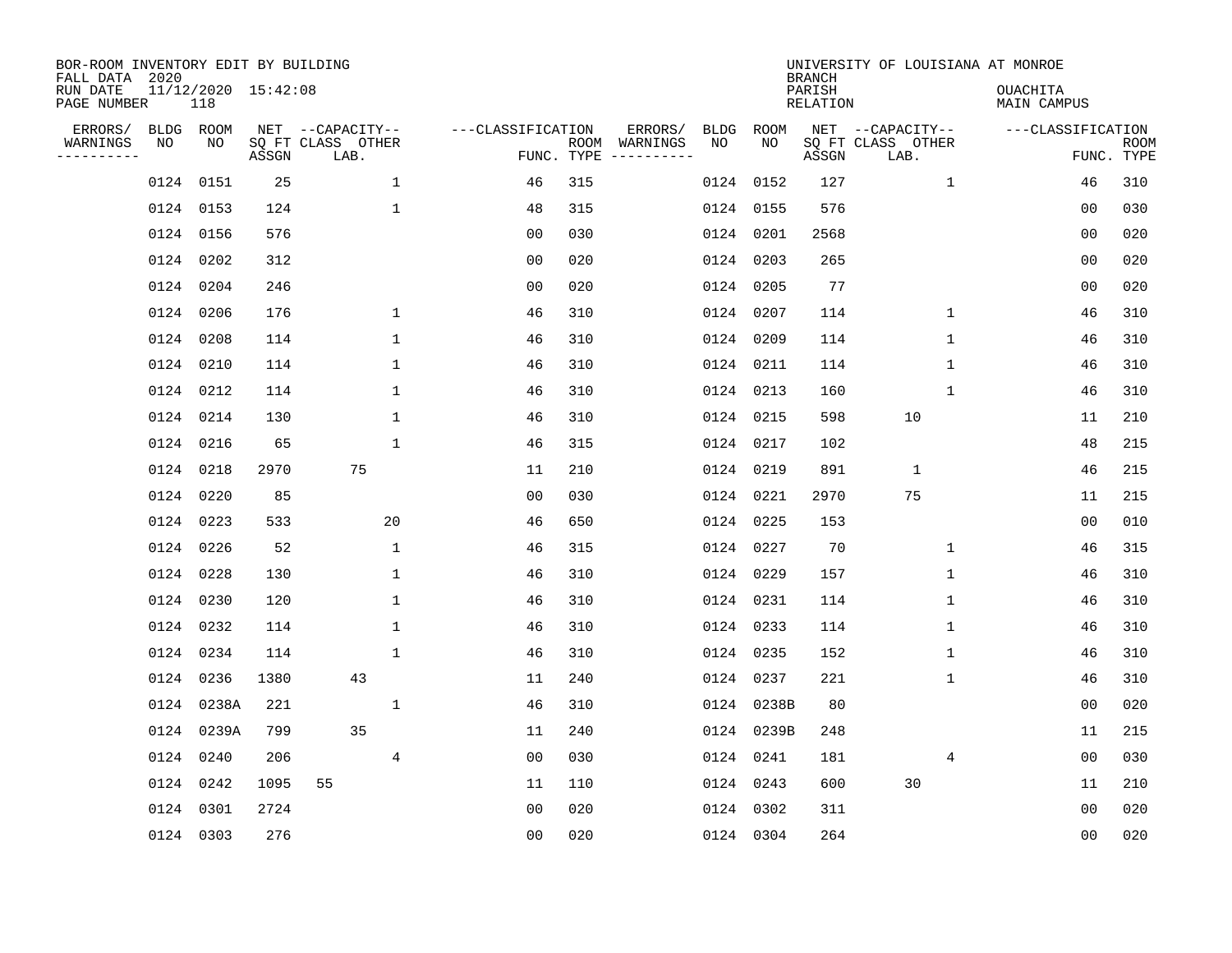| BOR-ROOM INVENTORY EDIT BY BUILDING<br>FALL DATA 2020 |    |                            |       |                           |                   |                                        |                      |                         | <b>BRANCH</b>      | UNIVERSITY OF LOUISIANA AT MONROE                                                                                       |                                          |                    |
|-------------------------------------------------------|----|----------------------------|-------|---------------------------|-------------------|----------------------------------------|----------------------|-------------------------|--------------------|-------------------------------------------------------------------------------------------------------------------------|------------------------------------------|--------------------|
| RUN DATE<br>PAGE NUMBER                               |    | 11/12/2020 15:42:08<br>119 |       |                           |                   |                                        |                      |                         | PARISH<br>RELATION |                                                                                                                         | <b>OUACHITA</b><br>MAIN CAMPUS           |                    |
| ERRORS/                                               |    | BLDG ROOM                  |       | NET --CAPACITY--          | ---CLASSIFICATION |                                        | ERRORS/<br>BLDG ROOM |                         |                    | NET --CAPACITY--                                                                                                        | ---CLASSIFICATION                        |                    |
| WARNINGS<br>----------                                | NO | NO                         | ASSGN | SQ FT CLASS OTHER<br>LAB. |                   | ROOM WARNINGS<br>FUNC. TYPE ---------- | NO                   | NO                      | ASSGN              | SQ FT CLASS OTHER<br>LAB.                                                                                               |                                          | ROOM<br>FUNC. TYPE |
|                                                       |    | 0124 0305                  | 77    |                           | 00                | 020                                    | 0124 0306            |                         | 176                | $\mathbf{1}$                                                                                                            | 46                                       | 310                |
|                                                       |    | 0124 0307                  | 120   | $\mathbf{1}$              | 46                | 310                                    | 0124 0308            |                         | 114                | $\mathbf{1}$                                                                                                            | 46                                       | 310                |
|                                                       |    | 0124 0309                  | 114   | $\mathbf{1}$              | 46                | 310                                    | 0124 0310            |                         | 114                | $\mathbf{1}$                                                                                                            | 46                                       | 310                |
|                                                       |    | 0124 0311                  | 114   | $\mathbf{1}$              | 46                | 310                                    | 0124 0312            |                         | 114                | $\mathbf{1}$                                                                                                            | 46                                       | 310                |
|                                                       |    | 0124 0313                  | 160   | $\mathbf{1}$              | 46                | 310                                    | 0124 0314            |                         | 130                |                                                                                                                         | 11                                       | 731                |
|                                                       |    | 0124 0315                  | 310   | 8                         | 11                | 210                                    | 0124 0316            |                         | 276                | 8                                                                                                                       | 11                                       | 210                |
|                                                       |    | 0124 0317                  | 75    | $\mathbf{1}$              | 48                | 215                                    | 0124 0318            |                         | 70                 | $\mathbf{1}$                                                                                                            | 46                                       | 315                |
|                                                       |    | 0124 0319                  | 171   |                           | 48                | 215                                    | 0124 0320            |                         | 1438               | 40                                                                                                                      | 11                                       | 210                |
|                                                       |    | 0124 0321                  | 443   | 5                         | 46                | 315                                    |                      | 0124 0321A              | 106                |                                                                                                                         | 46                                       | 315                |
|                                                       |    | 0124 0321B                 | 233   | $\mathbf{1}$              | 46                | 310                                    |                      | 0124 0321C              | 233                | 1                                                                                                                       | 46                                       | 310                |
|                                                       |    | 0124 0321D                 | 239   | 10                        | 46                | 350                                    |                      | 0124 0321E              | 90                 |                                                                                                                         | 00                                       | 030                |
|                                                       |    | 0124 0322                  | 1188  | 80                        | 11                | 110                                    | 0124 0323            |                         | 33                 |                                                                                                                         | 48                                       | 115                |
|                                                       |    | 0124 0324                  | 182   |                           | 0 <sub>0</sub>    | 010                                    | 0124 0325            |                         | 2128               | 185                                                                                                                     | 11                                       | 210                |
|                                                       |    | 0124 0326                  | 84    |                           | 48                | 215                                    | 0124 0327            |                         | 610                | 10                                                                                                                      | 11                                       | 350                |
|                                                       |    | 0124 0328                  | 70    | $\mathbf{1}$              | 0 <sub>0</sub>    | 030                                    | 0124 0329            |                         | 130                | $\mathbf{1}$                                                                                                            | 46                                       | 310                |
|                                                       |    | 0124 0330                  | 176   | $\mathbf{1}$              | 46                | 310                                    | 0124 0331            |                         | 114                | $\mathbf{1}$                                                                                                            | 46                                       | 310                |
|                                                       |    | 0124 0332                  | 114   | 1                         | 46                | 310                                    | 0124 0333            |                         | 114                | 1                                                                                                                       | 46                                       | 310                |
|                                                       |    | 0124 0334                  | 114   | $\mathbf 1$               | 46                | 310                                    | 0124 0335            |                         | 114                | $\mathbf{1}$                                                                                                            | 46                                       | 310                |
|                                                       |    | 0124 0336                  | 114   | 1                         | 46                | 310                                    | 0124 0337            |                         | 161                | 1                                                                                                                       | 46                                       | 310                |
|                                                       |    | 0124 0338                  | 2496  | 90                        | 11                | 110                                    | 0124 0340            |                         | 1248               | 52                                                                                                                      | 11                                       | 110                |
|                                                       |    | 0124 0341                  | 200   | 4                         | 0 <sub>0</sub>    | 030                                    | 0124 0342            |                         | 180                | 2                                                                                                                       | 00                                       | 030                |
|                                                       |    | 0124 0343A 1250            |       | 37                        | 11                | 110                                    |                      | 0124 0343B              | 281                | 8                                                                                                                       | 11                                       | 210                |
|                                                       |    | 0124 0343C                 | 137   | 2                         | 48                | 210                                    | 0124 324A            | TOTAL NUMBER CLASSROOMS | 50                 | 1<br>TOTAL ASSIGNABLE & UNASSIGNABLE SQFT:<br>TOTAL NET ASSIGN SQ. FT. IN ROOM FILE<br>TOTAL NUMBER COMPUTER CLASSROOMS | 00 <sub>o</sub><br>56,902<br>42,043<br>5 | 030                |

TOTAL NUMBER LABS 210 9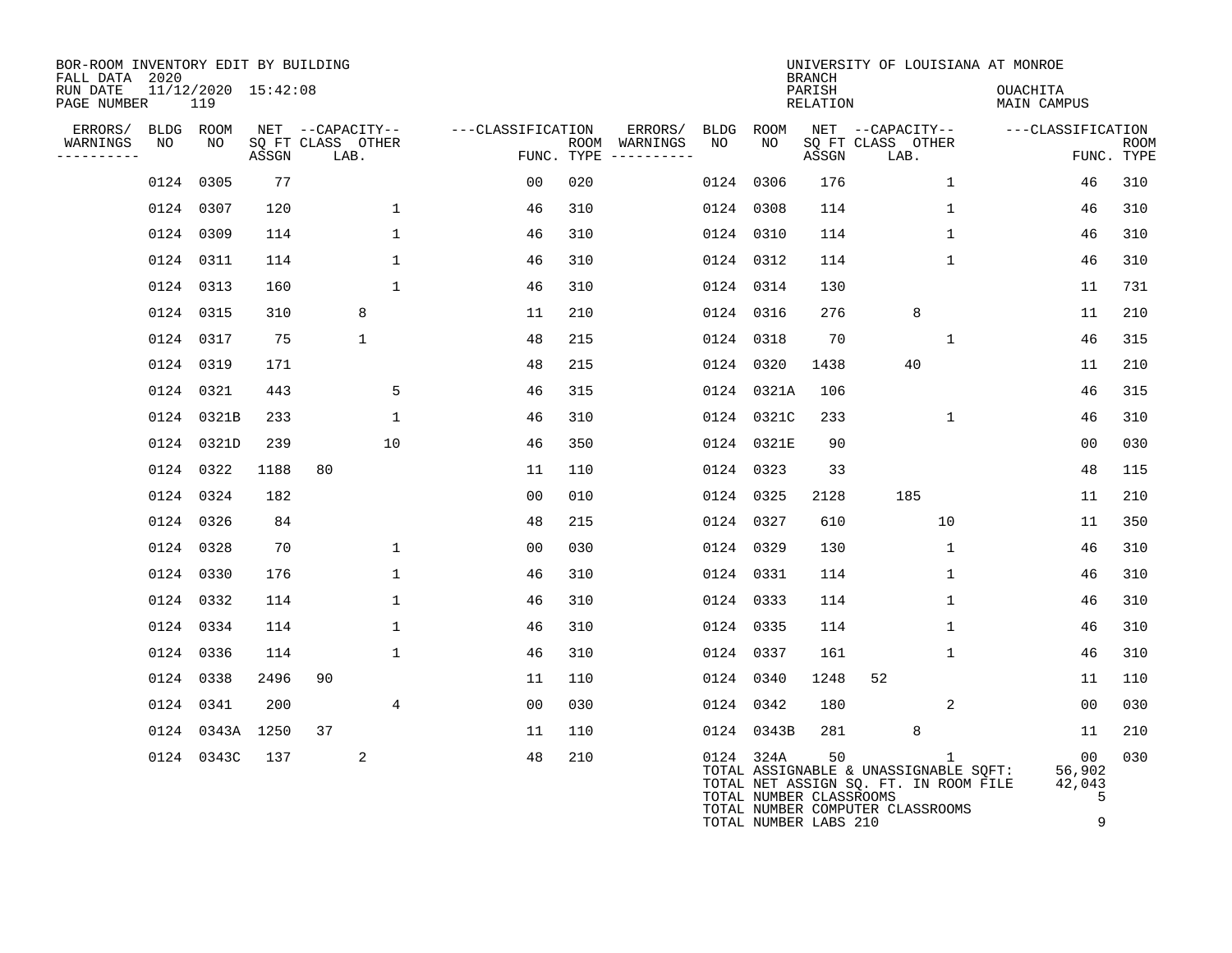| BOR-ROOM INVENTORY EDIT BY BUILDING<br>FALL DATA 2020 |                 |                            |       |                                               |                   |     |                                                 |                   |            | <b>BRANCH</b>      | UNIVERSITY OF LOUISIANA AT MONROE             |                         |                           |
|-------------------------------------------------------|-----------------|----------------------------|-------|-----------------------------------------------|-------------------|-----|-------------------------------------------------|-------------------|------------|--------------------|-----------------------------------------------|-------------------------|---------------------------|
| RUN DATE<br>PAGE NUMBER                               |                 | 11/12/2020 15:42:08<br>120 |       |                                               |                   |     |                                                 |                   |            | PARISH<br>RELATION |                                               | OUACHITA<br>MAIN CAMPUS |                           |
| ERRORS/<br>WARNINGS<br>----------                     | BLDG ROOM<br>NO | NO                         | ASSGN | NET --CAPACITY--<br>SQ FT CLASS OTHER<br>LAB. | ---CLASSIFICATION |     | ERRORS/<br>ROOM WARNINGS<br>FUNC. TYPE $------$ | <b>BLDG</b><br>NO | ROOM<br>NO | ASSGN              | NET --CAPACITY--<br>SQ FT CLASS OTHER<br>LAB. | ---CLASSIFICATION       | <b>ROOM</b><br>FUNC. TYPE |
|                                                       |                 |                            |       |                                               |                   |     |                                                 |                   |            |                    | TOTAL NUMBER SPECIAL LABS 220                 |                         |                           |
|                                                       | 0125 0101       |                            | 330   |                                               | 0 <sub>0</sub>    | 020 |                                                 |                   | 0125 0102  | 96                 | $\mathbf 1$                                   | 52                      | 315                       |
|                                                       | 0125 0103       |                            | 207   | $\mathbf 1$                                   | 46                | 325 |                                                 | 0125              | 0104       | 182                | 3                                             | 52                      | 525                       |
|                                                       | 0125 0105       |                            | 117   |                                               | 0 <sub>0</sub>    | 020 |                                                 | 0125              | 0106       | 89                 | $\mathbf{1}$                                  | 93                      | 310                       |
|                                                       | 0125            | 0107                       | 152   | $\mathbf{1}$                                  | 93                | 310 |                                                 | 0125              | 0108       | 30                 |                                               | 52                      | 315                       |
|                                                       | 0125 0109       |                            | 82    | $\mathbf{1}$                                  | 52                | 315 |                                                 | 0125              | 0110       | 111                | 3                                             | 52                      | 525                       |
|                                                       | 0125            | 0111                       | 61    | 4                                             | 52                | 525 |                                                 | 0125              | 0112       | 137                | 4                                             | 52                      | 525                       |
|                                                       | 0125            | 0113                       | 164   | 2                                             | 52                | 525 |                                                 |                   | 0125 0114  | 220                | 10                                            | 52                      | 525                       |
|                                                       | 0125            | 0115                       | 201   |                                               | 52                | 525 |                                                 | 0125              | 0116       | 73                 |                                               | 0 <sub>0</sub>          | 020                       |
|                                                       | 0125            | 0117                       | 220   |                                               | 52                | 525 |                                                 | 0125              | 0118       | 900                | 37                                            | 52                      | 525                       |
|                                                       | 0125 0119       |                            | 13    |                                               | 52                | 525 |                                                 | 0125              | 0120       | 439                | 10                                            | 52                      | 525                       |
|                                                       | 0125            | 0121                       | 2260  | 10                                            | 52                | 525 |                                                 | 0125              | 0123       | 380                | 25                                            | 52                      | 525                       |
|                                                       | 0125            | 0126                       | 443   |                                               | 0 <sub>0</sub>    | 030 |                                                 | 0125              | 0127       | 139                | 4                                             | 52                      | 525                       |
|                                                       | 0125            | 0128                       | 121   | 6                                             | 52                | 525 |                                                 | 0125              | 0129       | 51                 | 4                                             | 52                      | 525                       |
|                                                       | 0125 0130       |                            | 24    |                                               | 0 <sub>0</sub>    | 010 |                                                 |                   | 0125 0131  | 820                | 30                                            | 52                      | 525                       |
|                                                       | 0125            | 0132                       | 63    |                                               | 52                | 525 |                                                 | 0125              | 0133       | 100                |                                               | 52                      | 525                       |
|                                                       | 0125            | 0134                       | 149   |                                               | 52                | 525 |                                                 |                   | 0125 0135  | 69                 |                                               | 0 <sub>0</sub>          | 020                       |
|                                                       | 0125            | 0136                       | 624   | 3                                             | 52                | 525 |                                                 | 0125              | 0136A      | 140                |                                               | 93                      | 525                       |
|                                                       |                 | 0125 0136B                 | 135   | $\mathbf 1$                                   | 46                | 310 |                                                 | 0125              | 0136C      | 234                | $\mathbf 1$                                   | 46                      | 310                       |
|                                                       |                 | 0125 0136D                 | 239   | $\mathbf{1}$                                  | 64                | 310 |                                                 | 0125              | 0136E      | 239                | $\mathbf{1}$                                  | 64                      | 310                       |
|                                                       |                 | 0125 0136F                 | 26    | $\mathbf{1}$                                  | 64                | 315 |                                                 | 0125              | 0136G      | 90                 |                                               | 64                      | 315                       |
|                                                       |                 | 0125 0136H                 | 716   |                                               | 0 <sub>0</sub>    | 020 |                                                 | 0125              | 0137       | 80                 | $\mathbf{1}$                                  | 64                      | 310                       |
|                                                       | 0125 0138       |                            | 79    | $\mathbf{1}$                                  | 64                | 310 |                                                 | 0125              | 0139       | 30                 |                                               | 64                      | 315                       |
|                                                       | 0125 0140       |                            | 128   | $\mathbf{1}$                                  | 52                | 525 |                                                 | 0125              | 0141       | 380                | 25                                            | 52                      | 525                       |
|                                                       | 0125            | 0201                       | 376   |                                               | 0 <sub>0</sub>    | 030 |                                                 | 0125              | 0202       | 292                |                                               | 0 <sub>0</sub>          | 020                       |
|                                                       | 0125 0203       |                            | 180   | 2                                             | 93                | 660 |                                                 |                   | 0125 0204  | 64                 |                                               | 93                      | 665                       |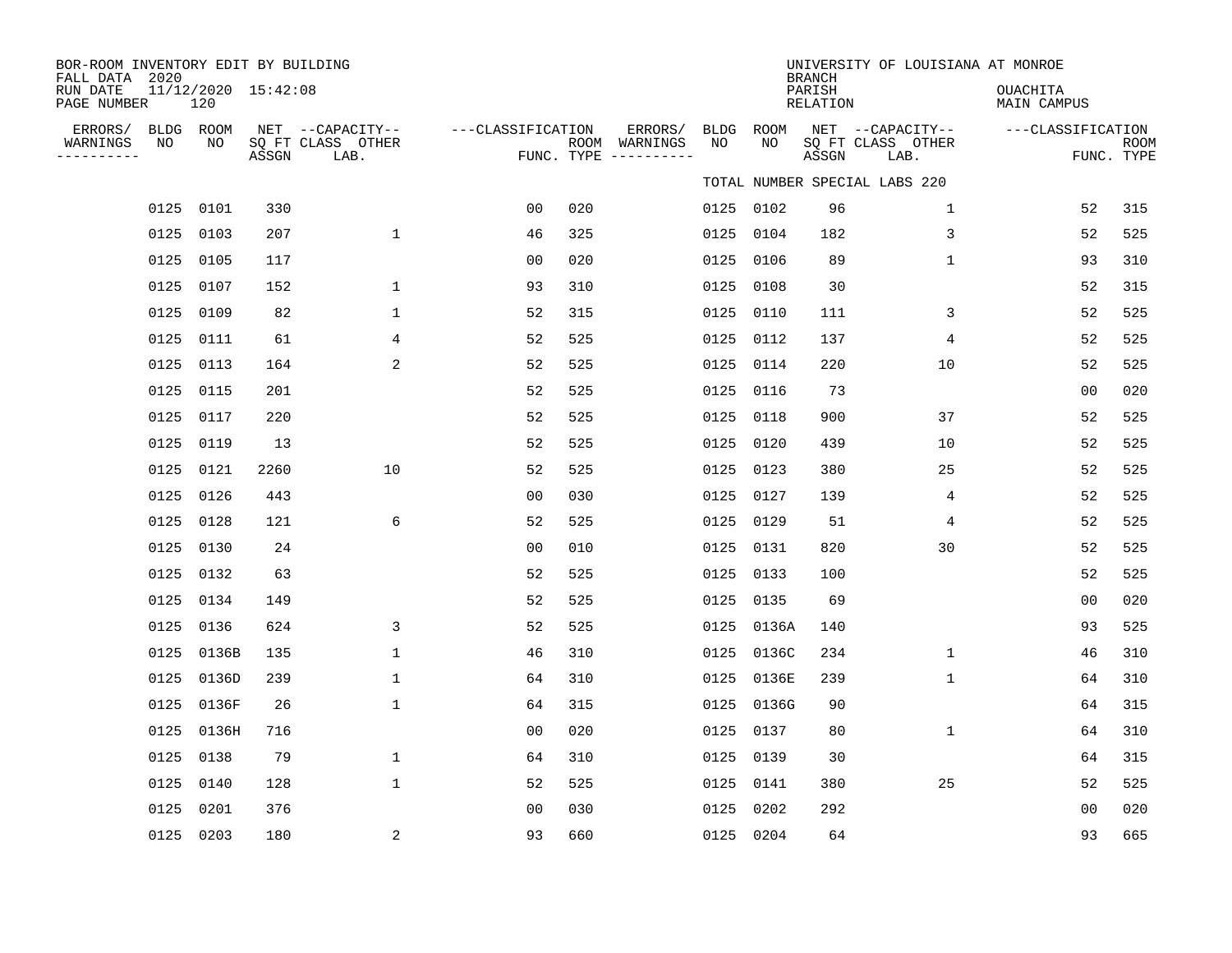| BOR-ROOM INVENTORY EDIT BY BUILDING<br>FALL DATA 2020 |           |            |                     |                           |                   |     |                                      |           |            | <b>BRANCH</b>                                                                                                                                                                                           |                   |                |              | UNIVERSITY OF LOUISIANA AT MONROE |                   |                           |
|-------------------------------------------------------|-----------|------------|---------------------|---------------------------|-------------------|-----|--------------------------------------|-----------|------------|---------------------------------------------------------------------------------------------------------------------------------------------------------------------------------------------------------|-------------------|----------------|--------------|-----------------------------------|-------------------|---------------------------|
| RUN DATE<br>PAGE NUMBER                               |           | 121        | 11/12/2020 15:42:08 |                           |                   |     |                                      |           |            | PARISH<br><b>RELATION</b>                                                                                                                                                                               |                   |                |              | OUACHITA<br><b>MAIN CAMPUS</b>    |                   |                           |
| ERRORS/                                               | BLDG ROOM |            |                     | NET --CAPACITY--          | ---CLASSIFICATION |     | ERRORS/                              | BLDG      | ROOM       |                                                                                                                                                                                                         | NET --CAPACITY--  |                |              |                                   | ---CLASSIFICATION |                           |
| WARNINGS<br>----------                                | NO        | NO         | ASSGN               | SQ FT CLASS OTHER<br>LAB. |                   |     | ROOM WARNINGS<br>FUNC. TYPE $------$ | NO        | NO         | ASSGN                                                                                                                                                                                                   | SQ FT CLASS OTHER | LAB.           |              |                                   |                   | <b>ROOM</b><br>FUNC. TYPE |
|                                                       | 0125      | 0205       | 234                 | 5                         | 0 <sub>0</sub>    | 030 |                                      | 0125      | 0206       | 65                                                                                                                                                                                                      |                   |                |              |                                   | 0 <sub>0</sub>    | 020                       |
|                                                       | 0125      | 0207       | 86                  | 2                         | 0 <sub>0</sub>    | 010 |                                      | 0125 0208 |            | 584                                                                                                                                                                                                     |                   |                |              |                                   | 00                | 020                       |
|                                                       | 0125      | 0209       | 49                  |                           | 0 <sub>0</sub>    | 010 |                                      | 0125 0210 |            | 49                                                                                                                                                                                                      |                   |                |              |                                   | 0 <sub>0</sub>    | 020                       |
|                                                       | 0125      | 0211       | 288                 | 8                         | 0 <sub>0</sub>    | 030 |                                      | 0125 0212 |            | 60                                                                                                                                                                                                      |                   |                |              |                                   | 93                | 665                       |
|                                                       | 0125      | 0213       | 180                 | $\overline{a}$            | 93                | 660 |                                      | 0125 0214 |            | 292                                                                                                                                                                                                     |                   |                |              |                                   | 00                | 020                       |
|                                                       | 0125 0215 |            | 376                 |                           | 0 <sub>0</sub>    | 030 |                                      | 0125 0301 |            | 41                                                                                                                                                                                                      |                   |                | $\mathbf{1}$ |                                   | 52                | 525                       |
|                                                       |           | 0125 0302  | 470                 | 15                        | 52                | 525 |                                      | 0125 0303 |            | 41                                                                                                                                                                                                      |                   |                | $\mathbf 1$  |                                   | 00                | 010                       |
|                                                       |           | 0125 0304  | 9709                | 1800                      | 93                | 523 |                                      |           |            | TOTAL ASSIGNABLE & UNASSIGNABLE SQFT:<br>TOTAL NET ASSIGN SQ. FT. IN ROOM FILE<br>TOTAL NUMBER CLASSROOMS<br>TOTAL NUMBER COMPUTER CLASSROOMS<br>TOTAL NUMBER LABS 210<br>TOTAL NUMBER SPECIAL LABS 220 |                   |                |              |                                   | 25,019<br>20,515  |                           |
|                                                       |           | 0126 0100  | 1926 128            |                           | 11                | 110 |                                      | 0126 0101 |            | 1926 116                                                                                                                                                                                                |                   |                |              |                                   | 11                | 110                       |
|                                                       | 0126      | 0102       | 244                 |                           | 48                | 115 |                                      | 0126 0103 |            | 65                                                                                                                                                                                                      |                   |                |              |                                   | 0 <sub>0</sub>    | 030                       |
|                                                       | 0126      | 0104       | 81                  |                           | 0 <sub>0</sub>    | 010 |                                      | 0126 0105 |            | 81                                                                                                                                                                                                      |                   |                |              |                                   | 00                | 010                       |
|                                                       | 0126      | 0106       | 65                  |                           | 0 <sub>0</sub>    | 010 |                                      | 0126 0107 |            | 504                                                                                                                                                                                                     |                   |                |              |                                   | 0 <sub>0</sub>    | 020                       |
|                                                       | 0126      | 0108       | 411                 |                           | 0 <sub>0</sub>    | 020 |                                      |           | 0126 0108A | 407                                                                                                                                                                                                     |                   |                |              |                                   | 0 <sub>0</sub>    | 020                       |
|                                                       | 0126      | 0108B      | 476                 |                           | 0 <sub>0</sub>    | 020 |                                      | 0126      | 0109       | 1197                                                                                                                                                                                                    |                   |                |              |                                   | 0 <sub>0</sub>    | 020                       |
|                                                       | 0126      | 0109A      | 666                 |                           | 0 <sub>0</sub>    | 020 |                                      | 0126      | 0109B      | 605                                                                                                                                                                                                     |                   |                |              |                                   | 0 <sub>0</sub>    | 020                       |
|                                                       |           | 0126 0110  | 675                 | 3                         | 21                | 260 |                                      |           | 0126 0110A | 193                                                                                                                                                                                                     |                   | 4              |              |                                   | 21                | 260                       |
|                                                       | 0126      | 0110B      | 137                 | 3                         | 21                | 250 |                                      |           | 0126 0110C | 90                                                                                                                                                                                                      |                   | 2              |              |                                   | 21                | 250                       |
|                                                       | 0126      | 0110D      | 90                  | 2                         | 21                | 250 |                                      |           | 0126 0110G | 98                                                                                                                                                                                                      |                   | $\overline{4}$ |              |                                   | 21                | 250                       |
|                                                       | 0126      | 0111       | 116                 | $\mathbf{1}$              | 11                | 310 |                                      | 0126 0112 |            | 116                                                                                                                                                                                                     |                   |                | 1            |                                   | 21                | 310                       |
|                                                       | 0126      | 0113       | 517                 | 2                         | 21                | 250 |                                      | 0126 0114 |            | 324                                                                                                                                                                                                     |                   | 7              |              |                                   | 21                | 250                       |
|                                                       | 0126      | 0115       | 685                 | 4                         | 21                | 250 |                                      | 0126 0116 |            | 105                                                                                                                                                                                                     |                   | $\mathbf{1}$   |              |                                   | 21                | 255                       |
|                                                       | 0126      | 0116A      | 105                 | $\mathbf{1}$              | 21                | 255 |                                      |           | 0126 0117  | 326                                                                                                                                                                                                     |                   |                | $\mathbf 1$  |                                   | 21                | 313                       |
|                                                       |           | 0126 0117A | 148                 | $\mathbf{1}$              | 31                | 325 |                                      | 0126 0118 |            | 75                                                                                                                                                                                                      |                   |                |              |                                   | 0 <sub>0</sub>    | 020                       |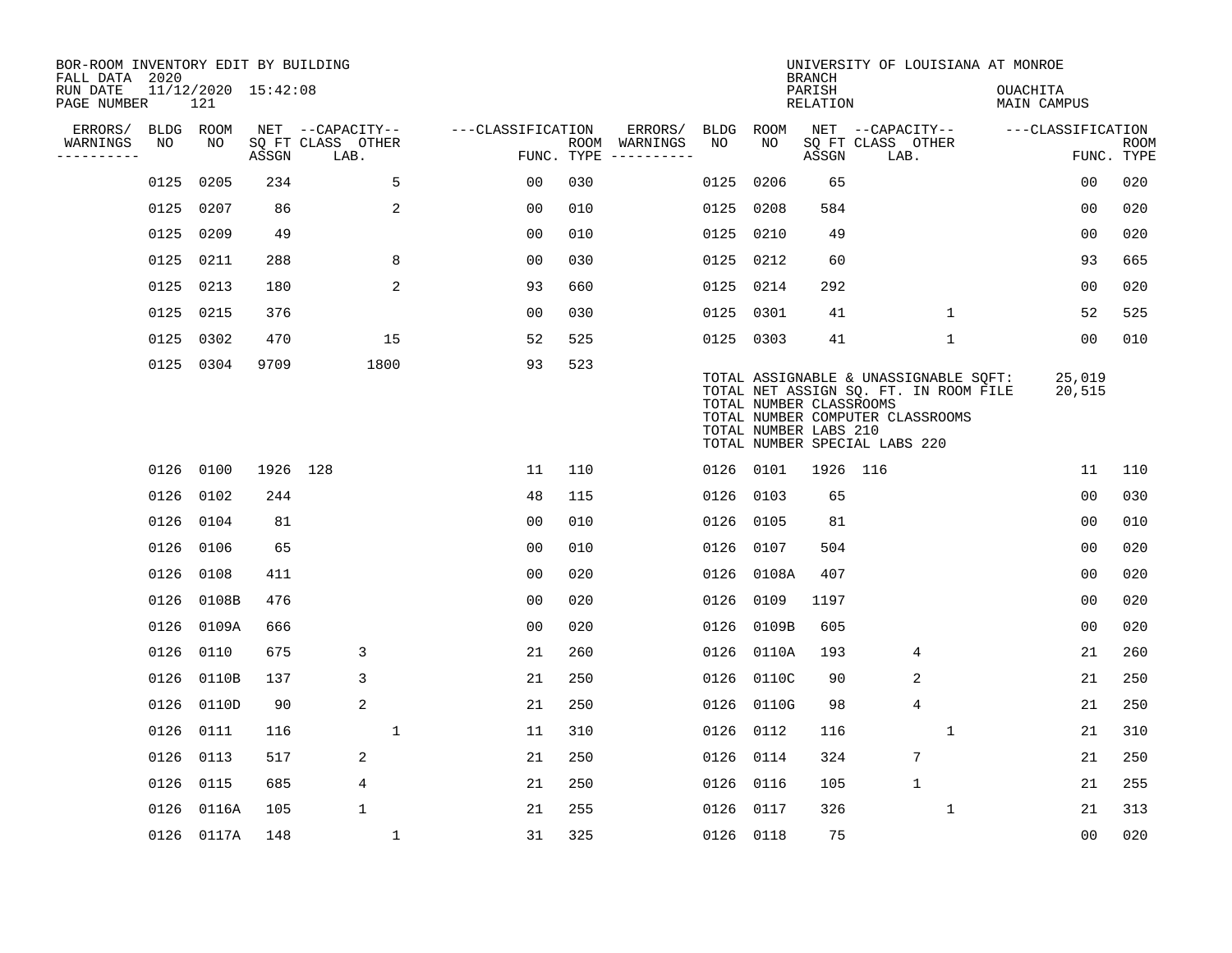| BOR-ROOM INVENTORY EDIT BY BUILDING<br>FALL DATA 2020<br>RUN DATE |                 | 11/12/2020 15:42:08 |       |                                               |              |                   |                    |                     |            |            | <b>BRANCH</b><br>PARISH | UNIVERSITY OF LOUISIANA AT MONROE             |                | <b>OUACHITA</b>   |                |             |
|-------------------------------------------------------------------|-----------------|---------------------|-------|-----------------------------------------------|--------------|-------------------|--------------------|---------------------|------------|------------|-------------------------|-----------------------------------------------|----------------|-------------------|----------------|-------------|
| PAGE NUMBER                                                       |                 | 122                 |       |                                               |              |                   |                    |                     |            |            | <b>RELATION</b>         |                                               |                | MAIN CAMPUS       |                |             |
| ERRORS/<br>WARNINGS<br>----------                                 | BLDG ROOM<br>NO | NO                  | ASSGN | NET --CAPACITY--<br>SQ FT CLASS OTHER<br>LAB. |              | ---CLASSIFICATION | ROOM<br>FUNC. TYPE | ERRORS/<br>WARNINGS | BLDG<br>NO | ROOM<br>NO | ASSGN                   | NET --CAPACITY--<br>SQ FT CLASS OTHER<br>LAB. |                | ---CLASSIFICATION | FUNC. TYPE     | <b>ROOM</b> |
|                                                                   | 0126            | 0119                | 53    |                                               |              | 0 <sub>0</sub>    | 020                |                     | 0126       | 0120       | 187                     | 3                                             |                |                   | 22             | 250         |
|                                                                   | 0126            | 0120A               | 127   | 3                                             |              | 22                | 250                |                     | 0126       | 0121       | 557                     | 4                                             |                |                   | 22             | 250         |
|                                                                   | 0126            | 0122                | 1722  |                                               |              | 63                | 731                |                     | 0126       | 0122A      | 557                     |                                               |                |                   | 63             | 731         |
|                                                                   | 0126            | 0122B               | 156   |                                               |              | 63                | 731                |                     | 0126       | 0122C      | 49                      |                                               |                |                   | 63             | 765         |
|                                                                   | 0126            | 0122D               | 246   |                                               |              | 63                | 760                |                     | 0126       | 0122E      | 95                      |                                               |                |                   | 63             | 765         |
|                                                                   | 0126            | 0122F               | 136   |                                               | $\mathbf{1}$ | 46                | 310                |                     | 0126       | 0123       | 128                     |                                               | $\mathbf{1}$   |                   | 46             | 310         |
|                                                                   | 0126            | 0124                | 121   |                                               | $\mathbf{1}$ | 46                | 310                |                     | 0126       | 0125       | 375                     | $\overline{4}$                                |                |                   | 21             | 250         |
|                                                                   | 0126            | 0126                | 493   | 8                                             |              | 21                | 250                |                     | 0126       | 0130       | 568                     | 5                                             |                |                   | 22             | 250         |
|                                                                   | 0126            | 0131                | 787   | 5                                             |              | 21                | 250                |                     | 0126       | 0131A      | 353                     | 7                                             |                |                   | 21             | 250         |
|                                                                   | 0126            | 0132                | 130   |                                               |              | 21                | 731                |                     | 0126       | 0133       | 150                     |                                               | 1              |                   | 21             | 310         |
|                                                                   |                 | 0126 0133A          | 352   |                                               | 2            | 21                | 310                |                     | 0126       | 0134       | 79                      |                                               |                |                   | 21             | 731         |
|                                                                   | 0126            | 0135                | 92    |                                               |              | 21                | 731                |                     | 0126       | 0136       | 130                     |                                               | $\mathbf 1$    |                   | 21             | 310         |
|                                                                   | 0126            | 0137                | 119   |                                               | $\mathbf 1$  | 21                | 310                |                     | 0126       | 0138       | 957                     | 5                                             |                |                   | 21             | 250         |
|                                                                   |                 | 0126 0138A          | 352   | 4                                             |              | 21                | 250                |                     | 0126       | 0139       | 260                     | 5                                             |                |                   | 21             | 250         |
|                                                                   | 0126            | 0140                | 651   | 15                                            |              | 21                | 255                |                     | 0126       | 0140A      | 138                     | $\mathbf 1$                                   |                |                   | 21             | 255         |
|                                                                   | 0126            | 0140B               | 57    | 1                                             |              | 21                | 250                |                     | 0126       | 0140C      | 90                      | $\mathbf{1}$                                  |                |                   | 21             | 250         |
|                                                                   | 0126            | 0141                | 1098  | 22                                            |              | 11                | 210                |                     | 0126       | 0141A      | 182                     |                                               |                |                   | 11             | 215         |
|                                                                   | 0126            | 0141B               | 105   |                                               |              | 11                | 215                |                     | 0126       | 0142       | 591                     | 12                                            |                |                   | 11             | 215         |
|                                                                   | 0126            | 0142A               | 70    | $\mathbf 1$                                   |              | 11                | 210                |                     | 0126       | 0143       | 1098                    | 24                                            |                |                   | 11             | 215         |
|                                                                   | 0126            | 0143A               | 164   | 1                                             |              | 11                | 215                |                     | 0126       | 0143B      | 105                     | $\mathbf{1}$                                  |                |                   | 11             | 215         |
|                                                                   | 0126            | 0144                | 744   | 47                                            |              | 11                | 110                |                     | 0126       | 0145       | 744                     | 47                                            |                |                   | 11             | 240         |
|                                                                   | 0126            | 0159                | 30    |                                               |              | 0 <sub>0</sub>    | 030                |                     | 0126       | 0160       | 167                     |                                               | $\overline{4}$ |                   | 00             | 030         |
|                                                                   | 0126            | 0161                | 55    |                                               |              | 0 <sub>0</sub>    | 010                |                     | 0126       | 0162       | 30                      |                                               |                |                   | 00             | 030         |
|                                                                   | 0126            | 0163                | 171   |                                               | 4            | 0 <sub>0</sub>    | 030                |                     | 0126       | 0189       | 44                      |                                               | 1              |                   | 00             | 030         |
|                                                                   | 0126            | 0190                | 24    |                                               | 1            | 0 <sub>0</sub>    | 030                |                     | 0126       | 0191       | 24                      |                                               |                |                   | 0 <sub>0</sub> | 030         |
|                                                                   |                 | 0126 0192           | 279   |                                               |              | 0 <sub>0</sub>    | 020                |                     |            | 0126 0193  | 1788                    |                                               |                |                   | 0 <sub>0</sub> | 030         |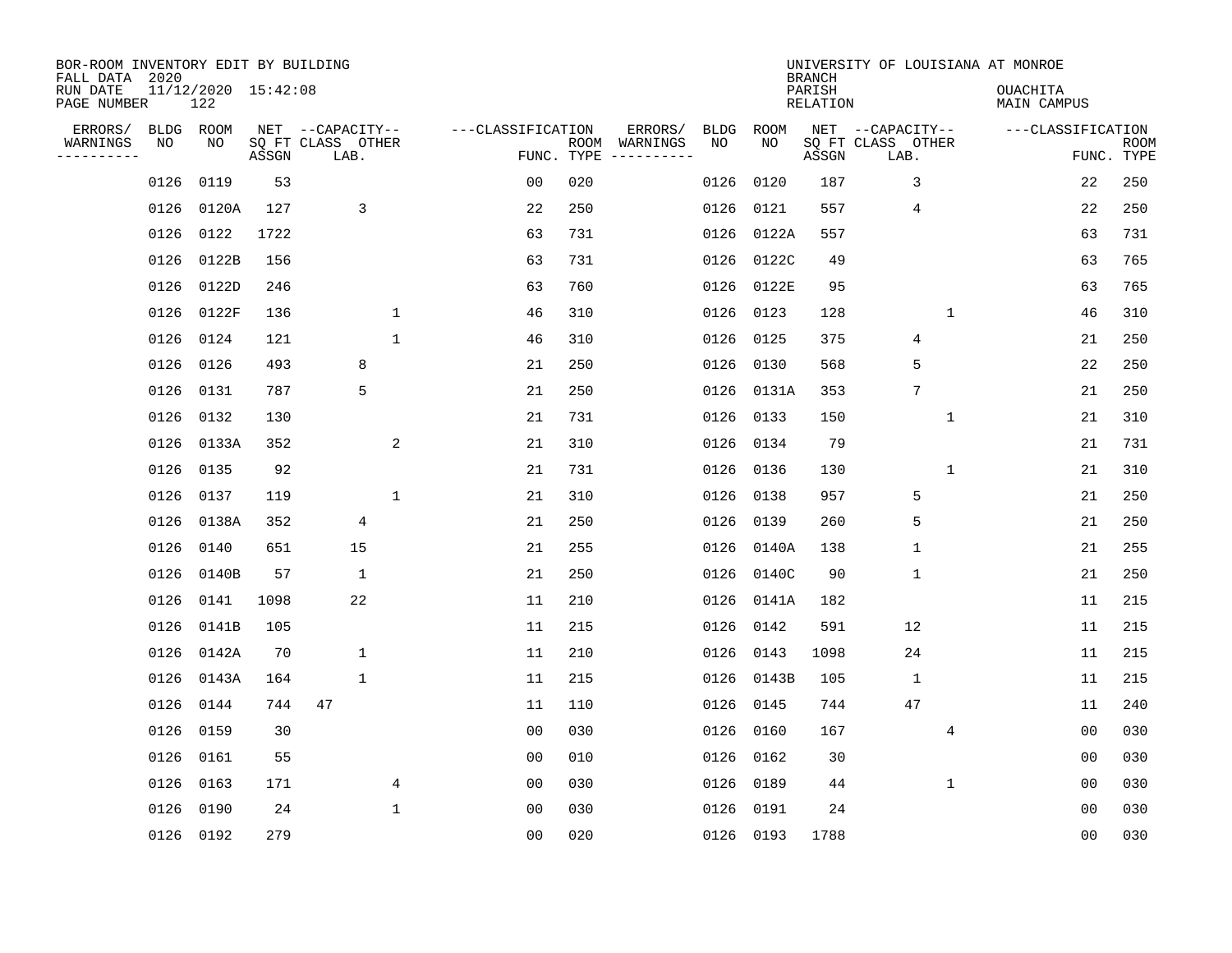| BOR-ROOM INVENTORY EDIT BY BUILDING<br>FALL DATA 2020 |           |                            |       |                           |              |                   |            |               |           |             | <b>BRANCH</b>             | UNIVERSITY OF LOUISIANA AT MONROE |                                |                           |
|-------------------------------------------------------|-----------|----------------------------|-------|---------------------------|--------------|-------------------|------------|---------------|-----------|-------------|---------------------------|-----------------------------------|--------------------------------|---------------------------|
| RUN DATE<br>PAGE NUMBER                               |           | 11/12/2020 15:42:08<br>123 |       |                           |              |                   |            |               |           |             | PARISH<br><b>RELATION</b> |                                   | <b>OUACHITA</b><br>MAIN CAMPUS |                           |
| ERRORS/                                               | BLDG ROOM |                            |       | NET --CAPACITY--          |              | ---CLASSIFICATION |            | ERRORS/       | BLDG      | ROOM<br>NO. |                           | NET --CAPACITY--                  | ---CLASSIFICATION              |                           |
| WARNINGS<br>---------                                 | NO        | NO                         | ASSGN | SQ FT CLASS OTHER<br>LAB. |              |                   | FUNC. TYPE | ROOM WARNINGS | NO        |             | ASSGN                     | SQ FT CLASS OTHER<br>LAB.         |                                | <b>ROOM</b><br>FUNC. TYPE |
|                                                       | 0126      | 0194                       | 836   |                           |              | 0 <sub>0</sub>    | 030        |               | 0126      | 0195        | 279                       |                                   | 00                             | 020                       |
|                                                       | 0126      | 0196                       | 354   |                           |              | 0 <sub>0</sub>    | 020        |               | 0126      | 0197        | 354                       |                                   | 0 <sub>0</sub>                 | 020                       |
|                                                       | 0126      | 0198                       | 71    |                           |              | 0 <sub>0</sub>    | 020        |               | 0126      | 0200        | 121                       | $\mathbf{1}$                      | 46                             | 310                       |
|                                                       | 0126      | 0201                       | 119   |                           | 1            | 46                | 310        |               | 0126      | 0202        | 128                       | $\mathbf{1}$                      | 46                             | 310                       |
|                                                       | 0126      | 0203                       | 114   |                           | $\mathbf{1}$ | 46                | 310        |               | 0126      | 0204        | 128                       | $\mathbf 1$                       | 46                             | 310                       |
|                                                       | 0126      | 0205                       | 119   |                           | $\mathbf 1$  | 46                | 310        |               | 0126      | 0206        | 121                       | 1                                 | 46                             | 310                       |
|                                                       | 0126      | 0207                       | 504   |                           |              | 0 <sub>0</sub>    | 020        |               | 0126      | 0208        | 504                       |                                   | 0 <sub>0</sub>                 | 020                       |
|                                                       | 0126      | 0208A                      | 540   |                           |              | 0 <sub>0</sub>    | 020        |               | 0126      | 0208B       | 540                       |                                   | 0 <sub>0</sub>                 | 020                       |
|                                                       | 0126      | 0209                       | 1085  |                           |              | 0 <sub>0</sub>    | 020        |               | 0126      | 0209A       | 540                       |                                   | 0 <sub>0</sub>                 | 020                       |
|                                                       | 0126      | 0209B                      | 540   |                           |              | 0 <sub>0</sub>    | 020        |               | 0126      | 0210        | 242                       | $\mathbf 1$                       | 46                             | 315                       |
|                                                       | 0126      | 0210A                      | 194   |                           | $\mathbf 1$  | 81                | 081        |               | 0126      | 0210B       | 237                       | 12                                | 46                             | 350                       |
|                                                       | 0126      | 0210C                      | 166   |                           |              | 46                | 315        |               | 0126      | 0210D       | 9                         |                                   | 46                             | 315                       |
|                                                       | 0126      | 0210E                      | 18    |                           |              | 0 <sub>0</sub>    | 020        |               | 0126      | 0210F       | 26                        | 1                                 | 0 <sub>0</sub>                 | 030                       |
|                                                       | 0126      | 0211                       | 360   | 26                        |              | 11                | 110        |               | 0126      | 0212        | 282                       | 5                                 | 21                             | 250                       |
|                                                       | 0126      | 0213                       | 586   | 12                        |              | 21                | 250        |               | 0126      | 0214        | 286                       | 5                                 | 21                             | 250                       |
|                                                       | 0126      | 0215                       | 592   | 12                        |              | 21                | 250        |               | 0126      | 0216        | 580                       | 6                                 | 21                             | 250                       |
|                                                       | 0126      | 0216A                      | 100   |                           |              | 21                | 255        |               | 0126      | 0217        | 28                        |                                   | 0 <sub>0</sub>                 | 020                       |
|                                                       | 0126      | 0218                       | 86    |                           | 2            | 0 <sub>0</sub>    | 030        |               | 0126      | 0219        | 59                        | 1                                 | 0 <sub>0</sub>                 | 020                       |
|                                                       | 0126      | 0220                       | 856   | 8                         |              | 11                | 240        |               | 0126      | 0222        | 540                       | 3                                 | 41                             | 440                       |
|                                                       | 0126      | 0223                       | 123   |                           | 1            | 46                | 310        |               | 0126      | 0224        | 121                       | 1                                 | 11                             | 310                       |
|                                                       | 0126      | 0225                       | 123   |                           | 1            | 11                | 310        |               | 0126      | 0226        | 121                       | 1                                 | 11                             | 310                       |
|                                                       | 0126      | 0227                       | 123   |                           | $\mathbf{1}$ | 46                | 310        |               | 0126      | 0228        | 442                       | 8                                 | 21                             | 250                       |
|                                                       | 0126      | 0230                       | 1054  | 24                        |              | 22                | 210        |               | 0126      | 0231        | 119                       |                                   | 48                             | 215                       |
|                                                       | 0126      | 0232                       | 1054  | 24                        |              | 11                | 210        |               | 0126      | 0233        | 1054                      | 24                                | 11                             | 210                       |
|                                                       | 0126      | 0234                       | 119   |                           |              | 48                | 215        |               | 0126      | 0235        | 1054                      | 24                                | 11                             | 210                       |
|                                                       | 0126 0236 |                            | 340   | $\overline{a}$            |              | 48                | 215        |               | 0126 0237 |             | 340                       | $\sqrt{2}$                        | 48                             | 215                       |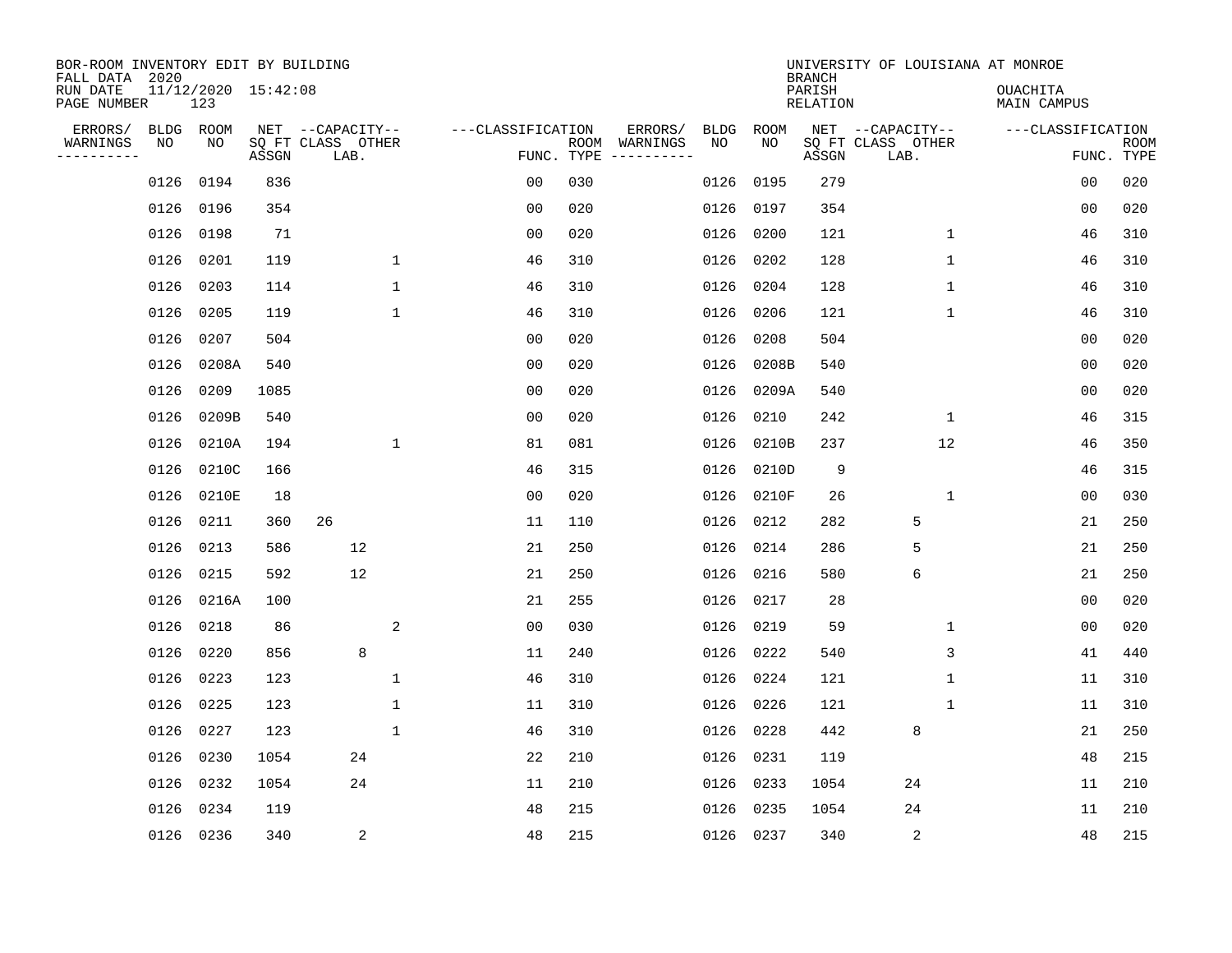| BOR-ROOM INVENTORY EDIT BY BUILDING<br>FALL DATA 2020 |           |                            |       |                           |                |                   |            |               |           |            | <b>BRANCH</b>      | UNIVERSITY OF LOUISIANA AT MONROE |                                |                           |
|-------------------------------------------------------|-----------|----------------------------|-------|---------------------------|----------------|-------------------|------------|---------------|-----------|------------|--------------------|-----------------------------------|--------------------------------|---------------------------|
| RUN DATE<br>PAGE NUMBER                               |           | 11/12/2020 15:42:08<br>124 |       |                           |                |                   |            |               |           |            | PARISH<br>RELATION |                                   | <b>OUACHITA</b><br>MAIN CAMPUS |                           |
| ERRORS/                                               | BLDG ROOM |                            |       | NET --CAPACITY--          |                | ---CLASSIFICATION |            | ERRORS/       | BLDG      | ROOM       |                    | NET --CAPACITY--                  | ---CLASSIFICATION              |                           |
| WARNINGS<br>---------                                 | NO        | NO                         | ASSGN | SQ FT CLASS OTHER<br>LAB. |                |                   | FUNC. TYPE | ROOM WARNINGS | NO        | NO         | ASSGN              | SQ FT CLASS OTHER<br>LAB.         |                                | <b>ROOM</b><br>FUNC. TYPE |
|                                                       | 0126      | 0240                       | 1058  |                           | 24             | 82                | 082        |               | 0126      | 0240A      | 369                |                                   | 48                             | 215                       |
|                                                       | 0126      | 0241                       | 737   | 12                        |                | 11                | 210        |               |           | 0126 0242  | 1058               | 10                                | 11                             | 210                       |
|                                                       | 0126      | 0243                       | 744   | 50                        |                | 11                | 210        | 9             | 0126 0244 |            | 286                | 48                                | 11                             | 210                       |
| 9                                                     | 0126      | 0245                       | 440   | 48                        |                | 11                | 210        |               |           | 0126 0246  | 32                 |                                   | 0 <sub>0</sub>                 | 020                       |
|                                                       | 0126      | 0247                       | 167   |                           | 4              | 0 <sub>0</sub>    | 030        |               | 0126      | 0248       | 32                 |                                   | 00                             | 010                       |
|                                                       | 0126      | 0249                       | 32    |                           |                | 0 <sub>0</sub>    | 020        |               | 0126      | 0250       | 167                | 4                                 | 0 <sub>0</sub>                 | 030                       |
|                                                       | 0126      | 0264                       | 1545  |                           |                | 0 <sub>0</sub>    | 030        |               | 0126      | 0265       | 1134               |                                   | 0 <sub>0</sub>                 | 030                       |
|                                                       | 0126      | 0292                       | 338   |                           |                | 0 <sub>0</sub>    | 020        |               |           | 0126 0295  | 338                |                                   | 0 <sub>0</sub>                 | 020                       |
|                                                       | 0126      | 0296                       | 338   |                           |                | 0 <sub>0</sub>    | 020        |               | 0126      | 0297       | 338                |                                   | 0 <sub>0</sub>                 | 020                       |
|                                                       | 0126      | 0298                       | 71    |                           |                | 0 <sub>0</sub>    | 020        |               |           | 0126 0300  | 121                | $\mathbf 1$                       | 46                             | 315                       |
|                                                       | 0126      | 0301                       | 120   |                           | $\mathbf{1}$   | 46                | 320        |               |           | 0126 0302  | 128                | $\mathbf 1$                       | 46                             | 315                       |
|                                                       | 0126      | 0303                       | 120   |                           | $\mathbf 1$    | 46                | 310        |               |           | 0126 0304  | 128                | $\mathbf 1$                       | 46                             | 310                       |
|                                                       | 0126      | 0305                       | 120   |                           | $\mathbf{1}$   | 46                | 310        |               | 0126      | 0306       | 121                | 1                                 | 46                             | 310                       |
|                                                       | 0126      | 0307                       | 504   |                           |                | 0 <sub>0</sub>    | 020        |               |           | 0126 0308  | 504                |                                   | 0 <sub>0</sub>                 | 020                       |
|                                                       | 0126      | 0308A                      | 540   |                           |                | 0 <sub>0</sub>    | 020        |               |           | 0126 0308B | 540                |                                   | 0 <sub>0</sub>                 | 020                       |
|                                                       | 0126      | 0309                       | 1041  |                           |                | 0 <sub>0</sub>    | 020        |               |           | 0126 0309A | 540                | $\mathbf{1}$                      | 46                             | 310                       |
|                                                       | 0126      | 0309B                      | 540   |                           |                | 0 <sub>0</sub>    | 020        |               | 0126      | 0310       | 242                | 1                                 | 46                             | 315                       |
|                                                       | 0126      | 0310A                      | 194   |                           | $\overline{4}$ | 46                | 310        |               |           | 0126 0310B | 237                | 1                                 | 46                             | 325                       |
|                                                       | 0126      | 0310C                      | 166   |                           |                | 46                | 315        |               |           | 0126 0310D | 9                  |                                   | 46                             | 315                       |
|                                                       | 0126      | 0310E                      | 18    |                           |                | 0 <sub>0</sub>    | 020        |               |           | 0126 0310F | 26                 | $\mathbf 1$                       | 0 <sub>0</sub>                 | 010                       |
|                                                       | 0126      | 0311                       | 360   |                           | 28             | 11                | 350        |               |           | 0126 0312  | 282                | 2                                 | 21                             | 730                       |
|                                                       | 0126      | 0313                       | 872   | 18                        |                | 11                | 210        |               | 0126      | 0314       | 282                | 5                                 | 21                             | 250                       |
|                                                       | 0126      | 0315                       | 95    | $\mathbf{1}$              |                | 21                | 250        |               |           | 0126 0315A | 185                | 2                                 | 21                             | 250                       |
|                                                       | 0126      | 0316                       | 227   |                           | 4              | 21                | 735        |               |           | 0126 0316A | 94                 |                                   | 21                             | 735                       |
|                                                       | 0126      | 0316B                      | 86    |                           | $\mathbf{1}$   | 21                | 735        |               |           | 0126 0316C | 86                 | 1                                 | 21                             | 735                       |
|                                                       |           | 0126 0316D                 | 12    |                           |                | 00                | 030        |               |           | 0126 0317  | 88                 |                                   | 00                             | 030                       |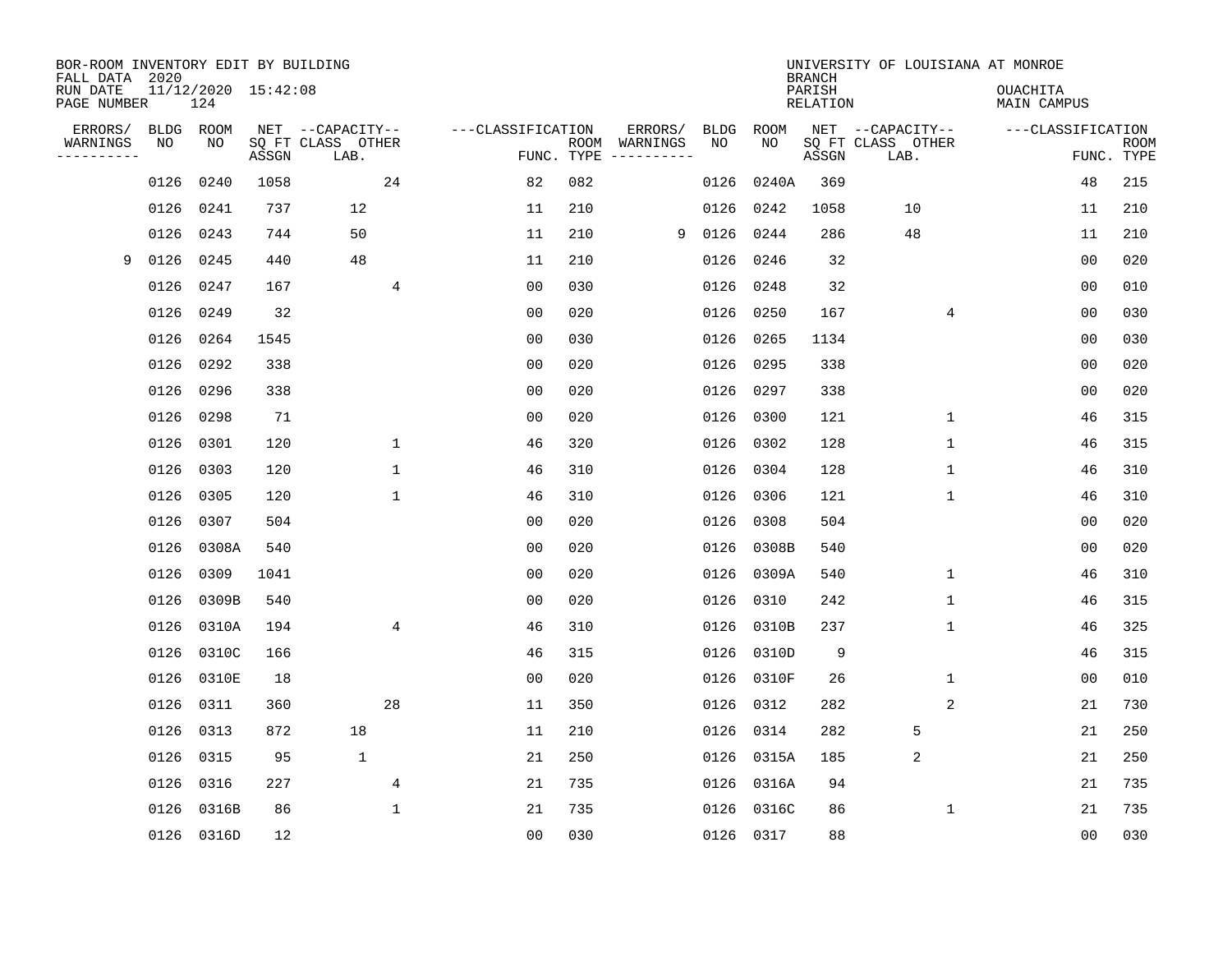| BOR-ROOM INVENTORY EDIT BY BUILDING<br>FALL DATA 2020 |      |                            |       |                           |                |                   |            |                              |      |                                                               | <b>BRANCH</b>      | UNIVERSITY OF LOUISIANA AT MONROE                                                                                                                   |              |                                |                |                           |
|-------------------------------------------------------|------|----------------------------|-------|---------------------------|----------------|-------------------|------------|------------------------------|------|---------------------------------------------------------------|--------------------|-----------------------------------------------------------------------------------------------------------------------------------------------------|--------------|--------------------------------|----------------|---------------------------|
| RUN DATE<br>PAGE NUMBER                               |      | 11/12/2020 15:42:08<br>125 |       |                           |                |                   |            |                              |      |                                                               | PARISH<br>RELATION |                                                                                                                                                     |              | OUACHITA<br><b>MAIN CAMPUS</b> |                |                           |
| ERRORS/                                               |      | BLDG ROOM                  |       | NET --CAPACITY--          |                | ---CLASSIFICATION |            | ERRORS/                      | BLDG | ROOM                                                          |                    | NET --CAPACITY--                                                                                                                                    |              | ---CLASSIFICATION              |                |                           |
| WARNINGS<br>----------                                | NO   | NO                         | ASSGN | SQ FT CLASS OTHER<br>LAB. |                |                   | FUNC. TYPE | ROOM WARNINGS<br>----------- | NO   | NO                                                            | ASSGN              | SQ FT CLASS OTHER<br>LAB.                                                                                                                           |              |                                |                | <b>ROOM</b><br>FUNC. TYPE |
|                                                       | 0126 | 0318                       | 86    |                           | 2              | 00                | 030        |                              | 0126 | 0319                                                          | 60                 |                                                                                                                                                     | 1            |                                | 0 <sub>0</sub> | 030                       |
|                                                       | 0126 | 0320                       | 425   |                           | $\mathbf{1}$   | 11                | 580        |                              |      | 0126 0320A                                                    | 736                |                                                                                                                                                     |              |                                | 11             | 580                       |
|                                                       | 0126 | 0321                       | 199   | 2                         |                | 21                | 250        |                              |      | 0126 0321A                                                    | 30                 |                                                                                                                                                     |              |                                | 21             | 255                       |
|                                                       | 0126 | 0322                       | 297   |                           |                | 21                | 255        |                              |      | 0126 0323                                                     | 123                |                                                                                                                                                     | $\mathbf{1}$ |                                | 46             | 310                       |
|                                                       | 0126 | 0324                       | 121   |                           | $\mathbf{1}$   | 46                | 310        |                              |      | 0126 0325                                                     | 123                |                                                                                                                                                     | $\mathbf{1}$ |                                | 46             | 310                       |
|                                                       |      | 0126 0326                  | 121   |                           | $\mathbf{1}$   | 46                | 310        |                              |      | 0126 0327                                                     | 123                |                                                                                                                                                     | $\mathbf 1$  |                                | 46             | 310                       |
|                                                       | 0126 | 0328                       | 442   | 8                         |                | 21                | 250        |                              | 0126 | 0330                                                          | 1054               |                                                                                                                                                     | 21           |                                | 21             | 310                       |
|                                                       | 0126 | 0331                       | 224   | 4                         |                | 21                | 250        |                              |      | 0126 0332                                                     | 1054               | 22                                                                                                                                                  |              |                                | 21             | 250                       |
|                                                       | 0126 | 0333                       | 1419  | 15                        |                | 21                | 215        |                              |      | 0126 0333A                                                    | 224                |                                                                                                                                                     |              |                                | 48             | 215                       |
|                                                       | 0126 | 0333B                      | 64    |                           |                | 48                | 215        |                              |      | 0126 0333C                                                    | 70                 |                                                                                                                                                     |              |                                | 48             | 215                       |
|                                                       | 0126 | 0334                       | 1054  | 21                        |                | 11                | 210        |                              | 0126 | 0340                                                          | 982                | 30                                                                                                                                                  |              |                                | 11             | 110                       |
|                                                       | 0126 | 0340A                      | 147   | 25                        |                | 48                | 215        |                              |      | 0126 0341                                                     | 849                | 20                                                                                                                                                  |              |                                | 11             | 250                       |
|                                                       | 0126 | 0341A                      | 117   | 1                         |                | 21                | 215        |                              | 0126 | 0342                                                          | 982                | 27                                                                                                                                                  |              |                                | 11             | 210                       |
|                                                       | 0126 | 0342A                      | 147   |                           |                | 48                | 215        |                              |      | 0126 0343                                                     | 744                | 46                                                                                                                                                  |              |                                | 11             | 110                       |
|                                                       | 0126 | 0345                       | 736   | 48                        |                | 11                | 110        |                              |      | 0126 0352                                                     | 32                 |                                                                                                                                                     |              |                                | 0 <sub>0</sub> | 020                       |
|                                                       | 0126 | 0353                       | 167   |                           | $\overline{4}$ | 0 <sub>0</sub>    | 030        |                              |      | 0126 0354                                                     | 32                 |                                                                                                                                                     |              |                                | 0 <sub>0</sub> | 010                       |
|                                                       | 0126 | 0355                       | 32    |                           |                | 0 <sub>0</sub>    | 020        |                              |      | 0126 0356                                                     | 167                |                                                                                                                                                     | 4            |                                | 0 <sub>0</sub> | 030                       |
|                                                       | 0126 | 0369                       | 1414  |                           |                | 0 <sub>0</sub>    | 030        |                              |      | 0126 0370                                                     | 1233               |                                                                                                                                                     |              |                                | 0 <sub>0</sub> | 030                       |
|                                                       | 0126 | 0371                       | 120   |                           |                | 0 <sub>0</sub>    | 030        |                              |      | 0126 0392                                                     | 338                |                                                                                                                                                     |              |                                | 0 <sub>0</sub> | 020                       |
|                                                       | 0126 | 0395                       | 338   |                           |                | 0 <sub>0</sub>    | 020        |                              |      | 0126 0396                                                     | 338                |                                                                                                                                                     |              |                                | 00             | 020                       |
|                                                       |      | 0126 0397                  | 338   |                           |                | 0 <sub>0</sub>    | 020        |                              |      | 0126 0398<br>TOTAL NUMBER CLASSROOMS<br>TOTAL NUMBER LABS 210 | 71                 | TOTAL ASSIGNABLE & UNASSIGNABLE SQFT:<br>TOTAL NET ASSIGN SQ. FT. IN ROOM FILE<br>TOTAL NUMBER COMPUTER CLASSROOMS<br>TOTAL NUMBER SPECIAL LABS 220 |              | 83,890<br>57,117               | 00<br>7<br>14  | 020                       |
|                                                       | 0128 | 0003A                      | 940   | 48                        |                | 11                | 110        |                              | 0128 | 0003B                                                         | 940                | 49                                                                                                                                                  |              |                                | 11             | 110                       |
|                                                       |      | 0128 0003C                 | 932   | 50                        |                | 11                | 110        |                              |      | 0128 0003D                                                    | 940                | 42                                                                                                                                                  |              |                                | 11             | 110                       |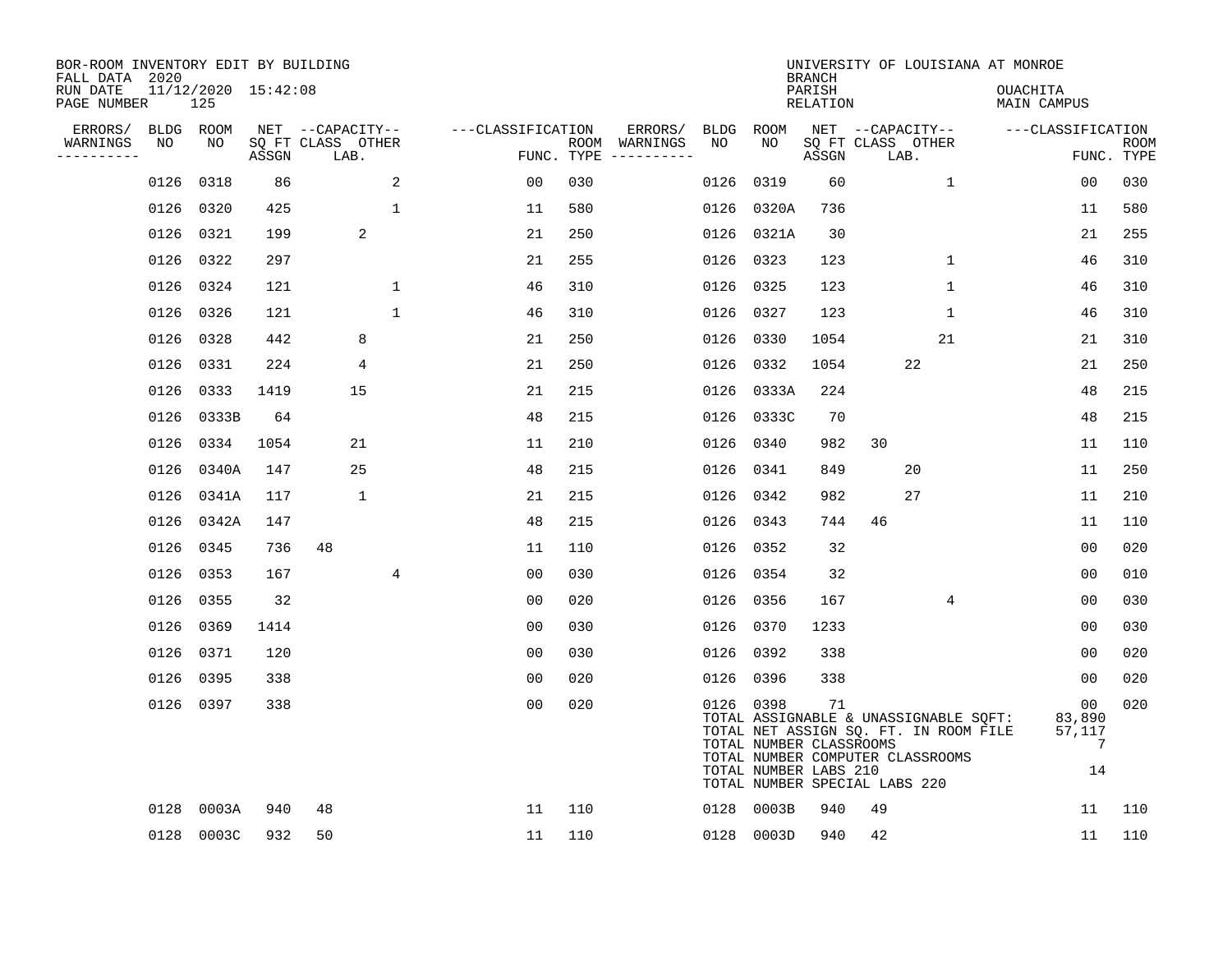| BOR-ROOM INVENTORY EDIT BY BUILDING<br>FALL DATA 2020 |      |                            |             |                           |                   |            |                              |      |             | <b>BRANCH</b>             |                           | UNIVERSITY OF LOUISIANA AT MONROE |                |                           |
|-------------------------------------------------------|------|----------------------------|-------------|---------------------------|-------------------|------------|------------------------------|------|-------------|---------------------------|---------------------------|-----------------------------------|----------------|---------------------------|
| RUN DATE<br>PAGE NUMBER                               |      | 11/12/2020 15:42:08<br>126 |             |                           |                   |            |                              |      |             | PARISH<br><b>RELATION</b> |                           | OUACHITA<br><b>MAIN CAMPUS</b>    |                |                           |
| ERRORS/                                               |      | BLDG ROOM                  |             | NET --CAPACITY--          | ---CLASSIFICATION |            | ERRORS/                      | BLDG | <b>ROOM</b> |                           | NET --CAPACITY--          | ---CLASSIFICATION                 |                |                           |
| WARNINGS<br>----------                                | NO   | NO                         | ASSGN       | SQ FT CLASS OTHER<br>LAB. |                   | FUNC. TYPE | ROOM WARNINGS<br>----------- | NO   | NO          | ASSGN                     | SQ FT CLASS OTHER<br>LAB. |                                   |                | <b>ROOM</b><br>FUNC. TYPE |
|                                                       | 0128 | 0003E                      | 940         | 42                        | 11                | 110        |                              | 0128 | 0003F       | 580                       | 34                        |                                   | 11             | 110                       |
|                                                       | 0128 | 0003G                      | 580         | 34                        | 63                | 140        |                              | 0128 | 0100        | 950                       |                           |                                   | 00             | 020                       |
|                                                       | 0128 | 0101                       | 950         |                           | 0 <sub>0</sub>    | 020        |                              | 0128 | 0101A       | 289                       |                           |                                   | 0 <sub>0</sub> | 020                       |
|                                                       | 0128 |                            | 0101B 10000 | 170                       | 41                | 240        |                              | 0128 | 0102        | 814                       |                           |                                   | 0 <sub>0</sub> | 020                       |
|                                                       | 0128 | 0103                       | 118         |                           | 0 <sub>0</sub>    | 010        |                              | 0128 | 0103A       | 130                       |                           |                                   | 00             | 010                       |
|                                                       | 0128 | 0104                       | 277         | 6                         | 0 <sub>0</sub>    | 030        |                              | 0128 | 0105        | 703                       | 9                         |                                   | 64             | 710                       |
|                                                       | 0128 | 0106                       | 870         | 32                        | 11                | 110        |                              | 0128 | 0106A       | 90                        |                           |                                   | 00             | 030                       |
|                                                       | 0128 | 0107                       | 85          |                           | 0 <sub>0</sub>    | 020        |                              | 0128 | 0107A       | 770                       | 9                         |                                   | 46             | 315                       |
|                                                       | 0128 | 0107B                      | 128         | $\mathbf 1$               | 46                | 310        |                              | 0128 | 0107C       | 584                       | $\mathbf 1$               |                                   | 46             | 310                       |
|                                                       | 0128 | 0108                       | 187         | $\mathbf{1}$              | 46                | 325        |                              | 0128 | 0109        | 290                       | 3                         |                                   | 63             | 314                       |
|                                                       | 0128 | 0109A                      | 162         | $\mathbf 1$               | 46                | 310        |                              | 0128 | 0110        | 811                       |                           |                                   | 0 <sub>0</sub> | 020                       |
|                                                       | 0128 | 0110A                      | 115         |                           | 0 <sub>0</sub>    | 020        |                              | 0128 | 0111        | 703                       | 2                         |                                   | 41             | 440                       |
|                                                       | 0128 | 0112                       | 146         | $\mathbf 1$               | 41                | 310        |                              | 0128 | 0113        | 1163                      | 3                         |                                   | 41             | 440                       |
|                                                       | 0128 | 0113A                      | 41          |                           | 41                | 315        |                              | 0128 | 0114        | 213                       | 2                         |                                   | 64             | 315                       |
|                                                       | 0128 | 0115                       | 182         | 1                         | 64                | 310        |                              | 0128 | 0116        | 431                       | 3                         |                                   | 64             | 310                       |
|                                                       | 0128 | 0116A                      | 147         | $\mathbf{1}$              | 44                | 310        |                              | 0128 | 0117        | 291                       |                           |                                   | 00             | 030                       |
|                                                       | 0128 | 0117A                      | 116         |                           | 00                | 030        |                              | 0128 | 0118        | 1083                      | 6                         |                                   | 64             | 715                       |
|                                                       | 0128 | 0118A                      | 293         |                           | 0 <sub>0</sub>    | 030        |                              | 0128 | 0119        | 307                       | 5                         |                                   | 00             | 030                       |
|                                                       | 0128 | 0120                       | 215         |                           | 0 <sub>0</sub>    | 020        |                              | 0128 | 0121        | 30                        |                           |                                   | 0 <sub>0</sub> | 030                       |
|                                                       | 0128 | 0122                       | 309         |                           | 0 <sub>0</sub>    | 020        |                              | 0128 | 0122A       | 146                       |                           |                                   | 0 <sub>0</sub> | 030                       |
|                                                       | 0128 | 0122B                      | 40          |                           | 0 <sub>0</sub>    | 030        |                              | 0128 | 0123        | 1350                      |                           |                                   | 0 <sub>0</sub> | 030                       |
|                                                       | 0128 | 0124                       | 293         |                           | 0 <sub>0</sub>    | 030        |                              | 0128 | 0125        | 156                       |                           |                                   | 0 <sub>0</sub> | 030                       |
|                                                       | 0128 | 0126                       | 229         |                           | 0 <sub>0</sub>    | 020        |                              | 0128 | 0127        | 204                       |                           |                                   | 0 <sub>0</sub> | 020                       |
|                                                       | 0128 | 0128                       | 280         |                           | 0 <sub>0</sub>    | 020        |                              | 0128 | 0129        | 243                       |                           |                                   | 0 <sub>0</sub> | 020                       |
|                                                       | 0128 | 0130                       | 60          |                           | 0 <sub>0</sub>    | 020        |                              | 0128 | 0131        | 60                        |                           |                                   | 0 <sub>0</sub> | 020                       |
|                                                       |      | 0128 0132                  | 60          |                           | 0 <sub>0</sub>    | 020        |                              |      | 0128 0133   | 60                        |                           |                                   | 0 <sub>0</sub> | 020                       |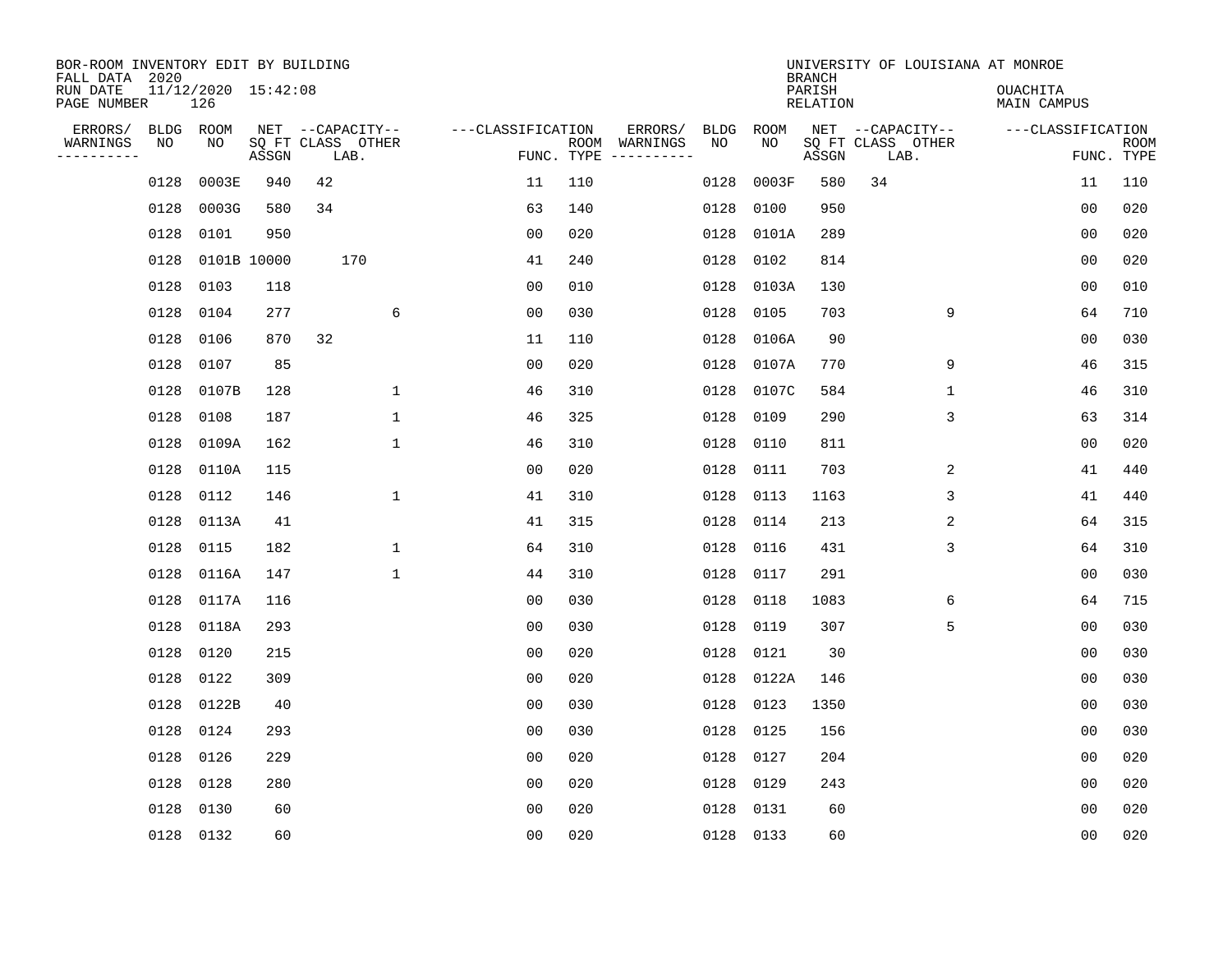| BOR-ROOM INVENTORY EDIT BY BUILDING<br>FALL DATA 2020 |                   |                            |       |                           |                   |      |                         |                   |             | <b>BRANCH</b>             | UNIVERSITY OF LOUISIANA AT MONROE |                         |             |
|-------------------------------------------------------|-------------------|----------------------------|-------|---------------------------|-------------------|------|-------------------------|-------------------|-------------|---------------------------|-----------------------------------|-------------------------|-------------|
| RUN DATE<br>PAGE NUMBER                               |                   | 11/12/2020 15:42:08<br>127 |       |                           |                   |      |                         |                   |             | PARISH<br><b>RELATION</b> |                                   | OUACHITA<br>MAIN CAMPUS |             |
| ERRORS/                                               | <b>BLDG</b><br>NO | ROOM                       |       | NET --CAPACITY--          | ---CLASSIFICATION |      | ERRORS/                 | <b>BLDG</b><br>NO | ROOM<br>NO  |                           | NET --CAPACITY--                  | ---CLASSIFICATION       |             |
| WARNINGS<br>----------                                |                   | NO                         | ASSGN | SQ FT CLASS OTHER<br>LAB. | FUNC. TYPE        | ROOM | WARNINGS<br>----------- |                   |             | ASSGN                     | SQ FT CLASS OTHER<br>LAB.         | FUNC. TYPE              | <b>ROOM</b> |
|                                                       | 0128              | 0134                       | 80    |                           | 82                | 082  |                         | 0128              | 0135        | 105                       |                                   | 00                      | 020         |
|                                                       | 0128              | 0136                       | 86    |                           | 0 <sub>0</sub>    | 020  |                         | 0128              | 0137        | 14200                     |                                   | 00                      | 020         |
|                                                       | 0128              | 0200                       | 168   |                           | 0 <sub>0</sub>    | 020  |                         | 0128              | 0201        | 625                       |                                   | 00                      | 020         |
|                                                       | 0128              | 0201A                      | 838   |                           | 0 <sub>0</sub>    | 020  | 9                       | 0128              | 0201B 15700 |                           | 245                               | 41                      | 430         |
|                                                       | 0128              | 0201C                      | 187   |                           | 0 <sub>0</sub>    | 020  | 9                       | 0128              | 0201E       | 168                       | 3                                 | 41                      | 410         |
|                                                       | 0128              | 0202                       | 2702  | 100                       | 55                | 310  |                         | 0128              | 0203        | 82                        |                                   | 00                      | 010         |
|                                                       | 0128              | 0204                       | 247   | 6                         | 0 <sub>0</sub>    | 030  |                         | 0128              | 0205        | 918                       | 30                                | 43                      | 310         |
|                                                       | 0128              | 0205A                      | 968   | 30                        | 43                | 270  |                         | 0128              | 0205B       | 2268                      | 18                                | 65                      | 314         |
|                                                       | 0128              | 0205C                      | 330   | 6                         | 65                | 315  |                         | 0128              | 0205D       | 188                       | $\mathbf 1$                       | 43                      | 314         |
|                                                       | 0128              | 0206                       | 227   | 2                         | 41                | 310  |                         | 0128              | 0206A       | 149                       | 1                                 | 44                      | 310         |
|                                                       | 0128              | 0206B                      | 224   | 2                         | 41                | 315  |                         | 0128              | 0207        | 69                        |                                   | 65                      | 315         |
|                                                       | 0128              | 0208                       | 69    | $\mathbf 1$               | 65                | 315  |                         | 0128              | 0209        | 141                       | 2                                 | 64                      | 315         |
|                                                       | 0128              | 0210                       | 380   | 2                         | 65                | 310  |                         | 0128              | 0211        | 1994                      | 3                                 | 44                      | 314         |
|                                                       | 0128              | 0211A                      | 139   | 1                         | 44                | 310  |                         | 0128              | 0211B       | 139                       | $\mathbf 1$                       | 44                      | 310         |
|                                                       | 0128              | 0211C                      | 144   | 1                         | 44                | 310  |                         | 0128              | 0212        | 310                       | $\mathbf{1}$                      | 44                      | 260         |
|                                                       | 0128              | 0213                       | 650   | $\overline{2}$            | 62                | 314  |                         | 0128              | 0213A       | 156                       | 2                                 | 64                      | 315         |
|                                                       | 0128              | 0213B                      | 44    |                           | 64                | 315  |                         | 0128              | 0214        | 838                       | 20                                | 00                      | 020         |
|                                                       | 0128              | 0215                       | 170   | 1                         | 62                | 310  |                         | 0128              | 0216        | 145                       |                                   | 00                      | 020         |
|                                                       | 0128              | 0217                       | 96    | 1                         | 41                | 455  |                         | 0128              | 0218        | 74                        | 1                                 | 41                      | 455         |
|                                                       | 0128              | 0219                       | 99    | 1                         | 41                | 455  |                         | 0128              | 0220        | 58                        | $1\,$                             | 41                      | 455         |
|                                                       | 0128              | 0221                       | 62    | $\mathbf 1$               | 41                | 455  |                         | 0128              | 0222        | 62                        | $1\,$                             | 41                      | 455         |
|                                                       | 0128              | 0223                       | 58    | $\mathbf 1$               | 41                | 455  |                         | 0128              | 0224        | 428                       |                                   | 00                      | 030         |
|                                                       | 0128              | 0225                       | 113   | $\overline{4}$            | 41                | 410  |                         | 0128              | 0226        | 113                       | 4                                 | 41                      | 410         |
| 9                                                     | 0128              | 0227                       | 156   | 2                         | 41                | 410  | 9                       | 0128              | 0228        | 234                       | 3                                 | 41                      | 410         |
| 9                                                     | 0128              | 0229                       | 234   | $\overline{a}$            | 41                | 410  | 9                       | 0128              | 0230        | 157                       | 3                                 | 41                      | 410         |
|                                                       | 0128              | 0231                       | 115   | 4                         | 41                | 410  |                         | 0128              | 0232        | 113                       | 6                                 | 41                      | 410         |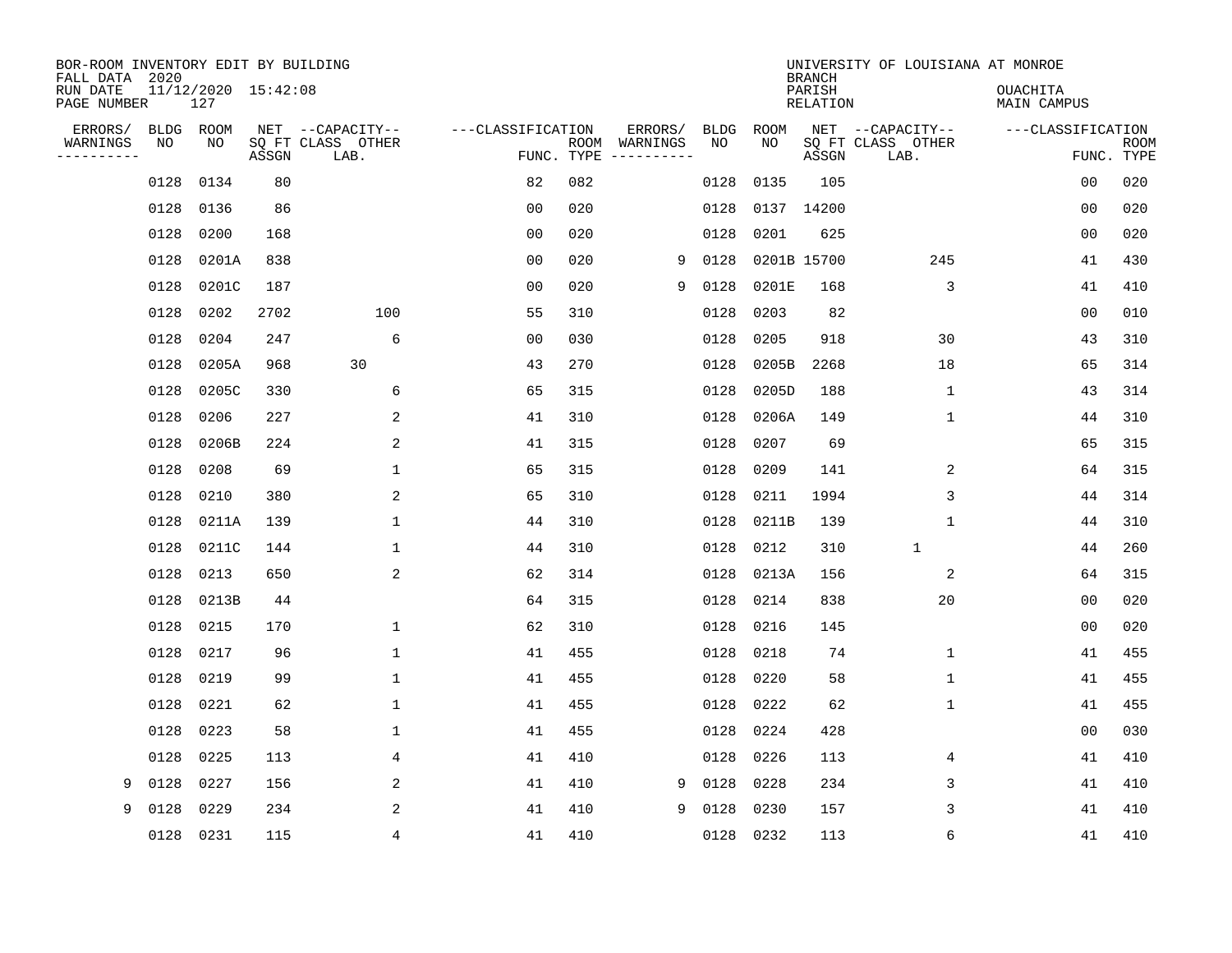| BOR-ROOM INVENTORY EDIT BY BUILDING<br>FALL DATA 2020 |                            |             |                                               |                   |            |                          |            |             | <b>BRANCH</b>      | UNIVERSITY OF LOUISIANA AT MONROE             |                                |                           |
|-------------------------------------------------------|----------------------------|-------------|-----------------------------------------------|-------------------|------------|--------------------------|------------|-------------|--------------------|-----------------------------------------------|--------------------------------|---------------------------|
| RUN DATE<br>PAGE NUMBER                               | 11/12/2020 15:42:08<br>128 |             |                                               |                   |            |                          |            |             | PARISH<br>RELATION |                                               | <b>OUACHITA</b><br>MAIN CAMPUS |                           |
| ERRORS/<br>WARNINGS<br>NO<br>---------                | BLDG ROOM<br>NO            | ASSGN       | NET --CAPACITY--<br>SQ FT CLASS OTHER<br>LAB. | ---CLASSIFICATION | FUNC. TYPE | ERRORS/<br>ROOM WARNINGS | BLDG<br>NO | ROOM<br>NO. | ASSGN              | NET --CAPACITY--<br>SQ FT CLASS OTHER<br>LAB. | ---CLASSIFICATION              | <b>ROOM</b><br>FUNC. TYPE |
| 0128                                                  | 0233                       | 264         |                                               | 00                | 030        |                          | 0128       | 0234        | 200                |                                               | 0 <sub>0</sub>                 | 020                       |
| 0128                                                  | 0235                       | 143         |                                               | 0 <sub>0</sub>    | 030        |                          | 0128       | 0236        | 108                |                                               | 0 <sub>0</sub>                 | 020                       |
| 0128                                                  | 0237                       | 61          | $\mathbf{1}$                                  | 41                | 310        |                          | 0128       | 0238        | 61                 | $\mathbf{1}$                                  | 41                             | 310                       |
| 0128                                                  | 0239                       | 61          | $\mathbf{1}$                                  | 41                | 310        |                          | 0128       | 0240        | 89                 |                                               | 41                             | 315                       |
| 0128                                                  | 0241                       | 98          | $\mathbf{1}$                                  | 41                | 310        |                          | 0128       | 0242        | 74                 | $\mathbf 1$                                   | 41                             | 310                       |
| 0128                                                  | 0243                       | 96          | $\mathbf 1$                                   | 41                | 310        |                          | 0128       | 0244        | 265                | 5                                             | 0 <sub>0</sub>                 | 030                       |
| 0128                                                  | 0245                       | 187         |                                               | 00                | 020        |                          | 0128       | 0246        | 30                 |                                               | 0 <sub>0</sub>                 | 030                       |
| 0128                                                  | 0247                       | 220         |                                               | 0 <sub>0</sub>    | 020        |                          | 0128       | 0248        | 330                |                                               | 0 <sub>0</sub>                 | 020                       |
| 0128                                                  | 0249                       | 187         |                                               | 0 <sub>0</sub>    | 020        |                          | 0128       | 0250        | 197                |                                               | 0 <sub>0</sub>                 | 020                       |
| 0128                                                  | 0251                       | 250         |                                               | 0 <sub>0</sub>    | 020        |                          | 0128       | 0252        | 60                 |                                               | 0 <sub>0</sub>                 | 020                       |
| 0128                                                  | 0253                       | 60          |                                               | 0 <sub>0</sub>    | 020        |                          | 0128       | 0254        | 60                 |                                               | 0 <sub>0</sub>                 | 020                       |
| 0128                                                  | 0255                       | 60          |                                               | 0 <sub>0</sub>    | 020        |                          | 0128       | 0256        | 60                 |                                               | 82                             | 082                       |
| 0128                                                  | 0257                       | 105         |                                               | 0 <sub>0</sub>    | 020        |                          | 0128       | 0258        | 86                 |                                               | 0 <sub>0</sub>                 | 020                       |
| 0128                                                  | 0259                       | 105         | 31                                            | 82                | 082        |                          | 0128       | 0300        | 168                |                                               | 0 <sub>0</sub>                 | 020                       |
| 0128                                                  | 0301                       | 376         |                                               | 0 <sub>0</sub>    | 020        |                          | 0128       | 0301A       | 800                |                                               | 0 <sub>0</sub>                 | 020                       |
| 0128                                                  |                            | 0301B 20274 | 427                                           | 41                | 420        |                          | 0128       | 0302        | 2140               | 60                                            | 64                             | 310                       |
| 0128                                                  | 0302A                      | 218         |                                               | 0 <sub>0</sub>    | 020        |                          | 0128       | 0303        | 280                | 2                                             | 44                             | 310                       |
| 0128                                                  | 0303A                      | 218         | $\mathbf 1$                                   | 64                | 310        |                          | 0128       | 0303B       | 64                 | 1                                             | 44                             | 310                       |
| 0128                                                  | 0304                       | 66          | $\mathbf 1$                                   | 64                | 310        |                          | 0128       | 0305        | 68                 | 1                                             | 44                             | 310                       |
| 0128                                                  | 0306                       | 63          | $\mathbf 1$                                   | 44                | 310        |                          | 0128       | 0307        | 94                 | $\mathbf 1$                                   | 44                             | 310                       |
| 0128                                                  | 0308                       | 94          | 2                                             | 44                | 310        |                          | 0128       | 0309        | 124                | 2                                             | 64                             | 325                       |
| 0128                                                  | 0310                       | 140         | 4                                             | 44                | 310        |                          | 0128       | 0311        | 158                | $\mathbf 1$                                   | 64                             | 310                       |
| 0128                                                  | 0312                       | 81          |                                               | 0 <sub>0</sub>    | 010        |                          | 0128       | 0313        | 295                | 6                                             | 0 <sub>0</sub>                 | 030                       |
| 0128                                                  | 0314                       | 476         | 11                                            | 44                | 310        |                          | 0128       | 0315        | 143                |                                               | 0 <sub>0</sub>                 | 020                       |
| 0128                                                  | 0316                       | 97          | $\mathbf{1}$                                  | 64                | 310        |                          | 0128       | 0317        | 76                 | 1                                             | 44                             | 310                       |
|                                                       | 0128 0318                  | 98          | $\mathbf{1}$                                  | 44                | 310        |                          |            | 0128 0319   | 58                 | $\mathbf 1$                                   | 44                             | 310                       |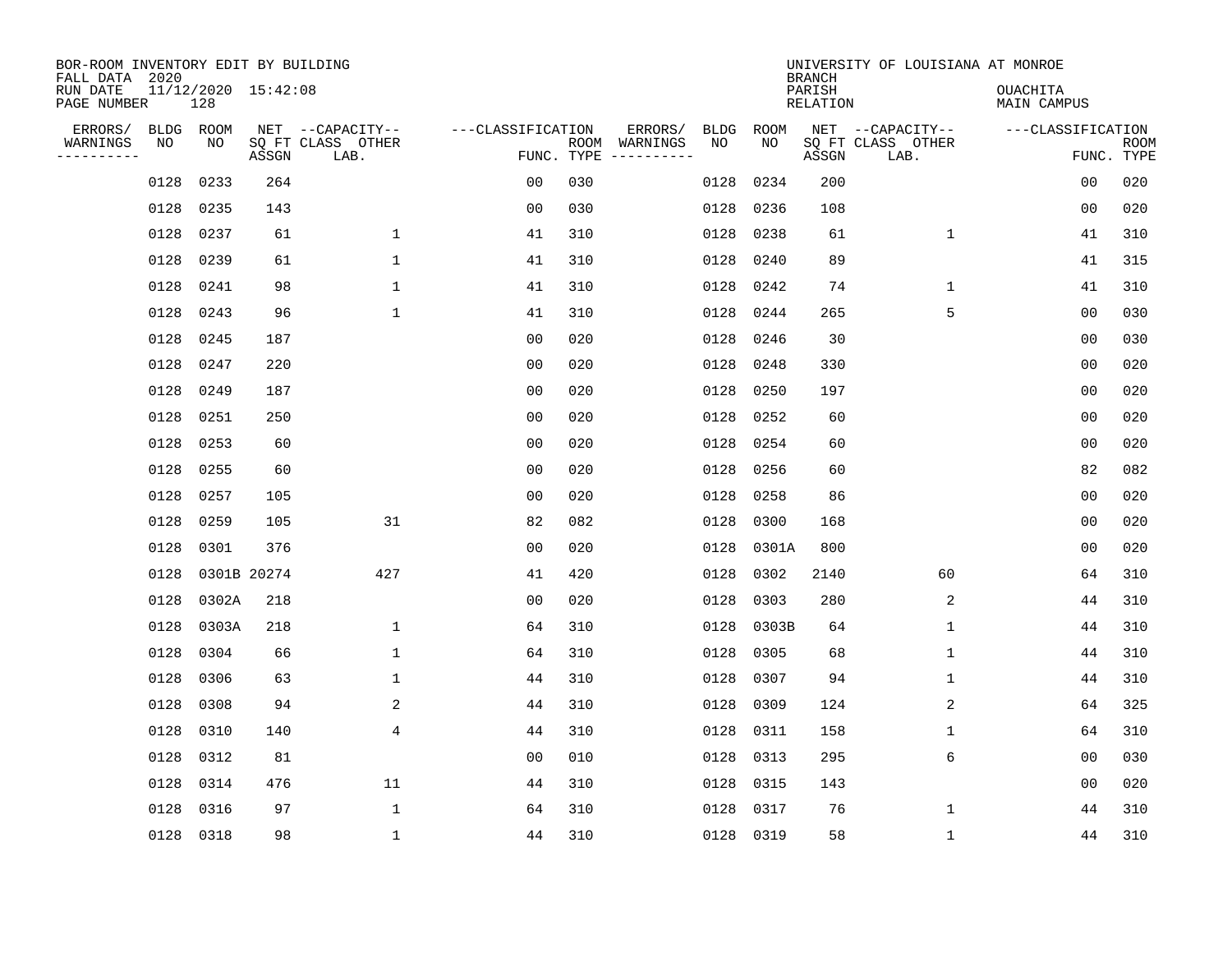| BOR-ROOM INVENTORY EDIT BY BUILDING<br>FALL DATA 2020 |           |           |                     |                           |                   |            |               |      |            | <b>BRANCH</b>      | UNIVERSITY OF LOUISIANA AT MONROE |                                |                           |
|-------------------------------------------------------|-----------|-----------|---------------------|---------------------------|-------------------|------------|---------------|------|------------|--------------------|-----------------------------------|--------------------------------|---------------------------|
| RUN DATE<br>PAGE NUMBER                               |           | 129       | 11/12/2020 15:42:08 |                           |                   |            |               |      |            | PARISH<br>RELATION |                                   | <b>OUACHITA</b><br>MAIN CAMPUS |                           |
| ERRORS/                                               | BLDG ROOM | NO        |                     | NET --CAPACITY--          | ---CLASSIFICATION |            | ERRORS/       | BLDG | ROOM<br>NO |                    | NET --CAPACITY--                  | ---CLASSIFICATION              |                           |
| WARNINGS<br>. <u>.</u>                                | NO        |           | ASSGN               | SQ FT CLASS OTHER<br>LAB. |                   | FUNC. TYPE | ROOM WARNINGS | NO   |            | ASSGN              | SQ FT CLASS OTHER<br>LAB.         |                                | <b>ROOM</b><br>FUNC. TYPE |
|                                                       | 0128      | 0320      | 64                  | $\mathbf{1}$              | 44                | 310        |               | 0128 | 0321       | 64                 | $\mathbf{1}$                      | 44                             | 310                       |
|                                                       | 0128 0322 |           | 58                  | $\mathbf{1}$              | 44                | 310        |               | 0128 | 0323       | 427                |                                   | 00                             | 030                       |
|                                                       | 0128      | 0324      | 113                 | $\overline{4}$            | 41                | 410        |               | 0128 | 0325       | 113                | 4                                 | 41                             | 410                       |
|                                                       | 0128      | 0326      | 391                 | 18                        | 41                | 410        |               | 0128 | 0328       | 390                | 8                                 | 41                             | 410                       |
|                                                       | 0128      | 0330      | 113                 | 6                         | 41                | 410        |               | 0128 | 0331       | 113                | 6                                 | 41                             | 410                       |
|                                                       | 0128 0332 |           | 272                 |                           | 0 <sub>0</sub>    | 030        |               | 0128 | 0333       | 200                |                                   | 0 <sub>0</sub>                 | 020                       |
|                                                       |           | 0128 0334 | 146                 |                           | 0 <sub>0</sub>    | 030        |               | 0128 | 0335       | 703                | 33                                | 11                             | 140                       |
|                                                       | 0128 0336 |           | 311                 | 5                         | 0 <sub>0</sub>    | 030        |               | 0128 | 0337       | 187                |                                   | 0 <sub>0</sub>                 | 020                       |
|                                                       | 0128      | 0338      | 30                  |                           | 0 <sub>0</sub>    | 020        |               | 0128 | 0339       | 197                |                                   | 0 <sub>0</sub>                 | 020                       |
|                                                       | 0128      | 0340      | 197                 |                           | 0 <sub>0</sub>    | 020        |               | 0128 | 0341       | 197                |                                   | 0 <sub>0</sub>                 | 020                       |
|                                                       | 0128      | 0342      | 197                 |                           | 0 <sub>0</sub>    | 020        |               | 0128 | 0343       | 60                 |                                   | 0 <sub>0</sub>                 | 020                       |
|                                                       | 0128      | 0344      | 60                  |                           | 0 <sub>0</sub>    | 020        |               | 0128 | 0345       | 60                 |                                   | 0 <sub>0</sub>                 | 020                       |
|                                                       | 0128      | 0346      | 60                  |                           | 0 <sub>0</sub>    | 020        |               | 0128 | 0347       | 60                 |                                   | 82                             | 082                       |
|                                                       | 0128      | 0348      | 105                 |                           | 0 <sub>0</sub>    | 020        |               | 0128 | 0349       | 86                 |                                   | 0 <sub>0</sub>                 | 020                       |
|                                                       | 0128      | 0400      | 181                 |                           | 0 <sub>0</sub>    | 020        |               | 0128 | 0401       | 590                |                                   | 0 <sub>0</sub>                 | 020                       |
|                                                       | 0128      | 0401A     | 922                 |                           | 81                | 081        | 9             | 0128 |            | 0401B 15750        | 244                               | 41                             | 430                       |
|                                                       | 0128      | 0401C     | 167                 |                           | 0 <sub>0</sub>    | 020        |               | 0128 | 0402       | 2575               | 3                                 | 41                             | 315                       |
|                                                       | 0128      | 0402A     | 114                 |                           | 0 <sub>0</sub>    | 020        |               | 0128 | 0402B      | 123                | 1                                 | 41                             | 310                       |
|                                                       | 0128      | 0403      | 243                 |                           | 41                | 315        |               | 0128 | 0404       | 146                |                                   | 0 <sub>0</sub>                 | 030                       |
|                                                       | 0128      | 0405      | 82                  |                           | 0 <sub>0</sub>    | 010        |               | 0128 | 0406       | 244                | 6                                 | 0 <sub>0</sub>                 | 030                       |
|                                                       | 0128      | 0407      | 155                 |                           | 0 <sub>0</sub>    | 020        |               | 0128 | 0408       | 150                | 1                                 | 41                             | 310                       |
|                                                       | 0128      | 0409      | 146                 | $\mathbf 1$               | 41                | 310        |               | 0128 | 0410       | 514                | 19                                | 41                             | 650                       |
|                                                       | 0128      | 0411      | 112                 |                           | 45                | 655        |               | 0128 | 0412       | 38                 | 1                                 | 41                             | 919                       |
|                                                       | 0128      | 0413      | 38                  | $\mathbf{1}$              | 41                | 919        |               | 0128 | 0414       | 368                | $\mathbf 1$                       | 41                             | 310                       |
|                                                       | 0128      | 0415      | 52                  |                           | 41                | 315        |               | 0128 | 0415A      | 156                |                                   | 00                             | 020                       |
|                                                       | 0128 0416 |           | 525                 | $\overline{a}$            | 41                | 315        |               |      | 0128 0417  | 203                | 1                                 | 41                             | 325                       |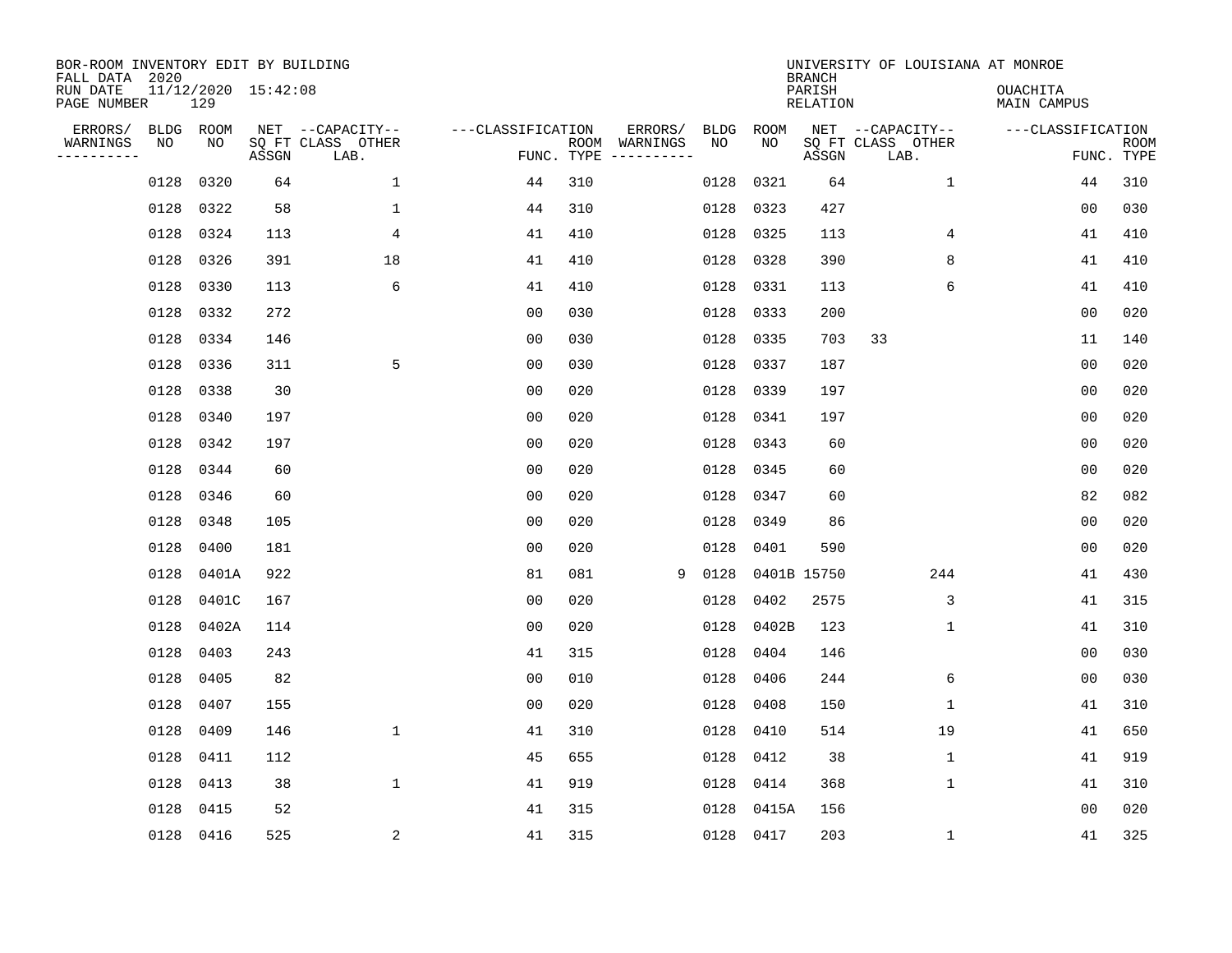| BOR-ROOM INVENTORY EDIT BY BUILDING<br>FALL DATA 2020<br>RUN DATE |                   | 11/12/2020 15:42:08 |       |                                               |                   |            |                                                                                                                                                                                                                                                                                                                                                                                                                                                                                     |                   |            | <b>BRANCH</b><br>PARISH | UNIVERSITY OF LOUISIANA AT MONROE             | <b>OUACHITA</b>                 |      |
|-------------------------------------------------------------------|-------------------|---------------------|-------|-----------------------------------------------|-------------------|------------|-------------------------------------------------------------------------------------------------------------------------------------------------------------------------------------------------------------------------------------------------------------------------------------------------------------------------------------------------------------------------------------------------------------------------------------------------------------------------------------|-------------------|------------|-------------------------|-----------------------------------------------|---------------------------------|------|
| PAGE NUMBER                                                       |                   | 130                 |       |                                               |                   |            |                                                                                                                                                                                                                                                                                                                                                                                                                                                                                     |                   |            | <b>RELATION</b>         |                                               | MAIN CAMPUS                     |      |
| ERRORS/<br>WARNINGS<br>----------                                 | <b>BLDG</b><br>NO | ROOM<br>NO          | ASSGN | NET --CAPACITY--<br>SQ FT CLASS OTHER<br>LAB. | ---CLASSIFICATION | FUNC. TYPE | ERRORS/<br>ROOM WARNINGS<br>$\begin{tabular}{ccccccccc} \multicolumn{2}{c }{\textbf{1} } & \multicolumn{2}{c }{\textbf{2} } & \multicolumn{2}{c }{\textbf{3} } & \multicolumn{2}{c }{\textbf{4} } & \multicolumn{2}{c }{\textbf{5} } & \multicolumn{2}{c }{\textbf{6} } & \multicolumn{2}{c }{\textbf{7} } & \multicolumn{2}{c }{\textbf{8} } & \multicolumn{2}{c }{\textbf{9} } & \multicolumn{2}{c }{\textbf{1} } & \multicolumn{2}{c }{\textbf{1} } & \multicolumn{2}{c }{\text$ | <b>BLDG</b><br>NO | ROOM<br>NO | ASSGN                   | NET --CAPACITY--<br>SQ FT CLASS OTHER<br>LAB. | ---CLASSIFICATION<br>FUNC. TYPE | ROOM |
|                                                                   | 0128              | 0418                | 323   | $\mathbf{1}$                                  | 41                | 325        |                                                                                                                                                                                                                                                                                                                                                                                                                                                                                     | 0128              | 0419       | 166                     |                                               | 41                              | 315  |
|                                                                   | 0128              | 0420                | 364   | 14                                            | 41                | 350        |                                                                                                                                                                                                                                                                                                                                                                                                                                                                                     | 0128              | 0421       | 143                     |                                               | 0 <sub>0</sub>                  | 020  |
|                                                                   | 0128              | 0422                | 99    | $\mathbf 1$                                   | 41                | 455        |                                                                                                                                                                                                                                                                                                                                                                                                                                                                                     | 0128              | 0423       | 78                      | $\mathbf 1$                                   | 41                              | 455  |
|                                                                   | 0128              | 0424                | 98    | 1                                             | 41                | 455        |                                                                                                                                                                                                                                                                                                                                                                                                                                                                                     | 0128              | 0425       | 58                      | $\mathbf{1}$                                  | 41                              | 455  |
|                                                                   | 0128              | 0426                | 58    | $\mathbf{1}$                                  | 41                | 455        |                                                                                                                                                                                                                                                                                                                                                                                                                                                                                     | 0128              | 0427       | 58                      | $\mathbf{1}$                                  | 41                              | 455  |
|                                                                   | 0128              | 0428                | 58    | $\mathbf 1$                                   | 41                | 455        |                                                                                                                                                                                                                                                                                                                                                                                                                                                                                     | 0128              | 0429       | 427                     |                                               | 0 <sub>0</sub>                  | 030  |
|                                                                   | 0128              | 0430                | 113   | 6                                             | 41                | 410        |                                                                                                                                                                                                                                                                                                                                                                                                                                                                                     |                   | 0128 0431  | 113                     | 7                                             | 41                              | 410  |
|                                                                   | 0128              | 0432                | 156   | 6                                             | 41                | 410        |                                                                                                                                                                                                                                                                                                                                                                                                                                                                                     | 0128              | 0433       | 239                     | 8                                             | 41                              | 410  |
|                                                                   | 0128              | 0434                | 239   | 8                                             | 41                | 410        |                                                                                                                                                                                                                                                                                                                                                                                                                                                                                     |                   | 0128 0435  | 156                     | 8                                             | 41                              | 410  |
|                                                                   | 0128              | 0436                | 113   | 6                                             | 41                | 410        |                                                                                                                                                                                                                                                                                                                                                                                                                                                                                     |                   | 0128 0437  | 113                     | 6                                             | 41                              | 410  |
|                                                                   | 0128              | 0438                | 273   |                                               | 0 <sub>0</sub>    | 030        |                                                                                                                                                                                                                                                                                                                                                                                                                                                                                     |                   | 0128 0439  | 271                     | 5                                             | 0 <sub>0</sub>                  | 030  |
|                                                                   | 0128              | 0440                | 187   |                                               | 0 <sub>0</sub>    | 020        |                                                                                                                                                                                                                                                                                                                                                                                                                                                                                     |                   | 0128 0441  | 30                      |                                               | 0 <sub>0</sub>                  | 030  |
|                                                                   | 0128              | 0442                | 80    | $\mathbf{1}$                                  | 41                | 455        |                                                                                                                                                                                                                                                                                                                                                                                                                                                                                     | 0128              | 0443       | 80                      | $\mathbf{1}$                                  | 41                              | 455  |
|                                                                   | 0128              | 0444                | 197   |                                               | 0 <sub>0</sub>    | 020        |                                                                                                                                                                                                                                                                                                                                                                                                                                                                                     | 0128              | 0445       | 197                     |                                               | 0 <sub>0</sub>                  | 020  |
|                                                                   | 0128              | 0446                | 197   |                                               | 00                | 020        |                                                                                                                                                                                                                                                                                                                                                                                                                                                                                     |                   | 0128 0447  | 197                     |                                               | 0 <sub>0</sub>                  | 020  |
|                                                                   | 0128              | 0448                | 60    |                                               | 00                | 020        |                                                                                                                                                                                                                                                                                                                                                                                                                                                                                     | 0128              | 0449       | 60                      |                                               | 00                              | 020  |
|                                                                   | 0128              | 0450                | 60    |                                               | 81                | 081        |                                                                                                                                                                                                                                                                                                                                                                                                                                                                                     | 0128              | 0451       | 60                      |                                               | 0 <sub>0</sub>                  | 020  |
|                                                                   | 0128              | 0452                | 60    |                                               | 82                | 082        |                                                                                                                                                                                                                                                                                                                                                                                                                                                                                     | 0128              | 0453       | 105                     |                                               | 0 <sub>0</sub>                  | 020  |
|                                                                   | 0128              | 0454                | 86    |                                               | 00                | 020        |                                                                                                                                                                                                                                                                                                                                                                                                                                                                                     | 0128              | 0455       | 1836                    |                                               | 00                              | 040  |
|                                                                   | 0128              | 0456                | 1836  |                                               | 0 <sup>0</sup>    | 040        |                                                                                                                                                                                                                                                                                                                                                                                                                                                                                     | 0128              | 0457       | 1836                    |                                               | 00                              | 040  |
|                                                                   | 0128              | 0458                | 1868  | 4                                             | 31                | 660        |                                                                                                                                                                                                                                                                                                                                                                                                                                                                                     | 0128              | 0500       | 168                     |                                               | 0 <sub>0</sub>                  | 020  |
|                                                                   | 0128              | 0501                | 471   |                                               | 0 <sub>0</sub>    | 020        |                                                                                                                                                                                                                                                                                                                                                                                                                                                                                     | 0128              | 0501A      | 824                     |                                               | 81                              | 081  |
| 9                                                                 | 0128              | 0501B 15015         |       | 199                                           | 41                | 430        |                                                                                                                                                                                                                                                                                                                                                                                                                                                                                     | 0128              | 0502       | 780                     | 9                                             | 0 <sub>0</sub>                  | 020  |
|                                                                   | 0128              | 0502A               | 758   | 17                                            | 41                | 430        |                                                                                                                                                                                                                                                                                                                                                                                                                                                                                     | 0128              | 0502B      | 884                     | 26                                            | 31                              | 110  |
|                                                                   | 0128              | 0503A               | 114   |                                               | 0 <sub>0</sub>    | 020        |                                                                                                                                                                                                                                                                                                                                                                                                                                                                                     | 0128              | 0504       | 146                     |                                               | 0 <sub>0</sub>                  | 030  |
|                                                                   |                   | 0128 0505           | 126   | $\mathbf 1$                                   | 41                | 314        |                                                                                                                                                                                                                                                                                                                                                                                                                                                                                     |                   | 0128 0506  | 86                      |                                               | 00                              | 010  |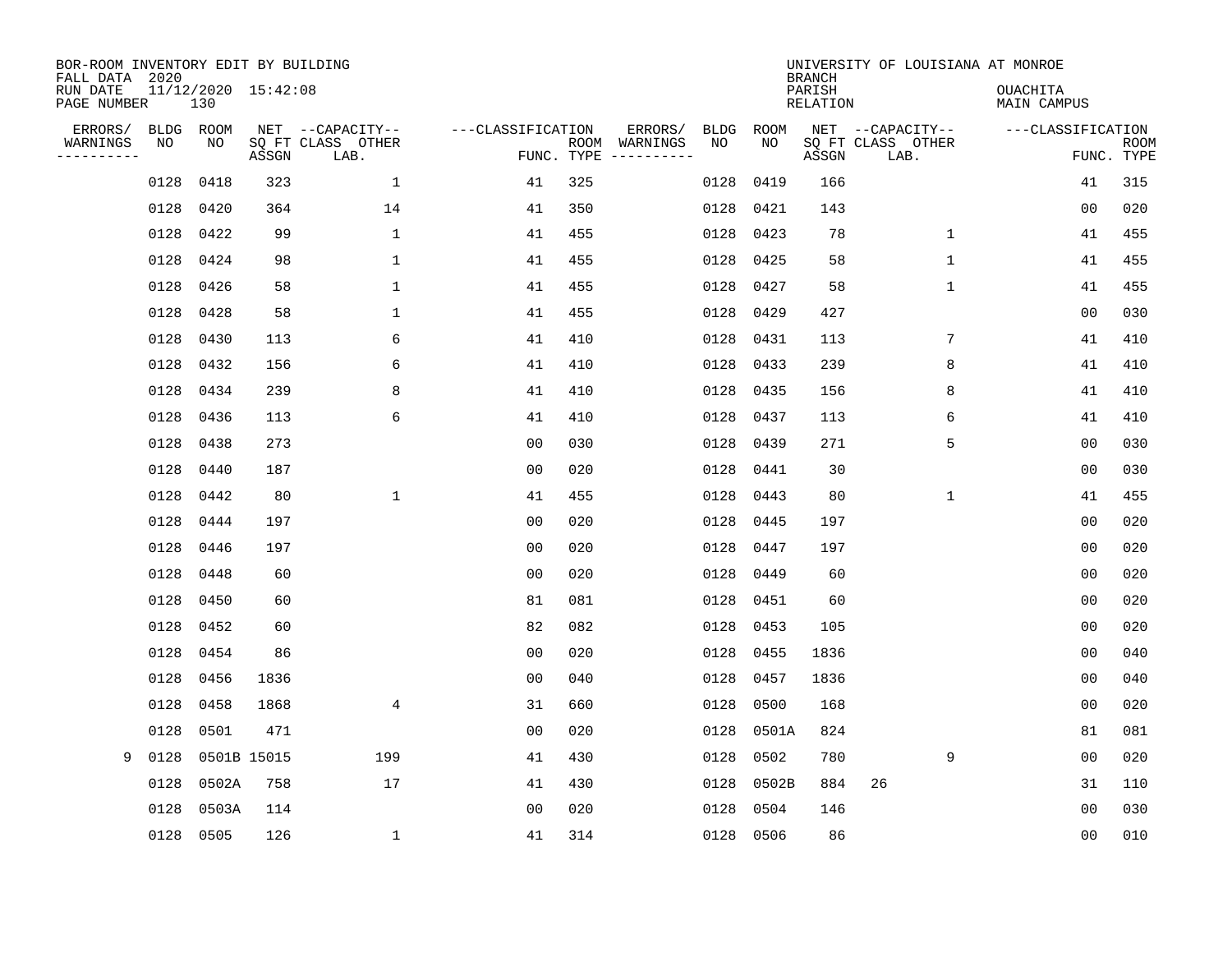| BOR-ROOM INVENTORY EDIT BY BUILDING<br>FALL DATA 2020 |           |                            |       |                           |                   |            |               |      |           | <b>BRANCH</b>             | UNIVERSITY OF LOUISIANA AT MONROE |                                |                           |
|-------------------------------------------------------|-----------|----------------------------|-------|---------------------------|-------------------|------------|---------------|------|-----------|---------------------------|-----------------------------------|--------------------------------|---------------------------|
| RUN DATE<br>PAGE NUMBER                               |           | 11/12/2020 15:42:08<br>131 |       |                           |                   |            |               |      |           | PARISH<br><b>RELATION</b> |                                   | OUACHITA<br><b>MAIN CAMPUS</b> |                           |
| ERRORS/                                               | BLDG ROOM |                            |       | NET --CAPACITY--          | ---CLASSIFICATION |            | ERRORS/       | BLDG | ROOM      |                           | NET --CAPACITY--                  | ---CLASSIFICATION              |                           |
| WARNINGS<br>----------                                | NO        | NO                         | ASSGN | SQ FT CLASS OTHER<br>LAB. |                   | FUNC. TYPE | ROOM WARNINGS | NO   | NO        | ASSGN                     | SQ FT CLASS OTHER<br>LAB.         |                                | <b>ROOM</b><br>FUNC. TYPE |
|                                                       | 0128      | 0507                       | 244   | 6                         | 0 <sub>0</sub>    | 030        |               | 0128 | 0508      | 201                       | 3                                 | 41                             | 440                       |
|                                                       | 0128      | 0508A                      | 168   |                           | 00                | 020        |               | 0128 | 0509      | 493                       |                                   | 41                             | 315                       |
|                                                       | 0128      | 0510                       | 4670  |                           | 41                | 420        |               | 0128 | 0511      | 2104                      |                                   | 41                             | 420                       |
|                                                       | 0128      | 0511A                      | 44    |                           | 0 <sub>0</sub>    | 030        |               | 0128 | 0512      | 134                       |                                   | 00                             | 020                       |
|                                                       | 0128      | 0513                       | 62    | $\mathbf{1}$              | 41                | 455        |               | 0128 | 0514      | 62                        | $\mathbf 1$                       | 41                             | 455                       |
|                                                       | 0128      | 0515                       | 62    | $\mathbf 1$               | 41                | 455        |               | 0128 | 0516      | 62                        | $\mathbf{1}$                      | 41                             | 455                       |
|                                                       | 0128      | 0517                       | 67    | $\mathbf{1}$              | 41                | 455        |               | 0128 | 0518      | 65                        | $\mathbf{1}$                      | 41                             | 455                       |
|                                                       | 0128      | 0519                       | 63    | $\mathbf{1}$              | 41                | 455        |               | 0128 | 0519A     | 63                        | $\mathbf{1}$                      | 41                             | 455                       |
|                                                       | 0128      | 0520                       | 424   |                           | 0 <sub>0</sub>    | 030        |               | 0128 | 0521      | 113                       | 6                                 | 41                             | 410                       |
|                                                       | 0128      | 0522                       | 113   | 4                         | 61                | 310        |               | 0128 | 0523      | 156                       | 6                                 | 63                             | 310                       |
|                                                       | 0128      | 0524                       | 239   | $\mathbf{1}$              | 63                | 310        |               | 0128 | 0525      | 240                       | 8                                 | 41                             | 420                       |
|                                                       | 0128      | 0526                       | 147   | 6                         | 41                | 410        |               | 0128 | 0527      | 113                       | 4                                 | 41                             | 410                       |
|                                                       | 0128      | 0528                       | 113   | 4                         | 41                | 410        |               | 0128 | 0529      | 273                       |                                   | 0 <sub>0</sub>                 | 030                       |
|                                                       | 0128      | 0530                       | 271   | 5                         | 0 <sub>0</sub>    | 030        |               | 0128 | 0531      | 192                       |                                   | 0 <sub>0</sub>                 | 020                       |
|                                                       | 0128      | 0532                       | 30    |                           | 00                | 030        |               | 0128 | 0533      | 197                       |                                   | 0 <sub>0</sub>                 | 020                       |
|                                                       | 0128      | 0534                       | 197   |                           | 0 <sub>0</sub>    | 020        |               | 0128 | 0535      | 197                       |                                   | 0 <sub>0</sub>                 | 020                       |
|                                                       | 0128      | 0536                       | 197   |                           | 0 <sub>0</sub>    | 020        |               | 0128 | 0537      | 60                        |                                   | 0 <sub>0</sub>                 | 020                       |
|                                                       | 0128      | 0538                       | 60    |                           | 0 <sub>0</sub>    | 020        |               | 0128 | 0539      | 60                        |                                   | 0 <sub>0</sub>                 | 020                       |
|                                                       | 0128      | 0540                       | 60    |                           | 0 <sub>0</sub>    | 020        |               | 0128 | 0541      | 60                        |                                   | 82                             | 082                       |
|                                                       | 0128      | 0542                       | 105   |                           | 0 <sub>0</sub>    | 020        |               | 0128 | 0543      | 86                        |                                   | 0 <sub>0</sub>                 | 020                       |
|                                                       | 0128      | 0544                       | 550   | 25                        | 31                | 680        |               | 0128 | 0600      | 374                       |                                   | 0 <sub>0</sub>                 | 020                       |
|                                                       | 0128      | 0601                       | 879   |                           | 0 <sub>0</sub>    | 020        |               | 0128 | 0601A     | 838                       |                                   | 81                             | 081                       |
|                                                       | 0128      | 0601B                      | 201   |                           | 0 <sub>0</sub>    | 020        |               | 0128 | 0601C     | 928                       |                                   | 0 <sub>0</sub>                 | 020                       |
|                                                       | 0128      | 0601D                      | 189   |                           | 0 <sub>0</sub>    | 020        |               | 0128 | 0602      | 382                       | 13                                | 63                             | 650                       |
|                                                       | 0128      | 0603                       | 94    |                           | 0 <sub>0</sub>    | 010        |               | 0128 | 0604      | 276                       | 6                                 | 00                             | 030                       |
|                                                       | 0128 0605 |                            | 362   | 1                         | 61                | 310        |               |      | 0128 0606 | 251                       | 1                                 | 61                             | 310                       |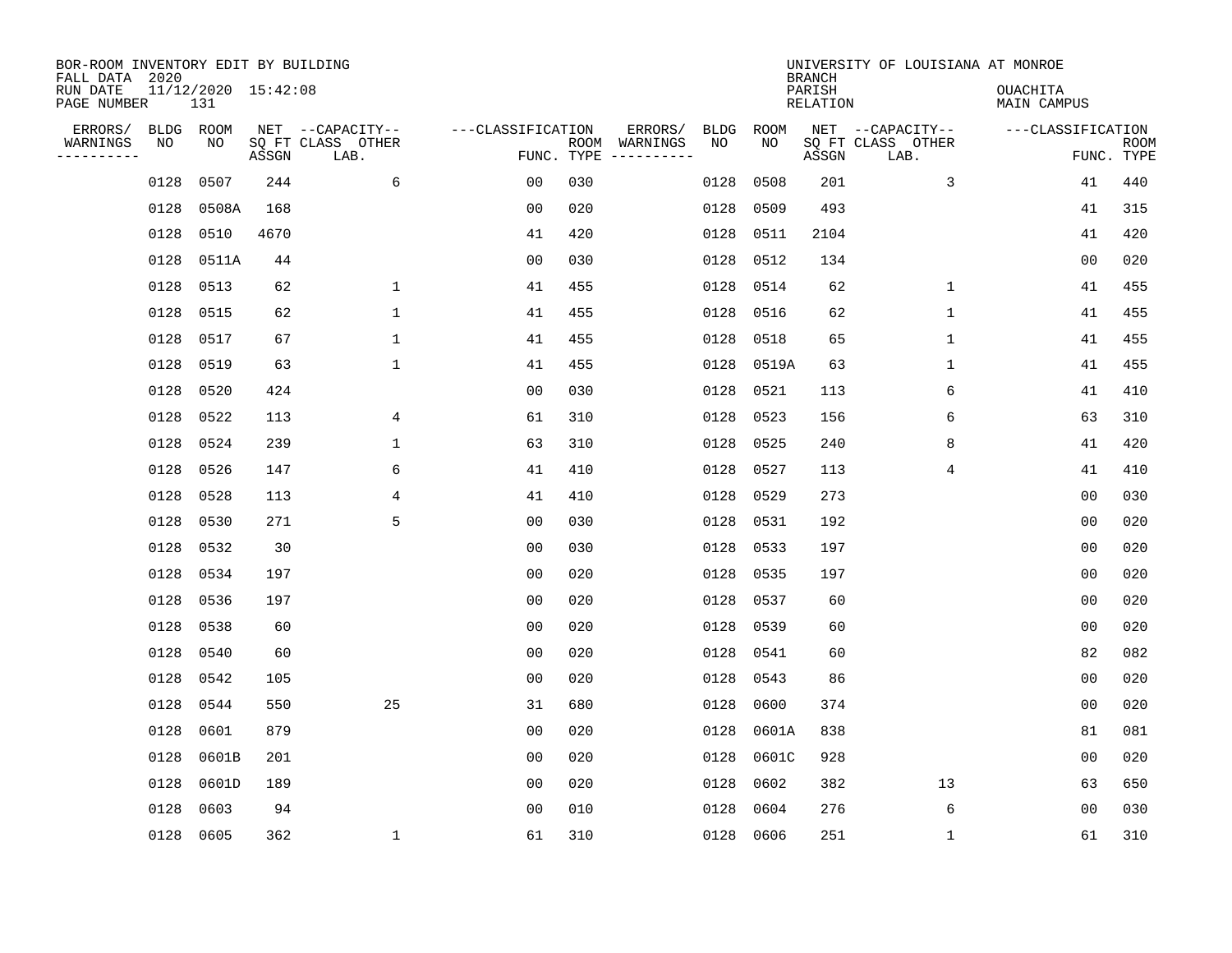| BOR-ROOM INVENTORY EDIT BY BUILDING<br>FALL DATA 2020 |                 |                            |       |                                               |                   |                    |                     |                   |            | <b>BRANCH</b>      | UNIVERSITY OF LOUISIANA AT MONROE             |                                |                           |
|-------------------------------------------------------|-----------------|----------------------------|-------|-----------------------------------------------|-------------------|--------------------|---------------------|-------------------|------------|--------------------|-----------------------------------------------|--------------------------------|---------------------------|
| RUN DATE<br>PAGE NUMBER                               |                 | 11/12/2020 15:42:08<br>132 |       |                                               |                   |                    |                     |                   |            | PARISH<br>RELATION |                                               | <b>OUACHITA</b><br>MAIN CAMPUS |                           |
| ERRORS/<br>WARNINGS<br>---------                      | BLDG ROOM<br>NO | NO                         | ASSGN | NET --CAPACITY--<br>SQ FT CLASS OTHER<br>LAB. | ---CLASSIFICATION | ROOM<br>FUNC. TYPE | ERRORS/<br>WARNINGS | <b>BLDG</b><br>NO | ROOM<br>NO | ASSGN              | NET --CAPACITY--<br>SQ FT CLASS OTHER<br>LAB. | ---CLASSIFICATION              | <b>ROOM</b><br>FUNC. TYPE |
|                                                       | 0128            | 0607                       | 267   | $\mathbf{1}$                                  | 61                | 310                |                     | 0128              | 0608       | 70                 |                                               | 63                             | 315                       |
|                                                       | 0128            | 0608A                      | 42    | $\mathbf 1$                                   | 0 <sub>0</sub>    | 030                |                     | 0128              | 0609       | 263                | $\mathbf 1$                                   | 61                             | 310                       |
|                                                       | 0128            | 0610                       | 335   | $\mathbf{1}$                                  | 61                | 325                |                     | 0128              | 0611       | 353                |                                               | 61                             | 315                       |
|                                                       | 0128            | 0612                       | 371   | $\mathbf{1}$                                  | 61                | 310                |                     | 0128              | 0613       | 300                | $\mathbf{1}$                                  | 61                             | 313                       |
|                                                       | 0128            | 0614                       | 225   |                                               | 61                | 315                |                     | 0128              | 0615       | 301                | 11                                            | 61                             | 350                       |
|                                                       | 0128            | 0616                       | 271   | $\mathbf{1}$                                  | 61                | 310                |                     | 0128              | 0617       | 271                | $\mathbf{1}$                                  | 61                             | 325                       |
|                                                       | 0128            | 0618                       | 244   | $\mathbf{1}$                                  | 61                | 320                |                     | 0128              | 0619       | 72                 |                                               | 61                             | 315                       |
|                                                       | 0128            | 0620                       | 39    | $\mathbf{1}$                                  | 0 <sub>0</sub>    | 030                |                     | 0128              | 0621       | 38                 |                                               | 61                             | 650                       |
|                                                       | 0128            | 0621A                      | 40    | $\mathbf{1}$                                  | 0 <sub>0</sub>    | 030                |                     | 0128              | 0622       | 654                | 27                                            | 61                             | 350                       |
|                                                       | 0128            | 0623                       | 414   | 1                                             | 61                | 310                |                     | 0128              | 0624       | 241                | $\mathbf 1$                                   | 61                             | 320                       |
|                                                       | 0128            | 0625                       | 193   |                                               | 61                | 315                |                     | 0128              | 0626       | 271                | $\mathbf 1$                                   | 61                             | 314                       |
|                                                       | 0128            | 0627                       | 328   | $\mathbf 1$                                   | 61                | 325                |                     | 0128              | 0628       | 257                | $\mathbf 1$                                   | 61                             | 314                       |
|                                                       | 0128            | 0629                       | 244   |                                               | 61                | 355                |                     | 0128              | 0630       | 417                |                                               | 0 <sub>0</sub>                 | 030                       |
|                                                       | 0128            | 0631                       | 714   | $\mathbf 1$                                   | 61                | 314                |                     | 0128              | 0632       | 578                | 1                                             | 61                             | 315                       |
|                                                       | 0128            | 0632A                      | 43    |                                               | 0 <sub>0</sub>    | 020                |                     | 0128              | 0633       | 256                | 1                                             | 61                             | 314                       |
|                                                       | 0128            | 0634                       | 73    |                                               | 61                | 590                |                     | 0128              | 0635       | 247                | 1                                             | 61                             | 314                       |
|                                                       | 0128            | 0636                       | 199   | $\mathbf 1$                                   | 61                | 314                |                     | 0128              | 0637       | 507                | 1                                             | 61                             | 325                       |
|                                                       | 0128            | 0637A                      | 47    | $\mathbf 1$                                   | 0 <sub>0</sub>    | 030                |                     | 0128              | 0638       | 432                | 15                                            | 61                             | 350                       |
|                                                       | 0128            | 0639                       | 514   |                                               | 61                | 313                |                     | 0128              | 0640       | 248                | 1                                             | 61                             | 313                       |
|                                                       | 0128            | 0641                       | 295   | $\mathbf{1}$                                  | 61                | 310                |                     | 0128              | 0641A      | 51                 |                                               | 61                             | 315                       |
|                                                       | 0128            | 0642                       | 48    | $\mathbf{1}$                                  | 0 <sub>0</sub>    | 030                |                     | 0128              | 0643       | 293                | 12                                            | 61                             | 350                       |
|                                                       | 0128            | 0644                       | 254   | $\mathbf{1}$                                  | 61                | 314                |                     | 0128              | 0645       | 304                | $\mathbf{1}$                                  | 61                             | 325                       |
|                                                       | 0128            | 0646                       | 221   | $\mathbf{1}$                                  | 61                | 314                |                     | 0128              | 0647       | 131                |                                               | 00                             | 020                       |
|                                                       | 0128            | 0648                       | 266   |                                               | 0 <sub>0</sub>    | 030                |                     | 0128              | 0649       | 167                |                                               | 00                             | 030                       |
|                                                       | 0128            | 0650                       | 143   |                                               | 61                | 731                |                     | 0128              | 0651       | 1043               | 42                                            | 61                             | 680                       |
|                                                       | 0128 0652       |                            | 269   | 5                                             | 00                | 030                |                     |                   | 0128 0653  | 187                |                                               | 0 <sub>0</sub>                 | 020                       |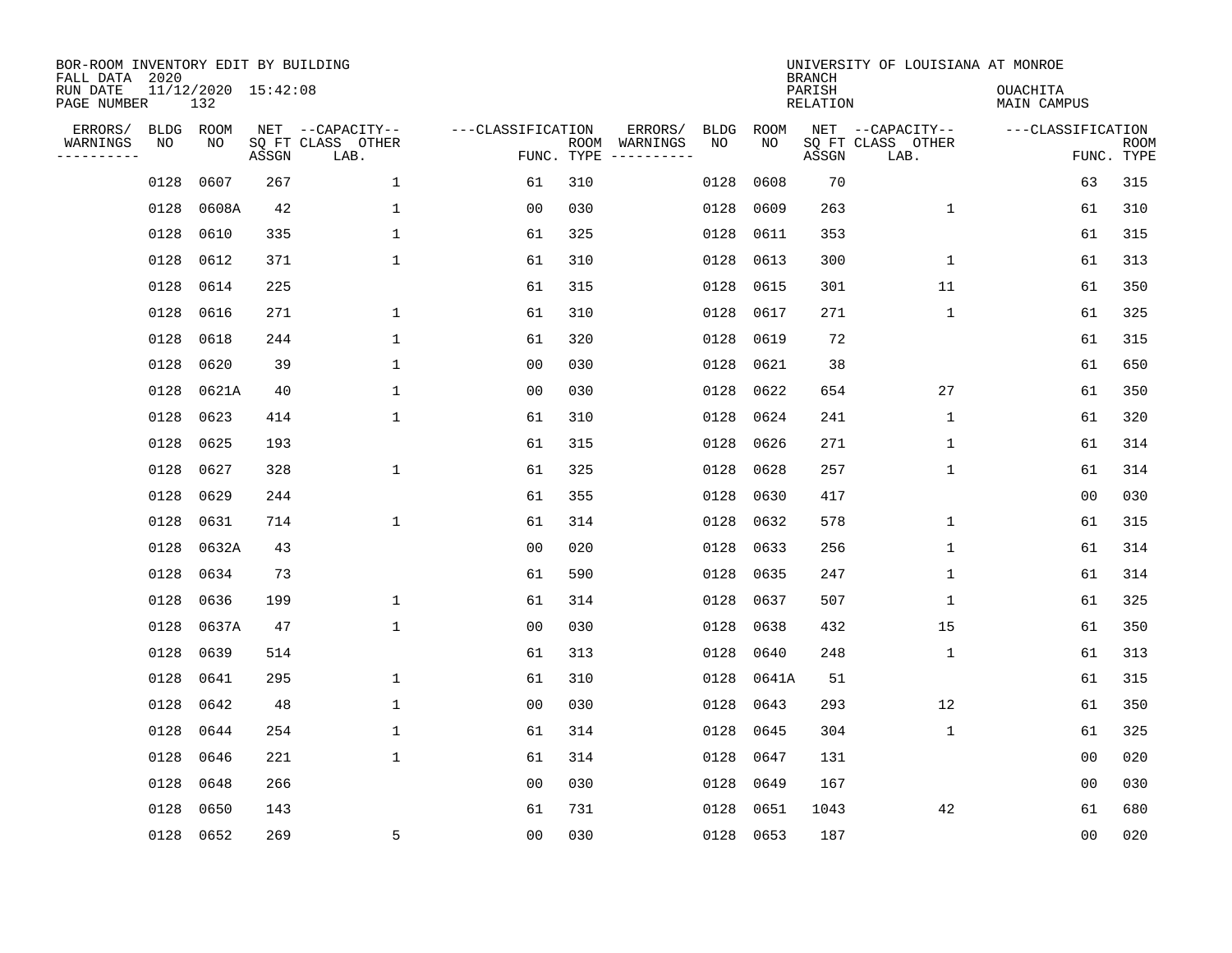| BOR-ROOM INVENTORY EDIT BY BUILDING<br>FALL DATA 2020 |           |                     |                           |                   |            |               |      |           | <b>BRANCH</b>             | UNIVERSITY OF LOUISIANA AT MONROE |                                |                           |
|-------------------------------------------------------|-----------|---------------------|---------------------------|-------------------|------------|---------------|------|-----------|---------------------------|-----------------------------------|--------------------------------|---------------------------|
| RUN DATE<br>PAGE NUMBER                               | 133       | 11/12/2020 15:42:08 |                           |                   |            |               |      |           | PARISH<br><b>RELATION</b> |                                   | <b>OUACHITA</b><br>MAIN CAMPUS |                           |
| ERRORS/                                               | BLDG ROOM |                     | NET --CAPACITY--          | ---CLASSIFICATION |            | ERRORS/       | BLDG | ROOM      |                           | NET --CAPACITY--                  | ---CLASSIFICATION              |                           |
| WARNINGS<br>NO<br>. <u>.</u>                          | ΝO        | ASSGN               | SQ FT CLASS OTHER<br>LAB. |                   | FUNC. TYPE | ROOM WARNINGS | NO   | NO        | ASSGN                     | SQ FT CLASS OTHER<br>LAB.         |                                | <b>ROOM</b><br>FUNC. TYPE |
| 0128                                                  | 0654      | 31                  |                           | 0 <sub>0</sub>    | 030        |               | 0128 | 0655      | 101                       |                                   | 73                             | 731                       |
| 0128                                                  | 0656      | 307                 |                           | 0 <sub>0</sub>    | 020        |               | 0128 | 0657      | 307                       |                                   | 0 <sub>0</sub>                 | 020                       |
| 0128                                                  | 0658      | 194                 |                           | 0 <sub>0</sub>    | 020        |               | 0128 | 0659      | 197                       |                                   | 0 <sub>0</sub>                 | 020                       |
| 0128                                                  | 0660      | 60                  |                           | 0 <sub>0</sub>    | 020        |               | 0128 | 0661      | 60                        |                                   | 0 <sub>0</sub>                 | 020                       |
| 0128                                                  | 0662      | 60                  |                           | 0 <sub>0</sub>    | 020        |               | 0128 | 0663      | 60                        |                                   | 00                             | 020                       |
| 0128                                                  | 0664      | 60                  |                           | 82                | 082        |               | 0128 | 0665      | 105                       |                                   | 0 <sub>0</sub>                 | 020                       |
| 0128                                                  | 0667      | 86                  |                           | 0 <sub>0</sub>    | 020        |               | 0128 | 0668      | 884                       |                                   | 0 <sub>0</sub>                 | 020                       |
| 0128                                                  | 0669      | 2050                |                           | 0 <sub>0</sub>    | 020        |               | 0128 | 0670      | 629                       |                                   | 0 <sub>0</sub>                 | 020                       |
| 0128                                                  | 0671      | 1192                |                           | 0 <sub>0</sub>    | 020        |               | 0128 | 0672      | 629                       |                                   | 0 <sub>0</sub>                 | 020                       |
| 0128                                                  | 0673      | 1260                |                           | 0 <sub>0</sub>    | 020        |               | 0128 | 0674      | 1406                      |                                   | 0 <sub>0</sub>                 | 020                       |
| 0128                                                  | 0675      | 1099                |                           | 0 <sub>0</sub>    | 020        |               | 0128 | 0700      | 380                       |                                   | 0 <sub>0</sub>                 | 020                       |
| 0128                                                  | 0701      | 917                 |                           | 0 <sub>0</sub>    | 020        |               | 0128 | 0701A     | 838                       |                                   | 81                             | 081                       |
| 0128                                                  | 0701B     | 576                 |                           | 0 <sub>0</sub>    | 020        |               | 0128 | 0701C     | 500                       |                                   | 0 <sub>0</sub>                 | 020                       |
| 0128                                                  | 0701D     | 769                 |                           | 0 <sub>0</sub>    | 020        |               | 0128 | 0701E     | 500                       |                                   | 0 <sub>0</sub>                 | 020                       |
| 0128                                                  | 0702      | 237                 |                           | 0 <sub>0</sub>    | 030        |               | 0128 | 0703      | 180                       | $\mathbf{1}$                      | 31                             | 315                       |
| 0128                                                  | 0704      | 514                 | 6                         | 31                | 310        |               | 0128 | 0704A     | 50                        |                                   | 31                             | 315                       |
| 0128                                                  | 0705      | 410                 | 11                        | 31                | 350        |               | 0128 | 0706      | 514                       |                                   | 0 <sub>0</sub>                 | 020                       |
| 0128                                                  | 0707      | 301                 | 8                         | 0 <sub>0</sub>    | 030        |               | 0128 | 0707A     | 42                        |                                   | 0 <sub>0</sub>                 | 030                       |
| 0128                                                  | 0707B     | 58                  |                           | 61                | 315        |               | 0128 | 0708      | 320                       | 7                                 | 0 <sub>0</sub>                 | 030                       |
| 0128                                                  | 0708A     | 42                  |                           | 0 <sub>0</sub>    | 030        |               | 0128 | 0709      | 90                        |                                   | 61                             | 590                       |
| 0128                                                  | 0710      | 590                 | $\mathbf 1$               | 31                | 730        |               | 0128 | 0710A     | 120                       |                                   | 0 <sub>0</sub>                 | 020                       |
| 0128                                                  | 0711      | 709                 |                           | 0 <sub>0</sub>    | 030        |               | 0128 | 0711A     | 67                        |                                   | 0 <sub>0</sub>                 | 010                       |
| 0128                                                  | 0712      | 520                 |                           | 0 <sub>0</sub>    | 030        |               | 0128 | 0713      | 4236                      | 250                               | 31                             | 680                       |
| 0128                                                  | 0713A     | 41                  |                           | 31                | 685        |               | 0128 | 0713B     | 41                        |                                   | 31                             | 685                       |
| 0128                                                  | 0714      | 990                 | 10                        | 31                | 630        |               | 0128 | 0715      | 380                       |                                   | 0 <sub>0</sub>                 | 020                       |
|                                                       | 0128 0716 | 31                  |                           | 0 <sub>0</sub>    | 030        |               |      | 0128 0717 | 170                       |                                   | 0 <sub>0</sub>                 | 030                       |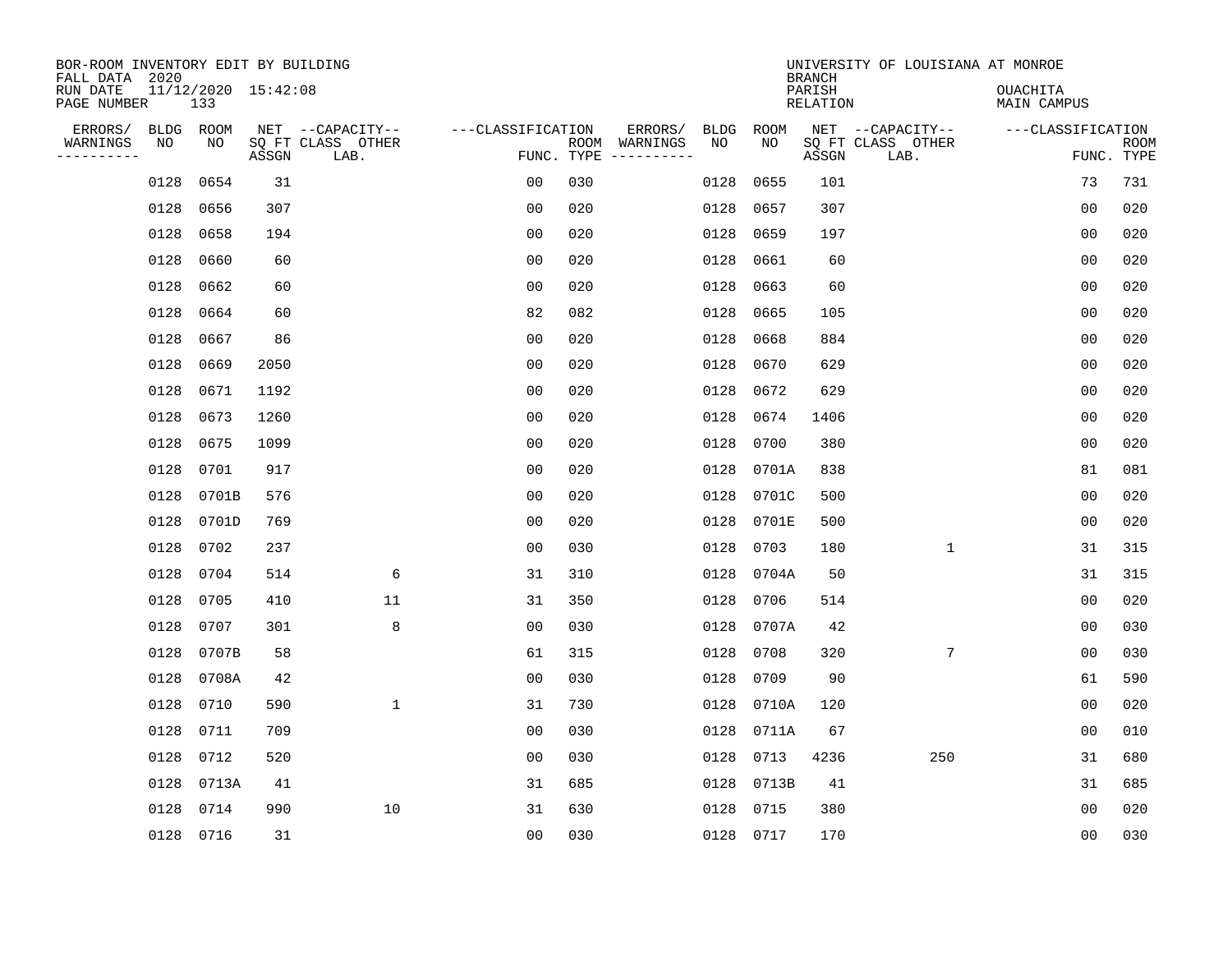| BOR-ROOM INVENTORY EDIT BY BUILDING<br>FALL DATA 2020 |             |           |                     |                           |                   |            |                              |           |                                                  | <b>BRANCH</b>      | UNIVERSITY OF LOUISIANA AT MONROE                                                                                                                        |                                    |                    |
|-------------------------------------------------------|-------------|-----------|---------------------|---------------------------|-------------------|------------|------------------------------|-----------|--------------------------------------------------|--------------------|----------------------------------------------------------------------------------------------------------------------------------------------------------|------------------------------------|--------------------|
| RUN DATE<br>PAGE NUMBER                               |             | 134       | 11/12/2020 15:42:08 |                           |                   |            |                              |           |                                                  | PARISH<br>RELATION |                                                                                                                                                          | OUACHITA<br>MAIN CAMPUS            |                    |
| ERRORS/                                               | <b>BLDG</b> | ROOM      |                     | NET --CAPACITY--          | ---CLASSIFICATION |            | ERRORS/                      | BLDG      | ROOM                                             |                    | NET --CAPACITY--                                                                                                                                         | ---CLASSIFICATION                  |                    |
| WARNINGS<br>----------                                | NO          | NO        | ASSGN               | SQ FT CLASS OTHER<br>LAB. |                   | FUNC. TYPE | ROOM WARNINGS<br>----------- | NO        | NO                                               | ASSGN              | SQ FT CLASS OTHER<br>LAB.                                                                                                                                |                                    | ROOM<br>FUNC. TYPE |
|                                                       | 0128        | 0718      | 333                 |                           | 00                | 020        |                              | 0128      | 0719                                             | 355                |                                                                                                                                                          | 00                                 | 020                |
|                                                       | 0128        | 0720      | 269                 |                           | 00                | 020        |                              | 0128      | 0721                                             | 265                |                                                                                                                                                          | 0 <sub>0</sub>                     | 020                |
|                                                       | 0128        | 0722      | 168                 |                           | 0 <sub>0</sub>    | 020        |                              | 0128      | 0723                                             | 65                 |                                                                                                                                                          | 0 <sub>0</sub>                     | 020                |
|                                                       | 0128        | 0724      | 72                  |                           | 0 <sub>0</sub>    | 020        |                              | 0128      | 0725                                             | 72                 |                                                                                                                                                          | 00                                 | 020                |
|                                                       | 0128        | 0726      | 72                  |                           | 0 <sub>0</sub>    | 020        |                              | 0128      | 0727                                             | 72                 |                                                                                                                                                          | 0 <sub>0</sub>                     | 020                |
|                                                       | 0128        | 0728      | 138                 |                           | 82                | 082        |                              | 0128      | 0729                                             | 80                 |                                                                                                                                                          | 0 <sub>0</sub>                     | 020                |
|                                                       | 0128        | 0730      | 56                  |                           | 0 <sub>0</sub>    | 020        |                              | 0128      | 0800                                             | 27                 |                                                                                                                                                          | 0 <sub>0</sub>                     | 020                |
|                                                       | 0128        | 0801      | 1994                |                           | 0 <sub>0</sub>    | 030        |                              | 0128      | 0802                                             | 213                |                                                                                                                                                          | 0 <sub>0</sub>                     | 030                |
|                                                       | 0128        | 0803      | 478                 |                           | 0 <sub>0</sub>    | 030        |                              | 0128      | 0803A                                            | 130                |                                                                                                                                                          | 0 <sub>0</sub>                     | 030                |
|                                                       | 0128        | 0803B     | 130                 |                           | 0 <sub>0</sub>    | 030        |                              | 0128      | 0804                                             | 27                 |                                                                                                                                                          | 0 <sub>0</sub>                     | 020                |
|                                                       | 0128        |           | 0805 13455          |                           | 0 <sub>0</sub>    | 020        |                              | 0128      | 0806                                             | 23                 |                                                                                                                                                          | 00                                 | 030                |
|                                                       | 0128        | 0807      | 192                 |                           | 0 <sub>0</sub>    | 020        | 9                            | 0128 201D | TOTAL NUMBER CLASSROOMS<br>TOTAL NUMBER LABS 210 | 1007               | 2<br>TOTAL ASSIGNABLE & UNASSIGNABLE SQFT:<br>TOTAL NET ASSIGN SQ. FT. IN ROOM FILE<br>TOTAL NUMBER COMPUTER CLASSROOMS<br>TOTAL NUMBER SPECIAL LABS 220 | 41<br>249,165<br>158,667<br>8<br>2 | 410                |
|                                                       | 0205        | 0100      | 160                 | 2                         | 91                | 920        |                              |           | 0205 0101                                        | 160                | $\overline{2}$                                                                                                                                           | 91                                 | 920                |
|                                                       | 0205        | 0102      | 160                 | 2                         | 91                | 920        |                              | 0205      | 0103                                             | 160                | 2                                                                                                                                                        | 91                                 | 920                |
|                                                       | 0205        | 0104      | 160                 | 2                         | 91                | 920        |                              | 0205      | 0105                                             | 160                | 2                                                                                                                                                        | 91                                 | 920                |
|                                                       | 0205        | 0106      | 160                 | 2                         | 91                | 920        |                              | 0205      | 0107                                             | 160                | 2                                                                                                                                                        | 91                                 | 920                |
|                                                       | 0205        | 0108      | 160                 | 2                         | 91                | 920        |                              | 0205      | 0109                                             | 160                | $\overline{a}$                                                                                                                                           | 91                                 | 920                |
|                                                       | 0205        | 0110      | 160                 | 2                         | 91                | 920        |                              | 0205      | 0111                                             | 160                | 2                                                                                                                                                        | 91                                 | 920                |
|                                                       | 0205        | 0112      | 160                 | 2                         | 91                | 920        |                              | 0205      | 0113                                             | 160                | 2                                                                                                                                                        | 91                                 | 920                |
|                                                       | 0205        | 0114      | 160                 | 2                         | 91                | 920        |                              | 0205      | 0115                                             | 160                | $\overline{2}$                                                                                                                                           | 91                                 | 920                |
|                                                       | 0205        | 0116      | 160                 | 2                         | 91                | 920        |                              | 0205      | 0117                                             | 160                | $\overline{2}$                                                                                                                                           | 91                                 | 920                |
|                                                       | 0205        | 0118      | 160                 | 2                         | 91                | 920        |                              | 0205      | 0119                                             | 160                | 2                                                                                                                                                        | 91                                 | 920                |
|                                                       |             | 0205 0120 | 160                 | 2                         | 91                | 920        |                              |           | 0205 0121                                        | 160                | 2                                                                                                                                                        | 91                                 | 920                |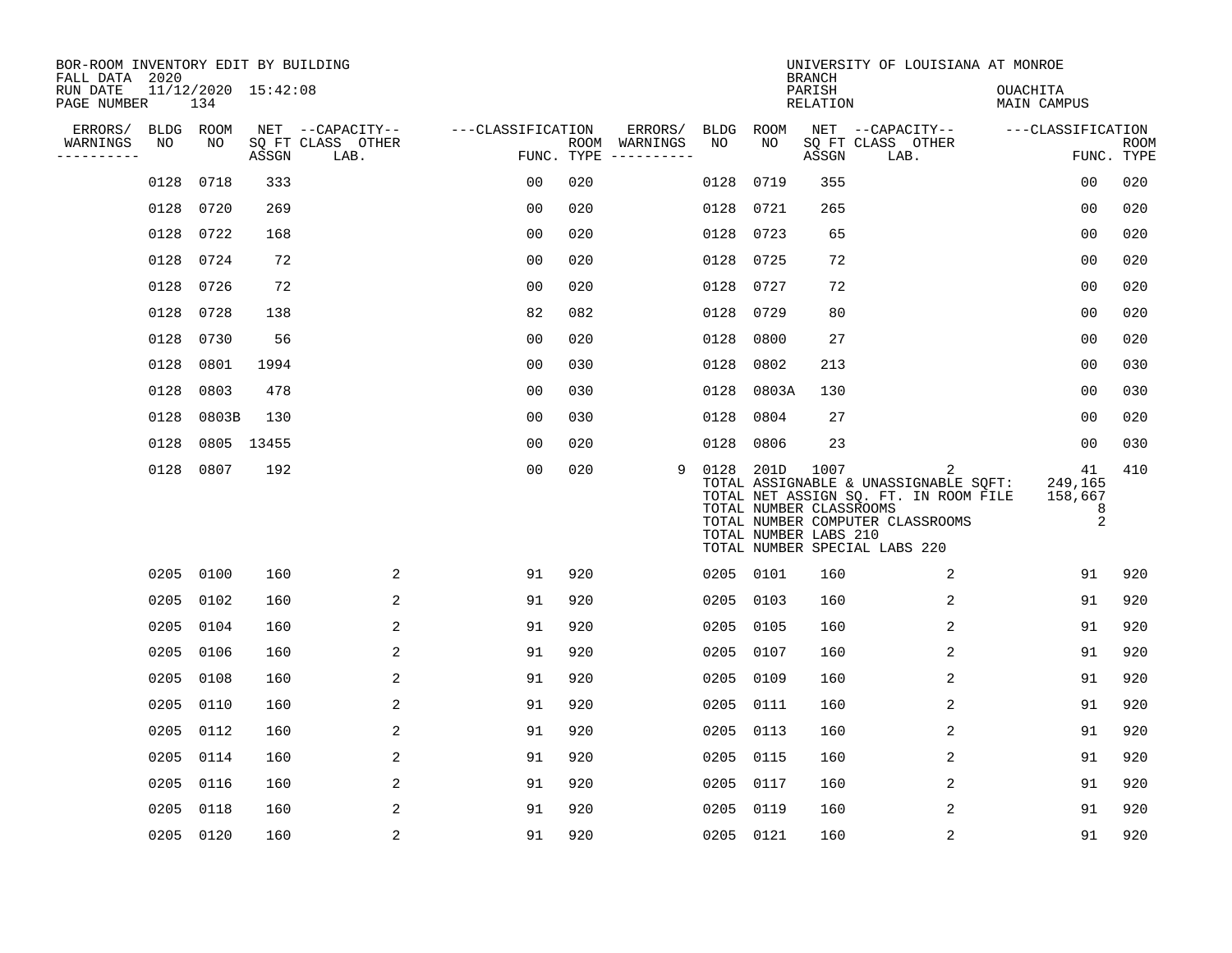| BOR-ROOM INVENTORY EDIT BY BUILDING<br>FALL DATA 2020 |            |            |                     |                                               |                                 |     |                          |                   |            | <b>BRANCH</b>      | UNIVERSITY OF LOUISIANA AT MONROE             |                                |                           |
|-------------------------------------------------------|------------|------------|---------------------|-----------------------------------------------|---------------------------------|-----|--------------------------|-------------------|------------|--------------------|-----------------------------------------------|--------------------------------|---------------------------|
| RUN DATE<br>PAGE NUMBER                               |            | 135        | 11/12/2020 15:42:08 |                                               |                                 |     |                          |                   |            | PARISH<br>RELATION |                                               | <b>OUACHITA</b><br>MAIN CAMPUS |                           |
| ERRORS/<br>WARNINGS<br>---------                      | BLDG<br>ΝO | ROOM<br>NO | ASSGN               | NET --CAPACITY--<br>SQ FT CLASS OTHER<br>LAB. | ---CLASSIFICATION<br>FUNC. TYPE |     | ERRORS/<br>ROOM WARNINGS | <b>BLDG</b><br>NO | ROOM<br>NO | ASSGN              | NET --CAPACITY--<br>SQ FT CLASS OTHER<br>LAB. | ---CLASSIFICATION              | <b>ROOM</b><br>FUNC. TYPE |
|                                                       | 0205       | 0122       | 160                 | 2                                             | 91                              | 920 |                          | 0205              | 0123       | 160                | 2                                             | 91                             | 920                       |
|                                                       | 0205       | 0124       | 160                 | 2                                             | 91                              | 920 |                          | 0205              | 0125       | 160                | 2                                             | 91                             | 920                       |
|                                                       | 0205       | 0126       | 160                 | 2                                             | 91                              | 920 |                          | 0205              | 0127       | 160                | 2                                             | 91                             | 920                       |
|                                                       | 0205 0128  |            | 160                 | 2                                             | 91                              | 920 |                          | 0205              | 0129       | 160                | 2                                             | 91                             | 920                       |
|                                                       | 0205       | 0130       | 160                 | 2                                             | 91                              | 920 |                          | 0205              | 0131       | 160                | 2                                             | 91                             | 920                       |
|                                                       | 0205 0132  |            | 160                 | 2                                             | 91                              | 920 |                          | 0205              | 0133       | 160                | 2                                             | 91                             | 920                       |
|                                                       | 0205 0134  |            | 160                 | 2                                             | 91                              | 920 |                          | 0205              | 0135       | 160                | 2                                             | 91                             | 920                       |
|                                                       | 0205 0136  |            | 160                 | 2                                             | 91                              | 920 |                          | 0205              | 0137       | 160                | 2                                             | 91                             | 920                       |
|                                                       | 0205       | 0138       | 160                 | 2                                             | 91                              | 920 |                          | 0205              | 0139       | 160                | 2                                             | 91                             | 920                       |
|                                                       | 0205       | 0140       | 160                 | 2                                             | 91                              | 920 |                          | 0205              | 0141       | 160                | 2                                             | 91                             | 920                       |
|                                                       | 0205       | 0142       | 160                 | 2                                             | 91                              | 920 |                          | 0205              | 0143       | 160                | 2                                             | 91                             | 920                       |
|                                                       | 0205 0144  |            | 160                 | 2                                             | 91                              | 920 |                          | 0205              | 0145       | 160                | 2                                             | 91                             | 920                       |
|                                                       | 0205       | 0146       | 61                  | $\mathbf{1}$                                  | 91                              | 919 |                          | 0205              | 0147       | 61                 | $\mathbf{1}$                                  | 91                             | 919                       |
|                                                       | 0205       | 0148       | 61                  | $\mathbf{1}$                                  | 91                              | 919 |                          | 0205              | 0149       | 61                 | $\mathbf 1$                                   | 91                             | 919                       |
|                                                       | 0205       | 0150       | 61                  | 1                                             | 91                              | 919 |                          | 0205              | 0151       | 61                 | 1                                             | 91                             | 919                       |
|                                                       | 0205       | 0152       | 61                  | 1                                             | 91                              | 919 |                          | 0205              | 0153       | 61                 | 1                                             | 91                             | 919                       |
|                                                       | 0205       | 0154       | 61                  | 1                                             | 91                              | 919 |                          | 0205              | 0155       | 61                 | 1                                             | 91                             | 919                       |
|                                                       | 0205       | 0156       | 61                  | $\mathbf{1}$                                  | 91                              | 919 |                          | 0205              | 0157       | 61                 | $\mathbf 1$                                   | 91                             | 919                       |
|                                                       | 0205       | 0158       | 61                  | 1                                             | 91                              | 919 |                          | 0205              | 0159       | 61                 | 1                                             | 91                             | 919                       |
|                                                       | 0205       | 0160       | 61                  | 1                                             | 91                              | 919 |                          | 0205              | 0161       | 61                 | $\mathbf 1$                                   | 91                             | 919                       |
|                                                       | 0205       | 0162       | 61                  | $\mathbf{1}$                                  | 91                              | 919 |                          | 0205              | 0163       | 61                 | $\mathbf 1$                                   | 91                             | 919                       |
|                                                       | 0205       | 0164       | 61                  | $\mathbf{1}$                                  | 91                              | 919 |                          | 0205              | 0165       | 61                 | $\mathbf{1}$                                  | 91                             | 919                       |
|                                                       | 0205       | 0166       | 61                  | $\mathbf{1}$                                  | 91                              | 919 |                          | 0205              | 0167       | 61                 | $\mathbf 1$                                   | 91                             | 919                       |
|                                                       | 0205       | 0168       | 61                  | $\mathbf{1}$                                  | 91                              | 919 |                          | 0205              | 0169       | 61                 | $\mathbf{1}$                                  | 91                             | 919                       |
|                                                       | 0205       | 0170       | 25                  |                                               | 00                              | 030 |                          | 0205              | 0171       | 42                 |                                               | 00                             | 020                       |
|                                                       | 0205 0172  |            | 104                 |                                               | 0 <sub>0</sub>                  | 030 |                          |                   | 0205 0173  | 25                 |                                               | 0 <sub>0</sub>                 | 010                       |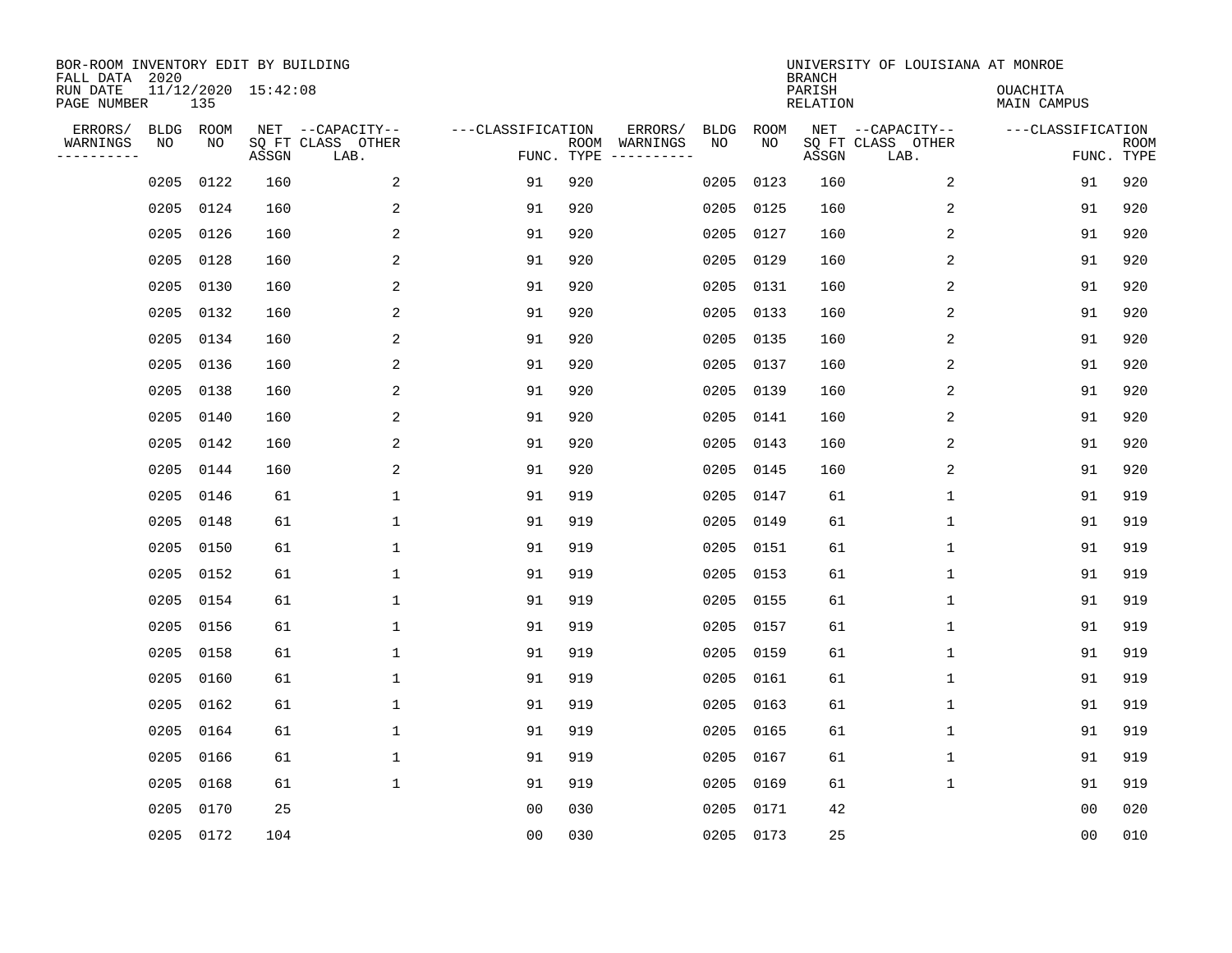| BOR-ROOM INVENTORY EDIT BY BUILDING<br>FALL DATA 2020 |                            |       |                                               |                   |                    |                     |                   |            | <b>BRANCH</b>             | UNIVERSITY OF LOUISIANA AT MONROE             |                                |                           |
|-------------------------------------------------------|----------------------------|-------|-----------------------------------------------|-------------------|--------------------|---------------------|-------------------|------------|---------------------------|-----------------------------------------------|--------------------------------|---------------------------|
| RUN DATE<br>PAGE NUMBER                               | 11/12/2020 15:42:08<br>136 |       |                                               |                   |                    |                     |                   |            | PARISH<br><b>RELATION</b> |                                               | <b>OUACHITA</b><br>MAIN CAMPUS |                           |
| ERRORS/<br>WARNINGS<br>NO<br>---------                | BLDG ROOM<br>NO            | ASSGN | NET --CAPACITY--<br>SQ FT CLASS OTHER<br>LAB. | ---CLASSIFICATION | ROOM<br>FUNC. TYPE | ERRORS/<br>WARNINGS | <b>BLDG</b><br>NO | ROOM<br>NO | ASSGN                     | NET --CAPACITY--<br>SQ FT CLASS OTHER<br>LAB. | ---CLASSIFICATION              | <b>ROOM</b><br>FUNC. TYPE |
| 0205                                                  | 0174                       | 42    |                                               | 0 <sub>0</sub>    | 020                |                     | 0205              | 0175       | 104                       |                                               | 00                             | 030                       |
| 0205                                                  | 0176                       | 1480  | 25                                            | 52                | 650                |                     | 0205              | 0177       | 96                        | $\mathbf 1$                                   | 52                             | 655                       |
| 0205                                                  | 0178                       | 126   |                                               | 0 <sub>0</sub>    | 020                |                     | 0205              | 0179       | 96                        |                                               | 0 <sub>0</sub>                 | 020                       |
| 0205                                                  | 0180                       | 25    |                                               | 0 <sub>0</sub>    | 010                |                     | 0205              | 0181       | 69                        | $\mathbf{1}$                                  | 91                             | 919                       |
| 0205                                                  | 0182                       | 42    | 1                                             | 91                | 919                |                     | 0205              | 0183       | 168                       | $\mathbf 1$                                   | 91                             | 310                       |
| 0205                                                  | 0184                       | 240   | $\mathbf{1}$                                  | 91                | 950                |                     |                   | 0205 0185  | 10                        |                                               | 91                             | 315                       |
| 0205                                                  | 0186                       | 40    |                                               | 91                | 950                |                     | 0205              | 0187       | 162                       | $\mathbf 1$                                   | 91                             | 950                       |
| 0205                                                  | 0188                       | 13    |                                               | 91                | 950                |                     |                   | 0205 0189  | 101                       | $\mathbf 1$                                   | 91                             | 919                       |
| 0205                                                  | 0190                       | 494   |                                               | 0 <sub>0</sub>    | 030                |                     | 0205              | 0191       | 21                        |                                               | 0 <sub>0</sub>                 | 010                       |
| 0205                                                  | 0192                       | 181   | $\mathbf 1$                                   | 0 <sub>0</sub>    | 020                |                     |                   | 0205 0193  | 317                       | $\mathbf 1$                                   | 52                             | 650                       |
| 0205                                                  | 0193A                      | 43    |                                               | 0 <sub>0</sub>    | 020                |                     | 0205              | 0194       | 10                        |                                               | 0 <sub>0</sub>                 | 010                       |
| 0205                                                  | 0200                       | 160   | 2                                             | 91                | 920                |                     | 0205              | 0201       | 160                       | 2                                             | 91                             | 920                       |
| 0205                                                  | 0202                       | 160   | 2                                             | 91                | 920                |                     | 0205              | 0203       | 160                       | 2                                             | 91                             | 920                       |
| 0205                                                  | 0204                       | 160   | 2                                             | 91                | 920                |                     | 0205              | 0205       | 160                       | 2                                             | 91                             | 920                       |
| 0205                                                  | 0206                       | 160   | $\overline{c}$                                | 91                | 920                |                     | 0205              | 0207       | 160                       | 2                                             | 91                             | 920                       |
| 0205                                                  | 0208                       | 160   | 2                                             | 91                | 920                |                     | 0205              | 0209       | 160                       | 2                                             | 91                             | 920                       |
| 0205                                                  | 0210                       | 160   | 2                                             | 91                | 920                |                     | 0205              | 0211       | 160                       | 2                                             | 91                             | 920                       |
| 0205                                                  | 0212                       | 160   | 2                                             | 91                | 920                |                     | 0205              | 0213       | 160                       | 2                                             | 91                             | 920                       |
| 0205                                                  | 0214                       | 160   | 2                                             | 91                | 920                |                     | 0205              | 0215       | 160                       | 2                                             | 91                             | 920                       |
| 0205                                                  | 0217                       | 160   | 2                                             | 91                | 920                |                     | 0205              | 0218       | 160                       | 2                                             | 91                             | 920                       |
| 0205                                                  | 0219                       | 160   | 2                                             | 91                | 920                |                     | 0205              | 0220       | 160                       | 2                                             | 91                             | 920                       |
| 0205                                                  | 0221                       | 160   | 2                                             | 91                | 920                |                     | 0205              | 0222       | 160                       | 2                                             | 91                             | 920                       |
| 0205                                                  | 0223                       | 160   | 2                                             | 91                | 920                |                     | 0205              | 0224       | 160                       | 2                                             | 91                             | 920                       |
| 0205                                                  | 0225                       | 160   | 2                                             | 91                | 920                |                     | 0205              | 0226       | 160                       | 2                                             | 91                             | 920                       |
| 0205                                                  | 0227                       | 160   | 2                                             | 91                | 920                |                     | 0205              | 0228       | 160                       | 2                                             | 91                             | 920                       |
|                                                       | 0205 0229                  | 160   | $\overline{c}$                                | 91                | 920                |                     |                   | 0205 0230  | 160                       | $\sqrt{2}$                                    | 91                             | 920                       |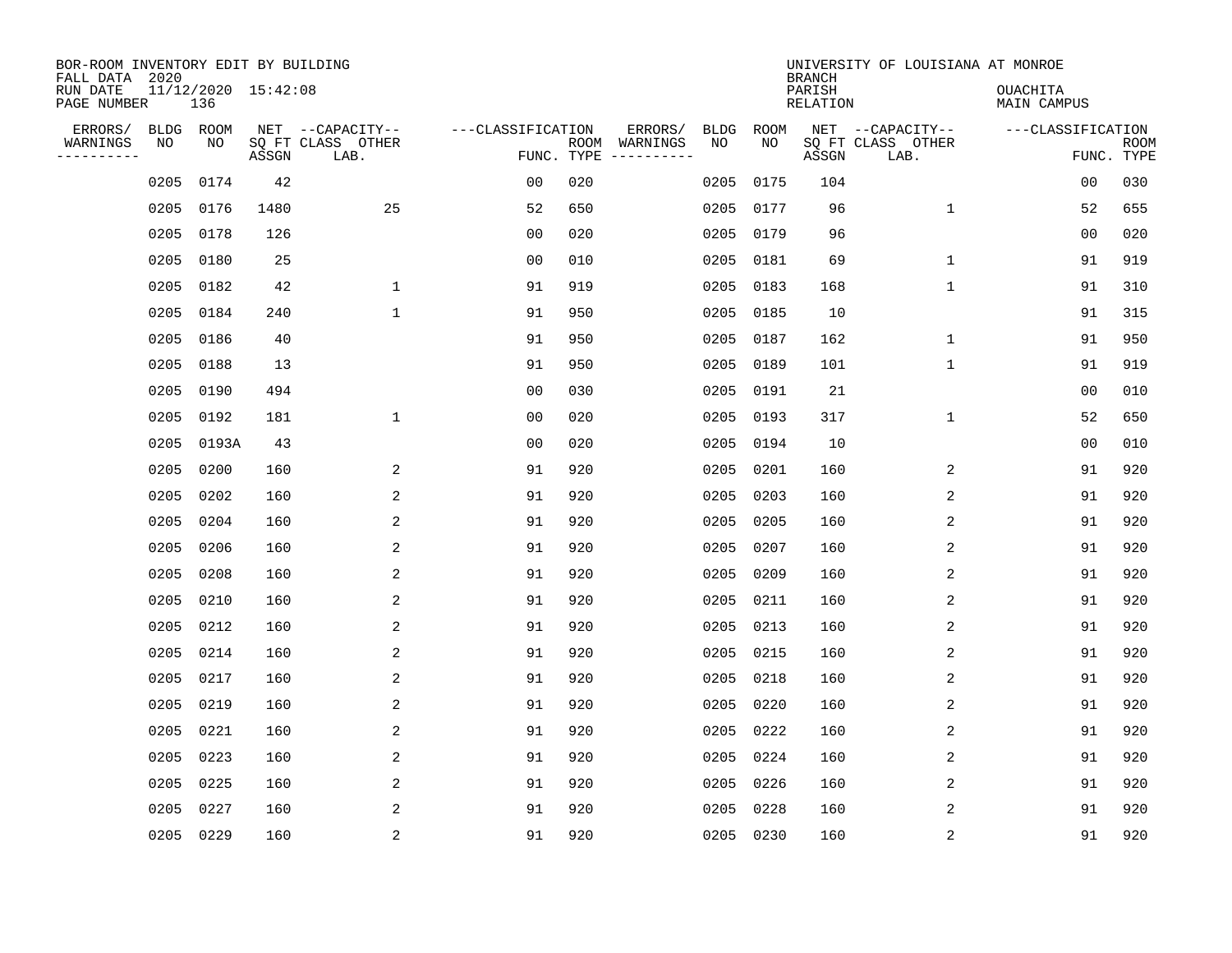| BOR-ROOM INVENTORY EDIT BY BUILDING<br>FALL DATA 2020 |            |            |                     |                                               |                                 |     |                          |                   |            | <b>BRANCH</b>      | UNIVERSITY OF LOUISIANA AT MONROE             |                                |                           |
|-------------------------------------------------------|------------|------------|---------------------|-----------------------------------------------|---------------------------------|-----|--------------------------|-------------------|------------|--------------------|-----------------------------------------------|--------------------------------|---------------------------|
| RUN DATE<br>PAGE NUMBER                               |            | 137        | 11/12/2020 15:42:08 |                                               |                                 |     |                          |                   |            | PARISH<br>RELATION |                                               | <b>OUACHITA</b><br>MAIN CAMPUS |                           |
| ERRORS/<br>WARNINGS<br>---------                      | BLDG<br>ΝO | ROOM<br>NO | ASSGN               | NET --CAPACITY--<br>SQ FT CLASS OTHER<br>LAB. | ---CLASSIFICATION<br>FUNC. TYPE |     | ERRORS/<br>ROOM WARNINGS | <b>BLDG</b><br>NO | ROOM<br>NO | ASSGN              | NET --CAPACITY--<br>SQ FT CLASS OTHER<br>LAB. | ---CLASSIFICATION              | <b>ROOM</b><br>FUNC. TYPE |
|                                                       | 0205       | 0231       | 160                 | 2                                             | 91                              | 920 |                          | 0205              | 0232       | 160                | 2                                             | 91                             | 920                       |
|                                                       | 0205       | 0233       | 160                 | 2                                             | 91                              | 920 |                          | 0205              | 0234       | 160                | 2                                             | 91                             | 920                       |
|                                                       | 0205       | 0235       | 160                 | 2                                             | 91                              | 920 |                          | 0205              | 0236       | 160                | 2                                             | 91                             | 920                       |
|                                                       | 0205 0237  |            | 160                 | $\overline{a}$                                | 91                              | 920 |                          | 0205              | 0238       | 160                | 2                                             | 91                             | 920                       |
|                                                       | 0205       | 0240       | 160                 | 2                                             | 91                              | 920 |                          | 0205              | 0241       | 160                | 2                                             | 91                             | 920                       |
|                                                       | 0205 0242  |            | 160                 | 2                                             | 91                              | 920 |                          | 0205              | 0243       | 160                | 2                                             | 91                             | 920                       |
|                                                       | 0205 0244  |            | 160                 | 2                                             | 91                              | 920 |                          | 0205              | 0245       | 160                | 2                                             | 91                             | 920                       |
|                                                       | 0205 0246  |            | 160                 | 2                                             | 91                              | 920 |                          | 0205              | 0247       | 160                | 2                                             | 91                             | 920                       |
|                                                       | 0205       | 0248       | 160                 | 2                                             | 91                              | 920 |                          | 0205              | 0249       | 160                | 2                                             | 91                             | 920                       |
|                                                       | 0205       | 0250       | 160                 | 2                                             | 91                              | 920 |                          | 0205              | 0251       | 160                | 2                                             | 91                             | 920                       |
|                                                       | 0205       | 0252       | 160                 | 2                                             | 91                              | 920 |                          | 0205              | 0253       | 160                | 2                                             | 91                             | 920                       |
|                                                       | 0205 0254  |            | 160                 | 2                                             | 91                              | 920 |                          | 0205              | 0255       | 160                | 2                                             | 91                             | 920                       |
|                                                       | 0205       | 0256       | 160                 | 2                                             | 91                              | 920 |                          | 0205              | 0257       | 160                | 2                                             | 91                             | 920                       |
|                                                       | 0205       | 0258       | 160                 | 2                                             | 91                              | 920 |                          | 0205              | 0259       | 160                | 2                                             | 91                             | 920                       |
|                                                       | 0205       | 0260       | 160                 | $\overline{\mathbf{c}}$                       | 91                              | 920 |                          | 0205              | 0261       | 160                | 2                                             | 91                             | 920                       |
|                                                       | 0205       | 0262       | 61                  | 1                                             | 91                              | 919 |                          | 0205              | 0263       | 61                 | 1                                             | 91                             | 919                       |
|                                                       | 0205       | 0264       | 61                  | 1                                             | 91                              | 919 |                          | 0205              | 0265       | 61                 | 1                                             | 91                             | 919                       |
|                                                       | 0205       | 0266       | 61                  | 1                                             | 91                              | 919 |                          | 0205              | 0267       | 61                 | $\mathbf 1$                                   | 91                             | 919                       |
|                                                       | 0205       | 0268       | 25                  |                                               | 0 <sub>0</sub>                  | 010 |                          | 0205              | 0269       | 61                 | 1                                             | 91                             | 919                       |
|                                                       | 0205       | 0270       | 61                  | 1                                             | 91                              | 919 |                          | 0205              | 0271       | 61                 | $\mathbf 1$                                   | 91                             | 919                       |
|                                                       | 0205       | 0272       | 61                  | $\mathbf{1}$                                  | 91                              | 919 |                          | 0205              | 0273       | 61                 | $\mathbf{1}$                                  | 91                             | 919                       |
|                                                       | 0205       | 0274       | 61                  | $\mathbf{1}$                                  | 91                              | 919 |                          | 0205              | 0275       | 61                 | $\mathbf{1}$                                  | 91                             | 919                       |
|                                                       | 0205       | 0276       | 61                  | $\mathbf{1}$                                  | 91                              | 919 |                          | 0205              | 0277       | 61                 | $\mathbf{1}$                                  | 91                             | 919                       |
|                                                       | 0205       | 0278       | 61                  | $\mathbf{1}$                                  | 91                              | 919 |                          | 0205              | 0279       | 61                 | $\mathbf{1}$                                  | 91                             | 919                       |
|                                                       | 0205       | 0280       | 21                  |                                               | 00                              | 010 |                          | 0205              | 0281       | 61                 | 1                                             | 91                             | 919                       |
|                                                       | 0205 0282  |            | 61                  | 1                                             | 91                              | 919 |                          |                   | 0205 0283  | 61                 | $\mathbf{1}$                                  | 91                             | 919                       |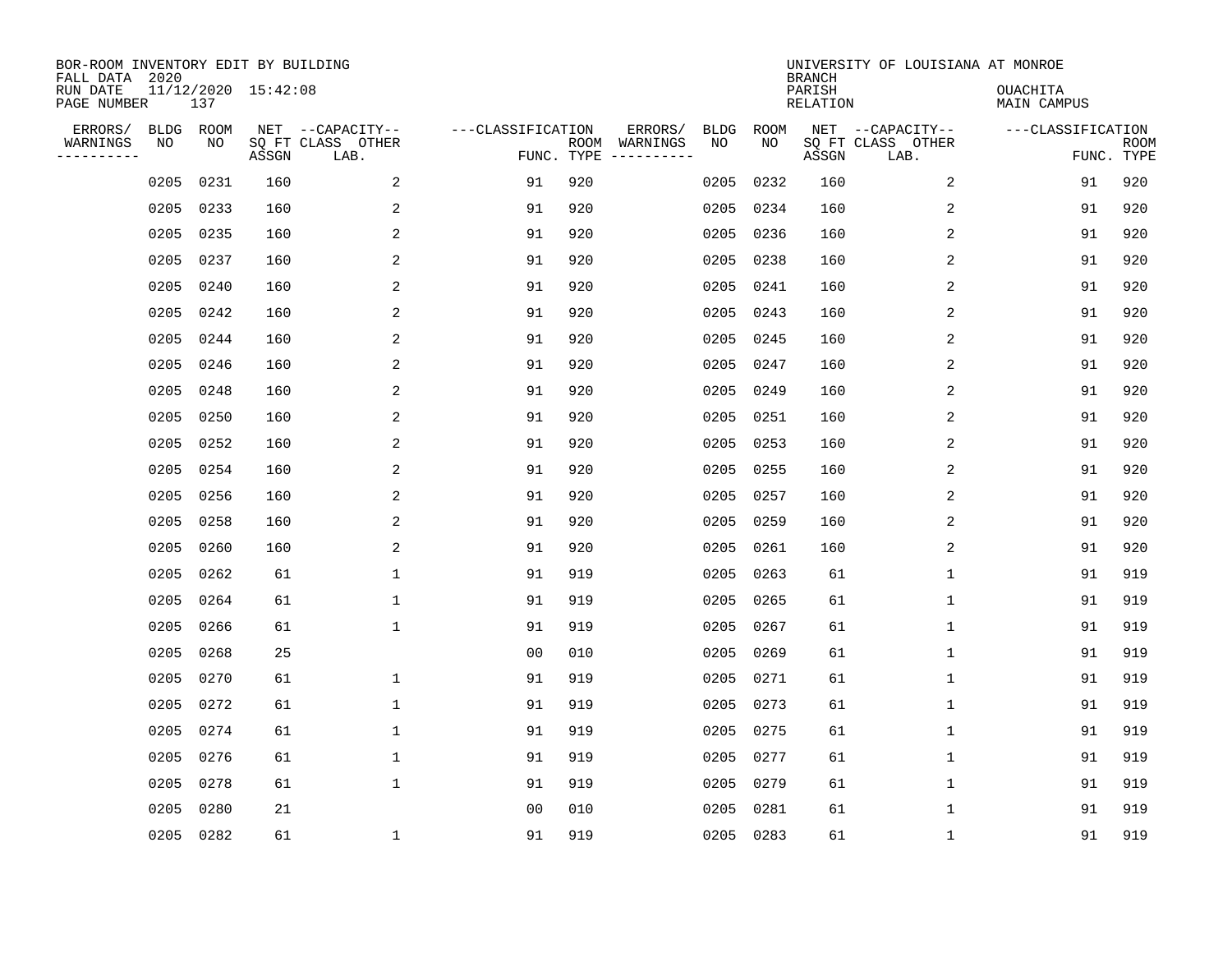| BOR-ROOM INVENTORY EDIT BY BUILDING<br>FALL DATA 2020 |            |            |                     |                                               |                                 |     |                                                                                                                             |                   |            | <b>BRANCH</b>      | UNIVERSITY OF LOUISIANA AT MONROE             |                                |                           |
|-------------------------------------------------------|------------|------------|---------------------|-----------------------------------------------|---------------------------------|-----|-----------------------------------------------------------------------------------------------------------------------------|-------------------|------------|--------------------|-----------------------------------------------|--------------------------------|---------------------------|
| RUN DATE<br>PAGE NUMBER                               |            | 138        | 11/12/2020 15:42:08 |                                               |                                 |     |                                                                                                                             |                   |            | PARISH<br>RELATION |                                               | <b>OUACHITA</b><br>MAIN CAMPUS |                           |
| ERRORS/<br>WARNINGS<br>---------                      | BLDG<br>ΝO | ROOM<br>NO | ASSGN               | NET --CAPACITY--<br>SQ FT CLASS OTHER<br>LAB. | ---CLASSIFICATION<br>FUNC. TYPE |     | ERRORS/<br>ROOM WARNINGS<br>$\begin{tabular}{cccccc} - & - & - & - & - & - & - \\ & - & - & - & - & - & - \\ \end{tabular}$ | <b>BLDG</b><br>NO | ROOM<br>NO | ASSGN              | NET --CAPACITY--<br>SQ FT CLASS OTHER<br>LAB. | ---CLASSIFICATION              | <b>ROOM</b><br>FUNC. TYPE |
|                                                       | 0205       | 0284       | 61                  | $\mathbf{1}$                                  | 91                              | 919 |                                                                                                                             | 0205              | 0285       | 61                 | $\mathbf{1}$                                  | 91                             | 919                       |
|                                                       | 0205       | 0286       | 48                  |                                               | 0 <sub>0</sub>                  | 030 |                                                                                                                             | 0205              | 0287       | 35                 |                                               | 0 <sub>0</sub>                 | 030                       |
|                                                       | 0205       | 0288       | 35                  |                                               | 0 <sub>0</sub>                  | 030 |                                                                                                                             | 0205              | 0289       | 48                 |                                               | 0 <sub>0</sub>                 | 030                       |
|                                                       | 0205 0290  |            | 53                  | 1                                             | 91                              | 919 |                                                                                                                             | 0205              | 0291       | 53                 | $\mathbf{1}$                                  | 91                             | 919                       |
|                                                       | 0205       | 0292       | 53                  | $\mathbf{1}$                                  | 91                              | 919 |                                                                                                                             | 0205              | 0293       | 53                 | $\mathbf{1}$                                  | 91                             | 919                       |
|                                                       | 0205 0294  |            | 53                  | $\mathbf 1$                                   | 91                              | 919 |                                                                                                                             | 0205              | 0295       | 53                 | $\mathbf 1$                                   | 91                             | 919                       |
|                                                       | 0205 0296  |            | 53                  | $\mathbf{1}$                                  | 91                              | 919 |                                                                                                                             | 0205              | 0297       | 53                 | $\mathbf 1$                                   | 91                             | 919                       |
|                                                       | 0205 0298  |            | 243                 |                                               | 0 <sub>0</sub>                  | 020 |                                                                                                                             | 0205              | 0299       | 243                |                                               | 0 <sub>0</sub>                 | 020                       |
|                                                       | 0205       | 0300       | 160                 | 2                                             | 91                              | 920 |                                                                                                                             | 0205              | 0301       | 160                | 2                                             | 91                             | 920                       |
|                                                       | 0205 0302  |            | 160                 | 2                                             | 91                              | 920 |                                                                                                                             | 0205              | 0303       | 160                | 2                                             | 91                             | 920                       |
|                                                       | 0205       | 0304       | 160                 | 2                                             | 91                              | 920 |                                                                                                                             | 0205              | 0305       | 160                | 2                                             | 91                             | 920                       |
|                                                       | 0205 0306  |            | 160                 | 2                                             | 91                              | 920 |                                                                                                                             | 0205              | 0307       | 160                | 2                                             | 91                             | 920                       |
|                                                       | 0205       | 0308       | 160                 | 2                                             | 91                              | 920 |                                                                                                                             | 0205              | 0309       | 160                | 2                                             | 91                             | 920                       |
|                                                       | 0205       | 0310       | 160                 | 2                                             | 91                              | 920 |                                                                                                                             | 0205              | 0311       | 160                | 2                                             | 91                             | 920                       |
|                                                       | 0205       | 0312       | 160                 | 2                                             | 91                              | 920 |                                                                                                                             | 0205              | 0313       | 160                | 2                                             | 91                             | 920                       |
|                                                       | 0205       | 0314       | 160                 | 2                                             | 91                              | 920 |                                                                                                                             | 0205              | 0315       | 160                | $\overline{2}$                                | 91                             | 920                       |
|                                                       | 0205       | 0317       | 160                 | 2                                             | 91                              | 920 |                                                                                                                             | 0205              | 0318       | 160                | 2                                             | 91                             | 920                       |
|                                                       | 0205       | 0319       | 160                 | 2                                             | 91                              | 920 |                                                                                                                             | 0205              | 0320       | 160                | 2                                             | 91                             | 920                       |
|                                                       | 0205       | 0321       | 160                 | 2                                             | 91                              | 920 |                                                                                                                             | 0205              | 0322       | 160                | 2                                             | 91                             | 920                       |
|                                                       | 0205       | 0323       | 160                 | 2                                             | 91                              | 920 |                                                                                                                             | 0205              | 0324       | 160                | 2                                             | 91                             | 920                       |
|                                                       | 0205       | 0325       | 160                 | 2                                             | 91                              | 920 |                                                                                                                             | 0205              | 0326       | 160                | 2                                             | 91                             | 920                       |
|                                                       | 0205       | 0327       | 160                 | 2                                             | 91                              | 920 |                                                                                                                             | 0205              | 0328       | 160                | 2                                             | 91                             | 920                       |
|                                                       | 0205       | 0329       | 160                 | 2                                             | 91                              | 920 |                                                                                                                             | 0205              | 0330       | 160                | 2                                             | 91                             | 920                       |
|                                                       | 0205       | 0331       | 160                 | 2                                             | 91                              | 920 |                                                                                                                             | 0205              | 0332       | 160                | 2                                             | 91                             | 920                       |
|                                                       | 0205       | 0333       | 160                 | 2                                             | 91                              | 920 |                                                                                                                             | 0205              | 0334       | 160                | 2                                             | 91                             | 920                       |
|                                                       | 0205 0335  |            | 160                 | $\overline{2}$                                | 91                              | 920 |                                                                                                                             |                   | 0205 0336  | 160                | $\sqrt{2}$                                    | 91                             | 920                       |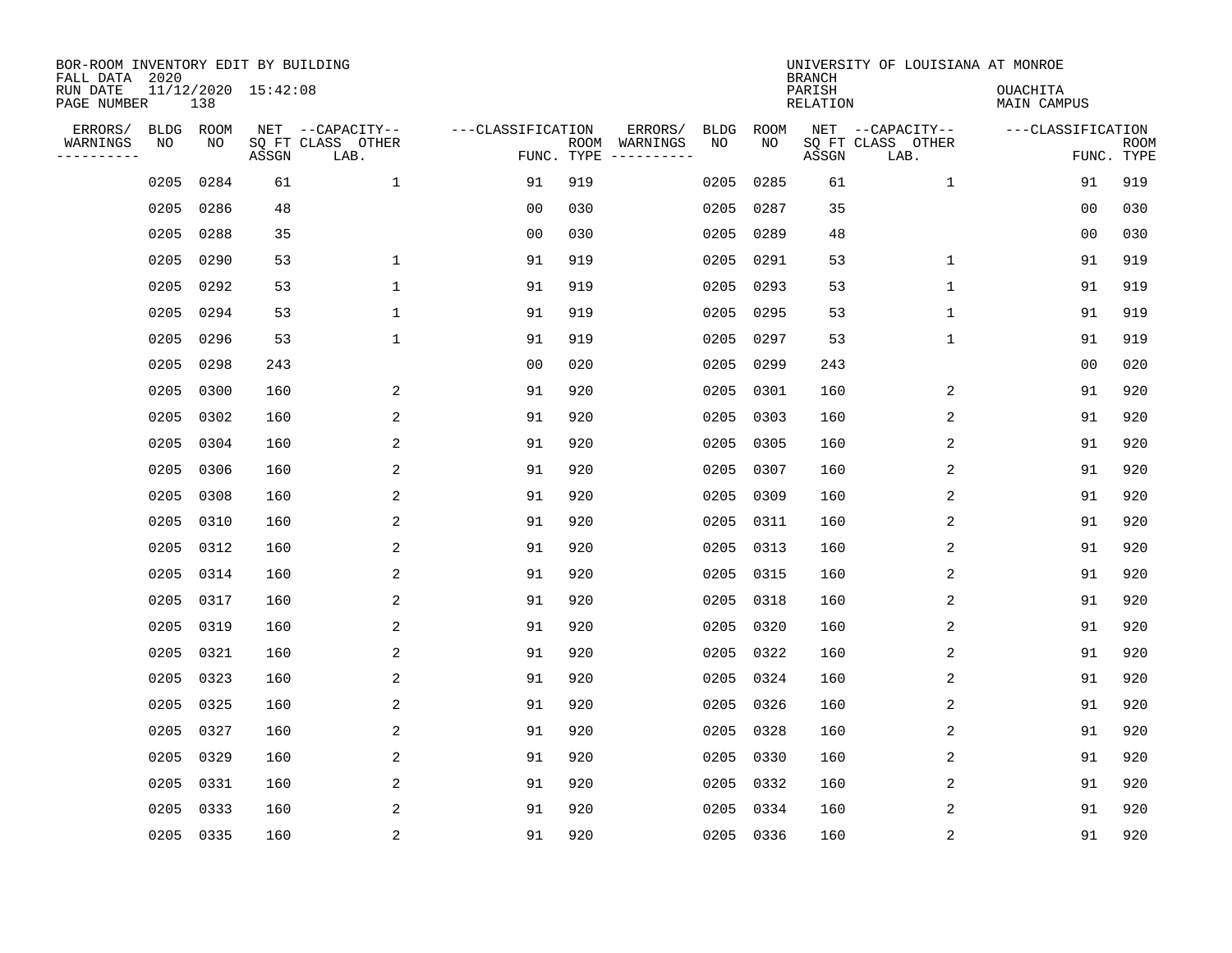| BOR-ROOM INVENTORY EDIT BY BUILDING<br>FALL DATA 2020 |           |           |                     |                           |                   |     |                                        |             |             | <b>BRANCH</b>                                           | UNIVERSITY OF LOUISIANA AT MONROE                                                                                                                   |                                     |                           |
|-------------------------------------------------------|-----------|-----------|---------------------|---------------------------|-------------------|-----|----------------------------------------|-------------|-------------|---------------------------------------------------------|-----------------------------------------------------------------------------------------------------------------------------------------------------|-------------------------------------|---------------------------|
| RUN DATE<br>PAGE NUMBER                               |           | 139       | 11/12/2020 15:42:08 |                           |                   |     |                                        |             |             | PARISH<br><b>RELATION</b>                               |                                                                                                                                                     | OUACHITA<br><b>MAIN CAMPUS</b>      |                           |
| ERRORS/                                               |           | BLDG ROOM |                     | NET --CAPACITY--          | ---CLASSIFICATION |     | ERRORS/                                | <b>BLDG</b> | <b>ROOM</b> |                                                         | NET --CAPACITY--                                                                                                                                    | ---CLASSIFICATION                   |                           |
| WARNINGS<br>----------                                | NO        | NO        | ASSGN               | SQ FT CLASS OTHER<br>LAB. |                   |     | ROOM WARNINGS<br>FUNC. TYPE ---------- | NO          | NO          | ASSGN                                                   | SQ FT CLASS OTHER<br>LAB.                                                                                                                           |                                     | <b>ROOM</b><br>FUNC. TYPE |
|                                                       | 0205      | 0337      | 160                 | 2                         | 91                | 920 |                                        | 0205        | 0338        | 160                                                     | 2                                                                                                                                                   | 91                                  | 920                       |
|                                                       | 0205      | 0340      | 160                 | 2                         | 91                | 920 |                                        | 0205        | 0341        | 160                                                     | 2                                                                                                                                                   | 91                                  | 920                       |
|                                                       | 0205      | 0342      | 160                 | 2                         | 91                | 920 |                                        | 0205        | 0343        | 160                                                     | 2                                                                                                                                                   | 91                                  | 920                       |
|                                                       | 0205      | 0344      | 160                 | 2                         | 91                | 920 |                                        | 0205        | 0345        | 160                                                     | 2                                                                                                                                                   | 91                                  | 920                       |
|                                                       | 0205      | 0346      | 61                  | $\mathbf{1}$              | 91                | 919 |                                        | 0205        | 0347        | 61                                                      | $\mathbf{1}$                                                                                                                                        | 91                                  | 919                       |
|                                                       | 0205 0348 |           | 61                  | $\mathbf{1}$              | 91                | 919 |                                        |             | 0205 0349   | 61                                                      | $\mathbf{1}$                                                                                                                                        | 91                                  | 919                       |
|                                                       | 0205      | 0350      | 61                  | $\mathbf 1$               | 91                | 919 |                                        | 0205        | 0351        | 61                                                      | $\mathbf{1}$                                                                                                                                        | 91                                  | 919                       |
|                                                       | 0205 0352 |           | 25                  |                           | 0 <sub>0</sub>    | 010 |                                        | 0205        | 0353        | 61                                                      | $\mathbf 1$                                                                                                                                         | 91                                  | 919                       |
|                                                       | 0205 0354 |           | 61                  | 2                         | 91                | 919 |                                        | 0205        | 0355        | 61                                                      | $\mathbf 1$                                                                                                                                         | 91                                  | 919                       |
|                                                       | 0205 0356 |           | 61                  | 2                         | 91                | 919 |                                        | 0205        | 0357        | 61                                                      | 2                                                                                                                                                   | 91                                  | 919                       |
|                                                       | 0205 0358 |           | 61                  | $\mathbf{1}$              | 91                | 919 |                                        | 0205        | 0359        | 61                                                      | $\mathbf 1$                                                                                                                                         | 91                                  | 919                       |
|                                                       | 0205 0360 |           | 61                  | $\mathbf{1}$              | 91                | 919 |                                        | 0205        | 0361        | 61                                                      | $\mathbf{1}$                                                                                                                                        | 91                                  | 919                       |
|                                                       | 0205 0362 |           | 61                  | $\mathbf 1$               | 91                | 919 |                                        | 0205        | 0363        | 61                                                      | $\mathbf 1$                                                                                                                                         | 91                                  | 919                       |
|                                                       | 0205      | 0364      | 25                  |                           | 00                | 010 |                                        | 0205        | 0365        | 61                                                      | 1                                                                                                                                                   | 91                                  | 919                       |
|                                                       | 0205      | 0366      | 61                  | $\mathbf 1$               | 91                | 919 |                                        | 0205        | 0367        | 61                                                      | 1                                                                                                                                                   | 91                                  | 919                       |
|                                                       | 0205      | 0368      | 61                  | $\mathbf 1$               | 91                | 919 |                                        | 0205        | 0369        | 61                                                      | 1                                                                                                                                                   | 91                                  | 919                       |
|                                                       | 0205      | 0370      | 48                  |                           | 0 <sub>0</sub>    | 010 |                                        | 0205        | 0371        | 35                                                      |                                                                                                                                                     | 00                                  | 030                       |
|                                                       | 0205      | 0372      | 35                  |                           | 0 <sub>0</sub>    | 030 |                                        | 0205        | 0373        | 48                                                      |                                                                                                                                                     | 00                                  | 010                       |
|                                                       |           | 0205 390E | 243                 |                           | 0 <sub>0</sub>    | 020 |                                        |             | 0205 390F   | 243<br>TOTAL NUMBER CLASSROOMS<br>TOTAL NUMBER LABS 210 | TOTAL ASSIGNABLE & UNASSIGNABLE SQFT:<br>TOTAL NET ASSIGN SQ. FT. IN ROOM FILE<br>TOTAL NUMBER COMPUTER CLASSROOMS<br>TOTAL NUMBER SPECIAL LABS 220 | 00 <sub>o</sub><br>34,048<br>31,310 | 020                       |
|                                                       | 0207      | 0101      | 169                 | 2                         | 91                | 920 |                                        |             | 0207 0102   | 169                                                     | $\mathbf 1$                                                                                                                                         | 91                                  | 920                       |
|                                                       | 0207      | 0103      | 169                 | 2                         | 91                | 920 |                                        | 0207        | 0104        | 169                                                     | 2                                                                                                                                                   | 91                                  | 920                       |
|                                                       | 0207      | 0105      | 169                 | 2                         | 91                | 920 |                                        | 0207        | 0106        | 169                                                     | 2                                                                                                                                                   | 91                                  | 920                       |
|                                                       | 0207 0107 |           | 169                 | $\sqrt{2}$                | 91                | 920 |                                        | 0207 0108   |             | 169                                                     | 2                                                                                                                                                   | 91                                  | 920                       |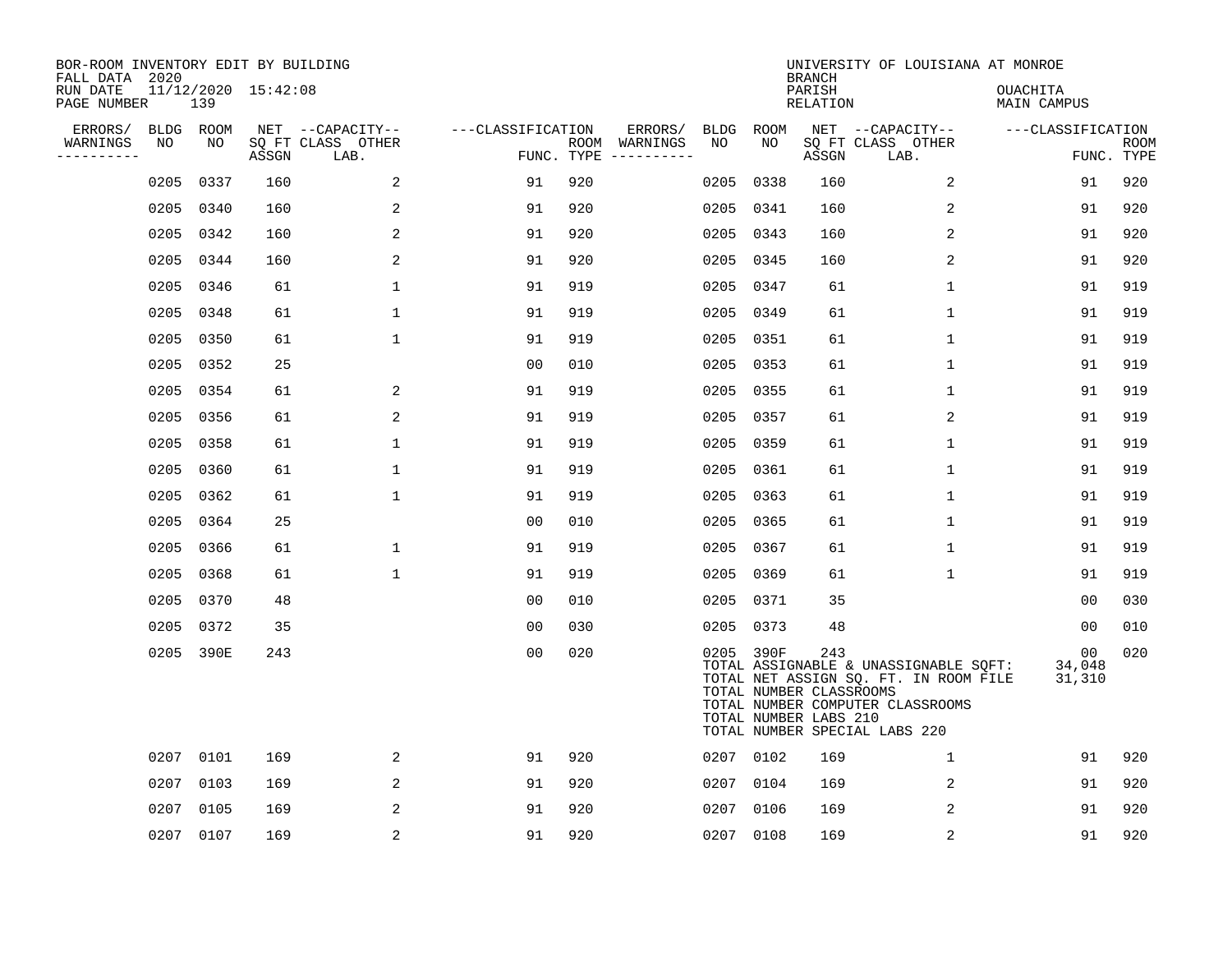| BOR-ROOM INVENTORY EDIT BY BUILDING<br>FALL DATA 2020 |                   |            |                     |                                               |                                 |      |                                                                                                                                                                                                                                                                                                                                                                                                                                                                                                    |                   |            | <b>BRANCH</b>             | UNIVERSITY OF LOUISIANA AT MONROE             |                                |                           |
|-------------------------------------------------------|-------------------|------------|---------------------|-----------------------------------------------|---------------------------------|------|----------------------------------------------------------------------------------------------------------------------------------------------------------------------------------------------------------------------------------------------------------------------------------------------------------------------------------------------------------------------------------------------------------------------------------------------------------------------------------------------------|-------------------|------------|---------------------------|-----------------------------------------------|--------------------------------|---------------------------|
| RUN DATE<br>PAGE NUMBER                               |                   | 140        | 11/12/2020 15:42:08 |                                               |                                 |      |                                                                                                                                                                                                                                                                                                                                                                                                                                                                                                    |                   |            | PARISH<br><b>RELATION</b> |                                               | <b>OUACHITA</b><br>MAIN CAMPUS |                           |
| ERRORS/<br>WARNINGS<br>----------                     | <b>BLDG</b><br>NO | ROOM<br>NO | ASSGN               | NET --CAPACITY--<br>SQ FT CLASS OTHER<br>LAB. | ---CLASSIFICATION<br>FUNC. TYPE | ROOM | ERRORS/<br>WARNINGS<br>$\begin{tabular}{ccccccccc} \multicolumn{2}{c }{\multicolumn{2}{c }{\multicolumn{2}{c }{\multicolumn{2}{c }{\multicolumn{2}{c}}}} & \multicolumn{2}{c }{\multicolumn{2}{c }{\multicolumn{2}{c }{\multicolumn{2}{c}}}} & \multicolumn{2}{c }{\multicolumn{2}{c }{\multicolumn{2}{c }{\multicolumn{2}{c}}}} & \multicolumn{2}{c }{\multicolumn{2}{c }{\multicolumn{2}{c }{\multicolumn{2}{c}}}} & \multicolumn{2}{c }{\multicolumn{2}{c }{\multicolumn{2}{c }{\multicolumn{2$ | <b>BLDG</b><br>NO | ROOM<br>NO | ASSGN                     | NET --CAPACITY--<br>SQ FT CLASS OTHER<br>LAB. | ---CLASSIFICATION              | <b>ROOM</b><br>FUNC. TYPE |
|                                                       | 0207              | 0109       | 169                 | 2                                             | 91                              | 920  |                                                                                                                                                                                                                                                                                                                                                                                                                                                                                                    | 0207              | 0110       | 169                       | 2                                             | 91                             | 920                       |
|                                                       | 0207              | 0111       | 169                 | 2                                             | 91                              | 920  |                                                                                                                                                                                                                                                                                                                                                                                                                                                                                                    |                   | 0207 0112  | 169                       | 2                                             | 91                             | 920                       |
|                                                       | 0207              | 0113       | 169                 | 2                                             | 91                              | 920  |                                                                                                                                                                                                                                                                                                                                                                                                                                                                                                    | 0207              | 0114       | 169                       | 2                                             | 91                             | 920                       |
|                                                       | 0207              | 0115       | 169                 | 2                                             | 91                              | 920  |                                                                                                                                                                                                                                                                                                                                                                                                                                                                                                    |                   | 0207 0116  | 210                       | 2                                             | 91                             | 920                       |
|                                                       | 0207              | 0117       | 184                 | 2                                             | 91                              | 920  |                                                                                                                                                                                                                                                                                                                                                                                                                                                                                                    | 0207              | 0118       | 184                       | 2                                             | 91                             | 920                       |
|                                                       | 0207              | 0119       | 184                 | 2                                             | 91                              | 920  |                                                                                                                                                                                                                                                                                                                                                                                                                                                                                                    |                   | 0207 0120  | 184                       | 2                                             | 91                             | 920                       |
|                                                       | 0207              | 0121       | 75                  | $\mathbf{1}$                                  | 91                              | 919  |                                                                                                                                                                                                                                                                                                                                                                                                                                                                                                    |                   | 0207 0122  | 75                        | $\mathbf{1}$                                  | 91                             | 919                       |
|                                                       | 0207              | 0123       | 75                  | 1                                             | 91                              | 919  |                                                                                                                                                                                                                                                                                                                                                                                                                                                                                                    |                   | 0207 0124  | 75                        | $\mathbf 1$                                   | 91                             | 919                       |
|                                                       | 0207              | 0125       | 75                  | $\mathbf{1}$                                  | 91                              | 919  |                                                                                                                                                                                                                                                                                                                                                                                                                                                                                                    | 0207              | 0126       | 75                        | $\mathbf 1$                                   | 91                             | 919                       |
|                                                       | 0207              | 0127       | 75                  | 1                                             | 91                              | 919  |                                                                                                                                                                                                                                                                                                                                                                                                                                                                                                    |                   | 0207 0128  | 75                        | $\mathbf 1$                                   | 91                             | 919                       |
|                                                       | 0207              | 0129       | 75                  | $\mathbf 1$                                   | 91                              | 919  |                                                                                                                                                                                                                                                                                                                                                                                                                                                                                                    | 0207              | 0130       | 75                        | $\mathbf 1$                                   | 91                             | 919                       |
|                                                       | 0207              | 0141       | 2493                |                                               | 0 <sub>0</sub>                  | 020  |                                                                                                                                                                                                                                                                                                                                                                                                                                                                                                    |                   | 0207 0142  | 122                       |                                               | 0 <sub>0</sub>                 | 020                       |
|                                                       | 0207              | 0143       | 107                 |                                               | 0 <sub>0</sub>                  | 020  |                                                                                                                                                                                                                                                                                                                                                                                                                                                                                                    | 0207              | 0144       | 107                       |                                               | 0 <sub>0</sub>                 | 020                       |
|                                                       | 0207              | 0145       | 222                 | 2                                             | 91                              | 950  |                                                                                                                                                                                                                                                                                                                                                                                                                                                                                                    | 0207              | 0146       | 8                         | 1                                             | 91                             | 950                       |
|                                                       | 0207              | 0147       | 20                  | $\mathbf 1$                                   | 91                              | 950  |                                                                                                                                                                                                                                                                                                                                                                                                                                                                                                    | 0207              | 0149       | 168                       | 1                                             | 91                             | 950                       |
|                                                       | 0207              | 0150       | 12                  |                                               | 91                              | 950  |                                                                                                                                                                                                                                                                                                                                                                                                                                                                                                    | 0207              | 0151       | $7\phantom{.0}$           |                                               | 91                             | 950                       |
|                                                       | 0207              | 0152       | $7\phantom{.0}$     |                                               | 91                              | 950  |                                                                                                                                                                                                                                                                                                                                                                                                                                                                                                    | 0207              | 0153       | 50                        | 1                                             | 91                             | 919                       |
|                                                       | 0207              | 0154       | 112                 | 2                                             | 91                              | 310  |                                                                                                                                                                                                                                                                                                                                                                                                                                                                                                    | 0207              | 0155       | 3                         | 1                                             | 91                             | 315                       |
|                                                       | 0207              | 0156       | 125                 |                                               | 0 <sub>0</sub>                  | 020  |                                                                                                                                                                                                                                                                                                                                                                                                                                                                                                    |                   | 0207 0157  | 50                        | 1                                             | 91                             | 919                       |
|                                                       | 0207              | 0158       | 1193                | 20                                            | 52                              | 650  |                                                                                                                                                                                                                                                                                                                                                                                                                                                                                                    | 0207              | 0159       | 429                       | 10                                            | 52                             | 650                       |
|                                                       | 0207              | 0160       | 116                 | $\mathbf{1}$                                  | 91                              | 655  |                                                                                                                                                                                                                                                                                                                                                                                                                                                                                                    |                   | 0207 0161  | 10                        |                                               | 0 <sub>0</sub>                 | 030                       |
|                                                       | 0207              | 0162       | 122                 |                                               | 0 <sub>0</sub>                  | 010  |                                                                                                                                                                                                                                                                                                                                                                                                                                                                                                    | 0207              | 0163       | 15                        | 1                                             | 0 <sub>0</sub>                 | 010                       |
|                                                       | 0207              | 0164       | 113                 |                                               | 0 <sub>0</sub>                  | 030  |                                                                                                                                                                                                                                                                                                                                                                                                                                                                                                    | 0207              | 0165       | 352                       |                                               | 00                             | 030                       |
|                                                       | 0207              | 0166       | 39                  |                                               | 0 <sub>0</sub>                  | 020  |                                                                                                                                                                                                                                                                                                                                                                                                                                                                                                    | 0207              | 0167       | 210                       |                                               | 91                             | 655                       |
|                                                       | 0207              | 0201       | 169                 | 2                                             | 91                              | 920  |                                                                                                                                                                                                                                                                                                                                                                                                                                                                                                    | 0207              | 0202       | 169                       | 2                                             | 91                             | 920                       |
|                                                       |                   | 0207 0203  | 169                 | 2                                             | 91                              | 920  |                                                                                                                                                                                                                                                                                                                                                                                                                                                                                                    |                   | 0207 0204  | 169                       | 2                                             | 91                             | 920                       |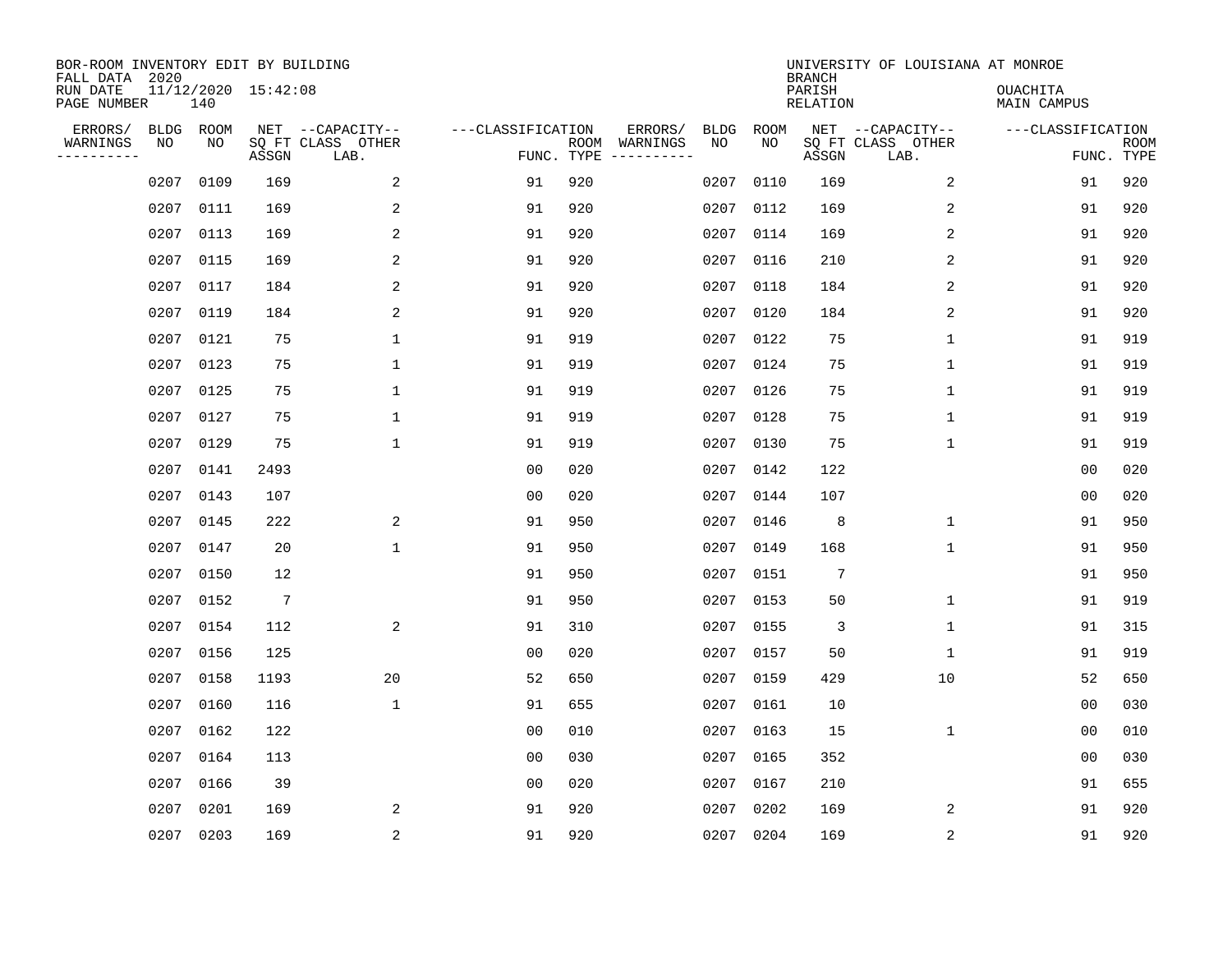| BOR-ROOM INVENTORY EDIT BY BUILDING<br>FALL DATA 2020 |                   |            |                     |                                               |                                 |      |                     |            |             | <b>BRANCH</b>      | UNIVERSITY OF LOUISIANA AT MONROE             |                                |                           |
|-------------------------------------------------------|-------------------|------------|---------------------|-----------------------------------------------|---------------------------------|------|---------------------|------------|-------------|--------------------|-----------------------------------------------|--------------------------------|---------------------------|
| RUN DATE<br>PAGE NUMBER                               |                   | 141        | 11/12/2020 15:42:08 |                                               |                                 |      |                     |            |             | PARISH<br>RELATION |                                               | <b>OUACHITA</b><br>MAIN CAMPUS |                           |
| ERRORS/<br>WARNINGS<br>---------                      | <b>BLDG</b><br>NO | ROOM<br>NO | ASSGN               | NET --CAPACITY--<br>SQ FT CLASS OTHER<br>LAB. | ---CLASSIFICATION<br>FUNC. TYPE | ROOM | ERRORS/<br>WARNINGS | BLDG<br>NO | ROOM<br>NO. | ASSGN              | NET --CAPACITY--<br>SQ FT CLASS OTHER<br>LAB. | ---CLASSIFICATION              | <b>ROOM</b><br>FUNC. TYPE |
|                                                       | 0207              | 0205       | 169                 | 2                                             | 91                              | 920  |                     | 0207       | 0206        | 169                | 2                                             | 91                             | 920                       |
|                                                       | 0207              | 0207       | 169                 | 2                                             | 91                              | 920  |                     | 0207       | 0208        | 169                | 2                                             | 91                             | 920                       |
|                                                       | 0207              | 0209       | 169                 | 2                                             | 91                              | 920  |                     | 0207       | 0210        | 169                | 2                                             | 91                             | 920                       |
|                                                       | 0207              | 0211       | 169                 | 2                                             | 91                              | 920  |                     |            | 0207 0212   | 169                | 2                                             | 91                             | 920                       |
|                                                       | 0207              | 0213       | 169                 | 2                                             | 91                              | 920  |                     |            | 0207 0214   | 169                | 2                                             | 91                             | 920                       |
|                                                       | 0207              | 0215       | 169                 | 2                                             | 91                              | 920  |                     |            | 0207 0216   | 169                | 2                                             | 91                             | 920                       |
|                                                       | 0207              | 0217       | 169                 | 2                                             | 91                              | 920  |                     | 0207       | 0218        | 169                | 2                                             | 91                             | 920                       |
|                                                       | 0207              | 0219       | 169                 | 2                                             | 91                              | 920  |                     |            | 0207 0220   | 169                | 2                                             | 91                             | 920                       |
|                                                       | 0207              | 0221       | 169                 | 2                                             | 91                              | 920  |                     | 0207       | 0222        | 169                | 2                                             | 91                             | 920                       |
|                                                       | 0207              | 0223       | 169                 | 2                                             | 91                              | 920  |                     |            | 0207 0224   | 210                | 2                                             | 91                             | 920                       |
|                                                       | 0207              | 0225       | 184                 | 2                                             | 91                              | 920  |                     | 0207       | 0226        | 184                | 2                                             | 91                             | 920                       |
|                                                       | 0207              | 0227       | 184                 | 2                                             | 91                              | 920  |                     |            | 0207 0228   | 169                | 2                                             | 91                             | 920                       |
|                                                       | 0207              | 0229       | 75                  | $\mathbf{1}$                                  | 91                              | 919  |                     | 0207       | 0230        | 75                 | 1                                             | 91                             | 919                       |
|                                                       | 0207              | 0231       | 75                  | $\mathbf{1}$                                  | 91                              | 919  |                     | 0207       | 0232        | 75                 | 1                                             | 91                             | 919                       |
|                                                       | 0207              | 0233       | 75                  | 1                                             | 91                              | 919  |                     | 0207       | 0234        | 75                 | 1                                             | 91                             | 919                       |
|                                                       | 0207              | 0235       | 75                  | 1                                             | 91                              | 919  |                     | 0207       | 0236        | 75                 | 1                                             | 91                             | 919                       |
|                                                       | 0207              | 0237       | 75                  | 1                                             | 91                              | 919  |                     | 0207       | 0238        | 75                 | 1                                             | 91                             | 919                       |
|                                                       | 0207              | 0239       | 75                  | $\mathbf{1}$                                  | 91                              | 919  |                     | 0207       | 0240        | 75                 | 1                                             | 91                             | 919                       |
|                                                       | 0207              | 0241       | 75                  | 1                                             | 91                              | 919  |                     | 0207       | 0242        | 75                 | 1                                             | 91                             | 919                       |
|                                                       | 0207              | 0243       | 107                 |                                               | 0 <sub>0</sub>                  | 020  |                     | 0207       | 0244        | 107                |                                               | 0 <sub>0</sub>                 | 020                       |
|                                                       | 0207              | 0245       | 122                 | $\mathbf 1$                                   | 0 <sub>0</sub>                  | 020  |                     | 0207       | 0246        | 1406               |                                               | 0 <sub>0</sub>                 | 020                       |
|                                                       | 0207              | 0247       | 61                  |                                               | 0 <sub>0</sub>                  | 010  |                     | 0207       | 0248        | 61                 |                                               | 00                             | 030                       |
|                                                       | 0207              | 0301       | 169                 | 2                                             | 91                              | 920  |                     | 0207       | 0302        | 169                | 2                                             | 91                             | 920                       |
|                                                       | 0207              | 0303       | 169                 | 2                                             | 91                              | 920  |                     | 0207       | 0304        | 169                | 2                                             | 91                             | 920                       |
|                                                       | 0207              | 0305       | 169                 | 2                                             | 91                              | 920  |                     | 0207       | 0306        | 169                | 2                                             | 91                             | 920                       |
|                                                       | 0207 0307         |            | 169                 | $\overline{2}$                                | 91                              | 920  |                     |            | 0207 0308   | 169                | 2                                             | 91                             | 920                       |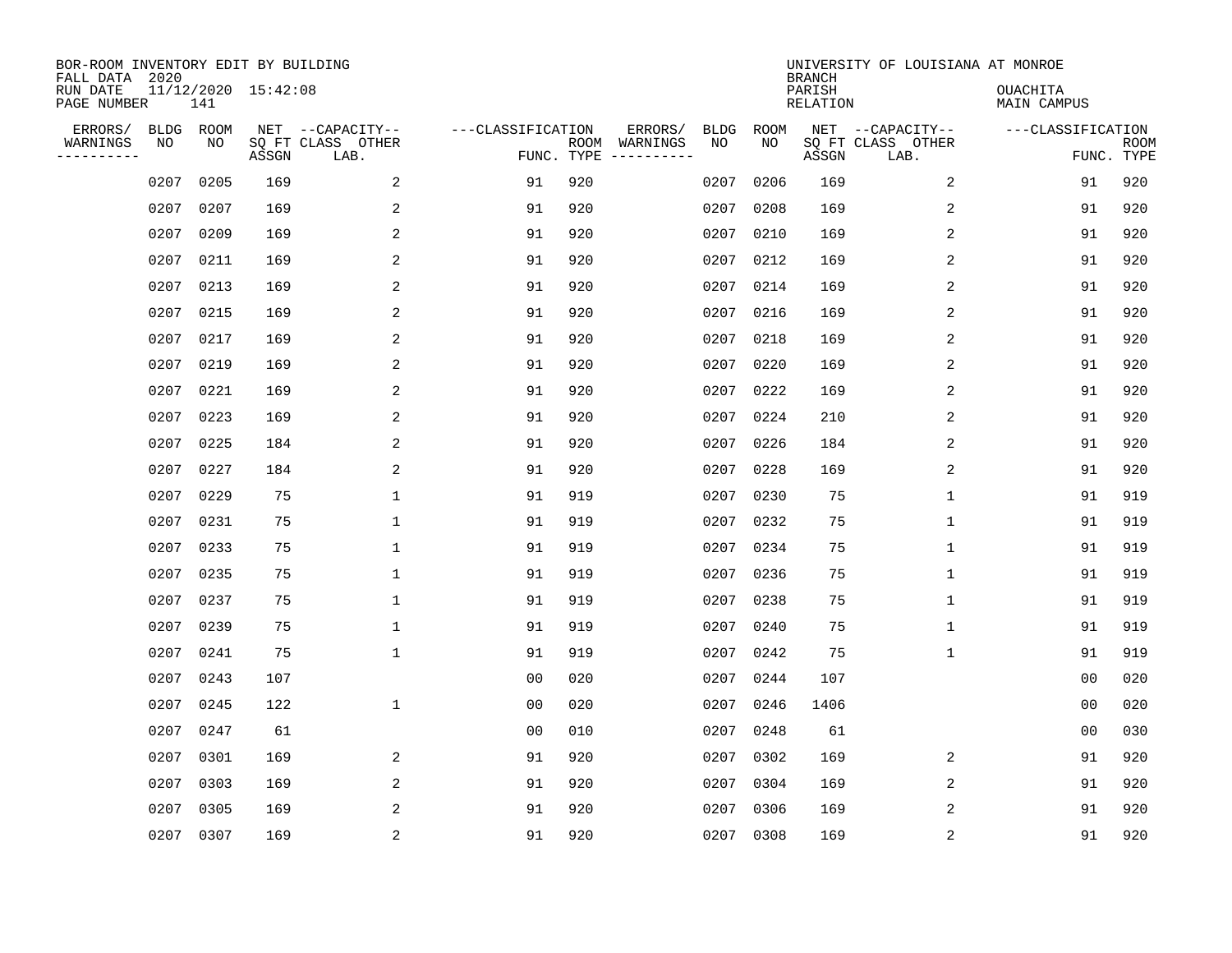| BOR-ROOM INVENTORY EDIT BY BUILDING<br>FALL DATA 2020 |                   |            |                     |                                       |                   |     |                          |                   |            | <b>BRANCH</b>                                          | UNIVERSITY OF LOUISIANA AT MONROE                                                                                                                   |                                |                           |
|-------------------------------------------------------|-------------------|------------|---------------------|---------------------------------------|-------------------|-----|--------------------------|-------------------|------------|--------------------------------------------------------|-----------------------------------------------------------------------------------------------------------------------------------------------------|--------------------------------|---------------------------|
| RUN DATE<br>PAGE NUMBER                               |                   | 142        | 11/12/2020 15:42:08 |                                       |                   |     |                          |                   |            | PARISH<br><b>RELATION</b>                              |                                                                                                                                                     | OUACHITA<br><b>MAIN CAMPUS</b> |                           |
| ERRORS/<br>WARNINGS                                   | <b>BLDG</b><br>NO | ROOM<br>NO |                     | NET --CAPACITY--<br>SQ FT CLASS OTHER | ---CLASSIFICATION |     | ERRORS/<br>ROOM WARNINGS | <b>BLDG</b><br>NO | ROOM<br>NO |                                                        | NET --CAPACITY--                                                                                                                                    | ---CLASSIFICATION              |                           |
| ----------                                            |                   |            | ASSGN               | LAB.                                  | FUNC. TYPE        |     |                          |                   |            | ASSGN                                                  | SQ FT CLASS OTHER<br>LAB.                                                                                                                           |                                | <b>ROOM</b><br>FUNC. TYPE |
|                                                       | 0207              | 0309       | 169                 | 2                                     | 91                | 920 |                          | 0207              | 0310       | 169                                                    | 2                                                                                                                                                   | 91                             | 920                       |
|                                                       | 0207              | 0311       | 169                 | 2                                     | 91                | 920 |                          | 0207              | 0312       | 169                                                    | 2                                                                                                                                                   | 91                             | 920                       |
|                                                       | 0207              | 0313       | 169                 | 2                                     | 91                | 920 |                          | 0207              | 0314       | 169                                                    | 2                                                                                                                                                   | 91                             | 920                       |
|                                                       | 0207              | 0315       | 169                 | 2                                     | 91                | 920 |                          | 0207              | 0316       | 169                                                    | 2                                                                                                                                                   | 91                             | 920                       |
|                                                       | 0207              | 0317       | 169                 | 2                                     | 91                | 920 |                          | 0207              | 0318       | 169                                                    | $\overline{2}$                                                                                                                                      | 91                             | 920                       |
|                                                       | 0207              | 0319       | 169                 | 2                                     | 91                | 920 |                          |                   | 0207 0320  | 169                                                    | 2                                                                                                                                                   | 91                             | 920                       |
|                                                       | 0207              | 0321       | 169                 | 2                                     | 91                | 920 |                          | 0207              | 0322       | 169                                                    | $\overline{2}$                                                                                                                                      | 91                             | 920                       |
|                                                       | 0207              | 0323       | 169                 | 2                                     | 91                | 920 |                          | 0207              | 0324       | 210                                                    | 2                                                                                                                                                   | 91                             | 920                       |
|                                                       | 0207              | 0325       | 184                 | 2                                     | 91                | 920 |                          | 0207              | 0326       | 184                                                    | 2                                                                                                                                                   | 91                             | 920                       |
|                                                       | 0207              | 0327       | 184                 | 2                                     | 91                | 920 |                          | 0207              | 0328       | 184                                                    | 2                                                                                                                                                   | 91                             | 920                       |
|                                                       | 0207              | 0329       | 75                  | $\mathbf 1$                           | 91                | 919 |                          | 0207              | 0330       | 75                                                     | $\mathbf 1$                                                                                                                                         | 91                             | 919                       |
|                                                       | 0207              | 0331       | 75                  | $\mathbf 1$                           | 91                | 919 |                          | 0207              | 0332       | 75                                                     | $\mathbf 1$                                                                                                                                         | 91                             | 919                       |
|                                                       | 0207              | 0333       | 75                  | 1                                     | 91                | 919 |                          | 0207              | 0334       | 75                                                     | 1                                                                                                                                                   | 91                             | 919                       |
|                                                       | 0207              | 0335       | 75                  | 1                                     | 91                | 919 |                          | 0207              | 0336       | 75                                                     | 1                                                                                                                                                   | 91                             | 919                       |
|                                                       | 0207              | 0337       | 75                  | 1                                     | 91                | 919 |                          | 0207              | 0338       | 75                                                     | 1                                                                                                                                                   | 91                             | 919                       |
|                                                       | 0207              | 0339       | 75                  | $\mathbf{1}$                          | 91                | 919 |                          | 0207              | 0340       | 75                                                     | $\mathbf 1$                                                                                                                                         | 91                             | 919                       |
|                                                       | 0207              | 0341       | 75                  | $\mathbf{1}$                          | 91                | 919 |                          | 0207              | 0342       | 75                                                     | 1                                                                                                                                                   | 91                             | 919                       |
|                                                       | 0207              | 0343       | 107                 |                                       | 0 <sub>0</sub>    | 020 |                          | 0207              | 0344       | 107                                                    |                                                                                                                                                     | 0 <sub>0</sub>                 | 020                       |
|                                                       | 0207              | 0345       | 122                 | 2                                     | 0 <sub>0</sub>    | 020 |                          | 0207              | 0346       | 1406                                                   |                                                                                                                                                     | 0 <sub>0</sub>                 | 020                       |
|                                                       | 0207              | 0347       | 61                  |                                       | 0 <sub>0</sub>    | 010 |                          |                   | 0207 0348  | 61<br>TOTAL NUMBER CLASSROOMS<br>TOTAL NUMBER LABS 210 | TOTAL ASSIGNABLE & UNASSIGNABLE SQFT:<br>TOTAL NET ASSIGN SQ. FT. IN ROOM FILE<br>TOTAL NUMBER COMPUTER CLASSROOMS<br>TOTAL NUMBER SPECIAL LABS 220 | 00<br>25,922<br>18,589         | 030                       |
|                                                       | 0210              | 0001A      | 900                 | 10                                    | 63                | 310 | 9                        | 0210              | 0002A      | 968                                                    | 10                                                                                                                                                  | 91                             | 410                       |
|                                                       | 0210              | 0003A      | 147                 |                                       | 0 <sub>0</sub>    | 030 |                          | 0210              | 0004A      | 931                                                    |                                                                                                                                                     | 0 <sub>0</sub>                 | 030                       |
|                                                       | 0210              | 0005A      | 338                 |                                       | 0 <sub>0</sub>    | 010 |                          |                   | 0210 0006A | 128                                                    | 10                                                                                                                                                  | 63                             | 310                       |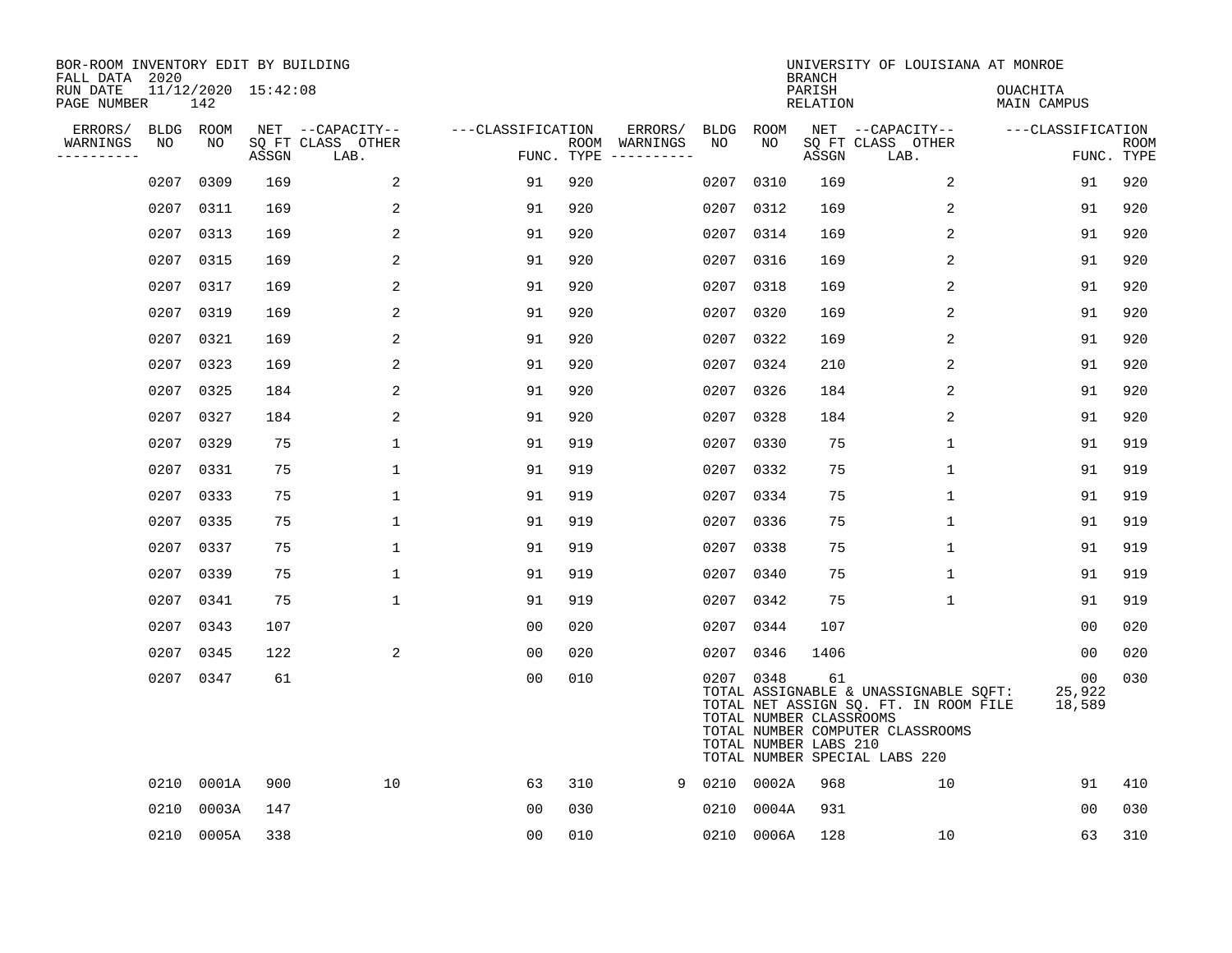| BOR-ROOM INVENTORY EDIT BY BUILDING<br>FALL DATA 2020 |            |                            |       |                                       |                   |     |                                                                                                                                                                                                                                                                                                                                                                                                                                                                                      |                   |            | <b>BRANCH</b>      | UNIVERSITY OF LOUISIANA AT MONROE     |                                |             |
|-------------------------------------------------------|------------|----------------------------|-------|---------------------------------------|-------------------|-----|--------------------------------------------------------------------------------------------------------------------------------------------------------------------------------------------------------------------------------------------------------------------------------------------------------------------------------------------------------------------------------------------------------------------------------------------------------------------------------------|-------------------|------------|--------------------|---------------------------------------|--------------------------------|-------------|
| RUN DATE<br>PAGE NUMBER                               |            | 11/12/2020 15:42:08<br>143 |       |                                       |                   |     |                                                                                                                                                                                                                                                                                                                                                                                                                                                                                      |                   |            | PARISH<br>RELATION |                                       | <b>OUACHITA</b><br>MAIN CAMPUS |             |
| ERRORS/<br>WARNINGS                                   | BLDG<br>ΝO | ROOM<br>NO                 |       | NET --CAPACITY--<br>SQ FT CLASS OTHER | ---CLASSIFICATION |     | ERRORS/<br>ROOM WARNINGS                                                                                                                                                                                                                                                                                                                                                                                                                                                             | <b>BLDG</b><br>NO | ROOM<br>NO |                    | NET --CAPACITY--<br>SQ FT CLASS OTHER | ---CLASSIFICATION              | <b>ROOM</b> |
| ---------                                             |            |                            | ASSGN | LAB.                                  | FUNC. TYPE        |     | $\begin{tabular}{cccccc} \multicolumn{2}{c}{} & \multicolumn{2}{c}{} & \multicolumn{2}{c}{} & \multicolumn{2}{c}{} & \multicolumn{2}{c}{} & \multicolumn{2}{c}{} & \multicolumn{2}{c}{} & \multicolumn{2}{c}{} & \multicolumn{2}{c}{} & \multicolumn{2}{c}{} & \multicolumn{2}{c}{} & \multicolumn{2}{c}{} & \multicolumn{2}{c}{} & \multicolumn{2}{c}{} & \multicolumn{2}{c}{} & \multicolumn{2}{c}{} & \multicolumn{2}{c}{} & \multicolumn{2}{c}{} & \multicolumn{2}{c}{} & \mult$ |                   |            | ASSGN              | LAB.                                  |                                | FUNC. TYPE  |
|                                                       | 0210       | 0007A                      | 99    | $\mathbf 1$                           | 91                | 950 |                                                                                                                                                                                                                                                                                                                                                                                                                                                                                      | 0210              | 0008A      | 139                | 3                                     | 91                             | 950         |
|                                                       | 0210       | 0009A                      | 65    | 2                                     | 91                | 950 |                                                                                                                                                                                                                                                                                                                                                                                                                                                                                      | 0210              | 0010A      | 143                | $\mathbf{1}$                          | 63                             | 950         |
|                                                       | 0210       | 0011A                      | 50    | $\mathbf{1}$                          | 63                | 919 |                                                                                                                                                                                                                                                                                                                                                                                                                                                                                      | 0210              | 0012A      | 46                 |                                       | 63                             | 950         |
|                                                       | 0210       | 0013A                      | 34    |                                       | 0 <sub>0</sub>    | 020 |                                                                                                                                                                                                                                                                                                                                                                                                                                                                                      | 0210              | 0014A      | 17                 |                                       | 63                             | 955         |
|                                                       | 0210       | 0015A                      | 19    |                                       | 91                | 950 |                                                                                                                                                                                                                                                                                                                                                                                                                                                                                      | 0210              | 0016A      | 41                 | 2                                     | 63                             | 919         |
|                                                       | 0210       | 0017A                      | 68    |                                       | 0 <sub>0</sub>    | 010 |                                                                                                                                                                                                                                                                                                                                                                                                                                                                                      | 0210              | 0018A      | 94                 | 2                                     | 91                             | 919         |
|                                                       | 0210       | 0019A                      | 24    |                                       | 0 <sub>0</sub>    | 020 |                                                                                                                                                                                                                                                                                                                                                                                                                                                                                      | 0210              | 0020A      | 290                |                                       | 0 <sub>0</sub>                 | 010         |
|                                                       | 0210       | 0021A                      | 94    |                                       | 0 <sub>0</sub>    | 020 |                                                                                                                                                                                                                                                                                                                                                                                                                                                                                      |                   | 0210 1001  | 194                | 2                                     | 91                             | 920         |
|                                                       | 0210       | 1002                       | 194   | 2                                     | 91                | 920 |                                                                                                                                                                                                                                                                                                                                                                                                                                                                                      | 0210              | 1003       | 194                | 2                                     | 91                             | 920         |
|                                                       | 0210       | 1004                       | 194   | 2                                     | 91                | 920 |                                                                                                                                                                                                                                                                                                                                                                                                                                                                                      |                   | 0210 1005  | 194                | 2                                     | 91                             | 920         |
|                                                       | 0210       | 1006                       | 194   | 2                                     | 91                | 920 |                                                                                                                                                                                                                                                                                                                                                                                                                                                                                      |                   | 0210 1007  | 194                | 2                                     | 91                             | 920         |
|                                                       | 0210       | 1008                       | 194   | 2                                     | 91                | 920 |                                                                                                                                                                                                                                                                                                                                                                                                                                                                                      |                   | 0210 1009  | 194                | 2                                     | 91                             | 920         |
|                                                       | 0210       | 1010                       | 194   | 2                                     | 91                | 920 |                                                                                                                                                                                                                                                                                                                                                                                                                                                                                      |                   | 0210 1011  | 194                | 2                                     | 91                             | 920         |
|                                                       | 0210       | 1012                       | 194   | 2                                     | 91                | 920 |                                                                                                                                                                                                                                                                                                                                                                                                                                                                                      |                   | 0210 1013  | 194                | 2                                     | 91                             | 920         |
|                                                       | 0210 1014  |                            | 194   | 2                                     | 91                | 920 |                                                                                                                                                                                                                                                                                                                                                                                                                                                                                      |                   | 0210 1015  | 194                | 2                                     | 91                             | 920         |
|                                                       | 0210       | 1016                       | 194   | 2                                     | 91                | 920 |                                                                                                                                                                                                                                                                                                                                                                                                                                                                                      |                   | 0210 1017  | 194                | $\overline{2}$                        | 91                             | 920         |
|                                                       | 0210       | 1018                       | 194   | 1                                     | 91                | 920 |                                                                                                                                                                                                                                                                                                                                                                                                                                                                                      |                   | 0210 1019  | 194                | 2                                     | 91                             | 920         |
|                                                       | 0210       | 1020                       | 194   | $\mathbf{1}$                          | 91                | 920 |                                                                                                                                                                                                                                                                                                                                                                                                                                                                                      |                   | 0210 1021  | 194                | 2                                     | 91                             | 920         |
|                                                       | 0210 1022  |                            | 194   | 2                                     | 91                | 920 |                                                                                                                                                                                                                                                                                                                                                                                                                                                                                      |                   | 0210 1023  | 194                | 2                                     | 91                             | 920         |
|                                                       | 0210       | 1024                       | 194   | 2                                     | 91                | 920 |                                                                                                                                                                                                                                                                                                                                                                                                                                                                                      |                   | 0210 1025  | 194                | 2                                     | 91                             | 920         |
|                                                       | 0210 1026  |                            | 194   | 2                                     | 91                | 920 |                                                                                                                                                                                                                                                                                                                                                                                                                                                                                      |                   | 0210 1027  | 194                | 1                                     | 91                             | 920         |
|                                                       | 0210       | 1028                       | 194   | 2                                     | 91                | 920 |                                                                                                                                                                                                                                                                                                                                                                                                                                                                                      |                   | 0210 1029  | 194                | 2                                     | 91                             | 920         |
|                                                       | 0210 1030  |                            | 194   | 2                                     | 91                | 920 |                                                                                                                                                                                                                                                                                                                                                                                                                                                                                      |                   | 0210 1031  | 194                | 2                                     | 91                             | 920         |
|                                                       | 0210       | 1032                       | 194   | 2                                     | 91                | 920 |                                                                                                                                                                                                                                                                                                                                                                                                                                                                                      |                   | 0210 1033  | 194                | 2                                     | 91                             | 950         |
|                                                       |            | 0210 1034                  | 194   | 2                                     | 91                | 920 |                                                                                                                                                                                                                                                                                                                                                                                                                                                                                      |                   | 0210 1035  | 194                | 1                                     | 91                             | 950         |
|                                                       | 0210 1036  |                            | 194   | $\overline{2}$                        | 91                | 920 |                                                                                                                                                                                                                                                                                                                                                                                                                                                                                      |                   | 0210 1037  | 194                | $\sqrt{2}$                            | 91                             | 920         |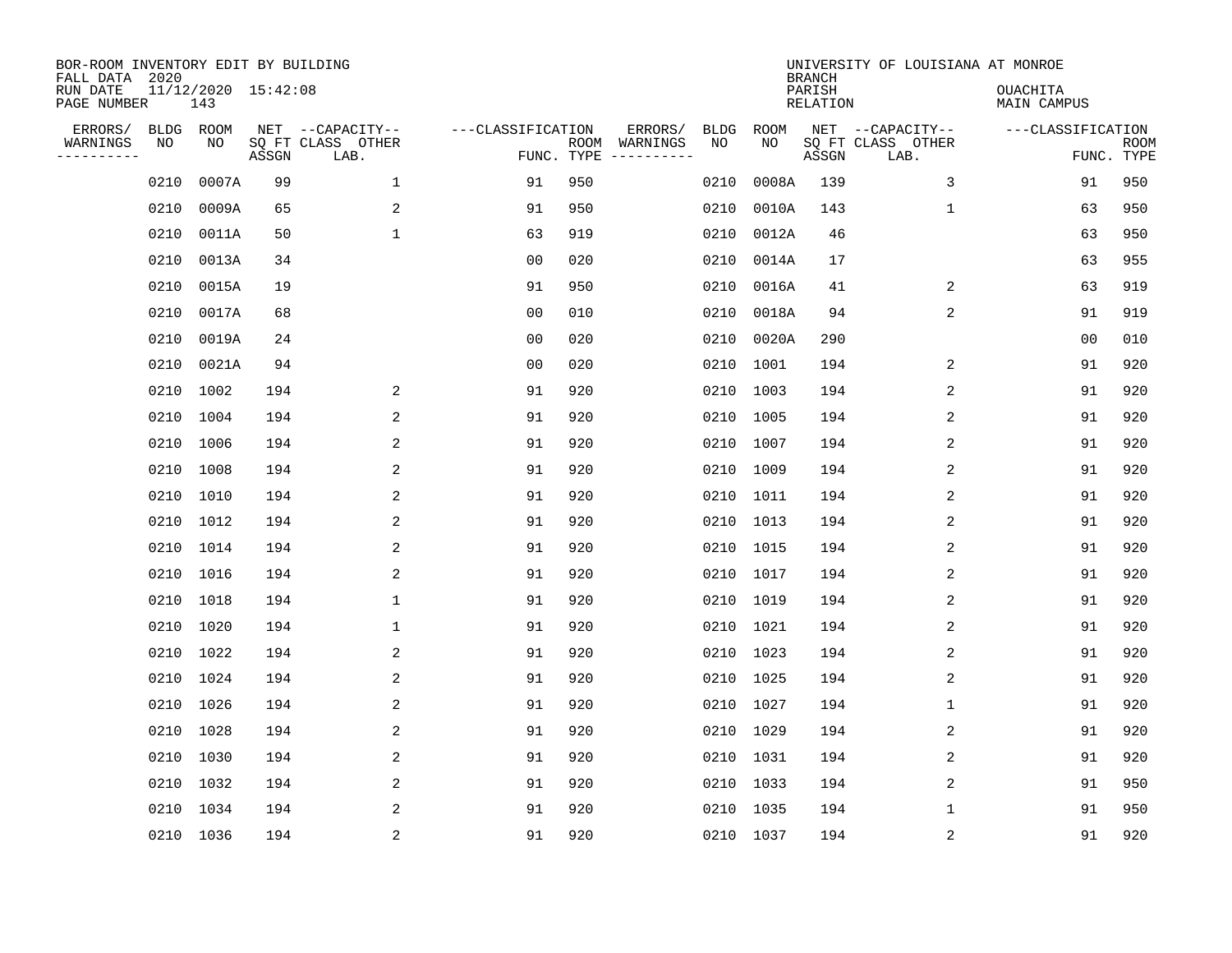| BOR-ROOM INVENTORY EDIT BY BUILDING<br>FALL DATA 2020 |            |            |                     |                                               |                                 |     |                                                                                                                                                                                                                                                                                                                                                                                                                                                                                                                  |                   |            | <b>BRANCH</b>      | UNIVERSITY OF LOUISIANA AT MONROE             |                                |                           |
|-------------------------------------------------------|------------|------------|---------------------|-----------------------------------------------|---------------------------------|-----|------------------------------------------------------------------------------------------------------------------------------------------------------------------------------------------------------------------------------------------------------------------------------------------------------------------------------------------------------------------------------------------------------------------------------------------------------------------------------------------------------------------|-------------------|------------|--------------------|-----------------------------------------------|--------------------------------|---------------------------|
| RUN DATE<br>PAGE NUMBER                               |            | 144        | 11/12/2020 15:42:08 |                                               |                                 |     |                                                                                                                                                                                                                                                                                                                                                                                                                                                                                                                  |                   |            | PARISH<br>RELATION |                                               | <b>OUACHITA</b><br>MAIN CAMPUS |                           |
| ERRORS/<br>WARNINGS<br>---------                      | BLDG<br>ΝO | ROOM<br>NO | ASSGN               | NET --CAPACITY--<br>SQ FT CLASS OTHER<br>LAB. | ---CLASSIFICATION<br>FUNC. TYPE |     | ERRORS/<br>ROOM WARNINGS<br>$\begin{tabular}{cccccc} \multicolumn{2}{c}{} & \multicolumn{2}{c}{} & \multicolumn{2}{c}{} & \multicolumn{2}{c}{} & \multicolumn{2}{c}{} & \multicolumn{2}{c}{} & \multicolumn{2}{c}{} & \multicolumn{2}{c}{} & \multicolumn{2}{c}{} & \multicolumn{2}{c}{} & \multicolumn{2}{c}{} & \multicolumn{2}{c}{} & \multicolumn{2}{c}{} & \multicolumn{2}{c}{} & \multicolumn{2}{c}{} & \multicolumn{2}{c}{} & \multicolumn{2}{c}{} & \multicolumn{2}{c}{} & \multicolumn{2}{c}{} & \mult$ | <b>BLDG</b><br>NO | ROOM<br>NO | ASSGN              | NET --CAPACITY--<br>SQ FT CLASS OTHER<br>LAB. | ---CLASSIFICATION              | <b>ROOM</b><br>FUNC. TYPE |
|                                                       | 0210       | 1038       | 194                 | 2                                             | 91                              | 920 |                                                                                                                                                                                                                                                                                                                                                                                                                                                                                                                  |                   | 0210 1039  | 194                | 2                                             | 91                             | 920                       |
|                                                       | 0210       | 1040       | 194                 | 2                                             | 91                              | 920 |                                                                                                                                                                                                                                                                                                                                                                                                                                                                                                                  |                   | 0210 1041  | 194                | 2                                             | 91                             | 920                       |
|                                                       | 0210       | 1042       | 194                 | 2                                             | 91                              | 920 |                                                                                                                                                                                                                                                                                                                                                                                                                                                                                                                  |                   | 0210 1043  | 194                | 2                                             | 91                             | 920                       |
|                                                       |            | 0210 1044  | 194                 | $\overline{a}$                                | 91                              | 920 |                                                                                                                                                                                                                                                                                                                                                                                                                                                                                                                  |                   | 0210 1045  | 194                | 2                                             | 91                             | 920                       |
|                                                       | 0210       | 1046       | 194                 | 2                                             | 91                              | 920 |                                                                                                                                                                                                                                                                                                                                                                                                                                                                                                                  |                   | 0210 1047  | 194                | 2                                             | 91                             | 920                       |
|                                                       |            | 0210 1048  | 194                 | 2                                             | 91                              | 920 |                                                                                                                                                                                                                                                                                                                                                                                                                                                                                                                  |                   | 0210 1049  | 194                | 2                                             | 91                             | 920                       |
|                                                       | 0210       | 1050       | 194                 | 2                                             | 91                              | 920 |                                                                                                                                                                                                                                                                                                                                                                                                                                                                                                                  |                   | 0210 1051  | 194                | 2                                             | 91                             | 920                       |
|                                                       |            | 0210 1052  | 194                 | 2                                             | 91                              | 920 |                                                                                                                                                                                                                                                                                                                                                                                                                                                                                                                  |                   | 0210 1053  | 194                | 2                                             | 91                             | 920                       |
|                                                       | 0210       | 1054       | 194                 | 2                                             | 91                              | 920 |                                                                                                                                                                                                                                                                                                                                                                                                                                                                                                                  |                   | 0210 1055  | 194                | 2                                             | 91                             | 920                       |
|                                                       | 0210       | 1056       | 194                 | 2                                             | 91                              | 920 |                                                                                                                                                                                                                                                                                                                                                                                                                                                                                                                  |                   | 0210 1057  | 194                | 2                                             | 91                             | 920                       |
|                                                       | 0210       | 1058       | 194                 | 2                                             | 91                              | 920 |                                                                                                                                                                                                                                                                                                                                                                                                                                                                                                                  |                   | 0210 1059  | 194                | 2                                             | 91                             | 920                       |
|                                                       | 0210       | 1060       | 194                 | 2                                             | 91                              | 920 |                                                                                                                                                                                                                                                                                                                                                                                                                                                                                                                  |                   | 0210 1061  | 194                | 2                                             | 91                             | 920                       |
|                                                       | 0210       | 1062       | 194                 | 2                                             | 91                              | 920 |                                                                                                                                                                                                                                                                                                                                                                                                                                                                                                                  |                   | 0210 1063  | 194                | 2                                             | 91                             | 920                       |
|                                                       | 0210       | 1064       | 194                 | 2                                             | 91                              | 920 |                                                                                                                                                                                                                                                                                                                                                                                                                                                                                                                  |                   | 0210 1065  | 194                | 2                                             | 91                             | 920                       |
|                                                       | 0210       | 1066       | 194                 | 2                                             | 91                              | 920 |                                                                                                                                                                                                                                                                                                                                                                                                                                                                                                                  |                   | 0210 1067  | 194                | 2                                             | 91                             | 920                       |
|                                                       | 0210       | 1068       | 194                 | 2                                             | 91                              | 920 |                                                                                                                                                                                                                                                                                                                                                                                                                                                                                                                  |                   | 0210 1069  | 194                | $\overline{2}$                                | 91                             | 920                       |
|                                                       | 0210       | 1070       | 194                 | 2                                             | 91                              | 920 |                                                                                                                                                                                                                                                                                                                                                                                                                                                                                                                  |                   | 0210 1071  | 194                | 2                                             | 91                             | 920                       |
|                                                       | 0210       | 1072       | 194                 | 2                                             | 91                              | 920 |                                                                                                                                                                                                                                                                                                                                                                                                                                                                                                                  |                   | 0210 1073  | 50                 | 1                                             | 91                             | 919                       |
|                                                       |            | 0210 1074  | 50                  | 1                                             | 91                              | 919 |                                                                                                                                                                                                                                                                                                                                                                                                                                                                                                                  |                   | 0210 1075  | 50                 | 1                                             | 91                             | 919                       |
|                                                       |            | 0210 1076  | 50                  | 1                                             | 91                              | 919 |                                                                                                                                                                                                                                                                                                                                                                                                                                                                                                                  |                   | 0210 1077  | 50                 | $\mathbf 1$                                   | 91                             | 919                       |
|                                                       | 0210 1078  |            | 50                  | $\mathbf{1}$                                  | 91                              | 919 |                                                                                                                                                                                                                                                                                                                                                                                                                                                                                                                  |                   | 0210 1079  | 50                 | $\mathbf{1}$                                  | 91                             | 919                       |
|                                                       | 0210       | 1080       | 50                  | $\mathbf{1}$                                  | 91                              | 919 |                                                                                                                                                                                                                                                                                                                                                                                                                                                                                                                  |                   | 0210 1081  | 50                 | $\mathbf{1}$                                  | 91                             | 919                       |
|                                                       |            | 0210 1082  | 50                  | $\mathbf{1}$                                  | 91                              | 919 |                                                                                                                                                                                                                                                                                                                                                                                                                                                                                                                  |                   | 0210 1083  | 50                 | $\mathbf{1}$                                  | 91                             | 919                       |
|                                                       | 0210       | 1084       | 50                  | $\mathbf{1}$                                  | 91                              | 919 |                                                                                                                                                                                                                                                                                                                                                                                                                                                                                                                  |                   | 0210 1085  | 50                 | $\mathbf 1$                                   | 91                             | 919                       |
|                                                       |            | 0210 1086  | 50                  | 1                                             | 91                              | 919 |                                                                                                                                                                                                                                                                                                                                                                                                                                                                                                                  |                   | 0210 1087  | 50                 | 1                                             | 91                             | 919                       |
|                                                       |            | 0210 1088  | 50                  | $\mathbf{1}$                                  | 91                              | 919 |                                                                                                                                                                                                                                                                                                                                                                                                                                                                                                                  |                   | 0210 1089  | 50                 | $\mathbf{1}$                                  | 91                             | 919                       |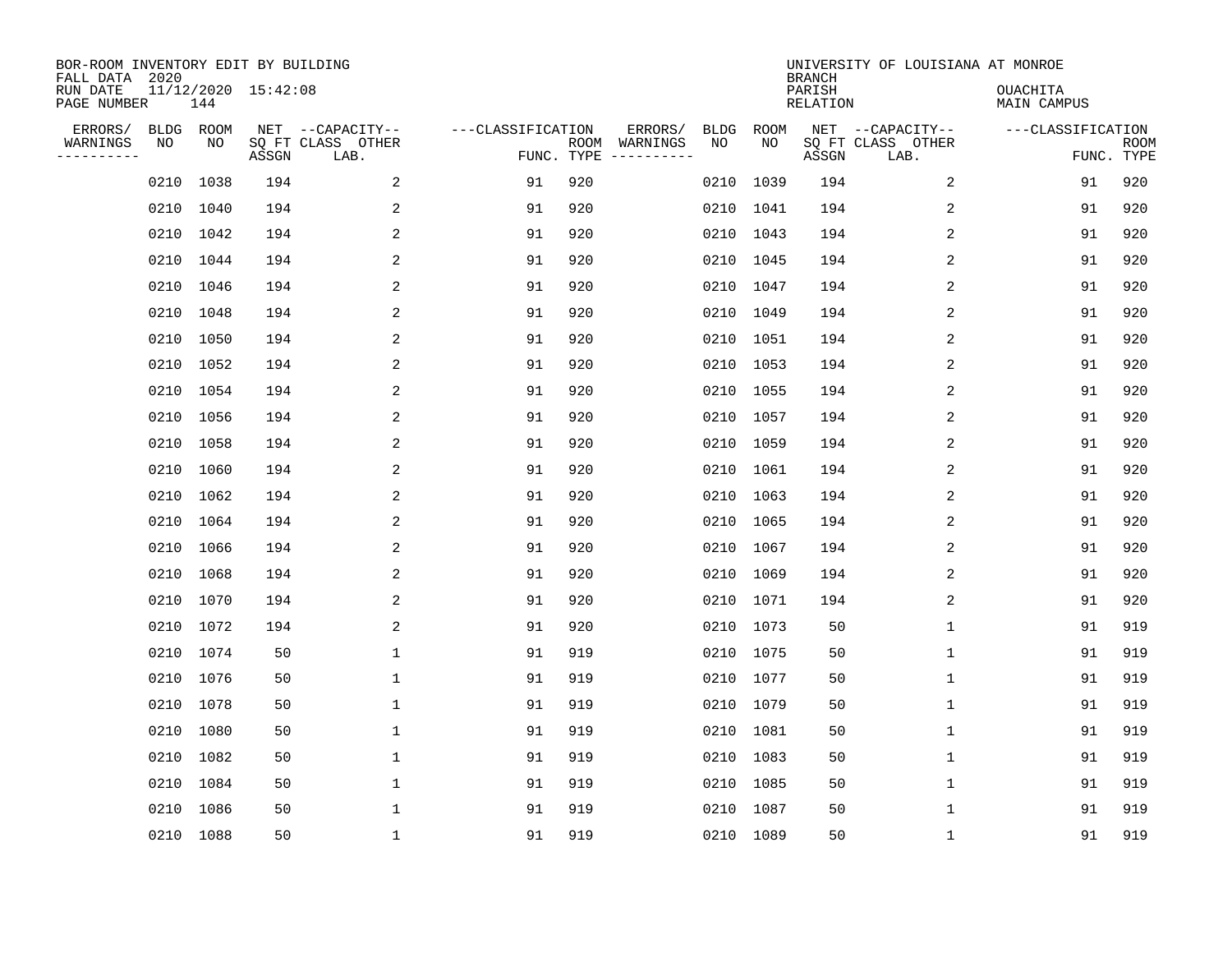| BOR-ROOM INVENTORY EDIT BY BUILDING<br>FALL DATA 2020 |                 |            |                     |                                               |                   |            |                          |                   |            | <b>BRANCH</b>      | UNIVERSITY OF LOUISIANA AT MONROE             |                                |                           |
|-------------------------------------------------------|-----------------|------------|---------------------|-----------------------------------------------|-------------------|------------|--------------------------|-------------------|------------|--------------------|-----------------------------------------------|--------------------------------|---------------------------|
| RUN DATE<br>PAGE NUMBER                               |                 | 145        | 11/12/2020 15:42:08 |                                               |                   |            |                          |                   |            | PARISH<br>RELATION |                                               | <b>OUACHITA</b><br>MAIN CAMPUS |                           |
| ERRORS/<br>WARNINGS<br>---------                      | BLDG ROOM<br>NO | NO         | ASSGN               | NET --CAPACITY--<br>SQ FT CLASS OTHER<br>LAB. | ---CLASSIFICATION | FUNC. TYPE | ERRORS/<br>ROOM WARNINGS | <b>BLDG</b><br>NO | ROOM<br>NO | ASSGN              | NET --CAPACITY--<br>SQ FT CLASS OTHER<br>LAB. | ---CLASSIFICATION              | <b>ROOM</b><br>FUNC. TYPE |
|                                                       | 0210            | 1090       | 50                  | $\mathbf{1}$                                  | 91                | 919        |                          | 0210              | 1091       | 50                 | $\mathbf{1}$                                  | 91                             | 919                       |
|                                                       |                 | 0210 1092  | 50                  | $\mathbf{1}$                                  | 91                | 919        |                          |                   | 0210 1093  | 50                 | $\mathbf{1}$                                  | 91                             | 919                       |
|                                                       | 0210            | 1094       | 50                  | $\mathbf{1}$                                  | 91                | 919        |                          |                   | 0210 1095  | 50                 | $\mathbf{1}$                                  | 91                             | 919                       |
|                                                       | 0210 1096       |            | 50                  | $\mathbf{1}$                                  | 91                | 919        |                          |                   | 0210 1097  | 50                 | $\mathbf{1}$                                  | 91                             | 919                       |
|                                                       | 0210            | 1098       | 50                  | $\mathbf{1}$                                  | 91                | 919        |                          |                   | 0210 1099  | 50                 | $\mathbf 1$                                   | 91                             | 919                       |
|                                                       | 0210 1100       |            | 50                  | $\mathbf 1$                                   | 91                | 919        |                          |                   | 0210 1101  | 50                 | $\mathbf 1$                                   | 91                             | 919                       |
|                                                       |                 | 0210 1102  | 50                  | $\mathbf 1$                                   | 91                | 919        |                          |                   | 0210 1103  | 50                 | $\mathbf 1$                                   | 91                             | 919                       |
|                                                       | 0210 1104       |            | 50                  | 1                                             | 91                | 919        |                          |                   | 0210 1105  | 50                 | $\mathbf 1$                                   | 91                             | 919                       |
|                                                       | 0210 1106       |            | 50                  | $\mathbf 1$                                   | 91                | 919        |                          |                   | 0210 1107  | 50                 | $\mathbf 1$                                   | 91                             | 919                       |
|                                                       | 0210 1108       |            | 50                  | $\mathbf{1}$                                  | 91                | 919        |                          |                   | 0210 1109  | 34                 |                                               | 00                             | 010                       |
|                                                       | 0210 1110       |            | 40                  |                                               | 0 <sub>0</sub>    | 010        |                          |                   | 0210 1111  | 34                 |                                               | 0 <sub>0</sub>                 | 010                       |
|                                                       |                 | 0210 1112  | 40                  |                                               | 0 <sub>0</sub>    | 010        |                          |                   | 0210 1113  | 243                |                                               | 0 <sub>0</sub>                 | 020                       |
|                                                       |                 | 0210 1113A | 115                 |                                               | 0 <sub>0</sub>    | 030        |                          |                   | 0210 1114  | 210                |                                               | 0 <sub>0</sub>                 | 020                       |
|                                                       |                 | 0210 1115  | 243                 |                                               | 0 <sub>0</sub>    | 020        |                          |                   | 0210 1115A | 115                |                                               | 0 <sub>0</sub>                 | 030                       |
|                                                       | 0210            | 1116       | 210                 |                                               | 0 <sub>0</sub>    | 020        |                          |                   | 0210 1117  | 1288               |                                               | 0 <sub>0</sub>                 | 020                       |
|                                                       | 0210            | 1118       | 1288                |                                               | 0 <sub>0</sub>    | 020        |                          | 0210              | 1119       | 1288               |                                               | 0 <sub>0</sub>                 | 020                       |
|                                                       | 0210            | 1120       | 1288                |                                               | 0 <sub>0</sub>    | 020        |                          | 0210              | 2001       | 194                | 2                                             | 91                             | 920                       |
|                                                       | 0210            | 2002       | 194                 | 2                                             | 91                | 920        |                          | 0210              | 2003       | 194                | 2                                             | 91                             | 920                       |
|                                                       | 0210            | 2004       | 194                 | 2                                             | 91                | 920        |                          | 0210              | 2005       | 194                | 2                                             | 91                             | 920                       |
|                                                       | 0210            | 2006       | 194                 | 2                                             | 91                | 920        |                          | 0210              | 2007       | 194                | 2                                             | 91                             | 920                       |
|                                                       | 0210            | 2008       | 194                 | 2                                             | 91                | 920        |                          | 0210              | 2009       | 194                | 2                                             | 91                             | 920                       |
|                                                       | 0210            | 2010       | 194                 | 2                                             | 91                | 920        |                          | 0210              | 2011       | 194                | 2                                             | 91                             | 920                       |
|                                                       | 0210            | 2012       | 194                 | 2                                             | 91                | 920        |                          | 0210              | 2013       | 194                | 2                                             | 91                             | 920                       |
|                                                       | 0210            | 2014       | 194                 | 2                                             | 91                | 920        |                          | 0210              | 2015       | 194                | 2                                             | 91                             | 920                       |
|                                                       | 0210            | 2016       | 194                 | 2                                             | 91                | 920        |                          | 0210              | 2017       | 194                | 2                                             | 91                             | 920                       |
|                                                       |                 | 0210 2018  | 194                 | $\overline{2}$                                | 91                | 920        |                          |                   | 0210 2019  | 194                | 2                                             | 91                             | 920                       |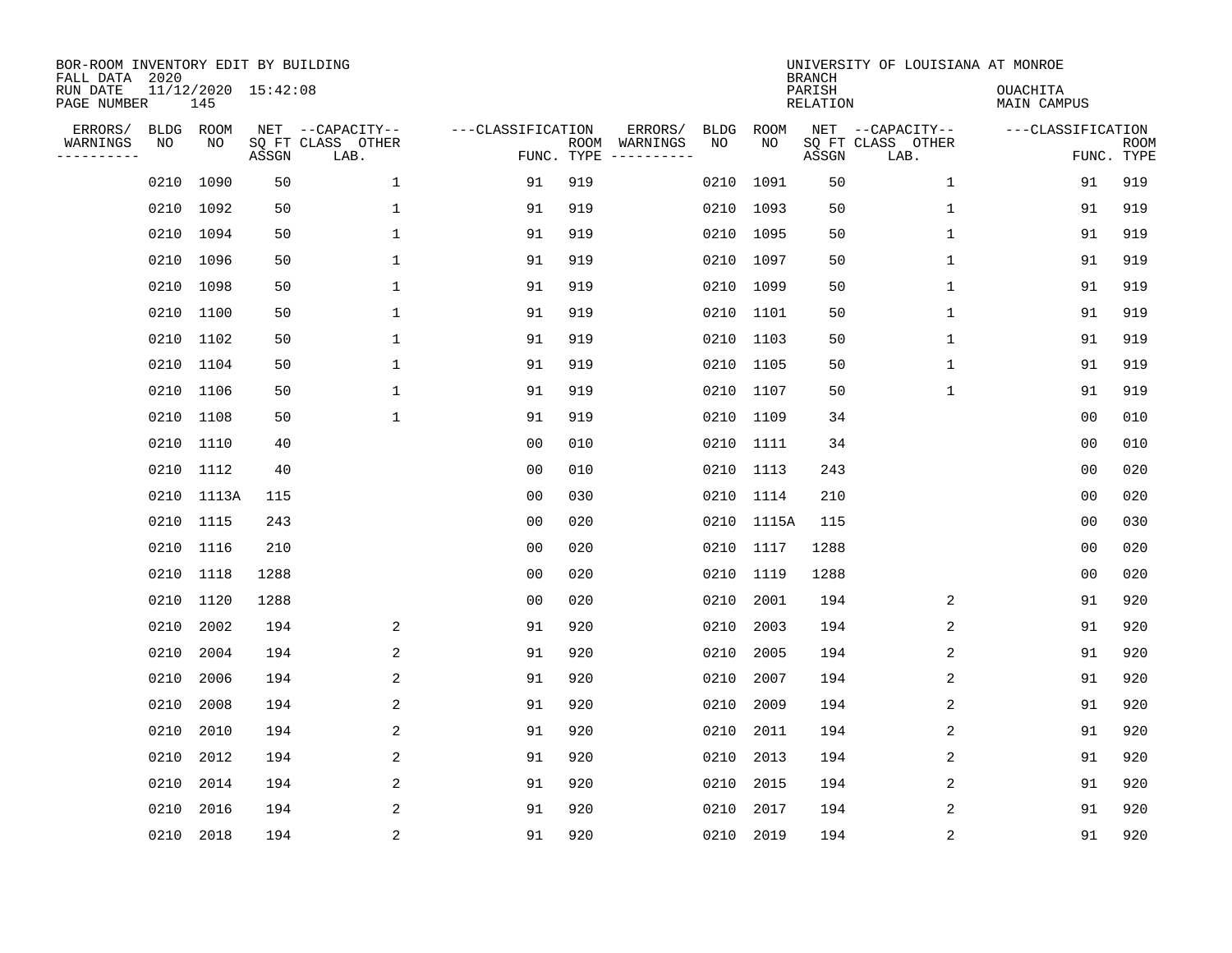| BOR-ROOM INVENTORY EDIT BY BUILDING<br>FALL DATA 2020 |            |            |                     |                                               |                                 |     |                          |                   |            | <b>BRANCH</b>      | UNIVERSITY OF LOUISIANA AT MONROE             |                                |                           |
|-------------------------------------------------------|------------|------------|---------------------|-----------------------------------------------|---------------------------------|-----|--------------------------|-------------------|------------|--------------------|-----------------------------------------------|--------------------------------|---------------------------|
| RUN DATE<br>PAGE NUMBER                               |            | 146        | 11/12/2020 15:42:08 |                                               |                                 |     |                          |                   |            | PARISH<br>RELATION |                                               | <b>OUACHITA</b><br>MAIN CAMPUS |                           |
| ERRORS/<br>WARNINGS<br>---------                      | BLDG<br>ΝO | ROOM<br>NO | ASSGN               | NET --CAPACITY--<br>SQ FT CLASS OTHER<br>LAB. | ---CLASSIFICATION<br>FUNC. TYPE |     | ERRORS/<br>ROOM WARNINGS | <b>BLDG</b><br>NO | ROOM<br>NO | ASSGN              | NET --CAPACITY--<br>SQ FT CLASS OTHER<br>LAB. | ---CLASSIFICATION              | <b>ROOM</b><br>FUNC. TYPE |
|                                                       | 0210       | 2020       | 194                 | 2                                             | 91                              | 920 |                          | 0210              | 2021       | 194                | 2                                             | 91                             | 920                       |
|                                                       | 0210       | 2022       | 194                 | 2                                             | 91                              | 920 |                          | 0210              | 2023       | 194                | 2                                             | 91                             | 920                       |
|                                                       | 0210       | 2024       | 194                 | 2                                             | 91                              | 920 |                          | 0210              | 2025       | 194                | 2                                             | 91                             | 920                       |
|                                                       | 0210       | 2026       | 194                 | $\overline{a}$                                | 91                              | 920 |                          | 0210              | 2027       | 194                | 2                                             | 91                             | 920                       |
|                                                       | 0210       | 2028       | 194                 | 2                                             | 91                              | 920 |                          | 0210              | 2029       | 194                | 2                                             | 91                             | 920                       |
|                                                       | 0210       | 2030       | 194                 | 2                                             | 91                              | 920 |                          | 0210              | 2031       | 194                | 2                                             | 91                             | 920                       |
|                                                       | 0210       | 2032       | 194                 | 2                                             | 91                              | 920 |                          | 0210              | 2033       | 194                | 2                                             | 91                             | 920                       |
|                                                       | 0210       | 2034       | 194                 | 2                                             | 91                              | 920 |                          | 0210              | 2035       | 194                | 2                                             | 91                             | 920                       |
|                                                       | 0210       | 2036       | 194                 | 2                                             | 91                              | 920 |                          | 0210              | 2037       | 194                | 2                                             | 91                             | 920                       |
|                                                       | 0210       | 2038       | 194                 | 2                                             | 91                              | 920 |                          | 0210              | 2039       | 194                | 2                                             | 91                             | 920                       |
|                                                       | 0210       | 2040       | 194                 | 2                                             | 91                              | 920 |                          | 0210              | 2041       | 194                | 2                                             | 91                             | 920                       |
|                                                       | 0210       | 2042       | 194                 | 2                                             | 91                              | 920 |                          | 0210              | 2043       | 194                | 2                                             | 91                             | 920                       |
|                                                       | 0210       | 2044       | 194                 | 2                                             | 91                              | 920 |                          | 0210              | 2045       | 194                | 2                                             | 91                             | 920                       |
|                                                       | 0210       | 2046       | 194                 | 2                                             | 91                              | 920 |                          | 0210              | 2047       | 194                | 2                                             | 91                             | 920                       |
|                                                       | 0210       | 2048       | 194                 | 2                                             | 91                              | 920 |                          | 0210              | 2049       | 194                | 2                                             | 91                             | 920                       |
|                                                       | 0210       | 2050       | 194                 | 2                                             | 91                              | 920 |                          | 0210              | 2051       | 194                | 2                                             | 91                             | 920                       |
|                                                       | 0210       | 2052       | 194                 | 2                                             | 91                              | 920 |                          | 0210              | 2053       | 194                | 2                                             | 91                             | 920                       |
|                                                       | 0210       | 2054       | 194                 | 2                                             | 91                              | 920 |                          | 0210              | 2055       | 194                | 2                                             | 91                             | 920                       |
|                                                       | 0210       | 2056       | 194                 | 2                                             | 91                              | 920 |                          | 0210              | 2057       | 194                | 2                                             | 91                             | 920                       |
|                                                       | 0210       | 2058       | 194                 | 2                                             | 91                              | 920 |                          | 0210              | 2059       | 194                | 2                                             | 91                             | 920                       |
|                                                       | 0210       | 2060       | 194                 | 2                                             | 91                              | 920 |                          | 0210              | 2061       | 194                | 2                                             | 91                             | 920                       |
|                                                       | 0210       | 2062       | 194                 | 2                                             | 91                              | 920 |                          | 0210              | 2063       | 194                | 2                                             | 91                             | 920                       |
|                                                       | 0210       | 2064       | 194                 | 2                                             | 91                              | 920 |                          | 0210              | 2065       | 194                | 2                                             | 91                             | 920                       |
|                                                       | 0210       | 2066       | 194                 | 2                                             | 91                              | 920 |                          | 0210              | 2067       | 194                | 2                                             | 91                             | 920                       |
|                                                       | 0210       | 2068       | 194                 | 2                                             | 91                              | 920 |                          | 0210              | 2069       | 194                | 2                                             | 91                             | 920                       |
|                                                       |            | 0210 2070  | 194                 | $\overline{2}$                                | 91                              | 920 |                          |                   | 0210 2071  | 194                | $\sqrt{2}$                                    | 91                             | 920                       |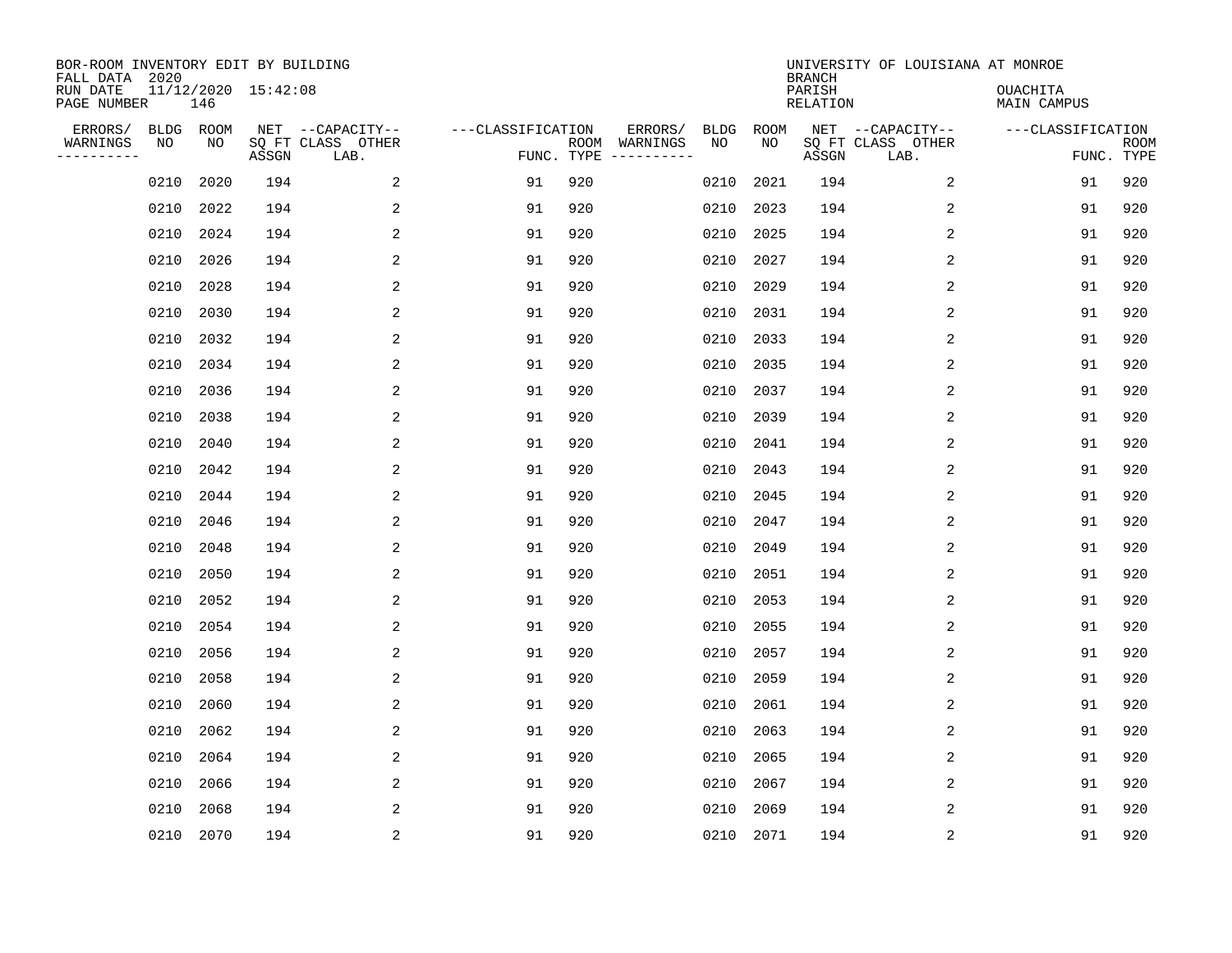| BOR-ROOM INVENTORY EDIT BY BUILDING<br>FALL DATA 2020 |           |                            |       |                           |                   |     |                                                                                                                             |             |           | <b>BRANCH</b>      | UNIVERSITY OF LOUISIANA AT MONROE |                                |                           |
|-------------------------------------------------------|-----------|----------------------------|-------|---------------------------|-------------------|-----|-----------------------------------------------------------------------------------------------------------------------------|-------------|-----------|--------------------|-----------------------------------|--------------------------------|---------------------------|
| RUN DATE<br>PAGE NUMBER                               |           | 11/12/2020 15:42:08<br>147 |       |                           |                   |     |                                                                                                                             |             |           | PARISH<br>RELATION |                                   | <b>OUACHITA</b><br>MAIN CAMPUS |                           |
| ERRORS/                                               | BLDG      | ROOM                       |       | NET --CAPACITY--          | ---CLASSIFICATION |     | ERRORS/                                                                                                                     | <b>BLDG</b> | ROOM      |                    | NET --CAPACITY--                  | ---CLASSIFICATION              |                           |
| WARNINGS<br>---------                                 | ΝO        | NO                         | ASSGN | SQ FT CLASS OTHER<br>LAB. | FUNC. TYPE        |     | ROOM WARNINGS<br>$\begin{tabular}{ccccccccc} - & - & - & - & - & - & - & - \\ & - & - & - & - & - & - & - \\ \end{tabular}$ | NO          | NO        | ASSGN              | SQ FT CLASS OTHER<br>LAB.         |                                | <b>ROOM</b><br>FUNC. TYPE |
|                                                       | 0210      | 2072                       | 194   | 2                         | 91                | 920 |                                                                                                                             | 0210        | 2073      | 50                 | $\mathbf{1}$                      | 91                             | 919                       |
|                                                       | 0210      | 2074                       | 50    | 1                         | 91                | 919 |                                                                                                                             | 0210        | 2075      | 50                 | $\mathbf{1}$                      | 91                             | 919                       |
|                                                       | 0210      | 2076                       | 50    | $\mathbf{1}$              | 91                | 919 |                                                                                                                             | 0210        | 2077      | 50                 | $\mathbf{1}$                      | 91                             | 919                       |
|                                                       | 0210      | 2078                       | 50    | $\mathbf{1}$              | 91                | 919 |                                                                                                                             | 0210        | 2079      | 50                 | $\mathbf{1}$                      | 91                             | 919                       |
|                                                       | 0210      | 2080                       | 50    | $\mathbf{1}$              | 91                | 919 |                                                                                                                             | 0210        | 2081      | 50                 | $\mathbf{1}$                      | 91                             | 919                       |
|                                                       | 0210      | 2082                       | 50    | $\mathbf 1$               | 91                | 919 |                                                                                                                             | 0210        | 2083      | 50                 | $\mathbf 1$                       | 91                             | 919                       |
|                                                       | 0210      | 2084                       | 50    | $\mathbf 1$               | 91                | 919 |                                                                                                                             | 0210        | 2085      | 50                 | $\mathbf 1$                       | 91                             | 919                       |
|                                                       | 0210      | 2086                       | 50    | $\mathbf{1}$              | 91                | 919 |                                                                                                                             | 0210        | 2087      | 50                 | $\mathbf 1$                       | 91                             | 919                       |
|                                                       | 0210      | 2088                       | 50    | 1                         | 91                | 919 |                                                                                                                             | 0210        | 2089      | 50                 | $\mathbf 1$                       | 91                             | 919                       |
|                                                       | 0210      | 2090                       | 50    | 1                         | 91                | 919 |                                                                                                                             | 0210        | 2091      | 50                 | $\mathbf 1$                       | 91                             | 919                       |
|                                                       | 0210      | 2092                       | 50    | $\mathbf{1}$              | 91                | 919 |                                                                                                                             | 0210        | 2093      | 50                 | $\mathbf{1}$                      | 91                             | 919                       |
|                                                       | 0210      | 2094                       | 50    | $\mathbf{1}$              | 91                | 919 |                                                                                                                             | 0210        | 2095      | 50                 | $\mathbf{1}$                      | 91                             | 919                       |
|                                                       | 0210      | 2096                       | 50    | $\mathbf{1}$              | 91                | 919 |                                                                                                                             | 0210        | 2097      | 50                 | $\mathbf{1}$                      | 91                             | 919                       |
|                                                       | 0210      | 2098                       | 50    | $\mathbf{1}$              | 91                | 919 |                                                                                                                             | 0210        | 2099      | 50                 | $\mathbf 1$                       | 91                             | 919                       |
|                                                       | 0210      | 2100                       | 50    | 1                         | 91                | 919 |                                                                                                                             | 0210        | 2101      | 50                 | 1                                 | 91                             | 919                       |
|                                                       | 0210      | 2102                       | 50    | 1                         | 91                | 919 |                                                                                                                             | 0210        | 2103      | 50                 | 1                                 | 91                             | 919                       |
|                                                       | 0210      | 2104                       | 50    | 1                         | 91                | 919 |                                                                                                                             | 0210        | 2105      | 50                 | 1                                 | 91                             | 919                       |
|                                                       | 0210      | 2106                       | 50    | $\mathbf{1}$              | 91                | 919 |                                                                                                                             | 0210        | 2107      | 50                 | $\mathbf{1}$                      | 91                             | 919                       |
|                                                       | 0210      | 2108                       | 50    | $\mathbf{1}$              | 91                | 919 |                                                                                                                             | 0210        | 2109      | 34                 |                                   | 0 <sub>0</sub>                 | 010                       |
|                                                       | 0210      | 2110                       | 40    |                           | 0 <sub>0</sub>    | 010 |                                                                                                                             | 0210        | 2111      | 34                 |                                   | 0 <sub>0</sub>                 | 010                       |
|                                                       | 0210      | 2112                       | 40    |                           | 0 <sub>0</sub>    | 010 |                                                                                                                             | 0210        | 2113      | 243                |                                   | 0 <sub>0</sub>                 | 020                       |
|                                                       | 0210      | 2113A                      | 115   |                           | 0 <sub>0</sub>    | 030 |                                                                                                                             | 0210        | 2114      | 210                |                                   | 0 <sub>0</sub>                 | 020                       |
|                                                       | 0210 2115 |                            | 243   |                           | 0 <sub>0</sub>    | 020 |                                                                                                                             | 0210        | 2115A     | 115                |                                   | 0 <sub>0</sub>                 | 030                       |
|                                                       | 0210      | 2116                       | 210   |                           | 0 <sub>0</sub>    | 020 |                                                                                                                             | 0210        | 2117      | 1288               |                                   | 0 <sub>0</sub>                 | 020                       |
|                                                       | 0210      | 2118                       | 1288  |                           | 00                | 020 |                                                                                                                             | 0210        | 2119      | 1288               |                                   | 00                             | 020                       |
|                                                       | 0210 2120 |                            | 1288  |                           | 0 <sub>0</sub>    | 020 |                                                                                                                             |             | 0210 3001 | 194                | 2                                 | 91                             | 920                       |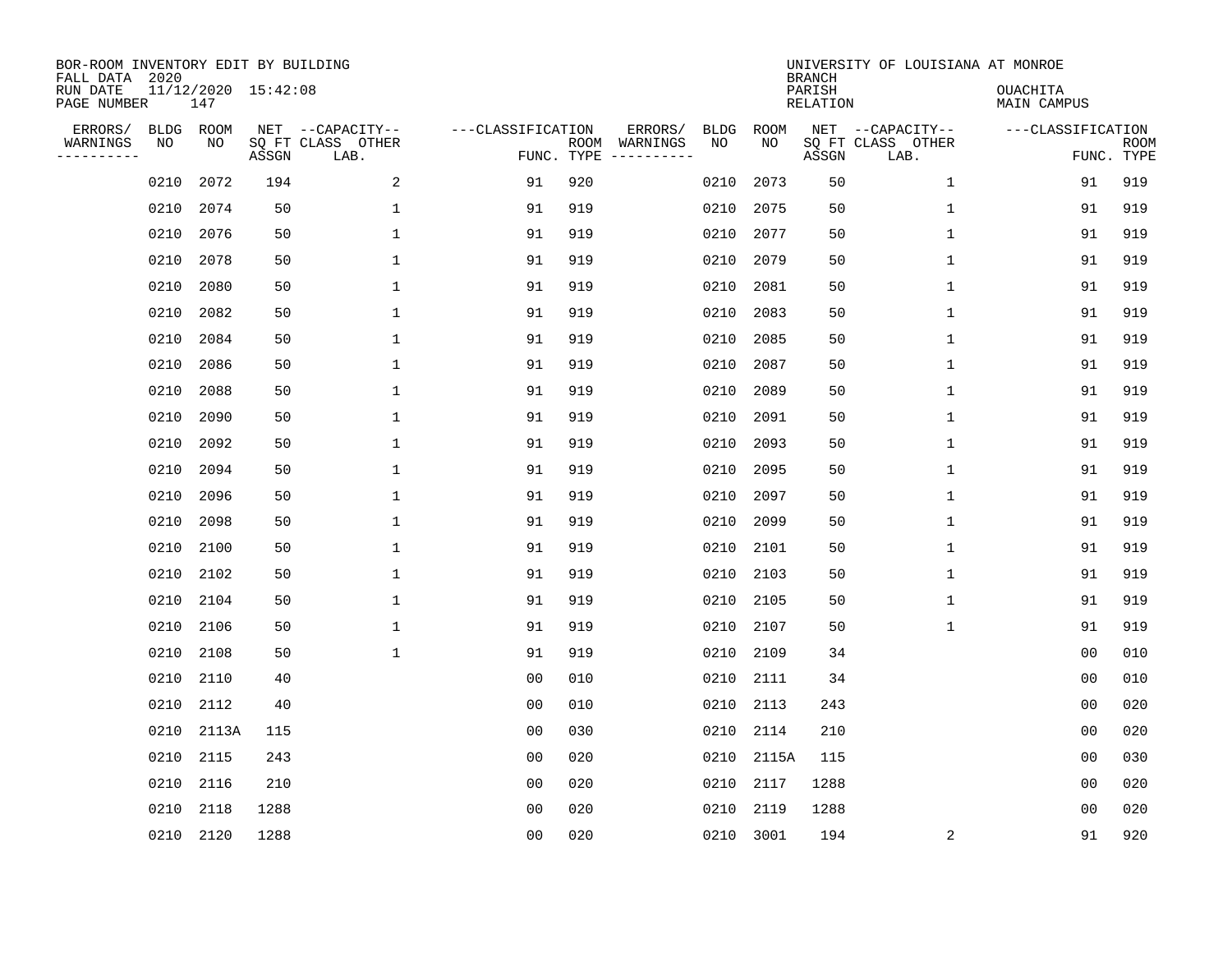| BOR-ROOM INVENTORY EDIT BY BUILDING<br>FALL DATA 2020 |            |            |                     |                                       |                   |     |                          |                   |            | <b>BRANCH</b>      | UNIVERSITY OF LOUISIANA AT MONROE     |                                |             |
|-------------------------------------------------------|------------|------------|---------------------|---------------------------------------|-------------------|-----|--------------------------|-------------------|------------|--------------------|---------------------------------------|--------------------------------|-------------|
| RUN DATE<br>PAGE NUMBER                               |            | 148        | 11/12/2020 15:42:08 |                                       |                   |     |                          |                   |            | PARISH<br>RELATION |                                       | <b>OUACHITA</b><br>MAIN CAMPUS |             |
| ERRORS/<br>WARNINGS                                   | BLDG<br>ΝO | ROOM<br>NO |                     | NET --CAPACITY--<br>SQ FT CLASS OTHER | ---CLASSIFICATION |     | ERRORS/<br>ROOM WARNINGS | <b>BLDG</b><br>NO | ROOM<br>NO |                    | NET --CAPACITY--<br>SQ FT CLASS OTHER | ---CLASSIFICATION              | <b>ROOM</b> |
| ---------                                             |            |            | ASSGN               | LAB.                                  | FUNC. TYPE        |     |                          |                   |            | ASSGN              | LAB.                                  |                                | FUNC. TYPE  |
|                                                       | 0210       | 3002       | 194                 | 2                                     | 91                | 920 |                          | 0210              | 3003       | 194                | 2                                     | 91                             | 920         |
|                                                       | 0210       | 3004       | 194                 | 2                                     | 91                | 920 |                          | 0210              | 3005       | 194                | 2                                     | 91                             | 920         |
|                                                       | 0210       | 3006       | 194                 | 2                                     | 91                | 920 |                          | 0210              | 3007       | 194                | 2                                     | 91                             | 920         |
|                                                       | 0210       | 3008       | 194                 | $\overline{a}$                        | 91                | 920 |                          | 0210              | 3009       | 194                | 2                                     | 91                             | 920         |
|                                                       | 0210       | 3010       | 194                 | 2                                     | 91                | 920 |                          | 0210              | 3011       | 194                | 2                                     | 91                             | 920         |
|                                                       | 0210       | 3012       | 194                 | 2                                     | 91                | 920 |                          | 0210              | 3013       | 194                | 2                                     | 91                             | 920         |
|                                                       | 0210       | 3014       | 194                 | 2                                     | 91                | 920 |                          | 0210              | 3015       | 194                | 2                                     | 91                             | 920         |
|                                                       | 0210       | 3016       | 194                 | 2                                     | 91                | 920 |                          | 0210              | 3017       | 194                | 2                                     | 91                             | 920         |
|                                                       | 0210       | 3018       | 194                 | 2                                     | 91                | 920 |                          | 0210              | 3019       | 194                | 2                                     | 91                             | 920         |
|                                                       | 0210       | 3020       | 194                 | 2                                     | 91                | 920 |                          | 0210              | 3021       | 194                | 2                                     | 91                             | 920         |
|                                                       | 0210       | 3022       | 194                 | 2                                     | 91                | 920 |                          | 0210              | 3023       | 194                | 2                                     | 91                             | 920         |
|                                                       | 0210       | 3024       | 194                 | 2                                     | 91                | 920 |                          | 0210              | 3025       | 194                | 2                                     | 91                             | 920         |
|                                                       | 0210       | 3026       | 194                 | 2                                     | 91                | 920 |                          | 0210              | 3027       | 194                | 2                                     | 91                             | 920         |
|                                                       | 0210       | 3028       | 194                 | 2                                     | 91                | 920 |                          | 0210              | 3029       | 194                | $\overline{2}$                        | 91                             | 920         |
|                                                       | 0210       | 3030       | 194                 | 2                                     | 91                | 920 |                          | 0210              | 3031       | 194                | 2                                     | 91                             | 920         |
|                                                       | 0210       | 3032       | 194                 | 2                                     | 91                | 920 |                          | 0210              | 3033       | 194                | 2                                     | 91                             | 920         |
|                                                       | 0210       | 3034       | 194                 | 2                                     | 91                | 920 |                          | 0210              | 3035       | 194                | 2                                     | 91                             | 920         |
|                                                       | 0210       | 3036       | 194                 | 2                                     | 91                | 920 |                          | 0210              | 3037       | 194                | 2                                     | 91                             | 920         |
|                                                       | 0210       | 3038       | 194                 | 2                                     | 91                | 920 |                          | 0210              | 3039       | 194                | 2                                     | 91                             | 920         |
|                                                       | 0210       | 3040       | 194                 | 2                                     | 91                | 920 |                          | 0210              | 3041       | 194                | 2                                     | 91                             | 920         |
|                                                       | 0210       | 3042       | 194                 | 2                                     | 91                | 920 |                          | 0210              | 3043       | 194                | 2                                     | 91                             | 920         |
|                                                       | 0210       | 3044       | 194                 | 2                                     | 91                | 920 |                          | 0210              | 3045       | 194                | 2                                     | 91                             | 920         |
|                                                       | 0210       | 3046       | 194                 | 2                                     | 91                | 920 |                          | 0210              | 3047       | 194                | 2                                     | 91                             | 920         |
|                                                       | 0210       | 3048       | 194                 | 2                                     | 91                | 920 |                          | 0210              | 3049       | 194                | 2                                     | 91                             | 920         |
|                                                       | 0210       | 3050       | 194                 | 2                                     | 91                | 920 |                          | 0210              | 3051       | 194                | 2                                     | 91                             | 920         |
|                                                       |            | 0210 3052  | 194                 | $\overline{2}$                        | 91                | 920 |                          |                   | 0210 3053  | 194                | $\sqrt{2}$                            | 91                             | 920         |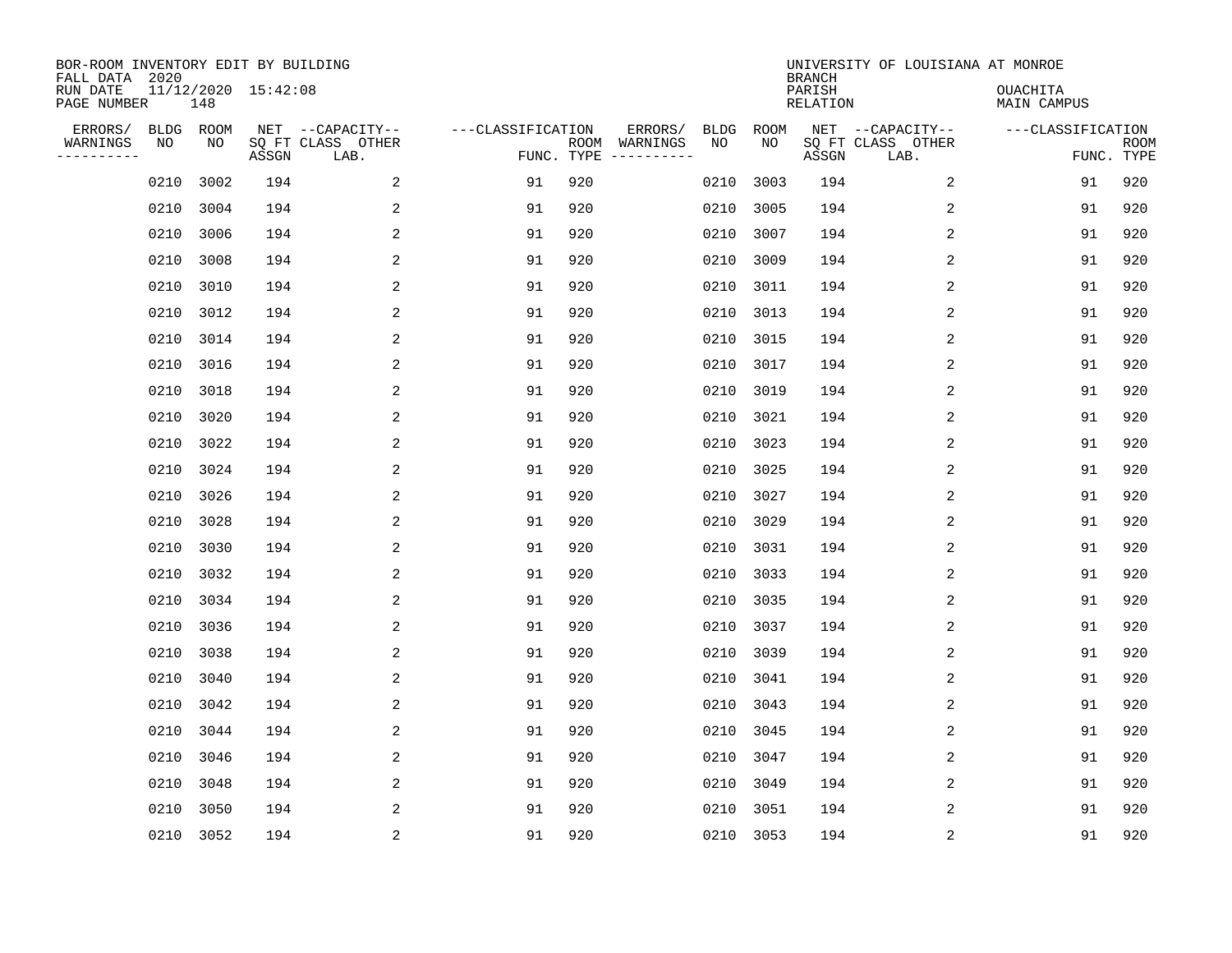| BOR-ROOM INVENTORY EDIT BY BUILDING<br>FALL DATA 2020 |      |                 |                     |                                               |                   |                    |                     |                   |            | <b>BRANCH</b>      | UNIVERSITY OF LOUISIANA AT MONROE             |                                |                           |
|-------------------------------------------------------|------|-----------------|---------------------|-----------------------------------------------|-------------------|--------------------|---------------------|-------------------|------------|--------------------|-----------------------------------------------|--------------------------------|---------------------------|
| RUN DATE<br>PAGE NUMBER                               |      | 149             | 11/12/2020 15:42:08 |                                               |                   |                    |                     |                   |            | PARISH<br>RELATION |                                               | <b>OUACHITA</b><br>MAIN CAMPUS |                           |
| ERRORS/<br>WARNINGS<br>---------                      | NO   | BLDG ROOM<br>NO | ASSGN               | NET --CAPACITY--<br>SQ FT CLASS OTHER<br>LAB. | ---CLASSIFICATION | ROOM<br>FUNC. TYPE | ERRORS/<br>WARNINGS | <b>BLDG</b><br>NO | ROOM<br>NO | ASSGN              | NET --CAPACITY--<br>SQ FT CLASS OTHER<br>LAB. | ---CLASSIFICATION              | <b>ROOM</b><br>FUNC. TYPE |
|                                                       | 0210 | 3054            | 194                 | 2                                             | 91                | 920                |                     | 0210              | 3055       | 194                | 2                                             | 91                             | 920                       |
|                                                       | 0210 | 3056            | 194                 | 2                                             | 91                | 920                |                     | 0210              | 3057       | 194                | 2                                             | 91                             | 920                       |
|                                                       | 0210 | 3058            | 194                 | 2                                             | 91                | 920                |                     | 0210              | 3059       | 194                | 2                                             | 91                             | 920                       |
|                                                       | 0210 | 3060            | 194                 | 2                                             | 91                | 920                |                     | 0210              | 3061       | 194                | 2                                             | 91                             | 920                       |
|                                                       | 0210 | 3062            | 194                 | 2                                             | 91                | 920                |                     | 0210              | 3063       | 194                | 2                                             | 91                             | 920                       |
|                                                       | 0210 | 3064            | 194                 | 2                                             | 91                | 920                |                     | 0210              | 3065       | 194                | 2                                             | 91                             | 920                       |
|                                                       | 0210 | 3066            | 194                 | 2                                             | 91                | 920                |                     | 0210              | 3067       | 194                | 2                                             | 91                             | 920                       |
|                                                       | 0210 | 3068            | 194                 | 2                                             | 91                | 920                |                     | 0210              | 3069       | 194                | 2                                             | 91                             | 920                       |
|                                                       | 0210 | 3070            | 194                 | 2                                             | 91                | 920                |                     | 0210              | 3071       | 194                | 2                                             | 91                             | 920                       |
|                                                       | 0210 | 3072            | 194                 | 2                                             | 91                | 920                |                     | 0210              | 3073       | 50                 | $\mathbf 1$                                   | 91                             | 919                       |
|                                                       | 0210 | 3074            | 50                  | $\mathbf 1$                                   | 91                | 919                |                     | 0210              | 3075       | 50                 | $\mathbf 1$                                   | 91                             | 919                       |
|                                                       | 0210 | 3076            | 50                  | 1                                             | 91                | 919                |                     | 0210              | 3077       | 50                 | $\mathbf 1$                                   | 91                             | 919                       |
|                                                       | 0210 | 3078            | 50                  | $\mathbf 1$                                   | 91                | 919                |                     | 0210              | 3079       | 50                 | 1                                             | 91                             | 919                       |
|                                                       | 0210 | 3080            | 50                  | $\mathbf{1}$                                  | 91                | 919                |                     | 0210              | 3081       | 50                 | 1                                             | 91                             | 919                       |
|                                                       | 0210 | 3082            | 50                  | 1                                             | 91                | 919                |                     | 0210              | 3083       | 50                 | 1                                             | 91                             | 919                       |
|                                                       | 0210 | 3084            | 50                  | 1                                             | 91                | 919                |                     | 0210              | 3085       | 50                 | 1                                             | 91                             | 919                       |
|                                                       | 0210 | 3086            | 50                  | 1                                             | 91                | 919                |                     | 0210              | 3087       | 50                 | 1                                             | 91                             | 919                       |
|                                                       | 0210 | 3088            | 50                  | $\mathbf{1}$                                  | 91                | 919                |                     | 0210              | 3089       | 50                 | 1                                             | 91                             | 919                       |
|                                                       | 0210 | 3090            | 50                  | 1                                             | 91                | 919                |                     | 0210              | 3091       | 50                 | 1                                             | 91                             | 919                       |
|                                                       | 0210 | 3092            | 50                  | 1                                             | 91                | 919                |                     | 0210              | 3093       | 50                 | 1                                             | 91                             | 919                       |
|                                                       | 0210 | 3094            | 50                  | $\mathbf{1}$                                  | 91                | 919                |                     | 0210              | 3095       | 50                 | 1                                             | 91                             | 919                       |
|                                                       | 0210 | 3096            | 50                  | $\mathbf 1$                                   | 91                | 919                |                     | 0210              | 3097       | 50                 | $\mathbf 1$                                   | 91                             | 919                       |
|                                                       | 0210 | 3098            | 50                  | $\mathbf{1}$                                  | 91                | 919                |                     | 0210              | 3099       | 50                 | 1                                             | 91                             | 919                       |
|                                                       | 0210 | 3100            | 50                  | $\mathbf{1}$                                  | 91                | 919                |                     | 0210              | 3101       | 50                 | $\mathbf 1$                                   | 91                             | 919                       |
|                                                       | 0210 | 3102            | 50                  | $\mathbf{1}$                                  | 91                | 919                |                     | 0210              | 3103       | 50                 | 1                                             | 91                             | 919                       |
|                                                       |      | 0210 3104       | 50                  | $\mathbf{1}$                                  | 91                | 919                |                     |                   | 0210 3105  | 50                 | 1                                             | 91                             | 919                       |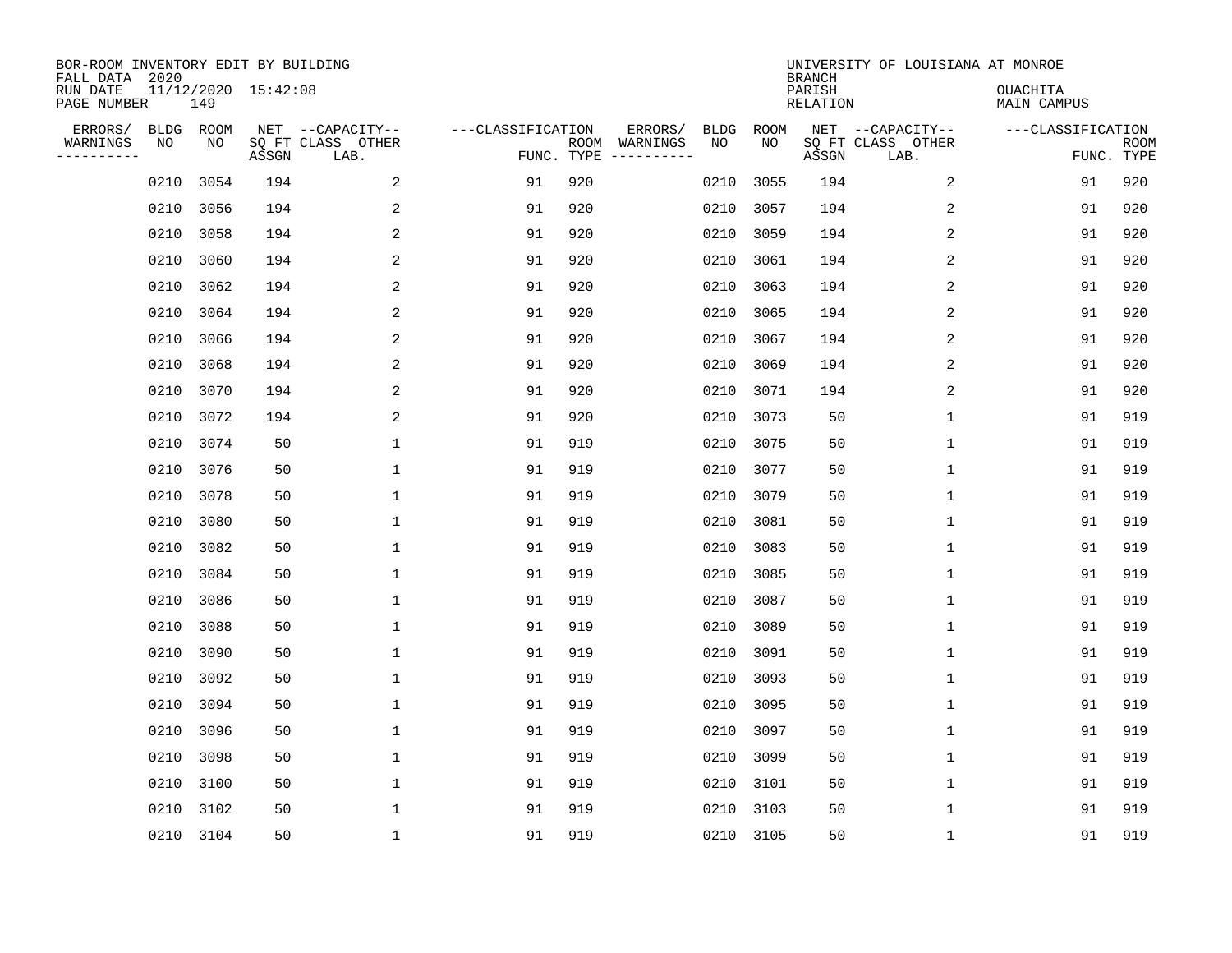| BOR-ROOM INVENTORY EDIT BY BUILDING<br>FALL DATA 2020 |      |                            |                 |                           |                   |     |                                      |      |                                                  | <b>BRANCH</b>      | UNIVERSITY OF LOUISIANA AT MONROE                                                                                                                   |                                |                           |
|-------------------------------------------------------|------|----------------------------|-----------------|---------------------------|-------------------|-----|--------------------------------------|------|--------------------------------------------------|--------------------|-----------------------------------------------------------------------------------------------------------------------------------------------------|--------------------------------|---------------------------|
| RUN DATE<br>PAGE NUMBER                               |      | 11/12/2020 15:42:08<br>150 |                 |                           |                   |     |                                      |      |                                                  | PARISH<br>RELATION |                                                                                                                                                     | <b>OUACHITA</b><br>MAIN CAMPUS |                           |
| ERRORS/ BLDG ROOM                                     |      |                            |                 | NET --CAPACITY--          | ---CLASSIFICATION |     | ERRORS/ BLDG ROOM                    |      |                                                  |                    | NET --CAPACITY--                                                                                                                                    | ---CLASSIFICATION              |                           |
| WARNINGS<br>---------                                 | NO   | NO                         | ASSGN           | SQ FT CLASS OTHER<br>LAB. |                   |     | ROOM WARNINGS<br>FUNC. TYPE $------$ | NO   | NO                                               | ASSGN              | SQ FT CLASS OTHER<br>LAB.                                                                                                                           |                                | <b>ROOM</b><br>FUNC. TYPE |
|                                                       |      | 0210 3106                  | 50              | $\mathbf{1}$              | 91                | 919 |                                      | 0210 | 3107                                             | 50                 | 1                                                                                                                                                   | 91                             | 919                       |
|                                                       |      | 0210 3108                  | 50              | $\mathbf{1}$              | 91                | 919 |                                      |      | 0210 3109                                        | 34                 |                                                                                                                                                     | 00                             | 010                       |
|                                                       |      | 0210 3110                  | 40              |                           | 0 <sub>0</sub>    | 010 |                                      |      | 0210 3111                                        | 34                 |                                                                                                                                                     | 00                             | 010                       |
|                                                       |      | 0210 3112                  | 40              |                           | 0 <sub>0</sub>    | 010 |                                      |      | 0210 3113                                        | 243                |                                                                                                                                                     | 00                             | 020                       |
|                                                       |      | 0210 3113A                 | 115             |                           | 0 <sub>0</sub>    | 030 |                                      |      | 0210 3114                                        | 210                |                                                                                                                                                     | 00                             | 020                       |
|                                                       |      | 0210 3115                  | 243             |                           | 0 <sub>0</sub>    | 020 |                                      |      | 0210 3115A                                       | 115                |                                                                                                                                                     | 00                             | 030                       |
|                                                       |      | 0210 3116                  | 210             |                           | 00                | 020 |                                      |      | 0210 3117                                        | 1288               |                                                                                                                                                     | 00                             | 020                       |
|                                                       |      | 0210 3118                  | 1288            |                           | 0 <sub>0</sub>    | 020 |                                      |      | 0210 3119                                        | 1288               |                                                                                                                                                     | 0 <sub>0</sub>                 | 020                       |
|                                                       |      | 0210 3120                  | 1288            |                           | 00                | 020 |                                      |      | TOTAL NUMBER CLASSROOMS<br>TOTAL NUMBER LABS 210 |                    | TOTAL ASSIGNABLE & UNASSIGNABLE SOFT:<br>TOTAL NET ASSIGN SQ. FT. IN ROOM FILE<br>TOTAL NUMBER COMPUTER CLASSROOMS<br>TOTAL NUMBER SPECIAL LABS 220 | 71,247<br>50,013               |                           |
|                                                       |      | 0228 0100                  | 350             | $\mathbf{1}$              | 63                | 310 |                                      |      | 0228 0100A                                       | 10                 |                                                                                                                                                     | 63                             | 315                       |
|                                                       | 0228 | 0101                       | 72              |                           | 63                | 315 |                                      |      | 0228 0102                                        | 162                |                                                                                                                                                     | 63                             | 315                       |
|                                                       | 0228 | 0103                       | 54              |                           | 00                | 020 |                                      |      | 0228 0104                                        | 54                 |                                                                                                                                                     | 0 <sub>0</sub>                 | 030                       |
|                                                       | 0228 | 0105                       | 78              |                           | 63                | 315 |                                      |      | 0228 0106                                        | 235                |                                                                                                                                                     | 63                             | 315                       |
|                                                       | 0228 | 0106A                      | 9               |                           | 63                | 315 |                                      |      | 0228 0107                                        | 51                 |                                                                                                                                                     | 0 <sub>0</sub>                 | 020                       |
|                                                       | 0228 | 0107A                      | 8               |                           | 0 <sub>0</sub>    | 030 |                                      |      | 0228 0108                                        | 40                 | $\mathbf{1}$                                                                                                                                        | 63                             | 315                       |
|                                                       |      | 0228 0108A                 | $7\phantom{.0}$ |                           | 63                | 315 |                                      | 0228 | 0109                                             | 126                | $\mathbf{1}$                                                                                                                                        | 63                             | 310                       |
|                                                       | 0228 | 0109A                      | 14              |                           | 63                | 315 |                                      |      | 0228 0109B                                       | 7                  |                                                                                                                                                     | 63                             | 315                       |
|                                                       |      | 0228 0110                  | 248             |                           | 63                | 315 |                                      |      | TOTAL NUMBER CLASSROOMS<br>TOTAL NUMBER LABS 210 |                    | TOTAL ASSIGNABLE & UNASSIGNABLE SQFT:<br>TOTAL NET ASSIGN SQ. FT. IN ROOM FILE<br>TOTAL NUMBER COMPUTER CLASSROOMS<br>TOTAL NUMBER SPECIAL LABS 220 | 1,525<br>1,358                 |                           |
|                                                       |      | 0300 0100                  | 495             |                           | 65                | 970 |                                      |      | 0300 0101                                        | 439                |                                                                                                                                                     | 65                             | 970                       |
|                                                       |      | 0300 0102                  | 211             |                           | 65                | 970 |                                      |      | 0300 0103                                        | 70                 |                                                                                                                                                     | 65                             | 970                       |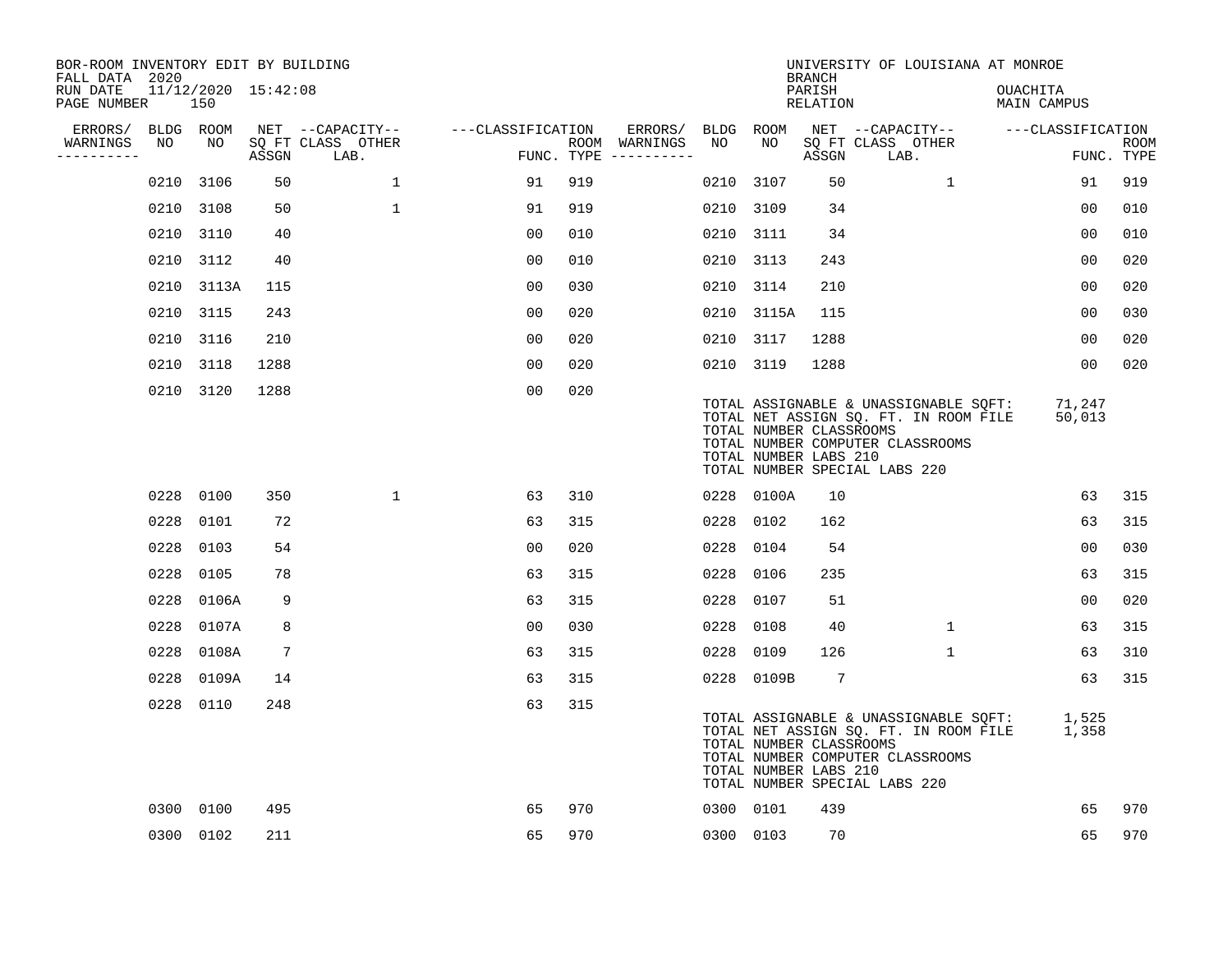| BOR-ROOM INVENTORY EDIT BY BUILDING<br>FALL DATA 2020 |              |                     |                           |                   |     |                                      |      |           | <b>BRANCH</b>      | UNIVERSITY OF LOUISIANA AT MONROE                                                                         |                                |                           |
|-------------------------------------------------------|--------------|---------------------|---------------------------|-------------------|-----|--------------------------------------|------|-----------|--------------------|-----------------------------------------------------------------------------------------------------------|--------------------------------|---------------------------|
| RUN DATE<br>PAGE NUMBER                               | 151          | 11/12/2020 15:42:08 |                           |                   |     |                                      |      |           | PARISH<br>RELATION |                                                                                                           | OUACHITA<br><b>MAIN CAMPUS</b> |                           |
| ERRORS/                                               | BLDG<br>ROOM |                     | NET --CAPACITY--          | ---CLASSIFICATION |     | ERRORS/ BLDG                         |      | ROOM      |                    | NET --CAPACITY--                                                                                          | ---CLASSIFICATION              |                           |
| WARNINGS<br>----------                                | NO           | NO.<br>ASSGN        | SQ FT CLASS OTHER<br>LAB. |                   |     | ROOM WARNINGS<br>FUNC. TYPE $------$ | NO   | NO        | ASSGN              | SQ FT CLASS OTHER<br>LAB.                                                                                 |                                | <b>ROOM</b><br>FUNC. TYPE |
|                                                       | 0104<br>0300 |                     | 22                        | 65                | 970 |                                      | 0300 | 0105      | 366                |                                                                                                           | 65                             | 970                       |
|                                                       | 0106<br>0300 |                     | 68                        | 65                | 970 |                                      | 0300 | 0107      | 281                |                                                                                                           | 65                             | 970                       |
|                                                       | 0300<br>0108 | 232                 |                           | 65                | 970 |                                      | 0300 | 0109      | 109                |                                                                                                           | 65                             | 970                       |
|                                                       | 0300<br>0110 | 641                 |                           | 65                | 970 |                                      | 0300 | 0111      | 157                |                                                                                                           | 65                             | 970                       |
|                                                       | 0112<br>0300 |                     | 54                        | 65                | 970 |                                      | 0300 | 0113      | 175                |                                                                                                           | 65                             | 970                       |
|                                                       | 0300<br>0114 |                     | 28                        | 65                | 970 |                                      | 0300 | 0115      | 93                 |                                                                                                           | 65                             | 970                       |
|                                                       | 0300<br>0116 | 75                  |                           | 65                | 970 |                                      | 0300 | 0117      | 233                |                                                                                                           | 65                             | 970                       |
|                                                       | 0300<br>0118 | 155                 |                           | 65                | 970 |                                      | 0300 | 0119      | 327                |                                                                                                           | 65                             | 970                       |
|                                                       | 0300<br>0120 | 212                 |                           | 65                | 970 |                                      | 0300 | 0121      | 35                 |                                                                                                           | 65                             | 970                       |
|                                                       | 0122<br>0300 | 61                  |                           | 65                | 970 |                                      | 0300 | 0123      | 8                  |                                                                                                           | 65                             | 970                       |
|                                                       | 0300<br>0124 | 33                  |                           | 65                | 970 |                                      | 0300 | 0125      | 26                 |                                                                                                           | 65                             | 970                       |
|                                                       | 0126<br>0300 | 476                 |                           | 65                | 970 |                                      | 0300 | 0127      | 355                |                                                                                                           | 65                             | 970                       |
|                                                       | 0300<br>0128 | 1230                |                           | 65                | 970 |                                      | 0300 | 0129      | 18                 |                                                                                                           | 65                             | 970                       |
|                                                       | 0300<br>0200 | 336                 |                           | 65                | 970 |                                      | 0300 | 0201      | 309                |                                                                                                           | 65                             | 970                       |
|                                                       | 0300<br>0202 | 238                 |                           | 65                | 970 |                                      | 0300 | 0203      | 137                |                                                                                                           | 65                             | 970                       |
|                                                       | 0300<br>0204 | 24                  |                           | 65                | 970 |                                      | 0300 | 0205      | 49                 |                                                                                                           | 65                             | 970                       |
|                                                       | 0300<br>0206 | 18                  |                           | 65                | 970 |                                      | 0300 | 0207      | 117                |                                                                                                           | 65                             | 970                       |
|                                                       | 0208<br>0300 | 11                  |                           | 65                | 970 |                                      | 0300 | 0209      | 182                |                                                                                                           | 65                             | 970                       |
|                                                       | 0300<br>0210 | 45                  |                           | 65                | 970 |                                      | 0300 | 0211      | 45                 |                                                                                                           | 65                             | 970                       |
|                                                       | 0212<br>0300 | 266                 |                           | 65                | 970 |                                      | 0300 | 0213      | 183                |                                                                                                           | 65                             | 970                       |
|                                                       | 0214<br>0300 | 46                  |                           | 65                | 970 |                                      | 0300 | 0215      | 48                 |                                                                                                           | 65                             | 970                       |
|                                                       | 0300<br>0216 |                     | 97                        | 65                | 970 |                                      |      | 0300 0217 | 9                  |                                                                                                           | 65                             | 970                       |
|                                                       | 0300<br>0218 |                     | 52                        | 65                | 970 |                                      |      |           |                    | TOTAL ASSIGNABLE & UNASSIGNABLE SQFT:<br>TOTAL NET ASSIGN SQ. FT. IN ROOM FILE<br>MORAI MIMBRD CLASSOCAMO | 8,897<br>8,897                 |                           |

TOTAL NUMBER CLASSROOMS TOTAL NUMBER COMPUTER CLASSROOMS TOTAL NUMBER LABS 210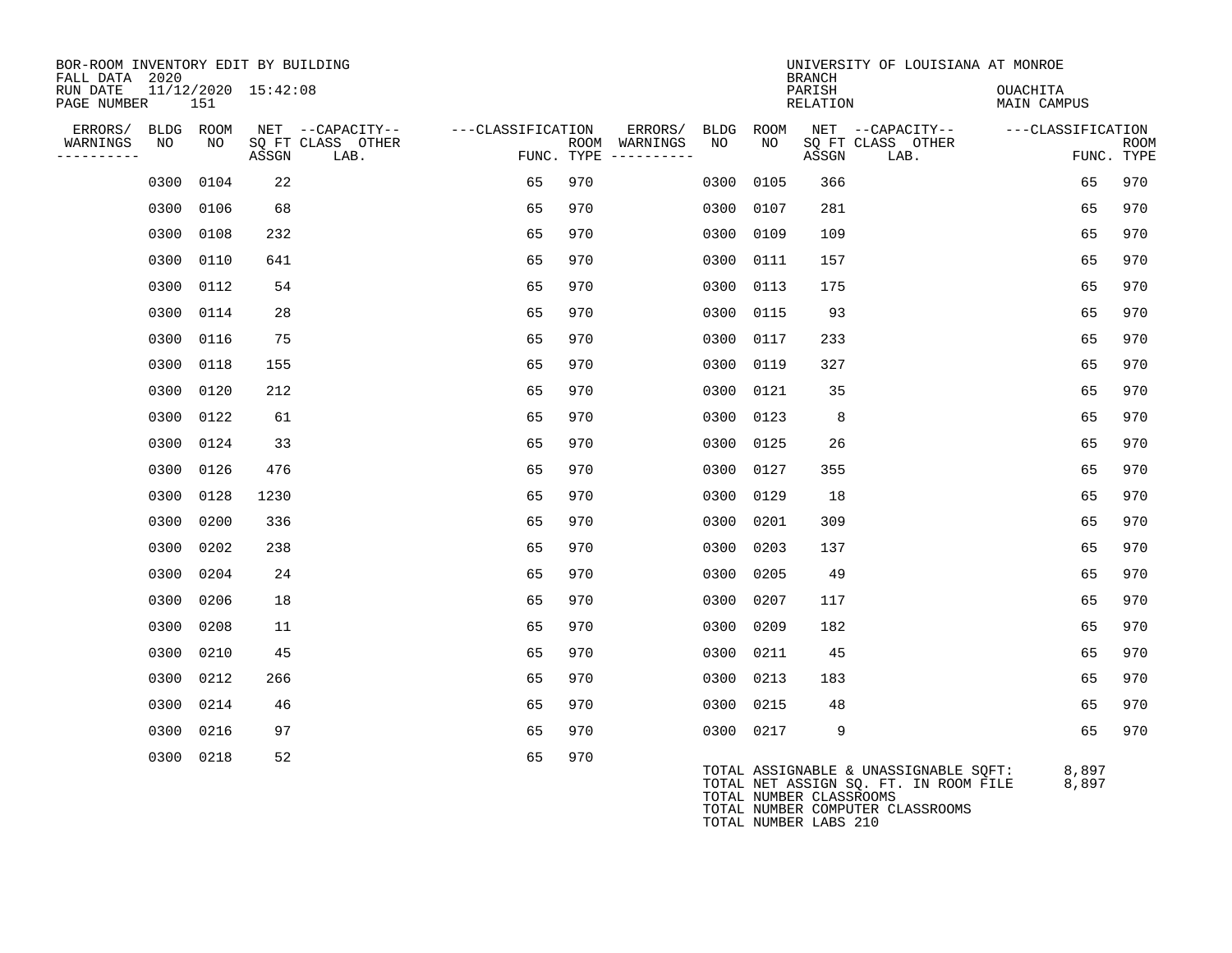| BOR-ROOM INVENTORY EDIT BY BUILDING<br>FALL DATA 2020<br>RUN DATE | 11/12/2020 15:42:08 |       |                                               |                   |     |                                                 |            |             | <b>BRANCH</b><br>PARISH | UNIVERSITY OF LOUISIANA AT MONROE             | OUACHITA          |                    |
|-------------------------------------------------------------------|---------------------|-------|-----------------------------------------------|-------------------|-----|-------------------------------------------------|------------|-------------|-------------------------|-----------------------------------------------|-------------------|--------------------|
| PAGE NUMBER                                                       | 152                 |       |                                               |                   |     |                                                 |            |             | RELATION                |                                               | MAIN CAMPUS       |                    |
| ERRORS/<br>WARNINGS<br>NO<br>----------                           | BLDG ROOM<br>NO     | ASSGN | NET --CAPACITY--<br>SQ FT CLASS OTHER<br>LAB. | ---CLASSIFICATION |     | ERRORS/<br>ROOM WARNINGS<br>FUNC. TYPE $------$ | BLDG<br>NO | ROOM<br>NO. | ASSGN                   | NET --CAPACITY--<br>SQ FT CLASS OTHER<br>LAB. | ---CLASSIFICATION | ROOM<br>FUNC. TYPE |
|                                                                   |                     |       |                                               |                   |     |                                                 |            |             |                         | TOTAL NUMBER SPECIAL LABS 220                 |                   |                    |
|                                                                   | 0301 0100           | 900   |                                               | 0 <sub>0</sub>    | 020 |                                                 |            | 0301 0101   | 213                     | 8                                             | 46                | 410                |
| 0301                                                              | 0102                | 2849  | 57                                            | 46                | 240 |                                                 | 0301       | 0103        | 231                     | 6                                             | 46                | 410                |
|                                                                   | 0301 0104           | 75    |                                               | 46                | 315 |                                                 |            | 0301 0105   | 291                     | 2                                             | 46                | 310                |
| 0301                                                              | 0106                | 85    | $\mathbf{1}$                                  | 0 <sub>0</sub>    | 010 |                                                 | 0301       | 0107        | 105                     | $\mathbf 1$                                   | 46                | 310                |
|                                                                   | 0301 0108           | 1370  | 20                                            | 0 <sub>0</sub>    | 020 |                                                 |            | 0301 0109   | 188                     | $\mathbf 1$                                   | 46                | 310                |
| 0301                                                              | 0110                | 357   | 6                                             | 0 <sub>0</sub>    | 020 |                                                 | 0301       | 0111        | 110                     | $\mathbf 1$                                   | 46                | 310                |
|                                                                   | 0301 0112           | 253   | 12                                            | 46                | 630 |                                                 |            | 0301 0113   | 52                      |                                               | 0 <sub>0</sub>    | 020                |
| 0301                                                              | 0114                | 132   |                                               | 46                | 590 |                                                 | 0301       | 0115        | 129                     | $\mathbf{1}$                                  | 46                | 310                |
| 0301                                                              | 0116                | 108   |                                               | 0 <sub>0</sub>    | 020 |                                                 | 0301       | 0117        | 113                     | $\mathbf 1$                                   | 46                | 310                |
| 0301                                                              | 0118                | 58    | 1                                             | 0 <sub>0</sub>    | 030 |                                                 | 0301       | 0119        | 113                     | 1                                             | 46                | 310                |
| 0301                                                              | 0120                | 138   | 2                                             | 0 <sub>0</sub>    | 030 |                                                 | 0301 0121  |             | 113                     | 1                                             | 46                | 310                |
| 0301                                                              | 0122                | 114   | $\mathbf{1}$                                  | 46                | 310 |                                                 |            | 0301 0123   | 113                     | $\mathbf 1$                                   | 46                | 310                |
|                                                                   | 0301 0124           | 114   | $\mathbf{1}$                                  | 46                | 310 |                                                 |            | 0301 0125   | 113                     | $\mathbf 1$                                   | 46                | 310                |
|                                                                   | 0301 0126           | 193   | $\mathbf{1}$                                  | 46                | 310 |                                                 |            | 0301 0127   | 115                     | $\mathbf 1$                                   | 46                | 310                |
|                                                                   | 0301 0128           | 193   | $\mathbf{1}$                                  | 46                | 310 |                                                 |            | 0301 0129   | 167                     | $\mathbf{1}$                                  | 46                | 310                |
|                                                                   | 0301 0130           | 352   | $\mathbf{1}$                                  | 46                | 325 |                                                 | 0301 0131  |             | 443                     |                                               | 0 <sub>0</sub>    | 020                |
|                                                                   | 0301 0132           | 232   | $\mathbf{1}$                                  | 46                | 310 |                                                 |            | 0301 0133   | 247                     | $\overline{4}$                                | 0 <sub>0</sub>    | 020                |
|                                                                   | 0301 0134           | 189   |                                               | 46                | 315 |                                                 |            | 0301 0135   | 167                     |                                               | 0 <sub>0</sub>    | 020                |
|                                                                   | 0301 0136           | 438   | 5                                             | 00                | 020 |                                                 |            | 0301 0137   | 92                      | 1                                             | 46                | 310                |
|                                                                   | 0301 0138           | 272   | 1                                             | 46                | 325 |                                                 |            | 0301 0139   | 96                      | 2                                             | 46                | 320                |
|                                                                   | 0301 0140           | 961   | 28                                            | 46                | 410 |                                                 |            | 0301 0141   | 146                     | $\mathbf 1$                                   | 46                | 310                |
|                                                                   | 0301 0142           | 295   | 2                                             | 46                | 310 |                                                 |            | 0301 0143   | 23                      |                                               | 46                | 315                |
|                                                                   | 0301 0144           | 251   | 12                                            | 46                | 410 |                                                 |            | 0301 0145   | 118                     |                                               | 0 <sub>0</sub>    | 020                |
|                                                                   | 0301 0146           | 221   | 4                                             | 0 <sub>0</sub>    | 030 |                                                 |            | 0301 0147   | 180                     | $\mathbf{1}$                                  | 46                | 310                |
|                                                                   | 0301 0148           | 215   | 3                                             | 00                | 030 |                                                 | 0301 0149  |             | 310                     | $\mathbf{1}$                                  | 46                | 310                |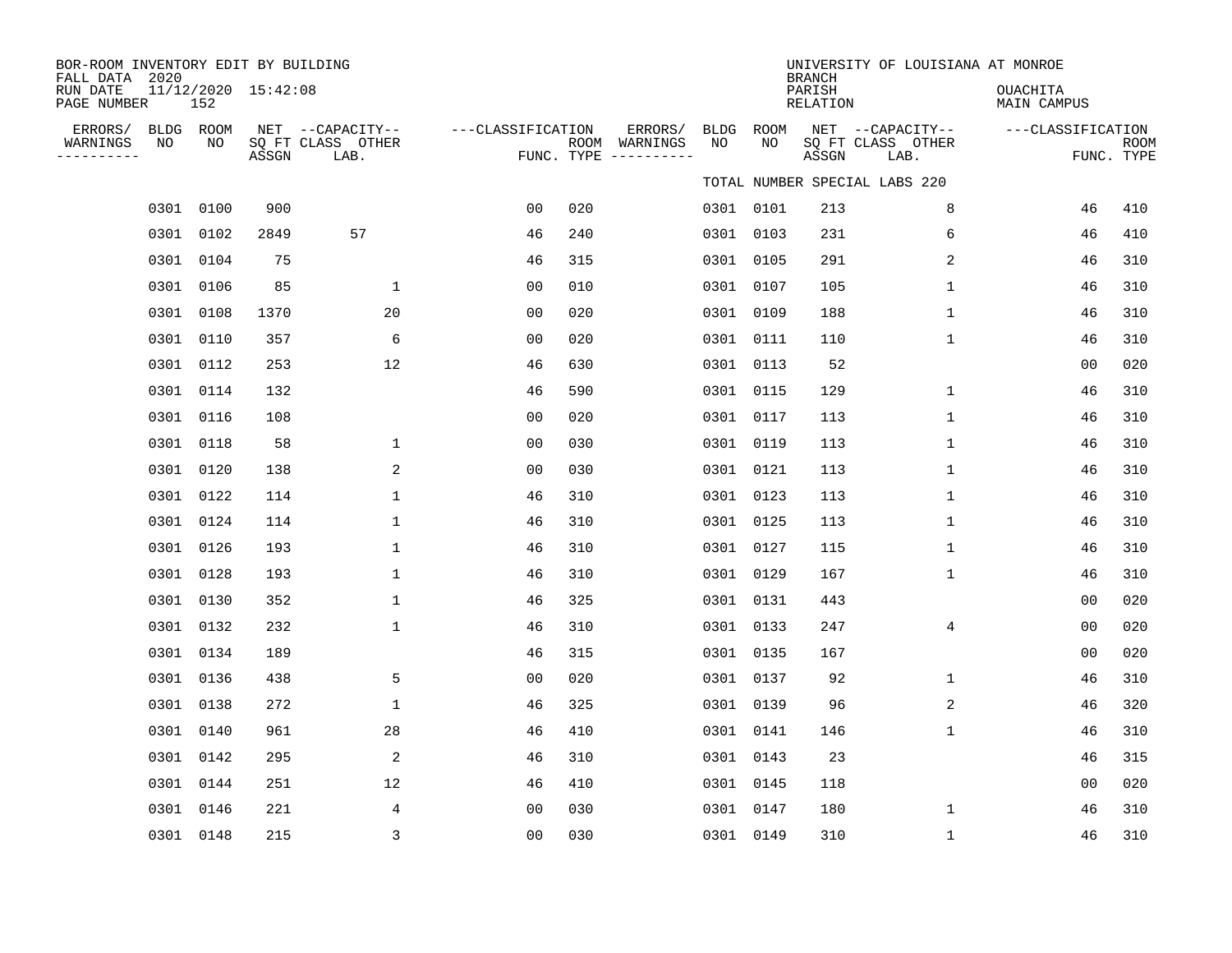| BOR-ROOM INVENTORY EDIT BY BUILDING<br>FALL DATA 2020 |      |           |                     |                           |                   |     |                                      |           |           | <b>BRANCH</b>                                           | UNIVERSITY OF LOUISIANA AT MONROE                                                                                                                        |                                |                           |
|-------------------------------------------------------|------|-----------|---------------------|---------------------------|-------------------|-----|--------------------------------------|-----------|-----------|---------------------------------------------------------|----------------------------------------------------------------------------------------------------------------------------------------------------------|--------------------------------|---------------------------|
| RUN DATE<br>PAGE NUMBER                               |      | 153       | 11/12/2020 15:42:08 |                           |                   |     |                                      |           |           | PARISH<br><b>RELATION</b>                               |                                                                                                                                                          | OUACHITA<br><b>MAIN CAMPUS</b> |                           |
| ERRORS/                                               |      | BLDG ROOM |                     | NET --CAPACITY--          | ---CLASSIFICATION |     | ERRORS/                              | BLDG      | ROOM      |                                                         | NET --CAPACITY--                                                                                                                                         | ---CLASSIFICATION              |                           |
| WARNINGS<br>----------                                | NO   | NO        | ASSGN               | SQ FT CLASS OTHER<br>LAB. |                   |     | ROOM WARNINGS<br>FUNC. TYPE $------$ | NO        | NO        | ASSGN                                                   | SQ FT CLASS OTHER<br>LAB.                                                                                                                                |                                | <b>ROOM</b><br>FUNC. TYPE |
|                                                       | 0301 | 0150      | 280                 | 8                         | 46                | 410 |                                      |           | 0301 0151 | 396                                                     | 20                                                                                                                                                       | 46                             | 350                       |
|                                                       |      | 0301 0152 | 344                 |                           | 00                | 020 |                                      |           | 0301 0153 | 391                                                     | 12                                                                                                                                                       | 46                             | 410                       |
|                                                       |      | 0301 0154 | 295                 |                           | 0 <sub>0</sub>    | 020 |                                      |           | 0301 0180 | 665                                                     |                                                                                                                                                          | 00                             | 030                       |
|                                                       |      | 0301 0181 | 81                  |                           | 0 <sub>0</sub>    | 030 |                                      |           | 0301 0190 | 228                                                     |                                                                                                                                                          | 64                             | 710                       |
|                                                       |      | 0301 0191 | 106                 |                           | 64                | 710 |                                      |           | 0301 0192 | 48                                                      |                                                                                                                                                          | 64                             | 710                       |
|                                                       |      | 0301 0193 | 38                  | $\mathbf 1$               | 0 <sub>0</sub>    | 030 |                                      |           | 0301 0194 | 123                                                     | $\mathbf 1$                                                                                                                                              | 64                             | 310                       |
|                                                       |      | 0301 0195 | 41                  |                           | 64                | 710 |                                      |           | 0301 0196 | 982<br>TOTAL NUMBER CLASSROOMS<br>TOTAL NUMBER LABS 210 | 2<br>TOTAL ASSIGNABLE & UNASSIGNABLE SOFT:<br>TOTAL NET ASSIGN SQ. FT. IN ROOM FILE<br>TOTAL NUMBER COMPUTER CLASSROOMS<br>TOTAL NUMBER SPECIAL LABS 220 | 64<br>18,371<br>12,031         | 710                       |
|                                                       |      | 0302 0100 | 885                 |                           | 91                | 635 |                                      |           | 0302 0101 | 4155                                                    | 180                                                                                                                                                      | 91                             | 630                       |
|                                                       |      | 0302 0102 | 4155                | 180                       | 91                | 630 |                                      |           | 0302 0103 | 59                                                      | 2                                                                                                                                                        | 0 <sub>0</sub>                 | 030                       |
|                                                       | 0302 | 0104      | 144                 |                           | 0 <sub>0</sub>    | 030 |                                      | 0302      | 0105      | 163                                                     | 7                                                                                                                                                        | 91                             | 635                       |
|                                                       | 0302 | 0106      | 9                   |                           | 0 <sub>0</sub>    | 030 |                                      |           | 0302 0107 | 891                                                     |                                                                                                                                                          | 91                             | 635                       |
|                                                       | 0302 | 0108      | 377                 | 3                         | 91                | 635 |                                      | 0302      | 0109      | 543                                                     | 5                                                                                                                                                        | 91                             | 635                       |
|                                                       | 0302 | 0110      | 393                 | 2                         | 91                | 635 |                                      | 0302 0111 |           | 543                                                     | 5                                                                                                                                                        | 91                             | 635                       |
|                                                       | 0302 | 0112      | 377                 | 3                         | 92                | 630 |                                      |           | 0302 0113 | 91                                                      | 2                                                                                                                                                        | 92                             | 630                       |
|                                                       | 0302 | 0114      | 79                  | 2                         | 92                | 630 |                                      |           | 0302 0115 | 68                                                      | 2                                                                                                                                                        | 92                             | 630                       |
|                                                       |      | 0302 0116 | 79                  | 2                         | 92                | 630 |                                      |           | 0302 0117 | 415                                                     |                                                                                                                                                          | 0 <sub>0</sub>                 | 030                       |
|                                                       | 0302 | 0118      | 173                 |                           | 0 <sub>0</sub>    | 030 |                                      |           | 0302 0119 | 242                                                     |                                                                                                                                                          | 0 <sub>0</sub>                 | 020                       |
|                                                       | 0302 | 0120      | 82                  | $\mathbf 1$               | 92                | 310 |                                      |           | 0302 0121 | 64                                                      | 3                                                                                                                                                        | 92                             | 310                       |
|                                                       | 0302 | 0122      | 64                  | $\mathbf 1$               | 92                | 310 |                                      |           | 0302 0123 | 72                                                      |                                                                                                                                                          | 0 <sub>0</sub>                 | 020                       |
|                                                       |      | 0302 0124 | 40                  |                           | 0 <sub>0</sub>    | 020 |                                      |           | 0302 0125 | 59                                                      |                                                                                                                                                          | 0 <sub>0</sub>                 | 020                       |
|                                                       | 0302 | 0126      | 126                 |                           | 0 <sub>0</sub>    | 010 |                                      |           | 0302 0127 | 1180                                                    |                                                                                                                                                          | 92                             | 630                       |
|                                                       | 0302 | 0128      | 1962                | 6                         | 92                | 635 |                                      |           | 0302 0129 | 223                                                     |                                                                                                                                                          | 92                             | 630                       |
|                                                       |      | 0302 0130 | 162                 |                           | 92                | 630 |                                      |           | 0302 0131 | 120                                                     |                                                                                                                                                          | 92                             | 630                       |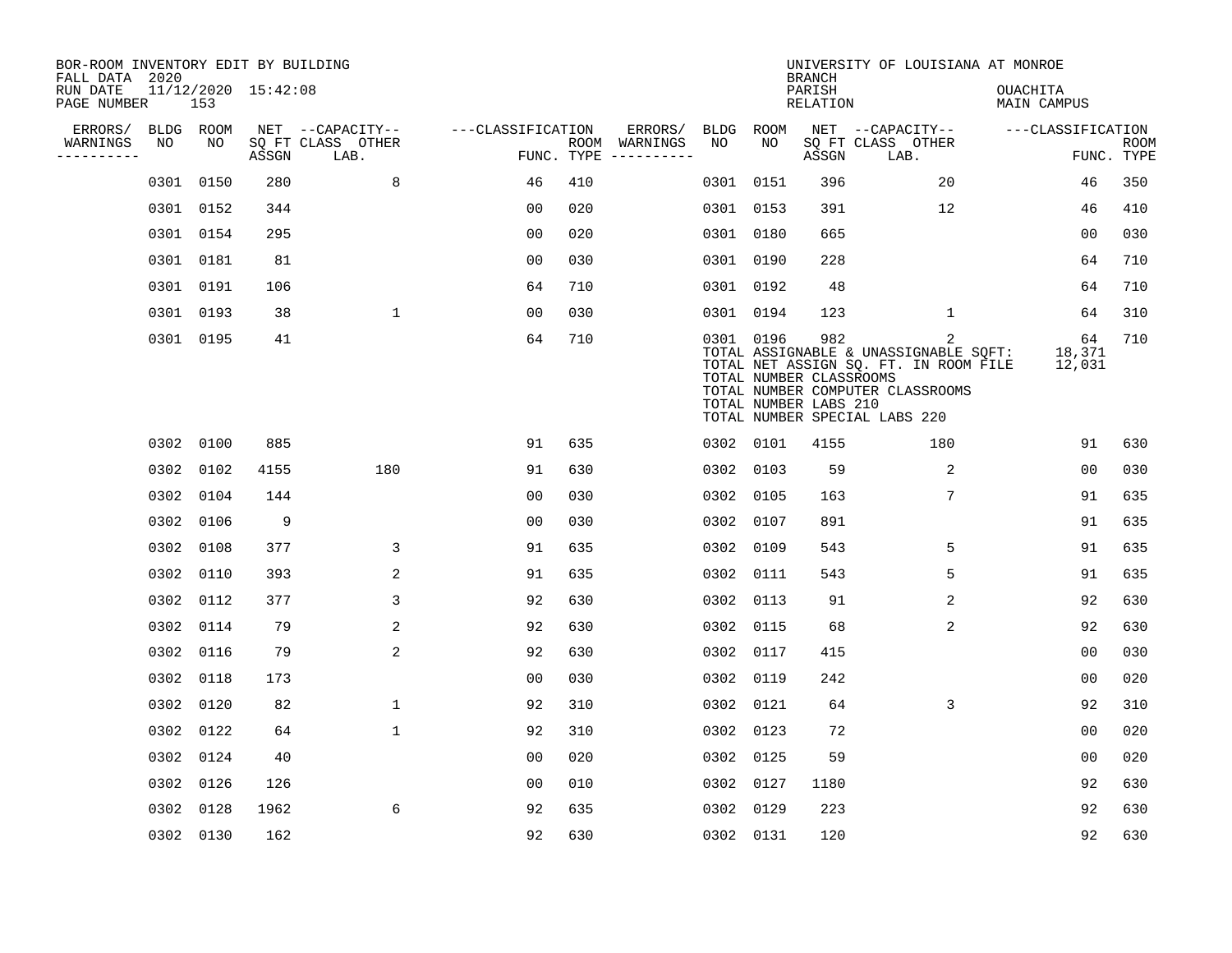| BOR-ROOM INVENTORY EDIT BY BUILDING<br>FALL DATA 2020 |      |                            |       |                           |                   |     |                                      |             |                                                                | <b>BRANCH</b>             | UNIVERSITY OF LOUISIANA AT MONROE                                                                                                                   |                                |                           |
|-------------------------------------------------------|------|----------------------------|-------|---------------------------|-------------------|-----|--------------------------------------|-------------|----------------------------------------------------------------|---------------------------|-----------------------------------------------------------------------------------------------------------------------------------------------------|--------------------------------|---------------------------|
| RUN DATE<br>PAGE NUMBER                               |      | 11/12/2020 15:42:08<br>154 |       |                           |                   |     |                                      |             |                                                                | PARISH<br><b>RELATION</b> |                                                                                                                                                     | OUACHITA<br><b>MAIN CAMPUS</b> |                           |
| ERRORS/                                               |      | BLDG ROOM                  |       | NET --CAPACITY--          | ---CLASSIFICATION |     | ERRORS/                              | <b>BLDG</b> | <b>ROOM</b>                                                    |                           | NET --CAPACITY--                                                                                                                                    | ---CLASSIFICATION              |                           |
| WARNINGS<br>----------                                | NO   | NO                         | ASSGN | SQ FT CLASS OTHER<br>LAB. |                   |     | ROOM WARNINGS<br>FUNC. TYPE $------$ | NO          | NO                                                             | ASSGN                     | SQ FT CLASS OTHER<br>LAB.                                                                                                                           |                                | <b>ROOM</b><br>FUNC. TYPE |
|                                                       | 0302 | 0132                       | 64    |                           | 92                | 630 |                                      |             | 0302 0133                                                      | 18                        |                                                                                                                                                     | 0 <sub>0</sub>                 | 010                       |
|                                                       |      | 0302 0134                  | 1200  | 40                        | 91                | 630 |                                      |             | 0302 F0001                                                     | 51                        |                                                                                                                                                     | 91                             | 635                       |
|                                                       |      | 0302 F0002                 | 90    |                           | 92                | 630 |                                      |             | 0302 F0003                                                     | 93                        |                                                                                                                                                     | 92                             | 630                       |
|                                                       |      | 0302 F0004                 | 170   |                           | 92                | 630 |                                      |             | 0302 F0005<br>TOTAL NUMBER CLASSROOMS<br>TOTAL NUMBER LABS 210 | 90                        | TOTAL ASSIGNABLE & UNASSIGNABLE SQFT:<br>TOTAL NET ASSIGN SQ. FT. IN ROOM FILE<br>TOTAL NUMBER COMPUTER CLASSROOMS<br>TOTAL NUMBER SPECIAL LABS 220 | 92<br>19,771<br>18,414         | 630                       |
|                                                       |      | 0303 0101                  | 280   |                           | 0 <sub>0</sub>    | 020 |                                      |             | 0303 0102                                                      | 214                       | 2                                                                                                                                                   | 62                             | 310                       |
|                                                       |      | 0303 0102A                 | 139   | $\mathbf 1$               | 62                | 310 |                                      | 0303        | 0102B                                                          | 139                       | $\mathbf 1$                                                                                                                                         | 62                             | 310                       |
|                                                       |      | 0303 0102C                 | 163   | $\mathbf{1}$              | 62                | 310 |                                      |             | 0303 0103                                                      | 88                        | $\mathbf 1$                                                                                                                                         | 62                             | 310                       |
|                                                       |      | 0303 0104                  | 88    | $\mathbf 1$               | 62                | 310 |                                      | 0303        | 0105                                                           | 600                       |                                                                                                                                                     | 62                             | 315                       |
|                                                       |      | 0303 0106                  | 490   | 22                        | 63                | 315 |                                      |             | 0303 0107                                                      | 154                       | 4                                                                                                                                                   | 63                             | 310                       |
|                                                       | 0303 | 0108                       | 717   |                           | 0 <sub>0</sub>    | 020 |                                      | 0303        | 0109                                                           | 500                       |                                                                                                                                                     | 0 <sub>0</sub>                 | 020                       |
|                                                       |      | 0303 0110                  | 116   | $\mathbf{1}$              | 63                | 310 |                                      | 0303        | 0110A                                                          | 116                       | 1                                                                                                                                                   | 63                             | 310                       |
|                                                       |      | 0303 0111                  | 116   |                           | 0 <sub>0</sub>    | 020 |                                      | 0303        | 0112                                                           | 116                       | 1                                                                                                                                                   | 63                             | 310                       |
|                                                       |      | 0303 0112A                 | 116   | $\mathbf 1$               | 63                | 310 |                                      | 0303        | 0113                                                           | 350                       | 13                                                                                                                                                  | 63                             | 325                       |
|                                                       | 0303 | 0114                       | 152   | $\mathbf{1}$              | 63                | 315 |                                      | 0303        | 0114A                                                          | 210                       | 1                                                                                                                                                   | 63                             | 310                       |
|                                                       | 0303 | 0115                       | 242   | $\mathbf{1}$              | 63                | 310 |                                      | 0303        | 0116                                                           | 210                       | 1                                                                                                                                                   | 63                             | 325                       |
|                                                       |      | 0303 0117                  | 90    | $\mathbf{1}$              | 63                | 310 |                                      | 0303        | 0118                                                           | 137                       |                                                                                                                                                     | 0 <sub>0</sub>                 | 030                       |
|                                                       |      | 0303 0119                  | 73    |                           | 0 <sub>0</sub>    | 020 |                                      | 0303        | 0119A                                                          | 56                        |                                                                                                                                                     | 0 <sub>0</sub>                 | 010                       |
|                                                       |      | 0303 0120                  | 185   | 6                         | 61                | 315 |                                      | 0303        | 0121                                                           | 80                        | 1                                                                                                                                                   | 0 <sub>0</sub>                 | 030                       |
|                                                       | 0303 | 0122                       | 80    | $\mathbf{1}$              | 0 <sub>0</sub>    | 030 |                                      | 0303        | 0123                                                           | 140                       |                                                                                                                                                     | 0 <sub>0</sub>                 | 020                       |
|                                                       |      | 0303 0124                  | 203   | $\mathbf 1$               | 62                | 310 |                                      | 0303        | 0126                                                           | 108                       | $\mathbf 1$                                                                                                                                         | 62                             | 310                       |
|                                                       |      | 0303 0127                  | 108   |                           | 62                | 315 |                                      | 0303        | 0128                                                           | 139                       | $\mathbf 1$                                                                                                                                         | 62                             | 310                       |
|                                                       |      | 0303 0129                  | 159   |                           | 64                | 715 |                                      | 0303        | 0130                                                           | 213                       | 1                                                                                                                                                   | 62                             | 310                       |
|                                                       |      | 0303 0132                  | 101   | $\mathbf{1}$              | 62                | 315 |                                      |             | 0303 0133                                                      | 610                       |                                                                                                                                                     | 00                             | 020                       |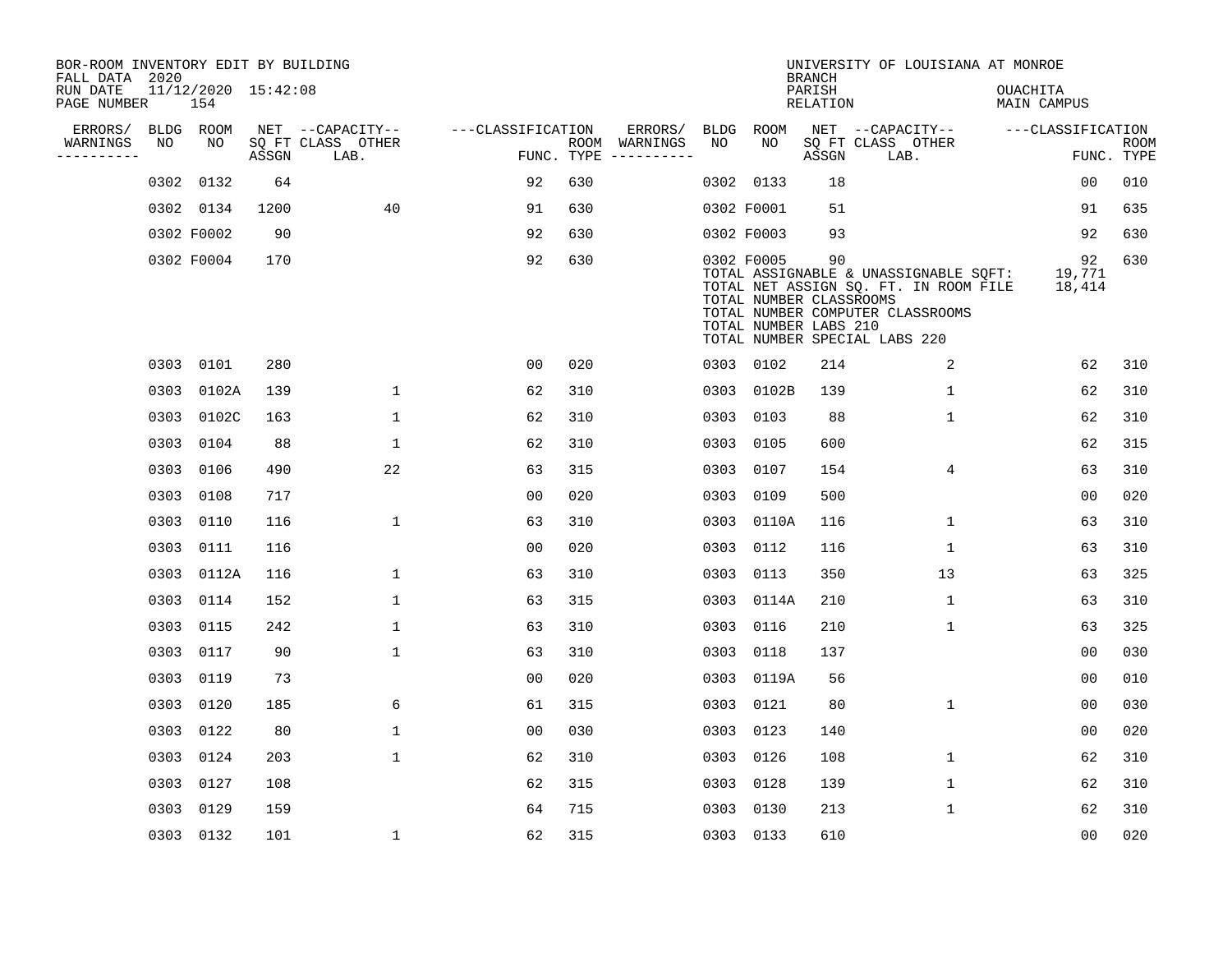| BOR-ROOM INVENTORY EDIT BY BUILDING<br>FALL DATA 2020 |      |           |                     |                           |                   |            |               |      |                                                               | <b>BRANCH</b>             | UNIVERSITY OF LOUISIANA AT MONROE                                                                                                                   |                                |                           |
|-------------------------------------------------------|------|-----------|---------------------|---------------------------|-------------------|------------|---------------|------|---------------------------------------------------------------|---------------------------|-----------------------------------------------------------------------------------------------------------------------------------------------------|--------------------------------|---------------------------|
| RUN DATE<br>PAGE NUMBER                               |      | 155       | 11/12/2020 15:42:08 |                           |                   |            |               |      |                                                               | PARISH<br><b>RELATION</b> |                                                                                                                                                     | OUACHITA<br><b>MAIN CAMPUS</b> |                           |
| ERRORS/                                               |      | BLDG ROOM |                     | NET --CAPACITY--          | ---CLASSIFICATION |            | ERRORS/       |      | BLDG ROOM                                                     |                           | NET --CAPACITY--                                                                                                                                    | ---CLASSIFICATION              |                           |
| WARNINGS<br>----------                                | NO   | NO        | ASSGN               | SQ FT CLASS OTHER<br>LAB. |                   | FUNC. TYPE | ROOM WARNINGS | NO   | NO                                                            | ASSGN                     | SQ FT CLASS OTHER<br>LAB.                                                                                                                           |                                | <b>ROOM</b><br>FUNC. TYPE |
|                                                       | 0303 | 0133A     | 15                  |                           | 00                | 030        |               | 0303 | 0135                                                          | 125                       | $\mathbf{1}$                                                                                                                                        | 62                             | 310                       |
|                                                       |      | 0303 0138 | 80                  | 1                         | 62                | 310        |               | 0303 | 0139                                                          | 80                        | 1                                                                                                                                                   | 62                             | 315                       |
|                                                       |      | 0303 0140 | 160                 | $\mathbf{1}$              | 62                | 310        |               |      | 0303 0142                                                     | 80                        | $\mathbf{1}$                                                                                                                                        | 62                             | 310                       |
|                                                       |      | 0303 0143 | 80                  |                           | 62                | 315        |               |      | 0303 0144                                                     | 80                        | $\mathbf{1}$                                                                                                                                        | 62                             | 315                       |
|                                                       |      | 0303 0146 | 160                 | $\mathbf 1$               | 62                | 310        |               |      | 0303 0147                                                     | 160                       | $\mathbf{1}$                                                                                                                                        | 62                             | 310                       |
|                                                       |      | 0303 0148 | 95                  | $\mathbf{1}$              | 62                | 315        |               |      | 0303 0149                                                     | 149                       | $\mathbf 1$                                                                                                                                         | 62                             | 325                       |
|                                                       |      | 0303 0150 | 272                 |                           | 0 <sub>0</sub>    | 020        |               |      | 0303 0150A                                                    | 166                       | $\mathbf 1$                                                                                                                                         | 62                             | 310                       |
|                                                       |      | 0303 0151 | 250                 | 4                         | 0 <sub>0</sub>    | 030        |               |      | 0303 0152                                                     | 250                       | 4                                                                                                                                                   | 0 <sub>0</sub>                 | 030                       |
|                                                       |      | 0303 0153 | 97                  | $\mathbf{1}$              | 62                | 310        |               |      | 0303 0153A                                                    | 78                        |                                                                                                                                                     | 62                             | 315                       |
|                                                       |      | 0303 0154 | 120                 |                           | 62                | 315        |               |      | 0303 0155                                                     | 527                       |                                                                                                                                                     | 62                             | 315                       |
|                                                       |      | 0303 0156 | 100                 |                           | 0 <sub>0</sub>    | 020        |               |      | 0303 0157                                                     | 490                       | 3                                                                                                                                                   | 62                             | 310                       |
|                                                       |      | 0303 0158 | 245                 |                           | 63                | 315        |               |      | 0303 0159                                                     | 667                       |                                                                                                                                                     | 0 <sub>0</sub>                 | 020                       |
|                                                       |      | 0303 0160 | 307                 |                           | 0 <sub>0</sub>    | 020        |               |      | 0303 102D                                                     | 81                        | $\mathbf{1}$                                                                                                                                        | 62                             | 315                       |
|                                                       |      | 0303 102E | 81                  | 1                         | 62                | 310        |               |      | 0303 102F                                                     | 81                        | 1                                                                                                                                                   | 62                             | 310                       |
|                                                       |      | 0303 102G | 81                  | $\mathbf 1$               | 62                | 310        |               |      | 0303 107A                                                     | 88                        |                                                                                                                                                     | 63                             | 315                       |
|                                                       |      | 0303 107B | 88                  |                           | 63                | 315        |               |      | 0303 107C                                                     | 80                        |                                                                                                                                                     | 63                             | 315                       |
|                                                       |      | 0303 107D | 80                  |                           | 63                | 315        |               |      | 0303 150B                                                     | 125                       | 1                                                                                                                                                   | 62                             | 310                       |
|                                                       |      | 0303 150C | 125                 | 1                         | 81                | 081        |               |      | 0303 150D                                                     | 125                       | 1                                                                                                                                                   | 62                             | 310                       |
|                                                       |      | 0303 150E | 125                 | $\mathbf{1}$              | 62                | 315        |               |      | 0303 156A                                                     | 125                       | 1                                                                                                                                                   | 62                             | 310                       |
|                                                       |      | 0303 156B | 125                 | $\mathbf{1}$              | 62                | 310        |               |      | 0303 156C                                                     | 125                       | 1                                                                                                                                                   | 63                             | 310                       |
|                                                       |      | 0303 156D | 125                 | $\mathbf 1$               | 62                | 310        |               |      | 0303 158A<br>TOTAL NUMBER CLASSROOMS<br>TOTAL NUMBER LABS 210 | 245                       | TOTAL ASSIGNABLE & UNASSIGNABLE SQFT:<br>TOTAL NET ASSIGN SQ. FT. IN ROOM FILE<br>TOTAL NUMBER COMPUTER CLASSROOMS<br>TOTAL NUMBER SPECIAL LABS 220 | 63<br>14,536<br>9,886          | 315                       |
|                                                       | 0406 | 0102      | 1210                |                           | 0 <sub>0</sub>    | 020        |               |      | 0406 0103                                                     | 260                       | 1                                                                                                                                                   | 52                             | 314                       |
|                                                       |      | 0406 0104 | 182                 | $\mathbf 1$               | 52                | 314        |               |      | 0406 0105                                                     | 182                       | 1                                                                                                                                                   | 52                             | 314                       |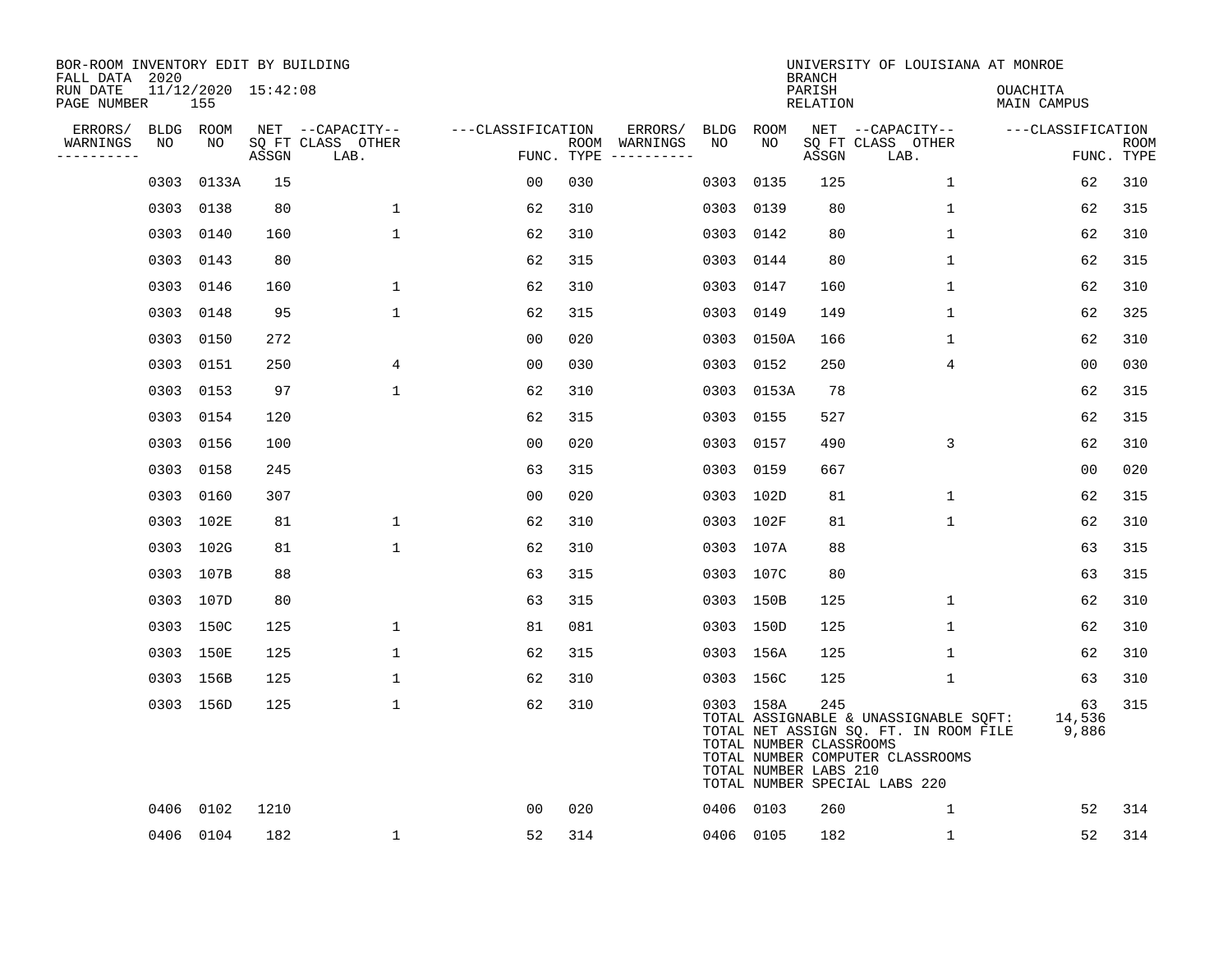| BOR-ROOM INVENTORY EDIT BY BUILDING<br>FALL DATA 2020 |      |                 |                                 |                                               |                   |     |                                                 |            |            | <b>BRANCH</b>      | UNIVERSITY OF LOUISIANA AT MONROE             |                                |                           |
|-------------------------------------------------------|------|-----------------|---------------------------------|-----------------------------------------------|-------------------|-----|-------------------------------------------------|------------|------------|--------------------|-----------------------------------------------|--------------------------------|---------------------------|
| RUN DATE<br>PAGE NUMBER                               |      | 156             | 11/12/2020 15:42:08             |                                               |                   |     |                                                 |            |            | PARISH<br>RELATION |                                               | <b>OUACHITA</b><br>MAIN CAMPUS |                           |
| ERRORS/<br>WARNINGS<br>---------                      | NO   | BLDG ROOM<br>NO | $\operatorname{\mathsf{ASSGN}}$ | NET --CAPACITY--<br>SQ FT CLASS OTHER<br>LAB. | ---CLASSIFICATION |     | ERRORS/<br>ROOM WARNINGS<br>FUNC. TYPE $------$ | BLDG<br>NO | ROOM<br>NO | ASSGN              | NET --CAPACITY--<br>SQ FT CLASS OTHER<br>LAB. | ---CLASSIFICATION              | <b>ROOM</b><br>FUNC. TYPE |
|                                                       | 0406 | 0106            | 182                             | $\mathbf{1}$                                  | 52                | 325 |                                                 | 0406       | 0107       | 303                | 12                                            | 52                             | 350                       |
|                                                       | 0406 | 0108            | 84                              |                                               | 52                | 630 |                                                 | 0406       | 0109       | 39                 |                                               | 0 <sub>0</sub>                 | 030                       |
|                                                       | 0406 | 0110            | 91                              |                                               | 00                | 020 |                                                 | 0406       | 0111       | 95                 | 1                                             | 52                             | 315                       |
|                                                       | 0406 | 0112            | 95                              | $\mathbf 1$                                   | 52                | 315 |                                                 | 0406       | 0113       | 13                 |                                               | 0 <sub>0</sub>                 | 010                       |
|                                                       | 0406 | 0114            | 13                              |                                               | 52                | 315 |                                                 | 0406       | 0115       | 144                | 2                                             | 52                             | 314                       |
|                                                       | 0406 | 0116            | 144                             | 1                                             | 52                | 314 |                                                 | 0406       | 0117       | 144                | $\mathbf{1}$                                  | 52                             | 314                       |
|                                                       | 0406 | 0118            | 224                             |                                               | 52                | 315 |                                                 | 0406       | 0119       | 228                |                                               | 0 <sub>0</sub>                 | 020                       |
|                                                       | 0406 | 0120            | 1210                            | 20                                            | 0 <sub>0</sub>    | 020 |                                                 | 0406       | 0121       | 1806               | 50                                            | 52                             | 650                       |
|                                                       | 0406 | 0122            | 235                             |                                               | 0 <sub>0</sub>    | 020 |                                                 | 0406       | 0123       | 53                 |                                               | 0 <sub>0</sub>                 | 030                       |
|                                                       | 0406 | 0124            | 375                             |                                               | 52                | 655 |                                                 | 0406       | 0125       | 238                | 6                                             | 00                             | 030                       |
|                                                       | 0406 | 0126            | 243                             | 5                                             | 00                | 030 |                                                 | 0406       | 0127       | 478                |                                               | 00                             | 020                       |
|                                                       | 0406 | 0128            | 42                              |                                               | 0 <sub>0</sub>    | 020 |                                                 | 0406       | 0129       | 40                 |                                               | 0 <sub>0</sub>                 | 030                       |
|                                                       | 0406 | 0129A           | 48                              |                                               | 52                | 315 |                                                 | 0406       | 0130       | 53                 |                                               | 52                             | 730                       |
|                                                       | 0406 | 0131            | 53                              |                                               | 52                | 730 |                                                 | 0406       | 0132       | 27714              |                                               | 52                             | 520                       |
|                                                       | 0406 | 0133            | 35                              |                                               | 52                | 730 |                                                 |            | 0406 0134  | 35                 |                                               | 52                             | 730                       |
|                                                       | 0406 | 0135            | 35                              |                                               | 52                | 730 |                                                 |            | 0406 0136  | 319                |                                               | 0 <sub>0</sub>                 | 020                       |
|                                                       | 0406 | 0137            | 800                             | 2                                             | 52                | 520 |                                                 | 0406       | 0138       | 800                | 2                                             | 52                             | 520                       |
|                                                       | 0406 | 0139            | 800                             | 2                                             | 52                | 520 |                                                 | 0406       | 0140       | 800                | 2                                             | 52                             | 520                       |
|                                                       | 0406 | 0141            | 800                             | 2                                             | 52                | 520 |                                                 |            | 0406 0142  | 800                | 2                                             | 52                             | 520                       |
|                                                       | 0406 | 0143            | 2305                            | 50                                            | 52                | 520 |                                                 |            | 0406 0144  | 528                |                                               | 0 <sub>0</sub>                 | 020                       |
|                                                       | 0406 | 0145            | 50                              |                                               | 52                | 525 |                                                 |            | 0406 0146  | 3290               | 20                                            | 52                             | 520                       |
|                                                       | 0406 | 0147            | 80                              |                                               | 0 <sub>0</sub>    | 010 |                                                 | 0406       | 0148       | 648                | 5                                             | 52                             | 520                       |
|                                                       | 0406 | 0149            | 859                             |                                               | 0 <sub>0</sub>    | 020 |                                                 |            | 0406 0150  | 9353               | 30                                            | 52                             | 520                       |
|                                                       | 0406 | 0151            | 70                              |                                               | 52                | 730 |                                                 | 0406       | 0152       | 70                 |                                               | 52                             | 730                       |
|                                                       | 0406 | 0153            | 760                             |                                               | 0 <sub>0</sub>    | 020 |                                                 |            | 0406 0154  | 1708               |                                               | 0 <sub>0</sub>                 | 020                       |
|                                                       |      | 0406 0155       | 101                             |                                               | 0 <sub>0</sub>    | 030 |                                                 |            | 0406 0156  | 60                 |                                               | 0 <sub>0</sub>                 | 020                       |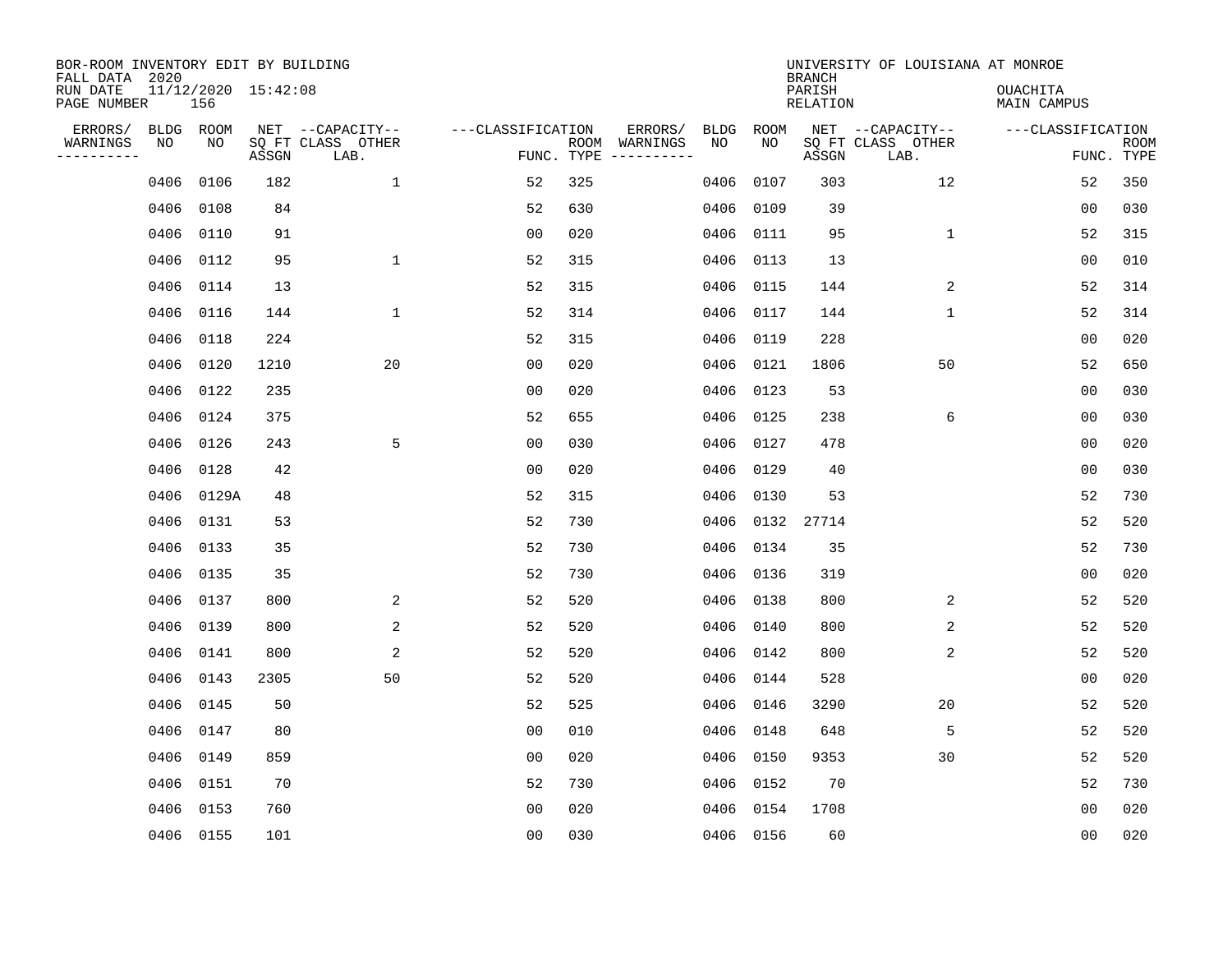| BOR-ROOM INVENTORY EDIT BY BUILDING<br>FALL DATA 2020 |           |                            |       |                           |                   |            |                                                                                                                                                                                                                                                                                                                                                                                                                                                                                              |             |            | <b>BRANCH</b>                                    | UNIVERSITY OF LOUISIANA AT MONROE                                                                                                                   |                         |                    |
|-------------------------------------------------------|-----------|----------------------------|-------|---------------------------|-------------------|------------|----------------------------------------------------------------------------------------------------------------------------------------------------------------------------------------------------------------------------------------------------------------------------------------------------------------------------------------------------------------------------------------------------------------------------------------------------------------------------------------------|-------------|------------|--------------------------------------------------|-----------------------------------------------------------------------------------------------------------------------------------------------------|-------------------------|--------------------|
| RUN DATE<br>PAGE NUMBER                               |           | 11/12/2020 15:42:08<br>157 |       |                           |                   |            |                                                                                                                                                                                                                                                                                                                                                                                                                                                                                              |             |            | PARISH<br>RELATION                               |                                                                                                                                                     | OUACHITA<br>MAIN CAMPUS |                    |
| ERRORS/                                               | BLDG ROOM |                            |       | NET --CAPACITY--          | ---CLASSIFICATION |            | ERRORS/                                                                                                                                                                                                                                                                                                                                                                                                                                                                                      | <b>BLDG</b> | ROOM       |                                                  | NET --CAPACITY--                                                                                                                                    | ---CLASSIFICATION       |                    |
| WARNINGS<br>----------                                | NO        | NO                         | ASSGN | SQ FT CLASS OTHER<br>LAB. |                   | FUNC. TYPE | ROOM WARNINGS<br>$\begin{tabular}{ccccccccc} \multicolumn{2}{c }{\multicolumn{2}{c }{\multicolumn{2}{c }{\multicolumn{2}{c }{\multicolumn{2}{c}}}} & \multicolumn{2}{c }{\multicolumn{2}{c }{\multicolumn{2}{c }{\multicolumn{2}{c}}}} & \multicolumn{2}{c }{\multicolumn{2}{c }{\multicolumn{2}{c }{\multicolumn{2}{c}}}} & \multicolumn{2}{c }{\multicolumn{2}{c }{\multicolumn{2}{c }{\multicolumn{2}{c}}}} & \multicolumn{2}{c }{\multicolumn{2}{c }{\multicolumn{2}{c }{\multicolumn{2$ | NO          | NO         | ASSGN                                            | SQ FT CLASS OTHER<br>LAB.                                                                                                                           |                         | ROOM<br>FUNC. TYPE |
|                                                       | 0406      | 0157                       | 48    |                           | 0 <sub>0</sub>    | 010        |                                                                                                                                                                                                                                                                                                                                                                                                                                                                                              | 0406        | 0158       | 1499                                             |                                                                                                                                                     | 00                      | 030                |
|                                                       | 0406      | 0159                       | 507   |                           | 0 <sub>0</sub>    | 030        |                                                                                                                                                                                                                                                                                                                                                                                                                                                                                              | 0406        | 0160       | 50                                               |                                                                                                                                                     | 00                      | 020                |
|                                                       | 0406      | 0161                       | 489   | 4                         | 52                | 525        |                                                                                                                                                                                                                                                                                                                                                                                                                                                                                              | 0406        | 0162       | 290                                              | 6                                                                                                                                                   | 52                      | 525                |
|                                                       | 0406      | 0163                       | 358   | 9                         | 52                | 525        |                                                                                                                                                                                                                                                                                                                                                                                                                                                                                              | 0406        | 0164       | 132                                              | 4                                                                                                                                                   | 52                      | 525                |
|                                                       | 0406      | 0165                       | 114   | 5                         | 52                | 525        |                                                                                                                                                                                                                                                                                                                                                                                                                                                                                              | 0406        | 0166       | 1204                                             | 30                                                                                                                                                  | 52                      | 525                |
|                                                       | 0406      | 0167                       | 268   |                           | 52                | 525        |                                                                                                                                                                                                                                                                                                                                                                                                                                                                                              | 0406        | 0168       | 404                                              |                                                                                                                                                     | 0 <sub>0</sub>          | 020                |
|                                                       | 0406      | 0169                       | 392   | 2                         | 52                | 525        |                                                                                                                                                                                                                                                                                                                                                                                                                                                                                              | 0406        | 0170       | 496                                              | $\mathbf 1$                                                                                                                                         | 52                      | 525                |
|                                                       |           | 0406 0171                  | 132   | $\mathbf{1}$              | 52                | 320        |                                                                                                                                                                                                                                                                                                                                                                                                                                                                                              |             | 0406 0172  | 138                                              | $\mathbf{1}$                                                                                                                                        | 52                      | 320                |
|                                                       | 0406      | 0172A                      | 120   |                           | 52                | 525        |                                                                                                                                                                                                                                                                                                                                                                                                                                                                                              | 0406        | 0173       | 117                                              |                                                                                                                                                     | 52                      | 525                |
|                                                       | 0406      | 0174                       | 93    |                           | 52                | 525        |                                                                                                                                                                                                                                                                                                                                                                                                                                                                                              | 0406        | 0175       | 44                                               | 1                                                                                                                                                   | 52                      | 525                |
|                                                       | 0406      | 0176                       | 1127  | 24                        | 52                | 525        |                                                                                                                                                                                                                                                                                                                                                                                                                                                                                              | 0406        | 0177       | 114                                              | 4                                                                                                                                                   | 52                      | 525                |
|                                                       | 0406      | 0178                       | 132   | 4                         | 52                | 525        |                                                                                                                                                                                                                                                                                                                                                                                                                                                                                              | 0406        | 0179       | 358                                              | 9                                                                                                                                                   | 52                      | 525                |
|                                                       | 0406      | 0180                       | 290   | 5                         | 52                | 525        |                                                                                                                                                                                                                                                                                                                                                                                                                                                                                              | 0406        | 0181       | 489                                              | 2                                                                                                                                                   | 52                      | 525                |
|                                                       | 0406      | 0182                       | 50    |                           | 0 <sub>0</sub>    | 020        |                                                                                                                                                                                                                                                                                                                                                                                                                                                                                              | 0406        | 0183       | 20                                               |                                                                                                                                                     | 52                      | 525                |
|                                                       | 0406      | 0184                       | 20    |                           | 52                | 525        |                                                                                                                                                                                                                                                                                                                                                                                                                                                                                              | 0406        | 0201       | 957                                              |                                                                                                                                                     | 0 <sub>0</sub>          | 020                |
|                                                       | 0406      | 0202                       | 478   |                           | 0 <sub>0</sub>    | 020        |                                                                                                                                                                                                                                                                                                                                                                                                                                                                                              | 0406        | 0203       | 42                                               |                                                                                                                                                     | 00                      | 020                |
|                                                       | 0406      | 0204                       | 40    |                           | 0 <sub>0</sub>    | 010        |                                                                                                                                                                                                                                                                                                                                                                                                                                                                                              | 0406        | 0205       | 14264                                            |                                                                                                                                                     | 52                      | 520                |
|                                                       | 0406      | 0206                       | 698   |                           | 52                | 520        |                                                                                                                                                                                                                                                                                                                                                                                                                                                                                              |             | 0406 0207  | 328                                              |                                                                                                                                                     | 00                      | 020                |
|                                                       |           | 0406 0208                  | 2201  |                           | 0 <sub>0</sub>    | 030        |                                                                                                                                                                                                                                                                                                                                                                                                                                                                                              |             |            | TOTAL NUMBER CLASSROOMS<br>TOTAL NUMBER LABS 210 | TOTAL ASSIGNABLE & UNASSIGNABLE SQFT:<br>TOTAL NET ASSIGN SQ. FT. IN ROOM FILE<br>TOTAL NUMBER COMPUTER CLASSROOMS<br>TOTAL NUMBER SPECIAL LABS 220 | 89,830<br>74,691        |                    |
|                                                       |           | 0501 0100                  | 205   | $\mathbf 1$               | 71                | 310        |                                                                                                                                                                                                                                                                                                                                                                                                                                                                                              |             | 0501 0101  | 355                                              | $\mathbf{1}$                                                                                                                                        | 71                      | 313                |
|                                                       |           | 0501 0101A                 | 57    |                           | 00                | 020        |                                                                                                                                                                                                                                                                                                                                                                                                                                                                                              |             | 0501 0101B | 21                                               |                                                                                                                                                     | 71                      | 315                |
|                                                       |           | 0501 0102                  | 196   | 15                        | 72                | 350        |                                                                                                                                                                                                                                                                                                                                                                                                                                                                                              |             | 0501 0102A | 18                                               |                                                                                                                                                     | 71                      | 315                |
|                                                       |           | 0501 0103                  | 200   | 6                         | 72                | 315        |                                                                                                                                                                                                                                                                                                                                                                                                                                                                                              |             | 0501 0103A | 10                                               |                                                                                                                                                     | 00                      | 030                |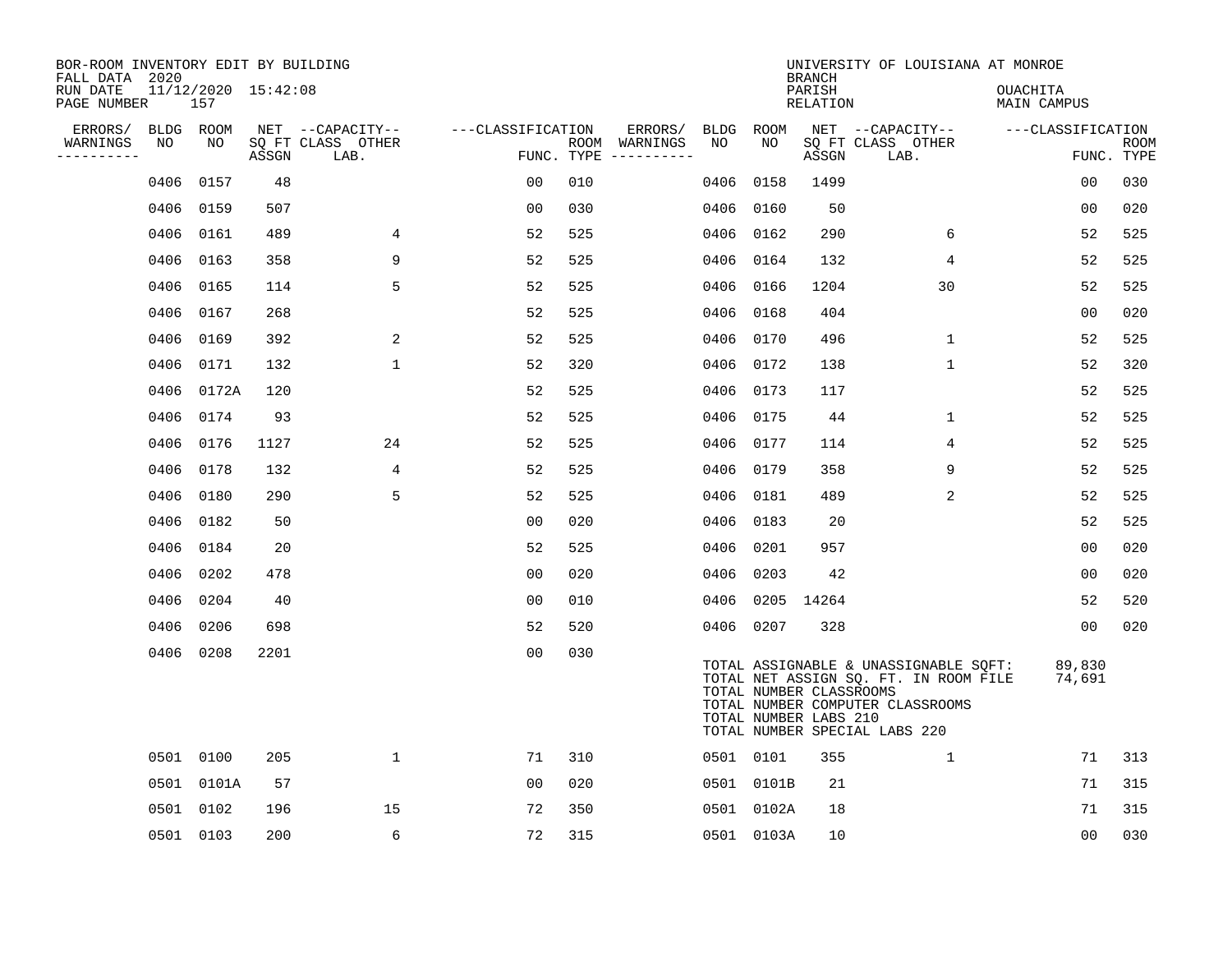| BOR-ROOM INVENTORY EDIT BY BUILDING<br>FALL DATA 2020 |    |                            |       |                           |                   |     |                                      |           |                                                  | <b>BRANCH</b>             | UNIVERSITY OF LOUISIANA AT MONROE                                                                                                                   |                                |                           |
|-------------------------------------------------------|----|----------------------------|-------|---------------------------|-------------------|-----|--------------------------------------|-----------|--------------------------------------------------|---------------------------|-----------------------------------------------------------------------------------------------------------------------------------------------------|--------------------------------|---------------------------|
| RUN DATE<br>PAGE NUMBER                               |    | 11/12/2020 15:42:08<br>158 |       |                           |                   |     |                                      |           |                                                  | PARISH<br><b>RELATION</b> |                                                                                                                                                     | OUACHITA<br><b>MAIN CAMPUS</b> |                           |
| ERRORS/                                               |    | BLDG ROOM                  |       | NET --CAPACITY--          | ---CLASSIFICATION |     | ERRORS/                              | BLDG ROOM |                                                  |                           | NET --CAPACITY--                                                                                                                                    | ---CLASSIFICATION              |                           |
| WARNINGS<br>----------                                | NO | NO                         | ASSGN | SQ FT CLASS OTHER<br>LAB. |                   |     | ROOM WARNINGS<br>FUNC. TYPE $------$ | NO        | NO                                               | ASSGN                     | SQ FT CLASS OTHER<br>LAB.                                                                                                                           |                                | <b>ROOM</b><br>FUNC. TYPE |
|                                                       |    | 0501 0104                  | 53    |                           | 0 <sub>0</sub>    | 020 |                                      | 0501      | 0104A                                            | 24                        |                                                                                                                                                     | 0 <sub>0</sub>                 | 030                       |
|                                                       |    | 0501 0104B                 | 4     |                           | 72                | 315 |                                      | 0501 0105 |                                                  | 51                        | $\mathbf{1}$                                                                                                                                        | 72                             | 315                       |
|                                                       |    | 0501 0106                  | 45    | $\mathbf{1}$              | 72                | 315 |                                      | 0501 0107 |                                                  | 522                       | 3                                                                                                                                                   | 72                             | 720                       |
|                                                       |    | 0501 0107A                 | 23    |                           | 72                | 725 |                                      |           | 0501 0107B                                       | 9                         |                                                                                                                                                     | 00                             | 030                       |
|                                                       |    | 0501 0108                  | 234   | 3                         | 0 <sub>0</sub>    | 020 |                                      | 0501 0109 |                                                  | 171                       | $\mathbf{1}$                                                                                                                                        | 72                             | 315                       |
|                                                       |    | 0501 0110                  | 277   |                           | 72                | 720 |                                      | 0501 0111 |                                                  | 342                       | 12                                                                                                                                                  | 72                             | 720                       |
|                                                       |    | 0501 0112                  | 420   |                           | 72                | 725 |                                      |           | 0501 0112A                                       | 86                        |                                                                                                                                                     | 0 <sub>0</sub>                 | 020                       |
|                                                       |    | 0501 0113                  | 316   | 2                         | 72                | 720 |                                      | 0501 0114 |                                                  | 550                       | 7                                                                                                                                                   | 72                             | 720                       |
|                                                       |    | 0501 0115                  | 125   |                           | 72                | 725 |                                      | 0501 0116 |                                                  | 377                       | 6                                                                                                                                                   | 72                             | 720                       |
|                                                       |    | 0501 0117                  | 383   | 4                         | 72                | 720 |                                      | 0501 0118 |                                                  | 160                       | 4                                                                                                                                                   | 72                             | 725                       |
|                                                       |    | 0501 0119                  | 160   | 3                         | 72                | 725 |                                      | 0501 0120 |                                                  | 2283                      | 5                                                                                                                                                   | 72                             | 720                       |
|                                                       |    | 0501 0121                  | 238   | 8                         | 72                | 720 |                                      | 0501 0122 |                                                  | 220                       | $\mathbf 1$                                                                                                                                         | 72                             | 720                       |
|                                                       |    | 0501 0123                  | 298   | 8                         | 72                | 720 |                                      | 0501 0124 |                                                  | 117                       |                                                                                                                                                     | 72                             | 725                       |
|                                                       |    | 0501 0125                  | 287   | 2                         | 72                | 725 |                                      | 0501 0126 | TOTAL NUMBER CLASSROOMS<br>TOTAL NUMBER LABS 210 | 1040                      | TOTAL ASSIGNABLE & UNASSIGNABLE SQFT:<br>TOTAL NET ASSIGN SQ. FT. IN ROOM FILE<br>TOTAL NUMBER COMPUTER CLASSROOMS<br>TOTAL NUMBER SPECIAL LABS 220 | 72<br>9,877<br>9,404           | 725                       |
|                                                       |    | 0502 0100                  | 1944  |                           | 75                | 740 |                                      | 0502 0101 |                                                  | 366                       | 18                                                                                                                                                  | 75                             | 315                       |
|                                                       |    | 0502 0102                  | 83    | $\mathbf{1}$              | 0 <sub>0</sub>    | 030 |                                      | 0502 0103 |                                                  | 175                       | $\mathbf{1}$                                                                                                                                        | 75                             | 310                       |
|                                                       |    | 0502 0104                  | 216   |                           | 75                | 730 |                                      | 0502 0105 |                                                  | 750                       | 2                                                                                                                                                   | 75                             | 720                       |
|                                                       |    | 0502 0106                  | 750   |                           | 72                | 730 |                                      |           | TOTAL NUMBER CLASSROOMS<br>TOTAL NUMBER LABS 210 |                           | TOTAL ASSIGNABLE & UNASSIGNABLE SQFT:<br>TOTAL NET ASSIGN SQ. FT. IN ROOM FILE<br>TOTAL NUMBER COMPUTER CLASSROOMS<br>TOTAL NUMBER SPECIAL LABS 220 | 4,284<br>4,201                 |                           |
|                                                       |    | 0503 0100                  | 3569  |                           | 72                | 745 |                                      | 0503 0101 |                                                  | 126                       | $\mathbf 1$                                                                                                                                         | 71                             | 310                       |
|                                                       |    | 0503 0102                  | 130   | $\mathbf 1$               | 71                | 310 |                                      | 0503 0103 |                                                  | 131                       |                                                                                                                                                     | 72                             | 745                       |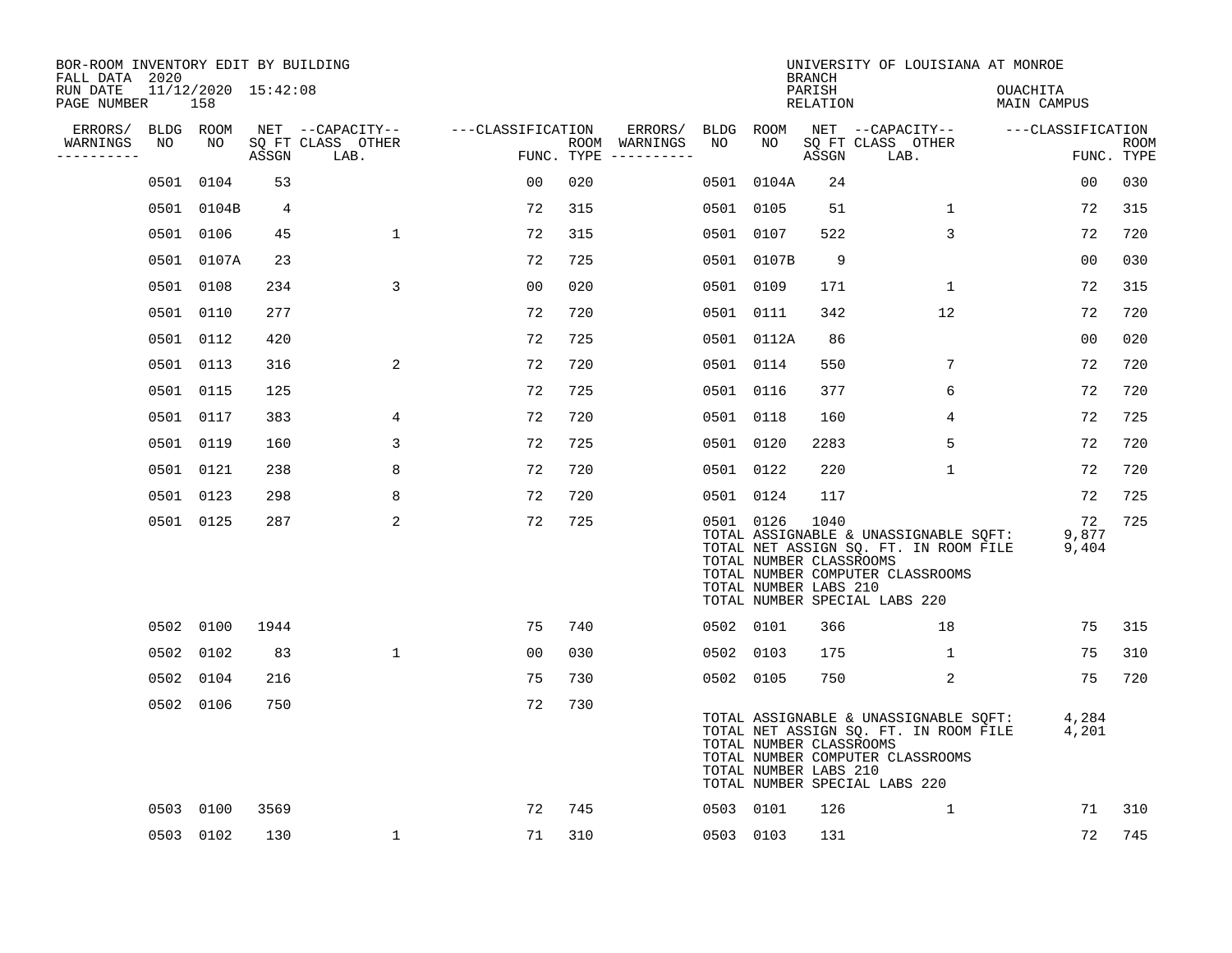| BOR-ROOM INVENTORY EDIT BY BUILDING<br>FALL DATA 2020 |                            |       |                           |                   |                                      |      |                                                               | <b>BRANCH</b>             | UNIVERSITY OF LOUISIANA AT MONROE                                                                                                                        |                                |                           |
|-------------------------------------------------------|----------------------------|-------|---------------------------|-------------------|--------------------------------------|------|---------------------------------------------------------------|---------------------------|----------------------------------------------------------------------------------------------------------------------------------------------------------|--------------------------------|---------------------------|
| RUN DATE<br>PAGE NUMBER                               | 11/12/2020 15:42:08<br>159 |       |                           |                   |                                      |      |                                                               | PARISH<br><b>RELATION</b> |                                                                                                                                                          | OUACHITA<br><b>MAIN CAMPUS</b> |                           |
| ERRORS/                                               | BLDG ROOM                  |       | NET --CAPACITY--          | ---CLASSIFICATION | ERRORS/                              | BLDG | ROOM                                                          |                           | NET --CAPACITY--                                                                                                                                         | ---CLASSIFICATION              |                           |
| WARNINGS<br>NO<br>----------                          | NO                         | ASSGN | SQ FT CLASS OTHER<br>LAB. |                   | ROOM WARNINGS<br>FUNC. TYPE $------$ | NO   | NO                                                            | ASSGN                     | SQ FT CLASS OTHER<br>LAB.                                                                                                                                |                                | <b>ROOM</b><br>FUNC. TYPE |
| 0503                                                  | 0103A                      | 13    |                           | 00                | 030                                  | 0503 | 0103B                                                         | 11                        |                                                                                                                                                          | $00 \,$                        | 030                       |
|                                                       | 0503 0104                  | 69    | 2                         | 71                | 315                                  |      | 0503 0105<br>TOTAL NUMBER CLASSROOMS<br>TOTAL NUMBER LABS 210 | 159                       | 5<br>TOTAL ASSIGNABLE & UNASSIGNABLE SQFT:<br>TOTAL NET ASSIGN SQ. FT. IN ROOM FILE<br>TOTAL NUMBER COMPUTER CLASSROOMS<br>TOTAL NUMBER SPECIAL LABS 220 | 71<br>4,208<br>4,184           | 315                       |
|                                                       | 0504 0100                  | 145   | 2                         | 71                | 315                                  |      | 0504 0101                                                     | 135                       | 1                                                                                                                                                        | 71                             | 310                       |
|                                                       | 0504 0102                  | 228   | 2                         | 71                | 310                                  |      | 0504 0103                                                     | 102                       |                                                                                                                                                          | 0 <sub>0</sub>                 | 020                       |
|                                                       | 0504 0103A                 | 68    |                           | 0 <sub>0</sub>    | 020                                  |      | 0504 0103B                                                    | 97                        |                                                                                                                                                          | 0 <sub>0</sub>                 | 020                       |
|                                                       | 0504 0103C                 | 119   |                           | 0 <sub>0</sub>    | 020                                  |      | 0504 0103D                                                    | 82                        |                                                                                                                                                          | 0 <sub>0</sub>                 | 020                       |
|                                                       | 0504 0103E                 | 17    |                           | 0 <sub>0</sub>    | 010                                  |      | 0504 0104                                                     | 33                        | $\mathbf 1$                                                                                                                                              | 71                             | 315                       |
|                                                       | 0504 0105                  | 237   | $\mathbf{1}$              | 71                | 325                                  | 0504 | 0106                                                          | 32                        | $\mathbf{1}$                                                                                                                                             | 71                             | 315                       |
|                                                       | 0504 0107                  | 241   | 10                        | 71                | 350                                  | 0504 | 0108                                                          | 253                       | $\mathbf{1}$                                                                                                                                             | 71                             | 310                       |
|                                                       | 0504 0109                  | 78    |                           | 71                | 315                                  | 0504 | 0110                                                          | 32                        |                                                                                                                                                          | 0 <sub>0</sub>                 | 030                       |
|                                                       | 0504 0111                  | 195   | 1                         | 71                | 310                                  | 0504 | 0112                                                          | 155                       | 1                                                                                                                                                        | 71                             | 310                       |
|                                                       | 0504 0113                  | 605   | $\mathbf{1}$              | 71                | 310                                  |      | 0504 0113A                                                    | 17                        |                                                                                                                                                          | 71                             | 315                       |
|                                                       | 0504 0114                  | 35    |                           | 71                | 315                                  |      | 0504 0115                                                     | 25                        |                                                                                                                                                          | 71                             | 315                       |
|                                                       | 0504 0116                  | 186   | 10                        | 71                | 350                                  |      | 0504 0117                                                     | 203                       | 2                                                                                                                                                        | 71                             | 310                       |
|                                                       | 0504 0118                  | 45    |                           | 0 <sub>0</sub>    | 020                                  | 0504 | 0119                                                          | 174                       | $\mathbf 1$                                                                                                                                              | 71                             | 315                       |
|                                                       | 0504 0120                  | 173   | $\mathbf{1}$              | 71                | 310                                  |      | 0504 0121                                                     | 14                        |                                                                                                                                                          | 0 <sub>0</sub>                 | 030                       |
|                                                       | 0504 0122                  | 96    |                           | 71                | 315                                  |      | 0504 0123                                                     | 34                        | $\mathbf{1}$                                                                                                                                             | 0 <sub>0</sub>                 | 030                       |
|                                                       | 0504 0124                  | 235   | 2                         | 71                | 310                                  | 0504 | 0125                                                          | 6616                      |                                                                                                                                                          | 63                             | 730                       |
|                                                       | 0504 0200                  | 156   | $\mathbf{1}$              | 71                | 310                                  | 0504 | 0200A                                                         | 212                       | $\mathbf{1}$                                                                                                                                             | 71                             | 315                       |
|                                                       | 0504 0201                  | 193   | $\mathbf 1$               | 71                | 310                                  | 0504 | 0202                                                          | 98                        |                                                                                                                                                          | 0 <sub>0</sub>                 | 020                       |
|                                                       | 0504 0203                  | 31    |                           | 0 <sub>0</sub>    | 030                                  | 0504 | 0204                                                          | 53                        | $\mathbf 1$                                                                                                                                              | 71                             | 315                       |
|                                                       | 0504 0205                  | 171   | 4                         | 71                | 315                                  | 0504 | 0206                                                          | 149                       | $\mathbf{1}$                                                                                                                                             | 71                             | 310                       |
|                                                       | 0504 0207                  | 102   | $\mathbf{1}$              | 71                | 315                                  |      | 0504 0208                                                     | 221                       | $\mathbf{1}$                                                                                                                                             | 71                             | 310                       |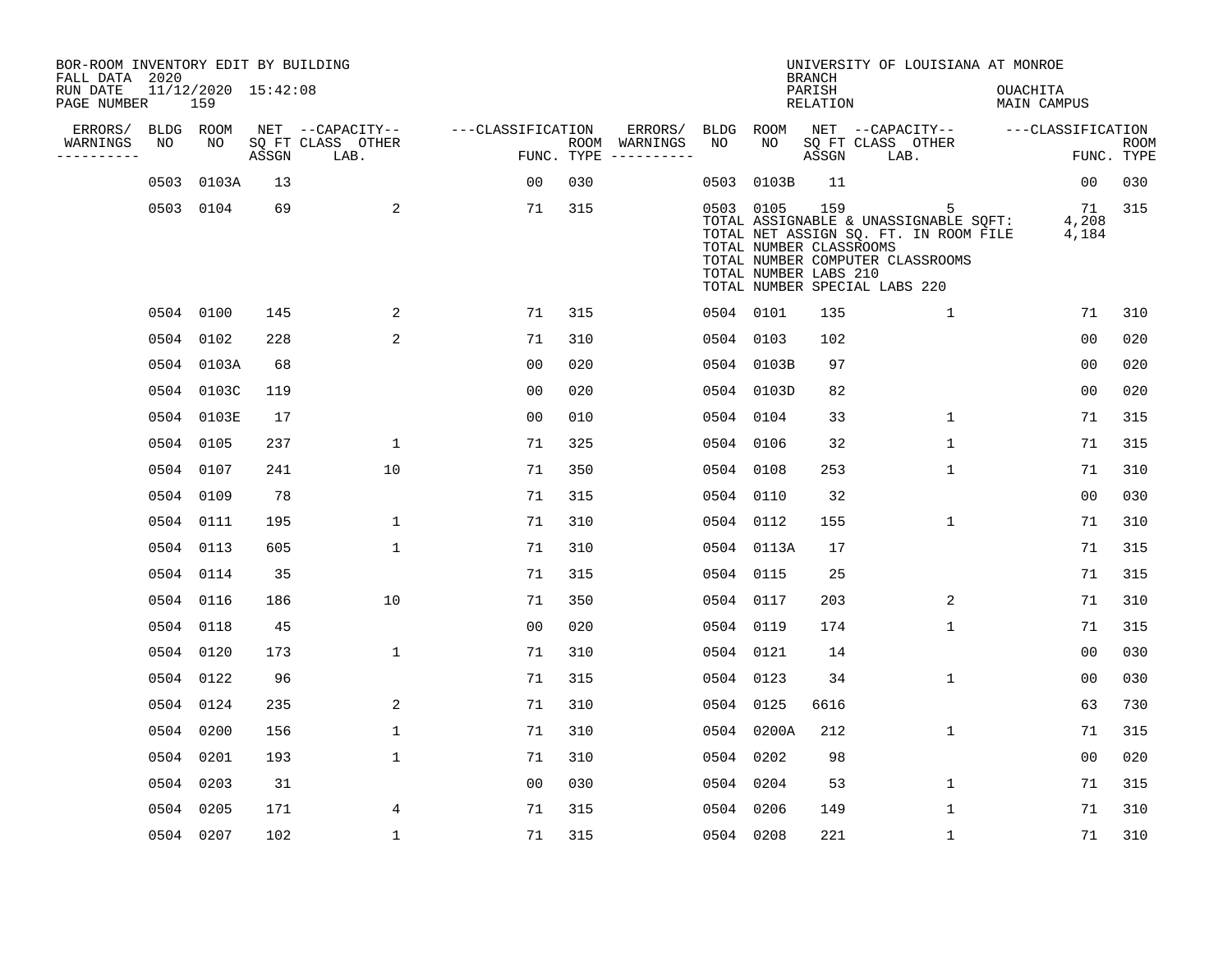| BOR-ROOM INVENTORY EDIT BY BUILDING<br>FALL DATA 2020 |     |                |     |                                                                                                                                                                                                                                  |                                                  |        |                         |           | BRANCH                                                                            | UNIVERSITY OF LOUISIANA AT MONROE                                                                                  |                                                                                                        |  |
|-------------------------------------------------------|-----|----------------|-----|----------------------------------------------------------------------------------------------------------------------------------------------------------------------------------------------------------------------------------|--------------------------------------------------|--------|-------------------------|-----------|-----------------------------------------------------------------------------------|--------------------------------------------------------------------------------------------------------------------|--------------------------------------------------------------------------------------------------------|--|
| RUN DATE 11/12/2020 15:42:08<br>PAGE NUMBER           | 160 |                |     |                                                                                                                                                                                                                                  |                                                  |        |                         |           | PARISH<br>RELATION                                                                |                                                                                                                    | OUACHITA<br>MAIN CAMPUS                                                                                |  |
| WARNINGS NO                                           |     |                |     | ERRORS/ BLDG ROOM NET --CAPACITY--   ---CLASSIFICATION ERRORS/ BLDG ROOM NET --CAPACITY--   ---CLASSIFICATION<br>IARNINGS NO NO SQ FT CLASS OTHER                       ROOM WARNINGS NO  NO SQ FT CLASS OTHER              ROON |                                                  |        |                         |           |                                                                                   |                                                                                                                    |                                                                                                        |  |
| -----------                                           |     |                |     | ASSGN LAB.                                                                                                                                                                                                                       | $\begin{aligned} \mathsf{FUNC}\,. \end{aligned}$ |        | $FUNC. TYPE$ ---------- |           |                                                                                   | ASSGN LAB.                                                                                                         | ROOM<br>FUNC. TYPE                                                                                     |  |
|                                                       |     | 0504 0208A     | 207 |                                                                                                                                                                                                                                  | 71 315                                           |        |                         | 0504 0209 | 29                                                                                |                                                                                                                    | 71 315                                                                                                 |  |
|                                                       |     | 0504 0210      | 32  |                                                                                                                                                                                                                                  |                                                  | 71 315 |                         |           | TOTAL NUMBER CLASSROOMS<br>TOTAL NUMBER LABS 210<br>TOTAL NUMBER SPECIAL LABS 220 | 0504 0211 121 1<br>TOTAL NUMBER COMPUTER CLASSROOMS                                                                | 71 325<br>TOTAL ASSIGNABLE & UNASSIGNABLE SQFT: 12,482<br>TOTAL NET ASSIGN SQ. FT. IN ROOM FILE 11,743 |  |
|                                                       |     | 0505 0100 2020 |     |                                                                                                                                                                                                                                  |                                                  | 63 731 |                         |           | TOTAL NUMBER CLASSROOMS<br>TOTAL NUMBER LABS 210<br>TOTAL NUMBER SPECIAL LABS 220 | TOTAL NUMBER COMPUTER CLASSROOMS                                                                                   | TOTAL ASSIGNABLE & UNASSIGNABLE SQFT: 2,020<br>TOTAL NET ASSIGN SQ. FT. IN ROOM FILE 2,020             |  |
|                                                       |     | 0506 0100      | 142 |                                                                                                                                                                                                                                  | 63                                               | 730    |                         | 0506 0101 |                                                                                   |                                                                                                                    | 142 4 72 720                                                                                           |  |
|                                                       |     | 0506 0102      | 960 |                                                                                                                                                                                                                                  | 72                                               | 725    |                         |           | TOTAL NUMBER CLASSROOMS<br>TOTAL NUMBER LABS 210<br>TOTAL NUMBER SPECIAL LABS 220 | TOTAL NUMBER COMPUTER CLASSROOMS                                                                                   | TOTAL ASSIGNABLE & UNASSIGNABLE SQFT: 1,244<br>TOTAL NET ASSIGN SQ. FT. IN ROOM FILE 1,244             |  |
|                                                       |     | 0507 0100      | 500 |                                                                                                                                                                                                                                  | 75                                               | 580    |                         |           | TOTAL NUMBER CLASSROOMS<br>TOTAL NUMBER LABS 210<br>TOTAL NUMBER SPECIAL LABS 220 | TOTAL ASSIGNABLE & UNASSIGNABLE SQFT:<br>TOTAL NET ASSIGN SQ. FT. IN ROOM FILE<br>TOTAL NUMBER COMPUTER CLASSROOMS | 500<br>500                                                                                             |  |
|                                                       |     | 0508 0101      | 282 |                                                                                                                                                                                                                                  | 11                                               | 580    |                         |           | TOTAL NUMBER CLASSROOMS<br>TOTAL NUMBER LABS 210<br>TOTAL NUMBER SPECIAL LABS 220 | TOTAL ASSIGNABLE & UNASSIGNABLE SQFT:<br>TOTAL NET ASSIGN SQ. FT. IN ROOM FILE<br>TOTAL NUMBER COMPUTER CLASSROOMS | 282<br>282                                                                                             |  |
|                                                       |     | 0509 0101      | 282 |                                                                                                                                                                                                                                  | 11                                               | 580    |                         |           | TOTAL NUMBER CLASSROOMS<br>TOTAL NUMBER LABS 210                                  | TOTAL ASSIGNABLE & UNASSIGNABLE SQFT:<br>TOTAL NET ASSIGN SQ. FT. IN ROOM FILE<br>TOTAL NUMBER COMPUTER CLASSROOMS | 282<br>282                                                                                             |  |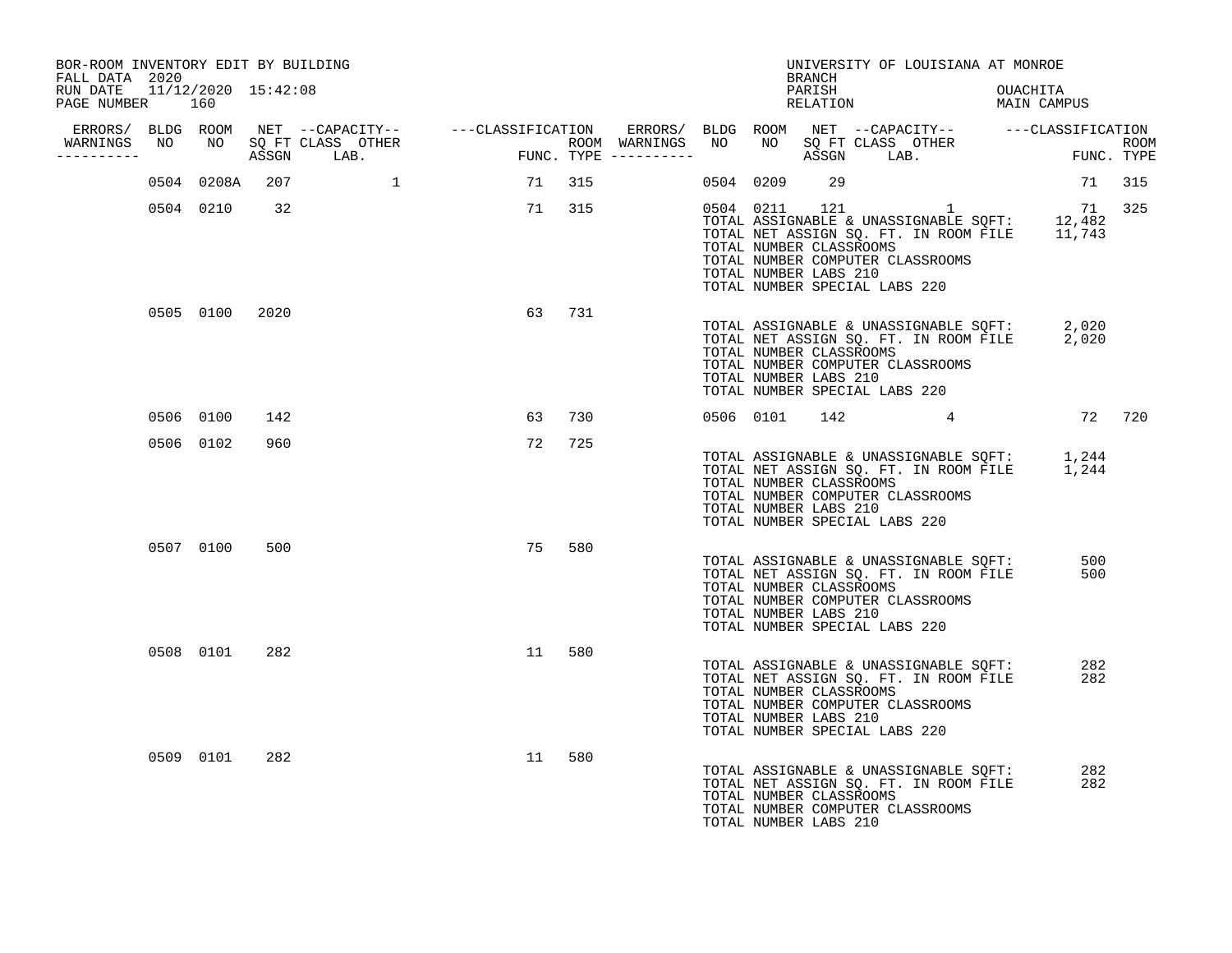| BOR-ROOM INVENTORY EDIT BY BUILDING                           |           |     |                 |                 |     |           |                                                                                                | BRANCH             | UNIVERSITY OF LOUISIANA AT MONROE                                                                                  |          |                                                                                                  |        |
|---------------------------------------------------------------|-----------|-----|-----------------|-----------------|-----|-----------|------------------------------------------------------------------------------------------------|--------------------|--------------------------------------------------------------------------------------------------------------------|----------|--------------------------------------------------------------------------------------------------|--------|
| FALL DATA 2020<br>RUN DATE 11/12/2020 15:42:08<br>PAGE NUMBER | 161       |     |                 |                 |     |           |                                                                                                | PARISH<br>RELATION |                                                                                                                    | OUACHITA | MAIN CAMPUS                                                                                      |        |
| -----------                                                   |           |     |                 |                 |     |           |                                                                                                |                    |                                                                                                                    |          |                                                                                                  |        |
|                                                               |           |     |                 |                 |     |           | TOTAL NUMBER SPECIAL LABS 220                                                                  |                    |                                                                                                                    |          |                                                                                                  |        |
|                                                               |           |     | 0510 0100 2444  | 11              | 580 |           | TOTAL NUMBER CLASSROOMS<br>TOTAL NUMBER LABS 210<br>TOTAL NUMBER SPECIAL LABS 220              |                    | TOTAL NUMBER COMPUTER CLASSROOMS                                                                                   |          | TOTAL ASSIGNABLE & UNASSIGNABLE SQFT: 2,444<br>TOTAL NET ASSIGN SQ. FT. IN ROOM FILE 2,444       |        |
|                                                               | 0511 0101 | 686 | 42              | 73              | 315 | 0511 0102 |                                                                                                | 168                |                                                                                                                    |          | 73                                                                                               | 315    |
|                                                               | 0511 0103 | 168 | $\mathbf{1}$    | 73              | 310 | 0511 0104 |                                                                                                | 110                | 2                                                                                                                  |          | 73                                                                                               | 315    |
|                                                               | 0511 0105 | 67  | $4\overline{ }$ | 00 <sub>o</sub> | 010 | 0511 0106 |                                                                                                | 42                 |                                                                                                                    |          | 00                                                                                               | 030    |
|                                                               | 0511 0107 | 42  | 1               | 00              | 030 |           | 0511 0108<br>TOTAL NUMBER CLASSROOMS<br>TOTAL NUMBER LABS 210<br>TOTAL NUMBER SPECIAL LABS 220 | $\overline{7}$     | TOTAL NUMBER COMPUTER CLASSROOMS                                                                                   |          | 00<br>TOTAL ASSIGNABLE & UNASSIGNABLE SQFT: 1,290<br>TOTAL NET ASSIGN SQ. FT. IN ROOM FILE 1,132 | 030    |
|                                                               | 0601 0104 | 721 | 16              | 00              | 030 | 0601 0105 |                                                                                                | 173                |                                                                                                                    |          | 0 <sub>0</sub>                                                                                   | 030    |
|                                                               | 0601 0106 | 763 | 16              | 00              | 030 | 0601 0107 |                                                                                                | 20                 |                                                                                                                    |          | 52                                                                                               | 525    |
|                                                               | 0601 0108 | 11  |                 | 52              | 525 | 0601 0109 |                                                                                                | 11                 |                                                                                                                    |          | 52                                                                                               | 525    |
|                                                               | 0601 0110 | 766 | 18              | 00              | 030 | 0601 0111 |                                                                                                | 173                |                                                                                                                    |          | 0 <sub>0</sub>                                                                                   | 030    |
|                                                               | 0601 0112 | 887 | 18              | 00              | 030 |           | TOTAL NUMBER CLASSROOMS<br>TOTAL NUMBER LABS 210<br>TOTAL NUMBER SPECIAL LABS 220              |                    | TOTAL NUMBER COMPUTER CLASSROOMS                                                                                   |          | TOTAL ASSIGNABLE & UNASSIGNABLE SQFT: 3,525<br>TOTAL NET ASSIGN SQ. FT. IN ROOM FILE 42          |        |
|                                                               | 0602 0101 | 103 | 2               | 93              | 660 |           | 0602 0102                                                                                      |                    | $308$ 5                                                                                                            |          |                                                                                                  | 93 660 |
|                                                               | 0602 0103 | 112 | 2               | 93              | 665 |           | TOTAL NUMBER CLASSROOMS<br>TOTAL NUMBER LABS 210<br>TOTAL NUMBER SPECIAL LABS 220              |                    | TOTAL ASSIGNABLE & UNASSIGNABLE SQFT:<br>TOTAL NET ASSIGN SQ. FT. IN ROOM FILE<br>TOTAL NUMBER COMPUTER CLASSROOMS |          | 523<br>523                                                                                       |        |
|                                                               | 0607 0100 | 208 | 20              | 52              | 525 |           |                                                                                                |                    | TOTAL ASSIGNABLE & UNASSIGNABLE SOFT:                                                                              |          | 208                                                                                              |        |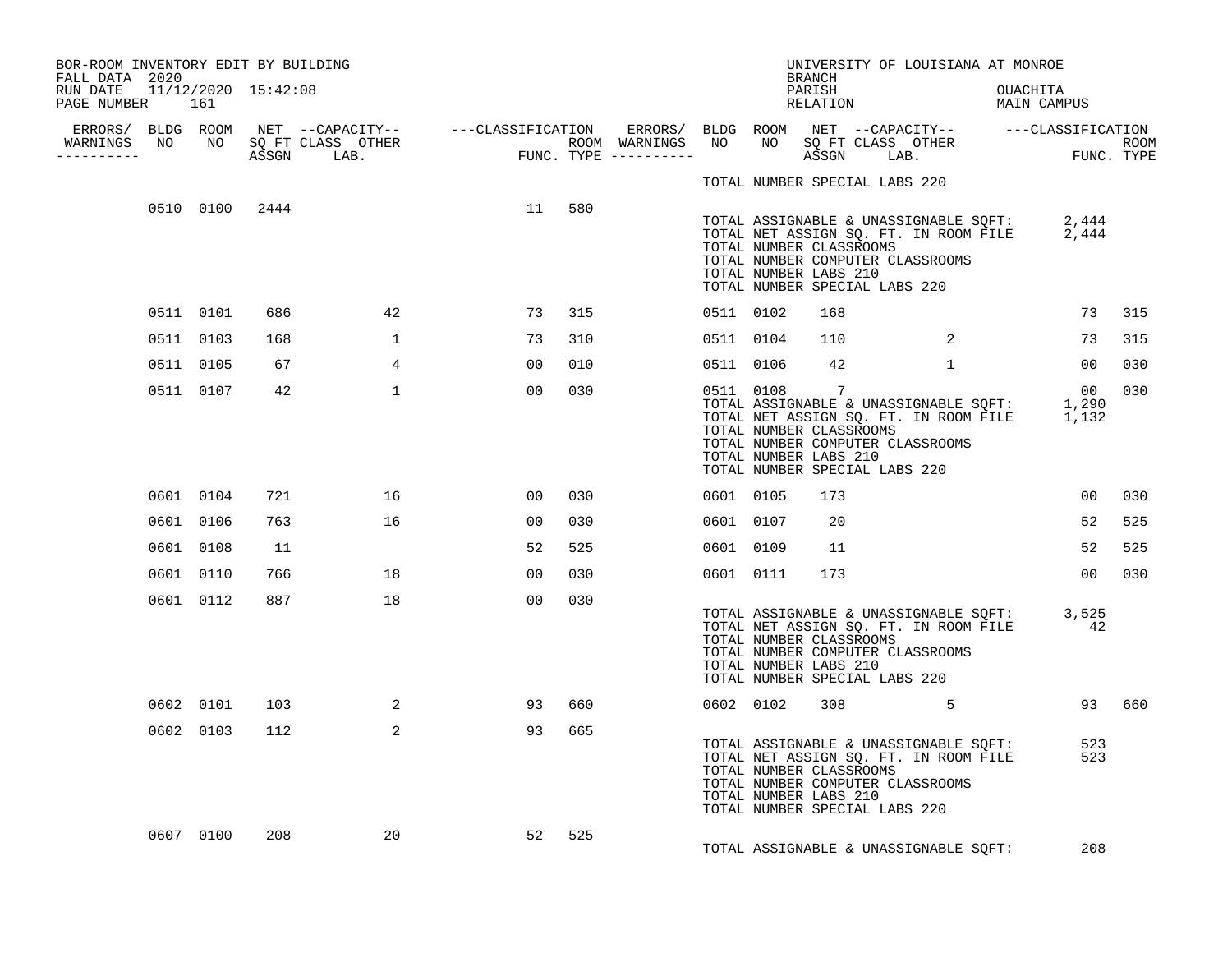| BOR-ROOM INVENTORY EDIT BY BUILDING<br>FALL DATA 2020 |    |           |     |                                                                               |                                       |    |     |                                                                         |           |                                                                                   | BRANCH             | UNIVERSITY OF LOUISIANA AT MONROE                                                                                  |                                                                                            |                    |
|-------------------------------------------------------|----|-----------|-----|-------------------------------------------------------------------------------|---------------------------------------|----|-----|-------------------------------------------------------------------------|-----------|-----------------------------------------------------------------------------------|--------------------|--------------------------------------------------------------------------------------------------------------------|--------------------------------------------------------------------------------------------|--------------------|
| RUN DATE 11/12/2020 15:42:08<br>PAGE NUMBER           |    | 162       |     |                                                                               |                                       |    |     |                                                                         |           |                                                                                   | PARISH<br>RELATION |                                                                                                                    | OUACHITA<br>MAIN CAMPUS                                                                    |                    |
| WARNINGS                                              | NO |           |     | ERRORS/ BLDG ROOM NET --CAPACITY-- ----CLASSIFICATION<br>NO SQ FT CLASS OTHER |                                       |    |     | ERRORS/ BLDG ROOM NET --CAPACITY-- -----CLASSIFICATION<br>ROOM WARNINGS | NO        |                                                                                   |                    |                                                                                                                    |                                                                                            |                    |
| ----------                                            |    |           |     | ASSGN LAB.                                                                    | ROOM WARNINGS<br>FUNC. TYPE --------- |    |     |                                                                         |           |                                                                                   |                    | NO SQ FT CLASS OTHER<br>ASSGN LAB.                                                                                 |                                                                                            | ROOM<br>FUNC. TYPE |
|                                                       |    |           |     |                                                                               |                                       |    |     |                                                                         |           | TOTAL NUMBER CLASSROOMS<br>TOTAL NUMBER LABS 210<br>TOTAL NUMBER SPECIAL LABS 220 |                    | TOTAL NET ASSIGN SQ. FT. IN ROOM FILE<br>TOTAL NUMBER COMPUTER CLASSROOMS                                          | 208                                                                                        |                    |
|                                                       |    | 0608 0101 | 208 |                                                                               |                                       | 52 | 525 |                                                                         |           | TOTAL NUMBER CLASSROOMS<br>TOTAL NUMBER LABS 210<br>TOTAL NUMBER SPECIAL LABS 220 |                    | TOTAL ASSIGNABLE & UNASSIGNABLE SQFT:<br>TOTAL NET ASSIGN SQ. FT. IN ROOM FILE<br>TOTAL NUMBER COMPUTER CLASSROOMS | 208<br>208                                                                                 |                    |
|                                                       |    | 0613 0100 | 638 | 2                                                                             |                                       | 31 | 310 |                                                                         |           | 0613 0102                                                                         | 52                 |                                                                                                                    | 31                                                                                         | 315                |
|                                                       |    | 0613 0103 | 155 | $\mathbf{1}$                                                                  |                                       | 31 | 310 |                                                                         |           | 0613 0104                                                                         | 70                 | $\mathbf{1}$                                                                                                       | 31                                                                                         | 315                |
|                                                       |    | 0613 0105 | 346 | 2                                                                             |                                       | 31 | 310 |                                                                         |           | 0613 0106                                                                         | 94                 | $\mathbf{1}$                                                                                                       | 31                                                                                         | 315                |
|                                                       |    | 0613 0107 | 42  |                                                                               |                                       | 31 | 315 |                                                                         | 0613 0108 |                                                                                   | 64                 |                                                                                                                    | 31                                                                                         | 315                |
|                                                       |    | 0613 0109 | 54  | 2                                                                             |                                       | 31 | 315 |                                                                         |           | 0613 0110                                                                         | 45                 |                                                                                                                    | 31                                                                                         | 315                |
|                                                       |    | 0613 0111 | 440 |                                                                               |                                       | 00 | 040 |                                                                         |           | 0613 0112                                                                         | 172                |                                                                                                                    | 31                                                                                         | 315                |
|                                                       |    | 0613 0113 | 224 | $\mathbf{1}$                                                                  |                                       | 31 | 325 |                                                                         |           | TOTAL NUMBER CLASSROOMS<br>TOTAL NUMBER LABS 210<br>TOTAL NUMBER SPECIAL LABS 220 |                    | TOTAL NUMBER COMPUTER CLASSROOMS                                                                                   | TOTAL ASSIGNABLE & UNASSIGNABLE SQFT: 2,396<br>TOTAL NET ASSIGN SQ. FT. IN ROOM FILE 1,956 |                    |
|                                                       |    | 0615 0100 | 400 |                                                                               |                                       | 81 | 081 |                                                                         | 0615 0101 |                                                                                   | 38                 |                                                                                                                    | 81                                                                                         | 081                |
|                                                       |    | 0615 0102 | 60  |                                                                               |                                       | 81 | 081 |                                                                         | 0615 0103 |                                                                                   | 212                |                                                                                                                    | 81                                                                                         | 081                |
|                                                       |    | 0615 0104 | 200 | $\mathbf{1}$                                                                  |                                       | 81 | 081 |                                                                         | 0615 0105 |                                                                                   | 76                 |                                                                                                                    | 81                                                                                         | 081                |
|                                                       |    | 0615 0106 | 15  |                                                                               |                                       | 81 | 081 |                                                                         | 0615 0107 |                                                                                   | 7                  |                                                                                                                    | 81                                                                                         | 081                |
|                                                       |    | 0615 0108 | 345 | 3                                                                             |                                       | 81 | 081 |                                                                         | 0615 0109 |                                                                                   | 13                 |                                                                                                                    | 81                                                                                         | 081                |
|                                                       |    | 0615 0110 | 36  |                                                                               |                                       | 81 | 081 |                                                                         | 0615 0111 |                                                                                   | 44                 | $\mathbf{1}$                                                                                                       | 81                                                                                         | 081                |
|                                                       |    | 0615 0112 | 28  |                                                                               |                                       | 81 | 081 |                                                                         | 0615 0113 |                                                                                   | 143                | 2                                                                                                                  | 81                                                                                         | 081                |
|                                                       |    | 0615 0114 | 54  | $\mathbf{1}$                                                                  |                                       | 81 | 081 |                                                                         | 0615 0115 |                                                                                   | 86                 |                                                                                                                    | 81                                                                                         | 081                |
|                                                       |    | 0615 0116 | 98  |                                                                               |                                       | 81 | 081 |                                                                         | 0615 0117 |                                                                                   | 55                 |                                                                                                                    | 81                                                                                         | 081                |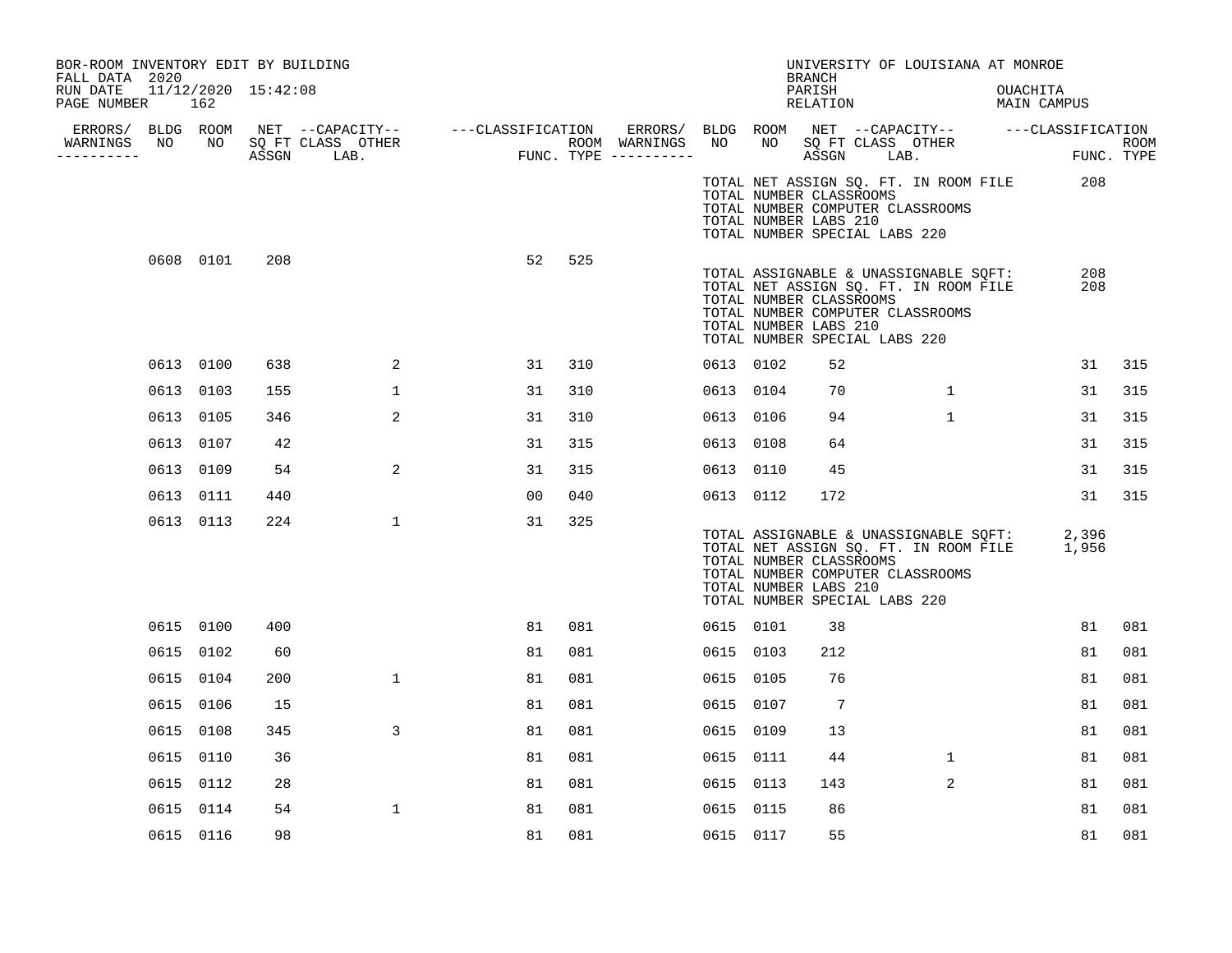| BOR-ROOM INVENTORY EDIT BY BUILDING<br>FALL DATA 2020 |      |           |                     |                           |                   |     |                                      |           |                                                  | <b>BRANCH</b>      | UNIVERSITY OF LOUISIANA AT MONROE                                                                                                                   |                         |                           |
|-------------------------------------------------------|------|-----------|---------------------|---------------------------|-------------------|-----|--------------------------------------|-----------|--------------------------------------------------|--------------------|-----------------------------------------------------------------------------------------------------------------------------------------------------|-------------------------|---------------------------|
| RUN DATE<br>PAGE NUMBER                               |      | 163       | 11/12/2020 15:42:08 |                           |                   |     |                                      |           |                                                  | PARISH<br>RELATION |                                                                                                                                                     | OUACHITA<br>MAIN CAMPUS |                           |
| ERRORS/                                               |      | BLDG ROOM |                     | NET --CAPACITY--          | ---CLASSIFICATION |     | ERRORS/                              | BLDG      | ROOM                                             |                    | NET --CAPACITY--                                                                                                                                    | ---CLASSIFICATION       |                           |
| WARNINGS<br>---------                                 | NO   | NO        | ASSGN               | SQ FT CLASS OTHER<br>LAB. |                   |     | ROOM WARNINGS<br>FUNC. TYPE $------$ | NO        | NO                                               | ASSGN              | SQ FT CLASS OTHER<br>LAB.                                                                                                                           |                         | <b>ROOM</b><br>FUNC. TYPE |
|                                                       |      | 0615 0118 | 178                 | 2                         | 81                | 081 |                                      | 0615      | 0119                                             | 155                | 2                                                                                                                                                   | 81                      | 081                       |
|                                                       |      | 0615 0120 | 17                  |                           | 81                | 081 |                                      | 0615 0121 | TOTAL NUMBER CLASSROOMS<br>TOTAL NUMBER LABS 210 | 28                 | TOTAL ASSIGNABLE & UNASSIGNABLE SQFT:<br>TOTAL NET ASSIGN SQ. FT. IN ROOM FILE<br>TOTAL NUMBER COMPUTER CLASSROOMS<br>TOTAL NUMBER SPECIAL LABS 220 | 81<br>2,288<br>2,288    | 081                       |
|                                                       |      | 0616 0100 | 566                 |                           | 52                | 520 |                                      | 0616 0101 |                                                  | 163                |                                                                                                                                                     | 93                      | 731                       |
|                                                       |      | 0616 0102 | 37                  |                           | 52                | 315 |                                      | 0616      | 0103                                             | 8                  |                                                                                                                                                     | 0 <sub>0</sub>          | 030                       |
|                                                       |      | 0616 0104 | 12                  |                           | 0 <sub>0</sub>    | 030 |                                      | 0616 0105 |                                                  | 8                  |                                                                                                                                                     | 93                      | 731                       |
|                                                       | 0616 | 0106      | 201                 | 2                         | 52                | 630 |                                      | 0616 0107 |                                                  | 79                 | $\mathbf 1$                                                                                                                                         | 0 <sub>0</sub>          | 030                       |
|                                                       | 0616 | 0108      | 114                 | $\mathbf{1}$              | 93                | 520 |                                      | 0616 0109 |                                                  | 299                | $\mathbf{1}$                                                                                                                                        | 93                      | 520                       |
|                                                       |      | 0616 0110 | 215                 | $\mathbf 1$               | 52                | 350 | 9                                    | 0616 0111 |                                                  | 406                | 12                                                                                                                                                  | 52                      | 610                       |
|                                                       |      | 0616 0112 | 229                 | $\mathbf{1}$              | 61                | 325 |                                      | 0616 0113 |                                                  | 144                |                                                                                                                                                     | 93                      | 315                       |
|                                                       |      | 0616 0114 | 169                 | $\mathbf{1}$              | 93                | 310 |                                      | 0616 0115 |                                                  | 215                | $\mathbf 1$                                                                                                                                         | 93                      | 310                       |
|                                                       |      | 0616 0116 | 68                  | $\mathbf 1$               | 00                | 030 |                                      | 0616 0117 |                                                  | 15                 |                                                                                                                                                     | 93                      | 731                       |
|                                                       |      | 0616 0118 | 93                  |                           | 93                | 315 |                                      | 0616 0119 |                                                  | 252                | 10                                                                                                                                                  | 52                      | 610                       |
|                                                       |      | 0616 0120 | 196                 | $\mathbf{1}$              | 61                | 325 |                                      |           | TOTAL NUMBER CLASSROOMS<br>TOTAL NUMBER LABS 210 |                    | TOTAL ASSIGNABLE & UNASSIGNABLE SQFT:<br>TOTAL NET ASSIGN SQ. FT. IN ROOM FILE<br>TOTAL NUMBER COMPUTER CLASSROOMS<br>TOTAL NUMBER SPECIAL LABS 220 | 3,489<br>3,322          |                           |
|                                                       |      | 0619 0100 | 414                 |                           | 72                | 720 |                                      | 0619 0101 |                                                  | 74                 |                                                                                                                                                     | 72                      | 730                       |
|                                                       |      | 0619 0102 | 102                 |                           | 72                | 315 |                                      | 0619 0103 |                                                  | 159                | 1                                                                                                                                                   | 72                      | 310                       |
|                                                       | 0619 | 0104      | 95                  | $\mathbf{1}$              | 72                | 315 |                                      | 0619      | 0105                                             | 182                | 4                                                                                                                                                   | 72                      | 315                       |
|                                                       | 0619 | 0106      | 39                  |                           | 00                | 020 |                                      | 0619      | 0107                                             | 220                | 1                                                                                                                                                   | 72                      | 315                       |
|                                                       | 0619 | 0108      | 74                  | $\mathbf{1}$              | 72                | 919 |                                      | 0619      | 0109                                             | 8                  |                                                                                                                                                     | 0 <sub>0</sub>          | 030                       |
|                                                       | 0619 | 0110      | 87                  |                           | 0 <sub>0</sub>    | 020 |                                      | 0619      | 0111                                             | 190                | $\mathbf{1}$                                                                                                                                        | 72                      | 315                       |
|                                                       |      | 0619 0112 | 157                 | $\mathbf 1$               | 72                | 315 |                                      | 0619 0113 |                                                  | 39                 |                                                                                                                                                     | 0 <sub>0</sub>          | 030                       |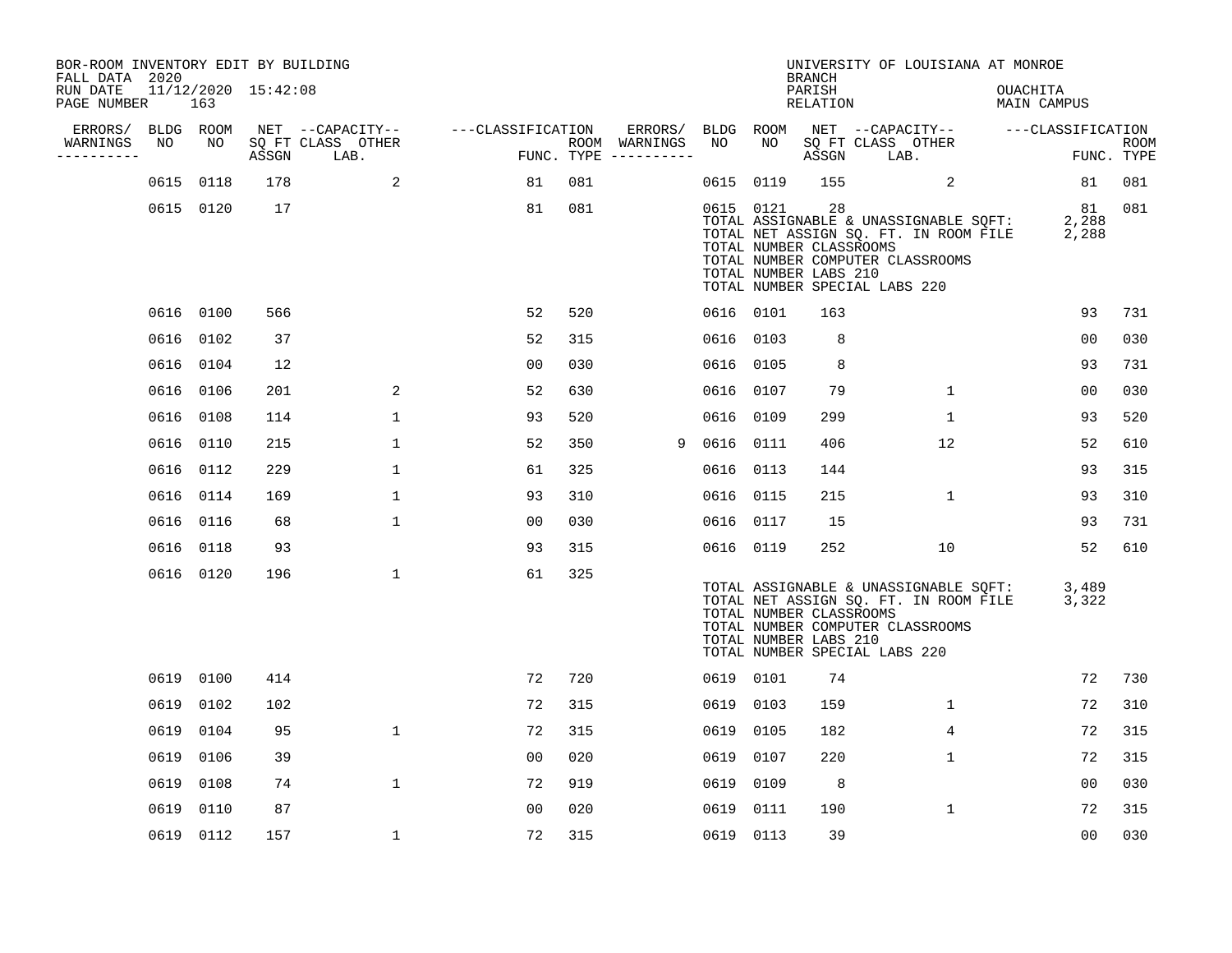| BOR-ROOM INVENTORY EDIT BY BUILDING<br>FALL DATA 2020 |           |     |                                    |    |     |                                                                                            |           |           | BRANCH                                                                            | UNIVERSITY OF LOUISIANA AT MONROE                                                                                  |                                                                                            |                    |
|-------------------------------------------------------|-----------|-----|------------------------------------|----|-----|--------------------------------------------------------------------------------------------|-----------|-----------|-----------------------------------------------------------------------------------|--------------------------------------------------------------------------------------------------------------------|--------------------------------------------------------------------------------------------|--------------------|
| RUN DATE 11/12/2020 15:42:08<br>PAGE NUMBER           | 164       |     |                                    |    |     |                                                                                            |           |           | PARISH<br>RELATION                                                                |                                                                                                                    | OUACHITA<br>MAIN CAMPUS                                                                    |                    |
| ERRORS/ BLDG ROOM                                     |           |     | NET --CAPACITY-- ---CLASSIFICATION |    |     | ERRORS/ BLDG ROOM NET --CAPACITY-- ----CLASSIFICATION                                      |           |           |                                                                                   |                                                                                                                    |                                                                                            |                    |
| WARNINGS<br>NO<br>----------                          | NO        |     | SQ FT CLASS OTHER<br>ASSGN LAB.    |    |     | ROOM WARNINGS NO<br>$\texttt{FUNC.}\quad \texttt{TYPE}\quad \texttt{-----} \texttt{-----}$ |           | NO        |                                                                                   | SQ FT CLASS OTHER<br>ASSGN LAB.                                                                                    |                                                                                            | ROOM<br>FUNC. TYPE |
|                                                       | 0619 0114 | 27  |                                    | 72 | 315 |                                                                                            |           | 0619 0115 | 12                                                                                |                                                                                                                    | 00 <sup>o</sup>                                                                            | 010                |
|                                                       | 0619 0116 | 78  |                                    | 72 | 315 |                                                                                            |           | 0619 0117 | 21                                                                                | $\mathbf{1}$                                                                                                       |                                                                                            | 72 919             |
|                                                       | 0619 0118 | 5   |                                    | 00 | 030 |                                                                                            |           |           | TOTAL NUMBER CLASSROOMS<br>TOTAL NUMBER LABS 210<br>TOTAL NUMBER SPECIAL LABS 220 | TOTAL NUMBER COMPUTER CLASSROOMS                                                                                   | TOTAL ASSIGNABLE & UNASSIGNABLE SQFT: 1,983<br>TOTAL NET ASSIGN SQ. FT. IN ROOM FILE 1,793 |                    |
|                                                       | 0624 0100 | 60  |                                    | 65 | 315 |                                                                                            | 0624 0101 |           | 184                                                                               | $\mathbf{3}$                                                                                                       | 65                                                                                         | 525                |
|                                                       | 0624 0102 | 454 | 5                                  | 65 | 350 |                                                                                            | 0624 0103 |           | 14                                                                                |                                                                                                                    | 65                                                                                         | 315                |
|                                                       | 0624 0104 | 10  |                                    | 65 | 315 |                                                                                            | 0624 0105 |           | 15                                                                                |                                                                                                                    | 65                                                                                         | 315                |
|                                                       | 0624 0106 | 104 | $\mathbf{1}$                       | 65 | 315 |                                                                                            | 0624 0107 |           | 21                                                                                |                                                                                                                    | 65                                                                                         | 315                |
|                                                       | 0624 0108 | 68  |                                    | 65 | 315 |                                                                                            | 0624 0109 |           | 10                                                                                |                                                                                                                    | 00                                                                                         | 030                |
|                                                       | 0624 0110 | 170 | $\mathbf{1}$                       | 65 | 315 |                                                                                            | 0624 0111 |           | 23                                                                                |                                                                                                                    | 65                                                                                         | 315                |
|                                                       | 0624 0112 | 23  |                                    | 65 | 315 |                                                                                            | 0624 0113 |           | 173                                                                               | $\mathbf{1}$                                                                                                       | 65                                                                                         | 325                |
|                                                       | 0624 0114 | 10  |                                    | 00 | 030 |                                                                                            | 0624 0115 |           | 45                                                                                | $\mathbf{1}$                                                                                                       | 65                                                                                         | 315                |
|                                                       | 0624 0116 | 195 | $\mathbf{1}$                       | 65 | 310 |                                                                                            |           |           | TOTAL NUMBER CLASSROOMS<br>TOTAL NUMBER LABS 210<br>TOTAL NUMBER SPECIAL LABS 220 | TOTAL NUMBER COMPUTER CLASSROOMS                                                                                   | TOTAL ASSIGNABLE & UNASSIGNABLE SQFT: 1,579<br>TOTAL NET ASSIGN SO. FT. IN ROOM FILE 1,559 |                    |
|                                                       | 0637 0100 | 676 |                                    | 00 | 030 |                                                                                            |           |           | TOTAL NUMBER CLASSROOMS<br>TOTAL NUMBER LABS 210<br>TOTAL NUMBER SPECIAL LABS 220 | TOTAL ASSIGNABLE & UNASSIGNABLE SOFT:<br>TOTAL NET ASSIGN SQ. FT. IN ROOM FILE<br>TOTAL NUMBER COMPUTER CLASSROOMS | 676                                                                                        |                    |
|                                                       | 0638 0100 | 676 |                                    | 00 | 030 |                                                                                            |           |           | TOTAL NUMBER CLASSROOMS<br>TOTAL NUMBER LABS 210                                  | TOTAL ASSIGNABLE & UNASSIGNABLE SQFT:<br>TOTAL NET ASSIGN SQ. FT. IN ROOM FILE<br>TOTAL NUMBER COMPUTER CLASSROOMS | 676                                                                                        |                    |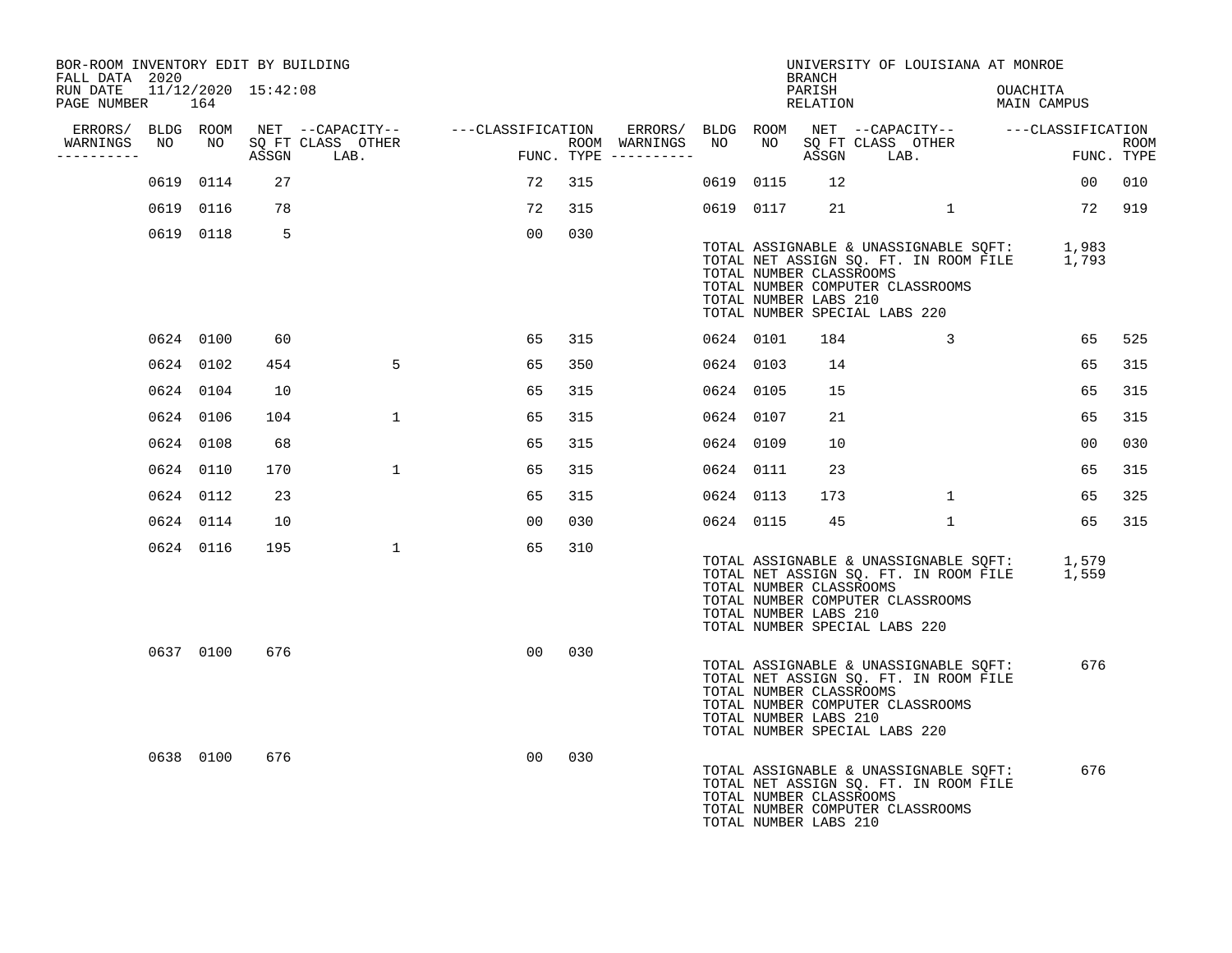| BOR-ROOM INVENTORY EDIT BY BUILDING<br>FALL DATA 2020 |           |               |                       |    |        |  |                       | BRANCH |                                                          | UNIVERSITY OF LOUISIANA AT MONROE                                                                                          |            |  |
|-------------------------------------------------------|-----------|---------------|-----------------------|----|--------|--|-----------------------|--------|----------------------------------------------------------|----------------------------------------------------------------------------------------------------------------------------|------------|--|
| RUN DATE 11/12/2020 15:42:08<br>PAGE NUMBER 165       |           |               |                       |    |        |  |                       | PARISH |                                                          |                                                                                                                            | OUACHITA   |  |
| WARNINGS NO NO SQ FT CLASS OTHER<br>----------        |           |               |                       |    |        |  |                       |        |                                                          |                                                                                                                            |            |  |
|                                                       |           |               |                       |    |        |  |                       |        | TOTAL NUMBER SPECIAL LABS 220                            |                                                                                                                            |            |  |
|                                                       |           |               | 0642 0101 80 1 52 525 |    |        |  | TOTAL NUMBER LABS 210 |        | TOTAL NUMBER CLASSROOMS<br>TOTAL NUMBER SPECIAL LABS 220 | TOTAL ASSIGNABLE & UNASSIGNABLE SQFT: 80<br>TOTAL NET ASSIGN SQ. FT. IN ROOM FILE<br>TOTAL NUMBER COMPUTER CLASSROOMS      | 80         |  |
|                                                       | 0643 0101 |               | 80 1                  |    | 52 525 |  | TOTAL NUMBER LABS 210 |        | TOTAL NUMBER CLASSROOMS<br>TOTAL NUMBER SPECIAL LABS 220 | TOTAL ASSIGNABLE & UNASSIGNABLE SQFT:<br>TOTAL NET ASSIGN SQ. FT. IN ROOM FILE<br>TOTAL NUMBER COMPUTER CLASSROOMS         | 80<br>80   |  |
|                                                       | 0644 0100 | 85            |                       |    | 11 585 |  | TOTAL NUMBER LABS 210 |        | TOTAL NUMBER CLASSROOMS<br>TOTAL NUMBER SPECIAL LABS 220 | TOTAL ASSIGNABLE & UNASSIGNABLE SQFT:<br>TOTAL NET ASSIGN SQ. FT. IN ROOM FILE 85<br>TOTAL NUMBER COMPUTER CLASSROOMS      | 85         |  |
|                                                       |           | 0646 0100 400 |                       |    | 72 740 |  | TOTAL NUMBER LABS 210 |        | TOTAL NUMBER CLASSROOMS<br>TOTAL NUMBER SPECIAL LABS 220 | TOTAL ASSIGNABLE & UNASSIGNABLE SQFT: 400<br>TOTAL NET ASSIGN SQ. FT. IN ROOM FILE<br>TOTAL NUMBER COMPUTER CLASSROOMS     | 400        |  |
|                                                       |           | 0647 0100 108 |                       |    | 11 585 |  | TOTAL NUMBER LABS 210 |        | TOTAL NUMBER CLASSROOMS<br>TOTAL NUMBER SPECIAL LABS 220 | TOTAL ASSIGNABLE & UNASSIGNABLE SQFT: 108<br>TOTAL NET ASSIGN SQ. FT. IN ROOM FILE 108<br>TOTAL NUMBER COMPUTER CLASSROOMS |            |  |
|                                                       |           | 0648 0100 200 |                       | 11 | 585    |  | TOTAL NUMBER LABS 210 |        | TOTAL NUMBER CLASSROOMS<br>TOTAL NUMBER SPECIAL LABS 220 | TOTAL ASSIGNABLE & UNASSIGNABLE SQFT:<br>TOTAL NET ASSIGN SQ. FT. IN ROOM FILE<br>TOTAL NUMBER COMPUTER CLASSROOMS         | 200<br>200 |  |
|                                                       | 0649 0100 | 720           |                       |    | 11 585 |  |                       |        |                                                          | TOTAL ASSIGNABLE & UNASSIGNABLE SQFT:                                                                                      | 720        |  |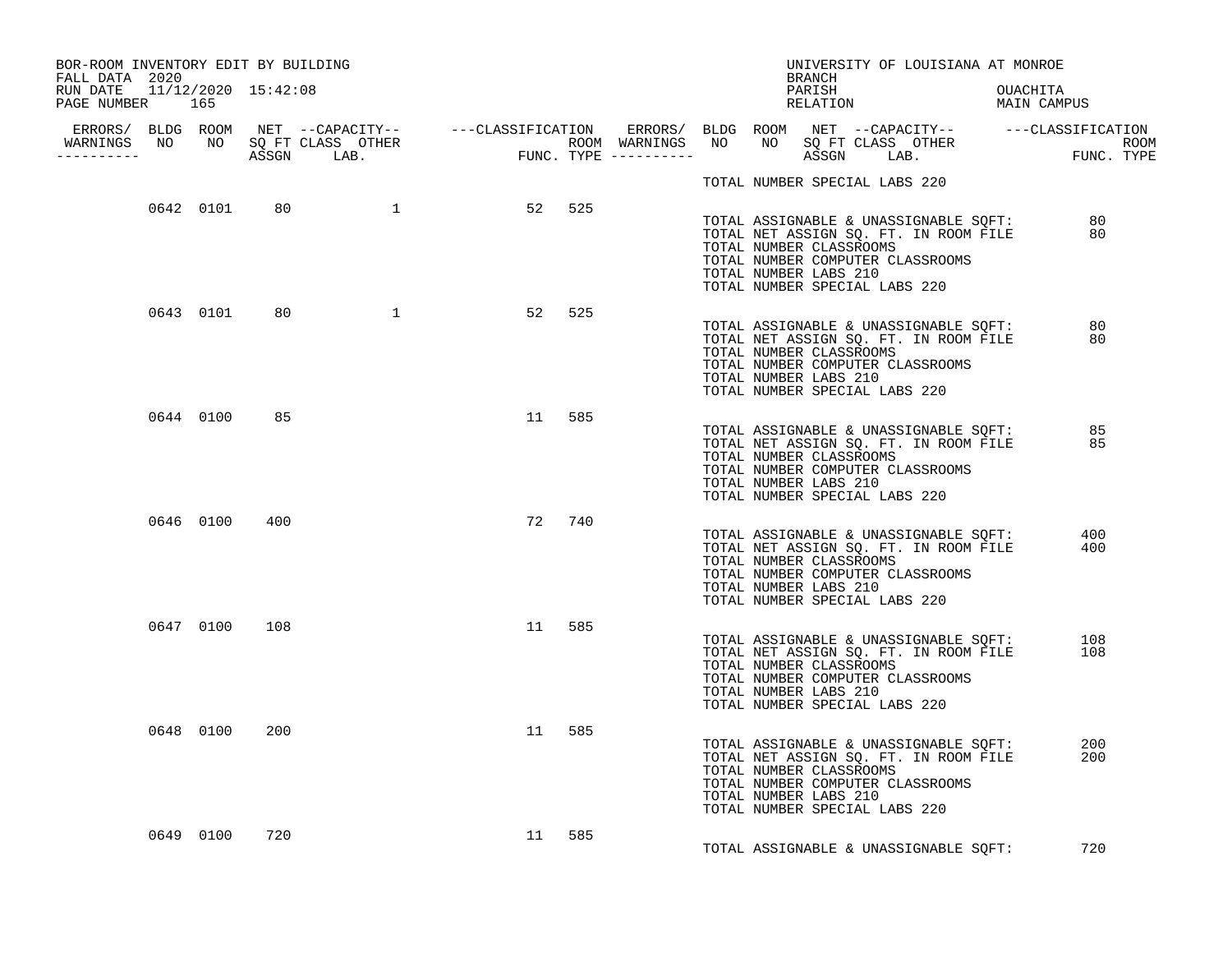| BOR-ROOM INVENTORY EDIT BY BUILDING<br>FALL DATA 2020 |     |           |                 |                                                                                                                                                                                                                                      |                |     |           |           | <b>BRANCH</b>                                                                            | UNIVERSITY OF LOUISIANA AT MONROE                                                                                                |          |                 |        |
|-------------------------------------------------------|-----|-----------|-----------------|--------------------------------------------------------------------------------------------------------------------------------------------------------------------------------------------------------------------------------------|----------------|-----|-----------|-----------|------------------------------------------------------------------------------------------|----------------------------------------------------------------------------------------------------------------------------------|----------|-----------------|--------|
| RUN DATE 11/12/2020 15:42:08<br>PAGE NUMBER           | 166 |           |                 |                                                                                                                                                                                                                                      |                |     |           |           | PARISH                                                                                   | RELATION MAIN CAMPUS                                                                                                             | OUACHITA |                 |        |
| ___________                                           |     |           |                 | ERRORS/ BLDG ROOM NET --CAPACITY-- ----CLASSIFICATION ERRORS/ BLDG ROOM NET --CAPACITY-- -----CLASSIFICATION<br>WARNINGS NO NO SQFTCLASS OTHER ROOM WARNINGS NO NO SQFTCLASS OTHER ROOM<br>----------- ASSGN LAB. FUNC.TYPE -------- |                |     |           |           |                                                                                          |                                                                                                                                  |          |                 |        |
|                                                       |     |           |                 |                                                                                                                                                                                                                                      |                |     |           |           | TOTAL NUMBER CLASSROOMS<br>TOTAL NUMBER LABS 210<br>TOTAL NUMBER SPECIAL LABS 220        | TOTAL NET ASSIGN SQ. FT. IN ROOM FILE 720<br>TOTAL NUMBER COMPUTER CLASSROOMS                                                    |          |                 |        |
|                                                       |     | 0652 0100 | 380             |                                                                                                                                                                                                                                      | 00             | 030 |           | 0652 0101 | 245                                                                                      |                                                                                                                                  |          |                 | 00 030 |
|                                                       |     | 0652 0102 | 135             |                                                                                                                                                                                                                                      | 00             | 030 |           | 0652 0103 | 110<br>TOTAL NUMBER CLASSROOMS<br>TOTAL NUMBER LABS 210<br>TOTAL NUMBER SPECIAL LABS 220 | TOTAL ASSIGNABLE & UNASSIGNABLE SQFT:<br>TOTAL NET ASSIGN SQ. FT. IN ROOM FILE<br>TOTAL NUMBER COMPUTER CLASSROOMS               |          | 870             | 00 030 |
|                                                       |     | 0653 0100 | 160             |                                                                                                                                                                                                                                      | 52             | 525 |           |           | TOTAL NUMBER CLASSROOMS<br>TOTAL NUMBER LABS 210<br>TOTAL NUMBER SPECIAL LABS 220        | TOTAL ASSIGNABLE & UNASSIGNABLE SOFT:<br>TOTAL NET ASSIGN SQ. FT. IN ROOM FILE<br>TOTAL NUMBER COMPUTER CLASSROOMS               |          | 160<br>160      |        |
|                                                       |     | 0686 0100 |                 | 100 1                                                                                                                                                                                                                                | 93             | 660 |           |           | TOTAL NUMBER CLASSROOMS<br>TOTAL NUMBER LABS 210<br>TOTAL NUMBER SPECIAL LABS 220        | TOTAL ASSIGNABLE & UNASSIGNABLE SQFT:<br>TOTAL NET ASSIGN SQ. FT. IN ROOM FILE<br>TOTAL NUMBER COMPUTER CLASSROOMS               |          | 100<br>100      |        |
|                                                       |     |           | 0700 0101 30748 | 94                                                                                                                                                                                                                                   | 51             | 740 |           | 0700 0102 | 103                                                                                      |                                                                                                                                  |          | 00 <sub>o</sub> | 020    |
|                                                       |     | 0700 0103 | 103             |                                                                                                                                                                                                                                      | 00             | 020 | 0700 0106 |           | 306                                                                                      |                                                                                                                                  |          | 00              | 020    |
|                                                       |     | 0700 0107 | 92              | $\mathbf{1}$                                                                                                                                                                                                                         | 81             | 310 |           | 0700 0108 | 24                                                                                       |                                                                                                                                  |          | 00              | 010    |
|                                                       |     | 0700 0109 | 44              | $\mathbf{1}$                                                                                                                                                                                                                         | 00             | 030 | 0700 0110 |           | 44                                                                                       | $\mathbf{1}$                                                                                                                     |          | 00              | 030    |
|                                                       |     | 0700 0111 | 13              |                                                                                                                                                                                                                                      | 0 <sub>0</sub> | 030 |           | 0700 0112 | 84                                                                                       |                                                                                                                                  |          | 0 <sub>0</sub>  | 0.30   |
|                                                       |     |           | 0700 0201 30355 | 104                                                                                                                                                                                                                                  | 51             | 740 | 0700 0203 |           | 103                                                                                      |                                                                                                                                  |          | 00 <sup>o</sup> | 020    |
|                                                       |     | 0700 0204 | 103             |                                                                                                                                                                                                                                      | 00             | 020 |           |           | 0700 0301 24812                                                                          | 76                                                                                                                               |          | 51              | 740    |
|                                                       |     | 0700 0303 | 103             |                                                                                                                                                                                                                                      | 00             | 020 |           | 0700 0304 | 103<br>TOTAL NUMBER CLASSROOMS                                                           | TOTAL ASSIGNABLE & UNASSIGNABLE SQFT: 87,140<br>TOTAL NET ASSIGN SQ. FT. IN ROOM FILE 86,007<br>TOTAL NUMBER COMPUTER CLASSROOMS |          | 00              | 020    |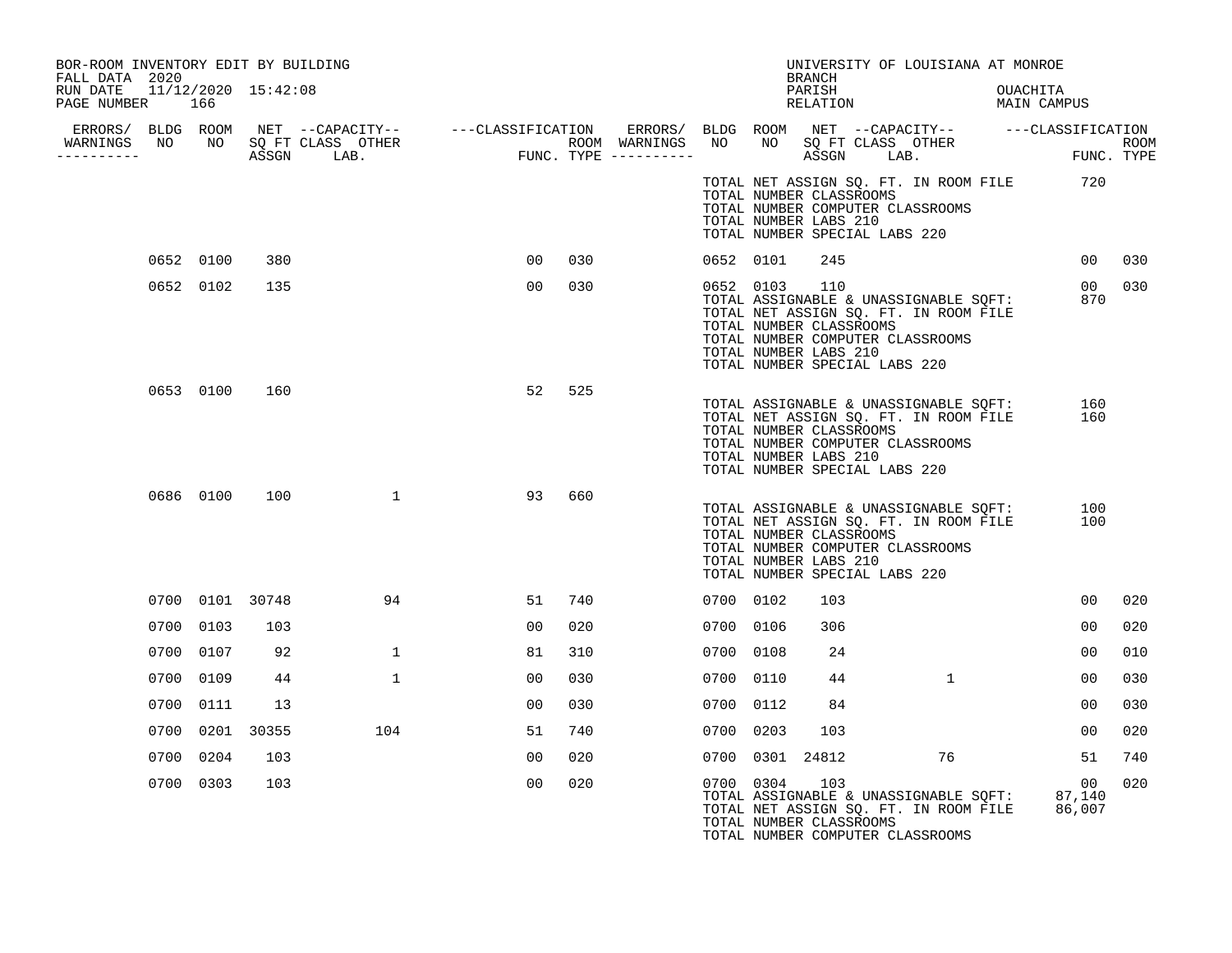| BOR-ROOM INVENTORY EDIT BY BUILDING<br>FALL DATA 2020 |            |                         |                           |                   |     |                                      |           |                                                               | <b>BRANCH</b>      |                               | UNIVERSITY OF LOUISIANA AT MONROE                                                                                  |                                    |                           |
|-------------------------------------------------------|------------|-------------------------|---------------------------|-------------------|-----|--------------------------------------|-----------|---------------------------------------------------------------|--------------------|-------------------------------|--------------------------------------------------------------------------------------------------------------------|------------------------------------|---------------------------|
| RUN DATE<br>PAGE NUMBER                               | 167        | $11/12/2020$ $15:42:08$ |                           |                   |     |                                      |           |                                                               | PARISH<br>RELATION |                               |                                                                                                                    | OUACHITA<br>MAIN CAMPUS            |                           |
| ERRORS/<br>NO                                         | BLDG ROOM  |                         | NET --CAPACITY--          | ---CLASSIFICATION |     | ERRORS/ BLDG ROOM                    |           |                                                               |                    |                               |                                                                                                                    | NET --CAPACITY-- ---CLASSIFICATION |                           |
| WARNINGS<br>----------                                | NO         | ASSGN                   | SQ FT CLASS OTHER<br>LAB. |                   |     | ROOM WARNINGS<br>FUNC. TYPE $------$ | NO        | NO                                                            | ASSGN              | SQ FT CLASS OTHER             | LAB.                                                                                                               |                                    | <b>ROOM</b><br>FUNC. TYPE |
|                                                       |            |                         |                           |                   |     |                                      |           | TOTAL NUMBER LABS 210                                         |                    | TOTAL NUMBER SPECIAL LABS 220 |                                                                                                                    |                                    |                           |
|                                                       | 0701 0100  | 6800                    | $7\overline{ }$           | 52                | 520 |                                      |           | TOTAL NUMBER CLASSROOMS<br>TOTAL NUMBER LABS 210              |                    | TOTAL NUMBER SPECIAL LABS 220 | TOTAL ASSIGNABLE & UNASSIGNABLE SQFT:<br>TOTAL NET ASSIGN SQ. FT. IN ROOM FILE<br>TOTAL NUMBER COMPUTER CLASSROOMS | 6,800<br>6,800                     |                           |
|                                                       | 0703 0101  | 159                     |                           | 52                | 970 |                                      |           | 0703 0102                                                     | 217                |                               |                                                                                                                    | 52                                 | 970                       |
|                                                       | 0703 0103  | 49                      | $\mathbf{1}$              | 00                | 030 |                                      |           | 0703 0104                                                     | 12                 |                               |                                                                                                                    | 52                                 | 970                       |
|                                                       | 0703 0105  | 262                     | $\mathbf{1}$              | 52                | 970 |                                      | 0703 0106 |                                                               | 341                |                               |                                                                                                                    | 52                                 | 970                       |
|                                                       | 0703 0107  | 355                     |                           | 52                | 970 |                                      |           | 0703 0108                                                     | 264                |                               |                                                                                                                    | 52                                 | 970                       |
|                                                       | 0703 0109  | 72                      |                           | 52                | 970 |                                      | 0703      | 0110                                                          | 1498               |                               |                                                                                                                    | 52                                 | 970                       |
|                                                       | 0703 0111  | 211                     |                           | 00                | 020 |                                      | 0703      | 0112                                                          | 18                 |                               |                                                                                                                    | 52                                 | 970                       |
|                                                       | 0703 0113  | 73                      | 12                        | 52                | 970 |                                      | 0703      | 0114                                                          | 125                |                               | $\mathbf{1}$                                                                                                       | 52                                 | 970                       |
|                                                       | 0703 0115  | 34                      |                           | 52                | 970 |                                      |           | 0703 0116                                                     | 85                 |                               | $\mathbf{1}$                                                                                                       | 52                                 | 970                       |
|                                                       | 0703 0117  | 244                     | $\mathbf{1}$              | 52                | 970 |                                      | 0703 0118 |                                                               | 85                 |                               | $\mathbf{1}$                                                                                                       | 52                                 | 970                       |
|                                                       | 0703 0119  | 99                      |                           | 52                | 970 |                                      | 0703      | 0120                                                          | 38                 |                               |                                                                                                                    | 00                                 | 020                       |
|                                                       | 0703 0121  | 42                      |                           | 00                | 030 |                                      |           | 0703 0122                                                     | 165                |                               | 4                                                                                                                  | 0 <sub>0</sub>                     | 030                       |
|                                                       | 0703 0123  | 301                     |                           | 52                | 970 |                                      | 0703      | 0124                                                          | 174                |                               | 4                                                                                                                  | 0 <sub>0</sub>                     | 030                       |
|                                                       | 0703 0125  | 99                      |                           | 52                | 970 |                                      |           | 0703 0126                                                     | 140                |                               |                                                                                                                    | 52                                 | 970                       |
|                                                       | 0703 0127  | 125                     | $\mathbf{1}$              | 52                | 970 |                                      | 0703      | 0128                                                          | 171                |                               | $\mathbf 1$                                                                                                        | 52                                 | 970                       |
|                                                       | 0703 0129  | 73                      | 12                        | 52                | 970 |                                      |           | 0703 0130                                                     | 141                |                               | $\mathbf{1}$                                                                                                       | 52                                 | 970                       |
|                                                       | 0703 0131  | 35                      | $\mathbf{1}$              | 00                | 010 |                                      |           | 0703 0132                                                     | 54                 |                               |                                                                                                                    | 0 <sub>0</sub>                     | 030                       |
|                                                       | 0703 0133  | 205                     |                           | 00                | 020 |                                      |           | 0703 0200<br>TOTAL NUMBER CLASSROOMS<br>TOTAL NUMBER LABS 210 | 790                | TOTAL NUMBER SPECIAL LABS 220 | TOTAL ASSIGNABLE & UNASSIGNABLE SQFT:<br>TOTAL NET ASSIGN SQ. FT. IN ROOM FILE<br>TOTAL NUMBER COMPUTER CLASSROOMS | 52<br>6,756<br>5,783               | 970                       |
|                                                       | 0704 A0100 | 262                     |                           | 31                | 970 |                                      |           | 0704 A0101                                                    | 100                |                               |                                                                                                                    | 31                                 | 970                       |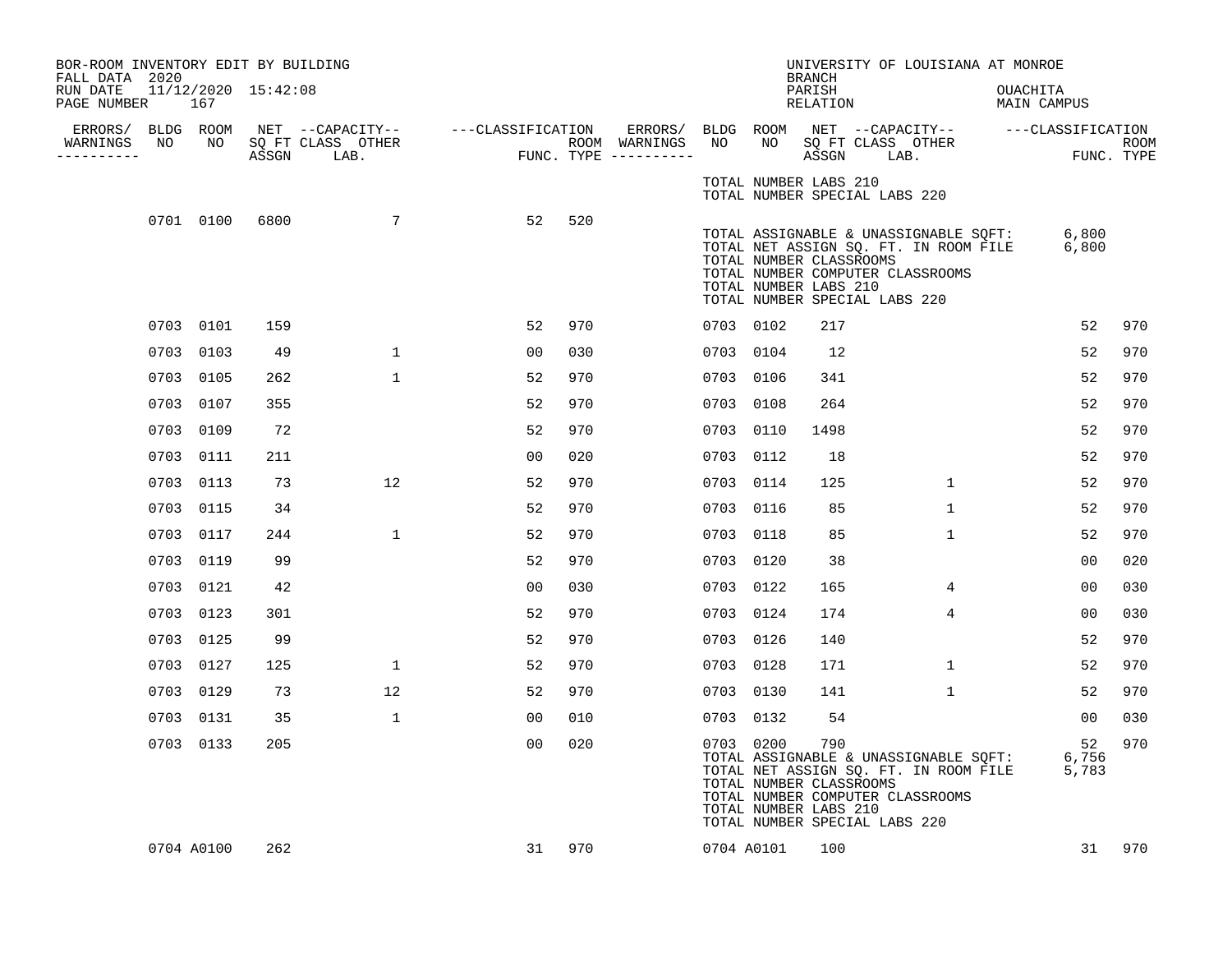| BOR-ROOM INVENTORY EDIT BY BUILDING<br>FALL DATA 2020 |                   |            |                     |                           |                   |     |                                      |      |             | <b>BRANCH</b>                                                                     |                                                                                                                    | UNIVERSITY OF LOUISIANA AT MONROE     |                |             |
|-------------------------------------------------------|-------------------|------------|---------------------|---------------------------|-------------------|-----|--------------------------------------|------|-------------|-----------------------------------------------------------------------------------|--------------------------------------------------------------------------------------------------------------------|---------------------------------------|----------------|-------------|
| RUN DATE<br>PAGE NUMBER                               |                   | 168        | 11/12/2020 15:42:08 |                           |                   |     |                                      |      |             | PARISH<br>RELATION                                                                |                                                                                                                    | <b>OUACHITA</b><br><b>MAIN CAMPUS</b> |                |             |
| ERRORS/                                               | <b>BLDG</b><br>NΟ | ROOM       |                     | NET --CAPACITY--          | ---CLASSIFICATION |     | ERRORS/                              | BLDG | <b>ROOM</b> |                                                                                   | NET --CAPACITY--                                                                                                   | ---CLASSIFICATION                     |                |             |
| WARNINGS<br>--------                                  |                   | NO.        | ASSGN               | SQ FT CLASS OTHER<br>LAB. |                   |     | ROOM WARNINGS<br>FUNC. TYPE $------$ | NO.  | NO.         | ASSGN                                                                             | SQ FT CLASS OTHER<br>LAB.                                                                                          |                                       | FUNC. TYPE     | <b>ROOM</b> |
|                                                       |                   | 0704 A0102 | 69                  | $\mathbf{1}$              | 31                | 970 |                                      |      | 0704 A0103  | 37                                                                                |                                                                                                                    |                                       | 0 <sub>0</sub> | 020         |
|                                                       |                   | 0704 A0104 | 152                 |                           | 31                | 970 |                                      |      | 0704 A0105  | 26                                                                                |                                                                                                                    |                                       | 31             | 970         |
|                                                       |                   | 0704 A0106 | 46                  | $\mathbf{1}$              | 0 <sub>0</sub>    | 030 |                                      |      | 0704 A0107  | 8                                                                                 |                                                                                                                    |                                       | 0 <sub>0</sub> | 030         |
|                                                       |                   | 0704 B0100 | 222                 |                           | 00                | 030 |                                      |      | 0704 B0101  | 15                                                                                |                                                                                                                    |                                       | 31             | 970         |
|                                                       |                   | 0704 B0102 | 168                 |                           | 31                | 970 |                                      |      | 0704 B0103  | 152                                                                               |                                                                                                                    |                                       | 31             | 970         |
|                                                       |                   | 0704 B0104 | 10                  |                           | 31                | 970 |                                      |      | 0704 B0105  | 31                                                                                |                                                                                                                    |                                       | 31             | 970         |
|                                                       |                   | 0704 B0106 | 12                  |                           | 31                | 970 |                                      |      | 0704 B0107  | 52                                                                                | $\mathbf 1$                                                                                                        |                                       | 0 <sub>0</sub> | 030         |
|                                                       |                   | 0704 B0108 | 38                  |                           | 31                | 970 |                                      |      | 0704 C0100  | 446                                                                               |                                                                                                                    |                                       | 31             | 970         |
|                                                       |                   | 0704 C0101 | 102                 |                           | 31                | 970 |                                      |      | 0704 C0102  | 34                                                                                | $\mathbf{1}$                                                                                                       |                                       | 0 <sub>0</sub> | 030         |
|                                                       |                   | 0704 C0103 | 21                  |                           | 31                | 970 |                                      |      | 0704 C0104  | 6                                                                                 |                                                                                                                    |                                       | 0 <sup>0</sup> | 030         |
|                                                       |                   | 0704 C0105 | 5                   |                           | 31                | 970 |                                      |      | 0704 C0106  | 27                                                                                |                                                                                                                    |                                       | 0 <sub>0</sub> | 020         |
|                                                       |                   | 0704 C0107 | 81                  |                           | 31                | 970 |                                      |      | 0704 C0200  | 315                                                                               |                                                                                                                    |                                       | 31             | 970         |
|                                                       |                   | 0704 C0201 | 176                 | $\mathbf{1}$              | 00                | 030 |                                      |      | 0704 C0202  | 75                                                                                |                                                                                                                    |                                       | 31             | 970         |
|                                                       |                   | 0704 C0203 | 45                  |                           | 0 <sub>0</sub>    | 020 |                                      |      |             | TOTAL NUMBER CLASSROOMS<br>TOTAL NUMBER LABS 210<br>TOTAL NUMBER SPECIAL LABS 220 | TOTAL ASSIGNABLE & UNASSIGNABLE SQFT:<br>TOTAL NET ASSIGN SQ. FT. IN ROOM FILE<br>TOTAL NUMBER COMPUTER CLASSROOMS |                                       | 2,733<br>2,080 |             |
|                                                       |                   | 0705 0100  | 2561                | 5                         | 51                | 731 |                                      |      |             | TOTAL NUMBER CLASSROOMS<br>TOTAL NUMBER LABS 210<br>TOTAL NUMBER SPECIAL LABS 220 | TOTAL ASSIGNABLE & UNASSIGNABLE SQFT:<br>TOTAL NET ASSIGN SQ. FT. IN ROOM FILE<br>TOTAL NUMBER COMPUTER CLASSROOMS |                                       | 2,561<br>2,561 |             |